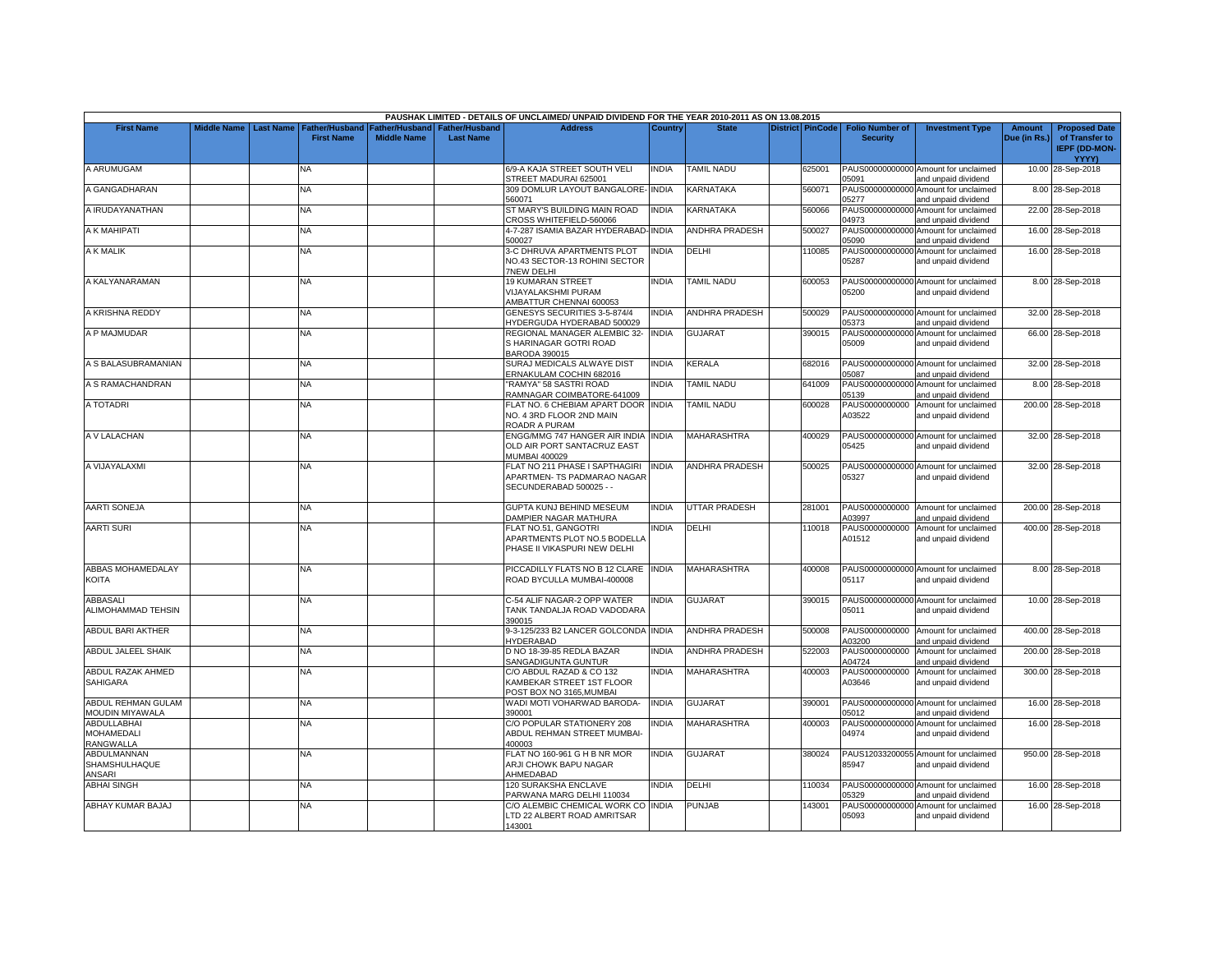|                                              |                    |                  |                                     |                                             |                                           | PAUSHAK LIMITED - DETAILS OF UNCLAIMED/ UNPAID DIVIDEND FOR THE YEAR 2010-2011 AS ON 13.08.2015       |                |                       |                         |                                           |                                                                    |                               |                                                                |
|----------------------------------------------|--------------------|------------------|-------------------------------------|---------------------------------------------|-------------------------------------------|-------------------------------------------------------------------------------------------------------|----------------|-----------------------|-------------------------|-------------------------------------------|--------------------------------------------------------------------|-------------------------------|----------------------------------------------------------------|
| <b>First Name</b>                            | <b>Middle Name</b> | <b>Last Name</b> | Father/Husband<br><b>First Name</b> | <b>Father/Husband</b><br><b>Middle Name</b> | <b>Father/Husband</b><br><b>Last Name</b> | <b>Address</b>                                                                                        | <b>Country</b> | <b>State</b>          | <b>District PinCode</b> | <b>Folio Number of</b><br><b>Security</b> | <b>Investment Type</b>                                             | <b>Amount</b><br>Due (in Rs.) | <b>Proposed Date</b><br>of Transfer to<br><b>IEPF (DD-MON-</b> |
| <b>ABHISHEK MOORARKA</b>                     |                    |                  | NA                                  |                                             |                                           | 6 SANJAY APPARTMENT VYAPAR INDIA                                                                      |                | <b>CHHATTISGARH</b>   | 495001                  |                                           | PAUSIN301330208 Amount for unclaimed                               |                               | YYYY)<br>16.00 28-Sep-2018                                     |
|                                              |                    |                  |                                     |                                             |                                           | VIHAR ROAD BILASPUR (C G)                                                                             |                |                       |                         | 17004                                     | and unpaid dividend                                                |                               |                                                                |
| ACHU GATLA SHAIK SHA                         |                    |                  | NA.                                 |                                             |                                           | 40/77 BANGARUPET KURNOOL-                                                                             | <b>INDIA</b>   | ANDHRA PRADESH        | 518004                  |                                           | PAUS00000000000 Amount for unclaimed                               |                               | 2.00 28-Sep-2018                                               |
| VALLI<br><b>ACHYUT RAJARAM NAIK</b>          |                    |                  |                                     |                                             |                                           | 518004 (A P) KURNOOL 518004                                                                           |                | MAHARASHTRA           | 400064                  | 05010                                     | and unpaid dividend                                                |                               |                                                                |
|                                              |                    |                  | <b>NA</b>                           |                                             |                                           | SUHAS SMRUTI NANABAHAI<br>BULESKAR ROAD CHICHAWALI<br>MALAD (WEST) MUMBAI-400064                      | <b>INDIA</b>   |                       |                         | 05015                                     | PAUS00000000000 Amount for unclaimed<br>and unpaid dividend        |                               | 16.00 28-Sep-2018                                              |
| <b>ADEEL BARJORSI</b>                        |                    |                  | <b>BARJORJI P</b>                   |                                             |                                           | ELITE APARTMENTS, A/5/2                                                                               | <b>INDIA</b>   | <b>GUJARAT</b>        | 380004                  |                                           | PAUS00000000000 Amount for unclaimed                               |                               | 16.00 28-Sep-2018                                              |
| CANTEENWALA                                  |                    |                  | CANTEENWALA                         |                                             |                                           | DAFFNALA SHAHIBAUGH ROAD<br>AHMEDABAD                                                                 |                |                       |                         | 12654                                     | and unpaid dividend                                                |                               |                                                                |
| <b>ADIP KUMAR</b>                            |                    |                  | <b>NA</b>                           |                                             |                                           | SLEEK ENTERPRISES A-16<br>PRIYADARSHINI VIHAR DELHI                                                   | <b>INDIA</b>   | DELHI                 | 110092                  | A03976                                    | PAUS0000000000 Amount for unclaimed<br>and unpaid dividend         |                               | 900.00 28-Sep-2018                                             |
| ADITYA KUMAR PANDEY                          |                    |                  | <b>NA</b>                           |                                             |                                           | C-136 ASHOK VIHAR PHASE-I DELHI-INDIA<br>110052                                                       |                | DELHI                 | 110052                  | PAUS00000000000<br>05152                  | Amount for unclaimed<br>and unpaid dividend                        |                               | 16.00 28-Sep-2018                                              |
| AHMED ADAMBHAI PATEL                         |                    |                  | NA                                  |                                             |                                           | NEAR MUSJID AKOTA BARODA<br>390005                                                                    | <b>INDIA</b>   | <b>GUJARAT</b>        | 390005                  | PAUS00000000000<br>04957                  | Amount for unclaimed<br>and unpaid dividend                        |                               | 6.00 28-Sep-2018                                               |
| <b>AJAY K VERMA</b>                          |                    |                  | NA                                  |                                             |                                           | POCKET A-10 FLAT NO 68-A<br><b>KOHINOOR APARTMENTS KALKAJI</b><br>EXTENSION NEW DELHI 110013          | <b>INDIA</b>   | <b>DELHI</b>          | 110013                  | PAUS00000000000<br>05390                  | Amount for unclaimed<br>and unpaid dividend                        |                               | 2.00 28-Sep-2018                                               |
| AJAY KUMAR DHIMAN                            |                    |                  | NA                                  |                                             |                                           | 4-150 RAMPRASTHA COLONY PO<br>CHANDER NAGAR GHAZIABAD                                                 | <b>INDIA</b>   | UTTAR PRADESH         | 201011                  | A03888                                    | PAUS0000000000 Amount for unclaimed<br>and unpaid dividend         |                               | 200.00 28-Sep-2018                                             |
| <b>AJAY KUMAR SUD</b>                        |                    |                  | <b>NA</b>                           |                                             |                                           | <b>BA/72 W E AREA KAROL BAGH NEW INDIA</b><br>DELHI-110005                                            |                | DELHI                 | 110005                  | PAUS00000000000<br>05177                  | Amount for unclaimed<br>and unpaid dividend                        |                               | 16.00 28-Sep-2018                                              |
| AJAY KUMAR TANEJA                            |                    |                  | NA                                  |                                             |                                           | E-1/127-128, SECTOR 16 ROHINI,<br>DELHI-110085                                                        | <b>INDIA</b>   | DELHI                 | 110085                  | PAUS00000000000<br>05179                  | Amount for unclaimed<br>and unpaid dividend                        |                               | 8.00 28-Sep-2018                                               |
| <b>AJAY NAGRATH</b>                          |                    |                  | NA                                  |                                             |                                           | 10/11 EAST PATEL NAGAR NEW<br>DELHI                                                                   | <b>INDIA</b>   | DELHI                 | 110008                  | PAUS0000000000<br>A03955                  | Amount for unclaimed<br>and unpaid dividend                        |                               | 200.00 28-Sep-2018                                             |
| AJIT CHANDULAL SHAH                          |                    |                  | NA.                                 |                                             |                                           | 402 SHANTIVAN 3A RAHEJA<br>TOWNSHIP OFF QUARRY ROAD<br>MALAD EAST MUMBAI 400097                       | <b>INDIA</b>   | <b>MAHARASHTRA</b>    | 400097                  | 05212                                     | PAUS00000000000 Amount for unclaimed<br>and unpaid dividend        |                               | 8.00 28-Sep-2018                                               |
| <b>AJIT DESAI</b>                            |                    |                  | NA                                  |                                             |                                           | H NO 153 BANK COLONY MUTAGA<br>BELGAUM KARNATAKA                                                      | <b>INDIA</b>   | KARNATAKA             | 591124                  | A02588                                    | PAUS0000000000 Amount for unclaimed<br>and unpaid dividend         |                               | 200.00 28-Sep-2018                                             |
| AJIT KALELE                                  |                    |                  | <b>NA</b>                           |                                             |                                           | 30 VIVEKANAND COLONY UJJAIN                                                                           | <b>INDIA</b>   | MADHYA PRADESH        | 456010                  | PAUS0000000000<br>A03249                  | Amount for unclaimed<br>and unpaid dividend                        |                               | 400.00 28-Sep-2018                                             |
| <b>AJIT KUMAR PAL</b>                        |                    |                  | NA.                                 |                                             |                                           | 31 GARANHATTA STREET<br>CALCUTTA-700006                                                               | <b>INDIA</b>   | <b>WEST BENGAL</b>    | 700006                  | PAUS00000000000<br>05133                  | Amount for unclaimed<br>and unpaid dividend                        |                               | 8.00 28-Sep-2018                                               |
| AJIT RAMACHANDRA<br><b>ADDIGI</b>            |                    |                  | <b>NA</b>                           |                                             |                                           | 39/D M T S RLY COLONY HUBLI-<br>580020                                                                | <b>INDIA</b>   | KARNATAKA             | 580020                  | 05017                                     | PAUS00000000000 Amount for unclaimed<br>and unpaid dividend        |                               | 16.00 28-Sep-2018                                              |
| AJIT SREENIVASAN NAIR                        |                    |                  | <b>NA</b>                           |                                             |                                           | <b>ASSISTANT ENGG BUNGALOW</b><br>SALT COLONY S K MISRI RD<br>ANTOPHILL MUMBAI                        | <b>INDIA</b>   | MAHARASHTRA           | 400037                  | A03859                                    | PAUS0000000000 Amount for unclaimed<br>and unpaid dividend         |                               | 400.00 28-Sep-2018                                             |
| AJITSINH VALLABHADAS                         |                    |                  | NA                                  |                                             |                                           | <b>MORARJI VANDRAVAN &amp; CO</b><br>KRISHNA CHOWK M J MARKET<br>MUMBAI-400002                        | <b>INDIA</b>   | <b>MAHARASHTRA</b>    | 400002                  | 05225                                     | PAUS00000000000 Amount for unclaimed<br>and unpaid dividend        |                               | 8.00 28-Sep-2018                                               |
| AKBARKHAN NIVAJKHAN<br><b>PATHAN</b>         |                    |                  | <b>NA</b>                           |                                             |                                           | NAVAYARD NEAR BUS STAND<br>BARODA-390002                                                              | <b>INDIA</b>   | <b>GUJARAT</b>        | 390002                  | 05018                                     | PAUS00000000000 Amount for unclaimed<br>and unpaid dividend        |                               | 2.00 28-Sep-2018                                               |
| <b>AKELLA LAKSHMI</b><br>NARAYANA            |                    |                  | NΑ                                  |                                             |                                           | D NO 23 22 110 HANUMAN STRAT<br>SATYANARAYANAPURAM<br>VIJAYAWADA 520011                               | <b>INDIA</b>   | <b>ANDHRA PRADESH</b> | 520011                  | 05141                                     | PAUS00000000000 Amount for unclaimed<br>and unpaid dividend        |                               | 32.00 28-Sep-2018                                              |
| AKKIREDDI RAMUNAIDU                          |                    |                  | NA.                                 |                                             |                                           | M/S DARSHAK LTD 47-9-24B 3RD<br>LANE DWARKANAGAR<br>VISAKHAPATNAM-530016                              | <b>INDIA</b>   | <b>ANDHRA PRADESH</b> | 530016                  | 05092                                     | PAUS00000000000 Amount for unclaimed<br>and unpaid dividend        |                               | 6.00 28-Sep-2018                                               |
| <b>ALAPPAKKAM</b><br>VARADACHRY<br>RAMASAWMI |                    |                  | NA.                                 |                                             |                                           | <b>GOOLBAAN HAWZ SPRING FIELD</b><br>ROAD P O COONOOR TAMILNADU<br>PIN-643104                         | <b>INDIA</b>   | <b>TAMIL NADU</b>     | 643104                  | 04979                                     | PAUS00000000000 Amount for unclaimed<br>and unpaid dividend        |                               | 6.00 28-Sep-2018                                               |
| <b>ALHAD REVATIKANT</b>                      |                    |                  | NA                                  |                                             |                                           | 281 BHIMRAO HOUSE J S ROAD<br>GIRGAUM MUMBAI-400004                                                   | <b>INDIA</b>   | <b>MAHARASHTRA</b>    | 400004                  | 05235                                     | PAUS00000000000 Amount for unclaimed                               |                               | 32.00 28-Sep-2018                                              |
| DHEBRI<br><b>ALICE PAUL</b>                  |                    |                  | NA                                  |                                             |                                           | 26. KANNUSWAMY ROAD, R.S.                                                                             | <b>INDIA</b>   | <b>TAMIL NADU</b>     | 641002                  | PAUS0000000000<br>A00328                  | and unpaid dividend<br>Amount for unclaimed<br>and unpaid dividend |                               | 400.00 28-Sep-2018                                             |
| <b>ALKA SARAF</b>                            |                    |                  | NA                                  |                                             |                                           | PURAM, COIMBATORE<br>SHRI VISHAWA NATH STORES 42<br>SHIV TALLA STREET (DHAKAPATTY)<br>CALCUTTA-700007 | <b>INDIA</b>   | <b>WEST BENGAL</b>    | 700007                  | PAUS00000000000<br>05199                  | Amount for unclaimed<br>and unpaid dividend                        |                               | 8.00 28-Sep-2018                                               |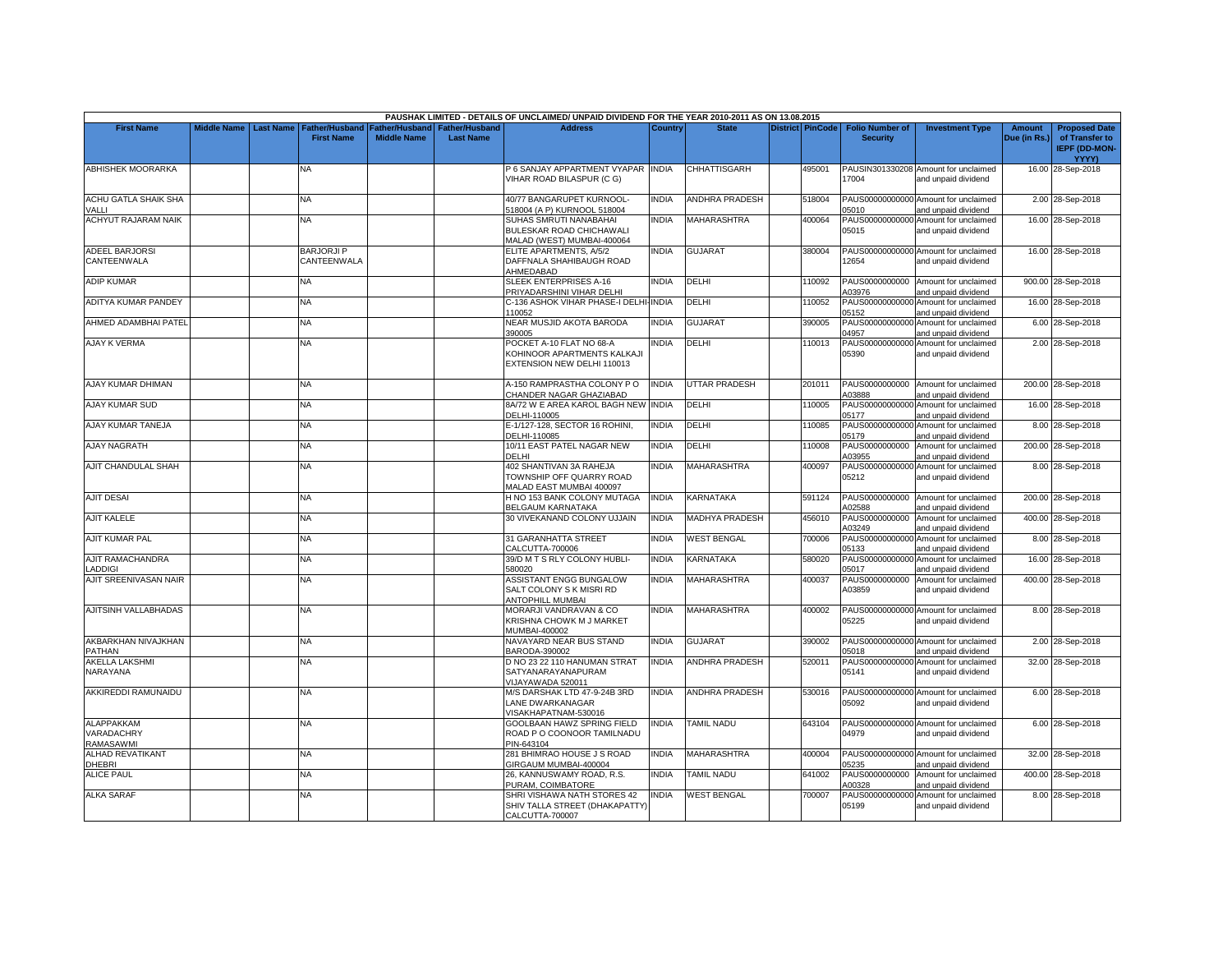|                                       |                    |                  |                                            |                                      |                                           | PAUSHAK LIMITED - DETAILS OF UNCLAIMED/ UNPAID DIVIDEND FOR THE YEAR 2010-2011 AS ON 13.08.2015   |                |                           |                         |                                           |                                                             |                               |                                                                                |
|---------------------------------------|--------------------|------------------|--------------------------------------------|--------------------------------------|-------------------------------------------|---------------------------------------------------------------------------------------------------|----------------|---------------------------|-------------------------|-------------------------------------------|-------------------------------------------------------------|-------------------------------|--------------------------------------------------------------------------------|
| <b>First Name</b>                     | <b>Middle Name</b> | <b>Last Name</b> | <b>Father/Husband</b><br><b>First Name</b> | Father/Husband<br><b>Middle Name</b> | <b>Father/Husband</b><br><b>Last Name</b> | <b>Address</b>                                                                                    | <b>Country</b> | <b>State</b>              | <b>District PinCode</b> | <b>Folio Number of</b><br><b>Security</b> | <b>Investment Type</b>                                      | <b>Amount</b><br>Due (in Rs.) | <b>Proposed Date</b><br>of Transfer to<br><b>IEPF (DD-MON-</b><br><b>YYYY)</b> |
| <b>ALOIS LALJIBHAI RATHOD</b>         |                    |                  | NA                                         |                                      |                                           | BEHIND HARINAGAR SOCIETY<br>DHARMPURA T B HOSPITAL RD<br>BARODA-390007                            | NDIA           | <b>GUJARAT</b>            | 390007                  | 04965                                     | PAUS00000000000 Amount for unclaimed<br>and unpaid dividend |                               | 6.00 28-Sep-2018                                                               |
| <b>ALOK BINANI</b>                    |                    |                  | <b>NA</b>                                  |                                      |                                           | 426 SECT 15-A NOIDA U P 201301                                                                    | <b>NDIA</b>    | <b>UTTAR PRADESH</b>      | 201301                  | 05421                                     | PAUS00000000000 Amount for unclaimed<br>and unpaid dividend |                               | 32.00 28-Sep-2018                                                              |
| <b>ALPA D KANERIA</b>                 |                    |                  | NA                                         |                                      |                                           | 602, VAISHANAVI APARTMENTS<br>DON GERKERY ROAD OPP.NEW<br>CHITRA THEATRE BANGALORE                | <b>NDIA</b>    | KARNATAKA                 | 575003                  | PAUS00000000000<br>05467                  | Amount for unclaimed<br>and unpaid dividend                 |                               | 8.00 28-Sep-2018                                                               |
| ALPABEN JAYAKRISHNA<br>PARIKH         |                    |                  | <b>NA</b>                                  |                                      |                                           | G/6 ALEMBIC COLONY BARODA-<br>390003                                                              | <b>INDIA</b>   | <b>GUJARAT</b>            | 390003                  | 05096                                     | PAUS00000000000 Amount for unclaimed<br>and unpaid dividend |                               | 32.00 28-Sep-2018                                                              |
| <b>ALPNA RANI</b>                     |                    |                  | <b>NA</b>                                  |                                      |                                           | C/O P K AGGARWAL B-299 NAND<br>NIKUNJ GHAZIABAD                                                   | INDIA          | UTTAR PRADESH             | 201003                  | 05448                                     | PAUS00000000000 Amount for unclaimed<br>and unpaid dividend |                               | 8.00 28-Sep-2018                                                               |
| AMAIDAS SHAMALBHAI<br>PATEL           |                    |                  | NA.                                        |                                      |                                           | AT RODH POST & TAL AMOD DIST<br>BROACH PIN-392110                                                 | <b>INDIA</b>   | <b>GUJARAT</b>            | 392110                  | PAUS00000000000<br>05020                  | Amount for unclaimed<br>and unpaid dividend                 |                               | 6.00 28-Sep-2018                                                               |
| <b>AMAL KUMAR</b><br>CHAKRABORTY      |                    |                  | <b>NA</b>                                  |                                      |                                           | K-14/12 TELCO COLONY<br>JAMSHEDPUR 831004                                                         | <b>INDIA</b>   | <b>JHARKHAND</b>          | 831004                  | PAUS00000000000<br>05348                  | Amount for unclaimed<br>and unpaid dividend                 |                               | 32.00 28-Sep-2018                                                              |
| AMAL KUMAR CHANDRA                    |                    |                  | NA.                                        |                                      |                                           | 29 GULU OSTAGAR LANE PO<br>BEADON STREET CALCUTTA-<br>700006                                      | <b>NDIA</b>    | <b>WEST BENGAL</b>        | 700006                  | PAUS00000000000<br>05279                  | Amount for unclaimed<br>and unpaid dividend                 |                               | 16.00 28-Sep-2018                                                              |
| AMAL SHAKAR BHADURI                   |                    |                  | NA.                                        |                                      |                                           | 36-A DR SUDHIR BOSE ROAD 4TH<br><b>FLOOR CALCUTTA</b>                                             | <b>INDIA</b>   | <b><i>NEST BENGAL</i></b> | 700023                  | PAUS0000000000<br>A02800                  | Amount for unclaimed<br>and unpaid dividend                 |                               | 300.00 28-Sep-2018                                                             |
| AMAR CHAND JAIN                       |                    |                  | NA                                         |                                      |                                           | 26 KASERATH BAZAR HAPUR<br>245101                                                                 | <b>NDIA</b>    | UTTAR PRADESH             | 245101                  | PAUS00000000000<br>05293                  | Amount for unclaimed<br>and unpaid dividend                 |                               | 24.00 28-Sep-2018                                                              |
| <b>AMARJIT JUNEJA</b>                 |                    |                  | NA.                                        |                                      |                                           | 25 VIKAS VIHAR BHUPINDER<br>NAGAR PATIALA-147001                                                  | <b>INDIA</b>   | <b>PUNJAB</b>             | 147001                  | PAUS00000000000<br>05135                  | Amount for unclaimed<br>and unpaid dividend                 |                               | 16.00 28-Sep-2018                                                              |
| AMBALAL CHIMANBHAI<br>PATEL           |                    |                  | NA                                         |                                      |                                           | C/O MAHENDRA M PATEL 231<br>RANGARI CHAWL OPP BAWLA<br>MASJID N M JOSHI MARG MUMBAI-<br>400013    | INDIA          | MAHARASHTRA               | 400013                  | 05109                                     | PAUS00000000000 Amount for unclaimed<br>and unpaid dividend |                               | 8.00 28-Sep-2018                                                               |
| AMBALAL JETHABHAI<br>PATEL            |                    |                  | <b>NA</b>                                  |                                      |                                           | AT & POST KESALU TA AMOD DIST<br><b>BROACH PIN-392110</b>                                         | <b>INDIA</b>   | <b>GUJARAT</b>            | 392110                  | 5021                                      | PAUS00000000000 Amount for unclaimed<br>and unpaid dividend |                               | 6.00 28-Sep-2018                                                               |
| AMBALAL KESURBHAI<br>PATEL            |                    |                  | ΝA                                         |                                      |                                           | AT POST KANDARI TA KARAJAN<br>DIST BARODA PIN 391210                                              | <b>NDIA</b>    | GUJARAT                   | 391210                  | PAUS00000000000<br>04960                  | Amount for unclaimed<br>and unpaid dividend                 |                               | 2.00 28-Sep-2018                                                               |
| AMBALAL MAGANBHAI<br>PATEL            |                    |                  | <b>NA</b>                                  |                                      |                                           | CALTEX AGENTS KARAMSAD<br>388325                                                                  | <b>NDIA</b>    | <b>GUJARAT</b>            | 388325                  | PAUS00000000000<br>05328                  | Amount for unclaimed<br>and unpaid dividend                 |                               | 2.00 28-Sep-2018                                                               |
| AMBALAL MANGALBHAI<br>PARMAR          |                    |                  | NA                                         |                                      |                                           | NEAR GANGUBAI HIGH SCHOOL<br>CHHANI BARODA-391740                                                 | INDIA          | <b>GUJARAT</b>            | 391740                  | 05022                                     | PAUS00000000000 Amount for unclaimed<br>and unpaid dividend |                               | 2.00 28-Sep-2018                                                               |
| AMBALAL MANIBHAI<br><b>PATEL</b>      |                    |                  | NA.                                        |                                      |                                           | 6 AXYA PARK SOCIETY NEAR<br>BHAVSAR HOTELS NAVA WADAJ<br>AHMEDABAD-380013                         | <b>NDIA</b>    | GUJARAT                   | 380013                  | 05298                                     | PAUS00000000000 Amount for unclaimed<br>and unpaid dividend |                               | 24.00 28-Sep-2018                                                              |
| AMBALAL MANSUKHRAM<br>SHAH            |                    |                  | <b>NA</b>                                  |                                      |                                           | BAJWADA VAYU DEVTA S STREET<br>BARODA-390001                                                      | <b>INDIA</b>   | <b>GUJARAT</b>            | 390001                  | 04959                                     | PAUS00000000000 Amount for unclaimed<br>and unpaid dividend |                               | 2.00 28-Sep-2018                                                               |
| AMBALAL MOHANLAL<br>SHAH              |                    |                  | <b>NA</b>                                  |                                      |                                           | 395 KHARA KHUVA'S KHADKI<br>FATASA'S POLE AHMEDABAD-<br>380001                                    | <b>INDIA</b>   | <b>GUJARAT</b>            | 380001                  | PAUS00000000000<br>04982                  | Amount for unclaimed<br>and unpaid dividend                 |                               | 6.00 28-Sep-2018                                                               |
| AMBALAL MOHANLAL<br><b>SHAH</b>       |                    |                  | ΝA                                         |                                      |                                           | 20/1 SOMWAR PETH ANJANI NIVAS<br>NEAR MAHARAJA LODGE POONA-<br>411011                             | INDIA          | MAHARASHTRA               | 411011                  | 05024                                     | PAUS00000000000 Amount for unclaimed<br>and unpaid dividend |                               | 2.00 28-Sep-2018                                                               |
| AMBALAL NATVERLAL<br><b>SHAH</b>      |                    |                  | NA                                         |                                      |                                           | 10 A, SAMARTH SOCIETY, NEAR<br>WATER TANK KARELIBAUG<br>BARODA-390022                             | <b>INDIA</b>   | <b>GUJARAT</b>            | 390022                  | 04983                                     | PAUS00000000000 Amount for unclaimed<br>and unpaid dividend |                               | 16.00 28-Sep-2018                                                              |
| AMBALAL PRABHATSINH<br>PARMAR         |                    |                  | <b>NA</b>                                  |                                      |                                           | AT & POST BHAYLI DIST BARODA<br>PIN 391410                                                        | <b>NDIA</b>    | <b>GUJARAT</b>            | 391410                  | 04966                                     | PAUS00000000000 Amount for unclaimed<br>and unpaid dividend |                               | 2.00 28-Sep-2018                                                               |
| AMBALAL<br>RANCHHODBHAI PATEL         |                    |                  | NΑ                                         |                                      |                                           | 55 KRUSHNAKUNJ ATMAJYOTI<br>NAGAR HSG SOC - OPP GUJ HSG<br>BOARD ELLORAPARK VADODARA 3-<br>90007. | <b>NDIA</b>    | <b>GUJARAT</b>            | 390007                  | PAUS00000000000<br>04954                  | Amount for unclaimed<br>and unpaid dividend                 |                               | 2.00 28-Sep-2018                                                               |
| AMBALAL<br>RANCHHODBHAI PATEL         |                    |                  | <b>NA</b>                                  |                                      |                                           | 55 KRUSHNAKUNJ ATMAJYOTI<br>NAGAR HSG SOC - OPP GUJ HSG<br>BOARD ELLORA PARK VADODARA<br>390007 - | <b>NDIA</b>    | <b>GUJARAT</b>            | 390007                  | 04984                                     | PAUS00000000000 Amount for unclaimed<br>and unpaid dividend |                               | 16.00 28-Sep-2018                                                              |
| AMBALAL<br><b>TRIBHOVANBHAI PATEL</b> |                    |                  | <b>NA</b>                                  |                                      |                                           | HARIKRIPA NIVAS CHHANI BARODA-INDIA<br>391740                                                     |                | <b>GUJARAT</b>            | 391740                  | 15025                                     | PAUS00000000000 Amount for unclaimed<br>and unpaid dividend |                               | 6.00 28-Sep-2018                                                               |
| AMBALAVANAN SELVI                     |                    |                  | NA.                                        |                                      |                                           | <b>40 LALKHAN STREET</b><br>CHIDAMBARAM-608001                                                    | <b>NDIA</b>    | <b>TAMIL NADU</b>         | 608001                  | 04985                                     | PAUS00000000000 Amount for unclaimed<br>and unpaid dividend |                               | 14.00 28-Sep-2018                                                              |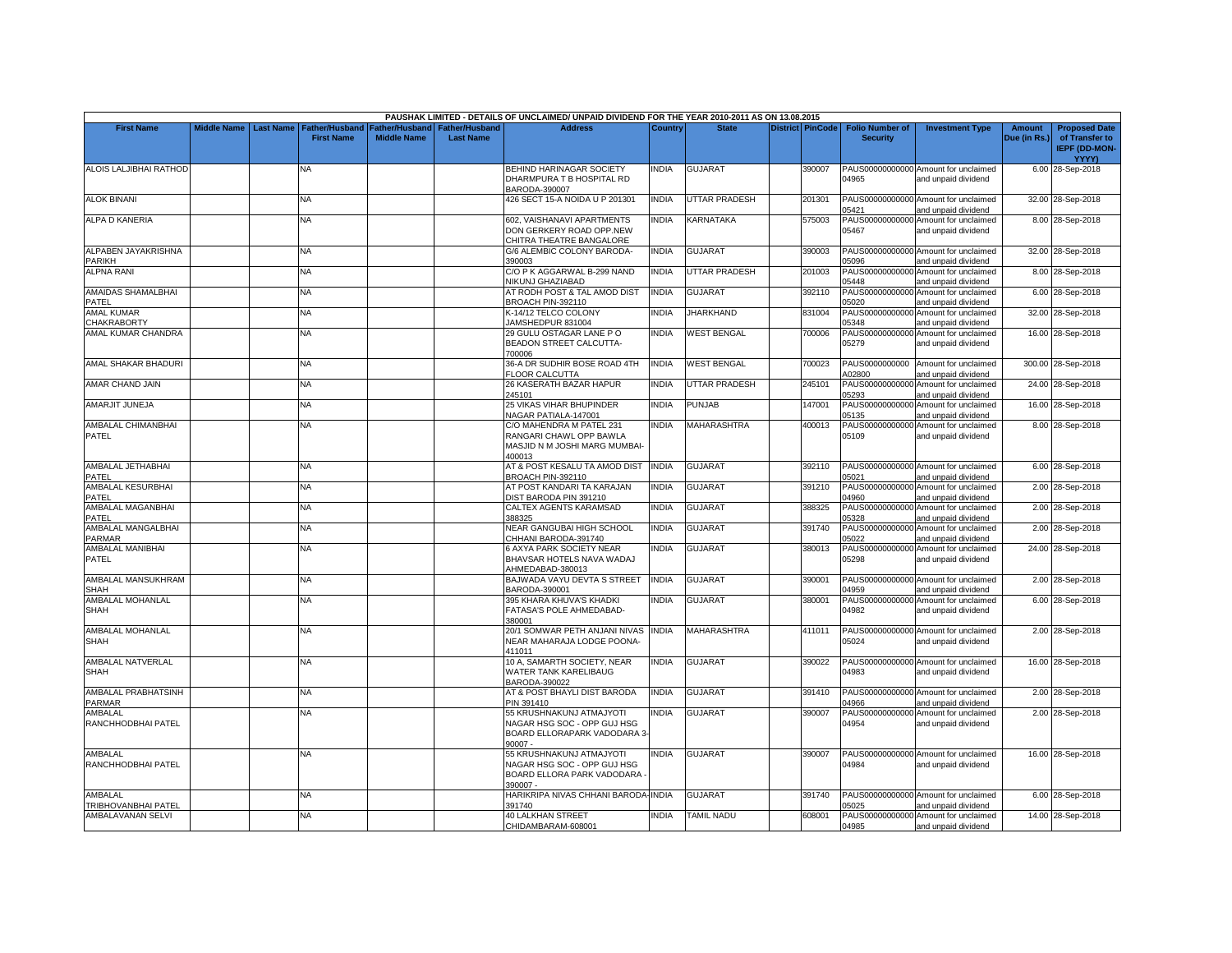|                             |                    |                            |                       |                       | PAUSHAK LIMITED - DETAILS OF UNCLAIMED/ UNPAID DIVIDEND FOR THE YEAR 2010-2011 AS ON 13.08.2015 |                |                       |                         |                        |                                      |               |                      |
|-----------------------------|--------------------|----------------------------|-----------------------|-----------------------|-------------------------------------------------------------------------------------------------|----------------|-----------------------|-------------------------|------------------------|--------------------------------------|---------------|----------------------|
| <b>First Name</b>           | <b>Middle Name</b> | Last Name   Father/Husband | <b>Father/Husband</b> | <b>Father/Husband</b> | <b>Address</b>                                                                                  | <b>Country</b> | <b>State</b>          | <b>District PinCode</b> | <b>Folio Number of</b> | <b>Investment Type</b>               | <b>Amount</b> | <b>Proposed Date</b> |
|                             |                    | <b>First Name</b>          | <b>Middle Name</b>    | <b>Last Name</b>      |                                                                                                 |                |                       |                         | <b>Security</b>        |                                      | Due (in Rs.)  | of Transfer to       |
|                             |                    |                            |                       |                       |                                                                                                 |                |                       |                         |                        |                                      |               | <b>IEPF (DD-MON-</b> |
|                             |                    |                            |                       |                       |                                                                                                 |                |                       |                         |                        |                                      |               | <b>YYYY)</b>         |
| <b>AMBARISH</b>             |                    | NA                         |                       |                       | JASHVANTGADH PARA CHITAL                                                                        | INDIA          | <b>GUJARAT</b>        | 364620                  |                        | PAUS00000000000 Amount for unclaimed |               | 2.00 28-Sep-2018     |
| LABHSHANKAR MEHTA           |                    |                            |                       |                       | (DIST AMRELI) CHITAL DIST AMREL                                                                 |                |                       |                         | 05026                  | and unpaid dividend                  |               |                      |
|                             |                    |                            |                       |                       | SAURASTRA 364620                                                                                |                |                       |                         |                        |                                      |               |                      |
| <b>AMBATI VENUGOPAL M B</b> |                    | NA.                        |                       |                       | RETIRED CIVIL SURGEON APMS                                                                      | <b>INDIA</b>   | <b>ANDHRA PRADESH</b> | 516360                  |                        | PAUS0000000000 Amount for unclaimed  |               | 400.00 28-Sep-2018   |
|                             |                    |                            |                       |                       |                                                                                                 |                |                       |                         | A00016                 |                                      |               |                      |
| <b>BS</b>                   |                    |                            |                       |                       | 12/656 RAJABHATA STREET                                                                         |                |                       |                         |                        | and unpaid dividend                  |               |                      |
|                             |                    |                            |                       |                       | PRODDUTUR (ANDHRA PRADESH)                                                                      |                |                       |                         |                        |                                      |               |                      |
| AMBIKARAVINDRA              |                    | RAVINDRA M A               |                       |                       | SAPTAGIRI NILAYA KALLESWARA                                                                     | <b>INDIA</b>   | KARNATAKA             | 577527                  |                        | PAUSIN301135267 Amount for unclaimed |               | 8.00 28-Sep-2018     |
|                             |                    |                            |                       |                       | EXTENSION BEHIND PUMP HOUSE                                                                     |                |                       |                         | 21238                  | and unpaid dividend                  |               |                      |
|                             |                    |                            |                       |                       | <b>HOSADURGA</b>                                                                                |                |                       |                         |                        |                                      |               |                      |
| AMBUBHAI CHAGANBHAI         |                    | <b>NA</b>                  |                       |                       | HATHIBHAG AT & PO SOKHADA                                                                       | <b>INDIA</b>   | <b>GUJARAT</b>        | 391240                  |                        | PAUS00000000000 Amount for unclaimed |               | 6.00 28-Sep-2018     |
| PATEL                       |                    |                            |                       |                       | DIST BARODA PIN-391240                                                                          |                |                       |                         | 05027                  | and unpaid dividend                  |               |                      |
| <b>AMIT S DOSHI</b>         |                    | <b>NA</b>                  |                       |                       | C/O M/S SURENDRA S DOSHI                                                                        | <b>INDIA</b>   | <b>MAHARASHTRA</b>    | 400004                  |                        | PAUS00000000000 Amount for unclaimed |               | 8.00 28-Sep-2018     |
|                             |                    |                            |                       |                       | SHARE & STOCK - CONSULTANT 8                                                                    |                |                       |                         | 05228                  | and unpaid dividend                  |               |                      |
|                             |                    |                            |                       |                       | A K M ZAVERI ROAD BHULESHW-                                                                     |                |                       |                         |                        |                                      |               |                      |
|                             |                    |                            |                       |                       | AR MUMBAI 400004 -                                                                              |                |                       |                         |                        |                                      |               |                      |
| AMITKUMAR VINODRAY          |                    | <b>NA</b>                  |                       |                       | C/O MR P T LIMAYE 7 VRAJWAS                                                                     | INDIA          | <b>GUJARAT</b>        | 387001                  |                        | PAUS00000000000 Amount for unclaimed |               | 16.00 28-Sep-2018    |
| VANKANI                     |                    |                            |                       |                       | SOCIETY COLLEGE ROAD NADIAD                                                                     |                |                       |                         | 05388                  | and unpaid dividend                  |               |                      |
|                             |                    |                            |                       |                       | 387001                                                                                          |                |                       |                         |                        |                                      |               |                      |
| AMORTHALIN GAM              |                    | NA.                        |                       |                       |                                                                                                 | <b>INDIA</b>   |                       |                         |                        |                                      |               |                      |
|                             |                    |                            |                       |                       | C/O GRINDLAYS BANK LTD H                                                                        |                | DELHI                 | 110001                  |                        | PAUS00000000000 Amount for unclaimed |               | 16.00 28-Sep-2018    |
| <b>KANDA SWAMY</b>          |                    |                            |                       |                       | BLOCK CON-CIREUS (BR) NEW                                                                       |                |                       |                         | 05166                  | and unpaid dividend                  |               |                      |
|                             |                    |                            |                       |                       | <b>DELHI 110001</b>                                                                             |                |                       |                         |                        |                                      |               |                      |
| AMRATLAL CHHAGANLAL         |                    | NA.                        |                       |                       | AT & PO SOKHADA BAZAAR DIST                                                                     | <b>INDIA</b>   | GUJARAT               | 391240                  |                        | PAUS00000000000 Amount for unclaimed |               | 2.00 28-Sep-2018     |
| <b>SONI</b>                 |                    |                            |                       |                       | BARODA PIN-391240                                                                               |                |                       |                         | 05028                  | and unpaid dividend                  |               |                      |
| AMRATLAL DALSUKHBHAI        |                    | NA                         |                       |                       | 13 NALANDA SOCIETY NO 1                                                                         | <b>INDIA</b>   | <b>GUJARAT</b>        | 390006                  | PAUS00000000000        | Amount for unclaimed                 |               | 6.00 28-Sep-2018     |
| <b>DOSHI</b>                |                    |                            |                       |                       | WAGHODIA ROAD BARODA-390006                                                                     |                |                       |                         | 05030                  | and unpaid dividend                  |               |                      |
|                             |                    |                            |                       |                       |                                                                                                 |                |                       |                         |                        |                                      |               |                      |
| <b>AMRATLAL SANGHAVI</b>    |                    | <b>NA</b>                  |                       |                       | 150 JAWAN NAGAR 2A/6                                                                            | <b>INDIA</b>   | <b>MAHARASHTRA</b>    | 400077                  |                        | PAUS00000000000 Amount for unclaimed |               | 8.00 28-Sep-2018     |
|                             |                    |                            |                       |                       | BHANUSHALI LANE GHATKOPAR                                                                       |                |                       |                         | 05403                  | and unpaid dividend                  |               |                      |
|                             |                    |                            |                       |                       | EAST MUMBAI 400077                                                                              |                |                       |                         |                        |                                      |               |                      |
| <b>AMRIT KAUR</b>           |                    | <b>NA</b>                  |                       |                       | 362 KAILASH TOWER-I EAST OF                                                                     | <b>INDIA</b>   | DELHI                 | 110065                  |                        | PAUS00000000000 Amount for unclaimed |               | 8.00 28-Sep-2018     |
|                             |                    |                            |                       |                       | KAILASH NEW DELHI 110065                                                                        |                |                       |                         | 05150                  | and unpaid dividend                  |               |                      |
| <b>AMRIT ROY</b>            |                    | NΑ                         |                       |                       | 1983 KATRA LACHHO SINGH                                                                         | <b>INDIA</b>   | DELHI                 | 110006                  |                        | PAUS00000000000 Amount for unclaimed |               | 16.00 28-Sep-2018    |
|                             |                    |                            |                       |                       |                                                                                                 |                |                       |                         | 05181                  |                                      |               |                      |
|                             |                    |                            |                       |                       | FOUNTAIN DELHI-110006                                                                           |                |                       |                         |                        | and unpaid dividend                  |               |                      |
| <b>AMRITA SINGH</b>         |                    | NA                         |                       |                       | J-6 IRRAMANZIL COLONY                                                                           | <b>INDIA</b>   | <b>ANDHRA PRADESH</b> | 500004                  | PAUS00000000000        | Amount for unclaimed                 |               | 8.00 28-Sep-2018     |
|                             |                    |                            |                       |                       | HYDERABAD-500004                                                                                |                |                       |                         | 05140                  | and unpaid dividend                  |               |                      |
| <b>AMRITLAL CHUNILAL</b>    |                    | <b>NA</b>                  |                       |                       | I-B WEST VIEW 309 S V ROAD                                                                      | INDIA          | MAHARASHTRA           | 400054                  |                        | PAUS00000000000 Amount for unclaimed |               | 18.00 28-Sep-2018    |
| SHAH                        |                    |                            |                       |                       | SANTACRUZ (W) MUMBAI-400054                                                                     |                |                       |                         | 05220                  | and unpaid dividend                  |               |                      |
| <b>AMRUT HIMATLAL</b>       |                    | NA                         |                       |                       | AMRUT PROVISION STORES                                                                          | <b>INDIA</b>   | <b>MAHARASHTRA</b>    | 410506                  |                        | PAUS00000000000 Amount for unclaimed |               | 32.00 28-Sep-2018    |
| <b>OSWAL</b>                |                    |                            |                       |                       | VAIDYA COLONY A/P TALEGAON                                                                      |                |                       |                         | 05364                  | and unpaid dividend                  |               |                      |
|                             |                    |                            |                       |                       | DABHADE MAVAL POONA 410506                                                                      |                |                       |                         |                        |                                      |               |                      |
| <b>AMRUTLAL</b>             |                    | NA                         |                       |                       | C/O MILAN TRADERS S T ROAD                                                                      | <b>INDIA</b>   | <b>GUJARAT</b>        | 383430                  |                        | PAUS00000000000 Amount for unclaimed |               | 2.00 28-Sep-2018     |
| <b>BHAICHANDBHAI PATEL</b>  |                    |                            |                       |                       | <b>IDAR DIST SABARKATHA PIN-</b>                                                                |                |                       |                         | 05033                  | and unpaid dividend                  |               |                      |
|                             |                    |                            |                       |                       | 383430                                                                                          |                |                       |                         |                        |                                      |               |                      |
| AMRUTLAL MAGANLAL           |                    | NA                         |                       |                       | <b>M-5/57 GOKUL APARTMENTS SOLA</b>                                                             | <b>INDIA</b>   | GUJARAT               | 380013                  |                        | PAUS00000000000 Amount for unclaimed |               | 50.00 28-Sep-2018    |
| <b>MISTRY</b>               |                    |                            |                       |                       | ROAD NARANPURA AHMEDABAD                                                                        |                |                       |                         | 05034                  | and unpaid dividend                  |               |                      |
|                             |                    |                            |                       |                       | 380013                                                                                          |                |                       |                         |                        |                                      |               |                      |
|                             |                    | NA                         |                       |                       |                                                                                                 | <b>INDIA</b>   | <b>MAHARASHTRA</b>    | 401404                  |                        |                                      |               |                      |
| AMRUTLAL POPATLAL           |                    |                            |                       |                       | C/O SHANTILAL M RATHOD                                                                          |                |                       |                         |                        | PAUS00000000000 Amount for unclaimed |               | 8.00 28-Sep-2018     |
| SONI                        |                    |                            |                       |                       | SIDDHIVINAYAK BL- DG GR FLOOR                                                                   |                |                       |                         | 05232                  | and unpaid dividend                  |               |                      |
|                             |                    |                            |                       |                       | NEAR DENA BANK MANOR ROAD P-                                                                    |                |                       |                         |                        |                                      |               |                      |
|                             |                    |                            |                       |                       | ALGHAR WEST DIST THANE 401404                                                                   |                |                       |                         |                        |                                      |               |                      |
|                             |                    |                            |                       |                       |                                                                                                 |                |                       |                         |                        |                                      |               |                      |
| ANA REGINA ABREO            |                    | <b>NA</b>                  |                       |                       | 12-GURUKRUPA HSG SOCIETY 4-                                                                     | <b>INDIA</b>   | <b>MAHARASHTRA</b>    | 421304                  |                        | PAUS00000000000 Amount for unclaimed |               | 24.00 28-Sep-2018    |
|                             |                    |                            |                       |                       | RAMBAUG KALYAN-421304                                                                           |                |                       |                         | 05127                  | and unpaid dividend                  |               |                      |
| ANADI KUMAR DALAL           |                    | NA.                        |                       |                       | GUEST HOUSE FLAT 20 THE                                                                         | <b>INDIA</b>   | <b>WEST BENGAL</b>    | 713325                  | PAUS0000000000         | Amount for unclaimed                 |               | 200.00 28-Sep-2018   |
|                             |                    |                            |                       |                       | CRESCENT BURNPUR DIST                                                                           |                |                       |                         | A02935                 | and unpaid dividend                  |               |                      |
|                             |                    |                            |                       |                       | <b>BURDWAN</b>                                                                                  |                |                       |                         |                        |                                      |               |                      |
| ANAKBEN GULABSINH           |                    | NA                         |                       |                       | 4 NARENDRA PARK KARELIBAUG                                                                      | <b>INDIA</b>   | GUJARAT               | 390001                  |                        | PAUS00000000000 Amount for unclaimed |               | 2.00 28-Sep-2018     |
| <b>GADHAVI</b>              |                    |                            |                       |                       | BARODA-390001                                                                                   |                |                       |                         | 05036                  | and unpaid dividend                  |               |                      |
| <b>ANAND CHILUKURI</b>      |                    | <b>NA</b>                  |                       |                       | CF/3 SURYABALA APARTMENTS                                                                       | <b>INDIA</b>   | <b>ANDHRA PRADESH</b> | 520003                  | PAUS0000000000         | Amount for unclaimed                 |               | 400.00 28-Sep-2018   |
|                             |                    |                            |                       |                       | AYODHYA NAGAR VIJAYAWADA                                                                        |                |                       |                         |                        |                                      |               |                      |
|                             |                    |                            |                       |                       |                                                                                                 |                |                       |                         | A04718                 | and unpaid dividend                  |               |                      |
| ANAND J MEHTA               |                    | NA.                        |                       |                       | HAWELI CHOWK, MAIN BAZAR,                                                                       | INDIA          | <b>GUJARAT</b>        | 365560                  |                        | PAUSIN300974102 Amount for unclaimed |               | 32.00 28-Sep-2018    |
|                             |                    |                            |                       |                       | RAJULA CITY.                                                                                    |                |                       |                         | 63500                  | and unpaid dividend                  |               |                      |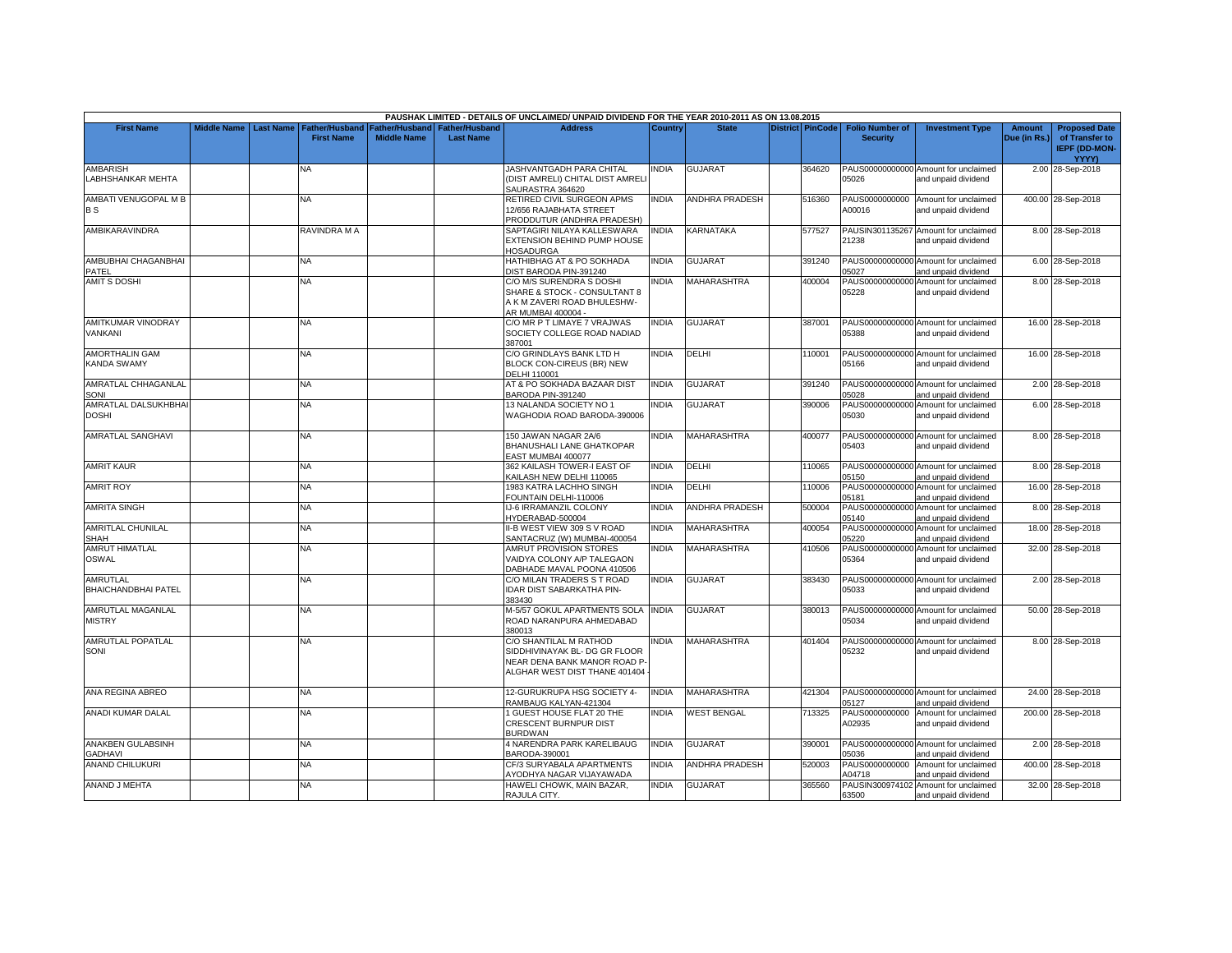|                                         |                         |                              |                    |                               | PAUSHAK LIMITED - DETAILS OF UNCLAIMED/ UNPAID DIVIDEND FOR THE YEAR 2010-2011 AS ON 13.08.2015                     |                |                    |                         |                          |                                                             |              |                                                        |
|-----------------------------------------|-------------------------|------------------------------|--------------------|-------------------------------|---------------------------------------------------------------------------------------------------------------------|----------------|--------------------|-------------------------|--------------------------|-------------------------------------------------------------|--------------|--------------------------------------------------------|
| <b>First Name</b>                       | Middle Name   Last Name | <b>Father/Husband</b>        |                    | Father/Husband Father/Husband | <b>Address</b>                                                                                                      | <b>Country</b> | <b>State</b>       | <b>District PinCode</b> | <b>Folio Number of</b>   | <b>Investment Type</b>                                      | Amount       | <b>Proposed Date</b>                                   |
|                                         |                         | <b>First Name</b>            | <b>Middle Name</b> | <b>Last Name</b>              |                                                                                                                     |                |                    |                         | <b>Security</b>          |                                                             | Due (in Rs.) | of Transfer to<br><b>IEPF (DD-MON-</b><br><b>YYYY)</b> |
| <b>ANAND KUMAR</b>                      |                         | NΑ                           |                    |                               | C/O BHAGWAN DAS GUPTA & CO 4 INDIA<br>DELHI STOCK EXCHANGE BULD<br>ASAF ALI ROAD NEW DELHI-110002                   |                | DELHI              | 110002                  | 05250                    | PAUS00000000000 Amount for unclaimed<br>and unpaid dividend |              | 8.00 28-Sep-2018                                       |
| <b>ANAND RAMAMURTHY</b>                 |                         | <b>NA</b>                    |                    |                               | HIG FLAT NO B-4/9 BHUVANESWARI<br>APARTMENT BHARATHIDASAN<br>COLONY K K NAGAR CHENNAI<br>600078                     | <b>INDIA</b>   | TAMIL NADU         | 600078                  | 05386                    | PAUS00000000000 Amount for unclaimed<br>and unpaid dividend |              | 8.00 28-Sep-2018                                       |
| <b>ANAND S MERCHANT</b>                 |                         | <b>NA</b>                    |                    |                               | 504 MURLIDHAR APARTMENT NR<br>NEHRUNAGAR CR RD AMBAWADI<br>AHMEDABAD                                                | <b>INDIA</b>   | <b>GUJARAT</b>     | 380015                  | A02276                   | PAUS0000000000 Amount for unclaimed<br>and unpaid dividend  |              | 200.00 28-Sep-2018                                     |
| ANANDA HOSKERI                          |                         | NA                           |                    |                               | "SHRUSTI" NEAR HUBLI TOLL NAKA INDIA<br>DHARWAD                                                                     |                | KARNATAKA          | 580002                  | A02474                   | PAUS0000000000 Amount for unclaimed<br>and unpaid dividend  |              | 200.00 28-Sep-2018                                     |
| ANANDJI BHURABHAI<br>MAVANI             |                         | <b>NA</b>                    |                    |                               | "PURVI" JIVAN ANAND SOCIETY<br>SAHAKAR NAGAR MAIN ROAD<br>BEHIND MAHILA COLLEGE RAJKOT                              | <b>INDIA</b>   | <b>GUJARAT</b>     | 360001                  | PAUS00000000000<br>05037 | Amount for unclaimed<br>and unpaid dividend                 |              | 66.00 28-Sep-2018                                      |
| <b>ANANT MAHADEV</b><br><b>BATAVALE</b> |                         | <b>NA</b>                    |                    |                               | KUVERJI DEVSHI CHAWL 2ND FL B INDIA<br>S ROAD OPP ZARAPKAR SHOW<br>ROOM DADAR W RLY MUMBAI<br>400028                |                | <b>MAHARASHTRA</b> | 400028                  | 05223                    | PAUS00000000000 Amount for unclaimed<br>and unpaid dividend |              | 8.00 28-Sep-2018                                       |
| ANANT NANUBHAI AMIN                     |                         | <b>NA</b>                    |                    |                               | C/O ANANT N AMIN AMALTAS FARM INDIA<br>& NURSERY BHAYLI RAIPURA<br>VILLAGE RD BHAYLI BHAYLIDIST:<br><b>/ADODARA</b> |                | <b>GUJARAT</b>     | 391410                  | 05300                    | PAUS00000000000 Amount for unclaimed<br>and unpaid dividend |              | 2.00 28-Sep-2018                                       |
| ANANT VASANT RAO<br><b>MUTALIK</b>      |                         | NA                           |                    |                               | H.NO.31, ASHOK NAGAR HUBLI                                                                                          | NDIA           | KARNATAKA          | 580032                  | PAUS0000000000<br>A00017 | Amount for unclaimed<br>and unpaid dividend                 |              | 200.00 28-Sep-2018                                     |
| <b>ANANTH SK</b>                        |                         | NA                           |                    |                               | NO 57, 8 TH CROSS, VINAYAKA<br>NAGAR MYSORE                                                                         | <b>INDIA</b>   | KARNATAKA          | 570012                  | PAUS0000000000<br>A02629 | Amount for unclaimed<br>and unpaid dividend                 |              | 200.00 28-Sep-2018                                     |
| <b>ANANTHARAM SHETTY</b>                |                         | NA                           |                    |                               | VIJAYA BANK REGIONAL OFFICE<br>KAMDHENU COMPLEX<br>AHMEDABAD                                                        | INDIA          | <b>GUJARAT</b>     | 380015                  | PAUS0000000000<br>A02268 | Amount for unclaimed<br>and unpaid dividend                 |              | 300.00 28-Sep-2018                                     |
| ANANTHESWARA<br>PRABHUCP                |                         | NA                           |                    |                               | KOTHAWAL TEMPLE LINE, PALACE INDIA<br>ROAD, COCHIN                                                                  |                | KERALA             | 682001                  | PAUS0000000000<br>C01007 | Amount for unclaimed<br>and unpaid dividend                 |              | 80.00 28-Sep-2018                                      |
| ANCHANA AGGARWAL                        |                         | LATE SH SHAM<br>LAL AGGARWAL |                    |                               | D-95 SECTOR - 41 NOIDA                                                                                              | <b>NDIA</b>    | <b>HARYANA</b>     | 122002                  | 12865                    | PAUSIN302316100 Amount for unclaimed<br>and unpaid dividend |              | 32.00 28-Sep-2018                                      |
| <b>ANGIRAS BHOGILAL</b><br><b>MEHTA</b> |                         | <b>NA</b>                    |                    |                               | BHOGILAL R MEHTA & SONS R 535<br>STOCK EXCHANGE B S MARG<br>MUMBAI                                                  | <b>INDIA</b>   | <b>MAHARASHTRA</b> | 400023                  | A03694                   | PAUS0000000000 Amount for unclaimed<br>and unpaid dividend  |              | 200.00 28-Sep-2018                                     |
| <b>ANGURI DEVI</b>                      |                         | NA                           |                    |                               | HOUSE NO 5890 PHATAK RASHID<br>KHAN JOGIWARA NAI SARAK DELHI-<br>110006                                             | INDIA          | DELHI              | 110006                  | 05156                    | PAUS00000000000 Amount for unclaimed<br>and unpaid dividend |              | 8.00 28-Sep-2018                                       |
| <b>ANIL GUPTA</b>                       |                         | <b>NA</b>                    |                    |                               | <b>B-502 RISHI APARTMENTS</b><br>ALAKNANDA NEW DELHI 110019                                                         | <b>INDIA</b>   | DELHI              | 110019                  | 05453                    | PAUS00000000000 Amount for unclaimed<br>and unpaid dividend |              | 8.00 28-Sep-2018                                       |
| <b>ANIL I PURANI</b>                    |                         | NA                           |                    |                               | "SMRUTI" BHAUKALE'S LANE<br>RAOPURA VADODARA                                                                        | INDIA          | <b>GUJARAT</b>     | 390001                  | PAUS0000000000<br>A04482 | Amount for unclaimed<br>and unpaid dividend                 |              | 200.00 28-Sep-2018                                     |
| <b>ANIL K GHIA</b>                      |                         | NA                           |                    |                               | C/O GROW WELL TRADERS<br>MOHAN BAG 3RD FLOOR K M<br>ZAVERI ROAD MUMBAI-400004                                       | <b>NDIA</b>    | <b>MAHARASHTRA</b> | 400004                  | 05229                    | PAUS00000000000 Amount for unclaimed<br>and unpaid dividend |              | 8.00 28-Sep-2018                                       |
| <b>ANIL KAPOOR</b>                      |                         | NA                           |                    |                               | 95 SFS RAJOURI APARTMENTS<br>OPP GOVT OF INDIA PRESS NEW<br>DELHI 110064                                            | <b>NDIA</b>    | DELHI              | 110064                  | 05260                    | PAUS00000000000 Amount for unclaimed<br>and unpaid dividend |              | 8.00 28-Sep-2018                                       |
| <b>ANIL KAPOOR</b>                      |                         | <b>NA</b>                    |                    |                               | 8-A/60 FIRST FLOOR W E A KAROL<br>BAGH DELHI-110005                                                                 | <b>INDIA</b>   | DELHI              | 110005                  | 05289                    | PAUS00000000000 Amount for unclaimed<br>and unpaid dividend |              | 24.00 28-Sep-2018                                      |
| <b>ANIL KUKAM</b><br><b>SADHUKHAN</b>   |                         | NA.                          |                    |                               | 30 S N BANERJEE ROAD CALCUTTA INDIA                                                                                 |                | <b>WEST BENGAL</b> | 700013                  | PAUS0000000000<br>A02716 | Amount for unclaimed<br>and unpaid dividend                 |              | 200.00 28-Sep-2018                                     |
| <b>ANIL KUMAR</b>                       |                         | <b>NA</b>                    |                    |                               | BRAHMPUR PO - PHULWARI<br>SHARIF DISTT - PATNA                                                                      | <b>INDIA</b>   | <b>BIHAR</b>       | 801505                  | 68454                    | PAUS13023400001 Amount for unclaimed<br>and unpaid dividend |              | 4538.00 28-Sep-2018                                    |
| <b>ANIL KUMAR</b>                       |                         | J B MAGGON                   |                    |                               | 175 SAINI ENCLAVE VIKAS MARG<br>DELHI DELHI INDIA                                                                   | <b>INDIA</b>   | DELHI              | 110092                  | PAUSIN302269129<br>55388 | Amount for unclaimed<br>and unpaid dividend                 |              | 16.00 28-Sep-2018                                      |
| ANIL KUMAR CHAWLA                       |                         | NA                           |                    |                               | 195 SURIYA NIKETAN DELHI 110092                                                                                     | <b>INDIA</b>   | DELHI              | 110092                  | 15294                    | PAUS00000000000 Amount for unclaimed<br>and unpaid dividend |              | 66.00 28-Sep-2018                                      |
| <b>ANIL KUMAR J</b><br><b>AGARWALA</b>  |                         | NA                           |                    |                               | 12 BELIAGHATA ROAD CALCUTTA-<br>700015                                                                              | <b>INDIA</b>   | <b>WEST BENGAL</b> | 700015                  | 05280                    | PAUS00000000000 Amount for unclaimed<br>and unpaid dividend |              | 8.00 28-Sep-2018                                       |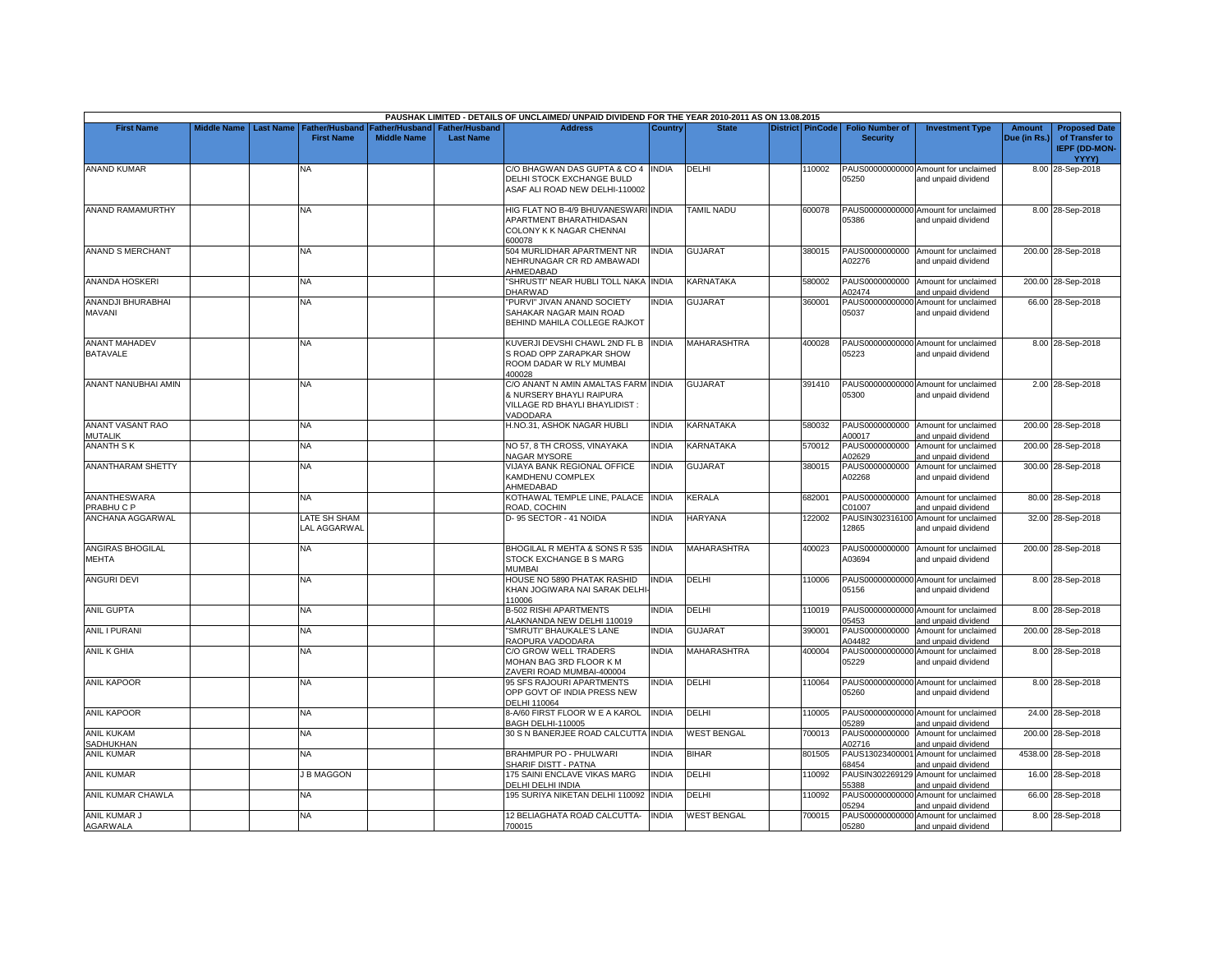|                                                  |  |                                                               |                                             |                                           | PAUSHAK LIMITED - DETAILS OF UNCLAIMED/ UNPAID DIVIDEND FOR THE YEAR 2010-2011 AS ON 13.08.2015          |              |                       |                         |                                           |                                                             |                        |                                                                         |
|--------------------------------------------------|--|---------------------------------------------------------------|---------------------------------------------|-------------------------------------------|----------------------------------------------------------------------------------------------------------|--------------|-----------------------|-------------------------|-------------------------------------------|-------------------------------------------------------------|------------------------|-------------------------------------------------------------------------|
| <b>First Name</b>                                |  | Middle Name   Last Name   Father/Husband<br><b>First Name</b> | <b>Father/Husband</b><br><b>Middle Name</b> | <b>Father/Husband</b><br><b>Last Name</b> | <b>Address</b>                                                                                           | Country      | <b>State</b>          | <b>District PinCode</b> | <b>Folio Number of</b><br><b>Security</b> | <b>Investment Type</b>                                      | Amount<br>Due (in Rs.) | <b>Proposed Date</b><br>of Transfer to<br><b>IEPF (DD-MON-</b><br>YYYY) |
| ANIL KUMAR JAIN                                  |  | NA                                                            |                                             |                                           | 2 NAROTAM BHUVAN HANUMAN<br>ROAD VILE PARLE EAST MUMBAI<br>100057                                        | <b>INDIA</b> | MAHARASHTRA           | 400057                  | 05415                                     | PAUS00000000000 Amount for unclaimed<br>and unpaid dividend |                        | 16.00 28-Sep-2018                                                       |
| ANIL KUMAR K S                                   |  | ΝA                                                            |                                             |                                           | KUMAR SURGICALS AND<br>DIAGNOSITICS XL/1089, ASIABIA<br><b>TRUS BLDGS</b><br>T.D.ROAD, ERNAKULAM, COCHIN | <b>INDIA</b> | <b>KERALA</b>         | 682011                  | PAUS0000000000<br>A01179                  | Amount for unclaimed<br>and unpaid dividend                 |                        | 200.00 28-Sep-2018                                                      |
| ANIL KUMAR REDDY ISKA                            |  | <b>NA</b>                                                     |                                             |                                           | 15-17 BRINDAVANAM NELLORE A P INDIA                                                                      |              | <b>ANDHRA PRADESH</b> | 524001                  | A04779                                    | PAUS0000000000 Amount for unclaimed<br>and unpaid dividend  |                        | 200.00 28-Sep-2018                                                      |
| ANIL KUMAR SETH                                  |  | NA.                                                           |                                             |                                           | 95 JAWAHAR NAGAR EXT.<br>VARANASI                                                                        | <b>INDIA</b> | <b>UTTAR PRADESH</b>  | 221010                  | 96061                                     | PAUSIN301127153 Amount for unclaimed<br>and unpaid dividend |                        | 100.00 28-Sep-2018                                                      |
| <b>ANIL KUMAR</b><br>SRIVASTAVA                  |  | NA                                                            |                                             |                                           | 8/10 WESTERN EXTENSION AREA<br>(AROL BAGH NEW DELHI-110005                                               | <b>INDIA</b> | DELHI                 | 110005                  | 05170                                     | PAUS00000000000 Amount for unclaimed<br>and unpaid dividend |                        | 16.00 28-Sep-2018                                                       |
| ANIL P MAJMUDAR                                  |  | NA                                                            |                                             |                                           | 32-S, HARINAGAR SOCIETY GOTRI<br>ROAD VADODARA                                                           | <b>INDIA</b> | <b>GUJARAT</b>        | 390015                  | PAUS0000000000<br>A01957                  | Amount for unclaimed<br>and unpaid dividend                 |                        | 800.00 28-Sep-2018                                                      |
| <b>ANIL PANT</b>                                 |  | <b>NA</b>                                                     |                                             |                                           | C/O MRS VATHSALA PANT 2972,4TH INDIA<br>CROSS.13TH MAIN.HAL IIND STAGE<br><b>BANGALORE</b>               |              | KARNATAKA             | 560038                  | PAUS0000000000<br>A01524                  | Amount for unclaimed<br>and unpaid dividend                 |                        | 1600.00 28-Sep-2018                                                     |
| <b>ANIL PARKASH MANGLA</b>                       |  | <b>NA</b>                                                     |                                             |                                           | 108/109 ANSALS SATYAM BULIDIND, INDIA<br>RAJ NAGAR GHAZIABAD, UTTAR<br>PRADESH                           |              | <b>UTTAR PRADESH</b>  | 201002                  | 90367                                     | PAUSIN300206103 Amount for unclaimed<br>and unpaid dividend |                        | 16.00 28-Sep-2018                                                       |
| ANIL PRABHULAL SHAH                              |  | NA                                                            |                                             |                                           | WADI SONI POLE NO 4 BARODA-<br>390001                                                                    | <b>INDIA</b> | <b>GUJARAT</b>        | 390001                  | 05040                                     | PAUS00000000000 Amount for unclaimed<br>and unpaid dividend |                        | 16.00 28-Sep-2018                                                       |
| <b>ANIL RATHORE</b>                              |  | <b>NA</b>                                                     |                                             |                                           | C-223 SOUTH MOTI BAGH NEW<br>DELHI-110021                                                                | <b>INDIA</b> | DELHI                 | 110021                  | 05146                                     | PAUS00000000000 Amount for unclaimed<br>and unpaid dividend |                        | 8.00 28-Sep-2018                                                        |
| <b>ANIL SHARMA</b>                               |  | NA                                                            |                                             |                                           | SANGAM THEATRE R K PURAM<br><b>NEW DELHI-110017</b>                                                      | <b>INDIA</b> | DELHI                 | 110017                  | 05176                                     | PAUS00000000000 Amount for unclaimed<br>and unpaid dividend |                        | 8.00 28-Sep-2018                                                        |
| ANIL SHETH K                                     |  | NA.                                                           |                                             |                                           | 202, SURAJ GANGA ORCHID 1/2-100<br>DIAONAL ROAD V V PURAM<br>BASVANAGUDIBANGALORE                        | <b>INDIA</b> | KARNATAKA             | 560006                  | PAUS00000000000<br>05456                  | Amount for unclaimed<br>and unpaid dividend                 |                        | 8.00 28-Sep-2018                                                        |
| <b>ANIL SURI</b>                                 |  | <b>NA</b>                                                     |                                             |                                           | <b>FLAT NO.51.GANGOTRI</b><br>APARTMENT PLOT NO.5, BODELLA<br>PHASA-II VILASPURI NEW<br>DELHINEW DELHI   | INDIA        | DELHI                 | 110018                  | 05306                                     | PAUS00000000000 Amount for unclaimed<br>and unpaid dividend |                        | 50.00 28-Sep-2018                                                       |
| <b>ANIL TEWARI</b>                               |  | <b>NA</b>                                                     |                                             |                                           | -10 M A R HOSTEL MAULANA AZAD INDIA<br>ROAD NEW DELHI-110011                                             |              | <b>DELHI</b>          | 110011                  | 05178                                     | PAUS00000000000 Amount for unclaimed<br>and unpaid dividend |                        | 8.00 28-Sep-2018                                                        |
| <b>ANILABEN</b><br><b>RAMESHCHANDRA</b><br>PATEL |  | <b>NA</b>                                                     |                                             |                                           | NEAR SOPARIWALA MENSON WADI INDIA<br>WADI RAOPURA BARODA 390001                                          |              | GUJARAT               | 390001                  | 04967                                     | PAUS00000000000 Amount for unclaimed<br>and unpaid dividend |                        | 2.00 28-Sep-2018                                                        |
| ANILBHAI MANUBHAI<br>BHATT                       |  | ΝA                                                            |                                             |                                           | HAVELI STREET GANDEVI DIST<br><b>BULSAR PIN-396360</b>                                                   | <b>INDIA</b> | GUJARAT               | 396360                  | 05042                                     | PAUS00000000000 Amount for unclaimed<br>and unpaid dividend |                        | 16.00 28-Sep-2018                                                       |
| ANILKUMAR CHIMANLAL<br>KHARAWA                   |  | <b>NA</b>                                                     |                                             |                                           | MADAN ZAMPA ROAD BARELI<br>KHARWAWAD OPP AZAD GROUND<br>BARODA-390001                                    | <b>INDIA</b> | <b>GUJARAT</b>        | 390001                  | 05043                                     | PAUS00000000000 Amount for unclaimed<br>and unpaid dividend |                        | 8.00 28-Sep-2018                                                        |
| ANILKUMAR KANTILAL<br><b>PARIKH</b>              |  | <b>NA</b>                                                     |                                             |                                           | 922 TOKERSHAH'S ST RAIKHAD<br>AHMEDABAD 380001                                                           | <b>INDIA</b> | <b>GUJARAT</b>        | 380001                  | 05099                                     | PAUS00000000000 Amount for unclaimed<br>and unpaid dividend |                        | 2.00 28-Sep-2018                                                        |
| <b>ANIRBAN BISWAS</b>                            |  | NA.                                                           |                                             |                                           | FLAT NO-314 SUKHSAGAR APRT<br>252/A PICNIC GARDEN ROAD<br>CALCUTTA                                       | <b>INDIA</b> | <b>WEST BENGAL</b>    | 700039                  | PAUS0000000000<br>A02807                  | Amount for unclaimed<br>and unpaid dividend                 |                        | 300.00 28-Sep-2018                                                      |
| ANIRUDHAN N                                      |  | NA.                                                           |                                             |                                           | <b>GEETHA NIVAS NORTH OF</b><br>VAZECHERY BRIDGE, ELLEPPY<br>ALLEPPY                                     | <b>INDIA</b> | KERALA                | 688001                  | PAUS0000000000<br>A00019                  | Amount for unclaimed<br>and unpaid dividend                 |                        | 200.00 28-Sep-2018                                                      |
| <b>ANIS HUSSAIN</b>                              |  | NA.                                                           |                                             |                                           | 1154, NOORANI NAGAR, INDORE                                                                              | <b>INDIA</b> | <b>MADHYA PRADESH</b> | 452001                  | 13904                                     | PAUSIN302269102 Amount for unclaimed<br>and unpaid dividend |                        | 66.00 28-Sep-2018                                                       |
| <b>ANITA GUPTA</b>                               |  | <b>NA</b>                                                     |                                             |                                           | D-8 ANAND NIKETAN NEW DELHI<br>110021                                                                    | <b>INDIA</b> | DELHI                 | 110021                  | PAUS00000000000<br>05365                  | Amount for unclaimed<br>and unpaid dividend                 |                        | 32.00 28-Sep-2018                                                       |
| <b>ANITA JAIN</b>                                |  | NA.                                                           |                                             |                                           | C-Y /100 S D A HAUZ KHAS NEW<br>DELHI 110016                                                             | <b>INDIA</b> | DELHI                 | 110016                  | PAUS00000000000<br>05256                  | Amount for unclaimed<br>and unpaid dividend                 |                        | 8.00 28-Sep-2018                                                        |
| <b>ANITA MALHOTRA</b>                            |  | <b>NA</b>                                                     |                                             |                                           | 6 DAULAT BAGH 36TH ROAD TPS III<br>BANDRA MUMBAI                                                         | <b>INDIA</b> | <b>MAHARASHTRA</b>    | 400050                  | PAUS0000000000<br>A03672                  | Amount for unclaimed<br>and unpaid dividend                 |                        | 300.00 28-Sep-2018                                                      |
| <b>ANITA S DHAIFULE</b>                          |  | NA                                                            |                                             |                                           | 1/1 BHAWANI BHAVAN BHAVANI<br>SHANKAR ROAD DADAR MUMBAI<br>100028                                        | INDIA        | MAHARASHTRA           | 400028                  | 05370                                     | PAUS00000000000 Amount for unclaimed<br>and unpaid dividend |                        | 66.00 28-Sep-2018                                                       |
| <b>ANITA SADASIV</b>                             |  | <b>NA</b>                                                     |                                             |                                           | 13 BASANTA BOSE ROAD FIRST<br>FLOOR CALCUTTA 700026                                                      | <b>INDIA</b> | <b>WEST BENGAL</b>    | 700026                  | 05236                                     | PAUS00000000000 Amount for unclaimed<br>and unpaid dividend |                        | 16.00 28-Sep-2018                                                       |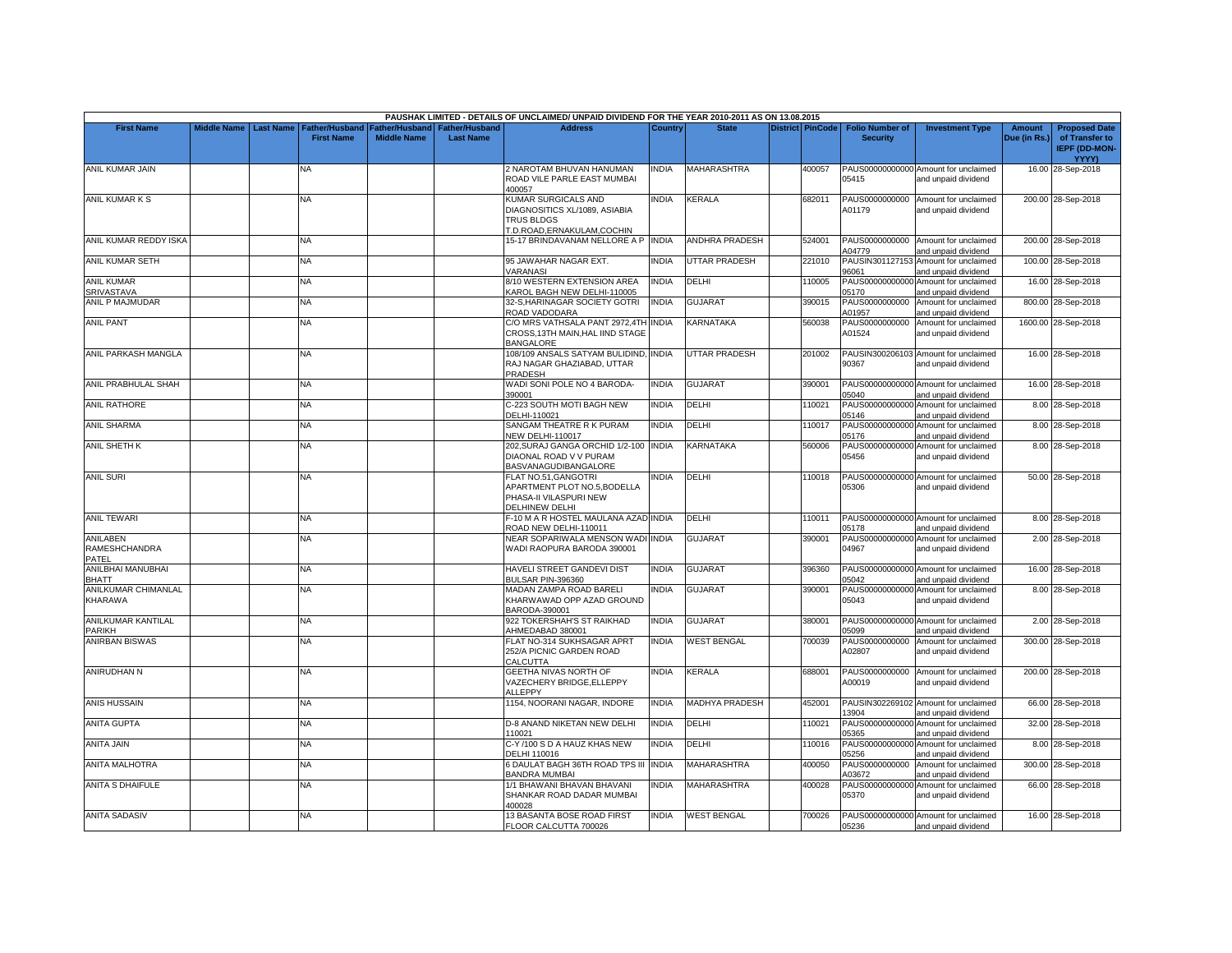|                                           |                    |                  |                                     |                                             |                                           | PAUSHAK LIMITED - DETAILS OF UNCLAIMED/ UNPAID DIVIDEND FOR THE YEAR 2010-2011 AS ON 13.08.2015   |              |                      |                         |                                           |                                                             |                               |                                                                         |
|-------------------------------------------|--------------------|------------------|-------------------------------------|---------------------------------------------|-------------------------------------------|---------------------------------------------------------------------------------------------------|--------------|----------------------|-------------------------|-------------------------------------------|-------------------------------------------------------------|-------------------------------|-------------------------------------------------------------------------|
| <b>First Name</b>                         | <b>Middle Name</b> | <b>Last Name</b> | Father/Husband<br><b>First Name</b> | <b>Father/Husband</b><br><b>Middle Name</b> | <b>Father/Husband</b><br><b>Last Name</b> | <b>Address</b>                                                                                    | Country      | <b>State</b>         | <b>District PinCode</b> | <b>Folio Number of</b><br><b>Security</b> | <b>Investment Type</b>                                      | <b>Amount</b><br>Due (in Rs.) | <b>Proposed Date</b><br>of Transfer to<br><b>IEPF (DD-MON-</b><br>YYYY) |
| <b>ANJALI ARVIND</b><br><b>PHANSALKAR</b> |                    |                  | NA                                  |                                             |                                           | B-9 SAHYADRI CO-OP HSG<br>SOCIETY 9-A PATPARGANJ DELHI<br>110092                                  | INDIA        | DELHI                | 110092                  | 05172                                     | PAUS00000000000 Amount for unclaimed<br>and unpaid dividend |                               | 8.00 28-Sep-2018                                                        |
| ANJALI JURIASINGANI                       |                    |                  | NA.                                 |                                             |                                           | 4-3/204 SAKET COMPLEX POST<br>MAJIWADA THANE WEST 400601                                          | <b>INDIA</b> | <b>MAHARASHTRA</b>   | 400601                  | 05346                                     | PAUS00000000000 Amount for unclaimed<br>and unpaid dividend |                               | 40.00 28-Sep-2018                                                       |
| <b>ANJALI SAHNI</b>                       |                    |                  | NA                                  |                                             |                                           | <b>B-58 NEW RAJINDER NAGAR NEW</b><br>DELHI-110060                                                | <b>INDIA</b> | DELHI                | 110060                  | 05168                                     | PAUS00000000000 Amount for unclaimed<br>and unpaid dividend |                               | 8.00 28-Sep-2018                                                        |
| ANJANA ASHOK PATEL                        |                    |                  | NA                                  |                                             |                                           | LAXMI BHUVAN 3RD ROAD KHAR<br><b>MUMBAI-400052</b>                                                | <b>INDIA</b> | <b>MAHARASHTRA</b>   | 400052                  | 05044                                     | PAUS00000000000 Amount for unclaimed<br>and unpaid dividend |                               | 2.00 28-Sep-2018                                                        |
| ANJANA KAPUR                              |                    |                  | NA                                  |                                             |                                           | 2566-A SHADI PUR NEW DELHI-<br>110008                                                             | <b>INDIA</b> | DELHI                | 110008                  | PAUS00000000000<br>05160                  | Amount for unclaimed<br>and unpaid dividend                 |                               | 8.00 28-Sep-2018                                                        |
| ANJANA MALHOTRA                           |                    |                  | <b>NA</b>                           |                                             |                                           | E-1 GREATER KAILASH I NEW<br>DELHI-110048                                                         | <b>INDIA</b> | <b>DELHI</b>         | 110048                  | PAUS00000000000<br>05151                  | Amount for unclaimed<br>and unpaid dividend                 |                               | 8.00 28-Sep-2018                                                        |
| ANJANA S SHAH                             |                    |                  | ΝA                                  |                                             |                                           | C/101 DWARKESH L T RD BORIVLI<br>WEST MUMBAI 400092                                               | <b>INDIA</b> | MAHARASHTRA          | 400092                  | PAUS00000000000<br>05349                  | Amount for unclaimed<br>and unpaid dividend                 |                               | 82.00 28-Sep-2018                                                       |
| ANJANA SHANTILAL AMIN                     |                    |                  | NA                                  |                                             |                                           | HANUMAN CHOK BHUTADI ZAMPA<br>BARODA 390001                                                       | <b>INDIA</b> | GUJARAT              | 390001                  | PAUS00000000000<br>05451                  | Amount for unclaimed<br>and unpaid dividend                 |                               | 24.00 28-Sep-2018                                                       |
| ANJANABEN<br>MAHENDRAKUMAR SHAH           |                    |                  | <b>NA</b>                           |                                             |                                           | 4-5 AAVKAR APARTMENTS ST<br><b>XEVIERS HIGH SCHOOL ROAD</b><br>NAVARANGAPURA AHMEDABAD-<br>380009 | <b>INDIA</b> | <b>GUJARAT</b>       | 380009                  | PAUS00000000000<br>05204                  | Amount for unclaimed<br>and unpaid dividend                 |                               | 8.00 28-Sep-2018                                                        |
| <b>ANJANEYAN R</b>                        |                    |                  | RAMACHANDRA                         |                                             |                                           | 153 SUBRAMANIAM ROAD R S<br>PURAM COIMBATORE                                                      | <b>INDIA</b> | <b>TAMIL NADU</b>    | 641002                  | 85970                                     | PAUSIN301313209 Amount for unclaimed<br>and unpaid dividend |                               | 200.00 28-Sep-2018                                                      |
| <b>ANJOO CHAUDHRY</b>                     |                    |                  | <b>DINESH KUMAR</b>                 |                                             |                                           | D-124 SECTOR-41 NOIDA                                                                             | <b>INDIA</b> | <b>UTTAR PRADESH</b> | 201303                  | 57866                                     | PAUSIN301055103 Amount for unclaimed<br>and unpaid dividend |                               | 8.00 28-Sep-2018                                                        |
| <b>ANJU BHUTORIA</b>                      |                    |                  | NA                                  |                                             |                                           | C/O DAULAT BIJAI SINGH<br>BHUTORIA PATTY NO 7TH PO<br>ADNUN RAJASTHAN 341306                      | <b>INDIA</b> | RAJASTHAN            | 341306                  | 05320                                     | PAUS00000000000 Amount for unclaimed<br>and unpaid dividend |                               | 8.00 28-Sep-2018                                                        |
| <b>ANJU GOEL</b>                          |                    |                  | NA                                  |                                             |                                           | 54 MAITRI APARTMENTS MAYUR<br>VIHAR PHASE I DELHI 110091                                          | <b>INDIA</b> | DELHI                | 110091                  | 05159                                     | PAUS00000000000 Amount for unclaimed<br>and unpaid dividend |                               | 8.00 28-Sep-2018                                                        |
| <b>ANJU KOTHARI</b>                       |                    |                  | NA                                  |                                             |                                           | KOTHARI MEDICALS SHANKAR<br><b>MUTT ROAD HASSAN</b>                                               | INDIA        | KARNATAKA            | 573201                  | A02488                                    | PAUS0000000000 Amount for unclaimed<br>and unpaid dividend  |                               | 200.00 28-Sep-2018                                                      |
| <b>ANJU MAKAR</b>                         |                    |                  | <b>NA</b>                           |                                             |                                           | 5/5 WEST PATEL NAGAR NEW<br>DELHI-110008                                                          | <b>INDIA</b> | DELHI                | 110008                  | 05288                                     | PAUS00000000000 Amount for unclaimed<br>and unpaid dividend |                               | 16.00 28-Sep-2018                                                       |
| ANNAPURNA DEVI SETH                       |                    |                  | <b>NA</b>                           |                                             |                                           | <b>4 CAPPER ROAD LALBAGH</b><br><b>LUCKNOW</b>                                                    | <b>INDIA</b> | <b>UTTAR PRADESH</b> | 226001                  | PAUS0000000000<br>A03386                  | Amount for unclaimed<br>and unpaid dividend                 |                               | 200.00 28-Sep-2018                                                      |
| ANOOP SINGH ARORA                         |                    |                  | NA.                                 |                                             |                                           | T COL A S ARORA HOUSE NO 594<br>SECTOR 29 ARUN VIHAR NOIDA<br>201301                              | <b>INDIA</b> | <b>UTTAR PRADESH</b> | 201301                  | PAUS00000000000<br>05136                  | Amount for unclaimed<br>and unpaid dividend                 |                               | 8.00 28-Sep-2018                                                        |
| <b>ANSHU BHASIN</b>                       |                    |                  | NAVNEET<br><b>KUMAR BASHIN</b>      |                                             |                                           | C-29, SECTOR - D LDA COLONY<br>KANPUR ROAD LUCKNOW                                                | <b>INDIA</b> | <b>UTTAR PRADESH</b> | 226012                  | 64654                                     | PAUSIN301055101 Amount for unclaimed<br>and unpaid dividend |                               | 66.00 28-Sep-2018                                                       |
| <b>ANSHUL ROHATGI</b>                     |                    |                  | <b>NA</b>                           |                                             |                                           | S/O SRI C B ROHATGI LALLU BABU INDIA<br><b>KA KUNCHA PATNA CITY</b>                               |              | <b>BIHAR</b>         | 800009                  | A04941                                    | PAUS0000000000 Amount for unclaimed<br>and unpaid dividend  |                               | 300.00 28-Sep-2018                                                      |
| ANSUYA BHANUDEV<br>PANDYA                 |                    |                  | NΑ                                  |                                             |                                           | C-11 ASHAPURI SOCIETY NR<br><b>GHODASAR POLICE CHOWKY</b><br>MANINAGAR AHMEDABAD 380008           | <b>INDIA</b> | GUJARAT              | 380008                  | 04989                                     | PAUS00000000000 Amount for unclaimed<br>and unpaid dividend |                               | 12.00 28-Sep-2018                                                       |
| ANSUYA VITHALBHAI<br><b>JOSHI</b>         |                    |                  | NΑ                                  |                                             |                                           | NAYAN-KUNJ 35/2 JAYANT KUNJ<br>VATWA ROAD MANINAGAR<br>AHMEDABAD-380008                           | <b>INDIA</b> | <b>GUJARAT</b>       | 380008                  | 04990                                     | PAUS00000000000 Amount for unclaimed<br>and unpaid dividend |                               | 6.00 28-Sep-2018                                                        |
| <b>ANTHOJIRAO K</b>                       |                    |                  | NA                                  |                                             |                                           | MARUTI NAGAR NR KHB COLONY<br>BELLARY 3                                                           | <b>INDIA</b> | KARNATAKA            | 583101                  | 05381                                     | PAUS00000000000 Amount for unclaimed<br>and unpaid dividend |                               | 16.00 28-Sep-2018                                                       |
| ANTO C PULLOKKARAN                        |                    |                  | NA.                                 |                                             |                                           | <b>NEAR R M H S ALOOR P O ALOOR</b><br>VIA KALLETTUMKARA<br>DIST.TRICHUR,KERALA                   | <b>INDIA</b> | KERALA               | 680683                  | PAUS0000000000<br>A04229                  | Amount for unclaimed<br>and unpaid dividend                 |                               | 300.00 28-Sep-2018                                                      |
| <b>ANUPAMA RATH</b>                       |                    |                  | NA.                                 |                                             |                                           | C/O RATH DRUG HOUSE JAIL ROAD INDIA<br>ANGUL                                                      |              | ORISSA               | 759122                  | A02655                                    | PAUS0000000000 Amount for unclaimed<br>and unpaid dividend  |                               | 200.00 28-Sep-2018                                                      |
| ANURADHA A SHETYE                         |                    |                  | NA                                  |                                             |                                           | D/5/8 JEEVAN SHANTI S V ROAD<br>SANTACRUZ WEST MUMBAI 400054                                      | <b>INDIA</b> | MAHARASHTRA          | 400054                  | 05213                                     | PAUS00000000000 Amount for unclaimed<br>and unpaid dividend |                               | 8.00 28-Sep-2018                                                        |
| ANURADHA AGARWAL                          |                    |                  | <b>NA</b>                           |                                             |                                           | C-1A/40C JANAKPURI NEW DELHI<br>110058                                                            | <b>INDIA</b> | <b>DELHI</b>         | 110058                  | 05340                                     | PAUS00000000000 Amount for unclaimed<br>and unpaid dividend |                               | 16.00 28-Sep-2018                                                       |
| <b>ANUSUYA K</b><br><b>NARASIMHAN</b>     |                    |                  | ΝA                                  |                                             |                                           | 501, 4TH CROSS, BANASHANKARI<br>3RD STAGE, 2ND BLOCK.<br>BANGALORE-560085                         | <b>INDIA</b> | KARNATAKA            | 560085                  | PAUS00000000000<br>05231                  | Amount for unclaimed<br>and unpaid dividend                 |                               | 16.00 28-Sep-2018                                                       |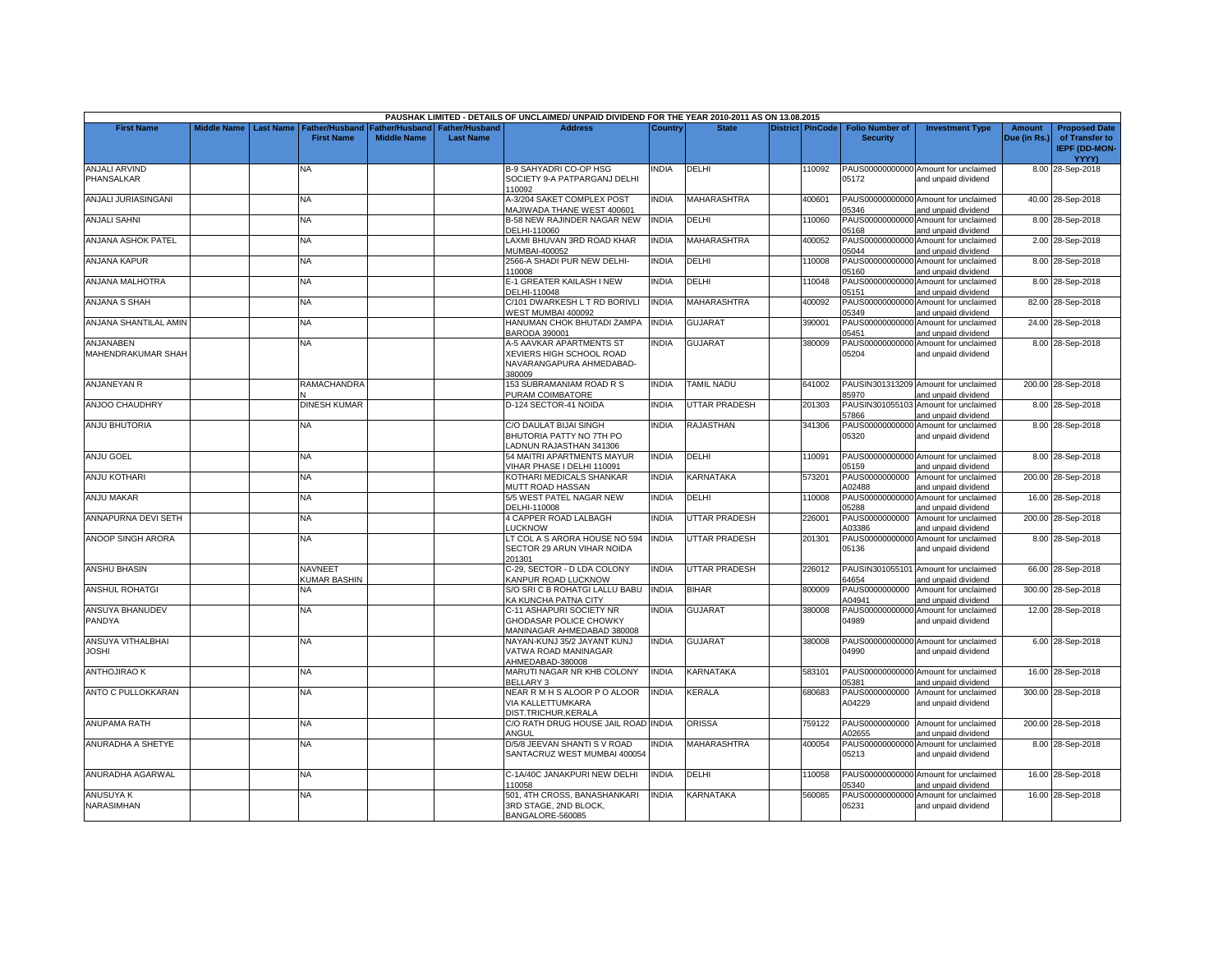|                                       |                    |                  |                                            |                                      |                                    | PAUSHAK LIMITED - DETAILS OF UNCLAIMED/ UNPAID DIVIDEND FOR THE YEAR 2010-2011 AS ON 13.08.2015      |                |                       |                         |                                           |                                                             |                        |                                                         |
|---------------------------------------|--------------------|------------------|--------------------------------------------|--------------------------------------|------------------------------------|------------------------------------------------------------------------------------------------------|----------------|-----------------------|-------------------------|-------------------------------------------|-------------------------------------------------------------|------------------------|---------------------------------------------------------|
| <b>First Name</b>                     | <b>Middle Name</b> | <b>Last Name</b> | <b>Father/Husband</b><br><b>First Name</b> | Father/Husband<br><b>Middle Name</b> | Father/Husband<br><b>Last Name</b> | <b>Address</b>                                                                                       | <b>Country</b> | <b>State</b>          | <b>District PinCode</b> | <b>Folio Number of</b><br><b>Security</b> | <b>Investment Type</b>                                      | Amount<br>Due (in Rs.) | <b>Proposed Date</b><br>of Transfer to<br>IEPF (DD-MON- |
| AP AP REDDY                           |                    |                  |                                            |                                      |                                    | 51/3 QT SR NAGAR HYDERABAD                                                                           |                | ANDHRA PRADESH        |                         | PAUS0000000000                            |                                                             |                        | YYYY)                                                   |
|                                       |                    |                  | NA                                         |                                      |                                    |                                                                                                      | INDIA          |                       | 500038                  | A03223                                    | Amount for unclaimed<br>and unpaid dividend                 |                        | 200.00 28-Sep-2018                                      |
| APABHAI PUNAMBHAI                     |                    |                  | <b>NA</b>                                  |                                      |                                    | GANDHI POLE NEAR KARIKUI                                                                             | <b>INDIA</b>   | <b>GUJARAT</b>        | 388325                  |                                           | PAUS00000000000 Amount for unclaimed                        |                        | 2.00 28-Sep-2018                                        |
| PATEL                                 |                    |                  |                                            |                                      |                                    | KARAMSAD 388325                                                                                      |                |                       |                         | 05290                                     | and unpaid dividend                                         |                        |                                                         |
| APPICONDA CHALAPATHI<br>RAO           |                    |                  | NA                                         |                                      |                                    | C/O SHRI A L RAO D NO 49-3-7 NR<br>MARUTHI ASHRAM LALITHANAGAR<br>VISAKHAPATNAM 530016               | <b>INDIA</b>   | <b>ANDHRA PRADESH</b> | 530016                  | 04992                                     | PAUS00000000000 Amount for unclaimed<br>and unpaid dividend |                        | 2.00 28-Sep-2018                                        |
| APURBA KUMAR BORAH                    |                    |                  | <b>NA</b>                                  |                                      |                                    | PRAGJYOTISH NAGAR GAUHATI-<br>781014                                                                 | <b>INDIA</b>   | <b>ASSAM</b>          | 781014                  | 05046                                     | PAUS00000000000 Amount for unclaimed<br>and unpaid dividend |                        | 2.00 28-Sep-2018                                        |
| <b>ARATI DAS</b>                      |                    |                  | NA                                         |                                      |                                    | FLAT NO 12 INDIAN BANK<br>OFFICER'S QTR 3B & 3C<br>AHIRIPUKUR ROAD CALCUTTA<br>700019                | <b>INDIA</b>   | <b>WEST BENGAL</b>    | 700019                  | 05352                                     | PAUS00000000000 Amount for unclaimed<br>and unpaid dividend |                        | 66.00 28-Sep-2018                                       |
| ARAYADATH BHASKARAN                   |                    |                  | NA                                         |                                      |                                    | KUNDOOPARAMBA P O EDAKKAD<br><b>CALICUT 673005</b>                                                   | <b>INDIA</b>   | KERALA                | 673005                  | 05088                                     | PAUS00000000000 Amount for unclaimed<br>and unpaid dividend |                        | 50.00 28-Sep-2018                                       |
| <b>ARCHANA GHOSH</b>                  |                    |                  | NA                                         |                                      |                                    | 102 BHUPENDRA BOSE AVENUE<br>FLAT NO-2 CALCUTTA 700004                                               | <b>INDIA</b>   | <b>WEST BENGAL</b>    | 700004                  | 05239                                     | PAUS00000000000 Amount for unclaimed<br>and unpaid dividend |                        | 8.00 28-Sep-2018                                        |
| <b>ARCHANAKB</b>                      |                    |                  | <b>BALAJIKS</b>                            |                                      |                                    | DOOR NO 5/5/32 NANEPPA NAGAR<br>HINDUPUR                                                             | <b>INDIA</b>   | <b>ANDHRA PRADESH</b> | 515201                  | PAUSIN301696109<br>27872                  | Amount for unclaimed<br>and unpaid dividend                 |                        | 250.00 28-Sep-2018                                      |
| <b>ARCHANA PAREKH</b>                 |                    |                  | NA                                         |                                      |                                    | C-249 MALVIYA NAGAR JAIPUR<br>302017                                                                 | INDIA          | RAJASTHAN             | 302017                  | 05143                                     | PAUS00000000000 Amount for unclaimed<br>and unpaid dividend |                        | 8.00 28-Sep-2018                                        |
| ARCHANA SHANTIBHAI<br>PATEL           |                    |                  | NA                                         |                                      |                                    | 4, LALBAG SOCIETY, MAJALPUR<br>ROAD, VADODARA                                                        | <b>INDIA</b>   | <b>GUJARAT</b>        | 390011                  | PAUS0000000000<br>A01042                  | Amount for unclaimed<br>and unpaid dividend                 |                        | 200.00 28-Sep-2018                                      |
| ARGUN G DADHEECH                      |                    |                  | NA.                                        |                                      |                                    | 15-B VASUDEO APARTMENTS OLD<br>NAGARDAS ROAD ANDHERI EAST<br>MUMBAI 400069                           | <b>INDIA</b>   | MAHARASHTRA           | 400069                  | 05281                                     | PAUS00000000000 Amount for unclaimed<br>and unpaid dividend |                        | 16.00 28-Sep-2018                                       |
| ARIF AMIRALI HUDDA                    |                    |                  | NA.                                        |                                      |                                    | 26-C RACHNA APARTMENT V P<br>ROAD ANDHERI WEST MUMBAI<br>400058                                      | <b>INDIA</b>   | <b>MAHARASHTRA</b>    | 400058                  | 05316                                     | PAUS00000000000 Amount for unclaimed<br>and unpaid dividend |                        | 8.00 28-Sep-2018                                        |
| ARJANDAS ATMARAM<br>SACHANI           |                    |                  | ΝA                                         |                                      |                                    | 93 SINDHI COLONY MAIN ROAD<br>MAIN ROAD RAJKOT                                                       | INDIA          | <b>GUJARAT</b>        | 360001                  | 62469                                     | PAUSIN300757106 Amount for unclaimed<br>and unpaid dividend |                        | 200.00 28-Sep-2018                                      |
| ARJUN HARISINGANI                     |                    |                  | NΑ                                         |                                      |                                    | 4-6 MATRUCHAYA MANVEL PADA<br>ROAD VIRAR EAST MUMBAI                                                 | <b>INDIA</b>   | <b>MAHARASHTRA</b>    | 401303                  | PAUS0000000000<br>A03674                  | Amount for unclaimed<br>and unpaid dividend                 |                        | 300.00 28-Sep-2018                                      |
| <b>ARJUN MAHADEV</b><br><b>JAMBLE</b> |                    |                  | NA                                         |                                      |                                    | KUVERJI DEVSHI CHAWL 2ND FL B INDIA<br>S ROAD OPP ZARAPKAR SHOW<br>ROOM DADAR W RLY MUMBAI<br>400028 |                | <b>MAHARASHTRA</b>    | 400028                  | 05224                                     | PAUS00000000000 Amount for unclaimed<br>and unpaid dividend |                        | 8.00 28-Sep-2018                                        |
| <b>ARJUN PRASAD</b><br><b>AGARWAL</b> |                    |                  | NA.                                        |                                      |                                    | C/O GOVARDHAN DAS AGARWAL<br>SANDGAR PATTY ROAD PO<br><b>(ISHANGANJ BAZAR PURNEA</b>                 | <b>INDIA</b>   | <b>BIHAR</b>          | 854301                  | 05197                                     | PAUS00000000000 Amount for unclaimed<br>and unpaid dividend |                        | 8.00 28-Sep-2018                                        |
| ARJUNSINH N JHALA                     |                    |                  | NA                                         |                                      |                                    | 2, GOV. SERVENT SOCIETY, RAIYA<br>RING ROAD, RAJKOT                                                  | <b>INDIA</b>   | <b>GUJARAT</b>        | 360005                  | 05429                                     | PAUS00000000000 Amount for unclaimed<br>and unpaid dividend |                        | 100.00 28-Sep-2018                                      |
| <b>ARNAB ROUTH</b>                    |                    |                  | NA.                                        |                                      |                                    | P-24 C I T ROAD SCHEME-X M<br>CALCUTTA                                                               | <b>INDIA</b>   | <b>WEST BENGAL</b>    | 700010                  | PAUS0000000000<br>A02795                  | Amount for unclaimed<br>and unpaid dividend                 |                        | 200.00 28-Sep-2018                                      |
| <b>AROCGIARAJ S</b>                   |                    |                  | SILUVAI MUTHU                              |                                      |                                    | 10. REDDY STREET MUDICHUR<br>ROAD TAMBARAM WEST                                                      | <b>INDIA</b>   | <b>TAMIL NADU</b>     | 600045                  | 14129                                     | PAUSIN301696103 Amount for unclaimed<br>and unpaid dividend |                        | 12.00 28-Sep-2018                                       |
| ARUN BHATNAGAR                        |                    |                  | NA                                         |                                      |                                    | ROXY ROAD LASHKAR GWALIOR                                                                            | <b>INDIA</b>   | <b>MADHYA PRADESH</b> | 474001                  | PAUS0000000000<br>A03244                  | Amount for unclaimed<br>and unpaid dividend                 |                        | 200.00 28-Sep-2018                                      |
| ARUN HIRALAL BULSARA                  |                    |                  | <b>NA</b>                                  |                                      |                                    | 4 NEHRU NAGAR S M ROAD<br>AHMEDABAD-380015                                                           | <b>INDIA</b>   | <b>GUJARAT</b>        | 380015                  | 05047                                     | PAUS00000000000 Amount for unclaimed<br>and unpaid dividend |                        | 16.00 28-Sep-2018                                       |
| ARUN JAYANTILAL PATEL                 |                    |                  | NΑ                                         |                                      |                                    | PRATAP ROAD OPP MARATHI-<br>SCHOOL RAOPURA BARODA-<br>390001                                         | <b>INDIA</b>   | <b>GUJARAT</b>        | 390001                  | 04968                                     | PAUS00000000000 Amount for unclaimed<br>and unpaid dividend |                        | 2.00 28-Sep-2018                                        |
| <b>ARUN KOCHAR</b>                    |                    |                  | <b>NA</b>                                  |                                      |                                    | 23/24 NEERAV PARK SOCIETY<br>MAKARPURA ROAD VADODARA                                                 | <b>INDIA</b>   | <b>GUJARAT</b>        | 390010                  | PAUS0000000000<br>A04418                  | Amount for unclaimed<br>and unpaid dividend                 |                        | 200.00 28-Sep-2018                                      |
| <b>ARUN KUMAR</b>                     |                    |                  | NA                                         |                                      |                                    | H NO 3414 GALI MALYAN DELHI<br>GATE NEW DELHI-110002                                                 | <b>INDIA</b>   | DELHI                 | 110002                  | 05283                                     | PAUS00000000000 Amount for unclaimed<br>and unpaid dividend |                        | 8.00 28-Sep-2018                                        |
| <b>ARUN KUMAR</b><br><b>DHANESHA</b>  |                    |                  | NA.                                        |                                      |                                    | HEERA BHAWAN BHAKAWARMAL<br>KA BAGH CHOPASANI ROAD<br><b>JODHPUR</b>                                 | <b>INDIA</b>   | RAJASTHAN             | 342001                  | PAUSIN30169610<br>59829                   | Amount for unclaimed<br>and unpaid dividend                 |                        | 700.00 28-Sep-2018                                      |
| <b>ARUN KUMAR GOYAL</b>               |                    |                  | <b>NA</b>                                  |                                      |                                    | B-303 DESIGNERS PARK SECTOR-<br>62 NOIDA (U.P.)                                                      | <b>INDIA</b>   | <b>UTTAR PRADESH</b>  | 201301                  | 05471                                     | PAUS00000000000 Amount for unclaimed<br>and unpaid dividend |                        | 24.00 28-Sep-2018                                       |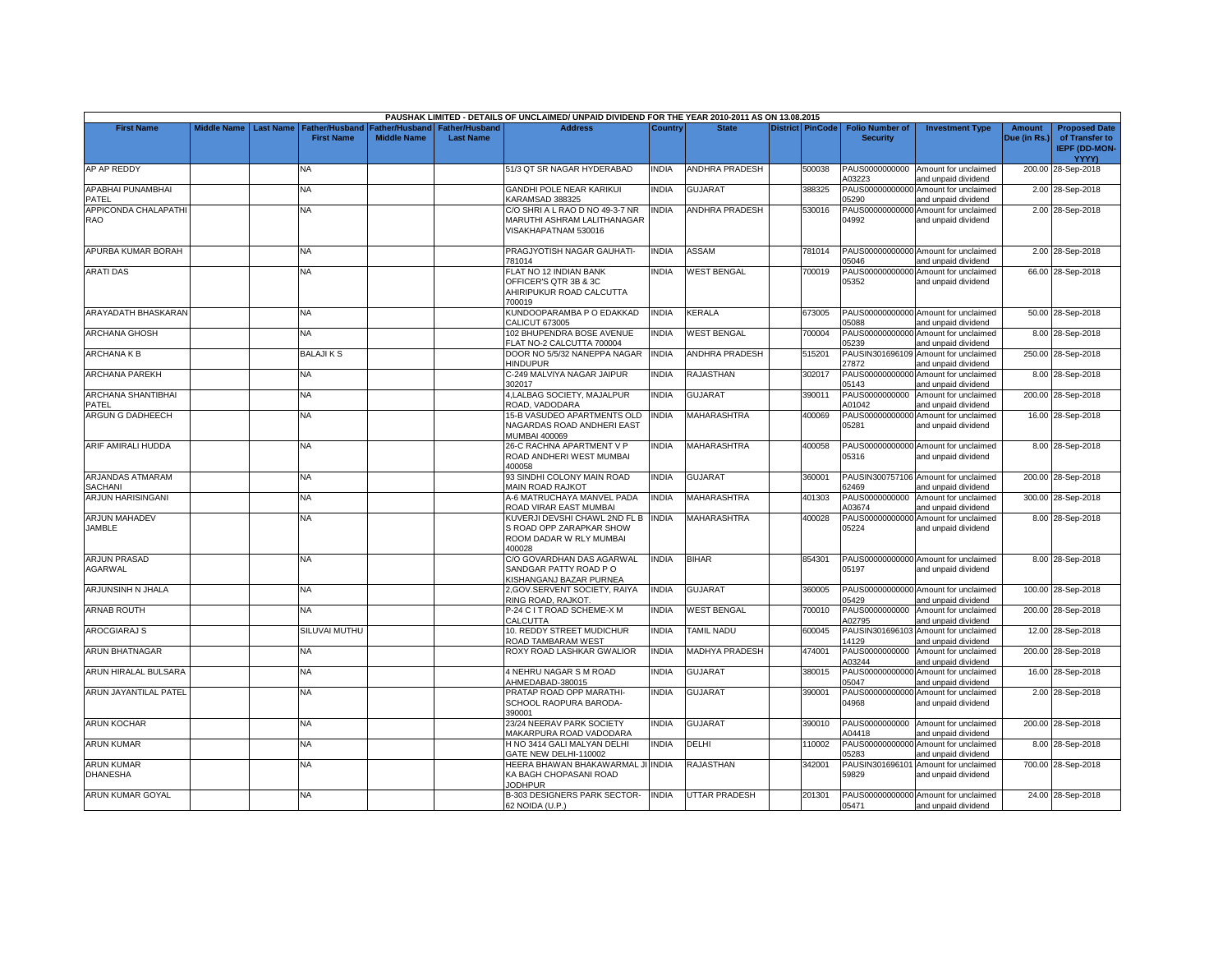|                                               |                    |                  |                                            |                                      |                                           | PAUSHAK LIMITED - DETAILS OF UNCLAIMED/ UNPAID DIVIDEND FOR THE YEAR 2010-2011 AS ON 13.08.2015             |              |                    |                         |                                           |                                                             |                               |                                                                                |
|-----------------------------------------------|--------------------|------------------|--------------------------------------------|--------------------------------------|-------------------------------------------|-------------------------------------------------------------------------------------------------------------|--------------|--------------------|-------------------------|-------------------------------------------|-------------------------------------------------------------|-------------------------------|--------------------------------------------------------------------------------|
| <b>First Name</b>                             | <b>Middle Name</b> | <b>Last Name</b> | <b>Father/Husband</b><br><b>First Name</b> | Father/Husband<br><b>Middle Name</b> | <b>Father/Husband</b><br><b>Last Name</b> | <b>Address</b>                                                                                              | Country      | <b>State</b>       | <b>District PinCode</b> | <b>Folio Number of</b><br><b>Security</b> | <b>Investment Type</b>                                      | <b>Amount</b><br>Due (in Rs.) | <b>Proposed Date</b><br>of Transfer to<br><b>IEPF (DD-MON-</b><br><b>YYYY)</b> |
| ARUN KUMAR GUPTA                              |                    |                  | NA                                         |                                      |                                           | NVESTOR'S POINT KHEMKA LANE JUNDIA<br>J ROAD UPPER BAZAR RANCHI<br>334001                                   |              | <b>JHARKHAND</b>   | 334001                  | 05334                                     | PAUS00000000000 Amount for unclaimed<br>and unpaid dividend |                               | 66.00 28-Sep-2018                                                              |
| <b>ARUN MEHTA</b>                             |                    |                  | NA.                                        |                                      |                                           | C/O A K PHARMACEUTICALL 681<br>INDIRANAGAR 1ST STAGE P B NO<br>3820 BANGALORE                               | <b>INDIA</b> | KARNATAKA          | 560038                  | PAUS0000000000<br>A02559                  | Amount for unclaimed<br>and unpaid dividend                 |                               | 200.00 28-Sep-2018                                                             |
| <b>ARUNA GHOSH</b><br><b>DASTIDAR</b>         |                    |                  | NA.                                        |                                      |                                           | <b>87 AMRIT PURI "A" TOP FLOOR</b><br>(GARHI) EAST OF KAILASH NEW<br><b>DELHI 110065</b>                    | <b>INDIA</b> | DELHI              | 110065                  | 05132                                     | PAUS00000000000 Amount for unclaimed<br>and unpaid dividend |                               | 8.00 28-Sep-2018                                                               |
| ARUNA HARIOM KAPOOR                           |                    |                  | NA.                                        |                                      |                                           | <b>42 ARUNODAYA SOCIETY</b><br>ALKAPURI BARODA-390005                                                       | <b>INDIA</b> | GUJARAT            | 390005                  | 05048                                     | PAUS00000000000 Amount for unclaimed<br>and unpaid dividend |                               | 82.00 28-Sep-2018                                                              |
| ARUNA HARSHADBHAI<br>PATEL                    |                    |                  | <b>NA</b>                                  |                                      |                                           | KINNARI BEAUTY PARLUR OPP<br>LUHANA BLDG TOWER CHAR<br>RASTA BARODA 390001                                  | <b>INDIA</b> | <b>GUJARAT</b>     | 390001                  | 05049                                     | PAUS00000000000 Amount for unclaimed<br>and unpaid dividend |                               | 10.00 28-Sep-2018                                                              |
| ARUNKUMAR SHIVABHAI<br><b>PATEL</b>           |                    |                  | <b>NA</b>                                  |                                      |                                           | 23 TASKAND SOCIETY BEHIND C N<br>VIDHYALAYA AMBAWADI<br>AHMEDABAD-380015                                    | <b>INDIA</b> | <b>GUJARAT</b>     | 380015                  | 05270                                     | PAUS00000000000 Amount for unclaimed<br>and unpaid dividend |                               | 8.00 28-Sep-2018                                                               |
| <b>ARVIND BALKRISHNA</b><br><b>MAWLANKAR</b>  |                    |                  | <b>NA</b>                                  |                                      |                                           | 1127 SHUKARWAR PETH<br>KUSUMSHREE PUNE-411001                                                               | <b>INDIA</b> | <b>MAHARASHTRA</b> | 411001                  | 04996                                     | PAUS00000000000 Amount for unclaimed<br>and unpaid dividend |                               | 6.00 28-Sep-2018                                                               |
| <b>ARVIND C VED</b>                           |                    |                  | ΝA                                         |                                      |                                           | B-25, SUN MOON PARK SOCIETY,<br>NEAR AKOTA GARDEN, AKOTA<br>ROAD, VADODARA(GUJ)-390020                      | <b>INDIA</b> | GUJARAT            | 390020                  | 05337                                     | PAUS00000000000 Amount for unclaimed<br>and unpaid dividend |                               | 32.00 28-Sep-2018                                                              |
| ARVIND KUMAR BECTOR                           |                    |                  | <b>NA</b>                                  |                                      |                                           | C/O DR B S BECTOR D C DIVISION<br><b>VDRIKARNAL</b>                                                         | <b>INDIA</b> | HARYANA            | 132001                  | PAUS0000000000<br>A03426                  | Amount for unclaimed<br>and unpaid dividend                 |                               | 300.00 28-Sep-2018                                                             |
| <b>ARVIND N KALOLIA</b>                       |                    |                  | NA.                                        |                                      |                                           | <b>UDAY" CHOKSI PARK VATWA</b><br>ROAD MANINAGAR AHMEDABAD-<br>380008                                       | <b>INDIA</b> | <b>GUJARAT</b>     | 380008                  | PAUS00000000000<br>05050                  | Amount for unclaimed<br>and unpaid dividend                 |                               | 32.00 28-Sep-2018                                                              |
| <b>ARVIND NARANIA</b>                         |                    |                  | KISHORILAL<br>NARANIA                      |                                      |                                           | C/O SURUCHI TEA 4-4-948 ADJ<br>ROYAL PLAZA SULTAN<br>BAZARHYDERABAD                                         | <b>INDIA</b> | ANDHRA PRADESH     | 500095                  | 13229                                     | PAUS00000000000 Amount for unclaimed<br>and unpaid dividend |                               | 8.00 28-Sep-2018                                                               |
| <b>ARVIND NATWARLAL</b><br>MEHTA              |                    |                  | <b>NA</b>                                  |                                      |                                           | 14 ANKUR SOCIETY BEH GANESH<br>DAIRY ANAND ANAND                                                            | <b>INDIA</b> | <b>GUJARAT</b>     | 388001                  | 05335                                     | PAUS12010600005 Amount for unclaimed<br>and unpaid dividend |                               | 6.00 28-Sep-2018                                                               |
| ARVINDBHAI MULJIBHAI<br>PATEL                 |                    |                  | <b>NA</b>                                  |                                      |                                           | MAHADEV FALIA AT & PO SOKHADA INDIA<br>DIST BARODA PIN-391240                                               |              | GUJARAT            | 391240                  | 05056                                     | PAUS00000000000 Amount for unclaimed<br>and unpaid dividend |                               | 2.00 28-Sep-2018                                                               |
| <b>ARVINDBHAI</b><br>PARSOTTAMDAS PATEL       |                    |                  | NA                                         |                                      |                                           | HATHI BHAG SOKHADA DIST<br>BARODA PIN-391240                                                                | <b>INDIA</b> | <b>GUJARAT</b>     | 391240                  | 05058                                     | PAUS00000000000 Amount for unclaimed<br>and unpaid dividend |                               | 2.00 28-Sep-2018                                                               |
| ARVINDBHAI SOMABHAI<br>PATEL                  |                    |                  | NΑ                                         |                                      |                                           | AT BHAILI VILLAGE NEAR PARBADI<br>BARODA PIN-391410                                                         | <b>INDIA</b> | <b>GUJARAT</b>     | 391410                  | PAUS00000000000<br>05060                  | Amount for unclaimed<br>and unpaid dividend                 |                               | 16.00 28-Sep-2018                                                              |
| ARVINDBHAI UMEDBHAI<br>PATEL                  |                    |                  | NA                                         |                                      |                                           | C/O SHRI RAM PESTICIDE &<br>FERTILIZER RELIEF SHOP NO 8<br>OPP S T DEPOT KAPADVANJ DIST<br>KHEDA PIN-387620 | <b>INDIA</b> | GUJARAT            | 387620                  | PAUS00000000000<br>05062                  | Amount for unclaimed<br>and unpaid dividend                 |                               | 2.00 28-Sep-2018                                                               |
| ARVINDKUMAR<br>AMRATLAL DAGLI                 |                    |                  | NA                                         |                                      |                                           | C/O C MANEKLAL & CO 3RD FL<br>35/37-DHANJI ST CHANDRA<br>BHUVAN MUMBAI-400003                               | <b>INDIA</b> | MAHARASHTRA        | 400003                  | 05217                                     | PAUS00000000000 Amount for unclaimed<br>and unpaid dividend |                               | 8.00 28-Sep-2018                                                               |
| ARVINDKUMAR AMRITLAI<br><b>SHAH</b>           |                    |                  | NA                                         |                                      |                                           | 1062 KUVAWALO KHANCHO<br>KIKABHAT'S POLE DARIAPUR<br>AHMEDABAD-380001                                       | <b>INDIA</b> | <b>GUJARAT</b>     | 380001                  | 05274                                     | PAUS00000000000 Amount for unclaimed<br>and unpaid dividend |                               | 24.00 28-Sep-2018                                                              |
| ARVINDKUMAR C SHAH                            |                    |                  | NA.                                        |                                      |                                           | C/O ARVINDKUMAR C SHAH 49<br>JAWAHAR NAGAR 6TH RD<br>MADHUKUNJ 2ND FL GOREGAON<br>WEST MUMBAI 400062        | <b>INDIA</b> | <b>MAHARASHTRA</b> | 400062                  | 05323                                     | PAUS00000000000 Amount for unclaimed<br>and unpaid dividend |                               | 2.00 28-Sep-2018                                                               |
| ARVINDKUMAR<br>CHANDULAL SHAH                 |                    |                  | <b>NA</b>                                  |                                      |                                           | 49 JAWAHAR NAGAR 6TH ROAD<br>GOREGAON MUMBAI-400062                                                         | <b>INDIA</b> | <b>MAHARASHTRA</b> | 400062                  | 04997                                     | PAUS00000000000 Amount for unclaimed<br>and unpaid dividend |                               | 8.00 28-Sep-2018                                                               |
| <b>ARVINDKUMAR</b><br>HARGOVINDBHAI PATEL     |                    |                  | NA                                         |                                      |                                           | <b>ELAT NO 391/M66 JEEVAN</b><br>SADHANA FLATS PRAGATI NAGAR<br>NAVA VADAJ AHMEDABAD-380013                 | INDIA        | <b>GUJARAT</b>     | 380013                  | 05104                                     | PAUS00000000000 Amount for unclaimed<br>and unpaid dividend |                               | 8.00 28-Sep-2018                                                               |
| <b>ARVINDKUMAR</b><br>PRAGJIBHAI MISTRY       |                    |                  | <b>NA</b>                                  |                                      |                                           | 27 B JIVARAJ PARK SOCIETY<br>VEJALPUR ROAD AHMEDABAD-<br>380051                                             | <b>INDIA</b> | <b>GUJARAT</b>     | 380051                  | 05207                                     | PAUS00000000000 Amount for unclaimed<br>and unpaid dividend |                               | 8.00 28-Sep-2018                                                               |
| <b>ARVINDKUMAR</b><br><b>VITHALBHAI PATEL</b> |                    |                  | VITHALBHAI                                 |                                      |                                           | 111/2, JAWAHAR NAGAR<br><b>GOREGAON (W) MUMBAI</b>                                                          | <b>INDIA</b> | <b>MAHARASHTRA</b> | 400062                  | 12723                                     | PAUS00000000000 Amount for unclaimed<br>and unpaid dividend |                               | 40.00 28-Sep-2018                                                              |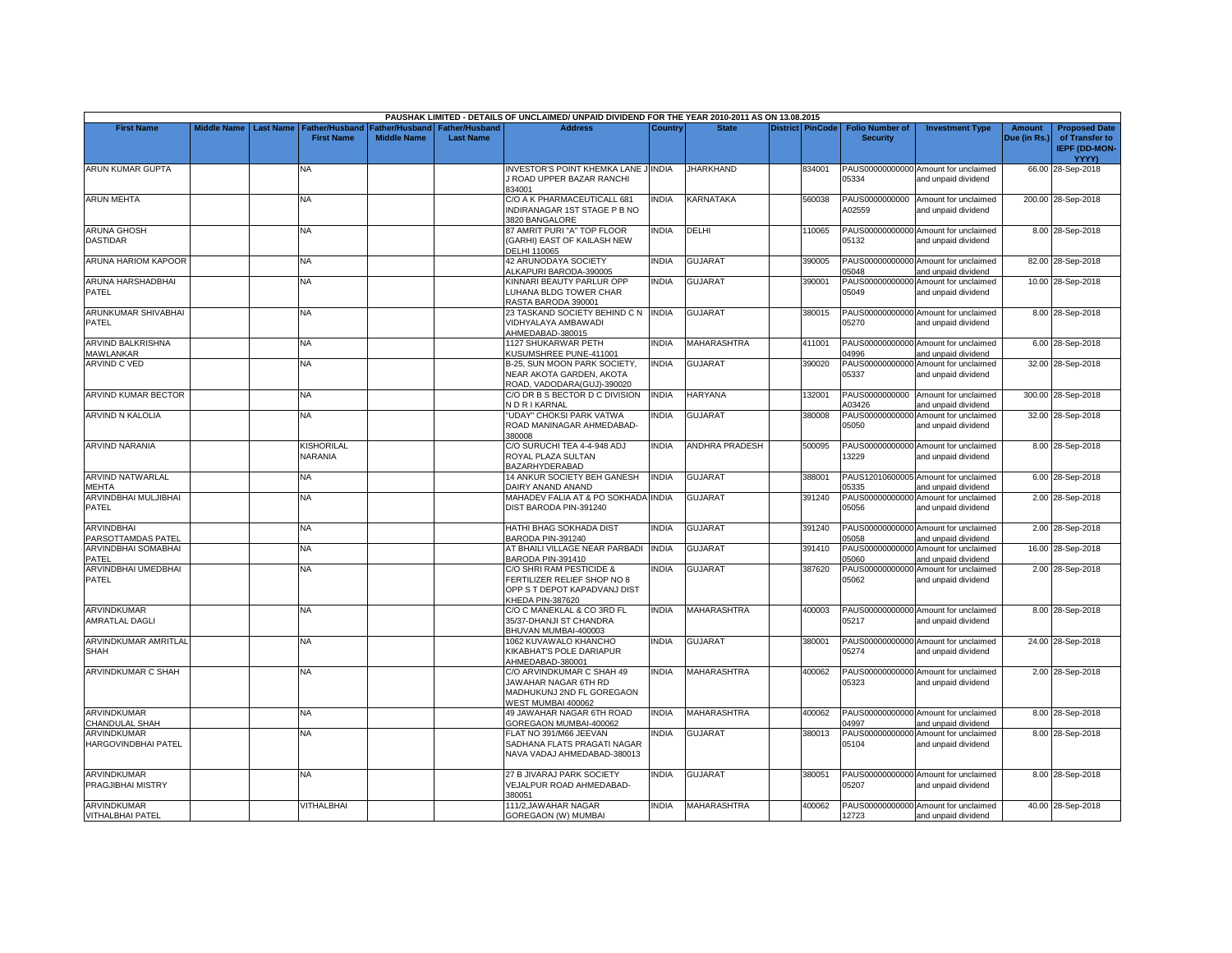|                                |                    |                  |                    |                                                            |                                           | PAUSHAK LIMITED - DETAILS OF UNCLAIMED/ UNPAID DIVIDEND FOR THE YEAR 2010-2011 AS ON 13.08.2015 |                |                      |                         |                                           |                                                |                               |                                                                |
|--------------------------------|--------------------|------------------|--------------------|------------------------------------------------------------|-------------------------------------------|-------------------------------------------------------------------------------------------------|----------------|----------------------|-------------------------|-------------------------------------------|------------------------------------------------|-------------------------------|----------------------------------------------------------------|
| <b>First Name</b>              | <b>Middle Name</b> | <b>Last Name</b> | <b>First Name</b>  | <b>Father/Husband Father/Husband</b><br><b>Middle Name</b> | <b>Father/Husband</b><br><b>Last Name</b> | <b>Address</b>                                                                                  | <b>Country</b> | <b>State</b>         | <b>District PinCode</b> | <b>Folio Number of</b><br><b>Security</b> | <b>Investment Type</b>                         | <b>Amount</b><br>Due (in Rs.) | <b>Proposed Date</b><br>of Transfer to<br><b>IEPF (DD-MON-</b> |
| <b>ARVINDLAL VITHALDAS</b>     |                    |                  | NA                 |                                                            |                                           | STATION ROAD GODHRA-389001                                                                      | <b>INDIA</b>   | <b>GUJARAT</b>       | 389001                  |                                           | PAUS00000000000 Amount for unclaimed           |                               | <b>YYYY)</b>                                                   |
| <b>SHAH</b>                    |                    |                  |                    |                                                            |                                           |                                                                                                 |                |                      |                         | 05086                                     | and unpaid dividend                            |                               | 8.00 28-Sep-2018                                               |
| <b>ASEEM BALI</b>              |                    |                  | <b>NA</b>          |                                                            |                                           | B-165, POCKET C SIDHARTH                                                                        | <b>INDIA</b>   | DELHI                | 110014                  | PAUS00000000000                           | Amount for unclaimed                           |                               | 8.00 28-Sep-2018                                               |
|                                |                    |                  |                    |                                                            |                                           | EXTENSION NEW DELHI                                                                             |                |                      |                         | 05153                                     | and unpaid dividend                            |                               |                                                                |
| <b>ASHA BHANSALI</b>           |                    |                  | NA                 |                                                            |                                           | 16-KA-2 JYOTI NAGAR JAIPUR                                                                      | <b>INDIA</b>   | RAJASTHAN            | 302005                  | PAUS00000000000                           | Amount for unclaimed                           |                               | 8.00 28-Sep-2018                                               |
|                                |                    |                  |                    |                                                            |                                           | 302005                                                                                          |                |                      |                         | 05312                                     | and unpaid dividend                            |                               |                                                                |
| <b>ASHA DHUPAR</b>             |                    |                  | <b>NA</b>          |                                                            |                                           | J 12/9 RAJOURI GARDE EXTENSION INDIA                                                            |                | DELHI                | 110027                  |                                           | PAUS00000000000 Amount for unclaimed           |                               | 16.00 28-Sep-2018                                              |
| <b>ASHA GAMBHIR</b>            |                    |                  | CHETAN LAL         |                                                            |                                           | <b>NEW DELHI-110027</b><br>J1813 BLOCK J C R PARK NEW                                           | <b>INDIA</b>   | <b>DELHI</b>         | 110019                  | 05282<br>PAUSIN300685106                  | and unpaid dividend<br>Amount for unclaimed    |                               | 8.00 28-Sep-2018                                               |
|                                |                    |                  | KHURANA            |                                                            |                                           | DELHI                                                                                           |                |                      |                         | 29215                                     | and unpaid dividend                            |                               |                                                                |
| <b>ASHA GOPINATHAN</b>         |                    |                  | NA                 |                                                            |                                           | 16-A WILLINGDON CRESCENT NEW INDIA                                                              |                | DELHI                | 110011                  | PAUS00000000000                           | Amount for unclaimed                           |                               | 8.00 28-Sep-2018                                               |
|                                |                    |                  |                    |                                                            |                                           | DELHI-110011                                                                                    |                |                      |                         | 05263                                     | and unpaid dividend                            |                               |                                                                |
| <b>ASHA HINGORANI</b>          |                    |                  | NA                 |                                                            |                                           | 81-82 KHANDARI COLONY AGRA                                                                      | <b>INDIA</b>   | <b>UTTAR PRADESH</b> | 282002                  | PAUS0000000000                            | Amount for unclaimed                           |                               | 200.00 28-Sep-2018                                             |
|                                |                    |                  |                    |                                                            |                                           |                                                                                                 |                |                      |                         | A03947                                    | and unpaid dividend                            |                               |                                                                |
| <b>ASHA KUMARI</b>             |                    |                  | NA                 |                                                            |                                           | STREET NO 49 SECTOR NO 8D QR<br>NO 1574 BOKARO STEEL CITY                                       | <b>INDIA</b>   | <b>JHARKHAND</b>     | 827009                  | PAUSIN301250282<br>69365                  | Amount for unclaimed<br>and unpaid dividend    |                               | 50.00 28-Sep-2018                                              |
|                                |                    |                  |                    |                                                            |                                           | JHARKHAND BOKARO                                                                                |                |                      |                         |                                           |                                                |                               |                                                                |
| ASHA MAHENDRAKUMAR             |                    |                  | <b>NA</b>          |                                                            |                                           | 33 MANGAL PARK GAJARAWADI                                                                       | <b>INDIA</b>   | <b>GUJARAT</b>       | 390001                  |                                           | PAUS00000000000 Amount for unclaimed           |                               | 6.00 28-Sep-2018                                               |
| <b>CHHANGAWALA</b>             |                    |                  |                    |                                                            |                                           | BARODA-390001                                                                                   |                |                      |                         | 05000                                     | and unpaid dividend                            |                               |                                                                |
|                                |                    |                  |                    |                                                            |                                           |                                                                                                 |                |                      |                         |                                           |                                                |                               |                                                                |
| ASHA MAHENDRAKUMAR             |                    |                  | <b>NA</b>          |                                                            |                                           | 33 MANGAL PARK GAJARAWADI                                                                       | INDIA          | <b>GUJARAT</b>       | 390001                  |                                           | PAUS00000000000 Amount for unclaimed           |                               | 6.00 28-Sep-2018                                               |
| CHHANGAWALA                    |                    |                  |                    |                                                            |                                           | BARODA-390001                                                                                   |                |                      |                         | 04999                                     | and unpaid dividend                            |                               |                                                                |
| <b>ASHA N KIRAN</b>            |                    |                  | <b>NA</b>          |                                                            |                                           | 202 BHAVESHA CO-OP HSG                                                                          | <b>INDIA</b>   | <b>MAHARASHTRA</b>   | 400058                  |                                           | PAUS00000000000 Amount for unclaimed           |                               | 40.00 28-Sep-2018                                              |
|                                |                    |                  |                    |                                                            |                                           | SOCIETY LTD VEERA DESAI ROAD                                                                    |                |                      |                         | 05230                                     | and unpaid dividend                            |                               |                                                                |
|                                |                    |                  |                    |                                                            |                                           | ANDHERI WEST MUMBAI 400058                                                                      |                |                      |                         |                                           |                                                |                               |                                                                |
|                                |                    |                  |                    |                                                            |                                           |                                                                                                 |                |                      |                         |                                           |                                                |                               |                                                                |
| <b>ASHA PRADEEP PATEL</b>      |                    |                  | <b>NA</b>          |                                                            |                                           | 23-C SAHAJANAND APARTMENTS                                                                      | <b>INDIA</b>   | <b>GUJARAT</b>       | 380015                  |                                           | PAUS00000000000 Amount for unclaimed           |                               | 66.00 28-Sep-2018                                              |
|                                |                    |                  |                    |                                                            |                                           | OLD PADRA RAOD NEAR WARD<br>OFFICE BARODA                                                       |                |                      |                         | 05333                                     | and unpaid dividend                            |                               |                                                                |
| <b>ASHA RASTOGI</b>            |                    |                  | <b>FAQIR CHAND</b> |                                                            |                                           | 51-JEEVAN BIMA APARTMENTS 2-                                                                    | <b>INDIA</b>   | DELHI                | 110032                  |                                           | PAUSIN300394127 Amount for unclaimed           |                               | 2.00 28-Sep-2018                                               |
|                                |                    |                  | <b>RUSTOGI</b>     |                                                            |                                           | CBD EAST ARJUN NAGAR                                                                            |                |                      |                         | 67545                                     | and unpaid dividend                            |                               |                                                                |
|                                |                    |                  |                    |                                                            |                                           | SHAHDARA DELHI                                                                                  |                |                      |                         |                                           |                                                |                               |                                                                |
| <b>ASHA SHETIYA</b>            |                    |                  | NA                 |                                                            |                                           | DEGREE COLLEGE DANDELI                                                                          | <b>INDIA</b>   | KARNATAKA            | 581325                  |                                           | PAUS00000000000 Amount for unclaimed           |                               | 32.00 28-Sep-2018                                              |
| <b>ASHA SHUKLA</b>             |                    |                  | NA.                |                                                            |                                           | (N.K.)581325 KARNATAKA STATE<br>111A/393"RAM NIVAS" ASHOK                                       | <b>INDIA</b>   | <b>JTTAR PRADESH</b> | 208012                  | 05436<br>PAUS000000000                    | and unpaid dividend<br>00 Amount for unclaimed |                               | 16.00 28-Sep-2018                                              |
|                                |                    |                  |                    |                                                            |                                           | NAGAR KANPUR-208012                                                                             |                |                      |                         | 05244                                     | and unpaid dividend                            |                               |                                                                |
| <b>ASHIMA NATH</b>             |                    |                  | <b>NA</b>          |                                                            |                                           | C/O DINESH NATH NABADHERY                                                                       | <b>INDIA</b>   | <b>WEST BENGAL</b>   | 743248                  | PAUS0000000000                            | Amount for unclaimed                           |                               | 200.00 28-Sep-2018                                             |
|                                |                    |                  |                    |                                                            |                                           | RLY GATE P O DATTAPUKAR W B                                                                     |                |                      |                         | A02924                                    | and unpaid dividend                            |                               |                                                                |
| <b>ASHIMA RANI SAHA</b>        |                    |                  | NA                 |                                                            |                                           | 7-G LENIN SARANI SERANPORE                                                                      | <b>INDIA</b>   | <b>WEST BENGAL</b>   | 712203                  | PAUS0000000000                            | Amount for unclaimed                           |                               | 2000.00 28-Sep-2018                                            |
|                                |                    |                  |                    |                                                            |                                           | HOOGHLY                                                                                         |                |                      |                         | A02902                                    | and unpaid dividend                            |                               |                                                                |
| <b>ASHISH KUMAR ROY</b>        |                    |                  | <b>NA</b>          |                                                            |                                           | F-50, SECTOR 27 NOIDA                                                                           | <b>INDIA</b>   | UTTAR PRADESH        | 201301                  | PAUS0000000000<br>103881                  | Amount for unclaimed<br>and unpaid dividend    |                               | 200.00 28-Sep-2018                                             |
| <b>ASHISH M</b>                |                    |                  | <b>NA</b>          |                                                            |                                           | 33 MANGAL PARK GAJARAWADI                                                                       | <b>INDIA</b>   | GUJARAT              | 390017                  | PAUS00000000000                           | Amount for unclaimed                           |                               | 6.00 28-Sep-2018                                               |
| <b>CHHANGAWALA</b>             |                    |                  |                    |                                                            |                                           | <b>BARODA 390017</b>                                                                            |                |                      |                         | 05399                                     | and unpaid dividend                            |                               |                                                                |
| <b>ASHISH M</b>                |                    |                  | NA                 |                                                            |                                           | 33 MANGAL PARK GAJARAWADI                                                                       | <b>INDIA</b>   | GUJARAT              | 390017                  | PAUS000000000                             | Amount for unclaimed                           |                               | 6.00 28-Sep-2018                                               |
| CHHANGAWALA                    |                    |                  |                    |                                                            |                                           | BARODA 390017                                                                                   |                |                      |                         | 05401                                     | and unpaid dividend                            |                               |                                                                |
| <b>ASHISH M</b><br>CHHANGAWALA |                    |                  | <b>NA</b>          |                                                            |                                           | 33 MANGAL PARK GAJARAWADI<br>BARODA 390017                                                      | <b>INDIA</b>   | <b>GUJARAT</b>       | 390017                  | PAUS00000000000<br>05400                  | Amount for unclaimed<br>and unpaid dividend    |                               | 2.00 28-Sep-2018                                               |
| <b>ASHOK B KUMAR</b>           |                    |                  | <b>NA</b>          |                                                            |                                           | FLAT NO-19 5TH FLOOR SHITAL                                                                     | <b>INDIA</b>   | <b>MAHARASHTRA</b>   | 400081                  |                                           | PAUS00000000000 Amount for unclaimed           |                               | 8.00 28-Sep-2018                                               |
|                                |                    |                  |                    |                                                            |                                           | DARSHAN G V S ROAD-4 MULUND                                                                     |                |                      |                         | 05122                                     | and unpaid dividend                            |                               |                                                                |
|                                |                    |                  |                    |                                                            |                                           | EAST MUMBAI 400081                                                                              |                |                      |                         |                                           |                                                |                               |                                                                |
| <b>ASHOK DADUBHAI PATEL</b>    |                    |                  | <b>NA</b>          |                                                            |                                           | ANNAPURNA BULDG SHAREPURA                                                                       | <b>INDIA</b>   | <b>GUJARAT</b>       | 388450                  |                                           | PAUS00000000000 Amount for unclaimed           |                               | 6.00 28-Sep-2018                                               |
|                                |                    |                  |                    |                                                            |                                           | PETLAD PIN-388450                                                                               |                |                      |                         | 05065                                     | and unpaid dividend                            |                               |                                                                |
| <b>ASHOK DIGAMBAR</b><br>PARAB |                    |                  | <b>NA</b>          |                                                            |                                           | SIDDHIVINAYAK BUILDING                                                                          | <b>INDIA</b>   | <b>MAHARASHTRA</b>   | 401404                  | 05233                                     | PAUS00000000000 Amount for unclaimed           |                               | 8.00 28-Sep-2018                                               |
|                                |                    |                  |                    |                                                            |                                           | GROUND FLOOR NEAR DENA BANK<br>MANOHAR ROAD PALGHAR WEST                                        |                |                      |                         |                                           | and unpaid dividend                            |                               |                                                                |
|                                |                    |                  |                    |                                                            |                                           | DIST THANE 401404                                                                               |                |                      |                         |                                           |                                                |                               |                                                                |
| <b>ASHOK DIPAKBHAI</b>         |                    |                  | <b>NA</b>          |                                                            |                                           | 203 SITARAM APARTMENT ELLORA                                                                    | <b>INDIA</b>   | <b>GUJARAT</b>       | 390007                  |                                           | PAUS00000000000 Amount for unclaimed           |                               | 16.00 28-Sep-2018                                              |
| <b>PARIKH</b>                  |                    |                  |                    |                                                            |                                           | PARK NEAR SUBHANPURA ROAD                                                                       |                |                      |                         | 05066                                     | and unpaid dividend                            |                               |                                                                |
|                                |                    |                  |                    |                                                            |                                           | MANUSMRUTI HOSPITAL BARODA                                                                      |                |                      |                         |                                           |                                                |                               |                                                                |
|                                |                    |                  |                    |                                                            |                                           | 390007                                                                                          |                |                      |                         |                                           |                                                |                               |                                                                |
|                                |                    |                  |                    |                                                            |                                           |                                                                                                 |                |                      |                         |                                           |                                                |                               |                                                                |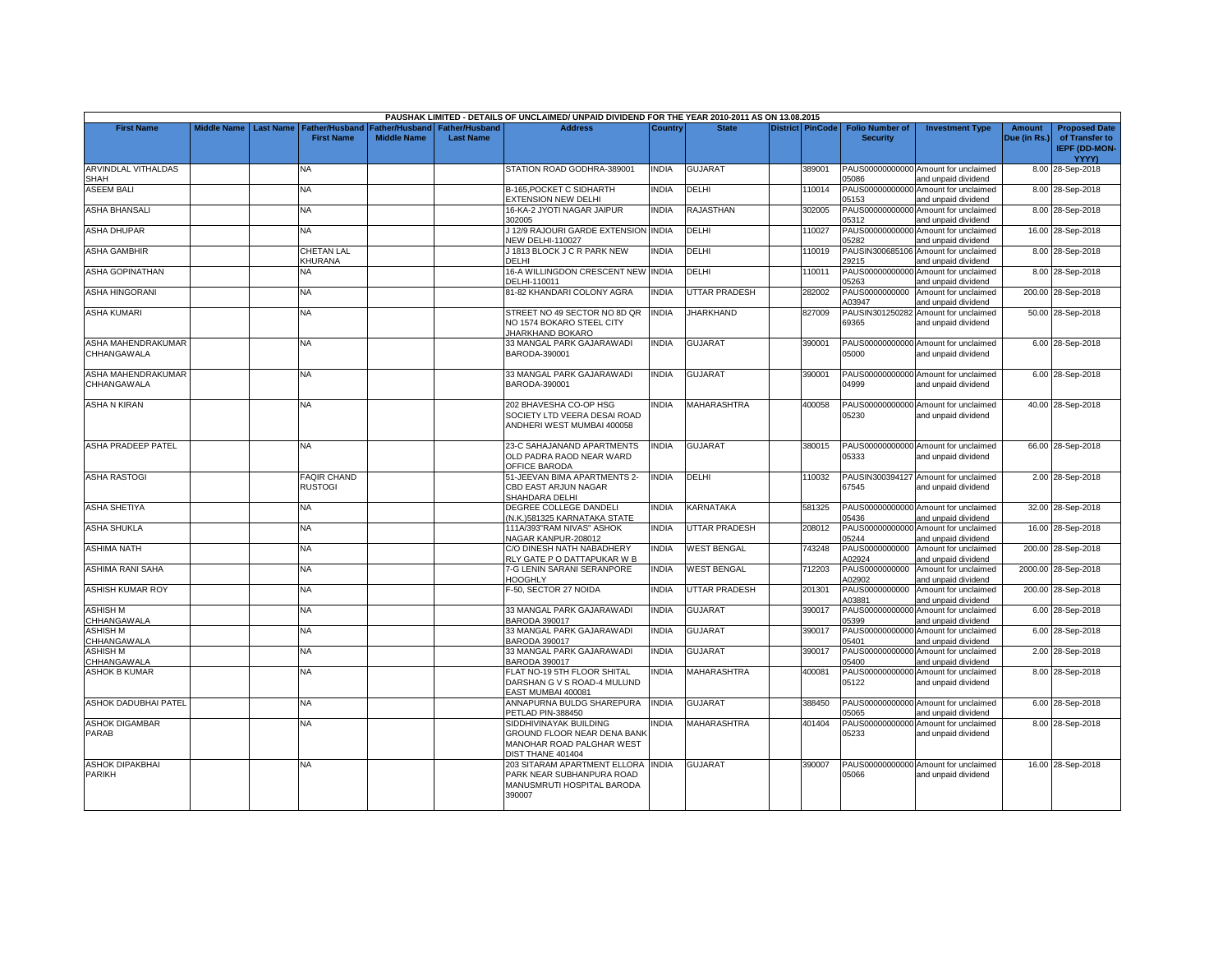|                                                             |                         |                       |                    |                                 | PAUSHAK LIMITED - DETAILS OF UNCLAIMED/ UNPAID DIVIDEND FOR THE YEAR 2010-2011 AS ON 13.08.2015            |                |                       |                         |                          |                                                             |               |                                                        |
|-------------------------------------------------------------|-------------------------|-----------------------|--------------------|---------------------------------|------------------------------------------------------------------------------------------------------------|----------------|-----------------------|-------------------------|--------------------------|-------------------------------------------------------------|---------------|--------------------------------------------------------|
| <b>First Name</b>                                           | Middle Name   Last Name | <b>Father/Husband</b> |                    | Father/Husband I Father/Husband | <b>Address</b>                                                                                             | <b>Country</b> | <b>State</b>          | <b>District PinCode</b> | <b>Folio Number of</b>   | <b>Investment Type</b>                                      | <b>Amount</b> | <b>Proposed Date</b>                                   |
|                                                             |                         | <b>First Name</b>     | <b>Middle Name</b> | <b>Last Name</b>                |                                                                                                            |                |                       |                         | <b>Security</b>          |                                                             | Due (in Rs.)  | of Transfer to<br><b>IEPF (DD-MON-</b><br><b>YYYY)</b> |
| <b>ASHOK G NEMAN</b>                                        |                         | NA                    |                    |                                 | LAXMI DISTRIBUTOR 234 GR<br>FLOOR MUMBAI PUNE RD<br>BHINGARI PANVEL DIST RAIGAD                            | <b>NDIA</b>    | <b>MAHARASHTRA</b>    | 410206                  | PAUS0000000000<br>A03789 | Amount for unclaimed<br>and unpaid dividend                 |               | 200.00 28-Sep-2018                                     |
| ASHOK JAYANTILAL<br>SHAH                                    |                         | NA                    |                    |                                 | 2/B, BHARATI SOCIETY GUNJ<br>BAZAR ROAD PATAN(N. GUJ)                                                      | INDIA          | <b>GUJARAT</b>        | 384265                  | 05474                    | PAUS00000000000 Amount for unclaimed<br>and unpaid dividend |               | 8.00 28-Sep-2018                                       |
| ASHOK K ADLAKHA                                             |                         | NA.                   |                    |                                 | C/O ALEMBIC CHEMICAL WORKS<br>CO LTD 110 J L NEHRU ROAD<br>AMBALA CANTT                                    | <b>NDIA</b>    | <b>HARYANA</b>        | 133001                  | PAUS0000000000<br>A03411 | Amount for unclaimed<br>and unpaid dividend                 |               | 200.00 28-Sep-2018                                     |
| <b>ASHOK KOHLI</b>                                          |                         | <b>NA</b>             |                    |                                 | BSO GE SRI GANGANAGAR CANTT<br>335001 RAJASTHAN                                                            | <b>INDIA</b>   | RAJASTHAN             | 335001                  | 05345                    | PAUS00000000000 Amount for unclaimed<br>and unpaid dividend |               | 40.00 28-Sep-2018                                      |
| <b>ASHOK KUMAR</b><br>AGARWAL                               |                         | NA.                   |                    |                                 | FD-54 HAL FLATS OLDMADRAS<br>ROAD BANGALORE 560093                                                         | INDIA          | KARNATAKA             | 560093                  | 05276                    | PAUS00000000000 Amount for unclaimed<br>and unpaid dividend |               | 16.00 28-Sep-2018                                      |
| <b>ASHOK KUMAR</b><br>AGARWAL                               |                         | <b>NA</b>             |                    |                                 | STATE BANK OF PATIALA SHYAM<br>GANJ NEAR MATH KI CHOKI<br><b>BAREILLY</b>                                  | <b>INDIA</b>   | <b>UTTAR PRADESH</b>  | 243005                  | PAUS0000000000<br>A03935 | Amount for unclaimed<br>and unpaid dividend                 |               | 200.00 28-Sep-2018                                     |
| ASHOK KUMAR DEWAN                                           |                         | NA.                   |                    |                                 | B-XIX 1103 D TAGORE NAGAR<br><b>LUDHIANA</b>                                                               | INDIA          | <b>PUNJAB</b>         | 141001                  | A03423                   | PAUS0000000000 Amount for unclaimed<br>and unpaid dividend  |               | 2500.00 28-Sep-2018                                    |
| ASHOK KUMAR GHOSH                                           |                         | NA                    |                    |                                 | 102 BHUPENDRA BOSE AVENUE<br>FLAT NO-2 CALCUTTA 700004                                                     | INDIA          | <b>WEST BENGAL</b>    | 700004                  | 05238                    | PAUS00000000000 Amount for unclaimed<br>and unpaid dividend |               | 8.00 28-Sep-2018                                       |
| ASHOK KUMAR GUPTA                                           |                         | <b>NA</b>             |                    |                                 | J-7/44 RAJOURI GARDEN NEW<br>DELHI-110027                                                                  | <b>NDIA</b>    | DELHI                 | 110027                  | PAUS00000000000<br>05157 | Amount for unclaimed<br>and unpaid dividend                 |               | 8.00 28-Sep-2018                                       |
| ASHOK KUMAR GUPTA                                           |                         | <b>NA</b>             |                    |                                 | UPASANA 58 A G C R ENCLAVE<br><b>DELHI 110092</b>                                                          | INDIA          | DELHI                 | 110092                  | 05286                    | PAUS00000000000 Amount for unclaimed<br>and unpaid dividend |               | 32.00 28-Sep-2018                                      |
| ASHOK KUMAR MAGOO                                           |                         | NA                    |                    |                                 | 30/14 ASHOK NAGAR NEW DELHI-<br>110018                                                                     | INDIA          | DELHI                 | 110018                  | PAUS00000000000<br>05265 | Amount for unclaimed<br>and unpaid dividend                 |               | 8.00 28-Sep-2018                                       |
| ASHOK KUMAR RAHEJA                                          |                         | NA                    |                    |                                 | F1/U-100, II FLOOR NORTH<br>PITAMPURA DELHI                                                                | INDIA          | DELHI                 | 110034                  | PAUS0000000000<br>A03879 | Amount for unclaimed<br>and unpaid dividend                 |               | 200.00 28-Sep-2018                                     |
| ASHOK KUMAR VERMA                                           |                         | NA                    |                    |                                 | 66 BALWANT NAGAR GANDHI ROAD<br><b>GWALIOR 474002</b>                                                      | <b>INDIA</b>   | <b>MADHYA PRADESH</b> | 474002                  | PAUS00000000000<br>05234 | Amount for unclaimed<br>and unpaid dividend                 |               | 8.00 28-Sep-2018                                       |
| <b>ASHOK MANAGAVE</b>                                       |                         | <b>NA</b>             |                    |                                 | 499 E STATION ROAD KOLHAPUR                                                                                | <b>INDIA</b>   | MAHARASHTRA           | 416002                  | PAUS0000000000<br>404087 | Amount for unclaimed<br>and unpaid dividend                 |               | 200.00 28-Sep-2018                                     |
| <b>ASHOK MATHURDAS</b><br><b>THAKRAR</b>                    |                         | NA                    |                    |                                 | 33-B KOTECHA NAGAR RAJKOT<br>360001                                                                        | <b>NDIA</b>    | <b>GUJARAT</b>        | 360001                  | PAUS00000000000<br>05067 | Amount for unclaimed<br>and unpaid dividend                 |               | 16.00 28-Sep-2018                                      |
| <b>ASHOK NAIR</b>                                           |                         | <b>NA</b>             |                    |                                 | FLAT NO.801, SHYAM VRUND APPA-<br>RTMENTS, OPP DHANANJAY<br>TOWERS OFF 100 FEET<br>ROAD.SATELITE AHMEDABAD | <b>INDIA</b>   | <b>GUJARAT</b>        | 380015                  | PAUS0000000000<br>A02965 | Amount for unclaimed<br>and unpaid dividend                 |               | 200.00 28-Sep-2018                                     |
| <b>ASHOK RAJARAM GUPTE</b>                                  |                         | <b>NA</b>             |                    |                                 | 208, SAMRUDDHI COMPLEX, II<br>FLOOR, OPP.CRYSTAL<br>PLAZA.NR.RACHANA AVENUE<br>GOTRI MAIN ROAD VADODARA    | <b>NDIA</b>    | <b>GUJARAT</b>        | 390021                  | 05068                    | PAUS00000000000 Amount for unclaimed<br>and unpaid dividend |               | 2.00 28-Sep-2018                                       |
| <b>ASHOK ROY</b>                                            |                         | <b>NA</b>             |                    |                                 | AJOY ROY ROAD MORABADI<br>RANCHI BIHAR 834008                                                              | <b>INDIA</b>   | <b>JHARKHAND</b>      | 834008                  | 05201                    | PAUS00000000000 Amount for unclaimed<br>and unpaid dividend |               | 8.00 28-Sep-2018                                       |
| <b>ASHOK V NANKANI</b>                                      |                         | <b>NA</b>             |                    |                                 | W D 13/8 PIMPRI POONA-411017                                                                               | <b>INDIA</b>   | <b>MAHARASHTRA</b>    | 411017                  | PAUS00000000000<br>05183 | Amount for unclaimed<br>and unpaid dividend                 |               | 8.00 28-Sep-2018                                       |
| <b>ASHOKBHAI</b><br>PARSHOTTAMDAS PATEL                     |                         | NA                    |                    |                                 | 9 BARODA PEOPLES CO-OP<br>SOCIETY ALKAPURI BARODA-<br>390005                                               | <b>NDIA</b>    | <b>GUJARAT</b>        | 390005                  | 05071                    | PAUS00000000000 Amount for unclaimed<br>and unpaid dividend |               | 2.00 28-Sep-2018                                       |
| ASHOKBHAI RASIKLAL<br><b>SHAH</b>                           |                         | NA                    |                    |                                 | PREMANAND KAVI'S POLE VADI<br>BARODA-390001                                                                | <b>NDIA</b>    | GUJARAT               | 390001                  | 05072                    | PAUS00000000000 Amount for unclaimed<br>and unpaid dividend |               | 2.00 28-Sep-2018                                       |
| <b>ASHOKKUMAR</b><br>KHUSHALBHAI PATEL                      |                         | <b>NA</b>             |                    |                                 | VILL TALAD TAL OLPAD DIST SURAT INDIA<br>394540                                                            |                | GUJARAT               | 394540                  | 05267                    | PAUS00000000000 Amount for unclaimed<br>and unpaid dividend |               | 8.00 28-Sep-2018                                       |
| ASHOKKUMAR MODY                                             |                         | NA                    |                    |                                 | 17, SHANTI NIVAS SOCIETY,<br>PRABHA ROAD GODHRA                                                            | <b>NDIA</b>    | GUJARAT               | 389001                  | 42129                    | PAUS12027400000 Amount for unclaimed<br>and unpaid dividend |               | 6.00 28-Sep-2018                                       |
| ASHOKKUMAR R BAJAJ                                          |                         | NA.                   |                    |                                 | 35 NUTAN CLOTH MARKET O/S<br>RAIPUR GATE AHMEDABAD 380022                                                  | <b>INDIA</b>   | <b>GUJARAT</b>        | 380022                  | PAUS00000000000<br>05353 | Amount for unclaimed<br>and unpaid dividend                 |               | 8.00 28-Sep-2018                                       |
| <b>ASHRUMATI</b><br>SHANKERLAL SATPANTHI                    |                         | <b>NA</b>             |                    |                                 | SUMEL FLATS BLOCK D/6 TASKAND INDIA<br>SOCIETY AMBAWADI BHUDERPURA<br>ELLISBRIDGE AHMEDABAD-380015         |                | <b>GUJARAT</b>        | 380015                  | 05003                    | PAUS00000000000 Amount for unclaimed<br>and unpaid dividend |               | 2.00 28-Sep-2018                                       |
| <b>ASHVINKUMAR</b><br><b>PURUSHOTTAMDAS</b><br><b>PATEL</b> |                         | <b>NA</b>             |                    |                                 | JESANG VANMALI'S MADH AT UMTA INDIA<br>TA VISNAGAR DIST MEHSANA-<br>384320                                 |                | GUJARAT               | 384320                  | 05271                    | PAUS00000000000 Amount for unclaimed<br>and unpaid dividend |               | 8.00 28-Sep-2018                                       |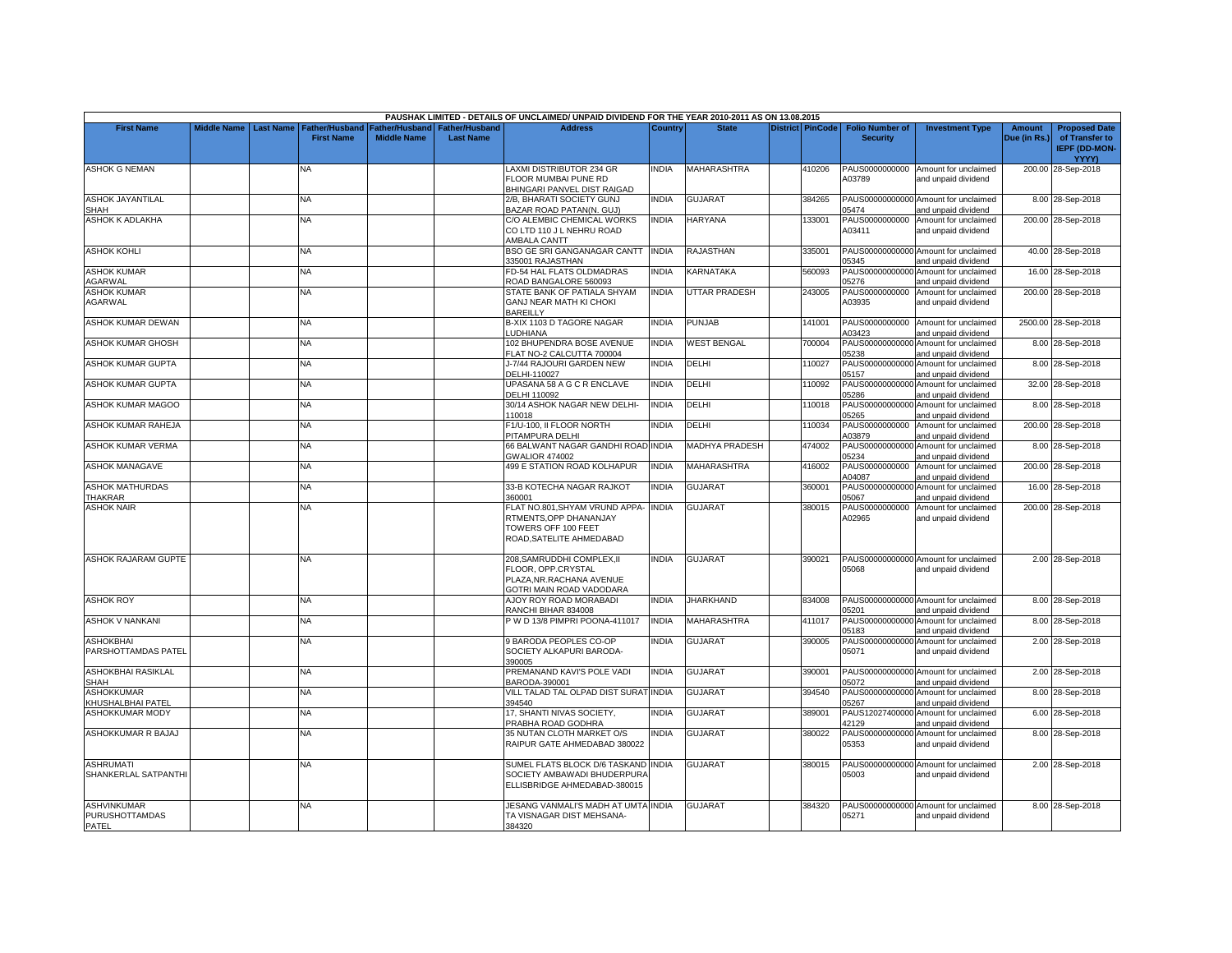|                                               |                    |                  |                                     |                                             |                                           | PAUSHAK LIMITED - DETAILS OF UNCLAIMED/ UNPAID DIVIDEND FOR THE YEAR 2010-2011 AS ON 13.08.2015                          |              |                       |                    |                                                     |                                                             |                               |                                                                         |
|-----------------------------------------------|--------------------|------------------|-------------------------------------|---------------------------------------------|-------------------------------------------|--------------------------------------------------------------------------------------------------------------------------|--------------|-----------------------|--------------------|-----------------------------------------------------|-------------------------------------------------------------|-------------------------------|-------------------------------------------------------------------------|
| <b>First Name</b>                             | <b>Middle Name</b> | <b>Last Name</b> | Father/Husband<br><b>First Name</b> | <b>Father/Husband</b><br><b>Middle Name</b> | <b>Father/Husband</b><br><b>Last Name</b> | <b>Address</b>                                                                                                           | Country      | <b>State</b>          |                    | District PinCode Folio Number of<br><b>Security</b> | <b>Investment Type</b>                                      | <b>Amount</b><br>Due (in Rs.) | <b>Proposed Date</b><br>of Transfer to<br><b>IEPF (DD-MON-</b><br>YYYY) |
| ASHWANI BHARGAVA                              |                    |                  | NA                                  |                                             |                                           | C/O 20/B STAR PAPER MILLS LTD<br>SAHARANPUR 247001 (U.P.)                                                                | INDIA        | <b>UTTAR PRADESH</b>  | 247001             | 05371                                               | PAUS00000000000 Amount for unclaimed<br>and unpaid dividend |                               | 32.00 28-Sep-2018                                                       |
| <b>ASHWANI KUMAR</b>                          |                    |                  | Sh VED SINGH                        |                                             |                                           | BAHADARPUR JAT HARDWAR                                                                                                   | <b>INDIA</b> | <b>UTTARAKHAND</b>    | 249401             | 95131                                               | PAUS12020600000 Amount for unclaimed<br>and unpaid dividend |                               | 4.00 28-Sep-2018                                                        |
| <b>ASHWANI SHARMA</b>                         |                    |                  | <b>NA</b>                           |                                             |                                           | OLD SABJI MANDI, ATREYA NEWS<br>AGENCY, PULJATWARA,<br>JWALAPUR, HARDWAR                                                 | <b>INDIA</b> | <b>UTTAR PRADESH</b>  | 249407             | PAUSIN302269103<br>13791                            | Amount for unclaimed<br>and unpaid dividend                 |                               | 400.00 28-Sep-2018                                                      |
| <b>ASHWIN B PATEL</b>                         |                    |                  | NA                                  |                                             |                                           | 19 AVKAR SOCIETY MANJALPUR<br>NAKA VADODARA 390011                                                                       | <b>INDIA</b> | <b>GUJARAT</b>        | 390011             | 15363                                               | PAUS00000000000 Amount for unclaimed<br>and unpaid dividend |                               | 2.00 28-Sep-2018                                                        |
| <b>ASHWIN NANALAL</b><br>MEHTA                |                    |                  | <b>NA</b>                           |                                             |                                           | C/O THE SWASTIK JANATA<br>SAHAKARI BANK LTD 502<br>KALBADEVI ROAD MUMBAI-400002                                          | <b>INDIA</b> | <b>MAHARASHTRA</b>    | 400002             | PAUS00000000000<br>05216                            | Amount for unclaimed<br>and unpaid dividend                 |                               | 8.00 28-Sep-2018                                                        |
| <b>ASHWINBHAI</b><br><b>BHAILALBHAI PATEL</b> |                    |                  | <b>NA</b>                           |                                             |                                           | 17 PRATAPKUNJ KARELIBAG<br>BARODA-390001                                                                                 | <b>INDIA</b> | <b>GUJARAT</b>        | 390001             | 05075                                               | PAUS00000000000 Amount for unclaimed<br>and unpaid dividend |                               | 2.00 28-Sep-2018                                                        |
| ASHWINBHAI KANTIBHAI<br>PATEL                 |                    |                  | NA                                  |                                             |                                           | 16 ANANDNAGAR SOCIETY<br>JETALPUR ROAD BARODA-390005                                                                     | <b>INDIA</b> | <b>GUJARAT</b>        | 390005             | 05308                                               | PAUS00000000000 Amount for unclaimed<br>and unpaid dividend |                               | 16.00 28-Sep-2018                                                       |
| ASHWINI KUMAR MISRA                           |                    |                  | <b>NA</b>                           |                                             |                                           | 111/336 MAHESH KUTI ASHOK<br>NAGAR KANPUR-208012                                                                         | INDIA        | <b>UTTAR PRADESH</b>  | 208012             | 05245                                               | PAUS00000000000 Amount for unclaimed<br>and unpaid dividend |                               | 8.00 28-Sep-2018                                                        |
| ASMABAI HASHIMBHAI<br><b>MOTIWALA</b>         |                    |                  | <b>NA</b>                           |                                             |                                           | 4TH FLOOR FIDA BLDG 18<br>PRINCESS STREET MUMBAI-400002                                                                  | <b>INDIA</b> | <b>MAHARASHTRA</b>    | 400002             | PAUS00000000000<br>05006                            | Amount for unclaimed<br>and unpaid dividend                 |                               | 16.00 28-Sep-2018                                                       |
| <b>ASOK MUKHOPADHYAY</b>                      |                    |                  | <b>NA</b>                           |                                             |                                           | 188/2A PICNIC GARDEN ROAD<br>CALCUTTA                                                                                    | <b>INDIA</b> | <b>WEST BENGAL</b>    | 700039             | PAUS0000000000<br>102869                            | Amount for unclaimed<br>and unpaid dividend                 |                               | 200.00 28-Sep-2018                                                      |
| ASOKKUMAR DATTA                               |                    |                  | <b>NA</b>                           |                                             |                                           | A C MITRA LANE KHOS BAGAN<br>BURDWAN                                                                                     | <b>INDIA</b> | <b>WEST BENGAL</b>    | 713101             | PAUS0000000000<br>102904                            | Amount for unclaimed<br>and unpaid dividend                 |                               | 200.00 28-Sep-2018                                                      |
| ASVINKUMAR MAGANLAL<br><b>THAKKAR</b>         |                    |                  | <b>NA</b>                           |                                             |                                           | 95 SANGAM SOCIETY HARNI ROAD<br><b>BARODA 390006</b>                                                                     | <b>INDIA</b> | <b>GUJARAT</b>        | 390006             | PAUS00000000000<br>15077                            | Amount for unclaimed<br>and unpaid dividend                 |                               | 2.00 28-Sep-2018                                                        |
| <b>ATAM DEVI</b>                              |                    |                  | <b>NA</b>                           |                                             |                                           | WZ-91 RAM GARH COLONEY NAJAF<br>GARH ROAD NEW DELHI-110015                                                               | <b>INDIA</b> | DELHI                 | 110015             | 05257                                               | PAUS00000000000 Amount for unclaimed<br>and unpaid dividend |                               | 8.00 28-Sep-2018                                                        |
| <b>ATAM PARKASH</b>                           |                    |                  | <b>NA</b>                           |                                             |                                           | <b>B-72 PRASHANT VIHAR NEAR CRPF INDIA</b><br>PUBLIC SCHOOL NEW DELHI<br>110085                                          |              | DELHI                 | 110085             | 05158                                               | PAUS00000000000 Amount for unclaimed<br>and unpaid dividend |                               | 8.00 28-Sep-2018                                                        |
| <b>ATASI GHOSH</b>                            |                    |                  | <b>NA</b>                           |                                             |                                           | FLAT NO 301, BLOCK E, SILVER<br>TOWER THAKUR COMPLEX,<br>KANDIVALI (E) MUMBAI                                            | <b>INDIA</b> | <b>MAHARASHTRA</b>    | 400101             | A04579                                              | PAUS0000000000 Amount for unclaimed<br>and unpaid dividend  |                               | 200.00 28-Sep-2018                                                      |
| ATAULLA MOHAMMED                              |                    |                  | <b>NA</b>                           |                                             |                                           | 3-5-784/2/1 DARSHAK LTD OPP<br>KINGKOTHI HOSPITAL HYDERABAD                                                              | <b>NDIA</b>  | <b>ANDHRA PRADESH</b> | 500029             | PAUS0000000000<br>403218                            | Amount for unclaimed<br>and unpaid dividend                 |                               | 600.00 28-Sep-2018                                                      |
| ATHAM YOUSUFF A                               |                    |                  | <b>NA</b>                           |                                             |                                           | 4, WEST CAR ST., TIRUNELVELI                                                                                             | <b>INDIA</b> | TAMIL NADU            | 627006             | 400319                                              | PAUS0000000000 Amount for unclaimed<br>and unpaid dividend  |                               | 400.00 28-Sep-2018                                                      |
| ATUL KHANDELWAL                               |                    |                  | <b>NA</b>                           |                                             |                                           | 44 A/1 OPP GUPTA POLYCLINIC<br><b>INDIRA NAGAR BAREILLY U P</b>                                                          | <b>INDIA</b> | <b>UTTAR PRADESH</b>  | 24300 <sup>-</sup> | PAUS0000000000<br>403975                            | Amount for unclaimed<br>and unpaid dividend                 |                               | 600.00 28-Sep-2018                                                      |
| ATUL KUMAR MISHRA                             |                    |                  | <b>NA</b>                           |                                             |                                           | C/O ANKUR AGENCIES INDUSTRIAL<br>ESTATE LAHAR TARA PO<br>CHANDOPOL VARANASI                                              | <b>INDIA</b> | <b>UTTAR PRADESH</b>  | 221106             | PAUS0000000000<br>403401                            | Amount for unclaimed<br>and unpaid dividend                 |                               | 200.00 28-Sep-2018                                                      |
| ATUL KUMAR SETHI                              |                    |                  | <b>NA</b>                           |                                             |                                           | BLOCK A-3 FLAT 68 SUNSHINE<br>APTTS PASCHIM VIHAR DELHI<br>110063                                                        | <b>INDIA</b> | DELHI                 | 110063             | 05292                                               | PAUS00000000000 Amount for unclaimed<br>and unpaid dividend |                               | 16.00 28-Sep-2018                                                       |
| ATUL RAMANLAL DESAI                           |                    |                  | NA                                  |                                             |                                           | 8 DAXA SOCIETY NIZAMPURA<br><b>BARODA 390002</b>                                                                         | INDIA        | <b>GUJARAT</b>        | 390002             | 04961                                               | PAUS00000000000 Amount for unclaimed<br>and unpaid dividend |                               | 6.00 28-Sep-2018                                                        |
| <b>ATUL RATILAL SHAH</b>                      |                    |                  | <b>NA</b>                           |                                             |                                           | B-108 SHITAL APT NR UTKARSH<br>PETROL PUMP KARELIBAUG<br><b>BARODA 390018</b>                                            | INDIA        | <b>GUJARAT</b>        | 390018             | 05350                                               | PAUS00000000000 Amount for unclaimed<br>and unpaid dividend |                               | 8.00 28-Sep-2018                                                        |
| <b>ATULKUMAR</b><br>CHANDRAKANT BHATT         |                    |                  | <b>NA</b>                           |                                             |                                           | 102, 1ST FLR, GOLDEN PALACE,<br>B/H. SWEET- HOME, VIKALP<br>STUDIO LANE, NR.ANDHJANSH-<br>ALA, GHOD DOD RD, SURAT-395007 | INDIA        | <b>GUJARAT</b>        | 395007             | 05187                                               | PAUS00000000000 Amount for unclaimed<br>and unpaid dividend |                               | 8.00 28-Sep-2018                                                        |
| <b>ATULKUMAR</b><br>JAYARAMBHAI PATEL         |                    |                  | <b>NA</b>                           |                                             |                                           | 35 AMBALAL PARK BEHIND<br>ARYAKANYA VIDHYALAYA<br>KARELIBAUG BARODA-390018                                               | <b>INDIA</b> | <b>GUJARAT</b>        | 390018             | 05079                                               | PAUS00000000000 Amount for unclaimed<br>and unpaid dividend |                               | 10.00 28-Sep-2018                                                       |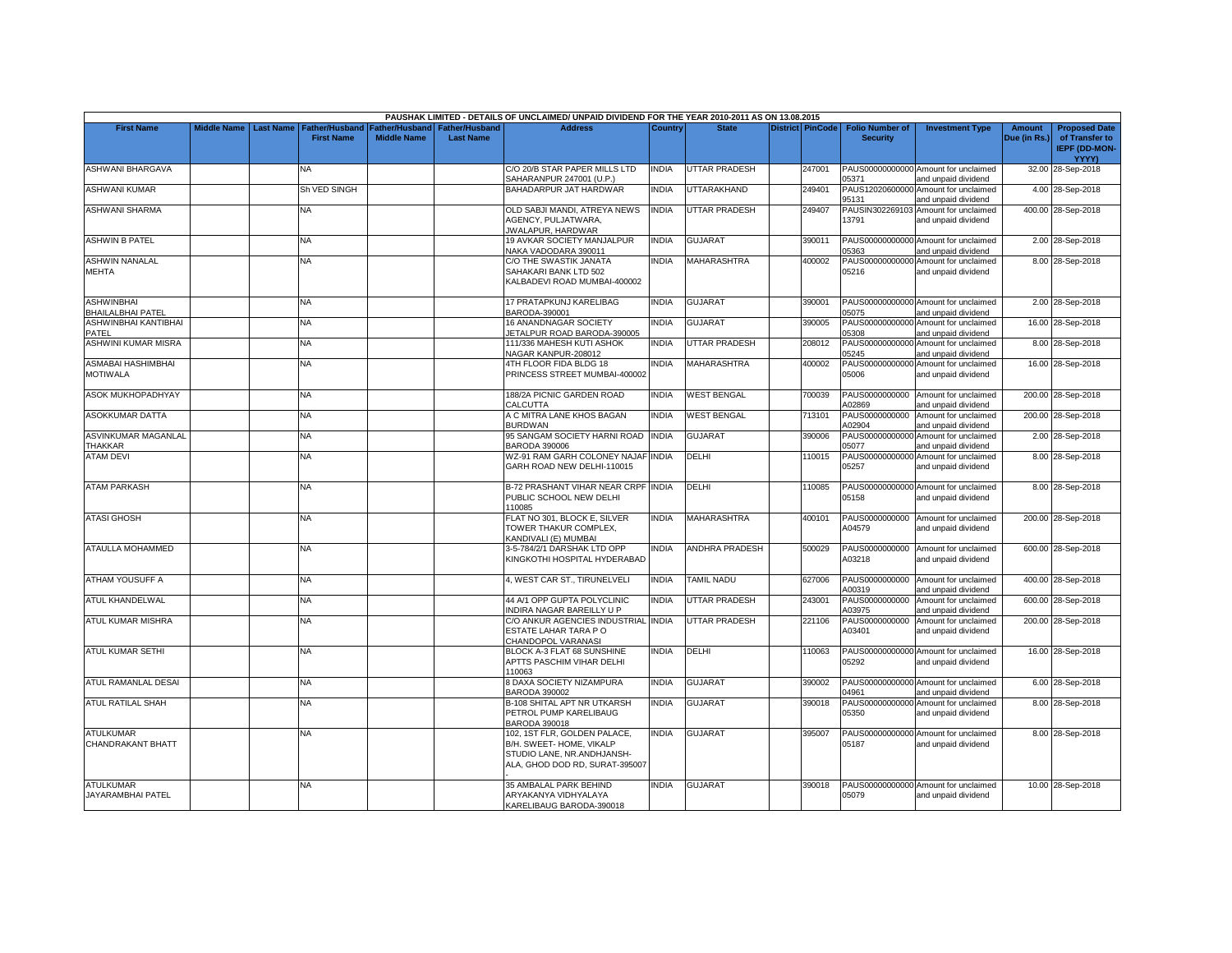|                                           |                         |                                            |                                             |                                           | PAUSHAK LIMITED - DETAILS OF UNCLAIMED/ UNPAID DIVIDEND FOR THE YEAR 2010-2011 AS ON 13.08.2015                                      |                |                       |                         |                                           |                                                             |                               |                                                                         |
|-------------------------------------------|-------------------------|--------------------------------------------|---------------------------------------------|-------------------------------------------|--------------------------------------------------------------------------------------------------------------------------------------|----------------|-----------------------|-------------------------|-------------------------------------------|-------------------------------------------------------------|-------------------------------|-------------------------------------------------------------------------|
| <b>First Name</b>                         | Middle Name   Last Name | <b>Father/Husband</b><br><b>First Name</b> | <b>Father/Husband</b><br><b>Middle Name</b> | <b>Father/Husband</b><br><b>Last Name</b> | <b>Address</b>                                                                                                                       | <b>Country</b> | <b>State</b>          | <b>District PinCode</b> | <b>Folio Number of</b><br><b>Security</b> | <b>Investment Type</b>                                      | <b>Amount</b><br>Due (in Rs.) | <b>Proposed Date</b><br>of Transfer to<br>IEPF (DD-MON-<br><b>YYYY)</b> |
| ATULKUMAR RAMANLAL<br><b>SHAH</b>         |                         | <b>NA</b>                                  |                                             |                                           | A-6 PASHUBHAI PARK SOCIETY B/H INDIA<br><b>HARIDHAM- FLAT NR</b><br>SUVARNAGANGA SOCIETY<br>MANJALPUR- G I D C ROAD<br>BARODA 390011 |                | <b>GUJARAT</b>        | 390011                  | 05080                                     | PAUS00000000000 Amount for unclaimed<br>and unpaid dividend |                               | 16.00 28-Sep-2018                                                       |
| <b>AVANTILAL MUKTILAL</b><br><b>VORA</b>  |                         | NA.                                        |                                             |                                           | BLDG NO-36 A 1ST FLOOR SARDAR INDIA<br>KUNJ SOC SHAHPUR BAHAI<br>CENTRE AHMEDABAD-380001                                             |                | <b>GUJARAT</b>        | 380001                  | 05082                                     | PAUS00000000000 Amount for unclaimed<br>and unpaid dividend |                               | 32.00 28-Sep-2018                                                       |
| <b>AVINASH CHANDER</b><br>CHUGH           |                         | NA                                         |                                             |                                           | III-H-21 LAJPAT NAGAR NO 3 NEW<br>DELHI-110024                                                                                       | <b>INDIA</b>   | DELHI                 | 110024                  | 05149                                     | PAUS00000000000 Amount for unclaimed<br>and unpaid dividend |                               | 8.00 28-Sep-2018                                                        |
| <b>AVINASH MADHAV</b><br>PENDHARKAR       |                         | NΑ                                         |                                             |                                           | G/13 ALEMBIC COLONY ALEMBIC<br>ROAD VADODARA                                                                                         | <b>NDIA</b>    | GUJARAT               | 390003                  | PAUS0000000000<br>A04569                  | Amount for unclaimed<br>and unpaid dividend                 |                               | 300.00 28-Sep-2018                                                      |
| AVINASH NARAYAN<br><b>JOGLEKAR</b>        |                         | <b>NA</b>                                  |                                             |                                           | KHARIVAV RAOPURA VADODARA-<br>390001                                                                                                 | INDIA          | <b>GUJARAT</b>        | 390001                  | 05083                                     | PAUS00000000000 Amount for unclaimed<br>and unpaid dividend |                               | 6.00 28-Sep-2018                                                        |
| AVINASH PARSHOTAM<br>KANJANI              |                         | ΝA                                         |                                             |                                           | BARRACK NO. 968, RAOOM NO.1.<br>NR. STATION ROAD, SECTION-22<br>JLAHASNAGAR-421003                                                   | INDIA          | MAHARASHTRA           | 421003                  | 05458                                     | PAUS00000000000 Amount for unclaimed<br>and unpaid dividend |                               | 8.00 28-Sep-2018                                                        |
| <b>AVINASH RAJARAM</b><br><b>SHINDE</b>   |                         | <b>NA</b>                                  |                                             |                                           | MUGBHAT LANE CHAUHAN CHAWL INDIA<br>35 D-10 1ST - FLOOR ROOM NO 13<br>MUMBAI-400004 - -                                              |                | <b>MAHARASHTRA</b>    | 400004                  | 05084                                     | PAUS00000000000 Amount for unclaimed<br>and unpaid dividend |                               | 16.00 28-Sep-2018                                                       |
| <b>AZIZ KHAN</b>                          |                         | <b>NA</b>                                  |                                             |                                           | H.No.19-2-175/3, Tadbun Kalapatther<br>Hyderabad                                                                                     | <b>INDIA</b>   | <b>ANDHRA PRADESH</b> | 500264                  | PAUS0000000000<br>A03217                  | Amount for unclaimed<br>and unpaid dividend                 |                               | 400.00 28-Sep-2018                                                      |
| AZIZHUSAIN K KAPADIA                      |                         | <b>NA</b>                                  |                                             |                                           | C/O M H KAPADIA 88/3 KALUPUR<br>KATHIMOHALLA AHMEDABAD-<br>380001                                                                    | <b>NDIA</b>    | <b>GUJARAT</b>        | 380001                  | PAUS00000000000<br>05103                  | Amount for unclaimed<br>and unpaid dividend                 |                               | 8.00 28-Sep-2018                                                        |
| <b>B C BHARDWAJ</b>                       |                         | NΑ                                         |                                             |                                           | STATION MASTER PALWAL DIST<br>FARIDABAD HARYANA 121102                                                                               | <b>INDIA</b>   | <b>HARYANA</b>        | 121102                  | PAUS00000000000<br>05776                  | Amount for unclaimed<br>and unpaid dividend                 |                               | 16.00 28-Sep-2018                                                       |
| <b>B CHANDRA SEKHAR</b><br><b>SUBUDHY</b> |                         | <b>NA</b>                                  |                                             |                                           | PLOT J/10 BJB NAGAR<br><b>BHUBANESWAR</b>                                                                                            | <b>NDIA</b>    | <b>ORISSA</b>         | 751014                  | PAUS0000000000<br>B02657                  | Amount for unclaimed<br>and unpaid dividend                 |                               | 200.00 28-Sep-2018                                                      |
| <b>B CHANDRASEKARAN</b>                   |                         | <b>NA</b>                                  |                                             |                                           | FIELD SALES MANAGER JUGGAT<br>PHARMA 68, RAJAJI<br>STREETVEERAPPANCHATRAM,ERO<br>DE                                                  | INDIA          | <b>TAMIL NADU</b>     | 638004                  | PAUS0000000000<br>B04168                  | Amount for unclaimed<br>and unpaid dividend                 |                               | 200.00 28-Sep-2018                                                      |
| <b>B G JAGANNATH</b>                      |                         | <b>NA</b>                                  |                                             |                                           | 16 1ST ROAD V CROSS<br>LAMARAJPET BANGALORE-560018                                                                                   | <b>INDIA</b>   | KARNATAKA             | 560018                  | 05769                                     | PAUS00000000000 Amount for unclaimed<br>and unpaid dividend |                               | 16.00 28-Sep-2018                                                       |
| <b>B G NAGARAJU</b>                       |                         | NA                                         |                                             |                                           | NO 1948/27, HOUSING QUARTERS<br>3RD MAIN, 9TH<br>CROSS, VINOBANAGAR<br>DAVANGERE                                                     | <b>INDIA</b>   | KARNATAKA             | 577006                  | B01979                                    | PAUS0000000000 Amount for unclaimed<br>and unpaid dividend  |                               | 400.00 28-Sep-2018                                                      |
| <b>B G PARAMESHWARA</b>                   |                         | <b>NA</b>                                  |                                             |                                           | APEX DIE CASTERS M B T<br>COMPOUND 6TH MILE HOSUR<br>ROAD BOMMANAHAILI BANGALORE<br>560068                                           | <b>INDIA</b>   | <b>KARNATAKA</b>      | 560068                  | 05768                                     | PAUS00000000000 Amount for unclaimed<br>and unpaid dividend |                               | 16.00 28-Sep-2018                                                       |
| <b>B NAGESHWAR</b>                        |                         | NA.                                        |                                             |                                           | 95 GANGADHEESWAR ST<br>PURASAWALKAM CHENNAI                                                                                          | INDIA          | TAMIL NADU            | 600084                  | PAUS0000000000<br>B03475                  | Amount for unclaimed<br>and unpaid dividend                 |                               | 200.00 28-Sep-2018                                                      |
| <b>B PADMAVATHI</b>                       |                         | <b>NA</b>                                  |                                             |                                           | NO.1, SUNANDA NILAYA 5th CROSS,<br>SUBBEDAR PALYA YESHWANTPUR                                                                        | <b>INDIA</b>   | KARNATAKA             | 560022                  | PAUS0000000000<br>B01923                  | Amount for unclaimed<br>and unpaid dividend                 |                               | 200.00 28-Sep-2018                                                      |
| <b>B R NANGPAL</b>                        |                         | NA.                                        |                                             |                                           | G-134 PREET VIHAR VIKAS MARG<br><b>NEW DELHI 110092</b>                                                                              | INDIA          | DELHI                 | 110092                  | 05688                                     | PAUS00000000000 Amount for unclaimed<br>and unpaid dividend |                               | 8.00 28-Sep-2018                                                        |
| <b>B R VEERABHADRA</b><br>GOUD            |                         | <b>NA</b>                                  |                                             |                                           | C/O TUNGABHADRA FARM<br>SUPPLIES 28/LV KALAMMA STREET<br>BELLARY-583101                                                              | <b>NDIA</b>    | KARNATAKA             | 583101                  | 05644                                     | PAUS00000000000 Amount for unclaimed<br>and unpaid dividend |                               | 32.00 28-Sep-2018                                                       |
| <b>B RAMA MOHAN</b>                       |                         | NA                                         |                                             |                                           | C/O ASWARTHE MEDICALS SAI<br>NAGAR ANANTPUR                                                                                          | INDIA          | <b>ANDHRA PRADESH</b> | 515002                  | B03117                                    | PAUS0000000000 Amount for unclaimed<br>and unpaid dividend  |                               | 200.00 28-Sep-2018                                                      |
| B V RAMA SUBBA RAO                        |                         | NΑ                                         |                                             |                                           | F2, BALAJI EMERALD APARTMENTS<br>GAUTAM NAGAR DILSUKH<br>NAGARHYDERABAD                                                              | <b>INDIA</b>   | ANDHRA PRADESH        | 500060                  | PAUS0000000000<br>B04721                  | Amount for unclaimed<br>and unpaid dividend                 |                               | 200.00 28-Sep-2018                                                      |
| <b>B VENKATESHAM</b>                      |                         | NA                                         |                                             |                                           | H N 1-1-76 KAMSARI BAZAR POST<br>BOINAPALLI SECUNDARABAD-<br>500011                                                                  | INDIA          | <b>ANDHRA PRADESH</b> | 500011                  | 05636                                     | PAUS00000000000 Amount for unclaimed<br>and unpaid dividend |                               | 6.00 28-Sep-2018                                                        |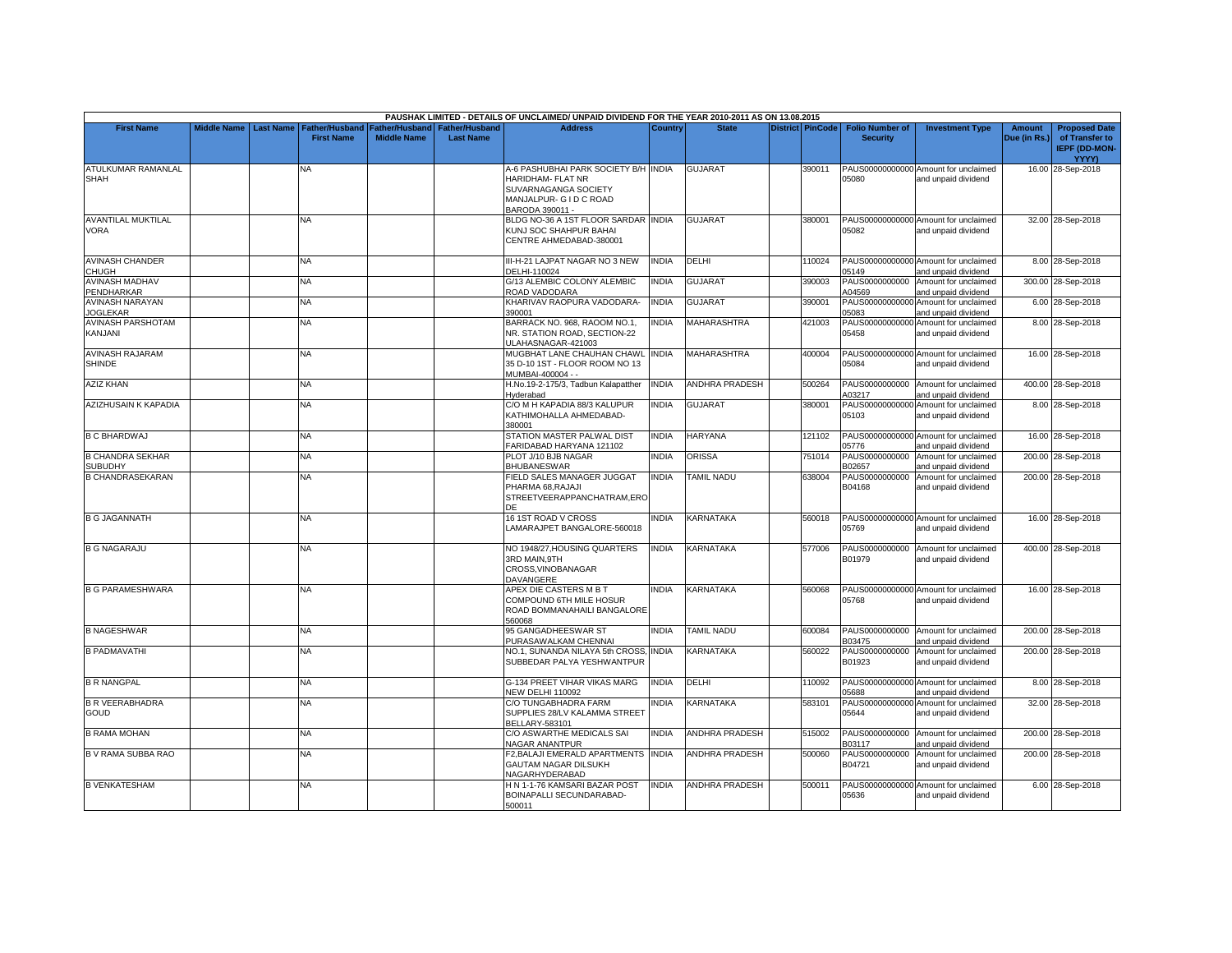|                                                |  |                                          |                       |                       | PAUSHAK LIMITED - DETAILS OF UNCLAIMED/ UNPAID DIVIDEND FOR THE YEAR 2010-2011 AS ON 13.08.2015 |                |                       |        |                                  |                                                             |              |                                 |
|------------------------------------------------|--|------------------------------------------|-----------------------|-----------------------|-------------------------------------------------------------------------------------------------|----------------|-----------------------|--------|----------------------------------|-------------------------------------------------------------|--------------|---------------------------------|
| <b>First Name</b>                              |  | Middle Name   Last Name   Father/Husband | <b>Father/Husband</b> | <b>Father/Husband</b> | <b>Address</b>                                                                                  | <b>Country</b> | <b>State</b>          |        | District PinCode Folio Number of | <b>Investment Type</b>                                      | Amount       | <b>Proposed Date</b>            |
|                                                |  | <b>First Name</b>                        | <b>Middle Name</b>    | <b>Last Name</b>      |                                                                                                 |                |                       |        | <b>Security</b>                  |                                                             | Due (in Rs.) | of Transfer to<br>IEPF (DD-MON- |
| <b>BABAHAI LAXMANRAO</b>                       |  | NA                                       |                       |                       | OPP GOVERNMENT DISPENSARY                                                                       | <b>INDIA</b>   | <b>GUJARAT</b>        | 390001 |                                  | PAUS00000000000 Amount for unclaimed                        |              | YYYY)<br>2.00 28-Sep-2018       |
| SHEJWALKER                                     |  |                                          |                       |                       | RANADE BAXI-WADA WADI<br>BARODA-390001                                                          |                |                       |        | 05560                            | and unpaid dividend                                         |              |                                 |
| <b>BABAN DAJI GAUAKUND</b>                     |  | NA.                                      |                       |                       | KUVERJI DEVSHI CHAWL 2ND FL B INDIA                                                             |                | <b>MAHARASHTRA</b>    | 400028 |                                  | PAUS00000000000 Amount for unclaimed                        |              | 8.00 28-Sep-2018                |
|                                                |  |                                          |                       |                       | S ROAD OPP ZARAPKAR SHOW                                                                        |                |                       |        | 05735                            | and unpaid dividend                                         |              |                                 |
|                                                |  |                                          |                       |                       | ROOM DADAR W RLY MUMBAI<br>400028                                                               |                |                       |        |                                  |                                                             |              |                                 |
| <b>BABU NIMMAGADDA H</b>                       |  | <b>NA</b>                                |                       |                       | HOMER G.PHILLIPS HOSPITAL,                                                                      | <b>INDIA</b>   | <b>MAHARASHTRA</b>    | 999999 | PAUS0000000000                   | Amount for unclaimed                                        |              | 400.00 28-Sep-2018              |
| <b>MD</b>                                      |  |                                          |                       |                       | 2601, N.WHITTIER STREET,<br>ST.LOUIS, M.O.63113. U.S.A                                          |                |                       |        | H00422                           | and unpaid dividend                                         |              |                                 |
| <b>BABU VARGIS</b>                             |  | <b>NA</b>                                |                       |                       | C/O AECO LTD 2ND FLOOR                                                                          | <b>INDIA</b>   | <b>GUJARAT</b>        | 380001 |                                  | PAUS00000000000 Amount for unclaimed                        |              | 32.00 28-Sep-2018               |
|                                                |  |                                          |                       |                       | ELECTRICITY HOUSE LAL                                                                           |                |                       |        | 05803                            | and unpaid dividend                                         |              |                                 |
|                                                |  |                                          |                       |                       | DARWAJA AHMEDABAD 380001                                                                        |                |                       |        |                                  |                                                             |              |                                 |
| <b>BABUBHAI CHHAGANLAL</b>                     |  | NA                                       |                       |                       | AT & PO SOKHADA DIST BARODA                                                                     | <b>INDIA</b>   | <b>GUJARAT</b>        | 391240 |                                  | PAUS00000000000 Amount for unclaimed                        |              | 2.00 28-Sep-2018                |
| SONI<br><b>BABUBHAI LALBHAI</b>                |  | <b>NA</b>                                |                       |                       | PIN-391240<br>MAMA NI POLE RAOPURA BARODA- INDIA                                                |                | GUJARAT               | 390001 | 05561                            | and unpaid dividend<br>PAUS00000000000 Amount for unclaimed |              | 2.00 28-Sep-2018                |
| PARIKH                                         |  |                                          |                       |                       | 390001                                                                                          |                |                       |        | 05495                            | and unpaid dividend                                         |              |                                 |
| <b>BABUBHAI MANCHAND</b>                       |  | <b>NA</b>                                |                       |                       | 31-A PURSHOTTAMNAGAR NEAR                                                                       | <b>INDIA</b>   | <b>GUJARAT</b>        | 390020 |                                  | PAUS00000000000 Amount for unclaimed                        |              | 2.00 28-Sep-2018                |
| PATEL                                          |  |                                          |                       |                       | <b>JRMI SOCIETY PRODUCTIVITY</b>                                                                |                |                       |        | 05510                            | and unpaid dividend                                         |              |                                 |
|                                                |  |                                          |                       |                       | ROAD VADODARA 390020                                                                            |                |                       |        |                                  |                                                             |              |                                 |
| <b>BABULAL CHUNNILALJI</b><br><b>ATHAWASYA</b> |  | NA                                       |                       |                       | NO D/7 1 DRDO COMPLEX JEEVAN<br>BEEMANAGAR POST BANGALORE                                       | <b>INDIA</b>   | KARNATAKA             | 560075 | 05671                            | PAUS00000000000 Amount for unclaimed<br>and unpaid dividend |              | 16.00 28-Sep-2018               |
|                                                |  |                                          |                       |                       | 560075                                                                                          |                |                       |        |                                  |                                                             |              |                                 |
| <b>BABULAL MAGANLAL</b>                        |  | <b>NA</b>                                |                       |                       | 305 MITHILA'A'PURANMAL BANSAL                                                                   | <b>INDIA</b>   | <b>MAHARASHTRA</b>    | 400059 |                                  | PAUS00000000000 Amount for unclaimed                        |              | 2.00 28-Sep-2018                |
| <b>PANCHAL</b>                                 |  |                                          |                       |                       | MARG J B NAGAR ANDHERI EAST                                                                     |                |                       |        | 05565                            | and unpaid dividend                                         |              |                                 |
|                                                |  |                                          |                       |                       | <b>MUMBAI 400059</b>                                                                            |                |                       |        |                                  |                                                             |              |                                 |
| <b>BABULAL PRABHUSINGH</b>                     |  | <b>NA</b>                                |                       |                       | 13/B KAPOOR KI BAGICHI ADARSH                                                                   | <b>INDIA</b>   | <b>RAJASTHAN</b>      | 305001 |                                  | PAUS00000000000 Amount for unclaimed                        |              | 10.00 28-Sep-2018               |
| CHAUHAN                                        |  |                                          |                       |                       | NAGAR AJMER 305001                                                                              |                |                       |        | 05566                            | and unpaid dividend                                         |              |                                 |
| <b>BABULAL PURSOTAMDAS</b><br><b>SHAH</b>      |  | NA.                                      |                       |                       | NR TOWER THASRA DIST KAIRA<br>PIN-388250                                                        | <b>INDIA</b>   | <b>GUJARAT</b>        | 388250 | 05567                            | PAUS00000000000 Amount for unclaimed<br>and unpaid dividend |              | 2.00 28-Sep-2018                |
| <b>BABY KUTTERI</b>                            |  | NA.                                      |                       |                       | G/117 ALEMBIC COLONY ALEMBIC                                                                    | <b>INDIA</b>   | <b>GUJARAT</b>        | 390003 |                                  | PAUS0000000000 Amount for unclaimed                         |              | 200.00 28-Sep-2018              |
|                                                |  |                                          |                       |                       | ROAD VADODARA                                                                                   |                |                       |        | B04261                           | and unpaid dividend                                         |              |                                 |
| BACHUBHAI MAKANJI                              |  | NA.                                      |                       |                       | 'PADMAJA" 25 ALEMBIC NAGAR                                                                      | <b>INDIA</b>   | <b>GUJARAT</b>        | 390016 | PAUS00000000000                  | Amount for unclaimed                                        |              | 2.00 28-Sep-2018                |
| <b>NAIK</b>                                    |  |                                          |                       |                       | SOC GORWA ROAD BARODA-                                                                          |                |                       |        | 05790                            | and unpaid dividend                                         |              |                                 |
| <b>BACHUBHAI MOHANBHAI</b>                     |  | <b>NA</b>                                |                       |                       | 390016<br>KHICHADA SHERI P O DHOLKA DISTINDIA                                                   |                | <b>GUJARAT</b>        | 387810 |                                  | PAUS00000000000 Amount for unclaimed                        |              | 2.00 28-Sep-2018                |
| PATEL                                          |  |                                          |                       |                       | AHMEDABAD PIN-387810                                                                            |                |                       |        | 05569                            | and unpaid dividend                                         |              |                                 |
| <b>BACHUBHAI NARSHIBHAI</b>                    |  | <b>NA</b>                                |                       |                       | KHALAWAD PLOT DHORAJI DIST                                                                      | <b>INDIA</b>   | <b>GUJARAT</b>        | 360410 |                                  | PAUS00000000000 Amount for unclaimed                        |              | 16.00 28-Sep-2018               |
| PATEL                                          |  |                                          |                       |                       | RAJKOT PIN 360410                                                                               |                |                       |        | 05501                            | and unpaid dividend                                         |              |                                 |
| <b>BAIJ NATH TARA</b>                          |  | NA                                       |                       |                       | C/O EMBASSY OF KUWAIT 5-A                                                                       | <b>INDIA</b>   | DELHI                 | 110021 |                                  | PAUS00000000000 Amount for unclaimed                        |              | 8.00 28-Sep-2018                |
|                                                |  |                                          |                       |                       | SHANTIPATH CHANKYAPURI NEW<br>DELHI-110021                                                      |                |                       |        | 05692                            | and unpaid dividend                                         |              |                                 |
| <b>BAL RAJ</b>                                 |  | NA                                       |                       |                       | G-134 PREET VIHAR VIKAS MARG                                                                    | <b>INDIA</b>   | DELHI                 | 110092 |                                  | PAUS00000000000 Amount for unclaimed                        |              | 8.00 28-Sep-2018                |
|                                                |  |                                          |                       |                       | DELHI 110092                                                                                    |                |                       |        | 05744                            | and unpaid dividend                                         |              |                                 |
| <b>BALACHANDRA</b>                             |  | <b>NA</b>                                |                       |                       | 004 VIJAYA TOWERS R P C LAYOUT INDIA                                                            |                | KARNATAKA             | 560040 |                                  | PAUS0000000000 Amount for unclaimed                         |              | 200.00 28-Sep-2018              |
|                                                |  |                                          |                       |                       | <b>VIJAYANAGAR BANGALORE</b>                                                                    |                |                       |        | B02617                           | and unpaid dividend                                         |              |                                 |
| <b>BALAKRISHNA MODALI</b>                      |  | <b>NA</b>                                |                       |                       | ASSISTANT CHIEF FINANCE                                                                         | <b>INDIA</b>   | <b>KERALA</b>         | 695004 |                                  | PAUS00000000000 Amount for unclaimed                        |              | 16.00 28-Sep-2018               |
|                                                |  |                                          |                       |                       | HUDCO REGIONAL - OFFICE TC NO                                                                   |                |                       |        | 05772                            | and unpaid dividend                                         |              |                                 |
|                                                |  |                                          |                       |                       | 2/1120 (6) VRINDAVAN HOUSI- NG                                                                  |                |                       |        |                                  |                                                             |              |                                 |
|                                                |  |                                          |                       |                       | COLONY PATTOM                                                                                   |                |                       |        |                                  |                                                             |              |                                 |
| <b>BALAKRISHNA SHETTY K</b>                    |  | <b>NA</b>                                |                       |                       | THIRUVANANTHAPURAM 695-004<br>NO.74, RAJATHASHREE, IV CROSS,                                    | <b>INDIA</b>   | <b>KARNATAKA</b>      | 560076 |                                  | PAUS0000000000 Amount for unclaimed                         |              | 1600.00 28-Sep-2018             |
|                                                |  |                                          |                       |                       | SRS LAYO BTM IV STAGE, BEHIND                                                                   |                |                       |        | K00452                           | and unpaid dividend                                         |              |                                 |
|                                                |  |                                          |                       |                       | IIM. OFF BANNERGHATT                                                                            |                |                       |        |                                  |                                                             |              |                                 |
|                                                |  |                                          |                       |                       | <b>BANGALORE</b>                                                                                |                |                       |        |                                  |                                                             |              |                                 |
| <b>BALAKUMARI TAMMANA</b>                      |  | <b>NA</b>                                |                       |                       | C/O.MR. RAMACHANDRA RAO. T                                                                      | <b>INDIA</b>   | <b>ANDHRA PRADESH</b> | 531001 | PAUS0000000000                   | Amount for unclaimed                                        |              | 800.00 28-Sep-2018              |
|                                                |  |                                          |                       |                       | M/S. GENL.& MEDL. STORES,<br>STATION ROAD, ANAKAPALLE,                                          |                |                       |        | B00346                           | and unpaid dividend                                         |              |                                 |
|                                                |  |                                          |                       |                       | VISAKHAPATNAM DT. (A.P.)                                                                        |                |                       |        |                                  |                                                             |              |                                 |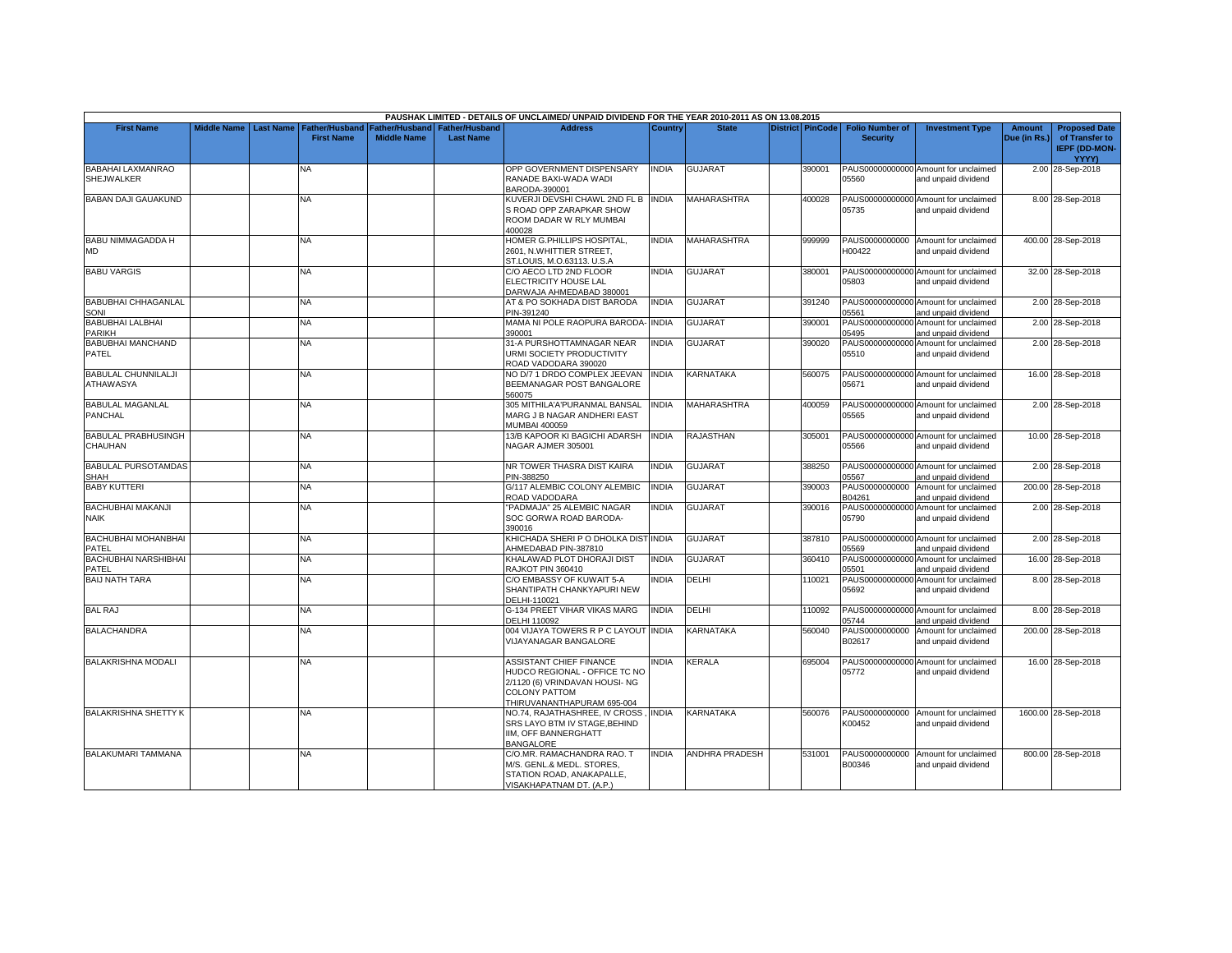|                                               |                         |                                     |                                      |                                    | PAUSHAK LIMITED - DETAILS OF UNCLAIMED/ UNPAID DIVIDEND FOR THE YEAR 2010-2011 AS ON 13.08.2015                       |                |                       |                         |                                           |                                                             |                               |                                                                                |
|-----------------------------------------------|-------------------------|-------------------------------------|--------------------------------------|------------------------------------|-----------------------------------------------------------------------------------------------------------------------|----------------|-----------------------|-------------------------|-------------------------------------------|-------------------------------------------------------------|-------------------------------|--------------------------------------------------------------------------------|
| <b>First Name</b>                             | Middle Name   Last Name | Father/Husband<br><b>First Name</b> | Father/Husband<br><b>Middle Name</b> | Father/Husband<br><b>Last Name</b> | <b>Address</b>                                                                                                        | <b>Country</b> | <b>State</b>          | <b>District PinCode</b> | <b>Folio Number of</b><br><b>Security</b> | <b>Investment Type</b>                                      | <b>Amount</b><br>Due (in Rs.) | <b>Proposed Date</b><br>of Transfer to<br><b>IEPF (DD-MON-</b><br><b>YYYY)</b> |
| BALAKUMARI TAMMANNA                           |                         | NA                                  |                                      |                                    | C/O. RAMACHANDRA RAO T<br><b>GENERAL &amp; MEDICAL</b><br>STORES, STATION ROAD,<br>ANAKAPALLE,(VISAKHAPATNAM<br>DIST) | <b>INDIA</b>   | <b>ANDHRA PRADESH</b> | 531001                  | PAUS0000000000<br>B00830                  | Amount for unclaimed<br>and unpaid dividend                 |                               | 800.00 28-Sep-2018                                                             |
| BALAMURTHY MANNEM                             |                         | NA                                  |                                      |                                    | NO.1249, 15TH MAIN ROAD BTM II<br>STAGE BANGALORE                                                                     | <b>INDIA</b>   | KARNATAKA             | 560076                  | B01191                                    | PAUS0000000000 Amount for unclaimed<br>and unpaid dividend  |                               | 200.00 28-Sep-2018                                                             |
| <b>BALAN APPARAMBATH</b>                      |                         | <b>NA</b>                           |                                      |                                    | C/O OMAN CEMENT CO (SAOA) P O INDIA<br>BOX 987 C P O SEEB SULTANATE<br>OF OMAN POST CODE 111                          |                | MAHARASHTRA           | 999999                  | 05830                                     | PAUS00000000000 Amount for unclaimed<br>and unpaid dividend |                               | 74.00 28-Sep-2018                                                              |
| <b>BALARAM N K</b>                            |                         | <b>NA</b>                           |                                      |                                    | FLAT NO.9, SUNDARSRI<br>APARTMENTS 367, 100 FEET ROAD.<br>HAL II STAGE INDIRANAGAR                                    | <b>INDIA</b>   | KARNATAKA             | 560008                  | PAUS0000000000<br>B04528                  | Amount for unclaimed<br>and unpaid dividend                 |                               | 200.00 28-Sep-2018                                                             |
| <b>BALASAHEB A</b><br><b>DESHPANDE</b>        |                         | NA                                  |                                      |                                    | SUSHILA' TRIMURTHY COLONY 100 INDIA<br>FEET ROAD SOUTH SHIVAJI NAGAR<br>SANGLI                                        |                | MAHARASHTRA           | 416416                  | B04023                                    | PAUS0000000000 Amount for unclaimed<br>and unpaid dividend  |                               | 400.00 28-Sep-2018                                                             |
| <b>BALASUBRAMANIAN A</b><br>IYER              |                         | <b>NA</b>                           |                                      |                                    | BLOCK 3 ARUNODAYA LOKMANYA<br>TILAK NAGAR ROAD-4 GOREGAON<br>MUMBAI-400062                                            | <b>INDIA</b>   | <b>MAHARASHTRA</b>    | 400062                  | 05639                                     | PAUS00000000000 Amount for unclaimed<br>and unpaid dividend |                               | 32.00 28-Sep-2018                                                              |
| BALASUBRAMANIAN A S                           |                         | <b>NA</b>                           |                                      |                                    | SURAJ MEDICALS, ALWAYE,<br><b>KERALA STATE)</b>                                                                       | <b>INDIA</b>   | KERALA                | 683103                  | PAUS0000000000<br>A00322                  | Amount for unclaimed<br>and unpaid dividend                 |                               | 400.00 28-Sep-2018                                                             |
| BALASUBRAMANIAN<br><b>JAGADESAN</b>           |                         | <b>NA</b>                           |                                      |                                    | CF4 SURYABALA APARTMENTS<br>NEW AYODHYA NAGAR<br><b>NUAYAWADA</b>                                                     | <b>INDIA</b>   | <b>ANDHRA PRADESH</b> | 520003                  | PAUS0000000000<br>B04776                  | Amount for unclaimed<br>and unpaid dividend                 |                               | 300.00 28-Sep-2018                                                             |
| <b>BALASUBRAMANYA</b><br><b>GUPTA TAMMANA</b> |                         | <b>NA</b>                           |                                      |                                    | <b>GENERAL &amp; MEDICAL STORES</b><br>STATION ROAD.ANAKAPALLE<br>/ISAKHAPATNAM                                       | <b>INDIA</b>   | <b>ANDHRA PRADESH</b> | 531001                  | PAUS0000000000<br>B00345                  | Amount for unclaimed<br>and unpaid dividend                 |                               | 800.00 28-Sep-2018                                                             |
| <b>BALDEO DAS CHANDAK</b>                     |                         | <b>NA</b>                           |                                      |                                    | 23 MAHARSHI DEBENDRA ROAD<br>NEAR ALU POSTA KOLKATA                                                                   | <b>INDIA</b>   | <b>WEST BENGAL</b>    | 700007                  | 90774                                     | PAUSIN301549180 Amount for unclaimed<br>and unpaid dividend |                               | 8.00 28-Sep-2018                                                               |
| <b>BALDEV KRISHAN BATRA</b>                   |                         | LATE SH LAJPAT<br>RAI               |                                      |                                    | RP 36 IIND FLOOR PITAMPURA<br>DELHI                                                                                   | <b>INDIA</b>   | DELHI                 | 110034                  | PAUSIN301127166<br>15543                  | Amount for unclaimed<br>and unpaid dividend                 |                               | 16.00 28-Sep-2018                                                              |
| <b>BALDEV RAJ GUJRAL</b>                      |                         | <b>NA</b>                           |                                      |                                    | C-28 HAUZ KHAS NEW DELHI-<br>110016                                                                                   | <b>INDIA</b>   | DELHI                 | 110016                  | PAUS00000000000<br>05780                  | Amount for unclaimed<br>and unpaid dividend                 |                               | 66.00 28-Sep-2018                                                              |
| <b>BALDEV RAMPRASAD</b><br>MEHTA              |                         | NA                                  |                                      |                                    | 1/3, DK-5, DANISH KUNJ KOLAR<br>ROAD BHOPAL                                                                           | <b>INDIA</b>   | <b>MADHYA PRADESH</b> | 462042                  | PAUS000000000<br>05570                    | Amount for unclaimed<br>and unpaid dividend                 |                               | 32.00 28-Sep-2018                                                              |
| <b>BALDEV SINGH SIDHU</b>                     |                         | <b>NA</b>                           |                                      |                                    | 24 SRAVANA NOFRA NAVY NAGAR<br>COLABA MUMBAI 400005                                                                   | <b>INDIA</b>   | MAHARASHTRA           | 400005                  | PAUS00000000000<br>05702                  | Amount for unclaimed<br>and unpaid dividend                 |                               | 8.00 28-Sep-2018                                                               |
| BALDEVBHAI MOHANDAS<br>PATEL                  |                         | NA                                  |                                      |                                    | AT & PO HIRPURA TA VIJAPUR DIST INDIA<br><b>MEHSANA 382870</b>                                                        |                | <b>GUJARAT</b>        | 382870                  | PAUS0000000000<br>05571                   | Amount for unclaimed<br>and unpaid dividend                 |                               | 2.00 28-Sep-2018                                                               |
| <b>BALDEVPRASAD</b><br><b>CHUNILAL SHAH</b>   |                         | <b>NA</b>                           |                                      |                                    | NAGARWADA MAIN ROAD OPP<br>POST OFFICE SINOR DIST BARODA<br>PIN-391115                                                | <b>INDIA</b>   | GUJARAT               | 391115                  | PAUS00000000000<br>05524                  | Amount for unclaimed<br>and unpaid dividend                 |                               | 16.00 28-Sep-2018                                                              |
| <b>BALIRAM SONU SHIMPI</b>                    |                         | <b>NA</b>                           |                                      |                                    | 2 SUHAS 10TH NORTH SOUTH<br>ROAD JUHU SCHEME MUMBAI-<br>400049                                                        | <b>INDIA</b>   | <b>MAHARASHTRA</b>    | 400049                  | 05664                                     | PAUS00000000000 Amount for unclaimed<br>and unpaid dividend |                               | 8.00 28-Sep-2018                                                               |
| <b>BALKISHAN RATHI</b>                        |                         | <b>NA</b>                           |                                      |                                    | H NO-4-4-407 VITHAL MARUTI LANE INDIA<br>SULTAN BAZAR HYDERABAD-<br>500001                                            |                | <b>ANDHRA PRADESH</b> | 500001                  | 05675                                     | PAUS00000000000 Amount for unclaimed<br>and unpaid dividend |                               | 8.00 28-Sep-2018                                                               |
| <b>BALKRISHNA</b><br>LABHSHANKAR JOSHI        |                         | NA.                                 |                                      |                                    | RANG CHHAYA' BHUTDI ZAMPA<br>HANUMAN CHOWK BARODA-390001                                                              | <b>INDIA</b>   | <b>GUJARAT</b>        | 390001                  | 05572                                     | PAUS00000000000 Amount for unclaimed<br>and unpaid dividend |                               | 6.00 28-Sep-2018                                                               |
| <b>BALLAKURAYA MK</b>                         |                         | NA                                  |                                      |                                    | PROPRIETOR HOTEL WOODLANDS INDIA<br>TUMKUR (KARNATAKA)                                                                |                | KARNATAKA             | 572101                  | PAUS0000000000<br>M00136                  | Amount for unclaimed<br>and unpaid dividend                 |                               | 800.00 28-Sep-2018                                                             |
| <b>BALMURALI KRISHNA</b>                      |                         | <b>NA</b>                           |                                      |                                    | GAYATRI NILAYA GANDHI COLONY<br><b>WARD NO.31</b>                                                                     | <b>INDIA</b>   | KARNATAKA             | 583203                  | PAUS0000000000<br>B05560                  | Amount for unclaimed<br>and unpaid dividend                 |                               | 4000.00 28-Sep-2018                                                            |
| <b>BALRAM RAMCHANDRA</b><br><b>DOLE</b>       |                         | NA                                  |                                      |                                    | 70 MADHUGIRI SOCIETY S T ROAD<br>CHEMBUR MUMBAI-400071                                                                | <b>INDIA</b>   | MAHARASHTRA           | 400071                  | PAUS00000000000<br>05659                  | Amount for unclaimed<br>and unpaid dividend                 |                               | 16.00 28-Sep-2018                                                              |
| <b>BALRAM VATWANI</b>                         |                         | NA                                  |                                      |                                    | BALRAM VATWANI 155 SINDHI<br>COLONY BANIPARK JAIPUR 302001                                                            | INDIA          | RAJASTHAN             | 302001                  | PAUS00000000000<br>05679                  | Amount for unclaimed<br>and unpaid dividend                 |                               | 8.00 28-Sep-2018                                                               |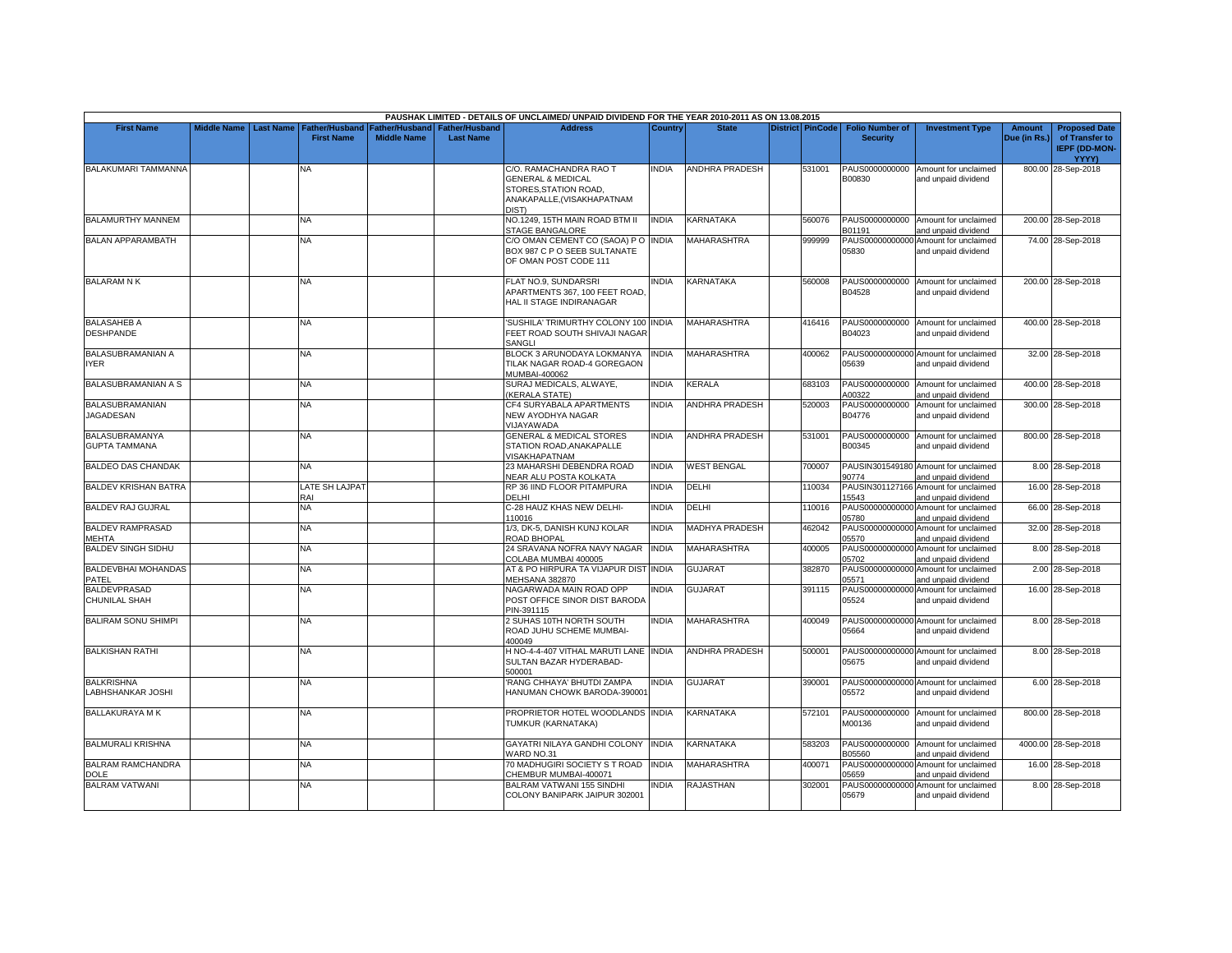|                                                  |                    |                  |                                            |                                             |                                    | PAUSHAK LIMITED - DETAILS OF UNCLAIMED/ UNPAID DIVIDEND FOR THE YEAR 2010-2011 AS ON 13.08.2015   |              |                       |        |                                                       |                                                             |                               |                                                                |
|--------------------------------------------------|--------------------|------------------|--------------------------------------------|---------------------------------------------|------------------------------------|---------------------------------------------------------------------------------------------------|--------------|-----------------------|--------|-------------------------------------------------------|-------------------------------------------------------------|-------------------------------|----------------------------------------------------------------|
| <b>First Name</b>                                | <b>Middle Name</b> | <b>Last Name</b> | <b>Father/Husband</b><br><b>First Name</b> | <b>Father/Husband</b><br><b>Middle Name</b> | Father/Husband<br><b>Last Name</b> | <b>Address</b>                                                                                    | Country      | <b>State</b>          |        | District PinCode   Folio Number of<br><b>Security</b> | <b>Investment Type</b>                                      | <b>Amount</b><br>Due (in Rs.) | <b>Proposed Date</b><br>of Transfer to<br><b>IEPF (DD-MON-</b> |
|                                                  |                    |                  |                                            |                                             |                                    |                                                                                                   |              |                       |        |                                                       |                                                             |                               | YYYY)                                                          |
| <b>BALU DHARMASHI</b><br>SAVALIA                 |                    |                  | NA                                         |                                             |                                    | C/O SAWALIA HOSPITAL<br>SUKHNATH ROAD AMERLI 364601<br><b>GUJARAT</b>                             | NDIA         | <b>GUJARAT</b>        | 364601 | 05573                                                 | PAUS00000000000 Amount for unclaimed<br>and unpaid dividend |                               | 700.00 28-Sep-2018                                             |
| <b>BALUBHAI CHUNILAL</b><br><b>PATHAK</b>        |                    |                  | <b>NA</b>                                  |                                             |                                    | AT & POST UNDERA VIDYA NIVAS<br>TA BARODA PIN 390001                                              | <b>INDIA</b> | <b>GUJARAT</b>        | 390001 | 05500                                                 | PAUS00000000000 Amount for unclaimed<br>and unpaid dividend |                               | 2.00 28-Sep-2018                                               |
| <b>BALVANTRAI</b>                                |                    |                  | <b>NA</b>                                  |                                             |                                    | C/O M/S MAHESH TRADERS                                                                            | INDIA        | <b>GUJARAT</b>        | 364290 |                                                       | PAUS00000000000 Amount for unclaimed                        |                               | 16.00 28-Sep-2018                                              |
| <b>BHAVANISHANKAR DAVE</b>                       |                    |                  |                                            |                                             |                                    | MEGHDUT BUILDING MAHUVA DIST<br>BHAVNAGAR PIN-364290                                              |              |                       |        | 05574                                                 | and unpaid dividend                                         |                               |                                                                |
| <b>BALVANTRAIN</b><br><b>KABRAWALA</b>           |                    |                  | <b>NA</b>                                  |                                             |                                    | LIMDA CHOWK SURAT-395001                                                                          | <b>INDIA</b> | <b>GUJARAT</b>        | 395001 | 05575                                                 | PAUS00000000000 Amount for unclaimed<br>and unpaid dividend |                               | 6.00 28-Sep-2018                                               |
| <b>BALVANTRAI</b><br>RANCHHODJI NAIK             |                    |                  | <b>NA</b>                                  |                                             |                                    | 68 PRAKRUTI SURYODAYA<br>SOCIETY FATEH GUNJ BARODA-<br>390002                                     | <b>NDIA</b>  | <b>GUJARAT</b>        | 390002 | 05496                                                 | PAUS00000000000 Amount for unclaimed<br>and unpaid dividend |                               | 6.00 28-Sep-2018                                               |
| <b>BAMDEO SHARMA</b>                             |                    |                  | <b>NA</b>                                  |                                             |                                    | D-518 MALVIYA NAGAR JAIPUR<br>302017                                                              | <b>INDIA</b> | <b>RAJASTHAN</b>      | 302017 | 05638                                                 | PAUS00000000000 Amount for unclaimed<br>and unpaid dividend |                               | 16.00 28-Sep-2018                                              |
| <b>BANALA SAIBABA</b>                            |                    |                  | NA                                         |                                             |                                    | H NO 2-4-43 RAJAVEDI POST<br>GADWAL DIST MAHABOOBNAGAR                                            | <b>NDIA</b>  | ANDHRA PRADESH        | 509125 | PAUS0000000000<br>B03189                              | Amount for unclaimed<br>and unpaid dividend                 |                               | 600.00 28-Sep-2018                                             |
| <b>BANANI MUKHERJEE</b>                          |                    |                  | NA                                         |                                             |                                    | G/24 ALEMBIC COLONY BARODA<br>VADODARA                                                            | <b>INDIA</b> | <b>GUJARAT</b>        | 390003 | PAUS0000000000<br>B04581                              | Amount for unclaimed<br>and unpaid dividend                 |                               | 200.00 28-Sep-2018                                             |
| <b>BANAPPA MALLAPPA</b><br><b>AJAGONDA</b>       |                    |                  | NA.                                        |                                             |                                    | AT PO MORAB TAL NAVALGUNDA<br>DIST DHARWAR KARNATAK 582208                                        | <b>NDIA</b>  | KARNATAKA             | 582208 | PAUS00000000000<br>05631                              | Amount for unclaimed<br>and unpaid dividend                 |                               | 16.00 28-Sep-2018                                              |
| <b>BANARSIBAI</b>                                |                    |                  | <b>NA</b>                                  |                                             |                                    | 5-3-404 TOPE KHANNA<br>OSMANGUNJ HYDERABAD-500012                                                 | <b>INDIA</b> | <b>ANDHRA PRADESH</b> | 500012 | PAUS00000000000<br>05771                              | Amount for unclaimed<br>and unpaid dividend                 |                               | 8.00 28-Sep-2018                                               |
| <b>BANI PADA MAJUMDER</b>                        |                    |                  | NA.                                        |                                             |                                    | D-56, AMARABATI POST SODPUR<br>DIST 24 PARAGANAS                                                  | <b>INDIA</b> | <b>WEST BENGAL</b>    | 743331 | PAUS00000000000<br>05770                              | Amount for unclaimed<br>and unpaid dividend                 |                               | 8.00 28-Sep-2018                                               |
| <b>BANOORU VANI</b>                              |                    |                  | <b>NA</b>                                  |                                             |                                    | M/S KESORAM CEMENT Q NO C-31<br>PO BASANTH NAGAR 505187 DIST<br>KARIM NAGAR A P                   | <b>INDIA</b> | <b>ANDHRA PRADESH</b> | 505187 | 05821                                                 | PAUS00000000000 Amount for unclaimed<br>and unpaid dividend |                               | 32.00 28-Sep-2018                                              |
| <b>BANSIBHAI BABUBHAI</b><br><b>PANCHAL</b>      |                    |                  | NA.                                        |                                             |                                    | F/48 ALEMBIC GLASS COLONY<br>WHITEFIELD DIST BANGALORE PIN-<br>560066                             | <b>NDIA</b>  | KARNATAKA             | 560066 | 05641                                                 | PAUS00000000000 Amount for unclaimed<br>and unpaid dividend |                               | 16.00 28-Sep-2018                                              |
| <b>BANSIBHAI</b><br>RAMCHANDRA KHARADI           |                    |                  | NΑ                                         |                                             |                                    | SHAK MARKET PADRA DIST<br>BARODA PIN-391440                                                       | <b>NDIA</b>  | <b>GUJARAT</b>        | 391440 | 05576                                                 | PAUS00000000000 Amount for unclaimed<br>and unpaid dividend |                               | 2.00 28-Sep-2018                                               |
| <b>BANSIDHAR LEKHRAJ</b><br><b>MAHESHWARI</b>    |                    |                  | <b>NA</b>                                  |                                             |                                    | 6 SHAKTI PARK SOCIETY NEW<br>INDIRA GANDHI- MARG OUT OF<br>PETLAD CROSSING NADIAD 387-<br>$002 -$ | <b>NDIA</b>  | <b>GUJARAT</b>        | 387002 | 05657                                                 | PAUS00000000000 Amount for unclaimed<br>and unpaid dividend |                               | 16.00 28-Sep-2018                                              |
| <b>BANSIKUMAR HIMATLAL</b><br>VAIDYA             |                    |                  | NA                                         |                                             |                                    | SULTANPURA LALBHAI'S LANE<br><b>BARODA 390001</b>                                                 | <b>INDIA</b> | <b>GUJARAT</b>        | 390001 | 05511                                                 | PAUS00000000000 Amount for unclaimed<br>and unpaid dividend |                               | 2.00 28-Sep-2018                                               |
| <b>BANSILAL DAHYABHAI</b><br><b>PATEL</b>        |                    |                  | NA                                         |                                             |                                    | NEAR HANMANJI MANDIR<br>NAVAPURA PADRA DIST<br>VADODARA PIN-391440                                | NDIA         | <b>GUJARAT</b>        | 391440 | PAUS00000000000<br>05578                              | Amount for unclaimed<br>and unpaid dividend                 |                               | 32.00 28-Sep-2018                                              |
| <b>BANSILAL JAYANTILAL</b><br><b>SHAH</b>        |                    |                  | <b>NA</b>                                  |                                             |                                    | 23/268 GUJARAT HOUSING BOARD<br>AJWA ROAD VADODARA-390006                                         | <b>INDIA</b> | <b>GUJARAT</b>        | 390006 | 05579                                                 | PAUS00000000000 Amount for unclaimed<br>and unpaid dividend |                               | 6.00 28-Sep-2018                                               |
| <b>BANSILAL NARANDAS</b><br><b>SHAH</b>          |                    |                  | NA                                         |                                             |                                    | <b>8 BHARAT APTS CHUNIBHAI</b><br>COLONY OPP FOOTBALL GROUND<br>KANKARIA AHMEDABAD-380022         | NDIA         | <b>GUJARAT</b>        | 380022 | 05527                                                 | PAUS00000000000 Amount for unclaimed<br>and unpaid dividend |                               | 6.00 28-Sep-2018                                               |
| <b>BANSILAL RATILAL</b><br>PANDYA                |                    |                  | <b>NA</b>                                  |                                             |                                    | 87 PRABHAKUNJ SOCIETY GODHRA INDIA<br>389001                                                      |              | <b>GUJARAT</b>        | 389001 | 05481                                                 | PAUS00000000000 Amount for unclaimed<br>and unpaid dividend |                               | 2.00 28-Sep-2018                                               |
| <b>BANSILAL SHANKERLAL</b><br><b>GANDHI</b>      |                    |                  | NΑ                                         |                                             |                                    | GANDHI POLE AHMEDABADI<br>BAZZAR NADIAD 387001 DIST KAIRA                                         | <b>NDIA</b>  | <b>GUJARAT</b>        | 387001 | 05494                                                 | PAUS00000000000 Amount for unclaimed<br>and unpaid dividend |                               | 2.00 28-Sep-2018                                               |
| <b>BAPURAMPETA</b><br>LAKSHMANARAO<br>SUNDARARAO |                    |                  | <b>NA</b>                                  |                                             |                                    | C/O DARSHAK LTD BANK STREET<br>SULTAN BAZAR HYDERABAD-<br>500001                                  | <b>INDIA</b> | <b>ANDHRA PRADESH</b> | 500001 | 05635                                                 | PAUS00000000000 Amount for unclaimed<br>and unpaid dividend |                               | 6.00 28-Sep-2018                                               |
| BARATAM JAGANNATHA<br>RAO                        |                    |                  | <b>NA</b>                                  |                                             |                                    | PARTNER OF UNITED MEDICAL<br>STORES, PALACHETTU ROAD,<br>SRIKAKULAM. (ANDHRA PRADESH)             | <b>INDIA</b> | <b>ANDHRA PRADESH</b> | 532001 | B00343                                                | PAUS0000000000 Amount for unclaimed<br>and unpaid dividend  |                               | 200.00 28-Sep-2018                                             |
| <b>BARUN KUMAR PYNE</b>                          |                    |                  | <b>NA</b>                                  |                                             |                                    | 111/1 BIDHAN SARANI CALCUTTA-<br>700004                                                           | <b>INDIA</b> | <b>WEST BENGAL</b>    | 700004 | 05672                                                 | PAUS00000000000 Amount for unclaimed<br>and unpaid dividend |                               | 24.00 28-Sep-2018                                              |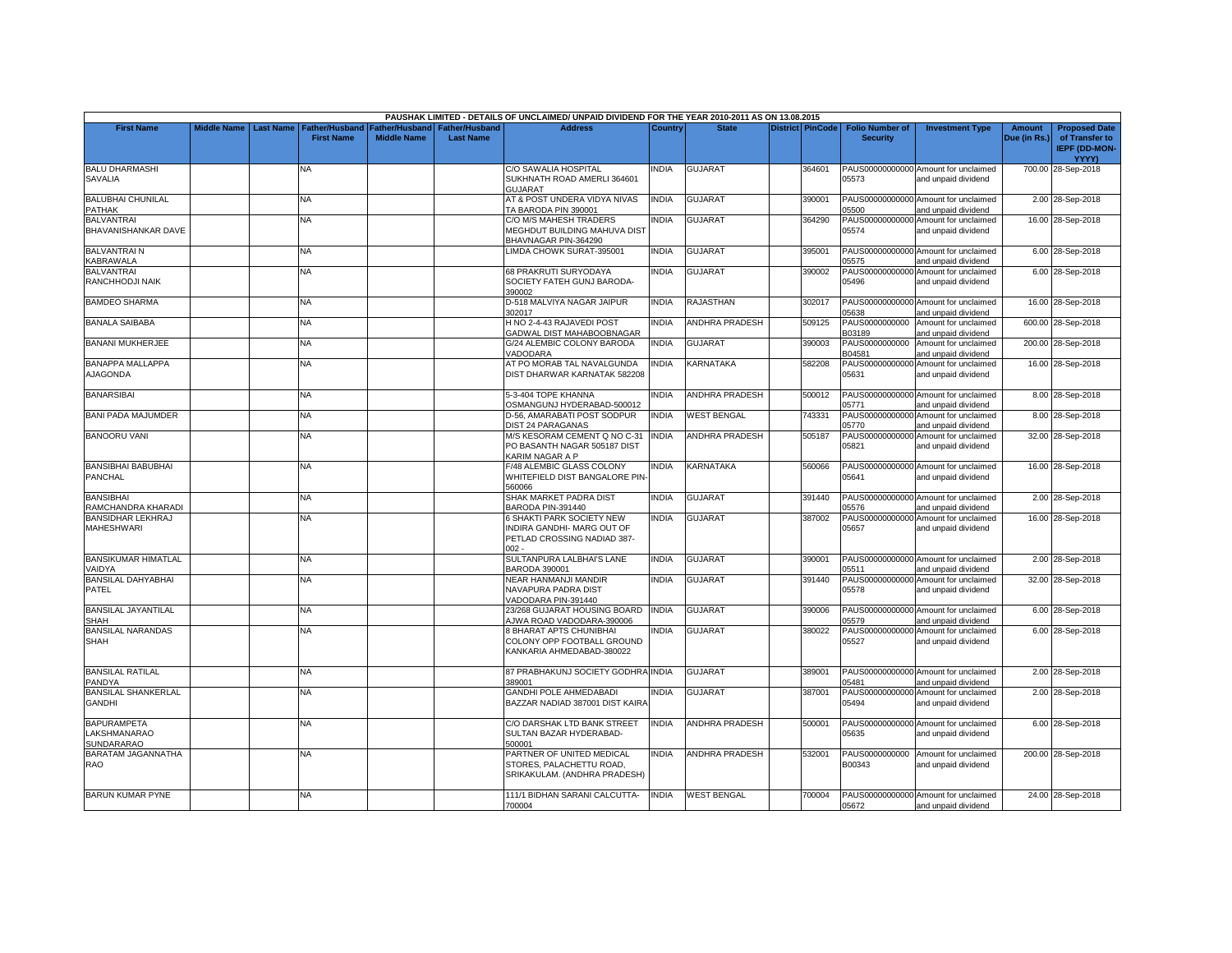|                                                     |                    |                  |                                            |                                      |                                           | PAUSHAK LIMITED - DETAILS OF UNCLAIMED/ UNPAID DIVIDEND FOR THE YEAR 2010-2011 AS ON 13.08.2015                   |                              |                             |                  |                                             |                                                                     |                               |                                                                         |
|-----------------------------------------------------|--------------------|------------------|--------------------------------------------|--------------------------------------|-------------------------------------------|-------------------------------------------------------------------------------------------------------------------|------------------------------|-----------------------------|------------------|---------------------------------------------|---------------------------------------------------------------------|-------------------------------|-------------------------------------------------------------------------|
| <b>First Name</b>                                   | <b>Middle Name</b> | <b>Last Name</b> | <b>Father/Husband</b><br><b>First Name</b> | Father/Husband<br><b>Middle Name</b> | <b>Father/Husband</b><br><b>Last Name</b> | <b>Address</b>                                                                                                    | Country                      | <b>State</b>                | District PinCode | <b>Folio Number of</b><br><b>Security</b>   | <b>Investment Type</b>                                              | <b>Amount</b><br>Due (in Rs.) | <b>Proposed Date</b><br>of Transfer to<br><b>IEPF (DD-MON-</b><br>YYYY) |
| <b>BARVE ASHALATA</b><br>ASHOK                      |                    |                  | <b>BARVE ASHOK</b><br><b>NARSINHA</b>      |                                      |                                           | D/5 ADINATH CO OP HOUSING<br>SOCIETY SHEKH MISTRY ROAD<br>ANTOP HILL WADALA MUMBAI                                | NDIA                         | MAHARASHTRA                 | 400037           | 57898                                       | PAUSIN300757115 Amount for unclaimed<br>and unpaid dividend         |                               | 66.00 28-Sep-2018                                                       |
| <b>BASANT KUMAR</b><br>MAHESHWARI                   |                    |                  | NA                                         |                                      |                                           | C/O BASANT KUMAR PERIWAL CA-7 INDIA<br>SALT LAKE BIDHAN NAGAR<br>CALCUTTA-700064                                  |                              | <b>WEST BENGAL</b>          | 700064           | PAUS00000000000<br>05719                    | Amount for unclaimed<br>and unpaid dividend                         |                               | 8.00 28-Sep-2018                                                        |
| <b>BASANTI CHANDUMAL</b><br>SRANI                   |                    |                  | <b>NA</b>                                  |                                      |                                           | PANCHSHEEL APARTMENT-B<br>ROOM NO.B-17 LOKMANYA NAGAR<br>PADA NO.2THANE WEST                                      | <b>INDIA</b>                 | <b>MAHARASHTRA</b>          | 400606           | 05761                                       | PAUS00000000000 Amount for unclaimed<br>and unpaid dividend         |                               | 8.00 28-Sep-2018                                                        |
| <b>BASAVANT</b><br>RAMALINGAPPA<br>SANKPAL          |                    |                  | <b>NA</b>                                  |                                      |                                           | <b>IDEAL MEDICAL STORES,</b><br>CHEMISTS & DRUGGISTS, RAIBAG.                                                     | <b>INDIA</b>                 | <b>KARNATAKA</b>            | 591317           | PAUS0000000000<br>B00831                    | Amount for unclaimed<br>and unpaid dividend                         |                               | 200.00 28-Sep-2018                                                      |
| <b>BASUDEB CHAKRABARTI</b>                          |                    |                  | NA                                         |                                      |                                           | 11, SURYASEN STREET<br>P.O.KONNAGAR DT.HOOGHLY,<br><b>WEST BENGAL</b>                                             | <b>INDIA</b>                 | <b>WEST BENGAL</b>          | 712235           | PAUS0000000000<br>B05478                    | Amount for unclaimed<br>and unpaid dividend                         |                               | 200.00 28-Sep-2018                                                      |
| <b>BATHULAPALLI SAVITRI</b>                         |                    |                  | NA.                                        |                                      |                                           | C/O DR B V RANGA RAO PHYSICIAN INDIA<br>BESANT ROAD VIJAYAWADA-<br>520002                                         |                              | <b>ANDHRA PRADESH</b>       | 520002           | 05632                                       | PAUS00000000000 Amount for unclaimed<br>and unpaid dividend         |                               | 166.00 28-Sep-2018                                                      |
| BATHULAPALLI VENKATA<br><b>RANGARAO</b>             |                    |                  | <b>NA</b>                                  |                                      |                                           | C/O DR B V RANGA RAO PHYSICIAN INDIA<br>BESANT ROAD VIJAYAWADA-<br>520002                                         |                              | <b>ANDHRA PRADESH</b>       | 520002           | 05633                                       | PAUS00000000000 Amount for unclaimed<br>and unpaid dividend         |                               | 82.00 28-Sep-2018                                                       |
| <b>BEENA KIRIT SHAH</b><br><b>BELA GUPTA</b>        |                    |                  | NA<br><b>NA</b>                            |                                      |                                           | KALPANA 20A PARK ROAD VILE<br>PARLE EAST MUMBAI-400057<br>3437, RAJA PARK MAIN ROAD RANI                          | <b>INDIA</b><br><b>INDIA</b> | <b>MAHARASHTRA</b><br>DELHI | 400057<br>110034 | PAUS00000000000<br>05739<br>PAUS00000000000 | Amount for unclaimed<br>and unpaid dividend<br>Amount for unclaimed |                               | 8.00 28-Sep-2018<br>8.00 28-Sep-2018                                    |
| <b>BELTHANGADI</b>                                  |                    |                  | NA                                         |                                      |                                           | <b>BAGH SHAKUR BASTI DELHI</b><br>C-909 NEW USHANAGAR CO-                                                         | <b>INDIA</b>                 | MAHARASHTRA                 | 400078           | 05838<br>PAUS00000000000                    | and unpaid dividend<br>Amount for unclaimed                         |                               | 8.00 28-Sep-2018                                                        |
| <b>VIVEKANAND RAO</b>                               |                    |                  |                                            |                                      |                                           | OPERATIVE HOUSIN- G SOC<br>KHANDELWAL MARG BHANDUP<br>MUMBAI-40-0078 -                                            |                              |                             |                  | 05663                                       | and unpaid dividend                                                 |                               |                                                                         |
| <b>BELTHANGADY</b><br>SADANAND KAMATH               |                    |                  | NA                                         |                                      |                                           | 3 HARISH NAGAR KARELI BAUG<br>BARODA-390001                                                                       | <b>INDIA</b>                 | <b>GUJARAT</b>              | 390001           | 05580                                       | PAUS00000000000 Amount for unclaimed<br>and unpaid dividend         |                               | 174.00 28-Sep-2018                                                      |
| <b>BHADRESH BANSILAL</b><br><b>SHAH</b>             |                    |                  | <b>NA</b>                                  |                                      |                                           | 15 APURVA SOCIETY VATVA ROAD<br>MANINAGAR AHMEDABAD-380008                                                        | <b>INDIA</b>                 | <b>GUJARAT</b>              | 380008           | 05654                                       | PAUS00000000000 Amount for unclaimed<br>and unpaid dividend         |                               | 8.00 28-Sep-2018                                                        |
| BHADRESH JANARDAN<br>PANDYA                         |                    |                  | <b>NA</b>                                  |                                      |                                           | 38 CHITRAKUT SCTY WAGHODIA<br>ROAD BARODA 390019                                                                  | <b>INDIA</b>                 | <b>GUJARAT</b>              | 390019           | 05857                                       | PAUS00000000000 Amount for unclaimed<br>and unpaid dividend         |                               | 8.00 28-Sep-2018                                                        |
| <b>BHAGAVATISHANKAR</b><br><b>BALASHANKAR JOSHI</b> |                    |                  | <b>NA</b>                                  |                                      |                                           | <b>6 B SHAIMEE SOCIETY</b><br>SUBHANPURA BARODA-390007                                                            | <b>INDIA</b>                 | <b>GUJARAT</b>              | 390007           | PAUS00000000000<br>05498                    | Amount for unclaimed<br>and unpaid dividend                         |                               | 12.00 28-Sep-2018                                                       |
| <b>BHAGAVATPRASAD</b><br>PURSHOTTAM DAVE            |                    |                  | <b>NA</b>                                  |                                      |                                           | A-65 ALEMBIC COLONY BARODA-<br>390003                                                                             | INDIA                        | <b>GUJARAT</b>              | 390003           | PAUS00000000000<br>05499                    | Amount for unclaimed<br>and unpaid dividend                         |                               | 2.00 28-Sep-2018                                                        |
| <b>BHAGERATI CHANDUMAL</b><br>SRANI                 |                    |                  | <b>NA</b>                                  |                                      |                                           | C/O MRS D K VALLECHA AL-4 BLDG<br>NO 12, ROOM NO 1 SECTOR NO 5<br>AIROLI CIDCO COLONY NEW<br><b>MUMBAI 400708</b> | <b>INDIA</b>                 | MAHARASHTRA                 | 400708           | 05762                                       | PAUS00000000000 Amount for unclaimed<br>and unpaid dividend         |                               | 8.00 28-Sep-2018                                                        |
| <b>BHAGIRATH PRASAD</b><br><b>MAHESWARI</b>         |                    |                  | <b>NA</b>                                  |                                      |                                           | C/O, A.K.HOSLEY 89-D, POCKET A,<br>GROUP I DILSHAD GARDEN, DELHI                                                  | <b>INDIA</b>                 | DELHI                       | 110095           | PAUS0000000000<br>B01193                    | Amount for unclaimed<br>and unpaid dividend                         |                               | 200.00 28-Sep-2018                                                      |
| <b>BHAGIRATH SARDA</b>                              |                    |                  | <b>NA</b>                                  |                                      |                                           | C/O S & S INVESTMENTS &<br>FINANCIAL SERVI- CES 8 3-1109/1/1<br>SRI NAGAR COLONY HYDER- ABAD<br>500873            | INDIA                        | ANDHRA PRADESH              | 500873           | PAUS00000000000<br>05812                    | Amount for unclaimed<br>and unpaid dividend                         |                               | 8.00 28-Sep-2018                                                        |
| <b>BHAGRANI</b>                                     |                    |                  | NA                                         |                                      |                                           | B-521 SUDERSHAN PARK MOTI<br>NAGAR NEW DELHI                                                                      | <b>INDIA</b>                 | DELHI                       | 110015           | B03906                                      | PAUS0000000000 Amount for unclaimed<br>and unpaid dividend          |                               | 300.00 28-Sep-2018                                                      |
| <b>BHAGVAN MULCHAND</b><br><b>BHATIA</b>            |                    |                  | <b>NA</b>                                  |                                      |                                           | 'APSARA' APTS 1ST FLOOR DANDIA<br>BAZAR BARODA-390001                                                             | <b>INDIA</b>                 | GUJARAT                     | 390001           | PAUS00000000000<br>05581                    | Amount for unclaimed<br>and unpaid dividend                         |                               | 2.00 28-Sep-2018                                                        |
| <b>BHAGVATI MATHURDAS</b><br><b>THAKKAR</b>         |                    |                  | <b>NA</b>                                  |                                      |                                           | 69/B OLD CHAWL R NO 38 1ST<br>FLOOR KUTCHHI LOHANA-NI-WAS<br>MAZGAON RD MAZGAON MUMBAI-<br>400010                 | <b>NDIA</b>                  | MAHARASHTRA                 | 400010           | PAUS00000000000<br>05658                    | Amount for unclaimed<br>and unpaid dividend                         |                               | 8.00 28-Sep-2018                                                        |
| <b>BHAGWAN DAS ADHIKARI</b>                         |                    |                  | <b>NA</b>                                  |                                      |                                           | SHREE RAM TEKARI MANDSAUR<br>458001                                                                               | <b>INDIA</b>                 | <b>MADHYA PRADESH</b>       | 458001           | 05720                                       | PAUS00000000000 Amount for unclaimed<br>and unpaid dividend         |                               | 8.00 28-Sep-2018                                                        |
| <b>BHAGWANMAL JAIN S K</b>                          |                    |                  | <b>NA</b>                                  |                                      |                                           | 120, D D URS ROAD MYSORE                                                                                          | <b>INDIA</b>                 | <b>KARNATAKA</b>            | 570001           | PAUS0000000000                              | Amount for unclaimed                                                |                               | 800.00 28-Sep-2018                                                      |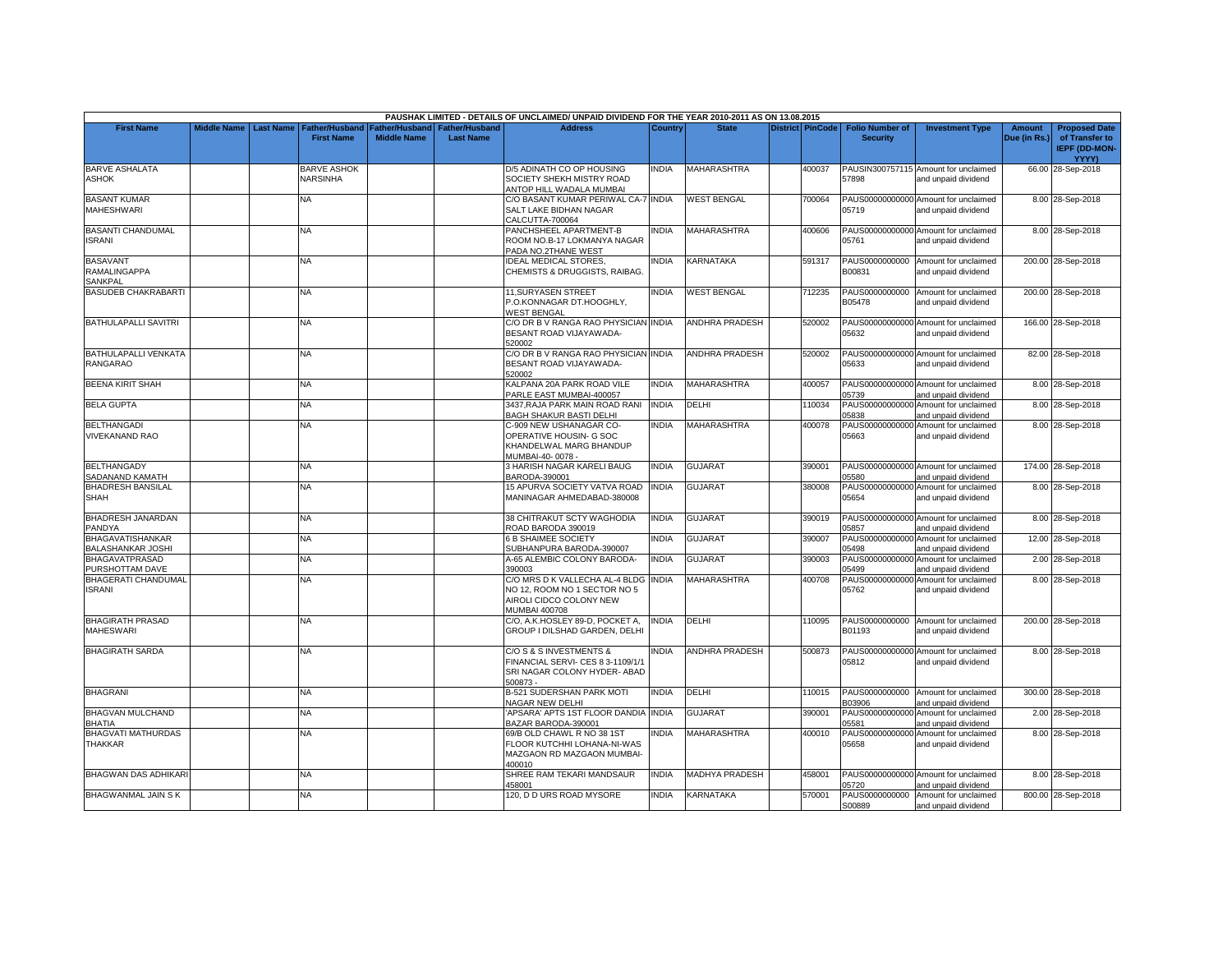|                                                      |                    |                  |                                     |                                      |                                           | PAUSHAK LIMITED - DETAILS OF UNCLAIMED/ UNPAID DIVIDEND FOR THE YEAR 2010-2011 AS ON 13.08.2015        |              |                       |                         |                                           |                                                             |                        |                                        |
|------------------------------------------------------|--------------------|------------------|-------------------------------------|--------------------------------------|-------------------------------------------|--------------------------------------------------------------------------------------------------------|--------------|-----------------------|-------------------------|-------------------------------------------|-------------------------------------------------------------|------------------------|----------------------------------------|
| <b>First Name</b>                                    | <b>Middle Name</b> | <b>Last Name</b> | Father/Husband<br><b>First Name</b> | Father/Husband<br><b>Middle Name</b> | <b>Father/Husband</b><br><b>Last Name</b> | <b>Address</b>                                                                                         | Country      | <b>State</b>          | <b>District PinCode</b> | <b>Folio Number of</b><br><b>Security</b> | <b>Investment Type</b>                                      | Amount<br>Due (in Rs.) | <b>Proposed Date</b><br>of Transfer to |
|                                                      |                    |                  |                                     |                                      |                                           |                                                                                                        |              |                       |                         |                                           |                                                             |                        | <b>IEPF (DD-MON-</b><br><b>YYYY)</b>   |
| <b>BHAGYALAKSHMI</b><br><b>RAVIPUDI</b>              |                    |                  | NA                                  |                                      |                                           | W/O RAVIPUDI SRINIVASA RAO D<br>NO 1-244A HANDLOOM STREET<br>KATHERU A P                               | <b>INDIA</b> | <b>ANDHRA PRADESH</b> | 533103                  | PAUS0000000000<br>B04794                  | Amount for unclaimed<br>and unpaid dividend                 |                        | 300.00 28-Sep-2018                     |
| <b>BHAGYASHREE</b><br><b>SHRIKANT GORE</b>           |                    |                  | <b>NA</b>                           |                                      |                                           | SAPHALYA SHRI SOCIETY SHASTRI INDIA<br>NAGAR DOMBIVALI WEST 421202                                     |              | <b>MAHARASHTRA</b>    | 421202                  | 05820                                     | PAUS00000000000 Amount for unclaimed<br>and unpaid dividend |                        | 16.00 28-Sep-2018                      |
| <b>BHAILAL LALLUBHAI</b><br>PARMAR                   |                    |                  | NA                                  |                                      |                                           | 3 USHA CO OP HOUSING SOCIETY INDIA<br><b>NEAR SHREEJI BAG FLATS</b><br>NAVRANGPURA AHMEDABAD<br>380001 |              | <b>GUJARAT</b>        | 380001                  | 05582                                     | PAUS00000000000 Amount for unclaimed<br>and unpaid dividend |                        | 50.00 28-Sep-2018                      |
| <b>BHAILALBHAI</b><br><b>JESHANGBHAI PATEL</b>       |                    |                  | NA                                  |                                      |                                           | YAKUTPURA PATEL S LANE<br>BARODA 390001                                                                | <b>INDIA</b> | <b>GUJARAT</b>        | 390001                  | 05507                                     | PAUS00000000000 Amount for unclaimed<br>and unpaid dividend |                        | 2.00 28-Sep-2018                       |
| <b>BHAILALBHAI</b><br>PARSOTAMDBHAI<br>KHARAWA       |                    |                  | NA.                                 |                                      |                                           | <b>NAVAPURA KEVDA BAG</b><br>KHARAWAWAD BARODA-390001                                                  | <b>INDIA</b> | GUJARAT               | 390001                  | PAUS00000000000<br>05583                  | Amount for unclaimed<br>and unpaid dividend                 |                        | 2.00 28-Sep-2018                       |
| <b>BHAILALBHAI</b><br>PRABHUDAS PATEL                |                    |                  | <b>NA</b>                           |                                      |                                           | AT & POST ANKODIA TA & DIST<br>BARODA PIN-391330                                                       | <b>INDIA</b> | <b>GUJARAT</b>        | 391330                  | 05584                                     | PAUS00000000000 Amount for unclaimed<br>and unpaid dividend |                        | 16.00 28-Sep-2018                      |
| <b>BHAILALBHAI</b><br>SHANKARBHAI PATEL              |                    |                  | <b>NA</b>                           |                                      |                                           | AT & PO ADVALA TA AMOD DIST<br><b>BROACH PIN-392110</b>                                                | <b>INDIA</b> | GUJARAT               | 392110                  | PAUS00000000000<br>05585                  | Amount for unclaimed<br>and unpaid dividend                 |                        | 10.00 28-Sep-2018                      |
| <b>BHAILALBHAI</b><br>SHANKERBHAI PATEL              |                    |                  | NA.                                 |                                      |                                           | 13 ASOPALAV SOCIETY CHHANI<br>ROAD BARODA-390002                                                       | <b>INDIA</b> | <b>GUJARAT</b>        | 390002                  | PAUS00000000000<br>05587                  | Amount for unclaimed<br>and unpaid dividend                 |                        | 16.00 28-Sep-2018                      |
| <b>BHAILALBHAI</b><br>SHANKERBHAI PATEL              |                    |                  | <b>NA</b>                           |                                      |                                           | NAVIPANASARAWAD NAVAPURA<br>PADRA DIST BARODA PIN-391440                                               | <b>INDIA</b> | GUJARAT               | 391440                  | PAUS00000000000<br>05586                  | Amount for unclaimed<br>and unpaid dividend                 |                        | 6.00 28-Sep-2018                       |
| <b>BHALCHANDRA GOVIND</b><br>KULKARNI                |                    |                  | NA.                                 |                                      |                                           | PARAAN LIMITED DHYANRAJ 1327A INDIA<br>SADESHIV PETH PUNE                                              |              | <b>MAHARASHTRA</b>    | 411030                  | PAUS0000000000<br>B04040                  | Amount for unclaimed<br>and unpaid dividend                 |                        | 200.00 28-Sep-2018                     |
| <b>BHALCHANDRA KANTILAL</b><br><b>DAVE</b>           |                    |                  | NA                                  |                                      |                                           | MUNICIPAL QUARTERS ROOM NO 1 INDIA<br>REFINARY ROAD BARODA 390003                                      |              | GUJARAT               | 390003                  | 05509                                     | PAUS00000000000 Amount for unclaimed<br>and unpaid dividend |                        | 2.00 28-Sep-2018                       |
| <b>BHANUBEN</b><br>HARISCHANDRA PATEL                |                    |                  | NA                                  |                                      |                                           | RANCHHODJI'S TEMPLE, MADAN<br>ZAMPE ROAD, VADODARA                                                     | <b>INDIA</b> | <b>GUJARAT</b>        | 390001                  | PAUS0000000000<br>B00352                  | Amount for unclaimed<br>and unpaid dividend                 |                        | 200.00 28-Sep-2018                     |
| <b>BHANUDAS A</b><br><b>PANCHABHAI</b>               |                    |                  | <b>NA</b>                           |                                      |                                           | 2/2 ARCHANANAGAR CO OP H SOC INDIA<br>39-2-2 ERANDWANA PUNE 411038                                     |              | MAHARASHTRA           | 411038                  | PAUS00000000000<br>05693                  | Amount for unclaimed<br>and unpaid dividend                 |                        | 24.00 28-Sep-2018                      |
| <b>BHANUMATI</b><br>DHANSUKHLAL MISTRY               |                    |                  | <b>NA</b>                           |                                      |                                           | 4/J APEX FLATS ANKUR ROAD<br>VARANPURA AHMEDABAD-380013                                                | <b>INDIA</b> | <b>GUJARAT</b>        | 380013                  | 05723                                     | PAUS00000000000 Amount for unclaimed<br>and unpaid dividend |                        | 8.00 28-Sep-2018                       |
| <b>BHANUMATI HOUSHILAL</b><br>NANAVATI               |                    |                  | NA                                  |                                      |                                           | ABHAY NIWAS NEHRU ROAD JALNA INDIA<br>431203                                                           |              | MAHARASHTRA           | 431203                  | 05534                                     | PAUS00000000000 Amount for unclaimed<br>and unpaid dividend |                        | 6.00 28-Sep-2018                       |
| <b>BHANUMATI</b><br>JEKISHANDAS KAPADIA              |                    |                  | <b>NA</b>                           |                                      |                                           | <b>NEW STATION ROAD RAJPIPLA</b><br>DIST BROACH-393145                                                 | <b>INDIA</b> | <b>GUJARAT</b>        | 393145                  | PAUS00000000000<br>05517                  | Amount for unclaimed<br>and unpaid dividend                 |                        | 2.00 28-Sep-2018                       |
| BHANUMATI LAXMIKANT<br><b>PARIKH</b>                 |                    |                  | NA                                  |                                      |                                           | MAHADEV'S POLE KOLA KHADI<br>GHADIALI POLE BARODA-390001                                               | <b>INDIA</b> | GUJARAT               | 390001                  | PAUS00000000000<br>05591                  | Amount for unclaimed<br>and unpaid dividend                 |                        | 32.00 28-Sep-2018                      |
| BHANUMATI NATVERLAL<br>BAXI                          |                    |                  | NA.                                 |                                      |                                           | 9/26 DIVYANG BUILDING 3RD<br><b>ELOOR COLABA MUMBAI 400005</b>                                         | <b>INDIA</b> | <b>MAHARASHTRA</b>    | 400005                  | PAUS00000000000<br>05858                  | Amount for unclaimed<br>and unpaid dividend                 |                        | 6.00 28-Sep-2018                       |
| BHANUMATI RAJANIKANT<br>PATEL                        |                    |                  | <b>NA</b>                           |                                      |                                           | <b>5 G F SHALIMAR BUILDING</b><br>SAYAJIGANJ BARODA-390005                                             | <b>INDIA</b> | <b>GUJARAT</b>        | 390005                  | PAUS00000000000<br>05592                  | Amount for unclaimed<br>and unpaid dividend                 |                        | 16.00 28-Sep-2018                      |
| <b>BHANUMATIBEN</b><br><b>BABUBHAI THAKKAR</b>       |                    |                  | NA                                  |                                      |                                           | <b>BHANU KUNJ VAD FALIA</b><br>GHEEKANTA RAOPURA BARODA<br>390001                                      | INDIA        | <b>GUJARAT</b>        | 390001                  | PAUS00000000000<br>05476                  | Amount for unclaimed<br>and unpaid dividend                 |                        | 2.00 28-Sep-2018                       |
| <b>BHANUMATIBEN</b><br>KISHORBHAI PATEL              |                    |                  | <b>NA</b>                           |                                      |                                           | 20 MA-PITRU KAUMUDI SOCIETY<br>OPP COLLEGE DABHOI DIST<br>BARODA PIN-391110                            | <b>INDIA</b> | <b>GUJARAT</b>        | 391110                  | 05537                                     | PAUS00000000000 Amount for unclaimed<br>and unpaid dividend |                        | 6.00 28-Sep-2018                       |
| <b>BHANUPRASAD</b><br><b>PURSOTTAMDAS</b><br>CHAUHAN |                    |                  | <b>NA</b>                           |                                      |                                           | 2765 DHALGARWAD HARIDAS<br>CHITARA'S CHAWL AHMEDABAD-<br>380001                                        | <b>INDIA</b> | <b>GUJARAT</b>        | 380001                  | 05648                                     | PAUS00000000000 Amount for unclaimed<br>and unpaid dividend |                        | 16.00 28-Sep-2018                      |
| <b>BHANUPRASAD</b><br>SOMNATHBHAI MEHTA              |                    |                  | <b>NA</b>                           |                                      |                                           | 755 BHAW'S POLE RAIPUR<br>AHMEDABAD-380001                                                             | <b>INDIA</b> | GUJARAT               | 380001                  | 05651                                     | PAUS00000000000 Amount for unclaimed<br>and unpaid dividend |                        | 8.00 28-Sep-2018                       |
| <b>BHARAT BALMUKUND</b><br><b>PARIKH</b>             |                    |                  | NA                                  |                                      |                                           | C/O BALMUKUND N PARIKH H NO<br>SHA/545 KAROLIA POLE BARODA-<br>390001                                  | <b>INDIA</b> | <b>GUJARAT</b>        | 390001                  | PAUS00000000000<br>05482                  | Amount for unclaimed<br>and unpaid dividend                 |                        | 2.00 28-Sep-2018                       |
| <b>BHARAT JARIWALA</b>                               |                    |                  | NA.                                 |                                      |                                           | <b>B/44 SHREE HAREKRISHNA NAGAR INDIA</b><br>B/H SAMATA FLAT SUBHANPURA<br>VADODARA                    |              | <b>GUJARAT</b>        | 390007                  | B04350                                    | PAUS0000000000 Amount for unclaimed<br>and unpaid dividend  |                        | 200.00 28-Sep-2018                     |
| BHARAT KALYANJI LALAN                                |                    |                  | <b>NA</b>                           |                                      |                                           | 105 MEHUL TOWER CHAKRA VATI<br>ASHOK ROAD KANDIVLI EAST<br>MUMBAI 400101                               | <b>INDIA</b> | <b>MAHARASHTRA</b>    | 400101                  | 05840                                     | PAUS00000000000 Amount for unclaimed<br>and unpaid dividend |                        | 8.00 28-Sep-2018                       |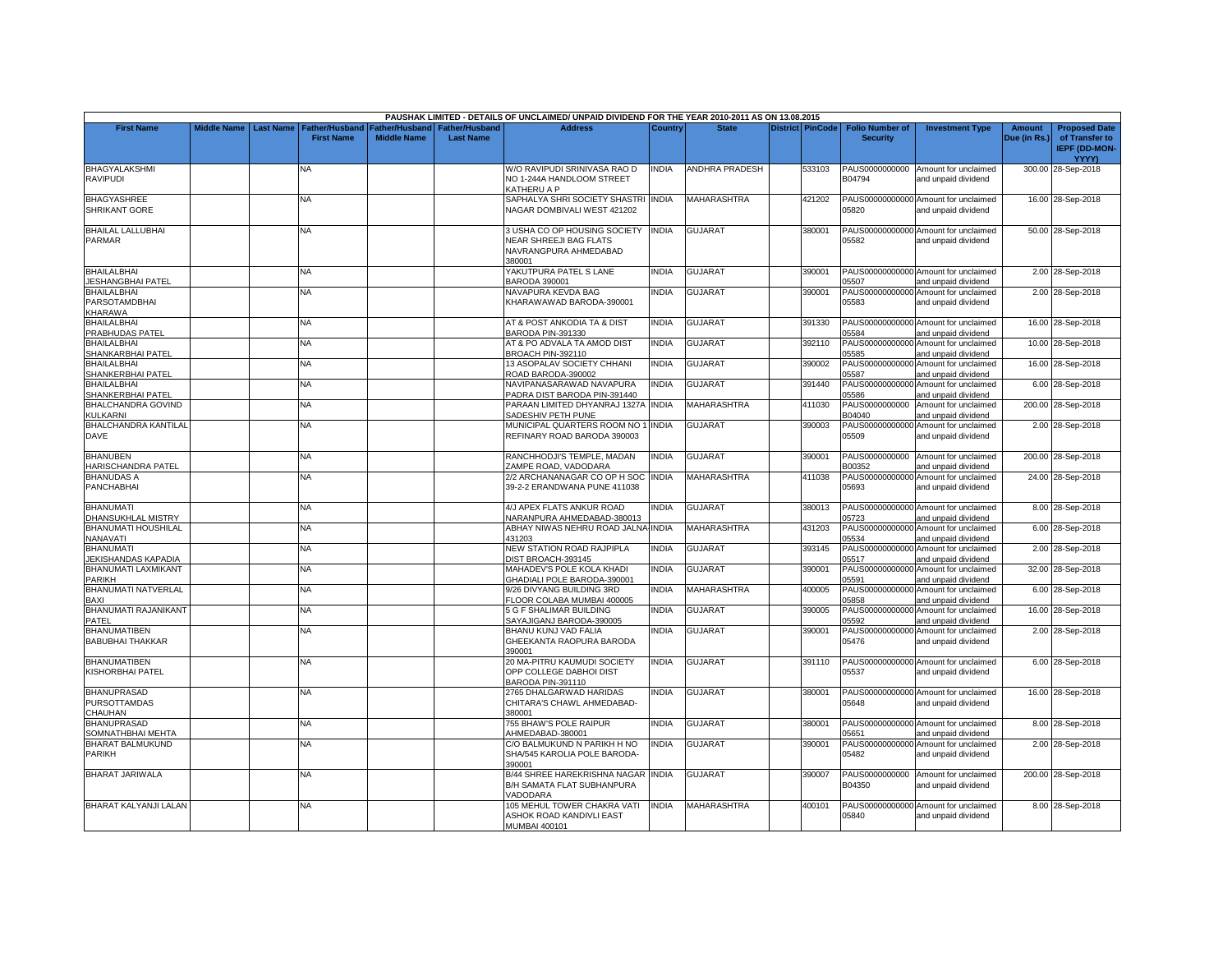|                                                             |                    |                  |                                            |                                             |                                           | PAUSHAK LIMITED - DETAILS OF UNCLAIMED/ UNPAID DIVIDEND FOR THE YEAR 2010-2011 AS ON 13.08.2015     |              |                       |                  |                                           |                                                             |                               |                                                                |
|-------------------------------------------------------------|--------------------|------------------|--------------------------------------------|---------------------------------------------|-------------------------------------------|-----------------------------------------------------------------------------------------------------|--------------|-----------------------|------------------|-------------------------------------------|-------------------------------------------------------------|-------------------------------|----------------------------------------------------------------|
| <b>First Name</b>                                           | <b>Middle Name</b> | <b>Last Name</b> | <b>Father/Husband</b><br><b>First Name</b> | <b>Father/Husband</b><br><b>Middle Name</b> | <b>Father/Husband</b><br><b>Last Name</b> | <b>Address</b>                                                                                      | Country      | <b>State</b>          | District PinCode | <b>Folio Number of</b><br><b>Security</b> | <b>Investment Type</b>                                      | <b>Amount</b><br>Due (in Rs.) | <b>Proposed Date</b><br>of Transfer to<br><b>IEPF (DD-MON-</b> |
|                                                             |                    |                  |                                            |                                             |                                           |                                                                                                     |              |                       |                  |                                           |                                                             |                               | YYYY)                                                          |
| <b>BHARAT KUMAR GUPTA</b>                                   |                    |                  | NA                                         |                                             |                                           | PLOT NO 85 FLAT NO 43 F/F<br>TRILOKYA ADARSH KUNJ I P EXTN<br>PATPARGANJ NEW DELHI                  | INDIA        | DELHI                 | 110092           | 80739                                     | PAUS12036000010 Amount for unclaimed<br>and unpaid dividend |                               | 14.00 28-Sep-2018                                              |
| <b>BHARAT NATVARLAL</b><br>MEHTA                            |                    |                  | NA                                         |                                             |                                           | 1069 RAJAMEHTA'S TOTALAJI'S<br>KALUPUR AHMEDABAD-380001                                             | <b>INDIA</b> | <b>GUJARAT</b>        | 380001           | PAUS00000000000<br>05758                  | Amount for unclaimed<br>and unpaid dividend                 |                               | 8.00 28-Sep-2018                                               |
| BHARATBHAI MULAJIBHAI                                       |                    |                  | NA.                                        |                                             |                                           | C/O MULJIBHAI NATHABHAI PATEL                                                                       | <b>INDIA</b> | <b>GUJARAT</b>        | 383001           |                                           | PAUS00000000000 Amount for unclaimed                        |                               | 6.00 28-Sep-2018                                               |
| PATEL                                                       |                    |                  |                                            |                                             |                                           | OPP HIMAT HIGH SCHOOL STATION<br>ROAD HIMATNAGAR DIST<br>SABARKANTHA-383001                         |              |                       |                  | 05595                                     | and unpaid dividend                                         |                               |                                                                |
| <b>BHARATBHUSHAN</b><br>SHYAMSOHAN VERMA                    |                    |                  | NA                                         |                                             |                                           | C/O SUVARNA 13-A LAXMI ESTATE INDIA<br>BAHUCHARAJI ROAD BARODA-<br>390001                           |              | <b>GUJARAT</b>        | 390001           | PAUS00000000000<br>05597                  | Amount for unclaimed<br>and unpaid dividend                 |                               | 2.00 28-Sep-2018                                               |
| BHARATHI HARIHARAN                                          |                    |                  | NA                                         |                                             |                                           | 30, SINGARACHARI STREET,<br>TRIPLICANE, CHENNAI                                                     | <b>INDIA</b> | TAMIL NADU            | 600005           | PAUS0000000000<br>B01125                  | Amount for unclaimed<br>and unpaid dividend                 |                               | 400.00 28-Sep-2018                                             |
| BHARATHI HARIHARAN                                          |                    |                  | <b>NA</b>                                  |                                             |                                           | 30 SINGARACHARI STREET<br>TRIPLICANE CHENNAI-600005                                                 | <b>INDIA</b> | <b>TAMIL NADU</b>     | 600005           | PAUS00000000000<br>05787                  | Amount for unclaimed<br>and unpaid dividend                 |                               | 82.00 28-Sep-2018                                              |
| <b>BHARATHY B RAJ</b>                                       |                    |                  | NA                                         |                                             |                                           | NO 202 II-FLOOR J S S DOCTORS<br>QUARTERS SHANKAR MUTT RD<br><b>MYSORE</b>                          | <b>INDIA</b> | KARNATAKA             | 570004           | B02451                                    | PAUS0000000000 Amount for unclaimed<br>and unpaid dividend  |                               | 200.00 28-Sep-2018                                             |
| <b>BHARATI JURIASINGHANI</b>                                |                    |                  | <b>NA</b>                                  |                                             |                                           | A-3/204 SAKET COMPLEX POST<br>MAJIWADA THANE WEST 400601                                            | <b>INDIA</b> | <b>MAHARASHTRA</b>    | 400601           | 05851                                     | PAUS00000000000 Amount for unclaimed<br>and unpaid dividend |                               | 32.00 28-Sep-2018                                              |
| <b>BHARATI JURIASINGHANI</b>                                |                    |                  | NA                                         |                                             |                                           | 4-3/204 SAKET COMPLEX POST<br>MAJIWADA THANE WEST 400601                                            | <b>INDIA</b> | <b>MAHARASHTRA</b>    | 400601           | PAUS00000000000<br>05850                  | Amount for unclaimed<br>and unpaid dividend                 |                               | 16.00 28-Sep-2018                                              |
| <b>BHARATI PRAVIN MEHTA</b>                                 |                    |                  | <b>NA</b>                                  |                                             |                                           | 31/33 DR DESHMUKH LANE 1ST<br>FLOOR V P ROAD MUMBAI-400004                                          | <b>INDIA</b> | <b>MAHARASHTRA</b>    | 400004           | PAUS00000000000<br>05763                  | Amount for unclaimed<br>and unpaid dividend                 |                               | 8.00 28-Sep-2018                                               |
| <b>BHARATKUMAR</b><br>MAGANLAL PAREKH                       |                    |                  | NA                                         |                                             |                                           | B/2/24, MARAYANKUNJ SOCIETY<br>NARMADANAGAR BHARUCH 392015                                          | INDIA        | <b>GUJARAT</b>        | 392015           | PAUS00000000000<br>05503                  | Amount for unclaimed<br>and unpaid dividend                 |                               | 2.00 28-Sep-2018                                               |
| <b>BHARATKUMAR</b><br><b>PURSHOTTAMBHAI</b><br><b>BALAR</b> |                    |                  | <b>NA</b>                                  |                                             |                                           | C/O VIKAS AGRO SEEDS 18<br>MARKET YARD AMRELI 364601                                                | <b>INDIA</b> | <b>GUJARAT</b>        | 364601           | 05775                                     | PAUS00000000000 Amount for unclaimed<br>and unpaid dividend |                               | 16.00 28-Sep-2018                                              |
| <b>BHARATKUMAR</b><br>SAMPATRAI DESAI                       |                    |                  | <b>NA</b>                                  |                                             |                                           | OVERSEAS BUSINESS CENTRE 9<br>PRABHAT BUIL- DING RANDE ROAD<br>DADAR WEST MUMBAI 40002-8 -          | <b>INDIA</b> | <b>MAHARASHTRA</b>    | 400028           | 05665                                     | PAUS00000000000 Amount for unclaimed<br>and unpaid dividend |                               | 16.00 28-Sep-2018                                              |
| <b>BHARATKUMAR</b><br>SHANKERLAL SHAH                       |                    |                  | NA                                         |                                             |                                           | B/5 ASHIRWAD SOCIETY SANGAM<br>KISANWADI ROAD BARODA 390022                                         | INDIA        | <b>GUJARAT</b>        | 390022           | 05547                                     | PAUS00000000000 Amount for unclaimed<br>and unpaid dividend |                               | 2.00 28-Sep-2018                                               |
| <b>BHARATKUMAR</b><br><b>THAKORDAS</b><br>MANJRAWALA        |                    |                  | NA                                         |                                             |                                           | 3/83 PARE-H STREET RANDER<br>SURAT-395005                                                           | <b>INDIA</b> | <b>GUJARAT</b>        | 395005           | 05754                                     | PAUS00000000000 Amount for unclaimed<br>and unpaid dividend |                               | 8.00 28-Sep-2018                                               |
| <b>BHARTI NANCHAND</b><br><b>SHAH</b>                       |                    |                  | <b>NA</b>                                  |                                             |                                           | C/O PRIYESH NARESH KAPASI S-<br>13/151 SHANTI APARTMENTS 192<br>MIG FLATS SHASTRI<br>NAGARAHMEDABAD | <b>INDIA</b> | <b>GUJARAT</b>        | 380013           | 05698                                     | PAUS00000000000 Amount for unclaimed<br>and unpaid dividend |                               | 8.00 28-Sep-2018                                               |
| <b>BHARTI THAKER</b>                                        |                    |                  | NA.                                        |                                             |                                           | C/O INCOME TAX OFFICE<br><b>BHOOTNATH CHAMBERS OPP</b><br>BAHAUDIN COLLEGE JUNAGADH<br>362001       | <b>INDIA</b> | <b>GUJARAT</b>        | 362001           | 05832                                     | PAUS00000000000 Amount for unclaimed<br>and unpaid dividend |                               | 32.00 28-Sep-2018                                              |
| <b>BHARTIBEN KANTIBHAI</b><br><b>DESAI</b>                  |                    |                  | <b>NA</b>                                  |                                             |                                           | JASHWANTI SADAN UPLA FALIA<br>MADAN ZAPA ROAD BARODA-<br>390001                                     | <b>INDIA</b> | <b>GUJARAT</b>        | 390001           | 05603                                     | PAUS00000000000 Amount for unclaimed<br>and unpaid dividend |                               | 16.00 28-Sep-2018                                              |
| <b>BHASKAR ADIGA</b>                                        |                    |                  | NA.                                        |                                             |                                           | HOTEL RAGHAVENDRA PRASANNA, INDIA<br>SARJAPUR ROAD.AGARA<br><b>BANGALORE</b>                        |              | <b>KARNATAKA</b>      | 560034           | B01890                                    | PAUS0000000000 Amount for unclaimed<br>and unpaid dividend  |                               | 20.00 28-Sep-2018                                              |
| <b>BHASKAR BRAHMBHATT</b>                                   |                    |                  | NA.                                        |                                             |                                           | 12 KASHIVISHVANATH SOC NR S R INDIA<br>P GR NO 1 BARODA                                             |              | <b>GUJARAT</b>        | 390011           | 05842                                     | PAUS00000000000 Amount for unclaimed<br>and unpaid dividend |                               | 2.00 28-Sep-2018                                               |
| <b>BHASKAR MULJIBHAI</b><br>SHAH                            |                    |                  | <b>NA</b>                                  |                                             |                                           | <b>MEHTA POLE DANI'S POLE</b><br>GIREERAJ VADODARA-390006                                           | <b>INDIA</b> | <b>GUJARAT</b>        | 390006           | PAUS00000000000<br>05548                  | Amount for unclaimed<br>and unpaid dividend                 |                               | 32.00 28-Sep-2018                                              |
| BHASKAR RAO JAGATHA                                         |                    |                  | NA                                         |                                             |                                           | 59-1-15 P&T COLONY<br>RAJAHMUNDRY                                                                   | <b>INDIA</b> | <b>ANDHRA PRADESH</b> | 533105           | PAUS0000000000<br>B04766                  | Amount for unclaimed<br>and unpaid dividend                 |                               | 600.00 28-Sep-2018                                             |
| <b>BHASKARRAI</b><br><b>BALWANTRAI DESAI</b>                |                    |                  | NA.                                        |                                             |                                           | OPP KANYASHALA TEKRI<br>MOHOLLO GANDEVI DIST BULSAR<br>PIN-396360                                   | <b>INDIA</b> | <b>GUJARAT</b>        | 396360           | PAUS00000000000<br>05604                  | Amount for unclaimed<br>and unpaid dividend                 |                               | 6.00 28-Sep-2018                                               |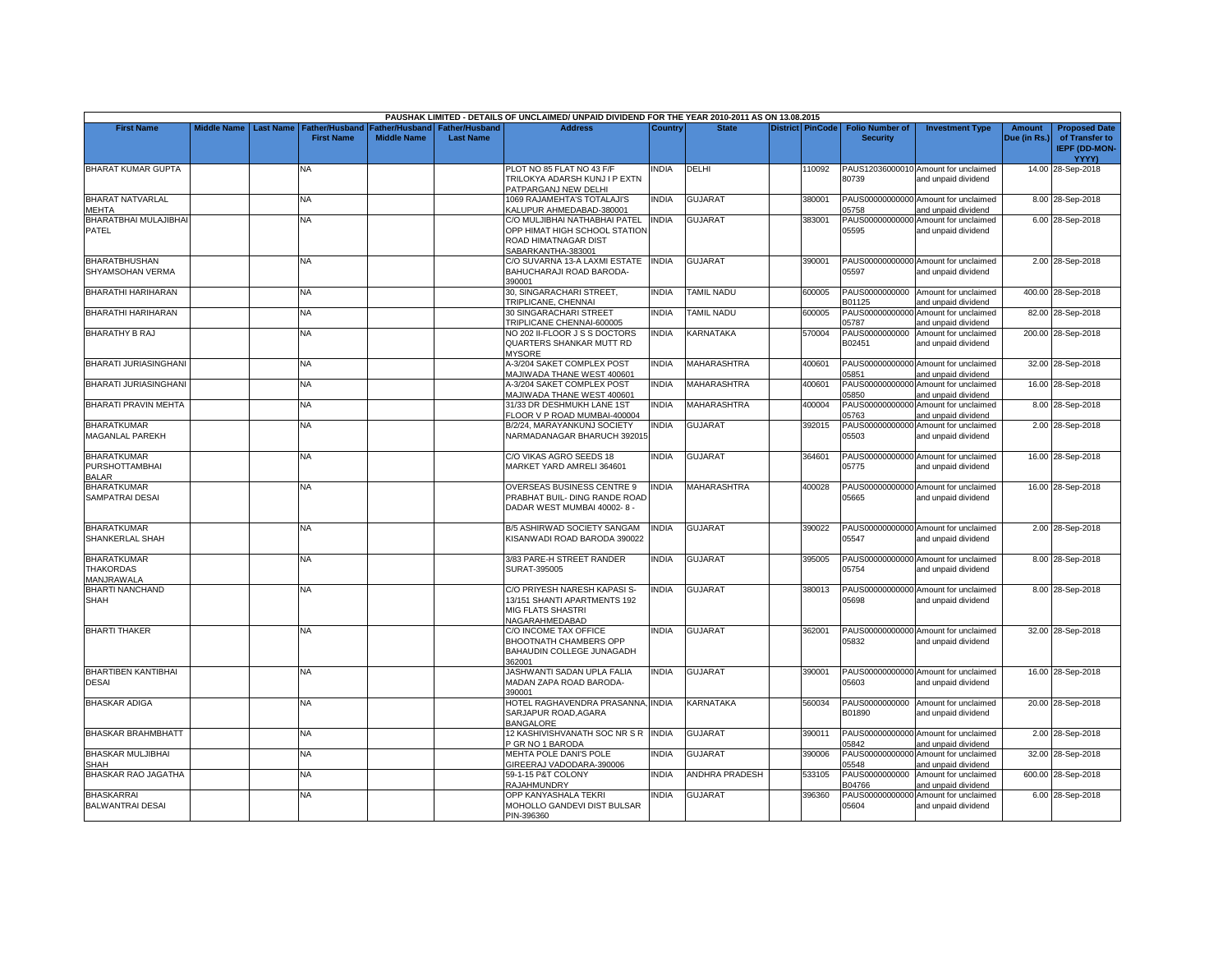|                                            |                         |                                            |                                             |                                    | PAUSHAK LIMITED - DETAILS OF UNCLAIMED/ UNPAID DIVIDEND FOR THE YEAR 2010-2011 AS ON 13.08.2015 |                |                    |                  |                                           |                                                             |                               |                                                                |
|--------------------------------------------|-------------------------|--------------------------------------------|---------------------------------------------|------------------------------------|-------------------------------------------------------------------------------------------------|----------------|--------------------|------------------|-------------------------------------------|-------------------------------------------------------------|-------------------------------|----------------------------------------------------------------|
| <b>First Name</b>                          | Middle Name   Last Name | <b>Father/Husband</b><br><b>First Name</b> | <b>Father/Husband</b><br><b>Middle Name</b> | Father/Husband<br><b>Last Name</b> | <b>Address</b>                                                                                  | <b>Country</b> | <b>State</b>       | District PinCode | <b>Folio Number of</b><br><b>Security</b> | <b>Investment Type</b>                                      | <b>Amount</b><br>Due (in Rs.) | <b>Proposed Date</b><br>of Transfer to<br><b>IEPF (DD-MON-</b> |
| <b>BHASKER LAXMANRAO</b>                   |                         | NA                                         |                                             |                                    | PAGEDAR WADA BHUTADI ZAMPA                                                                      | <b>INDIA</b>   | <b>GUJARAT</b>     | 390001           |                                           | PAUS00000000000 Amount for unclaimed                        |                               | YYYY)<br>2.00 28-Sep-2018                                      |
| VAIDYA                                     |                         |                                            |                                             |                                    | BARODA 390001                                                                                   |                |                    |                  | 05504                                     | and unpaid dividend                                         |                               |                                                                |
| <b>BHAVARLAL SAREMAL</b>                   |                         | <b>NA</b>                                  |                                             |                                    | DHANSHREE MINI MARKET A/P                                                                       | INDIA          | <b>MAHARASHTRA</b> | 410506           |                                           | PAUS00000000000 Amount for unclaimed                        |                               | 16.00 28-Sep-2018                                              |
| OSWAL                                      |                         |                                            |                                             |                                    | TALEGAON DABHADE MAVAL<br>POONA 410506                                                          |                |                    |                  | 05826                                     | and unpaid dividend                                         |                               |                                                                |
| <b>BHAVIK DHRUV</b>                        |                         | NA                                         |                                             |                                    | 1ST DR GOR'S BUILDING M G ROAD INDIA                                                            |                | MAHARASHTRA        | 400080           |                                           | PAUS0000000000 Amount for unclaimed                         |                               | 200.00 28-Sep-2018                                             |
|                                            |                         |                                            |                                             |                                    | MULUND MUMBAI                                                                                   |                |                    |                  | B03819                                    | and unpaid dividend                                         |                               |                                                                |
| <b>BHAVNA AJAY SHAH</b>                    |                         | <b>NA</b>                                  |                                             |                                    | 10 MATRU SMRUTI 36/A<br>SHRADHNAND RD NEAR DR PATEL<br>VILE PARLE EAST MUMBAI 400057            | <b>INDIA</b>   | <b>MAHARASHTRA</b> | 400057           | PAUS00000000000<br>05833                  | Amount for unclaimed<br>and unpaid dividend                 |                               | 8.00 28-Sep-2018                                               |
| BHAVNABEN CHANDULAL                        |                         | NA                                         |                                             |                                    | C/O R P SHROFF & SONS 704 A                                                                     | <b>NDIA</b>    | <b>MAHARASHTRA</b> | 400023           |                                           | PAUS00000000000 Amount for unclaimed                        |                               | 24.00 28-Sep-2018                                              |
| GALA                                       |                         |                                            |                                             |                                    | STOCK EXCH DALAL STREET FORT<br>MUMBAI-400023                                                   |                |                    |                  | 05703                                     | and unpaid dividend                                         |                               |                                                                |
| BHAWANJI K CHHEDA                          |                         | NA                                         |                                             |                                    | BHAVI SHILPI INDUSTRIES 5/C<br>BALSON IND ESTATE CHAKALA RD<br>ANDHERI EAST MUMBAI 400099       | <b>NDIA</b>    | <b>MAHARASHTRA</b> | 400099           | 05813                                     | PAUS00000000000 Amount for unclaimed<br>and unpaid dividend |                               | 32.00 28-Sep-2018                                              |
| <b>BHIKANRAO</b><br>KRISHNARAO SHITOLE     |                         | <b>NA</b>                                  |                                             |                                    | SADI MISTRY COLONY NEAR<br>MAIRALA'S GANPATI MANDIR<br><b>BARODA 390017</b>                     | <b>INDIA</b>   | <b>GUJARAT</b>     | 390017           | 05551                                     | PAUS00000000000 Amount for unclaimed<br>and unpaid dividend |                               | 6.00 28-Sep-2018                                               |
| <b>BHIKHABHAI</b><br>CHHOTABHAI RANA       |                         | <b>NA</b>                                  |                                             |                                    | SUNDER BAZAR SOKHADA 391745<br>DIST BARODA 391745                                               | <b>INDIA</b>   | <b>GUJARAT</b>     | 391745           | 05607                                     | PAUS00000000000 Amount for unclaimed<br>and unpaid dividend |                               | 2.00 28-Sep-2018                                               |
| BHIKHABHAI MULJIBHAI<br>THAKKAR            |                         | <b>NA</b>                                  |                                             |                                    | 103 VIJAY NAGAR GUJARAT<br><b>HOUSING BOARD GORWA BARODA</b><br>390016                          | <b>NDIA</b>    | <b>GUJARAT</b>     | 390016           | PAUS00000000000<br>05506                  | Amount for unclaimed<br>and unpaid dividend                 |                               | 32.00 28-Sep-2018                                              |
| BHIKHABHAI NARANBHAI<br><b>MISTRY</b>      |                         | <b>NA</b>                                  |                                             |                                    | 13 ADHUNIK SOCIETY CHHANI DIST INDIA<br><b>BARODA PIN-391740</b>                                |                | <b>GUJARAT</b>     | 391740           | 05608                                     | PAUS00000000000 Amount for unclaimed<br>and unpaid dividend |                               | 2.00 28-Sep-2018                                               |
| <b>BHIKHABHAI PRABHUDAS</b><br>NAI         |                         | <b>NA</b>                                  |                                             |                                    | <b>B-9 DAHIBA NAGAR SOC REFINERY INDIA</b><br>ROAD GORWA BARODA 390016                          |                | <b>GUJARAT</b>     | 390016           | PAUS00000000000<br>05505                  | Amount for unclaimed<br>and unpaid dividend                 |                               | 2.00 28-Sep-2018                                               |
| <b>BHIKHALAL FULCHAND</b><br>ACHARYA       |                         | <b>NA</b>                                  |                                             |                                    | PO BHABHAR DIST BANASKANTHA- IINDIA<br>385320                                                   |                | <b>GUJARAT</b>     | 385320           | 05655                                     | PAUS00000000000 Amount for unclaimed<br>and unpaid dividend |                               | 8.00 28-Sep-2018                                               |
| <b>BHIKU BABU BANDVE</b>                   |                         | NA                                         |                                             |                                    | C/O A C W CO LTD LAXMI BLDG SIR<br>P M ROAD MUMBAI-400001                                       | <b>INDIA</b>   | <b>MAHARASHTRA</b> | 400001           | PAUS00000000000<br>05487                  | Amount for unclaimed<br>and unpaid dividend                 |                               | 6.00 28-Sep-2018                                               |
| <b>BHIM SAIN GROVER</b>                    |                         | NA                                         |                                             |                                    | FLAT NO 20 STAR APARTMENTS<br>PLOT NO 24/2 VIDYA VIHAR MARG<br>SECTOR-9 ROHINI DELHI 110085     | INDIA          | <b>DELHI</b>       | 110085           | PAUS00000000000<br>05753                  | Amount for unclaimed<br>and unpaid dividend                 |                               | 8.00 28-Sep-2018                                               |
| <b>BHIMSEN MAHADEV</b><br><b>HONEKARI</b>  |                         | NA                                         |                                             |                                    | VASANT RAO NAIK CHAWL AT<br>POST DIWA THANE 400612                                              | INDIA          | MAHARASHTRA        | 400612           | 05817                                     | PAUS00000000000 Amount for unclaimed<br>and unpaid dividend |                               | 66.00 28-Sep-2018                                              |
| <b>BHOGILAL CHHOTABHAI</b><br>PATEL        |                         | <b>NA</b>                                  |                                             |                                    | F-255 ALEMBIC COLONY BARODA<br>390003                                                           | INDIA          | <b>GUJARAT</b>     | 390003           | 05515                                     | PAUS00000000000 Amount for unclaimed<br>and unpaid dividend |                               | 2.00 28-Sep-2018                                               |
| <b>BHOGILAL</b><br>SAKHARCHAND GANDHI      |                         | NA                                         |                                             |                                    | KUVERJI DEVSHI CHAWL 2ND FL B<br>S ROAD OPP ZARAPKAR SHOW<br>ROOM DADAR W RLY MUMBAI<br>400028  | <b>INDIA</b>   | <b>MAHARASHTRA</b> | 400028           | PAUS00000000000<br>05736                  | Amount for unclaimed<br>and unpaid dividend                 |                               | 8.00 28-Sep-2018                                               |
| <b>BHOGILAL SHANABHAI</b><br>PATEL         |                         | NA                                         |                                             |                                    | 50, ALEMBIC NAGAR, OPP. GORWA<br>POLICE STATION, VADODARA                                       | <b>INDIA</b>   | <b>GUJARAT</b>     | 390016           | 05516                                     | PAUS00000000000 Amount for unclaimed<br>and unpaid dividend |                               | 2.00 28-Sep-2018                                               |
| <b>BHOGILAL VALJIBHAI</b><br><b>MISTRY</b> |                         | NA                                         |                                             |                                    | VISHWAKARMA ENG WORKS<br>DEGAUM RAKHIAL TAL DEGAUM<br>DIST AHMEDABAD PIN-382315                 | <b>INDIA</b>   | <b>GUJARAT</b>     | 382315           | 05611                                     | PAUS00000000000 Amount for unclaimed<br>and unpaid dividend |                               | 6.00 28-Sep-2018                                               |
| <b>BHOLURAM RAMJI</b><br>PAWAR             |                         | <b>NA</b>                                  |                                             |                                    | OPP INDIAN OVERSEAS BANK<br>MEHTA POLE BARODA-390006                                            | <b>INDIA</b>   | <b>GUJARAT</b>     | 390006           | 05612                                     | PAUS00000000000 Amount for unclaimed<br>and unpaid dividend |                               | 2.00 28-Sep-2018                                               |
| BHRANTI HARSHADRAY<br>CHHAYA               |                         | <b>NA</b>                                  |                                             |                                    | C/O H M CHHAYA B-7 BALAJI<br><b>APARTMENTS V P ROAD</b><br>SANTACRUZ (W) MUMBAI-400054          | <b>INDIA</b>   | <b>MAHARASHTRA</b> | 400054           | PAUS00000000000<br>05519                  | Amount for unclaimed<br>and unpaid dividend                 |                               | 2.00 28-Sep-2018                                               |
| <b>BHUPATRAI GHELABHAI</b><br>VASHI        |                         | <b>NA</b>                                  |                                             |                                    | <b>LIMDA CHOWK POST</b><br>DHAMDACHHA VIA AMALSAD DIST<br>BULSAR PIN-396360                     | <b>NDIA</b>    | <b>GUJARAT</b>     | 396360           | 05613                                     | PAUS00000000000 Amount for unclaimed<br>and unpaid dividend |                               | 6.00 28-Sep-2018                                               |
| <b>BHUPENDRA D THAKER</b>                  |                         | ΝA                                         |                                             |                                    | 601 RAVJIBHAI TOWER KRISHNA<br>BAG MANINAGARAHMEDABAD                                           | INDIA          | <b>GUJARAT</b>     | 380008           | 05774                                     | PAUS00000000000 Amount for unclaimed<br>and unpaid dividend |                               | 8.00 28-Sep-2018                                               |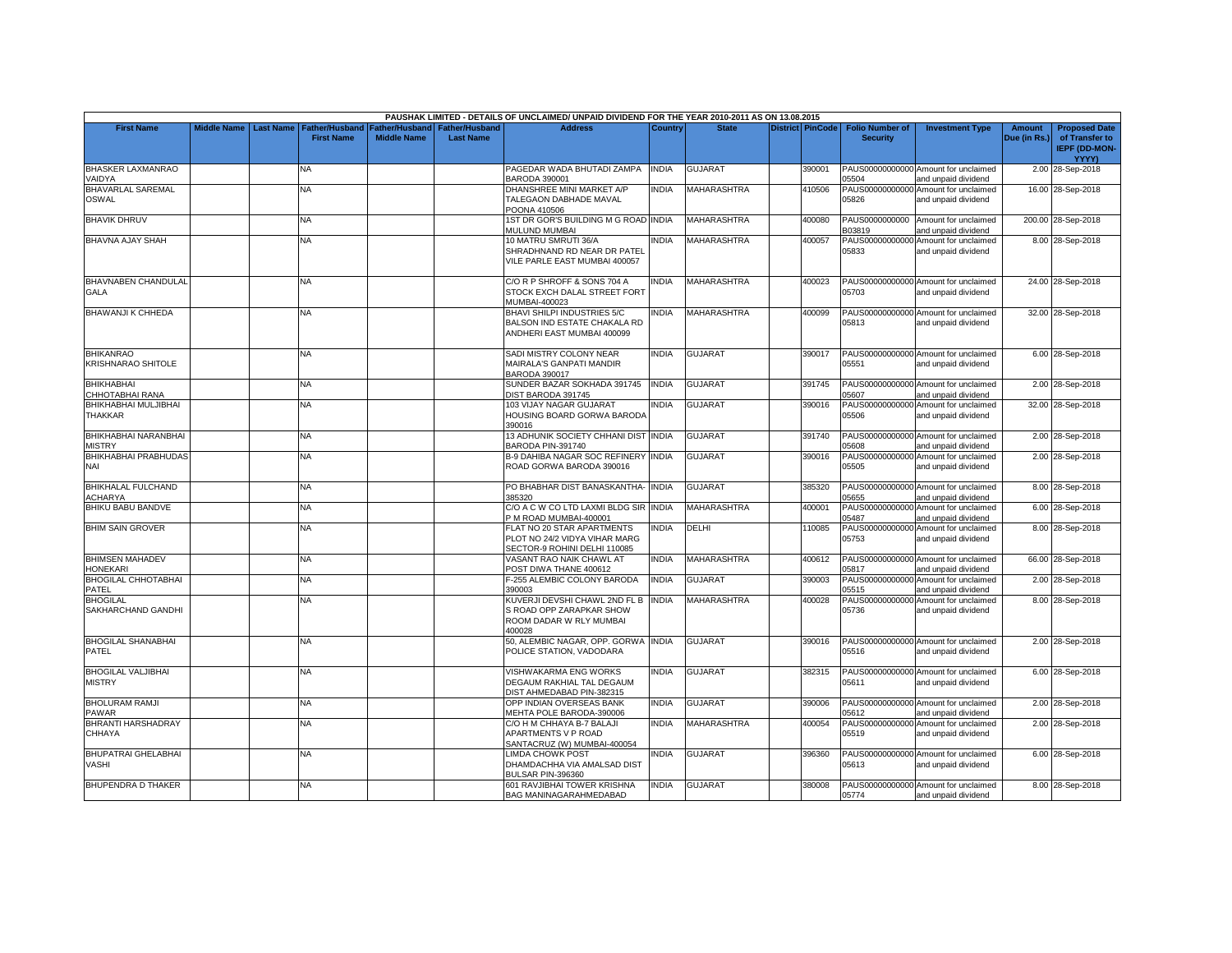|                                                  |                    |           |                                            |                                      |                                           | PAUSHAK LIMITED - DETAILS OF UNCLAIMED/ UNPAID DIVIDEND FOR THE YEAR 2010-2011 AS ON 13.08.2015          |              |                      |                         |                                           |                                                             |                               |                                                                         |
|--------------------------------------------------|--------------------|-----------|--------------------------------------------|--------------------------------------|-------------------------------------------|----------------------------------------------------------------------------------------------------------|--------------|----------------------|-------------------------|-------------------------------------------|-------------------------------------------------------------|-------------------------------|-------------------------------------------------------------------------|
| <b>First Name</b>                                | <b>Middle Name</b> | Last Name | <b>Father/Husband</b><br><b>First Name</b> | Father/Husband<br><b>Middle Name</b> | <b>Father/Husband</b><br><b>Last Name</b> | <b>Address</b>                                                                                           | Country      | <b>State</b>         | <b>District PinCode</b> | <b>Folio Number of</b><br><b>Security</b> | <b>Investment Type</b>                                      | <b>Amount</b><br>Due (in Rs.) | <b>Proposed Date</b><br>of Transfer to<br><b>IEPF (DD-MON-</b><br>YYYY) |
| BHUPENDRA HIMATLAL<br>SANGHAVI                   |                    |           | NA                                         |                                      |                                           | 9 ADUKIA APARTMENT 2ND FLOOR INDIA<br>BALIKA VIDYALAYA MARG S M RD<br>KANDIVLEE MUMBAI-400067            |              | MAHARASHTRA          | 400067                  | 05733                                     | PAUS00000000000 Amount for unclaimed<br>and unpaid dividend |                               | 16.00 28-Sep-2018                                                       |
| <b>BHUPENDRABHAI</b><br>CHANDULAL SURATI         |                    |           | <b>NA</b>                                  |                                      |                                           | 2649 JUMMA MASJID AHMEDABAD-<br>380001                                                                   | <b>INDIA</b> | <b>GUJARAT</b>       | 380001                  | 05554                                     | PAUS00000000000 Amount for unclaimed<br>and unpaid dividend |                               | 16.00 28-Sep-2018                                                       |
| <b>BHUPENDRABHAI</b><br><b>DESAIBHAI PATEL</b>   |                    |           | <b>NA</b>                                  |                                      |                                           | DHAMANIYA KAMPA VIA<br>DHANSURA POST DHAMANIA TAL<br>BAYAD DIST SABARKANTHA 383325                       | <b>INDIA</b> | GUJARAT              | 383325                  | 05616                                     | PAUS00000000000 Amount for unclaimed<br>and unpaid dividend |                               | 2.00 28-Sep-2018                                                        |
| <b>BHUPENDRABHAI</b><br><b>JAGDISHBHAI PATEL</b> |                    |           | <b>NA</b>                                  |                                      |                                           | DAJI NIVAS AT & PO SOKHADA DIST INDIA<br>BARODA PIN-391240                                               |              | <b>GUJARAT</b>       | 391240                  | 05617                                     | PAUS00000000000 Amount for unclaimed<br>and unpaid dividend |                               | 2.00 28-Sep-2018                                                        |
| BHUPENDRAKUMAR<br>CHATURBHAI PATEL               |                    |           | NA                                         |                                      |                                           | AT JITODIA TAK ANAND DIST KAIRA INDIA<br>PIN-388001                                                      |              | GUJARAT              | 388001                  | 05618                                     | PAUS00000000000 Amount for unclaimed<br>and unpaid dividend |                               | 16.00 28-Sep-2018                                                       |
| <b>BHUPESH KRISHNALAL</b><br>DESAI               |                    |           | <b>NA</b>                                  |                                      |                                           | 167 CHANDRAPRABHA (DHUBAR)<br>OPP MOTIBAG BARODA-390001                                                  | <b>INDIA</b> | <b>GUJARAT</b>       | 390001                  | PAUS00000000000<br>05619                  | Amount for unclaimed<br>and unpaid dividend                 |                               | 32.00 28-Sep-2018                                                       |
| <b>BIKASH BANERJEE</b>                           |                    |           | NA                                         |                                      |                                           | 62 MOORE AVENUE CALCUTTA                                                                                 | <b>INDIA</b> | <b>WEST BENGAL</b>   | 700040                  | PAUS0000000000<br>302847                  | Amount for unclaimed<br>and unpaid dividend                 |                               | 300.00 28-Sep-2018                                                      |
| <b>BIMAL BHAGUBHAI SHAH</b>                      |                    |           | NA                                         |                                      |                                           | C/O M/S DALIA PATEL & CO OPP<br>DENA BANK CHOKHANDI BARODA<br>390017                                     | <b>INDIA</b> | GUJARAT              | 390017                  | 05701                                     | PAUS00000000000 Amount for unclaimed<br>and unpaid dividend |                               | 8.00 28-Sep-2018                                                        |
| <b>BIMAL CHAND DHANDIA</b>                       |                    |           | <b>NA</b>                                  |                                      |                                           | C/O DHANDIA JEWELLERS E-5<br>CONNAUGHT PL NEW DELHI 110001                                               | <b>INDIA</b> | DELHI                | 110001                  | 05743                                     | PAUS00000000000 Amount for unclaimed<br>and unpaid dividend |                               | 16.00 28-Sep-2018                                                       |
| <b>BIMAL KUMAR GUPTA</b>                         |                    |           | NA                                         |                                      |                                           | J-7/44 RAJOURI GARDEN NEW<br>DELHI-110027                                                                | <b>INDIA</b> | DELHI                | 110027                  | 05685                                     | PAUS00000000000 Amount for unclaimed<br>and unpaid dividend |                               | 8.00 28-Sep-2018                                                        |
| <b>BIMLA DEVI</b>                                |                    |           | NA                                         |                                      |                                           | C/O M/S BABOO RAM HARI CHAND<br>KHARI BAOLI DELHI-110006                                                 | <b>INDIA</b> | DELHI                | 110006                  | 05748                                     | PAUS00000000000 Amount for unclaimed<br>and unpaid dividend |                               | 16.00 28-Sep-2018                                                       |
| <b>BINA HASTIPAL JHAVERI</b>                     |                    |           | NA.                                        |                                      |                                           | 208 SHANTINATHJI JAIN BLDG 3RD INDIA<br>FLR ROOM- NO 27 INSIDE<br>STAIRCASE PAYDHUNI MUMBAI-<br>400003-  |              | <b>MAHARASHTRA</b>   | 400003                  | 05704                                     | PAUS00000000000 Amount for unclaimed<br>and unpaid dividend |                               | 16.00 28-Sep-2018                                                       |
| <b>BINA KALIDAS MISTRY MF</b><br>G KALIDAS MI    |                    |           | NA                                         |                                      |                                           | SHREE RAM NIWAS 31/2 VASANT<br>NAGAR SOC BHAIRAVNATH ROAD<br>MANINAGAR AHMEDABAD-380008                  | <b>INDIA</b> | <b>GUJARAT</b>       | 380008                  | 05622                                     | PAUS00000000000 Amount for unclaimed<br>and unpaid dividend |                               | 32.00 28-Sep-2018                                                       |
| <b>BINDRABAN ARORA</b>                           |                    |           | NA                                         |                                      |                                           | KOTHI NO HP-46 MAURYA ENCLAVE INDIA<br>PITAM PURA DELHI 110034                                           |              | DELHI                | 110034                  | 05750                                     | PAUS00000000000 Amount for unclaimed<br>and unpaid dividend |                               | 8.00 28-Sep-2018                                                        |
| <b>BINDU DILIP BHATT</b>                         |                    |           | NA                                         |                                      |                                           | FLAT NO 60 4TH FLOOR KAILASH<br>APT-3 BEHIND RAM BAUG SV<br>ROAD BORIVALLI WEST MUMBAI-<br>400093        | <b>INDIA</b> | <b>MAHARASHTRA</b>   | 400093                  | 05706                                     | PAUS00000000000 Amount for unclaimed<br>and unpaid dividend |                               | 16.00 28-Sep-2018                                                       |
| <b>BINOD KUMAR TEKRIWAL</b>                      |                    |           | <b>NA</b>                                  |                                      |                                           | C/O RAJA ENTERPISES P N MALIAH INDIA<br>ROAD RANIGANJ 713347                                             |              | <b>WEST BENGAL</b>   | 713347                  | 05716                                     | PAUS00000000000 Amount for unclaimed<br>and unpaid dividend |                               | 8.00 28-Sep-2018                                                        |
| <b>BINU JAIN</b>                                 |                    |           | <b>BIRENDRA</b><br>KUMAR JAIN              |                                      |                                           | 65/2, GREEN PARK, BL-A NEAR-<br><b>AKE TOWN CALCUTTA</b>                                                 | <b>INDIA</b> | <b>WEST BENGAL</b>   | 700055                  | 33682                                     | PAUSIN300327102 Amount for unclaimed<br>and unpaid dividend |                               | 8.00 28-Sep-2018                                                        |
| <b>BIPIN KUMAR</b>                               |                    |           | NA                                         |                                      |                                           | M/S SHOP PLANNING GROUP II<br>LARSEN & TOUBRO LTD POWAI<br>MUMBAI 400072                                 | <b>INDIA</b> | <b>MAHARASHTRA</b>   | 400072                  | 05827                                     | PAUS00000000000 Amount for unclaimed<br>and unpaid dividend |                               | 66.00 28-Sep-2018                                                       |
| <b>BIPIN PRAGJI TOPRANI</b>                      |                    |           | NA                                         |                                      |                                           | PRATAPKUNJ BLOCK NO1<br>KARELIBUG BARODA-390001                                                          | <b>INDIA</b> | <b>GUJARAT</b>       | 390001                  | 05623                                     | PAUS00000000000 Amount for unclaimed<br>and unpaid dividend |                               | 2.00 28-Sep-2018                                                        |
| <b>BIPIN TALAKCHAND</b><br><b>MEHTA</b>          |                    |           | NA                                         |                                      |                                           | C/O. RAJESH B. AMBANI 7, SHILPA.<br>2ND FLR, 6TH ROAD, PRABHAT<br>COLONY, SANTACRUS(E) MUMBAI-<br>400055 | <b>INDIA</b> | MAHARASHTRA          | 400055                  | 05705                                     | PAUS00000000000 Amount for unclaimed<br>and unpaid dividend |                               | 16.00 28-Sep-2018                                                       |
| <b>BIPINBHAI CHUNIBHAI</b><br>PATEL              |                    |           | NA                                         |                                      |                                           | PO MALAV TAL KALOL DIST PMS<br>PIN-389330                                                                | <b>INDIA</b> | <b>GUJARAT</b>       | 389330                  | 05558                                     | PAUS00000000000 Amount for unclaimed<br>and unpaid dividend |                               | 6.00 28-Sep-2018                                                        |
| BIPINBHAI JAYANTIBHAI<br>PATEL                   |                    |           | NA                                         |                                      |                                           | C K 51/4 RAJA DARAWAJA<br>VARANASI 221001                                                                | <b>INDIA</b> | <b>UTTAR PRADESH</b> | 221001                  | 05624                                     | PAUS00000000000 Amount for unclaimed<br>and unpaid dividend |                               | 6.00 28-Sep-2018                                                        |
| <b>BIPINCHAND</b><br>SHANKARLAL GANDHI           |                    |           | <b>NA</b>                                  |                                      |                                           | HARI BHAKTI'S POLE SANKDI SHERI INDIA<br>MANEC CHOWK AHMEDABAD-<br>380001                                |              | GUJARAT              | 380001                  | PAUS00000000000<br>05755                  | Amount for unclaimed<br>and unpaid dividend                 |                               | 16.00 28-Sep-2018                                                       |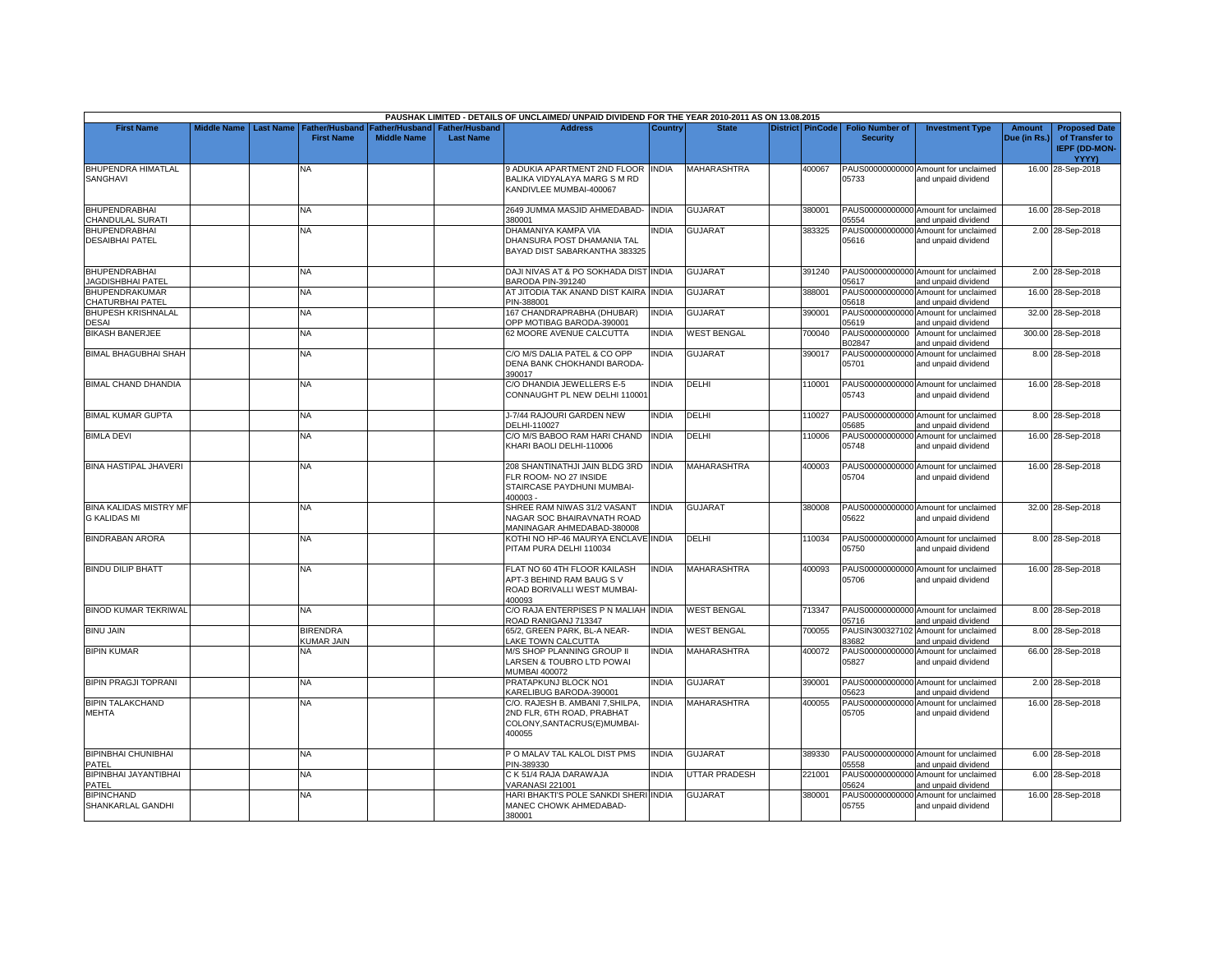|                                        |                    |                  |                       |                    |                  | PAUSHAK LIMITED - DETAILS OF UNCLAIMED/ UNPAID DIVIDEND FOR THE YEAR 2010-2011 AS ON 13.08.2015        |                |                       |                         |                          |                                                             |               |                                                        |
|----------------------------------------|--------------------|------------------|-----------------------|--------------------|------------------|--------------------------------------------------------------------------------------------------------|----------------|-----------------------|-------------------------|--------------------------|-------------------------------------------------------------|---------------|--------------------------------------------------------|
| <b>First Name</b>                      | <b>Middle Name</b> | <b>Last Name</b> | <b>Father/Husband</b> | Father/Husband     | Father/Husband   | <b>Address</b>                                                                                         | <b>Country</b> | <b>State</b>          | <b>District PinCode</b> | <b>Folio Number of</b>   | <b>Investment Type</b>                                      | <b>Amount</b> | <b>Proposed Date</b>                                   |
|                                        |                    |                  | <b>First Name</b>     | <b>Middle Name</b> | <b>Last Name</b> |                                                                                                        |                |                       |                         | <b>Security</b>          |                                                             | Due (in Rs.)  | of Transfer to<br><b>IEPF (DD-MON-</b><br><b>YYYY)</b> |
| <b>BIPINCHANDRA</b>                    |                    |                  | ΝA                    |                    |                  | 507/A, RAMSHYAM BUILDING S V                                                                           | INDIA          | <b>MAHARASHTRA</b>    | 400064                  |                          | PAUS00000000000 Amount for unclaimed                        |               | 16.00 28-Sep-2018                                      |
| CHHOTALAL KOTHARI                      |                    |                  |                       |                    |                  | ROAD, OPP N.L.HIGH SCHOOL<br><b>MALAD (WEST) MUMBAI</b>                                                |                |                       |                         | 05872                    | and unpaid dividend                                         |               |                                                        |
| <b>BIPINCHANDRA</b>                    |                    |                  | NA                    |                    |                  | BAJWADA BHOIWADA HIRALAL                                                                               | <b>INDIA</b>   | <b>GUJARAT</b>        | 390001                  |                          | PAUS00000000000 Amount for unclaimed                        |               | 16.00 28-Sep-2018                                      |
| CHIMANLAL KHATRI                       |                    |                  |                       |                    |                  | SHROFF MARG BARODA-390001                                                                              |                |                       |                         | 05625                    | and unpaid dividend                                         |               |                                                        |
| <b>BIPINCHANDRA</b>                    |                    |                  | NA                    |                    |                  | <b>GUJARAT HOUSING SOCIETY</b>                                                                         | <b>INDIA</b>   | <b>GUJARAT</b>        | 390006                  | PAUS00000000000          | Amount for unclaimed                                        |               | 16.00 28-Sep-2018                                      |
| RAMANLAL SHETH                         |                    |                  |                       |                    |                  | BLOCK NO 34/398 AAJAWA ROAD<br>BARODA-390006                                                           |                |                       |                         | 05513                    | and unpaid dividend                                         |               |                                                        |
| <b>BIPINCHANDRA RATILAL</b><br>PURANI  |                    |                  | <b>NA</b>             |                    |                  | OLD RAMJI MANDIR ANAND-388001                                                                          | <b>INDIA</b>   | <b>GUJARAT</b>        | 388001                  | 05480                    | PAUS00000000000 Amount for unclaimed<br>and unpaid dividend |               | 2.00 28-Sep-2018                                       |
| <b>BIPINCHANDRA</b>                    |                    |                  | NA                    |                    |                  | RADHA KRISHNA'S POLE PALACE                                                                            | INDIA          | <b>GUJARAT</b>        | 390001                  | PAUS0000000000           | Amount for unclaimed                                        |               | 40.00 28-Sep-2018                                      |
| <b>VITHALBHAI PATEL</b>                |                    |                  |                       |                    |                  | ROAD, BARODA, VADODARA                                                                                 |                |                       |                         | B00036                   | and unpaid dividend                                         |               |                                                        |
| <b>BIRENDRA KUMAR TYAGI</b>            |                    |                  | <b>NA</b>             |                    |                  | <b>A G VIDYASAGAR &amp; CO STOCK &amp;</b><br>SHARE BROCK- ERS 12 D S E<br>BUILDING ASAF ALI ROAD NEW- | <b>INDIA</b>   | DELHI                 | 110002                  | PAUS00000000000<br>05741 | Amount for unclaimed<br>and unpaid dividend                 |               | 8.00 28-Sep-2018                                       |
| <b>BISHWA NATH BANERJEE</b>            |                    |                  | NA                    |                    |                  | DELHI-110002 -<br>H I G FLAT NO 3/6 NARIA CROSSING INDIA                                               |                | <b>UTTAR PRADESH</b>  | 221001                  |                          | PAUS00000000000 Amount for unclaimed                        |               | 16.00 28-Sep-2018                                      |
|                                        |                    |                  |                       |                    |                  | PO B H U VARANASI 221001                                                                               |                |                       |                         | 05637                    | and unpaid dividend                                         |               |                                                        |
| <b>BISHWANATH BANERJEE</b>             |                    |                  | <b>NA</b>             |                    |                  | H I G FLAT NO 3/6 NARIA CROSSING INDIA<br>POBHUVARANASI                                                |                | <b>UTTAR PRADESH</b>  | 221005                  | B03360                   | PAUS0000000000 Amount for unclaimed<br>and unpaid dividend  |               | 200.00 28-Sep-2018                                     |
| <b>BISMILLA NIVAJKHAN</b><br>PATHAN    |                    |                  | <b>NA</b>             |                    |                  | NAVAYARD NEAR BUS STAND<br>BARODA-390002                                                               | <b>INDIA</b>   | <b>GUJARAT</b>        | 390002                  | PAUS00000000000<br>05626 | Amount for unclaimed<br>and unpaid dividend                 |               | 2.00 28-Sep-2018                                       |
| <b>BISWAS SUSHIL KUMAR</b>             |                    |                  | <b>NA</b>             |                    |                  | 152 DIAMOND PARK JOKA 24 PGS                                                                           | <b>INDIA</b>   | <b>WEST BENGAL</b>    | 700104                  | PAUS0000000000           | Amount for unclaimed                                        |               | 200.00 28-Sep-2018                                     |
| <b>BRAHM SARUP AHUJA</b>               |                    |                  | NA                    |                    |                  | S)<br>SUPERINTENDING ENGINEER 7                                                                        | INDIA          | <b>HARYANA</b>        | 132105                  | B02876                   | and unpaid dividend<br>PAUS00000000000 Amount for unclaimed |               | 32.00 28-Sep-2018                                      |
|                                        |                    |                  |                       |                    |                  | THERMAL PLANT COLONY PANIPAT<br>132105                                                                 |                |                       |                         | 05691                    | and unpaid dividend                                         |               |                                                        |
| <b>BRAHMAJEE RAO</b>                   |                    |                  | NA                    |                    |                  | CHANDRA MEDL.STORES, G.B.C.                                                                            | <b>INDIA</b>   | <b>ANDHRA PRADESH</b> | 523155                  |                          | PAUS0000000000 Amount for unclaimed                         |               | 400.00 28-Sep-2018                                     |
| <b>JANAPAMALA</b>                      |                    |                  |                       |                    |                  | ROAD, CHIRALA, PRAKASAM DIST.<br>A.P)                                                                  |                |                       |                         | B00351                   | and unpaid dividend                                         |               |                                                        |
| <b>BRIJ GOPAL</b><br><b>MAHESHWARI</b> |                    |                  | <b>DAU DAYAL</b>      |                    |                  | 4-99, PANDAV NAGAR, DELHI                                                                              | <b>INDIA</b>   | DELHI                 | 110092                  | 01610                    | PAUSIN302822100 Amount for unclaimed<br>and unpaid dividend |               | 248.00 28-Sep-2018                                     |
| <b>BRIJ MAHAJAN</b>                    |                    |                  | <b>NA</b>             |                    |                  | QR NO 1100 SECTOR VIII (8) R K<br>PURAM NEW DELHI-110022                                               | <b>INDIA</b>   | DELHI                 | 110022                  | 05745                    | PAUS00000000000 Amount for unclaimed<br>and unpaid dividend |               | 8.00 28-Sep-2018                                       |
| <b>BRIJESH KUMAR</b><br>AGRAWAL        |                    |                  | ΝA                    |                    |                  | 144/III/I BHEL HARDWAR 249403                                                                          | <b>INDIA</b>   | <b>UTTARAKHAND</b>    | 249403                  | PAUS00000000000<br>05779 | Amount for unclaimed<br>and unpaid dividend                 |               | 32.00 28-Sep-2018                                      |
| BRIJESH MAHESHWARI                     |                    |                  | NA                    |                    |                  | J 12/8 KABIR CHAVRA VARANASI<br>VARANASI                                                               | <b>INDIA</b>   | <b>UTTAR PRADESH</b>  | 221001                  | PAUSIN301127151<br>38686 | Amount for unclaimed<br>and unpaid dividend                 |               | 24.00 28-Sep-2018                                      |
| BRIJESHKUMAR R KHARE                   |                    |                  | NA                    |                    |                  | 4-85 AVAS VIKAS COLONY<br>NANDANPURA JHANSI 284003 U P                                                 | <b>INDIA</b>   | <b>JTTAR PRADESH</b>  | 284003                  | PAUS00000000000<br>05653 | Amount for unclaimed<br>and unpaid dividend                 |               | 16.00 28-Sep-2018                                      |
| <b>BUDHABHAI UKABHAI</b>               |                    |                  | NA                    |                    |                  | BAJWA DIST BARODA PIN 391310                                                                           | <b>INDIA</b>   | <b>GUJARAT</b>        | 391310                  | PAUS00000000000          | Amount for unclaimed                                        |               | 2.00 28-Sep-2018                                       |
| PARMAR<br><b>BULAKHIDAS POPATLAL</b>   |                    |                  | NA                    |                    |                  | 15 CHANLAOLE MANEK CHOWK                                                                               | <b>INDIA</b>   | <b>GUJARAT</b>        | 380001                  | 05497<br>PAUS00000000000 | and unpaid dividend<br>Amount for unclaimed                 |               | 16.00 28-Sep-2018                                      |
| RASANIA<br><b>BURLE SATYAVATHI</b>     |                    |                  | NA                    |                    |                  | AHMEDABAD 380001<br>SHIVAJI DRUG HOUSE BAPATLA                                                         | <b>INDIA</b>   | <b>ANDHRA PRADESH</b> | 522001                  | 05792<br>PAUS00000000000 | and unpaid dividend<br>Amount for unclaimed                 |               | 66.00 28-Sep-2018                                      |
| BUTANI KARSHANBHAI                     |                    |                  | NA                    |                    |                  | <b>GUNTUR 522001</b><br>VRAJRAJ, SATYAM PARK,                                                          | <b>INDIA</b>   | <b>GUJARAT</b>        | 360370                  | 05634                    | and unpaid dividend<br>PAUSIN300974105 Amount for unclaimed |               | 1200.00 28-Sep-2018                                    |
| <b>GOBARBHAI</b>                       |                    |                  |                       |                    |                  | AMARNAGAR ROAD, JETPUR.                                                                                |                |                       |                         | 72355                    | and unpaid dividend                                         |               |                                                        |
| C B SHAKUNTALA BAI                     |                    |                  | NA                    |                    |                  | K-24 12TH CROSS I BLOCK<br>RAJAJINAGAR BANGALORE-560010                                                | <b>INDIA</b>   | KARNATAKA             | 560010                  | PAUS00000000000<br>05977 | Amount for unclaimed<br>and unpaid dividend                 |               | 32.00 28-Sep-2018                                      |
| <b>C G SASIKUMAR</b>                   |                    |                  | <b>NA</b>             |                    |                  | JAYA NIVAS KADAKKARAPPALLY<br>POST CHERTHALA                                                           | <b>INDIA</b>   | KERALA                | 688529                  | C02981                   | PAUS0000000000 Amount for unclaimed<br>and unpaid dividend  |               | 400.00 28-Sep-2018                                     |
| C H RAGHAVINDRA RAO                    |                    |                  | NA                    |                    |                  | NO 16 VAIDYARAMA IYER ST I<br>NAGAR CHENNAI-600017                                                     | <b>INDIA</b>   | <b>TAMIL NADU</b>     | 600017                  | PAUS00000000000<br>05979 | Amount for unclaimed<br>and unpaid dividend                 |               | 6.00 28-Sep-2018                                       |
| C K BALASUBRAMANIAM                    |                    |                  | NA.                   |                    |                  | PARVATHY MEDICALS<br>PULLEPPADY COCHIN                                                                 | <b>INDIA</b>   | KERALA                | 682035                  | PAUS0000000000<br>C02005 | Amount for unclaimed<br>and unpaid dividend                 |               | 200.00 28-Sep-2018                                     |
| C L MAHADEVAN                          |                    |                  | <b>NA</b>             |                    |                  | -12 ANNA NAGAR CHENNAI-600102 INDIA                                                                    |                | <b>TAMIL NADU</b>     | 600102                  | PAUS00000000000          | Amount for unclaimed                                        |               | 8.00 28-Sep-2018                                       |
| C M BALAJI                             |                    |                  | NA                    |                    |                  | C/O E C I L B/H TOWN HALL 301/A                                                                        | <b>INDIA</b>   | <b>GUJARAT</b>        | 380006                  | 06064<br>PAUS0000000000  | and unpaid dividend<br>Amount for unclaimed                 |               | 300.00 28-Sep-2018                                     |
|                                        |                    |                  |                       |                    |                  | SHETH MANGALDAS ROAD<br>ELLISBRIDGE AHMEDABAD                                                          |                |                       |                         | C02284                   | and unpaid dividend                                         |               |                                                        |
| C P RAVINDER                           |                    |                  | NA                    |                    |                  | 25-B/4 EAST MARREDPALLI                                                                                | <b>INDIA</b>   | <b>ANDHRA PRADESH</b> | 500026                  |                          | PAUS00000000000 Amount for unclaimed                        |               | 2.00 28-Sep-2018                                       |
|                                        |                    |                  |                       |                    |                  | SECUNDERABAD-500026                                                                                    |                |                       |                         | 05938                    | and unpaid dividend                                         |               |                                                        |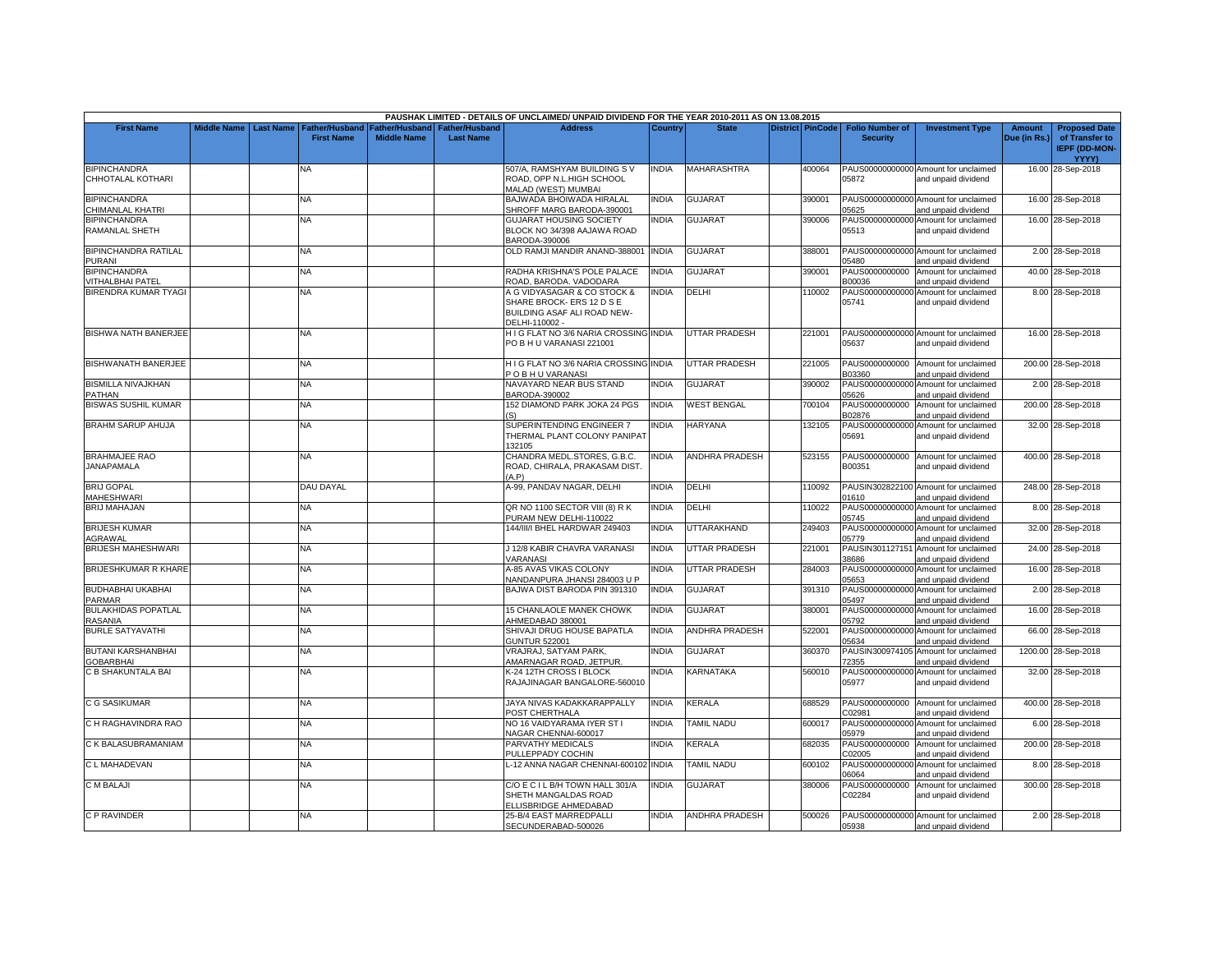|                                          |                         |                                            |                                             |                                           | PAUSHAK LIMITED - DETAILS OF UNCLAIMED/ UNPAID DIVIDEND FOR THE YEAR 2010-2011 AS ON 13.08.2015      |                |                       |                         |                                           |                                                             |                               |                                                                  |
|------------------------------------------|-------------------------|--------------------------------------------|---------------------------------------------|-------------------------------------------|------------------------------------------------------------------------------------------------------|----------------|-----------------------|-------------------------|-------------------------------------------|-------------------------------------------------------------|-------------------------------|------------------------------------------------------------------|
| <b>First Name</b>                        | Middle Name   Last Name | <b>Father/Husband</b><br><b>First Name</b> | <b>Father/Husband</b><br><b>Middle Name</b> | <b>Father/Husband</b><br><b>Last Name</b> | <b>Address</b>                                                                                       | <b>Country</b> | <b>State</b>          | <b>District PinCode</b> | <b>Folio Number of</b><br><b>Security</b> | <b>Investment Type</b>                                      | <b>Amount</b><br>Due (in Rs.) | <b>Proposed Date</b><br>of Transfer to<br>IEPF (DD-MON-<br>YYYY) |
| C RAMACHANDRAN                           |                         | ΝA                                         |                                             |                                           | A-20, HUDCO COLONY<br>SOWRIPALAYAM HOUSING UNIT<br>PHASE II PEELAMEDU<br>COIMBATORE 641004           | NDIA           | <b>TAMIL NADU</b>     | 641004                  | 06085                                     | PAUS00000000000 Amount for unclaimed<br>and unpaid dividend |                               | 24.00 28-Sep-2018                                                |
| C S GURUMURTHY                           |                         | <b>NA</b>                                  |                                             |                                           | PROPRITOR MAHENDRA & CO RLY INDIA<br>STATION RD KADUR<br>CHICKMANGALORE DIST<br>KARNATAKA 577101     |                | KARNATAKA             | 577101                  | 06079                                     | PAUS00000000000 Amount for unclaimed<br>and unpaid dividend |                               | 8.00 28-Sep-2018                                                 |
| <b>C S STEPHEN</b>                       |                         | <b>NA</b>                                  |                                             |                                           | <b>EXCESIOR HOSPITAL</b><br>THODUPUZHA IDUKKY                                                        | <b>INDIA</b>   | KERALA                | 685584                  | C02952                                    | PAUS0000000000 Amount for unclaimed<br>and unpaid dividend  |                               | 300.00 28-Sep-2018                                               |
| C S VENKATARAMAN                         |                         | <b>NA</b>                                  |                                             |                                           | ACCOUNTS DEPT CHENNAI<br>RUBBER FACTORY LTD<br>TIRUVOTTIYURCHENNAI-600019                            | INDIA          | <b>TAMIL NADU</b>     | 600019                  | 06045                                     | PAUS00000000000 Amount for unclaimed<br>and unpaid dividend |                               | 8.00 28-Sep-2018                                                 |
| C SHIVAKUMAR                             |                         | <b>NA</b>                                  |                                             |                                           | 482 1ST CROSS 4TH MAIN DOUBLE<br>ROAD KUVEMPUNAGAR MYSORE                                            | <b>INDIA</b>   | KARNATAKA             | 570023                  | C02637                                    | PAUS0000000000 Amount for unclaimed<br>and unpaid dividend  |                               | 200.00 28-Sep-2018                                               |
| C SRINIVASAN                             |                         | <b>NA</b>                                  |                                             |                                           | NO-69 BLOCK MASZID ROAD D NO<br>42-16-21 OLD SINGHNAGAR<br>VIJAYAWADA 520015                         | <b>INDIA</b>   | <b>ANDHRA PRADESH</b> | 520015                  | 05980                                     | PAUS00000000000 Amount for unclaimed<br>and unpaid dividend |                               | 6.00 28-Sep-2018                                                 |
| C SRINIVASAN                             |                         | <b>NA</b>                                  |                                             |                                           | 667, UPSTAIRS, NASIYANUR ROAD,<br><b>ERODE</b>                                                       | <b>INDIA</b>   | <b>TAMIL NADU</b>     | 638011                  | C03515                                    | PAUS0000000000 Amount for unclaimed<br>and unpaid dividend  |                               | 200.00 28-Sep-2018                                               |
| C V ANANTHA<br>NARAYANAN                 |                         | <b>NA</b>                                  |                                             |                                           | 21 NATTU SUBBAROYA MUDAU ST<br><b>IYLAPORE CHENNAI-600004</b>                                        | <b>INDIA</b>   | <b>TAMIL NADU</b>     | 600004                  | PAUS00000000000<br>05978                  | Amount for unclaimed<br>and unpaid dividend                 |                               | 6.00 28-Sep-2018                                                 |
| C V SUBA RAO                             |                         | <b>NA</b>                                  |                                             |                                           | B S S C U REST HOUSE 1/E<br>RAJENDRA NAGAR PATNA (BIHAR)                                             | <b>INDIA</b>   | <b>BIHAR</b>          | 800016                  | PAUS0000000000<br>C04018                  | Amount for unclaimed<br>and unpaid dividend                 |                               | 200.00 28-Sep-2018                                               |
| CARALINE JOSEPH<br>CARVALHO              |                         | <b>NA</b>                                  |                                             |                                           | C/O MR MUSTAFA SHAIKH HONDA<br>MANSION 3RD FLOOR 332 SIR J J<br>ROAD BYCULLA MUMBAI 400008           | <b>NDIA</b>    | MAHARASHTRA           | 400008                  | 05999                                     | PAUS00000000000 Amount for unclaimed<br>and unpaid dividend |                               | 18.00 28-Sep-2018                                                |
| <b>CECILY ZACHARIAS</b>                  |                         | <b>NA</b>                                  |                                             |                                           | VADAKETHACKAL KODIMATHA<br><b>KOTTAYAM 686039</b>                                                    | India          | KERALA                | 686039                  | 06005                                     | PAUS00000000000 Amount for unclaimed<br>and unpaid dividend |                               | 16.00 28-Sep-2018                                                |
| CH V N PRASAD                            |                         | <b>NA</b>                                  |                                             |                                           | SALES OFFICER, HYDERABAD<br>ALLWYN LIMITED BUNDER ROAD<br><b>JIJAYAWADA</b>                          | <b>NDIA</b>    | <b>ANDHRA PRADESH</b> | 520010                  | PAUS0000000000<br>C01507                  | Amount for unclaimed<br>and unpaid dividend                 |                               | 200.00 28-Sep-2018                                               |
| CHAITANYA P HUPRIKAR                     |                         | <b>NA</b>                                  |                                             |                                           | FLAT NO.8 'C' BUILDING<br>CHIDANAND CO-OP HOUSING<br>SOCIETY S.NO.129/1, SOOS ROAD<br>PASHAN         | <b>INDIA</b>   | MAHARASHTRA           | 411021                  | PAUS0000000000<br>C03832                  | Amount for unclaimed<br>and unpaid dividend                 |                               | 200.00 28-Sep-2018                                               |
| <b>CHAKKA VENKATA</b><br>SESHA RANI      |                         | <b>NA</b>                                  |                                             |                                           | 8-9-74 PEDDA VEEDHI                                                                                  | <b>INDIA</b>   | <b>ANDHRA PRADESH</b> | 533401                  | 34016                                     | PAUSIN302324103 Amount for unclaimed<br>and unpaid dividend |                               | 40.00 28-Sep-2018                                                |
| <b>CHALAPATHIRAO</b><br><b>APPICONDA</b> |                         | NA                                         |                                             |                                           | C/O SHRI A L RAO D NO 49-3-7 NR<br>MARUTHI ASHRAM LALITHANAGAR<br>VISAKHAPATNAM 530016 AP            | <b>INDIA</b>   | <b>ANDHRA PRADESH</b> | 530016                  | 05887                                     | PAUS00000000000 Amount for unclaimed<br>and unpaid dividend |                               | 2.00 28-Sep-2018                                                 |
| <b>CHALLA</b><br>SURYANARAYANA<br>REDDY  |                         | <b>NA</b>                                  |                                             |                                           | M/S DARSHAK LIMITED 24/01/66A<br>SAMBAMURTHY RD DURGAPURAM<br>VIJAYAWADA 520003                      | <b>INDIA</b>   | <b>ANDHRA PRADESH</b> | 520003                  | 05981                                     | PAUS00000000000 Amount for unclaimed<br>and unpaid dividend |                               | 10.00 28-Sep-2018                                                |
| CHAMANLAL MANILAL<br><b>PAREKH</b>       |                         | <b>NA</b>                                  |                                             |                                           | KUVERJI DEVSHI CHAWL 2ND FL B INDIA<br>S ROAD OPP ZARAPKAR SHOW<br>ROOM DADAR W RLY MUMBAI<br>400028 |                | <b>MAHARASHTRA</b>    | 400028                  | 06041                                     | PAUS00000000000 Amount for unclaimed<br>and unpaid dividend |                               | 8.00 28-Sep-2018                                                 |
| <b>CHAMPABEN</b><br>CHANDULAL SHAH       |                         | <b>NA</b>                                  |                                             |                                           | B/10 SHREENATH COMPLEX<br>SOCIETY HIGH TENSION ROAD<br>SUBHANPURA BARODA 390007                      | <b>INDIA</b>   | <b>GUJARAT</b>        | 390007                  | 05910                                     | PAUS00000000000 Amount for unclaimed<br>and unpaid dividend |                               | 16.00 28-Sep-2018                                                |
| <b>CHAMPABEN</b><br>NATWARLAL BAJRANG    |                         | NA                                         |                                             |                                           | 6/2098 RAMPURA MAIN ROAD<br>SURAT-395003                                                             | INDIA          | <b>GUJARAT</b>        | 395003                  | 05939                                     | PAUS00000000000 Amount for unclaimed<br>and unpaid dividend |                               | 32.00 28-Sep-2018                                                |
| <b>CHAMPABEN P SHETH</b>                 |                         | <b>NA</b>                                  |                                             |                                           | 78/653 PUSHPAK APPT MIRAMBIKA<br>ROAD NARANPURA AHMEDABAD<br>380013                                  | <b>INDIA</b>   | <b>GUJARAT</b>        | 380013                  | 06023                                     | PAUS00000000000 Amount for unclaimed<br>and unpaid dividend |                               | 8.00 28-Sep-2018                                                 |
| <b>CHAMPAK S MODI</b>                    |                         | NA                                         |                                             |                                           | 1148 ZUMPADI NI POLE MANDVI NI<br>OLE AHMEDABAD 380001                                               | <b>INDIA</b>   | GUJARAT               | 380001                  | 06094                                     | PAUS00000000000 Amount for unclaimed<br>and unpaid dividend |                               | 6.00 28-Sep-2018                                                 |
| <b>CHAMPAKLAL</b><br>CHHAGANLAL SHAH     |                         | <b>NA</b>                                  |                                             |                                           | P O BUHARI VIA MADHI DIST SURAT INDIA<br>PIN 394630                                                  |                | <b>GUJARAT</b>        | 394630                  | 05913                                     | PAUS00000000000 Amount for unclaimed<br>and unpaid dividend |                               | 16.00 28-Sep-2018                                                |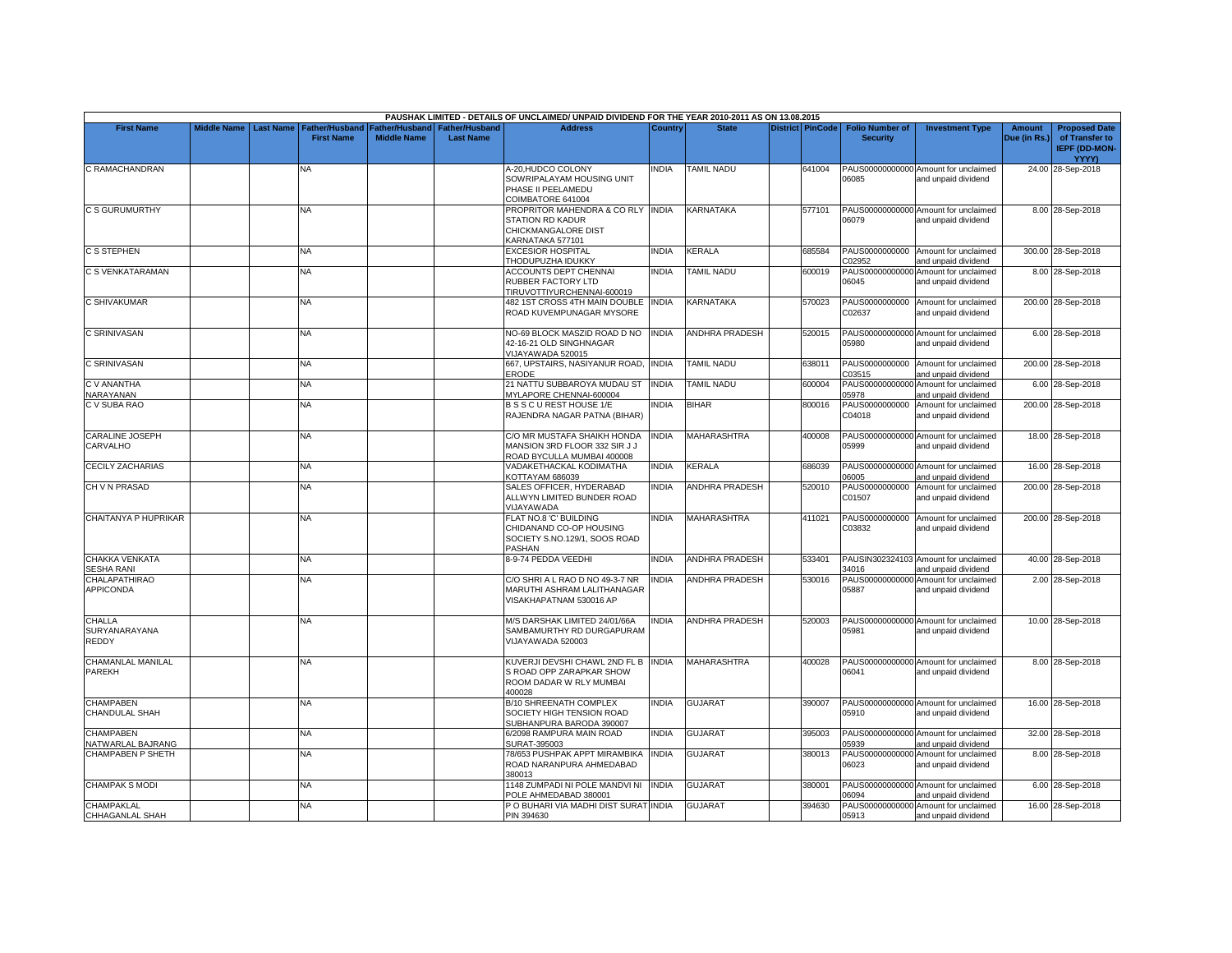|                                               |                    |                  |                                            |                    |                                                     | PAUSHAK LIMITED - DETAILS OF UNCLAIMED/ UNPAID DIVIDEND FOR THE YEAR 2010-2011 AS ON 13.08.2015         |                |                      |                  |                                           |                                                             |                               |                                                                |
|-----------------------------------------------|--------------------|------------------|--------------------------------------------|--------------------|-----------------------------------------------------|---------------------------------------------------------------------------------------------------------|----------------|----------------------|------------------|-------------------------------------------|-------------------------------------------------------------|-------------------------------|----------------------------------------------------------------|
| <b>First Name</b>                             | <b>Middle Name</b> | <b>Last Name</b> | <b>Father/Husband</b><br><b>First Name</b> | <b>Middle Name</b> | Father/Husband   Father/Husband<br><b>Last Name</b> | <b>Address</b>                                                                                          | <b>Country</b> | <b>State</b>         | District PinCode | <b>Folio Number of</b><br><b>Security</b> | <b>Investment Type</b>                                      | <b>Amount</b><br>Due (in Rs.) | <b>Proposed Date</b><br>of Transfer to<br><b>IEPF (DD-MON-</b> |
|                                               |                    |                  |                                            |                    |                                                     |                                                                                                         |                |                      |                  |                                           |                                                             |                               | YYYY)                                                          |
| <b>CHAMPAKLAL</b><br><b>MULCHAND MANIAR</b>   |                    |                  | NA.                                        |                    |                                                     | KANSARA POLE VISNAGAR-384315 INDIA                                                                      |                | <b>GUJARAT</b>       | 384315           | 05914                                     | PAUS00000000000 Amount for unclaimed<br>and unpaid dividend |                               | 6.00 28-Sep-2018                                               |
| CHANCHAL                                      |                    |                  | NA                                         |                    |                                                     | C/O PROF J L PAHWA B-1/76 SFS<br>208 HOUSE- S NEW TOWN                                                  | <b>NDIA</b>    | KARNATAKA            | 560065           | PAUS00000000000<br>06086                  | Amount for unclaimed<br>and unpaid dividend                 |                               | 16.00 28-Sep-2018                                              |
|                                               |                    |                  |                                            |                    |                                                     | YELAHANKA OPP MOTHER DAIRY P-                                                                           |                |                      |                  |                                           |                                                             |                               |                                                                |
|                                               |                    |                  |                                            |                    |                                                     | O GK VK BANGALORE 560065 -                                                                              |                |                      |                  |                                           |                                                             |                               |                                                                |
| CHAND RANI KHANNA                             |                    |                  | NA                                         |                    |                                                     | 1078 BEQUN BAGH P L SHARMA<br>ROAD MEERUT-250001                                                        | <b>INDIA</b>   | <b>UTTAR PRADESH</b> | 250001           | 06020                                     | PAUS00000000000 Amount for unclaimed<br>and unpaid dividend |                               | 16.00 28-Sep-2018                                              |
| CHANDA AGARWAL                                |                    |                  | <b>NA</b>                                  |                    |                                                     | C/O SHIV INDUSTRIES KEDAL GUNJ INDIA                                                                    |                | RAJASTHAN            | 301001           |                                           | PAUS00000000000 Amount for unclaimed                        |                               | 8.00 28-Sep-2018                                               |
| <b>CHANDANBEN B PATEL</b>                     |                    |                  | NA                                         |                    |                                                     | ALWAR-301001<br>NITYANAND HOSPITAL, NEAR                                                                | INDIA          | <b>GUJARAT</b>       | 391135           | 06002                                     | and unpaid dividend<br>PAUS00000000000 Amount for unclaimed |                               | 8.00 28-Sep-2018                                               |
|                                               |                    |                  |                                            |                    |                                                     | KABIR ZEROX, AL- IPURA CHAR<br>RASTA, ALIPURA-BODELI TQ. SA-<br>NKHEDA DIST. BARODA-391135 -            |                |                      |                  | 06025                                     | and unpaid dividend                                         |                               |                                                                |
| CHANDANMAL                                    |                    |                  | <b>NA</b>                                  |                    |                                                     | 13 PRAFULLA SARKAR STREET                                                                               | <b>INDIA</b>   | <b>WEST BENGAL</b>   | 700072           |                                           | PAUS00000000000 Amount for unclaimed                        |                               | 8.00 28-Sep-2018                                               |
| <b>AGARWALA</b><br><b>CHANDER KANTA</b>       |                    |                  | NA                                         |                    |                                                     | CALCUTTA 700072<br>T-408/4 AHATA KIDARA BARA                                                            | INDIA          | DELHI                | 110006           | 06044                                     | and unpaid dividend<br>PAUS00000000000 Amount for unclaimed |                               | 8.00 28-Sep-2018                                               |
|                                               |                    |                  |                                            |                    |                                                     | HINDU RAO DELHI-110006                                                                                  |                |                      |                  | 06055                                     | and unpaid dividend                                         |                               |                                                                |
| <b>CHANDER KANTA</b>                          |                    |                  | <b>NA</b>                                  |                    |                                                     | HOUSE NO 29 POCKET C/9 SECTOR INDIA<br>8 ROHINI NEAR MADHUBAN<br>CHOWK DELHI 110085                     |                | DELHI                | 110085           | 06053                                     | PAUS00000000000 Amount for unclaimed<br>and unpaid dividend |                               | 8.00 28-Sep-2018                                               |
| <b>CHANDER KANTA</b>                          |                    |                  | <b>NA</b>                                  |                    |                                                     | C-4B/115 JANAKPURI NEW DELHI<br>110058                                                                  | INDIA          | DELHI                | 110058           | 06075                                     | PAUS00000000000 Amount for unclaimed<br>and unpaid dividend |                               | 8.00 28-Sep-2018                                               |
| <b>CHANDER KANTA</b>                          |                    |                  | <b>NA</b>                                  |                    |                                                     | C-4B/P-13/115 JANAKPURI NEW<br>DELHI 110058                                                             | <b>INDIA</b>   | DELHI                | 110058           | 06019                                     | PAUS00000000000 Amount for unclaimed<br>and unpaid dividend |                               | 8.00 28-Sep-2018                                               |
| CHANDRA MOHAN<br>AGARWAL                      |                    |                  | NA                                         |                    |                                                     | CK 7/103 SIDHESHWARI VARANASI<br>221001                                                                 | <b>INDIA</b>   | <b>JTTAR PRADESH</b> | 221001           | PAUS00000000000<br>06058                  | Amount for unclaimed<br>and unpaid dividend                 |                               | 16.00 28-Sep-2018                                              |
| CHANDRA RAO M                                 |                    |                  | <b>MADHAVA RAO</b>                         |                    |                                                     | 12/303 KOCHI CORPORATION<br>COCHIN                                                                      | <b>NDIA</b>    | KERALA               | 682002           | PAUSIN30023911<br>65045                   | Amount for unclaimed<br>and unpaid dividend                 |                               | 80.00 28-Sep-2018                                              |
| <b>CHANDRA SHEKHAR</b>                        |                    |                  | <b>NA</b>                                  |                    |                                                     | 95 SFS RAJOURI APARTMENTS<br>OPP GOVT OF INDIA PRESS NEW<br>DELHI 110064                                | <b>INDIA</b>   | DELHI                | 110064           | 06018                                     | PAUS00000000000 Amount for unclaimed<br>and unpaid dividend |                               | 8.00 28-Sep-2018                                               |
| <b>CHANDRA SHEKHAR</b><br><b>CHAUDHRY</b>     |                    |                  | <b>NA</b>                                  |                    |                                                     | F-12 GREEN PARK (MAIN) NEW<br>DELHI-110016                                                              | <b>INDIA</b>   | DELHI                | 110016           | 06052                                     | PAUS00000000000 Amount for unclaimed<br>and unpaid dividend |                               | 8.00 28-Sep-2018                                               |
| <b>CHANDRAHAS</b><br><b>CHIMANLAL DESAI</b>   |                    |                  | <b>NA</b>                                  |                    |                                                     | 5 ASHWIN SOCIETY ELLIS-BRIDGE<br>AHMEDABAD-380007                                                       | <b>INDIA</b>   | GUJARAT              | 380007           | PAUS00000000000<br>05892                  | Amount for unclaimed<br>and unpaid dividend                 |                               | 6.00 28-Sep-2018                                               |
| CHANDRAKALA PRANLAL<br>MODY                   |                    |                  | <b>NA</b>                                  |                    |                                                     | 27 NUTAN NAGAR STREET NO 213<br><b>KALAWAD ROAD RAJKOT 360001</b>                                       | INDIA          | <b>GUJARAT</b>       | 360001           | PAUS00000000000<br>06022                  | Amount for unclaimed<br>and unpaid dividend                 |                               | 8.00 28-Sep-2018                                               |
| CHANDRAKANT<br>CHUNILAL CHOKSHI               |                    |                  | NA                                         |                    |                                                     | NEAR SHETHJINI HAVELI MEHTA<br>POLE BARODA-390006                                                       | INDIA          | <b>GUJARAT</b>       | 390006           | PAUS00000000000<br>05985                  | Amount for unclaimed<br>and unpaid dividend                 |                               | 16.00 28-Sep-2018                                              |
| CHANDRAKANT                                   |                    |                  | NA                                         |                    |                                                     | NEAR SHETHJI HAVELI MEHTA                                                                               | NDIA           | <b>GUJARAT</b>       | 390006           |                                           | PAUS00000000000 Amount for unclaimed                        |                               | 6.00 28-Sep-2018                                               |
| <b>CHUNILAL CHOKSHI</b><br><b>CHANDRAKANT</b> |                    |                  | NA                                         |                    |                                                     | POLE BARODA-390006<br>11 KAUMUDI SOCIETY OPP                                                            | <b>INDIA</b>   | GUJARAT              | 391110           | 05889                                     | and unpaid dividend<br>PAUS00000000000 Amount for unclaimed |                               | 50.00 28-Sep-2018                                              |
| MULJIBHAI PATEL                               |                    |                  |                                            |                    |                                                     | COLLEGE DABHOI 391110                                                                                   |                |                      |                  | 05897                                     | and unpaid dividend                                         |                               |                                                                |
| CHANDRAKANT PRANLAL<br><b>SHAH</b>            |                    |                  | <b>NA</b>                                  |                    |                                                     | 5 MAHESHWAR JYOT RATILAL B<br><b>MEHTA MARG GHATKOPAR</b><br>MUMBAI-400077                              | <b>INDIA</b>   | <b>MAHARASHTRA</b>   | 400077           | 06040                                     | PAUS00000000000 Amount for unclaimed<br>and unpaid dividend |                               | 16.00 28-Sep-2018                                              |
| CHANDRAKANT<br><b>AMANLAL JOSHI</b>           |                    |                  | <b>NA</b>                                  |                    |                                                     | AT & PO JITODIA TAK ANAND DIST<br><b>KAIRA 388001</b>                                                   | <b>INDIA</b>   | <b>GUJARAT</b>       | 388001           | 05951                                     | PAUS00000000000 Amount for unclaimed<br>and unpaid dividend |                               | 2.00 28-Sep-2018                                               |
| CHANDRAKANT<br>RAMNIKLAL VORA                 |                    |                  | NA                                         |                    |                                                     | H NO 2787 JIVAN COMMERCIAL<br>POLE SHAHPUR DARWAJA<br>AHMEDABAD 380001                                  | <b>NDIA</b>    | <b>GUJARAT</b>       | 380001           | 06034                                     | PAUS00000000000 Amount for unclaimed<br>and unpaid dividend |                               | 16.00 28-Sep-2018                                              |
| CHANDRAKANT<br>RAOJIBHAI PATEL                |                    |                  | <b>NA</b>                                  |                    |                                                     | C/O.H R PANDYA 16-B<br>DHANALAKSHMI SOCIETY BEHIND<br>ARYA KENYA VIDYALAYA KARELI<br><b>BAUG BARODA</b> | <b>NDIA</b>    | <b>GUJARAT</b>       | 390018           | PAUS0000000000<br>C00369                  | Amount for unclaimed<br>and unpaid dividend                 |                               | 80.00 28-Sep-2018                                              |
| CHANDRAKANTA<br>NAVNITLAL JHAVERI             |                    |                  | NA                                         |                    |                                                     | SULTANPURA ADHYARU'S POLE<br>BARODA-390001                                                              | <b>INDIA</b>   | <b>GUJARAT</b>       | 390001           | 06081                                     | PAUS00000000000 Amount for unclaimed<br>and unpaid dividend |                               | 26.00 28-Sep-2018                                              |
| CHANDRAKANTA<br>NAVNITLAL JHAVERI             |                    |                  | <b>NA</b>                                  |                    |                                                     | "ZAVERI BHAVAN" SULTANPURA<br>ADHYARU NI POLE BARODA-390001                                             | <b>INDIA</b>   | <b>GUJARAT</b>       | 390001           | 05923                                     | PAUS00000000000 Amount for unclaimed<br>and unpaid dividend |                               | 12.00 28-Sep-2018                                              |
| CHANDRAKANTA<br>NAVNITLAL JHAVERI             |                    |                  | NA                                         |                    |                                                     | "ZAVERI BHAVAN" SULTANPURA<br>ADHYARU NI POLE BARODA-390001                                             | <b>NDIA</b>    | <b>GUJARAT</b>       | 390001           | 05924                                     | PAUS00000000000 Amount for unclaimed<br>and unpaid dividend |                               | 26.00 28-Sep-2018                                              |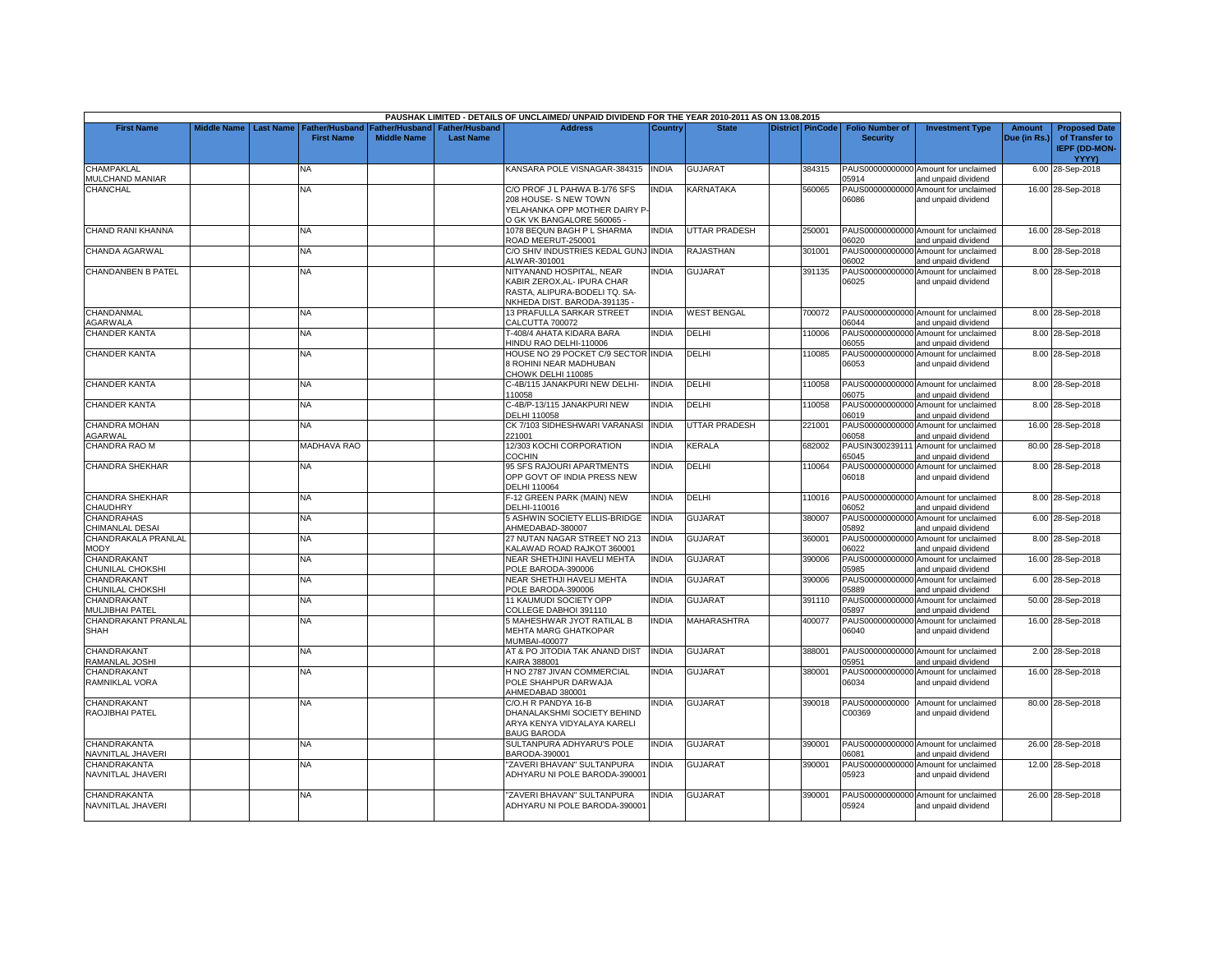|                                                 |                    |                  |                                            |                    |                                                     | PAUSHAK LIMITED - DETAILS OF UNCLAIMED/ UNPAID DIVIDEND FOR THE YEAR 2010-2011 AS ON 13.08.2015                                 |              |                    |                  |                                           |                                                             |                               |                                                                         |
|-------------------------------------------------|--------------------|------------------|--------------------------------------------|--------------------|-----------------------------------------------------|---------------------------------------------------------------------------------------------------------------------------------|--------------|--------------------|------------------|-------------------------------------------|-------------------------------------------------------------|-------------------------------|-------------------------------------------------------------------------|
| <b>First Name</b>                               | <b>Middle Name</b> | <b>Last Name</b> | <b>Father/Husband</b><br><b>First Name</b> | <b>Middle Name</b> | Father/Husband   Father/Husband<br><b>Last Name</b> | <b>Address</b>                                                                                                                  | Country      | <b>State</b>       | District PinCode | <b>Folio Number of</b><br><b>Security</b> | <b>Investment Type</b>                                      | <b>Amount</b><br>Due (in Rs.) | <b>Proposed Date</b><br>of Transfer to<br><b>IEPF (DD-MON-</b><br>YYYY) |
| CHANDRASHEKAR<br>MALLAPPA MUDAKAVI              |                    |                  | MALLAPPA<br>MUDAKAVI                       |                    |                                                     | 116 2 MANGADI MAIN ROAD<br>OPPOSITE LAKHMI PETROLPUMP<br>ANJANA NAGAR<br>VISHWANEEDAMBANGALORE                                  | NDIA         | KARNATAKA          | 560091           | 00333                                     | PAUS12044700017 Amount for unclaimed<br>and unpaid dividend |                               | 1600.00 28-Sep-2018                                                     |
| CHANDRASHEKAR S                                 |                    |                  | <b>NA</b>                                  |                    |                                                     | BRADMA OF INDIA LTD., BHARATH<br>INSURANCE BUILDINGS, 1/18,<br><b>MOUNT CHENNAI</b>                                             | <b>INDIA</b> | <b>TAMIL NADU</b>  | 600002           | S00881                                    | PAUS0000000000 Amount for unclaimed<br>and unpaid dividend  |                               | 400.00 28-Sep-2018                                                      |
| CHANDRASHEKHAR<br><b>AXMAN PALEYKER</b>         |                    |                  | NA                                         |                    |                                                     | "SHIVPADMA" A/133<br>JAYOGESHWARNAGAR SAMA<br>VADODARA 390008                                                                   | <b>INDIA</b> | <b>GUJARAT</b>     | 390008           | 05888                                     | PAUS00000000000 Amount for unclaimed<br>and unpaid dividend |                               | 10.00 28-Sep-2018                                                       |
| CHANDRASHEKHAR<br><b>VISHNU BAPAT</b>           |                    |                  | <b>NA</b>                                  |                    |                                                     | 'VIDISH' 86/3, ERANDAWANE<br>DR/KETKAR ROAD, OPP: K. NEHRU<br>PARK ERANDAWANA PUNE-411004                                       | <b>INDIA</b> | MAHARASHTRA        | 411004           | 05883                                     | PAUS00000000000 Amount for unclaimed<br>and unpaid dividend |                               | 100.00 28-Sep-2018                                                      |
| CHANDRAVADAN<br><b>DAHYABHAI PATEL</b>          |                    |                  | <b>NA</b>                                  |                    |                                                     | 3111 MOTIPOLE KACHHIYASHERI<br>JAMALPUR AHMEDABAD-380001                                                                        | <b>INDIA</b> | <b>GUJARAT</b>     | 380001           | 05925                                     | PAUS00000000000 Amount for unclaimed<br>and unpaid dividend |                               | 2.00 28-Sep-2018                                                        |
| CHANDRAVADAN H SHAH                             |                    |                  | <b>NA</b>                                  |                    |                                                     | 1 AMRUT KANCHAN APTT OPP<br>MEMNAGAR FIVE - STATION NR<br>PALLAVI APTT NEAR CAPITAL PA-<br>RK NAVRANGPURA AHMEDABAD<br>380014 - | <b>INDIA</b> | <b>GUJARAT</b>     | 380014           | 05993                                     | PAUS00000000000 Amount for unclaimed<br>and unpaid dividend |                               | 16.00 28-Sep-2018                                                       |
| CHANDRAVADAN J<br><b>MANIAR</b>                 |                    |                  | <b>NA</b>                                  |                    |                                                     | 373/D VASUDEV SADAN 2ND FLOOR INDIA<br>3RD TELANG CROSS ROAD<br>MATUNGA MUMBAI 400019                                           |              | <b>MAHARASHTRA</b> | 400019           | 06106                                     | PAUS00000000000 Amount for unclaimed<br>and unpaid dividend |                               | 132.00 28-Sep-2018                                                      |
| CHANDRAVADAN<br>MANILAL PATEL                   |                    |                  | <b>NA</b>                                  |                    |                                                     | SHIROLA JIN COMPOUND BODELI<br>DIST BARODA PIN-391135                                                                           | <b>INDIA</b> | <b>GUJARAT</b>     | 391135           | PAUS00000000000<br>05956                  | Amount for unclaimed<br>and unpaid dividend                 |                               | 32.00 28-Sep-2018                                                       |
| CHANDRAVADAN N<br>CHOKSHI                       |                    |                  | <b>NA</b>                                  |                    |                                                     | 102/103 VITHALESH APT NAVAPURA<br>BARODA-390001                                                                                 | <b>INDIA</b> | GUJARAT            | 390001           | PAUS00000000000<br>05957                  | Amount for unclaimed<br>and unpaid dividend                 |                               | 32.00 28-Sep-2018                                                       |
| CHANDRAVADANBHAI<br><b>MANILAL PATEL</b>        |                    |                  | <b>NA</b>                                  |                    |                                                     | AT KAKAROLIA TA JAMBUGHODA<br>DIST PANCHMAHAL PIN-389390                                                                        | <b>INDIA</b> | <b>GUJARAT</b>     | 389390           | 05976                                     | PAUS00000000000 Amount for unclaimed<br>and unpaid dividend |                               | 32.00 28-Sep-2018                                                       |
| CHANDRAVATI MURARI<br>NAIK                      |                    |                  | NA                                         |                    |                                                     | 1/9 DIAGO FERANDES BLDG<br>NAVAPADA LANE L- AL BAHADUR<br>SHASTRI MARG KURLA MUMBAI-40<br>$0070 -$                              | <b>INDIA</b> | MAHARASHTRA        | 400070           | PAUS00000000000<br>05927                  | Amount for unclaimed<br>and unpaid dividend                 |                               | 6.00 28-Sep-2018                                                        |
| CHANDRIKA KANAIYALAL<br>MEHTA                   |                    |                  | <b>NA</b>                                  |                    |                                                     | SHIV KRUPA 3 ABHISHEK SOCIETY<br>RACE COURSE CIRCLE BARODA-<br>390007                                                           | <b>INDIA</b> | <b>GUJARAT</b>     | 390007           | 05886                                     | PAUS00000000000 Amount for unclaimed<br>and unpaid dividend |                               | 12.00 28-Sep-2018                                                       |
| CHANDRIKA PRASAD<br><b>DWIVEDI</b>              |                    |                  | <b>NA</b>                                  |                    |                                                     | M R & D LABORATORY ALEMBIC<br>CHEMICAL WORKS CO LTD<br>BARODA-390003                                                            | <b>INDIA</b> | <b>GUJARAT</b>     | 390003           | 05983                                     | PAUS00000000000 Amount for unclaimed<br>and unpaid dividend |                               | 16.00 28-Sep-2018                                                       |
| CHANDRIKA<br><b>SACHITHANANDAM</b>              |                    |                  | NA.                                        |                    |                                                     | A-12 PERIYAR NAGAR ERODE                                                                                                        | <b>INDIA</b> | TAMIL NADU         | 638001           | C03030                                    | PAUS0000000000 Amount for unclaimed<br>and unpaid dividend  |                               | 200.00 28-Sep-2018                                                      |
| CHANDRIKABEN<br>NALINKUMAR GANDHI               |                    |                  | NA                                         |                    |                                                     | 1345 RANGILA SHERI TALIA'S POLE<br>SARANGPUR AHMEDABAD 380001                                                                   | <b>INDIA</b> | <b>GUJARAT</b>     | 380001           | 06096                                     | PAUS00000000000 Amount for unclaimed<br>and unpaid dividend |                               | 8.00 28-Sep-2018                                                        |
| <b>CHANDRIKABEN</b><br><b>NALINKUMAR GANDHI</b> |                    |                  | NA.                                        |                    |                                                     | 1330/3 PARABADI'S KHANCHA<br>TALIA'S POLE SARANGPUR<br>AHMEDABAD 380001                                                         | <b>INDIA</b> | <b>GUJARAT</b>     | 380001           | 06024                                     | PAUS00000000000 Amount for unclaimed<br>and unpaid dividend |                               | 8.00 28-Sep-2018                                                        |
| CHANDUBHAI<br>DAHYABHAI PATEL                   |                    |                  | <b>NA</b>                                  |                    |                                                     | NAVI PANSARWAD NAVAPURA<br>PADRA DIST BARODA 391440                                                                             | <b>INDIA</b> | <b>GUJARAT</b>     | 391440           | 05959                                     | PAUS00000000000 Amount for unclaimed<br>and unpaid dividend |                               | 14.00 28-Sep-2018                                                       |
| CHANDUBHAI MOTIBHAI<br>PATEL                    |                    |                  | NA.                                        |                    |                                                     | AT & POST ANKLAV TA BORSAD<br>DIST KHEDA 388510                                                                                 | <b>INDIA</b> | <b>GUJARAT</b>     | 388510           | PAUS00000000000<br>05900                  | Amount for unclaimed<br>and unpaid dividend                 |                               | 10.00 28-Sep-2018                                                       |
| CHANDUBHAI<br>RANCHHODBHAI PATEL                |                    |                  | <b>NA</b>                                  |                    |                                                     | AT & PO ADVALA TA AMOD DIST<br><b>BROACH PIN-392110</b>                                                                         | <b>INDIA</b> | <b>GUJARAT</b>     | 392110           | PAUS00000000000<br>05961                  | Amount for unclaimed<br>and unpaid dividend                 |                               | 6.00 28-Sep-2018                                                        |
| CHANDULAL HIMATLAL<br><b>SHAH</b>               |                    |                  | <b>NA</b>                                  |                    |                                                     | AT & PO JITODIA TAK ANAND DIST<br>KAIRA PIN-388001                                                                              | <b>INDIA</b> | <b>GUJARAT</b>     | 388001           | 05962                                     | PAUS00000000000 Amount for unclaimed<br>and unpaid dividend |                               | 2.00 28-Sep-2018                                                        |
| CHANDULAL JAMNADAS<br><b>CANIA</b>              |                    |                  | <b>NA</b>                                  |                    |                                                     | 4/2872 BEGUMPURA MUMBAI VAD<br>SURAT-395001                                                                                     | <b>INDIA</b> | <b>GUJARAT</b>     | 395001           | PAUS00000000000<br>15933                  | Amount for unclaimed<br>and unpaid dividend                 |                               | 16.00 28-Sep-2018                                                       |
| CHANDULAL LALBHAI<br>MARFATIA                   |                    |                  | <b>NA</b>                                  |                    |                                                     | 'LAVINA" FLAT NO 23 2ND FLOOR<br>TAGORE ROAD SANTACRUZ (W)<br>MUMBAI-400054                                                     | <b>INDIA</b> | <b>MAHARASHTRA</b> | 400054           | PAUS00000000000<br>05995                  | Amount for unclaimed<br>and unpaid dividend                 |                               | 8.00 28-Sep-2018                                                        |
| CHANDULAL M LAVINGIA                            |                    |                  | <b>NA</b>                                  |                    |                                                     | 29 PANCHVATI AHMEDABAD-380008 INDIA                                                                                             |              | <b>GUJARAT</b>     | 380008           |                                           | PAUS00000000000 Amount for unclaimed                        |                               | 16.00 28-Sep-2018                                                       |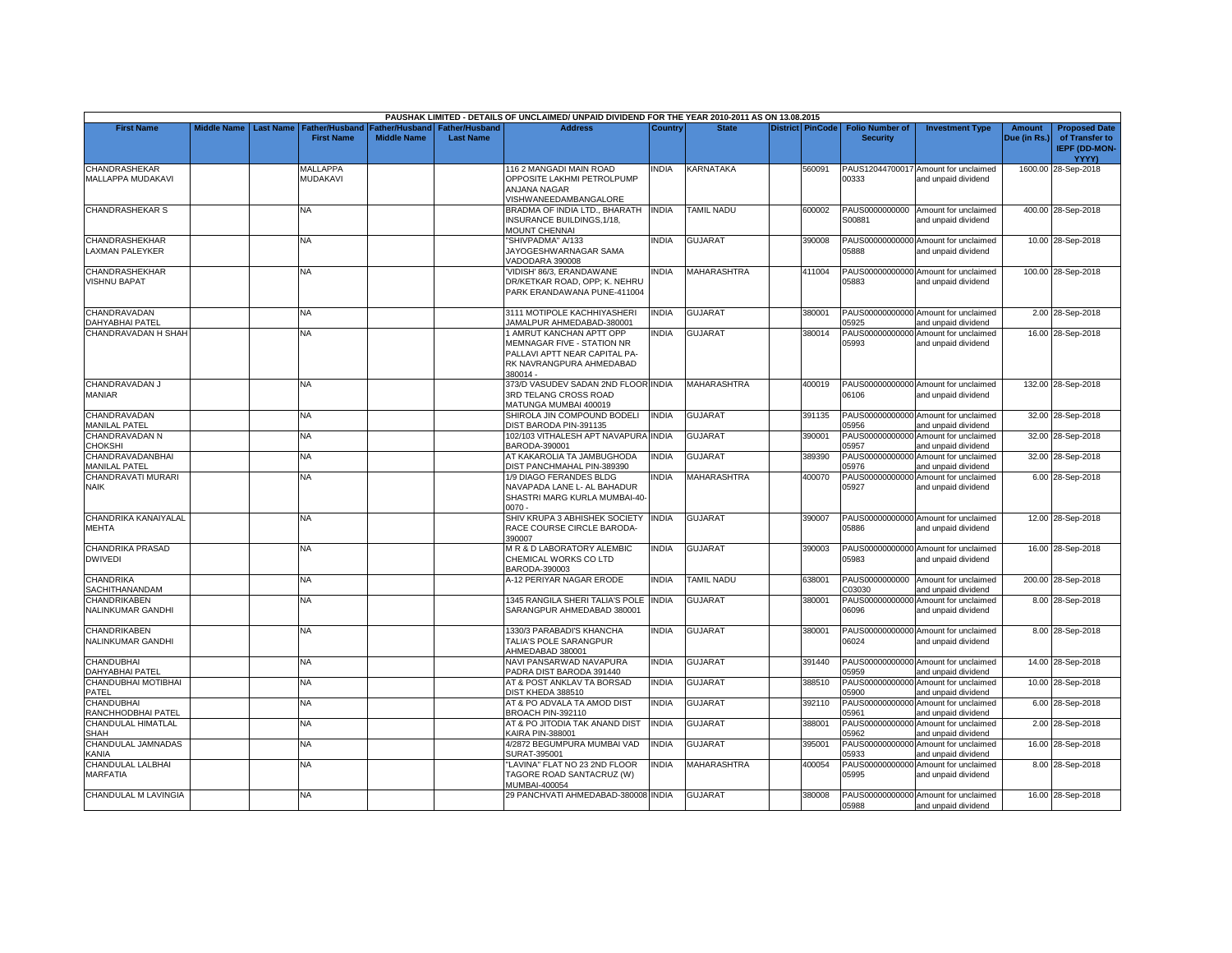|                                                |                    |                  |                                     |                                             |                                           | PAUSHAK LIMITED - DETAILS OF UNCLAIMED/ UNPAID DIVIDEND FOR THE YEAR 2010-2011 AS ON 13.08.2015 |              |                       |                         |                                           |                                                             |                               |                                                                |
|------------------------------------------------|--------------------|------------------|-------------------------------------|---------------------------------------------|-------------------------------------------|-------------------------------------------------------------------------------------------------|--------------|-----------------------|-------------------------|-------------------------------------------|-------------------------------------------------------------|-------------------------------|----------------------------------------------------------------|
| <b>First Name</b>                              | <b>Middle Name</b> | <b>Last Name</b> | Father/Husband<br><b>First Name</b> | <b>Father/Husband</b><br><b>Middle Name</b> | <b>Father/Husband</b><br><b>Last Name</b> | <b>Address</b>                                                                                  | Country      | <b>State</b>          | <b>District PinCode</b> | <b>Folio Number of</b><br><b>Security</b> | <b>Investment Type</b>                                      | <b>Amount</b><br>Due (in Rs.) | <b>Proposed Date</b><br>of Transfer to<br><b>IEPF (DD-MON-</b> |
| CHANDULAL MOHANLAL<br><b>SHAH</b>              |                    |                  | NA                                  |                                             |                                           | <b>330 HIRA JAIN SOCIETY</b><br>RAMNAGAR SABARMATI<br>AHMEDABAD-380005                          | <b>INDIA</b> | <b>GUJARAT</b>        | 380005                  | 05884                                     | PAUS00000000000 Amount for unclaimed<br>and unpaid dividend |                               | YYYY)<br>16.00 28-Sep-2018                                     |
| CHANDULAL MOTILAL<br>SHAH                      |                    |                  | NA.                                 |                                             |                                           | CHANDRA VILLA BAYAD DIST S K<br>383325                                                          | <b>INDIA</b> | <b>GUJARAT</b>        | 383325                  | 05895                                     | PAUS00000000000 Amount for unclaimed<br>and unpaid dividend |                               | 16.00 28-Sep-2018                                              |
| CHANUBHAI D AMIN                               |                    |                  | <b>NA</b>                           |                                             |                                           | 19, YOGI DARSHAN SOCIETY, B/H<br>AIM'S OXYGEN, OLD PADRA ROAD,<br>VADODARA.                     | INDIA        | GUJARAT               | 390020                  | C05493                                    | PAUS0000000000 Amount for unclaimed<br>and unpaid dividend  |                               | 800.00 28-Sep-2018                                             |
| <b>CHAPIRI MATAM</b><br><b>GURUSIDDIAH</b>     |                    |                  | <b>NA</b>                           |                                             |                                           | VIJAYA CLINIC, KALYANDURG,<br>ANANTAPUR (DT).                                                   | <b>INDIA</b> | <b>ANDHRA PRADESH</b> | 515761                  | C00044                                    | PAUS0000000000 Amount for unclaimed<br>and unpaid dividend  |                               | 400.00 28-Sep-2018                                             |
| <b>CHARULATA</b><br>CHANDRAKANT PATEL          |                    |                  | <b>NA</b>                           |                                             |                                           | 28-C JYOTIPARK SOCIETY BEHIND<br>MUKTANAND BUS STAND<br><b>KARELIBAUG BARODA 390018</b>         | <b>INDIA</b> | <b>GUJARAT</b>        | 390018                  | PAUS00000000000<br>06083                  | Amount for unclaimed<br>and unpaid dividend                 |                               | 6.00 28-Sep-2018                                               |
| <b>CHARULATA SHAH</b>                          |                    |                  | NΑ                                  |                                             |                                           | 1/7 PRAVESH NIWAS NES HIGH<br><b>SCHOOL MARG OPP NATIONAL</b><br>SCHOOL BHANDUP WEST MUMBAI     | <b>INDIA</b> | <b>MAHARASHTRA</b>    | 400078                  | 76188                                     | PAUSIN300513109 Amount for unclaimed<br>and unpaid dividend |                               | 22.00 28-Sep-2018                                              |
| <b>CHATURBHAI</b><br>KHUSHALBHAI PATEL         |                    |                  | <b>NA</b>                           |                                             |                                           | AT & PO JITODIA TAK ANAND DIST<br><b>KAIRA PIN-388001</b>                                       | <b>INDIA</b> | <b>GUJARAT</b>        | 388001                  | 05963                                     | PAUS00000000000 Amount for unclaimed<br>and unpaid dividend |                               | 6.00 28-Sep-2018                                               |
| CHATURVEDI SHAMA<br>ANURAG                     |                    |                  | ΝA                                  |                                             |                                           | <b>HIMALAYA NCH COLONY KANJUR INDIA</b><br>MARG W MUMBAI                                        |              | MAHARASHTRA           | 400078                  | 69528                                     | PAUS12044700060 Amount for unclaimed<br>and unpaid dividend |                               | 8.00 28-Sep-2018                                               |
| CHAUDHARY KALUBHAI                             |                    |                  | NA                                  |                                             |                                           | 41 ANAND NAGAR SOCIETY NEAR B INDIA<br>K CENEMA P O VISNAGAR 384315                             |              | GUJARAT               | 384315                  | 06111                                     | PAUS00000000000 Amount for unclaimed<br>and unpaid dividend |                               | 82.00 28-Sep-2018                                              |
| <b>CHAYA DEVI</b>                              |                    |                  | NA.                                 |                                             |                                           | 30, II MAIN C K C GARDEN<br>SHANTINAGAR BANGALORE                                               | <b>INDIA</b> | <b>KARNATAKA</b>      | 560027                  | PAUS0000000000<br>C02060                  | Amount for unclaimed<br>and unpaid dividend                 |                               | 900.00 28-Sep-2018                                             |
| <b>CHEKURI</b><br>VENKATESWARA RAJU            |                    |                  | NA                                  |                                             |                                           | NO 1 2 GUDIVADA VILLAGE AND<br>POST S RAYAVARAM MANDAL<br><b>/ISAKHAPATNAM DIST</b>             | INDIA        | ANDHRA PRADESH        | 531083                  | 13795                                     | PAUSIN301696117 Amount for unclaimed<br>and unpaid dividend |                               | 100.00 28-Sep-2018                                             |
| CHELLIAH M A                                   |                    |                  | <b>NA</b>                           |                                             |                                           | C/O SAROJINI MALLIKA 12-2/A,<br><b>NANDAGOPALAPURAM WEST</b><br>STREET MELUR, TUTICORIN         | <b>INDIA</b> | <b>TAMIL NADU</b>     | 628002                  | M00135                                    | PAUS0000000000 Amount for unclaimed<br>and unpaid dividend  |                               | 200.00 28-Sep-2018                                             |
| <b>CHENCHAYYA</b><br>TRIPURAMALLU              |                    |                  | <b>NA</b>                           |                                             |                                           | C/O. RAVI MEDICAL STORES<br>STATION ROAD NARASARAOPET                                           | <b>INDIA</b> | <b>ANDHRA PRADESH</b> | 522601                  | C00377                                    | PAUS0000000000 Amount for unclaimed<br>and unpaid dividend  |                               | 200.00 28-Sep-2018                                             |
| <b>CHETAN N VYAS</b>                           |                    |                  | NA                                  |                                             |                                           | 26 PARIMAL PARK B/H DELUX<br>SOCIETY NIZAMPURA VADODARA                                         | <b>INDIA</b> | <b>GUJARAT</b>        | 390002                  | PAUS0000000000<br>C04599                  | Amount for unclaimed<br>and unpaid dividend                 |                               | 300.00 28-Sep-2018                                             |
| CHHABIL C MAJMUNDAR                            |                    |                  | NA.                                 |                                             |                                           | 23/C GAYATRINAGAR SOCIETY<br><b>NEAR GOVINDRAO PARK</b><br>PANIGATE ROAD VADODARA               | <b>INDIA</b> | <b>GUJARAT</b>        | 390019                  | PAUS00000000000<br>06128                  | Amount for unclaimed<br>and unpaid dividend                 |                               | 2.00 28-Sep-2018                                               |
| CHHABILBHAI O GANDHI                           |                    |                  | NA                                  |                                             |                                           | 16/G RANGSAGAR FLATS P T<br>COLLEGE ROAD PALDI<br>AHMEDABAD-380007                              | <b>INDIA</b> | GUJARAT               | 380007                  | 06059                                     | PAUS00000000000 Amount for unclaimed<br>and unpaid dividend |                               | 16.00 28-Sep-2018                                              |
| CHHAGANLAL MANIBHAI<br><b>NAIK</b>             |                    |                  | <b>NA</b>                           |                                             |                                           | AT & PO KASBAPURA VIA NAVSARI<br>396445                                                         | <b>INDIA</b> | <b>GUJARAT</b>        | 396445                  | 05965                                     | PAUS00000000000 Amount for unclaimed<br>and unpaid dividend |                               | 16.00 28-Sep-2018                                              |
| CHHAGANLAL SUKHADIA                            |                    |                  | NA                                  |                                             |                                           | HARIKRISHNA HOSPITAL HELENA<br>TRADE UNAPANI ROAD SURAT                                         | <b>INDIA</b> | GUJARAT               | 395003                  | PAUS0000000000<br>C04186                  | Amount for unclaimed<br>and unpaid dividend                 |                               | 600.00 28-Sep-2018                                             |
| <b>CHHATRASINGH</b><br><b>FATESINGH RANA</b>   |                    |                  | NA                                  |                                             |                                           | 'PANCHVATI" BLOCK NO 12<br>REFINERY ROAD GORWA BARODA<br>390003                                 | <b>INDIA</b> | <b>GUJARAT</b>        | 390003                  | PAUS00000000000<br>05903                  | Amount for unclaimed<br>and unpaid dividend                 |                               | 2.00 28-Sep-2018                                               |
| CHHAYA A SANGHAVI                              |                    |                  | NA.                                 |                                             |                                           | 150/JAWAN NAGAR BLDG NO 2-A 6<br>BHANUSHALI LANE TILAK RD<br>GHATKOPAR (E) MUMBAI-400077        | <b>INDIA</b> | <b>MAHARASHTRA</b>    | 400077                  | 06038                                     | PAUS00000000000 Amount for unclaimed<br>and unpaid dividend |                               | 16.00 28-Sep-2018                                              |
| <b>CHHAYABEN</b><br><b>GUNAVANTLAL PANCHAL</b> |                    |                  | NA.                                 |                                             |                                           | -/32, ALEMBIC COLONY,<br>WHITEFIELD, BANGALORE DIST.                                            | <b>INDIA</b> | <b>KARNATAKA</b>      | 560066                  | PAUS0000000000<br>C00045                  | Amount for unclaimed<br>and unpaid dividend                 |                               | 200.00 28-Sep-2018                                             |
| <b>CHHAYABEN</b><br><b>GUNVANTLAL PANCHAL</b>  |                    |                  | NA                                  |                                             |                                           | -/32 ALEMBIC GLASS COLONY<br>WHITEFIELD BANGALORE-560066                                        | INDIA        | KARNATAKA             | 560066                  | 05984                                     | PAUS00000000000 Amount for unclaimed<br>and unpaid dividend |                               | 32.00 28-Sep-2018                                              |
| <b>CHHAYABEN</b><br><b>MAHESHBHAI PATEL</b>    |                    |                  | NA.                                 |                                             |                                           | C/O MAHESHBHAI K PATEL<br>AT&POST BIL DIST BARODA PIN-<br>390001                                | <b>INDIA</b> | GUJARAT               | 390001                  | 05898                                     | PAUS00000000000 Amount for unclaimed<br>and unpaid dividend |                               | 2.00 28-Sep-2018                                               |
| CHHIPA MEHBOOB A                               |                    |                  | NA                                  |                                             |                                           | 2804 TAJPUR KALATHRA'S POLE<br>JAMALPUR AHMEDABAD-380001                                        | INDIA        | <b>GUJARAT</b>        | 380001                  | 05990                                     | PAUS00000000000 Amount for unclaimed<br>and unpaid dividend |                               | 40.00 28-Sep-2018                                              |
| <b>CHHOTUBHAI</b><br><b>JESANGBHAI PATEL</b>   |                    |                  | <b>NA</b>                           |                                             |                                           | QUICK TRAVELS OPP NAVRANG<br>CINEMA BARODA-390001                                               | <b>INDIA</b> | <b>GUJARAT</b>        | 390001                  | 05967                                     | PAUS00000000000 Amount for unclaimed<br>and unpaid dividend |                               | 32.00 28-Sep-2018                                              |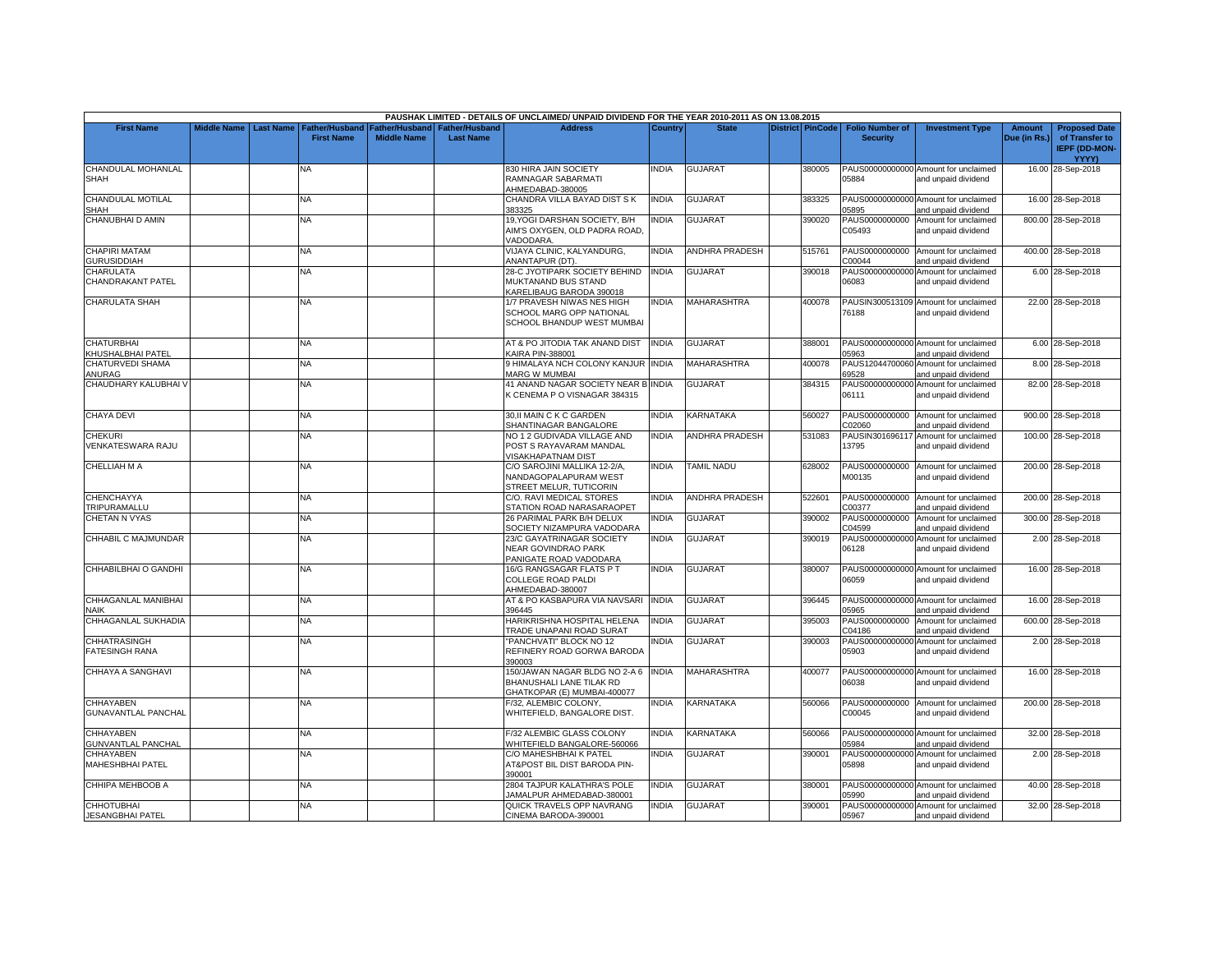|                                                  |                    |                  |                                     |                                      |                                           | PAUSHAK LIMITED - DETAILS OF UNCLAIMED/ UNPAID DIVIDEND FOR THE YEAR 2010-2011 AS ON 13.08.2015                   |              |                       |                         |                                           |                                                             |                               |                                                                                |
|--------------------------------------------------|--------------------|------------------|-------------------------------------|--------------------------------------|-------------------------------------------|-------------------------------------------------------------------------------------------------------------------|--------------|-----------------------|-------------------------|-------------------------------------------|-------------------------------------------------------------|-------------------------------|--------------------------------------------------------------------------------|
| <b>First Name</b>                                | <b>Middle Name</b> | <b>Last Name</b> | Father/Husband<br><b>First Name</b> | Father/Husband<br><b>Middle Name</b> | <b>Father/Husband</b><br><b>Last Name</b> | <b>Address</b>                                                                                                    | Country      | <b>State</b>          | <b>District PinCode</b> | <b>Folio Number of</b><br><b>Security</b> | <b>Investment Type</b>                                      | <b>Amount</b><br>Due (in Rs.) | <b>Proposed Date</b><br>of Transfer to<br><b>IEPF (DD-MON-</b><br><b>YYYY)</b> |
| CHILAKAMARRY VENU<br><b>GOPAL PRASAD</b>         |                    |                  | NARASIMHACH<br>ARYULU               |                                      |                                           | 101 PLOT 136 NOBLE COURT<br>KALYAN NAGAR PHASE III<br><b>HYDERABAD</b>                                            | <b>INDIA</b> | ANDHRA PRADESH        | 500018                  | 26932                                     | PAUSIN300476405 Amount for unclaimed<br>and unpaid dividend |                               | 8.00 28-Sep-2018                                                               |
| <b>CHILUKURI</b><br>SEETHARAMANJAMEYA<br>CHOWDAR |                    |                  | NA                                  |                                      |                                           | D NO-28-15-2 SURYABAGH<br>VISAKHAPATNAM-530002                                                                    | <b>INDIA</b> | ANDHRA PRADESH        | 530002                  | 05989                                     | PAUS00000000000 Amount for unclaimed<br>and unpaid dividend |                               | 10.00 28-Sep-2018                                                              |
| CHIMAKURTHY<br>VIJAYALAKSHMI                     |                    |                  | <b>NA</b>                           |                                      |                                           | POLICE LANE NEAR KALYANA<br>MANDAPAM AGRAHARAM ELURU<br><b>WEST GODAVARI</b>                                      | <b>INDIA</b> | <b>ANDHRA PRADESH</b> | 534001                  | 85999                                     | PAUSIN301022104 Amount for unclaimed<br>and unpaid dividend |                               | 8.00 28-Sep-2018                                                               |
| CHIMAN BAVALAL DAVE                              |                    |                  | ΝA                                  |                                      |                                           | 'MEGH DHANUSH" BEHIND A G<br>SHAKTI COLONY RAJKOT-360001                                                          | <b>INDIA</b> | GUJARAT               | 360001                  | 06067                                     | PAUS00000000000 Amount for unclaimed<br>and unpaid dividend |                               | 8.00 28-Sep-2018                                                               |
| CHIMANBHAI DAHYABHAI<br>PATEL                    |                    |                  | <b>NA</b>                           |                                      |                                           | SAURABH DIPMANGAL SOCIETY<br>RACE COURSE CIRCLE BARODA                                                            | <b>INDIA</b> | <b>GUJARAT</b>        | 390007                  | 00805                                     | PAUSIN300757104 Amount for unclaimed<br>and unpaid dividend |                               | 10.00 28-Sep-2018                                                              |
| CHIMANBHAI FULABHAI<br>PATEL                     |                    |                  | NΑ                                  |                                      |                                           | HARIKRIPA NIVAS CHHANI BARODA INDIA<br>PIN-391740                                                                 |              | GUJARAT               | 391740                  | PAUS00000000000<br>05968                  | Amount for unclaimed<br>and unpaid dividend                 |                               | 6.00 28-Sep-2018                                                               |
| CHIMANBHAI<br>PARSOTTAMDAS PATEL                 |                    |                  | NA                                  |                                      |                                           | NAVIPANSARAWAD NAVAPURA<br>PADRA DIST BARODA PIN-391440                                                           | INDIA        | <b>GUJARAT</b>        | 391440                  | PAUS00000000000<br>05969                  | Amount for unclaimed<br>and unpaid dividend                 |                               | 6.00 28-Sep-2018                                                               |
| CHIMANBHAI REVABHAI<br>PATEL                     |                    |                  | <b>NA</b>                           |                                      |                                           | 23/299 GUJARAT HOUSING BOARD<br>COLONY PADRA ROAD BARODA-<br>390005                                               | <b>INDIA</b> | <b>GUJARAT</b>        | 390005                  | PAUS00000000000<br>05906                  | Amount for unclaimed<br>and unpaid dividend                 |                               | 2.00 28-Sep-2018                                                               |
| CHIMANLAL HARILAL<br>VADHANI                     |                    |                  | <b>NA</b>                           |                                      |                                           | C/O GAURANG TERIN CENTER 1<br>GANESH SHOPP- ING CENTER OPP<br>HANS SOCIETY VARACHHA RO- AD<br><b>SURAT 395006</b> | <b>INDIA</b> | <b>GUJARAT</b>        | 395006                  | 06092                                     | PAUS00000000000 Amount for unclaimed<br>and unpaid dividend |                               | 16.00 28-Sep-2018                                                              |
| <b>CHIMANLAL HARILAL</b><br>VADHANI              |                    |                  | <b>NA</b>                           |                                      |                                           | C/O GAURANG TERIN CENTRE<br>VARACHA ROAD OPP HANS<br>SOCIETY 1A GANESH SHOPPING<br>CENTRE SURAT 395006            | <b>INDIA</b> | <b>GUJARAT</b>        | 395006                  | 05970                                     | PAUS00000000000 Amount for unclaimed<br>and unpaid dividend |                               | 32.00 28-Sep-2018                                                              |
| CHIMANLAL RATILAL<br>PATEL                       |                    |                  | <b>RATILAL PATEL</b>                |                                      |                                           | 369, AT SORNA - 2 TA. KAPADWANJ INDIA<br>DIST, KHEDA                                                              |              | <b>GUJARAT</b>        | 387620                  | 02704                                     | PAUSIN300982103 Amount for unclaimed<br>and unpaid dividend |                               | 2.00 28-Sep-2018                                                               |
| CHIMANLAL SHANTILAL<br>THAKKAR                   |                    |                  | NА                                  |                                      |                                           | APPRENTIS TRAINING SCHOOL<br>TATA CHEMICAL- S LIMITED<br>MITHAPUR OKHA MANDAL DIST<br>JAM- NAGAR 361345 -         | <b>INDIA</b> | <b>GUJARAT</b>        | 361345                  | PAUS00000000000<br>06073                  | Amount for unclaimed<br>and unpaid dividend                 |                               | 20.00 28-Sep-2018                                                              |
| CHINA KOTESWAR RAO<br>YELURI                     |                    |                  | NA                                  |                                      |                                           | <b>MANAGING PARTNER RASPHA</b><br>LABS, RAVIPADU (GUNTM DIST)<br>A.P.                                             | <b>INDIA</b> | <b>ANDHRA PRADESH</b> | 522603                  | PAUS0000000000<br>C00382                  | Amount for unclaimed<br>and unpaid dividend                 |                               | 600.00 28-Sep-2018                                                             |
| CHINA SUBBARAO<br><b>/ARDHINEDI</b>              |                    |                  | NA.                                 |                                      |                                           | PULLA ELURU TQ W G 534401                                                                                         | <b>INDIA</b> | <b>ANDHRA PRADESH</b> | 534401                  | 06062                                     | PAUS00000000000 Amount for unclaimed<br>and unpaid dividend |                               | 8.00 28-Sep-2018                                                               |
| CHINNA NAGA UDAYA<br><b>SANKAR GURRAM</b>        |                    |                  | LATE VENKATA<br>SUBBA RAO           |                                      |                                           | 1 G V S R ONIONS ONION<br>MERCHANTS 11-62-113 CANAL<br>ROAD SIDE BY VINAYAK TEMPLE<br>VIJAYAWADA                  | <b>INDIA</b> | ANDHRA PRADESH        | 520001                  | 80290                                     | PAUSIN300394147 Amount for unclaimed<br>and unpaid dividend |                               | 16.00 28-Sep-2018                                                              |
| CHINNAPPAN<br>HIRUDAYASAMY                       |                    |                  | <b>NA</b>                           |                                      |                                           | 203/A DEWAN APPARTMENTS II<br>VASAI ROAD EAST THANE DIST-<br>401202                                               | <b>INDIA</b> | MAHARASHTRA           | 401202                  | 06027                                     | PAUS00000000000 Amount for unclaimed<br>and unpaid dividend |                               | 16.00 28-Sep-2018                                                              |
| CHINNARAO VADREN                                 |                    |                  | <b>NA</b>                           |                                      |                                           | CHIEF MEDICAL OFFICER DOEN<br>ABOUR BOARD VISAKHAPATNAM                                                           | <b>INDIA</b> | <b>ANDHRA PRADESH</b> | 530035                  | PAUS0000000000<br>C04837                  | Amount for unclaimed<br>and unpaid dividend                 |                               | 300.00 28-Sep-2018                                                             |
| CHINTANAN TUKARAM<br><b>DIGHE</b>                |                    |                  | NA.                                 |                                      |                                           | 109 SHALAKA MAHARSHI KARVE<br>ROAD OPP COOPERAGE MUMBAI-<br>400021                                                | <b>INDIA</b> | MAHARASHTRA           | 400021                  | 05998                                     | PAUS00000000000 Amount for unclaimed<br>and unpaid dividend |                               | 16.00 28-Sep-2018                                                              |
| <b>CHINTHAMANI</b><br><b>MANICKAM</b>            |                    |                  | NA.                                 |                                      |                                           | GOKULAM NO 13 THIRUNAGAR<br>EXTENSION DINDIGUL ROAD<br>KARUMANDAPAM TIRUCHIRAPALLI<br>320001                      | <b>INDIA</b> | <b>TAMIL NADU</b>     | 620001                  | 06046                                     | PAUS00000000000 Amount for unclaimed<br>and unpaid dividend |                               | 24.00 28-Sep-2018                                                              |
| CHINUBHAI M PARIKH                               |                    |                  | <b>NA</b>                           |                                      |                                           | 27/5/3 INDRAPRASTHA TOWERS<br>BEHIND SARKHEJ VASAHAT<br>VASTRAPUR AHMEDABAD                                       | <b>INDIA</b> | <b>GUJARAT</b>        | 380001                  | 05971                                     | PAUS00000000000 Amount for unclaimed<br>and unpaid dividend |                               | 16.00 28-Sep-2018                                                              |
| CHINUBHAI VANMALIDAS<br><b>BHAVSAR</b>           |                    |                  | NA.                                 |                                      |                                           | 41/253 NEW ELLORA PARK RACE<br>COURSE SUBHANPURA RD<br>BARODA 390007                                              | <b>INDIA</b> | <b>GUJARAT</b>        | 390007                  | 05904                                     | PAUS00000000000 Amount for unclaimed<br>and unpaid dividend |                               | 16.00 28-Sep-2018                                                              |
| <b>CHIRAG BAROT</b>                              |                    |                  | <b>DILIPBHAI</b>                    |                                      |                                           | 17-B.OMKAR NAGAR. INSIDE<br>TAGOR NAGAR, OLD PADRA ROAD,<br>BARODA.                                               | <b>NDIA</b>  | <b>GUJARAT</b>        | 390020                  | 12776                                     | PAUS00000000000 Amount for unclaimed<br>and unpaid dividend |                               | 20.00 28-Sep-2018                                                              |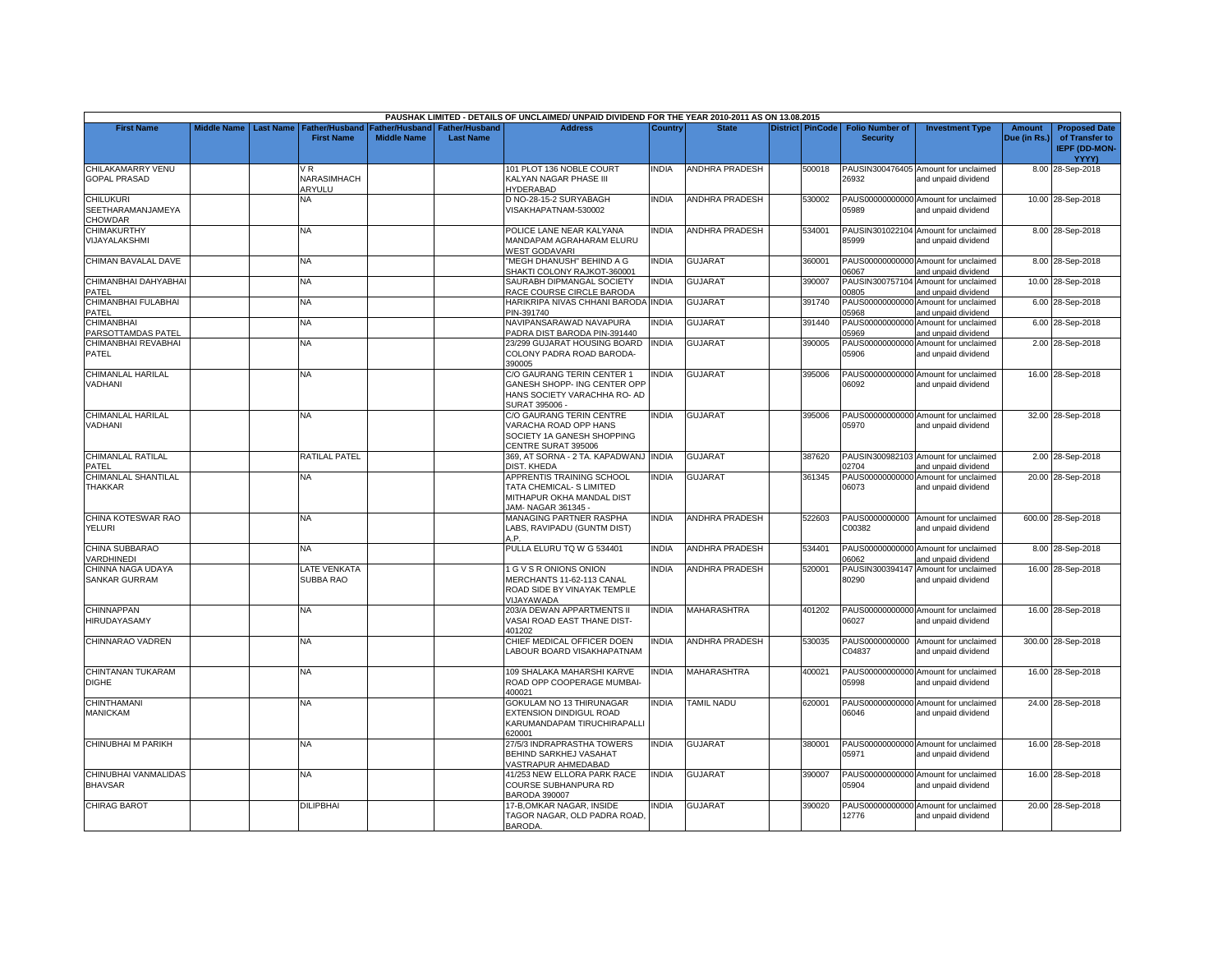|                                          |                    |                  |                                            |                                      |                                           | PAUSHAK LIMITED - DETAILS OF UNCLAIMED/ UNPAID DIVIDEND FOR THE YEAR 2010-2011 AS ON 13.08.2015                                   |              |                       |                         |                                           |                                                             |                               |                                                                                |
|------------------------------------------|--------------------|------------------|--------------------------------------------|--------------------------------------|-------------------------------------------|-----------------------------------------------------------------------------------------------------------------------------------|--------------|-----------------------|-------------------------|-------------------------------------------|-------------------------------------------------------------|-------------------------------|--------------------------------------------------------------------------------|
| <b>First Name</b>                        | <b>Middle Name</b> | <b>Last Name</b> | <b>Father/Husband</b><br><b>First Name</b> | Father/Husband<br><b>Middle Name</b> | <b>Father/Husband</b><br><b>Last Name</b> | <b>Address</b>                                                                                                                    | Country      | <b>State</b>          | <b>District PinCode</b> | <b>Folio Number of</b><br><b>Security</b> | <b>Investment Type</b>                                      | <b>Amount</b><br>Due (in Rs.) | <b>Proposed Date</b><br>of Transfer to<br><b>IEPF (DD-MON-</b><br><b>YYYY)</b> |
| CHIRAMEL MATTHEN<br><b>JOSEPH</b>        |                    |                  | NА                                         |                                      |                                           | NO.129, NELSON MANICKAM ROAD, INDIA<br>CHENNAI 600029 PIN-600029                                                                  |              | <b>TAMIL NADU</b>     | 600029                  | 06121                                     | PAUS00000000000 Amount for unclaimed<br>and unpaid dividend |                               | 16.00 28-Sep-2018                                                              |
| CHIRANJI LAL DAMANI                      |                    |                  | NA                                         |                                      |                                           | C/O M/S MANIKLAL BHAIA 16 INDIA<br>EXCHANGE PLACE CALCUTTA-<br>700001                                                             | <b>INDIA</b> | <b>WEST BENGAL</b>    | 700001                  | 06030                                     | PAUS00000000000 Amount for unclaimed<br>and unpaid dividend |                               | 24.00 28-Sep-2018                                                              |
| CHIRANJIV LAL ARYA                       |                    |                  | NA.                                        |                                      |                                           | 245, STREET NO 5 THAPAR NAGAR<br>MEERUT 250001                                                                                    | <b>INDIA</b> | <b>UTTAR PRADESH</b>  | 250001                  | 06012                                     | PAUS00000000000 Amount for unclaimed<br>and unpaid dividend |                               | 8.00 28-Sep-2018                                                               |
| CHITRA KRISHNAMOHAN<br><b>RAO</b>        |                    |                  | NA                                         |                                      |                                           | C/O THE SWASTIK JANATA<br>SAHAKARI BANK LTD 502<br>KALBADEVI ROAD MUMBAI-400002                                                   | <b>INDIA</b> | MAHARASHTRA           | 400002                  | 06039                                     | PAUS00000000000 Amount for unclaimed<br>and unpaid dividend |                               | 8.00 28-Sep-2018                                                               |
| CHITRALEKHA NIRANJAN<br><b>SHAH</b>      |                    |                  | NA.                                        |                                      |                                           | 24, YOGESHWAR PARK, NEA<br>.O.C.COLONY VIRAMGAM DIST<br>AHMEDABAD                                                                 | <b>INDIA</b> | <b>GUJARAT</b>        | 382150                  | 06035                                     | PAUS00000000000 Amount for unclaimed<br>and unpaid dividend |                               | 16.00 28-Sep-2018                                                              |
| <b>CHITTA RANJAN</b><br>MUKHERJEE        |                    |                  | <b>NA</b>                                  |                                      |                                           | <b>G/24 ALEMBIC COLONY VADODARA INDIA</b><br><b>/ADODARA</b>                                                                      |              | <b>GUJARAT</b>        | 390003                  | C04580                                    | PAUS0000000000 Amount for unclaimed<br>and unpaid dividend  |                               | 200.00 28-Sep-2018                                                             |
| CHRISTOPHER SAMANTA                      |                    |                  | <b>NA</b>                                  |                                      |                                           | 4 RAJPUR ROAD DELHI-110054                                                                                                        | <b>INDIA</b> | DELHI                 | 110054                  | PAUS00000000000<br>06016                  | Amount for unclaimed<br>and unpaid dividend                 |                               | 8.00 28-Sep-2018                                                               |
| CHUDASAMA HANUBHA                        |                    |                  | NA.                                        |                                      |                                           | 40 MANI MAHAL SHOPPING<br>CENTRE NR DARBARI KOLHAR<br><b>BHAVNAGAR</b>                                                            | <b>INDIA</b> | GUJARAT               | 364001                  | 06100                                     | PAUS00000000000 Amount for unclaimed<br>and unpaid dividend |                               | 32.00 28-Sep-2018                                                              |
| CHUNIBHAI CHATURBHAI<br>PATEL            |                    |                  | NA.                                        |                                      |                                           | 7 TRILOK HOUSING SOCIETY PIJ<br>ROAD NADIAD 387001                                                                                | <b>INDIA</b> | <b>GUJARAT</b>        | 387001                  | 05907                                     | PAUS00000000000 Amount for unclaimed<br>and unpaid dividend |                               | 2.00 28-Sep-2018                                                               |
| CHUNIBHAI ISHVARBHAI<br>PATEL            |                    |                  | <b>NA</b>                                  |                                      |                                           | AT JITODIA TAK ANAND DIST KAIRA INDIA<br>PIN-388001                                                                               |              | <b>GUJARAT</b>        | 388001                  | 05974                                     | PAUS00000000000 Amount for unclaimed<br>and unpaid dividend |                               | 2.00 28-Sep-2018                                                               |
| CHUNILAL GIRDHARLAL<br><b>MEHTA</b>      |                    |                  | ΝA                                         |                                      |                                           | S/3 PARTH APARTMENT 73<br>BRAHMAN MITTRA M- ANDAL SOC<br>NR OLD SHARDA MANDIR RLY<br>CROS- SING ELLISBRIDGE<br>AHMEDABAD 380006 - | <b>INDIA</b> | GUJARAT               | 380006                  | PAUS00000000000<br>05975                  | Amount for unclaimed<br>and unpaid dividend                 |                               | 6.00 28-Sep-2018                                                               |
| <b>COLONEL RABINDER</b><br>NATH WADHAWAN |                    |                  | NA.                                        |                                      |                                           | A-502 SOM VIHAR SANGAM MARG<br>R K PURAM NEW DELHI-110022                                                                         | <b>INDIA</b> | <b>DELHI</b>          | 110022                  | 06010                                     | PAUS00000000000 Amount for unclaimed<br>and unpaid dividend |                               | 8.00 28-Sep-2018                                                               |
| <b>D A CHANDRASEKAR</b>                  |                    |                  | NA                                         |                                      |                                           | C/O NAVYA MEDICALS NALA ROAD<br>JLSOOR BANGALORE                                                                                  | <b>INDIA</b> | KARNATAKA             | 560008                  | PAUS0000000000<br>D02558                  | Amount for unclaimed<br>and unpaid dividend                 |                               | 200.00 28-Sep-2018                                                             |
| D ANJANEYULU                             |                    |                  | NA                                         |                                      |                                           | 39/169 VADDA PETA KURNOOL-<br>518001                                                                                              | <b>INDIA</b> | ANDHRA PRADESH        | 518001                  | PAUS00000000000<br>06185                  | Amount for unclaimed<br>and unpaid dividend                 |                               | 6.00 28-Sep-2018                                                               |
| <b>D BALA SEKAR</b>                      |                    |                  | NA.                                        |                                      |                                           | <b>N/O MR D BALASEKAR VICTORY</b><br>GLASS & INDL- S.LTD 53-B<br>BOMMASANDRA INDL AREA<br>BANGAL- ORE 562158 -                    | <b>INDIA</b> | <b>KARNATAKA</b>      | 562158                  | PAUS00000000000<br>06244                  | Amount for unclaimed<br>and unpaid dividend                 |                               | 16.00 28-Sep-2018                                                              |
| <b>D D LUND</b>                          |                    |                  | <b>NA</b>                                  |                                      |                                           | <b>BALAJI TEXTILES GUPTA BLDG</b><br>ASHOKA ROAD MYSORE-570001                                                                    | <b>INDIA</b> | KARNATAKA             | 570001                  | 06343                                     | PAUS00000000000 Amount for unclaimed<br>and unpaid dividend |                               | 8.00 28-Sep-2018                                                               |
| <b>D MUTHU</b><br>PURUSHOTHAMAN          |                    |                  | <b>NA</b>                                  |                                      |                                           | 38, BHAGIRATHI AMMAL STREET T<br><b>NAGAR CHENNAI 600017</b>                                                                      | <b>INDIA</b> | <b>TAMIL NADU</b>     | 600017                  | 06238                                     | PAUS00000000000 Amount for unclaimed<br>and unpaid dividend |                               | 66.00 28-Sep-2018                                                              |
| <b>D RAJESWARI</b>                       |                    |                  | ΝA                                         |                                      |                                           | HNO 8-2-23 SKPT ROAD<br><b>HINDUPUR</b>                                                                                           | <b>INDIA</b> | ANDHRA PRADESH        | 515201                  | PAUS0000000000<br>D05117                  | Amount for unclaimed<br>and unpaid dividend                 |                               | 6.00 28-Sep-2018                                                               |
| D V ASWATHANARAYANA                      |                    |                  | NA.                                        |                                      |                                           | 3-1-38, A A S LANE HINDUPUR                                                                                                       | <b>INDIA</b> | <b>ANDHRA PRADESH</b> | 515201                  | PAUS0000000000<br>D02018                  | Amount for unclaimed<br>and unpaid dividend                 |                               | 200.00 28-Sep-2018                                                             |
| <b>DAHIGAURIBEN</b><br>KANCHANLAL NAMDEV |                    |                  | NA                                         |                                      |                                           | 284 SLUM QUARTERS OPP PARVATI INDIA<br>NAGAR HARNI ROAD BARODA<br>390022                                                          |              | <b>GUJARAT</b>        | 390022                  | 06441                                     | PAUS00000000000 Amount for unclaimed<br>and unpaid dividend |                               | 2.00 28-Sep-2018                                                               |
| DAHYABHAI ADITRAM<br>/ALAND              |                    |                  | <b>NA</b>                                  |                                      |                                           | <b>NANI BHAGOL KATHLAL-387630</b>                                                                                                 | <b>INDIA</b> | <b>GUJARAT</b>        | 387630                  | 06186                                     | PAUS00000000000 Amount for unclaimed<br>and unpaid dividend |                               | 6.00 28-Sep-2018                                                               |
| DAHYABHAI CHHITABHAI<br>PATEL            |                    |                  | NA                                         |                                      |                                           | OCHHAN TALUKA AMOD DIST<br>BHARUCH VIA PATEJ VIA PALEJ<br>DIST BHARUCH 392110                                                     | <b>INDIA</b> | <b>GUJARAT</b>        | 392110                  | 06295                                     | PAUS00000000000 Amount for unclaimed<br>and unpaid dividend |                               | 16.00 28-Sep-2018                                                              |
| DAHYABHAI DALSHABHAI<br>PATEL            |                    |                  | NA                                         |                                      |                                           | 11 BHAT APARTMENT CHUNIBHAI<br>COLONY KANKARIA AHMEDABAD-<br>380022                                                               | <b>INDIA</b> | GUJARAT               | 380022                  | 06165                                     | PAUS00000000000 Amount for unclaimed<br>and unpaid dividend |                               | 16.00 28-Sep-2018                                                              |
| DAHYABHAI DHURABHAI<br>PATEL             |                    |                  | NA                                         |                                      |                                           | AT&PO SEVASI DIST BARODA PIN<br>390007                                                                                            | <b>INDIA</b> | GUJARAT               | 390007                  | 06140                                     | PAUS00000000000 Amount for unclaimed<br>and unpaid dividend |                               | 2.00 28-Sep-2018                                                               |
| DAHYABHAI ISHWARBHAI<br><b>PATEL</b>     |                    |                  | NA.                                        |                                      |                                           | SUBHANPURA CHIMANBHAI'S<br>CHAWL BARODA-390007                                                                                    | <b>INDIA</b> | <b>GUJARAT</b>        | 390007                  | 06187                                     | PAUS00000000000 Amount for unclaimed<br>and unpaid dividend |                               | 6.00 28-Sep-2018                                                               |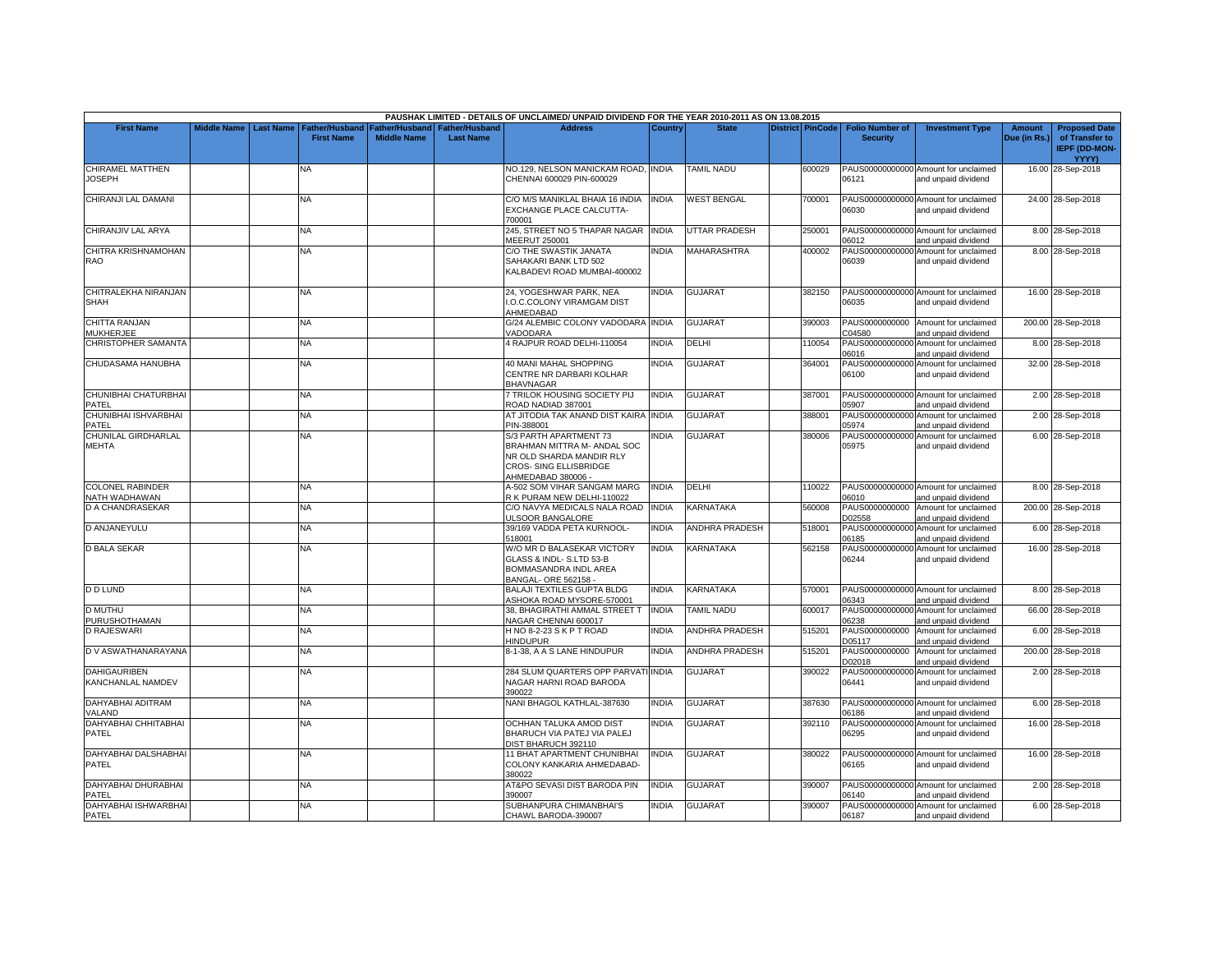|                         |                    |           |                       |                    |                       | PAUSHAK LIMITED - DETAILS OF UNCLAIMED/ UNPAID DIVIDEND FOR THE YEAR 2010-2011 AS ON 13.08.2015 |                |                    |                         |                          |                                      |               |                      |
|-------------------------|--------------------|-----------|-----------------------|--------------------|-----------------------|-------------------------------------------------------------------------------------------------|----------------|--------------------|-------------------------|--------------------------|--------------------------------------|---------------|----------------------|
| <b>First Name</b>       | <b>Middle Name</b> | Last Name | <b>Father/Husband</b> | Father/Husband     | <b>Father/Husband</b> | <b>Address</b>                                                                                  | <b>Country</b> | <b>State</b>       | <b>District PinCode</b> | <b>Folio Number of</b>   | <b>Investment Type</b>               | <b>Amount</b> | <b>Proposed Date</b> |
|                         |                    |           | <b>First Name</b>     | <b>Middle Name</b> | <b>Last Name</b>      |                                                                                                 |                |                    |                         | <b>Security</b>          |                                      | Due (in Rs.)  | of Transfer to       |
|                         |                    |           |                       |                    |                       |                                                                                                 |                |                    |                         |                          |                                      |               | <b>IEPF (DD-MON-</b> |
|                         |                    |           |                       |                    |                       |                                                                                                 |                |                    |                         |                          |                                      |               | YYYY)                |
| DAHYABHAI JAYRAMDAS     |                    |           | NA                    |                    |                       | 16 ANKUR SOCIETY OPP SURXA                                                                      | <b>NDIA</b>    | <b>GUJARAT</b>     | 384315                  |                          | PAUS00000000000 Amount for unclaimed |               | 12.00 28-Sep-2018    |
| PATEL                   |                    |           |                       |                    |                       | SOCIETY VISNAGAR GUJARAT                                                                        |                |                    |                         | 06188                    | and unpaid dividend                  |               |                      |
|                         |                    |           |                       |                    |                       | 384315                                                                                          |                |                    |                         |                          |                                      |               |                      |
| DAHYABHAI NATHABHAI     |                    |           | <b>NA</b>             |                    |                       | NAVAYARD JUNI ASHAPURI                                                                          | <b>NDIA</b>    | <b>GUJARAT</b>     | 390002                  |                          | PAUS00000000000 Amount for unclaimed |               | 2.00 28-Sep-2018     |
| MAKAVANA                |                    |           |                       |                    |                       | CHHANI ROAD BARODA 390002                                                                       |                |                    |                         | 06141                    | and unpaid dividend                  |               |                      |
| DAHYABHAI SULTANBHAI    |                    |           | NA                    |                    |                       | C/O GUJCHEM DISTILARS INDIA                                                                     | INDIA          | <b>GUJARAT</b>     | 396001                  |                          | PAUS00000000000 Amount for unclaimed |               | 2.00 28-Sep-2018     |
| ODD                     |                    |           |                       |                    |                       | LTD QTR NO E 2 AT & PO DEVSAR                                                                   |                |                    |                         | 06191                    | and unpaid dividend                  |               |                      |
|                         |                    |           |                       |                    |                       | <b>DIST VALSAD</b>                                                                              |                |                    |                         |                          |                                      |               |                      |
| DAHYALAL DEVJI NAKUM    |                    |           | <b>NA</b>             |                    |                       | CINEMA ROAD JAMKHAMBHATIA                                                                       | <b>INDIA</b>   | <b>GUJARAT</b>     | 361001                  |                          | PAUS00000000000 Amount for unclaimed |               | 2.00 28-Sep-2018     |
|                         |                    |           |                       |                    |                       |                                                                                                 |                |                    |                         |                          |                                      |               |                      |
|                         |                    |           |                       |                    |                       | JAMNAGAR 361001                                                                                 | <b>INDIA</b>   | <b>GUJARAT</b>     |                         | 06192<br>PAUS00000000000 | and unpaid dividend                  |               |                      |
| <b>DAHYALAL GOPALJI</b> |                    |           | <b>NA</b>             |                    |                       | MOTI MARAD VIA-DHORAJI DIST-                                                                    |                |                    | 360410                  |                          | Amount for unclaimed                 |               | 6.00 28-Sep-2018     |
| BHOOT                   |                    |           |                       |                    |                       | <b>RAJKOT PIN-360410</b>                                                                        |                |                    |                         | 06146                    | and unpaid dividend                  |               |                      |
| DAKSHA CHANDULAL        |                    |           | <b>NA</b>             |                    |                       | C/O C M BHANSALI 51/103                                                                         | <b>NDIA</b>    | <b>MAHARASHTRA</b> | 421202                  | PAUS00000000000          | Amount for unclaimed                 |               | 8.00 28-Sep-2018     |
| <b>BHANSALI</b>         |                    |           |                       |                    |                       | NAGDEVTA APARTM- ENT G GUPTE                                                                    |                |                    |                         | 06267                    | and unpaid dividend                  |               |                      |
|                         |                    |           |                       |                    |                       | MARG BESIDE DONBOSCO                                                                            |                |                    |                         |                          |                                      |               |                      |
|                         |                    |           |                       |                    |                       | SCHOOL- DOMBIWALI WEST DIST                                                                     |                |                    |                         |                          |                                      |               |                      |
|                         |                    |           |                       |                    |                       | THANE 421202 -                                                                                  |                |                    |                         |                          |                                      |               |                      |
| <b>DAKSHA K DESA</b>    |                    |           | <b>NA</b>             |                    |                       | C/O GNFC LTD. 8/A DILKHUS                                                                       | <b>NDIA</b>    | <b>GUJARAT</b>     | 380001                  |                          | PAUS00000000000 Amount for unclaimed |               | 16.00 28-Sep-2018    |
|                         |                    |           |                       |                    |                       | SOCIETY, STADIUM ROAD OPP                                                                       |                |                    |                         | 06468                    | and unpaid dividend                  |               |                      |
|                         |                    |           |                       |                    |                       | VIMAL HOUSE, PO-NAVJIVAN                                                                        |                |                    |                         |                          |                                      |               |                      |
|                         |                    |           |                       |                    |                       | AHMEDABAD                                                                                       |                |                    |                         |                          |                                      |               |                      |
| <b>DALIP SINGH</b>      |                    |           | <b>NA</b>             |                    |                       | 155 JEEVANA HALLI COXTOWN                                                                       | <b>INDIA</b>   | KARNATAKA          | 560005                  |                          | PAUS00000000000 Amount for unclaimed |               | 8.00 28-Sep-2018     |
|                         |                    |           |                       |                    |                       | BANGALORE 560005                                                                                |                |                    |                         | 06272                    | and unpaid dividend                  |               |                      |
| DAMODAR VASANTRAO       |                    |           | <b>NA</b>             |                    |                       | PRATAP COLONY MIRAJ-416410                                                                      | <b>INDIA</b>   | <b>MAHARASHTRA</b> | 416410                  |                          | PAUS00000000000 Amount for unclaimed |               | 6.00 28-Sep-2018     |
| MUTALIK                 |                    |           |                       |                    |                       |                                                                                                 |                |                    |                         | 06193                    | and unpaid dividend                  |               |                      |
| <b>DAMODARA MENON</b>   |                    |           | NA                    |                    |                       | C-17/101 1ST FLOOR SECTOR 5                                                                     | <b>NDIA</b>    | MAHARASHTRA        | 400055                  |                          | PAUS00000000000 Amount for unclaimed |               | 32.00 28-Sep-2018    |
|                         |                    |           |                       |                    |                       | SHANTI NAGAR MIRA ROAD                                                                          |                |                    |                         | 06297                    | and unpaid dividend                  |               |                      |
|                         |                    |           |                       |                    |                       | STATION (E) W RLY THANE DIST                                                                    |                |                    |                         |                          |                                      |               |                      |
|                         |                    |           |                       |                    |                       | <b>MAHARASHTRA</b>                                                                              |                |                    |                         |                          |                                      |               |                      |
| <b>DAMODARBHAI</b>      |                    |           | <b>NA</b>             |                    |                       | GANPATPURA TALUKE KARAJAN                                                                       | <b>INDIA</b>   | <b>GUJARAT</b>     | 391210                  |                          | PAUS00000000000 Amount for unclaimed |               | 2.00 28-Sep-2018     |
| SOMABHAI PATEI          |                    |           |                       |                    |                       | DIST BARODA PIN-391210                                                                          |                |                    |                         | 06194                    | and unpaid dividend                  |               |                      |
| DAMYANTI CHATURBHUJ     |                    |           | NA                    |                    |                       | 17 SARDAR SOCIETY RAJPUR                                                                        | INDIA          | GUJARAT            | 384151                  | PAUS00000000000          | Amount for unclaimed                 |               | 16.00 28-Sep-2018    |
| BHAGWANANI              |                    |           |                       |                    |                       | SIDHPUR 384151 DIST MEHSANA                                                                     |                |                    |                         | 06291                    | and unpaid dividend                  |               |                      |
| DARAYUS JIVANJI         |                    |           | <b>NA</b>             |                    |                       | DOTIWALLA ESTATE 1ST FLR SANT                                                                   | <b>INDIA</b>   | <b>MAHARASHTRA</b> | 400027                  | PAUS00000000000          | Amount for unclaimed                 |               | 32.00 28-Sep-2018    |
| TAVARIA                 |                    |           |                       |                    |                       | SAVTA CROSS PATH NO 2 BYCULLA                                                                   |                |                    |                         | 06373                    | and unpaid dividend                  |               |                      |
|                         |                    |           |                       |                    |                       | <b>MUMBAI 400027</b>                                                                            |                |                    |                         |                          |                                      |               |                      |
| DARSHAN D MAJMUDAR      |                    |           | D MAJMUDAR            |                    |                       | 'RANCHHOD KRUPA'                                                                                | <b>NDIA</b>    | <b>GUJARAT</b>     | 390019                  |                          | PAUS00000000000 Amount for unclaimed |               | 200.00 28-Sep-2018   |
|                         |                    |           |                       |                    |                       | 24, CHANDRODAYA SOCIETY O/S                                                                     |                |                    |                         | 12871                    | and unpaid dividend                  |               |                      |
|                         |                    |           |                       |                    |                       | PANIGATE VADODARA                                                                               |                |                    |                         |                          |                                      |               |                      |
|                         |                    |           |                       |                    |                       |                                                                                                 | <b>NDIA</b>    |                    |                         |                          |                                      |               |                      |
| DARSHAN KUMAR KAINIT    |                    |           | <b>NA</b>             |                    |                       | 98 HAUZ RANI MALVIYA NAGAR                                                                      |                | DELHI              | 110017                  |                          | PAUS00000000000 Amount for unclaimed |               | 8.00 28-Sep-2018     |
|                         |                    |           |                       |                    |                       | <b>NEW DELHI-110017</b>                                                                         |                | <b>MAHARASHTRA</b> |                         | 06279                    | and unpaid dividend                  |               |                      |
| DARSHAN LAL OBEROI      |                    |           | <b>NA</b>             |                    |                       | C-9 NAVAL OFFICERS FLATS                                                                        | <b>INDIA</b>   |                    | 400005                  |                          | PAUS00000000000 Amount for unclaimed |               | 8.00 28-Sep-2018     |
|                         |                    |           |                       |                    |                       | COLABA MUMBAI-400005                                                                            |                |                    |                         | 06266                    | and unpaid dividend                  |               |                      |
| <b>DAS ARUP KUMAR</b>   |                    |           | NA                    |                    |                       | NUTUN PARA COLLEGE ROAD PO & INDIA                                                              |                | <b>ASSAM</b>       | 783380                  |                          | PAUS0000000000 Amount for unclaimed  |               | 200.00 28-Sep-2018   |
|                         |                    |           |                       |                    |                       | DIST BONGAIGAON, ASSAM STATE                                                                    |                |                    |                         | D03105                   | and unpaid dividend                  |               |                      |
|                         |                    |           |                       |                    |                       |                                                                                                 |                |                    |                         |                          |                                      |               |                      |
| <b>DASHARATHBHAI</b>    |                    |           | <b>NA</b>             |                    |                       | 926/FATEHPUR ELLISBRIDGE PO                                                                     | <b>INDIA</b>   | <b>GUJARAT</b>     | 380007                  | PAUS00000000000          | Amount for unclaimed                 |               | 24.00 28-Sep-2018    |
| FAKIRBHAI PATEL         |                    |           |                       |                    |                       | PALDI AHMEDABAD-380007                                                                          |                |                    |                         | 06250                    | and unpaid dividend                  |               |                      |
| <b>DATTATHREYA</b>      |                    |           |                       |                    |                       | C/O M.SUNDARESHA M/S.                                                                           | <b>NDIA</b>    | KARNATAKA          | 571428                  | PAUS00000000000          | Amount for unclaimed                 |               | 200.00 28-Sep-2018   |
|                         |                    |           | <b>SUNDARESHA</b>     |                    |                       | VINAYAKA MEDICAL STORE MAIN                                                                     |                |                    |                         | 12600                    | and unpaid dividend                  |               |                      |
|                         |                    |           |                       |                    |                       | ROAD MADDUR, DIST-MANDYA                                                                        |                |                    |                         |                          |                                      |               |                      |
| DATTATRAY C             |                    |           | <b>NA</b>             |                    |                       | A/P HIVRWADI TAL KHATAV                                                                         | <b>NDIA</b>    | <b>MAHARASHTRA</b> | 415507                  |                          | PAUS12033200069 Amount for unclaimed |               | 40.00 28-Sep-2018    |
| <b>DESHAMUKH</b>        |                    |           |                       |                    |                       | SATARA BARAMATI                                                                                 |                |                    |                         | 42739                    | and unpaid dividend                  |               |                      |
| <b>DATTATRAY</b>        |                    |           | <b>NA</b>             |                    |                       | A 5(3) BAL-RATNA HSG CO-OP                                                                      | <b>INDIA</b>   | <b>MAHARASHTRA</b> | 400062                  |                          | PAUS00000000000 Amount for unclaimed |               | 6.00 28-Sep-2018     |
| PANDHARINATH            |                    |           |                       |                    |                       | SOCIETY S V - ROAD MAHESH                                                                       |                |                    |                         | 06171                    | and unpaid dividend                  |               |                      |
| KHOLAMKAR               |                    |           |                       |                    |                       | NAGAR MUMBAI-400062 - -                                                                         |                |                    |                         |                          |                                      |               |                      |
| <b>DATTATRAY S</b>      |                    |           | SHANKAR               |                    |                       | RENUKA SR NO. 56819                                                                             | <b>INDIA</b>   | <b>MAHARASHTRA</b> | 411037                  |                          | PAUS00000000000 Amount for unclaimed |               | 200.00 28-Sep-2018   |
| NAVALGUNDKAR            |                    |           | NAVALGUNDKA           |                    |                       | KANCHANGANGA SOCIETY                                                                            |                |                    |                         | 13017                    | and unpaid dividend                  |               |                      |
|                         |                    |           |                       |                    |                       | BIBWEWADI PUNE.                                                                                 |                |                    |                         |                          |                                      |               |                      |
| DATTATRAYA BABURAO      |                    |           | <b>NA</b>             |                    |                       | 44 "SHEFALE" MAHIM MAKARAND                                                                     | <b>INDIA</b>   | <b>MAHARASHTRA</b> | 400016                  |                          | PAUS00000000000 Amount for unclaimed |               | 16.00 28-Sep-2018    |
| RANSING                 |                    |           |                       |                    |                       | SAHANIVAS SVS MARG MAHIM                                                                        |                |                    |                         | 06271                    | and unpaid dividend                  |               |                      |
|                         |                    |           |                       |                    |                       | MUMBAI-400016                                                                                   |                |                    |                         |                          |                                      |               |                      |
| DATTATRAYA NARAYAN      |                    |           | <b>NA</b>             |                    |                       | PIRAMITAR ROAD DANDIA BAZAR                                                                     | <b>INDIA</b>   | <b>GUJARAT</b>     | 390001                  |                          | PAUS00000000000 Amount for unclaimed |               | 36.00 28-Sep-2018    |
| <b>HARDIKAR</b>         |                    |           |                       |                    |                       | BARODA-390001                                                                                   |                |                    |                         | 06144                    | and unpaid dividend                  |               |                      |
|                         |                    |           |                       |                    |                       |                                                                                                 |                |                    |                         |                          |                                      |               |                      |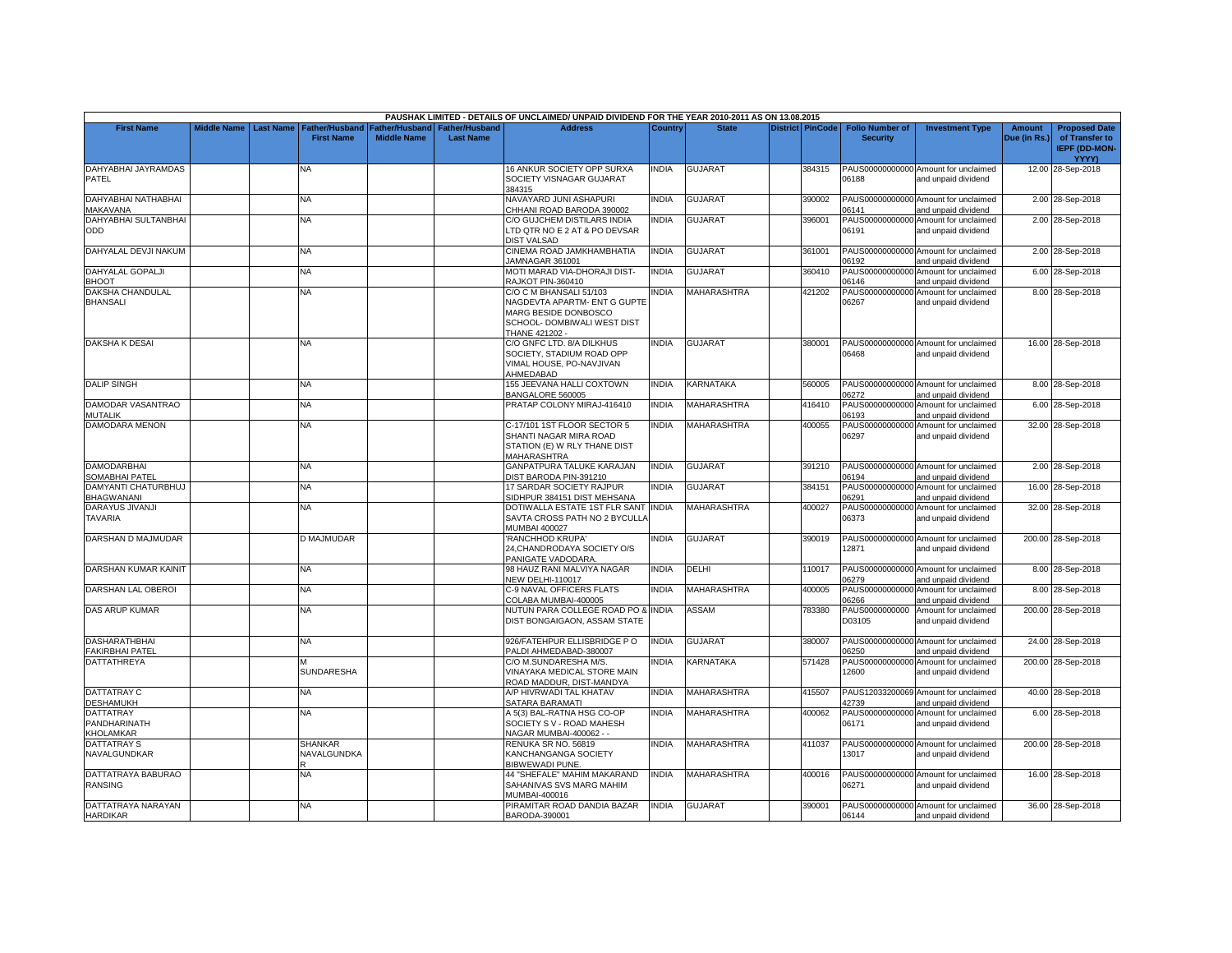|                                                       |                    |                  |                                            |                                      |                                           | PAUSHAK LIMITED - DETAILS OF UNCLAIMED/ UNPAID DIVIDEND FOR THE YEAR 2010-2011 AS ON 13.08.2015  |                |                       |                         |                                           |                                                                                    |                               |                                                                |
|-------------------------------------------------------|--------------------|------------------|--------------------------------------------|--------------------------------------|-------------------------------------------|--------------------------------------------------------------------------------------------------|----------------|-----------------------|-------------------------|-------------------------------------------|------------------------------------------------------------------------------------|-------------------------------|----------------------------------------------------------------|
| <b>First Name</b>                                     | <b>Middle Name</b> | <b>Last Name</b> | <b>Father/Husband</b><br><b>First Name</b> | Father/Husband<br><b>Middle Name</b> | <b>Father/Husband</b><br><b>Last Name</b> | <b>Address</b>                                                                                   | <b>Country</b> | <b>State</b>          | <b>District PinCode</b> | <b>Folio Number of</b><br><b>Security</b> | <b>Investment Type</b>                                                             | <b>Amount</b><br>Due (in Rs.) | <b>Proposed Date</b><br>of Transfer to<br><b>IEPF (DD-MON-</b> |
|                                                       |                    |                  |                                            |                                      |                                           |                                                                                                  |                |                       |                         |                                           |                                                                                    |                               | <b>YYYY)</b>                                                   |
| <b>DATTATRAYA</b><br>SHANKARRAO VIDVANS               |                    |                  | NA                                         |                                      |                                           | PRATAP ROAD RAOPURA BARODA INDIA<br>390001                                                       |                | <b>GUJARAT</b>        | 390001                  | 06137                                     | PAUS00000000000 Amount for unclaimed<br>and unpaid dividend                        |                               | 2.00 28-Sep-2018                                               |
| <b>DAULAT RAM</b>                                     |                    |                  | <b>NA</b>                                  |                                      |                                           | A-28 BARKAT NAGAR TONK<br>PHATAK JAIPUR                                                          | <b>NDIA</b>    | RAJASTHAN             | 302015                  | 18283                                     | PAUS12044700044 Amount for unclaimed<br>and unpaid dividend                        |                               | 2.00 28-Sep-2018                                               |
| <b>DAULAT RAM RANJAN</b>                              |                    |                  | NA.                                        |                                      |                                           | 8/31 TILAK NAGAR NEW DELHI-<br>110018                                                            | <b>NDIA</b>    | DELHI                 | 110018                  | PAUS00000000000<br>06332                  | Amount for unclaimed<br>and unpaid dividend                                        |                               | 8.00 28-Sep-2018                                               |
| DAVID MITHABHAI ANIL                                  |                    |                  | <b>NA</b>                                  |                                      |                                           | PARSI MOHOLLA SADAR BAZAR<br>FATHGUNJ BARODA-390002                                              | INDIA          | <b>GUJARAT</b>        | 390002                  | 06199                                     | PAUS00000000000 Amount for unclaimed<br>and unpaid dividend                        |                               | 32.00 28-Sep-2018                                              |
| <b>DAVY PUVATHINGAL</b><br>PORINCHU                   |                    |                  | NA.                                        |                                      |                                           | ALLIED PHARMA, RICE BAZAR,<br><b>TRICHUR</b>                                                     | <b>INDIA</b>   | KERALA                | 680001                  | PAUS0000000000<br>D00389                  | Amount for unclaimed<br>and unpaid dividend                                        |                               | 800.00 28-Sep-2018                                             |
| DAXABEN BALDEVDAS<br><b>THAKKAR</b>                   |                    |                  | NA                                         |                                      |                                           | LUHANA VAS BEHIND BAZAR<br>DEHGAM DIST AHMEDABAD PIN-                                            | INDIA          | <b>GUJARAT</b>        | 382305                  | 06197                                     | PAUS00000000000 Amount for unclaimed<br>and unpaid dividend                        |                               | 2.00 28-Sep-2018                                               |
| <b>DAXESH RAMANLAL</b><br>PATEL                       |                    |                  | <b>NA</b>                                  |                                      |                                           | 382305<br>J K MISTRY BUILDING OPP KALYAN INDIA<br>HOTEL SAYAJIGANJ BARODA-                       |                | <b>GUJARAT</b>        | 390005                  | 06198                                     | PAUS00000000000 Amount for unclaimed<br>and unpaid dividend                        |                               | 6.00 28-Sep-2018                                               |
| DAYALAL DEVRAJBHAI                                    |                    |                  | NA                                         |                                      |                                           | 390005<br>DAYALAL DEVRAJBHAI & CO BAZAR INDIA                                                    |                | <b>GUJARAT</b>        | 360410                  |                                           | PAUS00000000000 Amount for unclaimed                                               |                               | 32.00 28-Sep-2018                                              |
| AMIPARA<br>DAYAVATHI MADDUKURI                        |                    |                  | NA.                                        |                                      |                                           | ROAD DHORAJI 360410<br>17-1 88/A KAPPALA PETA                                                    | <b>NDIA</b>    | <b>ANDHRA PRADESH</b> | 534275                  | 06408<br>PAUS00000000000                  | and unpaid dividend<br>Amount for unclaimed                                        |                               | 8.00 28-Sep-2018                                               |
| <b>DEBJANI ROY</b>                                    |                    |                  | <b>NA</b>                                  |                                      |                                           | RUSTUMBADA NARSAPUR<br>240 DIAMOND HARBOUR ROAD                                                  | INDIA          | <b>WEST BENGAL</b>    | 700060                  | 06418<br>PAUS0000000000                   | and unpaid dividend<br>Amount for unclaimed                                        |                               | 200.00 28-Sep-2018                                             |
| CHOUDHURY<br><b>DEEDAR SINGH</b><br><b>GHATEHORDE</b> |                    |                  | NA.                                        |                                      |                                           | CALCUTTA<br>9 DIGNITY PLOT 134 NR BON BON<br>OFF J P ROAD 4 BUNGLOW                              | <b>INDIA</b>   | <b>MAHARASHTRA</b>    | 400058                  | D02919<br>06261                           | and unpaid dividend<br>PAUS00000000000 Amount for unclaimed<br>and unpaid dividend |                               | 8.00 28-Sep-2018                                               |
| DEENA DAYAL HEMANI                                    |                    |                  | NA                                         |                                      |                                           | ANDHERI WEST MUMBAI 400058<br>WARDENS HOUSE MDM HOSPITAL<br>SHASTRI NAGAR JODHPUR                | <b>INDIA</b>   | RAJASTHAN             | 342003                  | PAUS0000000000<br>D03319                  | Amount for unclaimed<br>and unpaid dividend                                        |                               | 200.00 28-Sep-2018                                             |
| DEEP C PATEL                                          |                    |                  | <b>NA</b>                                  |                                      |                                           | KRISHNA NIVAS BHUTADI ZAMPA<br>VADODARA                                                          | <b>INDIA</b>   | <b>GUJARAT</b>        | 390001                  | D04456                                    | PAUS0000000000 Amount for unclaimed<br>and unpaid dividend                         |                               | 200.00 28-Sep-2018                                             |
| <b>DEEPA K GUPTA</b>                                  |                    |                  | NA                                         |                                      |                                           | <b>44 NAGAPPA STREET</b><br>SESHADRIPURAM BANGALORE                                              | NDIA           | KARNATAKA             | 560020                  | PAUS0000000000<br>D05129                  | Amount for unclaimed<br>and unpaid dividend                                        |                               | 200.00 28-Sep-2018                                             |
| <b>DEEPA RANI</b>                                     |                    |                  | NA.                                        |                                      |                                           | C/O SH A P GOEL 213<br>PATHARWALA STREET MEERUT<br><b>CITY</b>                                   | <b>NDIA</b>    | <b>UTTAR PRADESH</b>  | 250002                  | PAUS0000000000<br>D05228                  | Amount for unclaimed<br>and unpaid dividend                                        |                               | 600.00 28-Sep-2018                                             |
| <b>DEEPAK DESHPANDE</b>                               |                    |                  | <b>NA</b>                                  |                                      |                                           | 4/142 VIVEK KHAND GOMTI NAGAR INDIA<br>LUCKNOW                                                   |                | <b>UTTAR PRADESH</b>  | 226001                  | 06242                                     | PAUS00000000000 Amount for unclaimed<br>and unpaid dividend                        |                               | 32.00 28-Sep-2018                                              |
| <b>DEEPAK MATHUR</b>                                  |                    |                  | <b>NA</b>                                  |                                      |                                           | 93-A/C-2-B Jankapuri                                                                             | <b>INDIA</b>   | DELHI                 | 110058                  | PAUS0000000000<br>D03380                  | Amount for unclaimed<br>and unpaid dividend                                        |                               | 300.00 28-Sep-2018                                             |
| <b>DEEPAK NARANJI</b><br><b>DHANAK</b>                |                    |                  | NA                                         |                                      |                                           | 4 RAMDEV KUTIR RAMBHUVAN<br>RAJAWADI NAKA M G ROAD<br>GHATKOPAR EAST MUMBAI 400077               | <b>INDIA</b>   | MAHARASHTRA           | 400077                  | PAUS0000000000<br>06448                   | Amount for unclaimed<br>and unpaid dividend                                        |                               | 16.00 28-Sep-2018                                              |
| DEEPAK P RAJPUT                                       |                    |                  | <b>NA</b>                                  |                                      |                                           | 2968/3 KHADE BAZAR BELGAUM                                                                       | <b>INDIA</b>   | KARNATAKA             | 590001                  | D02510                                    | PAUS0000000000 Amount for unclaimed<br>and unpaid dividend                         |                               | 200.00 28-Sep-2018                                             |
| <b>DEEPAK SHETYE</b>                                  |                    |                  | NA                                         |                                      |                                           | C/O FARMACIA POPULAN SANTA<br><b>GULE ILAHAS GOA</b>                                             | INDIA          | GOA                   | 403005                  | PAUS0000000000<br>D04090                  | Amount for unclaimed<br>and unpaid dividend                                        |                               | 200.00 28-Sep-2018                                             |
| DEEPAK VINCENT FALLS                                  |                    |                  | <b>NA</b>                                  |                                      |                                           | 65A NASVILLE ROAD DEHRADUN<br>248001                                                             | INDIA          | UTTARAKHAND           | 248001                  | PAUS00000000000<br>06243                  | Amount for unclaimed<br>and unpaid dividend                                        |                               | 32.00 28-Sep-2018                                              |
| <b>DEEPAKKUMAR</b><br>CHANDULAL SHAH                  |                    |                  | NA.                                        |                                      |                                           | JAKERIBUNDER ROAD BAHARI<br>BULD NO 2 4TH FLOOR ROOM NO<br>52/53 COTTGREEN MUMBAI-400015         | <b>NDIA</b>    | <b>MAHARASHTRA</b>    | 400015                  | PAUS00000000000<br>06325                  | Amount for unclaimed<br>and unpaid dividend                                        |                               | 8.00 28-Sep-2018                                               |
| DEEPIKABEN KOTADIA                                    |                    |                  | NA                                         |                                      |                                           | G 1 / 403. GANGOTRI FLATS AND<br>DUPLEX NR. YASH COMPLEX<br>NARAYAN GARDEN RAODGOTRI             | <b>INDIA</b>   | <b>GUJARAT</b>        | 390021                  | PAUS0000000000<br>D02326                  | Amount for unclaimed<br>and unpaid dividend                                        |                               | 200.00 28-Sep-2018                                             |
| <b>DEVANAND</b><br>NARSINHBHAI PATEL                  |                    |                  | <b>NA</b>                                  |                                      |                                           | 51 SARVODAYA SOCIETY<br>NIZAMPURA BARODA-390002                                                  | <b>NDIA</b>    | <b>GUJARAT</b>        | 390002                  | 06200                                     | PAUS00000000000 Amount for unclaimed<br>and unpaid dividend                        |                               | 6.00 28-Sep-2018                                               |
| <b>DEVARADDI</b><br><b>KRISTARADDI</b><br>KAMARADDI   |                    |                  | NΑ                                         |                                      |                                           | AT & PO TIRLAPURE TAL<br>NAVALGUND DIST DHARWAR<br>KARNATAK 576224                               | <b>NDIA</b>    | KARNATAKA             | 576224                  | 06239                                     | PAUS00000000000 Amount for unclaimed<br>and unpaid dividend                        |                               | 16.00 28-Sep-2018                                              |
| <b>DEVENDRA MEHTA</b>                                 |                    |                  | <b>NA</b>                                  |                                      |                                           | C/O DEVENDRA MEHTA AND ASS.<br>SHANTI COMPLEX 894/895<br>NAGARTHPETBANGALORE<br><b>KARNATAKA</b> | <b>INDIA</b>   | <b>KARNATAKA</b>      | 560002                  | 13056                                     | PAUS00000000000 Amount for unclaimed<br>and unpaid dividend                        |                               | 18.00 28-Sep-2018                                              |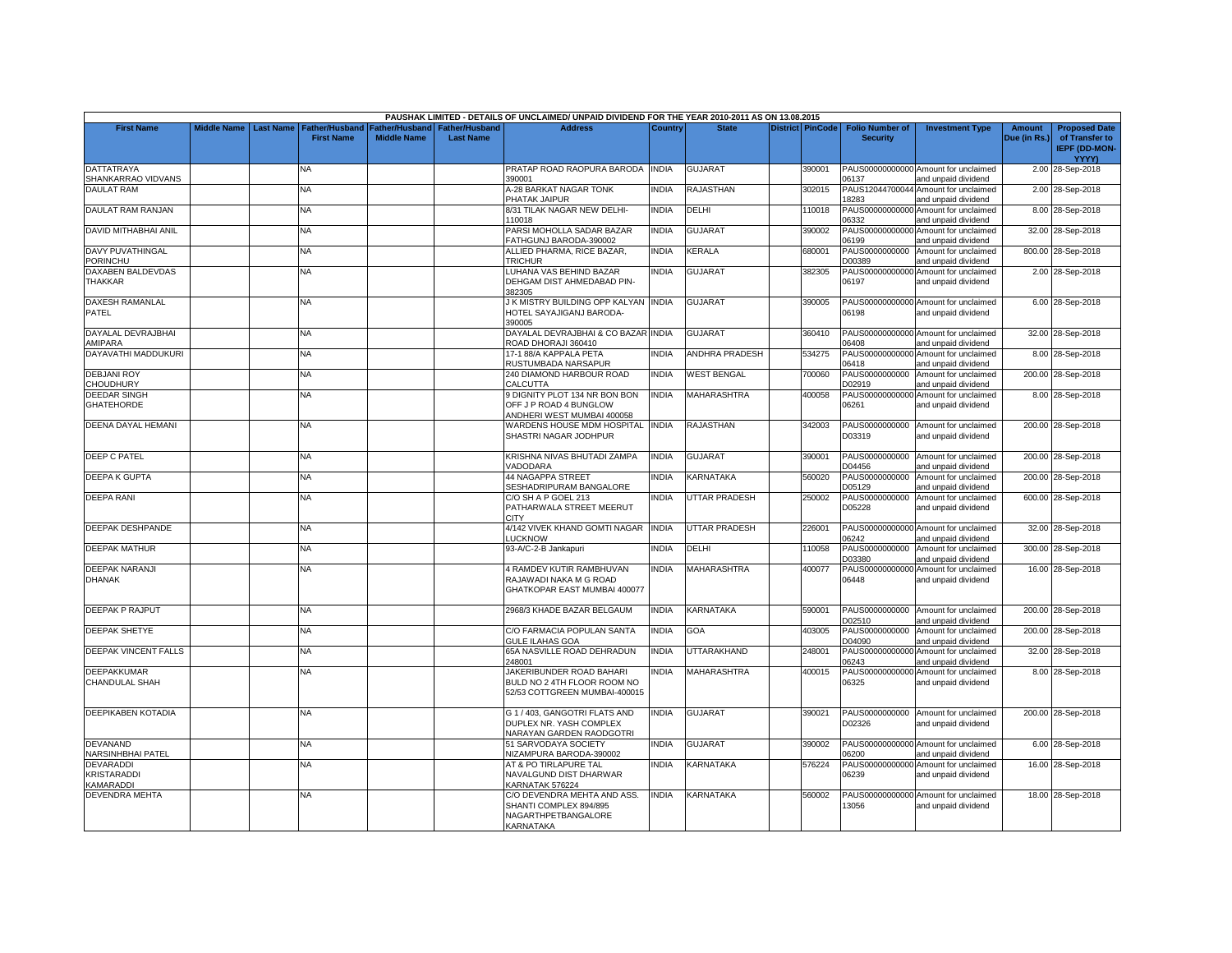|                                                    |                    |                  |                                            |                                             |                                           | PAUSHAK LIMITED - DETAILS OF UNCLAIMED/ UNPAID DIVIDEND FOR THE YEAR 2010-2011 AS ON 13.08.2015                        |              |                      |                  |                                           |                                                             |                               |                                                                |
|----------------------------------------------------|--------------------|------------------|--------------------------------------------|---------------------------------------------|-------------------------------------------|------------------------------------------------------------------------------------------------------------------------|--------------|----------------------|------------------|-------------------------------------------|-------------------------------------------------------------|-------------------------------|----------------------------------------------------------------|
| <b>First Name</b>                                  | <b>Middle Name</b> | <b>Last Name</b> | <b>Father/Husband</b><br><b>First Name</b> | <b>Father/Husband</b><br><b>Middle Name</b> | <b>Father/Husband</b><br><b>Last Name</b> | <b>Address</b>                                                                                                         | Country      | <b>State</b>         | District PinCode | <b>Folio Number of</b><br><b>Security</b> | <b>Investment Type</b>                                      | <b>Amount</b><br>Due (in Rs.) | <b>Proposed Date</b><br>of Transfer to<br><b>IEPF (DD-MON-</b> |
| <b>DEVENDRA RAMANBHAI</b>                          |                    |                  | NA                                         |                                             |                                           | 15 JAWAHAR SOCIETY R V DESAI                                                                                           | <b>INDIA</b> | <b>GUJARAT</b>       | 390001           |                                           | PAUS00000000000 Amount for unclaimed                        |                               | YYYY)                                                          |
| AMIN                                               |                    |                  |                                            |                                             |                                           | ROAD BARODA 390001                                                                                                     |              |                      |                  | 06155                                     | and unpaid dividend                                         |                               | 2.00 28-Sep-2018                                               |
| <b>DEVENDRASINH</b><br><b>JITENDRASINH SOLANKI</b> |                    |                  | NA                                         |                                             |                                           | BAHADUR BURAJ HAJIKHANA<br>BAZAR BROACH-392001                                                                         | <b>INDIA</b> | <b>GUJARAT</b>       | 392001           | PAUS00000000000<br>06202                  | Amount for unclaimed<br>and unpaid dividend                 |                               | 16.00 28-Sep-2018                                              |
| <b>DEVI MOORTHY</b>                                |                    |                  | <b>NA</b>                                  |                                             |                                           | 79 DHARMARAJA KOIL STREET<br>BANGALORE-560001                                                                          | <b>INDIA</b> | KARNATAKA            | 560001           | PAUS00000000000<br>06345                  | Amount for unclaimed<br>and unpaid dividend                 |                               | 8.00 28-Sep-2018                                               |
| <b>DEVIKA BARMAN</b>                               |                    |                  | NA                                         |                                             |                                           | C/O DR N N BARMAN S C GOSWAMI INDIA                                                                                    |              | ASSAM                | 781001           | PAUS0000000000                            | Amount for unclaimed                                        |                               | 1300.00 28-Sep-2018                                            |
|                                                    |                    |                  |                                            |                                             |                                           | ROAD PANBAZAR GUWAHATI                                                                                                 |              |                      |                  | D03075                                    | and unpaid dividend                                         |                               |                                                                |
| <b>DEVINDER KRISHAN</b><br><b>MEHANDROO</b>        |                    |                  | <b>NA</b>                                  |                                             |                                           | -194 PANDAVNAGAR PATPAR<br>GANJ ROAD DELHI 110092                                                                      | <b>INDIA</b> | DELHI                | 110092           | 06396                                     | PAUS00000000000 Amount for unclaimed<br>and unpaid dividend |                               | 40.00 28-Sep-2018                                              |
| <b>DEVINDRABEN</b>                                 |                    |                  | <b>NA</b>                                  |                                             |                                           | CHAKANIA LANE BAJWADA                                                                                                  | <b>INDIA</b> | <b>GUJARAT</b>       | 390001           | PAUS00000000000                           | Amount for unclaimed                                        |                               | 2.00 28-Sep-2018                                               |
| ASHOKKUMAR SHAH                                    |                    |                  |                                            |                                             |                                           | BALJIVAN STREET NO-2 BARODA<br>390001                                                                                  |              |                      |                  | 06439                                     | and unpaid dividend                                         |                               |                                                                |
| <b>DEVKI L SOMAYA</b>                              |                    |                  | NA                                         |                                             |                                           | 10/23, MAHALAXMI SOCIETY LTD.<br>120.MANMALA TANK RD.NR.BPL<br>MOBILE CENTRE MAHI, MUMBAI-<br>400016                   | <b>NDIA</b>  | <b>MAHARASHTRA</b>   | 400016           | 06461                                     | PAUS00000000000 Amount for unclaimed<br>and unpaid dividend |                               | 16.00 28-Sep-2018                                              |
| <b>DEVYANI DHANVANT</b>                            |                    |                  | NA                                         |                                             |                                           | 95/14 KAILASH BUILDING SION<br>WEST MUMBAI 400022                                                                      | <b>INDIA</b> | <b>MAHARASHTRA</b>   | 400022           | 06379                                     | PAUS00000000000 Amount for unclaimed<br>and unpaid dividend |                               | 8.00 28-Sep-2018                                               |
| DEVYANI SHANKARRAO                                 |                    |                  | NA.                                        |                                             |                                           | 24/771 GITA NAGER NR NEW                                                                                               | <b>INDIA</b> | <b>GUJARAT</b>       | 380026           | PAUS00000000000                           | Amount for unclaimed                                        |                               | 2.00 28-Sep-2018                                               |
| <b>SHAPHAKAR</b>                                   |                    |                  |                                            |                                             |                                           | COTTREN MILL AHMEDABAD<br>380026                                                                                       |              |                      |                  | 06403                                     | and unpaid dividend                                         |                               |                                                                |
| <b>DHAN EDALJI</b><br>ANKLESARIA                   |                    |                  | <b>NA</b>                                  |                                             |                                           | BELLE-VILLE OPP PUSHPAK<br>KHANPUR ROAD AHMEDABAD-<br>380001                                                           | <b>INDIA</b> | <b>GUJARAT</b>       | 380001           | 06161                                     | PAUS00000000000 Amount for unclaimed<br>and unpaid dividend |                               | 16.00 28-Sep-2018                                              |
| <b>DHARAM BIR</b>                                  |                    |                  | <b>NA</b>                                  |                                             |                                           | D-54 VIJAY NAGAR DELHI-110009                                                                                          | <b>INDIA</b> | DELHI                | 110009           | 06277                                     | PAUS00000000000 Amount for unclaimed<br>and unpaid dividend |                               | 8.00 28-Sep-2018                                               |
| DHARAM DEV GUPTA                                   |                    |                  | <b>NA</b>                                  |                                             |                                           | 15/2 TAMOLI PARA ALIGARH UTTAR INDIA<br>PRADESH                                                                        |              | UTTAR PRADESH        | 202001           | PAUS0000000000<br>D03921                  | Amount for unclaimed<br>and unpaid dividend                 |                               | 600.00 28-Sep-2018                                             |
| <b>DHARAMPAL</b><br><b>BHADRIKLAL SHAH</b>         |                    |                  | NA                                         |                                             |                                           | TAMBOLI KHADKI KASHIPURA AT &<br>PO BORSAD DIST KHEDA 388540                                                           | <b>INDIA</b> | <b>GUJARAT</b>       | 388540           | PAUS00000000000<br>06429                  | Amount for unclaimed<br>and unpaid dividend                 |                               | 6.00 28-Sep-2018                                               |
| <b>DHARINI JOSHI</b>                               |                    |                  | NA                                         |                                             |                                           | 128, MAHAJAN SOCIETY, FATEH<br>GUNJ, VADODARA-390002                                                                   | <b>INDIA</b> | <b>GUJARAT</b>       | 390002           | PAUS00000000000<br>06460                  | Amount for unclaimed<br>and unpaid dividend                 |                               | 2.00 28-Sep-2018                                               |
| DHARMAMBAL C V                                     |                    |                  | NA.                                        |                                             |                                           | 48. BHEEMANNA MUDALY GARDEN INDIA<br><b>STREET CHENNAI</b>                                                             |              | <b>TAMIL NADU</b>    | 600018           | PAUS0000000000<br>C01033                  | Amount for unclaimed<br>and unpaid dividend                 |                               | 1600.00 28-Sep-2018                                            |
| <b>DHARMISTHA DHANJI</b>                           |                    |                  | NA                                         |                                             |                                           | 12-KAMAL KUNJ 408-LAXMI                                                                                                | <b>INDIA</b> | <b>MAHARASHTRA</b>   | 400019           | PAUS00000000000                           | Amount for unclaimed                                        |                               | 8.00 28-Sep-2018                                               |
| GALA                                               |                    |                  |                                            |                                             |                                           | NARAYAN LANE MATUNGA MUMBAI<br>400019                                                                                  |              |                      |                  | 06339                                     | and unpaid dividend                                         |                               |                                                                |
| DHARMPAL BHADRIKLAL<br><b>SHAH</b>                 |                    |                  | NA.                                        |                                             |                                           | KASHIPURA TAMBOLI STREET<br>BORSAD 388540                                                                              | <b>INDIA</b> | <b>GUJARAT</b>       | 388540           | 06415                                     | PAUS00000000000 Amount for unclaimed<br>and unpaid dividend |                               | 6.00 28-Sep-2018                                               |
| DHIRAJ RAMCHANDRA<br>GAIKWAD                       |                    |                  | RAMCHANDRA<br><b>GAIKWAD</b>               |                                             |                                           | 45 VIDYA NAGARI POST HANUMAN INDIA<br>NAGAR NAGPUR MAHARASHTRA                                                         |              | MAHARASHTRA          | 440009           | 69289                                     | PAUSIN300214115 Amount for unclaimed<br>and unpaid dividend |                               | 28.00 28-Sep-2018                                              |
| <b>DHIRAJKUMAR</b><br>KANTIBHAI PATEL              |                    |                  | NA.                                        |                                             |                                           | C/O KANTIBHAI NATHABHAI PATEL<br>AT JALAMP- URA POST HATHIPURA<br>VIA SATHAMBATAL BAYA- D DIST<br>SABARKANTHA 383340 - | <b>INDIA</b> | <b>GUJARAT</b>       | 383340           | 06206                                     | PAUS00000000000 Amount for unclaimed<br>and unpaid dividend |                               | 2.00 28-Sep-2018                                               |
| <b>DHIRAJLAL</b><br>MANCHHARAM PAREKH              |                    |                  | NA.                                        |                                             |                                           | 4/4141 GOVIND NIVAS BHULA<br>MODINI POLE BUGUMPURA SURAT<br>395003                                                     | <b>INDIA</b> | <b>GUJARAT</b>       | 395003           | 06406                                     | PAUS00000000000 Amount for unclaimed<br>and unpaid dividend |                               | 16.00 28-Sep-2018                                              |
| <b>DHIRAJLAL</b><br>MANCHHARAM PAREKH              |                    |                  | <b>NA</b>                                  |                                             |                                           | <b>G/4141 GOVIND NIVAS BHULA MODI INDIA</b><br>NI POLE BEGUMPURA SURAT<br>395003                                       |              | <b>GUJARAT</b>       | 395003           | 06423                                     | PAUS00000000000 Amount for unclaimed<br>and unpaid dividend |                               | 16.00 28-Sep-2018                                              |
| DHIRAJLAL RATILAL<br>MEHTA                         |                    |                  | NA.                                        |                                             |                                           | E/2263 FATA TALAV OPP NAGINA<br><b>MASJID &amp; LAXMI OIL MILL</b><br>BHARUCH PIN-392001                               | <b>INDIA</b> | <b>GUJARAT</b>       | 392001           | 06209                                     | PAUS00000000000 Amount for unclaimed<br>and unpaid dividend |                               | 6.00 28-Sep-2018                                               |
| <b>DHIRAJLAL S VARIA</b>                           |                    |                  | NA                                         |                                             |                                           | VARIA SUNDARJI VIRJI & CO<br>NATAKSHALA ROAD JAMNAGAR-<br>361001                                                       | <b>INDIA</b> | <b>GUJARAT</b>       | 361001           | 06210                                     | PAUS00000000000 Amount for unclaimed<br>and unpaid dividend |                               | 32.00 28-Sep-2018                                              |
| <b>DHIRENDAR KUMAR</b><br>SAHU                     |                    |                  | <b>NA</b>                                  |                                             |                                           | 294, COLONEL GANJ ALLAHABAD                                                                                            | <b>INDIA</b> | <b>UTTAR PRADESH</b> | 211002           | D01218                                    | PAUS0000000000 Amount for unclaimed<br>and unpaid dividend  |                               | 200.00 28-Sep-2018                                             |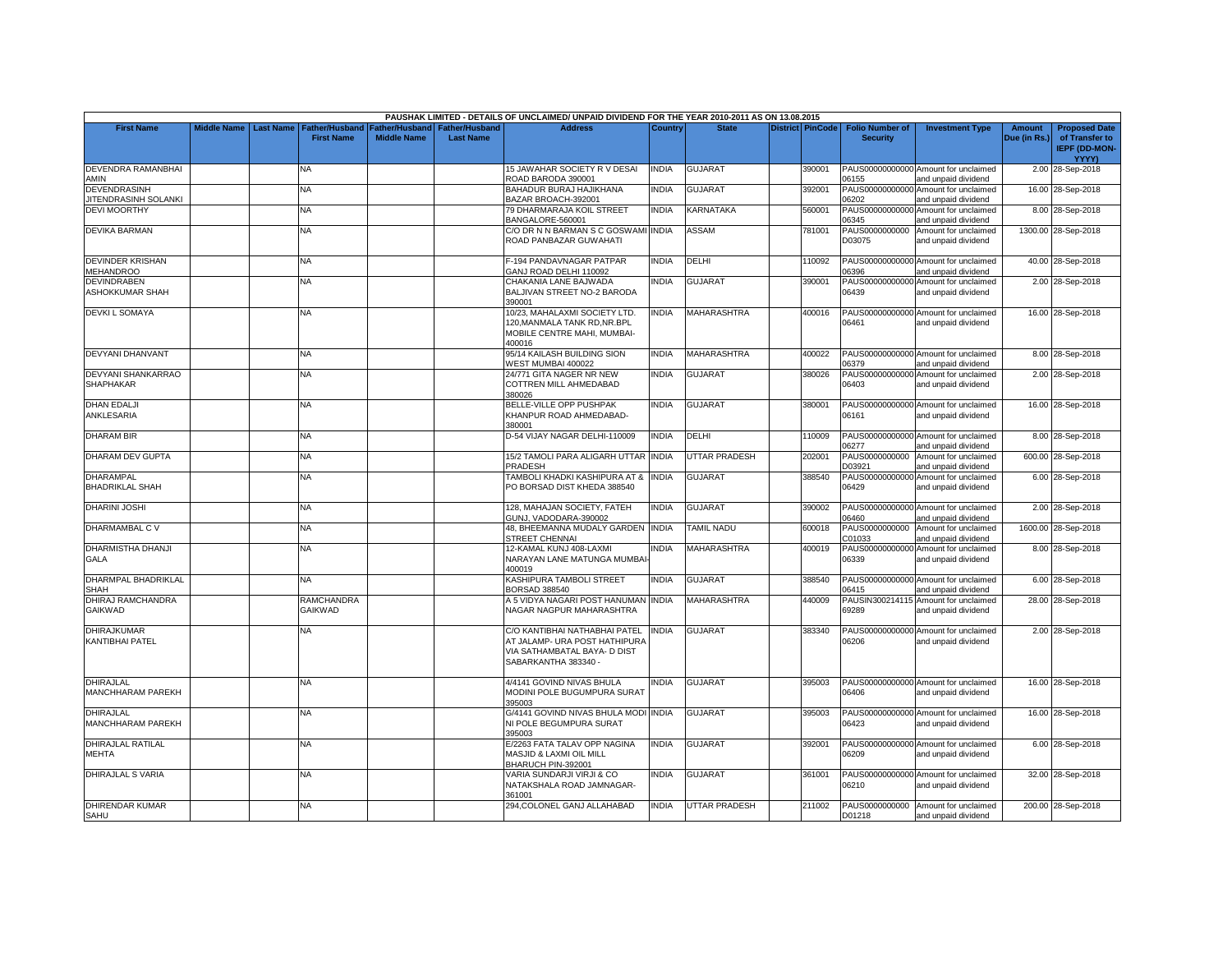|                                              |                         |                                            |                                             |                                           | PAUSHAK LIMITED - DETAILS OF UNCLAIMED/ UNPAID DIVIDEND FOR THE YEAR 2010-2011 AS ON 13.08.2015               |              |                    |        |                                                     |                                                             |                               |                                                                                |
|----------------------------------------------|-------------------------|--------------------------------------------|---------------------------------------------|-------------------------------------------|---------------------------------------------------------------------------------------------------------------|--------------|--------------------|--------|-----------------------------------------------------|-------------------------------------------------------------|-------------------------------|--------------------------------------------------------------------------------|
| <b>First Name</b>                            | Middle Name   Last Name | <b>Father/Husband</b><br><b>First Name</b> | <b>Father/Husband</b><br><b>Middle Name</b> | <b>Father/Husband</b><br><b>Last Name</b> | <b>Address</b>                                                                                                | Country      | <b>State</b>       |        | District PinCode Folio Number of<br><b>Security</b> | <b>Investment Type</b>                                      | <b>Amount</b><br>Due (in Rs.) | <b>Proposed Date</b><br>of Transfer to<br><b>IEPF (DD-MON-</b><br><b>YYYY)</b> |
| <b>DHIRUBHAI</b><br>PARSOTAMBHAI PATEL       |                         | NA                                         |                                             |                                           | AT AJABPURA POST ODHA VIA<br>SATHAMBA TAL BAYAD DIST<br>SABARKANTHA 383340                                    | <b>NDIA</b>  | <b>GUJARAT</b>     | 383340 | 06212                                               | PAUS00000000000 Amount for unclaimed<br>and unpaid dividend |                               | 16.00 28-Sep-2018                                                              |
| <b>DHIRUBHAI</b><br>SHANKARBHAI PATEL        |                         | <b>NA</b>                                  |                                             |                                           | RADODARA TA BAYAD DIST<br>SABARKANTHA PIN-383325                                                              | <b>NDIA</b>  | <b>GUJARAT</b>     | 383325 | 06145                                               | PAUS00000000000 Amount for unclaimed<br>and unpaid dividend |                               | 16.00 28-Sep-2018                                                              |
| DHRUBA JYOTI BARUAH                          |                         | <b>NA</b>                                  |                                             |                                           | C/O MR P C BARUAH GRIEVANCE<br>OFFICER D I OFFICE PO<br>MANGALDOI ASSAM PIN-784125                            | <b>INDIA</b> | <b>ASSAM</b>       | 784125 | 06213                                               | PAUS00000000000 Amount for unclaimed<br>and unpaid dividend |                               | 6.00 28-Sep-2018                                                               |
| DHRUVARAJ<br>RANGANATH KULKARNI              |                         | NΑ                                         |                                             |                                           | DEPARTMENT OF PHARMACOLOGY<br>KASTURBA MEDICAL COLLEGE<br>MANIPAL                                             | <b>INDIA</b> | KARNATAKA          | 576119 | D00841                                              | PAUS0000000000 Amount for unclaimed<br>and unpaid dividend  |                               | 200.00 28-Sep-2018                                                             |
| <b>DHULABHAI NARSIBHAI</b><br>PATEL          |                         | <b>NA</b>                                  |                                             |                                           | AMBAMATA PASE JASHBHAI<br>BHATT'S KHANCHO NADIAD-387001                                                       | <b>INDIA</b> | <b>GUJARAT</b>     | 387001 | 06257                                               | PAUS00000000000 Amount for unclaimed<br>and unpaid dividend |                               | 8.00 28-Sep-2018                                                               |
| <b>DHULABHAI SOMABHAI</b><br>PATEL           |                         | <b>NA</b>                                  |                                             |                                           | AT & POST POR TA BARODA DIST<br>BARODA PIN-391240                                                             | <b>INDIA</b> | <b>GUJARAT</b>     | 391240 | 06215                                               | PAUS00000000000 Amount for unclaimed<br>and unpaid dividend |                               | 6.00 28-Sep-2018                                                               |
| DHURABHAI NATHUBHAI<br>PATEL                 |                         | <b>NA</b>                                  |                                             |                                           | AT POST BERNA TAL HIMATNAGAR<br>DIST SABARKATHA PIN-383001                                                    | <b>INDIA</b> | <b>GUJARAT</b>     | 383001 | PAUS00000000000<br>06216                            | Amount for unclaimed<br>and unpaid dividend                 |                               | 2.00 28-Sep-2018                                                               |
| <b>DILIP BABULAL PARIKH</b>                  |                         | <b>NA</b>                                  |                                             |                                           | 223/2669 PRATIXA APT SOLA ROAD<br>NARANPURA AHMEDABAD 380013                                                  | <b>INDIA</b> | <b>GUJARAT</b>     | 380013 | 06217                                               | PAUS00000000000 Amount for unclaimed<br>and unpaid dividend |                               | 2.00 28-Sep-2018                                                               |
| DILIP DHANJIBHAI JOSHI                       |                         | NΑ                                         |                                             |                                           | 116 NANDNANDAN BHUVAN<br>SODAWALA LANE BORIVALI (W)<br>MUMBAI-400092                                          | <b>NDIA</b>  | <b>MAHARASHTRA</b> | 400092 | 06265                                               | PAUS00000000000 Amount for unclaimed<br>and unpaid dividend |                               | 16.00 28-Sep-2018                                                              |
| <b>DILIP M SHAH</b>                          |                         | NA                                         |                                             |                                           | SIDDHIVINAYAK BUILDING<br>GROUND FLOOR NEAR DENA BANK<br>MANOHAR ROAD PALGHAR WEST<br>DIST THANE 401404       | india        | MAHARASHTRA        | 401404 | 06327                                               | PAUS00000000000 Amount for unclaimed<br>and unpaid dividend |                               | 8.00 28-Sep-2018                                                               |
| <b>DILIP R GEJJI</b>                         |                         | <b>NA</b>                                  |                                             |                                           | <b>3 CHANDANBAN APARTMENTS</b><br>MODEL COLONY PUNE-411016                                                    | <b>NDIA</b>  | MAHARASHTRA        | 411016 | 06284                                               | PAUS00000000000 Amount for unclaimed<br>and unpaid dividend |                               | 8.00 28-Sep-2018                                                               |
| <b>DILIP RAGHUNATH JOSHI</b>                 |                         | <b>NA</b>                                  |                                             |                                           | 22A/15 GOVIND NAGAR SOCIETY<br>2ND FLOOR SODAWALA LANE S V P<br>RD BORIVLI (WEST) MUMBAI-<br>400092           | <b>INDIA</b> | <b>MAHARASHTRA</b> | 400092 | 06315                                               | PAUS00000000000 Amount for unclaimed<br>and unpaid dividend |                               | 16.00 28-Sep-2018                                                              |
| <b>DILIP SHANKARRAO</b><br><b>BIDKAR</b>     |                         | <b>NA</b>                                  |                                             |                                           | BUILDING NO 4 FLAT NO 4<br>PRITAMNAGAR KOTHRUD PUNE                                                           | INDIA        | MAHARASHTRA        | 411029 | D04025                                              | PAUS0000000000 Amount for unclaimed<br>and unpaid dividend  |                               | 200.00 28-Sep-2018                                                             |
| DILIPBHAI RAVAJIBHAI<br>PATEL                |                         | NA                                         |                                             |                                           | MAYA SHERI TA ANAND SARSA<br>DIST KAIRA PIN-388365                                                            | <b>NDIA</b>  | GUJARAT            | 388365 | PAUS00000000000<br>06219                            | Amount for unclaimed<br>and unpaid dividend                 |                               | 20.00 28-Sep-2018                                                              |
| DILIPKUMAR HARILAL<br>SHAH                   |                         | NΑ                                         |                                             |                                           | SALUN BAZAR KOVADA POLE<br>NADIAD DIST KAIRA PIN-387001                                                       | <b>INDIA</b> | <b>GUJARAT</b>     | 387001 | PAUS00000000000<br>06220                            | Amount for unclaimed<br>and unpaid dividend                 |                               | 6.00 28-Sep-2018                                                               |
| DILIPKUMAR HARILAL<br>VADHANI                |                         | <b>NA</b>                                  |                                             |                                           | ARIHANT EMPORIUM, S/2,<br>SAHAJANAND TOWER-, NR.JIVRAJ<br>PARK BUS STAND, JIVRAJ PARK.-<br>AHMEDABAD-380015 - | <b>INDIA</b> | <b>GUJARAT</b>     | 380015 | 06221                                               | PAUS00000000000 Amount for unclaimed<br>and unpaid dividend |                               | 16.00 28-Sep-2018                                                              |
| <b>DILIPKUMAR RAMNIKLAL</b><br><b>GANDHI</b> |                         | <b>NA</b>                                  |                                             |                                           | THE MADRAS TRADING CO RAMNIK INDIA<br>HOUSE JUBILEE CHOWK M G ROAD<br><b>RAJKOT 360001</b>                    |              | <b>GUJARAT</b>     | 360001 | 06289                                               | PAUS00000000000 Amount for unclaimed<br>and unpaid dividend |                               | 16.00 28-Sep-2018                                                              |
| DIMEJ CHANDULAL<br><b>DHINGANI</b>           |                         | CHANDULAL                                  |                                             |                                           | DHARMUDADA PARK, 101<br>MADHUVAN APPT, GARDEN ROAD.<br>DHARAMPURVALSAD                                        | <b>INDIA</b> | <b>GUJARAT</b>     | 396050 | PAUS12023500001<br>48365                            | Amount for unclaimed<br>and unpaid dividend                 |                               | 20.00 28-Sep-2018                                                              |
| <b>DIMPLE HINESH PATEL</b>                   |                         | <b>NA</b>                                  |                                             |                                           | Uma Society, No.32 A Tilakwada Road INDIA<br>Dhabhoi                                                          |              | <b>GUJARAT</b>     | 391110 | D05624                                              | PAUS0000000000 Amount for unclaimed<br>and unpaid dividend  |                               | 100.00 28-Sep-2018                                                             |
| <b>DINA BEHRAMSHAH</b><br>KHUMBATTA          |                         | <b>NA</b>                                  |                                             |                                           | CHANDRAKANT MANSION 4TH<br>FLOOR URANWALA STREET GRANT<br>ROAD MUMBAI 400007                                  | <b>INDIA</b> | <b>MAHARASHTRA</b> | 400007 | PAUS00000000000<br>06136                            | Amount for unclaimed<br>and unpaid dividend                 |                               | 20.00 28-Sep-2018                                                              |
| <b>DINA VINODKUMAR</b><br>PATEL              |                         | ΝA                                         |                                             |                                           | A-9 TRIMURTI APARTMENT NEAR<br>SUN VILLA ROW HOUSES<br>MEMNAGAR AHMEDABAD 380052                              | <b>NDIA</b>  | <b>GUJARAT</b>     | 380052 | 06249                                               | PAUS00000000000 Amount for unclaimed<br>and unpaid dividend |                               | 32.00 28-Sep-2018                                                              |
| <b>DINDAYAL SHARMA</b>                       |                         | ΝA                                         |                                             |                                           | C/o Globe Highways 104, Mansi<br>Avenue Near Gelani Pump, Nizampura                                           | NDIA         | <b>GUJARAT</b>     | 390002 | D04474                                              | PAUS0000000000 Amount for unclaimed<br>and unpaid dividend  |                               | 200.00 28-Sep-2018                                                             |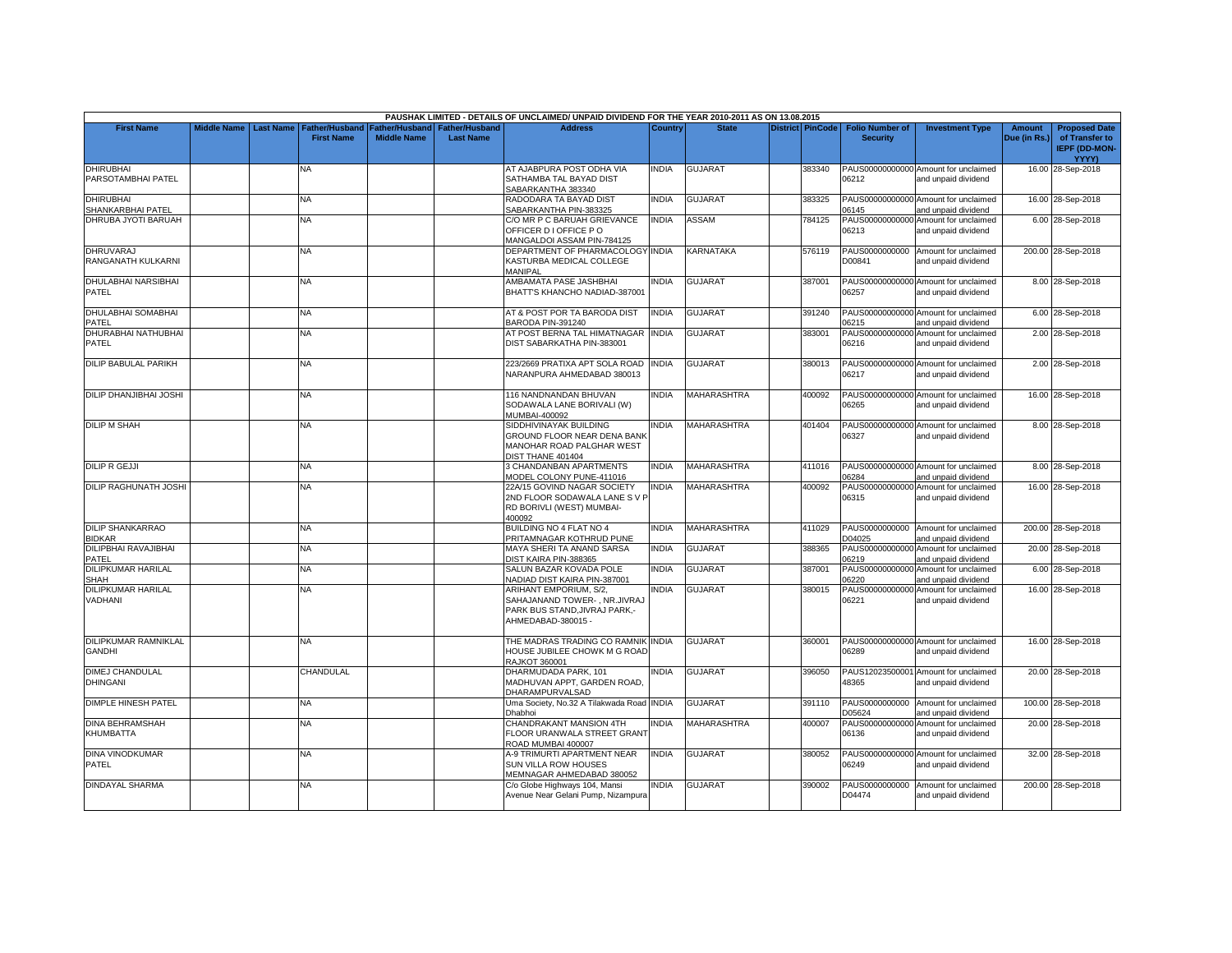|                                                |                    |                  |                                     |                                      |                                           | PAUSHAK LIMITED - DETAILS OF UNCLAIMED/ UNPAID DIVIDEND FOR THE YEAR 2010-2011 AS ON 13.08.2015                           |              |                       |                         |                                           |                                                             |                               |                                                                |
|------------------------------------------------|--------------------|------------------|-------------------------------------|--------------------------------------|-------------------------------------------|---------------------------------------------------------------------------------------------------------------------------|--------------|-----------------------|-------------------------|-------------------------------------------|-------------------------------------------------------------|-------------------------------|----------------------------------------------------------------|
| <b>First Name</b>                              | <b>Middle Name</b> | <b>Last Name</b> | Father/Husband<br><b>First Name</b> | Father/Husband<br><b>Middle Name</b> | <b>Father/Husband</b><br><b>Last Name</b> | <b>Address</b>                                                                                                            | Country      | <b>State</b>          | <b>District PinCode</b> | <b>Folio Number of</b><br><b>Security</b> | <b>Investment Type</b>                                      | <b>Amount</b><br>Due (in Rs.) | <b>Proposed Date</b><br>of Transfer to<br><b>IEPF (DD-MON-</b> |
| <b>DINESH BHASKAR</b><br>JANGLE                |                    |                  | NА                                  |                                      |                                           | ROOM NO-3/4 YASHORAJ CNS<br><b>NEAR MODELENGLISH</b><br><b>SCHOOLPANDURANGWA</b><br>MANPADA ROAD DOMBIVLI (EAST)<br>THANE | <b>INDIA</b> | <b>MAHARASHTRA</b>    | 421201                  | PAUS12028900009<br>54413                  | Amount for unclaimed<br>and unpaid dividend                 |                               | <b>YYYY)</b><br>30.00 28-Sep-2018                              |
| <b>DINESH CHANDRA</b><br>PANDEY                |                    |                  | NA                                  |                                      |                                           | C/O HARISH CHANDER MITTAL G-12 INDIA<br>LAXMI NAGAR NR VIJAY CHOWK<br>DELHI 110092                                        |              | DELHI                 | 110092                  | 06337                                     | PAUS00000000000 Amount for unclaimed<br>and unpaid dividend |                               | 8.00 28-Sep-2018                                               |
| <b>DINESH DESAI</b>                            |                    |                  | NA                                  |                                      |                                           | <b>M/S DESAI PHARMA MANGALDAS</b><br>BLD NO 2 FIRST FLOOR ROOM NO 9<br>MUMBAI                                             | <b>INDIA</b> | <b>MAHARASHTRA</b>    | 400002                  | D03783                                    | PAUS0000000000 Amount for unclaimed<br>and unpaid dividend  |                               | 300.00 28-Sep-2018                                             |
| <b>DINESH KUMAR</b>                            |                    |                  | <b>NA</b>                           |                                      |                                           | "KH-75 NEW KAVI NAGAR"<br>GHAZIABAD 201002                                                                                | <b>INDIA</b> | UTTAR PRADESH         | 201002                  | 06275                                     | PAUS00000000000 Amount for unclaimed<br>and unpaid dividend |                               | 20.00 28-Sep-2018                                              |
| DINESH KUMAR KHANNA                            |                    |                  | NΑ                                  |                                      |                                           | -12 LAJPAT NAGAR III NEW DELHI-<br>110024                                                                                 | <b>INDIA</b> | DELHI                 | 110024                  | PAUS00000000000<br>06353                  | Amount for unclaimed<br>and unpaid dividend                 |                               | 8.00 28-Sep-2018                                               |
| DINESH MOHAN SHARMA                            |                    |                  | NA                                  |                                      |                                           | 555GA/59 CHANKYA PURI KANPUR<br>ROAD LUCKNOW 226005                                                                       | <b>INDIA</b> | <b>UTTAR PRADESH</b>  | 226005                  | PAUS00000000000<br>06223                  | Amount for unclaimed<br>and unpaid dividend                 |                               | 32.00 28-Sep-2018                                              |
| <b>DINESH PRASAD</b>                           |                    |                  | <b>NA</b>                           |                                      |                                           | FLAT NO. 535, POCKET "E" MAYUR<br>VIHAR - PHASE II DELHI-110091                                                           | <b>INDIA</b> | DELHI                 | 110091                  | PAUS00000000000<br>06273                  | Amount for unclaimed<br>and unpaid dividend                 |                               | 8.00 28-Sep-2018                                               |
| <b>DINESH RANDAD</b>                           |                    |                  | <b>NA</b>                           |                                      |                                           | PRODUCTION DEPT LARSEN &<br>TOUBRO LTD P O AWARPUR<br>CHANDRAPUR DIST MS 442917                                           | <b>INDIA</b> | <b>MADHYA PRADESH</b> | 442917                  | 06400                                     | PAUS00000000000 Amount for unclaimed<br>and unpaid dividend |                               | 50.00 28-Sep-2018                                              |
| <b>DINESH RUPAREL</b>                          |                    |                  | NA.                                 |                                      |                                           | C' BLOCK (2ND FLOOR) GILLANDER INDIA<br>HOUSE NETAJI SUBHAS ROAD<br>CALCUTTA-700001                                       |              | <b>WEST BENGAL</b>    | 700001                  | 06302                                     | PAUS00000000000 Amount for unclaimed<br>and unpaid dividend |                               | 16.00 28-Sep-2018                                              |
| <b>DINESH V KARELIA</b>                        |                    |                  | NA                                  |                                      |                                           | <b>GOPALNANDAN FLATS OPP</b><br>CANARA BANK MANINAGAR<br>CHARRASTA AHMEDABAD-380008                                       | <b>INDIA</b> | <b>GUJARAT</b>        | 380008                  | 06252                                     | PAUS00000000000 Amount for unclaimed<br>and unpaid dividend |                               | 8.00 28-Sep-2018                                               |
| <b>DINESH VAIDYA</b>                           |                    |                  | <b>NA</b>                           |                                      |                                           | <b>NEAR AZAD MAIDAN MADAN</b><br>ZAMPA ROAD VADODARA                                                                      | <b>INDIA</b> | <b>GUJARAT</b>        | 390001                  | D04316                                    | PAUS0000000000 Amount for unclaimed<br>and unpaid dividend  |                               | 200.00 28-Sep-2018                                             |
| DINESH WADHAWAN                                |                    |                  | NA                                  |                                      |                                           | 212 LAXMI BAI NAGAR NEW DELHI-<br>110023                                                                                  | <b>INDIA</b> | DELHI                 | 110023                  | PAUS00000000000<br>06224                  | Amount for unclaimed<br>and unpaid dividend                 |                               | 10.00 28-Sep-2018                                              |
| <b>DINESHBHAI</b><br><b>GORDHANBHAI PATEL</b>  |                    |                  | <b>NA</b>                           |                                      |                                           | C/O STATE BANK OF INDIA VITHAL<br><b>JDYOGNAGAR BRANCH TAL</b><br>ANAND 388121                                            | <b>INDIA</b> | <b>GUJARAT</b>        | 388121                  | 06226                                     | PAUS00000000000 Amount for unclaimed<br>and unpaid dividend |                               | 12.00 28-Sep-2018                                              |
| <b>DINESHBHAI MANIBHAI</b><br>PATEL            |                    |                  | <b>NA</b>                           |                                      |                                           | NAVIKHADKI PO KAVITHA TA<br>3ORSAD DIST KAIRA PIN-388540                                                                  | <b>INDIA</b> | <b>GUJARAT</b>        | 388540                  | 06227                                     | PAUS00000000000 Amount for unclaimed<br>and unpaid dividend |                               | 2.00 28-Sep-2018                                               |
| <b>DINESHBHAI SHANTILAL</b><br><b>BHATT</b>    |                    |                  | NA.                                 |                                      |                                           | BHADRAKALI MATA'S POLE<br>HARPADE'S VADO RANADE<br>BUILDING BARODA-390001                                                 | <b>INDIA</b> | GUJARAT               | 390001                  | 06228                                     | PAUS00000000000 Amount for unclaimed<br>and unpaid dividend |                               | 16.00 28-Sep-2018                                              |
| DINESHBHAI VELJIBHAI<br>CHAUDHARI              |                    |                  | NA.                                 |                                      |                                           | AT & POST BAMOSANA TA & DIST<br>MEHSANA PIN-384120                                                                        | <b>INDIA</b> | <b>GUJARAT</b>        | 384120                  | 06229                                     | PAUS00000000000 Amount for unclaimed<br>and unpaid dividend |                               | 2.00 28-Sep-2018                                               |
| <b>DINESHCHANDRA</b><br><b>BHABHUTLAL SHAH</b> |                    |                  | <b>NA</b>                           |                                      |                                           | 6 PREMBAI BHUVAN 2ND FLOOR 79 INDIA<br>NANUBHAI DESAI ROAD MUMBAI-<br>400004                                              |              | MAHARASHTRA           | 400004                  | 06260                                     | PAUS00000000000 Amount for unclaimed<br>and unpaid dividend |                               | 8.00 28-Sep-2018                                               |
| <b>DINESHCHANDRA</b><br><b>HIRALAL SHAH</b>    |                    |                  | <b>NA</b>                           |                                      |                                           | <b>GHADIALI POLE KOLAKHADI NEAR</b><br>SANJIV ELECTRICALS BARODA<br>390001                                                | <b>INDIA</b> | <b>GUJARAT</b>        | 390001                  | 06148                                     | PAUS00000000000 Amount for unclaimed<br>and unpaid dividend |                               | 6.00 28-Sep-2018                                               |
| <b>DINESHKUMAR</b><br>CHINUBHAI SHAH           |                    |                  | NΑ                                  |                                      |                                           | SAYAJI GANJ NEAR AMBESSADOR<br>HOTEL RASVI VORA'S CHAWL<br>BARODA-390005                                                  | <b>INDIA</b> | <b>GUJARAT</b>        | 390005                  | 06232                                     | PAUS00000000000 Amount for unclaimed<br>and unpaid dividend |                               | 12.00 28-Sep-2018                                              |
| <b>DINESHKUMAR LALJIBHAI</b><br>PATEL          |                    |                  | NA.                                 |                                      |                                           | C/O DR.LALJIBHAI PATEL NR.OLD<br>BUS STAND, VIJALI RD. UPLETA                                                             | <b>INDIA</b> | GUJARAT               | 360490                  | 79891                                     | PAUS13019900000 Amount for unclaimed<br>and unpaid dividend |                               | 16.00 28-Sep-2018                                              |
| <b>DINKAR K SAVEKAR</b>                        |                    |                  | <b>NA</b>                           |                                      |                                           | ANANDASHRAM PLOT NO 107 R NO INDIA<br>30 1ST FLR OPP PODDAR<br>HOSPITAL WORLI SEA FACE<br><b>MUMBAI 400018</b>            |              | <b>MAHARASHTRA</b>    | 400018                  | 06436                                     | PAUS00000000000 Amount for unclaimed<br>and unpaid dividend |                               | 66.00 28-Sep-2018                                              |
| <b>DINKERRAY RATILAL</b><br><b>PATHAK</b>      |                    |                  | <b>NA</b>                           |                                      |                                           | NR LILI HAVELI NAGARWADA<br>BARODA-390001                                                                                 | <b>INDIA</b> | <b>GUJARAT</b>        | 390001                  | 06180                                     | PAUS00000000000 Amount for unclaimed<br>and unpaid dividend |                               | 6.00 28-Sep-2018                                               |
| <b>DIP CHAND GUPTA</b>                         |                    |                  | NA                                  |                                      |                                           | HOUSE NO 15 BLOCK NO 39<br>SHAKTINAGAR DELHI 110007                                                                       | INDIA        | DELHI                 | 110007                  | PAUS00000000000<br>06360                  | Amount for unclaimed<br>and unpaid dividend                 |                               | 8.00 28-Sep-2018                                               |
| <b>DIPA BANSILAL CHOKSHI</b>                   |                    |                  | NA                                  |                                      |                                           | 39 AZAD SOCIETY AMBAVADI<br>ELLISBRIDGE AHMEDABAD-380015                                                                  | <b>INDIA</b> | <b>GUJARAT</b>        | 380015                  | PAUS00000000000<br>06181                  | Amount for unclaimed<br>and unpaid dividend                 |                               | 6.00 28-Sep-2018                                               |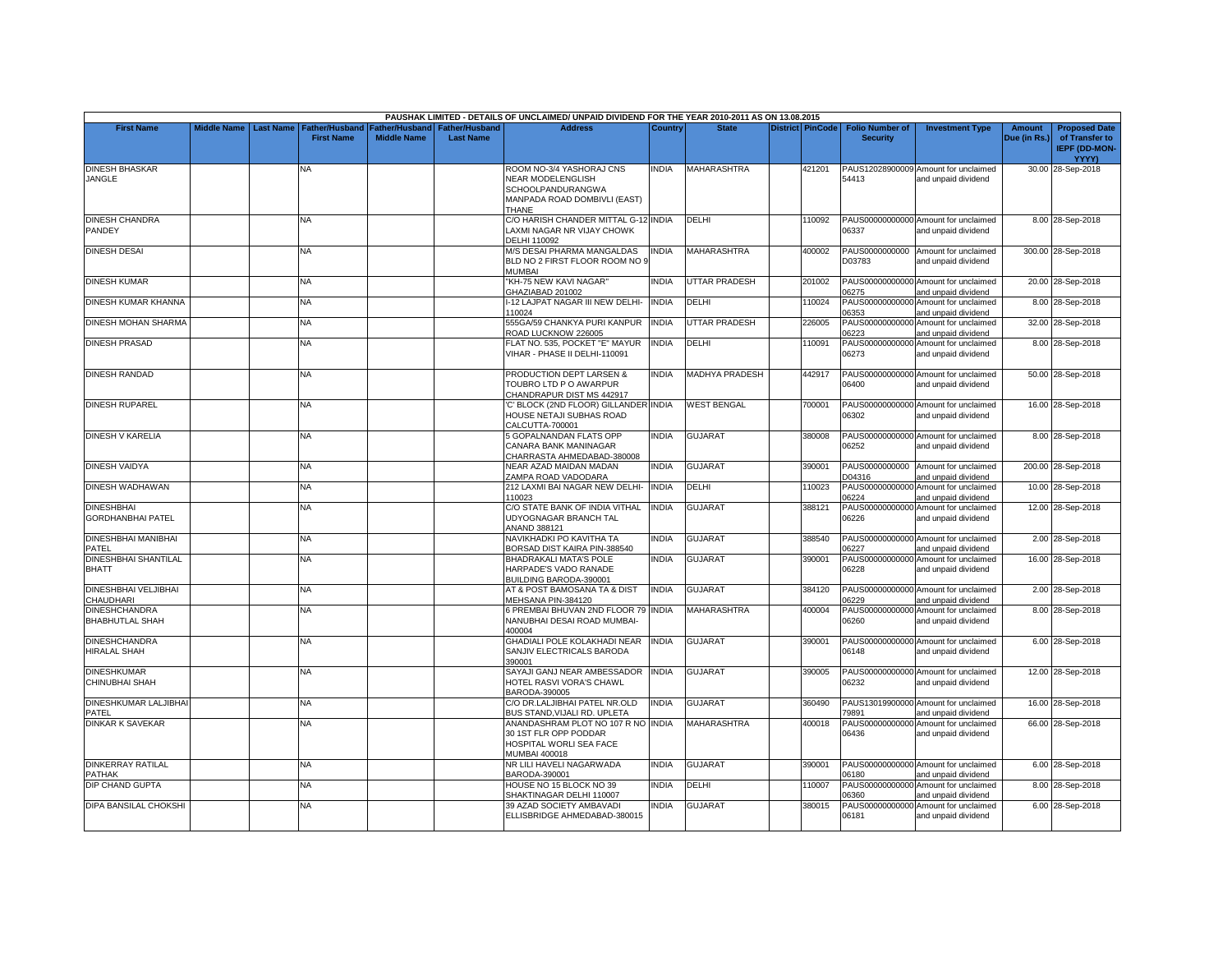|                                                   |                    |                  |                                     |                                      |                                           | PAUSHAK LIMITED - DETAILS OF UNCLAIMED/ UNPAID DIVIDEND FOR THE YEAR 2010-2011 AS ON 13.08.2015                                         |                |                       |                         |                                           |                                                             |                        |                                                                                |
|---------------------------------------------------|--------------------|------------------|-------------------------------------|--------------------------------------|-------------------------------------------|-----------------------------------------------------------------------------------------------------------------------------------------|----------------|-----------------------|-------------------------|-------------------------------------------|-------------------------------------------------------------|------------------------|--------------------------------------------------------------------------------|
| <b>First Name</b>                                 | <b>Middle Name</b> | <b>Last Name</b> | Father/Husband<br><b>First Name</b> | Father/Husband<br><b>Middle Name</b> | <b>Father/Husband</b><br><b>Last Name</b> | <b>Address</b>                                                                                                                          | Country        | <b>State</b>          | <b>District PinCode</b> | <b>Folio Number of</b><br><b>Security</b> | <b>Investment Type</b>                                      | Amount<br>Due (in Rs.) | <b>Proposed Date</b><br>of Transfer to<br><b>IEPF (DD-MON-</b><br><b>YYYY)</b> |
| DIPAK BHASKAR PANDIT                              |                    |                  | NA                                  |                                      |                                           | B-101 ANDHERI VERSOVA MIG CO-<br>OP HSG SOC- IETY PLOT NO 14-15<br>DABUR VERSOVA LINK R- D 4<br>BUNGLOWS ANDHERI WEST<br>MUMBAI 400058- | <b>INDIA</b>   | MAHARASHTRA           | 400058                  | 06262                                     | PAUS00000000000 Amount for unclaimed<br>and unpaid dividend |                        | 32.00 28-Sep-2018                                                              |
| <b>DIPAK R MEHTA</b>                              |                    |                  | NA                                  |                                      |                                           | 38 JULLY PARK B/H SONAL PARK V<br>P ROAD BARODA 390022                                                                                  | <b>I INDIA</b> | <b>GUJARAT</b>        | 390022                  | 06392                                     | PAUS00000000000 Amount for unclaimed<br>and unpaid dividend |                        | 66.00 28-Sep-2018                                                              |
| <b>DIPAK S VORA</b>                               |                    |                  | <b>NA</b>                           |                                      |                                           | DARBARGADH CHOCK NEAR MOTI INDIA<br>HAWELI RAJKOT 360001                                                                                |                | <b>GUJARAT</b>        | 360001                  | 06399                                     | PAUS00000000000 Amount for unclaimed<br>and unpaid dividend |                        | 8.00 28-Sep-2018                                                               |
| <b>DIPAL PIYUSH PATEL</b>                         |                    |                  | NΑ                                  |                                      |                                           | <b>K-9 ALEMBIC COLONY ALEMBIC</b><br>ROAD VADODARA                                                                                      | <b>INDIA</b>   | GUJARAT               | 390003                  | PAUS0000000000<br>D01960                  | Amount for unclaimed<br>and unpaid dividend                 |                        | 400.00 28-Sep-2018                                                             |
| <b>DIPAL PIYUSH PATEL</b>                         |                    |                  | <b>NA</b>                           |                                      |                                           | C/O PIYUSH MULJIBHAI PATEL K/9<br>ALEMBIC COLONY P O CHEMICAL<br>NDUSTRY BARODA 390003                                                  | <b>INDIA</b>   | <b>GUJARAT</b>        | 390003                  | 06381                                     | PAUS00000000000 Amount for unclaimed<br>and unpaid dividend |                        | 16.00 28-Sep-2018                                                              |
| DIPCHAND C DUDIA                                  |                    |                  | <b>NA</b>                           |                                      |                                           | JAM RAVAL DIST JAMNAGAR<br>361001                                                                                                       | <b>INDIA</b>   | <b>GUJARAT</b>        | 361001                  | 06234                                     | PAUS00000000000 Amount for unclaimed<br>and unpaid dividend |                        | 6.00 28-Sep-2018                                                               |
| DIPCHAND PANACHAND<br>SHAH                        |                    |                  | NΑ                                  |                                      |                                           | VIJAYDIP" PUJARA PLOT RAJKOT-<br>360002                                                                                                 | <b>INDIA</b>   | <b>GUJARAT</b>        | 360002                  | PAUS00000000000<br>06288                  | Amount for unclaimed<br>and unpaid dividend                 |                        | 8.00 28-Sep-2018                                                               |
| <b>DIPEN A PATEL</b>                              |                    |                  | NA                                  |                                      |                                           | C/O SAMIR CORPN 587-CHIRA<br>BAZAR J S S ROAD DHARAMSHI<br>BUILDING ROOM NO 5 OPP<br>CHANDAN WADI MUMBAI 400002                         | <b>INDIA</b>   | <b>MAHARASHTRA</b>    | 400002                  | 06449                                     | PAUS00000000000 Amount for unclaimed<br>and unpaid dividend |                        | 16.00 28-Sep-2018                                                              |
| DIPENDRA DINKARRAY<br>PANDYA                      |                    |                  | <b>NA</b>                           |                                      |                                           | <b>FLAT K-8 GROUND FLOOR</b><br>CHANDRA KRUPA APPT BEHIND<br>SAHAJANAND COLLEGE AMBAVADI<br>AHMEDABAD 380015                            | <b>INDIA</b>   | <b>GUJARAT</b>        | 380015                  | 06183                                     | PAUS00000000000 Amount for unclaimed<br>and unpaid dividend |                        | 2.00 28-Sep-2018                                                               |
| DIPESH ARVIND MALDE                               |                    |                  | <b>ARVIND MULJI</b><br>MALDE        |                                      |                                           | 9, HEMKUNJ, V.B.LANE,<br>GHATKOPAR(EAST).MUMBAI                                                                                         | <b>INDIA</b>   | <b>MAHARASHTRA</b>    | 999999                  | 53154                                     | PAUS13015400001 Amount for unclaimed<br>and unpaid dividend |                        | 50.00 28-Sep-2018                                                              |
| <b>DIPIKA JAYANTILAL SHAH</b>                     |                    |                  | NA                                  |                                      |                                           | FLAT 52 5TH FLOOR WARDEN<br>COURT AUGUST KRANTI MARG<br>MUMBAI                                                                          | <b>INDIA</b>   | MAHARASHTRA           | 400007                  | PAUS00000000000<br>06314                  | Amount for unclaimed<br>and unpaid dividend                 |                        | 8.00 28-Sep-2018                                                               |
| <b>DIPTI D SHAH</b>                               |                    |                  | <b>DEEPAK SHAH</b>                  |                                      |                                           | RAVIKIRAN 3RD FLOOR 27 FRENCH INDIA<br>ROAD CHOWPATTYMUMBAI                                                                             |                | <b>MAHARASHTRA</b>    | 400007                  | 13119                                     | PAUS00000000000 Amount for unclaimed<br>and unpaid dividend |                        | 8.00 28-Sep-2018                                                               |
| <b>DIVYABEN</b><br>KAUSHIKKUMAR<br><b>GOSALIA</b> |                    |                  | NA.                                 |                                      |                                           | C/O KAUSHIKKUMAR LAXMIKANT<br>GOSALIA MAFA- TLAL IND LTD 2/8<br>ANSARI ROAD DARIAGANJ - NEW<br>DELHI-110002 -                           | <b>INDIA</b>   | DELHI                 | 110002                  | 06150                                     | PAUS00000000000 Amount for unclaimed<br>and unpaid dividend |                        | 2.00 28-Sep-2018                                                               |
| <b>DIVYAKUMAR</b><br>UMIYASHANKER TRIVEDI         |                    |                  | NA.                                 |                                      |                                           | SAVANT BLDG OPP POLICE<br>STATION DANDIA BAZAR BARODA-<br>390001                                                                        | <b>INDIA</b>   | <b>GUJARAT</b>        | 390001                  | 06139                                     | PAUS00000000000 Amount for unclaimed<br>and unpaid dividend |                        | 10.00 28-Sep-2018                                                              |
| <b>DOGIPARTHI SRINIVASA</b><br>RAO                |                    |                  | <b>NA</b>                           |                                      |                                           | REAL CHEMISTS P O BOX NO 99 D<br>NO 11-31-80 PARK ROAD<br><b>VIJAYAWADA</b>                                                             | <b>INDIA</b>   | <b>ANDHRA PRADESH</b> | 520001                  | 80057                                     | PAUSIN300020108 Amount for unclaimed<br>and unpaid dividend |                        | 200.00 28-Sep-2018                                                             |
| <b>DOLATSINH MANSINH</b><br><b>THAKORE</b>        |                    |                  | <b>NA</b>                           |                                      |                                           | <b>43 SHRI JAI AMBE SOCIETY</b><br>REFINERY ROAD GORWA BARODA<br>390016                                                                 | <b>INDIA</b>   | <b>GUJARAT</b>        | 390016                  | 06151                                     | PAUS00000000000 Amount for unclaimed<br>and unpaid dividend |                        | 2.00 28-Sep-2018                                                               |
| <b>DORADLA</b><br><b>SESHAVATHARAM</b>            |                    |                  | <b>NA</b>                           |                                      |                                           | 1/1 BRODIPET GUNTUR-522002                                                                                                              | <b>INDIA</b>   | <b>ANDHRA PRADESH</b> | 522002                  | 06241                                     | PAUS00000000000 Amount for unclaimed<br>and unpaid dividend |                        | 32.00 28-Sep-2018                                                              |
| <b>DORAISWAMY</b><br>SRINIVASAN                   |                    |                  | NA                                  |                                      |                                           | 18/86 VANAMALI GARODIA NAGAR<br>GHATKOPAR (EAST) MUMBAI-<br>400077                                                                      | <b>INDIA</b>   | MAHARASHTRA           | 400077                  | PAUS00000000000<br>06270                  | Amount for unclaimed<br>and unpaid dividend                 |                        | 8.00 28-Sep-2018                                                               |
| <b>DOROTHY JACK</b><br><b>RODRIGUES</b>           |                    |                  | NA.                                 |                                      |                                           | C/O THE SWASTIK JANATA<br>SAHAKARI BANK LTD 502<br>KALBADEVI ROAD MUMBAI-400002                                                         | <b>INDIA</b>   | <b>MAHARASHTRA</b>    | 400002                  | 06317                                     | PAUS00000000000 Amount for unclaimed<br>and unpaid dividend |                        | 8.00 28-Sep-2018                                                               |
| <b>DR RAMABAI BHAT</b>                            |                    |                  | NA.                                 |                                      |                                           | MEDICAL PRACTITIONER NEW<br>ROAD COCHIN                                                                                                 | <b>INDIA</b>   | KERALA                | 682002                  | R01903                                    | PAUS0000000000 Amount for unclaimed<br>and unpaid dividend  |                        | 200.00 28-Sep-2018                                                             |
| <b>DUBAGUNTA</b><br>SUBRAMANIA VASU               |                    |                  | <b>NA</b>                           |                                      |                                           | 53 SEETHAMMA ROAD CHENNAI<br>600018                                                                                                     | <b>INDIA</b>   | <b>TAMIL NADU</b>     | 600018                  | PAUS00000000000<br>06303                  | Amount for unclaimed<br>and unpaid dividend                 |                        | 8.00 28-Sep-2018                                                               |
| <b>DULAL CH SAHA</b>                              |                    |                  | NA                                  |                                      |                                           | HILLSIDEAVE KAHILIPARA COLONY<br>S VINOVANAGAR GAUHATI                                                                                  | <b>INDIA</b>   | ASSAM                 | 781018                  | PAUS0000000000<br>D03078                  | Amount for unclaimed<br>and unpaid dividend                 |                        | 200.00 28-Sep-2018                                                             |
| DULAL CHAND ROY                                   |                    |                  | <b>NA</b>                           |                                      |                                           | R/5 LIG HOUSING ESTATE 37<br>BELGACHIA ROAD CALCUTTA                                                                                    | <b>INDIA</b>   | <b>WEST BENGAL</b>    | 700037                  | D02894                                    | PAUS0000000000 Amount for unclaimed<br>and unpaid dividend  |                        | 300.00 28-Sep-2018                                                             |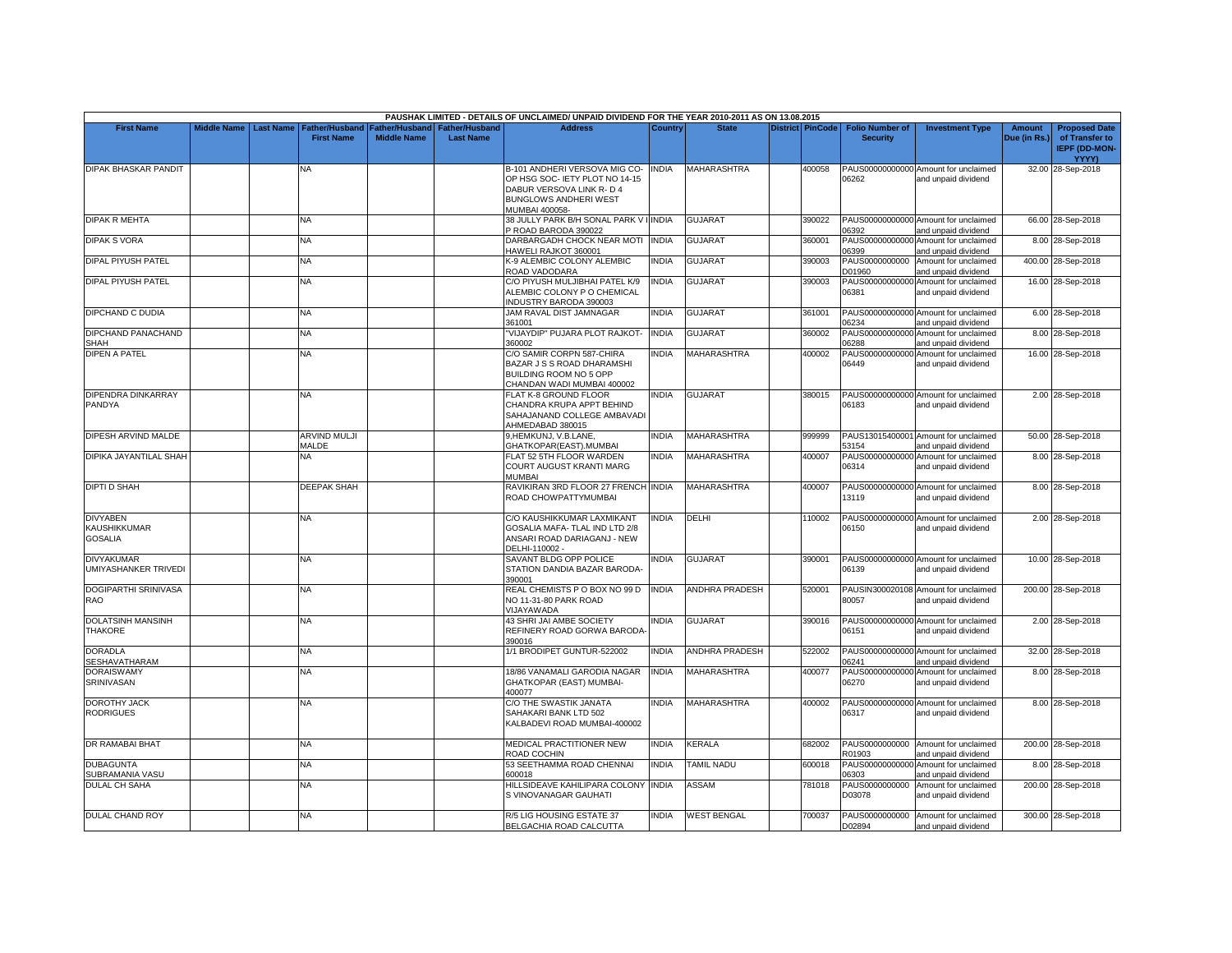|                                                 |                    |                  |                                   |                    |                  | PAUSHAK LIMITED - DETAILS OF UNCLAIMED/ UNPAID DIVIDEND FOR THE YEAR 2010-2011 AS ON 13.08.2015 |              |                      |                         |                          |                                                             |              |                                                        |
|-------------------------------------------------|--------------------|------------------|-----------------------------------|--------------------|------------------|-------------------------------------------------------------------------------------------------|--------------|----------------------|-------------------------|--------------------------|-------------------------------------------------------------|--------------|--------------------------------------------------------|
| <b>First Name</b>                               | <b>Middle Name</b> | <b>Last Name</b> | Father/Husband                    | Father/Husband     | Father/Husband   | <b>Address</b>                                                                                  | Country      | <b>State</b>         | <b>District PinCode</b> | <b>Folio Number of</b>   | <b>Investment Type</b>                                      | Amount       | <b>Proposed Date</b>                                   |
|                                                 |                    |                  | <b>First Name</b>                 | <b>Middle Name</b> | <b>Last Name</b> |                                                                                                 |              |                      |                         | <b>Security</b>          |                                                             | Due (in Rs.) | of Transfer to<br><b>IEPF (DD-MON-</b><br><b>YYYY)</b> |
| <b>DULAL MITRA</b>                              |                    |                  | NA                                |                    |                  | <b>6 R N TAGORE ROAD SANTOSHPUR INDIA</b><br>CALCUTTA                                           |              | <b>WEST BENGAL</b>   | 700075                  | PAUS0000000000<br>D02750 | Amount for unclaimed<br>and unpaid dividend                 |              | 200.00 28-Sep-2018                                     |
| <b>DULU GHOSE</b>                               |                    |                  | NA                                |                    |                  | 79/4/3A RAJA NABA KISSEN STREET INDIA<br>CALCUTTA 700005                                        |              | <b>WEST BENGAL</b>   | 700005                  | PAUS00000000000<br>06349 | Amount for unclaimed<br>and unpaid dividend                 |              | 8.00 28-Sep-2018                                       |
| <b>DURGA KEDIA</b>                              |                    |                  | NA.                               |                    |                  | 4-124 SECTOR 19 NOIDA DISTT<br>GHAZIABAD 201301                                                 | <b>INDIA</b> | <b>JTTAR PRADESH</b> | 201301                  | PAUS00000000000<br>06361 | Amount for unclaimed<br>and unpaid dividend                 |              | 8.00 28-Sep-2018                                       |
| <b>DURGA SARASWAT</b>                           |                    |                  | <b>RAMA KANT</b><br><b>SHARMA</b> |                    |                  | SHRI RAM SADAN NEAR BUS<br>STAND PO DIDWANA DIST<br><b>NAGAUR(RAJ)</b>                          | <b>INDIA</b> | <b>RAJASTHAN</b>     | 341303                  | 74121                    | PAUSIN301160301 Amount for unclaimed<br>and unpaid dividend |              | 8.00 28-Sep-2018                                       |
| <b>DURGASHANKAR</b><br><b>DADHICH</b>           |                    |                  | NΑ                                |                    |                  | C/O ALEMBIC GLASS INDUSTRIES<br>TD BARODA-390003                                                | <b>INDIA</b> | GUJARAT              | 390003                  | 06160                    | PAUS00000000000 Amount for unclaimed<br>and unpaid dividend |              | 32.00 28-Sep-2018                                      |
| <b>DUSHYANT ASHARAM</b><br><b>BHATT</b>         |                    |                  | <b>NA</b>                         |                    |                  | 'NANDANVAN" PREMANAND KAVI-<br><b>NI-POLE WADI BARODA 390001</b>                                | <b>INDIA</b> | <b>GUJARAT</b>       | 390001                  | 06156                    | PAUS00000000000 Amount for unclaimed<br>and unpaid dividend |              | 2.00 28-Sep-2018                                       |
| DUSHYANT BALMUKUND<br>PARIKH                    |                    |                  | <b>NA</b>                         |                    |                  | <b>KAROLIA POLE M G ROAD BARODA- INDIA</b><br>390001                                            |              | <b>GUJARAT</b>       | 390001                  | PAUS00000000000<br>06235 | Amount for unclaimed<br>and unpaid dividend                 |              | 6.00 28-Sep-2018                                       |
| <b>DUSHYANT VALLABHDAS</b><br><b>VAKIL</b>      |                    |                  | NA                                |                    |                  | <b>5 GOPAL NANDAN FLATS OPP</b><br>CANARABANK MANINAGAR<br>CHARRASTA AHMEDABAD-380008           | INDIA        | <b>GUJARAT</b>       | 380008                  | 06253                    | PAUS00000000000 Amount for unclaimed<br>and unpaid dividend |              | 8.00 28-Sep-2018                                       |
| <b>DWARAGADAS B</b>                             |                    |                  | NA                                |                    |                  | NO 179 RAJA STREET RAJA<br>STREET COIMBATORE                                                    | <b>INDIA</b> | <b>TAMIL NADU</b>    | 641001                  | 81416                    | PAUSIN301313213 Amount for unclaimed<br>and unpaid dividend |              | 8.00 28-Sep-2018                                       |
| <b>DWARAMPUDI SATYA</b><br><b>DURGA DEVI</b>    |                    |                  | NA                                |                    |                  | DOOR NO 16/36 8 18 TILAK STREET<br><b>KAKINADA AP</b>                                           | <b>INDIA</b> | ANDHRA PRADESH       | 533001                  | 39564                    | PAUSIN301022134 Amount for unclaimed<br>and unpaid dividend |              | 66.00 28-Sep-2018                                      |
| <b>DWIJEN HARIBHAI DESAI</b>                    |                    |                  | <b>NA</b>                         |                    |                  | 70 SHIVAJIPARK MUMBAI 400028                                                                    | <b>INDIA</b> | MAHARASHTRA          | 400028                  | PAUS00000000000<br>06138 | Amount for unclaimed<br>and unpaid dividend                 |              | 2.00 28-Sep-2018                                       |
| E JALEEL AHAMED                                 |                    |                  | ΝA                                |                    |                  | SREE BALU PHARMACY 1244 R G<br><b>STREET COIMBATORE</b>                                         | <b>INDIA</b> | <b>TAMIL NADU</b>    | 641001                  | PAUS0000000000<br>E03063 | Amount for unclaimed<br>and unpaid dividend                 |              | 200.00 28-Sep-2018                                     |
| E K MURUGENDRAPPA<br>ETTIGE KOTRAPPA            |                    |                  | <b>NA</b>                         |                    |                  | C/O SRI T.TIPPERUDRAPPA SHOP<br>DOOR NO.9/5A SRI MANJUNATHA<br>NILAYA, SIRUGUPPA ROAD, IST      | <b>INDIA</b> | KARNATAKA            | 583103                  | PAUS0000000000<br>E04873 | Amount for unclaimed<br>and unpaid dividend                 |              | 200.00 28-Sep-2018                                     |
| E V HARIHARA KRISHNAN                           |                    |                  | <b>NA</b>                         |                    |                  | WARD.MARUTI NAGAR BELLARY<br>11 A SUBBURAYAN ST AVVAI<br>NAGAR CHOOLAIMEDU CHENNAI              | <b>INDIA</b> | <b>TAMIL NADU</b>    | 600094                  | E03521                   | PAUS0000000000 Amount for unclaimed<br>and unpaid dividend  |              | 200.00 28-Sep-2018                                     |
| EBENZER CHANDRA R                               |                    |                  | NA                                |                    |                  | C/O.KRUBA MEDICALS MAIN ROAD.<br>KALLIKUDI, MADURAI DIST, TAMIL<br>NADU                         | <b>INDIA</b> | TAMIL NADU           | 626701                  | PAUS0000000000<br>R00625 | Amount for unclaimed<br>and unpaid dividend                 |              | 200.00 28-Sep-2018                                     |
| <b>EKNATH MARTAND</b><br>(HISTI                 |                    |                  | NA                                |                    |                  | SURVEY NO 25/6-1 VITTHAL WADI<br>HINGANE KHURD PUNE 411051                                      | <b>INDIA</b> | MAHARASHTRA          | 411051                  | 06477                    | PAUS00000000000 Amount for unclaimed<br>and unpaid dividend |              | 2.00 28-Sep-2018                                       |
| <b>ERIC PARDIP MALL</b>                         |                    |                  | <b>NA</b>                         |                    |                  | 242 SARITA VIHAR MATHURA<br>ROAD NEW DELHI 110044                                               | <b>INDIA</b> | DELHI                | 110044                  | 06479                    | PAUS00000000000 Amount for unclaimed<br>and unpaid dividend |              | 8.00 28-Sep-2018                                       |
| <b>ESMERALDA ERIC BOSE</b>                      |                    |                  | ΝA                                |                    |                  | 18 MATRUCHHAYA SOC<br>NIZAMPURA ROAD BARODA 390002                                              | <b>INDIA</b> | GUJARAT              | 390002                  | 06484                    | PAUS00000000000 Amount for unclaimed<br>and unpaid dividend |              | 32.00 28-Sep-2018                                      |
| <b>FAIRDEAL SECURITIES</b>                      |                    |                  | NΑ                                |                    |                  | PARK CENTRE GR FLOOR 24 PARK INDIA<br>STREET CALCUTTA 700016                                    |              | <b>WEST BENGAL</b>   | 700016                  | 06499                    | PAUS00000000000 Amount for unclaimed<br>and unpaid dividend |              | 16.00 28-Sep-2018                                      |
| <b>FAIRDEAL SECURITIES</b>                      |                    |                  | <b>NA</b>                         |                    |                  | AIRDEAL SECURITIES 52C<br>RITCHITE ROAD CALCUTTA 700019                                         | <b>INDIA</b> | <b>WEST BENGAL</b>   | 700019                  | 06500                    | PAUS00000000000 Amount for unclaimed<br>and unpaid dividend |              | 8.00 28-Sep-2018                                       |
| <b>FAIRDEAL SECURITIES</b>                      |                    |                  | ΝA                                |                    |                  | AIRDEAL SECURITIES 52C<br>RITCHIE ROAD CALCUTTA 700019                                          | <b>INDIA</b> | <b>WEST BENGAL</b>   | 700019                  | PAUS00000000000<br>06501 | Amount for unclaimed<br>and unpaid dividend                 |              | 8.00 28-Sep-2018                                       |
| <b>FAKIRBHAI BHIKHABHAI</b><br><b>PATEL</b>     |                    |                  | <b>NA</b>                         |                    |                  | C/O FAKIRBHAI PATEL & CO<br>DHOLKA DIST AHMEDABAD PIN-<br>387810                                | <b>INDIA</b> | <b>GUJARAT</b>       | 387810                  | 06490                    | PAUS00000000000 Amount for unclaimed<br>and unpaid dividend |              | 32.00 28-Sep-2018                                      |
| <b>FAKIRMAHAMMAD</b><br><b>IIVABHAI MANSURI</b> |                    |                  | <b>NA</b>                         |                    |                  | KAPAD BAZAR AT & PO DHINOJ (N<br>3) 384225                                                      | <b>INDIA</b> | <b>GUJARAT</b>       | 384225                  | 06504                    | PAUS00000000000 Amount for unclaimed<br>and unpaid dividend |              | 8.00 28-Sep-2018                                       |
| FARUKH ABDULKARIM<br>KHEDAWALA                  |                    |                  | NA                                |                    |                  | PURABIYA WAD NEAR TRIKAMYI<br><b>MANDIR ASTODIA GATE</b><br>AHMEDABAD 380001                    | <b>INDIA</b> | GUJARAT              | 380001                  | 06498                    | PAUS00000000000 Amount for unclaimed<br>and unpaid dividend |              | 32.00 28-Sep-2018                                      |
| <b>FATEMA F MOTIWALA</b>                        |                    |                  | NA.                               |                    |                  | 72 SUTAR CHAWL KARIM BLDG 3RD INDIA<br>FLOOR MUMBAI 400021                                      |              | <b>MAHARASHTRA</b>   | 400021                  | 06505                    | PAUS00000000000 Amount for unclaimed<br>and unpaid dividend |              | 36.00 28-Sep-2018                                      |
| <b>FATESIH MAVSIH</b><br>PARMAR                 |                    |                  | <b>NA</b>                         |                    |                  | AT POST ASOJ TAL BARODA- PIN-<br>390001                                                         | <b>INDIA</b> | <b>GUJARAT</b>       | 390001                  | PAUS00000000000<br>06486 | Amount for unclaimed<br>and unpaid dividend                 |              | 2.00 28-Sep-2018                                       |
| <b>FATESING BHARATSING</b><br>PARMAR            |                    |                  | NA                                |                    |                  | <b>MORALIPURA PO NIMETA</b><br>VAGHODIA DIST BARODA PIN-<br>390001                              | <b>INDIA</b> | <b>GUJARAT</b>       | 390001                  | 06485                    | PAUS00000000000 Amount for unclaimed<br>and unpaid dividend |              | 6.00 28-Sep-2018                                       |
| <b>FORTUNE INVESTMENTS</b>                      |                    |                  | <b>NA</b>                         |                    |                  | 590 RASTA PETH NEW BANK OF<br>BARODA PUNE 411011                                                | <b>INDIA</b> | <b>MAHARASHTRA</b>   | 411011                  | 06497                    | PAUS00000000000 Amount for unclaimed<br>and unpaid dividend |              | 16.00 28-Sep-2018                                      |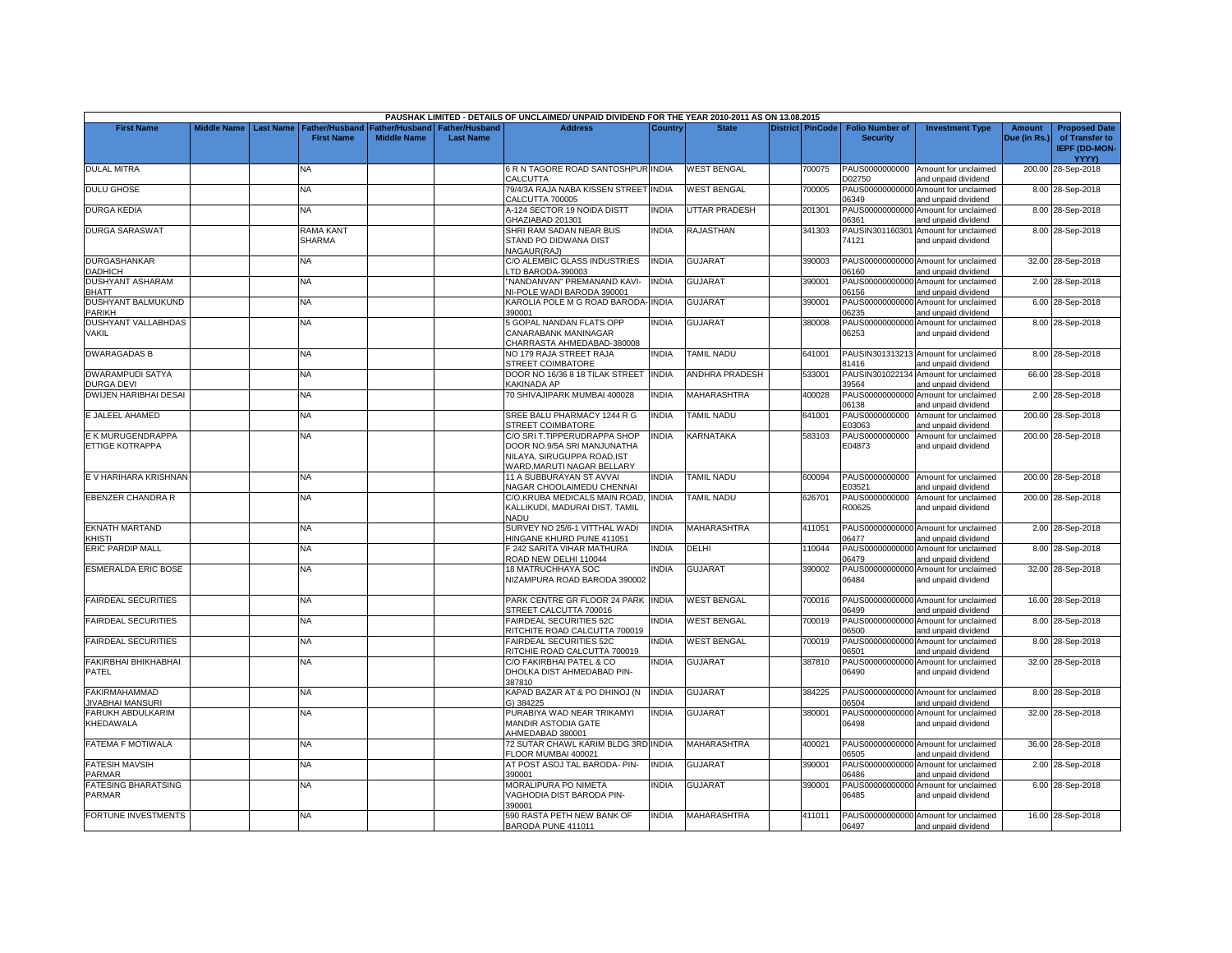|                                             |                    |                  |                                            |                                             |                                           | PAUSHAK LIMITED - DETAILS OF UNCLAIMED/ UNPAID DIVIDEND FOR THE YEAR 2010-2011 AS ON 13.08.2015         |              |                       |                         |                                           |                                                             |                               |                                                                         |
|---------------------------------------------|--------------------|------------------|--------------------------------------------|---------------------------------------------|-------------------------------------------|---------------------------------------------------------------------------------------------------------|--------------|-----------------------|-------------------------|-------------------------------------------|-------------------------------------------------------------|-------------------------------|-------------------------------------------------------------------------|
| <b>First Name</b>                           | <b>Middle Name</b> | <b>Last Name</b> | <b>Father/Husband</b><br><b>First Name</b> | <b>Father/Husband</b><br><b>Middle Name</b> | <b>Father/Husband</b><br><b>Last Name</b> | <b>Address</b>                                                                                          | Country      | <b>State</b>          | <b>District PinCode</b> | <b>Folio Number of</b><br><b>Security</b> | <b>Investment Type</b>                                      | <b>Amount</b><br>Due (in Rs.) | <b>Proposed Date</b><br>of Transfer to<br><b>IEPF (DD-MON-</b><br>YYYY) |
| <b>FRANCIS FELIX D SOUZA</b>                |                    |                  | N٨                                         |                                             |                                           | SILVER DROPS COTTAGE, GUN<br>FOUNDRY, HYDERABAD                                                         | INDIA        | ANDHRA PRADESH        | 500001                  | PAUS0000000000<br>F00397                  | Amount for unclaimed<br>and unpaid dividend                 |                               | 200.00 28-Sep-2018                                                      |
| <b>FURRUQH SAYEED</b>                       |                    |                  | NA                                         |                                             |                                           | NO 11 2ND CROSS RAMAKKA<br>BLOCK MUDAMMA GARDENS<br>BEUSON TOWN BANGALORE                               | <b>INDIA</b> | KARNATAKA             | 560046                  | PAUS0000000000<br>F02383                  | Amount for unclaimed<br>and unpaid dividend                 |                               | 200.00 28-Sep-2018                                                      |
| <b>G CHANDRAHASAN</b>                       |                    |                  | NA                                         |                                             |                                           | NO 40 OUT HOUSE 1ST FLR 11TH<br>"B" CROSS<br>KOTHANDARAMAPURAM<br>MALLESWARAM P O BANGALORE<br>560003   | <b>INDIA</b> | KARNATAKA             | 560003                  | 06585                                     | PAUS00000000000 Amount for unclaimed<br>and unpaid dividend |                               | 2.00 28-Sep-2018                                                        |
| <b>G CHANDRAHASAN</b>                       |                    |                  | <b>NA</b>                                  |                                             |                                           | NO 40 OUT HOUSE 1ST FLOOR<br>11TH "B" CROSS<br>KOTHANDARAMAPURAM<br>MALLESWARAM P O BANGALORE<br>560003 | INDIA        | KARNATAKA             | 560003                  | 06573                                     | PAUS00000000000 Amount for unclaimed<br>and unpaid dividend |                               | 10.00 28-Sep-2018                                                       |
| <b>G N RANGANATH</b>                        |                    |                  | <b>NA</b>                                  |                                             |                                           | NO-106 KALIDASA COLONY OPP SRI INDIA<br>RAGHAVEN- DRA SWAMY TEMPLE<br>SRINAGAR BANGALORE-560-050 -      |              | KARNATAKA             | 560050                  | 06583                                     | PAUS00000000000 Amount for unclaimed<br>and unpaid dividend |                               | 40.00 28-Sep-2018                                                       |
| <b>G R GANDHI</b>                           |                    |                  | <b>NA</b>                                  |                                             |                                           | 3-B,22 IST FLOOR LAJPAT NAGAR-3 INDIA<br><b>NEW DELHI 110029</b>                                        |              | DELHI                 | 110029                  | 06722                                     | PAUS00000000000 Amount for unclaimed<br>and unpaid dividend |                               | 8.00 28-Sep-2018                                                        |
| <b>G RAGHAVAN</b>                           |                    |                  | <b>NA</b>                                  |                                             |                                           | 21 RAJAJI ROAD NUNGAMBAKKAM INDIA<br>CHENNAI-600034                                                     |              | <b>TAMIL NADU</b>     | 600034                  | 06578                                     | PAUS00000000000 Amount for unclaimed<br>and unpaid dividend |                               | 16.00 28-Sep-2018                                                       |
| <b>G RAGHURAM RAO</b>                       |                    |                  | NA                                         |                                             |                                           | H.NO 21-110 SYNDICATE BANK<br>EMPLOYERS COL GAMANNARAM,P<br>& T COLONY P.O HYDERABAD.                   | <b>INDIA</b> | <b>ANDHRA PRADESH</b> | 500060                  | PAUS0000000000<br>G03124                  | Amount for unclaimed<br>and unpaid dividend                 |                               | 200.00 28-Sep-2018                                                      |
| <b>G S HERAMBA</b>                          |                    |                  | <b>G SRIPADA</b><br><b>BHATT</b>           |                                             |                                           | NO 422 1ST FLOOR 4TH CROSS 1ST INDIA<br>MAIN MCECHS LAYOUT SHIVARAM<br>KARANTH NAGAR BANGALORE          |              | <b>KARNATAKA</b>      | 560077                  | 52506                                     | PAUSIN302148102 Amount for unclaimed<br>and unpaid dividend |                               | 16.00 28-Sep-2018                                                       |
| <b>G SANKAR</b>                             |                    |                  | <b>NA</b>                                  |                                             |                                           | NO 29 VAVADARAJAN ST VETVI<br>NAGAR CHENNAI-600082                                                      | <b>INDIA</b> | <b>TAMIL NADU</b>     | 600082                  | 06577                                     | PAUS00000000000 Amount for unclaimed<br>and unpaid dividend |                               | 2.00 28-Sep-2018                                                        |
| G Sivakumar                                 |                    |                  | NA                                         |                                             |                                           | Old No 5/126 E5, New 4/1000 Kali<br>Vathiar Street Teachers Colony<br>Dharmapuri                        | <b>INDIA</b> | TAMIL NADU            | 636701                  | 66308                                     | PAUSIN300095112 Amount for unclaimed<br>and unpaid dividend |                               | 60.00 28-Sep-2018                                                       |
| <b>G SRIRAM</b>                             |                    |                  | NA                                         |                                             |                                           | C-45, AMUDHAM COLONY, SOUTH<br>BOUG ROAD, T.NAGAR, CHENNAI<br>TAMILNADU-600017                          | <b>INDIA</b> | <b>TAMIL NADU</b>     | 600017                  | 06587                                     | PAUS00000000000 Amount for unclaimed<br>and unpaid dividend |                               | 12.00 28-Sep-2018                                                       |
| <b>G SRIRAM</b>                             |                    |                  | <b>NA</b>                                  |                                             |                                           | C-45,AMUDHAM COLONY,SOUTH<br>BOUG ROAD, T.NAGAR, CHENNAI<br>TAMILNADU-600017                            | <b>INDIA</b> | TAMIL NADU            | 600017                  | 06711                                     | PAUS00000000000 Amount for unclaimed<br>and unpaid dividend |                               | 2.00 28-Sep-2018                                                        |
| <b>G SUSILKUMAR JAIN</b>                    |                    |                  | <b>NA</b>                                  |                                             |                                           | 6 CHINNIAH ROAD T NAGAR<br>CHENNAI                                                                      | <b>INDIA</b> | <b>TAMIL NADU</b>     | 600017                  | G03467                                    | PAUS0000000000 Amount for unclaimed<br>and unpaid dividend  |                               | 200.00 28-Sep-2018                                                      |
| <b>GAJANAN BHALCHANDRA</b><br>KHER          |                    |                  | <b>NA</b>                                  |                                             |                                           | PERFECT MOTOR COMPANY 2431<br>EAST STREET POONA-411001                                                  | <b>INDIA</b> | MAHARASHTRA           | 411001                  | 06618                                     | PAUS00000000000 Amount for unclaimed<br>and unpaid dividend |                               | 16.00 28-Sep-2018                                                       |
| <b>GAJENDRA UDESINH</b><br>VALA             |                    |                  | NA.                                        |                                             |                                           | 17 CHAMUNDA SOCIETY B/H<br>RAJESH APARTMENT GOTRI ROAD<br>BARODA 390021                                 | <b>INDIA</b> | <b>GUJARAT</b>        | 390021                  | 06671                                     | PAUS00000000000 Amount for unclaimed<br>and unpaid dividend |                               | 2.00 28-Sep-2018                                                        |
| <b>GANAPATBHAI</b><br><b>BABALDAS PATEL</b> |                    |                  | NА                                         |                                             |                                           | NEAR RAMJI MANDIR AT PO<br>CHANASMA N G DIST MEHSANA<br>384220                                          | <b>INDIA</b> | <b>GUJARAT</b>        | 384220                  | 06681                                     | PAUS00000000000 Amount for unclaimed<br>and unpaid dividend |                               | 6.00 28-Sep-2018                                                        |
| <b>GANAPATBHAI</b><br><b>BABALDAS PATIL</b> |                    |                  | NA.                                        |                                             |                                           | NR RAMJI MANDIR AT & PO<br>CHANASMA DIST MEHSANA NG<br>384220                                           | <b>INDIA</b> | <b>GUJARAT</b>        | 384220                  | 06688                                     | PAUS00000000000 Amount for unclaimed<br>and unpaid dividend |                               | 6.00 28-Sep-2018                                                        |
| <b>GANDAMAL DUGGAL</b>                      |                    |                  | NA                                         |                                             |                                           | H-42 SOUTH EXTENSION PART I<br>NEW DELHI-110049                                                         | <b>INDIA</b> | DELHI                 | 110049                  | 96609                                     | PAUS00000000000 Amount for unclaimed<br>and unpaid dividend |                               | 16.00 28-Sep-2018                                                       |
| <b>GANESH K A</b>                           |                    |                  | <b>NA</b>                                  |                                             |                                           | 76-1/3 MIG 2 B-7 F-7 NEWAPHB<br>COLONY BHAVANIPURAM<br><b>VIJAYAWADA</b>                                | <b>INDIA</b> | <b>ANDHRA PRADESH</b> | 520012                  | PAUS0000000000<br>G04742                  | Amount for unclaimed<br>and unpaid dividend                 |                               | 200.00 28-Sep-2018                                                      |
| <b>GANESH KRISHNA PAI</b><br><b>BUDBUDE</b> |                    |                  | NA                                         |                                             |                                           | C/O. SHRI.G.G.PAI, FLAT NO.19/S-1,<br>KAMAT KINARA -III, MIRAMA P.O.<br>KARANZALEM, GOA                 | <b>INDIA</b> | GOA                   | 403002                  | PAUS0000000000<br>G01089                  | Amount for unclaimed<br>and unpaid dividend                 |                               | 40.00 28-Sep-2018                                                       |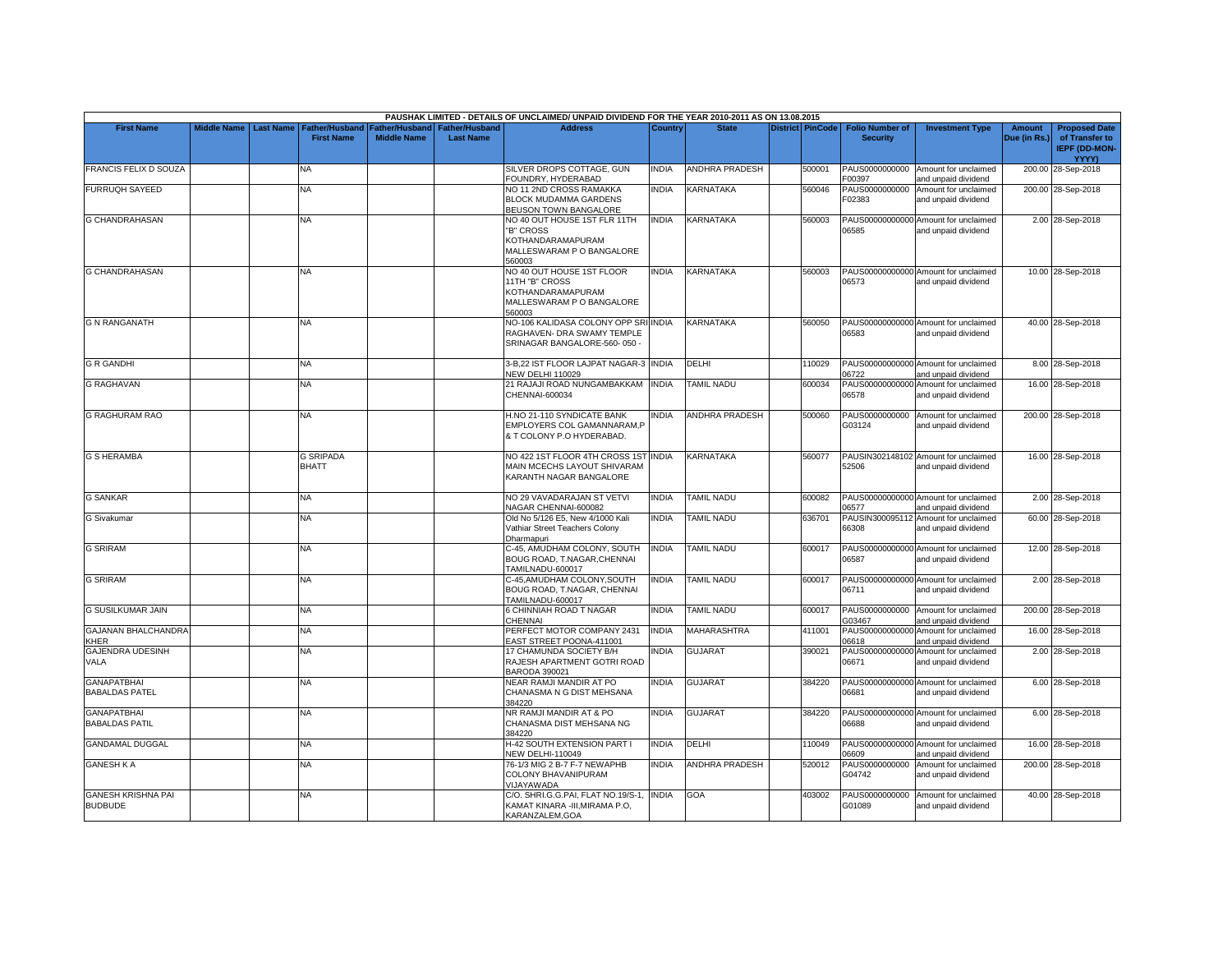|                                            |                    |                  |                                     |                                      |                                           | PAUSHAK LIMITED - DETAILS OF UNCLAIMED/ UNPAID DIVIDEND FOR THE YEAR 2010-2011 AS ON 13.08.2015 |              |                       |                         |                                           |                                                             |                               |                                                                                |
|--------------------------------------------|--------------------|------------------|-------------------------------------|--------------------------------------|-------------------------------------------|-------------------------------------------------------------------------------------------------|--------------|-----------------------|-------------------------|-------------------------------------------|-------------------------------------------------------------|-------------------------------|--------------------------------------------------------------------------------|
| <b>First Name</b>                          | <b>Middle Name</b> | <b>Last Name</b> | Father/Husband<br><b>First Name</b> | Father/Husband<br><b>Middle Name</b> | <b>Father/Husband</b><br><b>Last Name</b> | <b>Address</b>                                                                                  | Country      | <b>State</b>          | <b>District PinCode</b> | <b>Folio Number of</b><br><b>Security</b> | <b>Investment Type</b>                                      | <b>Amount</b><br>Due (in Rs.) | <b>Proposed Date</b><br>of Transfer to<br><b>IEPF (DD-MON-</b><br><b>YYYY)</b> |
| <b>GANESH KUNDALIK</b><br>GAMVADE          |                    |                  | NA                                  |                                      |                                           | 257B-5 BUDHWAR PETH POONA-<br>411002                                                            | <b>INDIA</b> | <b>MAHARASHTRA</b>    | 411002                  | 06514                                     | PAUS00000000000 Amount for unclaimed<br>and unpaid dividend |                               | 10.00 28-Sep-2018                                                              |
| <b>GANESH</b><br>VENKATARAMAN              |                    |                  | NA                                  |                                      |                                           | 520/549 7TH MAIN ROAD ELEVENTH INDIA<br>CROSS GIRINAGAR II PHASE<br>BANGALORE 560085            |              | KARNATAKA             | 560085                  | PAUS00000000000<br>06699                  | Amount for unclaimed<br>and unpaid dividend                 |                               | 8.00 28-Sep-2018                                                               |
| <b>GANGA DEVI BHARGAVA</b>                 |                    |                  | NA                                  |                                      |                                           | 2A BELI ROAD ALLAHABAD                                                                          | <b>INDIA</b> | <b>JTTAR PRADESH</b>  | 211002                  | G01227                                    | PAUS0000000000 Amount for unclaimed<br>and unpaid dividend  |                               | 200.00 28-Sep-2018                                                             |
| <b>GANGADAS KANJI SHETH</b>                |                    |                  | <b>NA</b>                           |                                      |                                           | 3C/2 MAJITHIA NAGAR CO OP<br>HOUSING SOICE- TY S V ROAD<br>KANDIVLI WEST MUMBAI 400067-         | <b>INDIA</b> | <b>MAHARASHTRA</b>    | 400067                  | 06687                                     | PAUS00000000000 Amount for unclaimed<br>and unpaid dividend |                               | 8.00 28-Sep-2018                                                               |
| <b>GANGADHAR</b><br>DATTATREY GOKARN       |                    |                  | NA                                  |                                      |                                           | 28, LOTUS COURTS, JAMSHEDJI<br>TATA ROAD, CHURCH GATE,<br><b>MUMBAI-400020</b>                  | <b>INDIA</b> | MAHARASHTRA           | 400020                  | 06617                                     | PAUS00000000000 Amount for unclaimed<br>and unpaid dividend |                               | 8.00 28-Sep-2018                                                               |
| <b>GANGADHAR GOKARN</b>                    |                    |                  | NΑ                                  |                                      |                                           | 28, LOTUS COURTS, JAMSHEDJI<br>TATA ROAD.CHURCH GATE.<br>MUMBAI-400020                          | <b>INDIA</b> | <b>MAHARASHTRA</b>    | 400020                  | 06666                                     | PAUS00000000000 Amount for unclaimed<br>and unpaid dividend |                               | 8.00 28-Sep-2018                                                               |
| <b>GANGASHANKER</b><br>HARISHANKER ADHYARU |                    |                  | NA.                                 |                                      |                                           | 25-1-SADHANA NAGAR SOCIETY<br>KARELIBAUG VIRAM BARODA-<br>390001                                | <b>INDIA</b> | GUJARAT               | 390001                  | 06534                                     | PAUS00000000000 Amount for unclaimed<br>and unpaid dividend |                               | 6.00 28-Sep-2018                                                               |
| <b>GANPATBHAI BABALDAS</b><br><b>PATEL</b> |                    |                  | NA.                                 |                                      |                                           | <b>VEAR RAMJI MANDIR AT PO &amp; TA</b><br>CHANASMA DIST MEHSANA PIN-<br>384220                 | <b>INDIA</b> | <b>GUJARAT</b>        | 384220                  | 06543                                     | PAUS00000000000 Amount for unclaimed<br>and unpaid dividend |                               | 6.00 28-Sep-2018                                                               |
| <b>GANPATBHAI</b><br>BHAILALBHAI BAROT     |                    |                  | <b>NA</b>                           |                                      |                                           | CONTROL LABORATORY ALEMBIC<br>CHEMICALS BARODA 390003                                           | <b>INDIA</b> | <b>GUJARAT</b>        | 390003                  | 06515                                     | PAUS00000000000 Amount for unclaimed<br>and unpaid dividend |                               | 6.00 28-Sep-2018                                                               |
| <b>GANPATBHAI HARIBHAI</b><br>PATEL        |                    |                  | <b>NA</b>                           |                                      |                                           | AT & PO MANJALPUR VACHALA<br>FALIA BARODA-390011                                                | <b>INDIA</b> | GUJARAT               | 390011                  | 06544                                     | PAUS00000000000 Amount for unclaimed<br>and unpaid dividend |                               | 2.00 28-Sep-2018                                                               |
| <b>GANPATRAO S INGALE</b>                  |                    |                  | NA                                  |                                      |                                           | AT & POST MNHALLI TQ ALAND DT<br>GULBARGA KARNATAKA STATE<br>585302                             | <b>INDIA</b> | KARNATAKA             | 585302                  | PAUS00000000000<br>06691                  | Amount for unclaimed<br>and unpaid dividend                 |                               | 32.00 28-Sep-2018                                                              |
| <b>GARIMIDI VENU GOPAL</b>                 |                    |                  | <b>NA</b>                           |                                      |                                           | 2-2-186/53/1 RAMAKRISHNA NAGAR INDIA<br>BAGH AMBERPET HYDERABAD<br>500013                       |              | <b>ANDHRA PRADESH</b> | 500013                  | 06644                                     | PAUS00000000000 Amount for unclaimed<br>and unpaid dividend |                               | 8.00 28-Sep-2018                                                               |
| <b>GAUTAM</b><br>BHATTACHARYYA             |                    |                  | <b>NA</b>                           |                                      |                                           | CF157 SALT LAKE CITY CALCUTTA                                                                   | <b>INDIA</b> | <b>WEST BENGAL</b>    | 700064                  | G02838                                    | PAUS0000000000 Amount for unclaimed<br>and unpaid dividend  |                               | 600.00 28-Sep-2018                                                             |
| <b>GAYATRI CHATTERJEE</b>                  |                    |                  | NA.                                 |                                      |                                           | 33/C HINDUSTHAN ROAD<br>CALCUTTA 700029                                                         | <b>INDIA</b> | <b>WEST BENGAL</b>    | 700029                  | PAUS00000000000<br>06602                  | Amount for unclaimed<br>and unpaid dividend                 |                               | 16.00 28-Sep-2018                                                              |
| GEETA GHANSHYAMBHAI<br>PATEL               |                    |                  | <b>NA</b>                           |                                      |                                           | 13 'SIDDHI' PARISHRAM SOCIETY<br>SUBHANPURA BARODA-390007                                       | <b>INDIA</b> | <b>GUJARAT</b>        | 390007                  | 06588                                     | PAUS00000000000 Amount for unclaimed<br>and unpaid dividend |                               | 16.00 28-Sep-2018                                                              |
| <b>GEETA M PATEL</b>                       |                    |                  | <b>NA</b>                           |                                      |                                           | 3, KRISHNA HOUSING SOCIETY,<br>STATION ROAD, P.O. ANAND (GUJ)<br>PIN-388001                     | <b>INDIA</b> | <b>GUJARAT</b>        | 388001                  | 06723                                     | PAUS00000000000 Amount for unclaimed<br>and unpaid dividend |                               | 16.00 28-Sep-2018                                                              |
| <b>GEETA PRAKASH</b><br><b>GANATRA</b>     |                    |                  | <b>PRAKASH</b>                      |                                      |                                           | <b>V603 SUDHIR TOWER SN ROAD</b><br>TAMBE NAGAR 6TH FLOOR<br><b>MULUND WESTMUMBAI</b>           | <b>INDIA</b> | <b>MAHARASHTRA</b>    | 400080                  | 31233                                     | PAUS13025900000 Amount for unclaimed<br>and unpaid dividend |                               | 50.00 28-Sep-2018                                                              |
| <b>GEETA U PATIL</b>                       |                    |                  | ΝA                                  |                                      |                                           | H NO 5-2-439 J N ROAD<br>HYDERABAD-500001                                                       | INDIA        | ANDHRA PRADESH        | 500001                  | 06604                                     | PAUS00000000000 Amount for unclaimed<br>and unpaid dividend |                               | 8.00 28-Sep-2018                                                               |
| <b>GEETABEN SURYAKANT</b><br>RAY           |                    |                  | NA.                                 |                                      |                                           | 'SURAJ" 12 NETAJI SOCIETY OPP<br><b>MUKTANAND BUS STOP</b><br>KARELIBAG BARODA 390018           | <b>INDIA</b> | <b>GUJARAT</b>        | 390018                  | 06657                                     | PAUS00000000000 Amount for unclaimed<br>and unpaid dividend |                               | 6.00 28-Sep-2018                                                               |
| <b>GEETHA ANAND</b>                        |                    |                  | <b>NA</b>                           |                                      |                                           | 'SHUBHAM" HOUSE NO VIII/150<br>SOUTH CHERLAI KOCHI 682002                                       | <b>INDIA</b> | KERALA                | 682002                  | 06655                                     | PAUS00000000000 Amount for unclaimed<br>and unpaid dividend |                               | 8.00 28-Sep-2018                                                               |
| <b>GEETHA AYYAKUTTI</b>                    |                    |                  | NA.                                 |                                      |                                           | G-2 ALEMBIC GLASS COLONY<br>WHITEFIELD                                                          | <b>INDIA</b> | KARNATAKA             | 560066                  | PAUS0000000000<br>G01479                  | Amount for unclaimed<br>and unpaid dividend                 |                               | 80.00 28-Sep-2018                                                              |
| <b>GEETHA PRAKASH</b>                      |                    |                  | <b>NA</b>                           |                                      |                                           | <b>B-3/4 FIBRE STAFF QUARTER'S</b><br>BEHIND TEMPLE GRASIM MAVOOR                               | <b>INDIA</b> | KERALA                | 673661                  | PAUS0000000000<br>G02959                  | Amount for unclaimed<br>and unpaid dividend                 |                               | 200.00 28-Sep-2018                                                             |
| Geetha Ragghavan                           |                    |                  | A N Ragghavan                       |                                      |                                           | New No - 11, Old No - 6 and 13<br>Parthasarathi Nagar, III Street<br>Adambakkam Chennai         | <b>INDIA</b> | TAMIL NADU            | 600088                  | 87652                                     | PAUSIN300095104 Amount for unclaimed<br>and unpaid dividend |                               | 332.00 28-Sep-2018                                                             |
| <b>GEETHA</b><br>RAMACHANDRAN              |                    |                  | NA                                  |                                      |                                           | 21 RAJAJI ROAD NUNGAMBAKKAM<br>CHENNAI-600034                                                   | <b>INDIA</b> | TAMIL NADU            | 600034                  | 06579                                     | PAUS00000000000 Amount for unclaimed<br>and unpaid dividend |                               | 16.00 28-Sep-2018                                                              |
| <b>GEEVARGHESE</b><br>ABRAHAM              |                    |                  | NA.                                 |                                      |                                           | KIZHAKEKKARA PUTHUPPALLY PO INDIA<br>KOTTAYAM (H.O) KERALA                                      |              | <b>KERALA</b>         | 686001                  | 06575                                     | PAUS00000000000 Amount for unclaimed<br>and unpaid dividend |                               | 32.00 28-Sep-2018                                                              |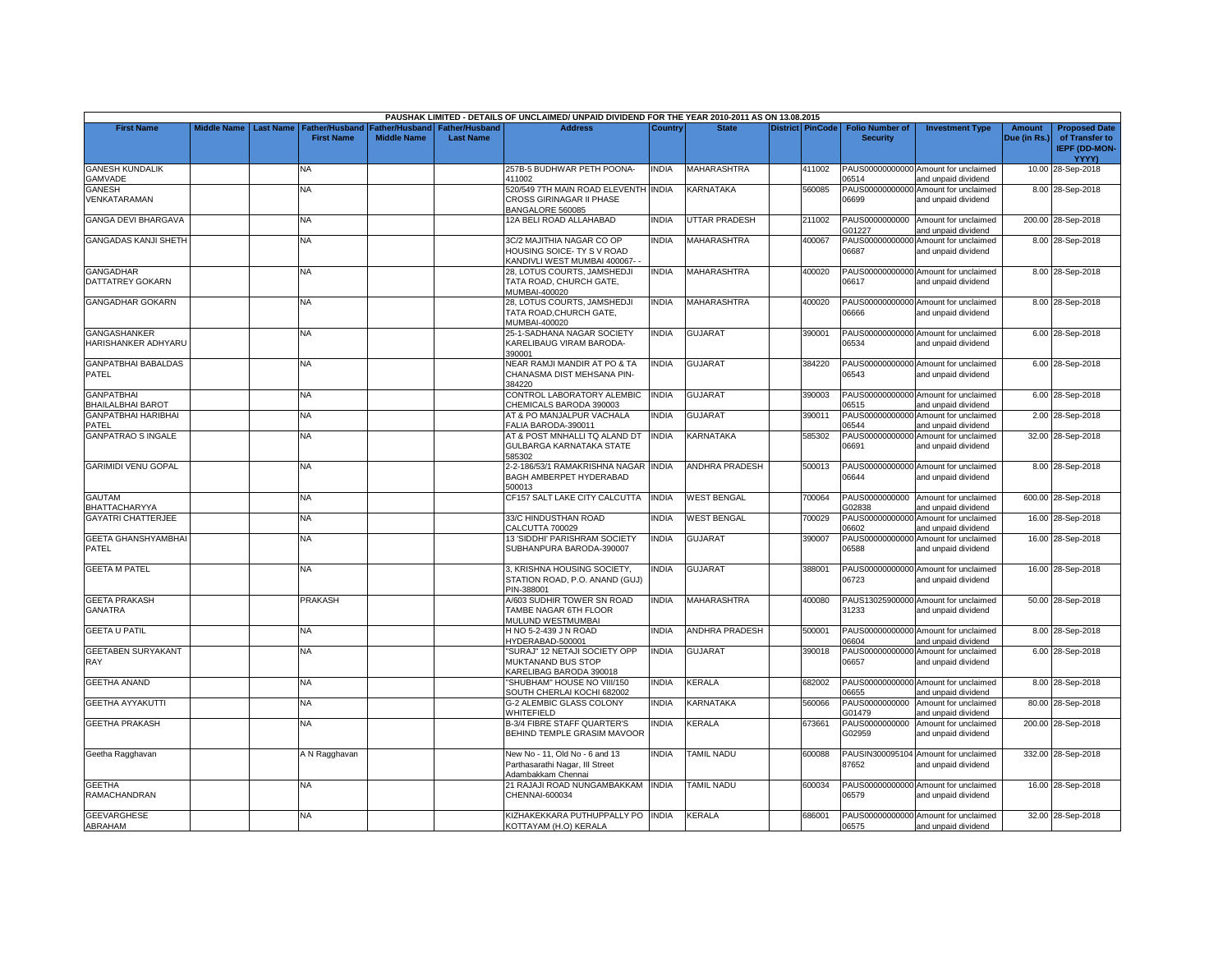|                                                |             |                  |                                     |                    |                                                     | PAUSHAK LIMITED - DETAILS OF UNCLAIMED/ UNPAID DIVIDEND FOR THE YEAR 2010-2011 AS ON 13.08.2015         |                |                      |                         |                                           |                                                             |                               |                                                                         |
|------------------------------------------------|-------------|------------------|-------------------------------------|--------------------|-----------------------------------------------------|---------------------------------------------------------------------------------------------------------|----------------|----------------------|-------------------------|-------------------------------------------|-------------------------------------------------------------|-------------------------------|-------------------------------------------------------------------------|
| <b>First Name</b>                              | Middle Name | <b>Last Name</b> | Father/Husband<br><b>First Name</b> | <b>Middle Name</b> | Father/Husband   Father/Husband<br><b>Last Name</b> | <b>Address</b>                                                                                          | <b>Country</b> | <b>State</b>         | <b>District PinCode</b> | <b>Folio Number of</b><br><b>Security</b> | <b>Investment Type</b>                                      | <b>Amount</b><br>Due (in Rs.) | <b>Proposed Date</b><br>of Transfer to<br><b>IEPF (DD-MON-</b><br>YYYY) |
| <b>GEORGE JACOB</b>                            |             |                  | NA                                  |                    |                                                     | FB/19 ALEMBIC COLONY BARODA-<br>390003                                                                  | INDIA          | <b>GUJARAT</b>       | 390003                  | 06529                                     | PAUS00000000000 Amount for unclaimed<br>and unpaid dividend |                               | 6.00 28-Sep-2018                                                        |
| <b>GHAISAS MILIND</b><br>CHANDRAKANT           |             |                  | <b>NA</b>                           |                    |                                                     | FLAT NO-102/103, SHREENIWAS<br>ERANDAWANA CO OP HSG SOC<br>SURVEY NO-10 ERANDAWANA,<br>PUNE             | <b>NDIA</b>    | <b>MAHARASHTRA</b>   | 411004                  | 06728                                     | PAUS00000000000 Amount for unclaimed<br>and unpaid dividend |                               | 16.00 28-Sep-2018                                                       |
| <b>GHANSHYAM D DOSHI</b>                       |             |                  | <b>NA</b>                           |                    |                                                     | C/O TUSHAR ELECTRONICS I-2 99P INDIA<br>GIDC ESTATE CHITRA BHAVNAGAR-<br>364004                         |                | <b>GUJARAT</b>       | 364004                  | 06619                                     | PAUS00000000000 Amount for unclaimed<br>and unpaid dividend |                               | 8.00 28-Sep-2018                                                        |
| <b>GHANSHYAM DIALANI</b>                       |             |                  | NA                                  |                    |                                                     | PLOT NO. 479 ADARSH NAGAR, NR.<br>SINDHI GURUDWARA, JAIPUR-<br>302004                                   | <b>INDIA</b>   | <b>RAJASTHAN</b>     | 302004                  | 06674                                     | PAUS00000000000 Amount for unclaimed<br>and unpaid dividend |                               | 8.00 28-Sep-2018                                                        |
| <b>GHANSHYAM RAJABHAI</b><br><b>RATANPURA</b>  |             |                  | NA                                  |                    |                                                     | C/O SAURASHTRA DISTRIBUTING<br>AGENCY MANG- AROLE RD AT<br>KESHOD DIST JUNAGADH PIN-36-<br>$2220 -$     | <b>NDIA</b>    | <b>GUJARAT</b>       | 362220                  | 06547                                     | PAUS00000000000 Amount for unclaimed<br>and unpaid dividend |                               | 16.00 28-Sep-2018                                                       |
| <b>GHANSHYAMBHAI</b><br>JASHBHAI PATEL         |             |                  | NA                                  |                    |                                                     | 16 KRISHNAKUTIR PRATAPGUNJ<br>BARODA-390002                                                             | <b>INDIA</b>   | <b>GUJARAT</b>       | 390002                  | 06584                                     | PAUS00000000000 Amount for unclaimed<br>and unpaid dividend |                               | 6.00 28-Sep-2018                                                        |
| <b>GHANSHYAMBHAI</b><br><b>MOTIBHAI BAROT</b>  |             |                  | NA                                  |                    |                                                     | AT & PO SOKHADA BAROTWADA<br>DIST BARODA PIN-391240                                                     | <b>INDIA</b>   | <b>GUJARAT</b>       | 391240                  | 06549                                     | PAUS00000000000 Amount for unclaimed<br>and unpaid dividend |                               | 2.00 28-Sep-2018                                                        |
| GHEVARCHAND L BAFNA                            |             |                  | NA                                  |                    |                                                     | C-2 ROOM NO 32 4TH FLOOR<br>MANIYAR BLDG TARDEO ROAD<br>MUMBAI 400032                                   | INDIA          | MAHARASHTRA          | 400032                  | PAUS00000000000<br>06684                  | Amount for unclaimed<br>and unpaid dividend                 |                               | 8.00 28-Sep-2018                                                        |
| <b>GHUDUSAB ABDUL</b><br>KAREEM DHARWAR        |             |                  | <b>NA</b>                           |                    |                                                     | 125-13, MADHAVANAGAR HUBLI.                                                                             | <b>INDIA</b>   | KARNATAKA            | 580020                  | G01135                                    | PAUS0000000000 Amount for unclaimed<br>and unpaid dividend  |                               | 80.00 28-Sep-2018                                                       |
| <b>GHULAM SAIYIDAIN</b><br><b>MALIK</b>        |             |                  | NA                                  |                    |                                                     | C/O PHARMA AGENCY KARAN<br>NAGAR SRINAGAR                                                               | <b>NDIA</b>    | JAMMU AND<br>KASHMIR | 190010                  | PAUS0000000000<br>G03425                  | Amount for unclaimed<br>and unpaid dividend                 |                               | 400.00 28-Sep-2018                                                      |
| <b>GIAN CHAND GOEL</b>                         |             |                  | <b>NA</b>                           |                    |                                                     | A1/3 MAURICE NAGAR DELHI<br>UNIVERSITY FLATS DELHI 110007                                               | INDIA          | DELHI                | 110007                  | 06652                                     | PAUS00000000000 Amount for unclaimed<br>and unpaid dividend |                               | 8.00 28-Sep-2018                                                        |
| <b>GIAN SINGH</b>                              |             |                  | NA                                  |                    |                                                     | 1437 KRISHANA NAGAR MOGA<br>142001 PUNJAB                                                               | <b>INDIA</b>   | PUNJAB               | 142001                  | 06670                                     | PAUS00000000000 Amount for unclaimed<br>and unpaid dividend |                               | 40.00 28-Sep-2018                                                       |
| <b>GIJUBHAI C PATEL</b>                        |             |                  | <b>NA</b>                           |                    |                                                     | 5. VALLABHNAGAR SOCIETY<br>ODHAV AHMEDABAD 382415                                                       | <b>INDIA</b>   | <b>GUJARAT</b>       | 382415                  | 06689                                     | PAUS00000000000 Amount for unclaimed<br>and unpaid dividend |                               | 32.00 28-Sep-2018                                                       |
| <b>GIRDHARLAL KALIDAS</b><br>SANGHAVI          |             |                  | NA                                  |                    |                                                     | 59 CHANDRAVALI SOCIETY NEAR<br>SONARIKA SOCIETY PANI TANKI<br>ROAD KARELI BAUG BARODA<br>390018         | <b>INDIA</b>   | <b>GUJARAT</b>       | 390018                  | 06536                                     | PAUS00000000000 Amount for unclaimed<br>and unpaid dividend |                               | 10.00 28-Sep-2018                                                       |
| <b>GIRDHARLAL MADHAVJI</b><br><b>MISTRY</b>    |             |                  | <b>NA</b>                           |                    |                                                     | C/O SHRI ISHWARBHAI M PANCHAL INDIA<br>PANCHAL NIWAS FATEHGUNJ<br>CAMP BARODA 390002                    |                | <b>GUJARAT</b>       | 390002                  | 06513                                     | PAUS00000000000 Amount for unclaimed<br>and unpaid dividend |                               | 2.00 28-Sep-2018                                                        |
| <b>GIRIJA L NARAYANAN</b>                      |             |                  | <b>NA</b>                           |                    |                                                     | IMPERIAL HOUSE (UPSTAIRS) 31-A INDIA<br>T P K ROAD VASANTHA NAGAR<br><b>MADURAI</b>                     |                | <b>TAMIL NADU</b>    | 625003                  | G03525                                    | PAUS0000000000 Amount for unclaimed<br>and unpaid dividend  |                               | 200.00 28-Sep-2018                                                      |
| <b>GIRISH FAKIRCHAND</b><br><b>SHAH</b>        |             |                  | <b>FAKIRCHAND</b><br><b>SHAH</b>    |                    |                                                     | A/7 SHANKHNAD APPTS B/H<br>LOYALA HALL NR VASUPUJYA<br>TOWER NARANPURAAHMEDABAD                         | <b>INDIA</b>   | <b>GUJARAT</b>       | 380013                  | 31091                                     | PAUS12033200020 Amount for unclaimed<br>and unpaid dividend |                               | 12.00 28-Sep-2018                                                       |
| <b>GIRISH H DEDHIA</b>                         |             |                  | NA                                  |                    |                                                     | 34, ANAND SOCIETY, OPP:<br>JAYMALA SCTY, BHADWAT NAGAR.<br>AHMEDABAD-380050                             | <b>NDIA</b>    | <b>GUJARAT</b>       | 380050                  | 06725                                     | PAUS00000000000 Amount for unclaimed<br>and unpaid dividend |                               | 10.00 28-Sep-2018                                                       |
| <b>GIRISH RAOJIBHAI AMIN</b>                   |             |                  | <b>NA</b>                           |                    |                                                     | HARINAGAR SOCIETY GOTRI ROAD INDIA<br>BARODA-390015                                                     |                | <b>GUJARAT</b>       | 390015                  | 06661                                     | PAUS00000000000 Amount for unclaimed<br>and unpaid dividend |                               | 12.00 28-Sep-2018                                                       |
| <b>GIRISH RAOJIBHAI AMIN</b>                   |             |                  | NA                                  |                    |                                                     | 30 HARINAGAR SOCIETY GOTRI<br>ROAD BARODA 390015                                                        | <b>INDIA</b>   | <b>GUJARAT</b>       | 390015                  | 06664                                     | PAUS00000000000 Amount for unclaimed<br>and unpaid dividend |                               | 2.00 28-Sep-2018                                                        |
| <b>GIRISH SHASTRY</b>                          |             |                  | NA.                                 |                    |                                                     | PROP MARUTI MEDICALS FORT<br><b>RANEBENNUR</b>                                                          | <b>INDIA</b>   | KARNATAKA            | 581115                  | PAUS0000000000<br>G02348                  | Amount for unclaimed<br>and unpaid dividend                 |                               | 200.00 28-Sep-2018                                                      |
| <b>GIRISHCHANDRA</b><br>CHIMANLAL KHARAWA      |             |                  | <b>NA</b>                           |                    |                                                     | MADAN ZAMPA ROAD BARELI<br>KHARAWAWAD OPP AZAD<br>GROUND BARODA-390001                                  | <b>INDIA</b>   | <b>GUJARAT</b>       | 390001                  | 06551                                     | PAUS00000000000 Amount for unclaimed<br>and unpaid dividend |                               | 10.00 28-Sep-2018                                                       |
| <b>GIRISHCHANDRA</b><br><b>NEMCHAND PARMAR</b> |             |                  | NA                                  |                    |                                                     | C/O KANSARA NEMCHAND VIRJLAL INDIA<br>744/1 LALAV'S POLE SANDISHARI<br>KHADIA SANKDI SHERI<br>AHMEDABAD |                | <b>GUJARAT</b>       | 380001                  | 06590                                     | PAUS00000000000 Amount for unclaimed<br>and unpaid dividend |                               | 8.00 28-Sep-2018                                                        |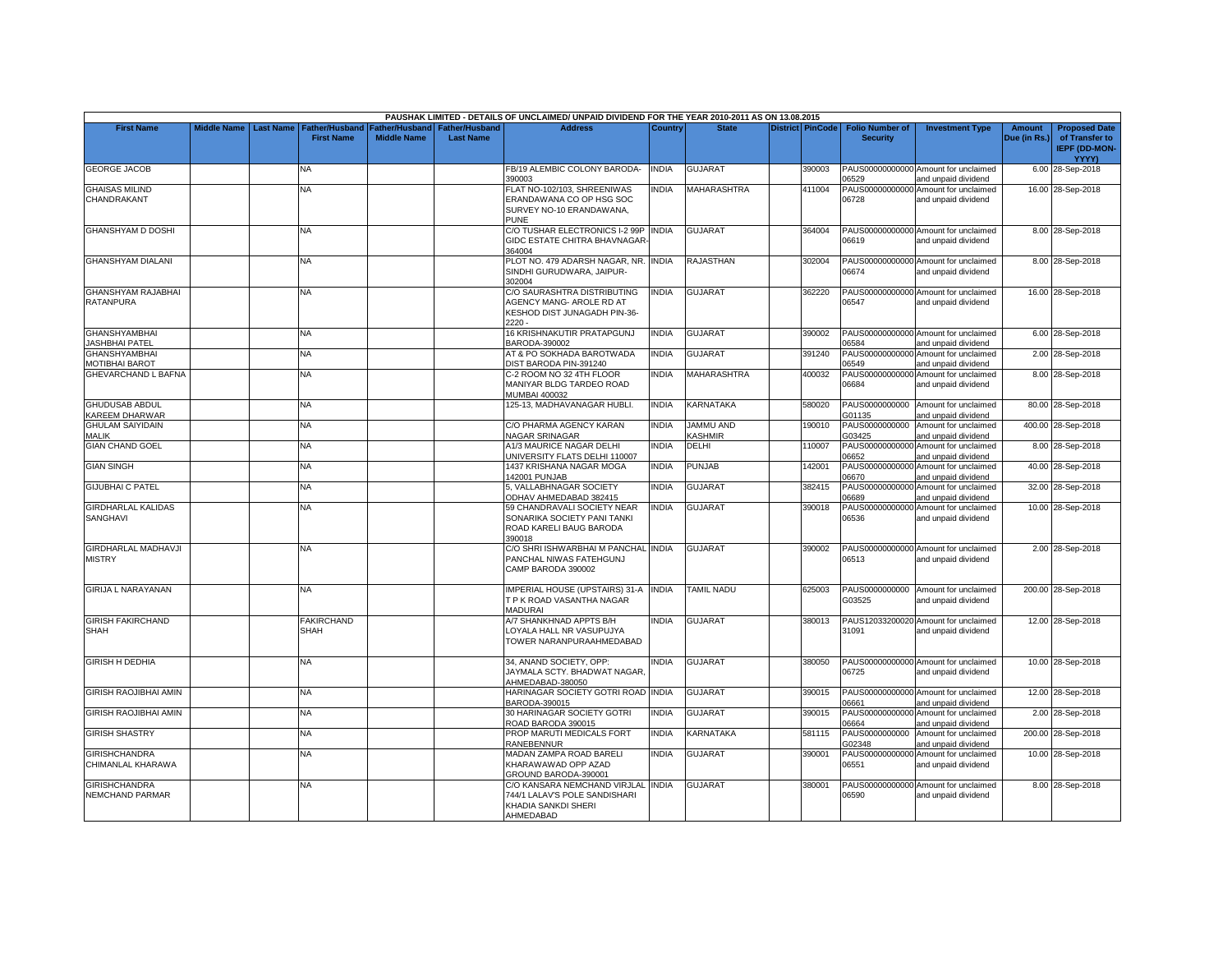| <b>Middle Name</b><br><b>First Name</b><br><b>Last Name</b><br><b>Father/Husband</b><br>Father/Husband<br>Father/Husband<br><b>Address</b><br><b>Country</b><br><b>State</b><br><b>District PinCode</b><br><b>Folio Number of</b><br><b>Investment Type</b><br><b>Amount</b><br><b>Proposed Date</b><br><b>First Name</b><br><b>Middle Name</b><br><b>Last Name</b><br><b>Security</b><br>Due (in Rs.)<br>of Transfer to<br>IEPF (DD-MON-<br><b>YYYY)</b><br><b>GIRISHKUMAR</b><br><b>NAVAPURA AT&amp;POST SUNAV</b><br>INDIA<br><b>GUJARAT</b><br>388470<br>PAUS00000000000 Amount for unclaimed<br>16.00 28-Sep-2018<br>ΝA<br><b>NAGINBHAI PATEL</b><br>TALUKA PETLAD DIST KAIRA 388470<br>06554<br>and unpaid dividend<br><b>GIRISHKUMAR SOMALAL</b><br>C/O GIRISH MACHINERY STORES<br><b>NDIA</b><br><b>GUJARAT</b><br>391145<br>PAUS00000000000 Amount for unclaimed<br>32.00 28-Sep-2018<br>NA<br>BODELI TA-SANKHEDA DIST<br>06520<br><b>SHAH</b><br>and unpaid dividend<br>BARODA PIN-391145<br><b>GIRJA DEBI AGARWALA</b><br><b>WEST BENGAL</b><br>700007<br>PAUS00000000000 Amount for unclaimed<br>NA<br><b>42 PARBATI GHOSH LANE</b><br><b>INDIA</b><br>8.00 28-Sep-2018<br>06700<br>CALCUTTA 700007<br>and unpaid dividend<br><b>GIRJADEBI AGARWALA</b><br><b>WEST BENGAL</b><br><b>NA</b><br><b>42 PARBATI GHOSH LANE</b><br><b>INDIA</b><br>700007<br>PAUS00000000000 Amount for unclaimed<br>8.00 28-Sep-2018<br>CALCUTTA-700007<br>06601<br>and unpaid dividend<br><b>GITA AGARWAL</b><br>I-VASUDHA ENCLAVE,<br>INDIA<br>DELHI<br>110034<br>PAUS00000000000 Amount for unclaimed<br>16.00 28-Sep-2018<br>NA<br>PITAMPURA, DELHI-110034<br>06611<br>and unpaid dividend<br>GUJARAT<br><b>GITA CHINUBHAI SHAH M</b><br><b>NA</b><br>5/897 GHIYA SHERI<br><b>INDIA</b><br>395003<br>PAUS0000000000<br>Amount for unclaimed<br>100.00 28-Sep-2018<br><b>MGMRSSCS</b><br>MAHIDHARPURA SURAT 395003<br>06555<br>and unpaid dividend<br><b>WEST BENGAL</b><br><b>GITA SAHA</b><br><b>NA</b><br>23 / D KUMARTULI STREET<br><b>INDIA</b><br>700005<br>PAUS00000000000<br>Amount for unclaimed<br>58.00 28-Sep-2018<br>KOLKATA<br>06626<br>and unpaid dividend<br>ABHAYNAGAR CO-OP HSG SOC<br><b>GUJARAT</b><br><b>GITABEN RATILAL PATEL</b><br><b>NA</b><br><b>INDIA</b><br>390016<br>PAUS00000000000<br>Amount for unclaimed<br>2.00 28-Sep-2018<br>NR TALAV PO GORWA BARODA-<br>06669<br>and unpaid dividend<br>390016<br><b>GOBIND PRASAD</b><br>C/O SHAKTI PROVISION STORE I-4/5 INDIA<br>DELHI<br>110092<br>PAUS00000000000 Amount for unclaimed<br>8.00 28-Sep-2018<br>NA.<br>RUSTAGI<br>MAIN BAZAR LAXMI NAGAR DELHI-<br>06653<br>and unpaid dividend<br>110092<br>GOBINDO PROSAD SAHA<br><b>39 S P MUKHERJEE ROAD DUM</b><br><b>INDIA</b><br><b>WEST BENGAL</b><br>700028<br>PAUS0000000000 Amount for unclaimed<br>300.00 28-Sep-2018<br><b>NA</b><br>DUM CANTT CALCUTTA<br>302831<br>and unpaid dividend<br>ANDHRA PRADESH<br><b>GODAVARTY VENKATO</b><br>NA<br>3-30-21 SAINAGAR THOTAPALAM<br><b>INDIA</b><br>535003<br>PAUS0000000000<br>Amount for unclaimed<br>200.00 28-Sep-2018<br><b>GURUPRASAD</b><br>VIZIANAGARAN AP<br>G04817<br>and unpaid dividend<br><b>GODAWARI G SHARMA</b><br><b>TIWARI BOOK COMPANY STATION</b><br><b>INDIA</b><br>RAJASTHAN<br>16.00 28-Sep-2018<br><b>NA</b><br>332001<br>PAUS00000000000 Amount for unclaimed<br><b>ROAD SIKAR 332001</b><br>06625<br>and unpaid dividend<br><b>GOMATHI AMMAL T</b><br>59, OFFICER'S COLONY, TRICHY<br><b>INDIA</b><br><b>TAMIL NADU</b><br>620017<br>PAUS0000000000<br>400.00 28-Sep-2018<br><b>NA</b><br>Amount for unclaimed<br>T00749<br>and unpaid dividend<br><b>GONUGUNTA</b><br>NA.<br>C/O DARSHAK LTD S B I ROAD<br><b>INDIA</b><br><b>ANDHRA PRADESH</b><br>522004<br>PAUS0000000000<br>Amount for unclaimed<br>16.00 28-Sep-2018<br>RAMASESHAIAH<br><b>GUNTUR-522004</b><br>06576<br>and unpaid dividend<br><b>ANDHRA PRADESH</b><br>PAUS00000000000<br><b>GOPA PENTIAH</b><br>H NO 1-6-202/8/D BABUJINAGAR<br><b>INDIA</b><br>500020<br>Amount for unclaimed<br>6.00 28-Sep-2018<br>NA<br>HYDERABAD 500020<br>06580<br>and unpaid dividend<br>GOPAL CHAND SHARMA<br>624 (TYPE Z) TIMAR PUR DELHI-<br><b>INDIA</b><br>DELHI<br>110007<br>PAUS00000000000<br>16.00 28-Sep-2018<br>NA<br>Amount for unclaimed<br>110007<br>06614<br>and unpaid dividend<br><b>GOPAL CHANDRA</b><br>NA<br>C-12/378 YAMUNA VIHAR DELHI<br><b>INDIA</b><br>DELHI<br>110053<br>PAUS00000000000<br>16.00 28-Sep-2018<br>Amount for unclaimed<br><b>JPADHAYAYA</b><br>110053<br>06610<br>and unpaid dividend<br><b>GOPAL G HINDUJA</b><br>604, EL PLAZA VARSHA<br><b>INDIA</b><br>KARNATAKA<br>560080<br>PAUS0000000000<br>Amount for unclaimed<br>20.00 28-Sep-2018<br>NA<br>G02207<br>APPARTMENTS SIR C.V RAMAN<br>and unpaid dividend<br>ROAD RMV EXTN BANGALORE<br><b>GOPAL KRISHAN</b><br><b>MAHARASHTRA</b><br>400061<br>PAUS00000000000 Amount for unclaimed<br>8.00 28-Sep-2018<br><b>NA</b><br>501 VARSHA 7 BUNGALOWS<br><b>INDIA</b><br>ANDHERI (WEST) MUMBAI-400061<br>06598<br>and unpaid dividend<br><b>GOPAL KRISHAN KUMAR</b><br>FLAT NO 3-B POCKET C-2<br><b>INDIA</b><br>DELHI<br>110035<br>PAUS00000000000<br>8.00 28-Sep-2018<br>NA.<br>Amount for unclaimed<br>AWRENCE ROAD DELHI-110035<br>06665<br>and unpaid dividend<br><b>GOPAL KRISHNARAO</b><br>NA.<br><b>MERCHANT MARKET GADAG</b><br><b>INDIA</b><br><b>KARNATAKA</b><br>582101<br>PAUS0000000000<br>Amount for unclaimed<br>16.00 28-Sep-2018<br>KULKARNI<br>KARNATAKA 582101<br>06574<br>and unpaid dividend<br><b>GOPAL SINGH SAINI</b><br><b>BG-6/59-B PASCHIM VIHAR NEW</b><br>PAUS00000000000<br><b>INDIA</b><br>DELHI<br>110063<br>Amount for unclaimed<br>16.00 28-Sep-2018<br>NA<br>DELHI 110063<br>06702<br>and unpaid dividend<br><b>GOPALA KRISHNA</b><br>6-40 ANUPURAM PO E C I L<br><b>INDIA</b><br>ANDHRA PRADESH<br>500062<br>PAUS0000000000<br>200.00 28-Sep-2018<br>NA.<br>Amount for unclaimed<br>KOLLURI<br>HYDERABAD<br>G03112<br>and unpaid dividend<br><b>GOPALBHAI</b><br>NA<br>KHADIA POLE NO 1 BARODA-390001 INDIA<br><b>GUJARAT</b><br>390001<br>PAUS00000000000<br>8.00 28-Sep-2018<br>Amount for unclaimed<br><b>BHAGAWANDAS PATEL</b><br>06557<br>and unpaid dividend<br><b>GOPALBHAI CHIMANLAL</b><br>NA<br>BITABHARTI POL PADRA DIST<br><b>INDIA</b><br><b>GUJARAT</b><br>391440<br>PAUS00000000000<br>Amount for unclaimed<br>2.00 28-Sep-2018<br>06558<br><b>SHAH</b><br>VADODARA PIN-391440<br>and unpaid dividend<br><b>GOPALDAS MANILAL</b><br><b>GUJARAT</b><br>PAUS00000000000 Amount for unclaimed<br>6.00 28-Sep-2018<br>NA<br>GURU KRUPA NEAR LOHANA<br>india<br>361001<br>RAITHATTA<br>MAHAJAN WADI JAMKHAMBHALIA<br>06561<br>and unpaid dividend<br>361001<br><b>GOPI RAM KEDIA</b><br>A-124 SECTOR 19 NOIDA DISTT<br><b>INDIA</b><br><b>UTTAR PRADESH</b><br>201301<br>PAUS00000000000<br>NA<br>8.00 28-Sep-2018<br>Amount for unclaimed<br>GHAZIABAD 201301<br>06660<br>and unpaid dividend<br><b>GOPIKRISHNAN K N</b><br>NA.<br>1652/57 EAST END 'A' MAIN 9TH<br>INDIA<br><b>KARNATAKA</b><br>560069<br>PAUS0000000000<br>Amount for unclaimed<br>1600.00 28-Sep-2018<br>BLOCK, JAYANAGAR BANGALORE<br>G02000<br>and unpaid dividend<br><b>GORDHANBHAI</b><br>CHHOTALAL BHUVAN PRATAPGUNJ INDIA<br><b>GUJARAT</b><br>10.00 28-Sep-2018<br>NA<br>390002<br>PAUS00000000000 Amount for unclaimed<br><b>GOKALBHAI AMIN</b><br>BARODA-390002<br>06518<br>and unpaid dividend |  |  |  | PAUSHAK LIMITED - DETAILS OF UNCLAIMED/ UNPAID DIVIDEND FOR THE YEAR 2010-2011 AS ON 13.08.2015 |  |  |  |  |
|------------------------------------------------------------------------------------------------------------------------------------------------------------------------------------------------------------------------------------------------------------------------------------------------------------------------------------------------------------------------------------------------------------------------------------------------------------------------------------------------------------------------------------------------------------------------------------------------------------------------------------------------------------------------------------------------------------------------------------------------------------------------------------------------------------------------------------------------------------------------------------------------------------------------------------------------------------------------------------------------------------------------------------------------------------------------------------------------------------------------------------------------------------------------------------------------------------------------------------------------------------------------------------------------------------------------------------------------------------------------------------------------------------------------------------------------------------------------------------------------------------------------------------------------------------------------------------------------------------------------------------------------------------------------------------------------------------------------------------------------------------------------------------------------------------------------------------------------------------------------------------------------------------------------------------------------------------------------------------------------------------------------------------------------------------------------------------------------------------------------------------------------------------------------------------------------------------------------------------------------------------------------------------------------------------------------------------------------------------------------------------------------------------------------------------------------------------------------------------------------------------------------------------------------------------------------------------------------------------------------------------------------------------------------------------------------------------------------------------------------------------------------------------------------------------------------------------------------------------------------------------------------------------------------------------------------------------------------------------------------------------------------------------------------------------------------------------------------------------------------------------------------------------------------------------------------------------------------------------------------------------------------------------------------------------------------------------------------------------------------------------------------------------------------------------------------------------------------------------------------------------------------------------------------------------------------------------------------------------------------------------------------------------------------------------------------------------------------------------------------------------------------------------------------------------------------------------------------------------------------------------------------------------------------------------------------------------------------------------------------------------------------------------------------------------------------------------------------------------------------------------------------------------------------------------------------------------------------------------------------------------------------------------------------------------------------------------------------------------------------------------------------------------------------------------------------------------------------------------------------------------------------------------------------------------------------------------------------------------------------------------------------------------------------------------------------------------------------------------------------------------------------------------------------------------------------------------------------------------------------------------------------------------------------------------------------------------------------------------------------------------------------------------------------------------------------------------------------------------------------------------------------------------------------------------------------------------------------------------------------------------------------------------------------------------------------------------------------------------------------------------------------------------------------------------------------------------------------------------------------------------------------------------------------------------------------------------------------------------------------------------------------------------------------------------------------------------------------------------------------------------------------------------------------------------------------------------------------------------------------------------------------------------------------------------------------------------------------------------------------------------------------------------------------------------------------------------------------------------------------------------------------------------------------------------------------------------------------------------------------------------------------------------------------------------------------------------------------------------------------------------------------------------------------------------------------------------------------------------------------------------------------------------------------------------------------------------------------------------------------------------------------------------------------------------------------------------------------------------------------------------------------------------------------------------------------------------------------------------------------------------------------------------------------------------------------------------------------------------------------------------------------------------------------------------------------------------------------------------------------------------------------------------------------------------------------------------------------------------------------------------------------------------------------------------------------------------------------------------------------------------------------------------------------------------------------------------------------------|--|--|--|-------------------------------------------------------------------------------------------------|--|--|--|--|
|                                                                                                                                                                                                                                                                                                                                                                                                                                                                                                                                                                                                                                                                                                                                                                                                                                                                                                                                                                                                                                                                                                                                                                                                                                                                                                                                                                                                                                                                                                                                                                                                                                                                                                                                                                                                                                                                                                                                                                                                                                                                                                                                                                                                                                                                                                                                                                                                                                                                                                                                                                                                                                                                                                                                                                                                                                                                                                                                                                                                                                                                                                                                                                                                                                                                                                                                                                                                                                                                                                                                                                                                                                                                                                                                                                                                                                                                                                                                                                                                                                                                                                                                                                                                                                                                                                                                                                                                                                                                                                                                                                                                                                                                                                                                                                                                                                                                                                                                                                                                                                                                                                                                                                                                                                                                                                                                                                                                                                                                                                                                                                                                                                                                                                                                                                                                                                                                                                                                                                                                                                                                                                                                                                                                                                                                                                                                                                                                                                                                                                                                                                                                                                                                                                                                                                                                                                                                                                                                                                                                                                                                                                                                                                                                                                                                                                                                                                                                                                                                              |  |  |  |                                                                                                 |  |  |  |  |
|                                                                                                                                                                                                                                                                                                                                                                                                                                                                                                                                                                                                                                                                                                                                                                                                                                                                                                                                                                                                                                                                                                                                                                                                                                                                                                                                                                                                                                                                                                                                                                                                                                                                                                                                                                                                                                                                                                                                                                                                                                                                                                                                                                                                                                                                                                                                                                                                                                                                                                                                                                                                                                                                                                                                                                                                                                                                                                                                                                                                                                                                                                                                                                                                                                                                                                                                                                                                                                                                                                                                                                                                                                                                                                                                                                                                                                                                                                                                                                                                                                                                                                                                                                                                                                                                                                                                                                                                                                                                                                                                                                                                                                                                                                                                                                                                                                                                                                                                                                                                                                                                                                                                                                                                                                                                                                                                                                                                                                                                                                                                                                                                                                                                                                                                                                                                                                                                                                                                                                                                                                                                                                                                                                                                                                                                                                                                                                                                                                                                                                                                                                                                                                                                                                                                                                                                                                                                                                                                                                                                                                                                                                                                                                                                                                                                                                                                                                                                                                                                              |  |  |  |                                                                                                 |  |  |  |  |
|                                                                                                                                                                                                                                                                                                                                                                                                                                                                                                                                                                                                                                                                                                                                                                                                                                                                                                                                                                                                                                                                                                                                                                                                                                                                                                                                                                                                                                                                                                                                                                                                                                                                                                                                                                                                                                                                                                                                                                                                                                                                                                                                                                                                                                                                                                                                                                                                                                                                                                                                                                                                                                                                                                                                                                                                                                                                                                                                                                                                                                                                                                                                                                                                                                                                                                                                                                                                                                                                                                                                                                                                                                                                                                                                                                                                                                                                                                                                                                                                                                                                                                                                                                                                                                                                                                                                                                                                                                                                                                                                                                                                                                                                                                                                                                                                                                                                                                                                                                                                                                                                                                                                                                                                                                                                                                                                                                                                                                                                                                                                                                                                                                                                                                                                                                                                                                                                                                                                                                                                                                                                                                                                                                                                                                                                                                                                                                                                                                                                                                                                                                                                                                                                                                                                                                                                                                                                                                                                                                                                                                                                                                                                                                                                                                                                                                                                                                                                                                                                              |  |  |  |                                                                                                 |  |  |  |  |
|                                                                                                                                                                                                                                                                                                                                                                                                                                                                                                                                                                                                                                                                                                                                                                                                                                                                                                                                                                                                                                                                                                                                                                                                                                                                                                                                                                                                                                                                                                                                                                                                                                                                                                                                                                                                                                                                                                                                                                                                                                                                                                                                                                                                                                                                                                                                                                                                                                                                                                                                                                                                                                                                                                                                                                                                                                                                                                                                                                                                                                                                                                                                                                                                                                                                                                                                                                                                                                                                                                                                                                                                                                                                                                                                                                                                                                                                                                                                                                                                                                                                                                                                                                                                                                                                                                                                                                                                                                                                                                                                                                                                                                                                                                                                                                                                                                                                                                                                                                                                                                                                                                                                                                                                                                                                                                                                                                                                                                                                                                                                                                                                                                                                                                                                                                                                                                                                                                                                                                                                                                                                                                                                                                                                                                                                                                                                                                                                                                                                                                                                                                                                                                                                                                                                                                                                                                                                                                                                                                                                                                                                                                                                                                                                                                                                                                                                                                                                                                                                              |  |  |  |                                                                                                 |  |  |  |  |
|                                                                                                                                                                                                                                                                                                                                                                                                                                                                                                                                                                                                                                                                                                                                                                                                                                                                                                                                                                                                                                                                                                                                                                                                                                                                                                                                                                                                                                                                                                                                                                                                                                                                                                                                                                                                                                                                                                                                                                                                                                                                                                                                                                                                                                                                                                                                                                                                                                                                                                                                                                                                                                                                                                                                                                                                                                                                                                                                                                                                                                                                                                                                                                                                                                                                                                                                                                                                                                                                                                                                                                                                                                                                                                                                                                                                                                                                                                                                                                                                                                                                                                                                                                                                                                                                                                                                                                                                                                                                                                                                                                                                                                                                                                                                                                                                                                                                                                                                                                                                                                                                                                                                                                                                                                                                                                                                                                                                                                                                                                                                                                                                                                                                                                                                                                                                                                                                                                                                                                                                                                                                                                                                                                                                                                                                                                                                                                                                                                                                                                                                                                                                                                                                                                                                                                                                                                                                                                                                                                                                                                                                                                                                                                                                                                                                                                                                                                                                                                                                              |  |  |  |                                                                                                 |  |  |  |  |
|                                                                                                                                                                                                                                                                                                                                                                                                                                                                                                                                                                                                                                                                                                                                                                                                                                                                                                                                                                                                                                                                                                                                                                                                                                                                                                                                                                                                                                                                                                                                                                                                                                                                                                                                                                                                                                                                                                                                                                                                                                                                                                                                                                                                                                                                                                                                                                                                                                                                                                                                                                                                                                                                                                                                                                                                                                                                                                                                                                                                                                                                                                                                                                                                                                                                                                                                                                                                                                                                                                                                                                                                                                                                                                                                                                                                                                                                                                                                                                                                                                                                                                                                                                                                                                                                                                                                                                                                                                                                                                                                                                                                                                                                                                                                                                                                                                                                                                                                                                                                                                                                                                                                                                                                                                                                                                                                                                                                                                                                                                                                                                                                                                                                                                                                                                                                                                                                                                                                                                                                                                                                                                                                                                                                                                                                                                                                                                                                                                                                                                                                                                                                                                                                                                                                                                                                                                                                                                                                                                                                                                                                                                                                                                                                                                                                                                                                                                                                                                                                              |  |  |  |                                                                                                 |  |  |  |  |
|                                                                                                                                                                                                                                                                                                                                                                                                                                                                                                                                                                                                                                                                                                                                                                                                                                                                                                                                                                                                                                                                                                                                                                                                                                                                                                                                                                                                                                                                                                                                                                                                                                                                                                                                                                                                                                                                                                                                                                                                                                                                                                                                                                                                                                                                                                                                                                                                                                                                                                                                                                                                                                                                                                                                                                                                                                                                                                                                                                                                                                                                                                                                                                                                                                                                                                                                                                                                                                                                                                                                                                                                                                                                                                                                                                                                                                                                                                                                                                                                                                                                                                                                                                                                                                                                                                                                                                                                                                                                                                                                                                                                                                                                                                                                                                                                                                                                                                                                                                                                                                                                                                                                                                                                                                                                                                                                                                                                                                                                                                                                                                                                                                                                                                                                                                                                                                                                                                                                                                                                                                                                                                                                                                                                                                                                                                                                                                                                                                                                                                                                                                                                                                                                                                                                                                                                                                                                                                                                                                                                                                                                                                                                                                                                                                                                                                                                                                                                                                                                              |  |  |  |                                                                                                 |  |  |  |  |
|                                                                                                                                                                                                                                                                                                                                                                                                                                                                                                                                                                                                                                                                                                                                                                                                                                                                                                                                                                                                                                                                                                                                                                                                                                                                                                                                                                                                                                                                                                                                                                                                                                                                                                                                                                                                                                                                                                                                                                                                                                                                                                                                                                                                                                                                                                                                                                                                                                                                                                                                                                                                                                                                                                                                                                                                                                                                                                                                                                                                                                                                                                                                                                                                                                                                                                                                                                                                                                                                                                                                                                                                                                                                                                                                                                                                                                                                                                                                                                                                                                                                                                                                                                                                                                                                                                                                                                                                                                                                                                                                                                                                                                                                                                                                                                                                                                                                                                                                                                                                                                                                                                                                                                                                                                                                                                                                                                                                                                                                                                                                                                                                                                                                                                                                                                                                                                                                                                                                                                                                                                                                                                                                                                                                                                                                                                                                                                                                                                                                                                                                                                                                                                                                                                                                                                                                                                                                                                                                                                                                                                                                                                                                                                                                                                                                                                                                                                                                                                                                              |  |  |  |                                                                                                 |  |  |  |  |
|                                                                                                                                                                                                                                                                                                                                                                                                                                                                                                                                                                                                                                                                                                                                                                                                                                                                                                                                                                                                                                                                                                                                                                                                                                                                                                                                                                                                                                                                                                                                                                                                                                                                                                                                                                                                                                                                                                                                                                                                                                                                                                                                                                                                                                                                                                                                                                                                                                                                                                                                                                                                                                                                                                                                                                                                                                                                                                                                                                                                                                                                                                                                                                                                                                                                                                                                                                                                                                                                                                                                                                                                                                                                                                                                                                                                                                                                                                                                                                                                                                                                                                                                                                                                                                                                                                                                                                                                                                                                                                                                                                                                                                                                                                                                                                                                                                                                                                                                                                                                                                                                                                                                                                                                                                                                                                                                                                                                                                                                                                                                                                                                                                                                                                                                                                                                                                                                                                                                                                                                                                                                                                                                                                                                                                                                                                                                                                                                                                                                                                                                                                                                                                                                                                                                                                                                                                                                                                                                                                                                                                                                                                                                                                                                                                                                                                                                                                                                                                                                              |  |  |  |                                                                                                 |  |  |  |  |
|                                                                                                                                                                                                                                                                                                                                                                                                                                                                                                                                                                                                                                                                                                                                                                                                                                                                                                                                                                                                                                                                                                                                                                                                                                                                                                                                                                                                                                                                                                                                                                                                                                                                                                                                                                                                                                                                                                                                                                                                                                                                                                                                                                                                                                                                                                                                                                                                                                                                                                                                                                                                                                                                                                                                                                                                                                                                                                                                                                                                                                                                                                                                                                                                                                                                                                                                                                                                                                                                                                                                                                                                                                                                                                                                                                                                                                                                                                                                                                                                                                                                                                                                                                                                                                                                                                                                                                                                                                                                                                                                                                                                                                                                                                                                                                                                                                                                                                                                                                                                                                                                                                                                                                                                                                                                                                                                                                                                                                                                                                                                                                                                                                                                                                                                                                                                                                                                                                                                                                                                                                                                                                                                                                                                                                                                                                                                                                                                                                                                                                                                                                                                                                                                                                                                                                                                                                                                                                                                                                                                                                                                                                                                                                                                                                                                                                                                                                                                                                                                              |  |  |  |                                                                                                 |  |  |  |  |
|                                                                                                                                                                                                                                                                                                                                                                                                                                                                                                                                                                                                                                                                                                                                                                                                                                                                                                                                                                                                                                                                                                                                                                                                                                                                                                                                                                                                                                                                                                                                                                                                                                                                                                                                                                                                                                                                                                                                                                                                                                                                                                                                                                                                                                                                                                                                                                                                                                                                                                                                                                                                                                                                                                                                                                                                                                                                                                                                                                                                                                                                                                                                                                                                                                                                                                                                                                                                                                                                                                                                                                                                                                                                                                                                                                                                                                                                                                                                                                                                                                                                                                                                                                                                                                                                                                                                                                                                                                                                                                                                                                                                                                                                                                                                                                                                                                                                                                                                                                                                                                                                                                                                                                                                                                                                                                                                                                                                                                                                                                                                                                                                                                                                                                                                                                                                                                                                                                                                                                                                                                                                                                                                                                                                                                                                                                                                                                                                                                                                                                                                                                                                                                                                                                                                                                                                                                                                                                                                                                                                                                                                                                                                                                                                                                                                                                                                                                                                                                                                              |  |  |  |                                                                                                 |  |  |  |  |
|                                                                                                                                                                                                                                                                                                                                                                                                                                                                                                                                                                                                                                                                                                                                                                                                                                                                                                                                                                                                                                                                                                                                                                                                                                                                                                                                                                                                                                                                                                                                                                                                                                                                                                                                                                                                                                                                                                                                                                                                                                                                                                                                                                                                                                                                                                                                                                                                                                                                                                                                                                                                                                                                                                                                                                                                                                                                                                                                                                                                                                                                                                                                                                                                                                                                                                                                                                                                                                                                                                                                                                                                                                                                                                                                                                                                                                                                                                                                                                                                                                                                                                                                                                                                                                                                                                                                                                                                                                                                                                                                                                                                                                                                                                                                                                                                                                                                                                                                                                                                                                                                                                                                                                                                                                                                                                                                                                                                                                                                                                                                                                                                                                                                                                                                                                                                                                                                                                                                                                                                                                                                                                                                                                                                                                                                                                                                                                                                                                                                                                                                                                                                                                                                                                                                                                                                                                                                                                                                                                                                                                                                                                                                                                                                                                                                                                                                                                                                                                                                              |  |  |  |                                                                                                 |  |  |  |  |
|                                                                                                                                                                                                                                                                                                                                                                                                                                                                                                                                                                                                                                                                                                                                                                                                                                                                                                                                                                                                                                                                                                                                                                                                                                                                                                                                                                                                                                                                                                                                                                                                                                                                                                                                                                                                                                                                                                                                                                                                                                                                                                                                                                                                                                                                                                                                                                                                                                                                                                                                                                                                                                                                                                                                                                                                                                                                                                                                                                                                                                                                                                                                                                                                                                                                                                                                                                                                                                                                                                                                                                                                                                                                                                                                                                                                                                                                                                                                                                                                                                                                                                                                                                                                                                                                                                                                                                                                                                                                                                                                                                                                                                                                                                                                                                                                                                                                                                                                                                                                                                                                                                                                                                                                                                                                                                                                                                                                                                                                                                                                                                                                                                                                                                                                                                                                                                                                                                                                                                                                                                                                                                                                                                                                                                                                                                                                                                                                                                                                                                                                                                                                                                                                                                                                                                                                                                                                                                                                                                                                                                                                                                                                                                                                                                                                                                                                                                                                                                                                              |  |  |  |                                                                                                 |  |  |  |  |
|                                                                                                                                                                                                                                                                                                                                                                                                                                                                                                                                                                                                                                                                                                                                                                                                                                                                                                                                                                                                                                                                                                                                                                                                                                                                                                                                                                                                                                                                                                                                                                                                                                                                                                                                                                                                                                                                                                                                                                                                                                                                                                                                                                                                                                                                                                                                                                                                                                                                                                                                                                                                                                                                                                                                                                                                                                                                                                                                                                                                                                                                                                                                                                                                                                                                                                                                                                                                                                                                                                                                                                                                                                                                                                                                                                                                                                                                                                                                                                                                                                                                                                                                                                                                                                                                                                                                                                                                                                                                                                                                                                                                                                                                                                                                                                                                                                                                                                                                                                                                                                                                                                                                                                                                                                                                                                                                                                                                                                                                                                                                                                                                                                                                                                                                                                                                                                                                                                                                                                                                                                                                                                                                                                                                                                                                                                                                                                                                                                                                                                                                                                                                                                                                                                                                                                                                                                                                                                                                                                                                                                                                                                                                                                                                                                                                                                                                                                                                                                                                              |  |  |  |                                                                                                 |  |  |  |  |
|                                                                                                                                                                                                                                                                                                                                                                                                                                                                                                                                                                                                                                                                                                                                                                                                                                                                                                                                                                                                                                                                                                                                                                                                                                                                                                                                                                                                                                                                                                                                                                                                                                                                                                                                                                                                                                                                                                                                                                                                                                                                                                                                                                                                                                                                                                                                                                                                                                                                                                                                                                                                                                                                                                                                                                                                                                                                                                                                                                                                                                                                                                                                                                                                                                                                                                                                                                                                                                                                                                                                                                                                                                                                                                                                                                                                                                                                                                                                                                                                                                                                                                                                                                                                                                                                                                                                                                                                                                                                                                                                                                                                                                                                                                                                                                                                                                                                                                                                                                                                                                                                                                                                                                                                                                                                                                                                                                                                                                                                                                                                                                                                                                                                                                                                                                                                                                                                                                                                                                                                                                                                                                                                                                                                                                                                                                                                                                                                                                                                                                                                                                                                                                                                                                                                                                                                                                                                                                                                                                                                                                                                                                                                                                                                                                                                                                                                                                                                                                                                              |  |  |  |                                                                                                 |  |  |  |  |
|                                                                                                                                                                                                                                                                                                                                                                                                                                                                                                                                                                                                                                                                                                                                                                                                                                                                                                                                                                                                                                                                                                                                                                                                                                                                                                                                                                                                                                                                                                                                                                                                                                                                                                                                                                                                                                                                                                                                                                                                                                                                                                                                                                                                                                                                                                                                                                                                                                                                                                                                                                                                                                                                                                                                                                                                                                                                                                                                                                                                                                                                                                                                                                                                                                                                                                                                                                                                                                                                                                                                                                                                                                                                                                                                                                                                                                                                                                                                                                                                                                                                                                                                                                                                                                                                                                                                                                                                                                                                                                                                                                                                                                                                                                                                                                                                                                                                                                                                                                                                                                                                                                                                                                                                                                                                                                                                                                                                                                                                                                                                                                                                                                                                                                                                                                                                                                                                                                                                                                                                                                                                                                                                                                                                                                                                                                                                                                                                                                                                                                                                                                                                                                                                                                                                                                                                                                                                                                                                                                                                                                                                                                                                                                                                                                                                                                                                                                                                                                                                              |  |  |  |                                                                                                 |  |  |  |  |
|                                                                                                                                                                                                                                                                                                                                                                                                                                                                                                                                                                                                                                                                                                                                                                                                                                                                                                                                                                                                                                                                                                                                                                                                                                                                                                                                                                                                                                                                                                                                                                                                                                                                                                                                                                                                                                                                                                                                                                                                                                                                                                                                                                                                                                                                                                                                                                                                                                                                                                                                                                                                                                                                                                                                                                                                                                                                                                                                                                                                                                                                                                                                                                                                                                                                                                                                                                                                                                                                                                                                                                                                                                                                                                                                                                                                                                                                                                                                                                                                                                                                                                                                                                                                                                                                                                                                                                                                                                                                                                                                                                                                                                                                                                                                                                                                                                                                                                                                                                                                                                                                                                                                                                                                                                                                                                                                                                                                                                                                                                                                                                                                                                                                                                                                                                                                                                                                                                                                                                                                                                                                                                                                                                                                                                                                                                                                                                                                                                                                                                                                                                                                                                                                                                                                                                                                                                                                                                                                                                                                                                                                                                                                                                                                                                                                                                                                                                                                                                                                              |  |  |  |                                                                                                 |  |  |  |  |
|                                                                                                                                                                                                                                                                                                                                                                                                                                                                                                                                                                                                                                                                                                                                                                                                                                                                                                                                                                                                                                                                                                                                                                                                                                                                                                                                                                                                                                                                                                                                                                                                                                                                                                                                                                                                                                                                                                                                                                                                                                                                                                                                                                                                                                                                                                                                                                                                                                                                                                                                                                                                                                                                                                                                                                                                                                                                                                                                                                                                                                                                                                                                                                                                                                                                                                                                                                                                                                                                                                                                                                                                                                                                                                                                                                                                                                                                                                                                                                                                                                                                                                                                                                                                                                                                                                                                                                                                                                                                                                                                                                                                                                                                                                                                                                                                                                                                                                                                                                                                                                                                                                                                                                                                                                                                                                                                                                                                                                                                                                                                                                                                                                                                                                                                                                                                                                                                                                                                                                                                                                                                                                                                                                                                                                                                                                                                                                                                                                                                                                                                                                                                                                                                                                                                                                                                                                                                                                                                                                                                                                                                                                                                                                                                                                                                                                                                                                                                                                                                              |  |  |  |                                                                                                 |  |  |  |  |
|                                                                                                                                                                                                                                                                                                                                                                                                                                                                                                                                                                                                                                                                                                                                                                                                                                                                                                                                                                                                                                                                                                                                                                                                                                                                                                                                                                                                                                                                                                                                                                                                                                                                                                                                                                                                                                                                                                                                                                                                                                                                                                                                                                                                                                                                                                                                                                                                                                                                                                                                                                                                                                                                                                                                                                                                                                                                                                                                                                                                                                                                                                                                                                                                                                                                                                                                                                                                                                                                                                                                                                                                                                                                                                                                                                                                                                                                                                                                                                                                                                                                                                                                                                                                                                                                                                                                                                                                                                                                                                                                                                                                                                                                                                                                                                                                                                                                                                                                                                                                                                                                                                                                                                                                                                                                                                                                                                                                                                                                                                                                                                                                                                                                                                                                                                                                                                                                                                                                                                                                                                                                                                                                                                                                                                                                                                                                                                                                                                                                                                                                                                                                                                                                                                                                                                                                                                                                                                                                                                                                                                                                                                                                                                                                                                                                                                                                                                                                                                                                              |  |  |  |                                                                                                 |  |  |  |  |
|                                                                                                                                                                                                                                                                                                                                                                                                                                                                                                                                                                                                                                                                                                                                                                                                                                                                                                                                                                                                                                                                                                                                                                                                                                                                                                                                                                                                                                                                                                                                                                                                                                                                                                                                                                                                                                                                                                                                                                                                                                                                                                                                                                                                                                                                                                                                                                                                                                                                                                                                                                                                                                                                                                                                                                                                                                                                                                                                                                                                                                                                                                                                                                                                                                                                                                                                                                                                                                                                                                                                                                                                                                                                                                                                                                                                                                                                                                                                                                                                                                                                                                                                                                                                                                                                                                                                                                                                                                                                                                                                                                                                                                                                                                                                                                                                                                                                                                                                                                                                                                                                                                                                                                                                                                                                                                                                                                                                                                                                                                                                                                                                                                                                                                                                                                                                                                                                                                                                                                                                                                                                                                                                                                                                                                                                                                                                                                                                                                                                                                                                                                                                                                                                                                                                                                                                                                                                                                                                                                                                                                                                                                                                                                                                                                                                                                                                                                                                                                                                              |  |  |  |                                                                                                 |  |  |  |  |
|                                                                                                                                                                                                                                                                                                                                                                                                                                                                                                                                                                                                                                                                                                                                                                                                                                                                                                                                                                                                                                                                                                                                                                                                                                                                                                                                                                                                                                                                                                                                                                                                                                                                                                                                                                                                                                                                                                                                                                                                                                                                                                                                                                                                                                                                                                                                                                                                                                                                                                                                                                                                                                                                                                                                                                                                                                                                                                                                                                                                                                                                                                                                                                                                                                                                                                                                                                                                                                                                                                                                                                                                                                                                                                                                                                                                                                                                                                                                                                                                                                                                                                                                                                                                                                                                                                                                                                                                                                                                                                                                                                                                                                                                                                                                                                                                                                                                                                                                                                                                                                                                                                                                                                                                                                                                                                                                                                                                                                                                                                                                                                                                                                                                                                                                                                                                                                                                                                                                                                                                                                                                                                                                                                                                                                                                                                                                                                                                                                                                                                                                                                                                                                                                                                                                                                                                                                                                                                                                                                                                                                                                                                                                                                                                                                                                                                                                                                                                                                                                              |  |  |  |                                                                                                 |  |  |  |  |
|                                                                                                                                                                                                                                                                                                                                                                                                                                                                                                                                                                                                                                                                                                                                                                                                                                                                                                                                                                                                                                                                                                                                                                                                                                                                                                                                                                                                                                                                                                                                                                                                                                                                                                                                                                                                                                                                                                                                                                                                                                                                                                                                                                                                                                                                                                                                                                                                                                                                                                                                                                                                                                                                                                                                                                                                                                                                                                                                                                                                                                                                                                                                                                                                                                                                                                                                                                                                                                                                                                                                                                                                                                                                                                                                                                                                                                                                                                                                                                                                                                                                                                                                                                                                                                                                                                                                                                                                                                                                                                                                                                                                                                                                                                                                                                                                                                                                                                                                                                                                                                                                                                                                                                                                                                                                                                                                                                                                                                                                                                                                                                                                                                                                                                                                                                                                                                                                                                                                                                                                                                                                                                                                                                                                                                                                                                                                                                                                                                                                                                                                                                                                                                                                                                                                                                                                                                                                                                                                                                                                                                                                                                                                                                                                                                                                                                                                                                                                                                                                              |  |  |  |                                                                                                 |  |  |  |  |
|                                                                                                                                                                                                                                                                                                                                                                                                                                                                                                                                                                                                                                                                                                                                                                                                                                                                                                                                                                                                                                                                                                                                                                                                                                                                                                                                                                                                                                                                                                                                                                                                                                                                                                                                                                                                                                                                                                                                                                                                                                                                                                                                                                                                                                                                                                                                                                                                                                                                                                                                                                                                                                                                                                                                                                                                                                                                                                                                                                                                                                                                                                                                                                                                                                                                                                                                                                                                                                                                                                                                                                                                                                                                                                                                                                                                                                                                                                                                                                                                                                                                                                                                                                                                                                                                                                                                                                                                                                                                                                                                                                                                                                                                                                                                                                                                                                                                                                                                                                                                                                                                                                                                                                                                                                                                                                                                                                                                                                                                                                                                                                                                                                                                                                                                                                                                                                                                                                                                                                                                                                                                                                                                                                                                                                                                                                                                                                                                                                                                                                                                                                                                                                                                                                                                                                                                                                                                                                                                                                                                                                                                                                                                                                                                                                                                                                                                                                                                                                                                              |  |  |  |                                                                                                 |  |  |  |  |
|                                                                                                                                                                                                                                                                                                                                                                                                                                                                                                                                                                                                                                                                                                                                                                                                                                                                                                                                                                                                                                                                                                                                                                                                                                                                                                                                                                                                                                                                                                                                                                                                                                                                                                                                                                                                                                                                                                                                                                                                                                                                                                                                                                                                                                                                                                                                                                                                                                                                                                                                                                                                                                                                                                                                                                                                                                                                                                                                                                                                                                                                                                                                                                                                                                                                                                                                                                                                                                                                                                                                                                                                                                                                                                                                                                                                                                                                                                                                                                                                                                                                                                                                                                                                                                                                                                                                                                                                                                                                                                                                                                                                                                                                                                                                                                                                                                                                                                                                                                                                                                                                                                                                                                                                                                                                                                                                                                                                                                                                                                                                                                                                                                                                                                                                                                                                                                                                                                                                                                                                                                                                                                                                                                                                                                                                                                                                                                                                                                                                                                                                                                                                                                                                                                                                                                                                                                                                                                                                                                                                                                                                                                                                                                                                                                                                                                                                                                                                                                                                              |  |  |  |                                                                                                 |  |  |  |  |
|                                                                                                                                                                                                                                                                                                                                                                                                                                                                                                                                                                                                                                                                                                                                                                                                                                                                                                                                                                                                                                                                                                                                                                                                                                                                                                                                                                                                                                                                                                                                                                                                                                                                                                                                                                                                                                                                                                                                                                                                                                                                                                                                                                                                                                                                                                                                                                                                                                                                                                                                                                                                                                                                                                                                                                                                                                                                                                                                                                                                                                                                                                                                                                                                                                                                                                                                                                                                                                                                                                                                                                                                                                                                                                                                                                                                                                                                                                                                                                                                                                                                                                                                                                                                                                                                                                                                                                                                                                                                                                                                                                                                                                                                                                                                                                                                                                                                                                                                                                                                                                                                                                                                                                                                                                                                                                                                                                                                                                                                                                                                                                                                                                                                                                                                                                                                                                                                                                                                                                                                                                                                                                                                                                                                                                                                                                                                                                                                                                                                                                                                                                                                                                                                                                                                                                                                                                                                                                                                                                                                                                                                                                                                                                                                                                                                                                                                                                                                                                                                              |  |  |  |                                                                                                 |  |  |  |  |
|                                                                                                                                                                                                                                                                                                                                                                                                                                                                                                                                                                                                                                                                                                                                                                                                                                                                                                                                                                                                                                                                                                                                                                                                                                                                                                                                                                                                                                                                                                                                                                                                                                                                                                                                                                                                                                                                                                                                                                                                                                                                                                                                                                                                                                                                                                                                                                                                                                                                                                                                                                                                                                                                                                                                                                                                                                                                                                                                                                                                                                                                                                                                                                                                                                                                                                                                                                                                                                                                                                                                                                                                                                                                                                                                                                                                                                                                                                                                                                                                                                                                                                                                                                                                                                                                                                                                                                                                                                                                                                                                                                                                                                                                                                                                                                                                                                                                                                                                                                                                                                                                                                                                                                                                                                                                                                                                                                                                                                                                                                                                                                                                                                                                                                                                                                                                                                                                                                                                                                                                                                                                                                                                                                                                                                                                                                                                                                                                                                                                                                                                                                                                                                                                                                                                                                                                                                                                                                                                                                                                                                                                                                                                                                                                                                                                                                                                                                                                                                                                              |  |  |  |                                                                                                 |  |  |  |  |
|                                                                                                                                                                                                                                                                                                                                                                                                                                                                                                                                                                                                                                                                                                                                                                                                                                                                                                                                                                                                                                                                                                                                                                                                                                                                                                                                                                                                                                                                                                                                                                                                                                                                                                                                                                                                                                                                                                                                                                                                                                                                                                                                                                                                                                                                                                                                                                                                                                                                                                                                                                                                                                                                                                                                                                                                                                                                                                                                                                                                                                                                                                                                                                                                                                                                                                                                                                                                                                                                                                                                                                                                                                                                                                                                                                                                                                                                                                                                                                                                                                                                                                                                                                                                                                                                                                                                                                                                                                                                                                                                                                                                                                                                                                                                                                                                                                                                                                                                                                                                                                                                                                                                                                                                                                                                                                                                                                                                                                                                                                                                                                                                                                                                                                                                                                                                                                                                                                                                                                                                                                                                                                                                                                                                                                                                                                                                                                                                                                                                                                                                                                                                                                                                                                                                                                                                                                                                                                                                                                                                                                                                                                                                                                                                                                                                                                                                                                                                                                                                              |  |  |  |                                                                                                 |  |  |  |  |
|                                                                                                                                                                                                                                                                                                                                                                                                                                                                                                                                                                                                                                                                                                                                                                                                                                                                                                                                                                                                                                                                                                                                                                                                                                                                                                                                                                                                                                                                                                                                                                                                                                                                                                                                                                                                                                                                                                                                                                                                                                                                                                                                                                                                                                                                                                                                                                                                                                                                                                                                                                                                                                                                                                                                                                                                                                                                                                                                                                                                                                                                                                                                                                                                                                                                                                                                                                                                                                                                                                                                                                                                                                                                                                                                                                                                                                                                                                                                                                                                                                                                                                                                                                                                                                                                                                                                                                                                                                                                                                                                                                                                                                                                                                                                                                                                                                                                                                                                                                                                                                                                                                                                                                                                                                                                                                                                                                                                                                                                                                                                                                                                                                                                                                                                                                                                                                                                                                                                                                                                                                                                                                                                                                                                                                                                                                                                                                                                                                                                                                                                                                                                                                                                                                                                                                                                                                                                                                                                                                                                                                                                                                                                                                                                                                                                                                                                                                                                                                                                              |  |  |  |                                                                                                 |  |  |  |  |
|                                                                                                                                                                                                                                                                                                                                                                                                                                                                                                                                                                                                                                                                                                                                                                                                                                                                                                                                                                                                                                                                                                                                                                                                                                                                                                                                                                                                                                                                                                                                                                                                                                                                                                                                                                                                                                                                                                                                                                                                                                                                                                                                                                                                                                                                                                                                                                                                                                                                                                                                                                                                                                                                                                                                                                                                                                                                                                                                                                                                                                                                                                                                                                                                                                                                                                                                                                                                                                                                                                                                                                                                                                                                                                                                                                                                                                                                                                                                                                                                                                                                                                                                                                                                                                                                                                                                                                                                                                                                                                                                                                                                                                                                                                                                                                                                                                                                                                                                                                                                                                                                                                                                                                                                                                                                                                                                                                                                                                                                                                                                                                                                                                                                                                                                                                                                                                                                                                                                                                                                                                                                                                                                                                                                                                                                                                                                                                                                                                                                                                                                                                                                                                                                                                                                                                                                                                                                                                                                                                                                                                                                                                                                                                                                                                                                                                                                                                                                                                                                              |  |  |  |                                                                                                 |  |  |  |  |
|                                                                                                                                                                                                                                                                                                                                                                                                                                                                                                                                                                                                                                                                                                                                                                                                                                                                                                                                                                                                                                                                                                                                                                                                                                                                                                                                                                                                                                                                                                                                                                                                                                                                                                                                                                                                                                                                                                                                                                                                                                                                                                                                                                                                                                                                                                                                                                                                                                                                                                                                                                                                                                                                                                                                                                                                                                                                                                                                                                                                                                                                                                                                                                                                                                                                                                                                                                                                                                                                                                                                                                                                                                                                                                                                                                                                                                                                                                                                                                                                                                                                                                                                                                                                                                                                                                                                                                                                                                                                                                                                                                                                                                                                                                                                                                                                                                                                                                                                                                                                                                                                                                                                                                                                                                                                                                                                                                                                                                                                                                                                                                                                                                                                                                                                                                                                                                                                                                                                                                                                                                                                                                                                                                                                                                                                                                                                                                                                                                                                                                                                                                                                                                                                                                                                                                                                                                                                                                                                                                                                                                                                                                                                                                                                                                                                                                                                                                                                                                                                              |  |  |  |                                                                                                 |  |  |  |  |
|                                                                                                                                                                                                                                                                                                                                                                                                                                                                                                                                                                                                                                                                                                                                                                                                                                                                                                                                                                                                                                                                                                                                                                                                                                                                                                                                                                                                                                                                                                                                                                                                                                                                                                                                                                                                                                                                                                                                                                                                                                                                                                                                                                                                                                                                                                                                                                                                                                                                                                                                                                                                                                                                                                                                                                                                                                                                                                                                                                                                                                                                                                                                                                                                                                                                                                                                                                                                                                                                                                                                                                                                                                                                                                                                                                                                                                                                                                                                                                                                                                                                                                                                                                                                                                                                                                                                                                                                                                                                                                                                                                                                                                                                                                                                                                                                                                                                                                                                                                                                                                                                                                                                                                                                                                                                                                                                                                                                                                                                                                                                                                                                                                                                                                                                                                                                                                                                                                                                                                                                                                                                                                                                                                                                                                                                                                                                                                                                                                                                                                                                                                                                                                                                                                                                                                                                                                                                                                                                                                                                                                                                                                                                                                                                                                                                                                                                                                                                                                                                              |  |  |  |                                                                                                 |  |  |  |  |
|                                                                                                                                                                                                                                                                                                                                                                                                                                                                                                                                                                                                                                                                                                                                                                                                                                                                                                                                                                                                                                                                                                                                                                                                                                                                                                                                                                                                                                                                                                                                                                                                                                                                                                                                                                                                                                                                                                                                                                                                                                                                                                                                                                                                                                                                                                                                                                                                                                                                                                                                                                                                                                                                                                                                                                                                                                                                                                                                                                                                                                                                                                                                                                                                                                                                                                                                                                                                                                                                                                                                                                                                                                                                                                                                                                                                                                                                                                                                                                                                                                                                                                                                                                                                                                                                                                                                                                                                                                                                                                                                                                                                                                                                                                                                                                                                                                                                                                                                                                                                                                                                                                                                                                                                                                                                                                                                                                                                                                                                                                                                                                                                                                                                                                                                                                                                                                                                                                                                                                                                                                                                                                                                                                                                                                                                                                                                                                                                                                                                                                                                                                                                                                                                                                                                                                                                                                                                                                                                                                                                                                                                                                                                                                                                                                                                                                                                                                                                                                                                              |  |  |  |                                                                                                 |  |  |  |  |
|                                                                                                                                                                                                                                                                                                                                                                                                                                                                                                                                                                                                                                                                                                                                                                                                                                                                                                                                                                                                                                                                                                                                                                                                                                                                                                                                                                                                                                                                                                                                                                                                                                                                                                                                                                                                                                                                                                                                                                                                                                                                                                                                                                                                                                                                                                                                                                                                                                                                                                                                                                                                                                                                                                                                                                                                                                                                                                                                                                                                                                                                                                                                                                                                                                                                                                                                                                                                                                                                                                                                                                                                                                                                                                                                                                                                                                                                                                                                                                                                                                                                                                                                                                                                                                                                                                                                                                                                                                                                                                                                                                                                                                                                                                                                                                                                                                                                                                                                                                                                                                                                                                                                                                                                                                                                                                                                                                                                                                                                                                                                                                                                                                                                                                                                                                                                                                                                                                                                                                                                                                                                                                                                                                                                                                                                                                                                                                                                                                                                                                                                                                                                                                                                                                                                                                                                                                                                                                                                                                                                                                                                                                                                                                                                                                                                                                                                                                                                                                                                              |  |  |  |                                                                                                 |  |  |  |  |
|                                                                                                                                                                                                                                                                                                                                                                                                                                                                                                                                                                                                                                                                                                                                                                                                                                                                                                                                                                                                                                                                                                                                                                                                                                                                                                                                                                                                                                                                                                                                                                                                                                                                                                                                                                                                                                                                                                                                                                                                                                                                                                                                                                                                                                                                                                                                                                                                                                                                                                                                                                                                                                                                                                                                                                                                                                                                                                                                                                                                                                                                                                                                                                                                                                                                                                                                                                                                                                                                                                                                                                                                                                                                                                                                                                                                                                                                                                                                                                                                                                                                                                                                                                                                                                                                                                                                                                                                                                                                                                                                                                                                                                                                                                                                                                                                                                                                                                                                                                                                                                                                                                                                                                                                                                                                                                                                                                                                                                                                                                                                                                                                                                                                                                                                                                                                                                                                                                                                                                                                                                                                                                                                                                                                                                                                                                                                                                                                                                                                                                                                                                                                                                                                                                                                                                                                                                                                                                                                                                                                                                                                                                                                                                                                                                                                                                                                                                                                                                                                              |  |  |  |                                                                                                 |  |  |  |  |
|                                                                                                                                                                                                                                                                                                                                                                                                                                                                                                                                                                                                                                                                                                                                                                                                                                                                                                                                                                                                                                                                                                                                                                                                                                                                                                                                                                                                                                                                                                                                                                                                                                                                                                                                                                                                                                                                                                                                                                                                                                                                                                                                                                                                                                                                                                                                                                                                                                                                                                                                                                                                                                                                                                                                                                                                                                                                                                                                                                                                                                                                                                                                                                                                                                                                                                                                                                                                                                                                                                                                                                                                                                                                                                                                                                                                                                                                                                                                                                                                                                                                                                                                                                                                                                                                                                                                                                                                                                                                                                                                                                                                                                                                                                                                                                                                                                                                                                                                                                                                                                                                                                                                                                                                                                                                                                                                                                                                                                                                                                                                                                                                                                                                                                                                                                                                                                                                                                                                                                                                                                                                                                                                                                                                                                                                                                                                                                                                                                                                                                                                                                                                                                                                                                                                                                                                                                                                                                                                                                                                                                                                                                                                                                                                                                                                                                                                                                                                                                                                              |  |  |  |                                                                                                 |  |  |  |  |
|                                                                                                                                                                                                                                                                                                                                                                                                                                                                                                                                                                                                                                                                                                                                                                                                                                                                                                                                                                                                                                                                                                                                                                                                                                                                                                                                                                                                                                                                                                                                                                                                                                                                                                                                                                                                                                                                                                                                                                                                                                                                                                                                                                                                                                                                                                                                                                                                                                                                                                                                                                                                                                                                                                                                                                                                                                                                                                                                                                                                                                                                                                                                                                                                                                                                                                                                                                                                                                                                                                                                                                                                                                                                                                                                                                                                                                                                                                                                                                                                                                                                                                                                                                                                                                                                                                                                                                                                                                                                                                                                                                                                                                                                                                                                                                                                                                                                                                                                                                                                                                                                                                                                                                                                                                                                                                                                                                                                                                                                                                                                                                                                                                                                                                                                                                                                                                                                                                                                                                                                                                                                                                                                                                                                                                                                                                                                                                                                                                                                                                                                                                                                                                                                                                                                                                                                                                                                                                                                                                                                                                                                                                                                                                                                                                                                                                                                                                                                                                                                              |  |  |  |                                                                                                 |  |  |  |  |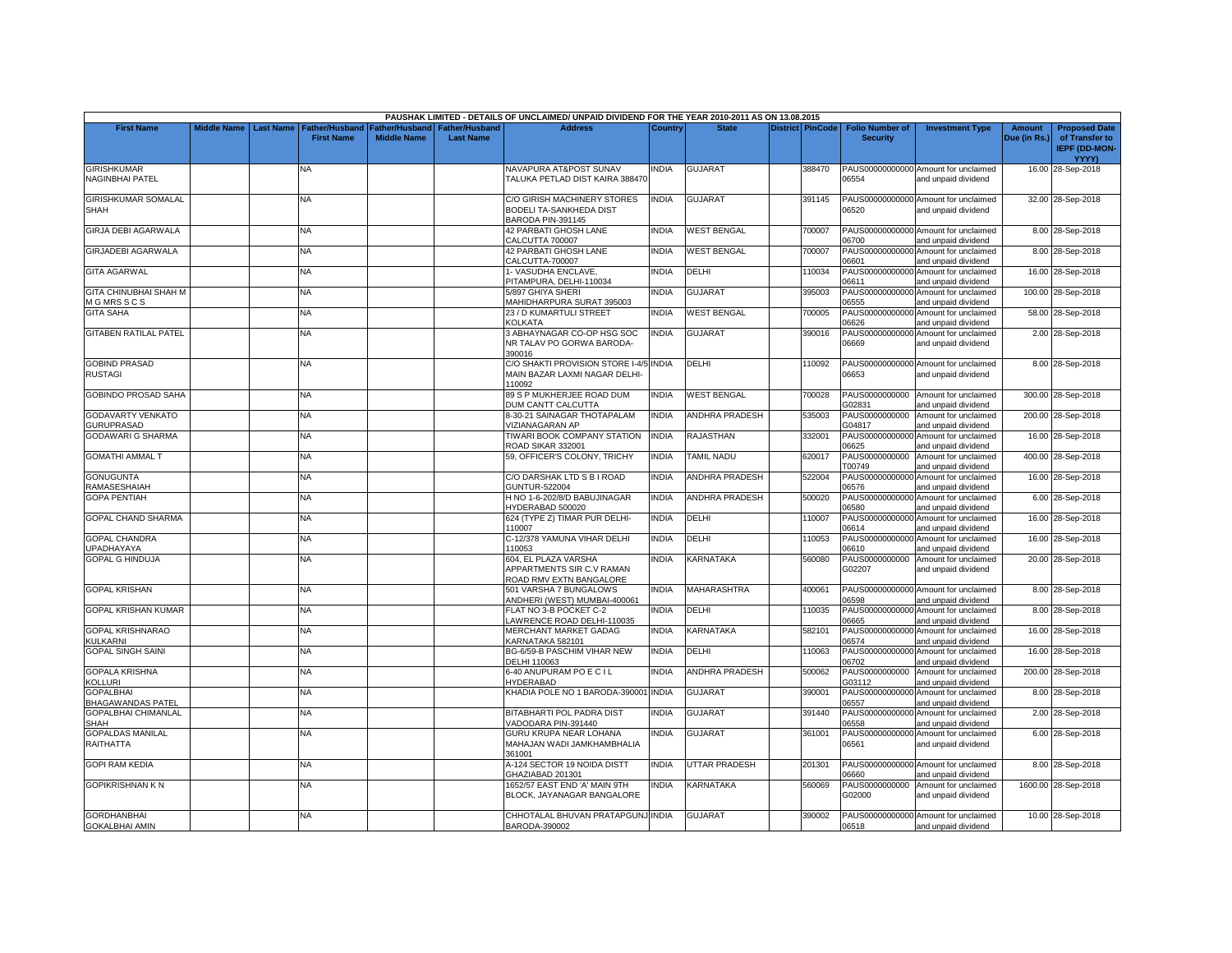|                                                            |             |                  |                                            |                                        |                                    | PAUSHAK LIMITED - DETAILS OF UNCLAIMED/ UNPAID DIVIDEND FOR THE YEAR 2010-2011 AS ON 13.08.2015 |              |                       |                         |                                           |                                                             |                               |                                                                |
|------------------------------------------------------------|-------------|------------------|--------------------------------------------|----------------------------------------|------------------------------------|-------------------------------------------------------------------------------------------------|--------------|-----------------------|-------------------------|-------------------------------------------|-------------------------------------------------------------|-------------------------------|----------------------------------------------------------------|
| <b>First Name</b>                                          | Middle Name | <b>Last Name</b> | <b>Father/Husband</b><br><b>First Name</b> | Father/Husband I<br><b>Middle Name</b> | Father/Husband<br><b>Last Name</b> | <b>Address</b>                                                                                  | Country      | <b>State</b>          | <b>District PinCode</b> | <b>Folio Number of</b><br><b>Security</b> | <b>Investment Type</b>                                      | <b>Amount</b><br>Due (in Rs.) | <b>Proposed Date</b><br>of Transfer to<br><b>IEPF (DD-MON-</b> |
|                                                            |             |                  |                                            |                                        |                                    |                                                                                                 |              |                       |                         |                                           |                                                             |                               | YYYY)                                                          |
| <b>GORDHANBHAI MANIBHAI</b><br>CHAUHAN                     |             |                  | NA.                                        |                                        |                                    | AT & PO SOKHADA BHATHUJI FALIA INDIA<br>DIST BARODA PIN-391240                                  |              | <b>GUJARAT</b>        | 391240                  | 06562                                     | PAUS00000000000 Amount for unclaimed<br>and unpaid dividend |                               | 2.00 28-Sep-2018                                               |
| <b>GORUR RAYASANI</b><br><b>KANTHI</b>                     |             |                  | <b>NA</b>                                  |                                        |                                    | 22. PANCH SHEEL, VEERADESAI<br>ROAD ANDHERI WEST MUMBAI                                         | <b>INDIA</b> | <b>MAHARASHTRA</b>    | 400058                  | PAUS0000000000<br>G01499                  | Amount for unclaimed<br>and unpaid dividend                 |                               | 200.00 28-Sep-2018                                             |
| <b>GOURI RAKSHIT</b>                                       |             |                  | <b>NA</b>                                  |                                        |                                    | 16/1 NAKARI MONDAL RD<br>KANCHRAPARA 24 PRGS (W B)<br>743145                                    | <b>INDIA</b> | <b>WEST BENGAL</b>    | 743145                  | PAUS00000000000<br>06630                  | Amount for unclaimed<br>and unpaid dividend                 |                               | 32.00 28-Sep-2018                                              |
| <b>GOUTAM PRAMANIK</b>                                     |             |                  | NA                                         |                                        |                                    | P-45/1 C I T ROAD SCHEME -L II<br>ENTALLY CALCUTTA                                              | <b>INDIA</b> | <b>WEST BENGAL</b>    | 700014                  | PAUS0000000000<br>G02921                  | Amount for unclaimed<br>and unpaid dividend                 |                               | 200.00 28-Sep-2018                                             |
| <b>GOUTAM SAHA</b>                                         |             |                  | <b>NA</b>                                  |                                        |                                    | C/O SWAPNA MEDICAL STORES 37<br>JESSORE ROAD NAGERBAZAR P S<br>DUMDUM                           | <b>INDIA</b> | <b>WEST BENGAL</b>    | 700028                  | PAUS0000000000<br>G02759                  | Amount for unclaimed<br>and unpaid dividend                 |                               | 200.00 28-Sep-2018                                             |
| <b>GOVIND GANESHPAI</b>                                    |             |                  | NA                                         |                                        |                                    | FLAT NO. 19/S-1 KAMAT KINARA-III<br>MIRA MAR, P.O. KARANIALEM GOA-<br>403002                    | <b>INDIA</b> | GOA                   | 403002                  | 06530                                     | PAUS00000000000 Amount for unclaimed<br>and unpaid dividend |                               | 2.00 28-Sep-2018                                               |
| <b>GOVIND RAM GUPTA</b>                                    |             |                  | ΝA                                         |                                        |                                    | G-79 NEW SEELAMPUR DELHI-<br>110053                                                             | <b>INDIA</b> | DELHI                 | 110053                  | 06662                                     | PAUS00000000000 Amount for unclaimed<br>and unpaid dividend |                               | 16.00 28-Sep-2018                                              |
| <b>GOVIND RAMCHANDRA</b><br><b>PATHAK</b>                  |             |                  | <b>NA</b>                                  |                                        |                                    | <b>J ASHOK COLONY KHASGI BAZAR</b><br>GWALIOR-474001                                            | <b>INDIA</b> | MADHYA PRADESH        | 474001                  | PAUS00000000000<br>06616                  | Amount for unclaimed<br>and unpaid dividend                 |                               | 16.00 28-Sep-2018                                              |
| <b>GOVINDBHAI FULABHAI</b><br>PATEL                        |             |                  | NA                                         |                                        |                                    | HARIKRIPA NIVAS CHHANI BARODA INDIA<br>PIN-391740                                               |              | GUJARAT               | 391740                  | 06563                                     | PAUS00000000000 Amount for unclaimed<br>and unpaid dividend |                               | 6.00 28-Sep-2018                                               |
| <b>GOVINDBHAI TRIKAMLAL</b><br><b>THAKKER</b>              |             |                  | <b>NA</b>                                  |                                        |                                    | BAZAR AT & PO SOKHADA DIST<br>BARODA PIN-391240                                                 | <b>INDIA</b> | GUJARAT               | 391240                  | PAUS00000000000<br>06565                  | Amount for unclaimed<br>and unpaid dividend                 |                               | 6.00 28-Sep-2018                                               |
| GOVINDLAL CHANDULAL<br><b>MISTRY</b>                       |             |                  | <b>NA</b>                                  |                                        |                                    | 'MADHU KUNJ" 58 MADHAVBAG<br>SOC MAKARPURA RD BARODA-<br>390009                                 | <b>INDIA</b> | <b>GUJARAT</b>        | 390009                  | PAUS00000000000<br>06517                  | Amount for unclaimed<br>and unpaid dividend                 |                               | 2.00 28-Sep-2018                                               |
| <b>GULABSINH RATANSINH</b><br><b>GADHAVI</b>               |             |                  | <b>NA</b>                                  |                                        |                                    | 4 NARENDRA PARK KARELIBAUG<br>BARODA-390001                                                     | <b>INDIA</b> | GUJARAT               | 390001                  | 06567                                     | PAUS00000000000 Amount for unclaimed<br>and unpaid dividend |                               | 6.00 28-Sep-2018                                               |
| <b>GULAM AHMED</b><br><b>GULAMRASUL</b><br><b>KUVAWALA</b> |             |                  | <b>NA</b>                                  |                                        |                                    | C/O RUMIN CYCLE MART<br>BHATWADA NAKA OPP KOSEKUVA<br>BARANPURA BARODA-390001                   | <b>INDIA</b> | GUJARAT               | 390001                  | 06528                                     | PAUS00000000000 Amount for unclaimed<br>and unpaid dividend |                               | 16.00 28-Sep-2018                                              |
| <b>GULAM MOHAMAD</b><br>YUSUF GABA                         |             |                  | <b>NA</b>                                  |                                        |                                    | 2790 LUHAR STREET AT & PO<br>BARDOLI 394601                                                     | <b>INDIA</b> | <b>GUJARAT</b>        | 394601                  | 06672                                     | PAUS00000000000 Amount for unclaimed<br>and unpaid dividend |                               | 32.00 28-Sep-2018                                              |
| <b>GULAMHUSAIN</b><br>CHANDBHAI<br><b>GARIBAWALA</b>       |             |                  | <b>NA</b>                                  |                                        |                                    | WADI VORWAD BARODA-390001                                                                       | <b>INDIA</b> | <b>GUJARAT</b>        | 390001                  | 06569                                     | PAUS00000000000 Amount for unclaimed<br>and unpaid dividend |                               | 16.00 28-Sep-2018                                              |
| GULAMHUSAIN NAZARALI<br><b>BOXWALA</b>                     |             |                  | <b>NA</b>                                  |                                        |                                    | WADI BADRI MAHOLA BARODA-<br>390001                                                             | <b>INDIA</b> | <b>GUJARAT</b>        | 390001                  | 06570                                     | PAUS00000000000 Amount for unclaimed<br>and unpaid dividend |                               | 16.00 28-Sep-2018                                              |
| <b>GULSHAN KUMAR</b>                                       |             |                  | NA                                         |                                        |                                    | 50 WEST MUKERJEE NAGAR DELHI-INDIA<br>110009                                                    |              | DELHI                 | 110009                  | PAUS00000000000<br>06608                  | Amount for unclaimed<br>and unpaid dividend                 |                               | 8.00 28-Sep-2018                                               |
| GUNNESWARA RAO<br>CHALAMCHARLA                             |             |                  | <b>NA</b>                                  |                                        |                                    | 'SUBBARAO MANSIONS",<br>TADEPALLIGUDEM P.O.,<br>W.GODAVARI DIST, (A.P)                          | <b>INDIA</b> | <b>ANDHRA PRADESH</b> | 534101                  | PAUS0000000000<br>G00414                  | Amount for unclaimed<br>and unpaid dividend                 |                               | 200.00 28-Sep-2018                                             |
| <b>GUNVANTBHAI</b><br><b>BAKORBHAI PATEL</b>               |             |                  | <b>NA</b>                                  |                                        |                                    | PACHHALU STREET NIZAMPURA<br>PO FATTEH GUNJ CAMP BARODA<br>390002                               | <b>INDIA</b> | <b>GUJARAT</b>        | 390002                  | 06523                                     | PAUS00000000000 Amount for unclaimed<br>and unpaid dividend |                               | 2.00 28-Sep-2018                                               |
| <b>GUNVANTLAL C</b><br>THAKKER                             |             |                  | NA                                         |                                        |                                    | A SOMCHAND & CO 488/38 L K<br>TRUST BLDG PANCHKUVA<br>AHMEDABAD 380002                          | <b>INDIA</b> | <b>GUJARAT</b>        | 380002                  | 06697                                     | PAUS00000000000 Amount for unclaimed<br>and unpaid dividend |                               | 16.00 28-Sep-2018                                              |
| <b>GUNVATRAI RATANJI</b><br><b>DESAI</b>                   |             |                  | NA.                                        |                                        |                                    | C/O JAYANT G DESAI 9/51 INDIRA<br>PARK MAIN ROAD UDHNA DIST<br>SURAT 394210                     | INDIA        | <b>GUJARAT</b>        | 394210                  | 06542                                     | PAUS00000000000 Amount for unclaimed<br>and unpaid dividend |                               | 2.00 28-Sep-2018                                               |
| <b>GUR DAYAL PRASAD</b><br><b>SHARMA</b>                   |             |                  | <b>NA</b>                                  |                                        |                                    | 16, RAJDEEP ENCLAVE<br>DAYALBAGH, AGRA.                                                         | <b>INDIA</b> | UTTAR PRADESH         | 282005                  | PAUS0000000000<br>G03944                  | Amount for unclaimed<br>and unpaid dividend                 |                               | 200.00 28-Sep-2018                                             |
| <b>GURCHARAN LALL</b><br><b>SEHGAL</b>                     |             |                  | NA.                                        |                                        |                                    | GP-37 PITAMPURA DELHI 110034                                                                    | <b>INDIA</b> | DELHI                 | 110034                  | PAUS000000000<br>06612                    | Amount for unclaimed<br>and unpaid dividend                 |                               | 20.00 28-Sep-2018                                              |
| GURCHARAN SINGH                                            |             |                  | <b>NA</b>                                  |                                        |                                    | A-9A/5 VASANT VIHAR NEW DELHI-<br>10057                                                         | <b>INDIA</b> | DELHI                 | 110057                  | PAUS0000000000<br>06650                   | Amount for unclaimed<br>and unpaid dividend                 |                               | 16.00 28-Sep-2018                                              |
| <b>GURDEEP KAUR R</b><br>MAKHIJA                           |             |                  | <b>NA</b>                                  |                                        |                                    | 3 SHRI GURU RAMDAS SOCIETY<br>BAPUNAGAR AHMEDABAD 380024                                        | <b>INDIA</b> | GUJARAT               | 380024                  | PAUS00000000000<br>06698                  | Amount for unclaimed<br>and unpaid dividend                 |                               | 8.00 28-Sep-2018                                               |
| <b>GURDEV SINGH VEDI</b>                                   |             |                  | NA                                         |                                        |                                    | FLAT NO 100 POCKET NO 12 BLOCK INDIA<br>C-2/C JANAKPURI NEW DELHI-<br>110001                    |              | DELHI                 | 110001                  | PAUS00000000000<br>06649                  | Amount for unclaimed<br>and unpaid dividend                 |                               | 8.00 28-Sep-2018                                               |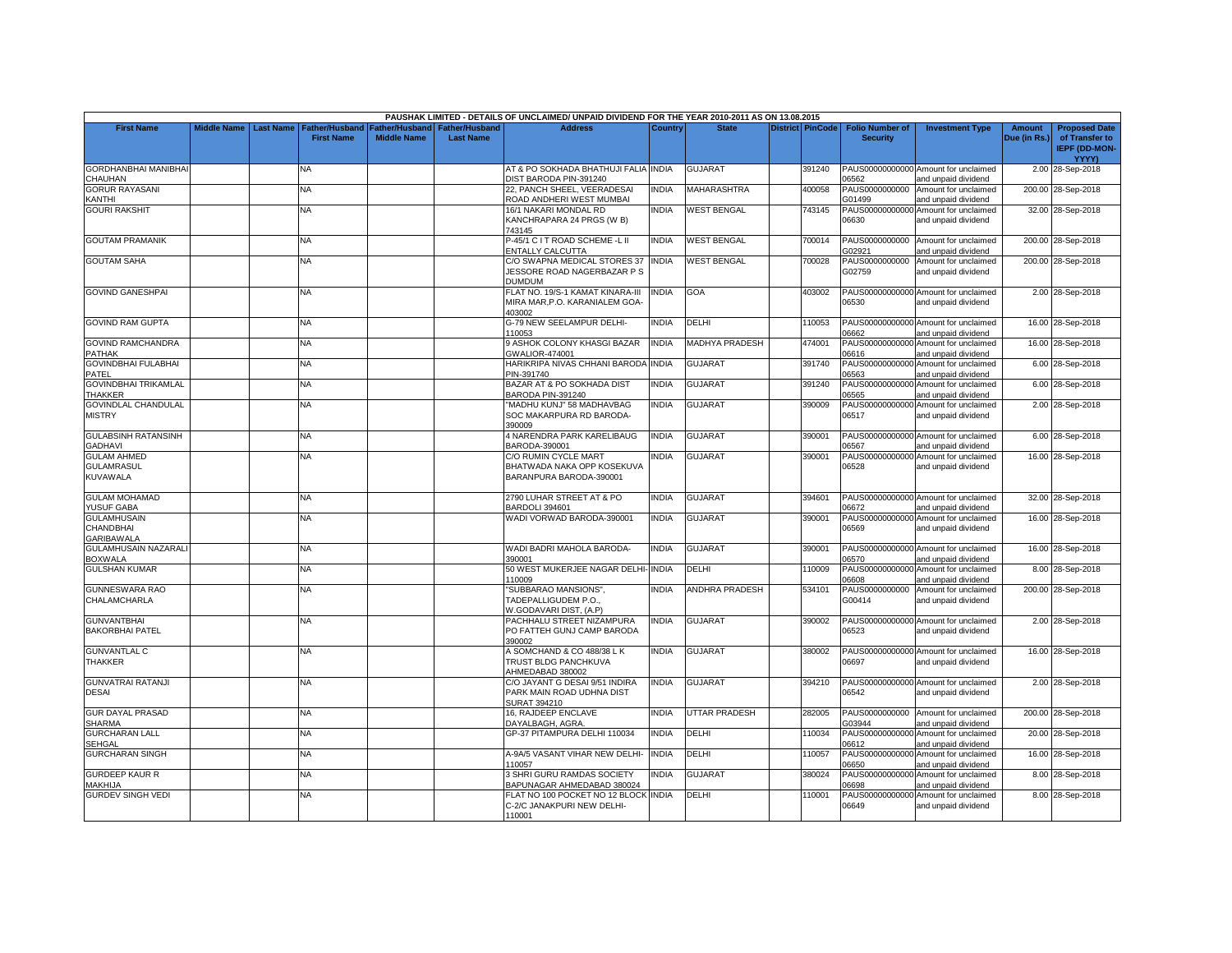|                                         |                    |                  |                                            |                    |                                                     | PAUSHAK LIMITED - DETAILS OF UNCLAIMED/ UNPAID DIVIDEND FOR THE YEAR 2010-2011 AS ON 13.08.2015     |              |                      |                  |                                           |                                                             |                               |                                                                         |
|-----------------------------------------|--------------------|------------------|--------------------------------------------|--------------------|-----------------------------------------------------|-----------------------------------------------------------------------------------------------------|--------------|----------------------|------------------|-------------------------------------------|-------------------------------------------------------------|-------------------------------|-------------------------------------------------------------------------|
| <b>First Name</b>                       | <b>Middle Name</b> | <b>Last Name</b> | <b>Father/Husband</b><br><b>First Name</b> | <b>Middle Name</b> | Father/Husband   Father/Husband<br><b>Last Name</b> | <b>Address</b>                                                                                      | Country      | <b>State</b>         | District PinCode | <b>Folio Number of</b><br><b>Security</b> | <b>Investment Type</b>                                      | <b>Amount</b><br>Due (in Rs.) | <b>Proposed Date</b><br>of Transfer to<br><b>IEPF (DD-MON-</b><br>YYYY) |
| <b>GURDIP SINGH</b>                     |                    |                  | NA                                         |                    |                                                     | NEAR SANATAN DHARAM HALL<br>KADBI CHOWK NAGPUR 440004                                               | INDIA        | MAHARASHTRA          | 440004           | 06695                                     | PAUS00000000000 Amount for unclaimed<br>and unpaid dividend |                               | 66.00 28-Sep-2018                                                       |
| GURUCHARAN SINGH D<br><b>BHATIA</b>     |                    |                  | <b>NA</b>                                  |                    |                                                     | C/O JANTA ROAD LINES<br>26, AHMEDABAD WARE - HOUSING<br>NAROL CHAR RASTA AHMEDABAD<br>3824-05-      | <b>INDIA</b> | <b>GUJARAT</b>       | 382405           | PAUS00000000000<br>06694                  | Amount for unclaimed<br>and unpaid dividend                 |                               | 66.00 28-Sep-2018                                                       |
| <b>GURUDUTT ANANTHRAO</b><br>NAYAMPALLY |                    |                  | <b>ANANTHRAO</b>                           |                    |                                                     | KRISHANT VILLA 13 SAUNTAVADDO INDIA<br><b>ASSAGAON BARDEZ</b>                                       |              | GOA                  | 403507           | 22598                                     | PAUSIN302679308 Amount for unclaimed<br>and unpaid dividend |                               | 1000.00 28-Sep-2018                                                     |
| <b>GURURAJ SHASTRY</b>                  |                    |                  | NA                                         |                    |                                                     | FORT RANEBENNUR                                                                                     | <b>INDIA</b> | KARNATAKA            | 581115           | PAUS0000000000<br>G02350                  | Amount for unclaimed<br>and unpaid dividend                 |                               | 200.00 28-Sep-2018                                                      |
| <b>GYANENDRANATH BARIK</b>              |                    |                  | <b>NA</b>                                  |                    |                                                     | C/O CHANDAN MEDICINE STORE<br>MAHATAB ROAD CUTTACK ORISSA                                           | <b>INDIA</b> | <b>ORISSA</b>        | 753012           | PAUS0000000000<br>G02645                  | Amount for unclaimed<br>and unpaid dividend                 |                               | 200.00 28-Sep-2018                                                      |
| H D PATEL                               |                    |                  | <b>NA</b>                                  |                    |                                                     | DARBAR NAKA GANDHI CHOWK P<br>O HALVAD DIST SURENDRANAGAR<br>363330                                 | <b>INDIA</b> | <b>GUJARAT</b>       | 363330           | PAUS00000000000<br>06783                  | Amount for unclaimed<br>and unpaid dividend                 |                               | 16.00 28-Sep-2018                                                       |
| H HAREKRISHNA<br><b>CAMATH</b>          |                    |                  | NA                                         |                    |                                                     | MERCHANT MARKET ROAD<br>COONDAPOOR-576201                                                           | <b>INDIA</b> | KARNATAKA            | 576201           | 06862                                     | PAUS00000000000 Amount for unclaimed<br>and unpaid dividend |                               | 8.00 28-Sep-2018                                                        |
| <b>H J MOTWANI</b>                      |                    |                  | <b>NA</b>                                  |                    |                                                     | C-4B/13/85 JANAKPURI NEW DELHI<br><b>NEW DELHI</b>                                                  | <b>INDIA</b> | <b>DELHI</b>         | 110058           | 06945                                     | PAUS00000000000 Amount for unclaimed<br>and unpaid dividend |                               | 8.00 28-Sep-2018                                                        |
| H K KHOSLA                              |                    |                  | NA                                         |                    |                                                     | C/O UJJWAL LTD GANDHI PARK<br><b>GOLGHAR GORAKHPUR 273001</b>                                       | <b>INDIA</b> | <b>UTTAR PRADESH</b> | 273001           | PAUS00000000000<br>06834                  | Amount for unclaimed<br>and unpaid dividend                 |                               | 66.00 28-Sep-2018                                                       |
| <b>HNSMYER</b>                          |                    |                  | <b>NA</b>                                  |                    |                                                     | <b>16.REST HOUSE</b><br>CRESCENT, GROUND FLOOR<br><b>BANGALORE</b>                                  | <b>INDIA</b> | <b>KARNATAKA</b>     | 560001           | PAUS0000000000<br>H01489                  | Amount for unclaimed<br>and unpaid dividend                 |                               | 100.00 28-Sep-2018                                                      |
| H R CHHABRA                             |                    |                  | <b>NA</b>                                  |                    |                                                     | A-5-B-60 SFS FLATS PASCHIM<br>VIHAR NEW DELHI 110063                                                | <b>INDIA</b> | DELHI                | 110063           | PAUS00000000000<br>07008                  | Amount for unclaimed<br>and unpaid dividend                 |                               | 8.00 28-Sep-2018                                                        |
| H R CHHABRA                             |                    |                  | <b>NA</b>                                  |                    |                                                     | A-5-B-60 SFS FLATS PASCHIM<br>VIHAR NEW DELHI 110063                                                | <b>INDIA</b> | <b>DELHI</b>         | 110063           | 07007                                     | PAUS00000000000 Amount for unclaimed<br>and unpaid dividend |                               | 8.00 28-Sep-2018                                                        |
| <b>H S AMARNATH</b>                     |                    |                  | NA                                         |                    |                                                     | C/O.BANGALORE STOCK<br>EXCHANGE LTD UNI BLDG MILLER<br><b>TANK VASANTHNAGAR</b><br><b>BANGALORE</b> | INDIA        | KARNATAKA            | 560052           | PAUS0000000000<br>H02189                  | Amount for unclaimed<br>and unpaid dividend                 |                               | 1400.00 28-Sep-2018                                                     |
| <b>H S LAKSHMI</b>                      |                    |                  | <b>NA</b>                                  |                    |                                                     | NO 142 KUMARA PARK WEST 12TH INDIA<br>BLOCK UP STAIRS BANGALORE-<br>560020                          |              | <b>KARNATAKA</b>     | 560020           | 06865                                     | PAUS00000000000 Amount for unclaimed<br>and unpaid dividend |                               | 8.00 28-Sep-2018                                                        |
| <b>H S NAILA</b>                        |                    |                  | <b>NA</b>                                  |                    |                                                     | DALIP VILAS MOTI DOONGRI ROAD<br>JAIPUR-302004                                                      | <b>INDIA</b> | <b>RAJASTHAN</b>     | 302004           | 06870                                     | PAUS00000000000 Amount for unclaimed<br>and unpaid dividend |                               | 8.00 28-Sep-2018                                                        |
| H S PANDHI                              |                    |                  | <b>LATE GURU</b><br>PYARA                  |                    |                                                     | B 168 ASHOK VIHAR PHASE I NEW<br><b>DELHI</b>                                                       | <b>INDIA</b> | DELHI                | 110052           | 29735                                     | PAUSIN302236100 Amount for unclaimed<br>and unpaid dividend |                               | 8.00 28-Sep-2018                                                        |
| <b>H SHANTHI</b>                        |                    |                  | <b>NA</b>                                  |                    |                                                     | F/38 ALEMBIC GLASS COLONY<br>WHITEFIELD P O BANGALORE-<br>560066                                    | <b>INDIA</b> | KARNATAKA            | 560066           | PAUS00000000000<br>06837                  | Amount for unclaimed<br>and unpaid dividend                 |                               | 32.00 28-Sep-2018                                                       |
| H VISHWARADHYA                          |                    |                  | <b>NA</b>                                  |                    |                                                     | 1572 IIND CROSS NAGAPPA BLOCK<br>SRIRAMAPURAM BANGALORE-<br>560021                                  | <b>INDIA</b> | KARNATAKA            | 560021           | PAUS00000000000<br>06934                  | Amount for unclaimed<br>and unpaid dividend                 |                               | 8.00 28-Sep-2018                                                        |
| HAMEED A P                              |                    |                  | <b>ALUMPARAMBIL</b><br>MOIDEENKUTTY        |                    |                                                     | ALUMPARAMBIL HOUSE PO<br>KURANHIYOOR VIA<br><b>CHAVAKKADTRICHUR</b>                                 | <b>INDIA</b> | MAHARASHTRA          | 999999           | 07717                                     | PAUS12023900001 Amount for unclaimed<br>and unpaid dividend |                               | 200.00 28-Sep-2018                                                      |
| HAMSAVENI KANNAN                        |                    |                  | <b>NA</b>                                  |                    |                                                     | SITE NO 247 48 THIRD MAIN ROAD<br>GANGA NAGAR BANGALORE<br>560032                                   | <b>INDIA</b> | <b>KARNATAKA</b>     | 560032           | 06863                                     | PAUS00000000000 Amount for unclaimed<br>and unpaid dividend |                               | 16.00 28-Sep-2018                                                       |
| <b>HANAMARADDI</b><br>TIMARADDI GANGAL  |                    |                  | <b>NA</b>                                  |                    |                                                     | <b>GANGAL NURSING HOME HOUSE</b><br>HUBLI KARNATAK PIN-580021                                       | <b>INDIA</b> | <b>KARNATAKA</b>     | 580021           | 06832                                     | PAUS00000000000 Amount for unclaimed<br>and unpaid dividend |                               | 40.00 28-Sep-2018                                                       |
| HANBAL B SHIVARAM                       |                    |                  | <b>NA</b>                                  |                    |                                                     | MALLIKARJUNA NILAYA KOTE<br>ROAD SHIMOGA                                                            | <b>INDIA</b> | KARNATAKA            | 577202           | PAUS0000000000<br>102575                  | Amount for unclaimed<br>and unpaid dividend                 |                               | 200.00 28-Sep-2018                                                      |
| <b>HANSA BABUBHAI</b><br><b>PARIKH</b>  |                    |                  | <b>NA</b>                                  |                    |                                                     | LADWADA SANKADI SHERI<br>BARODA 390001                                                              | <b>INDIA</b> | <b>GUJARAT</b>       | 390001           | PAUS0000000000<br>06734                   | Amount for unclaimed<br>and unpaid dividend                 |                               | 6.00 28-Sep-2018                                                        |
| HANSA DASHARATH<br><b>SHAH</b>          |                    |                  | NA                                         |                    |                                                     | 19 NEM RAJUL APARTMENT NR<br>HARIPRASAD NAGAR VASNA<br>AHMEDABAD 380007                             | <b>INDIA</b> | <b>GUJARAT</b>       | 380007           | PAUS00000000000<br>06850                  | Amount for unclaimed<br>and unpaid dividend                 |                               | 16.00 28-Sep-2018                                                       |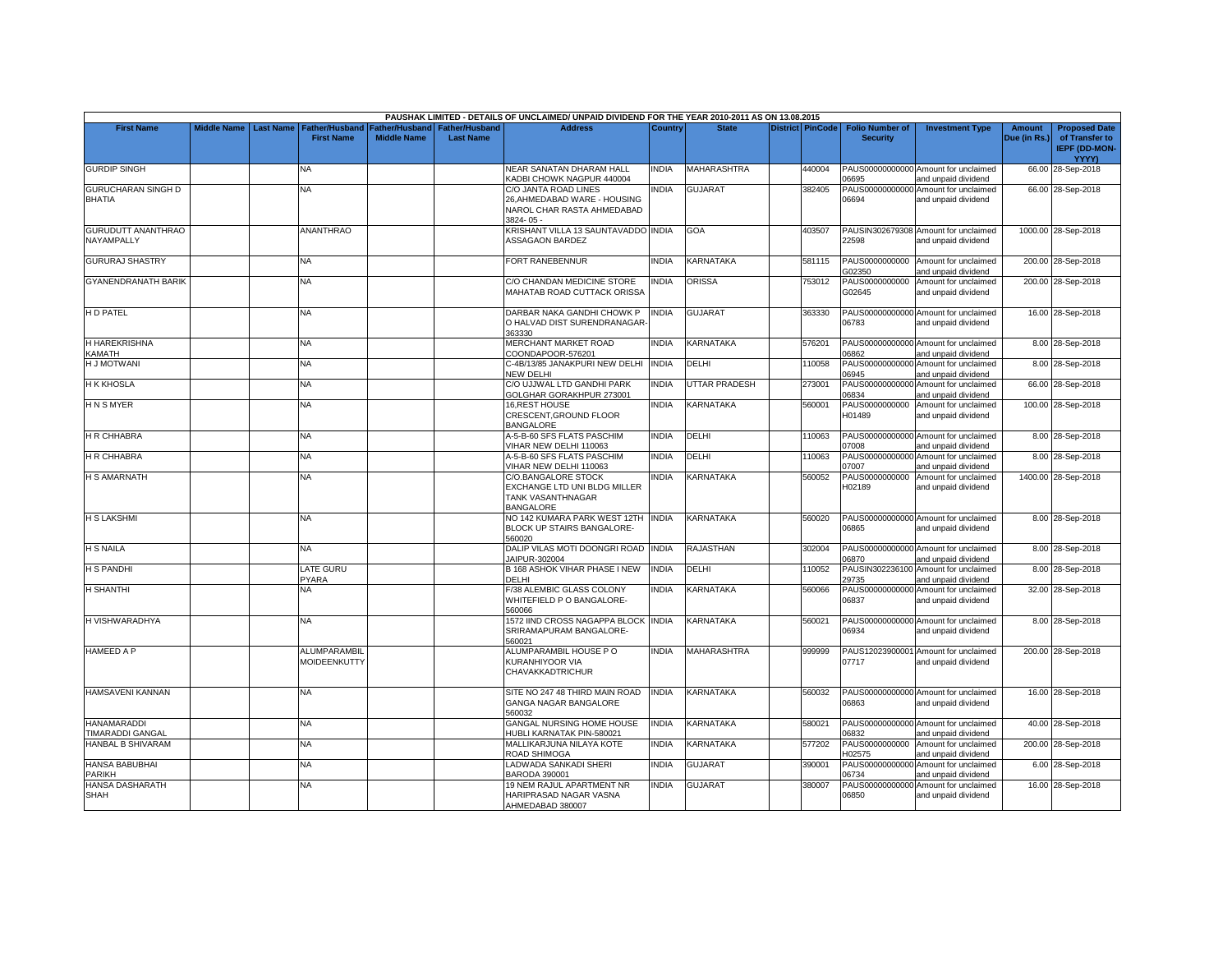|                                                   |                    |                  |                                            |                                             |                                           | PAUSHAK LIMITED - DETAILS OF UNCLAIMED/ UNPAID DIVIDEND FOR THE YEAR 2010-2011 AS ON 13.08.2015 |              |                      |                         |                                           |                                                             |                               |                                                                         |
|---------------------------------------------------|--------------------|------------------|--------------------------------------------|---------------------------------------------|-------------------------------------------|-------------------------------------------------------------------------------------------------|--------------|----------------------|-------------------------|-------------------------------------------|-------------------------------------------------------------|-------------------------------|-------------------------------------------------------------------------|
| <b>First Name</b>                                 | <b>Middle Name</b> | <b>Last Name</b> | <b>Father/Husband</b><br><b>First Name</b> | <b>Father/Husband</b><br><b>Middle Name</b> | <b>Father/Husband</b><br><b>Last Name</b> | <b>Address</b>                                                                                  | Country      | <b>State</b>         | <b>District PinCode</b> | <b>Folio Number of</b><br><b>Security</b> | <b>Investment Type</b>                                      | <b>Amount</b><br>Due (in Rs.) | <b>Proposed Date</b><br>of Transfer to<br><b>IEPF (DD-MON-</b><br>YYYY) |
| <b>HANSA H SHAH</b>                               |                    |                  | NА                                         |                                             |                                           | 12 ASHAPURI NAGAR SOCIETY<br>RAMAKAKA ROAD CHHANI<br>VADODARA                                   | <b>INDIA</b> | <b>GUJARAT</b>       | 391740                  | H04260                                    | PAUS0000000000 Amount for unclaimed<br>and unpaid dividend  |                               | 200.00 28-Sep-2018                                                      |
| <b>HANSA HARIKANT</b><br><b>PARIKH</b>            |                    |                  | NA.                                        |                                             |                                           | 29, SEJAL SOCIETY,<br>FATEHGANJ, VADODARA<br>VADODARA                                           | <b>INDIA</b> | GUJARAT              | 390002                  | PAUS0000000000<br>H00077                  | Amount for unclaimed<br>and unpaid dividend                 |                               | 200.00 28-Sep-2018                                                      |
| <b>HANSA JAYANTILAL</b><br><b>DESAI</b>           |                    |                  | NA.                                        |                                             |                                           | DARJINO KHANCHO OPP<br>PADAPOLE GANDHI ROAD<br>AHMEDABAD-380001                                 | <b>INDIA</b> | <b>GUJARAT</b>       | 380001                  | 06948                                     | PAUS00000000000 Amount for unclaimed<br>and unpaid dividend |                               | 16.00 28-Sep-2018                                                       |
| <b>HANSA PATEL</b>                                |                    |                  | NA.                                        |                                             |                                           | "SIDDHARTH" OPP ST MARY'S<br>SCHOOL KALAWAD ROAD RAJKOT                                         | <b>INDIA</b> | GUJARAT              | 360005                  | PAUS0000000000<br>H04146                  | Amount for unclaimed<br>and unpaid dividend                 |                               | 300.00 28-Sep-2018                                                      |
| <b>HANSA RAJNIKANT</b><br><b>MEHTA</b>            |                    |                  | NA.                                        |                                             |                                           | C/O THE SWASTIK JANATA<br>SAHAKARI BANK LTD 502<br>KALBADEVI ROAD MUMBAI-400002                 | <b>INDIA</b> | MAHARASHTRA          | 400002                  | 06915                                     | PAUS00000000000 Amount for unclaimed<br>and unpaid dividend |                               | 8.00 28-Sep-2018                                                        |
| <b>HANSABEN BAVANDAS</b><br><b>TILAWAT</b>        |                    |                  | <b>NA</b>                                  |                                             |                                           | BANK ROAD OPP AMBANI GUEST<br>HOUSE JAM KHAMBALIA<br><b>JAMNAGAR</b>                            | <b>INDIA</b> | <b>GUJARAT</b>       | 361001                  | 06784                                     | PAUS00000000000 Amount for unclaimed<br>and unpaid dividend |                               | 2.00 28-Sep-2018                                                        |
| <b>HANSABEN</b><br>DEVENDRAPRASAD<br><b>BHATT</b> |                    |                  | NΑ                                         |                                             |                                           | QTR.NO.545/B,G.S.F.C. TOWNSHIP<br>PO. FERTILIZERNAGAR, DIST.<br>VADODARA-391750                 | <b>INDIA</b> | GUJARAT              | 391750                  | 06786                                     | PAUS00000000000 Amount for unclaimed<br>and unpaid dividend |                               | 2.00 28-Sep-2018                                                        |
| <b>HANSABEN</b><br>MAHENDRABHAI PATEL             |                    |                  | <b>NA</b>                                  |                                             |                                           | 11 SANDIP APARTMENTS VISHWAS INDIA<br>COLONY ALKAPURI BARODA-<br>390005                         |              | <b>GUJARAT</b>       | 390005                  | 06759                                     | PAUS00000000000 Amount for unclaimed<br>and unpaid dividend |                               | 2.00 28-Sep-2018                                                        |
| <b>HANSABEN NATUBHAI</b><br><b>PATEL</b>          |                    |                  | NA                                         |                                             |                                           | 5 BAKUL SOCIETY NO 3 OPP<br>ABHISHEK COLONY RACE COURSE<br>ROAD BARODA 390015                   | <b>INDIA</b> | GUJARAT              | 390015                  | 06788                                     | PAUS00000000000 Amount for unclaimed<br>and unpaid dividend |                               | 82.00 28-Sep-2018                                                       |
| <b>HANSARAJBHAI</b><br>JETHABHAI PATEL            |                    |                  | <b>NA</b>                                  |                                             |                                           | AT RAMSIKAMPA POST ODHA TAL<br>BAYAD DIST SABARKANTHA 383325                                    | <b>INDIA</b> | <b>GUJARAT</b>       | 383325                  | 06791                                     | PAUS00000000000 Amount for unclaimed<br>and unpaid dividend |                               | 2.00 28-Sep-2018                                                        |
| <b>HANUMAN PRASAD</b><br><b>BHARGAVA</b>          |                    |                  | ΝA                                         |                                             |                                           | J-33 PANCHIM VIHAR NEW DELHI-<br>110063                                                         | <b>INDIA</b> | DELHI                | 110063                  | 06936                                     | PAUS00000000000 Amount for unclaimed<br>and unpaid dividend |                               | 24.00 28-Sep-2018                                                       |
| <b>HANUMESH DAROJI</b>                            |                    |                  | NA                                         |                                             |                                           | JAI HANUMAN MEDICAL STORES,<br>GANGAVATHI. P.O, RAICHUR DIST.                                   | <b>INDIA</b> | <b>KARNATAKA</b>     | 583227                  | PAUS0000000000<br>H00844                  | Amount for unclaimed<br>and unpaid dividend                 |                               | 1600.00 28-Sep-2018                                                     |
| HAR KRISHAN KHOSLA                                |                    |                  | NA                                         |                                             |                                           | 25 NEWAL KISHORE ROAD<br>LUCKNOW 226001 U P                                                     | <b>INDIA</b> | <b>JTTAR PRADESH</b> | 226001                  | 06793                                     | PAUS00000000000 Amount for unclaimed<br>and unpaid dividend |                               | 50.00 28-Sep-2018                                                       |
| <b>HARBANS SINGH</b>                              |                    |                  | NA                                         |                                             |                                           | B-76-A FATEH NAGAR NEW DELHI<br>110018                                                          | <b>INDIA</b> | DELHI                | 110018                  | 06880                                     | PAUS00000000000 Amount for unclaimed<br>and unpaid dividend |                               | 8.00 28-Sep-2018                                                        |
| <b>HARBANS SINGH</b><br><b>SREWAL</b>             |                    |                  | NA                                         |                                             |                                           | 53/4 OLD RAJINDERNAGAR NEW<br>DELHI-110060                                                      | <b>INDIA</b> | DELHI                | 110060                  | 06944                                     | PAUS00000000000 Amount for unclaimed<br>and unpaid dividend |                               | 16.00 28-Sep-2018                                                       |
| <b>HARDEEP SINGH</b>                              |                    |                  | NA                                         |                                             |                                           | CARGILL SEEDS INDIA LTD 308<br>SOPHIA'S CHOICE NO 7 ST MARK'S<br>ROAD BANGALORE 560001          | <b>INDIA</b> | <b>KARNATAKA</b>     | 560001                  | 06981                                     | PAUS00000000000 Amount for unclaimed<br>and unpaid dividend |                               | 324.00 28-Sep-2018                                                      |
| <b>HARDEEP SINGH ARORA</b>                        |                    |                  | <b>NA</b>                                  |                                             |                                           | H NO 3/196 RODU PURA<br>TARNTARAN-143401                                                        | <b>INDIA</b> | <b>PUNJAB</b>        | 143401                  | 06833                                     | PAUS00000000000 Amount for unclaimed<br>and unpaid dividend |                               | 16.00 28-Sep-2018                                                       |
| <b>HARDYAL SINGH SAHOTA</b>                       |                    |                  | NA.                                        |                                             |                                           | 219-E DDA (MIG) FLATS RAJOURI<br>GARDEN NEW DELHI-110027                                        | <b>INDIA</b> | DELHI                | 110027                  | 06875                                     | PAUS00000000000 Amount for unclaimed<br>and unpaid dividend |                               | 8.00 28-Sep-2018                                                        |
| HARESH HASSANAND<br><b>MIRCHANDANI</b>            |                    |                  | ΝA                                         |                                             |                                           | FLAT NO 180 1ST FLOOR CENTRAL<br>GOVT COLONY TYPE III WADALA<br>MUMBAI-400031                   | <b>INDIA</b> | MAHARASHTRA          | 400031                  | 06912                                     | PAUS00000000000 Amount for unclaimed<br>and unpaid dividend |                               | 8.00 28-Sep-2018                                                        |
| HARESH NAROTTAMDAS<br>POPAT                       |                    |                  | <b>NA</b>                                  |                                             |                                           | SAHJANAND PETROLEUM CO IBP<br>PETROL PUMP STATE HIGH WAY<br>KESHOD DIST JUNAGADH 362220         | <b>INDIA</b> | <b>GUJARAT</b>       | 362220                  | 07020                                     | PAUS00000000000 Amount for unclaimed<br>and unpaid dividend |                               | 32.00 28-Sep-2018                                                       |
| <b>HARESH SHANTILAL</b><br>SHAH                   |                    |                  | NA                                         |                                             |                                           | 47 SAHJIVAN SOCIETY ASHRAM<br>ROAD USMANPURA USMANPURA<br>AHMEDABAD                             | <b>INDIA</b> | <b>GUJARAT</b>       | 380009                  | 06909                                     | PAUS00000000000 Amount for unclaimed<br>and unpaid dividend |                               | 8.00 28-Sep-2018                                                        |
| <b>HARI KISHORE SETH</b>                          |                    |                  | NA                                         |                                             |                                           | <b>4 CAPPER ROAD LALBAGH</b><br><b>LUCKNOW</b>                                                  | <b>INDIA</b> | UTTAR PRADESH        | 226001                  | H03384                                    | PAUS0000000000 Amount for unclaimed<br>and unpaid dividend  |                               | 300.00 28-Sep-2018                                                      |
| <b>HARI KRISHAN SURI</b>                          |                    |                  | NA.                                        |                                             |                                           | 1/190 MAHABIR NAGAR NEW DELHI- INDIA<br>110018                                                  |              | DELHI                | 110018                  | 06886                                     | PAUS00000000000 Amount for unclaimed<br>and unpaid dividend |                               | 16.00 28-Sep-2018                                                       |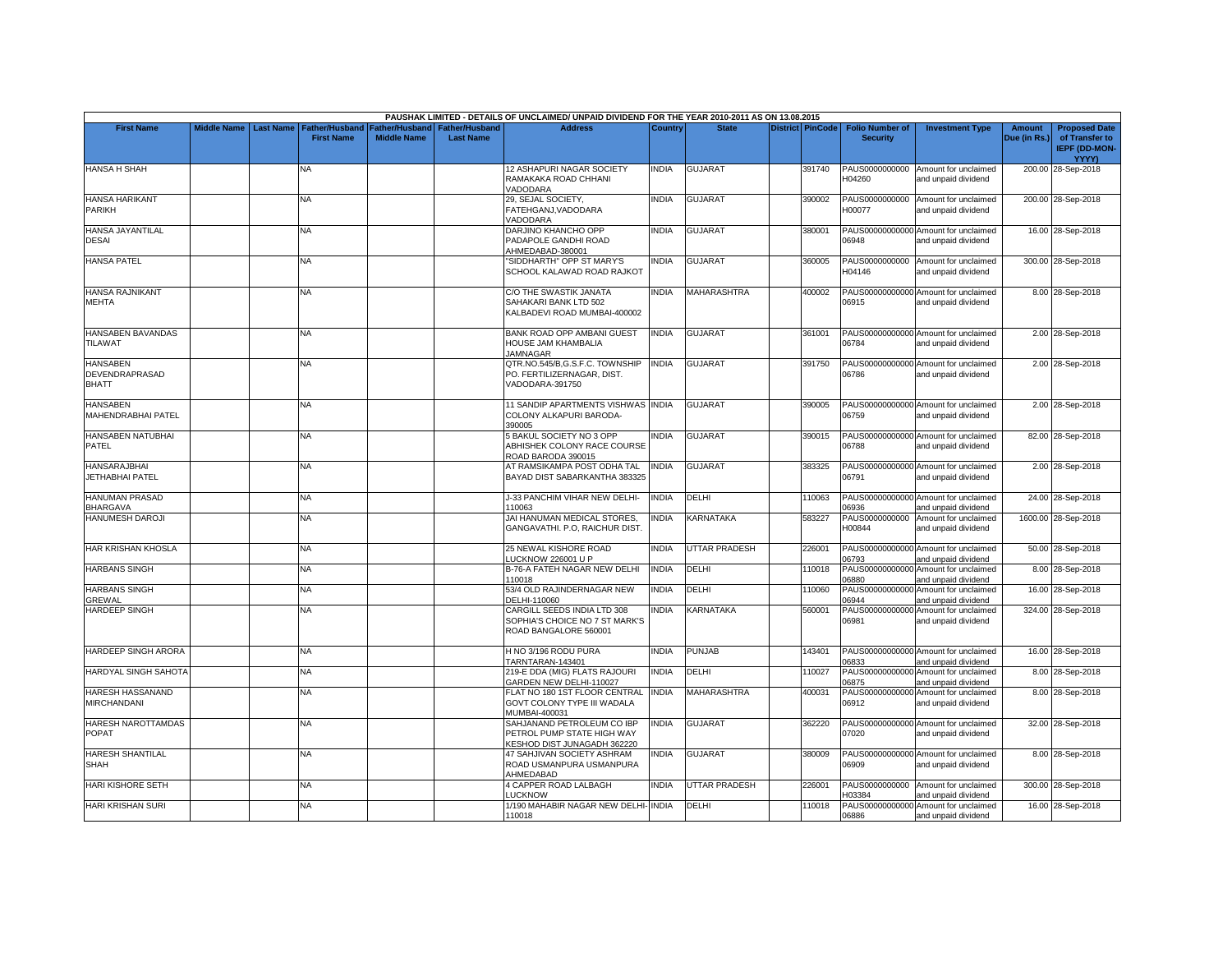|                                                        |                    |                  |                       |                    |                  | PAUSHAK LIMITED - DETAILS OF UNCLAIMED/ UNPAID DIVIDEND FOR THE YEAR 2010-2011 AS ON 13.08.2015 |              |                       |                         |                          |                                                             |              |                                                        |
|--------------------------------------------------------|--------------------|------------------|-----------------------|--------------------|------------------|-------------------------------------------------------------------------------------------------|--------------|-----------------------|-------------------------|--------------------------|-------------------------------------------------------------|--------------|--------------------------------------------------------|
| <b>First Name</b>                                      | <b>Middle Name</b> | <b>Last Name</b> | <b>Father/Husband</b> | Father/Husband     | Father/Husband   | <b>Address</b>                                                                                  | Country      | <b>State</b>          | <b>District PinCode</b> | <b>Folio Number of</b>   | <b>Investment Type</b>                                      | Amount       | <b>Proposed Date</b>                                   |
|                                                        |                    |                  | <b>First Name</b>     | <b>Middle Name</b> | <b>Last Name</b> |                                                                                                 |              |                       |                         | <b>Security</b>          |                                                             | Due (in Rs.) | of Transfer to<br><b>IEPF (DD-MON-</b><br><b>YYYY)</b> |
| HARI LAL LEEKHA                                        |                    |                  | N٨                    |                    |                  | D/216 SAKET NEW DELHI 110017                                                                    | <b>INDIA</b> | DELHI                 | 110017                  | 06927                    | PAUS00000000000 Amount for unclaimed<br>and unpaid dividend |              | 8.00 28-Sep-2018                                       |
| <b>HARI RAM GADHOK</b>                                 |                    |                  | ΝA                    |                    |                  | J 9/48A RAJOURI GARDEN EXTN<br>NEW DELHI-110027                                                 | INDIA        | DELHI                 | 110027                  | 06877                    | PAUS00000000000 Amount for unclaimed<br>and unpaid dividend |              | 24.00 28-Sep-2018                                      |
| <b>HARIBHAI KALIDAS</b><br>PATEL                       |                    |                  | NA.                   |                    |                  | 10, MEGDOOT SOCIETY<br><b>B/HGANESH DUGHALAYA</b><br>MANGALPURA ROAD ANAND                      | <b>INDIA</b> | <b>GUJARAT</b>        | 388001                  | 06741                    | PAUS00000000000 Amount for unclaimed<br>and unpaid dividend |              | 2.00 28-Sep-2018                                       |
| <b>HARIDAS ARORA</b>                                   |                    |                  | NA                    |                    |                  | 26 AMAR BASU SARANI OLD<br>CHORE BAGAN LANE CALCUTTA                                            | <b>INDIA</b> | <b>WEST BENGAL</b>    | 700007                  | H02854                   | PAUS0000000000 Amount for unclaimed<br>and unpaid dividend  |              | 600.00 28-Sep-2018                                     |
| <b>HARIDAS MOHANLAL</b><br><b>MEHTA</b>                |                    |                  | NA.                   |                    |                  | 2 VIKAS TENAMENTS NR<br>VISHVAMITRA BUS-STOP JIVRAJ<br>PARK VEJALPUR ROAD<br>AHMEDABAD 380051   | <b>INDIA</b> | GUJARAT               | 380051                  | 06764                    | PAUS00000000000 Amount for unclaimed<br>and unpaid dividend |              | 16.00 28-Sep-2018                                      |
| HARIHAR HIRALAL JOSHI                                  |                    |                  | NΑ                    |                    |                  | NR CHAPANER DARWAJA<br>CHHIPWAD NAKA BARODA-390006                                              | INDIA        | GUJARAT               | 390006                  | 06836                    | PAUS00000000000 Amount for unclaimed<br>and unpaid dividend |              | 16.00 28-Sep-2018                                      |
| <b>HARIKRISHNADAS</b><br><b>PURUSHOTTAMDAS</b><br>SHAH |                    |                  | NA                    |                    |                  | <b>AT &amp; POST UTTARSANDA</b><br>VAHALBHAI'S KHADKI TAL NADIAD<br>DIST KAIRA PIN-387001       | <b>NDIA</b>  | <b>GUJARAT</b>        | 387001                  | 06765                    | PAUS00000000000 Amount for unclaimed<br>and unpaid dividend |              | 6.00 28-Sep-2018                                       |
| <b>HARILAL D SHETH</b>                                 |                    |                  | NA                    |                    |                  | 25B RANI SANKARI LANE<br>CALCUTTA-700026                                                        | <b>INDIA</b> | <b>WEST BENGAL</b>    | 700026                  | 06900                    | PAUS00000000000 Amount for unclaimed<br>and unpaid dividend |              | 8.00 28-Sep-2018                                       |
| <b>HARILAL DWARKADAS</b><br>SHAH                       |                    |                  | ΝĀ                    |                    |                  | SALUN BAZAR KOVADA POLE<br>NADIAD DIST KAIRA PIN-387001                                         | INDIA        | GUJARAT               | 387001                  | 06799                    | PAUS00000000000 Amount for unclaimed<br>and unpaid dividend |              | 6.00 28-Sep-2018                                       |
| HARILAL TRIBHOVANDAS<br><b>GANDHI</b>                  |                    |                  | <b>NA</b>             |                    |                  | HANMANJI WALU FALIYU<br>NAVAPURA PADRA DIST BARODA<br>PIN-391440                                | INDIA        | <b>GUJARAT</b>        | 391440                  | 06800                    | PAUS00000000000 Amount for unclaimed<br>and unpaid dividend |              | 2.00 28-Sep-2018                                       |
| <b>HARIOM V NIGAM</b>                                  |                    |                  | NA                    |                    |                  | A 63/594 M I G COLONY BANDRA<br>EAST MUMBAI-400051                                              | <b>INDIA</b> | MAHARASHTRA           | 400051                  | 06858                    | PAUS00000000000 Amount for unclaimed<br>and unpaid dividend |              | 8.00 28-Sep-2018                                       |
| <b>HARIRAM C GOPWANI</b>                               |                    |                  | NA.                   |                    |                  | FLAT NO 11 3RD FLOOR 2 NYLOR<br>ROAD JASHAN MAHAL PUNE<br>411001                                | <b>INDIA</b> | <b>MAHARASHTRA</b>    | 411001                  | 06979                    | PAUS00000000000 Amount for unclaimed<br>and unpaid dividend |              | 8.00 28-Sep-2018                                       |
| <b>HARIRAM TARACHAND</b><br><b>JHAVERI</b>             |                    |                  | NA                    |                    |                  | 201/202 WOODLAND 'B' 4<br>BUNGALOW (OSHIWA- RA) J P<br>ROAD ANDHERI WEST MUMBAI-<br>400058-     | INDIA        | MAHARASHTRA           | 400058                  | 06899                    | PAUS00000000000 Amount for unclaimed<br>and unpaid dividend |              | 24.00 28-Sep-2018                                      |
| <b>HARIS MASOOD</b>                                    |                    |                  | NA.                   |                    |                  | RAMNA BAGH NAYA TOLA PATNA-<br>800004                                                           | <b>INDIA</b> | <b>BIHAR</b>          | 800004                  | 06801                    | PAUS00000000000 Amount for unclaimed<br>and unpaid dividend |              | 2.00 28-Sep-2018                                       |
| <b>HARISCHANDRA</b><br>BHAILALBHAI AMIN                |                    |                  | <b>NA</b>             |                    |                  | 23, PARISRAM SOCIETY,<br>SHUBHANPUR, VADODARA                                                   | <b>INDIA</b> | <b>GUJARAT</b>        | 390007                  | PAUS0000000000<br>H00426 | Amount for unclaimed<br>and unpaid dividend                 |              | 160.00 28-Sep-2018                                     |
| <b>HARISH CHANDER</b><br>MITTAL                        |                    |                  | NA.                   |                    |                  | G-12 LAXMI NAGAR DELHI 110092                                                                   | <b>INDIA</b> | DELHI                 | 110092                  | PAUS00000000000<br>07005 | Amount for unclaimed<br>and unpaid dividend                 |              | 8.00 28-Sep-2018                                       |
| <b>HARISH CHANDER</b><br>MITTAL                        |                    |                  | ΝA                    |                    |                  | G-12 LAXMI NAGAR DELHI 110092                                                                   | <b>INDIA</b> | DELHI                 | 110092                  | 07006                    | PAUS00000000000 Amount for unclaimed<br>and unpaid dividend |              | 8.00 28-Sep-2018                                       |
| HARISH CHANDRA<br><b>JMANI</b>                         |                    |                  | NA                    |                    |                  | LUXMI ELECTRIC CO 108 G T ROAD<br>GHAZIABAD                                                     | <b>INDIA</b> | UTTAR PRADESH         | 201001                  | PAUS0000000000<br>H03903 | Amount for unclaimed<br>and unpaid dividend                 |              | 200.00 28-Sep-2018                                     |
| <b>HARISH CHHANGANI</b>                                |                    |                  | NA                    |                    |                  | 338 JEEVAN DEEP COLONY NR.<br>SINDHI COLONY INDORE                                              | <b>INDIA</b> | <b>MADHYA PRADESH</b> | 452001                  | PAUS0000000000<br>H03278 | Amount for unclaimed<br>and unpaid dividend                 |              | 200.00 28-Sep-2018                                     |
| <b>HARISH GAMBHIR</b>                                  |                    |                  | ΝA                    |                    |                  | C-449(BASEMENT) CHITTARANJAN<br>PARK NEW DELHI                                                  | <b>INDIA</b> | <b>MAHARASHTRA</b>    | 440019                  | 06883                    | PAUS00000000000 Amount for unclaimed<br>and unpaid dividend |              | 8.00 28-Sep-2018                                       |
| <b>HARISH KUMAR</b>                                    |                    |                  | NA                    |                    |                  | <b>V &amp; PO DAULATABAD DISTT</b><br>GURGAON HARYANA 123505                                    | <b>INDIA</b> | <b>HARYANA</b>        | 123505                  | 07024                    | PAUS00000000000 Amount for unclaimed<br>and unpaid dividend |              | 16.00 28-Sep-2018                                      |
| HARISHBHAI MANUBHAI<br><b>BHATT</b>                    |                    |                  | ΝA                    |                    |                  | HAVELI STREET GANDEVI DIST<br>BULSAR PIN-396360                                                 | <b>INDIA</b> | GUJARAT               | 396360                  | 06803                    | PAUS00000000000 Amount for unclaimed<br>and unpaid dividend |              | 16.00 28-Sep-2018                                      |
| HARISHBHAI MANUBHAI<br><b>BHATT</b>                    |                    |                  | NA.                   |                    |                  | HAVELI STREET GANDEVI DIST<br><b>BULSAR PIN-396360</b>                                          | <b>INDIA</b> | <b>GUJARAT</b>        | 396360                  | 06802                    | PAUS00000000000 Amount for unclaimed<br>and unpaid dividend |              | 16.00 28-Sep-2018                                      |
| <b>HARISHBHAI N BHATT</b>                              |                    |                  | NA                    |                    |                  | 45 LAXMIDAS NAGAR PART 2<br>BEHIND ESI HOSPITAL GOTRI<br>ROAD VADODARA                          | <b>INDIA</b> | GUJARAT               | 390015                  | PAUS0000000000<br>H04502 | Amount for unclaimed<br>and unpaid dividend                 |              | 200.00 28-Sep-2018                                     |
| <b>HARISHCHANDRA B</b>                                 |                    |                  | NA                    |                    |                  | 4/12 SILVER NEST KINGS CIRCLE<br>MUMBAI-400019                                                  | <b>INDIA</b> | <b>MAHARASHTRA</b>    | 400019                  | 06855                    | PAUS00000000000 Amount for unclaimed<br>and unpaid dividend |              | 8.00 28-Sep-2018                                       |
| <b>HARISHKUMAR</b><br><b>GOVINDBHAI PATEL</b>          |                    |                  | NA.                   |                    |                  | HARIKRIPA NIVAS CHHANI DIST<br><b>BARODA PIN-391740</b>                                         | <b>INDIA</b> | <b>GUJARAT</b>        | 391740                  | 06805                    | PAUS00000000000 Amount for unclaimed<br>and unpaid dividend |              | 6.00 28-Sep-2018                                       |
| HARISHKUMAR HARIDAS<br><b>BARAI</b>                    |                    |                  | NΑ                    |                    |                  | <b>NEAR GOPAL BAG RACE COURSE</b><br>CIRCLE BARODA-390002                                       | INDIA        | <b>GUJARAT</b>        | 390002                  | 06747                    | PAUS00000000000 Amount for unclaimed<br>and unpaid dividend |              | 2.00 28-Sep-2018                                       |
| <b>HARISING JESINGBHAI</b><br>CHAUDHARI                |                    |                  | NA                    |                    |                  | <b>4 SHREYANAGAR SOCIETY</b><br>SUBHANPURA BARODA-390007                                        | <b>INDIA</b> | <b>GUJARAT</b>        | 390007                  | 06941                    | PAUS00000000000 Amount for unclaimed<br>and unpaid dividend |              | 22.00 28-Sep-2018                                      |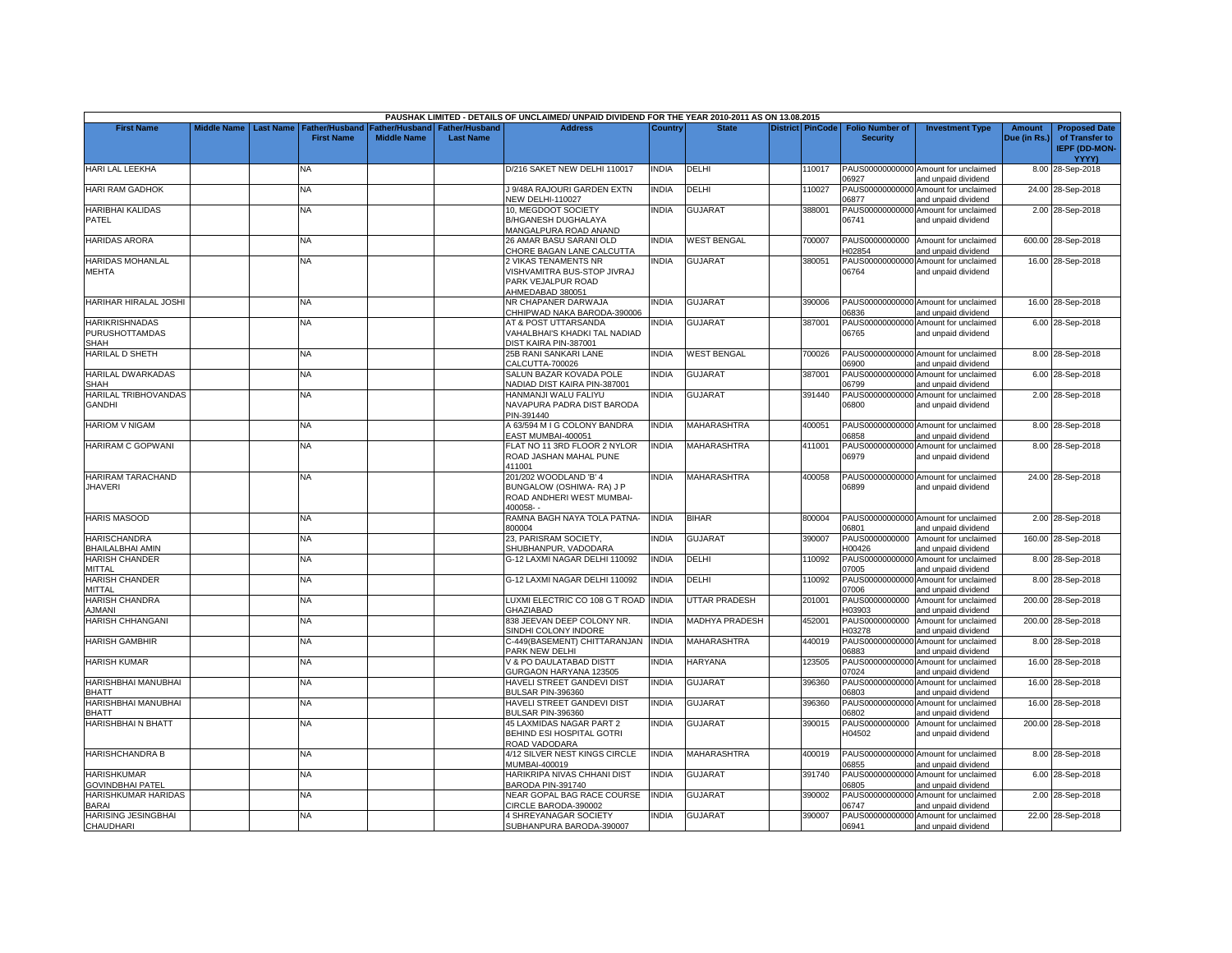|                                               |                    |                  |                                            |                                             |                                           | PAUSHAK LIMITED - DETAILS OF UNCLAIMED/ UNPAID DIVIDEND FOR THE YEAR 2010-2011 AS ON 13.08.2015 |              |                       |                  |                                           |                                                             |                               |                                                                |
|-----------------------------------------------|--------------------|------------------|--------------------------------------------|---------------------------------------------|-------------------------------------------|-------------------------------------------------------------------------------------------------|--------------|-----------------------|------------------|-------------------------------------------|-------------------------------------------------------------|-------------------------------|----------------------------------------------------------------|
| <b>First Name</b>                             | <b>Middle Name</b> | <b>Last Name</b> | <b>Father/Husband</b><br><b>First Name</b> | <b>Father/Husband</b><br><b>Middle Name</b> | <b>Father/Husband</b><br><b>Last Name</b> | <b>Address</b>                                                                                  | Country      | <b>State</b>          | District PinCode | <b>Folio Number of</b><br><b>Security</b> | <b>Investment Type</b>                                      | <b>Amount</b><br>Due (in Rs.) | <b>Proposed Date</b><br>of Transfer to<br><b>IEPF (DD-MON-</b> |
|                                               |                    |                  |                                            |                                             |                                           |                                                                                                 |              |                       |                  |                                           |                                                             |                               | YYYY)                                                          |
| <b>HARIVADAN C DESAI</b>                      |                    |                  | NA                                         |                                             |                                           | ALHAD VAGO DESAI VAGO NADIAD INDIA<br>387001                                                    |              | <b>GUJARAT</b>        | 387001           | 07004                                     | PAUS00000000000 Amount for unclaimed<br>and unpaid dividend |                               | 16.00 28-Sep-2018                                              |
| HARIVADAN MANILAL<br>PARIKH                   |                    |                  | <b>NA</b>                                  |                                             |                                           | BAJWADA SHETH SERI BARODA<br>390001                                                             | <b>INDIA</b> | <b>GUJARAT</b>        | 390001           | PAUS00000000000<br>06739                  | Amount for unclaimed<br>and unpaid dividend                 |                               | 10.00 28-Sep-2018                                              |
| HARIVADAN P BHATT                             |                    |                  | NA                                         |                                             |                                           | 2E RANG-SAGAR FLATS<br>NARAYANNAGAR ROAD<br>AHMEDABAD-380007                                    | <b>INDIA</b> | <b>GUJARAT</b>        | 380007           | PAUS00000000000<br>06907                  | Amount for unclaimed<br>and unpaid dividend                 |                               | 24.00 28-Sep-2018                                              |
| <b>HARJEET SINGH D</b><br><b>BHATIA</b>       |                    |                  | NA                                         |                                             |                                           | C/O JANTA ROAD LINES<br>26, AHMEDABAD WARE - HOUSING<br>NAROL CHAR RASTA AHMEDABAD<br>3824-05-  | <b>INDIA</b> | <b>GUJARAT</b>        | 382405           | 06996                                     | PAUS00000000000 Amount for unclaimed<br>and unpaid dividend |                               | 32.00 28-Sep-2018                                              |
| <b>HARJIT KAUR</b>                            |                    |                  | <b>NA</b>                                  |                                             |                                           | B-2/117 SAFDARJANG ENCLAVE<br>DELHI-110029                                                      | <b>INDIA</b> | DELHI                 | 110029           | 06882                                     | PAUS00000000000 Amount for unclaimed<br>and unpaid dividend |                               | 8.00 28-Sep-2018                                               |
| <b>HARJIT SINGH KALRA</b>                     |                    |                  | NA                                         |                                             |                                           | 584 GANDHI CLOTH MARKET<br>CHANDNI CHOWK DELHI                                                  | <b>INDIA</b> | DELHI                 | 110006           | 14378                                     | PAUSIN300118100 Amount for unclaimed<br>and unpaid dividend |                               | 8.00 28-Sep-2018                                               |
| <b>HARMANBHAI</b>                             |                    |                  | NA.                                        |                                             |                                           | 81 KUNJ SOCIETY BARODA-390001                                                                   | <b>INDIA</b> | <b>GUJARAT</b>        | 390001           | PAUS00000000000                           | Amount for unclaimed                                        |                               | 2.00 28-Sep-2018                                               |
| CHHOTABHAI PATEL                              |                    |                  |                                            |                                             |                                           | AT & PO KAMROL VIA JAROD TAL                                                                    | <b>INDIA</b> |                       |                  | 06806<br>PAUS00000000000                  | and unpaid dividend                                         |                               |                                                                |
| <b>HARMANBHAI</b><br><b>GOKALBHAI PATEL</b>   |                    |                  | NA                                         |                                             |                                           | VAGHODIA DIST BARODA PIN-<br>391510                                                             |              | <b>GUJARAT</b>        | 391510           | 06807                                     | Amount for unclaimed<br>and unpaid dividend                 |                               | 6.00 28-Sep-2018                                               |
| <b>HARNAM SINGH MAGHAR</b><br>SINGH GHATEHORD |                    |                  | NA.                                        |                                             |                                           | <b>DIGNITY PLOT 134 NR BON BON</b><br>OFF J P ROAD 4 BUNGLOW<br>ANDHERI WEST MUMBAI 400058      | <b>INDIA</b> | MAHARASHTRA           | 400058           | 06853                                     | PAUS00000000000 Amount for unclaimed<br>and unpaid dividend |                               | 8.00 28-Sep-2018                                               |
| <b>HARPREET KHURANA</b>                       |                    |                  | <b>NA</b>                                  |                                             |                                           | D-93, SECTOR 36, NOIDA, DIST.<br>GAUTAM BUDH NAGAR (UP)-201303                                  | <b>INDIA</b> | <b>UTTAR PRADESH</b>  | 201303           | 06963                                     | PAUS00000000000 Amount for unclaimed<br>and unpaid dividend |                               | 8.00 28-Sep-2018                                               |
| HARSH SHARMA                                  |                    |                  | <b>NA</b>                                  |                                             |                                           | 202 JAORA TOWERS 22<br><b>MANORAMAGANJ INDORE</b>                                               | <b>INDIA</b> | <b>MADHYA PRADESH</b> | 452001           | PAUS0000000000<br>H03281                  | Amount for unclaimed<br>and unpaid dividend                 |                               | 200.00 28-Sep-2018                                             |
| HARSHA ANJAN SHAH                             |                    |                  | <b>NA</b>                                  |                                             |                                           | 2 SHREEJI APARTMENT NR<br>ASHAPURI TEMPLE JIVRAJ PARK<br>AHMEDABAD 380051                       | <b>INDIA</b> | <b>GUJARAT</b>        | 380051           | 06972                                     | PAUS00000000000 Amount for unclaimed<br>and unpaid dividend |                               | 16.00 28-Sep-2018                                              |
| <b>HARSHA TRIVEDI</b>                         |                    |                  | <b>NA</b>                                  |                                             |                                           | 2 JANVISHRAM SOCIETY<br>POLYTECHNIC AHMEDABAD 380015                                            | <b>INDIA</b> | <b>GUJARAT</b>        | 380015           | 06986                                     | PAUS00000000000 Amount for unclaimed<br>and unpaid dividend |                               | 16.00 28-Sep-2018                                              |
| HARSHAD KUMAR PATEL                           |                    |                  | <b>NA</b>                                  |                                             |                                           | 11 OLD SINDHI COLONY BHOPAL<br>462002                                                           | <b>INDIA</b> | MADHYA PRADESH        | 462002           | 06923                                     | PAUS00000000000 Amount for unclaimed<br>and unpaid dividend |                               | 16.00 28-Sep-2018                                              |
| <b>HARSHAD MANIBHAI</b><br>AMIN               |                    |                  | NA                                         |                                             |                                           | <b>BEHIND HARIKRIPA SOCIETY</b><br>GOTRI ROAD BARODA 390015                                     | <b>INDIA</b> | <b>GUJARAT</b>        | 390015           | PAUS00000000000<br>06947                  | Amount for unclaimed<br>and unpaid dividend                 |                               | 2.00 28-Sep-2018                                               |
| HARSHAD PUNJABHAI                             |                    |                  | NA                                         |                                             |                                           | 7 PARISHRAM SOCIETY                                                                             | <b>INDIA</b> | GUJARAT               | 390007           | PAUS00000000000                           | Amount for unclaimed                                        |                               | 12.00 28-Sep-2018                                              |
| PATEL<br><b>HARSHAD RAI</b>                   |                    |                  | NA.                                        |                                             |                                           | SUBHANPURA BARODA-390007<br>GUJRATI KOTHI SWAMI BAGH                                            | <b>INDIA</b> | UTTAR PRADESH         | 282005           | 06748<br>PAUS0000000000                   | and unpaid dividend<br>Amount for unclaimed                 |                               | 200.00 28-Sep-2018                                             |
| <b>BRAHMBHATT</b><br><b>HARSHADBHAI</b>       |                    |                  | NA                                         |                                             |                                           | AGRA<br>7 PARISHRAM SOCIETY                                                                     | <b>INDIA</b> | <b>GUJARAT</b>        | 390007           | H03946                                    | and unpaid dividend<br>PAUS00000000000 Amount for unclaimed |                               | 2.00 28-Sep-2018                                               |
| PUNJABHAI PATEL<br>HARSHADRAY HIMATLAL        |                    |                  | NA                                         |                                             |                                           | SUBHANPURA BARODA 390007<br>BHADRA KALI MATA'S POLE                                             | <b>INDIA</b> | <b>GUJARAT</b>        | 390001           | 06958<br>PAUS00000000000                  | and unpaid dividend<br>Amount for unclaimed                 |                               | 2.00 28-Sep-2018                                               |
| <b>SHAH</b><br><b>HARSHADRAY</b>              |                    |                  | NA.                                        |                                             |                                           | RAOPURA BARODA-390001<br>C/O KANCHANLAL M MEHTA BAZAR INDIA                                     |              | <b>GUJARAT</b>        | 389330           | 06950<br>PAUS00000000000                  | and unpaid dividend<br>Amount for unclaimed                 |                               | 8.00 28-Sep-2018                                               |
| KANCHANLAL MEHTA                              |                    |                  |                                            |                                             |                                           | OPP DARGHA KALOL<br>PANCHMAHALS 389330                                                          |              |                       |                  | 06898                                     | and unpaid dividend                                         |                               |                                                                |
| HARVADAN KIKABHAI<br>MEHTA                    |                    |                  | NA.                                        |                                             |                                           | <b>SAMETSIKHAR SOCIETY</b><br>NARANNAGAR ROAD PALDI<br>AHMEDABAD-380007                         | <b>INDIA</b> | <b>GUJARAT</b>        | 380007           | 06769                                     | PAUS00000000000 Amount for unclaimed<br>and unpaid dividend |                               | 6.00 28-Sep-2018                                               |
| HASMUKHBHAI ASHALAL<br><b>SHAH</b>            |                    |                  | <b>NA</b>                                  |                                             |                                           | ALBHAI'S LIMDO PADRA DIST<br>BARODA PIN-391440                                                  | <b>INDIA</b> | <b>GUJARAT</b>        | 391440           | 06814                                     | PAUS00000000000 Amount for unclaimed<br>and unpaid dividend |                               | 26.00 28-Sep-2018                                              |
| <b>HASMUKHBHAI ASHALAL</b><br><b>SHAH</b>     |                    |                  | <b>NA</b>                                  |                                             |                                           | LALBAVAN LIMODA PADRA DIST<br>/ADODARA PIN-391440                                               | <b>INDIA</b> | <b>GUJARAT</b>        | 391440           | 06813                                     | PAUS00000000000 Amount for unclaimed<br>and unpaid dividend |                               | 20.00 28-Sep-2018                                              |
| <b>HASMUKHBHAI</b><br>CHUNIBHAI PATEL         |                    |                  | NA                                         |                                             |                                           | AT & PO JITODIA TAK ANAND DIST<br><b>KAIRA PIN-388001</b>                                       | <b>INDIA</b> | <b>GUJARAT</b>        | 388001           | PAUS00000000000<br>06815                  | Amount for unclaimed<br>and unpaid dividend                 |                               | 2.00 28-Sep-2018                                               |
| HASMUKHBHAI JASHBHAI<br>PATEL                 |                    |                  | <b>NA</b>                                  |                                             |                                           | <b>BUDDHADEV COLONY KARELI</b>                                                                  | <b>INDIA</b> | <b>GUJARAT</b>        | 390001           | PAUS00000000000<br>06817                  | Amount for unclaimed                                        |                               | 16.00 28-Sep-2018                                              |
| <b>HASMUKHBHAI</b>                            |                    |                  | NA                                         |                                             |                                           | BAUG BARODA-390001<br>34 JAISATYANARAYAN SOCIETY                                                | NDIA         | <b>GUJARAT</b>        | 390003           | PAUS00000000000                           | and unpaid dividend<br>Amount for unclaimed                 |                               | 16.00 28-Sep-2018                                              |
| RAOJIBHAI PATEL                               |                    |                  |                                            |                                             |                                           | NO.1 B/H ALEMBIC NAGAR OPP<br>BAPU DARGHAGORWA REFINERY<br><b>ROAD</b>                          |              |                       |                  | 06753                                     | and unpaid dividend                                         |                               |                                                                |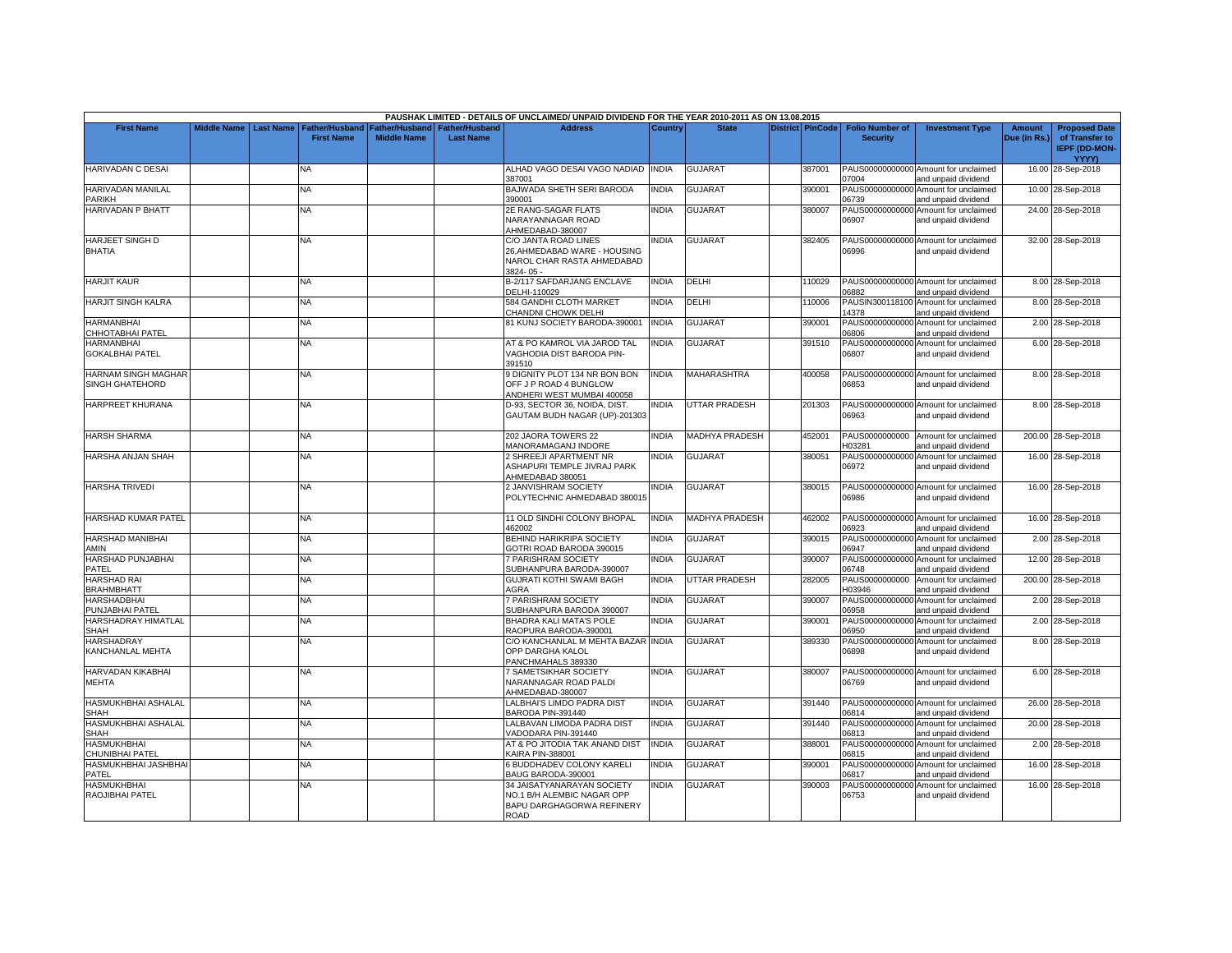|                                              |                    |                  |                                            |                                             |                                    | PAUSHAK LIMITED - DETAILS OF UNCLAIMED/ UNPAID DIVIDEND FOR THE YEAR 2010-2011 AS ON 13.08.2015                       |                |                       |                         |                                           |                                                             |                        |                                                                         |
|----------------------------------------------|--------------------|------------------|--------------------------------------------|---------------------------------------------|------------------------------------|-----------------------------------------------------------------------------------------------------------------------|----------------|-----------------------|-------------------------|-------------------------------------------|-------------------------------------------------------------|------------------------|-------------------------------------------------------------------------|
| <b>First Name</b>                            | <b>Middle Name</b> | <b>Last Name</b> | <b>Father/Husband</b><br><b>First Name</b> | <b>Father/Husband</b><br><b>Middle Name</b> | Father/Husband<br><b>Last Name</b> | <b>Address</b>                                                                                                        | <b>Country</b> | <b>State</b>          | <b>District PinCode</b> | <b>Folio Number of</b><br><b>Security</b> | <b>Investment Type</b>                                      | Amount<br>Due (in Rs.) | <b>Proposed Date</b><br>of Transfer to<br><b>IEPF (DD-MON-</b><br>YYYY) |
| <b>HASMUKHBHAI</b><br><b>VIRAMBHAI PATEL</b> |                    |                  | <b>/IRAMBHAI</b><br>KASHIRAMBHAI<br>PATEL  |                                             |                                    | A 57 HARBHOLANATH PARK N H NO INDIA<br><b>SODHAVAHMEDABAD</b>                                                         |                | GUJARAT               | 382415                  | 09795                                     | PAUS12033200002 Amount for unclaimed<br>and unpaid dividend |                        | 4.00 28-Sep-2018                                                        |
| <b>HASMUKHLAL MANILAL</b><br><b>DEVI</b>     |                    |                  | <b>NA</b>                                  |                                             |                                    | 214 GUSHAPARIKHLAL MADAN<br>GOPAL'S HAVELI ROAD<br>AHMEDABAD 380001                                                   | <b>INDIA</b>   | <b>GUJARAT</b>        | 380001                  | 07002                                     | PAUS00000000000 Amount for unclaimed<br>and unpaid dividend |                        | 6.00 28-Sep-2018                                                        |
| HASMUKHRAI KANTILAL<br><b>GANDHI</b>         |                    |                  | NA                                         |                                             |                                    | 33 KAHAN NAGARA SOCIETY<br>PALATANA ROAD SONGADHTAL.<br><b>SIHOR</b>                                                  | <b>INDIA</b>   | GUJARAT               | 364250                  | 06939                                     | PAUS00000000000 Amount for unclaimed<br>and unpaid dividend |                        | 32.00 28-Sep-2018                                                       |
| <b>HASMUKLAL</b><br>KARAMCHAND GANDHI        |                    |                  | NΑ                                         |                                             |                                    | KUVERJI DEVSHI CHAWL 2ND FL B INDIA<br>S ROAD OPP ZARAPKAR SHOW<br>ROOM DADAR W RLY MUMBAI<br>400028                  |                | MAHARASHTRA           | 400028                  | 06920                                     | PAUS00000000000 Amount for unclaimed<br>and unpaid dividend |                        | 8.00 28-Sep-2018                                                        |
| <b>HASUMATI KANAIYALAL</b><br><b>TRIVEDI</b> |                    |                  | <b>NA</b>                                  |                                             |                                    | 16 HUDEO BLOCK NO-11<br>ELLORAPARK RACE COURCE<br>ROAD BARODA-390007                                                  | <b>INDIA</b>   | <b>GUJARAT</b>        | 390007                  | 06758                                     | PAUS00000000000 Amount for unclaimed<br>and unpaid dividend |                        | 2.00 28-Sep-2018                                                        |
| <b>HASUMATI KESRICHAND</b><br><b>SHAH</b>    |                    |                  | NA                                         |                                             |                                    | 426 A SHRI VISHNU NIKETAN<br>SARDAR PATEL ROAD MUMBAI-<br>400004                                                      | <b>INDIA</b>   | MAHARASHTRA           | 400004                  | 06911                                     | PAUS00000000000 Amount for unclaimed<br>and unpaid dividend |                        | 8.00 28-Sep-2018                                                        |
| <b>HASUMATI</b><br>MAHENDRAKUMAR<br>MEHTA    |                    |                  | NΑ                                         |                                             |                                    | C/O LALBHAI P PARIKH 205<br>RASHMIWILA MAKERIWAD RAIPUR<br>AHMEDABAD-380001                                           | <b>INDIA</b>   | <b>GUJARAT</b>        | 380001                  | 06896                                     | PAUS00000000000 Amount for unclaimed<br>and unpaid dividend |                        | 16.00 28-Sep-2018                                                       |
| HASUMATI SHANKERLAL<br><b>VYAS</b>           |                    |                  | NA                                         |                                             |                                    | LADWADA SHANKHDI SHERI<br><b>BARODA 390001</b>                                                                        | INDIA          | <b>GUJARAT</b>        | 390001                  | 06757                                     | PAUS00000000000 Amount for unclaimed<br>and unpaid dividend |                        | 2.00 28-Sep-2018                                                        |
| <b>HAYATHUNNISA</b>                          |                    |                  | NΑ                                         |                                             |                                    | F/7 ALEMBIC GLASS COLONY<br>WHITEFIELD BANGALORE-560066                                                               | <b>INDIA</b>   | KARNATAKA             | 560066                  | 06838                                     | PAUS00000000000 Amount for unclaimed<br>and unpaid dividend |                        | 16.00 28-Sep-2018                                                       |
| <b>HELLY PATEL</b>                           |                    |                  | NA                                         |                                             |                                    | 212/CJAGNNATHPURAM NEAR LAL<br>BAUG CROSSING MANJALPUR,<br>BARODA - 390011                                            | <b>INDIA</b>   | <b>GUJARAT</b>        | 390011                  | 07012                                     | PAUS00000000000 Amount for unclaimed<br>and unpaid dividend |                        | 2.00 28-Sep-2018                                                        |
| HEMA HARIHARAN                               |                    |                  | NA                                         |                                             |                                    | C/O PARVATHY MEDICALS<br>PULLEPPADY COCHIN                                                                            | <b>INDIA</b>   | KERALA                | 682035                  | PAUS0000000000<br>H02007                  | Amount for unclaimed<br>and unpaid dividend                 |                        | 200.00 28-Sep-2018                                                      |
| <b>HEMA MISTRY</b>                           |                    |                  | NA                                         |                                             |                                    | C/O. MS.CHHAYA P PATEL KAMAL<br>PRAG, 25 ATMAJYOTI CO.OP<br>HOUSING S OPP ATMAJYOTI<br>TEMPLE GATE, ELLORA PARK, VA   | <b>INDIA</b>   | <b>GUJARAT</b>        | 390007                  | PAUS0000000000<br>H04610                  | Amount for unclaimed<br>and unpaid dividend                 |                        | 200.00 28-Sep-2018                                                      |
| <b>HEMALATA MADHAO</b><br>CHOURIKAR          |                    |                  | NA                                         |                                             |                                    | H/6. Nav Prabhat Chs Ltd. Sant<br>Janabai Marg Vile Parle(E)                                                          | <b>INDIA</b>   | <b>MAHARASHTRA</b>    | 400057                  | H03754                                    | PAUS0000000000 Amount for unclaimed<br>and unpaid dividend  |                        | 300.00 28-Sep-2018                                                      |
| HEMALATHA RAJANIKANT<br><b>DESAI</b>         |                    |                  | <b>NA</b>                                  |                                             |                                    | 11. UTKARSH SOCIETY. BH<br>POLYTECHNIC COLLEG BHOLAV,DT<br><b>BHARUCH GUJARAT</b>                                     | <b>INDIA</b>   | <b>GUJARAT</b>        | 392002                  | PAUS0000000000<br>H00381                  | Amount for unclaimed<br>and unpaid dividend                 |                        | 200.00 28-Sep-2018                                                      |
| <b>HEMANGINI</b><br>BHANUPRASAD MEHTA        |                    |                  | NA                                         |                                             |                                    | 755 BHAW'S POLE RAIPUR<br>AHMEDABAD-380001                                                                            | <b>INDIA</b>   | <b>GUJARAT</b>        | 380001                  | 06844                                     | PAUS00000000000 Amount for unclaimed<br>and unpaid dividend |                        | 8.00 28-Sep-2018                                                        |
| <b>HEMANSHU</b><br>HARENDRAKUMAR<br>MEHTA    |                    |                  | HARENDRAKUM<br>AR<br>KULINCHANDRA<br>MEHTA |                                             |                                    | MATOR STREET STATION ROAD AT INDIA<br>VADNAGAR TA VADNAGAR DIST<br>MEHSANA                                            |                | <b>GUJARAT</b>        | 384355                  | 89964                                     | PAUSIN301276304 Amount for unclaimed<br>and unpaid dividend |                        | 16.00 28-Sep-2018                                                       |
| <b>HEMANT AMIN</b>                           |                    |                  | NΑ                                         |                                             |                                    | 13 SHREYA NAGAR SOC<br>SUBHANPURA VADODARA                                                                            | <b>INDIA</b>   | <b>GUJARAT</b>        | 390007                  | PAUS0000000000<br>H04641                  | Amount for unclaimed<br>and unpaid dividend                 |                        | 200.00 28-Sep-2018                                                      |
| <b>HEMANT KUMAR</b><br>CHATURVEDI            |                    |                  | NΑ                                         |                                             |                                    | A 294 NEW MINAL RESIDANCY J K<br>ROAD BHOPAL                                                                          | <b>INDIA</b>   | <b>MADHYA PRADESH</b> | 462023                  | PAUS0000000000<br>H03349                  | Amount for unclaimed<br>and unpaid dividend                 |                        | 200.00 28-Sep-2018                                                      |
| HEMANTKUMAR MANILAL<br><b>BHATT</b>          |                    |                  | NA                                         |                                             |                                    | 'GAYATRI" A-22 NARENDRA PARK<br>BEHIND MEN- TAL HOSPITAL NR<br>POSTAL TRAINING CENTER -<br>KARELIBAUG BARODA-390001 - | <b>INDIA</b>   | <b>GUJARAT</b>        | 390001                  | 06733                                     | PAUS00000000000 Amount for unclaimed<br>and unpaid dividend |                        | 2.00 28-Sep-2018                                                        |
| <b>HEMARADDI</b><br>VENKARADDI GANGAL        |                    |                  | ΝA                                         |                                             |                                    | C/O VENKATESHWAR AGRO<br>SERVICE CENTRE HANCHINAL TAL<br>SAUNDATTI 591126                                             | <b>INDIA</b>   | KARNATAKA             | 591126                  | 06831                                     | PAUS00000000000 Amount for unclaimed<br>and unpaid dividend |                        | 32.00 28-Sep-2018                                                       |
| <b>HEMEN KISHORKANT</b><br>KOTHARI           |                    |                  | KISHORKANT<br>AMRITLAL<br><b>KOTHARI</b>   |                                             |                                    | 1 NATVAR APPT, BAKUL SOCIETY<br>NO 2, RACE COURSE CIRCLE,<br><b>BARODA</b>                                            | <b>INDIA</b>   | <b>GUJARAT</b>        | 390007                  | 83991                                     | PAUSIN300126107 Amount for unclaimed<br>and unpaid dividend |                        | 200.00 28-Sep-2018                                                      |
| <b>HEMENDRA J PARIKH</b>                     |                    |                  | NA                                         |                                             |                                    | 36 MUKTANAND SOCIETY<br>KARELIBAG BARODA-390001                                                                       | <b>INDIA</b>   | <b>GUJARAT</b>        | 390001                  | 06820                                     | PAUS00000000000 Amount for unclaimed<br>and unpaid dividend |                        | 2.00 28-Sep-2018                                                        |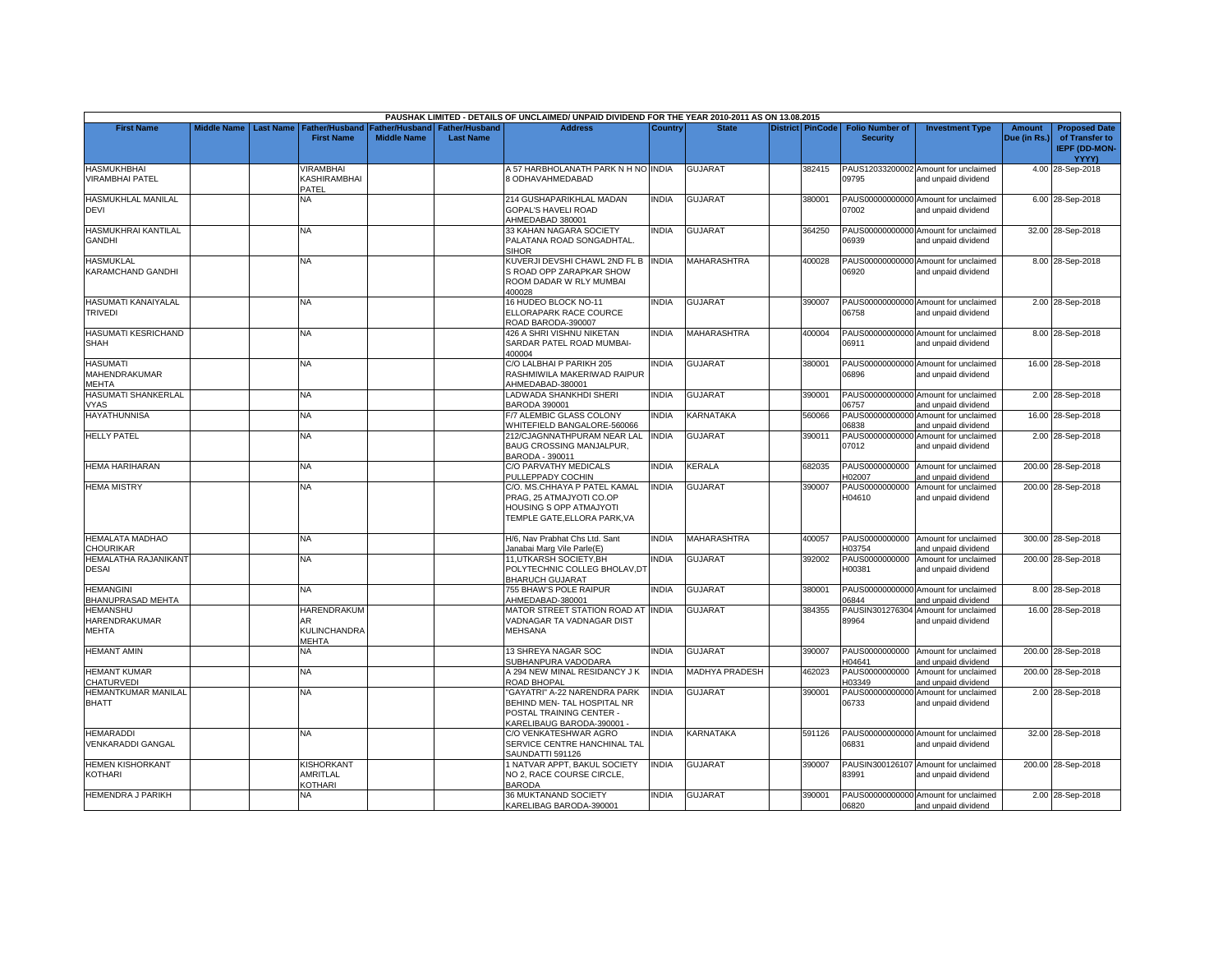|                                                         |                    |                  |                                                          |                                      |                                           | PAUSHAK LIMITED - DETAILS OF UNCLAIMED/ UNPAID DIVIDEND FOR THE YEAR 2010-2011 AS ON 13.08.2015 |              |                      |                         |                                           |                                                             |                               |                                                         |
|---------------------------------------------------------|--------------------|------------------|----------------------------------------------------------|--------------------------------------|-------------------------------------------|-------------------------------------------------------------------------------------------------|--------------|----------------------|-------------------------|-------------------------------------------|-------------------------------------------------------------|-------------------------------|---------------------------------------------------------|
| <b>First Name</b>                                       | <b>Middle Name</b> | <b>Last Name</b> | <b>Father/Husband</b><br><b>First Name</b>               | Father/Husband<br><b>Middle Name</b> | <b>Father/Husband</b><br><b>Last Name</b> | <b>Address</b>                                                                                  | Country      | <b>State</b>         | <b>District PinCode</b> | <b>Folio Number of</b><br><b>Security</b> | <b>Investment Type</b>                                      | <b>Amount</b><br>Due (in Rs.) | <b>Proposed Date</b><br>of Transfer to<br>IEPF (DD-MON- |
| <b>HEMENDRA KUMAR</b><br><b>GANESH PRASAD</b><br>DWIVED |                    |                  | NA                                                       |                                      |                                           | <b>NEAR RAVAN CHONTRA</b><br><b>MANSAGAR MAHA MANDIR</b><br>JODHPUR 342006 RAJASHTHAN           | <b>INDIA</b> | <b>RAJASTHAN</b>     | 342006                  | 06772                                     | PAUS00000000000 Amount for unclaimed<br>and unpaid dividend |                               | <b>YYYY)</b><br>12.00 28-Sep-2018                       |
| HEMENDRA RAMANLAL<br>SHAH                               |                    |                  | NA                                                       |                                      |                                           | KANPURA VYARA DIST SURAT PIN-<br>394650                                                         | <b>INDIA</b> | <b>GUJARAT</b>       | 394650                  | 06773                                     | PAUS00000000000 Amount for unclaimed<br>and unpaid dividend |                               | 32.00 28-Sep-2018                                       |
| HEMLATA NATUBHAI<br><b>THAKORE</b>                      |                    |                  | NA                                                       |                                      |                                           | -31 ALEMBIC GLASS COLONY<br>WHITEFIELD BANGALORE-560066                                         | <b>INDIA</b> | <b>KARNATAKA</b>     | 560066                  | PAUS00000000000<br>06822                  | Amount for unclaimed<br>and unpaid dividend                 |                               | 66.00 28-Sep-2018                                       |
| <b>HEMLATABEN</b><br><b>HASMUKHBHAI SHAH</b>            |                    |                  | <b>NA</b>                                                |                                      |                                           | C/O HASMUKH FULCHAND SHAH<br>DHANRUPJI STREET KASHIPURA<br>BORSAD DIST KAIRA 388540             | <b>INDIA</b> | <b>GUJARAT</b>       | 388540                  | 06955                                     | PAUS00000000000 Amount for unclaimed<br>and unpaid dividend |                               | 2.00 28-Sep-2018                                        |
| <b>HEMLATHA</b>                                         |                    |                  | NA.                                                      |                                      |                                           | C/O RAMESH NOVELTY 100/3<br><b>MAMULPET BANGALORE</b>                                           | INDIA        | KARNATAKA            | 560053                  | H05154                                    | PAUS0000000000 Amount for unclaimed<br>and unpaid dividend  |                               | 8.00 28-Sep-2018                                        |
| <b>HENAL P PATEL</b>                                    |                    |                  | <b>NA</b>                                                |                                      |                                           | 5. VALLABHNAGAR SOCIETY<br>ODHAV AHMEDABAD 382415                                               | <b>INDIA</b> | <b>GUJARAT</b>       | 382415                  | PAUS00000000000<br>06989                  | Amount for unclaimed<br>and unpaid dividend                 |                               | 32.00 28-Sep-2018                                       |
| <b>HET RAM AGARWAL</b>                                  |                    |                  | <b>NA</b>                                                |                                      |                                           | C/O SHIV INDUSTRIES KEDAL GUNJ INDIA<br>ALWAR-301001                                            |              | <b>RAJASTHAN</b>     | 301001                  | PAUS00000000000<br>06872                  | Amount for unclaimed<br>and unpaid dividend                 |                               | 8.00 28-Sep-2018                                        |
| <b>HIMANSHU C SHAH</b>                                  |                    |                  | <b>NA</b>                                                |                                      |                                           | C-11 JANTANAGAR CO-OP HSG<br>SOC SAIYAD VASNA ROAD BARODA                                       | <b>INDIA</b> | DELHI                | 110005                  | PAUS00000000000<br>06951                  | Amount for unclaimed<br>and unpaid dividend                 |                               | 66.00 28-Sep-2018                                       |
| <b>HIMANSHU C SHAH</b>                                  |                    |                  | <b>NA</b>                                                |                                      |                                           | C/11 JANTA NAGAR SAIYED VASNA<br>ROAD VADODARA                                                  | <b>INDIA</b> | <b>GUJARAT</b>       | 390015                  | PAUS0000000000<br>H04702                  | Amount for unclaimed<br>and unpaid dividend                 |                               | 200.00 28-Sep-2018                                      |
| HIMANSHU RAMNIKLAL<br>PATEL                             |                    |                  | NA                                                       |                                      |                                           | BHOGILAL CONTRACTORS BLDG<br>OPP OLD PILOT DAIRY KANKARIA<br>ROAD AHMEDABAD 380022              | <b>INDIA</b> | <b>GUJARAT</b>       | 380022                  | 06956                                     | PAUS00000000000 Amount for unclaimed<br>and unpaid dividend |                               | 16.00 28-Sep-2018                                       |
| <b>HIMATLAL JERAMDAS</b><br>SONI                        |                    |                  | <b>NA</b>                                                |                                      |                                           | AT & PO SOKHADA BAZAAR DIST<br>BARODA PIN-391240                                                | <b>INDIA</b> | <b>GUJARAT</b>       | 391240                  | 06823                                     | PAUS00000000000 Amount for unclaimed<br>and unpaid dividend |                               | 2.00 28-Sep-2018                                        |
| <b>HINA ATUL DHUPELIA</b>                               |                    |                  | ATULKUMAR<br><b>BHUPATLAL</b><br>DHUPELIA                |                                      |                                           | PRABHUKRIPA 1 DHRIVNAGAR<br>CORNER NEAR AMRAPALI CINEMA<br>RAJKOT GUJARAT                       | <b>INDIA</b> | <b>GUJARAT</b>       | 360001                  | PAUSIN300757108<br>81471                  | Amount for unclaimed<br>and unpaid dividend                 |                               | 24.00 28-Sep-2018                                       |
| HINA KANTILAL MEHTA                                     |                    |                  | NA                                                       |                                      |                                           | ROOM NO 15 1ST FLOOR<br><b>HIRAMANEK BUILDING 182</b><br>DADYSETH AGIARY LANE MUMBAI-<br>100002 | <b>INDIA</b> | <b>MAHARASHTRA</b>   | 400002                  | 06932                                     | PAUS00000000000 Amount for unclaimed<br>and unpaid dividend |                               | 8.00 28-Sep-2018                                        |
| <b>HINA MANHARLAL</b><br><b>GANDHI</b>                  |                    |                  | <b>NA</b>                                                |                                      |                                           | 3/A SONAWALA BUILDING NO 8 N<br>BHARUCHA MARG TARDEO<br>MUMBAI-400007                           | <b>INDIA</b> | <b>MAHARASHTRA</b>   | 400007                  | 06917                                     | PAUS00000000000 Amount for unclaimed<br>and unpaid dividend |                               | 16.00 28-Sep-2018                                       |
| HINABEN JAYANTIBHAI<br>PATEL                            |                    |                  | <b>NA</b>                                                |                                      |                                           | 30 SHREENATHJI SOCIETY B/H<br>RAILWAY STATION NADIAD 387001<br>DIST KHEDA GUJ                   | <b>INDIA</b> | <b>GUJARAT</b>       | 387001                  | 07032                                     | PAUS00000000000 Amount for unclaimed<br>and unpaid dividend |                               | 6.00 28-Sep-2018                                        |
| HIND BHUSHAN SHARMA                                     |                    |                  | NA                                                       |                                      |                                           | 12-F JANGPURA EXTENSION NEW<br>DELHI 110014                                                     | <b>INDIA</b> | DELHI                | 110014                  | 06824                                     | PAUS00000000000 Amount for unclaimed<br>and unpaid dividend |                               | 32.00 28-Sep-2018                                       |
| HIRABAI MACHINDRA<br>KEDARE                             |                    |                  | NA.                                                      |                                      |                                           | NILPRABHA HOUSING SOCIETY<br>BLOCKNO, 5 NR, SOCIAL CENTRE<br>AHMEDNAGAR                         | <b>INDIA</b> | MAHARASHTRA          | 414001                  | PAUS13023400000<br>36898                  | Amount for unclaimed<br>and unpaid dividend                 |                               | 1490.00 28-Sep-2018                                     |
| <b>HIRAK M PANDYA</b>                                   |                    |                  | NA.                                                      |                                      |                                           | <b>SHILPA SOCIETY OPP</b><br>ATITHIGRUH LALBAUG VADODARA<br>390004                              | <b>INDIA</b> | <b>GUJARAT</b>       | 390004                  | 07016                                     | PAUS00000000000 Amount for unclaimed<br>and unpaid dividend |                               | 32.00 28-Sep-2018                                       |
| <b>HIRALAL MEHROTRA</b>                                 |                    |                  | <b>NA</b>                                                |                                      |                                           | 35/30 BENGALI MOHALA KANPUR<br><b>KANPUR</b>                                                    | <b>INDIA</b> | <b>UTTAR PRADESH</b> | 208001                  | 06777                                     | PAUS00000000000 Amount for unclaimed<br>and unpaid dividend |                               | 2.00 28-Sep-2018                                        |
| HIRALAL MEHROTRA                                        |                    |                  | NA                                                       |                                      |                                           | 35/30 BENGALI MOHALA KANPUR<br><b>KANPUR</b>                                                    | <b>INDIA</b> | <b>UTTAR PRADESH</b> | 208001                  | PAUS00000000000<br>06776                  | Amount for unclaimed<br>and unpaid dividend                 |                               | 2.00 28-Sep-2018                                        |
| <b>HIRAMAN BANDU BORSE</b>                              |                    |                  | <b>NA</b>                                                |                                      |                                           | MUNICIPAL COLONY ROOM NO 117 INDIA<br>KAMATIPURA FATEHGANJ BARODA<br>390002                     |              | <b>GUJARAT</b>       | 390002                  | 06825                                     | PAUS00000000000 Amount for unclaimed<br>and unpaid dividend |                               | 2.00 28-Sep-2018                                        |
| <b>HIRANBHAI GIRISH PATEL</b><br>MF G G R PAT           |                    |                  | <b>NA</b>                                                |                                      |                                           | GIRDHAR NIVAS SARSA TA ANAND<br>DIST KAIRA 388365                                               | <b>INDIA</b> | <b>GUJARAT</b>       | 388365                  | 06826                                     | PAUS00000000000 Amount for unclaimed<br>and unpaid dividend |                               | 2.00 28-Sep-2018                                        |
| <b>HIREN SARATKUMAR</b><br><b>SHAH</b>                  |                    |                  | <b>NA</b>                                                |                                      |                                           | 19 RADHIKA ROW HOUSE RAMDEV INDIA<br>NAGAR SETELITE ROAD<br>AHMEDABAD 380054                    |              | <b>GUJARAT</b>       | 380054                  | PAUS00000000000<br>07026                  | Amount for unclaimed<br>and unpaid dividend                 |                               | 16.00 28-Sep-2018                                       |
| <b>HIREN SHANTIBHAI</b><br><b>GONDALIYA</b>             |                    |                  | <b>SHANTIBHAI</b><br><b>HARIBHAI</b><br><b>GONDALIYA</b> |                                      |                                           | AT OLIYA TAL S KUNDLA AMRELI<br><b>GUJARAT</b>                                                  | <b>INDIA</b> | <b>GUJARAT</b>       | 364515                  | 34045                                     | PAUSIN300214123 Amount for unclaimed<br>and unpaid dividend |                               | 10.00 28-Sep-2018                                       |
| HITENDRA KRISHNALAL<br><b>SHAH</b>                      |                    |                  | NA.                                                      |                                      |                                           | <b>B KAILAS SOCIETY WAGHODIA</b><br>ROAD OUT OF PANIGATE BARODA-<br>390006                      | <b>NDIA</b>  | <b>GUJARAT</b>       | 390006                  | PAUS00000000000<br>06828                  | Amount for unclaimed<br>and unpaid dividend                 |                               | 2.00 28-Sep-2018                                        |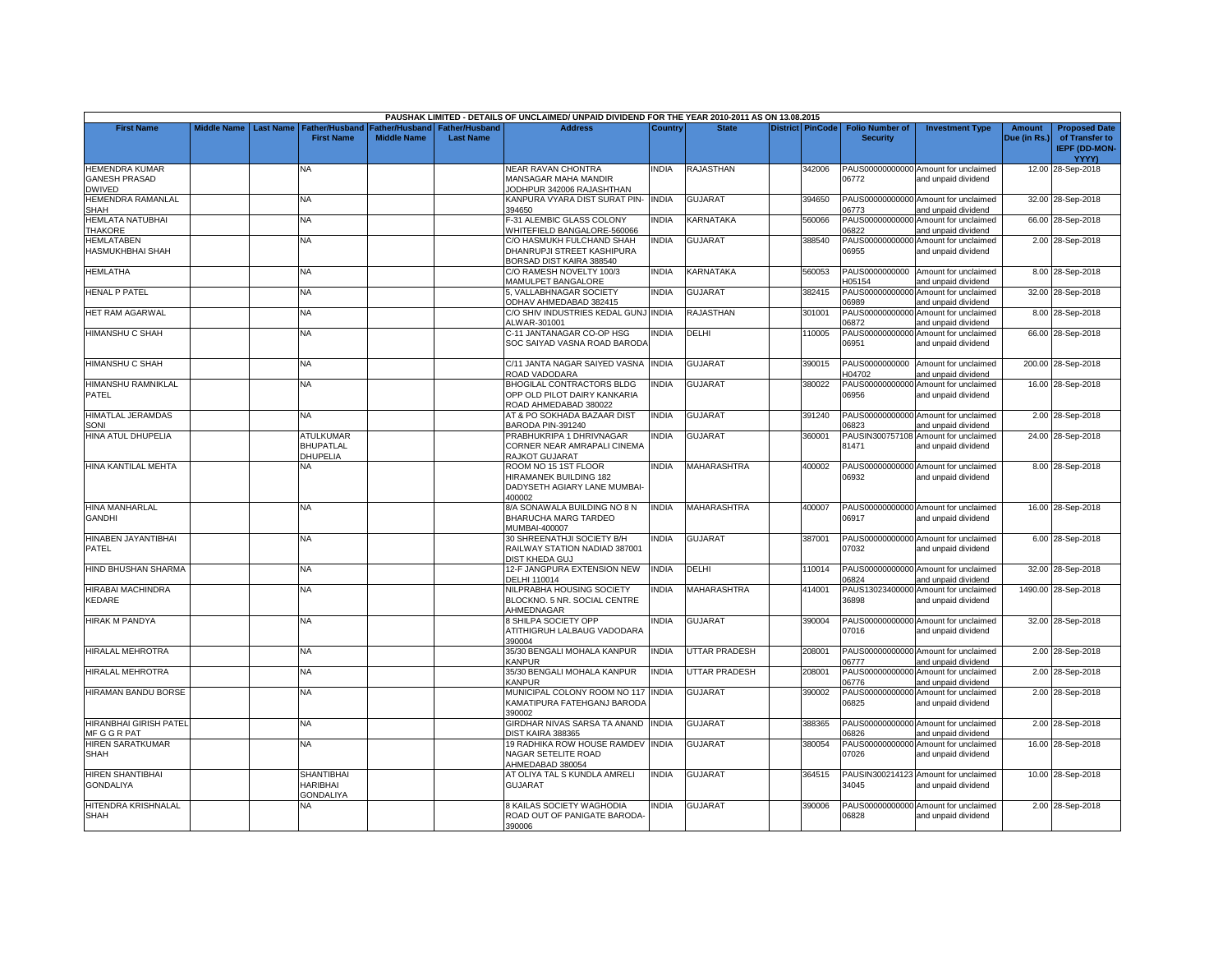|                              |                    |                  |                       |                    |                  | PAUSHAK LIMITED - DETAILS OF UNCLAIMED/ UNPAID DIVIDEND FOR THE YEAR 2010-2011 AS ON 13.08.2015 |              |                       |                         |                        |                                      |              |                      |
|------------------------------|--------------------|------------------|-----------------------|--------------------|------------------|-------------------------------------------------------------------------------------------------|--------------|-----------------------|-------------------------|------------------------|--------------------------------------|--------------|----------------------|
| <b>First Name</b>            | <b>Middle Name</b> | <b>Last Name</b> | <b>Father/Husband</b> | Father/Husband     | Father/Husband   | <b>Address</b>                                                                                  | Country      | <b>State</b>          | <b>District PinCode</b> | <b>Folio Number of</b> | <b>Investment Type</b>               | Amount       | <b>Proposed Date</b> |
|                              |                    |                  | <b>First Name</b>     | <b>Middle Name</b> | <b>Last Name</b> |                                                                                                 |              |                       |                         | <b>Security</b>        |                                      | Due (in Rs.) | of Transfer to       |
|                              |                    |                  |                       |                    |                  |                                                                                                 |              |                       |                         |                        |                                      |              | <b>IEPF (DD-MON-</b> |
|                              |                    |                  |                       |                    |                  |                                                                                                 |              |                       |                         |                        |                                      |              | <b>YYYY)</b>         |
| <b>HITENDRA</b>              |                    |                  | NA                    |                    |                  | 19 MAMA'S POLE RAOPURA                                                                          | INDIA        | <b>GUJARAT</b>        | 390001                  |                        | PAUS00000000000 Amount for unclaimed |              | 2.00 28-Sep-2018     |
|                              |                    |                  |                       |                    |                  |                                                                                                 |              |                       |                         |                        |                                      |              |                      |
| <b>JAHENDRABHAI SHAH</b>     |                    |                  |                       |                    |                  | <b>/ADODARA 390001</b>                                                                          |              |                       |                         | 06959                  | and unpaid dividend                  |              |                      |
| HITENDRAKUMAR                |                    |                  | ΝA                    |                    |                  | , SHREYNAGAR SOCIETY,                                                                           | <b>INDIA</b> | GUJARAT               | 390023                  | PAUS00000000000        | Amount for unclaimed                 |              | 74.00 28-Sep-2018    |
| DEVRAJBHAI CHAUDHARI         |                    |                  |                       |                    |                  | SUBHANPURA ROAD, VADODARA-                                                                      |              |                       |                         | 07035                  | and unpaid dividend                  |              |                      |
|                              |                    |                  |                       |                    |                  | 390023                                                                                          |              |                       |                         |                        |                                      |              |                      |
| <b>HITESH LILADHAR</b>       |                    |                  | NA                    |                    |                  | C/O HITESH TEXTILES 36 HARI OM                                                                  | <b>INDIA</b> | <b>GUJARAT</b>        | 380002                  |                        | PAUS00000000000 Amount for unclaimed |              | 24.00 28-Sep-2018    |
| <b>GANDHI</b>                |                    |                  |                       |                    |                  | MARKET REVDI BAZAR                                                                              |              |                       |                         | 06847                  | and unpaid dividend                  |              |                      |
|                              |                    |                  |                       |                    |                  | AHMEDABAD-380002                                                                                |              |                       |                         |                        |                                      |              |                      |
| <b>HITESH RAMNIKLAL</b>      |                    |                  | <b>NA</b>             |                    |                  | THE MADRAS TRADING CO RAMNIK INDIA                                                              |              | <b>GUJARAT</b>        | 360001                  |                        | PAUS00000000000 Amount for unclaimed |              | 16.00 28-Sep-2018    |
|                              |                    |                  |                       |                    |                  |                                                                                                 |              |                       |                         |                        |                                      |              |                      |
| <b>GANDHI</b>                |                    |                  |                       |                    |                  | HOUSE JUBILEE CHOWK RAJKOT                                                                      |              |                       |                         | 06893                  | and unpaid dividend                  |              |                      |
|                              |                    |                  |                       |                    |                  | 360001                                                                                          |              |                       |                         |                        |                                      |              |                      |
| <b>HITESHKUMAR A PATEL</b>   |                    |                  | A S PATEL             |                    |                  | AT KALOLCAMPA TA KHEDBRAHMA INDIA                                                               |              | <b>GUJARAT</b>        | 383255                  |                        | PAUSIN300214123 Amount for unclaimed |              | 20.00 28-Sep-2018    |
|                              |                    |                  |                       |                    |                  | HIMMATNAGAR HIMATNAGAR                                                                          |              |                       |                         | 95252                  | and unpaid dividend                  |              |                      |
|                              |                    |                  |                       |                    |                  | <b>GUJARAT</b>                                                                                  |              |                       |                         |                        |                                      |              |                      |
| HOMI DINSHAH KAPADIA         |                    |                  | NA                    |                    |                  | 161 SILVER APRT 66 NEPEAN SEA                                                                   | <b>INDIA</b> | <b>MAHARASHTRA</b>    | 400006                  |                        | PAUS00000000000 Amount for unclaimed |              | 32.00 28-Sep-2018    |
|                              |                    |                  |                       |                    |                  | ROAD MUMBAI 400006                                                                              |              |                       |                         | 07014                  | and unpaid dividend                  |              |                      |
| HOMI DINSHAH KAPADIA         |                    |                  | NA                    |                    |                  | 161 SILVER ARCH 66 NEPEAN SEA                                                                   | <b>INDIA</b> | <b>MAHARASHTRA</b>    | 400006                  | PAUS00000000000        | Amount for unclaimed                 |              | 32.00 28-Sep-2018    |
|                              |                    |                  |                       |                    |                  | ROAD MUMBAI-400006                                                                              |              |                       |                         | 06952                  |                                      |              |                      |
|                              |                    |                  |                       |                    |                  |                                                                                                 |              |                       |                         |                        | and unpaid dividend                  |              |                      |
| HOMI RUSTOMJI MISTRY         |                    |                  | NA                    |                    |                  | 'EL DORADO" 1, SANTIVAN SOCIETY INDIA                                                           |              | <b>GUJARAT</b>        | 390024                  |                        | PAUS00000000000 Amount for unclaimed |              | 66.00 28-Sep-2018    |
|                              |                    |                  |                       |                    |                  | APPT VEMALI VILLAGE ROADPO.                                                                     |              |                       |                         | 06966                  | and unpaid dividend                  |              |                      |
|                              |                    |                  |                       |                    |                  | EME, VADODARA                                                                                   |              |                       |                         |                        |                                      |              |                      |
| <b>HOUSHILAL</b>             |                    |                  | <b>NA</b>             |                    |                  | ABHAY NIWAS NEHRU ROAD JALNA INDIA                                                              |              | <b>MAHARASHTRA</b>    | 431203                  |                        | PAUS00000000000 Amount for unclaimed |              | 6.00 28-Sep-2018     |
| SAKARCHAND NANAVATI          |                    |                  |                       |                    |                  | 431203                                                                                          |              |                       |                         | 06781                  | and unpaid dividend                  |              |                      |
|                              |                    |                  |                       |                    |                  |                                                                                                 |              |                       |                         |                        |                                      |              |                      |
| <b>HUSAINBHAI RANGREJ</b>    |                    |                  | ΝA                    |                    |                  | FA-27 ALEMBIC COLONY B/H                                                                        | INDIA        | GUJARAT               | 390003                  | PAUS0000000000         | Amount for unclaimed                 |              | 200.00 28-Sep-2018   |
|                              |                    |                  |                       |                    |                  | PRAGATI BANK GORWA ROAD                                                                         |              |                       |                         | H04397                 | and unpaid dividend                  |              |                      |
|                              |                    |                  |                       |                    |                  | VADODARA                                                                                        |              |                       |                         |                        |                                      |              |                      |
|                              |                    |                  |                       |                    |                  |                                                                                                 |              |                       |                         |                        |                                      |              |                      |
| HYMAVATHI DODDA              |                    |                  | NA.                   |                    |                  | DNO.23-9-21 TO 23 DODDAVARI                                                                     | <b>INDIA</b> | <b>ANDHRA PRADESH</b> | 522003                  | PAUS0000000000         | Amount for unclaimed                 |              | 2000.00 28-Sep-2018  |
|                              |                    |                  |                       |                    |                  | VEEDHI OPP.VASAVI CONVENT R                                                                     |              |                       |                         | H00430                 | and unpaid dividend                  |              |                      |
|                              |                    |                  |                       |                    |                  | <b>AGRAHARAM GUNTUR</b>                                                                         |              |                       |                         |                        |                                      |              |                      |
| I YOGISHCHANDRA PAI          |                    |                  | <b>NA</b>             |                    |                  | <b>GARODIA NAGAR GHATKOPAR</b>                                                                  | <b>INDIA</b> | MAHARASHTRA           | 400077                  |                        | PAUS00000000000 Amount for unclaimed |              | 8.00 28-Sep-2018     |
|                              |                    |                  |                       |                    |                  | <b>MUMBAI-400077</b>                                                                            |              |                       |                         | 07089                  | and unpaid dividend                  |              |                      |
| <b>IDA GONSALVES</b>         |                    |                  | NA                    |                    |                  | FLAT NO 139 SAMACHAR CO-OP                                                                      | <b>INDIA</b> | DELHI                 | 110091                  | PAUS00000000000        | Amount for unclaimed                 |              | 8.00 28-Sep-2018     |
|                              |                    |                  |                       |                    |                  | <b>GROUP H SOC MAYUR VIHAR</b>                                                                  |              |                       |                         | 07100                  | and unpaid dividend                  |              |                      |
|                              |                    |                  |                       |                    |                  | PHASE 1 EXTENSION DELHI 110091                                                                  |              |                       |                         |                        |                                      |              |                      |
|                              |                    |                  |                       |                    |                  |                                                                                                 |              |                       |                         |                        |                                      |              |                      |
|                              |                    |                  |                       |                    |                  |                                                                                                 |              |                       |                         |                        |                                      |              |                      |
| <b>IDICULLA K MATHEWS</b>    |                    |                  | <b>IDICULLA</b>       |                    |                  | 31 GREEN VALLEY VILLAS                                                                          | <b>INDIA</b> | <b>KERALA</b>         | 682021                  |                        | PAUSIN300239104 Amount for unclaimed |              | 66.00 28-Sep-2018    |
| <b>DR</b>                    |                    |                  | MATHAI                |                    |                  | VAZHAKKALA THRIKKAKKARA PO                                                                      |              |                       |                         | 33873                  | and unpaid dividend                  |              |                      |
|                              |                    |                  |                       |                    |                  | <b>KOCHI</b>                                                                                    |              |                       |                         |                        |                                      |              |                      |
| <b>ILA SHASHIKANT SHAH</b>   |                    |                  | ΝA                    |                    |                  | B/5 VIMLA FLAT FATEHPURA NEAR INDIA                                                             |              | GUJARAT               | 380007                  |                        | PAUS00000000001 Amount for unclaimed |              | 200.00 28-Sep-2018   |
|                              |                    |                  |                       |                    |                  | THAKOR PARK PALDI AHMEDABAD                                                                     |              |                       |                         | 02249                  | and unpaid dividend                  |              |                      |
|                              |                    |                  |                       |                    |                  |                                                                                                 |              |                       |                         |                        |                                      |              |                      |
| <b>ILABEN JAYANTILAL</b>     |                    |                  | <b>JAYANTILAL L</b>   |                    |                  | AT PO SISODARA GANESH DIST                                                                      | <b>INDIA</b> | GUJARAT               | 396463                  |                        | PAUSIN300888142 Amount for unclaimed |              | 2.00 28-Sep-2018     |
| SHAH                         |                    |                  | SHAH                  |                    |                  | <b>NAVSARI</b>                                                                                  |              |                       |                         | 23757                  | and unpaid dividend                  |              |                      |
| <b>ILABEN</b>                |                    |                  | NA                    |                    |                  | PATEL MANSION CHARPUL                                                                           | <b>INDIA</b> | <b>GUJARAT</b>        | 396445                  |                        | PAUS00000000000 Amount for unclaimed |              | 16.00 28-Sep-2018    |
| <b>/OGENDRAKUMAR ARYA</b>    |                    |                  |                       |                    |                  | <b>NAVSARI 396445</b>                                                                           |              |                       |                         | 07131                  |                                      |              |                      |
|                              |                    |                  |                       |                    |                  |                                                                                                 |              |                       |                         |                        | and unpaid dividend                  |              |                      |
|                              |                    |                  |                       |                    |                  |                                                                                                 |              |                       |                         |                        |                                      |              |                      |
| <b>INDER RAJ SINGH</b>       |                    |                  | <b>NA</b>             |                    |                  | D-366 DEFENCE COLONY NEW                                                                        | <b>INDIA</b> | DELHI                 | 110024                  |                        | PAUS00000000000 Amount for unclaimed |              | 8.00 28-Sep-2018     |
| AHLUWALIA                    |                    |                  |                       |                    |                  | DELHI-110024                                                                                    |              |                       |                         | 07101                  | and unpaid dividend                  |              |                      |
| <b>INDER SINGH M BHATIA</b>  |                    |                  | NA.                   |                    |                  | C/O JANTA ROAD LINES 26                                                                         | <b>INDIA</b> | GUJARAT               | 382405                  | PAUS00000000000        | Amount for unclaimed                 |              | 32.00 28-Sep-2018    |
|                              |                    |                  |                       |                    |                  | AHMEDABAD WARE HOUSING                                                                          |              |                       |                         | 07122                  | and unpaid dividend                  |              |                      |
|                              |                    |                  |                       |                    |                  | NAROL CHAR RASTA AHMEDABAD                                                                      |              |                       |                         |                        |                                      |              |                      |
|                              |                    |                  |                       |                    |                  | 382405                                                                                          |              |                       |                         |                        |                                      |              |                      |
| <b>INDERRAJ AGGARWAL</b>     |                    |                  | NA                    |                    |                  | D-151, KAMALANAGAR DELHI PIN-                                                                   | <b>INDIA</b> | DELHI                 | 110007                  |                        | PAUS00000000000 Amount for unclaimed |              | 16.00 28-Sep-2018    |
|                              |                    |                  |                       |                    |                  | 110007                                                                                          |              |                       |                         | 07085                  | and unpaid dividend                  |              |                      |
|                              |                    |                  |                       |                    |                  |                                                                                                 | <b>INDIA</b> | GUJARAT               |                         |                        | PAUS00000000000 Amount for unclaimed |              |                      |
| <b>INDIRA KANTILAL PATEL</b> |                    |                  | NA                    |                    |                  | 4/79 SUNDER NAGAR NARANPURA                                                                     |              |                       | 380013                  |                        |                                      |              | 8.00 28-Sep-2018     |
|                              |                    |                  |                       |                    |                  | CHAR RASTA NEW WADAJ                                                                            |              |                       |                         | 07111                  | and unpaid dividend                  |              |                      |
|                              |                    |                  |                       |                    |                  |                                                                                                 |              |                       |                         |                        |                                      |              |                      |
| <b>INDIRA NANDANUR</b>       |                    |                  | <b>NA</b>             |                    |                  | NO 104 MANNAGUDDA TOWERS                                                                        | <b>INDIA</b> | KARNATAKA             | 575003                  | PAUS00000000001        | Amount for unclaimed                 |              | 200.00 28-Sep-2018   |
|                              |                    |                  |                       |                    |                  | <b>MANNAGUDDA MANGALORE</b>                                                                     |              |                       |                         | 03537                  | and unpaid dividend                  |              |                      |
| <b>INDIRA RUSTOGI</b>        |                    |                  | <b>C RUSTOGI</b>      |                    |                  | 51 JEEVAN BIMA APARTMENT EAST                                                                   | <b>INDIA</b> | DELHI                 | 110032                  |                        | PAUSIN300394130 Amount for unclaimed |              | 16.00 28-Sep-2018    |
|                              |                    |                  |                       |                    |                  | ARJUN NAGAR SHAHDARA DELHI                                                                      |              |                       |                         | 51984                  | and unpaid dividend                  |              |                      |
|                              |                    |                  |                       |                    |                  |                                                                                                 |              |                       |                         |                        |                                      |              |                      |
| <b>INDIRA SETHI</b>          |                    |                  | <b>NA</b>             |                    |                  | C/O NAJ A K SETHI C/O 99 ARMY                                                                   | <b>INDIA</b> | <b>MAHARASHTRA</b>    | 999999                  |                        | PAUS00000000000 Amount for unclaimed |              | 8.00 28-Sep-2018     |
|                              |                    |                  |                       |                    |                  | POST OFFICE                                                                                     |              |                       |                         | 07084                  | and unpaid dividend                  |              |                      |
|                              |                    |                  |                       |                    |                  |                                                                                                 |              |                       |                         |                        |                                      |              |                      |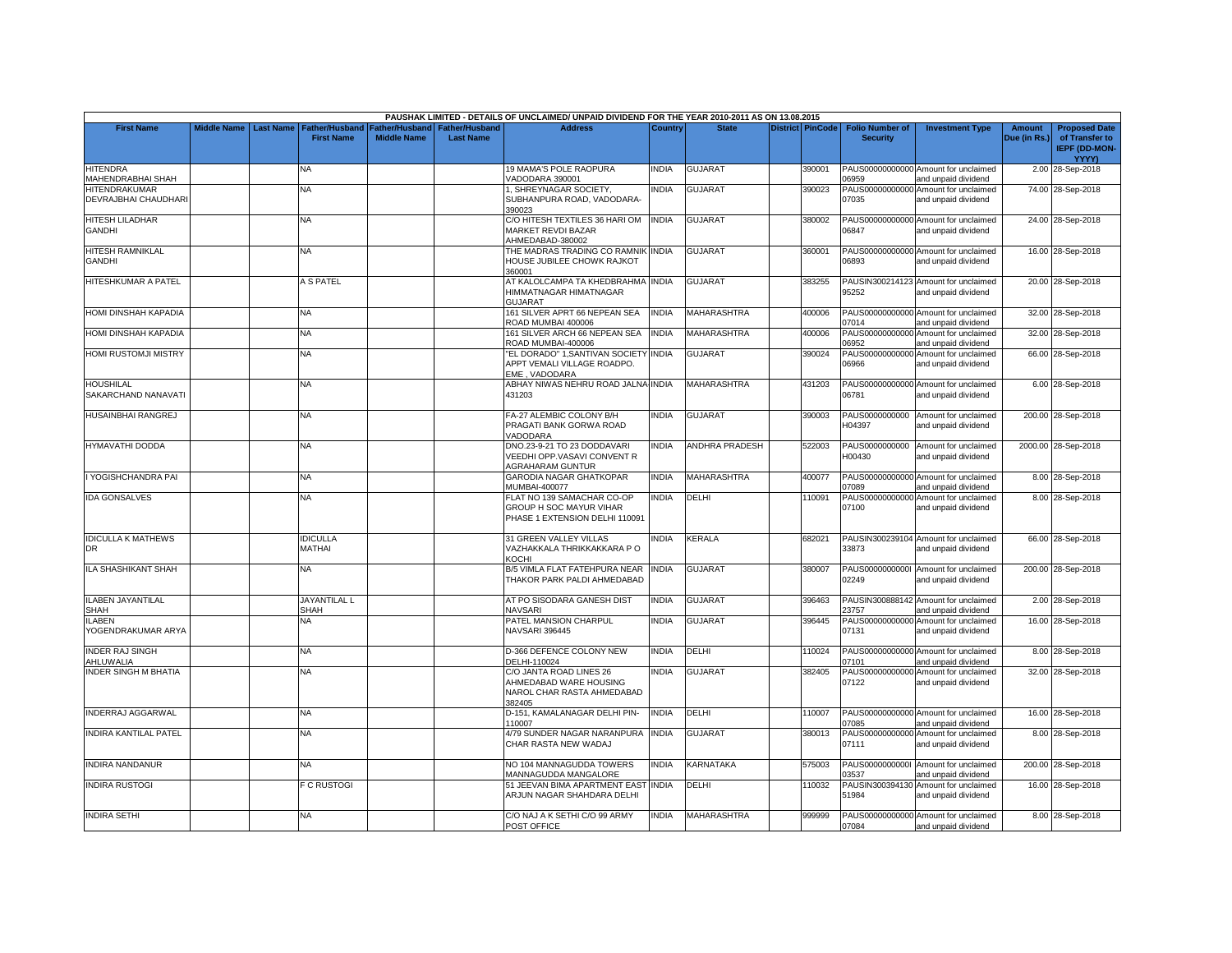|                                                        |                    |                  |                                            |                                             |                                           | PAUSHAK LIMITED - DETAILS OF UNCLAIMED/ UNPAID DIVIDEND FOR THE YEAR 2010-2011 AS ON 13.08.2015      |              |                    |                         |                                           |                                                             |                        |                                                                |
|--------------------------------------------------------|--------------------|------------------|--------------------------------------------|---------------------------------------------|-------------------------------------------|------------------------------------------------------------------------------------------------------|--------------|--------------------|-------------------------|-------------------------------------------|-------------------------------------------------------------|------------------------|----------------------------------------------------------------|
| <b>First Name</b>                                      | <b>Middle Name</b> | <b>Last Name</b> | <b>Father/Husband</b><br><b>First Name</b> | <b>Father/Husband</b><br><b>Middle Name</b> | <b>Father/Husband</b><br><b>Last Name</b> | <b>Address</b>                                                                                       | Country      | <b>State</b>       | <b>District PinCode</b> | <b>Folio Number of</b><br><b>Security</b> | <b>Investment Type</b>                                      | Amount<br>Due (in Rs.) | <b>Proposed Date</b><br>of Transfer to<br><b>IEPF (DD-MON-</b> |
| <b>INDIRABEN NAVNITLAL</b>                             |                    |                  | NA                                         |                                             |                                           | C/O VOLGA FREEZE MAHAJAN                                                                             | <b>NDIA</b>  | <b>GUJARAT</b>     | 390001                  |                                           | PAUS00000000000 Amount for unclaimed                        |                        | <b>YYYY)</b><br>6.00 28-Sep-2018                               |
| <b>BHALAVAT</b>                                        |                    |                  |                                            |                                             |                                           | ANE RAOPURA BARODA 390001                                                                            |              |                    |                         | 07063                                     | and unpaid dividend                                         |                        |                                                                |
| <b>INDRA DEEPCHAND</b>                                 |                    |                  | <b>NA</b>                                  |                                             |                                           | 47 "A" BLOCK ANNA NAGAR<br>CHENNAI-600102                                                            | <b>NDIA</b>  | <b>TAMIL NADU</b>  | 600102                  | PAUS00000000000<br>07083                  | Amount for unclaimed<br>and unpaid dividend                 |                        | 24.00 28-Sep-2018                                              |
| <b>INDRA KUMAR JAIN</b>                                |                    |                  | NA                                         |                                             |                                           | C/O RUGHLALL RAMESHWARLALL<br>207 MAHARSHI DEVENDRA ROAD<br>CALCUTTA-700070                          | <b>INDIA</b> | <b>WEST BENGAL</b> | 700070                  | PAUS00000000000<br>07091                  | Amount for unclaimed<br>and unpaid dividend                 |                        | 8.00 28-Sep-2018                                               |
| <b>INDRAVADAN</b><br>CHANDRASHANKER<br><b>UPADHYAY</b> |                    |                  | NA.                                        |                                             |                                           | SHROFF MEMORIAL HIGH SCHOOL INDIA<br>GENDIGATE BARODA-390001                                         |              | <b>GUJARAT</b>     | 390001                  | 07065                                     | PAUS00000000000 Amount for unclaimed<br>and unpaid dividend |                        | 6.00 28-Sep-2018                                               |
| INDRAVADAN<br>KAUSHALBHAI PATEL                        |                    |                  | NA                                         |                                             |                                           | B/35 MALVIKA VALLABHNAGAR<br>KARELIBAG BARODA 390018                                                 | INDIA        | GUJARAT            | 390018                  | 07076                                     | PAUS00000000000 Amount for unclaimed<br>and unpaid dividend |                        | 8.00 28-Sep-2018                                               |
| <b>INDRAVADAN</b><br>KHUSALBHAI PATEL                  |                    |                  | NA                                         |                                             |                                           | B/35 MALVIKA VALLABH NAGAR<br>SOCIETY KARELI BAUG BARODA-<br>390001                                  | <b>INDIA</b> | <b>GUJARAT</b>     | 390001                  | PAUS00000000000<br>07052                  | Amount for unclaimed<br>and unpaid dividend                 |                        | 8.00 28-Sep-2018                                               |
| <b>INDRAVADAN</b><br>KHUSALBHAI PATEL                  |                    |                  | NA                                         |                                             |                                           | B-35 MALVIKA VALLABHNAGAR<br>KARELIBAG BARODA-390001                                                 | INDIA        | <b>GUJARAT</b>     | 390001                  | 07075                                     | PAUS00000000000 Amount for unclaimed<br>and unpaid dividend |                        | 24.00 28-Sep-2018                                              |
| <b>INDRAVADAN V PARMAR</b>                             |                    |                  | NA                                         |                                             |                                           | E7/83 VISHRAM PARK BHAVSAR<br>HOSTEL NAVA VADAJ AHMEDABAD<br>380013                                  | <b>NDIA</b>  | <b>GUJARAT</b>     | 380013                  | 07116                                     | PAUS00000000000 Amount for unclaimed<br>and unpaid dividend |                        | 8.00 28-Sep-2018                                               |
| <b>INDRAVADAN VADILAL</b><br>GANDHI                    |                    |                  | <b>NA</b>                                  |                                             |                                           | PATEL FALIA NAVAPUR DIST<br>DHULIA-425418                                                            | INDIA        | MAHARASHTRA        | 425418                  | 07092                                     | PAUS00000000000 Amount for unclaimed<br>and unpaid dividend |                        | 16.00 28-Sep-2018                                              |
| <b>INDRAVADANBHAI</b><br>HIRABHAI PATEL                |                    |                  | NA.                                        |                                             |                                           | 31 THAKKARBAPA SOCIETY<br>PANIGATE BARODA-390006                                                     | <b>INDIA</b> | <b>GUJARAT</b>     | 390006                  | PAUS00000000000<br>07066                  | Amount for unclaimed<br>and unpaid dividend                 |                        | 20.00 28-Sep-2018                                              |
| <b>INDU SABHARWAL</b>                                  |                    |                  | <b>NA</b>                                  |                                             |                                           | D-197 ASHOK VIHAR PHASE-I DELHI<br>110052                                                            | <b>INDIA</b> | DELHI              | 110052                  | 07135                                     | PAUS00000000000 Amount for unclaimed<br>and unpaid dividend |                        | 8.00 28-Sep-2018                                               |
| <b>INDUBALA SUNDARJI</b><br><b>RACH</b>                |                    |                  | NA                                         |                                             |                                           | C/O JAI HIND HARDWARE STORES<br>NAWA NAKA ROAD RAJKOT 360001                                         | <b>INDIA</b> | <b>GUJARAT</b>     | 360001                  | PAUS00000000000<br>07087                  | Amount for unclaimed<br>and unpaid dividend                 |                        | 8.00 28-Sep-2018                                               |
| INDUBHAI AMBALAL AMIN                                  |                    |                  | <b>NA</b>                                  |                                             |                                           | 293 KALPANA SOCIETY BARODA<br>390019                                                                 | <b>NDIA</b>  | <b>GUJARAT</b>     | 390019                  | 17047                                     | PAUS00000000000 Amount for unclaimed<br>and unpaid dividend |                        | 32.00 28-Sep-2018                                              |
| INDUBHAI AMBALAL AMIN                                  |                    |                  | NA                                         |                                             |                                           | 293 KALPANA SOCIETY BARODA<br>390019                                                                 | <b>NDIA</b>  | GUJARAT            | 390019                  | PAUS00000000000<br>07046                  | Amount for unclaimed<br>and unpaid dividend                 |                        | 50.00 28-Sep-2018                                              |
| <b>INDUMATI J KADAKIA</b>                              |                    |                  | <b>NA</b>                                  |                                             |                                           | C/O CHANDRIKABEN KADAKIA<br>A/303 BAFNA AP- T 267 MOGAL<br>LANE MATUNGA WEST MUMBAI 40-<br>$0015 -$  | <b>NDIA</b>  | MAHARASHTRA        | 400015                  | PAUS00000000000<br>07093                  | Amount for unclaimed<br>and unpaid dividend                 |                        | 8.00 28-Sep-2018                                               |
| <b>INDUMATI JAYANTILAL</b><br><b>GANDHI</b>            |                    |                  | NA.                                        |                                             |                                           | 438/A/8 NAV KUNJ NEAR LAW<br><b>GARDEN ELLISBRIDGE</b><br>AHMEDABAD-380006                           | <b>INDIA</b> | <b>GUJARAT</b>     | 380006                  | 07112                                     | PAUS00000000000 Amount for unclaimed<br>and unpaid dividend |                        | 6.00 28-Sep-2018                                               |
| <b>INDUMATI SHAH</b>                                   |                    |                  | NA                                         |                                             |                                           | "VRUNDAVAN KUNJ" MAHADEO<br>ROAD VALLABH VIDYANAGAR<br>388120 DIST KHEDA GUJARAT                     | INDIA        | <b>GUJARAT</b>     | 388120                  | 07117                                     | PAUS00000000000 Amount for unclaimed<br>and unpaid dividend |                        | 20.00 28-Sep-2018                                              |
| <b>INDUMATI</b><br>SHYAMSUNDER SONI                    |                    |                  | <b>NA</b>                                  |                                             |                                           | 7/25 SUBODH GURU C H S TAGORE INDIA<br>ROAD SANTACRUZ WEST MUMBAI<br>400054                          |              | <b>MAHARASHTRA</b> | 400054                  | 07090                                     | PAUS00000000000 Amount for unclaimed<br>and unpaid dividend |                        | 8.00 28-Sep-2018                                               |
| <b>IQBAL SINGH</b>                                     |                    |                  | ΝA                                         |                                             |                                           | H NO IX/1585 GALI KRISHNA<br>MARKET GANDHI NAGAR DELHI-<br>110031                                    | <b>NDIA</b>  | DELHI              | 110031                  | 07105                                     | PAUS00000000000 Amount for unclaimed<br>and unpaid dividend |                        | 8.00 28-Sep-2018                                               |
| IRFAN KHAN NATHUKHAN<br>PATHAN                         |                    |                  | <b>NA</b>                                  |                                             |                                           | RASULJI CHAWL NEW YARD<br>CHHANI ROAD BARODA-390002                                                  | <b>NDIA</b>  | <b>GUJARAT</b>     | 390002                  | PAUS00000000000<br>07054                  | Amount for unclaimed<br>and unpaid dividend                 |                        | 6.00 28-Sep-2018                                               |
| <b>ISH KUMARI VARMA</b>                                |                    |                  | NA                                         |                                             |                                           | C/O MRS SUDHA VARMA FLAT NO.C INDIA<br>403 PRINCE APARTMENTS, PLOT<br>NO.54283/10-A PRATAPGANJ,DELHI |              | DELHI              | 110092                  | 07082                                     | PAUS00000000000 Amount for unclaimed<br>and unpaid dividend |                        | 16.00 28-Sep-2018                                              |
| <b>ISHVARBHAI HIRABHAI</b><br>PATEL                    |                    |                  | NA                                         |                                             |                                           | AT AJABPURA POST ODHA TAL<br>BAYAD DIST SABARKANTHA 383325                                           | INDIA        | <b>GUJARAT</b>     | 383325                  | 07069                                     | PAUS00000000000 Amount for unclaimed<br>and unpaid dividend |                        | 40.00 28-Sep-2018                                              |
| <b>ISHVARBHAI</b><br>JASANGBHAI PATEL                  |                    |                  | <b>NA</b>                                  |                                             |                                           | AT & PO MOTIKORAL TA KARJAN<br>VIA ANKLESHVAR DIST BHARUCH<br>PIN-393001                             | <b>INDIA</b> | <b>GUJARAT</b>     | 393001                  | 07070                                     | PAUS00000000000 Amount for unclaimed<br>and unpaid dividend |                        | 6.00 28-Sep-2018                                               |
| ISHVARBHAI LALLUBHAI<br>PATEL                          |                    |                  | NA                                         |                                             |                                           | AT & PO JITODIA TAK ANAND DIST<br>KAIRA PIN-388001                                                   | <b>NDIA</b>  | GUJARAT            | 388001                  | 07071                                     | PAUS00000000000 Amount for unclaimed<br>and unpaid dividend |                        | 6.00 28-Sep-2018                                               |
| <b>ISHVERLAL N SHAH</b>                                |                    |                  | <b>NA</b>                                  |                                             |                                           | 202/7 SAHAKAR NIKETAN WADALA<br><b>MUMBAI</b>                                                        | <b>INDIA</b> | <b>MAHARASHTRA</b> | 400031                  | 03566                                     | PAUS00000000001 Amount for unclaimed<br>and unpaid dividend |                        | 200.00 28-Sep-2018                                             |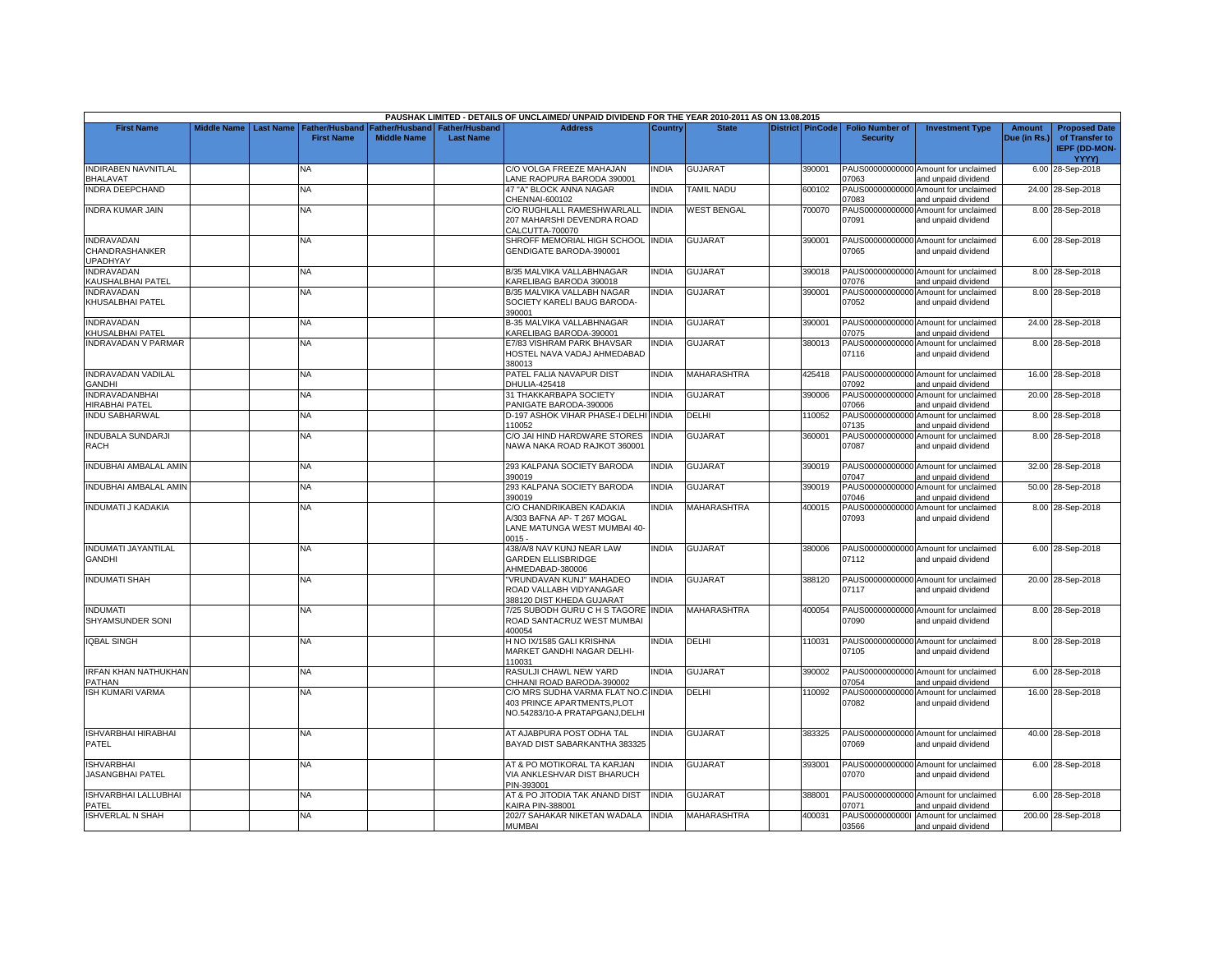|                                                                |             |                  |                                     |                    |                                                     | PAUSHAK LIMITED - DETAILS OF UNCLAIMED/ UNPAID DIVIDEND FOR THE YEAR 2010-2011 AS ON 13.08.2015 |              |                          |                         |                                           |                                                             |                               |                                                                |
|----------------------------------------------------------------|-------------|------------------|-------------------------------------|--------------------|-----------------------------------------------------|-------------------------------------------------------------------------------------------------|--------------|--------------------------|-------------------------|-------------------------------------------|-------------------------------------------------------------|-------------------------------|----------------------------------------------------------------|
| <b>First Name</b>                                              | Middle Name | <b>Last Name</b> | Father/Husband<br><b>First Name</b> | <b>Middle Name</b> | Father/Husband   Father/Husband<br><b>Last Name</b> | <b>Address</b>                                                                                  | Country      | <b>State</b>             | <b>District PinCode</b> | <b>Folio Number of</b><br><b>Security</b> | <b>Investment Type</b>                                      | <b>Amount</b><br>Due (in Rs.) | <b>Proposed Date</b><br>of Transfer to<br><b>IEPF (DD-MON-</b> |
| <b>ISHWAR SHARAN NIGAM</b>                                     |             |                  | NA.                                 |                    |                                                     | FLAT NO 35 UHARAN CHAL 5                                                                        | <b>INDIA</b> | DELHI                    | 110092                  |                                           | PAUS00000000000 Amount for unclaimed                        |                               | YYYY)<br>8.00 28-Sep-2018                                      |
|                                                                |             |                  |                                     |                    |                                                     | PATPARGANJ DELHI 110092                                                                         |              |                          |                         | 07099                                     | and unpaid dividend                                         |                               |                                                                |
| <b>ISHWARBHAI</b><br>HARMANBHAI PATEL                          |             |                  | <b>NA</b>                           |                    |                                                     | 227, SARDARNAGAR SOCIETY,<br>CHHANI ROAD, VADODARA-390002                                       | <b>INDIA</b> | <b>GUJARAT</b>           | 390002                  | 07136                                     | PAUS00000000000 Amount for unclaimed<br>and unpaid dividend |                               | 6.00 28-Sep-2018                                               |
| <b>ISHWARBHAI MOTIBHAI</b><br>PATEL                            |             |                  | NA                                  |                    |                                                     | NAVIPANSHRAWAD NAVAPURA<br>PADRA DIST VADODARA-391440                                           | INDIA        | GUJARAT                  | 391440                  | 07072                                     | PAUS00000000000 Amount for unclaimed<br>and unpaid dividend |                               | 6.00 28-Sep-2018                                               |
| <b>ISHWARBHAI</b>                                              |             |                  | NA                                  |                    |                                                     | MOGARA VADI KOTESHWARNAGAR INDIA                                                                |              | GUJARAT                  | 396001                  |                                           | PAUS00000000000 Amount for unclaimed                        |                               | 16.00 28-Sep-2018                                              |
| TRIBHOVANDAS PATEL                                             |             |                  |                                     |                    |                                                     | BLOCK NO 3 AT VALSAD PIN-396001                                                                 |              |                          |                         | 07074                                     | and unpaid dividend                                         |                               |                                                                |
| J A VENKATESH                                                  |             |                  | NA                                  |                    |                                                     | NO 474/1 7TH CROSS P J<br><b>EXTENSION DAVANGERE</b>                                            | <b>INDIA</b> | KARNATAKA                | 577002                  | 02594                                     | PAUS0000000000J Amount for unclaimed<br>and unpaid dividend |                               | 200.00 28-Sep-2018                                             |
| <b>J C DURAI</b>                                               |             |                  | NA                                  |                    |                                                     | PLOT NO.10, M.G. NAGAR<br><b>JLLAGARAM, CHENNAI, TN 600091</b>                                  | <b>INDIA</b> | <b>TAMIL NADU</b>        | 600091                  | PAUS00000000000<br>07457                  | Amount for unclaimed<br>and unpaid dividend                 |                               | 24.00 28-Sep-2018                                              |
| J D BHOJANI                                                    |             |                  | <b>NA</b>                           |                    |                                                     | 30 GIRIVAN SOCIETY OLD PADRA<br>ROAD BARODA 390015 GUJARAT                                      | <b>INDIA</b> | <b>GUJARAT</b>           | 390015                  | 07446                                     | PAUS00000000000 Amount for unclaimed<br>and unpaid dividend |                               | 8.00 28-Sep-2018                                               |
| <b>GEETHA</b>                                                  |             |                  | <b>JAYARAMAN</b>                    |                    |                                                     | NO 15 BALAJI APTS 289 VALLUVAR<br>KOTTAM HIGH ROAD<br>NUNGAMBAKKAM CHENNAI                      | <b>INDIA</b> | <b>TAMIL NADU</b>        | 600034                  | PAUSIN301080224<br>35880                  | Amount for unclaimed<br>and unpaid dividend                 |                               | 4.00 28-Sep-2018                                               |
| J GURURAJA                                                     |             |                  | NA                                  |                    |                                                     | D-I/104 RABINDRA NAGAR NEW<br>DELHI 110003                                                      | <b>INDIA</b> | DELHI                    | 110003                  | 07389                                     | PAUS00000000000 Amount for unclaimed<br>and unpaid dividend |                               | 8.00 28-Sep-2018                                               |
| <b>J KISHORE KUMAR</b>                                         |             |                  | <b>NA</b>                           |                    |                                                     | #557, 9TH CROSS, 3RD PHASE, J.P<br>NAGAR, BANGALORE-560078                                      | <b>INDIA</b> | KARNATAKA                | 560078                  | 07979                                     | PAUS00000000000 Amount for unclaimed<br>and unpaid dividend |                               | 2.00 28-Sep-2018                                               |
| J PADMAVATHI                                                   |             |                  | <b>NA</b>                           |                    |                                                     | 1 PONNUSAMY ROAD R S PURAM<br>COIMBATORE 641002                                                 | <b>INDIA</b> | TAMIL NADU               | 641002                  | PAUS00000000000<br>07467                  | Amount for unclaimed<br>and unpaid dividend                 |                               | 32.00 28-Sep-2018                                              |
| <b>J R GULECHA</b>                                             |             |                  | NA.                                 |                    |                                                     | P.B 1831. NO.3 II MAIN<br>ROAD, CHAMRAJPET BANGALORE                                            | INDIA        | KARNATAKA                | 560018                  | PAUS0000000000J<br>05418                  | Amount for unclaimed<br>and unpaid dividend                 |                               | 100.00 28-Sep-2018                                             |
| RAMDAS RAO                                                     |             |                  | <b>NA</b>                           |                    |                                                     | 30 SAROJINI ST T NAGAR CHENNAI-<br>600017                                                       | <b>INDIA</b> | <b><i>FAMIL NADU</i></b> | 600017                  | PAUS00000000000<br>07279                  | Amount for unclaimed<br>and unpaid dividend                 |                               | 2.00 28-Sep-2018                                               |
| <b>J RAVI</b>                                                  |             |                  | NA                                  |                    |                                                     | 61/11 BRINDABAN THANE (WEST)<br><b>MAHARASHTRA 400601</b>                                       | <b>INDIA</b> | MAHARASHTRA              | 400601                  | PAUS00000000000<br>07450                  | Amount for unclaimed<br>and unpaid dividend                 |                               | 24.00 28-Sep-2018                                              |
| J S RISHI                                                      |             |                  | NA                                  |                    |                                                     | C/O MR T D ARNEJA 32 NAI BASTI<br>GHAZIABAD 201001 U P                                          | <b>INDIA</b> | <b>JTTAR PRADESH</b>     | 201001                  | 07414                                     | PAUS00000000000 Amount for unclaimed<br>and unpaid dividend |                               | 32.00 28-Sep-2018                                              |
| Jacob T                                                        |             |                  | <b>NA</b>                           |                    |                                                     | FLAT NO. 301 (2ND FLOOR) B-47-48, INDIA<br>VISHWAKARMA COLONY, M B<br>ROAD, NEW DELHI           |              | DELHI                    | 110044                  | 00797                                     | PAUSIN300931100 Amount for unclaimed<br>and unpaid dividend |                               | 200.00 28-Sep-2018                                             |
| JADIBEN TULSIRAM<br>KHARWA                                     |             |                  | <b>NA</b>                           |                    |                                                     | MOTI KHARWAWAD MADAN ZAMPA<br>ROAD VADODARA 390001                                              | <b>INDIA</b> | GUJARAT                  | 390001                  | 07492                                     | PAUS00000000000 Amount for unclaimed<br>and unpaid dividend |                               | 32.00 28-Sep-2018                                              |
| <b>JADISHCHANDRA</b><br><b>HIRALAL KOTHARI</b>                 |             |                  | NA                                  |                    |                                                     | 1535 KUBER MALUK'S DEHLA NR<br>KADWA POLE DARIAPUR<br>AHMEDABAD-380001                          | <b>INDIA</b> | GUJARAT                  | 380001                  | 07186                                     | PAUS00000000000 Amount for unclaimed<br>and unpaid dividend |                               | 10.00 28-Sep-2018                                              |
| <b>JADO KRISHAN</b><br><b>BHATNAGAR</b>                        |             |                  | NA                                  |                    |                                                     | UJJWAL LTD S M S HIGHWAY<br>JAIPUR-302003                                                       | <b>INDIA</b> | RAJASTHAN                | 302003                  | 7208                                      | PAUS00000000000 Amount for unclaimed<br>and unpaid dividend |                               | 100.00 28-Sep-2018                                             |
| JAFARALI DAREDIYA                                              |             |                  | NA                                  |                    |                                                     | BLOCK NO 81/1 "CH" TYPE<br>GANDHINAGAR SECTOR NO 29<br>GANDHINAGAR 382029                       | <b>INDIA</b> | GUJARAT                  | 382029                  | 07441                                     | PAUS00000000000 Amount for unclaimed<br>and unpaid dividend |                               | 6.00 28-Sep-2018                                               |
| <b>JAGABANDHU</b><br>CHATTERJEE                                |             |                  | NA                                  |                    |                                                     | 33/C HINDUSTHAN ROAD<br>CALCUTTA 700029                                                         | <b>INDIA</b> | <b>WEST BENGAL</b>       | 700029                  | 07316                                     | PAUS00000000000 Amount for unclaimed<br>and unpaid dividend |                               | 16.00 28-Sep-2018                                              |
| JAGADAMBAL                                                     |             |                  | <b>NA</b>                           |                    |                                                     | 3-D 4TH ST GOKULAM COLONY P N INDIA<br>PUDAR COIMBATORE                                         |              | <b>TAMIL NADU</b>        | 641041                  | PAUS0000000000J<br>03036                  | Amount for unclaimed<br>and unpaid dividend                 |                               | 200.00 28-Sep-2018                                             |
| <b>JAGADEESH</b><br><b>GURUBALAPPA KALYAN</b><br><b>SHETTI</b> |             |                  | NA                                  |                    |                                                     | M/S. JAGADEESH (DEALERS IN<br>DRESS & HOSIE OPP:<br>CHANDRAKALA TALKIES, STATION<br>ROAD, HUBLI | <b>INDIA</b> | KARNATAKA                | 580020                  | PAUS0000000000J<br>01023                  | Amount for unclaimed<br>and unpaid dividend                 |                               | 400.00 28-Sep-2018                                             |
| JAGADISH DAHYALAL<br>PATEL                                     |             |                  | <b>NA</b>                           |                    |                                                     | 202 DUDHESHWAR SHOPPING<br>CENTRE CENTRE SAIYEDPURA<br>UBHAI SHERI SURAT 395003                 | <b>INDIA</b> | <b>GUJARAT</b>           | 395003                  | 07447                                     | PAUS00000000000 Amount for unclaimed<br>and unpaid dividend |                               | 16.00 28-Sep-2018                                              |
| <b>JAGADISHCHANDRA</b><br>NATUBHAI CHAUHAN                     |             |                  | <b>NA</b>                           |                    |                                                     | SHRINATHJI SOCIETY AT POST TA<br>MEGARAJ DIST SABARKANTHA PIN-<br>383350                        | <b>INDIA</b> | <b>GUJARAT</b>           | 383350                  | 07209                                     | PAUS00000000000 Amount for unclaimed<br>and unpaid dividend |                               | 2.00 28-Sep-2018                                               |
| <b>JAGAJIVANDAS</b><br>SHANKARBHAI PATEL                       |             |                  | <b>NA</b>                           |                    |                                                     | AT & PO SODAPUR TAK NADIAD<br>DIST KAIRA 387001                                                 | INDIA        | <b>GUJARAT</b>           | 387001                  | 07210                                     | PAUS00000000000 Amount for unclaimed<br>and unpaid dividend |                               | 16.00 28-Sep-2018                                              |
| <b>JAGAM CHARI</b>                                             |             |                  | NA                                  |                    |                                                     | 220/B-5 LOYDS ROAD GOPALA<br>PURAM CHENNAI 600086                                               | <b>INDIA</b> | <b>TAMIL NADU</b>        | 600086                  | 07329                                     | PAUS00000000000 Amount for unclaimed<br>and unpaid dividend |                               | 8.00 28-Sep-2018                                               |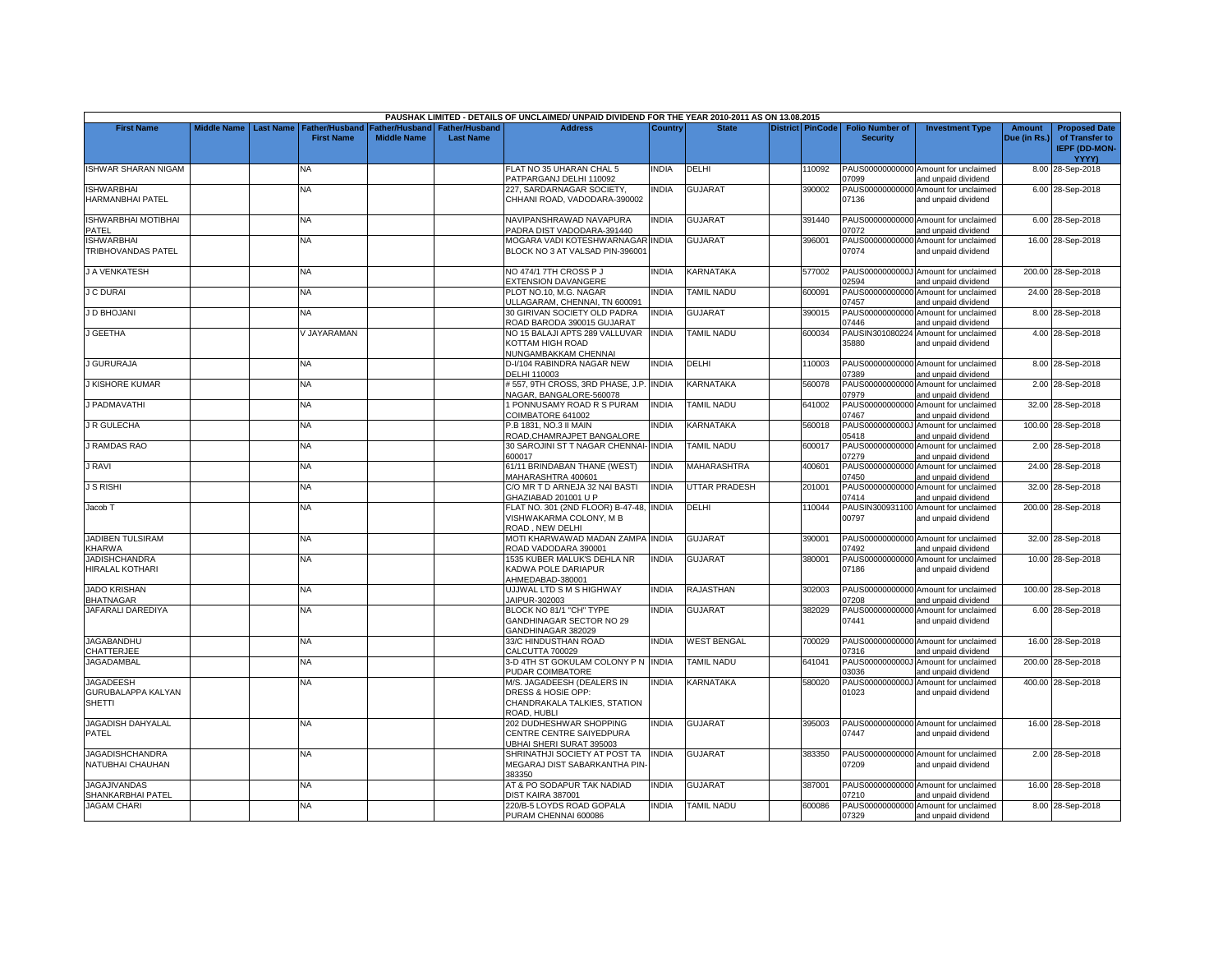|                                                                |                         |                                            |                    |                                                     | PAUSHAK LIMITED - DETAILS OF UNCLAIMED/ UNPAID DIVIDEND FOR THE YEAR 2010-2011 AS ON 13.08.2015 |              |                           |                         |                                           |                                                             |                               |                                                                         |
|----------------------------------------------------------------|-------------------------|--------------------------------------------|--------------------|-----------------------------------------------------|-------------------------------------------------------------------------------------------------|--------------|---------------------------|-------------------------|-------------------------------------------|-------------------------------------------------------------|-------------------------------|-------------------------------------------------------------------------|
| <b>First Name</b>                                              | Middle Name   Last Name | <b>Father/Husband</b><br><b>First Name</b> | <b>Middle Name</b> | Father/Husband   Father/Husband<br><b>Last Name</b> | <b>Address</b>                                                                                  | Country      | <b>State</b>              | <b>District PinCode</b> | <b>Folio Number of</b><br><b>Security</b> | <b>Investment Type</b>                                      | <b>Amount</b><br>Due (in Rs.) | <b>Proposed Date</b><br>of Transfer to<br><b>IEPF (DD-MON-</b><br>YYYY) |
| <b>JAGANMOHANRAO KOTA</b>                                      |                         | NA                                         |                    |                                                     | DF-3 SURYABALA APARTMENTS<br><b>NEW AYODHYA NAGAR</b><br>VIJAYAWADA                             | <b>INDIA</b> | <b>ANDHRA PRADESH</b>     | 520003                  | 04777                                     | PAUS0000000000J Amount for unclaimed<br>and unpaid dividend |                               | 500.00 28-Sep-2018                                                      |
| <b>JAGANNATH SHARMA</b>                                        |                         | <b>SUBBA PANDIT</b><br><b>SHARMA</b>       |                    |                                                     | <b>C-9 CEL APARTMENTS</b><br>VASUNDHARA ENCLAVE DELHI                                           | <b>INDIA</b> | DELHI                     | 110096                  | 13151                                     | PAUS00000000000 Amount for unclaimed<br>and unpaid dividend |                               | 16.00 28-Sep-2018                                                       |
| <b>JAGANNIWAS N</b><br><b>DESHMUKH</b>                         |                         | NA                                         |                    |                                                     | 2236 RODGA RASTA BARSI<br>SOLAPUR 413401                                                        | INDIA        | MAHARASHTRA               | 413401                  | 07461                                     | PAUS00000000000 Amount for unclaimed<br>and unpaid dividend |                               | 32.00 28-Sep-2018                                                       |
| <b>JAGAT PARKASH</b><br><b>TALWAR</b>                          |                         | NA                                         |                    |                                                     | J - 402 NEW RAJINDER NAGAR<br>NEW DELHI                                                         | <b>INDIA</b> | DELHI                     | 110060                  | 98773                                     | PAUSIN300206100 Amount for unclaimed<br>and unpaid dividend |                               | 16.00 28-Sep-2018                                                       |
| <b>JAGDIP P TRIVEDI</b>                                        |                         | NA                                         |                    |                                                     | 81/1 "H" COLONY OPP<br>POLYTECHNIC AHMEDABAD-380015                                             | <b>INDIA</b> | <b>GUJARAT</b>            | 380015                  | PAUS00000000000<br>07325                  | Amount for unclaimed<br>and unpaid dividend                 |                               | 16.00 28-Sep-2018                                                       |
| <b>JAGDISH CHANDER</b><br><b>DHAWAN</b>                        |                         | NA.                                        |                    |                                                     | 25 MALCHA MARG CHANAKYAPURI INDIA<br>NEW DELHI-110021                                           |              | DELHI                     | 10021                   | 07341                                     | PAUS00000000000 Amount for unclaimed<br>and unpaid dividend |                               | 8.00 28-Sep-2018                                                        |
| <b>JAGDISH G RAVAL</b>                                         |                         | NA                                         |                    |                                                     | C/10 BHAGVATI APT OPP ARIHANT<br>NAGAR MEMNAGAR AHMEDABAD<br>380052                             | <b>INDIA</b> | <b>GUJARAT</b>            | 380052                  | 07488                                     | PAUS00000000000 Amount for unclaimed<br>and unpaid dividend |                               | 6.00 28-Sep-2018                                                        |
| <b>JAGDISH PATEL</b>                                           |                         | <b>NA</b>                                  |                    |                                                     | UNIVERSAL MEDICAP LTD 30<br>BHAVANIPURA SOC NR JAIN<br>TEMPLE NIZAMPURA, VADODARA               | <b>INDIA</b> | <b>GUJARAT</b>            | 390002                  | 04422                                     | PAUS0000000000J Amount for unclaimed<br>and unpaid dividend |                               | 200.00 28-Sep-2018                                                      |
| JAGDISH PERSHAD JAIN                                           |                         | <b>NA</b>                                  |                    |                                                     | C/O SHRI BHAGAWAN DASS WZ 224 INDIA<br>UTTAM NAGAR NEW DELHI-110059                             |              | DELHI                     | 110059                  | 07331                                     | PAUS00000000000 Amount for unclaimed<br>and unpaid dividend |                               | 8.00 28-Sep-2018                                                        |
| <b>JAGDISH PERSHAD JAIN</b>                                    |                         | NA                                         |                    |                                                     | C/O SH BHAGWAN DASS WZ 224<br>UTTAM NAGAR NEW DELHI 110059                                      | <b>INDIA</b> | DELHI                     | 110059                  | 07475                                     | PAUS00000000000 Amount for unclaimed<br>and unpaid dividend |                               | 8.00 28-Sep-2018                                                        |
| <b>JAGDISH PURSOTTAM</b><br>PATEL                              |                         | <b>NA</b>                                  |                    |                                                     | JOGIDAS VITHAL S LANE RAOPURA INDIA<br>BARODA 390001                                            |              | <b>GUJARAT</b>            | 390001                  | 07170                                     | PAUS00000000000 Amount for unclaimed<br>and unpaid dividend |                               | 2.00 28-Sep-2018                                                        |
| <b>JAGDISHBHAI</b><br>PARAGBHAI PATEL                          |                         | NA                                         |                    |                                                     | AT & POST ANKODIA TA & DIST<br><b>BARODA PIN-391330</b>                                         | <b>INDIA</b> | GUJARAT                   | 391330                  | PAUS00000000000<br>07212                  | Amount for unclaimed<br>and unpaid dividend                 |                               | 16.00 28-Sep-2018                                                       |
| <b>JAGDISHBHAI RAOJIBHAI</b><br>PATEL                          |                         | NA                                         |                    |                                                     | AT & PO SOKHADA NEAR ALKAPURI INDIA<br>DIST BARODA PIN-391240                                   |              | <b>GUJARAT</b>            | 391240                  | PAUS00000000000<br>07213                  | Amount for unclaimed<br>and unpaid dividend                 |                               | 2.00 28-Sep-2018                                                        |
| <b>JAGDISHCHAND</b><br>NARAYANDAS SHARMA                       |                         | <b>NA</b>                                  |                    |                                                     | FB-47 ALEMBIC COLONY BARODA<br>390003                                                           | <b>INDIA</b> | <b>GUJARAT</b>            | 390003                  | 07172                                     | PAUS00000000000 Amount for unclaimed<br>and unpaid dividend |                               | 2.00 28-Sep-2018                                                        |
| <b>JAGDISHCHANDRA</b><br>CHIMANLAL JOSHI                       |                         | NA                                         |                    |                                                     | SHANTI PARK B/H ABHAY NAGAR INDIA<br>SOCIETY NEW I P C L ROAD<br>BARODA 390003                  |              | <b>GUJARAT</b>            | 390003                  | PAUS00000000000<br>07175                  | Amount for unclaimed<br>and unpaid dividend                 |                               | 2.00 28-Sep-2018                                                        |
| <b>JAGDISHCHANDRA</b><br><b>GIRDHARLAL SHAH</b>                |                         | NA                                         |                    |                                                     | MOTIKAKA'S CHAWL BHAIKAKA<br>MARG VALLABH VIDYANAGAR VIA<br>ANAND DIST KAIRA PIN-388120         | <b>INDIA</b> | <b>GUJARAT</b>            | 388120                  | 07214                                     | PAUS00000000000 Amount for unclaimed<br>and unpaid dividend |                               | 16.00 28-Sep-2018                                                       |
| <b>JAGDISHCHANDRA</b><br>PUNJALAL PATEL                        |                         | NA                                         |                    |                                                     | RA/2/26 SHIYAPURA NEAR TOWER<br>BARODA 390001                                                   | <b>INDIA</b> | <b>GUJARAT</b>            | 390001                  | 07176                                     | PAUS00000000000 Amount for unclaimed<br>and unpaid dividend |                               | 2.00 28-Sep-2018                                                        |
| <b>JAGDISHCHANDRA</b><br><b>TRIBHOVANDAS</b><br><b>BRAHMBH</b> |                         | <b>NA</b>                                  |                    |                                                     | 8A. SNEHALPARK SOCIETY, OPP:<br>PARAGRAJ, HARNI-WARASIA RING<br>ROAD, VADODARA-390006           | <b>INDIA</b> | <b>GUJARAT</b>            | 390006                  | 07171                                     | PAUS00000000000 Amount for unclaimed<br>and unpaid dividend |                               | 6.00 28-Sep-2018                                                        |
| <b>JAGMOHAN MOTIBHAI</b><br>PATEL                              |                         | <b>NA</b>                                  |                    |                                                     | C/O DR. T B PATEL SHIYAPURA<br>RAOPURA BARODA-390001                                            | <b>INDIA</b> | <b>GUJARAT</b>            | 390001                  | 07181                                     | PAUS00000000000 Amount for unclaimed<br>and unpaid dividend |                               | 2.00 28-Sep-2018                                                        |
| <b>JAGTESHWAR SINGH</b><br><b>BAKSHI</b>                       |                         | NA                                         |                    |                                                     | C-18 NIZZAMMUDIN EAST NEW<br>DELHI-110013                                                       | <b>INDIA</b> | DELHI                     | 110013                  | PAUS00000000000<br>07335                  | Amount for unclaimed<br>and unpaid dividend                 |                               | 8.00 28-Sep-2018                                                        |
| JAHARLAL BASU                                                  |                         | <b>NA</b>                                  |                    |                                                     | 6/2/A ROY BAHADUR ROAD BEHALA INDIA<br>CALCUTTA                                                 |              | <b><i>NEST BENGAL</i></b> | 700034                  | PAUS0000000000J<br>02877                  | Amount for unclaimed<br>and unpaid dividend                 |                               | 200.00 28-Sep-2018                                                      |
| <b>JAI BHAGWAN SINGHAL</b>                                     |                         | NA                                         |                    |                                                     | 80 KHANDAK MEERUT CITY-250002                                                                   | <b>INDIA</b> | UTTAR PRADESH             | 250002                  | 07391                                     | PAUS00000000000 Amount for unclaimed<br>and unpaid dividend |                               | 32.00 28-Sep-2018                                                       |
| JAI DEEP DHAMA                                                 |                         | NA.                                        |                    |                                                     | POCKET C-2 FLAT NO.34/A<br>LAWRENCE ROAD DELHI                                                  | <b>INDIA</b> | DELHI                     | 110035                  | 07525                                     | PAUS00000000000 Amount for unclaimed<br>and unpaid dividend |                               | 8.00 28-Sep-2018                                                        |
| <b>JAI DEEP DHAMA</b>                                          |                         | NA                                         |                    |                                                     | POCKET C-2 FLAT NO.34/A<br>LOWRENCE ROAD DELHI                                                  | <b>INDIA</b> | DELHI                     | 110035                  | PAUS00000000000<br>07527                  | Amount for unclaimed<br>and unpaid dividend                 |                               | 8.00 28-Sep-2018                                                        |
| <b>JAI DEV VARMA</b>                                           |                         | <b>NA</b>                                  |                    |                                                     | C/O SATISH KUMAR VARMA FLAT<br>NO.C-403 PRINCE APARTMENTS,<br>PLOT NO.54 PRATAP GANJ, DELHI     | <b>INDIA</b> | <b>DELHI</b>              | 110092                  | PAUS00000000000<br>07319                  | Amount for unclaimed<br>and unpaid dividend                 |                               | 16.00 28-Sep-2018                                                       |
| <b>JAI GOPAL AHUJA</b>                                         |                         | <b>NA</b>                                  |                    |                                                     | 26/6, NEHRU NAGAR (WEST) BHILAI<br>PIN-490020                                                   | <b>INDIA</b> | <b>CHHATTISGARH</b>       | 490020                  | 07509                                     | PAUS00000000000 Amount for unclaimed<br>and unpaid dividend |                               | 32.00 28-Sep-2018                                                       |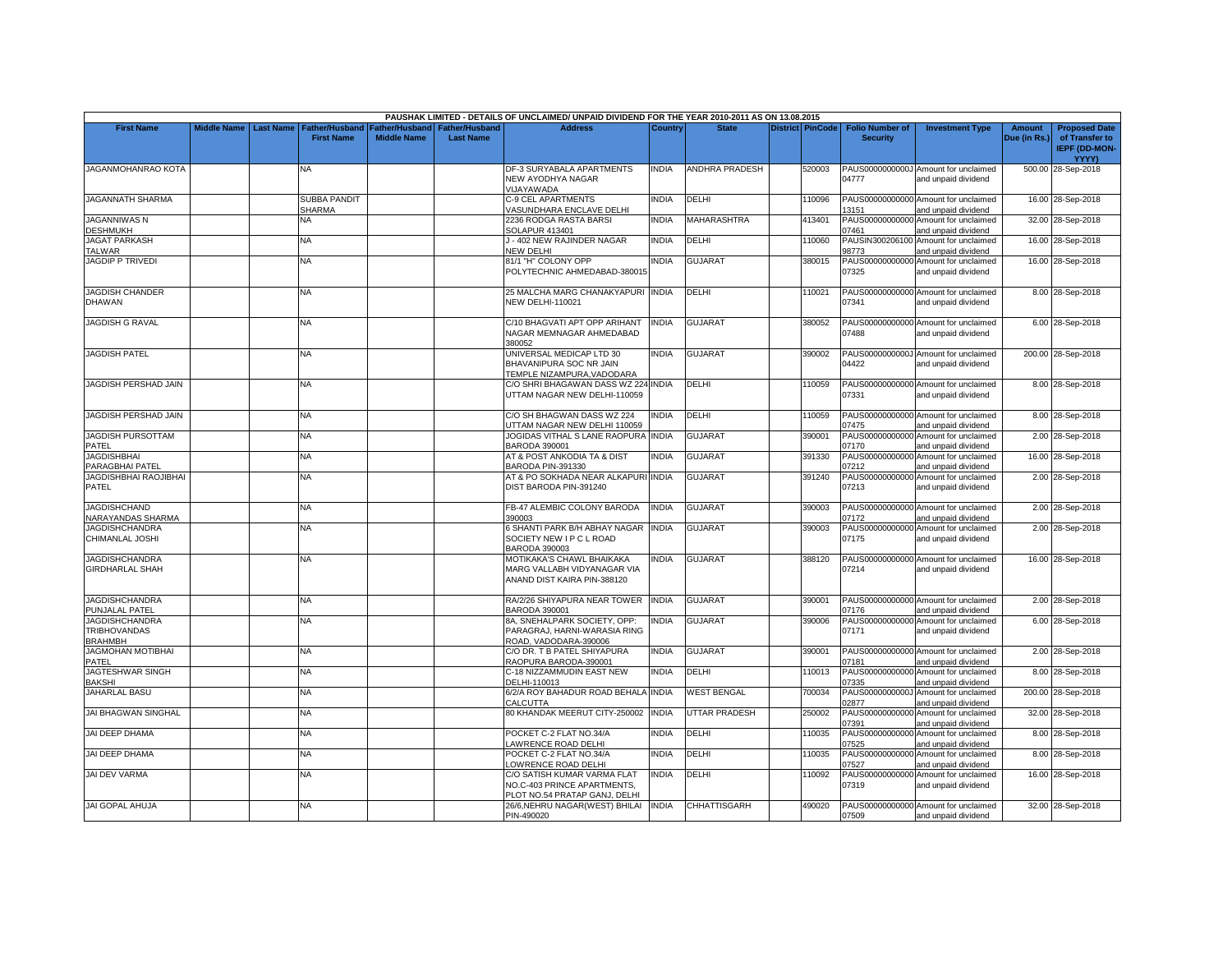|                                                 |             |                  |                                            |                                        |                                           | PAUSHAK LIMITED - DETAILS OF UNCLAIMED/ UNPAID DIVIDEND FOR THE YEAR 2010-2011 AS ON 13.08.2015        |              |                       |                         |                                           |                                                             |                               |                                                                         |
|-------------------------------------------------|-------------|------------------|--------------------------------------------|----------------------------------------|-------------------------------------------|--------------------------------------------------------------------------------------------------------|--------------|-----------------------|-------------------------|-------------------------------------------|-------------------------------------------------------------|-------------------------------|-------------------------------------------------------------------------|
| <b>First Name</b>                               | Middle Name | <b>Last Name</b> | <b>Father/Husband</b><br><b>First Name</b> | Father/Husband I<br><b>Middle Name</b> | <b>Father/Husband</b><br><b>Last Name</b> | <b>Address</b>                                                                                         | Country      | <b>State</b>          | <b>District PinCode</b> | <b>Folio Number of</b><br><b>Security</b> | <b>Investment Type</b>                                      | <b>Amount</b><br>Due (in Rs.) | <b>Proposed Date</b><br>of Transfer to<br><b>IEPF (DD-MON-</b><br>YYYY) |
| JAI KUMAR JAIN                                  |             |                  | NA.                                        |                                        |                                           | 23/380 TIRATH MARKET SONIPAT<br>MANDI SONIPAT HARYANA 131001                                           | <b>INDIA</b> | <b>HARYANA</b>        | 131001                  | 07333                                     | PAUS00000000000 Amount for unclaimed<br>and unpaid dividend |                               | 8.00 28-Sep-2018                                                        |
| <b>JAI MANOHAR MISRA</b>                        |             |                  | <b>NA</b>                                  |                                        |                                           | 23/69 PATTKAPUR KANPUR-208001                                                                          | <b>INDIA</b> | <b>UTTAR PRADESH</b>  | 208001                  | PAUS00000000000<br>07384                  | Amount for unclaimed<br>and unpaid dividend                 |                               | 8.00 28-Sep-2018                                                        |
| <b>JAI PAUL THERATTIL</b>                       |             |                  | NA                                         |                                        |                                           | HEAT EXCHANGER DESIGNS 01<br>ENGINEERING B- UILDING BHEL<br>RAMACHANDRAPURAM<br>HYDERABAD--500032-     | <b>INDIA</b> | <b>ANDHRA PRADESH</b> | 500032                  | PAUS00000000000<br>07322                  | Amount for unclaimed<br>and unpaid dividend                 |                               | 8.00 28-Sep-2018                                                        |
| <b>JAI RANI</b>                                 |             |                  | NA                                         |                                        |                                           | TU/25 PITAMPURA DELHI 110034                                                                           | <b>INDIA</b> | DELHI                 | 110034                  | 07343                                     | PAUS00000000000 Amount for unclaimed<br>and unpaid dividend |                               | 16.00 28-Sep-2018                                                       |
| <b>JAIBIR SINGH</b>                             |             |                  | NA.                                        |                                        |                                           | 18/105 ELLORA PARK RACE<br>COURSE BARODA 390007                                                        | <b>INDIA</b> | <b>GUJARAT</b>        | 390007                  | PAUS00000000000<br>07456                  | Amount for unclaimed<br>and unpaid dividend                 |                               | 32.00 28-Sep-2018                                                       |
| <b>JAICHAND</b>                                 |             |                  | NA                                         |                                        |                                           | Mahaveerchand Madanlal & Co. 18,<br>K.S.Market D.K.Lane, Chickpet                                      | <b>INDIA</b> | KARNATAKA             | 560053                  | PAUS0000000000J<br>05607                  | Amount for unclaimed<br>and unpaid dividend                 |                               | 280.00 28-Sep-2018                                                      |
| JAIDEV MAZUMDER                                 |             |                  | NA                                         |                                        |                                           | 96 C- LIG FLATS RAMPURA OPP.<br><b>MCD PRIMARY SCHOOLDELHI</b>                                         | <b>INDIA</b> | DELHI                 | 110035                  | PAUS00000000000<br>07412                  | Amount for unclaimed<br>and unpaid dividend                 |                               | 32.00 28-Sep-2018                                                       |
| <b>JAIMALA H SHAH</b>                           |             |                  | NA                                         |                                        |                                           | C/11 JANTA NAGAR SAIYED VASNA<br>ROAD VADODARA                                                         | <b>INDIA</b> | GUJARAT               | 390015                  | PAUS0000000000J<br>04701                  | Amount for unclaimed<br>and unpaid dividend                 |                               | 200.00 28-Sep-2018                                                      |
| <b>JAIMIN ASHOKBHAI</b><br>PATEL M F G A J PA   |             |                  | <b>NA</b>                                  |                                        |                                           | BLOCK NO 2 CHETAN BUNGALOW<br>NEAR RACE COURSE BUS STOP<br>ALKAPURI BARODA-390007                      | <b>INDIA</b> | GUJARAT               | 390007                  | PAUS00000000000<br>07218                  | Amount for unclaimed<br>and unpaid dividend                 |                               | 32.00 28-Sep-2018                                                       |
| <b>JAINDER SINGH</b>                            |             |                  | <b>NA</b>                                  |                                        |                                           | IJ-6 IRRAMANZIL COLONY<br>HYDERABAD-500004                                                             | INDIA        | <b>ANDHRA PRADESH</b> | 500004                  | 07323                                     | PAUS00000000000 Amount for unclaimed<br>and unpaid dividend |                               | 8.00 28-Sep-2018                                                        |
| <b>JAIPRAKASH</b><br><b>GOKULDASJI KALANTRI</b> |             |                  | <b>NA</b>                                  |                                        |                                           | JAISHREE BHAWAN DR J C<br>KUMARAPPA ROAD WARDHA-<br>442001                                             | <b>INDIA</b> | <b>MAHARASHTRA</b>    | 442001                  | 07380                                     | PAUS00000000000 Amount for unclaimed<br>and unpaid dividend |                               | 8.00 28-Sep-2018                                                        |
| JAMNADAS PUNJABHAI<br>PATEL                     |             |                  | NA                                         |                                        |                                           | NEAR BALMANDIR BHANGORE TAL INDIA<br><b>BHANWAD DIST JAMNAGAR</b>                                      |              | GUJARAT               | 361001                  | PAUS00000000000<br>07220                  | Amount for unclaimed<br>and unpaid dividend                 |                               | 32.00 28-Sep-2018                                                       |
| JAMSHED KAIKHUSHRU<br><b>TAMBOLI</b>            |             |                  | NA                                         |                                        |                                           | 16QUEENS GARDENS G P O BOX<br>NO 75 CAMP PUNE 411001                                                   | <b>INDIA</b> | <b>MAHARASHTRA</b>    | 411001                  | PAUS00000000000<br>07347                  | Amount for unclaimed<br>and unpaid dividend                 |                               | 100.00 28-Sep-2018                                                      |
| <b>JANAK JAYANTILAL</b><br>PATEL                |             |                  | NA.                                        |                                        |                                           | C/O V M PATEL 15 SHRADDHA<br>SOCIETY PRATAPNAGAR BARODA<br>390004                                      | INDIA        | GUJARAT               | 390004                  | 07307                                     | PAUS00000000000 Amount for unclaimed<br>and unpaid dividend |                               | 8.00 28-Sep-2018                                                        |
| <b>JANAK PRAHLADBHAI</b><br>PATEL               |             |                  | <b>NA</b>                                  |                                        |                                           | 15 SHRENIK SOCIETY NARANPURA INDIA<br>CHAR RASTA AHMEDABAD-380013                                      |              | <b>GUJARAT</b>        | 380013                  | 07189                                     | PAUS00000000000 Amount for unclaimed<br>and unpaid dividend |                               | 32.00 28-Sep-2018                                                       |
| <b>JANAKI SUNDARAM</b>                          |             |                  | <b>NA</b>                                  |                                        |                                           | W/O DR.R.SUNDARAM NO.64,<br>RAJMANGAL VILLA 1ST STREET<br>NEW FAIR LANDS SALEM                         | <b>INDIA</b> | TAMIL NADU            | 636014                  | 00848                                     | PAUS0000000000J Amount for unclaimed<br>and unpaid dividend |                               | 400.00 28-Sep-2018                                                      |
| JANAKLAL BULAKHIDAS<br>SHAH                     |             |                  | <b>NA</b>                                  |                                        |                                           | VYAS WADA NEAR SIDHA MATA<br>PETLAD DIST KAIRA PIN-388450                                              | <b>INDIA</b> | GUJARAT               | 388450                  | 07221                                     | PAUS00000000000 Amount for unclaimed<br>and unpaid dividend |                               | 2.00 28-Sep-2018                                                        |
| JANARDAN SAHAI                                  |             |                  | NA                                         |                                        |                                           | 24, LOWTHER ROAD GEORGE<br>TOWN ALLAHABAD                                                              | INDIA        | UTTAR PRADESH         | 211001                  | PAUS0000000000J<br>01249                  | Amount for unclaimed<br>and unpaid dividend                 |                               | 400.00 28-Sep-2018                                                      |
| <b>JANARDHAN REDDY</b><br>YELMA REDDY           |             |                  | <b>NA</b>                                  |                                        |                                           | 2-177-CHILDREN'S CLINIC NEAR<br><b>GANDHI STATUE UPPAL</b><br>HYDERABAD                                | <b>INDIA</b> | ANDHRA PRADESH        | 500039                  | PAUS0000000000J<br>03159                  | Amount for unclaimed<br>and unpaid dividend                 |                               | 200.00 28-Sep-2018                                                      |
| JANARDHANAN A                                   |             |                  | <b>NA</b>                                  |                                        |                                           | 9-A 3RD MAIN ROAD VIJAYA NAGAR INDIA<br>VELACHERY CHENNAI 600042                                       |              | <b>TAMIL NADU</b>     | 600042                  | 07385                                     | PAUS00000000000 Amount for unclaimed<br>and unpaid dividend |                               | 16.00 28-Sep-2018                                                       |
| <b>JANASWAMY PURNAIAH</b><br><b>SASTRY</b>      |             |                  | <b>NA</b>                                  |                                        |                                           | <b>BRANCH MANAGER DARSHAK</b><br>LIMITED 24-01-66A SAMBAMURTHY<br>ROAD DURGAPURAM VIJAYAWADA<br>520003 | <b>INDIA</b> | <b>ANDHRA PRADESH</b> | 520003                  | 07278                                     | PAUS00000000000 Amount for unclaimed<br>and unpaid dividend |                               | 32.00 28-Sep-2018                                                       |
| <b>JANKI SURESH</b><br><b>BHANDOOLA</b>         |             |                  | NA                                         |                                        |                                           | BROACHA HOUSE 2ND FLOOR<br>GARDEN ROAD MUMBAI-400039                                                   | <b>INDIA</b> | <b>MAHARASHTRA</b>    | 400039                  | 07364                                     | PAUS00000000000 Amount for unclaimed<br>and unpaid dividend |                               | 24.00 28-Sep-2018                                                       |
| <b>JARNAIL VERMA</b>                            |             |                  | NA                                         |                                        |                                           | 18 GOVIND MARG NEAR POLICE<br><b>MEMORIAL JAIPUR</b>                                                   | <b>INDIA</b> | RAJASTHAN             | 302004                  | 03311                                     | PAUS0000000000J Amount for unclaimed<br>and unpaid dividend |                               | 200.00 28-Sep-2018                                                      |
| <b>JASHABHAI LALBHAI</b><br>PATEL               |             |                  | <b>NA</b>                                  |                                        |                                           | VASANA BUJARG TAL MATAR DIS'<br>KHEDA PIN-387530                                                       | <b>INDIA</b> | GUJARAT               | 387530                  | 07223                                     | PAUS00000000000 Amount for unclaimed<br>and unpaid dividend |                               | 32.00 28-Sep-2018                                                       |
| <b>JASHBHAI MOTIBHAI</b><br>PATEL               |             |                  | NA                                         |                                        |                                           | AT & PO DASRATH DIST BARODA<br>PIN-391740                                                              | <b>INDIA</b> | <b>GUJARAT</b>        | 391740                  | PAUS00000000000<br>07225                  | Amount for unclaimed<br>and unpaid dividend                 |                               | 2.00 28-Sep-2018                                                        |
| <b>JASHBHAI SOMABHAI</b><br>PATEL               |             |                  | <b>NA</b>                                  |                                        |                                           | AT & POST BIL DIST BARODA PIN<br>390001                                                                | <b>INDIA</b> | <b>GUJARAT</b>        | 390001                  | 07167                                     | PAUS00000000000 Amount for unclaimed<br>and unpaid dividend |                               | 6.00 28-Sep-2018                                                        |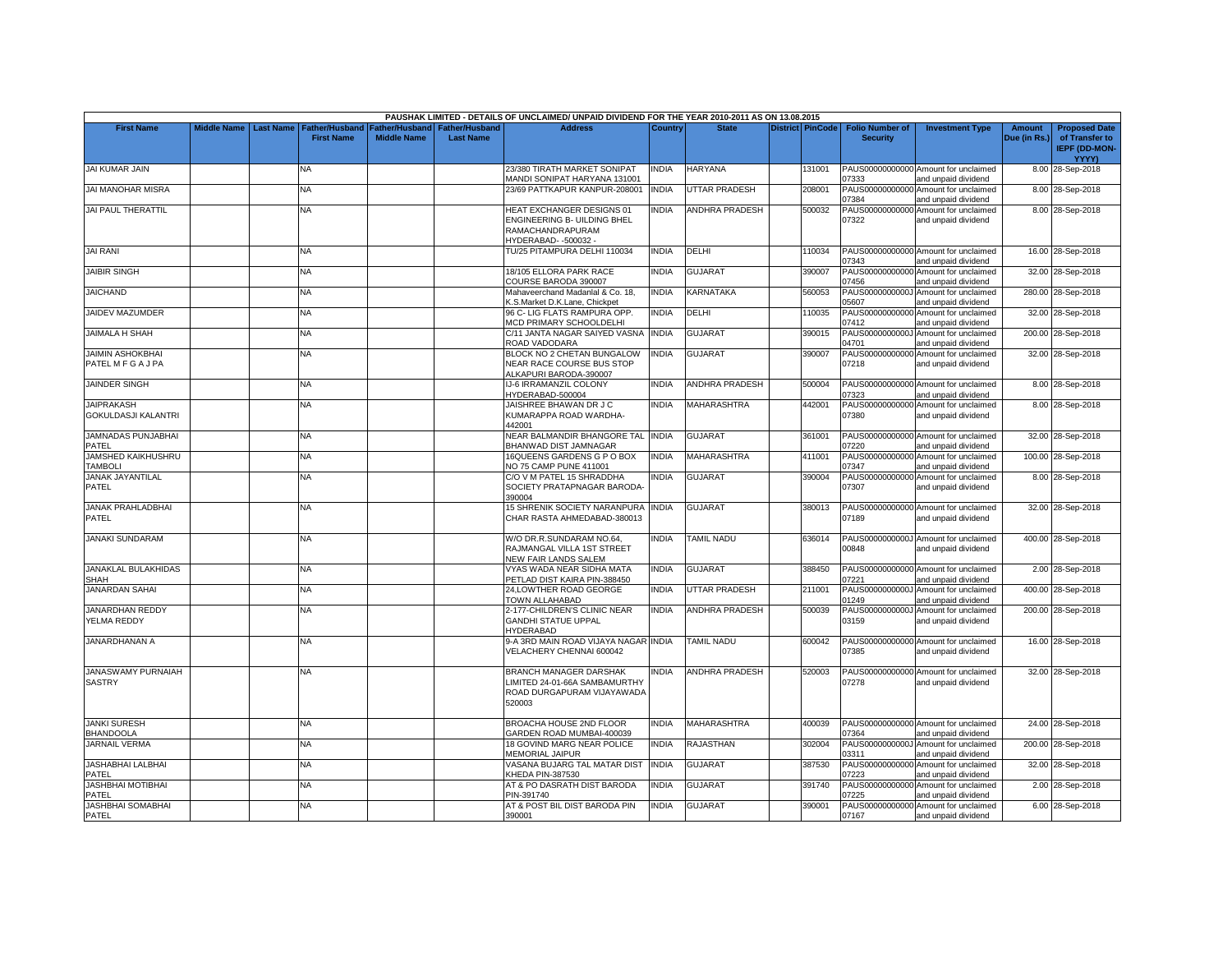|                                                        |                    |                  |                                         |                                             |                                           | PAUSHAK LIMITED - DETAILS OF UNCLAIMED/ UNPAID DIVIDEND FOR THE YEAR 2010-2011 AS ON 13.08.2015 |                |                    |                         |                                           |                                                             |                               |                                                                         |
|--------------------------------------------------------|--------------------|------------------|-----------------------------------------|---------------------------------------------|-------------------------------------------|-------------------------------------------------------------------------------------------------|----------------|--------------------|-------------------------|-------------------------------------------|-------------------------------------------------------------|-------------------------------|-------------------------------------------------------------------------|
| <b>First Name</b>                                      | <b>Middle Name</b> | <b>Last Name</b> | Father/Husband<br><b>First Name</b>     | <b>Father/Husband</b><br><b>Middle Name</b> | <b>Father/Husband</b><br><b>Last Name</b> | <b>Address</b>                                                                                  | <b>Country</b> | <b>State</b>       | <b>District PinCode</b> | <b>Folio Number of</b><br><b>Security</b> | <b>Investment Type</b>                                      | <b>Amount</b><br>Due (in Rs.) | <b>Proposed Date</b><br>of Transfer to<br><b>IEPF (DD-MON-</b><br>YYYY) |
| JASHODABEN KANTILAL<br>PATEL                           |                    |                  | NA                                      |                                             |                                           | <b>NEAR PARABADI AT &amp; POST</b><br>BHAYALI TA & DIST BARODA PIN<br>391410                    | INDIA          | <b>GUJARAT</b>     | 391410                  | 07158                                     | PAUS00000000000 Amount for unclaimed<br>and unpaid dividend |                               | 2.00 28-Sep-2018                                                        |
| <b>JASHVANTIBEN</b><br><b>DASHRATHLAL</b><br>PRESSWALA |                    |                  | NA.                                     |                                             |                                           | C/O MAGANLAL MOTIRAM MODY<br>NANA VARACHHA PO VARACHHAL<br>VIA SURAT PIN-395006                 | <b>INDIA</b>   | <b>GUJARAT</b>     | 395006                  | 07190                                     | PAUS00000000000 Amount for unclaimed<br>and unpaid dividend |                               | 16.00 28-Sep-2018                                                       |
| JASHVANTLAL<br>SHANKARBHAI MODI                        |                    |                  | <b>NA</b>                               |                                             |                                           | H.NO.2047 GHANCHI OLE DELHI<br>CHAKLA AHMEDABAD-380001                                          | <b>INDIA</b>   | GUJARAT            | 380001                  | 07191                                     | PAUS00000000000 Amount for unclaimed<br>and unpaid dividend |                               | 4.00 28-Sep-2018                                                        |
| <b>JASHWANTBHAI</b><br><b>CHIMANLAL SHAH</b>           |                    |                  | NA.                                     |                                             |                                           | 401, RADHASWAMI PANCHAM(A)<br>NEAR COMMUNITY HALL, JUNA<br>RASTA, ANAND PIN-388001              | <b>INDIA</b>   | GUJARAT            | 388001                  | PAUS00000000000<br>07228                  | Amount for unclaimed<br>and unpaid dividend                 |                               | 16.00 28-Sep-2018                                                       |
| <b>JASHWANTLAL</b><br>CHIMANLAL DESAI                  |                    |                  | NA.                                     |                                             |                                           | 6/33 ILORA PARK RACE COURSE<br>ROAD BARODA-390007                                               | <b>INDIA</b>   | GUJARAT            | 390007                  | 07229                                     | PAUS00000000000 Amount for unclaimed<br>and unpaid dividend |                               | 6.00 28-Sep-2018                                                        |
| JASPAL SINGH TEHALIA                                   |                    |                  | <b>NA</b>                               |                                             |                                           | C/O.DR.HARPRAKSH SINGH<br><b>HARASINGH TEHALI P.O.INDI.</b><br><b>BIJAPUR DIST.</b>             | <b>INDIA</b>   | <b>KARNATAKA</b>   | 586209                  | 00849                                     | PAUS0000000000J Amount for unclaimed<br>and unpaid dividend |                               | 200.00 28-Sep-2018                                                      |
| JASUBEN BALCHANDRA<br><b>DAVE</b>                      |                    |                  | <b>NA</b>                               |                                             |                                           | C/O.DR.DAVE. B.T SHIYAPURA,<br>RAOPURA, VADODARA                                                | <b>INDIA</b>   | <b>GUJARAT</b>     | 390001                  | 00442                                     | PAUS0000000000J Amount for unclaimed<br>and unpaid dividend |                               | 200.00 28-Sep-2018                                                      |
| JASUDBEN JESHINGBHAI<br><b>CHOKSHI</b>                 |                    |                  | NA                                      |                                             |                                           | 11 GYANDEEP SOCIETY<br>DHUMKETU MARG PALDI<br>AHMEDABAD 380007                                  | <b>INDIA</b>   | GUJARAT            | 380007                  | 07425                                     | PAUS00000000000 Amount for unclaimed<br>and unpaid dividend |                               | 16.00 28-Sep-2018                                                       |
| <b>JASUMATI</b><br>RANCHHODLAL PARIKH                  |                    |                  | <b>NA</b>                               |                                             |                                           | SICKANAGAR E BLOCK 3RD FLOOR INDIA<br>VITHALBHAI PATEL ROAD MUMBAI<br>400004                    |                | <b>MAHARASHTRA</b> | 400004                  | 07292                                     | PAUS00000000000 Amount for unclaimed<br>and unpaid dividend |                               | 10.00 28-Sep-2018                                                       |
| <b>JASVANTSINH</b><br>CHHITUBHAI CHAUHAN               |                    |                  | NA                                      |                                             |                                           | AT & PO VALNER TA HANSOT DIST<br><b>BROACH PIN-393030</b>                                       | <b>INDIA</b>   | <b>GUJARAT</b>     | 393030                  | 07230                                     | PAUS00000000000 Amount for unclaimed<br>and unpaid dividend |                               | 16.00 28-Sep-2018                                                       |
| <b>JASWANT RATILAL</b><br>PATHAK                       |                    |                  | NA                                      |                                             |                                           | VEAR LILY HAVELI NAGARWADA<br>BARODA-390001                                                     | <b>INDIA</b>   | GUJARAT            | 390001                  | PAUS00000000000<br>07194                  | Amount for unclaimed<br>and unpaid dividend                 |                               | 6.00 28-Sep-2018                                                        |
| <b>JASWANT SINGH</b><br><b>BHUTORIA</b>                |                    |                  | <b>NA</b>                               |                                             |                                           | C/O DAULATRAM BIJAISINGH<br>BHUTORIA PATTY NO-74 PO<br>ADNUN RAJ 341306                         | <b>INDIA</b>   | <b>RAJASTHAN</b>   | 341306                  | 07403                                     | PAUS00000000000 Amount for unclaimed<br>and unpaid dividend |                               | 8.00 28-Sep-2018                                                        |
| <b>JASWANT SINGH KANG</b>                              |                    |                  | <b>NA</b>                               |                                             |                                           | C/O LT COL LAKHA SINGH VSM<br>ARMY HQ PROVOST UNIT RED<br>ORT DELHI-110006                      | <b>INDIA</b>   | DELHI              | 110006                  | 07334                                     | PAUS00000000000 Amount for unclaimed<br>and unpaid dividend |                               | 8.00 28-Sep-2018                                                        |
| <b>JASWANTLAL</b><br>SAUBHAGYACHAND<br>SHAH            |                    |                  | <b>NA</b>                               |                                             |                                           | <b>KOTHARI TORA CHHANI DIST</b><br>BARODA PIN 391740                                            | INDIA          | <b>GUJARAT</b>     | 391740                  | 07154                                     | PAUS00000000000 Amount for unclaimed<br>and unpaid dividend |                               | 2.00 28-Sep-2018                                                        |
| JASWANTRAI CHIMANLAL<br><b>CAMDAR</b>                  |                    |                  | <b>NA</b>                               |                                             |                                           | SAURASHTRA ALEMBIC DEPOT<br>SWEET HOUSE RAJKOT-360001                                           | <b>INDIA</b>   | <b>GUJARAT</b>     | 360001                  | 07231                                     | PAUS00000000000 Amount for unclaimed<br>and unpaid dividend |                               | 16.00 28-Sep-2018                                                       |
| <b>JASWINDER SINGH</b><br>CHAHAL                       |                    |                  | <b>S SURJEET</b><br><b>SINGH CHAHAL</b> |                                             |                                           | HOUSE NO 1038 SECTOR 21 B<br>CHANDIGARH                                                         | <b>INDIA</b>   | MAHARASHTRA        | 999999                  | PAUSIN301143101<br>00530                  | Amount for unclaimed<br>and unpaid dividend                 |                               | 60.00 28-Sep-2018                                                       |
| JATIN DINKERBHAI VORA                                  |                    |                  | NA.                                     |                                             |                                           | FLAT NO 4 FIRST FLOOR DINKAR<br>NIVAS 29 SAROJINI ROAD<br><b>VILEPARLE WEST MUMBAI</b>          | <b>INDIA</b>   | MAHARASHTRA        | 400056                  | 03777                                     | PAUS0000000000J Amount for unclaimed<br>and unpaid dividend |                               | 200.00 28-Sep-2018                                                      |
| <b>JATIN NATVARLAL</b><br>MEHTA                        |                    |                  | NA                                      |                                             |                                           | 1069 RAJAMEHTA' ST TOTALAJI' ST INDIA<br>KALUPUR AHMEDABAD-380001                               |                | GUJARAT            | 380001                  | 07396                                     | PAUS00000000000 Amount for unclaimed<br>and unpaid dividend |                               | 8.00 28-Sep-2018                                                        |
| <b>JATIN SHASHTRI</b>                                  |                    |                  | <b>NA</b>                               |                                             |                                           | OPP SANIDEV TEMPLE WADI<br>VADODARA                                                             | <b>INDIA</b>   | <b>GUJARAT</b>     | 390017                  | 04491                                     | PAUS0000000000J Amount for unclaimed<br>and unpaid dividend |                               | 200.00 28-Sep-2018                                                      |
| JATINDER KUMAR SAHNI                                   |                    |                  | NA                                      |                                             |                                           | <b>B-58 NEW RAJINDER NAGAR NEW</b><br>DELHI-110060                                              | <b>INDIA</b>   | DELHI              | 110060                  | PAUS00000000000<br>07336                  | Amount for unclaimed<br>and unpaid dividend                 |                               | 8.00 28-Sep-2018                                                        |
| JATINDER PAUL                                          |                    |                  | NA.                                     |                                             |                                           | C/O GIAN SINGH 1437 KRISHANA<br>NAGAR MOGA 142001 PUNJAB                                        | <b>INDIA</b>   | PUNJAB             | 142001                  | PAUS00000000000<br>07485                  | Amount for unclaimed<br>and unpaid dividend                 |                               | 40.00 28-Sep-2018                                                       |
| <b>JATINDER SINGH</b>                                  |                    |                  | <b>NA</b>                               |                                             |                                           | 249-SANT NAGAR NEAR EAST OF<br>KAILASH NEW DELHI-110017                                         | <b>INDIA</b>   | DELHI              | 110017                  | 07346                                     | PAUS00000000000 Amount for unclaimed<br>and unpaid dividend |                               | 8.00 28-Sep-2018                                                        |
| <b>JAYA ANIL PANDIT</b>                                |                    |                  | NA                                      |                                             |                                           | 300 39TH CROSS 8TH BLOCK<br>JAYANAGAR BANGALORE 560082                                          | INDIA          | <b>KARNATAKA</b>   | 560082                  | PAUS00000000000<br>07276                  | Amount for unclaimed<br>and unpaid dividend                 |                               | 10.00 28-Sep-2018                                                       |
| JAYA ANIL PANDIT                                       |                    |                  | NΑ                                      |                                             |                                           | 300, 39TH CROSS, JAYANAGAR,<br><b>3TH BLOCK, BANGALORE</b>                                      | <b>INDIA</b>   | KARNATAKA          | 560084                  | PAUS0000000000J<br>01013                  | Amount for unclaimed<br>and unpaid dividend                 |                               | 80.00 28-Sep-2018                                                       |
| <b>JAYA ANIL PANDIT</b>                                |                    |                  | <b>NA</b>                               |                                             |                                           | 300 39TH CROSS 8TH BLOCK<br>JAYANAGAR BANGALORE 560082                                          | <b>INDIA</b>   | KARNATAKA          | 560082                  | PAUS00000000000<br>07277                  | Amount for unclaimed<br>and unpaid dividend                 |                               | 6.00 28-Sep-2018                                                        |
| <b>JAYA BHARATI KOTI</b>                               |                    |                  | ΝA                                      |                                             |                                           | C/O K S SAI HOUSE NO LIG 822<br>BHARATHI N- AGAR BHEL R C<br>PURAM HYDERABAD 500032 - -         | <b>INDIA</b>   | ANDHRA PRADESH     | 500032                  | PAUS00000000000<br>07321                  | Amount for unclaimed<br>and unpaid dividend                 |                               | 8.00 28-Sep-2018                                                        |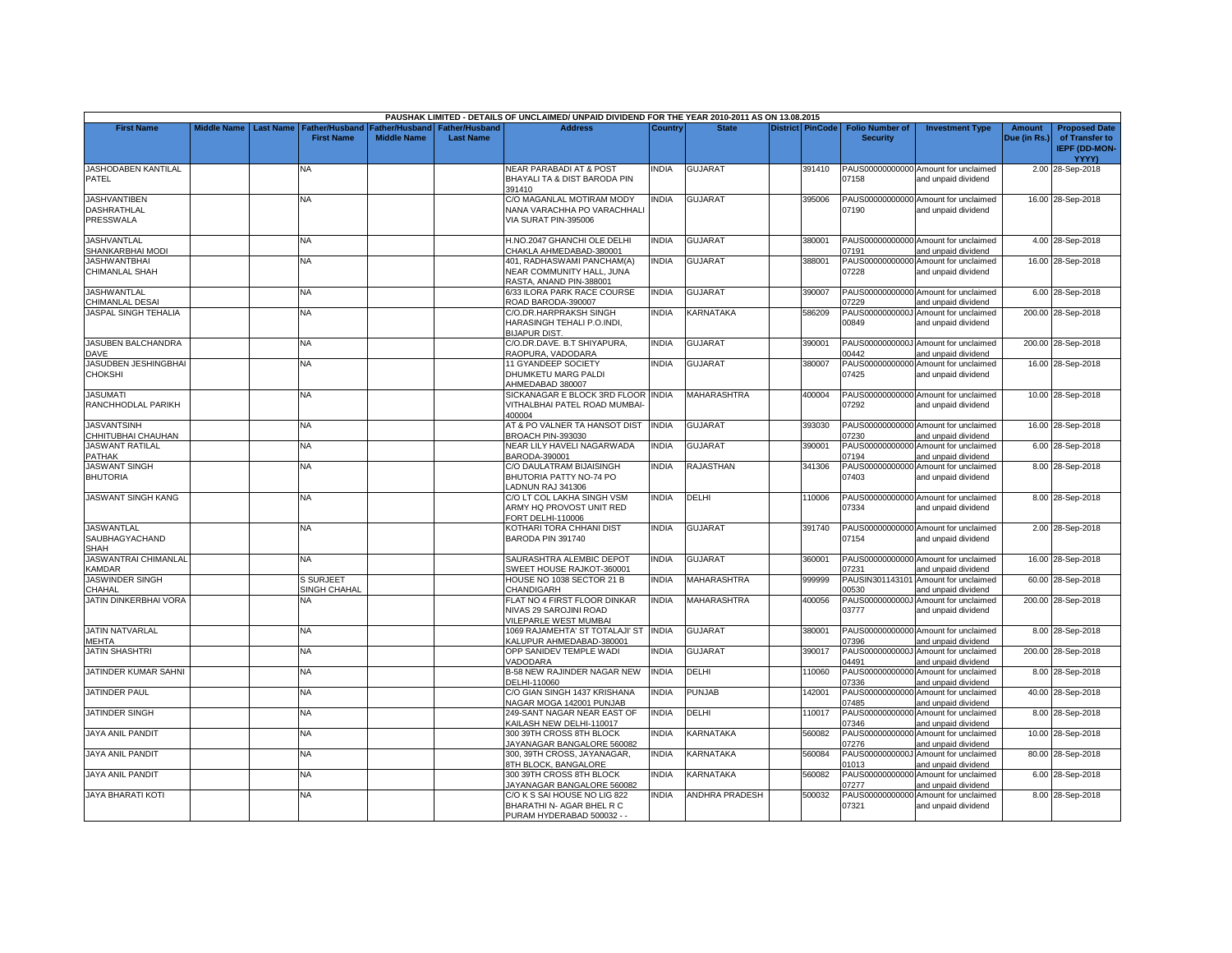|                                                |                    |                  |                                            |                                      |                                           | PAUSHAK LIMITED - DETAILS OF UNCLAIMED/ UNPAID DIVIDEND FOR THE YEAR 2010-2011 AS ON 13.08.2015                |              |                      |                         |                                           |                                                             |                        |                                                                                |
|------------------------------------------------|--------------------|------------------|--------------------------------------------|--------------------------------------|-------------------------------------------|----------------------------------------------------------------------------------------------------------------|--------------|----------------------|-------------------------|-------------------------------------------|-------------------------------------------------------------|------------------------|--------------------------------------------------------------------------------|
| <b>First Name</b>                              | <b>Middle Name</b> | <b>Last Name</b> | <b>Father/Husband</b><br><b>First Name</b> | Father/Husband<br><b>Middle Name</b> | <b>Father/Husband</b><br><b>Last Name</b> | <b>Address</b>                                                                                                 | Country      | <b>State</b>         | <b>District PinCode</b> | <b>Folio Number of</b><br><b>Security</b> | <b>Investment Type</b>                                      | Amount<br>Due (in Rs.) | <b>Proposed Date</b><br>of Transfer to<br><b>IEPF (DD-MON-</b><br><b>YYYY)</b> |
| <b>JAYA KAPOOR</b>                             |                    |                  | NA                                         |                                      |                                           | D/153 SHYAM PARK EXTENSION<br>SAHIBABAD DIST GHAZIABAD<br>201005                                               | <b>INDIA</b> | <b>UTTAR PRADESH</b> | 201005                  | 07413                                     | PAUS00000000000 Amount for unclaimed<br>and unpaid dividend |                        | 32.00 28-Sep-2018                                                              |
| <b>JAYA KAPOOR</b>                             |                    |                  | <b>NA</b>                                  |                                      |                                           | D/153 SHYAM PARK EXTENSION<br>SAHABABAD DIST GHAZIABAD<br>201005                                               | <b>INDIA</b> | UTTAR PRADESH        | 201005                  | 07420                                     | PAUS00000000000 Amount for unclaimed<br>and unpaid dividend |                        | 8.00 28-Sep-2018                                                               |
| <b>JAYA P NAYAK</b>                            |                    |                  | <b>NA</b>                                  |                                      |                                           | TULSI' C-15 4TH DIVISION PARK<br>EXTENTION DURGIGUDI SHIMOGA<br>577201 (KARNATAKA)                             | <b>INDIA</b> | <b>KARNATAKA</b>     | 577201                  | 07402                                     | PAUS00000000000 Amount for unclaimed<br>and unpaid dividend |                        | 24.00 28-Sep-2018                                                              |
| JAYABEN BABUBHAI<br>PATEL                      |                    |                  | NA.                                        |                                      |                                           | 102 JYOTI SOCIETY FATEHGANJ<br>BEHIND CONVENT SCHOOL<br>BARODA-390002                                          | <b>INDIA</b> | GUJARAT              | 390002                  | 07287                                     | PAUS00000000000 Amount for unclaimed<br>and unpaid dividend |                        | 16.00 28-Sep-2018                                                              |
| JAYABEN HIRJIBHAI<br><b>SHAH</b>               |                    |                  | NA.                                        |                                      |                                           | 34 ANAND SOCIETY<br>BHADWATNAGAR AHMEDABAD<br>380050                                                           | <b>INDIA</b> | <b>GUJARAT</b>       | 380050                  | 07465                                     | PAUS00000000000 Amount for unclaimed<br>and unpaid dividend |                        | 2.00 28-Sep-2018                                                               |
| JAYABEN JAYANT PATEL                           |                    |                  | NA                                         |                                      |                                           | C/O D P SHAH & ASSOCIATES 110<br><b>AVANTI CH- AMBERS B/H EXPRESS</b><br>HOTEL ALKAPURI VADOD- ARA<br>390005 - | <b>INDIA</b> | <b>GUJARAT</b>       | 390005                  | 07152                                     | PAUS00000000000 Amount for unclaimed<br>and unpaid dividend |                        | 6.00 28-Sep-2018                                                               |
| JAYABEN MADHUBHAI<br>PATEL                     |                    |                  | NA.                                        |                                      |                                           | PARISHRAM SOCIETY<br>SUBHANPURA BARODA-390007                                                                  | <b>INDIA</b> | GUJARAT              | 390007                  | 07281                                     | PAUS00000000000 Amount for unclaimed<br>and unpaid dividend |                        | 16.00 28-Sep-2018                                                              |
| JAYAGAURI MANEKLAL<br>SHETH                    |                    |                  | <b>NA</b>                                  |                                      |                                           | NAVI POLE GANDIGATE ROAD<br>VADODARA 390001                                                                    | <b>INDIA</b> | GUJARAT              | 390001                  | 07514                                     | PAUS00000000000 Amount for unclaimed<br>and unpaid dividend |                        | 2.00 28-Sep-2018                                                               |
| JAYALAKSHMAMMA J                               |                    |                  | NA.                                        |                                      |                                           | N/O DR.S.RAMAPPA D.NO-2,<br>J.M.LANE "A" BALEPET,<br>BANGALORE                                                 | <b>INDIA</b> | KARNATAKA            | 560053                  | 00083                                     | PAUS0000000000J Amount for unclaimed<br>and unpaid dividend |                        | 200.00 28-Sep-2018                                                             |
| <b>JAYALAKSHMI</b>                             |                    |                  | <b>NA</b>                                  |                                      |                                           | 112. LALBAGH ROAD BANGALORE                                                                                    | <b>INDIA</b> | <b>KARNATAKA</b>     | 560027                  | 00089                                     | PAUS0000000000J Amount for unclaimed<br>and unpaid dividend |                        | 400.00 28-Sep-2018                                                             |
| JAYALAXMI RAO BODDU                            |                    |                  | NA.                                        |                                      |                                           | SUHARA TC 15/851/3 SISHU VIHAR<br>SCHOOL ROAD COTTON HILL<br>TRIVANDRUM                                        | <b>INDIA</b> | KERALA               | 695010                  | PAUSIN300394137<br>83633                  | Amount for unclaimed<br>and unpaid dividend                 |                        | 8.00 28-Sep-2018                                                               |
| JAYANA HARESHKUMAR<br><b>SHAH</b>              |                    |                  | NA.                                        |                                      |                                           | C/O JITEN M BUZA 304<br>PATKESHWAR APTS RA-M MANDIR<br>RD BABHAI NAKA L T RD BORIVALI-<br>VEST MUMBAI 400092 - | <b>INDIA</b> | MAHARASHTRA          | 400092                  | 07355                                     | PAUS00000000000 Amount for unclaimed<br>and unpaid dividend |                        | 8.00 28-Sep-2018                                                               |
| JAYANT ANIRUDDHA<br><b>TILAK</b>               |                    |                  | NA                                         |                                      |                                           | NEEL MADHAV' BLDG WALJI LADHA INDIA<br>ROAD MULUND (WEST) MUMBAI-<br>400080                                    |              | MAHARASHTRA          | 400080                  | 07312                                     | PAUS00000000000 Amount for unclaimed<br>and unpaid dividend |                        | 8.00 28-Sep-2018                                                               |
| JAYANT N INAMDAR                               |                    |                  | NA.                                        |                                      |                                           | C-14/3 GROUND FLOOR P AND T<br>QUARTERS SAHAR ROAD ANDHERI<br>EAST MUMBAI 400099                               | <b>INDIA</b> | <b>MAHARASHTRA</b>   | 400099                  | 07466                                     | PAUS00000000000 Amount for unclaimed<br>and unpaid dividend |                        | 100.00 28-Sep-2018                                                             |
| <b>JAYANT WABLE</b>                            |                    |                  | <b>NA</b>                                  |                                      |                                           | 14 GUMASTA SOCIETY RUMTHA<br><b>JAKA SOLAPUR</b>                                                               | <b>INDIA</b> | <b>MAHARASHTRA</b>   | 413003                  | 04052                                     | PAUS0000000000J Amount for unclaimed<br>and unpaid dividend |                        | 200.00 28-Sep-2018                                                             |
| <b>JAYANTA KUMAR</b><br>BHATTACHARYYA          |                    |                  | NA.                                        |                                      |                                           | 4A-218 SECTOR-I SALT LAKE CITY<br>CALCUTTA                                                                     | <b>INDIA</b> | <b>WEST BENGAL</b>   | 700064                  | PAUS0000000000J<br>02844                  | Amount for unclaimed<br>and unpaid dividend                 |                        | 300.00 28-Sep-2018                                                             |
| <b>JAYANTIBHAI</b><br><b>GORDHANBHAI PATEL</b> |                    |                  | <b>NA</b>                                  |                                      |                                           | <b>FRATAPGUNJ BARODA-390002</b>                                                                                | <b>INDIA</b> | <b>GUJARAT</b>       | 390002                  | PAUS00000000000<br>07236                  | Amount for unclaimed<br>and unpaid dividend                 |                        | 32.00 28-Sep-2018                                                              |
| JAYANTIBHAI HIMABHAI<br>PATEL                  |                    |                  | <b>NA</b>                                  |                                      |                                           | SAYAJIGUNJ BEHIND L M P CO<br><b>BARODA 390005</b>                                                             | <b>INDIA</b> | GUJARAT              | 390005                  | PAUS00000000000<br>07423                  | Amount for unclaimed<br>and unpaid dividend                 |                        | 20.00 28-Sep-2018                                                              |
| <b>JAYANTIBHAI</b><br><b>ISHWARBHAI RAY</b>    |                    |                  | NA                                         |                                      |                                           | WADI RANGMAHAL SAROJ NIWAS<br>BEHIND GANPATI MANDIR BARODA<br>390001                                           | <b>INDIA</b> | GUJARAT              | 390001                  | 07237                                     | PAUS00000000000 Amount for unclaimed<br>and unpaid dividend |                        | 2.00 28-Sep-2018                                                               |
| JAYANTIBHAI MULJIBHAI<br><b>PATEL</b>          |                    |                  | <b>NA</b>                                  |                                      |                                           | MAHADEV FALIA AT & PO SOKHADA INDIA<br>DIST BARODA PIN-391240                                                  |              | <b>GUJARAT</b>       | 391240                  | 07239                                     | PAUS00000000000 Amount for unclaimed<br>and unpaid dividend |                        | 2.00 28-Sep-2018                                                               |
| <b>JAYANTIBHAI SOMABHAI</b><br>PATEL           |                    |                  | ΝA                                         |                                      |                                           | KACHHIA WAD NEHRU ROAD<br>VIRSAD TAL BORSAD DIST KAIRA<br>PIN 388580                                           | INDIA        | <b>GUJARAT</b>       | 388580                  | 07178                                     | PAUS00000000000 Amount for unclaimed<br>and unpaid dividend |                        | 6.00 28-Sep-2018                                                               |
| JAYANTILAL BAGUBHAI<br><b>SHAH</b>             |                    |                  | NA.                                        |                                      |                                           | B/2, YASHPAL APP-2,NR VIJAY<br>RESTAURANT NAVRANGPURA<br>AHMEDABAD                                             | <b>INDIA</b> | <b>GUJARAT</b>       | 380009                  | 00092                                     | PAUS0000000000J Amount for unclaimed<br>and unpaid dividend |                        | 200.00 28-Sep-2018                                                             |
| JAYANTILAL CHANDULAL<br>DESAI                  |                    |                  | NA                                         |                                      |                                           | 23 AMARKUNJ SOCIETY RACE<br>COURSE CIRCLE BARODA 390007                                                        | <b>INDIA</b> | GUJARAT              | 390007                  | 07482                                     | PAUS00000000000 Amount for unclaimed<br>and unpaid dividend |                        | 66.00 28-Sep-2018                                                              |
| JAYANTILAL HIMATLAL<br><b>JAISHWAL</b>         |                    |                  | NA                                         |                                      |                                           | HUZARAT PAGA SHUSHILA<br>COTTAGE BARODA-390006                                                                 | <b>INDIA</b> | <b>GUJARAT</b>       | 390006                  | 07244                                     | PAUS00000000000 Amount for unclaimed<br>and unpaid dividend |                        | 16.00 28-Sep-2018                                                              |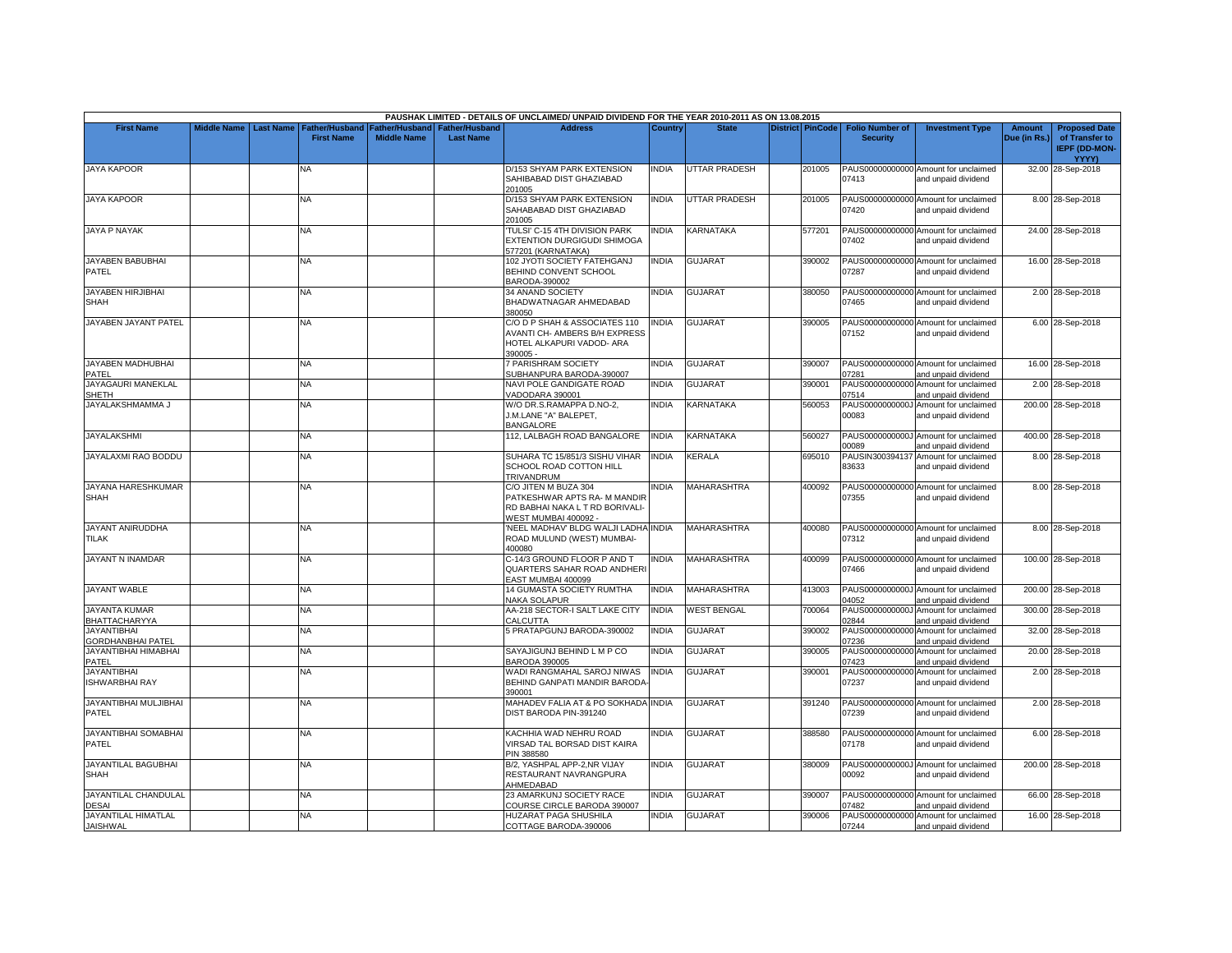|                                                     |                    |                  |                                            |                                      |                                           | PAUSHAK LIMITED - DETAILS OF UNCLAIMED/ UNPAID DIVIDEND FOR THE YEAR 2010-2011 AS ON 13.08.2015 |                |                    |                         |                                           |                                                             |                               |                                                                |
|-----------------------------------------------------|--------------------|------------------|--------------------------------------------|--------------------------------------|-------------------------------------------|-------------------------------------------------------------------------------------------------|----------------|--------------------|-------------------------|-------------------------------------------|-------------------------------------------------------------|-------------------------------|----------------------------------------------------------------|
| <b>First Name</b>                                   | <b>Middle Name</b> | <b>Last Name</b> | <b>Father/Husband</b><br><b>First Name</b> | Father/Husband<br><b>Middle Name</b> | <b>Father/Husband</b><br><b>Last Name</b> | <b>Address</b>                                                                                  | <b>Country</b> | <b>State</b>       | <b>District PinCode</b> | <b>Folio Number of</b><br><b>Security</b> | <b>Investment Type</b>                                      | <b>Amount</b><br>Due (in Rs.) | <b>Proposed Date</b><br>of Transfer to<br><b>IEPF (DD-MON-</b> |
| <b>JAYANTILAL</b><br>JATASHANKER KHETIA             |                    |                  | NA                                         |                                      |                                           | JAYANT MEDICAL STORES<br>STATION ROAD JAMKHAMBHALIA<br>361001                                   | <b>NDIA</b>    | <b>GUJARAT</b>     | 361001                  | 07245                                     | PAUS00000000000 Amount for unclaimed<br>and unpaid dividend |                               | <b>YYYY)</b><br>16.00 28-Sep-2018                              |
| <b>JAYANTILAL</b><br><b>ARSHANDAS AJMERI</b>        |                    |                  | <b>NA</b>                                  |                                      |                                           | A-13 SAMARTH SOCIETY HARANI<br>ROAD BARODA-390001                                               | <b>INDIA</b>   | <b>GUJARAT</b>     | 390001                  | 07246                                     | PAUS00000000000 Amount for unclaimed<br>and unpaid dividend |                               | 6.00 28-Sep-2018                                               |
| <b>JAYANTILAL N DESAI</b>                           |                    |                  | NĀ                                         |                                      |                                           | 50/418 UNNAT NAGER GOREGAON<br>(WEST) MUMBAI-400062                                             | INDIA          | MAHARASHTRA        | 400062                  | PAUS00000000000<br>07351                  | Amount for unclaimed<br>and unpaid dividend                 |                               | 8.00 28-Sep-2018                                               |
| JAYANTILAL NATHALAL<br><b>GANDHI</b>                |                    |                  | NA.                                        |                                      |                                           | MADAN ZAMPA ROAD OPP AZAD<br>GROUND BARODA-390001                                               | <b>INDIA</b>   | <b>GUJARAT</b>     | 390001                  | 07248                                     | PAUS00000000000 Amount for unclaimed<br>and unpaid dividend |                               | 32.00 28-Sep-2018                                              |
| JAYANTILAL PUKHARAJ<br>JAIN                         |                    |                  | NA                                         |                                      |                                           | KUVERJI DEVSHI CHAWL 2ND FL B<br>S ROAD OPP ZARAPKAR SHOW<br>ROOM DADAR W RLY MUMBAI<br>400028  | <b>INDIA</b>   | <b>MAHARASHTRA</b> | 400028                  | 07374                                     | PAUS00000000000 Amount for unclaimed<br>and unpaid dividend |                               | 8.00 28-Sep-2018                                               |
| <b>JAYANTILAL S SHAH</b>                            |                    |                  | <b>NA</b>                                  |                                      |                                           | C/O POPATLAL K SHAH AT MARCHI INDIA<br>POLE IN RATAN POLE AHMEDABAD-<br>380001                  |                | <b>GUJARAT</b>     | 380001                  | 07362                                     | PAUS00000000000 Amount for unclaimed<br>and unpaid dividend |                               | 16.00 28-Sep-2018                                              |
| <b>JAYANTKUMAR</b><br><b>GUNVANTSINH JAISWAL</b>    |                    |                  | <b>NA</b>                                  |                                      |                                           | FATEH GUNJ CAMP SADAR BAZAR<br>RANCHHODJI MANDIR ROAD<br>BARODA-390002                          | <b>INDIA</b>   | <b>GUJARAT</b>     | 390002                  | 07251                                     | PAUS00000000000 Amount for unclaimed<br>and unpaid dividend |                               | 6.00 28-Sep-2018                                               |
| JAYANTKUMAR MEHTA                                   |                    |                  | NA                                         |                                      |                                           | 97 LISA PARK NO-1 1ST FLOOR H T<br>ROAD SUBHANPURA VADODARA                                     | <b>INDIA</b>   | <b>GUJARAT</b>     | 390007                  | 04563                                     | PAUS0000000000J Amount for unclaimed<br>and unpaid dividend |                               | 200.00 28-Sep-2018                                             |
| <b>JAYANTKUMAR</b><br>NATHALAL PATEL                |                    |                  | NΑ                                         |                                      |                                           | <b>46 ADARSH SOCIETY</b><br>MEGHANINAGAR AHMEDABAD<br>380016                                    | <b>INDIA</b>   | <b>GUJARAT</b>     | 380016                  | 07348                                     | PAUS00000000000 Amount for unclaimed<br>and unpaid dividend |                               | 16.00 28-Sep-2018                                              |
| <b>JAYARAMAN G</b>                                  |                    |                  | <b>NA</b>                                  |                                      |                                           | 26, NACHIAPPAN STREET<br>MAHALINGAPURAM CHENNAI                                                 | <b>INDIA</b>   | <b>TAMIL NADU</b>  | 600034                  | PAUS0000000000<br>300060                  | Amount for unclaimed<br>and unpaid dividend                 |                               | 800.00 28-Sep-2018                                             |
| JAYARAMBHAI<br><b>GORDHANBHAI PATEL</b>             |                    |                  | <b>NA</b>                                  |                                      |                                           | "NAUJAHAR BUNGLOW OPP<br>KUSUM VIHAR ASHA NAGAR<br>NAVSARI-396445                               | <b>INDIA</b>   | <b>GUJARAT</b>     | 396445                  | PAUS00000000000<br>07141                  | Amount for unclaimed<br>and unpaid dividend                 |                               | 16.00 28-Sep-2018                                              |
| <b>JAYASHREE</b>                                    |                    |                  | NA                                         |                                      |                                           | NO 6 RUTURAJ APARTMENT<br>KOLHAPUR CROSS BELGAUM                                                | <b>NDIA</b>    | KARNATAKA          | 590016                  | 05176                                     | PAUS0000000000J Amount for unclaimed<br>and unpaid dividend |                               | 2400.00 28-Sep-2018                                            |
| JAYASHREE BHOLE                                     |                    |                  | NA.                                        |                                      |                                           | BLOCK NO 12 PLOT NO 75/76<br>MURLIDHAR APPT SURANANAGAR<br>AURANGABAD                           | <b>NDIA</b>    | MAHARASHTRA        | 431001                  | PAUS0000000000J<br>03850                  | Amount for unclaimed<br>and unpaid dividend                 |                               | 400.00 28-Sep-2018                                             |
| JAYASHREE MURTHY                                    |                    |                  | NA.                                        |                                      |                                           | 49, 2nd Phase, 4th Block Banashankari INDIA<br>3rd Stage                                        |                | KARNATAKA          | 560085                  | 05645                                     | PAUS0000000000J Amount for unclaimed<br>and unpaid dividend |                               | 400.00 28-Sep-2018                                             |
| JAYASHREE R<br><b>DESHPANDE</b>                     |                    |                  | <b>NA</b>                                  |                                      |                                           | 97 BRAHMIN WADI K A<br>SUBRAMANIAM ROAD MATUNGA<br>MUMBAI-400019                                | <b>NDIA</b>    | <b>MAHARASHTRA</b> | 400019                  | 07400                                     | PAUS00000000000 Amount for unclaimed<br>and unpaid dividend |                               | 16.00 28-Sep-2018                                              |
| <b>JAYASHREE</b><br><b>RADHAKRISHNA</b><br>VERNEKAR |                    |                  | NA                                         |                                      |                                           | C/O THE SWASTIK JANATA<br>SAHAKARI BANK LTD 502<br>KALBADEVI ROAD MUMBAI-400002                 | <b>INDIA</b>   | <b>MAHARASHTRA</b> | 400002                  | 07370                                     | PAUS00000000000 Amount for unclaimed<br>and unpaid dividend |                               | 8.00 28-Sep-2018                                               |
| <b>JAYASHRI BISWAS</b>                              |                    |                  | NA                                         |                                      |                                           | 162 KAILASH HILLS NEW DELHI<br>110065                                                           | INDIA          | DELHI              | 110065                  | 07332                                     | PAUS00000000000 Amount for unclaimed<br>and unpaid dividend |                               | 8.00 28-Sep-2018                                               |
| JAYENDRA H VYAS                                     |                    |                  | <b>HARSHAD RAY</b><br><b>VYAS</b>          |                                      |                                           | 15/7 SUNDERVAN SOCIETY<br>GORDHAN VADI TEKRO<br>MANINAGAR AHMEDABAD                             | <b>INDIA</b>   | <b>GUJARAT</b>     | 380022                  | PAUSIN301276301<br>35630                  | Amount for unclaimed<br>and unpaid dividend                 |                               | 24.00 28-Sep-2018                                              |
| <b>JAYESH DINKARRAY</b><br>PANDYA                   |                    |                  | NA                                         |                                      |                                           | 598 DEVSHERI LAKHA PATEL'S<br>POLE SANKDI SHERI AHMEDABAD-<br>380001                            | INDIA          | <b>GUJARAT</b>     | 380001                  | 07199                                     | PAUS00000000000 Amount for unclaimed<br>and unpaid dividend |                               | 8.00 28-Sep-2018                                               |
| <b>JAYESH PATEL</b>                                 |                    |                  | <b>NA</b>                                  |                                      |                                           | A/2 VENUS APARTMENT WORLI<br>SEAFACE MUMBAI                                                     | <b>INDIA</b>   | MAHARASHTRA        | 400018                  | 03620                                     | PAUS0000000000J Amount for unclaimed<br>and unpaid dividend |                               | 1300.00 28-Sep-2018                                            |
| <b>JAYESH PATEL</b>                                 |                    |                  | NA                                         |                                      |                                           | 5A DEVDEEP SOCIETY OLD PADRA<br>ROAD VADODARA                                                   | <b>INDIA</b>   | <b>GUJARAT</b>     | 390015                  | PAUS0000000000<br>04495                   | Amount for unclaimed<br>and unpaid dividend                 |                               | 200.00 28-Sep-2018                                             |
| JAYKRISHNA CHIMANLAL<br>PARIKH                      |                    |                  | <b>NA</b>                                  |                                      |                                           | SULTANPURA DESAI'S KHANCHA<br>BARODA BARODA 390001                                              | <b>INDIA</b>   | <b>GUJARAT</b>     | 390001                  | PAUS00000000000<br>07288                  | Amount for unclaimed<br>and unpaid dividend                 |                               | 16.00 28-Sep-2018                                              |
| JAYKUMAR GANPATLAL<br><b>DAVE</b>                   |                    |                  | <b>NA</b>                                  |                                      |                                           | NADIADI'S KHADAKI OPP AMBA<br>MATA GHADIALI POLE BARODA-<br>390001                              | <b>NDIA</b>    | <b>GUJARAT</b>     | 390001                  | 07255                                     | PAUS00000000000 Amount for unclaimed<br>and unpaid dividend |                               | 2.00 28-Sep-2018                                               |
| JAYMATI RAMCHANDRA<br><b>DIVECHA</b>                |                    |                  | NA                                         |                                      |                                           | NAVLAKHA MENSION NEAR<br>STATION R. C. RD. BARODA-390005                                        | INDIA          | <b>GUJARAT</b>     | 390005                  | 07182                                     | PAUS00000000000 Amount for unclaimed<br>and unpaid dividend |                               | 2.00 28-Sep-2018                                               |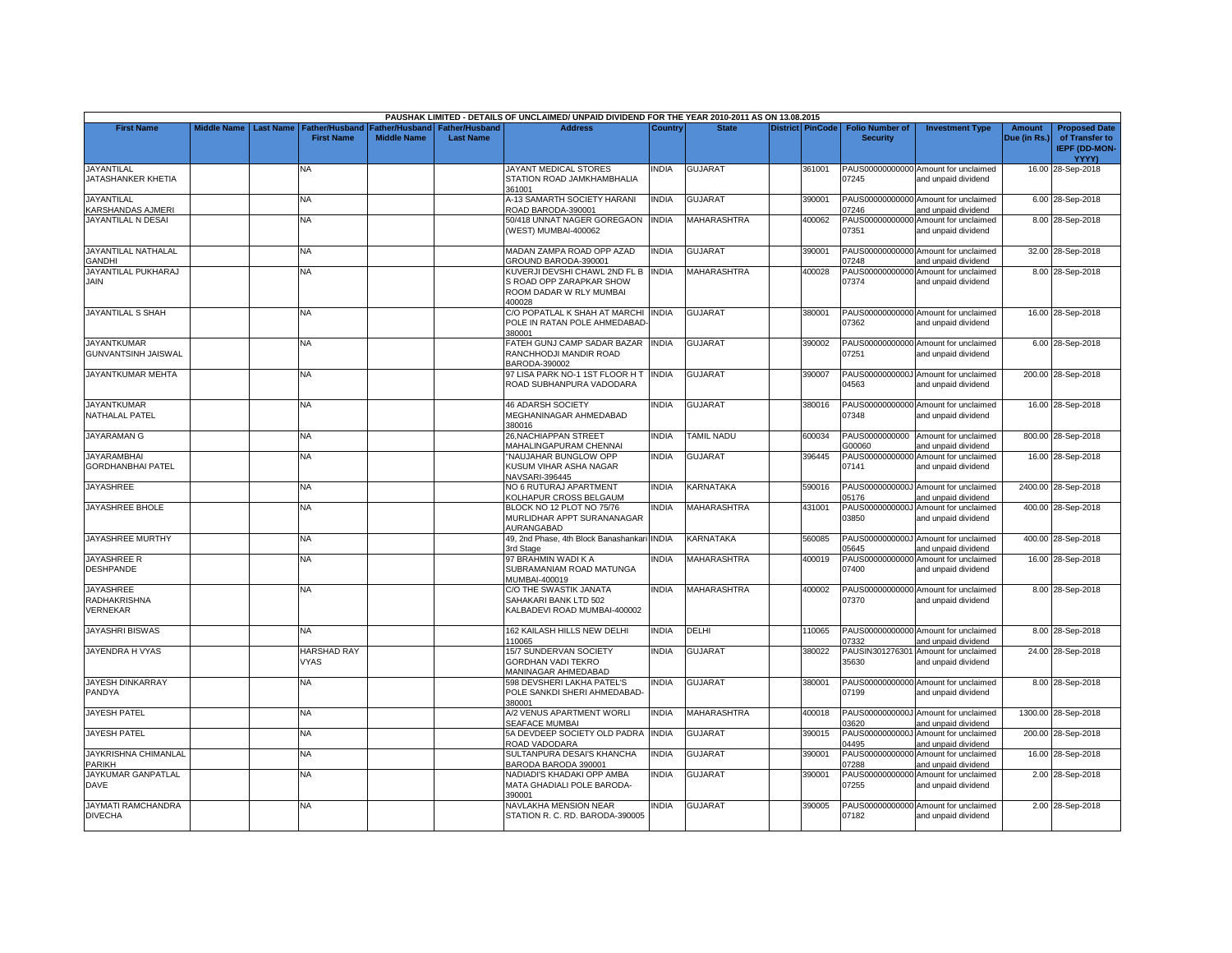|                                             |                    |                  |                                     |                                      |                                           | PAUSHAK LIMITED - DETAILS OF UNCLAIMED/ UNPAID DIVIDEND FOR THE YEAR 2010-2011 AS ON 13.08.2015                                      |              |                      |                         |                                           |                                                             |                               |                                                                                |
|---------------------------------------------|--------------------|------------------|-------------------------------------|--------------------------------------|-------------------------------------------|--------------------------------------------------------------------------------------------------------------------------------------|--------------|----------------------|-------------------------|-------------------------------------------|-------------------------------------------------------------|-------------------------------|--------------------------------------------------------------------------------|
| <b>First Name</b>                           | <b>Middle Name</b> | <b>Last Name</b> | Father/Husband<br><b>First Name</b> | Father/Husband<br><b>Middle Name</b> | <b>Father/Husband</b><br><b>Last Name</b> | <b>Address</b>                                                                                                                       | Country      | <b>State</b>         | <b>District PinCode</b> | <b>Folio Number of</b><br><b>Security</b> | <b>Investment Type</b>                                      | <b>Amount</b><br>Due (in Rs.) | <b>Proposed Date</b><br>of Transfer to<br><b>IEPF (DD-MON-</b><br><b>YYYY)</b> |
| <b>JAYNTILAL DEVJI</b><br><b>FADADU</b>     |                    |                  | NA                                  |                                      |                                           | C-7 NEW BALADEVI SOCIETY<br>GANDHI ROAD BARDOLI 394601 TAL<br>BARDOLI DIST SURAT                                                     | INDIA        | <b>GUJARAT</b>       | 394601                  | 07166                                     | PAUS00000000000 Amount for unclaimed<br>and unpaid dividend |                               | 16.00 28-Sep-2018                                                              |
| <b>JAYPRAKASH</b><br><b>KESHAVLAL BAROT</b> |                    |                  | <b>NA</b>                           |                                      |                                           | <b>NARSHINH PREMANAND'S HAVELI</b><br>BAJWADA BARODA 390001                                                                          | <b>INDIA</b> | <b>GUJARAT</b>       | 390001                  | 07177                                     | PAUS00000000000 Amount for unclaimed<br>and unpaid dividend |                               | 2.00 28-Sep-2018                                                               |
| <b>JAYSHRE AMIN</b>                         |                    |                  | NA                                  |                                      |                                           | 13 SHREYA NAGAR SOC<br>SUBHANPURA VADODARA                                                                                           | <b>INDIA</b> | GUJARAT              | 390007                  | PAUS0000000000J<br>04642                  | Amount for unclaimed<br>and unpaid dividend                 |                               | 200.00 28-Sep-2018                                                             |
| JAYSHREE DATTATRAYA<br><b>HARDIKAR</b>      |                    |                  | NA.                                 |                                      |                                           | PIRAMITAR ROAD DANDIA BAZAR<br>BARODA-390001                                                                                         | <b>INDIA</b> | <b>GUJARAT</b>       | 390001                  | 07164                                     | PAUS00000000000 Amount for unclaimed<br>and unpaid dividend |                               | 2.00 28-Sep-2018                                                               |
| JAYSHREE DINESHBHAI<br>PATEL                |                    |                  | NΑ                                  |                                      |                                           | C/1 YOGI TILAK SOCIETY OPP<br>ZULELAL BACKERY 100 FEET<br>ROADANAND                                                                  | <b>INDIA</b> | GUJARAT              | 388001                  | PAUS00000000000<br>07483                  | Amount for unclaimed<br>and unpaid dividend                 |                               | 2.00 28-Sep-2018                                                               |
| JAYSHREE K AGARWAL                          |                    |                  | NA.                                 |                                      |                                           | 3/30 KHANDERAO WADI DADY<br>SETH AGIARY LANE KALBADEVI<br>ROAD MUMBAI-400002                                                         | <b>INDIA</b> | MAHARASHTRA          | 400002                  | 07372                                     | PAUS00000000000 Amount for unclaimed<br>and unpaid dividend |                               | 8.00 28-Sep-2018                                                               |
| <b>JAYSHREE KANTILAL</b><br><b>SHAH</b>     |                    |                  | LATE KANTILAL<br>SHAH               |                                      |                                           | 101, VIGYANSHILA JUHU VERSOVA<br>NEW LINK ROAD ANDHERI (W)<br>MUMBAI                                                                 | <b>INDIA</b> | MAHARASHTRA          | 400061                  | 12614                                     | PAUS00000000000 Amount for unclaimed<br>and unpaid dividend |                               | 16.00 28-Sep-2018                                                              |
| <b>JAYSHREE PARIKH</b>                      |                    |                  | NA.                                 |                                      |                                           | C/O MR BHUPENDRA H PARIKH<br>GORJIWAD MEHTA POLE BARODA<br>390006                                                                    | <b>INDIA</b> | <b>GUJARAT</b>       | 390006                  | 07452                                     | PAUS00000000000 Amount for unclaimed<br>and unpaid dividend |                               | 16.00 28-Sep-2018                                                              |
| JAYSHREEBEN B PATEL                         |                    |                  | <b>NA</b>                           |                                      |                                           | <b>S REDPARK SOCIETY MANJULPAR</b><br>/ADODARA 390011                                                                                | <b>INDIA</b> | <b>GUJARAT</b>       | 390011                  | 07481                                     | PAUS00000000000 Amount for unclaimed<br>and unpaid dividend |                               | 2.00 28-Sep-2018                                                               |
| <b>JAYSHREEBEN</b><br>CHANDRAKANT SHAH      |                    |                  | NA.                                 |                                      |                                           | <b>NANDKRUPA BLDG BHADRAKALI</b><br>MATA'S POLE RAOPURA ROAD<br>BARODA-390001                                                        | <b>INDIA</b> | <b>GUJARAT</b>       | 390001                  | 07257                                     | PAUS00000000000 Amount for unclaimed<br>and unpaid dividend |                               | 32.00 28-Sep-2018                                                              |
| JAYSHRI ANIRUDDHA<br><b>VYAS</b>            |                    |                  | NA.                                 |                                      |                                           | 21 KAMESHWAR TWIN SOCIETY NR INDIA<br>YOGESHARAN SOC NR MANEKBAG<br>HALL AMBAWADI AHMEDABAD<br>380015                                |              | <b>GUJARAT</b>       | 380015                  | 07363                                     | PAUS00000000000 Amount for unclaimed<br>and unpaid dividend |                               | 8.00 28-Sep-2018                                                               |
| <b>JAYSHRI SHAH</b>                         |                    |                  | NA                                  |                                      |                                           | 4-5 NEW YOGESHWAR SOCIETY<br>OPP VISHALNAGAR ISHANPUR<br>AHMEDABAD 382443                                                            | <b>INDIA</b> | <b>GUJARAT</b>       | 382443                  | 07444                                     | PAUS00000000000 Amount for unclaimed<br>and unpaid dividend |                               | 24.00 28-Sep-2018                                                              |
| <b>JAYSHRI TRIVEDI</b>                      |                    |                  | NA.                                 |                                      |                                           | 21/B GOKUL NAGAR SOCIETY<br><b>JSHMANPURA ASHRAM ROAD</b><br>AHMEDABAD                                                               | <b>INDIA</b> | <b>GUJARAT</b>       | 380013                  | 02278                                     | PAUS0000000000J Amount for unclaimed<br>and unpaid dividend |                               | 200.00 28-Sep-2018                                                             |
| JAYWANT NATHU PATIL                         |                    |                  | NA                                  |                                      |                                           | C-36 B/H CENTRAL SCHOOL INDIAN INDIA<br>INSTITUTE OF TECHNOLOGY<br>POWAI MUMBAI 400076                                               |              | <b>MAHARASHTRA</b>   | 400076                  | 07399                                     | PAUS00000000000 Amount for unclaimed<br>and unpaid dividend |                               | 16.00 28-Sep-2018                                                              |
| <b>JENAB HUSAINBHAI</b><br><b>ADIWALA</b>   |                    |                  | NA                                  |                                      |                                           | HOTEL DELUX SAYAJI GUNJ KADAK INDIA<br>BAZAR BARODA-390005                                                                           |              | GUJARAT              | 390005                  | 07418                                     | PAUS00000000000 Amount for unclaimed<br>and unpaid dividend |                               | 16.00 28-Sep-2018                                                              |
| JERAMDAS BHUDARDAS<br><b>SONI</b>           |                    |                  | <b>NA</b>                           |                                      |                                           | AT & PO SOKHADA BAZAAR DIST<br>BARODA PIN-391240                                                                                     | <b>INDIA</b> | <b>GUJARAT</b>       | 391240                  | 07256                                     | PAUS00000000000 Amount for unclaimed<br>and unpaid dividend |                               | 2.00 28-Sep-2018                                                               |
| <b>JIHANI DEVI</b>                          |                    |                  | NA                                  |                                      |                                           | C/O SRI YASH PAL SINGH VERMA<br>81 LADDHAWALA MUZAFFAR<br>NAGAR-251002                                                               | <b>INDIA</b> | <b>JTTAR PRADESH</b> | 251002                  | 07387                                     | PAUS00000000000 Amount for unclaimed<br>and unpaid dividend |                               | 8.00 28-Sep-2018                                                               |
| <b>JIND KAUR CHAWALIA</b>                   |                    |                  | NA.                                 |                                      |                                           | 11/92 WEST AZAD NAGAR PO<br>KRISHAN NAGAR DELHI-110051                                                                               | <b>INDIA</b> | DELHI                | 110051                  | 07405                                     | PAUS00000000000 Amount for unclaimed<br>and unpaid dividend |                               | 8.00 28-Sep-2018                                                               |
| <b>JITENDER KAUR</b>                        |                    |                  | <b>NA</b>                           |                                      |                                           | 3290/ SECTOR 35-D CHANDIGARH<br>160035                                                                                               | <b>INDIA</b> | CHANDIGARH           | 160035                  | 07318                                     | PAUS00000000000 Amount for unclaimed<br>and unpaid dividend |                               | 8.00 28-Sep-2018                                                               |
| JITENDRA A SHAH                             |                    |                  | NA.                                 |                                      |                                           | C/O ARVINDKUMAR C SHAH 49<br>JAWAHAR NAGAR 6TH RD<br>MADHUKUNJ 2ND FL GOREGAON<br>WEST MUMBAI 400062                                 | <b>INDIA</b> | <b>MAHARASHTRA</b>   | 400062                  | 07431                                     | PAUS00000000000 Amount for unclaimed<br>and unpaid dividend |                               | 8.00 28-Sep-2018                                                               |
| JITENDRA AMBALAL<br>SARAIYA                 |                    |                  | <b>NA</b>                           |                                      |                                           | 4/2 GR FL NAMOHARI DUPLEX<br>FLATS OPP BIP- IN VILLA NR AMBEL<br>SHALA NR DASHAPORVAD - SOC'S<br>DERASAR PALDI AHMEDABAD<br>380001 - | <b>INDIA</b> | <b>GUJARAT</b>       | 380001                  | 07262                                     | PAUS00000000000 Amount for unclaimed<br>and unpaid dividend |                               | 66.00 28-Sep-2018                                                              |
| JITENDRA BHOGILAL<br><b>PARIKH</b>          |                    |                  | NA                                  |                                      |                                           | 4-7 JYOTI NAGAR CO-OP HSG SOC<br>BESIDE RADHAKRISHNA SOCIETY<br>VAGHODIA ROAD BARODA-390019                                          | <b>INDIA</b> | <b>GUJARAT</b>       | 390019                  | 07160                                     | PAUS00000000000 Amount for unclaimed<br>and unpaid dividend |                               | 6.00 28-Sep-2018                                                               |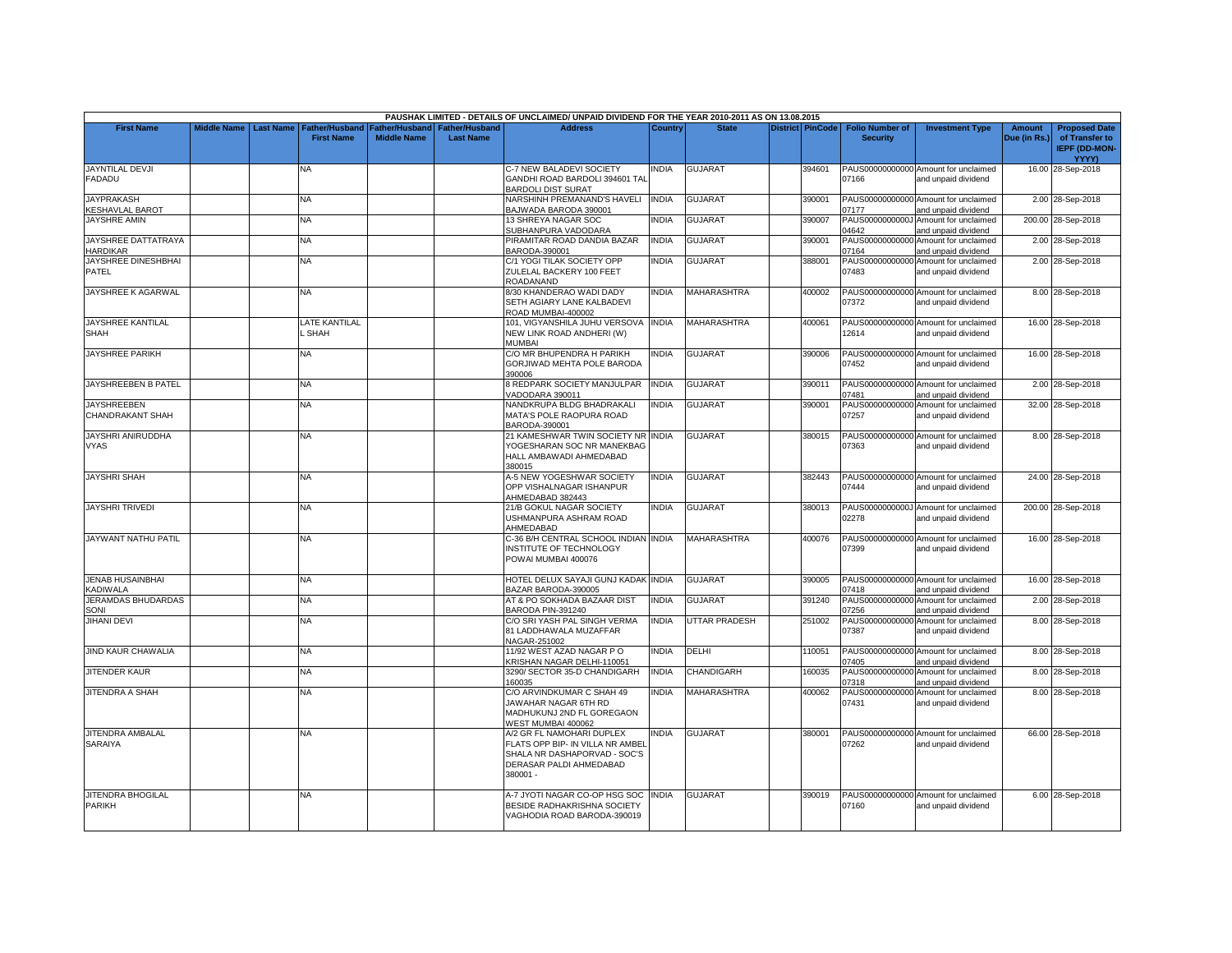|                                                   |                    |                  |                                            |                                      |                                           | PAUSHAK LIMITED - DETAILS OF UNCLAIMED/ UNPAID DIVIDEND FOR THE YEAR 2010-2011 AS ON 13.08.2015                     |                |                       |        |                                                     |                                                             |                        |                                                                         |
|---------------------------------------------------|--------------------|------------------|--------------------------------------------|--------------------------------------|-------------------------------------------|---------------------------------------------------------------------------------------------------------------------|----------------|-----------------------|--------|-----------------------------------------------------|-------------------------------------------------------------|------------------------|-------------------------------------------------------------------------|
| <b>First Name</b>                                 | <b>Middle Name</b> | <b>Last Name</b> | <b>Father/Husband</b><br><b>First Name</b> | Father/Husband<br><b>Middle Name</b> | <b>Father/Husband</b><br><b>Last Name</b> | <b>Address</b>                                                                                                      | <b>Country</b> | <b>State</b>          |        | District PinCode Folio Number of<br><b>Security</b> | <b>Investment Type</b>                                      | Amount<br>Due (in Rs.) | <b>Proposed Date</b><br>of Transfer to<br><b>IEPF (DD-MON-</b><br>YYYY) |
| <b>JITENDRA G SHAH</b>                            |                    |                  | NA                                         |                                      |                                           | PADAMSHREE BUILDG FLAT-3<br>EKSAR ROAD BABAI BORIVLI<br>WEST) MUMBAI-400092                                         | <b>INDIA</b>   | <b>MAHARASHTRA</b>    | 400092 | 07367                                               | PAUS00000000000 Amount for unclaimed<br>and unpaid dividend |                        | 8.00 28-Sep-2018                                                        |
| JITENDRA ISHWARLAL<br><b>VYAS</b>                 |                    |                  | <b>NA</b>                                  |                                      |                                           | OPP SHETH ANANDLAL'S HAVELI<br>MEHTA POLE BARODA-390006                                                             | <b>INDIA</b>   | <b>GUJARAT</b>        | 390006 | 07282                                               | PAUS00000000000 Amount for unclaimed<br>and unpaid dividend |                        | 16.00 28-Sep-2018                                                       |
| JITENDRA KUMAR RATH                               |                    |                  | <b>NA</b>                                  |                                      |                                           | C/O RATH DRUG HOUSE JAIL ROAD INDIA<br>ANGUL                                                                        |                | ORISSA                | 759122 | 02654                                               | PAUS0000000000J Amount for unclaimed<br>and unpaid dividend |                        | 200.00 28-Sep-2018                                                      |
| <b>JITENDRA MOHANLAL</b><br><b>VACHHANI</b>       |                    |                  | <b>NA</b>                                  |                                      |                                           | C/O PATIDAR PESTICID NEAR<br>BALMANDIR TO JAMJODHPUR<br>360530                                                      | <b>INDIA</b>   | <b>GUJARAT</b>        | 360530 | 07476                                               | PAUS00000000000 Amount for unclaimed<br>and unpaid dividend |                        | 32.00 28-Sep-2018                                                       |
| JITENDRA RAMANLAL<br>SHAH                         |                    |                  | <b>NA</b>                                  |                                      |                                           | KANPURA VYARA DIST SURAT PIN-<br>394650                                                                             | <b>INDIA</b>   | <b>GUJARAT</b>        | 394650 | 07200                                               | PAUS00000000000 Amount for unclaimed<br>and unpaid dividend |                        | 32.00 28-Sep-2018                                                       |
| JITENDRA RANJITLAL<br><b>DALAL</b>                |                    |                  | <b>NA</b>                                  |                                      |                                           | A/6 SAMARTH CO-OP HSG SOCIETY INDIA<br>NR HARNI WATER TANK HARNI<br>ROAD BARODA 390006                              |                | <b>GUJARAT</b>        | 390006 | 07515                                               | PAUS00000000000 Amount for unclaimed<br>and unpaid dividend |                        | 16.00 28-Sep-2018                                                       |
| <b>JITENDRAKUMAR</b><br><b>BABULAL SHAH</b>       |                    |                  | ΝA                                         |                                      |                                           | NO 52/B PANCHSHIL SOCIETY<br>USMANPURA AHMEDABAD-380013                                                             | india          | <b>GUJARAT</b>        | 380013 | 07201                                               | PAUS00000000000 Amount for unclaimed<br>and unpaid dividend |                        | 2.00 28-Sep-2018                                                        |
| <b>JITENDRAKUMAR</b><br><b>GIRDHARLAL DOSHI</b>   |                    |                  | <b>NA</b>                                  |                                      |                                           | C/O AMARDEEP FERTILISER S T<br>ROAD IDAR DIST SABARKATHA PIN<br>383430                                              | <b>INDIA</b>   | <b>GUJARAT</b>        | 383430 | 07265                                               | PAUS00000000000 Amount for unclaimed<br>and unpaid dividend |                        | 6.00 28-Sep-2018                                                        |
| <b>JITENDRAKUMAR</b><br><b>HARIKRISHNA THAKER</b> |                    |                  | <b>NA</b>                                  |                                      |                                           | NATHA BHATT S POLE UMRETH<br>DIST KAIRA) PIN 388220                                                                 | <b>INDIA</b>   | <b>GUJARAT</b>        | 388220 | 07173                                               | PAUS00000000000 Amount for unclaimed<br>and unpaid dividend |                        | 2.00 28-Sep-2018                                                        |
| <b>JITENDRAKUMAR</b><br>RAMANLAL SHAH             |                    |                  | <b>NA</b>                                  |                                      |                                           | 39 ANJANA PARK SOCIETY C/S<br>SHAHPUR GATE AHMEDABAD-<br>380001                                                     | <b>INDIA</b>   | <b>GUJARAT</b>        | 380001 | 07397                                               | PAUS00000000000 Amount for unclaimed<br>and unpaid dividend |                        | 32.00 28-Sep-2018                                                       |
| <b>JITSU S MERCHANT</b>                           |                    |                  | <b>NA</b>                                  |                                      |                                           | ASCOT' FLAT NO. 601, C-27,<br>SHASHTRI NG-R, OFF. FOUR<br>BUNGLOWS, LOKHANDWALA ROAD,<br>ANDHERI(W) BOMBAY-400053 - | <b>INDIA</b>   | <b>MAHARASHTRA</b>    | 400053 | 07453                                               | PAUS00000000000 Amount for unclaimed<br>and unpaid dividend |                        | 16.00 28-Sep-2018                                                       |
| JITUBHAI KALIDAS PATEL                            |                    |                  | <b>NA</b>                                  |                                      |                                           | NAGARWADA NADIAD-387001                                                                                             | INDIA          | <b>GUJARAT</b>        | 387001 | 07150                                               | PAUS00000000000 Amount for unclaimed<br>and unpaid dividend |                        | 10.00 28-Sep-2018                                                       |
| JIYAUDDIN TAIYABALI<br>PADARIA                    |                    |                  | <b>TAIYABALI</b>                           |                                      |                                           | 20 RAMPARK SOCIETY NEAR<br>SARDAR SCHOOL AJWA ROAD<br><b>BARODA</b>                                                 | <b>INDIA</b>   | <b>GUJARAT</b>        | 390019 | PAUSIN301330171<br>16243                            | Amount for unclaimed<br>and unpaid dividend                 |                        | 32.00 28-Sep-2018                                                       |
| <b>JOGINDER SINGH</b>                             |                    |                  | <b>NA</b>                                  |                                      |                                           | J-161A RAJOURI GARDEN NEW<br>DELHI-110027                                                                           | <b>INDIA</b>   | DELHI                 | 110027 | 17338                                               | PAUS00000000000 Amount for unclaimed<br>and unpaid dividend |                        | 24.00 28-Sep-2018                                                       |
| JOHN LALLUBHAI<br>PARMAR                          |                    |                  | <b>NA</b>                                  |                                      |                                           | BLOCK NO 32 JAYESH COLONY<br>FATEHGUNJ BARODA-390002                                                                | <b>INDIA</b>   | <b>GUJARAT</b>        | 390002 | 07157                                               | PAUS00000000000 Amount for unclaimed<br>and unpaid dividend |                        | 2.00 28-Sep-2018                                                        |
| JOHN P K                                          |                    |                  | <b>NA</b>                                  |                                      |                                           | PORUTHUKAREN HOUSE KAKOOR<br>NATAKOM POST KOTTAYAM                                                                  | <b>INDIA</b>   | KERALA                | 686013 | 02962                                               | PAUS0000000000J Amount for unclaimed<br>and unpaid dividend |                        | 300.00 28-Sep-2018                                                      |
| <b>JONNA VEERA</b><br>VARAYANA                    |                    |                  | <b>NA</b>                                  |                                      |                                           | 15/447 KAMALA NAGAR NEW TOWN INDIA<br>ANANTPUR                                                                      |                | <b>ANDHRA PRADESH</b> | 515002 | 07422                                               | PAUS00000000000 Amount for unclaimed<br>and unpaid dividend |                        | 6.00 28-Sep-2018                                                        |
| JOSE GEORGE C                                     |                    |                  | <b>NA</b>                                  |                                      |                                           | CHERPPUKKAREN HOUSE MISSION INDIA<br>QUARTERS THRISSUR 680001                                                       |                | <b>KERALA</b>         | 680001 | 07491                                               | PAUS00000000000 Amount for unclaimed<br>and unpaid dividend |                        | 66.00 28-Sep-2018                                                       |
| JOSE PADAVAN PAUL                                 |                    |                  | <b>NA</b>                                  |                                      |                                           | ALLIED PHARMA, RICE BAZAR,<br><b>TRICHUR</b>                                                                        | INDIA          | <b>KERALA</b>         | 680001 | 00450                                               | PAUS0000000000J Amount for unclaimed<br>and unpaid dividend |                        | 1000.00 28-Sep-2018                                                     |
| JOSEPH OLIVERA                                    |                    |                  | NA                                         |                                      |                                           | 9 AMIN NAGAR CHHANI BARODA-<br>391740                                                                               | <b>INDIA</b>   | <b>GUJARAT</b>        | 391740 | 07266                                               | PAUS00000000000 Amount for unclaimed<br>and unpaid dividend |                        | 6.00 28-Sep-2018                                                        |
| JOSEPH PT                                         |                    |                  | <b>NA</b>                                  |                                      |                                           | AMBALTHINGAL HOUSE<br>THUNDATHUM KADAVU,PO<br>VARAPUZHA ERNAKULAM<br>DT,KERALA                                      | INDIA          | <b>KERALA</b>         | 683517 | PAUS0000000000<br>P00599                            | Amount for unclaimed<br>and unpaid dividend                 |                        | 80.00 28-Sep-2018                                                       |
| JOSEPH SEBASTIAN<br>CARVALHO                      |                    |                  | <b>NA</b>                                  |                                      |                                           | C/O MR MUSTAFA SHAIKH HONDA<br>MANSION 3RD FLOOR 332 SIR J J<br>ROAD BYCULLA MUMBAI 400008                          | INDIA          | <b>MAHARASHTRA</b>    | 400008 | 07313                                               | PAUS00000000000 Amount for unclaimed<br>and unpaid dividend |                        | 18.00 28-Sep-2018                                                       |
| <b>JOY KURIAN</b>                                 |                    |                  | <b>NA</b>                                  |                                      |                                           | VACHAPARAMBIL<br>KOTTAMPARAMBA B O CALICUT                                                                          | <b>INDIA</b>   | <b>KERALA</b>         | 673008 | PAUS0000000000J<br>3445                             | Amount for unclaimed<br>and unpaid dividend                 |                        | 200.00 28-Sep-2018                                                      |
| JOYENDU J CHAUDHURI                               |                    |                  | <b>NA</b>                                  |                                      |                                           | K-4 ALEMBIC COLONY ALEMBIC<br>ROAD VADODARA                                                                         | <b>INDIA</b>   | <b>GUJARAT</b>        | 390003 | PAUS0000000000J<br>04308                            | Amount for unclaimed<br>and unpaid dividend                 |                        | 200.00 28-Sep-2018                                                      |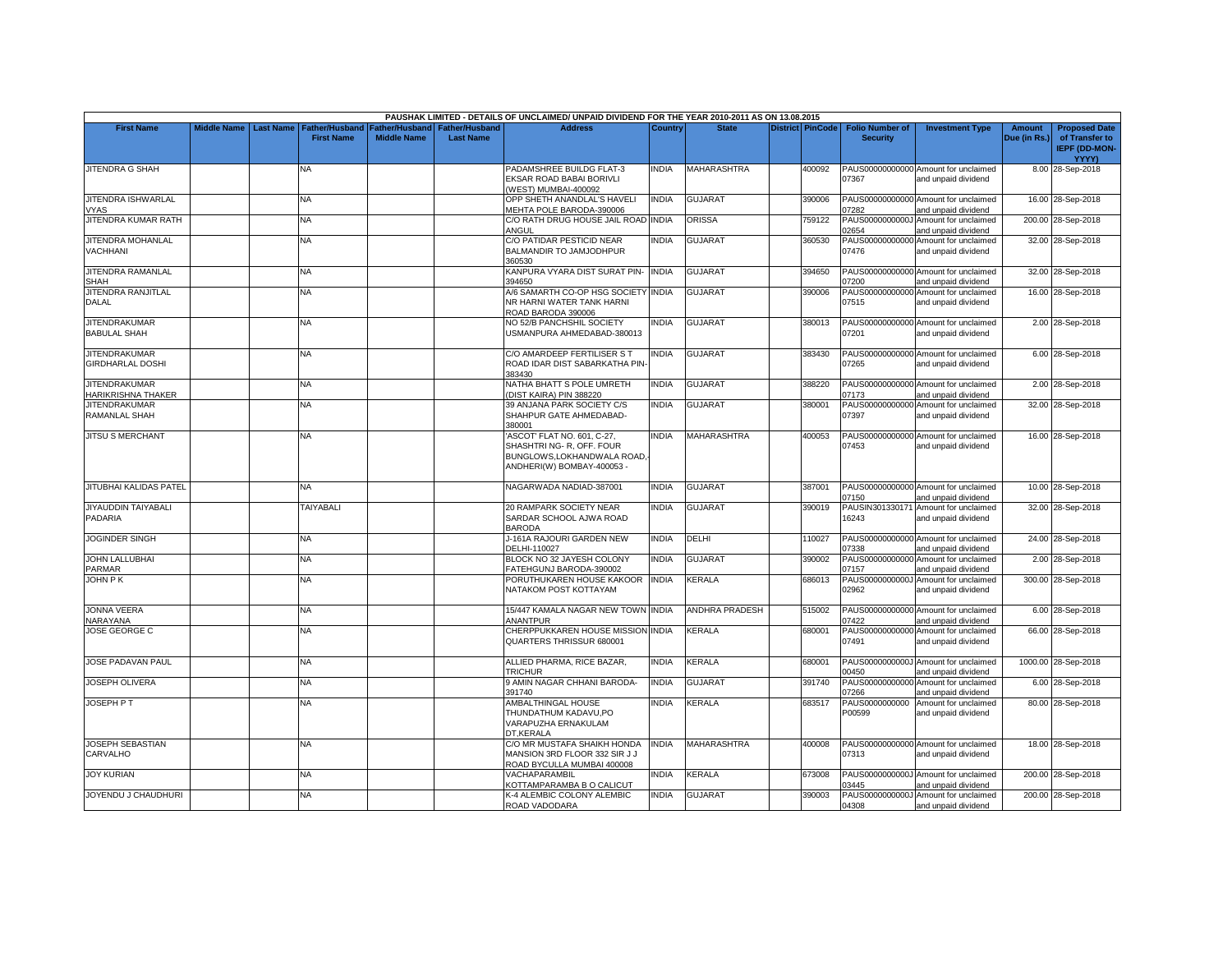|                                               |                    |                  |                                     |                                      |                                           | PAUSHAK LIMITED - DETAILS OF UNCLAIMED/ UNPAID DIVIDEND FOR THE YEAR 2010-2011 AS ON 13.08.2015                                |              |                       |        |                                                     |                                                             |                               |                                                                         |
|-----------------------------------------------|--------------------|------------------|-------------------------------------|--------------------------------------|-------------------------------------------|--------------------------------------------------------------------------------------------------------------------------------|--------------|-----------------------|--------|-----------------------------------------------------|-------------------------------------------------------------|-------------------------------|-------------------------------------------------------------------------|
| <b>First Name</b>                             | <b>Middle Name</b> | <b>Last Name</b> | Father/Husband<br><b>First Name</b> | Father/Husband<br><b>Middle Name</b> | <b>Father/Husband</b><br><b>Last Name</b> | <b>Address</b>                                                                                                                 | Country      | <b>State</b>          |        | District PinCode Folio Number of<br><b>Security</b> | <b>Investment Type</b>                                      | <b>Amount</b><br>Due (in Rs.) | <b>Proposed Date</b><br>of Transfer to<br><b>IEPF (DD-MON-</b><br>YYYY) |
| JOYSHREE KUNDU                                |                    |                  | NA                                  |                                      |                                           | PROVA APARTMENT, FLAT NO.2/5,<br>GARIA STATION ROAD, P.O. GARIA<br>CALCUTTA                                                    | NDIA         | <b>WEST BENGAL</b>    | 700084 | PAUS0000000000J<br>02760                            | Amount for unclaimed<br>and unpaid dividend                 |                               | 200.00 28-Sep-2018                                                      |
| <b>JUGENDRA KUMAR</b><br>WADHWA               |                    |                  | <b>NA</b>                           |                                      |                                           | 1441 WRIGHT TOWN JABALPUR                                                                                                      | <b>NDIA</b>  | <b>MADHYA PRADESH</b> | 482002 | PAUS0000000000.<br>3264                             | Amount for unclaimed<br>and unpaid dividend                 |                               | 1300.00 28-Sep-2018                                                     |
| JUIE RANI PODDAR                              |                    |                  | <b>NA</b>                           |                                      |                                           | 125/2A BELEGHATA MAIN ROAD<br>CALCUTTA-700010                                                                                  | <b>INDIA</b> | <b>WEST BENGAL</b>    | 700010 | PAUS00000000000<br>07421                            | Amount for unclaimed<br>and unpaid dividend                 |                               | 32.00 28-Sep-2018                                                       |
| <b>JWO MANNA LALL</b><br><b>SWARNKAR</b>      |                    |                  | <b>NA</b>                           |                                      |                                           | NO 220 SQDN AIR FORCE C/O 56<br><b>APO</b>                                                                                     | <b>INDIA</b> | <b>MAHARASHTRA</b>    | 999999 | PAUS00000000000<br>07328                            | Amount for unclaimed<br>and unpaid dividend                 |                               | 8.00 28-Sep-2018                                                        |
| JYOTHI A SHETTY                               |                    |                  | <b>NA</b>                           |                                      |                                           | B.101, LAVKUSH APPTS NEAR<br>UDGAM SCHOOL THALTEJ,<br>AHMEDABAD                                                                | <b>NDIA</b>  | <b>GUJARAT</b>        | 380054 | PAUS0000000000.<br>02314                            | Amount for unclaimed<br>and unpaid dividend                 |                               | 300.00 28-Sep-2018                                                      |
| JYOTI BHUSHAN GHOSH<br><b>DASTIDAR</b>        |                    |                  | <b>NA</b>                           |                                      |                                           | 87 AMRIT PURI "A" TOP FLOOR<br>(GARHI) EAST OF KAILASH NEW<br><b>DELHI 110065</b>                                              | <b>NDIA</b>  | DELHI                 | 110065 | PAUS00000000000<br>07317                            | Amount for unclaimed<br>and unpaid dividend                 |                               | 8.00 28-Sep-2018                                                        |
| JYOTI BHUSHAN GHOSH<br><b>DASTIDAR</b>        |                    |                  | NA                                  |                                      |                                           | 87 AMRIT PURI "A" TOP FLOOR<br>(GARHI) EAST OF KAILASH NEW<br>DELHI 110065                                                     | NDIA         | DELHI                 | 110065 | 07474                                               | PAUS00000000000 Amount for unclaimed<br>and unpaid dividend |                               | 8.00 28-Sep-2018                                                        |
| <b>JYOTI BHUSHAN GHOSH</b><br><b>DASTIDAR</b> |                    |                  | NA                                  |                                      |                                           | 87 AMRIT PURI "A" TOP FLOOR<br>(GARHI) EAST OF KAILASH NEW<br>DELHI 110065                                                     | <b>NDIA</b>  | DELHI                 | 110065 | 07473                                               | PAUS00000000000 Amount for unclaimed<br>and unpaid dividend |                               | 8.00 28-Sep-2018                                                        |
| JYOTI JITENDRA KHATRI                         |                    |                  | <b>NA</b>                           |                                      |                                           | C/O PRANAV N PATEL C/3 KAILAS<br>TOWER NEAR DARSHAN SOC<br>NAVRANGPURA AHMEDABAD<br>380009                                     | <b>NDIA</b>  | <b>GUJARAT</b>        | 380009 | 07366                                               | PAUS00000000000 Amount for unclaimed<br>and unpaid dividend |                               | 8.00 28-Sep-2018                                                        |
| JYOTI MARZBAN<br><b>BHATHENA</b>              |                    |                  | <b>NA</b>                           |                                      |                                           | G/18 ALEMBIC COLONY ALEMBIC<br>ROAD BARODA 390003                                                                              | INDIA        | <b>GUJARAT</b>        | 390003 | 07268                                               | PAUS00000000000 Amount for unclaimed<br>and unpaid dividend |                               | 16.00 28-Sep-2018                                                       |
| <b>JYOTI MONGA</b>                            |                    |                  | <b>NA</b>                           |                                      |                                           | 3/13 KALKAJI EXTENSION NEW<br>DELHI-110019                                                                                     | <b>NDIA</b>  | DELHI                 | 110019 | PAUS00000000000<br>07388                            | Amount for unclaimed<br>and unpaid dividend                 |                               | 8.00 28-Sep-2018                                                        |
| <b>JYOTI PARIKH</b>                           |                    |                  | NA                                  |                                      |                                           | <b>INDIRA GANDHI INST OF</b><br>DEVELOPMENT RESEA- RCH GEN<br>VAIDYA MARG GOREGAON EAST<br>MUMBA-1400065-                      | <b>NDIA</b>  | MAHARASHTRA           | 400065 | PAUS00000000000<br>07502                            | Amount for unclaimed<br>and unpaid dividend                 |                               | 16.00 28-Sep-2018                                                       |
| JYOTIBEN AMRITLAL<br>SHAH                     |                    |                  | NA                                  |                                      |                                           | INDIRA GANDHI INSTITUTE OF<br>DEVELOPMENT - RESEARCH<br>RESIDENCE COLONY GEN VAIDYA<br>MA- RG GOREGAON EAST MUMBAI<br>400065 - | <b>INDIA</b> | <b>MAHARASHTRA</b>    | 400065 | 07205                                               | PAUS00000000000 Amount for unclaimed<br>and unpaid dividend |                               | 16.00 28-Sep-2018                                                       |
| <b>JYOTINDRAKUMAR</b><br>SHANTILAL PATWA      |                    |                  | <b>NA</b>                           |                                      |                                           | MEHTA POLE NEAR PATWA'S<br>KHANCHA VADODARA-390006                                                                             | <b>NDIA</b>  | <b>GUJARAT</b>        | 390006 | 07269                                               | PAUS00000000000 Amount for unclaimed<br>and unpaid dividend |                               | 6.00 28-Sep-2018                                                        |
| <b>JYOTIRAMOY DAS</b>                         |                    |                  | <b>NA</b>                           |                                      |                                           | C/O INDIAN OIL CORP LTD IV<br>FLOOR ACCTS - DEPTT CUSTOMER<br>LEDGER SECTION 1 SHAKESP-<br>EARE SARANI CALCUTTA 700071 -       | <b>NDIA</b>  | WEST BENGAL           | 700071 | PAUS00000000000<br>07409                            | Amount for unclaimed<br>and unpaid dividend                 |                               | 8.00 28-Sep-2018                                                        |
| JYOTSANA BHAGVAT<br><b>BHATT</b>              |                    |                  | <b>NA</b>                           |                                      |                                           | 19 CHAROTAR PATEL SOCIETY NR<br>SWAMINARAYAN TEMPLE<br>AHMEDABAD-380018                                                        | <b>INDIA</b> | <b>GUJARAT</b>        | 380018 | 07408                                               | PAUS00000000000 Amount for unclaimed<br>and unpaid dividend |                               | 16.00 28-Sep-2018                                                       |
| <b>JYOTSANABEN</b><br><b>MANGALBHAI PATEL</b> |                    |                  | <b>NA</b>                           |                                      |                                           | HARIKRIPA NIVAS CHHANI DIST<br>BARODA PIN-391740                                                                               | <b>NDIA</b>  | <b>GUJARAT</b>        | 391740 | 07270                                               | PAUS00000000000 Amount for unclaimed<br>and unpaid dividend |                               | 6.00 28-Sep-2018                                                        |
| JYOTSNA ARVIND DIGHE                          |                    |                  | NA                                  |                                      |                                           | KATHIAWAD DIWANJI'S WADA<br>BABAJIPURA BARODA-390001                                                                           | NDIA         | <b>GUJARAT</b>        | 390001 | 07207                                               | PAUS00000000000 Amount for unclaimed<br>and unpaid dividend |                               | 2.00 28-Sep-2018                                                        |
| <b>JYOTSNABEN</b><br><b>MAGANBHAI PATEL</b>   |                    |                  | <b>NA</b>                           |                                      |                                           | AT & POST SISVA TAL BORSAD<br>DIST KHEDA PIN-388540                                                                            | <b>NDIA</b>  | GUJARAT               | 388540 | PAUS00000000000<br>07272                            | Amount for unclaimed<br>and unpaid dividend                 |                               | 6.00 28-Sep-2018                                                        |
| K ARUMUGAM                                    |                    |                  | <b>NA</b>                           |                                      |                                           | 33LAJAPATHI ROI ST RAMNAGAR<br>COIMBATORE-641009                                                                               | <b>INDIA</b> | <b>TAMIL NADU</b>     | 641009 | PAUS00000000000<br>07774                            | Amount for unclaimed<br>and unpaid dividend                 |                               | 8.00 28-Sep-2018                                                        |
| K ASHWATHA                                    |                    |                  | <b>NA</b>                           |                                      |                                           | NO.67 SHRISHARADA 29TH A<br>CROSS 4TH BLOCK JAYANAGAR<br><b>BANGALORE</b>                                                      | <b>NDIA</b>  | <b>KARNATAKA</b>      | 560011 | PAUS0000000000<br>K02101                            | Amount for unclaimed<br>and unpaid dividend                 |                               | 300.00 28-Sep-2018                                                      |
| <b>K B GROVER</b>                             |                    |                  | <b>NA</b>                           |                                      |                                           | 6B/10 SINGLE STOREG RAMESH<br>NAGAR NEW DELHI-110015                                                                           | NDIA         | DELHI                 | 110015 | PAUS00000000000<br>7620                             | Amount for unclaimed<br>and unpaid dividend                 |                               | 66.00 28-Sep-2018                                                       |
| <b>SBALASUBRAMANIAM</b>                       |                    |                  | <b>NA</b>                           |                                      |                                           | 4009 V AVENUE ANNA NAGAR                                                                                                       | <b>NDIA</b>  | <b>TAMIL NADU</b>     | 600040 | PAUS00000000000                                     | Amount for unclaimed                                        |                               | 6.00 28-Sep-2018                                                        |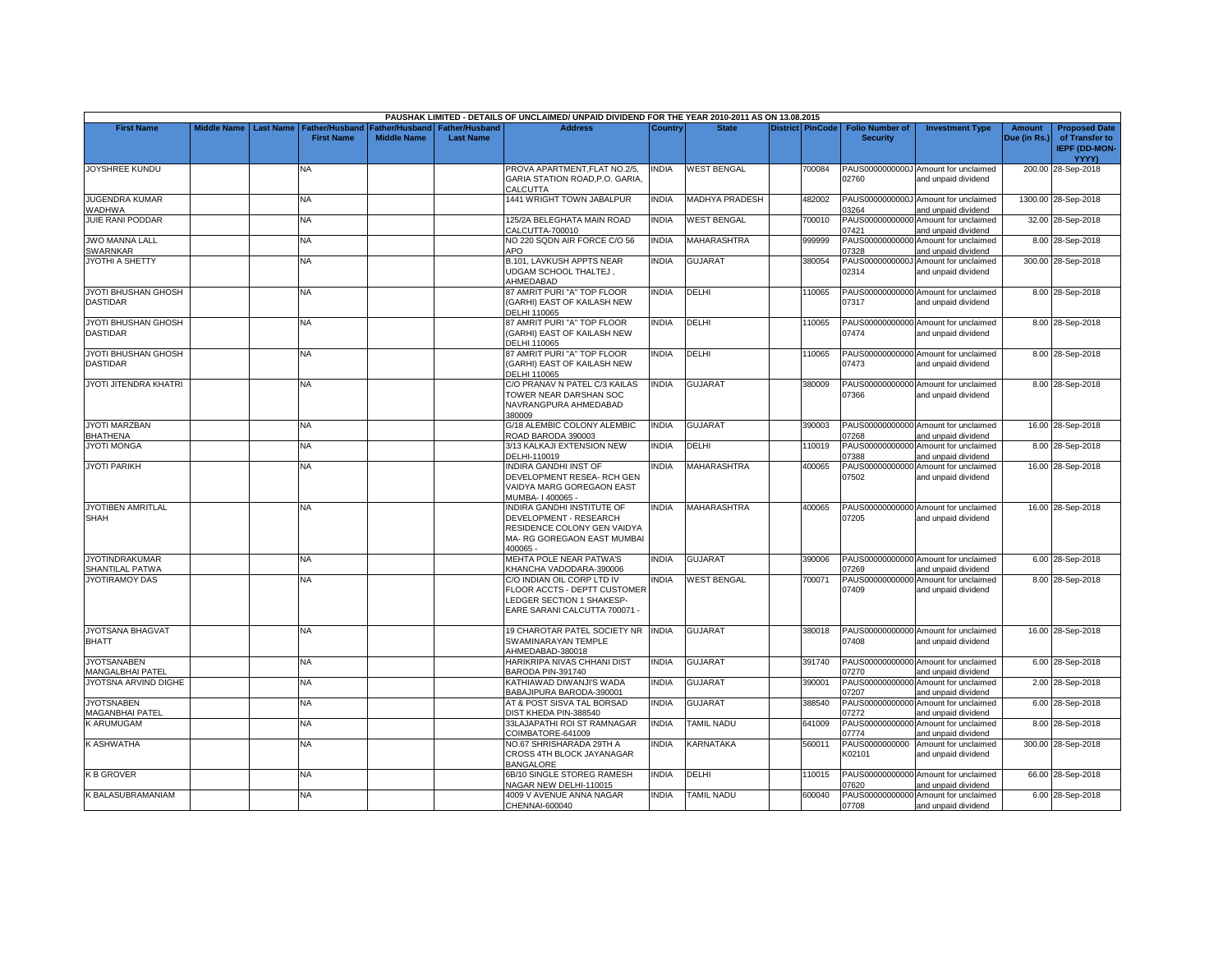|                          |                         |                                            |                                      |                                           | PAUSHAK LIMITED - DETAILS OF UNCLAIMED/ UNPAID DIVIDEND FOR THE YEAR 2010-2011 AS ON 13.08.2015    |                |                       |                         |                                           |                                                             |                        |                                                                  |
|--------------------------|-------------------------|--------------------------------------------|--------------------------------------|-------------------------------------------|----------------------------------------------------------------------------------------------------|----------------|-----------------------|-------------------------|-------------------------------------------|-------------------------------------------------------------|------------------------|------------------------------------------------------------------|
| <b>First Name</b>        | Middle Name   Last Name | <b>Father/Husband</b><br><b>First Name</b> | Father/Husband<br><b>Middle Name</b> | <b>Father/Husband</b><br><b>Last Name</b> | <b>Address</b>                                                                                     | <b>Country</b> | <b>State</b>          | <b>District PinCode</b> | <b>Folio Number of</b><br><b>Security</b> | <b>Investment Type</b>                                      | Amount<br>Due (in Rs.) | <b>Proposed Date</b><br>of Transfer to<br>IEPF (DD-MON-<br>YYYY) |
| <b>K BALASUBRAMANIAN</b> |                         | NА                                         |                                      |                                           | 21 NEW STREET DINDIGUL<br>MADURAI DISTRICT TAMILNADU<br>PIN-624001                                 | INDIA          | TAMIL NADU            | 624001                  | 07621                                     | PAUS00000000000 Amount for unclaimed<br>and unpaid dividend |                        | 6.00 28-Sep-2018                                                 |
| K BALASUBRAMANIAN        |                         | NA.                                        |                                      |                                           | 108-A KRISHNA COLONY<br>SINGANALLUR P O COIMBATORE<br>641005                                       | <b>INDIA</b>   | <b>TAMIL NADU</b>     | 641005                  | 07886                                     | PAUS00000000000 Amount for unclaimed<br>and unpaid dividend |                        | 8.00 28-Sep-2018                                                 |
| K BHAGEERATHI            |                         | <b>NA</b>                                  |                                      |                                           | NO 8 KALAPPA BLOCK<br>BASAVANGUDI BANGALORE                                                        | <b>INDIA</b>   | KARNATAKA             | 560004                  | K01846                                    | PAUS0000000000 Amount for unclaimed<br>and unpaid dividend  |                        | 200.00 28-Sep-2018                                               |
| K BHAGYALAKSHMI          |                         | E B SUNDER<br><b>BABU</b>                  |                                      |                                           | NO 7 SECOND MAIN ROAD<br><b>GAYATHRI DEVI PARK EXTN</b><br><b>BANGALORE</b>                        | <b>INDIA</b>   | KARNATAKA             | 560003                  | 98285                                     | PAUSIN301926306 Amount for unclaimed<br>and unpaid dividend |                        | 8.00 28-Sep-2018                                                 |
| <b>K C LAKSHMI</b>       |                         | NΑ                                         |                                      |                                           | A-9 NEELAM PARK OPP JUDGES<br><b>BUNGLOW NEAR PREMCHAND</b><br>NAGAR VASTRAPUR AHMEDABAD<br>380054 | <b>INDIA</b>   | GUJARAT               | 380054                  | 07948                                     | PAUS00000000000 Amount for unclaimed<br>and unpaid dividend |                        | 66.00 28-Sep-2018                                                |
| <b>K C SREEDHARAN</b>    |                         | NA                                         |                                      |                                           | RUKVARA MEDICAL STORES<br>10/1/4B GANDHI ROAD CHITTOOR A                                           | <b>INDIA</b>   | <b>ANDHRA PRADESH</b> | 517002                  | 07715                                     | PAUS00000000000 Amount for unclaimed<br>and unpaid dividend |                        | 16.00 28-Sep-2018                                                |
| K CHANDRASEKAR           |                         | <b>NA</b>                                  |                                      |                                           | 43 R K MUTT ROAD MYLAPORE<br>CHENNAI-600004                                                        | <b>INDIA</b>   | <b>TAMIL NADU</b>     | 600004                  | 07849                                     | PAUS00000000000 Amount for unclaimed<br>and unpaid dividend |                        | 8.00 28-Sep-2018                                                 |
| K CHANDRASEKARAN         |                         | NA                                         |                                      |                                           | SHRIJI APARTMENTS NR AZAD<br>SOCIETY AMBAVADI AHMEDABAD-<br>380015                                 | <b>INDIA</b>   | <b>GUJARAT</b>        | 380015                  | 07816                                     | PAUS00000000000 Amount for unclaimed<br>and unpaid dividend |                        | 8.00 28-Sep-2018                                                 |
| <b>K DURAIRAJAN</b>      |                         | <b>NA</b>                                  |                                      |                                           | LALITHA STUDIOS MAJESTIC<br>STUDIOS COMPOU- ND 48/5 ARCOT<br>ROAD SALIGRAMAM CHENNAI 6-<br>00093 - | <b>INDIA</b>   | <b>TAMIL NADU</b>     | 600093                  | 07713                                     | PAUS00000000000 Amount for unclaimed<br>and unpaid dividend |                        | 16.00 28-Sep-2018                                                |
| K GANAPATHY RAJ          |                         | <b>NA</b>                                  |                                      |                                           | F/5 MAHALAKSHMI APARTMENTS<br>61-A TIRUVALLUYAR STREET SRI<br>RANGAM TRICHY                        | <b>INDIA</b>   | <b>TAMIL NADU</b>     | 620006                  | K03502                                    | PAUS0000000000 Amount for unclaimed<br>and unpaid dividend  |                        | 200.00 28-Sep-2018                                               |
| <b>K GOPINATH</b>        |                         | NA                                         |                                      |                                           | GAMA (INDIA) SERVICES 4012/III<br>BLOCK THYAGARAJA NAGAR<br>BANGALORE-560028                       | <b>INDIA</b>   | KARNATAKA             | 560028                  | 07699                                     | PAUS00000000000 Amount for unclaimed<br>and unpaid dividend |                        | 32.00 28-Sep-2018                                                |
| <b>K GOPINATH</b>        |                         | NA.                                        |                                      |                                           | 40/2 3RD BLOCK<br>THYAGARAJANAGAR BANGALORE<br>560028                                              | <b>INDIA</b>   | KARNATAKA             | 560028                  | 07966                                     | PAUS00000000000 Amount for unclaimed<br>and unpaid dividend |                        | 16.00 28-Sep-2018                                                |
| K GOVINDA CHARI          |                         | <b>NA</b>                                  |                                      |                                           | JAYANTH ASSOCIATES 85 SASTRI<br>RD RAM NAGAR COIMBATORE                                            | <b>INDIA</b>   | <b>TAMIL NADU</b>     | 641009                  | PAUS0000000000<br><b>K03051</b>           | Amount for unclaimed<br>and unpaid dividend                 |                        | 200.00 28-Sep-2018                                               |
| <b>K JAYALAKSHMI</b>     |                         | NΑ                                         |                                      |                                           | C/O M/S DARSHAK LTD NO 155<br>ANGAPPA NAIC- K STREET<br>GEORGE TOWN CHENNAI-600001                 | <b>INDIA</b>   | <b>TAMIL NADU</b>     | 600001                  | 07712                                     | PAUS00000000000 Amount for unclaimed<br>and unpaid dividend |                        | 2.00 28-Sep-2018                                                 |
| <b>K K SUNDARESH</b>     |                         | NA                                         |                                      |                                           | Flat No.3A, Star Retreat, Indira<br>Smaraka Road, Opp Janata Road, Nr<br>TOC-H-School, Vyttila     | <b>INDIA</b>   | KERALA                | 682019                  | K02950                                    | PAUS0000000000 Amount for unclaimed<br>and unpaid dividend  |                        | 200.00 28-Sep-2018                                               |
| <b>KLVERMA</b>           |                         | <b>NA</b>                                  |                                      |                                           | 22/32-B TILAK NAGAR NEW DELHI-<br>110018                                                           | <b>INDIA</b>   | DELHI                 | 110018                  | 07804                                     | PAUS00000000000 Amount for unclaimed<br>and unpaid dividend |                        | 24.00 28-Sep-2018                                                |
| K LAKSHMINARAYANA        |                         | ΝA                                         |                                      |                                           | NO 36, MALLIKARJUNAPPA LANE<br><b>BANGALORE</b>                                                    | <b>INDIA</b>   | <b>KARNATAKA</b>      | 560002                  | PAUS0000000000<br>K01977                  | Amount for unclaimed<br>and unpaid dividend                 |                        | 200.00 28-Sep-2018                                               |
| K M LIAQUAT ALI          |                         | <b>NA</b>                                  |                                      |                                           | K M MEDICAL STORES 19-21<br>SANNATHI ST DINDIGUL                                                   | <b>INDIA</b>   | <b>TAMIL NADU</b>     | 624001                  | PAUS0000000000<br>K03473                  | Amount for unclaimed<br>and unpaid dividend                 |                        | 200.00 28-Sep-2018                                               |
| <b>K MEENAMBAL</b>       |                         | NA                                         |                                      |                                           | 50, SB COLONY EDAMALAIPATTI<br>PUDUR                                                               | <b>INDIA</b>   | <b>TAMIL NADU</b>     | 620012                  | PAUS0000000000<br>K04200                  | Amount for unclaimed<br>and unpaid dividend                 |                        | 200.00 28-Sep-2018                                               |
| <b>KNMISRA</b>           |                         | NA.                                        |                                      |                                           | SHREE KRISHNA KRUPA 1ST<br>FLOOR 3 BHAVANIPURA SOC B/H<br>JAIN TEMPLE NIZAMPURA BARODA<br>390002   | <b>INDIA</b>   | <b>GUJARAT</b>        | 390002                  | 07721                                     | PAUS00000000000 Amount for unclaimed<br>and unpaid dividend |                        | 66.00 28-Sep-2018                                                |
| K NAGARAJU               |                         | NA                                         |                                      |                                           | H NO 19-8-28B SATYANARAYANA<br>PETA HINDUPUR                                                       | <b>INDIA</b>   | <b>ANDHRA PRADESH</b> | 515201                  | PAUS0000000000<br>K05005                  | Amount for unclaimed<br>and unpaid dividend                 |                        | 60.00 28-Sep-2018                                                |
| <b>K NARASIMHAN</b>      |                         | NA.                                        |                                      |                                           | FLAT NO.D-64,"NEW DEVRUP",<br>LINKING ROAD EXT, SANTACRUZ<br>(WEST), MUMBAI.                       | <b>INDIA</b>   | <b>MAHARASHTRA</b>    | 400054                  | 07878                                     | PAUS00000000000 Amount for unclaimed<br>and unpaid dividend |                        | 16.00 28-Sep-2018                                                |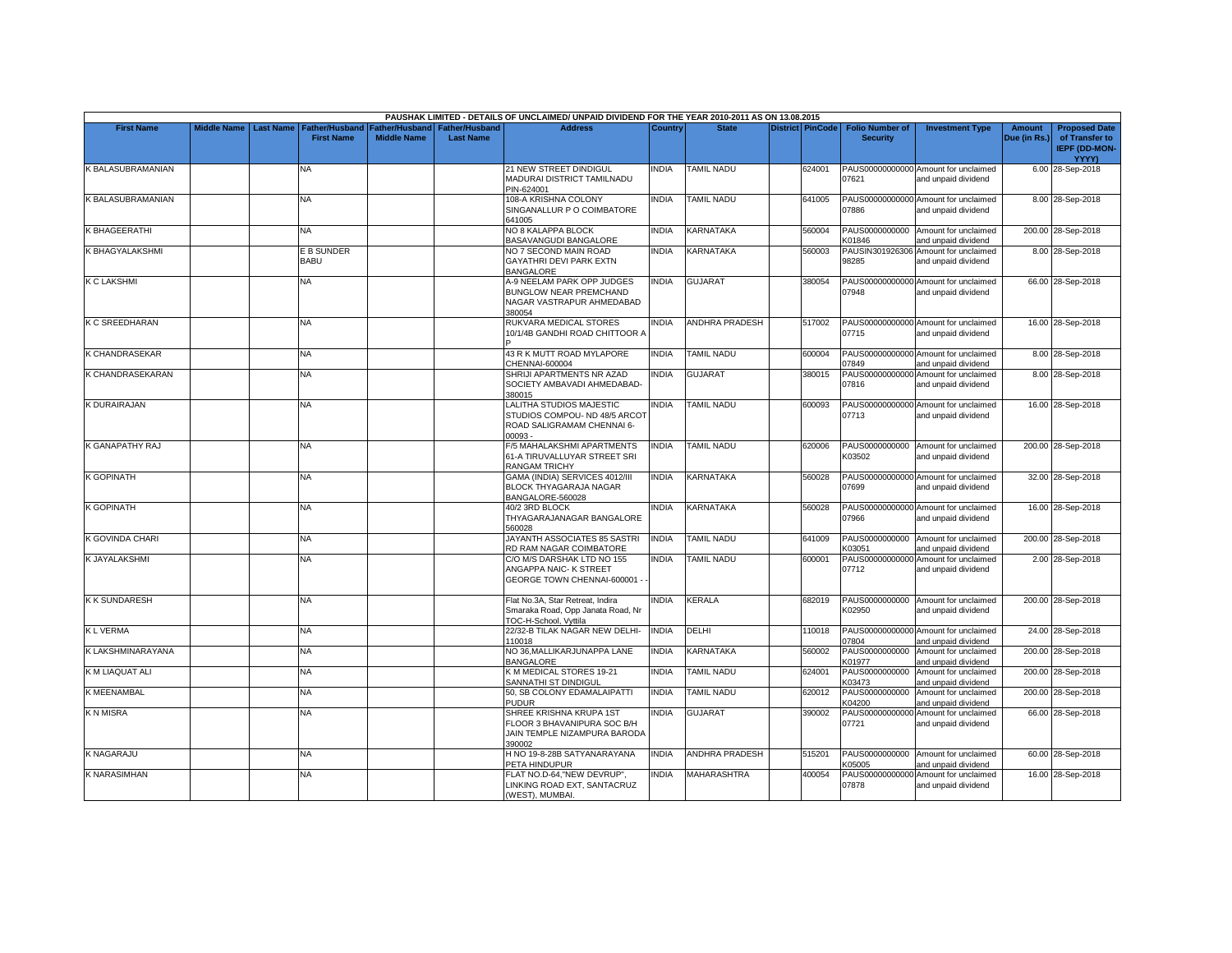|                                  |                         |                                    |                    |                               | PAUSHAK LIMITED - DETAILS OF UNCLAIMED/ UNPAID DIVIDEND FOR THE YEAR 2010-2011 AS ON 13.08.2015                    |                |                       |                         |                          |                                                             |              |                                                        |
|----------------------------------|-------------------------|------------------------------------|--------------------|-------------------------------|--------------------------------------------------------------------------------------------------------------------|----------------|-----------------------|-------------------------|--------------------------|-------------------------------------------------------------|--------------|--------------------------------------------------------|
| <b>First Name</b>                | Middle Name   Last Name | <b>Father/Husband</b>              |                    | Father/Husband Father/Husband | <b>Address</b>                                                                                                     | <b>Country</b> | <b>State</b>          | <b>District PinCode</b> | <b>Folio Number of</b>   | <b>Investment Type</b>                                      | Amount       | <b>Proposed Date</b>                                   |
|                                  |                         | <b>First Name</b>                  | <b>Middle Name</b> | <b>Last Name</b>              |                                                                                                                    |                |                       |                         | <b>Security</b>          |                                                             | Due (in Rs.) | of Transfer to<br><b>IEPF (DD-MON-</b><br><b>YYYY)</b> |
| K NARAYAN ACHARYA                |                         | NA                                 |                    |                               | ADMINISTRATIVE OFFICER UJJWAL INDIA<br>LTD (REGD- OFFICE) SHASHI BLDG<br>4/18 ASAFALI ROAD - NEW DELHI<br>110002 - |                | DELHI                 | 110002                  | 07718                    | PAUS00000000000 Amount for unclaimed<br>and unpaid dividend |              | 16.00 28-Sep-2018                                      |
| K NIRMALA DEVI                   |                         | <b>NA</b>                          |                    |                               | RENUKA" 490 3A MAIN CROSS VI<br>BLOCK 2ND PHASE BSK 3RD<br><b>STAGE</b>                                            | <b>NDIA</b>    | KARNATAKA             | 560085                  | K05488                   | PAUS0000000000 Amount for unclaimed<br>and unpaid dividend  |              | 200.00 28-Sep-2018                                     |
| <b>K R GUPTA</b>                 |                         | <b>NA</b>                          |                    |                               | 15 MAUSAM VIHAR DELHI 110051                                                                                       | <b>INDIA</b>   | DELHI                 | 110051                  | 08040                    | PAUS00000000000 Amount for unclaimed<br>and unpaid dividend |              | 8.00 28-Sep-2018                                       |
| K R JAYABALAN                    |                         | NA                                 |                    |                               | K R JAYABALAN 22 BUNGALOW<br>STEET SHEVAPET SALEM-636002                                                           | <b>INDIA</b>   | <b>TAMIL NADU</b>     | 636002                  | 07769                    | PAUS00000000000 Amount for unclaimed<br>and unpaid dividend |              | 24.00 28-Sep-2018                                      |
| K R LAKSHMI NARA<br><b>SIMHA</b> |                         | <b>NA</b>                          |                    |                               | FLAT NO 6B 1/1A JUDGES COURT<br>ROAD ALIPUR CALCUTTA-700027                                                        | <b>INDIA</b>   | <b>WEST BENGAL</b>    | 700027                  | 07928                    | PAUS00000000000 Amount for unclaimed<br>and unpaid dividend |              | 8.00 28-Sep-2018                                       |
| K R SANJEEVA SETTY               |                         | NA                                 |                    |                               | NO.22, I FLOOR, 4TH CROSS,<br>J.M.LANE, BALEPET, BANGALORE                                                         | <b>NDIA</b>    | KARNATAKA             | 560053                  | PAUS0000000000<br>K05065 | Amount for unclaimed<br>and unpaid dividend                 |              | 100.00 28-Sep-2018                                     |
| K R SANJEEVA SETTY               |                         | NA.                                |                    |                               | NO.22. I FLOOR. 4TH CROSS.<br>I.M.LANE, BALEPET, BANGALORE                                                         | <b>NDIA</b>    | <b>KARNATAKA</b>      | 560053                  | PAUS0000000000<br>K05066 | Amount for unclaimed<br>and unpaid dividend                 |              | 100.00 28-Sep-2018                                     |
| K R SANJEEVA SETTY               |                         | NA                                 |                    |                               | NO.22, IFLOOR, 4TH CROSS,<br>J.M.LANE, BALEPET, BANGALORE                                                          | <b>NDIA</b>    | KARNATAKA             | 560053                  | PAUS0000000000<br>K05064 | Amount for unclaimed<br>and unpaid dividend                 |              | 100.00 28-Sep-2018                                     |
| K RAMACHANDRA RAO                |                         | <b>NA</b>                          |                    |                               | NO.184, IV MAIN CROSS, IV BLOCK,<br><b>IIIPHASE, III STAGE</b><br>BANASHANKARI, BANGALORE                          | <b>INDIA</b>   | <b>KARNATAKA</b>      | 560085                  | PAUS0000000000<br>K01870 | Amount for unclaimed<br>and unpaid dividend                 |              | 400.00 28-Sep-2018                                     |
| <b>K RAMESH</b>                  |                         | <b>NA</b>                          |                    |                               | SRI VIGNESHWARA DRUG CENTRE INDIA<br>30 M S LANE OOTALAMUND                                                        |                | <b>TAMIL NADU</b>     | 643001                  | K03035                   | PAUS0000000000 Amount for unclaimed<br>and unpaid dividend  |              | 200.00 28-Sep-2018                                     |
| K RAMESH KUMAR                   |                         | NA.                                |                    |                               | S NO 342 LAD BAZAR MYD Z A P-<br>500002                                                                            | <b>INDIA</b>   | <b>ANDHRA PRADESH</b> | 500002                  | 07775                    | PAUS00000000000 Amount for unclaimed<br>and unpaid dividend |              | 8.00 28-Sep-2018                                       |
| K S ANANDA LAKSHMI               |                         | NA                                 |                    |                               | 7-3-148 A MAIN BAZAR HINDUPUR                                                                                      | <b>INDIA</b>   | <b>ANDHRA PRADESH</b> | 515201                  | PAUS0000000000<br>K05040 | Amount for unclaimed<br>and unpaid dividend                 |              | 100.00 28-Sep-2018                                     |
| K S KALYANAKRISHNAN              |                         | <b>NA</b>                          |                    |                               | C/O DARSHAK LTD NO 1<br>ARULANANDA MUDALI ST<br>SANTHOME CHENNAI                                                   | <b>INDIA</b>   | <b>TAMIL NADU</b>     | 600004                  | PAUS0000000000<br>K03518 | Amount for unclaimed<br>and unpaid dividend                 |              | 200.00 28-Sep-2018                                     |
| K S KALYANAKRISHNAN              |                         | NA                                 |                    |                               | C/O DARSHAK LTD 155 ANGAPPA<br>NAICKEN ST CHENNAI-600001                                                           | INDIA          | <b>TAMIL NADU</b>     | 600001                  | 07710                    | PAUS00000000000 Amount for unclaimed<br>and unpaid dividend |              | 6.00 28-Sep-2018                                       |
| K S KRISHNAVENI                  |                         | <b>NA</b>                          |                    |                               | 762 3RD BLOCK RAJAJINAGAR<br><b>BANGALORE</b>                                                                      | <b>NDIA</b>    | KARNATAKA             | 560010                  | PAUS0000000000<br>K02079 | Amount for unclaimed<br>and unpaid dividend                 |              | 400.00 28-Sep-2018                                     |
| <b>K S PADMAVATHI</b>            |                         | <b>NA</b>                          |                    |                               | NO 548 4TH MAIN BHAVANI NAGAR INDIA<br>K G NAGAR BANGALORE                                                         |                | KARNATAKA             | 560019                  | 18211                    | PAUSIN301926308 Amount for unclaimed<br>and unpaid dividend |              | 58.00 28-Sep-2018                                      |
| <b>K S SUGUNA</b>                |                         | <b>NA</b>                          |                    |                               | NO.22, I FLOOR, 4TH CROSS,<br>J.M.LANE, BALEPET, BANALORE                                                          | <b>INDIA</b>   | KARNATAKA             | 560053                  | PAUS0000000000<br>K05068 | Amount for unclaimed<br>and unpaid dividend                 |              | 100.00 28-Sep-2018                                     |
| <b>K S SUGUNA</b>                |                         | NA                                 |                    |                               | NO.22, I FLOOR, 4TH CROSS,<br>J.M.LANE, BALEPET, BANGALORE                                                         | <b>INDIA</b>   | KARNATAKA             | 560053                  | PAUS0000000000<br>K05067 | Amount for unclaimed<br>and unpaid dividend                 |              | 100.00 28-Sep-2018                                     |
| K S SUGUNA                       |                         | NA                                 |                    |                               | No.22, I floor, IV Cross J.M.Lane,<br>Balepet                                                                      | <b>INDIA</b>   | KARNATAKA             | 560053                  | PAUS0000000000<br>K05616 | Amount for unclaimed<br>and unpaid dividend                 |              | 200.00 28-Sep-2018                                     |
| K SAKKU BAI                      |                         | <b>NA</b>                          |                    |                               | C/O.K.SRINIVASA MURTHY GA-14.<br>GADDIANNARAM BANK COLONY<br>HYDERABAD-500060                                      | <b>INDIA</b>   | <b>ANDHRA PRADESH</b> | 500060                  | 07696                    | PAUS00000000000 Amount for unclaimed<br>and unpaid dividend |              | 16.00 28-Sep-2018                                      |
| <b>K SAMPATH</b>                 |                         | NA                                 |                    |                               | 45 NATESA NAGAR VTH MAIN ROAD INDIA<br>VIRUGAMBAKKAM.CHENNAI                                                       |                | <b>TAMIL NADU</b>     | 600092                  | K05210                   | PAUS0000000000 Amount for unclaimed<br>and unpaid dividend  |              | 200.00 28-Sep-2018                                     |
| <b>K SARPARAJ</b>                |                         | NA.                                |                    |                               | RENUKA" 490 3A MAIN 2ND CROSS INDIA<br>VI BLOCK 2ND PHASE BSK 3RD<br><b>STAGE</b>                                  |                | KARNATAKA             | 560085                  | K01841                   | PAUS0000000000 Amount for unclaimed<br>and unpaid dividend  |              | 200.00 28-Sep-2018                                     |
| <b>K SREERAMULU</b>              |                         | <b>KRAMAIAH</b>                    |                    |                               | D NO 2 / 195 111 ROAD ANANTAPUR INDIA<br>A P                                                                       |                | <b>ANDHRA PRADESH</b> | 515001                  | 51296                    | PAUSIN301022204 Amount for unclaimed<br>and unpaid dividend |              | 32.00 28-Sep-2018                                      |
| K SUBRAMANYAM                    |                         | NA                                 |                    |                               | NO.43, 9TH "A" MAIN PIPELINE<br>ROAD, SRINAGARA BANGALORE-<br>560050                                               | INDIA          | KARNATAKA             | 560050                  | 08015                    | PAUS00000000000 Amount for unclaimed<br>and unpaid dividend |              | 16.00 28-Sep-2018                                      |
| <b>K SURESH</b>                  |                         | <b>NA</b>                          |                    |                               | NO 2042 7TH MAIN D-BLOCK II<br>STAGE RAJAJI NAGAR BANGALORE                                                        | <b>INDIA</b>   | KARNATAKA             | 560010                  | PAUS0000000000<br>K02525 | Amount for unclaimed<br>and unpaid dividend                 |              | 200.00 28-Sep-2018                                     |
| <b>KVN PRASAD</b>                |                         | <b>DASARADHA</b><br><b>RAMAIAH</b> |                    |                               | DOOR NO 50-92-15 SANTHIPURAM<br><b>/ISAKHAPATNAM</b>                                                               | <b>NDIA</b>    | <b>ANDHRA PRADESH</b> | 530016                  | 19620                    | PAUSIN302324108 Amount for unclaimed<br>and unpaid dividend |              | 300.00 28-Sep-2018                                     |
| K V RAJALAKSHMY                  |                         | NA                                 |                    |                               | RAJA PRASTHAN KANNADY<br>PALGHAT KERALA-678701                                                                     | <b>NDIA</b>    | <b>KERALA</b>         | 678701                  | 07742                    | PAUS00000000000 Amount for unclaimed<br>and unpaid dividend |              | 8.00 28-Sep-2018                                       |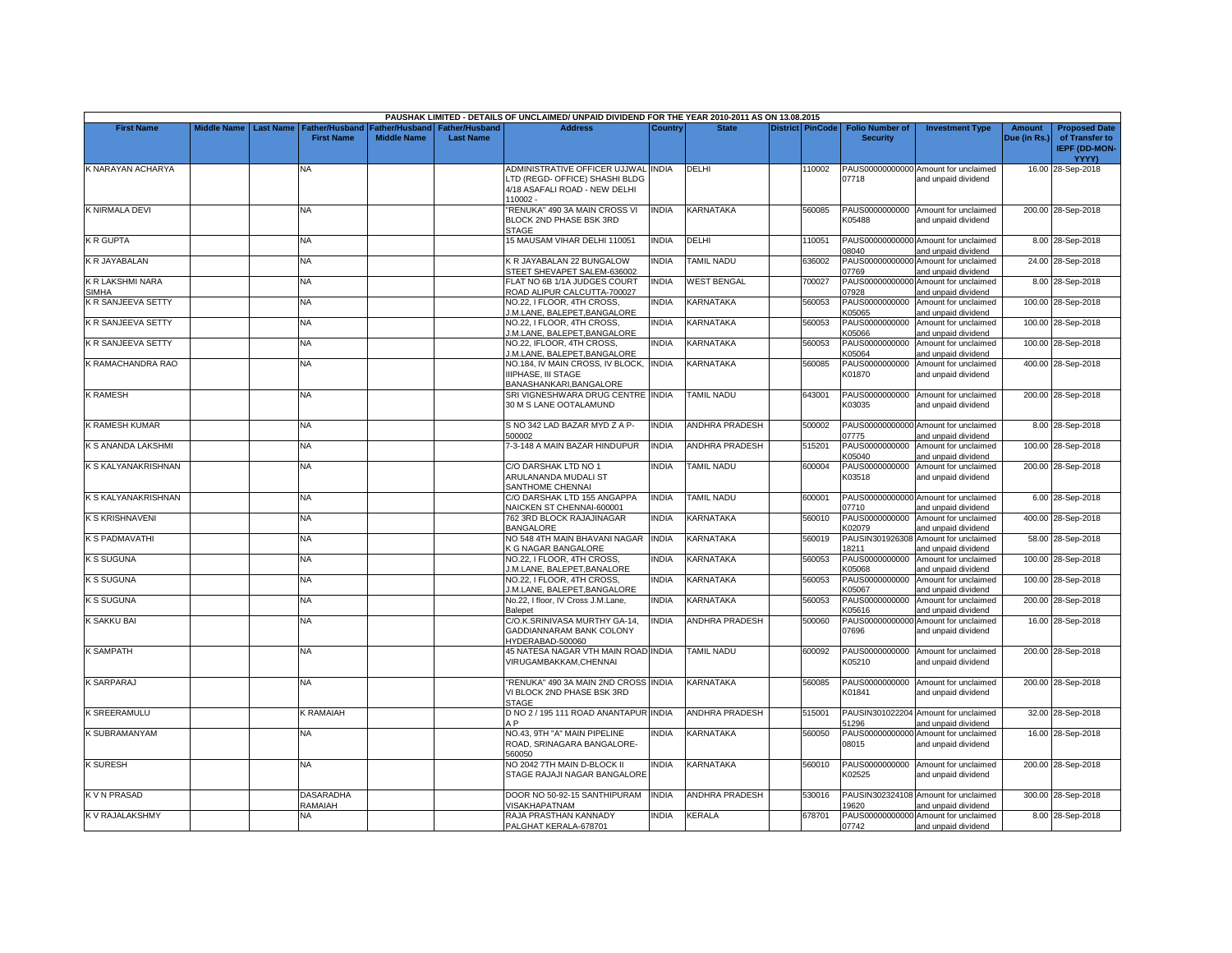|                                       |                    |                  |                                            |                                      |                                           | PAUSHAK LIMITED - DETAILS OF UNCLAIMED/ UNPAID DIVIDEND FOR THE YEAR 2010-2011 AS ON 13.08.2015     |              |                       |                         |                                           |                                                             |                               |                                                                         |
|---------------------------------------|--------------------|------------------|--------------------------------------------|--------------------------------------|-------------------------------------------|-----------------------------------------------------------------------------------------------------|--------------|-----------------------|-------------------------|-------------------------------------------|-------------------------------------------------------------|-------------------------------|-------------------------------------------------------------------------|
| <b>First Name</b>                     | <b>Middle Name</b> | <b>Last Name</b> | <b>Father/Husband</b><br><b>First Name</b> | Father/Husband<br><b>Middle Name</b> | <b>Father/Husband</b><br><b>Last Name</b> | <b>Address</b>                                                                                      | Country      | <b>State</b>          | <b>District PinCode</b> | <b>Folio Number of</b><br><b>Security</b> | <b>Investment Type</b>                                      | <b>Amount</b><br>Due (in Rs.) | <b>Proposed Date</b><br>of Transfer to<br><b>IEPF (DD-MON-</b><br>YYYY) |
| K V SHIVAPRASAD                       |                    |                  | N٨                                         |                                      |                                           | 44/1 A T STREET OPPOSITE GOODS-INDIA<br>SHED BRI- DGE T C M ROYAN<br>ROAD BANGALORE-560053 - -      |              | KARNATAKA             | 560053                  | 07927                                     | PAUS00000000000 Amount for unclaimed<br>and unpaid dividend |                               | 8.00 28-Sep-2018                                                        |
| <b>KV SUMA</b>                        |                    |                  | <b>NA</b>                                  |                                      |                                           | C/O ELECTROPLAST 112-A DEVJI<br>KESHAVJI IND ESTATE WAMAN<br>TUKARAM MARG CHEMBUR<br>MUMBAI 400071  | <b>INDIA</b> | <b>MAHARASHTRA</b>    | 400071                  | 08019                                     | PAUS00000000000 Amount for unclaimed<br>and unpaid dividend |                               | 32.00 28-Sep-2018                                                       |
| <b>K VASUDEVAN UNNI</b>               |                    |                  | NA                                         |                                      |                                           | PALLITHRIKOYIL MADHOM<br>PONNURUNNI P O VYTTILA COCHIN                                              | <b>INDIA</b> | KERALA                | 682019                  | K02967                                    | PAUS0000000000 Amount for unclaimed<br>and unpaid dividend  |                               | 1100.00 28-Sep-2018                                                     |
| <b>KABARIA RAMESHBHAI</b>             |                    |                  | <b>NA</b>                                  |                                      |                                           | 40 MANI MAHAL SHOPPING<br>CENTRE NR DARBARI KOLHAR<br><b>BHAVNAGAR</b>                              | <b>INDIA</b> | <b>GUJARAT</b>        | 364001                  | 08048                                     | PAUS00000000000 Amount for unclaimed<br>and unpaid dividend |                               | 66.00 28-Sep-2018                                                       |
| <b>KABITA BARUA</b>                   |                    |                  | <b>NA</b>                                  |                                      |                                           | C/O SANKARBARUA S E GHY<br>ELECTRICAL CIRCLE F C ROAD<br><b>GAWHATI</b>                             | <b>INDIA</b> | <b>ASSAM</b>          | 781001                  | K03079                                    | PAUS0000000000 Amount for unclaimed<br>and unpaid dividend  |                               | 300.00 28-Sep-2018                                                      |
| <b>KADAGAD MURIGEPPA</b><br>SHIDDAPPA |                    |                  | NA                                         |                                      |                                           | SAUNDATTI BELGAUM DIST<br>KARNATAK 590001                                                           | <b>INDIA</b> | KARNATAKA             | 590001                  | 07703                                     | PAUS00000000000 Amount for unclaimed<br>and unpaid dividend |                               | 32.00 28-Sep-2018                                                       |
| <b>KADIR SALEHBHAI</b>                |                    |                  | <b>NA</b>                                  |                                      |                                           | BRABOURNE COURT BLOCK 'A'<br>ROOM NO 8 1ST- FLOOR 1-<br>CHANDNI CHOWK STREET<br>CALCUTTA-- 700013 - | <b>INDIA</b> | <b>WEST BENGAL</b>    | 700013                  | 07842                                     | PAUS00000000000 Amount for unclaimed<br>and unpaid dividend |                               | 8.00 28-Sep-2018                                                        |
| KAILAS HARSHAD SHAH                   |                    |                  | NA                                         |                                      |                                           | URMIL 19 SANJIVBAUG<br>AHMEDABAD-380007                                                             | <b>INDIA</b> | <b>GUJARAT</b>        | 380007                  | 07959                                     | PAUS00000000000 Amount for unclaimed<br>and unpaid dividend |                               | 16.00 28-Sep-2018                                                       |
| KAILAS HARSHAD SHAH                   |                    |                  | NA                                         |                                      |                                           | 19 SANJIV BAG URMILA NEW<br>SHARDA MANDIR ROAD<br>AHMEDABAD-380007                                  | INDIA        | GUJARAT               | 380007                  | 07961                                     | PAUS00000000000 Amount for unclaimed<br>and unpaid dividend |                               | 16.00 28-Sep-2018                                                       |
| KAILAS JANAKBHAI<br>PATEL             |                    |                  | <b>NA</b>                                  |                                      |                                           | 4 MUNICIPAL HOSPITAL STATION<br>ROAD ANAND 388001                                                   | <b>INDIA</b> | <b>GUJARAT</b>        | 388001                  | 08051                                     | PAUS00000000000 Amount for unclaimed<br>and unpaid dividend |                               | 32.00 28-Sep-2018                                                       |
| <b>KAILASBEN RAMANLAL</b><br>PATEL    |                    |                  | NA                                         |                                      |                                           | 18-A/VASUDHA SOCIETY<br>AHMEDABAD-380014                                                            | <b>INDIA</b> | <b>GUJARAT</b>        | 380014                  | 07852                                     | PAUS00000000000 Amount for unclaimed<br>and unpaid dividend |                               | 8.00 28-Sep-2018                                                        |
| KAILASH CHAND                         |                    |                  | NA.                                        |                                      |                                           | C/O SATYA PAL BATRA H P-46<br>MAURYA ENCLAVE PITAMPURA<br>DELHI 110034                              | <b>INDIA</b> | DELHI                 | 110034                  | 07902                                     | PAUS00000000000 Amount for unclaimed<br>and unpaid dividend |                               | 8.00 28-Sep-2018                                                        |
| KAILASH CHANDRA<br><b>MAHESHWARI</b>  |                    |                  | NA                                         |                                      |                                           | 29/4/B GOKULNAGAR SOCIETY<br>USMANPURA ASHRAM ROAD<br>AHMEDABAD 380013                              | <b>INDIA</b> | <b>GUJARAT</b>        | 380013                  | 07923                                     | PAUS00000000000 Amount for unclaimed<br>and unpaid dividend |                               | 8.00 28-Sep-2018                                                        |
| <b>KAILASH KAUR</b>                   |                    |                  | NA                                         |                                      |                                           | B-234 ASHOK VIHAR DELHI 110052                                                                      | <b>INDIA</b> | DELHI                 | 110052                  | 07901                                     | PAUS00000000000 Amount for unclaimed<br>and unpaid dividend |                               | 8.00 28-Sep-2018                                                        |
| KAILASH MAGANLAL<br>SHETH             |                    |                  | ΝA                                         |                                      |                                           | SHETH FALI NEAR DHANBAI DELA<br>JAMNAGAR-361001                                                     | <b>INDIA</b> | <b>GUJARAT</b>        | 361001                  | 07820                                     | PAUS00000000000 Amount for unclaimed<br>and unpaid dividend |                               | 24.00 28-Sep-2018                                                       |
| <b>KAILASH R BHUTA</b>                |                    |                  | NA                                         |                                      |                                           | 20 NEW AMBICA BHUVAN 167 OLD<br>NAGARDAS ROAD ANDHERI EAST<br>MUMBAI-400069                         | <b>INDIA</b> | MAHARASHTRA           | 400069                  | 07623                                     | PAUS00000000000 Amount for unclaimed<br>and unpaid dividend |                               | 32.00 28-Sep-2018                                                       |
| <b>KAILASH SAHNAN</b>                 |                    |                  | <b>NA</b>                                  |                                      |                                           | H.NO.1718/8 STREET NO 3<br>MOHALLA FATEHGARH G.T.ROAD<br>(WEST)                                     | <b>INDIA</b> | PUNJAB                | 141008                  | K03419                                    | PAUS0000000000 Amount for unclaimed<br>and unpaid dividend  |                               | 200.00 28-Sep-2018                                                      |
| KAILASHCHANDRA GARG                   |                    |                  | ΝA                                         |                                      |                                           | 17/B, GREATER BRIJESHWARI,<br>OPP.BSNL TOWER, BICHOLI ROAD<br>NDORE(M.P)                            | <b>INDIA</b> | <b>MADHYA PRADESH</b> | 452001                  | 07918                                     | PAUS00000000000 Amount for unclaimed<br>and unpaid dividend |                               | 16.00 28-Sep-2018                                                       |
| <b>KAJAL SEN</b>                      |                    |                  | <b>NA</b>                                  |                                      |                                           | 1591 NAPIER TOWN JABALPUR                                                                           | <b>INDIA</b> | <b>MADHYA PRADESH</b> | 482001                  | K03297                                    | PAUS0000000000 Amount for unclaimed<br>and unpaid dividend  |                               | 200.00 28-Sep-2018                                                      |
| <b>KAKALI DEY</b>                     |                    |                  | NA                                         |                                      |                                           | BHOWANIPUR P O KHARAGPUR<br>DIST MIDNAPORE WEST BENGAL                                              | <b>INDIA</b> | <b>WEST BENGAL</b>    | 721301                  | PAUS0000000000<br>K02899                  | Amount for unclaimed<br>and unpaid dividend                 |                               | 200.00 28-Sep-2018                                                      |
| KAKKOO M D                            |                    |                  | NA                                         |                                      |                                           | PHARMACIST OLD NO 144. NEW NO INDIA<br>95, AMK ILLAM, B.K.CHETTY ST,<br>FORT(PO).                   |              | TAMIL NADU            | 641001                  | PAUS0000000000<br>M00519                  | Amount for unclaimed<br>and unpaid dividend                 |                               | 200.00 28-Sep-2018                                                      |
| <b>KAKOLI UPADHYAY</b>                |                    |                  | <b>NA</b>                                  |                                      |                                           | 'PRACHI" 23-VIDYA VIHAR<br>RANAPRATAPNAGAR NAGPUR<br>440022                                         | <b>INDIA</b> | <b>MAHARASHTRA</b>    | 440022                  | 08000                                     | PAUS00000000000 Amount for unclaimed<br>and unpaid dividend |                               | 66.00 28-Sep-2018                                                       |
| KALA DIVYAKUMAR<br><b>TRIVEDI</b>     |                    |                  | NA                                         |                                      |                                           | SAVANT BLDG NEAR POLICE<br>STATION DANDIA BAZAR BARODA-<br>390001                                   | <b>INDIA</b> | <b>GUJARAT</b>        | 390001                  | 07548                                     | PAUS00000000000 Amount for unclaimed<br>and unpaid dividend |                               | 10.00 28-Sep-2018                                                       |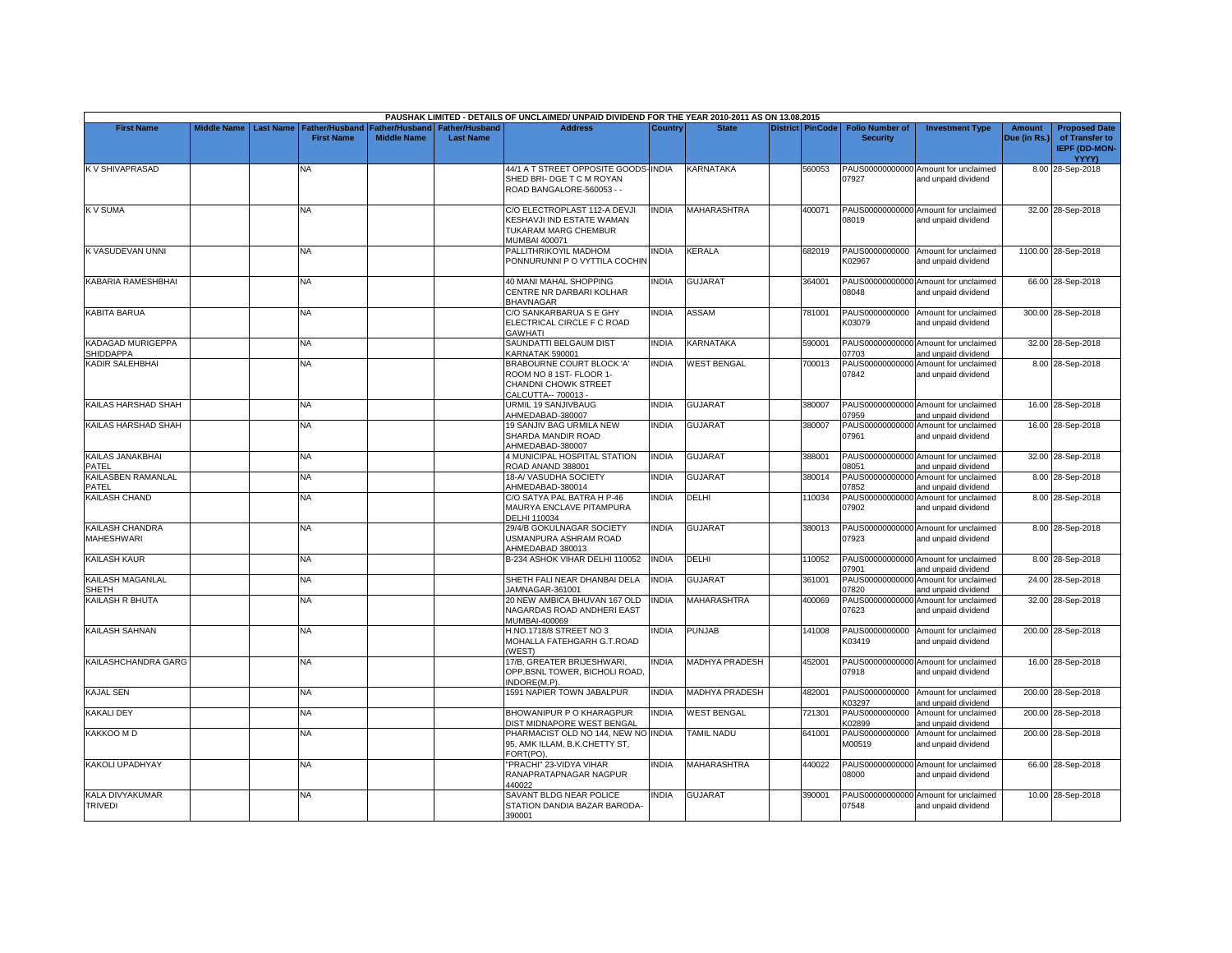|                                         |                    |           |                                            |                                      |                                           | PAUSHAK LIMITED - DETAILS OF UNCLAIMED/ UNPAID DIVIDEND FOR THE YEAR 2010-2011 AS ON 13.08.2015        |                |                    |                         |                                           |                                                             |                               |                                                                |
|-----------------------------------------|--------------------|-----------|--------------------------------------------|--------------------------------------|-------------------------------------------|--------------------------------------------------------------------------------------------------------|----------------|--------------------|-------------------------|-------------------------------------------|-------------------------------------------------------------|-------------------------------|----------------------------------------------------------------|
| <b>First Name</b>                       | <b>Middle Name</b> | Last Name | <b>Father/Husband</b><br><b>First Name</b> | Father/Husband<br><b>Middle Name</b> | <b>Father/Husband</b><br><b>Last Name</b> | <b>Address</b>                                                                                         | <b>Country</b> | <b>State</b>       | <b>District PinCode</b> | <b>Folio Number of</b><br><b>Security</b> | <b>Investment Type</b>                                      | <b>Amount</b><br>Due (in Rs.) | <b>Proposed Date</b><br>of Transfer to<br><b>IEPF (DD-MON-</b> |
| KALAVATI                                |                    |           | NA                                         |                                      |                                           | NAGARKUVA PETLAD-388450                                                                                | INDIA          | <b>GUJARAT</b>     | 388450                  |                                           | PAUS00000000000 Amount for unclaimed                        |                               | YYYY)<br>16.00 28-Sep-2018                                     |
| PRAFULCHANDRA SHAH                      |                    |           |                                            |                                      |                                           |                                                                                                        |                |                    |                         | 07624                                     | and unpaid dividend                                         |                               |                                                                |
| KALAVATI<br>PRAFULCHANDRA SHAH          |                    |           | <b>NA</b>                                  |                                      |                                           | NAGARKUVA PETLAD-388450                                                                                | <b>INDIA</b>   | GUJARAT            | 388450                  | PAUS00000000000<br>07730                  | Amount for unclaimed<br>and unpaid dividend                 |                               | 2.00 28-Sep-2018                                               |
| KALAWATI DEVI GUPTA                     |                    |           | NA                                         |                                      |                                           | PREM KUTI 110/1 BANARSI DAS<br>ESTATE TIMARPUR DELHI-110007                                            | <b>INDIA</b>   | DELHI              | 110007                  | 07786                                     | PAUS00000000000 Amount for unclaimed<br>and unpaid dividend |                               | 8.00 28-Sep-2018                                               |
| KALAWATI SHANTILAL<br>SHAH              |                    |           | NA                                         |                                      |                                           | 14, PRAKASH CHAMBERS, OPP:<br>KAPADIA ESTATE, RATAN POLE,<br>GOLWAD, AHMEDABAD-380001                  | <b>INDIA</b>   | GUJARAT            | 380001                  | 07582                                     | PAUS00000000000 Amount for unclaimed<br>and unpaid dividend |                               | 12.00 28-Sep-2018                                              |
| KALIDAS GORDHANBHAI<br><b>BRAMBHATT</b> |                    |           | NA                                         |                                      |                                           | BRAMBHAHWADA AT & PO<br>SOKHADA DIST BARODA PIN-<br>391240                                             | <b>INDIA</b>   | <b>GUJARAT</b>     | 391240                  | 07625                                     | PAUS00000000000 Amount for unclaimed<br>and unpaid dividend |                               | 2.00 28-Sep-2018                                               |
| <b>KALPANA</b>                          |                    |           | NA                                         |                                      |                                           | 8B MAHESHWARI SOCIETY GOTRI<br>ROAD VADODARA                                                           | <b>INDIA</b>   | GUJARAT            | 390015                  | PAUS0000000000<br><b>K05267</b>           | Amount for unclaimed<br>and unpaid dividend                 |                               | 200.00 28-Sep-2018                                             |
| <b>KALPANA DEY</b>                      |                    |           | NA                                         |                                      |                                           | C/O MR D L ROY CHOWDHURY P 42 INDIA<br>(NORTH) UNIQUE PARK CALCUTTA<br>700034                          |                | <b>WEST BENGAL</b> | 700034                  | 07881                                     | PAUS00000000000 Amount for unclaimed<br>and unpaid dividend |                               | 8.00 28-Sep-2018                                               |
| KALPANA JESUKHLAL<br><b>DHRU</b>        |                    |           | NΑ                                         |                                      |                                           | C/O THE SWASTIK JANATA<br>SAHAKARI BANK LTD 502<br>KALBADEVI ROAD MUMBAI-400002                        | <b>INDIA</b>   | <b>MAHARASHTRA</b> | 400002                  | 07868                                     | PAUS00000000000 Amount for unclaimed<br>and unpaid dividend |                               | 8.00 28-Sep-2018                                               |
| KALPANABEN<br>CHANDRAKANT SHAH          |                    |           | NA                                         |                                      |                                           | NANDKRUPA BLDG BHADRAKALI<br>MATA'S POLE RAOPURA ROAD<br>BARODA-390001                                 | <b>INDIA</b>   | <b>GUJARAT</b>     | 390001                  | 07626                                     | PAUS00000000000 Amount for unclaimed<br>and unpaid dividend |                               | 32.00 28-Sep-2018                                              |
| KALUBHAI JASMATBHAI<br>VAGASIYA         |                    |           | <b>NA</b>                                  |                                      |                                           | AT & POST LUNDHIYA VIA MOTI<br>DHARI DIST JUNAGADH                                                     | <b>INDIA</b>   | <b>GUJARAT</b>     | 362001                  | 07628                                     | PAUS00000000000 Amount for unclaimed<br>and unpaid dividend |                               | 16.00 28-Sep-2018                                              |
| KALVA MANIKYA RAO                       |                    |           | NA                                         |                                      |                                           | COMMERCIAL GOODS<br>TRANSPORT, 107, THAMBUCHETTY<br>STREET, P.B.NO.1254.CHENNAI                        | <b>INDIA</b>   | TAMIL NADU         | 600001                  | PAUS0000000000<br>K00471                  | Amount for unclaimed<br>and unpaid dividend                 |                               | 200.00 28-Sep-2018                                             |
| KALYANDAS TRIKAMLAL<br>SHAH             |                    |           | ΝA                                         |                                      |                                           | BAJWADA SHETH SHERI BARODA-<br>390001                                                                  | <b>INDIA</b>   | GUJARAT            | 390001                  | 07579                                     | PAUS00000000000 Amount for unclaimed<br>and unpaid dividend |                               | 2.00 28-Sep-2018                                               |
| KALYANIKUTTY C NAIR                     |                    |           | <b>NA</b>                                  |                                      |                                           | MARATH HOUSE V P V/427<br>VADAVANNUR-PALGHAT-DIST<br><b>KERALA-678504</b>                              | <b>INDIA</b>   | KERALA             | 678504                  | 07766                                     | PAUS00000000000 Amount for unclaimed<br>and unpaid dividend |                               | 16.00 28-Sep-2018                                              |
| KALYANJI KACHARABHAI<br>PARMAR          |                    |           | NA                                         |                                      |                                           | NEAR BARADI GATE JAM SALAYA<br>DIST JAMNAGAR 361001                                                    | <b>INDIA</b>   | <b>GUJARAT</b>     | 361001                  | 07629                                     | PAUS00000000000 Amount for unclaimed<br>and unpaid dividend |                               | 6.00 28-Sep-2018                                               |
| KAMAL CHAND JAIN                        |                    |           | <b>NA</b>                                  |                                      |                                           | 9/10 MAHESH NAGAR B/H<br>MAHESHWARI DHARAMSHALA<br><b>INDORE</b>                                       | <b>INDIA</b>   | MADHYA PRADESH     | 461775                  | 07584                                     | PAUS00000000000 Amount for unclaimed<br>and unpaid dividend |                               | 2.00 28-Sep-2018                                               |
| KAMAL CHAND M JAIN                      |                    |           | NA                                         |                                      |                                           | 6 CHINNIA ROAD T NAGAR<br>CHENNAI                                                                      | <b>INDIA</b>   | TAMIL NADU         | 600017                  | <03471                                    | PAUS0000000000 Amount for unclaimed<br>and unpaid dividend  |                               | 200.00 28-Sep-2018                                             |
| KAMAL DATTATRAYA<br>HARDIKAR            |                    |           | <b>NA</b>                                  |                                      |                                           | PIRAMITAR ROAD DANDIA BAZAR<br>BARODA 390001                                                           | <b>INDIA</b>   | GUJARAT            | 390001                  | 07559                                     | PAUS00000000000 Amount for unclaimed<br>and unpaid dividend |                               | 2.00 28-Sep-2018                                               |
| KAMAL DINESH THAKKAR                    |                    |           | NΑ                                         |                                      |                                           | DINESH BHUVAN 2ND FL ROOM NO-INDIA<br>5 451/63 P- ATHE BAPURAO MARG<br>OPP SINDHI LANE MUMBA- I 400004 |                | <b>MAHARASHTRA</b> | 400004                  | 07834                                     | PAUS00000000000 Amount for unclaimed<br>and unpaid dividend |                               | 16.00 28-Sep-2018                                              |
| KAMAL KISHORE                           |                    |           | NA                                         |                                      |                                           | I-C ADARSH NAGAR BINA<br><b>MEDICALS ALAMBAGH LUCKNOW</b>                                              | <b>INDIA</b>   | UTTAR PRADESH      | 226005                  | PAUS0000000000<br>K03372                  | Amount for unclaimed<br>and unpaid dividend                 |                               | 600.00 28-Sep-2018                                             |
| <b>KAMAL MAHESHWARI</b>                 |                    |           | NA                                         |                                      |                                           | 409, MOHAN BHAWAN 1st C ROAD,<br>SARDARPURA JODHPUR<br>RAJASTHAN                                       | <b>INDIA</b>   | <b>RAJASTHAN</b>   | 342001                  | 02042                                     | PAUSIN301696108 Amount for unclaimed<br>and unpaid dividend |                               | 200.00 28-Sep-2018                                             |
| KAMAL NETRA PALL                        |                    |           | <b>NA</b>                                  |                                      |                                           | 877 H B COLONY AMBALA CANTT<br><b>HARYANA</b>                                                          | <b>INDIA</b>   | <b>HARYANA</b>     | 133001                  | PAUS0000000000<br>K03418                  | Amount for unclaimed<br>and unpaid dividend                 |                               | 200.00 28-Sep-2018                                             |
| KAMALAVALLI                             |                    |           | NA                                         |                                      |                                           | 3-D 4TH ST GOKULAM COLONY P N INDIA<br>PUDAR COIMBATORE                                                |                | TAMIL NADU         | 641041                  | PAUS0000000000<br><b>K03037</b>           | Amount for unclaimed<br>and unpaid dividend                 |                               | 300.00 28-Sep-2018                                             |
| <b>KAMASASTRY</b><br>AYYALASOMAYAJULA   |                    |           | NA                                         |                                      |                                           | C/O DARSHAK LIMITED 3-5-784/2/1/A INDIA<br>KING - KOTI OPP KING KOTI<br>HOSPITAL HYDERABAD 5-00029 -   |                | ANDHRA PRADESH     | 500029                  | 07631                                     | PAUS00000000000 Amount for unclaimed<br>and unpaid dividend |                               | 16.00 28-Sep-2018                                              |
| <b>KAMESETTY</b><br>VENKATASUBBAIAH K   |                    |           | NA                                         |                                      |                                           | 9/226, SHANKAR RAO STREET,<br>SRIRAMULUPET.<br>PRODDATUR.(CUDDAPAH DIST).                              | <b>INDIA</b>   | ANDHRA PRADESH     | 516360                  | PAUS0000000000<br>K00111                  | Amount for unclaimed<br>and unpaid dividend                 |                               | 200.00 28-Sep-2018                                             |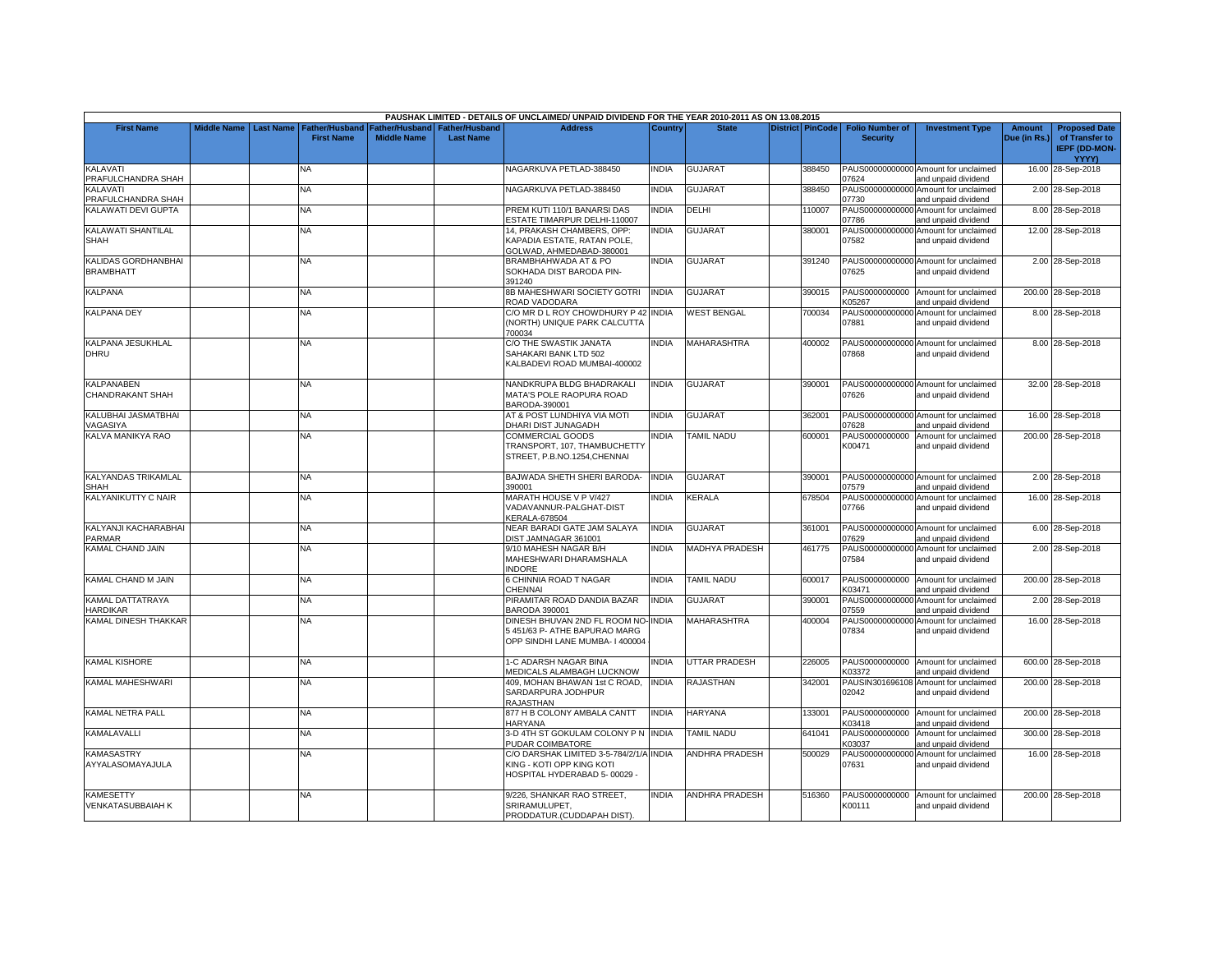|                                                  |                    |                  |                                            |                                      |                                           | PAUSHAK LIMITED - DETAILS OF UNCLAIMED/ UNPAID DIVIDEND FOR THE YEAR 2010-2011 AS ON 13.08.2015          |              |                       |                         |                                           |                                                             |                        |                                                                         |
|--------------------------------------------------|--------------------|------------------|--------------------------------------------|--------------------------------------|-------------------------------------------|----------------------------------------------------------------------------------------------------------|--------------|-----------------------|-------------------------|-------------------------------------------|-------------------------------------------------------------|------------------------|-------------------------------------------------------------------------|
| <b>First Name</b>                                | <b>Middle Name</b> | <b>Last Name</b> | <b>Father/Hushand</b><br><b>First Name</b> | Father/Husband<br><b>Middle Name</b> | <b>Father/Husband</b><br><b>Last Name</b> | <b>Address</b>                                                                                           | Country      | <b>State</b>          | <b>District PinCode</b> | <b>Folio Number of</b><br><b>Security</b> | <b>Investment Type</b>                                      | Amount<br>Due (in Rs.) | <b>Proposed Date</b><br>of Transfer to<br><b>IEPF (DD-MON-</b><br>YYYY) |
| <b>KAMINI RUSTAGI</b>                            |                    |                  | NА                                         |                                      |                                           | 20/6 SHAKTI NAGAR DELHI-110007                                                                           | <b>INDIA</b> | DELHI                 | 110007                  | 07787                                     | PAUS00000000000 Amount for unclaimed<br>and unpaid dividend |                        | 24.00 28-Sep-2018                                                       |
| KAMINIBEN DILIPBHAI<br>PATEL                     |                    |                  | NA                                         |                                      |                                           | GUNDA FALIA RAJMAHAL ROAD<br>BARODA-390001                                                               | <b>INDIA</b> | GUJARAT               | 390001                  | 07632                                     | PAUS00000000000 Amount for unclaimed<br>and unpaid dividend |                        | 6.00 28-Sep-2018                                                        |
| KAMINIBEN HARIPRASAD<br><b>SHAH</b>              |                    |                  | NA                                         |                                      |                                           | 65 MUNICIPAL KARMCHARINAGAR<br>NR SARVODAYA PART-1 SOLA<br>ROAD GHATLODIA AHMEDABAD<br>380061            | <b>INDIA</b> | GUJARAT               | 380061                  | 07633                                     | PAUS00000000000 Amount for unclaimed<br>and unpaid dividend |                        | 16.00 28-Sep-2018                                                       |
| <b>KAMLA DEVI</b>                                |                    |                  | NA                                         |                                      |                                           | 20/6 SHAKTI NAGAR DELHI-110007                                                                           | <b>INDIA</b> | DELHI                 | 110007                  | 07788                                     | PAUS00000000000 Amount for unclaimed<br>and unpaid dividend |                        | 24.00 28-Sep-2018                                                       |
| KAMLA R JHAMNANI                                 |                    |                  | NA                                         |                                      |                                           | "SHRI RAM NIVAS" 84<br>MAHADEVNAGAR BEHIND MAYA<br>TALKIES KUBERNAGAR<br>AHMEDABAD 382340                | INDIA        | <b>GUJARAT</b>        | 382340                  | 07863                                     | PAUS00000000000 Amount for unclaimed<br>and unpaid dividend |                        | 32.00 28-Sep-2018                                                       |
| <b>KAMLA SALWAN</b>                              |                    |                  | NA                                         |                                      |                                           | S-374 GREATER KAILASH -I NEW<br>DELHI-110048                                                             | <b>INDIA</b> | DELHI                 | 110048                  | 07811                                     | PAUS00000000000 Amount for unclaimed<br>and unpaid dividend |                        | 16.00 28-Sep-2018                                                       |
| <b>KAMLA SEKHRI</b>                              |                    |                  | NΑ                                         |                                      |                                           | 26/104 BIRHANA ROAD KANPUR-<br>208001                                                                    | <b>INDIA</b> | <b>JTTAR PRADESH</b>  | 208001                  | 07884                                     | PAUS00000000000 Amount for unclaimed<br>and unpaid dividend |                        | 8.00 28-Sep-2018                                                        |
| <b>KAMLA SURANA</b>                              |                    |                  | NA                                         |                                      |                                           | 26/1 RACE COURSE ROAD INDORE                                                                             | <b>INDIA</b> | <b>MADHYA PRADESH</b> | 452003                  | 08109                                     | PAUS00000000000 Amount for unclaimed<br>and unpaid dividend |                        | 16.00 28-Sep-2018                                                       |
| <b>KAMLA YASHWANTRAI</b><br><b>DESAI</b>         |                    |                  | NA                                         |                                      |                                           | C/O M M NAIK G-32 ALEMBIC<br>COLONY ALEMBIC ROAD BARODA-<br>390003                                       | <b>INDIA</b> | GUJARAT               | 390003                  | 07574                                     | PAUS00000000000 Amount for unclaimed<br>and unpaid dividend |                        | 2.00 28-Sep-2018                                                        |
| KAMLABEN BABUBHAI<br>PATEL                       |                    |                  | NA.                                        |                                      |                                           | NEAR NARANDEV MAHADEV<br>KARAMSAD DIST KAIRA 388325                                                      | <b>INDIA</b> | <b>GUJARAT</b>        | 388325                  | 07634                                     | PAUS00000000000 Amount for unclaimed<br>and unpaid dividend |                        | 32.00 28-Sep-2018                                                       |
| KAMLABEN JAYANTIBHAI<br><b>PATEL</b>             |                    |                  | NA                                         |                                      |                                           | AT JALLA TAL KHAMBHAT POST<br>NAR TAL PETLAD DIST KAIRA PIN-<br>388150                                   | <b>INDIA</b> | <b>GUJARAT</b>        | 388150                  | 07635                                     | PAUS00000000000 Amount for unclaimed<br>and unpaid dividend |                        | 6.00 28-Sep-2018                                                        |
| KAMLABEN MOHANLAL<br><b>SHAH</b>                 |                    |                  | <b>NA</b>                                  |                                      |                                           | C/O MOHANLAL KALIDAS SHAH<br>MAMA'S POLE RAOPURA BARODA-<br>390001                                       | <b>INDIA</b> | <b>GUJARAT</b>        | 390001                  | 07581                                     | PAUS00000000000 Amount for unclaimed<br>and unpaid dividend |                        | 10.00 28-Sep-2018                                                       |
| <b>KAMLESH A RATHOD</b>                          |                    |                  | NA                                         |                                      |                                           | C/O SUMANBHAI A RATHOD A/3<br>LENTEN FLATS-NR<br>JAWAHARNAGAR SOC VASNA RD<br>PALDI AHM- EDABAD 380007 - | <b>INDIA</b> | <b>GUJARAT</b>        | 380007                  | 07738                                     | PAUS00000000000 Amount for unclaimed<br>and unpaid dividend |                        | 8.00 28-Sep-2018                                                        |
| KAMLESH HASMUKHLAL<br><b>SHAH</b>                |                    |                  | NA                                         |                                      |                                           | C/O AWISHKAR ASSOCIATES 183 K INDIA<br>S GARDEN LALBAUG IV CROSS<br>BANGALORE-560027                     |              | KARNATAKA             | 560027                  | 07848                                     | PAUS00000000000 Amount for unclaimed<br>and unpaid dividend |                        | 8.00 28-Sep-2018                                                        |
| <b>KAMLESH I VORA</b>                            |                    |                  | NΑ                                         |                                      |                                           | 47/48 SANGHAVI APTS KAMLA<br>NEHRU CROSS ROAD NO 1<br>KANDIVALI (W) MUMBAI 400067                        | <b>INDIA</b> | MAHARASHTRA           | 400067                  | 08017                                     | PAUS00000000000 Amount for unclaimed<br>and unpaid dividend |                        | 32.00 28-Sep-2018                                                       |
| KAMLESH K SHARMA                                 |                    |                  | NA.                                        |                                      |                                           | C/O ALEMBIC CHEMICAL WORKS<br>CO LTD 22 ALBERT ROAD<br>AMRITSAR 143001                                   | <b>INDIA</b> | PUNJAB                | 143001                  | 07717                                     | PAUS00000000000 Amount for unclaimed<br>and unpaid dividend |                        | 16.00 28-Sep-2018                                                       |
| <b>KAMLESH LEASING</b><br><b>FINANCE PVT LTD</b> |                    |                  | NA.                                        |                                      |                                           | 2. GAUTAM VIHAR SOC<br>USHNANPURA, ASHRAM ROAD,<br>AHMEDASBAD                                            | <b>INDIA</b> | <b>GUJARAT</b>        | 380013                  | 59166                                     | PAUS12033200001 Amount for unclaimed<br>and unpaid dividend |                        | 166.00 28-Sep-2018                                                      |
| <b>KAMLESH MEDIRATTA</b>                         |                    |                  | <b>NA</b>                                  |                                      |                                           | -132 KIRTI NAGAR NEW DELHI<br>110015                                                                     | <b>INDIA</b> | DELHI                 | 110015                  | 08044                                     | PAUS00000000000 Amount for unclaimed<br>and unpaid dividend |                        | 8.00 28-Sep-2018                                                        |
| <b>KAMLESH RANJAN</b>                            |                    |                  | NA                                         |                                      |                                           | 8/31 TILAK NAGAR NEW DELHI-<br>110018                                                                    | <b>INDIA</b> | DELHI                 | 110018                  | 07891                                     | PAUS00000000000 Amount for unclaimed<br>and unpaid dividend |                        | 8.00 28-Sep-2018                                                        |
| <b>KAMLESHBHAI</b><br>KANTIBHAI PATEL            |                    |                  | NA.                                        |                                      |                                           | C/O M/S KAMLESH CORPN<br>DHOBIGHAT DUDHESHWAR ROAD<br>AHMEDABAD-380001                                   | <b>INDIA</b> | GUJARAT               | 380001                  | 07638                                     | PAUS00000000000 Amount for unclaimed<br>and unpaid dividend |                        | 32.00 28-Sep-2018                                                       |
| <b>KAMLESHKUMAR</b><br>CHANDULAL BHARVADA        |                    |                  | NA                                         |                                      |                                           | C/O B C BHARVADA VANIAVADI<br>MAIN ROAD STREET NO-1 NR<br>RAMESHWAR PAN CENTRE<br>RAJKOT-360002          | <b>INDIA</b> | <b>GUJARAT</b>        | 360002                  | 07822                                     | PAUS00000000000 Amount for unclaimed<br>and unpaid dividend |                        | 16.00 28-Sep-2018                                                       |
| KANAHYA LAL CHUTTANI                             |                    |                  | <b>NA</b>                                  |                                      |                                           | FC 136 TAGORE GARDEN NEW<br>DELHI-110027                                                                 | <b>INDIA</b> | <b>DELHI</b>          | 110027                  | 07942                                     | PAUS00000000000 Amount for unclaimed<br>and unpaid dividend |                        | 8.00 28-Sep-2018                                                        |
| KANAIYALAL AMBALAL<br>PATEL                      |                    |                  | NA                                         |                                      |                                           | 224/37 NEW ELLORA PARK RACE<br>COURSE CIRCLE BARODA-390003                                               | INDIA        | <b>GUJARAT</b>        | 390003                  | PAUS00000000000<br>07580                  | Amount for unclaimed<br>and unpaid dividend                 |                        | 16.00 28-Sep-2018                                                       |
| KANAIYALAL AMBALAL<br><b>SHAH</b>                |                    |                  | NA.                                        |                                      |                                           | 11 DHANUSHDHARI SOCIETY NR<br>DHARNIDHAR JAIN TEMPLE PALDI<br>AHMEDABAD 380007                           | <b>NDIA</b>  | <b>GUJARAT</b>        | 380007                  | PAUS00000000000<br>07741                  | Amount for unclaimed<br>and unpaid dividend                 |                        | 16.00 28-Sep-2018                                                       |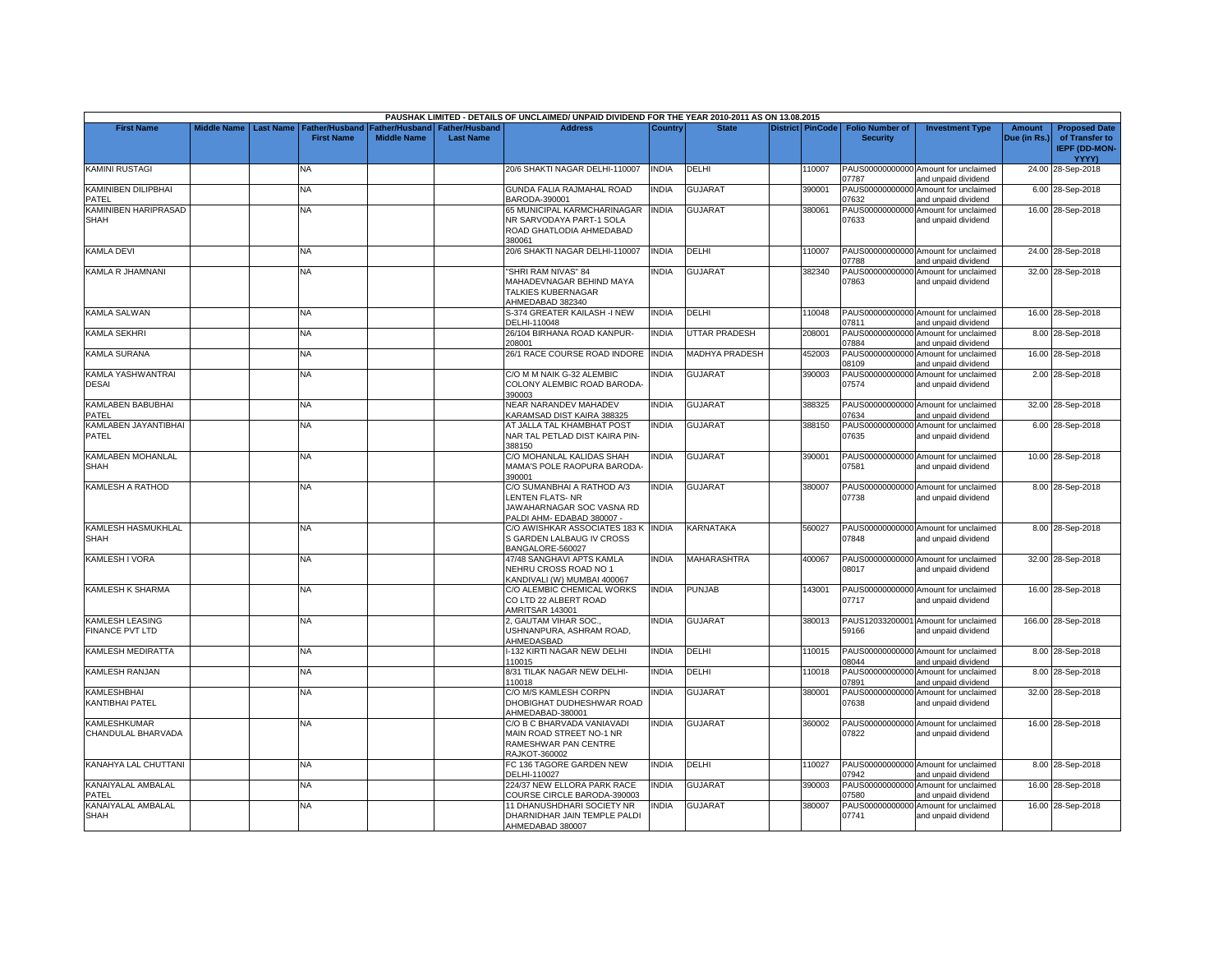|                                      |                    |                  |                                            |                    |                                                   | PAUSHAK LIMITED - DETAILS OF UNCLAIMED/ UNPAID DIVIDEND FOR THE YEAR 2010-2011 AS ON 13.08.2015                                  |              |                    |                         |                                           |                                                             |                        |                                        |
|--------------------------------------|--------------------|------------------|--------------------------------------------|--------------------|---------------------------------------------------|----------------------------------------------------------------------------------------------------------------------------------|--------------|--------------------|-------------------------|-------------------------------------------|-------------------------------------------------------------|------------------------|----------------------------------------|
| <b>First Name</b>                    | <b>Middle Name</b> | <b>Last Name</b> | <b>Father/Husband</b><br><b>First Name</b> | <b>Middle Name</b> | Father/Husband Father/Husband<br><b>Last Name</b> | <b>Address</b>                                                                                                                   | Country      | <b>State</b>       | <b>District PinCode</b> | <b>Folio Number of</b><br><b>Security</b> | <b>Investment Type</b>                                      | Amount<br>Due (in Rs.) | <b>Proposed Date</b><br>of Transfer to |
|                                      |                    |                  |                                            |                    |                                                   |                                                                                                                                  |              |                    |                         |                                           |                                                             |                        | <b>IEPF (DD-MON-</b><br><b>YYYY)</b>   |
| KANAIYALAL HIRALAL<br>DESAI          |                    |                  | NA                                         |                    |                                                   | 3 VIMAL SOCIETY MAKARPURA RD<br><b>BARODA 390009</b>                                                                             | <b>INDIA</b> | <b>GUJARAT</b>     | 390009                  | 7531                                      | PAUS00000000000 Amount for unclaimed<br>and unpaid dividend |                        | 2.00 28-Sep-2018                       |
| KANAIYALAL KALIDAS<br>VAIDYA         |                    |                  | NΑ                                         |                    |                                                   | ANNYONYA HOUSING SOCIETY<br>RAMNATH ROAD PETLAD DIST<br>KAIRA 388450                                                             | <b>INDIA</b> | <b>GUJARAT</b>     | 388450                  | 07640                                     | PAUS00000000000 Amount for unclaimed<br>and unpaid dividend |                        | 6.00 28-Sep-2018                       |
| KANAIYALAL KANTILAL<br>SHAH          |                    |                  | NA                                         |                    |                                                   | 28 SINDEY COLONY KEVEDABAG<br>NAVAPURA BARODA-390001                                                                             | INDIA        | <b>GUJARAT</b>     | 390001                  | 07641                                     | PAUS00000000000 Amount for unclaimed<br>and unpaid dividend |                        | 6.00 28-Sep-2018                       |
| KANAIYALAL<br>RANCHHODLAL THAKER     |                    |                  | NΑ                                         |                    |                                                   | 13 JAY RANCHHOD SOCIETY NO 3<br>WAGHODIA ROAD BARODA-390006                                                                      | <b>INDIA</b> | <b>GUJARAT</b>     | 390006                  | 07643                                     | PAUS00000000000 Amount for unclaimed<br>and unpaid dividend |                        | 2.00 28-Sep-2018                       |
| KANAIYALAL SUNDERLAL<br>GANDHI       |                    |                  | NA                                         |                    |                                                   | MADANZAMPA ROAD NEAR AZAD<br>GROUND KRISHNA BUILDING<br>BARODA-390001                                                            | INDIA        | <b>GUJARA1</b>     | 390001                  | 07644                                     | PAUS00000000000 Amount for unclaimed<br>and unpaid dividend |                        | 2.00 28-Sep-2018                       |
| KANAJI MEGHJIBHAI<br><b>CAMANI</b>   |                    |                  | NA.                                        |                    |                                                   | AMBAJI KADVA PLOT SHERI NO 6-C INDIA<br>OPP LAKHANIBHAI RAJKOT                                                                   |              | <b>GUJARAT</b>     | 360001                  | 07645                                     | PAUS00000000000 Amount for unclaimed<br>and unpaid dividend |                        | 16.00 28-Sep-2018                      |
| KANAK MEHTA                          |                    |                  | NA                                         |                    |                                                   | C4 SARDAR PATEL MARG JAIPUR-<br>302001                                                                                           | <b>INDIA</b> | <b>RAJASTHAN</b>   | 302001                  | )7779                                     | PAUS00000000000 Amount for unclaimed<br>and unpaid dividend |                        | 8.00 28-Sep-2018                       |
| KANAKASABHAI PILLAI<br>KRISHNASWAMI  |                    |                  | NΑ                                         |                    |                                                   | KAILAS 1ST FLOOR 10 NINETH ST<br>DR RADHAKRISHNAN SALAI<br>CHENNAI-600004                                                        | <b>INDIA</b> | <b>TAMIL NADU</b>  | 600004                  | 07785                                     | PAUS00000000000 Amount for unclaimed<br>and unpaid dividend |                        | 16.00 28-Sep-2018                      |
| KANAKBEN PRAFULLBHA<br>SHAH          |                    |                  | NA                                         |                    |                                                   | PLOT NO 1106/2 SECTOR-3/D<br><b>GANDHINAGAR</b>                                                                                  | india        | MAHARASHTRA        | 999999                  | 01863                                     | PAUS12033200006 Amount for unclaimed<br>and unpaid dividend |                        | 56.00 28-Sep-2018                      |
| KANCHAN BALA BARIK                   |                    |                  | <b>NA</b>                                  |                    |                                                   | C/O CHANDAN MEDICINE STORE<br>MAHATAB ROAD CUTTACK ORISSA                                                                        | <b>INDIA</b> | <b>ORISSA</b>      | 753012                  | K02646                                    | PAUS0000000000 Amount for unclaimed<br>and unpaid dividend  |                        | 200.00 28-Sep-2018                     |
| <b>KANCHAN</b><br>GIANCHANDANI       |                    |                  | NA                                         |                    |                                                   | 109/D-11 SECTOR 8 ROHINI NEW<br>DELHI                                                                                            | INDIA        | DELHI              | 110001                  | 08039                                     | PAUS00000000000 Amount for unclaimed<br>and unpaid dividend |                        | 8.00 28-Sep-2018                       |
| KANCHANBEN BANSILAL<br><b>GANDHI</b> |                    |                  | <b>NA</b>                                  |                    |                                                   | <b>GANDHI POLE AHMEDABADI</b><br>BAZZAR NADIAD 387001 DIST KAIRA                                                                 | <b>INDIA</b> | <b>GUJARAT</b>     | 387001                  | 07549                                     | PAUS00000000000 Amount for unclaimed<br>and unpaid dividend |                        | 2.00 28-Sep-2018                       |
| KANCHANBEN<br>VITHALBHAI PATEL       |                    |                  | NA                                         |                    |                                                   | AT & POST ADAVALA TALUKA<br>AMOD DIST BARODA 392110                                                                              | INDIA        | <b>GUJARAT</b>     | 392110                  | 07733                                     | PAUS00000000000 Amount for unclaimed<br>and unpaid dividend |                        | 16.00 28-Sep-2018                      |
| KANCHANLAL MULJIBHAI<br>MODI         |                    |                  | NA                                         |                    |                                                   | GHADIALI POLE DESAI SERI BAWA<br>MADHI'S LANE BARODA-390001                                                                      | INDIA        | <b>GUJARAT</b>     | 390001                  | 07647                                     | PAUS00000000000 Amount for unclaimed<br>and unpaid dividend |                        | 2.00 28-Sep-2018                       |
| KANCHANLAL MULJIBHAI<br><b>MODI</b>  |                    |                  | NA                                         |                    |                                                   | GHADIALIPOLE DESAI SHERI BAVA<br>MADHI'S LANE BARODA-390001                                                                      | <b>INDIA</b> | <b>GUJARAT</b>     | 390001                  | 07648                                     | PAUS00000000000 Amount for unclaimed<br>and unpaid dividend |                        | 2.00 28-Sep-2018                       |
| KANCHANLAL MULJIBHAI<br><b>MODI</b>  |                    |                  | NΑ                                         |                    |                                                   | DESAI SHERI BAVAMADHI NO<br>KHANCHO GHADIALI POLE BARODA<br>390001                                                               | India        | <b>GUJARAT</b>     | 390001                  | 07646                                     | PAUS00000000000 Amount for unclaimed<br>and unpaid dividend |                        | 2.00 28-Sep-2018                       |
| KANGOVI NARAYANARAO<br>KAUSALYA BAI  |                    |                  | NΑ                                         |                    |                                                   | K-24 12TH CROSS I BLOCK<br>RAJAJINAGAR BANGALORE-560010                                                                          | INDIA        | KARNATAKA          | 560010                  | 07701                                     | PAUS00000000000 Amount for unclaimed<br>and unpaid dividend |                        | 32.00 28-Sep-2018                      |
| KANIKA MITRA                         |                    |                  | NΑ                                         |                    |                                                   | 214 MAIN ROAD WEST PONEW<br>BARRACKPORE DIST 24 PGS (N)                                                                          | <b>INDIA</b> | <b>WEST BENGAL</b> | 743276                  | PAUS0000000000<br><b>K02754</b>           | Amount for unclaimed<br>and unpaid dividend                 |                        | 200.00 28-Sep-2018                     |
| KANIYALAL DAYALAL<br><b>BHAVSAR</b>  |                    |                  | <b>NA</b>                                  |                    |                                                   | <b>1ST DELLA OLD ACHEIR</b><br>SABARMATI AHMEDABAD-380005                                                                        | <b>INDIA</b> | <b>GUJARAT</b>     | 380005                  | PAUS00000000000<br>7917                   | Amount for unclaimed<br>and unpaid dividend                 |                        | 8.00 28-Sep-2018                       |
| KANIYALAL DWARKADAS<br>SHAH          |                    |                  | NA                                         |                    |                                                   | ANUJ' 26 SAMAST<br>BRAHAMCHHATRIYA SOCIET- Y<br>OPP SABAR FLATS NR SHANTIVAN<br>SOC NARA- YAN NGR RD PALDI<br>AHMEDABAD 380007 - | <b>INDIA</b> | <b>GUJARAT</b>     | 380007                  | 07854                                     | PAUS00000000000 Amount for unclaimed<br>and unpaid dividend |                        | 8.00 28-Sep-2018                       |
| KANJIBHAI AMBALAL<br>PATEL           |                    |                  | <b>NA</b>                                  |                    |                                                   | 56/B SEVASHRAM CO OP HOU<br>SOCIETY RACE COURSE ROAD<br>NEAR ATMA JYOTI ASHRAM<br>BARODA-390007                                  | <b>INDIA</b> | <b>GUJARAT</b>     | 390007                  | 07577                                     | PAUS00000000000 Amount for unclaimed<br>and unpaid dividend |                        | 2.00 28-Sep-2018                       |
| <b>KANNAN R</b>                      |                    |                  | <b>NA</b>                                  |                    |                                                   | NEW NO 17/19 GOKULAM APTS<br><b>BALAMURUGAN STREET</b><br>VYASARPADI CHENNAI                                                     | <b>INDIA</b> | <b>TAMIL NADU</b>  | 600039                  | 89601                                     | PAUSIN300441103 Amount for unclaimed<br>and unpaid dividend |                        | 50.00 28-Sep-2018                      |
| <b>KANTA MEHTA</b>                   |                    |                  | NA                                         |                    |                                                   | ROOM NO 15 HIRAMANEK BLDG 182 INDIA<br>DADYSETH AGIARY LANE MUMBAI<br>100002                                                     |              | MAHARASHTRA        | 400002                  | 08055                                     | PAUS00000000000 Amount for unclaimed<br>and unpaid dividend |                        | 8.00 28-Sep-2018                       |
| KANTA RANI GANDHI                    |                    |                  | <b>NA</b>                                  |                    |                                                   | J-48 KIRTI NAGAR NEW DELHI-<br>110015                                                                                            | <b>INDIA</b> | DELHI              | 110015                  | 07797                                     | PAUS00000000000 Amount for unclaimed<br>and unpaid dividend |                        | 8.00 28-Sep-2018                       |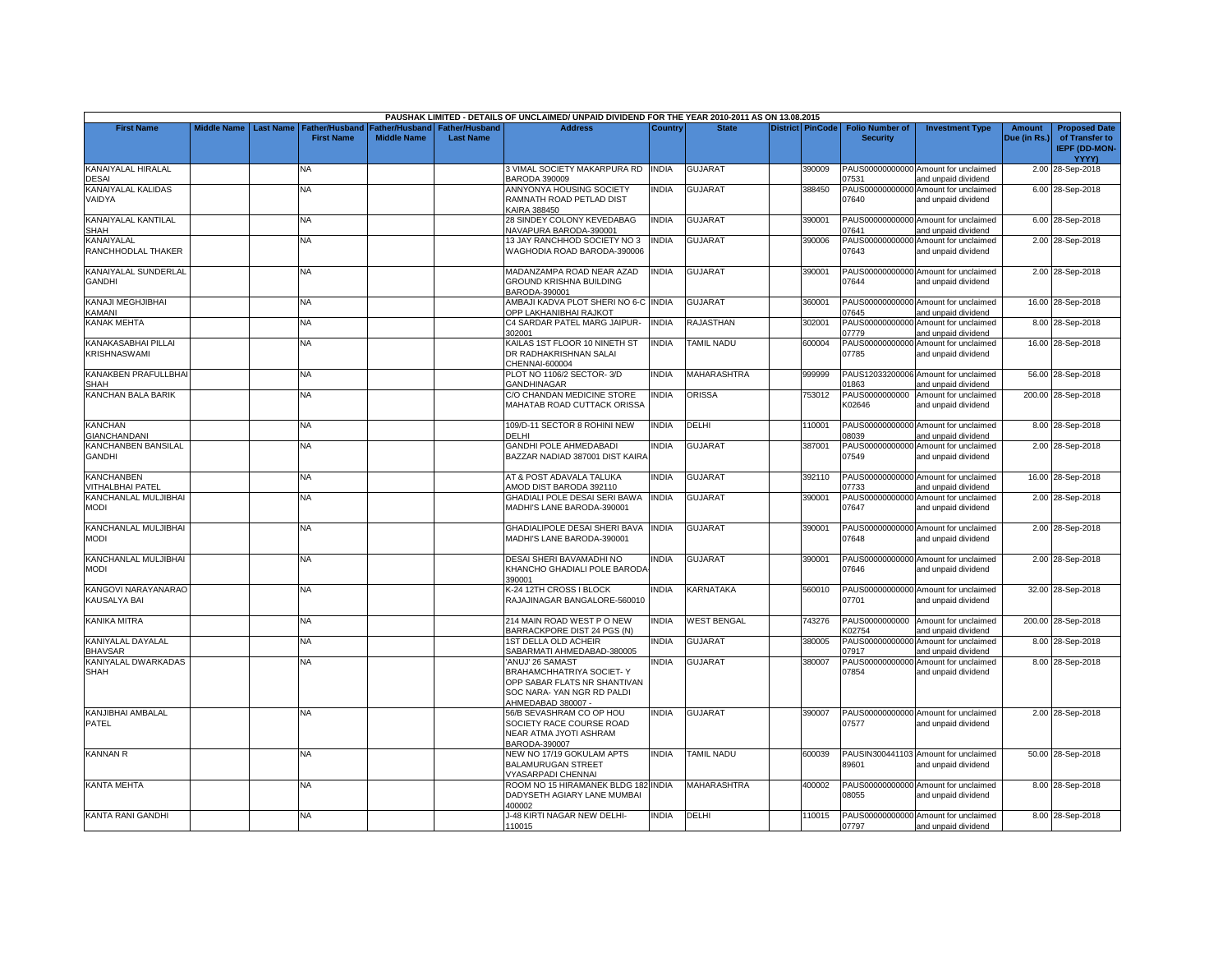|                                     |                    |           |                       |                    |                       | PAUSHAK LIMITED - DETAILS OF UNCLAIMED/ UNPAID DIVIDEND FOR THE YEAR 2010-2011 AS ON 13.08.2015 |                |                    |                         |                          |                                                             |               |                                        |
|-------------------------------------|--------------------|-----------|-----------------------|--------------------|-----------------------|-------------------------------------------------------------------------------------------------|----------------|--------------------|-------------------------|--------------------------|-------------------------------------------------------------|---------------|----------------------------------------|
| <b>First Name</b>                   | <b>Middle Name</b> | Last Name | <b>Father/Husband</b> | Father/Husband     | <b>Father/Husband</b> | <b>Address</b>                                                                                  | <b>Country</b> | <b>State</b>       | <b>District PinCode</b> | <b>Folio Number of</b>   | <b>Investment Type</b>                                      | <b>Amount</b> | <b>Proposed Date</b>                   |
|                                     |                    |           | <b>First Name</b>     | <b>Middle Name</b> | <b>Last Name</b>      |                                                                                                 |                |                    |                         | <b>Security</b>          |                                                             | Due (in Rs.)  | of Transfer to<br><b>IEPF (DD-MON-</b> |
|                                     |                    |           |                       |                    |                       |                                                                                                 |                |                    |                         |                          |                                                             |               | <b>YYYY)</b>                           |
| <b>KANTA SARABHAI</b>               |                    |           | NA                    |                    |                       | "MANGALAM" 9 JAGABHAI PARK<br>KANKARIA AHMEDABAD-380022                                         | INDIA          | <b>GUJARAT</b>     | 380022                  | 07588                    | PAUS00000000000 Amount for unclaimed<br>and unpaid dividend |               | 32.00 28-Sep-2018                      |
| KANTABEN CHATURBHAI                 |                    |           | NA                    |                    |                       | 8 VIRAM SOCIETY CHANDANWADI                                                                     | <b>NDIA</b>    | <b>GUJARAT</b>     | 380004                  |                          | PAUS00000000000 Amount for unclaimed                        |               | 16.00 28-Sep-2018                      |
| PATEL                               |                    |           |                       |                    |                       | ESTATE SHAHI BAG AHMEDABAD-<br>380004                                                           |                |                    |                         | 07589                    | and unpaid dividend                                         |               |                                        |
| KANTABEN JAYANTIBHAI                |                    |           | NA                    |                    |                       | OLD NAGARDAS ROAD MAFADIN                                                                       | INDIA          | MAHARASHTRA        | 400069                  |                          | PAUS00000000000 Amount for unclaimed                        |               | 6.00 28-Sep-2018                       |
| PATEL                               |                    |           |                       |                    |                       | BLDG ROOM NO - 24 1ST FL<br>ANDHERI EAST MUMBAI-400069 -                                        |                |                    |                         | 07650                    | and unpaid dividend                                         |               |                                        |
| <b>KANTABEN</b>                     |                    |           | NΑ                    |                    |                       | B-31 MAHAVIR SOCIETY PRATAP                                                                     | <b>INDIA</b>   | <b>GUJARAT</b>     | 361008                  |                          | PAUS00000000000 Amount for unclaimed                        |               | 32.00 28-Sep-2018                      |
| NAVINCHANDRA                        |                    |           |                       |                    |                       | VILAS ROAD JAMNAGAR 361008                                                                      |                |                    |                         | 08100                    | and unpaid dividend                                         |               |                                        |
| GOSRANI                             |                    |           |                       |                    |                       |                                                                                                 |                |                    |                         |                          |                                                             |               |                                        |
| KANTABEN RAMBHAI                    |                    |           | <b>NA</b>             |                    |                       | "ACHUYT' 203. BAKROL ROAD.                                                                      | <b>INDIA</b>   | <b>GUJARAT</b>     | 388120                  |                          | PAUS00000000000 Amount for unclaimed                        |               | 122.00 28-Sep-2018                     |
| PATEL                               |                    |           |                       |                    |                       | VALLABH VIDYANAGAR PIN-388120                                                                   |                |                    |                         | 08101                    | and unpaid dividend                                         |               |                                        |
| <b>KANTI PANDEY</b>                 |                    |           | <b>NA</b>             |                    |                       | 74 LAKE-TOWN BLOCK B                                                                            | <b>NDIA</b>    | <b>WEST BENGAL</b> | 700055                  |                          | PAUS00000000000 Amount for unclaimed                        |               | 8.00 28-Sep-2018                       |
|                                     |                    |           |                       |                    |                       | CALCUTTA-700055                                                                                 |                |                    |                         | 07933                    | and unpaid dividend                                         |               |                                        |
| KANTIBHAI BHIKHABHAI<br>PATEL       |                    |           | <b>NA</b>             |                    |                       | NAGARLIMBDI MAHADEV NO PADO<br>PATAN DIST MEHSANA                                               | <b>INDIA</b>   | <b>GUJARAT</b>     | 384265                  | PAUS00000000000<br>07828 | Amount for unclaimed<br>and unpaid dividend                 |               | 8.00 28-Sep-2018                       |
| KANTIBHAI CHANDULAL                 |                    |           | <b>NA</b>             |                    |                       | ANNYONYA HOUSING SOCIETY                                                                        | <b>NDIA</b>    | <b>GUJARAT</b>     | 388450                  | PAUS00000000000          | Amount for unclaimed                                        |               | 6.00 28-Sep-2018                       |
| VAIDYA                              |                    |           |                       |                    |                       | RAMNATH ROAD PETLAD DIST<br><b>KAIRA PIN-388450</b>                                             |                |                    |                         | 07651                    | and unpaid dividend                                         |               |                                        |
| KANTIBHAI CHATURBHAI                |                    |           | <b>NA</b>             |                    |                       | 11 BARODA PEOPLE'S CO OP                                                                        | <b>NDIA</b>    | <b>GUJARAT</b>     | 390005                  |                          | PAUS00000000000 Amount for unclaimed                        |               | 2.00 28-Sep-2018                       |
| PATEL                               |                    |           |                       |                    |                       | HOUSING SOCIETY BARODA-390005                                                                   |                |                    |                         | 07547                    | and unpaid dividend                                         |               |                                        |
| KANTIBHAI CHHOTABHAI                |                    |           | <b>NA</b>             |                    |                       | AT & POST JAMBUVA VADODARA                                                                      | <b>INDIA</b>   | <b>GUJARAT</b>     | 390014                  |                          | PAUS00000000000 Amount for unclaimed                        |               | 2.00 28-Sep-2018                       |
| PATEL<br>KANTIBHAI DARUBHAI         |                    |           | <b>NA</b>             |                    |                       | JASHWANTI SADAN UPLA FALIA                                                                      | <b>INDIA</b>   | <b>GUJARAT</b>     | 390001                  | 07592<br>PAUS00000000000 | and unpaid dividend                                         |               | 16.00 28-Sep-2018                      |
| DESAI                               |                    |           |                       |                    |                       | MADAN ZAPA ROAD BARODA-                                                                         |                |                    |                         | 07652                    | Amount for unclaimed<br>and unpaid dividend                 |               |                                        |
|                                     |                    |           |                       |                    |                       | 390001                                                                                          |                |                    |                         |                          |                                                             |               |                                        |
| KANTIBHAI SHAMJIBHAI                |                    |           | NA                    |                    |                       | C/O KATARIA SEEDS NEAR BUS                                                                      | <b>INDIA</b>   | <b>GUJARAT</b>     | 384315                  |                          | PAUS00000000000 Amount for unclaimed                        |               | 32.00 28-Sep-2018                      |
| KATARIA                             |                    |           |                       |                    |                       | STAND AT & POST VISNAGAR                                                                        |                |                    |                         | 08053                    | and unpaid dividend                                         |               |                                        |
| KANTILAL BAHECHARDAS                |                    |           | NΑ                    |                    |                       | 384315<br>AT-KADAVIA PO-AMBAGAM TA                                                              | <b>NDIA</b>    | <b>GUJARAT</b>     | 383325                  |                          | PAUS00000000000 Amount for unclaimed                        |               |                                        |
| PATEL                               |                    |           |                       |                    |                       | BAYAD DIST S K PIN 383325                                                                       |                |                    |                         | 07556                    | and unpaid dividend                                         |               | 32.00 28-Sep-2018                      |
| KANTILAL CHUNILAL<br><b>BHAVSAR</b> |                    |           | <b>NA</b>             |                    |                       | ASHA BISCUITS BAZAR GANDEVI<br>DIST BULSAR PIN-396360                                           | <b>INDIA</b>   | <b>GUJARAT</b>     | 396360                  | 07653                    | PAUS00000000000 Amount for unclaimed<br>and unpaid dividend |               | 50.00 28-Sep-2018                      |
| KANTILAL DESAIBHAI                  |                    |           | NA                    |                    |                       | 886 NEAR PARABADI AT & PO                                                                       | <b>INDIA</b>   | GUJARAT            | 391410                  | PAUS00000000000          | Amount for unclaimed                                        |               | 2.00 28-Sep-2018                       |
| PATEL                               |                    |           |                       |                    |                       | BHAYALI DIST BARODA-391410                                                                      |                |                    |                         | 07729                    | and unpaid dividend                                         |               |                                        |
| KANTILAL DEVABHAI                   |                    |           | <b>NA</b>             |                    |                       | RHUSHIWADI B/H ANANDNAGAR                                                                       | <b>INDIA</b>   | <b>GUJARAT</b>     | 360410                  |                          | PAUS00000000000 Amount for unclaimed                        |               | 66.00 28-Sep-2018                      |
| PRAJAPATI                           |                    |           |                       |                    |                       | DHORAJI 360410                                                                                  |                |                    |                         | 07655                    | and unpaid dividend                                         |               |                                        |
| KANTILAL G RANA                     |                    |           | NA                    |                    |                       | DHOBIWAD GANDEVI DIST BULSAR INDIA<br>396360                                                    |                | <b>GUJARAT</b>     | 396360                  | PAUS00000000000<br>07728 | Amount for unclaimed<br>and unpaid dividend                 |               | 6.00 28-Sep-2018                       |
| KANTILAL GOKALDAS                   |                    |           | <b>NA</b>             |                    |                       | JOSHI NI KHADKI DESAI POLE PO                                                                   | <b>INDIA</b>   | <b>GUJARAT</b>     | 387130                  | PAUS00000000000          | Amount for unclaimed                                        |               | 2.00 28-Sep-2018                       |
| MEHTA                               |                    |           |                       |                    |                       | MAHEMDABAD DIST KHEDA 387130                                                                    |                |                    |                         | 07565                    | and unpaid dividend                                         |               |                                        |
| KANTILAL J PATEL                    |                    |           | <b>NA</b>             |                    |                       | 31 PRERNA PARK LAXMI PURA RD                                                                    | INDIA          | <b>GUJARAT</b>     | 390016                  |                          | PAUS00000000000 Amount for unclaimed                        |               | 2.00 28-Sep-2018                       |
|                                     |                    |           |                       |                    |                       | GORWA BARODA 390016                                                                             |                |                    |                         | 08079                    | and unpaid dividend                                         |               |                                        |
| KANTILAL JETHALAL<br>PANDYA         |                    |           | NA                    |                    |                       | AT & POST ATLADRA BARODA<br>390005                                                              | INDIA          | <b>GUJARAT</b>     | 390005                  | PAUS00000000000<br>07553 | Amount for unclaimed<br>and unpaid dividend                 |               | 6.00 28-Sep-2018                       |
| KANTILAL LALJIBHAI                  |                    |           | <b>NA</b>             |                    |                       | 16 GAYATRI SOCIETY AHED                                                                         | <b>INDIA</b>   | <b>GUJARAT</b>     | 388120                  | PAUS00000000000          | Amount for unclaimed                                        |               | 6.00 28-Sep-2018                       |
| VALAND                              |                    |           |                       |                    |                       | PUROHIT DINING - HALL NEAR                                                                      |                |                    |                         | 07656                    | and unpaid dividend                                         |               |                                        |
|                                     |                    |           |                       |                    |                       | NANDANVAN SOCIETY TAL ANAND                                                                     |                |                    |                         |                          |                                                             |               |                                        |
|                                     |                    |           |                       |                    |                       | A- T & PO VALLABH VIDYANAGAR                                                                    |                |                    |                         |                          |                                                             |               |                                        |
| KANTILAL MANGALDAS                  |                    |           |                       |                    |                       | 388120 DIST K-AIRA                                                                              | <b>INDIA</b>   | <b>GUJARAT</b>     |                         |                          |                                                             |               | 10.00 28-Sep-2018                      |
| SHAH                                |                    |           | <b>NA</b>             |                    |                       | UDAY OWNER SHEEP FLAT 4TH<br>FLOOR 4/10 KAPDI POLE BARODA-                                      |                |                    | 390001                  | PAUS00000000000<br>07657 | Amount for unclaimed<br>and unpaid dividend                 |               |                                        |
|                                     |                    |           |                       |                    |                       | 390001                                                                                          |                |                    |                         |                          |                                                             |               |                                        |
| KANTILAL RAMANLAL                   |                    |           | <b>NA</b>             |                    |                       | 57 ANKUR SOCIETY BEHIND                                                                         | <b>INDIA</b>   | <b>GUJARAT</b>     | 390019                  |                          | PAUS00000000000 Amount for unclaimed                        |               | 2.00 28-Sep-2018                       |
| SHETH                               |                    |           |                       |                    |                       | ARYUVEDIK HOSPI- TAL NR<br>RANCHHODJI MANDIR PANIGATE                                           |                |                    |                         | 07659                    | and unpaid dividend                                         |               |                                        |
|                                     |                    |           |                       |                    |                       | BAROD- A 390019 -                                                                               |                |                    |                         |                          |                                                             |               |                                        |
| KANTILAL RAMJI                      |                    |           | <b>NA</b>             |                    |                       | KUVERJI DEVSHI CHAWL 2ND FL B INDIA                                                             |                | <b>MAHARASHTRA</b> | 400028                  |                          | PAUS00000000000 Amount for unclaimed                        |               | 8.00 28-Sep-2018                       |
| <b>DHAROD</b>                       |                    |           |                       |                    |                       | S ROAD OPP ZARAPKAR SHOW                                                                        |                |                    |                         | 07871                    | and unpaid dividend                                         |               |                                        |
|                                     |                    |           |                       |                    |                       | ROOM DADAR W RLY MUMBAI                                                                         |                |                    |                         |                          |                                                             |               |                                        |
|                                     |                    |           |                       |                    |                       | 400028                                                                                          |                |                    |                         |                          |                                                             |               |                                        |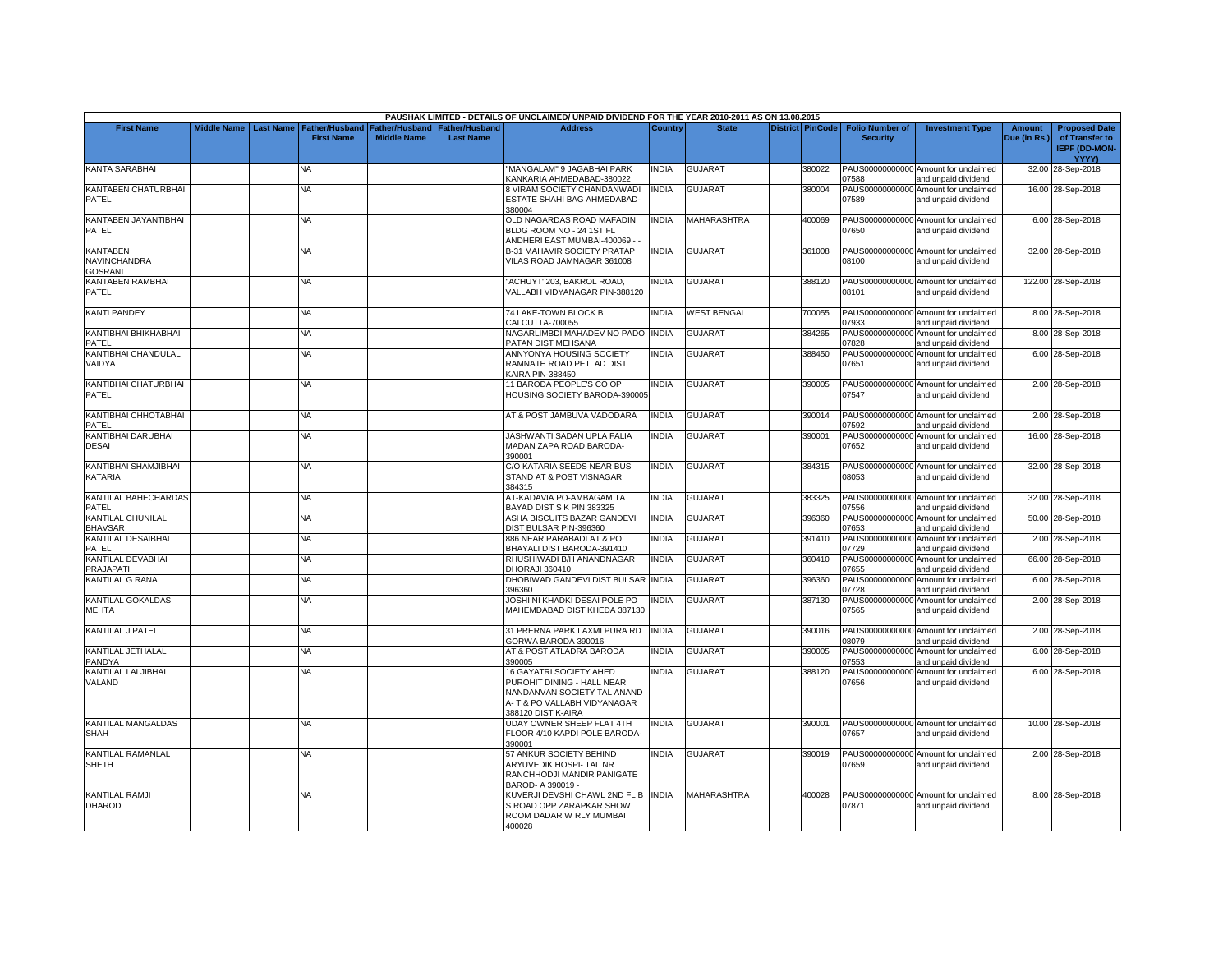|                                                |                    |                  |                                            |                                      |                                           | PAUSHAK LIMITED - DETAILS OF UNCLAIMED/ UNPAID DIVIDEND FOR THE YEAR 2010-2011 AS ON 13.08.2015                          |              |                |                         |                                           |                                                             |                               |                                                                         |
|------------------------------------------------|--------------------|------------------|--------------------------------------------|--------------------------------------|-------------------------------------------|--------------------------------------------------------------------------------------------------------------------------|--------------|----------------|-------------------------|-------------------------------------------|-------------------------------------------------------------|-------------------------------|-------------------------------------------------------------------------|
| <b>First Name</b>                              | <b>Middle Name</b> | <b>Last Name</b> | <b>Father/Husband</b><br><b>First Name</b> | Father/Husband<br><b>Middle Name</b> | <b>Father/Husband</b><br><b>Last Name</b> | <b>Address</b>                                                                                                           | Country      | <b>State</b>   | <b>District PinCode</b> | <b>Folio Number of</b><br><b>Security</b> | <b>Investment Type</b>                                      | <b>Amount</b><br>Due (in Rs.) | <b>Proposed Date</b><br>of Transfer to<br><b>IEPF (DD-MON-</b><br>YYYY) |
| <b>KANTILAL RAMJI GALA</b>                     |                    |                  | N٨                                         |                                      |                                           | KUVERJI DEVSHI CHAWL 2ND FL B INDIA<br>S ROAD OPP ZARAPKAR SHOW<br>ROOM DADAR W RLY MUMBAI<br>400028                     |              | MAHARASHTRA    | 400028                  | 07872                                     | PAUS00000000000 Amount for unclaimed<br>and unpaid dividend |                               | 8.00 28-Sep-2018                                                        |
| <b>KANTILAL TULSIDAS</b><br>PATEL              |                    |                  | <b>NA</b>                                  |                                      |                                           | SABARKATHA DIST SALE &<br>PURCHASE UNION DHANSURA<br>DIST SABARKATHA PIN-383310                                          | <b>INDIA</b> | <b>GUJARAT</b> | 383310                  | 07660                                     | PAUS00000000000 Amount for unclaimed<br>and unpaid dividend |                               | 16.00 28-Sep-2018                                                       |
| <b>KANU GANDHI</b>                             |                    |                  | NA                                         |                                      |                                           | A-2 BERRYS AVENUE OPP RADHA-<br>KRISHNA PARK AKOTA STEDIUM<br>ROAD VADODARA                                              | <b>INDIA</b> | GUJARAT        | 390020                  | PAUS0000000000<br>K05276                  | Amount for unclaimed<br>and unpaid dividend                 |                               | 200.00 28-Sep-2018                                                      |
| <b>KANUBHAI</b><br><b>BHAGAWANDAS PATEL</b>    |                    |                  | NA                                         |                                      |                                           | KHADIA POLE NO 2 BARODA-390001 INDIA                                                                                     |              | <b>GUJARAT</b> | 390001                  | 07661                                     | PAUS00000000000 Amount for unclaimed<br>nd unpaid dividend  |                               | 8.00 28-Sep-2018                                                        |
| <b>KANUBHAI M GOHIL</b>                        |                    |                  | NA                                         |                                      |                                           | C/O AGRO SERVICES BAZAR<br>DHANSURA 383310                                                                               | <b>INDIA</b> | <b>GUJARAT</b> | 383310                  | PAUS00000000000<br>07578                  | Amount for unclaimed<br>and unpaid dividend                 |                               | 2.00 28-Sep-2018                                                        |
| KANUBHAI MANIBHAI<br><b>PATEL</b>              |                    |                  | NA                                         |                                      |                                           | C/O RAMESHBHAI CHUNIBHAI<br>PATEL 18A VIKR- AM NAGAR<br>COLONY B/H ARYAKANYA<br>VIDHYALAY- A KARELIBAUG<br>BARODA 390018 | <b>INDIA</b> | <b>GUJARAT</b> | 390018                  | 07551                                     | PAUS00000000000 Amount for unclaimed<br>and unpaid dividend |                               | 2.00 28-Sep-2018                                                        |
| KANUBHAI NARANBHAI<br><b>SHAH</b>              |                    |                  | NA                                         |                                      |                                           | 5 NIRMAL SOCIETY MANINAGAR<br>AHMEDABAD-380022                                                                           | <b>INDIA</b> | GUJARAT        | 380022                  | 07595                                     | PAUS00000000000 Amount for unclaimed<br>and unpaid dividend |                               | 6.00 28-Sep-2018                                                        |
| KANUBHAI NATHABHAI<br>PATEL                    |                    |                  | NA.                                        |                                      |                                           | AT & PO JITODIA TAK ANAND DIST<br><b>KAIRA PIN-388001</b>                                                                | <b>INDIA</b> | GUJARAT        | 388001                  | 07662                                     | PAUS00000000000 Amount for unclaimed<br>and unpaid dividend |                               | 2.00 28-Sep-2018                                                        |
| KANUBHAI RAVJIBHAI<br>PATEL                    |                    |                  | <b>NA</b>                                  |                                      |                                           | AT PO HODOD TA KARAJAN DIST<br><b>BARODA PIN 391240</b>                                                                  | <b>INDIA</b> | <b>GUJARAT</b> | 391240                  | 07557                                     | PAUS00000000000 Amount for unclaimed<br>and unpaid dividend |                               | 16.00 28-Sep-2018                                                       |
| <b>KANUBHAI S PATEL</b>                        |                    |                  | NA                                         |                                      |                                           | SHRI KRISHNA PARK NEAR IRMA<br>GATE MANGALPURA ANAND 388001                                                              | INDIA        | <b>GUJARAT</b> | 388001                  | 07744                                     | PAUS00000000000 Amount for unclaimed<br>and unpaid dividend |                               | 8.00 28-Sep-2018                                                        |
| KANWALJEET KAUR                                |                    |                  | NA.                                        |                                      |                                           | W/O DR. AJEET SINGH, 28, GANGA<br>SAGAR B, VAISHALI NAGAR, JAIPUR<br>301021                                              | <b>INDIA</b> | RAJASTHAN      | 301021                  | 08067                                     | PAUS00000000000 Amount for unclaimed<br>and unpaid dividend |                               | 32.00 28-Sep-2018                                                       |
| <b>KAPIL CHAWLA</b>                            |                    |                  | NA.                                        |                                      |                                           | B-2/87 JANAK PURI NEW DELHI-<br>110058                                                                                   | <b>INDIA</b> | DELHI          | 110058                  | 07789                                     | PAUS00000000000 Amount for unclaimed<br>and unpaid dividend |                               | 8.00 28-Sep-2018                                                        |
| <b>KAPIL S SABHARWAL</b>                       |                    |                  | NA                                         |                                      |                                           | C 2D/18 B JANAK PURI NEW DELHI<br>110058                                                                                 | <b>INDIA</b> | DELHI          | 110058                  | 08097                                     | PAUS00000000000 Amount for unclaimed<br>and unpaid dividend |                               | 8.00 28-Sep-2018                                                        |
| <b>KAPILA BANSI PATEL</b>                      |                    |                  | NA                                         |                                      |                                           | C-34, GANGA LAHARI<br>CO.OP.HSG.SCTY. NEAR-<br>PRATIDNYAMANGAL KARYALAY,<br>KARVENAGAR, - PUNE (M.S.)-<br>411052-        | INDIA        | MAHARASHTRA    | 411052                  | 07978                                     | PAUS00000000000 Amount for unclaimed<br>and unpaid dividend |                               | 32.00 28-Sep-2018                                                       |
| KAPILABEN BABUBHAI<br>PATEL                    |                    |                  | NA                                         |                                      |                                           | DESAI'S KHANCHA SULTANPURA<br>VADODARA 390001                                                                            | <b>INDIA</b> | <b>GUJARAT</b> | 390001                  | 08099                                     | PAUS00000000000 Amount for unclaimed<br>and unpaid dividend |                               | 6.00 28-Sep-2018                                                        |
| <b>KAPILABEN JAYANTILAL</b><br><b>SHAH</b>     |                    |                  | NA                                         |                                      |                                           | <b>46 VEER NAGAR SOCIETY VIP</b><br>ROAD KARELIBAUG BARODA<br>390018                                                     | <b>INDIA</b> | <b>GUJARAT</b> | 390018                  | 07664                                     | PAUS00000000000 Amount for unclaimed<br>and unpaid dividend |                               | 2.00 28-Sep-2018                                                        |
| <b>KAPILABEN MULJIBHAI</b><br><b>MODI</b>      |                    |                  | NA                                         |                                      |                                           | DESAI SHERI BAVA-MADHI'S<br>KHANCHA BALKRU- SHNA BHUVAN<br>3RD FLOOR GHADIALI POLE BAR-<br>ODA-390001 -                  | INDIA        | <b>GUJARAT</b> | 390001                  | 07665                                     | PAUS00000000000 Amount for unclaimed<br>and unpaid dividend |                               | 2.00 28-Sep-2018                                                        |
| KAPILABEN RAMESHBHAI<br>PATEL                  |                    |                  | NA.                                        |                                      |                                           | SHRIJI KRUPA GIRIRAJ SOCIETY<br>BEHIND GAURAV SOC PANIGATE<br>BARODA-390006                                              | <b>INDIA</b> | <b>GUJARAT</b> | 390006                  | 07667                                     | PAUS00000000000 Amount for unclaimed<br>and unpaid dividend |                               | 2.00 28-Sep-2018                                                        |
| KAPILABEN RAMESHBHAI<br>PATEL                  |                    |                  | NA.                                        |                                      |                                           | SHRIJI-KRUPA 11 GIRIRAJ SOCIETY INDIA<br>BEHIND GAURAV SOC PANIGATE<br>BARODA-390006                                     |              | GUJARAT        | 390006                  | 07666                                     | PAUS00000000000 Amount for unclaimed<br>and unpaid dividend |                               | 2.00 28-Sep-2018                                                        |
| <b>KARAM SINGH BINDRA</b>                      |                    |                  | NA                                         |                                      |                                           | E-50 GURU NANAK PURA JAIL<br>ROAD NEW DELHI 110018                                                                       | INDIA        | DELHI          | 110018                  | 07791                                     | PAUS00000000000 Amount for unclaimed<br>and unpaid dividend |                               | 24.00 28-Sep-2018                                                       |
| <b>KARAMCHAND</b><br><b>GHANSHAMDAS NAGDEV</b> |                    |                  | NA.                                        |                                      |                                           | A/81 JUMANI MARKET REVADI<br>BAZAR AHMEDABAD 380002                                                                      | <b>INDIA</b> | GUJARAT        | 380002                  | 07668                                     | PAUS00000000000 Amount for unclaimed<br>and unpaid dividend |                               | 16.00 28-Sep-2018                                                       |
| KARAMSHI T PETHANI                             |                    |                  | ΝA                                         |                                      |                                           | OM HOSPITAL BUSINESS CENTRE<br>CANAL ROAD RAJKOT 360002                                                                  | <b>INDIA</b> | <b>GUJARAT</b> | 360002                  | 08045                                     | PAUS00000000000 Amount for unclaimed<br>and unpaid dividend |                               | 8.00 28-Sep-2018                                                        |
| <b>KARANSINH SOMSINH</b><br>RAULJI             |                    |                  | NA                                         |                                      |                                           | AT&POST MOTIKANTDI TA<br>GODHARA PIN 389001                                                                              | <b>INDIA</b> | <b>GUJARAT</b> | 389001                  | 07568                                     | PAUS00000000000 Amount for unclaimed<br>and unpaid dividend |                               | 6.00 28-Sep-2018                                                        |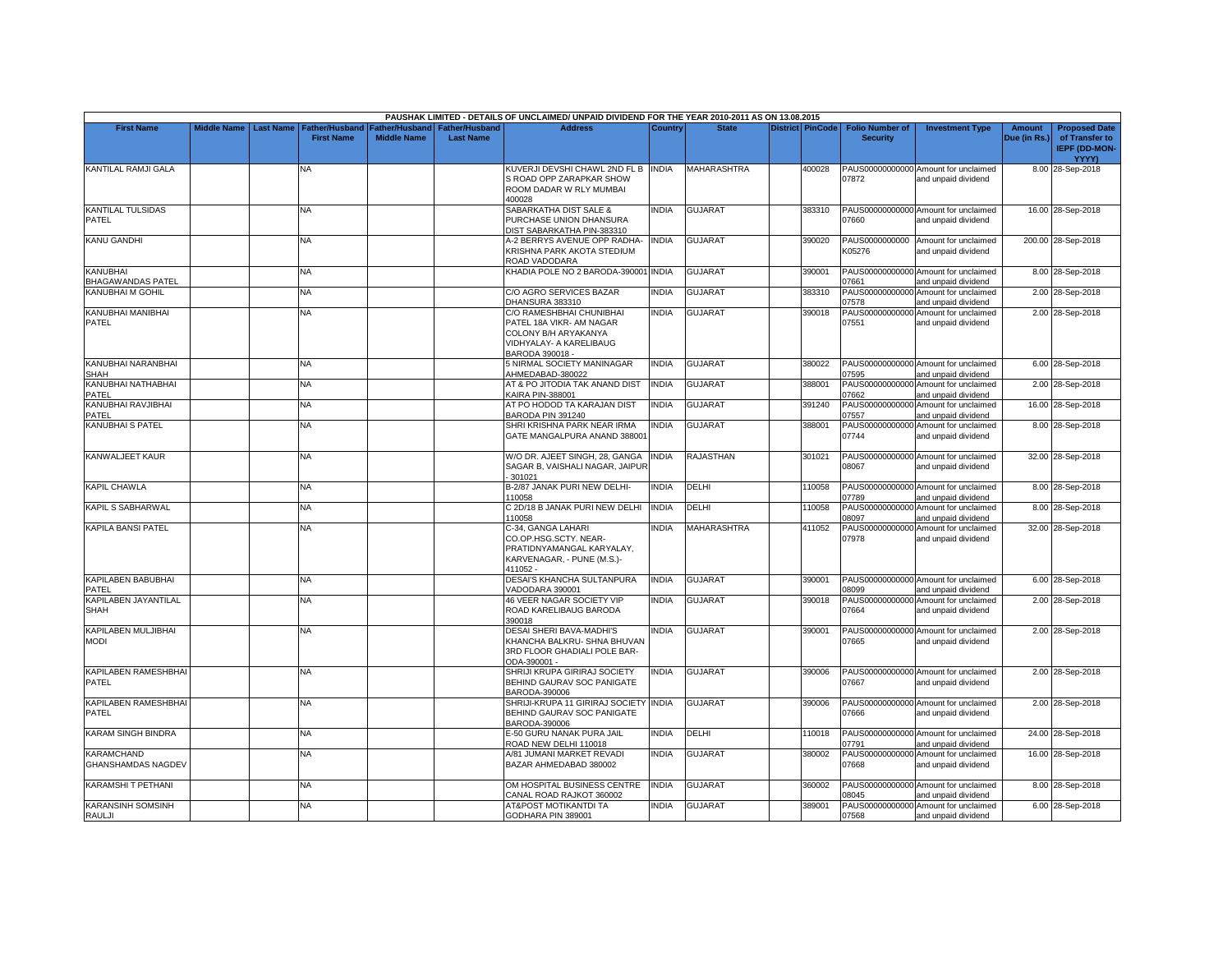|                                             |                    |                  |                                            |                                             |                                           | PAUSHAK LIMITED - DETAILS OF UNCLAIMED/ UNPAID DIVIDEND FOR THE YEAR 2010-2011 AS ON 13.08.2015                  |                |                       |                         |                                           |                                                             |                               |                                                                |
|---------------------------------------------|--------------------|------------------|--------------------------------------------|---------------------------------------------|-------------------------------------------|------------------------------------------------------------------------------------------------------------------|----------------|-----------------------|-------------------------|-------------------------------------------|-------------------------------------------------------------|-------------------------------|----------------------------------------------------------------|
| <b>First Name</b>                           | <b>Middle Name</b> | <b>Last Name</b> | <b>Father/Husband</b><br><b>First Name</b> | <b>Father/Husband</b><br><b>Middle Name</b> | <b>Father/Husband</b><br><b>Last Name</b> | <b>Address</b>                                                                                                   | <b>Country</b> | <b>State</b>          | <b>District PinCode</b> | <b>Folio Number of</b><br><b>Security</b> | <b>Investment Type</b>                                      | <b>Amount</b><br>Due (in Rs.) | <b>Proposed Date</b><br>of Transfer to<br><b>IEPF (DD-MON-</b> |
| KARKALA NARASINHA PAI                       |                    |                  | NA                                         |                                             |                                           | BLOCK NO 2 JOSEPHWADI S V<br>ROAD GOREGAON WEST MUMBAI<br>100062                                                 | INDIA          | MAHARASHTRA           | 400062                  | 07597                                     | PAUS00000000000 Amount for unclaimed<br>and unpaid dividend |                               | YYYY)<br>22.00 28-Sep-2018                                     |
| <b>KARNAIL VERMA</b>                        |                    |                  | NA.                                        |                                             |                                           | 18 GOVIND MARG NEAR POLICE<br>MEMORIAL JAIPUR                                                                    | <b>INDIA</b>   | RAJASTHAN             | 302004                  | PAUS0000000000<br>K03331                  | Amount for unclaimed<br>and unpaid dividend                 |                               | 200.00 28-Sep-2018                                             |
| <b>KARTAR SINGH</b>                         |                    |                  | NA                                         |                                             |                                           | BUDH SINGH KARTAR SINGH 2406<br>HARDHIAN SINGH ROAD KAROL<br>BAGH NEW DELHI-110005                               | <b>INDIA</b>   | DELHI                 | 110005                  | 07897                                     | PAUS00000000000 Amount for unclaimed<br>and unpaid dividend |                               | 8.00 28-Sep-2018                                               |
| <b>KARUNA SHARMA</b>                        |                    |                  | <b>NA</b>                                  |                                             |                                           | 78D POCKET A D SHALIMAR BAGH<br><b>DELHI 110052</b>                                                              | <b>INDIA</b>   | DELHI                 | 110052                  | 07813                                     | PAUS00000000000 Amount for unclaimed<br>and unpaid dividend |                               | 16.00 28-Sep-2018                                              |
| <b>KARV KISHORE</b>                         |                    |                  | NA                                         |                                             |                                           | BINA MEDICOS 1-C ADARSH<br><b>NAGAR ALAMBAGH LUCKNOW</b>                                                         | <b>INDIA</b>   | <b>UTTAR PRADESH</b>  | 226005                  | PAUS0000000000<br>K03393                  | Amount for unclaimed<br>and unpaid dividend                 |                               | 200.00 28-Sep-2018                                             |
| <b>KASHINATH MANE</b>                       |                    |                  | NA                                         |                                             |                                           | DOCTOR'S COLONY GADHINGLAJ                                                                                       | <b>INDIA</b>   | <b>MAHARASHTRA</b>    | 416502                  | PAUS0000000000<br>K04109                  | Amount for unclaimed<br>and unpaid dividend                 |                               | 200.00 28-Sep-2018                                             |
| <b>KASHMIRI LAL</b>                         |                    |                  | <b>NA</b>                                  |                                             |                                           | KASHMIRI LAL 1/53 AMATI NAGAR NINDIA<br>DELHI-110015                                                             |                | DELHI                 | 110015                  | 07807                                     | PAUS00000000000 Amount for unclaimed<br>and unpaid dividend |                               | 8.00 28-Sep-2018                                               |
| <b>KASHYAP RASIKLAL</b><br>MODY             |                    |                  | NΑ                                         |                                             |                                           | 587 THANGAVADA'S POLE RAIPUR<br>AHMEDABAD-380001                                                                 | <b>INDIA</b>   | GUJARAT               | 380001                  | PAUS00000000000<br>07737                  | Amount for unclaimed<br>and unpaid dividend                 |                               | 8.00 28-Sep-2018                                               |
| <b>KASTURIS</b>                             |                    |                  | NA                                         |                                             |                                           | 909, 7th CROSS, I MAIN SRIRAMPUR INDIA<br>I STAGE VIVEKANANDA NAGAR                                              |                | KARNATAKA             | 570023                  | PAUS0000000000<br>K02605                  | Amount for unclaimed<br>and unpaid dividend                 |                               | 200.00 28-Sep-2018                                             |
| <b>KASTURIRANGAN T G</b>                    |                    |                  | NA.                                        |                                             |                                           | ENGINEER PSS DIVISION VIKRAM<br>SARABHAI SPACE CENTRE<br>TRIVANDRUM-695022                                       | <b>INDIA</b>   | KERALA                | 695022                  | 07936                                     | PAUS00000000000 Amount for unclaimed<br>and unpaid dividend |                               | 16.00 28-Sep-2018                                              |
| <b>KASUMARTI RAJA</b><br><b>KUMARI</b>      |                    |                  | NAGESWARA<br>RAO                           |                                             |                                           | 23/857 3RD STREET RAMESH<br>REDDY NAGAR FATHEKHANPET<br>NELLORE                                                  | <b>INDIA</b>   | <b>ANDHRA PRADESH</b> | 524003                  | 12602                                     | PAUSIN301313210 Amount for unclaimed<br>and unpaid dividend |                               | 600.00 28-Sep-2018                                             |
| KATARI RAMASWAMY                            |                    |                  | NA.                                        |                                             |                                           | SECOND MAIN ROAD GAYATHRI<br><b>DEVI PARK EXTENSION</b><br>BANGALORE 560003                                      | <b>INDIA</b>   | <b>KARNATAKA</b>      | 560003                  | 07924                                     | PAUS00000000000 Amount for unclaimed<br>and unpaid dividend |                               | 8.00 28-Sep-2018                                               |
| <b>KATTEPUR RANGARAO</b><br>SUBRAMANYAM     |                    |                  | <b>NA</b>                                  |                                             |                                           | 2745,1ST FLOOR, 12TH MAIN E,<br>BLOCK, RAJAJINAGAR, 2ND BLOCK<br>(NR. KAVERI TILES, BANGALORE-<br>560010         | INDIA          | KARNATAKA             | 560010                  | 07535                                     | PAUS00000000000 Amount for unclaimed<br>and unpaid dividend |                               | 16.00 28-Sep-2018                                              |
| KAUMUDI HARIVADAN<br><b>PARIKH</b>          |                    |                  | NA                                         |                                             |                                           | BAJWADA SHETH SERI BARODA<br>390001                                                                              | <b>INDIA</b>   | <b>GUJARAT</b>        | 390001                  | 07542                                     | PAUS00000000000 Amount for unclaimed<br>and unpaid dividend |                               | 10.00 28-Sep-2018                                              |
| KAUSHALYA DEVI                              |                    |                  | NA.                                        |                                             |                                           | 3-161 NIRMAN VIHAR NEAR<br>SHAKARPUR DELHI-110092                                                                | <b>INDIA</b>   | DELHI                 | 110092                  | PAUS00000000000<br>07805                  | Amount for unclaimed<br>and unpaid dividend                 |                               | 16.00 28-Sep-2018                                              |
| KAUSHALYA RANI                              |                    |                  | <b>NA</b>                                  |                                             |                                           | 812 ANAND KUNJ VIKAS PURI NEW<br>DELHI 110018                                                                    | <b>INDIA</b>   | DELHI                 | 110018                  | PAUS00000000000<br>07910                  | Amount for unclaimed<br>and unpaid dividend                 |                               | 20.00 28-Sep-2018                                              |
| KAUSHIK BURMAN ROY                          |                    |                  | NA                                         |                                             |                                           | 242 A C I T ROAD CALCUTTA<br>700010                                                                              | <b>INDIA</b>   | <b>WEST BENGAL</b>    | 700010                  | PAUS00000000000<br>08031                  | Amount for unclaimed<br>and unpaid dividend                 |                               | 32.00 28-Sep-2018                                              |
| KAUSHIK DAHYABHAI<br>PATEL                  |                    |                  | <b>NA</b>                                  |                                             |                                           | 'MANGALAM" 82 MALAYIYA NAGAR<br><b>B RAJKOT 360004</b>                                                           | <b>INDIA</b>   | <b>GUJARAT</b>        | 360004                  | PAUS00000000000<br>07919                  | Amount for unclaimed<br>and unpaid dividend                 |                               | 8.00 28-Sep-2018                                               |
| <b>KAUSHIK PATEL</b>                        |                    |                  | NA                                         |                                             |                                           | 5A DEVDEEP SOCIETY OLD PADRA<br>ROAD VADODARA                                                                    | <b>INDIA</b>   | GUJARAT               | 390001                  | PAUS0000000000<br>K04494                  | Amount for unclaimed<br>and unpaid dividend                 |                               | 200.00 28-Sep-2018                                             |
| KAVITA JAIN                                 |                    |                  | NA                                         |                                             |                                           | C/O PRAGYA SALES BEHIND<br>CHHATISGARH COLLEGE RAIPUR                                                            | <b>INDIA</b>   | CHHATTISGARH          | 492001                  | PAUS0000000000<br>K03300                  | Amount for unclaimed<br>and unpaid dividend                 |                               | 1300.00 28-Sep-2018                                            |
| <b>KAVITA V PAREKH</b>                      |                    |                  | <b>NA</b>                                  |                                             |                                           | C/O V G PAREKH,PAREKH KHIDAKI<br>NR MUNI M- ITHAIWALA OPP MANU<br>BROS KHARGATE M G RO- AD<br>BHAVNAGAR 364001 - | <b>INDIA</b>   | <b>GUJARAT</b>        | 364001                  | PAUS00000000000<br>08004                  | Amount for unclaimed<br>and unpaid dividend                 |                               | 66.00 28-Sep-2018                                              |
| <b>KAWALJIT MEHTA</b>                       |                    |                  | <b>NA</b>                                  |                                             |                                           | <b>B-78 NANAK PURA NEAR PTI</b><br>BUILDING NEW DELHI-110001                                                     | <b>INDIA</b>   | DELHI                 | 110001                  | 07908                                     | PAUS00000000000 Amount for unclaimed<br>and unpaid dividend |                               | 8.00 28-Sep-2018                                               |
| KENDAPUDI JAYABALAN<br>PREMAVATHY           |                    |                  | <b>NA</b>                                  |                                             |                                           | K J PREMAVATHY 22 BUNGALOW<br>STREET SHEVAPET SALEM<br>TAMILNADU 636002                                          | <b>INDIA</b>   | <b>TAMIL NADU</b>     | 636002                  | 07768                                     | PAUS00000000000 Amount for unclaimed<br>and unpaid dividend |                               | 16.00 28-Sep-2018                                              |
| <b>KESHAVBHAI NAGJIBHAI</b><br>PATEL        |                    |                  | <b>NA</b>                                  |                                             |                                           | 34, LAXMINARAYAN NAGAR OPP.<br>AXMINARAYAN MANDIR<br>MANJALPUR VADODARA                                          | <b>INDIA</b>   | <b>GUJARAT</b>        | 390011                  | 07672                                     | PAUS00000000000 Amount for unclaimed<br>and unpaid dividend |                               | 2.00 28-Sep-2018                                               |
| <b>KESHAVLAL</b><br><b>DEVSHANKER BHATT</b> |                    |                  | NA                                         |                                             |                                           | SAVITRI 26 ARUNODAYA SOCIETY<br>ALKAPURI BARODA-390005                                                           | <b>INDIA</b>   | <b>GUJARAT</b>        | 390005                  | 07673                                     | PAUS00000000000 Amount for unclaimed<br>and unpaid dividend |                               | 82.00 28-Sep-2018                                              |
| <b>KESHAVLAL PARBAT</b><br>SHAH             |                    |                  | <b>NA</b>                                  |                                             |                                           | KHODIYAR COLONY AERODROME<br>ROAD JAMNAGAR-361006                                                                | <b>INDIA</b>   | <b>GUJARAT</b>        | 361006                  | 07674                                     | PAUS00000000000 Amount for unclaimed<br>and unpaid dividend |                               | 16.00 28-Sep-2018                                              |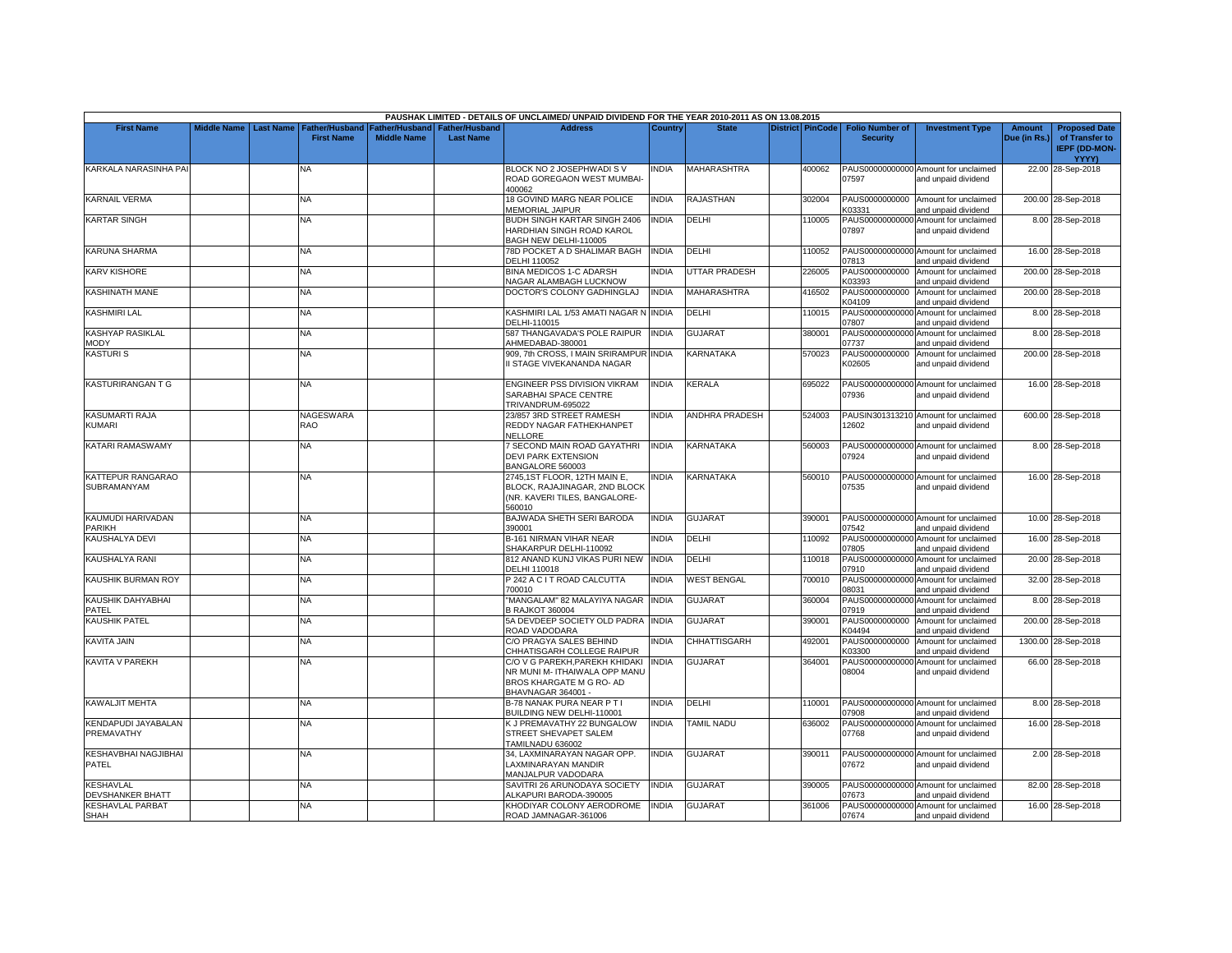|                                            |                       |                                 |                                                                        |                  | PAUSHAK LIMITED - DETAILS OF UNCLAIMED/ UNPAID DIVIDEND FOR THE YEAR 2010-2011 AS ON 13.08.2015 |                |                       |                         |                                           |                                                             |                        |                                                                         |
|--------------------------------------------|-----------------------|---------------------------------|------------------------------------------------------------------------|------------------|-------------------------------------------------------------------------------------------------|----------------|-----------------------|-------------------------|-------------------------------------------|-------------------------------------------------------------|------------------------|-------------------------------------------------------------------------|
| <b>First Name</b>                          | Middle Name Last Name | <b>First Name</b>               | Father/Husband   Father/Husband   Father/Husband<br><b>Middle Name</b> | <b>Last Name</b> | <b>Address</b>                                                                                  | <b>Country</b> | <b>State</b>          | <b>District PinCode</b> | <b>Folio Number of</b><br><b>Security</b> | <b>Investment Type</b>                                      | Amount<br>Due (in Rs.) | <b>Proposed Date</b><br>of Transfer to<br><b>IEPF (DD-MON-</b><br>YYYY) |
| <b>KESHAVLAL</b><br>PURSOTTAMDAS MISTRY    |                       | <b>NA</b>                       |                                                                        |                  | CHHANI AMIN NAGAR SOCIETY NO INDIA<br>111 DIST BARODA PIN-391740                                |                | <b>GUJARAT</b>        | 391740                  | 07675                                     | PAUS00000000000 Amount for unclaimed<br>and unpaid dividend |                        | 16.00 28-Sep-2018                                                       |
| <b>KESHAVRAO</b><br><b>GOVINDRAO SAPRE</b> |                       | NA                              |                                                                        |                  | C/O SAPRE BROTHERS GREAT<br>EASTERN ROAD RAIPUR MP 492001                                       | <b>NDIA</b>    | CHHATTISGARH          | 492001                  | 07534                                     | PAUS00000000000 Amount for unclaimed<br>and unpaid dividend |                        | 10.00 28-Sep-2018                                                       |
| <b>KESHAWLAL P SAVLANI</b>                 |                       | <b>NA</b>                       |                                                                        |                  | BLOCK-4 4TH FLOOR LOTUS<br>COURT 12-A DR ANNIE BESANT<br>ROAD WORLI MUMBAI 400018               | <b>NDIA</b>    | <b>MAHARASHTRA</b>    | 400018                  | 07876                                     | PAUS00000000000 Amount for unclaimed<br>and unpaid dividend |                        | 8.00 28-Sep-2018                                                        |
| <b>KESHVLAL ANANDJI</b><br>PATEL           |                       | NA                              |                                                                        |                  | KAMDARNAGAR SOCIETY<br>SANSKAR VIDYALAYA BARODA-<br>390002                                      | INDIA          | GUJARAT               | 390002                  | 07569                                     | PAUS00000000000 Amount for unclaimed<br>and unpaid dividend |                        | 32.00 28-Sep-2018                                                       |
| <b>KETAN PATEL</b>                         |                       | <b>NA</b>                       |                                                                        |                  | SIDDHARTH' OPP. ST.MARY'S<br>SCHOOL KALAWAD ROAD                                                | <b>INDIA</b>   | <b>GUJARAT</b>        | 360005                  | K04129                                    | PAUS0000000000 Amount for unclaimed<br>and unpaid dividend  |                        | 1800.00 28-Sep-2018                                                     |
| <b>KETKI K DESAI</b>                       |                       | <b>NA</b>                       |                                                                        |                  | C/O KANTILAL S SONI BHAIJI<br>DAROGANI POLE B/H JUBILEE<br><b>BAGH VADODARA</b>                 | <b>INDIA</b>   | <b>GUJARAT</b>        | 390001                  | PAUS0000000000<br>K04696                  | Amount for unclaimed<br>and unpaid dividend                 |                        | 200.00 28-Sep-2018                                                      |
| KEVALBHAI MATHURBHAI<br>PATEL              |                       | NA                              |                                                                        |                  | AT AJABPURA POST ODHA TAL<br>BAYAD DIST SABARKANTHA 383325                                      | <b>NDIA</b>    | GUJARAT               | 383325                  | 07676                                     | PAUS00000000000 Amount for unclaimed<br>and unpaid dividend |                        | 2.00 28-Sep-2018                                                        |
| KEWAL KRISHAN                              |                       | NA.                             |                                                                        |                  | C/O K G GUPTA 2616 KINARI BAZAR INDIA<br>DELHI-110006                                           |                | DELHI                 | 110006                  | 07794                                     | PAUS00000000000 Amount for unclaimed<br>and unpaid dividend |                        | 8.00 28-Sep-2018                                                        |
| <b>KEWAL KRISHNA</b><br><b>THAKKAR</b>     |                       | <b>NA</b>                       |                                                                        |                  | <b>B-90/2 EAST OF KAILASH NEW</b><br><b>DELHI 110065</b>                                        | <b>NDIA</b>    | DELHI                 | 110065                  | 07969                                     | PAUS00000000000 Amount for unclaimed<br>and unpaid dividend |                        | 16.00 28-Sep-2018                                                       |
| KHAN ABDUL SATTAR                          |                       | NA                              |                                                                        |                  | SULEMAN BROS BUILDING ROOM<br>NO 4 213 NEW MILL ROAD KURLA<br>WEST MUMBAI 400070                | <b>INDIA</b>   | <b>MAHARASHTRA</b>    | 400070                  | 05427                                     | PAUS00000000000 Amount for unclaimed<br>and unpaid dividend |                        | 16.00 28-Sep-2018                                                       |
| <b>KHAN ABDUL SATTAR</b>                   |                       | <b>NA</b>                       |                                                                        |                  | SULEMAN BROS BLDG ROOM NO 4<br>213 NEW MILL ROAD KURLA WEST<br>MUMBAI 400070                    | <b>INDIA</b>   | <b>MAHARASHTRA</b>    | 400070                  | 08078                                     | PAUS00000000000 Amount for unclaimed<br>and unpaid dividend |                        | 16.00 28-Sep-2018                                                       |
| KHEVNA V MANKAD                            |                       | NA.                             |                                                                        |                  | 2/H 74 307 HUDCO ANAND NAGAR<br>OPP GAYTRI TEMPLE RAJKOT                                        | <b>INDIA</b>   | <b>GUJARAT</b>        | 360002                  | K04122                                    | PAUS0000000000 Amount for unclaimed<br>and unpaid dividend  |                        | 200.00 28-Sep-2018                                                      |
| KHODABHAI<br><b>CHHAGANLAL PATEL</b>       |                       | NA                              |                                                                        |                  | AMBICANAGAR BLOCK NO2/33<br>NAGARWEL HANUMAN ROAD<br>AHMEDABAD-380023                           | INDIA          | <b>GUJARAT</b>        | 380023                  | 07677                                     | PAUS00000000000 Amount for unclaimed<br>and unpaid dividend |                        | 6.00 28-Sep-2018                                                        |
| KHURSHEED ALAM                             |                       | NA                              |                                                                        |                  | 21 GORACHAND ROAD CALCUTTA                                                                      | <b>INDIA</b>   | <b>WEST BENGAL</b>    | 700014                  | K02817                                    | PAUS0000000000 Amount for unclaimed<br>and unpaid dividend  |                        | 200.00 28-Sep-2018                                                      |
| <b>KIRAN BALA</b>                          |                       | <b>NA</b>                       |                                                                        |                  | H 34/117 SECTOR-3 ROHINI DELHI                                                                  | <b>INDIA</b>   | DELHI                 | 110085                  | 07799                                     | PAUS00000000000 Amount for unclaimed<br>and unpaid dividend |                        | 8.00 28-Sep-2018                                                        |
| <b>KIRAN BALA</b>                          |                       | <b>NA</b>                       |                                                                        |                  | 25 PARDA BAGH DARYA GANG<br><b>NEW DELHI-110002</b>                                             | INDIA          | DELHI                 | 110002                  | 07904                                     | PAUS00000000000 Amount for unclaimed<br>and unpaid dividend |                        | 8.00 28-Sep-2018                                                        |
| KIRAN BALA                                 |                       | <b>NA</b>                       |                                                                        |                  | 4/37 RAMESH NAGAR SINGLA<br>STOREY NEW DELHI 110015                                             | INDIA          | DELHI                 | 110015                  | PAUS00000000000<br>07895                  | Amount for unclaimed<br>and unpaid dividend                 |                        | 8.00 28-Sep-2018                                                        |
| <b>KIRAN D SHAH</b>                        |                       | <b>DHANESH M</b><br><b>SHAH</b> |                                                                        |                  | 1-10-98/5 MANSAROVAR<br><b>DWARAKADAS SOCIETY</b><br>BEGUMPET HYDERABAD<br>TELANGANA INDIA      | INDIA          | <b>ANDHRA PRADESH</b> | 500016                  | PAUSIN302734100<br>25794                  | Amount for unclaimed<br>and unpaid dividend                 |                        | 8.00 28-Sep-2018                                                        |
| <b>KIRAN FULCHAND SHAH</b>                 |                       | <b>NA</b>                       |                                                                        |                  | A/8 MANORATH DATTAPADA X<br>ROAD NO 2 BORIVALI EAST<br><b>MUMBAI 400066</b>                     | <b>NDIA</b>    | MAHARASHTRA           | 400066                  | 08008                                     | PAUS00000000000 Amount for unclaimed<br>and unpaid dividend |                        | 66.00 28-Sep-2018                                                       |
| KIRAN J KHAMBHAITA                         |                       | ΝA                              |                                                                        |                  | A/21 RUPAL SOCIETY B/H<br>AKASHWANI MAKARPURA ROAD<br><b>/ADODARA 390009</b>                    | INDIA          | <b>GUJARAT</b>        | 390009                  | 08068                                     | PAUS00000000000 Amount for unclaimed<br>and unpaid dividend |                        | 6.00 28-Sep-2018                                                        |
| <b>KIRAN KHANNA</b>                        |                       | NA                              |                                                                        |                  | 242 MIG-B SECTOR-10 FARIDABAD<br><b>HARYANA 121001</b>                                          | <b>INDIA</b>   | <b>HARYANA</b>        | 121001                  | 07815                                     | PAUS00000000000 Amount for unclaimed<br>and unpaid dividend |                        | 8.00 28-Sep-2018                                                        |
| <b>KIRAN KHANNA</b>                        |                       | NA.                             |                                                                        |                  | 242 MIG B SECTOR-10 FARIDABAD<br>HARYANA 121002                                                 | <b>INDIA</b>   | <b>HARYANA</b>        | 121002                  | 07947                                     | PAUS00000000000 Amount for unclaimed<br>and unpaid dividend |                        | 8.00 28-Sep-2018                                                        |
| <b>KIRAN KUMAR</b>                         |                       | <b>NA</b>                       |                                                                        |                  | A-5B/137-A JANAKPURI NEW DELHI- INDIA<br>110058                                                 |                | DELHI                 | 110058                  | 07894                                     | PAUS00000000000 Amount for unclaimed<br>and unpaid dividend |                        | 8.00 28-Sep-2018                                                        |
| <b>KIRAN P BAXI</b>                        |                       | <b>NA</b>                       |                                                                        |                  | C/O M/S COMPUTER AIDS INDIA 2/8 INDIA<br>SARAT BOSE ROAD CALCUTTA<br>700020                     |                | <b>WEST BENGAL</b>    | 700020                  | 08083                                     | PAUS00000000000 Amount for unclaimed<br>and unpaid dividend |                        | 8.00 28-Sep-2018                                                        |
| KIRAN R CHAUDHARI                          |                       | <b>NA</b>                       |                                                                        |                  | 31-B ABHAY SHOPPING CENTRE<br>OPP G I D C DIST MEHSANA N G<br><b>VISNAGAR 384315</b>            | <b>NDIA</b>    | <b>GUJARAT</b>        | 384315                  | 08077                                     | PAUS00000000000 Amount for unclaimed<br>and unpaid dividend |                        | 32.00 28-Sep-2018                                                       |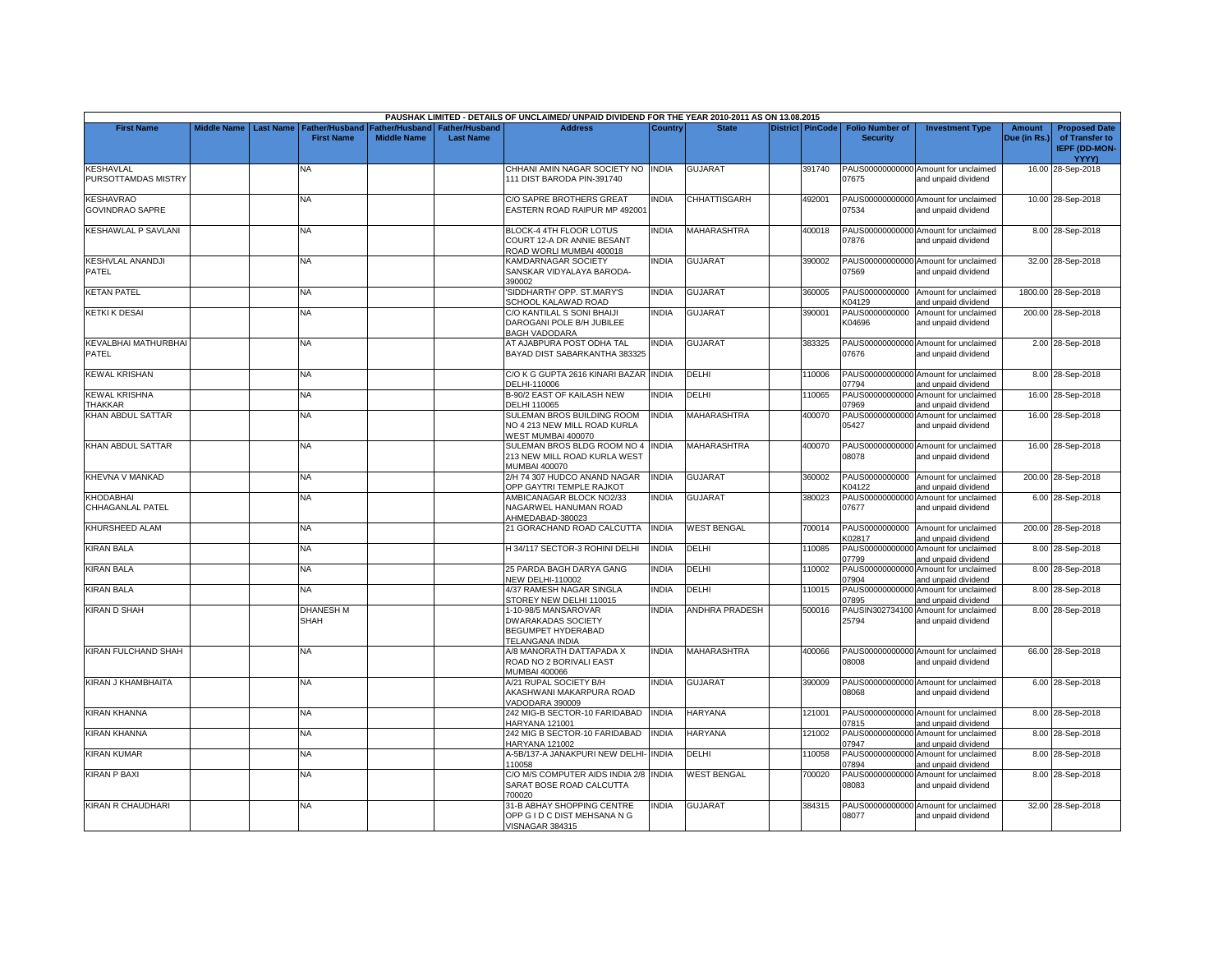|                                                            |                    |                  |                                            |                                             |                                           | PAUSHAK LIMITED - DETAILS OF UNCLAIMED/ UNPAID DIVIDEND FOR THE YEAR 2010-2011 AS ON 13.08.2015          |              |                      |                         |                                           |                                                             |                        |                                                                         |
|------------------------------------------------------------|--------------------|------------------|--------------------------------------------|---------------------------------------------|-------------------------------------------|----------------------------------------------------------------------------------------------------------|--------------|----------------------|-------------------------|-------------------------------------------|-------------------------------------------------------------|------------------------|-------------------------------------------------------------------------|
| <b>First Name</b>                                          | <b>Middle Name</b> | <b>Last Name</b> | <b>Father/Husband</b><br><b>First Name</b> | <b>Father/Husband</b><br><b>Middle Name</b> | <b>Father/Husband</b><br><b>Last Name</b> | <b>Address</b>                                                                                           | Country      | <b>State</b>         | <b>District PinCode</b> | <b>Folio Number of</b><br><b>Security</b> | <b>Investment Type</b>                                      | Amount<br>Due (in Rs.) | <b>Proposed Date</b><br>of Transfer to<br><b>IEPF (DD-MON-</b><br>YYYY) |
| <b>KIRAN SHARMA</b>                                        |                    |                  | N٨                                         |                                             |                                           | 71-A RAVINDRAPURI LANE NO 3 P O INDIA<br><b>BHU VARANASI</b>                                             |              | UTTAR PRADESH        | 221005                  | PAUS0000000000<br>K03404                  | Amount for unclaimed<br>and unpaid dividend                 |                        | 200.00 28-Sep-2018                                                      |
| KIRANKUMAR MANUBHAI<br><b>PATEL</b>                        |                    |                  | NA                                         |                                             |                                           | C/O MANUBHAI H PATEL 'GOKUL'<br>MAI SOCIETY NEAR VAISHALI<br>THEATRE P O NADIAD-387001                   | <b>INDIA</b> | GUJARAT              | 387001                  | 07678                                     | PAUS00000000000 Amount for unclaimed<br>and unpaid dividend |                        | 16.00 28-Sep-2018                                                       |
| <b>KIRIT G SHAH</b>                                        |                    |                  | NA                                         |                                             |                                           | NEAR JAIN TEMPLE POST ODE VIA TINDIA<br><b>ANAND PIN-388210</b>                                          |              | <b>GUJARAT</b>       | 388210                  | 07679                                     | PAUS00000000000 Amount for unclaimed<br>and unpaid dividend |                        | 6.00 28-Sep-2018                                                        |
| KIRIT JECHANDBHAI<br><b>DHRUV</b>                          |                    |                  | <b>NA</b>                                  |                                             |                                           | C/O KALPNA CLASSES LALIT<br><b>BUILDING RAOPURA BARODA-</b><br>390001                                    | <b>INDIA</b> | <b>GUJARAT</b>       | 390001                  | 07680                                     | PAUS00000000000 Amount for unclaimed<br>and unpaid dividend |                        | 6.00 28-Sep-2018                                                        |
| <b>KIRIT NARANDAS MODY</b>                                 |                    |                  | NA                                         |                                             |                                           | RADHESHYAM BULDING 1ST<br>FLOOR BEHIND OLD POLICE ST S V<br>ROAD BORIVALI (W) MUMBAI-<br>400092          | <b>INDIA</b> | MAHARASHTRA          | 400092                  | 07753                                     | PAUS00000000000 Amount for unclaimed<br>and unpaid dividend |                        | 8.00 28-Sep-2018                                                        |
| <b>KIRIT NAVNITLAL TRIVEDI</b>                             |                    |                  | NA                                         |                                             |                                           | NEAR MEHTA POLE ABOVE KALYAN INDIA<br>PAN HOUSE BANK ROAD BARODA<br>390006                               |              | <b>GUJARAT</b>       | 390006                  | 08070                                     | PAUS00000000000 Amount for unclaimed<br>and unpaid dividend |                        | 16.00 28-Sep-2018                                                       |
| <b>KIRIT R DAVE</b>                                        |                    |                  | NA.                                        |                                             |                                           | 38 JULLY PARK B/H SONAL PARK<br>VIP ROAD BARODA 390002                                                   | <b>INDIA</b> | <b>GUJARAT</b>       | 390002                  | 08049                                     | PAUS00000000000 Amount for unclaimed<br>and unpaid dividend |                        | 2.00 28-Sep-2018                                                        |
| KIRITBHAI DAHYABHAI<br>PATEL                               |                    |                  | NA                                         |                                             |                                           | JOGIDAS STREET NANA ADADH<br>ANAND-388001                                                                | <b>INDIA</b> | <b>GUJARAT</b>       | 388001                  | 07566                                     | PAUS00000000000 Amount for unclaimed<br>and unpaid dividend |                        | 2.00 28-Sep-2018                                                        |
| KIRITBHAI ISHVARLAL<br><b>DESAI</b>                        |                    |                  | NA                                         |                                             |                                           | 6/B TASHKAND SOCIETY<br>NIZAMPURA BARODA-390002                                                          | <b>INDIA</b> | GUJARAT              | 390002                  | 07681                                     | PAUS00000000000 Amount for unclaimed<br>and unpaid dividend |                        | 100.00 28-Sep-2018                                                      |
| KIRITBHAI JETHALAL<br><b>SHAH</b>                          |                    |                  | NA.                                        |                                             |                                           | SHIVE KRUPA 3RD FLOOR FLAT NO INDIA<br>9 KARANILANE GHATKOPAR<br>MUMBAI-400086                           |              | <b>MAHARASHTRA</b>   | 400086                  | 07877                                     | PAUS00000000000 Amount for unclaimed<br>and unpaid dividend |                        | 8.00 28-Sep-2018                                                        |
| <b>KIRITKUMAR</b><br><b>CHARANDAS</b><br><b>JOGIDASANI</b> |                    |                  | NA.                                        |                                             |                                           | PASU KAMDAR STREET KUTCH-<br>MANDVI-370465                                                               | <b>INDIA</b> | <b>GUJARAT</b>       | 370465                  | 07747                                     | PAUS00000000000 Amount for unclaimed<br>and unpaid dividend |                        | 16.00 28-Sep-2018                                                       |
| <b>KIRITKUMAR</b><br>AXMICHAND SARVAIYA                    |                    |                  | NA                                         |                                             |                                           | 102/103 NO 2 PRITAM SOCIETY<br><b>BHARUCH-392002</b>                                                     | <b>INDIA</b> | GUJARAT              | 392002                  | 07684                                     | PAUS00000000000 Amount for unclaimed<br>and unpaid dividend |                        | 100.00 28-Sep-2018                                                      |
| KIRITKUMAR NAVANITLAL<br><b>SHAH</b>                       |                    |                  | NA                                         |                                             |                                           | C/O J L SANGHAVI 16<br>STHANAKWASI JAIN SOC NR<br>NARANPURA RLY CROSSING<br>NARANPURA AHMEDABAD 380014   | <b>INDIA</b> | <b>GUJARAT</b>       | 380014                  | 07862                                     | PAUS00000000000 Amount for unclaimed<br>and unpaid dividend |                        | 24.00 28-Sep-2018                                                       |
| KIRITKUMAR NAVANITLAL<br><b>SHAH</b>                       |                    |                  | NA                                         |                                             |                                           | C/O J L SANGHAVI 16<br>STHANAKWASI JAIN SOC NR<br>NARANPURA RLY CROSSING<br>AHMEDABAD 380013             | <b>INDIA</b> | <b>GUJARAT</b>       | 380013                  | 08030                                     | PAUS00000000000 Amount for unclaimed<br>and unpaid dividend |                        | 8.00 28-Sep-2018                                                        |
| KIRITKUMAR SHANTILAL<br>PATEL                              |                    |                  | <b>NA</b>                                  |                                             |                                           | C/O BABUBHAI KESHAVBHAI PATEL INDIA<br>OPP WADI RANGMAHAL DARWAJA<br>WADI BARODA 390017                  |              | <b>GUJARAT</b>       | 390017                  | 07571                                     | PAUS00000000000 Amount for unclaimed<br>and unpaid dividend |                        | 2.00 28-Sep-2018                                                        |
| KIRITRAY AMBALAL AMIN                                      |                    |                  | NA                                         |                                             |                                           | 22 RACE COURSE PARK RACE<br>COURSE CIRCLE - WEST NEAR<br>NATUBHAI CENTRE GOTRI ROAD<br>BA- RODA 390007 - | <b>INDIA</b> | <b>GUJARAT</b>       | 390007                  | 07608                                     | PAUS00000000000 Amount for unclaimed<br>and unpaid dividend |                        | 6.00 28-Sep-2018                                                        |
| KIRTI JAYANTILAL SHAH                                      |                    |                  | NA                                         |                                             |                                           | C/3 ,H-WING,FLAT NO - 81 MAHAVIR INDIA<br>NAGAR, SHANKERLANE KANDIVALI<br>W) MUMBAI                      |              | <b>MAHARASHTRA</b>   | 400067                  | 12561                                     | PAUS12021600000 Amount for unclaimed<br>and unpaid dividend |                        | 4.00 28-Sep-2018                                                        |
| <b>KIRTIKUMAR RAMANLAL</b><br><b>DESAI</b>                 |                    |                  | NA                                         |                                             |                                           | <b>JUITALOK SOCIETY PART-I OPP</b><br>SAIKRIPA S- OC OPP KUNIKA SOC<br>HARNI ROAD BARODA 390-022 -       | <b>INDIA</b> | <b>GUJARAT</b>       | 390022                  | 08073                                     | PAUS00000000000 Amount for unclaimed<br>and unpaid dividend |                        | 16.00 28-Sep-2018                                                       |
| <b>KIRTIKUMAR SHAH</b>                                     |                    |                  | NA                                         |                                             |                                           | 44 JAIN SOCIETY ELLIS BRIDGE<br>AHMEDABAD                                                                | <b>INDIA</b> | GUJARAT              | 380006                  | PAUS0000000000<br>K02257                  | Amount for unclaimed<br>and unpaid dividend                 |                        | 200.00 28-Sep-2018                                                      |
| <b>KISHAN DAS</b>                                          |                    |                  | NA                                         |                                             |                                           | PRIYA LAHURABIR CROSSING<br>VARANASI 221001                                                              | <b>INDIA</b> | <b>JTTAR PRADESH</b> | 221001                  | 07914                                     | PAUS00000000000 Amount for unclaimed<br>and unpaid dividend |                        | 8.00 28-Sep-2018                                                        |
| KISHEN CHAND JAIN                                          |                    |                  | NA                                         |                                             |                                           | 1261 VEDWARA MALIWARA<br>CHANDNI CHOWK DELHI 110006                                                      | <b>INDIA</b> | DELHI                | 110006                  | 07991                                     | PAUS00000000000 Amount for unclaimed<br>and unpaid dividend |                        | 32.00 28-Sep-2018                                                       |
| <b>KISHOR P LAD</b>                                        |                    |                  | ΝA                                         |                                             |                                           | BEHIND BHARATI HIGH SCHOOL<br>BARANPURA BARODA-390001                                                    | <b>INDIA</b> | <b>GUJARAT</b>       | 390001                  | 07689                                     | PAUS00000000000 Amount for unclaimed<br>and unpaid dividend |                        | 2.00 28-Sep-2018                                                        |
| <b>KISHORCHANDRA</b><br>CHHOTUBHAI NAIK                    |                    |                  | NA.                                        |                                             |                                           | AT PATEL STREET SARBHON PO<br>SARBHON VIA BARDOLI DIST<br><b>SURAT PIN 394350</b>                        | <b>INDIA</b> | GUJARAT              | 394350                  | 07545                                     | PAUS00000000000 Amount for unclaimed<br>and unpaid dividend |                        | 16.00 28-Sep-2018                                                       |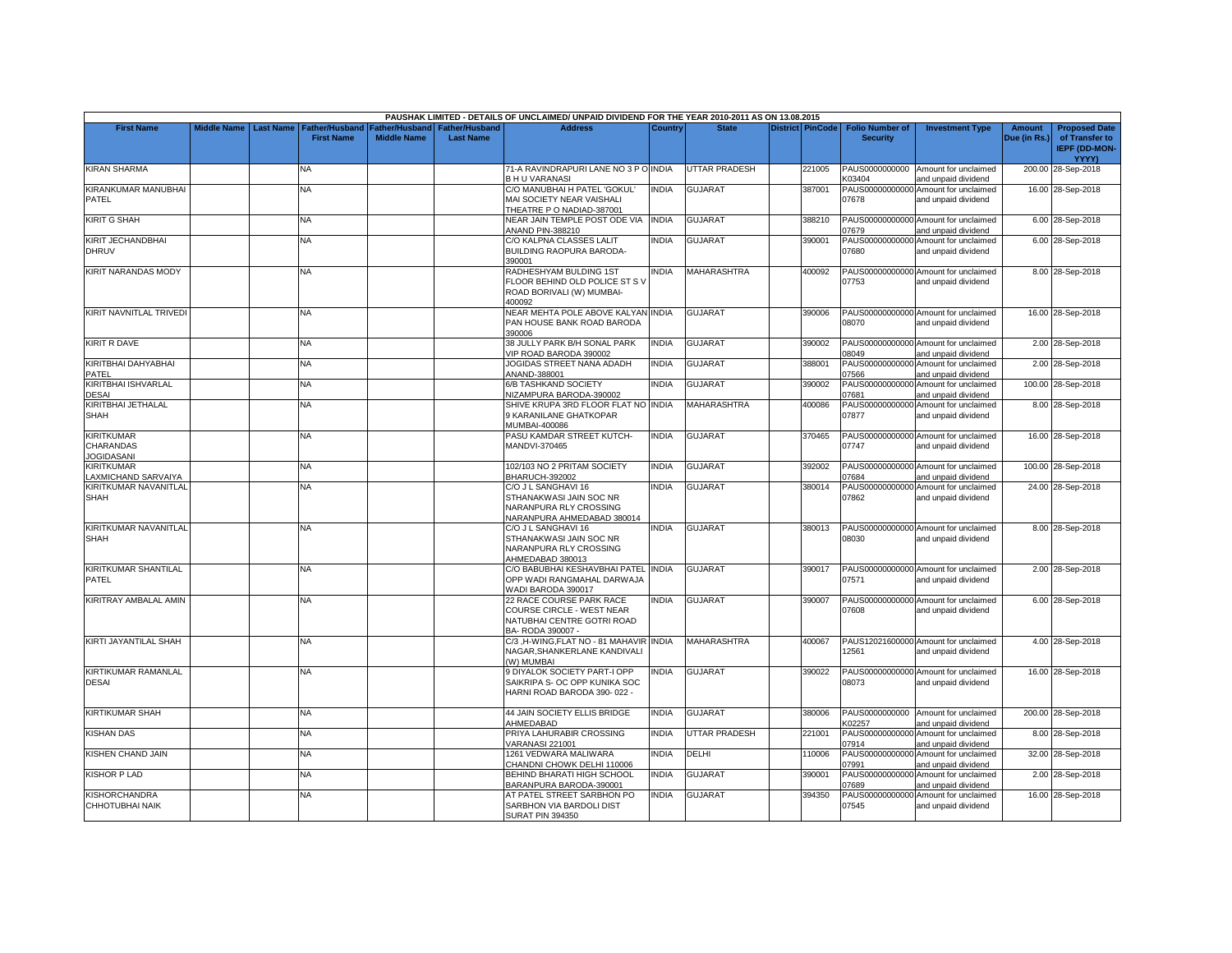|                                                        |                    |                  |                                            |                                      |                                    | PAUSHAK LIMITED - DETAILS OF UNCLAIMED/ UNPAID DIVIDEND FOR THE YEAR 2010-2011 AS ON 13.08.2015                               |                |                       |                         |                                           |                                                             |                               |                                                                         |
|--------------------------------------------------------|--------------------|------------------|--------------------------------------------|--------------------------------------|------------------------------------|-------------------------------------------------------------------------------------------------------------------------------|----------------|-----------------------|-------------------------|-------------------------------------------|-------------------------------------------------------------|-------------------------------|-------------------------------------------------------------------------|
| <b>First Name</b>                                      | <b>Middle Name</b> | <b>Last Name</b> | <b>Father/Husband</b><br><b>First Name</b> | Father/Husband<br><b>Middle Name</b> | Father/Husband<br><b>Last Name</b> | <b>Address</b>                                                                                                                | <b>Country</b> | <b>State</b>          | <b>District PinCode</b> | <b>Folio Number of</b><br><b>Security</b> | <b>Investment Type</b>                                      | <b>Amount</b><br>Due (in Rs.) | <b>Proposed Date</b><br>of Transfer to<br><b>IEPF (DD-MON-</b><br>YYYY) |
| KISHORE DATTATRAYA<br><b>KARNAD</b>                    |                    |                  | NA                                         |                                      |                                    | C-20, SRUSHTI HOUSING<br>COMPLEX, SAIYED VASNA ROAD.<br>BARODA-390015                                                         | INDIA          | <b>GUJARAT</b>        | 390015                  | 07722                                     | PAUS00000000000 Amount for unclaimed<br>and unpaid dividend |                               | 16.00 28-Sep-2018                                                       |
| <b>KISHORE KUMAR</b><br>DEBATA                         |                    |                  | NA                                         |                                      |                                    | PURAK VINIMAY LTD SANTA-SAHI<br><b>CUTTACK ORISSA</b>                                                                         | <b>INDIA</b>   | ORISSA                | 753001                  | K02650                                    | PAUS0000000000 Amount for unclaimed<br>and unpaid dividend  |                               | 200.00 28-Sep-2018                                                      |
| KISHOREBHAI KANTILAL<br><b>JAYSWAL</b>                 |                    |                  | NA                                         |                                      |                                    | <b>6 AMI APARTMENT NEAR</b><br>COLLECTOR BUNGLOW GOL<br>LIMADA MANINAGAR AHMEDABAD-<br>380008                                 | <b>INDIA</b>   | <b>GUJARAT</b>        | 380008                  | 07688                                     | PAUS00000000000 Amount for unclaimed<br>and unpaid dividend |                               | 16.00 28-Sep-2018                                                       |
| <b>KISHORIBEN</b><br><b>HARIPRASAD SHAH</b>            |                    |                  | <b>NA</b>                                  |                                      |                                    | 12 NARAYAN DHAM OPP PALM<br>BICH 100 RING ROAD B/H SHANTI<br>PALACE HEBATPUR RDTHALTEJ<br>AHMEDABAD                           | <b>INDIA</b>   | <b>GUJARAT</b>        | 380059                  | 07691                                     | PAUS00000000000 Amount for unclaimed<br>and unpaid dividend |                               | 32.00 28-Sep-2018                                                       |
| <b>KN NAGAMMAI</b>                                     |                    |                  | <b>NA</b>                                  |                                      |                                    | 2   & II LINK STREET MANDAVELI<br>PAKKAM CHENNAI 600028                                                                       | <b>INDIA</b>   | <b>TAMIL NADU</b>     | 600028                  | 08036                                     | PAUS00000000000 Amount for unclaimed<br>and unpaid dividend |                               | 32.00 28-Sep-2018                                                       |
| <b>KOKILA</b><br><b>GUNVANTPRASAD</b><br><b>PARIKH</b> |                    |                  | ΝA                                         |                                      |                                    | C-16 MANGALAM APARTMENT OPP. INDIA<br>SOMESHWAR DERASAR NR.<br>SHYAMAL CROSS ROAD 132 FEET<br>RING ROADSATELLITE<br>AHMEDABAD |                | GUJARAT               | 380015                  | 07529                                     | PAUS00000000000 Amount for unclaimed<br>and unpaid dividend |                               | 10.00 28-Sep-2018                                                       |
| KOKILA I THAKKAR                                       |                    |                  | NA                                         |                                      |                                    | 708 HARIDARSHAN APARTMENTS<br>NEAR PARIMAL RLY CROSSING<br>ELLIS BRIDGE AHMEDABAD-380006                                      | <b>INDIA</b>   | <b>GUJARAT</b>        | 380006                  | 07740                                     | PAUS00000000000 Amount for unclaimed<br>and unpaid dividend |                               | 8.00 28-Sep-2018                                                        |
| KOKILABEN AMBUBHAI<br><b>PATEL</b>                     |                    |                  | ΝA                                         |                                      |                                    | C/O MAHENDRA M PATEL 231<br>RANGARI CHAWL OPP BAWLA<br>MASJID N M JOSHI MARG MUMBAI-<br>400013                                | <b>INDIA</b>   | <b>MAHARASHTRA</b>    | 400013                  | 07746                                     | PAUS00000000000 Amount for unclaimed<br>and unpaid dividend |                               | 40.00 28-Sep-2018                                                       |
| KOKILABEN RAMESHBHAI<br><b>PATEL</b>                   |                    |                  | NA                                         |                                      |                                    | BANK OF BARODA GOWHAR BAUG, INDIA<br>COLLEGE ROAD, BILIMORA-396321                                                            |                | GUJARAT               | 396321                  | 07558                                     | PAUS00000000000 Amount for unclaimed<br>and unpaid dividend |                               | 12.00 28-Sep-2018                                                       |
| <b>KOMAL SISODIA</b>                                   |                    |                  | <b>MANGILAL</b><br><b>MEHTA</b>            |                                      |                                    | KAMLAYAN 44, BALAJI VIHAR,<br>MULTAN NAGAR, NEAR<br>GANGWAL, INDORE, M P                                                      | <b>INDIA</b>   | <b>MADHYA PRADESH</b> | 452002                  | 78074                                     | PAUSIN302269116 Amount for unclaimed<br>and unpaid dividend |                               | 2.00 28-Sep-2018                                                        |
| <b>KOMARALINGAM</b><br>PARASURAMA IYER<br>NATARA       |                    |                  | NA                                         |                                      |                                    | 19 MIG FLATS SECOND MAIN ROAD INDIA<br>INDIRA NAGAR ADYAR CHENNAI-<br>600020                                                  |                | <b>TAMIL NADU</b>     | 600020                  | 07783                                     | PAUS00000000000 Amount for unclaimed<br>and unpaid dividend |                               | 8.00 28-Sep-2018                                                        |
| KONDAIAH EVANI                                         |                    |                  | NA.                                        |                                      |                                    | C/O MR SUNDEREVANI B-1/174<br>JANAKPURI NEW DELHI 110058                                                                      | <b>INDIA</b>   | DELHI                 | 110058                  | 07812                                     | PAUS00000000000 Amount for unclaimed<br>and unpaid dividend |                               | 8.00 28-Sep-2018                                                        |
| <b>KOTA MANOHARA</b>                                   |                    |                  | <b>NA</b>                                  |                                      |                                    | C/O. SATYANARAYANA. K3/506<br>C, GANDHI ROAD PRODDATUR(A.P).                                                                  | <b>INDIA</b>   | <b>ANDHRA PRADESH</b> | 516360                  | PAUS0000000000<br>K00122                  | Amount for unclaimed<br>and unpaid dividend                 |                               | 200.00 28-Sep-2018                                                      |
| <b>KOTESWAR RAO</b><br><b>TUNGAM</b>                   |                    |                  | <b>NA</b>                                  |                                      |                                    | 8-3-228/396 REHMATHNAGAR<br>YOUSUFGUDA HYDERABAD                                                                              | <b>INDIA</b>   | <b>ANDHRA PRADESH</b> | 500045                  | K03126                                    | PAUS0000000000 Amount for unclaimed<br>and unpaid dividend  |                               | 200.00 28-Sep-2018                                                      |
| <b>KOTHAILAKSHMI</b><br>SUNDARARAJAN                   |                    |                  | NA                                         |                                      |                                    | SRINIVAS 16-B A A ROAD VELLAI<br>PILLAIYAR KOEL STREET S S<br>COLONY MADURAI-625016                                           | <b>INDIA</b>   | <b>TAMIL NADU</b>     | 625016                  | 07865                                     | PAUS00000000000 Amount for unclaimed<br>and unpaid dividend |                               | 8.00 28-Sep-2018                                                        |
| <b>KOTHURI</b><br>UMAMAHESHWARA RAO                    |                    |                  | NΑ                                         |                                      |                                    | RAGHU MEDICALS, MAIN ROAD,<br>NARASARAOPET, (A.P)                                                                             | <b>INDIA</b>   | <b>ANDHRA PRADESH</b> | 522601                  | PAUS0000000000<br>K00488                  | Amount for unclaimed<br>and unpaid dividend                 |                               | 400.00 28-Sep-2018                                                      |
| <b>KRISHAN GOPAL</b><br>CHADHA                         |                    |                  | <b>NA</b>                                  |                                      |                                    | 13/28 WEST PATEL NAGAR NEW<br>DELHI-110008                                                                                    | <b>INDIA</b>   | DELHI                 | 110008                  | 07907                                     | PAUS00000000000 Amount for unclaimed<br>and unpaid dividend |                               | 8.00 28-Sep-2018                                                        |
| <b>KRISHAN KAPOOR</b>                                  |                    |                  | NA                                         |                                      |                                    | HOUSE NO 24/83-84 WEST PATEL<br>NAGAR NEW DELHI-110008                                                                        | <b>INDIA</b>   | DELHI                 | 110008                  | 07808                                     | PAUS00000000000 Amount for unclaimed<br>and unpaid dividend |                               | 16.00 28-Sep-2018                                                       |
| <b>KRISHAN</b><br>MANSHARAMANI                         |                    |                  | NA                                         |                                      |                                    | J-159 GROUND FLOOR MAY FIELD<br>GARDEN SECTOR 51 HARYANA<br><b>GURGAON</b>                                                    | <b>INDIA</b>   | HARYANA               | 122018                  | 56373                                     | PAUSIN300118105 Amount for unclaimed<br>and unpaid dividend |                               | 8.00 28-Sep-2018                                                        |
| <b>KRISHANA CHAUDHARY</b>                              |                    |                  | NA                                         |                                      |                                    | C/O ASHIRWAD TRANSPORT<br>CARRIER 6 VISHAL CORP BLDG<br>NAROL CHAR RASTA. NAROL                                               | <b>INDIA</b>   | <b>GUJARAT</b>        | 382405                  | K02328                                    | PAUS0000000000 Amount for unclaimed<br>and unpaid dividend  |                               | 300.00 28-Sep-2018                                                      |
| <b>KRISHANA PANDURANG</b><br><b>KAMBLE</b>             |                    |                  | ΝA                                         |                                      |                                    | KUVERJI DEVSHI CHAWL 2ND FL B INDIA<br>S ROAD OPP ZARAPKAR SHOW<br>ROOM DADAR W RLY MUMBAI<br>400028                          |                | MAHARASHTRA           | 400028                  | 07870                                     | PAUS00000000000 Amount for unclaimed<br>and unpaid dividend |                               | 8.00 28-Sep-2018                                                        |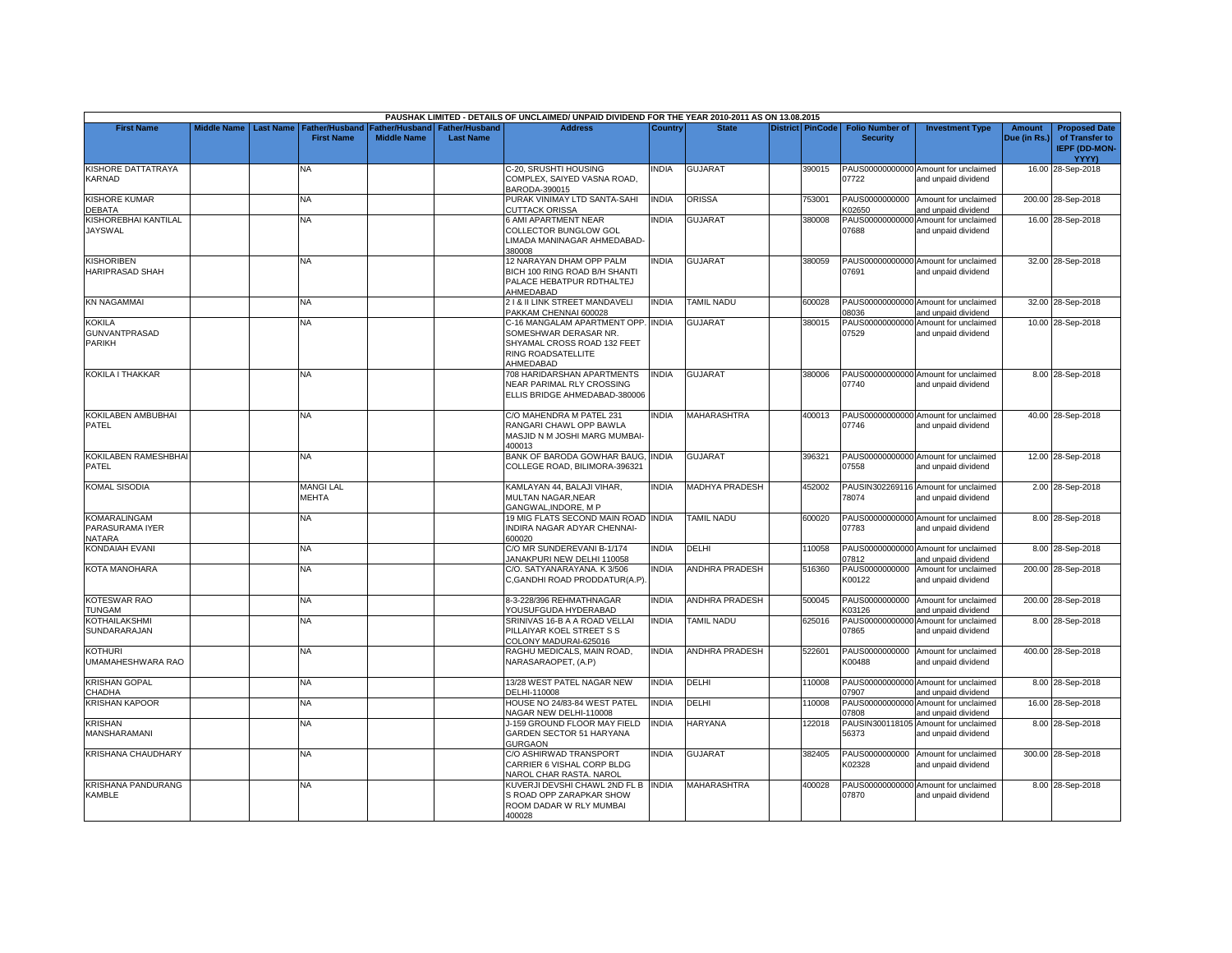|                                                         |                    |                  |                                            |                                             |                                           | PAUSHAK LIMITED - DETAILS OF UNCLAIMED/ UNPAID DIVIDEND FOR THE YEAR 2010-2011 AS ON 13.08.2015       |                |                       |                  |                                           |                                                             |                               |                                                                         |
|---------------------------------------------------------|--------------------|------------------|--------------------------------------------|---------------------------------------------|-------------------------------------------|-------------------------------------------------------------------------------------------------------|----------------|-----------------------|------------------|-------------------------------------------|-------------------------------------------------------------|-------------------------------|-------------------------------------------------------------------------|
| <b>First Name</b>                                       | <b>Middle Name</b> | <b>Last Name</b> | <b>Father/Husband</b><br><b>First Name</b> | <b>Father/Husband</b><br><b>Middle Name</b> | <b>Father/Husband</b><br><b>Last Name</b> | <b>Address</b>                                                                                        | <b>Country</b> | <b>State</b>          | District PinCode | <b>Folio Number of</b><br><b>Security</b> | <b>Investment Type</b>                                      | <b>Amount</b><br>Due (in Rs.) | <b>Proposed Date</b><br>of Transfer to<br><b>IEPF (DD-MON-</b><br>YYYY) |
| <b>KRISHNA GHOSH</b>                                    |                    |                  | NA                                         |                                             |                                           | FLAT NO.404 (TOP FLOOR) APCAR<br><b>GARDEN DIST BURDWANASANSOL</b>                                    | INDIA          | <b>WEST BENGAL</b>    | 713304           | PAUS0000000000<br>K02936                  | Amount for unclaimed<br>and unpaid dividend                 |                               | 200.00 28-Sep-2018                                                      |
| <b>KRISHNA GHOSH</b>                                    |                    |                  | NA                                         |                                             |                                           | CHHUTIPUR P S SINGUR HOOGHLY INDIA                                                                    |                | <b>WEST BENGAL</b>    | 712124           | PAUSIN300394178<br>09607                  | Amount for unclaimed<br>and unpaid dividend                 |                               | 38.00 28-Sep-2018                                                       |
| KRISHNA KAMMA                                           |                    |                  | NA                                         |                                             |                                           | GURU DATTAREYA FERTILIZERS<br>OPP NAVAYUGA HOTEL BELLARY                                              | INDIA          | KARNATAKA             | 583101           | PAUS0000000000<br>K02483                  | Amount for unclaimed<br>and unpaid dividend                 |                               | 200.00 28-Sep-2018                                                      |
| <b>KRISHNA KUMAR</b>                                    |                    |                  | NA.                                        |                                             |                                           | ARMAMENT SECTION<br>NO.109, HU, AIR FORCE SULUR<br>COIMBATORE                                         | <b>INDIA</b>   | <b>TAMIL NADU</b>     | 641401           | PAUS0000000000<br>K01269                  | Amount for unclaimed<br>and unpaid dividend                 |                               | 200.00 28-Sep-2018                                                      |
| KRISHNA KUMAR KABRA                                     |                    |                  | NA.                                        |                                             |                                           | <b>M/S RAIGARH JUTE MILLS LTD SE</b><br>RLY RAIGARH 496001                                            | <b>INDIA</b>   | <b>CHHATTISGARH</b>   | 496001           | 07885                                     | PAUS00000000000 Amount for unclaimed<br>and unpaid dividend |                               | 32.00 28-Sep-2018                                                       |
| KRISHNA KUMAR<br>SHARMA                                 |                    |                  | NA                                         |                                             |                                           | RAM BHAVAN MADAR GATE<br>ALIGADH 202001                                                               | <b>INDIA</b>   | <b>UTTAR PRADESH</b>  | 202001           | PAUS00000000000<br>07719                  | Amount for unclaimed<br>and unpaid dividend                 |                               | 32.00 28-Sep-2018                                                       |
| <b>KRISHNA KUMARI</b><br>CHELIKANI                      |                    |                  | NA                                         |                                             |                                           | Q NO 61-B/TYPE III B H E L TOWN<br>SHIP HYDERABAD-500032                                              | <b>INDIA</b>   | <b>ANDHRA PRADESH</b> | 500032           | 07776                                     | PAUS00000000000 Amount for unclaimed<br>and unpaid dividend |                               | 8.00 28-Sep-2018                                                        |
| KRISHNA KUMARI DUBEY                                    |                    |                  | NA                                         |                                             |                                           | 73 ASHOKA SOCIETY NEAR 11 NO<br>BUS STOP BHOPAL MP 462016                                             | <b>INDIA</b>   | <b>MADHYA PRADESH</b> | 462016           | PAUS00000000000<br>07883                  | Amount for unclaimed<br>and unpaid dividend                 |                               | 8.00 28-Sep-2018                                                        |
| KRISHNA LAL TANDON                                      |                    |                  | <b>NA</b>                                  |                                             |                                           | KD 3 L C DDA FLATS ASHOK VIHAR<br>DELHI 110052                                                        | <b>INDIA</b>   | DELHI                 | 110052           | PAUS00000000000<br>07976                  | Amount for unclaimed<br>and unpaid dividend                 |                               | 32.00 28-Sep-2018                                                       |
| <b>KRISHNAMGS</b>                                       |                    |                  | NA                                         |                                             |                                           | 505, PALLAVI VIHAR APARTMENT<br>AMEERPET HYDERABAD                                                    | <b>INDIA</b>   | <b>ANDHRA PRADESH</b> | 500016           | PAUS0000000000<br>M01163                  | Amount for unclaimed<br>and unpaid dividend                 |                               | 400.00 28-Sep-2018                                                      |
| <b>KRISHNA NEMA</b>                                     |                    |                  | NA                                         |                                             |                                           | C/O MAN MOHAN NEEMA 34/1<br><b>GRASIM STAFF ORTS BIRLAGRAM</b><br>456331 NAGDA                        | <b>NDIA</b>    | MADHYA PRADESH        | 456331           | PAUS00000000000<br>07846                  | Amount for unclaimed<br>and unpaid dividend                 |                               | 24.00 28-Sep-2018                                                       |
| <b>KRISHNA</b><br><b>RAMAKRISHNARAO</b><br>KULKARNI     |                    |                  | NA                                         |                                             |                                           | 14/2 BELLARY GALLI HUBLI-580020                                                                       | <b>INDIA</b>   | KARNATAKA             | 580020           | 07702                                     | PAUS00000000000 Amount for unclaimed<br>and unpaid dividend |                               | 32.00 28-Sep-2018                                                       |
| <b>KRISHNA SONEJA</b>                                   |                    |                  | <b>NA</b>                                  |                                             |                                           | GUPTA KUNJ BEHIND MUSEUM<br>DAMPIER NAGAR MATHURA                                                     | <b>INDIA</b>   | UTTAR PRADESH         | 281001           | K04002                                    | PAUS0000000000 Amount for unclaimed<br>and unpaid dividend  |                               | 200.00 28-Sep-2018                                                      |
| <b>KRISHNA V R</b>                                      |                    |                  | NA                                         |                                             |                                           | H NO 12-1-1314/7 SHANTI NAGAR<br>NORTH LALAGUDA<br>SECUNDERABAD                                       | <b>INDIA</b>   | <b>ANDHRA PRADESH</b> | 500017           | PAUS0000000000<br>K03194                  | Amount for unclaimed<br>and unpaid dividend                 |                               | 200.00 28-Sep-2018                                                      |
| <b>KRISHNADUTT GROVER</b>                               |                    |                  | NA                                         |                                             |                                           | ROOM NO 1 O T SECTION<br>BARRACK NO 382 ULHASNAGAR                                                    | <b>INDIA</b>   | <b>MAHARASHTRA</b>    | 421001           | K03643                                    | PAUS0000000000 Amount for unclaimed<br>and unpaid dividend  |                               | 200.00 28-Sep-2018                                                      |
| <b>KRISHNAIAH GUDURI</b>                                |                    |                  | NA.                                        |                                             |                                           | HNO 35-3-69/29, CRP QUARTERS<br>SANJAY GANDHI COLONY, ONGOLE<br>PRAKASAM DT, A P                      | INDIA          | <b>ANDHRA PRADESH</b> | 523001           | PAUS0000000000<br>K00491                  | Amount for unclaimed<br>and unpaid dividend                 |                               | 200.00 28-Sep-2018                                                      |
| <b>KRISHNAJI VASUDEO</b><br>KARMARKAR                   |                    |                  | <b>NA</b>                                  |                                             |                                           | SHANKAR SMRITI GOGRAS WADI<br>PATHARALI RASTA DOMBIVLI EAST-<br>421202                                | <b>INDIA</b>   | <b>MAHARASHTRA</b>    | 421202           | 07697                                     | PAUS00000000000 Amount for unclaimed<br>and unpaid dividend |                               | 6.00 28-Sep-2018                                                        |
| <b>KRISHNAKANT</b><br><b>MOHANLAL SHAH</b>              |                    |                  | <b>NA</b>                                  |                                             |                                           | 595/C DR AMBEDKAR ROAD<br>GROUND FLOOR 5 RATAN<br>MANSION MATUNGA (C R) MUMBAI-<br>400019             | <b>INDIA</b>   | <b>MAHARASHTRA</b>    | 400019           | 07866                                     | PAUS00000000000 Amount for unclaimed<br>and unpaid dividend |                               | 16.00 28-Sep-2018                                                       |
| <b>KRISHNAKANT</b><br>PARASHAR                          |                    |                  | NA                                         |                                             |                                           | 146, 2ND FLOOR, 4TH CROSS,<br>BHUVANESHWARI NAGAR, 3RD<br>PHASE BANASHANKARI, 3RD<br>STAGE, BANGALORE | INDIA          | KARNATAKA             | 560085           | PAUS12028900003<br>88646                  | Amount for unclaimed<br>and unpaid dividend                 |                               | 2.00 28-Sep-2018                                                        |
| <b>KRISHNAMURTHY</b><br>RAMACHANDRA RAO<br><b>DAVAN</b> |                    |                  | NA.                                        |                                             |                                           | C/O. D RAGHAVENDRARAO 2-3-<br>703/12/A TIRUMALANAGAR<br>AMBERPET                                      | <b>INDIA</b>   | <b>ANDHRA PRADESH</b> | 500013           | K00493                                    | PAUS0000000000 Amount for unclaimed<br>and unpaid dividend  |                               | 200.00 28-Sep-2018                                                      |
| <b>KRISHNAN GANAPATHY</b><br>RAJ                        |                    |                  | <b>NA</b>                                  |                                             |                                           | PARKATHY NIVAS 7 KANNADASAN<br>STREET S S COLONY MADURAI<br>625016                                    | <b>INDIA</b>   | <b>TAMIL NADU</b>     | 625016           | 07716                                     | PAUS00000000000 Amount for unclaimed<br>and unpaid dividend |                               | 16.00 28-Sep-2018                                                       |
| KRISHNAN JAYARAM<br><b>YER</b>                          |                    |                  | NA                                         |                                             |                                           | KL-4 22/5 SECTOR - 5E KALAMBOLI<br>NAVI MUMBAI                                                        | <b>INDIA</b>   | MAHARASHTRA           | 400064           | 07867                                     | PAUS00000000000 Amount for unclaimed<br>and unpaid dividend |                               | 16.00 28-Sep-2018                                                       |
| <b>KRISHNARAO V V</b>                                   |                    |                  | <b>NA</b>                                  |                                             |                                           | DARSHAK LTD 26-5-12, G.S.RAJU<br>ROAD, NEAR GYMKHANA CL<br>GANDHINAGAR, VIJAYAWADA                    | <b>INDIA</b>   | <b>ANDHRA PRADESH</b> | 520003           | K04736                                    | PAUS0000000000 Amount for unclaimed<br>and unpaid dividend  |                               | 200.00 28-Sep-2018                                                      |
| <b>KRISHNAVADAN H</b><br><b>JETLEY</b>                  |                    |                  | <b>NA</b>                                  |                                             |                                           | 20 PRITAM-NAGAR ELLISBRIDGE<br>AHMEDABAD-380006                                                       | <b>INDIA</b>   | <b>GUJARAT</b>        | 380006           | 07859                                     | PAUS00000000000 Amount for unclaimed<br>and unpaid dividend |                               | 8.00 28-Sep-2018                                                        |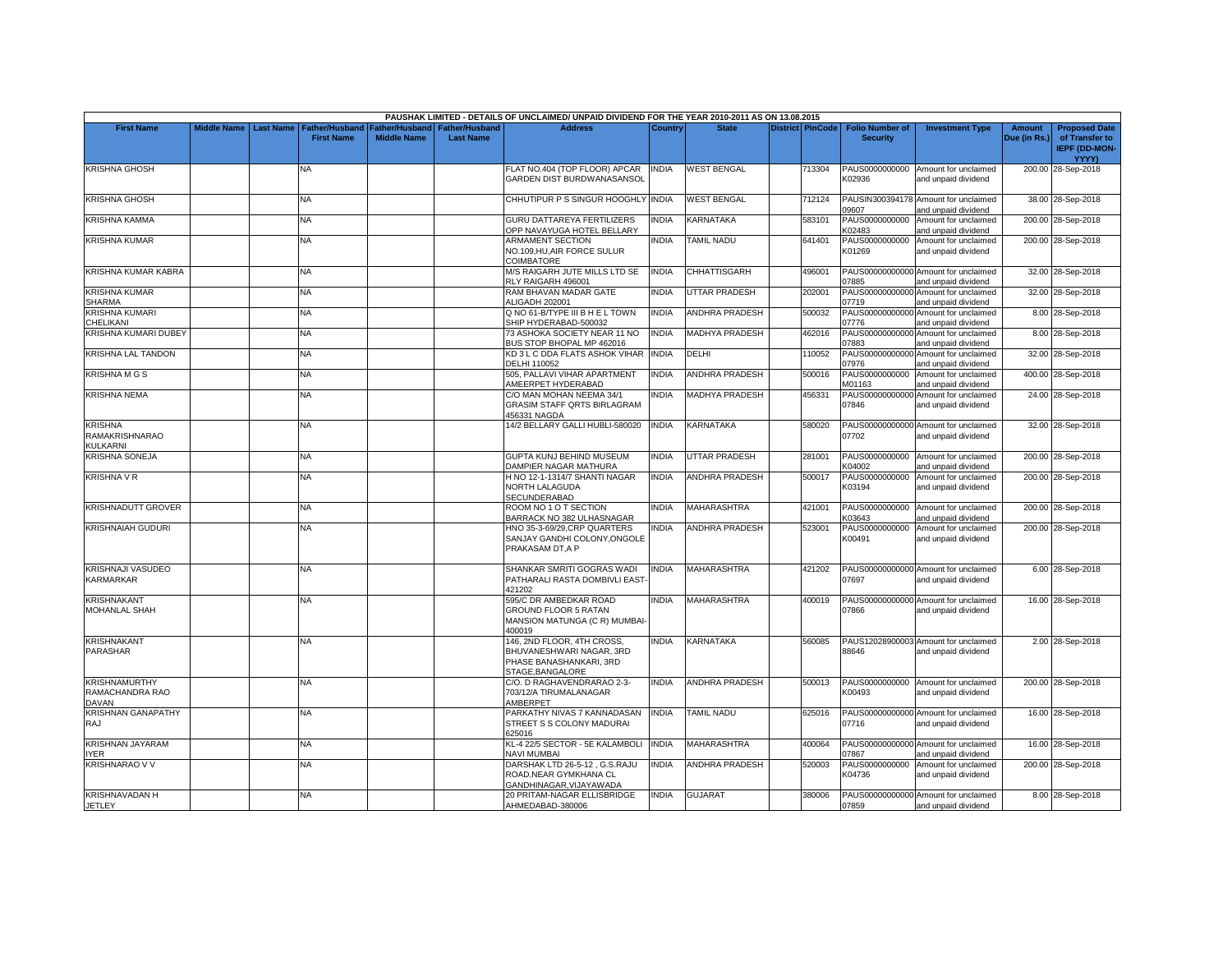|                                                |                    |                  |                                     |                                      |                                           | PAUSHAK LIMITED - DETAILS OF UNCLAIMED/ UNPAID DIVIDEND FOR THE YEAR 2010-2011 AS ON 13.08.2015               |              |                       |                         |                                           |                                                             |                               |                                                                                |
|------------------------------------------------|--------------------|------------------|-------------------------------------|--------------------------------------|-------------------------------------------|---------------------------------------------------------------------------------------------------------------|--------------|-----------------------|-------------------------|-------------------------------------------|-------------------------------------------------------------|-------------------------------|--------------------------------------------------------------------------------|
| <b>First Name</b>                              | <b>Middle Name</b> | <b>Last Name</b> | Father/Husband<br><b>First Name</b> | Father/Husband<br><b>Middle Name</b> | <b>Father/Husband</b><br><b>Last Name</b> | <b>Address</b>                                                                                                | Country      | <b>State</b>          | <b>District PinCode</b> | <b>Folio Number of</b><br><b>Security</b> | <b>Investment Type</b>                                      | <b>Amount</b><br>Due (in Rs.) | <b>Proposed Date</b><br>of Transfer to<br><b>IEPF (DD-MON-</b><br><b>YYYY)</b> |
| <b>KRISTAPPA SHOMAPPA</b><br>GANGAL            |                    |                  | NA                                  |                                      |                                           | AT & PO HANCHINAL TAL<br>SOUNDATTI DIST BELGAUM 591126                                                        | INDIA        | <b>KARNATAKA</b>      | 591126                  | 07706                                     | PAUS00000000000 Amount for unclaimed<br>and unpaid dividend |                               | 16.00 28-Sep-2018                                                              |
| KULDIP KAUR KHANNA                             |                    |                  | <b>NA</b>                           |                                      |                                           | J-19 RAJOURI GARDEN NEW DELHI-INDIA<br>110027                                                                 |              | DELHI                 | 110027                  | 07814                                     | PAUS00000000000 Amount for unclaimed<br>and unpaid dividend |                               | 16.00 28-Sep-2018                                                              |
| KULJIT KAUR KHURANA                            |                    |                  | NA.                                 |                                      |                                           | 2429-TILAK STREET CHUNA MANDI<br>PAHARGANJ NEW DELHI-110055                                                   | <b>INDIA</b> | DELHI                 | 110055                  | PAUS00000000000<br>07801                  | Amount for unclaimed<br>and unpaid dividend                 |                               | 8.00 28-Sep-2018                                                               |
| <b>KULKARNI R B</b>                            |                    |                  | <b>NA</b>                           |                                      |                                           | CHIEF ENGINEER (RETD) 10-3/45<br>SRI SATHYA SAI KRUPA VITHAL<br><b>NAGAR, GULBARGA</b>                        | <b>INDIA</b> | <b>KARNATAKA</b>      | 585103                  | PAUS0000000000<br>R00934                  | Amount for unclaimed<br>and unpaid dividend                 |                               | 800.00 28-Sep-2018                                                             |
| <b>KUM KUM RASTOGI</b>                         |                    |                  | NA                                  |                                      |                                           | 31/109C GALI NO-5 BHIKAM SINGH<br><b>COLONY VISHWAS NAGAR</b><br>SHAHADRA DELHI 110032                        | <b>INDIA</b> | DELHI                 | 110032                  | 07792                                     | PAUS00000000000 Amount for unclaimed<br>and unpaid dividend |                               | 8.00 28-Sep-2018                                                               |
| <b>KUMARKANT M</b><br>MAHARAJA                 |                    |                  | NA                                  |                                      |                                           | 4/16/44 DIPARA VISNAGAR-384315                                                                                | <b>INDIA</b> | GUJARAT               | 384315                  | 07855                                     | PAUS00000000000 Amount for unclaimed<br>and unpaid dividend |                               | 8.00 28-Sep-2018                                                               |
| KUMUD MADHUSUDAN<br>PANDYA                     |                    |                  | NA                                  |                                      |                                           | 323/9 JAMNADAS BULDG DANDIA<br>BAZAR BARODA-390001                                                            | <b>INDIA</b> | <b>GUJARAT</b>        | 390001                  | PAUS00000000000<br>07555                  | Amount for unclaimed<br>and unpaid dividend                 |                               | 2.00 28-Sep-2018                                                               |
| <b>KUMUDBEN</b><br>KASTURCHAND SHAH            |                    |                  | <b>NA</b>                           |                                      |                                           | C/O KASTURCHAND CHIMANLAL<br>SHAH 36 NAMRA- TA CO-OP HSG<br>SOC NARAYAN NAGAR RD VASNA-<br>AHMEDABAD-380007 - | <b>INDIA</b> | <b>GUJARAT</b>        | 380007                  | PAUS00000000000<br>07825                  | Amount for unclaimed<br>and unpaid dividend                 |                               | 8.00 28-Sep-2018                                                               |
| KUNCHITHAPATHAM T N                            |                    |                  | <b>NA</b>                           |                                      |                                           | 'MURUGAN ILLAM", 24-A,<br>KATTUKARA STREET.<br><b>MADAPURAM, TIRUVARUR</b>                                    | <b>INDIA</b> | <b>TAMIL NADU</b>     | 610001                  | T00897                                    | PAUS0000000000 Amount for unclaimed<br>and unpaid dividend  |                               | 400.00 28-Sep-2018                                                             |
| <b>KUNDANBEN</b><br>MAHENDRABHAI PATEL         |                    |                  | NA                                  |                                      |                                           | M/S MEENA MOTORS D NO 2-3-61/6 INDIA<br>TAHA MANSION M G ROAD<br><b>NALLAGUTTA SECUNDERABAD</b><br>500003     |              | <b>ANDHRA PRADESH</b> | 500003                  | 07615                                     | PAUS00000000000 Amount for unclaimed<br>and unpaid dividend |                               | 6.00 28-Sep-2018                                                               |
| <b>KUNDANKUMARI</b><br><b>DWARKADAS MALKAN</b> |                    |                  | <b>NA</b>                           |                                      |                                           | 14 NALANDA APARTMENTS DATT<br><b>MANDIR ROAD MALAD (EAST)</b><br>MUMBAI-400064                                | <b>INDIA</b> | <b>MAHARASHTRA</b>    | 400064                  | 07760                                     | PAUS00000000000 Amount for unclaimed<br>and unpaid dividend |                               | 8.00 28-Sep-2018                                                               |
| KUNJ BEHARI AGARWAL                            |                    |                  | ΝA                                  |                                      |                                           | <b>B KHANDERAO WADI ROOM NO 30</b><br><b>AGIARY LANE KALBADEVI ROAD</b><br>MUMBAI-400002                      | <b>INDIA</b> | <b>MAHARASHTRA</b>    | 400002                  | 07873                                     | PAUS00000000000 Amount for unclaimed<br>and unpaid dividend |                               | 8.00 28-Sep-2018                                                               |
| <b>KUNJAMMA THOMAS</b>                         |                    |                  | NA.                                 |                                      |                                           | ARANGASSERY HOUSE X/1066,<br>NEW BASALICA CHURCH<br><b>THRISSUR</b>                                           | <b>INDIA</b> | KERALA                | 680001                  | PAUS0000000000<br>K05546                  | Amount for unclaimed<br>and unpaid dividend                 |                               | 200.00 28-Sep-2018                                                             |
| <b>KUSUM LATA</b>                              |                    |                  | NA.                                 |                                      |                                           | 213 PATHARWALA STREET<br><b>MEERUT CITY</b>                                                                   | <b>INDIA</b> | <b>UTTAR PRADESH</b>  | 250002                  | K01629                                    | PAUS0000000000 Amount for unclaimed<br>and unpaid dividend  |                               | 200.00 28-Sep-2018                                                             |
| <b>KUSUM LATA</b><br><b>MAHESHWARI</b>         |                    |                  | <b>NA</b>                           |                                      |                                           | C/O SANJAYKUMAR MAHESHWARI INDIA<br>CHAMBER NO 4-02 PADAM TOWER<br>114/113 CIVIL LINES KAN- PUR<br>208001-    |              | UTTAR PRADESH         | 208001                  | 07845                                     | PAUS00000000000 Amount for unclaimed<br>and unpaid dividend |                               | 8.00 28-Sep-2018                                                               |
| <b>KUSUM RALHAN</b>                            |                    |                  | <b>NA</b>                           |                                      |                                           | D-20 VIJAY NAGAR DELHI-110009                                                                                 | <b>INDIA</b> | DELHI                 | 110009                  | 07795                                     | PAUS00000000000 Amount for unclaimed<br>and unpaid dividend |                               | 8.00 28-Sep-2018                                                               |
| <b>KUSUMBEN CHIMANLAL</b><br>THAKKAR           |                    |                  | NA                                  |                                      |                                           | APPRENTICE TRAINING SCHOOL<br>TATA CHEMICAL LTD MITHAPUR DT<br>JAMNAGAR 361345                                | INDIA        | <b>GUJARAT</b>        | 361345                  | 07953                                     | PAUS00000000000 Amount for unclaimed<br>and unpaid dividend |                               | 38.00 28-Sep-2018                                                              |
| KUTTIAMMAL                                     |                    |                  | NA                                  |                                      |                                           | 4/75 31ST A CROSS 7TH BLOCK<br><b>JAYANAGAR</b>                                                               | <b>INDIA</b> | KARNATAKA             | 560082                  | K05658                                    | PAUS0000000000 Amount for unclaimed<br>and unpaid dividend  |                               | 400.00 28-Sep-2018                                                             |
| L A RENUKA DEVI                                |                    |                  | <b>NA</b>                           |                                      |                                           | 39 THEPPA MUDDALIAR STREET<br>BANGALORE 560001                                                                | <b>INDIA</b> | KARNATAKA             | 560001                  | 08196                                     | PAUS00000000000 Amount for unclaimed<br>and unpaid dividend |                               | 8.00 28-Sep-2018                                                               |
| L S DESHMUKH                                   |                    |                  | NA.                                 |                                      |                                           | H NO 5-1-221 JAMBAG HYDERABAD- INDIA<br>500001                                                                |              | ANDHRA PRADESH        | 500001                  | 08139                                     | PAUS00000000000 Amount for unclaimed<br>and unpaid dividend |                               | 32.00 28-Sep-2018                                                              |
| SOWBHAGYA                                      |                    |                  | <b>NA</b>                           |                                      |                                           | 1492 THYAGARAJA ROAD MYSORE                                                                                   | <b>INDIA</b> | KARNATAKA             | 570004                  | 02486                                     | PAUS0000000000L Amount for unclaimed<br>and unpaid dividend |                               | 200.00 28-Sep-2018                                                             |
| <b>LABHUBEN PATEL</b>                          |                    |                  | NA.                                 |                                      |                                           | 73, NIRMAL SOCIETY VATVA ROAD<br>MANINAGAR AHMEDABAD 380008                                                   | <b>INDIA</b> | <b>GUJARAT</b>        | 380008                  | PAUS00000000000<br>08204                  | Amount for unclaimed<br>and unpaid dividend                 |                               | 16.00 28-Sep-2018                                                              |
| <b>LACHMAN RAM</b>                             |                    |                  | NA.                                 |                                      |                                           | H NO 24201 LANE NO 4 BASTI MANI INDIA<br>SINGH RAHON ROAD LUDHIANA                                            |              | <b>PUNJAB</b>         | 141008                  | 08148                                     | PAUS00000000000 Amount for unclaimed<br>and unpaid dividend |                               | 16.00 28-Sep-2018                                                              |
| <b>LAKSHMANAN M</b>                            |                    |                  | NA.                                 |                                      |                                           | MATHURAM COLONY 2ND CROSS INDIA<br>WEST, THILLAI NAGAR TRICHY<br>(TAMIL NADU)                                 |              | <b>TAMIL NADU</b>     | 620018                  | PAUS0000000000<br>M00523                  | Amount for unclaimed<br>and unpaid dividend                 |                               | 120.00 28-Sep-2018                                                             |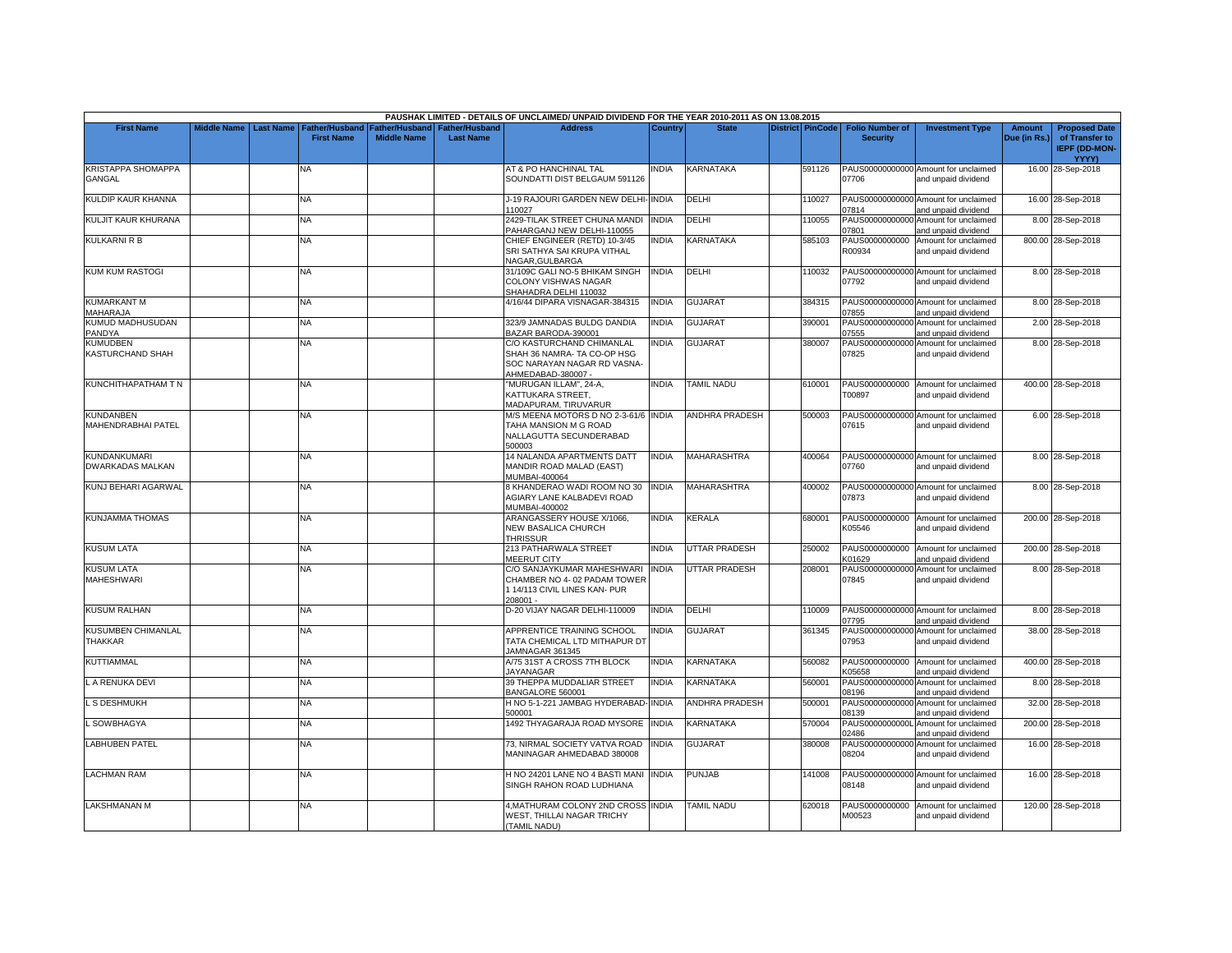|                                           |                    |                  |                                            |                                             |                                    | PAUSHAK LIMITED - DETAILS OF UNCLAIMED/ UNPAID DIVIDEND FOR THE YEAR 2010-2011 AS ON 13.08.2015 |              |                       |                         |                                           |                                                             |                               |                                                                |
|-------------------------------------------|--------------------|------------------|--------------------------------------------|---------------------------------------------|------------------------------------|-------------------------------------------------------------------------------------------------|--------------|-----------------------|-------------------------|-------------------------------------------|-------------------------------------------------------------|-------------------------------|----------------------------------------------------------------|
| <b>First Name</b>                         | <b>Middle Name</b> | <b>Last Name</b> | <b>Father/Husband</b><br><b>First Name</b> | <b>Father/Husband</b><br><b>Middle Name</b> | Father/Husband<br><b>Last Name</b> | <b>Address</b>                                                                                  | Country      | <b>State</b>          | <b>District PinCode</b> | <b>Folio Number of</b><br><b>Security</b> | <b>Investment Type</b>                                      | <b>Amount</b><br>Due (in Rs.) | <b>Proposed Date</b><br>of Transfer to<br><b>IEPF (DD-MON-</b> |
|                                           |                    |                  |                                            |                                             |                                    |                                                                                                 |              |                       |                         |                                           |                                                             |                               | YYYY)                                                          |
| LAKSHMEESHA S                             |                    |                  | NA                                         |                                             |                                    | NO 52/B III CROSS JOURNALIST<br>COLONY BANGALORE-560002                                         | INDIA        | KARNATAKA             | 560002                  | PAUS00000000000<br>08147                  | Amount for unclaimed<br>and unpaid dividend                 |                               | 8.00 28-Sep-2018                                               |
| LAKSHMI DEVI J                            |                    |                  | NA                                         |                                             |                                    | 40/802 D, NEHRUNAGAR, KURNOOL INDIA                                                             |              | <b>ANDHRA PRADESH</b> | 518004                  | PAUS0000000000J<br>01128                  | Amount for unclaimed<br>and unpaid dividend                 |                               | 400.00 28-Sep-2018                                             |
| <b>LAKSHMI KUTTY AMMA S</b>               |                    |                  | <b>NA</b>                                  |                                             |                                    | W/O.LATE.MR.N.K.ACHUTHAN,                                                                       | <b>INDIA</b> | KERALA                | 679501                  | PAUS0000000000                            | Amount for unclaimed                                        |                               | 40.00 28-Sep-2018                                              |
|                                           |                    |                  |                                            |                                             |                                    | SARAMBICAL HOUSE, MELUR P.O.<br>(VIA) PANAMANNA                                                 |              |                       |                         | S01048                                    | and unpaid dividend                                         |                               |                                                                |
| LAKSHMI PENUGONDA                         |                    |                  | <b>NA</b>                                  |                                             |                                    | PARMATMA KRUPA 75 FEET ROAD<br>D NO 27-32-54 VISAKHAPATNAM                                      | <b>INDIA</b> | <b>ANDHRA PRADESH</b> | 530001                  | 04849                                     | PAUS0000000000L Amount for unclaimed<br>and unpaid dividend |                               | 300.00 28-Sep-2018                                             |
| LAKSHMI SUBBA REDDY                       |                    |                  | NA                                         |                                             |                                    | W/O.LATE R SUBBAREDDY<br>POOCHEMPATTI, KATCHAKATTI                                              | INDIA        | <b>TAMIL NADU</b>     | 625014                  | 01002                                     | PAUS0000000000L Amount for unclaimed<br>and unpaid dividend |                               | 1200.00 28-Sep-2018                                            |
| <b>LAKSHMI VENKIAH</b>                    |                    |                  | <b>NA</b>                                  |                                             |                                    | PO, VIA T VADIAPMADURAI<br><b>GUPTHA EMPORIUM 13-1-62.</b>                                      | <b>INDIA</b> | <b>ANDHRA PRADESH</b> | 533001                  |                                           | PAUS0000000000L Amount for unclaimed                        |                               | 400.00 28-Sep-2018                                             |
| <b>KOTHA</b>                              |                    |                  |                                            |                                             |                                    | SURYARAOPET KAKINADA (A.P)                                                                      |              |                       |                         | 00510                                     | and unpaid dividend                                         |                               |                                                                |
| LALAJIBHAI MANJIBHAI<br>PATEL             |                    |                  | NA                                         |                                             |                                    | ADALPURA KAMPA POST<br>DHANSURA TAL MODASA DIST<br>SABARKANTHA 383310                           | <b>INDIA</b> | <b>GUJARAT</b>        | 383310                  | 08129                                     | PAUS00000000000 Amount for unclaimed<br>and unpaid dividend |                               | 6.00 28-Sep-2018                                               |
| <b>LALITA KUMARI</b>                      |                    |                  | NA                                         |                                             |                                    | C/O SREEDHAR MEDICAL                                                                            | <b>INDIA</b> | <b>ANDHRA PRADESH</b> | 522201                  |                                           | PAUS0000000000L Amount for unclaimed                        |                               | 200.00 28-Sep-2018                                             |
| <b>TADIPARTHI</b>                         |                    |                  |                                            |                                             |                                    | DISTRIBUTORS NEHRU ROAD<br>TENALI                                                               |              |                       |                         | 04755                                     | and unpaid dividend                                         |                               |                                                                |
| <b>LALITA MATHUR</b>                      |                    |                  | NA                                         |                                             |                                    | B-2/84 ASHOK VIHAR PHASE II<br>DELHI-110052                                                     | <b>INDIA</b> | DELHI                 | 110052                  | 08141                                     | PAUS00000000000 Amount for unclaimed<br>and unpaid dividend |                               | 66.00 28-Sep-2018                                              |
| LALITABEN MANIBHAI<br>PATEL               |                    |                  | <b>NA</b>                                  |                                             |                                    | <b>GNAN YAGNA BHD GUNATIT JYOT</b><br>VALLABHVIDYA NAGAR VIA ANAND-<br>388120                   | <b>INDIA</b> | <b>GUJARAT</b>        | 388120                  | 08142                                     | PAUS00000000000 Amount for unclaimed<br>and unpaid dividend |                               | 8.00 28-Sep-2018                                               |
| <b>LALITHA R MENON</b>                    |                    |                  | <b>NA</b>                                  |                                             |                                    | A2 LF GARDENS KATTAYIL ROAD LF INDIA<br>CHURCH ROAD KALOOR                                      |              | KERALA                | 682017                  | 04251                                     | PAUS0000000000L Amount for unclaimed<br>and unpaid dividend |                               | 200.00 28-Sep-2018                                             |
| <b>LALITHA SWAMINATHAN</b>                |                    |                  | <b>NA</b>                                  |                                             |                                    | 27. SAIT COLONY.II STREET.                                                                      | <b>INDIA</b> | <b>TAMIL NADU</b>     | 600008                  |                                           | PAUS00000000000 Amount for unclaimed                        |                               | 8.00 28-Sep-2018                                               |
|                                           |                    |                  |                                            |                                             |                                    | EGMORE, CHENNAI-600008                                                                          |              |                       |                         | 08152                                     | and unpaid dividend                                         |                               |                                                                |
| <b>LALITKUMAR</b><br>CHAMANLAL BHARVADA   |                    |                  | NA                                         |                                             |                                    | C/O L I C OF INDIA RAJKOT DIVL<br>OFFICE PHS/SSS DEPTT TAGORE<br>MARG P B NO-208 RAJKOT-360001  | <b>INDIA</b> | <b>GUJARAT</b>        | 360001                  | 08163                                     | PAUS00000000000 Amount for unclaimed<br>and unpaid dividend |                               | 16.00 28-Sep-2018                                              |
| LALJI DHARSHI THAKKAR                     |                    |                  | NA                                         |                                             |                                    | 5 VITHAL SOCIETY R V DESAI ROAD INDIA<br>BARODA-390001                                          |              | <b>GUJARAT</b>        | 390001                  | 08187                                     | PAUS00000000000 Amount for unclaimed<br>and unpaid dividend |                               | 12.00 28-Sep-2018                                              |
| LALJI HANSRAJ SHAH                        |                    |                  | NA.                                        |                                             |                                    | BLOCK NO4 LAXMI NIVAS (EXTN)<br>SHARADHANAND ROAD VILE-<br>PARLE EAST MUMBAI-400057             | <b>INDIA</b> | MAHARASHTRA           | 400057                  | 08167                                     | PAUS00000000000 Amount for unclaimed<br>and unpaid dividend |                               | 8.00 28-Sep-2018                                               |
| <b>LATA GOPICHAND</b><br><b>NANWANI</b>   |                    |                  | <b>NA</b>                                  |                                             |                                    | BK 1818 ROOM NO.15 & 16 SECTION INDIA<br>38 ULHASNAGAR                                          |              | <b>MAHARASHTRA</b>    | 421005                  | 08198                                     | PAUS00000000000 Amount for unclaimed<br>and unpaid dividend |                               | 16.00 28-Sep-2018                                              |
| <b>LATA HARISCHANDRA</b><br><b>BEDRAL</b> |                    |                  | NA.                                        |                                             |                                    | B - 313, INLAKS PARK , YARI ROAD<br><b>VERSOVA MUMBAI</b>                                       | <b>INDIA</b> | MAHARASHTRA           | 400061                  | 17051                                     | PAUS13036500000 Amount for unclaimed<br>and unpaid dividend |                               | 8.00 28-Sep-2018                                               |
| <b>LATA HARWANI</b>                       |                    |                  | NA                                         |                                             |                                    | PLOT NO 3 GURU NANAK COLONY<br>AJMER 305001                                                     | <b>INDIA</b> | RAJASTHAN             | 305001                  | 08211                                     | PAUS00000000000 Amount for unclaimed<br>and unpaid dividend |                               | 16.00 28-Sep-2018                                              |
| <b>LATA K MURTHY</b>                      |                    |                  | NA                                         |                                             |                                    | NO 10 SOUTH END ROAD<br>SESHADRI PURAM BANGALORE-                                               | <b>INDIA</b> | KARNATAKA             | 560020                  | PAUS00000000000<br>08182                  | Amount for unclaimed<br>and unpaid dividend                 |                               | 8.00 28-Sep-2018                                               |
| LATA PRAFULLCHANDRA<br><b>BHATT</b>       |                    |                  | <b>NA</b>                                  |                                             |                                    | 560020<br>-B HARBOUT HEIGHTS B BUILDING INDIA<br>NEAR COLABA STATION COLABA                     |              | <b>MAHARASHTRA</b>    | 400005                  | 08137                                     | PAUS00000000000 Amount for unclaimed<br>and unpaid dividend |                               | 6.00 28-Sep-2018                                               |
| LATIKA MUKHERJEE                          |                    |                  | NA.                                        |                                             |                                    | <b>MUMBAI 400005</b><br>3 KEDAR BOSE LANE CALCUTTA<br>700025                                    | <b>INDIA</b> | <b>WEST BENGAL</b>    | 700025                  | 08224                                     | PAUS00000000000 Amount for unclaimed<br>and unpaid dividend |                               | 8.00 28-Sep-2018                                               |
| <b>LAVANYA M SHENOY</b>                   |                    |                  | <b>NA</b>                                  |                                             |                                    | 205," GAYATRI "APPARTMENTS 891<br>KANTHARAJ USR ROAD<br>LAKSHMIPURAM MYSORE                     | <b>INDIA</b> | KARNATAKA             | 570004                  | 02447                                     | PAUS0000000000L Amount for unclaimed<br>and unpaid dividend |                               | 200.00 28-Sep-2018                                             |
| <b>LAXMAN G GOKHALAY</b>                  |                    |                  | NA.                                        |                                             |                                    | C/O CAPTAIN UDAY L GOKHALAY<br>166/7 MEDHI PARK D P ROAD<br><b>AUNDH PUNE 411007</b>            | <b>INDIA</b> | MAHARASHTRA           | 411007                  | 08143                                     | PAUS00000000000 Amount for unclaimed<br>and unpaid dividend |                               | 8.00 28-Sep-2018                                               |
| <b>LAXMANBHAI</b><br>KHEMABHAI PATEL      |                    |                  | <b>NA</b>                                  |                                             |                                    | AT & PO BAKARPUR TA VISNAGAR<br>DIST MEHSANA PIN-384315                                         | <b>INDIA</b> | <b>GUJARAT</b>        | 384315                  | 08131                                     | PAUS00000000000 Amount for unclaimed<br>and unpaid dividend |                               | 16.00 28-Sep-2018                                              |
| <b>LAXMIBAI PATIL</b>                     |                    |                  | <b>NA</b>                                  |                                             |                                    | SHRI SHIVA YOGESWAR KRUPA<br>PLOT NO 5 SAINAGAR UNKAL<br>HUBLI 580020 KARNATAK                  | <b>INDIA</b> | KARNATAKA             | 580020                  | 08132                                     | PAUS00000000000 Amount for unclaimed<br>and unpaid dividend |                               | 16.00 28-Sep-2018                                              |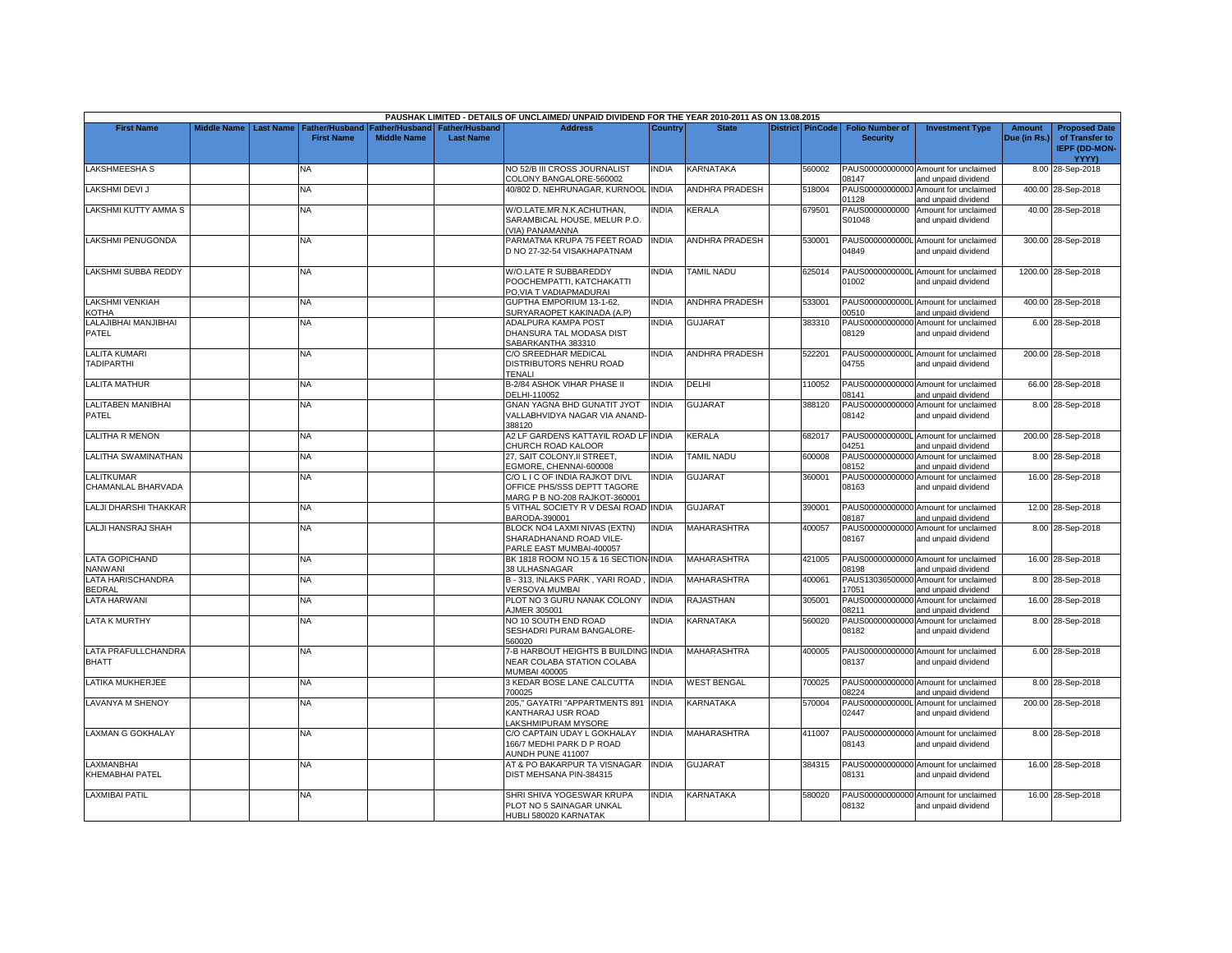|                                              |                    |                  |                                            |                                      |                                           | PAUSHAK LIMITED - DETAILS OF UNCLAIMED/ UNPAID DIVIDEND FOR THE YEAR 2010-2011 AS ON 13.08.2015                               |                |                       |                         |                                           |                                                             |                               |                                                                         |
|----------------------------------------------|--------------------|------------------|--------------------------------------------|--------------------------------------|-------------------------------------------|-------------------------------------------------------------------------------------------------------------------------------|----------------|-----------------------|-------------------------|-------------------------------------------|-------------------------------------------------------------|-------------------------------|-------------------------------------------------------------------------|
| <b>First Name</b>                            | <b>Middle Name</b> | <b>Last Name</b> | <b>Father/Husband</b><br><b>First Name</b> | Father/Husband<br><b>Middle Name</b> | <b>Father/Husband</b><br><b>Last Name</b> | <b>Address</b>                                                                                                                | <b>Country</b> | <b>State</b>          | <b>District PinCode</b> | <b>Folio Number of</b><br><b>Security</b> | <b>Investment Type</b>                                      | <b>Amount</b><br>Due (in Rs.) | <b>Proposed Date</b><br>of Transfer to<br><b>IEPF (DD-MON-</b><br>YYYY) |
| <b>LAXMIBEN SHANKARLAL</b><br><b>KHATRI</b>  |                    |                  | N٨                                         |                                      |                                           | C/O SHANKAR MATCHING CENTRE INDIA<br>OPP CIVIL HOSPITAL STATION<br>ROAD PALANPUR N GUJARAT<br>385001                          |                | <b>GUJARAT</b>        | 385001                  | 08205                                     | PAUS00000000000 Amount for unclaimed<br>and unpaid dividend |                               | 16.00 28-Sep-2018                                                       |
| <b>LAXMIKANT VASANTLAL</b><br><b>JOSHI</b>   |                    |                  | <b>NA</b>                                  |                                      |                                           | B/20 PUNAM TENAMENT B/H<br>PUNAM COMPLEX WAGHODIA<br>ROADVADODARA                                                             | <b>INDIA</b>   | <b>GUJARAT</b>        | 390019                  | 08134                                     | PAUS00000000000 Amount for unclaimed<br>and unpaid dividend |                               | 2.00 28-Sep-2018                                                        |
| LEELA A MAHIPATHI                            |                    |                  | ΝA                                         |                                      |                                           | 4-7-287, ESANIA BAZAAR,<br>HYDERABAD                                                                                          | <b>INDIA</b>   | <b>ANDHRA PRADESH</b> | 500027                  | 01502                                     | PAUS0000000000L Amount for unclaimed<br>and unpaid dividend |                               | 80.00 28-Sep-2018                                                       |
| <b>LEELA A MAHIPATI</b>                      |                    |                  | NA.                                        |                                      |                                           | 4-7-287 ISAMIA BAZAR HYDERABAD INDIA<br>500027                                                                                |                | <b>ANDHRA PRADESH</b> | 500027                  | PAUS00000000000<br>08190                  | Amount for unclaimed<br>and unpaid dividend                 |                               | 6.00 28-Sep-2018                                                        |
| LEELA A MAHIPATI                             |                    |                  | NA                                         |                                      |                                           | 4/7/287 ESAMIA BAZAR HYDERABAD INDIA<br>500027                                                                                |                | ANDHRA PRADESH        | 500027                  | 08188                                     | PAUS00000000000 Amount for unclaimed<br>and unpaid dividend |                               | 16.00 28-Sep-2018                                                       |
| LEELA DEVI SARDA                             |                    |                  | NA                                         |                                      |                                           | 14-6-10 BEGUM BAZAR<br>HYDERABAD 500012 AP                                                                                    | <b>INDIA</b>   | <b>ANDHRA PRADESH</b> | 500012                  | 08201                                     | PAUS00000000000 Amount for unclaimed<br>and unpaid dividend |                               | 8.00 28-Sep-2018                                                        |
| <b>LEELA JAYAPAL</b>                         |                    |                  | NА                                         |                                      |                                           | FLAT NO. 4 / 2 / P, MARTIN DAISON<br>RESIDENCY 190, PERUR MAIN<br>ROAD.B/H RUBA MEDICAL CENTRE.                               | <b>INDIA</b>   | <b>TAMIL NADU</b>     | 641026                  | 08150                                     | PAUS00000000000 Amount for unclaimed<br>and unpaid dividend |                               | 16.00 28-Sep-2018                                                       |
| <b>LEELA JAYVANT</b><br>PRADHAN              |                    |                  | NA                                         |                                      |                                           | 4 PATEL COLONY SIDDHNATH<br>ROAD BARODA 390001 BARODA<br>390001                                                               | <b>INDIA</b>   | GUJARAT               | 390001                  | 08197                                     | PAUS00000000000 Amount for unclaimed<br>and unpaid dividend |                               | 16.00 28-Sep-2018                                                       |
| LEELA MANOHAR<br>NARKHEDE                    |                    |                  | <b>NA</b>                                  |                                      |                                           | NIKITA PO NO 10 GAJANAN NAGAR INDIA<br>NEAR GOVT POLY COLLEGE<br>SAMANGAON ROAD NASHIK ROAD                                   |                | MAHARASHTRA           | 422101                  | 52251                                     | PAUSIN301127154 Amount for unclaimed<br>and unpaid dividend |                               | 66.00 28-Sep-2018                                                       |
| <b>LEELA RANI</b>                            |                    |                  | <b>NA</b>                                  |                                      |                                           | 3D/POCKET I MAYUR VIHAR DELHI-<br>110091                                                                                      | <b>INDIA</b>   | DELHI                 | 110091                  | 08159                                     | PAUS00000000000 Amount for unclaimed<br>and unpaid dividend |                               | 8.00 28-Sep-2018                                                        |
| <b>LEELABEN H GOHIL</b>                      |                    |                  | <b>NA</b>                                  |                                      |                                           | AT & PO UNDERA DISTT BARODA                                                                                                   | <b>INDIA</b>   | GUJARAT               | 390016                  | 08221                                     | PAUS00000000000 Amount for unclaimed<br>and unpaid dividend |                               | 2.00 28-Sep-2018                                                        |
| LEELABEN MANUBHAI<br>PATEL                   |                    |                  | NA                                         |                                      |                                           | SHRIKUNJ HARIHAR SOCIETY<br>RAMNATH PETLAD 388450                                                                             | INDIA          | GUJARAT               | 388450                  | 08117                                     | PAUS00000000000 Amount for unclaimed<br>and unpaid dividend |                               | 2.00 28-Sep-2018                                                        |
| LEELAVATI MODADUGU                           |                    |                  | NA                                         |                                      |                                           | 3-2-334 SOMASUNDARAM STREET<br>SECUNDERABAD-500003                                                                            | <b>INDIA</b>   | <b>ANDHRA PRADESH</b> | 500003                  | 08149                                     | PAUS00000000000 Amount for unclaimed<br>and unpaid dividend |                               | 8.00 28-Sep-2018                                                        |
| LEELAVATI<br><b>RAMAKRISHNA</b><br>CHAUDHARI |                    |                  | <b>NA</b>                                  |                                      |                                           | 6 PRATHEMESH DARSHAN NR<br>HOLY CROSS CONV- ENT SCH<br>BEHIND JOSEPH COLONY KARNIK<br>ROA- D KALYAN W 421304<br>MAHARASHTRA - | <b>INDIA</b>   | MAHARASHTRA           | 421304                  | 08200                                     | PAUS00000000000 Amount for unclaimed<br>and unpaid dividend |                               | 16.00 28-Sep-2018                                                       |
| <b>LESLIE XAVIER</b><br><b>GONSALVES</b>     |                    |                  | NA.                                        |                                      |                                           | SAGARSHET WADI NEAR PETROL<br>PUMP VASHI DIST THANE M S<br>401201                                                             | <b>INDIA</b>   | <b>MAHARASHTRA</b>    | 401201                  | 08213                                     | PAUS00000000000 Amount for unclaimed<br>and unpaid dividend |                               | 8.00 28-Sep-2018                                                        |
| <b>LILA BHUYAN</b>                           |                    |                  | NΑ                                         |                                      |                                           | C/O.DR.S.BURMAN PAN BAZAR,<br><b>GUWAHATI</b>                                                                                 | <b>INDIA</b>   | <b>ASSAM</b>          | 781001                  | 03074                                     | PAUS0000000000L Amount for unclaimed<br>and unpaid dividend |                               | 400.00 28-Sep-2018                                                      |
| <b>LILA MAHENDRA</b><br><b>KAPADIA</b>       |                    |                  | NA                                         |                                      |                                           | C/O BHADU C PARMO-2/3862<br>HALADIA STREET SAGRAMPURA<br><b>SURAT</b>                                                         | <b>INDIA</b>   | GUJARAT               | 395002                  | 08170                                     | PAUS00000000000 Amount for unclaimed<br>and unpaid dividend |                               | 8.00 28-Sep-2018                                                        |
| LILABEN CHANDUBHAI<br>PATEL                  |                    |                  | NA.                                        |                                      |                                           | NAVIPANSARAWAD NAVAPURA<br>PADRA DIST BARODA PIN-391440                                                                       | <b>INDIA</b>   | <b>GUJARAT</b>        | 391440                  | 08135                                     | PAUS00000000000 Amount for unclaimed<br>and unpaid dividend |                               | 8.00 28-Sep-2018                                                        |
| LILABEN<br>DASHARATHBHAI PATEL               |                    |                  | ΝA                                         |                                      |                                           | 27 NARAYANNAGAR GORWA<br>BARODA-390003                                                                                        | <b>INDIA</b>   | <b>GUJARAT</b>        | 390003                  | 08136                                     | PAUS00000000000 Amount for unclaimed<br>and unpaid dividend |                               | 2.00 28-Sep-2018                                                        |
| <b>LILABEN HAZARILAL</b><br>RATHOD           |                    |                  | NA.                                        |                                      |                                           | RASULJI CHAL, DINESH TILES<br>FACTORY, NR. OLD STATION,<br>BARODA PIN-390003                                                  | <b>INDIA</b>   | GUJARAT               | 390003                  | 08228                                     | PAUS00000000000 Amount for unclaimed<br>and unpaid dividend |                               | 6.00 28-Sep-2018                                                        |
| LILABHAI ISHVARBHAI<br><b>PATEL</b>          |                    |                  | NA.                                        |                                      |                                           | C/742 IPCL TOWNSHIP PO<br>PETROCHEMICALS DIST BARODA<br>391345                                                                | <b>INDIA</b>   | <b>GUJARAT</b>        | 391345                  | 08121                                     | PAUS00000000000 Amount for unclaimed<br>and unpaid dividend |                               | 2.00 28-Sep-2018                                                        |
| LILADHAR NANAJI<br><b>ADARIA</b>             |                    |                  | NA                                         |                                      |                                           | JAYANT ENG CO BHADAR ROAD<br>BHADAR ROAD UPLETA-360490                                                                        | <b>INDIA</b>   | GUJARAT               | 360490                  | 08151                                     | PAUS00000000000 Amount for unclaimed<br>and unpaid dividend |                               | 8.00 28-Sep-2018                                                        |
| <b>LILADHAR VORA</b>                         |                    |                  | NA.                                        |                                      |                                           | C/21-A MEDICAL CAMPUS<br><b>JAMNAGAR</b>                                                                                      | <b>INDIA</b>   | <b>GUJARAT</b>        | 361008                  | 03344                                     | PAUS0000000000L Amount for unclaimed<br>and unpaid dividend |                               | 300.00 28-Sep-2018                                                      |
| LILAVATI CHAMPAKLAL                          |                    |                  | ΝA                                         |                                      |                                           | <b>B 204 FALGUN TENAMENTS</b><br>JODHPUR GAM ROAD SATELLITE<br>AHMEDABAD 380015                                               | INDIA          | GUJARAT               | 380015                  | 08126                                     | PAUS00000000000 Amount for unclaimed<br>and unpaid dividend |                               | 16.00 28-Sep-2018                                                       |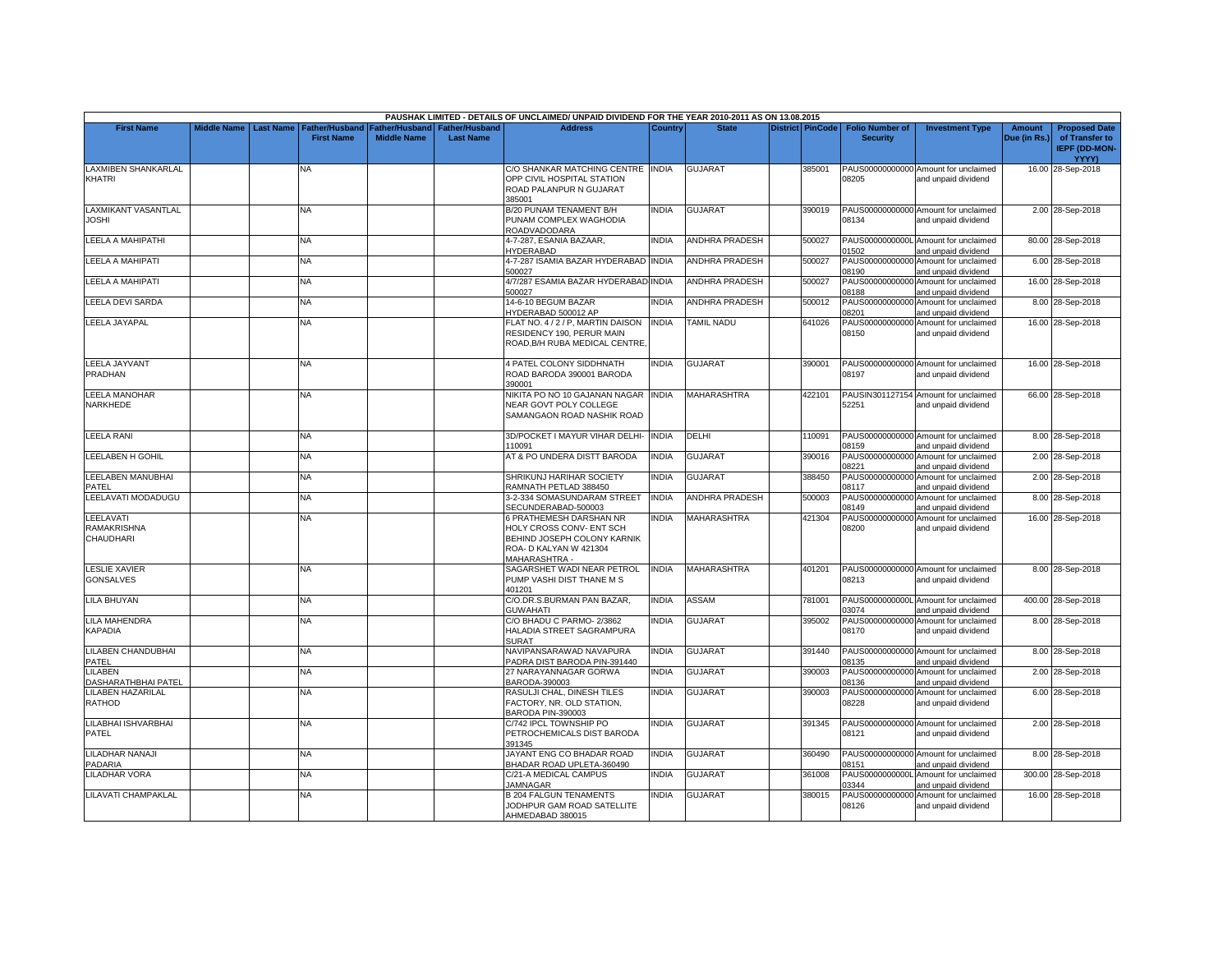|                                                        |                    |                  |                                            |                    |                                                     | PAUSHAK LIMITED - DETAILS OF UNCLAIMED/ UNPAID DIVIDEND FOR THE YEAR 2010-2011 AS ON 13.08.2015               |                |                       |                         |                                           |                                                                                    |                               |                                                                         |
|--------------------------------------------------------|--------------------|------------------|--------------------------------------------|--------------------|-----------------------------------------------------|---------------------------------------------------------------------------------------------------------------|----------------|-----------------------|-------------------------|-------------------------------------------|------------------------------------------------------------------------------------|-------------------------------|-------------------------------------------------------------------------|
| <b>First Name</b>                                      | <b>Middle Name</b> | <b>Last Name</b> | <b>Father/Husband</b><br><b>First Name</b> | <b>Middle Name</b> | Father/Husband   Father/Husband<br><b>Last Name</b> | <b>Address</b>                                                                                                | <b>Country</b> | <b>State</b>          | <b>District PinCode</b> | <b>Folio Number of</b><br><b>Security</b> | <b>Investment Type</b>                                                             | <b>Amount</b><br>Due (in Rs.) | <b>Proposed Date</b><br>of Transfer to<br><b>IEPF (DD-MON-</b><br>YYYY) |
| LILAVATI INDRAVADAN                                    |                    |                  | NA.                                        |                    |                                                     | DESAI NO KHANCHO SULTANPURA INDIA                                                                             |                | <b>GUJARAT</b>        | 390001                  |                                           | PAUS00000000000 Amount for unclaimed                                               |                               | 40.00 28-Sep-2018                                                       |
| <b>DESAI</b><br>LILAVATI NAVINCHANDRA<br><b>SHROFF</b> |                    |                  | <b>NA</b>                                  |                    |                                                     | BARODA-390001<br>85 WALKESHWAR ROAD SMRUTI<br>BLDG NEAR WHITE HOUSE<br>MUMBAI-400006                          | <b>NDIA</b>    | <b>MAHARASHTRA</b>    | 400006                  | 08127<br>08119                            | and unpaid dividend<br>PAUS00000000000 Amount for unclaimed<br>and unpaid dividend |                               | 6.00 28-Sep-2018                                                        |
| <b>LILAVATIBEN SHANTILAL</b><br>SONI                   |                    |                  | NA                                         |                    |                                                     | SONI FALIA (SONI KHADKI) BORSAD INDIA<br>387411 DIST KAIRA                                                    |                | <b>GUJARAT</b>        | 387411                  | 08191                                     | PAUS00000000000 Amount for unclaimed<br>and unpaid dividend                        |                               | 2.00 28-Sep-2018                                                        |
| LILAWATI MALHOTRA                                      |                    |                  | NA                                         |                    |                                                     | 3807 DAVID STREET DARYA GANJ<br><b>NEW DELHI-110002</b>                                                       | <b>NDIA</b>    | DELHI                 | 110002                  | 08179                                     | PAUS00000000000 Amount for unclaimed<br>and unpaid dividend                        |                               | 8.00 28-Sep-2018                                                        |
| <b>LILYBEN D PATEL</b>                                 |                    |                  | NA                                         |                    |                                                     | 13/155 PARAS NAGAR II SOLA ROAD<br>NARANPURA AHMEDABAD 380013                                                 | <b>INDIA</b>   | <b>GUJARAT</b>        | 380013                  | PAUS00000000000<br>08207                  | Amount for unclaimed<br>and unpaid dividend                                        |                               | 24.00 28-Sep-2018                                                       |
| <b>LILYBEN D PATEL</b>                                 |                    |                  | <b>NA</b>                                  |                    |                                                     | 13-155 PARAS NAGAR SOLA ROAD<br>NARANPURA AHMEDABAD 380013                                                    | <b>NDIA</b>    | <b>GUJARAT</b>        | 380013                  | 08212                                     | PAUS00000000000 Amount for unclaimed<br>and unpaid dividend                        |                               | 24.00 28-Sep-2018                                                       |
| <b>LINGARADDI</b><br>KRISTARADDI<br>KAMARADDI          |                    |                  | NA.                                        |                    |                                                     | AT & PO TIRLAPURE TAL<br>NAVALGUND DIST DHARWAR<br>KARNATAK 576224                                            | NDIA           | KARNATAKA             | 576224                  | 08138                                     | PAUS00000000000 Amount for unclaimed<br>and unpaid dividend                        |                               | 16.00 28-Sep-2018                                                       |
| LT COL MRITYUNJOY<br><b>GUIN</b>                       |                    |                  | <b>NA</b>                                  |                    |                                                     | PLOT NO.440, HOUSE NO. 589,<br>SHAKTI NAGAR, NR. (BHOLE BABA KI<br>KUTI) JABALPUR(MP)-482001                  | <b>NDIA</b>    | <b>MADHYA PRADESH</b> | 482001                  | 08154                                     | PAUS00000000000 Amount for unclaimed<br>and unpaid dividend                        |                               | 16.00 28-Sep-2018                                                       |
| M A RADHAKRISHNAN                                      |                    |                  | <b>NA</b>                                  |                    |                                                     | MUDAN KULANGARA HOUSE<br>PATTIKAD P O TRICHUR DIST<br><b>KERALA 680652</b>                                    | <b>NDIA</b>    | KERALA                | 680652                  | 08460                                     | PAUS00000000000 Amount for unclaimed<br>and unpaid dividend                        |                               | 40.00 28-Sep-2018                                                       |
| M AMARNATH SINGH                                       |                    |                  | NA                                         |                    |                                                     | NO 2005 7TH MAIN 'D'BLOCK II ND<br>STAGE RAJAJI NAGAR BANGALORE                                               | <b>INDIA</b>   | KARNATAKA             | 560010                  | M02370                                    | PAUS0000000000 Amount for unclaimed<br>and unpaid dividend                         |                               | 200.00 28-Sep-2018                                                      |
| M CHANDRASHEKAR                                        |                    |                  | NA                                         |                    |                                                     | NO.64 1ST FLOOR<br>CHOWDESHWARI TEMPLE STREET<br><b>BANGALORE</b>                                             | <b>NDIA</b>    | KARNATAKA             | 560002                  | M02046                                    | PAUS0000000000 Amount for unclaimed<br>and unpaid dividend                         |                               | 20.00 28-Sep-2018                                                       |
| M DIVAKARAN                                            |                    |                  | NA.                                        |                    |                                                     | MOOTHEDATH HOUSE EASWARA<br>VILAS THELAKKAT LANE CHITTUR<br>PALGHAT KERALA 678101                             | INDIA          | KERALA                | 678101                  | 08493                                     | PAUS00000000000 Amount for unclaimed<br>and unpaid dividend                        |                               | 16.00 28-Sep-2018                                                       |
| M G ANANTHALAKSHMY                                     |                    |                  | <b>NA</b>                                  |                    |                                                     | C/O SRI M S GOVINDAN C-2<br>DAMAYANTHI APTS 17 SOUTH<br>MADA ST NUNGAMBAKKAM<br>CHENNAI 600034                | <b>NDIA</b>    | <b>TAMIL NADU</b>     | 600034                  | 08535                                     | PAUS00000000000 Amount for unclaimed<br>and unpaid dividend                        |                               | 16.00 28-Sep-2018                                                       |
| <b>M G MANKADA</b>                                     |                    |                  | <b>GULAMHUSEN</b><br>RASULBHAI<br>MANKADA  |                    |                                                     | NAVAGADH OPP NARSI NATHA<br><b>DERASA PALITANA</b>                                                            | <b>NDIA</b>    | <b>GUJARAT</b>        | 364270                  | 12304                                     | PAUS12034400002 Amount for unclaimed<br>and unpaid dividend                        |                               | 100.00 28-Sep-2018                                                      |
| <b>M G MARISWAMY</b>                                   |                    |                  | NA                                         |                    |                                                     | XI 72 CAR STREET BELLARY<br>KARNATAK PIN-583101                                                               | NDIA           | KARNATAKA             | 583101                  | 08435                                     | PAUS00000000000 Amount for unclaimed<br>and unpaid dividend                        |                               | 32.00 28-Sep-2018                                                       |
| M GEETHA RAO                                           |                    |                  | NA                                         |                    |                                                     | TWIN HOUSE" "RAO NIVAS" 9TH<br><b>CROSS RAMESH NAGAR</b><br>MARATHAHALLI P O BANGALORE<br>560037              | INDIA          | KARNATAKA             | 560037                  | 08457                                     | PAUS00000000000 Amount for unclaimed<br>and unpaid dividend                        |                               | 16.00 28-Sep-2018                                                       |
| M GOPALAKRISHNA                                        |                    |                  | NA                                         |                    |                                                     | NO.30 II MAIN CKC GARGEN<br>SHANTINAGAR BANGALORE                                                             | <b>INDIA</b>   | KARNATAKA             | 560027                  | PAUS0000000000<br>M02064                  | Amount for unclaimed<br>and unpaid dividend                                        |                               | 100.00 28-Sep-2018                                                      |
| M K JAYA PRAKASH                                       |                    |                  | <b>NA</b>                                  |                    |                                                     | TALLAM PHARMACEUTICALS<br>80/A3(7) I FLOOR , I MAIN 2ND<br>STAGE, INDUSTRIAL SUBURB<br>YESHWANTPUR, BANGALORE | <b>NDIA</b>    | KARNATAKA             | 560022                  | PAUS0000000000<br>M02379                  | Amount for unclaimed<br>and unpaid dividend                                        |                               | 1300.00 28-Sep-2018                                                     |
| <b>M KRISHNAN</b>                                      |                    |                  | <b>NA</b>                                  |                    |                                                     | 14 'O' BLOCK RAMA<br>KAMATHUPURAM T NAGAR<br>CHENNAI-600017                                                   | <b>NDIA</b>    | <b>TAMIL NADU</b>     | 600017                  | 08445                                     | PAUS00000000000 Amount for unclaimed<br>and unpaid dividend                        |                               | 2.00 28-Sep-2018                                                        |
| <b>M MATEEN KHAN</b>                                   |                    |                  | NA.                                        |                    |                                                     | H.NO.89/I VANKATARAO BUILDING,<br>POST:NILEKANI-SIRSI DIST.UTTARA<br>KANNADA KARNATAKA                        | <b>INDIA</b>   | KARNATAKA             | 581403                  | 08746                                     | PAUS00000000000 Amount for unclaimed<br>and unpaid dividend                        |                               | 66.00 28-Sep-2018                                                       |
| M MUTHUPALANIAPPAN                                     |                    |                  | <b>NA</b>                                  |                    |                                                     | MIDAS INDIA PHARMACIETICALS<br>13/1 BISHOP LANE<br>PURASAWALKKAM CHENNAI                                      | <b>INDIA</b>   | <b>TAMIL NADU</b>     | 600007                  | M03476                                    | PAUS0000000000 Amount for unclaimed<br>and unpaid dividend                         |                               | 300.00 28-Sep-2018                                                      |
| <b>M N BABULAL</b>                                     |                    |                  | <b>NA</b>                                  |                    |                                                     | 13/50 A-4 KAMALANAGAR<br>ANANTAPUR 515001                                                                     | <b>INDIA</b>   | <b>ANDHRA PRADESH</b> | 515001                  | 08519                                     | PAUS00000000000 Amount for unclaimed<br>and unpaid dividend                        |                               | 8.00 28-Sep-2018                                                        |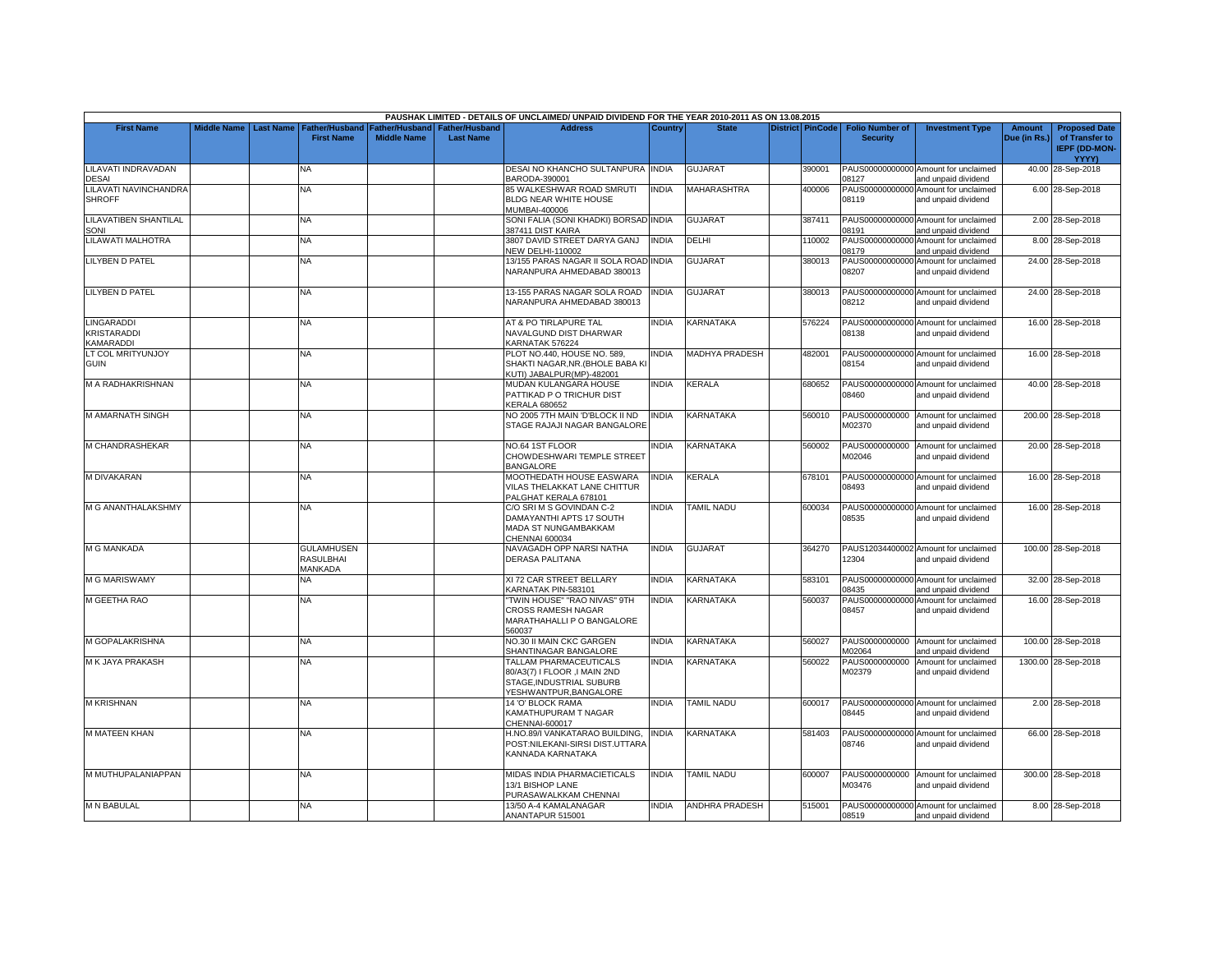|                                                                |                         |                           |                    |                               | PAUSHAK LIMITED - DETAILS OF UNCLAIMED/ UNPAID DIVIDEND FOR THE YEAR 2010-2011 AS ON 13.08.2015          |              |                          |                         |                          |                                                             |              |                                                        |
|----------------------------------------------------------------|-------------------------|---------------------------|--------------------|-------------------------------|----------------------------------------------------------------------------------------------------------|--------------|--------------------------|-------------------------|--------------------------|-------------------------------------------------------------|--------------|--------------------------------------------------------|
| <b>First Name</b>                                              | Middle Name   Last Name | <b>Father/Husband</b>     |                    | Father/Husband Father/Husband | <b>Address</b>                                                                                           | Country      | <b>State</b>             | <b>District PinCode</b> | <b>Folio Number of</b>   | <b>Investment Type</b>                                      | Amount       | <b>Proposed Date</b>                                   |
|                                                                |                         | <b>First Name</b>         | <b>Middle Name</b> | <b>Last Name</b>              |                                                                                                          |              |                          |                         | <b>Security</b>          |                                                             | Due (in Rs.) | of Transfer to<br><b>IEPF (DD-MON-</b><br><b>YYYY)</b> |
| <b>MP SINGH</b>                                                |                         | NΑ                        |                    |                               | UJJWAL LTD SHASHI BUILDING 4/18 INDIA<br><b>ASAF ALI ROAD NEW DELHI</b>                                  |              | DELHI                    | 110002                  | PAUS0000000000<br>M03870 | Amount for unclaimed<br>and unpaid dividend                 |              | 200.00 28-Sep-2018                                     |
| M R GANGADHAR                                                  |                         | NA                        |                    |                               | 43-A POCKET III MAYUR VIHAR<br>DELHI 110091                                                              | INDIA        | DELHI                    | 110091                  | PAUS00000000000<br>08661 | Amount for unclaimed<br>and unpaid dividend                 |              | 8.00 28-Sep-2018                                       |
| M R RAJARAMAN                                                  |                         | NA                        |                    |                               | 15 ILAYARAJA STREET A A ROAD<br>VIPLAPURAM MADURAI                                                       | <b>INDIA</b> | <b>TAMIL NADU</b>        | 625012                  | PAUS0000000000<br>M03530 | Amount for unclaimed<br>and unpaid dividend                 |              | 300.00 28-Sep-2018                                     |
| <b>M RADHA</b>                                                 |                         | NA                        |                    |                               | W/O.MR.M. VENUNANDA,<br>PARVATHI NILAYA', ANANTHPUR<br>COLONY, SATYANARAYANAPET, II<br>CROSS             | <b>INDIA</b> | KARNATAKA                | 583101                  | PAUS0000000000<br>M04870 | Amount for unclaimed<br>and unpaid dividend                 |              | 200.00 28-Sep-2018                                     |
| <b>M RAJU</b>                                                  |                         | NA                        |                    |                               | 5/73 V STREET TAGORE NAGAR<br>TIRUPALAI MADURAI                                                          | <b>INDIA</b> | TAMIL NADU               | 625014                  | PAUS0000000000<br>M03507 | Amount for unclaimed<br>and unpaid dividend                 |              | 300.00 28-Sep-2018                                     |
| M RM ANDAN CHETTY                                              |                         | CHIDAMBARAM<br>MUTHURAMAN |                    |                               | NO 29 SAIVAI MUTHIAHA MUDALI<br><b>STCHENNAI</b>                                                         | <b>INDIA</b> | <b>TAMIL NADU</b>        | 600001                  | PAUS1601480000<br>99814  | Amount for unclaimed<br>and unpaid dividend                 |              | 16.00 28-Sep-2018                                      |
| M S ANANTHA RAMAN                                              |                         | NA                        |                    |                               | NO 21 II MAIN ROAD<br>SESHADRIPURAM BANGALORE-<br>560020                                                 | <b>INDIA</b> | KARNATAKA                | 560020                  | 08678                    | PAUS00000000000 Amount for unclaimed<br>and unpaid dividend |              | 8.00 28-Sep-2018                                       |
| <b>M S CHANDRA SHEKAR</b>                                      |                         | <b>NA</b>                 |                    |                               | NO 21 SECOND MAIN<br>SESHADRIPURAM BANGALORE-<br>560020                                                  | <b>INDIA</b> | KARNATAKA                | 560020                  | 08679                    | PAUS00000000000 Amount for unclaimed<br>and unpaid dividend |              | 8.00 28-Sep-2018                                       |
| M S DHANANJAYA                                                 |                         | NA.                       |                    |                               | NO 567 10 CROSS J P NAGAR III<br>PHASE BANGALORE                                                         | <b>INDIA</b> | KARNATAKA                | 560078                  | PAUS0000000000<br>M02354 | Amount for unclaimed<br>and unpaid dividend                 |              | 200.00 28-Sep-2018                                     |
| M S RAJARATHNAM                                                |                         | <b>NA</b>                 |                    |                               | M-98/5 VII AVENUE BESANTNAGAR<br>CHENNAI 600090                                                          | <b>INDIA</b> | <b><i>FAMIL NADU</i></b> | 600090                  | PAUS00000000000<br>08529 | Amount for unclaimed<br>and unpaid dividend                 |              | 8.00 28-Sep-2018                                       |
| <b>M S SAMAYA</b><br><b>INVESTMENT AND</b><br><b>TRADING C</b> |                         | NA                        |                    |                               | 145, TRIBHUVAN COMPLEX<br>ISHWAR NAGAR MATHURA<br>ROADNEW DELHI                                          | INDIA        | DELHI                    | 110065                  | PAUS00000000000<br>11692 | Amount for unclaimed<br>and unpaid dividend                 |              | 32.00 28-Sep-2018                                      |
| M S<br>SANKARANARAYANAN                                        |                         | <b>NA</b>                 |                    |                               | SHREYAS' E 33 SASTRI NAGAR<br>KARAMANA TRIVANDRUM KERALA<br>695002                                       | <b>INDIA</b> | KERALA                   | 695002                  | 08292                    | PAUS00000000000 Amount for unclaimed<br>and unpaid dividend |              | 16.00 28-Sep-2018                                      |
| <b>M SHANKAR</b>                                               |                         | <b>MANI</b>               |                    |                               | NO 4/461 MUTHAMIZH NAGAR 87 TH INDIA<br>STREET KODUNGAIYURCHENNAI                                        |              | <b>TAMIL NADU</b>        | 600118                  | 79006                    | PAUS12010600019 Amount for unclaimed<br>and unpaid dividend |              | 20.00 28-Sep-2018                                      |
| <b>M SUBBU</b>                                                 |                         | <b>NA</b>                 |                    |                               | MIDASINDIA PHARMACEUTICALS<br>13/1 BISHOP LANE<br>PURASWALKKAM CHENNAI                                   | <b>INDIA</b> | <b>TAMIL NADU</b>        | 600007                  | M03479                   | PAUS0000000000 Amount for unclaimed<br>and unpaid dividend  |              | 300.00 28-Sep-2018                                     |
| M UDAYA SHANKAR                                                |                         | <b>NA</b>                 |                    |                               | S/O P.MARIAPPA D.NO.517,<br>SHREYAS, 18TH CROSS 25TH<br>MAIN. II STAGE . D<br>BLOCK, J.P. NAGAR,         | <b>INDIA</b> | KARNATAKA                | 570008                  | PAUS0000000000<br>M02500 | Amount for unclaimed<br>and unpaid dividend                 |              | 200.00 28-Sep-2018                                     |
| M UMA MAHESWARI                                                |                         | NA                        |                    |                               | 52 TATCHI ARUNACHALA ST 2ND<br>FLOOR MYLAPORE CHENNAI<br>600004                                          | <b>INDIA</b> | TAMIL NADU               | 600004                  | 08795                    | PAUS00000000000 Amount for unclaimed<br>and unpaid dividend |              | 16.00 28-Sep-2018                                      |
| M V BHADRINATH                                                 |                         | NA                        |                    |                               | NO.22, I FLOOR, 4TH CROSS,<br>J.M.LANE, BALEPET                                                          | <b>INDIA</b> | KARNATAKA                | 560053                  | PAUS0000000000<br>M05045 | Amount for unclaimed<br>and unpaid dividend                 |              | 100.00 28-Sep-2018                                     |
| M V RAMACHANDRA                                                |                         | VENKATAPPA                |                    |                               | 65 VI MAIN ROAD MATHIKERE<br>BANGALORE BANGALORE                                                         | INDIA        | KARNATAKA                | 560054                  | PAUSIN300214125<br>20141 | Amount for unclaimed<br>and unpaid dividend                 |              | 200.00 28-Sep-2018                                     |
| M V SUBBARAO                                                   |                         | NA                        |                    |                               | FLAT NO A-7 PRAGATI<br>APARTMENTS 5/2 CHANDRAMOULI<br>NAGAR GUNTUR A P 522001                            | <b>INDIA</b> | <b>ANDHRA PRADESH</b>    | 522001                  | PAUS00000000000<br>08793 | Amount for unclaimed<br>and unpaid dividend                 |              | 100.00 28-Sep-2018                                     |
| M V SUBBARAO                                                   |                         | NA                        |                    |                               | D N S-78-30/4 III RD LINE ASHOK<br>NAGAR GUNTUR 522002                                                   | <b>INDIA</b> | ANDHRA PRADESH           | 522002                  | 08799                    | PAUS00000000000 Amount for unclaimed<br>and unpaid dividend |              | 32.00 28-Sep-2018                                      |
| M VALLIKKANNU                                                  |                         | NA                        |                    |                               | C/O. M. VISWANATH FLAT NO. C4,<br>EAST CREST APARTMENT 149 L.B.<br>ROAD, THIRUVANMIYUR CHENNAI<br>600041 | <b>INDIA</b> | TAMIL NADU               | 600041                  | PAUS00000000000<br>08561 | Amount for unclaimed<br>and unpaid dividend                 |              | 8.00 28-Sep-2018                                       |
| MACHAROUTU SURESH<br><b>BABU</b>                               |                         | NA                        |                    |                               | C/O MR M RAMAIAH VARMA 26/233<br>CHITTARI STREET KURNOOL<br>518001                                       | <b>INDIA</b> | <b>ANDHRA PRADESH</b>    | 518001                  | 08440                    | PAUS00000000000 Amount for unclaimed<br>and unpaid dividend |              | 32.00 28-Sep-2018                                      |
| <b>MADAN LAL MOHINDRU</b>                                      |                         | NA.                       |                    |                               | 1/6318 GALI NO 4 EAST ROHTAS<br>NAGAR SHAHDARA DELHI-110032                                              | <b>INDIA</b> | DELHI                    | 110032                  | 08658                    | PAUS00000000000 Amount for unclaimed<br>and unpaid dividend |              | 24.00 28-Sep-2018                                      |
| <b>MADAN MOHAN SHARMA</b>                                      |                         | <b>NA</b>                 |                    |                               | C/O ALEMBIC CHEMICAL WORKS<br>CO LTD 22 ALBERT ROAD<br>AMRITSAR-143001                                   | <b>INDIA</b> | <b>PUNJAB</b>            | 143001                  | PAUS00000000000<br>08448 | Amount for unclaimed<br>and unpaid dividend                 |              | 16.00 28-Sep-2018                                      |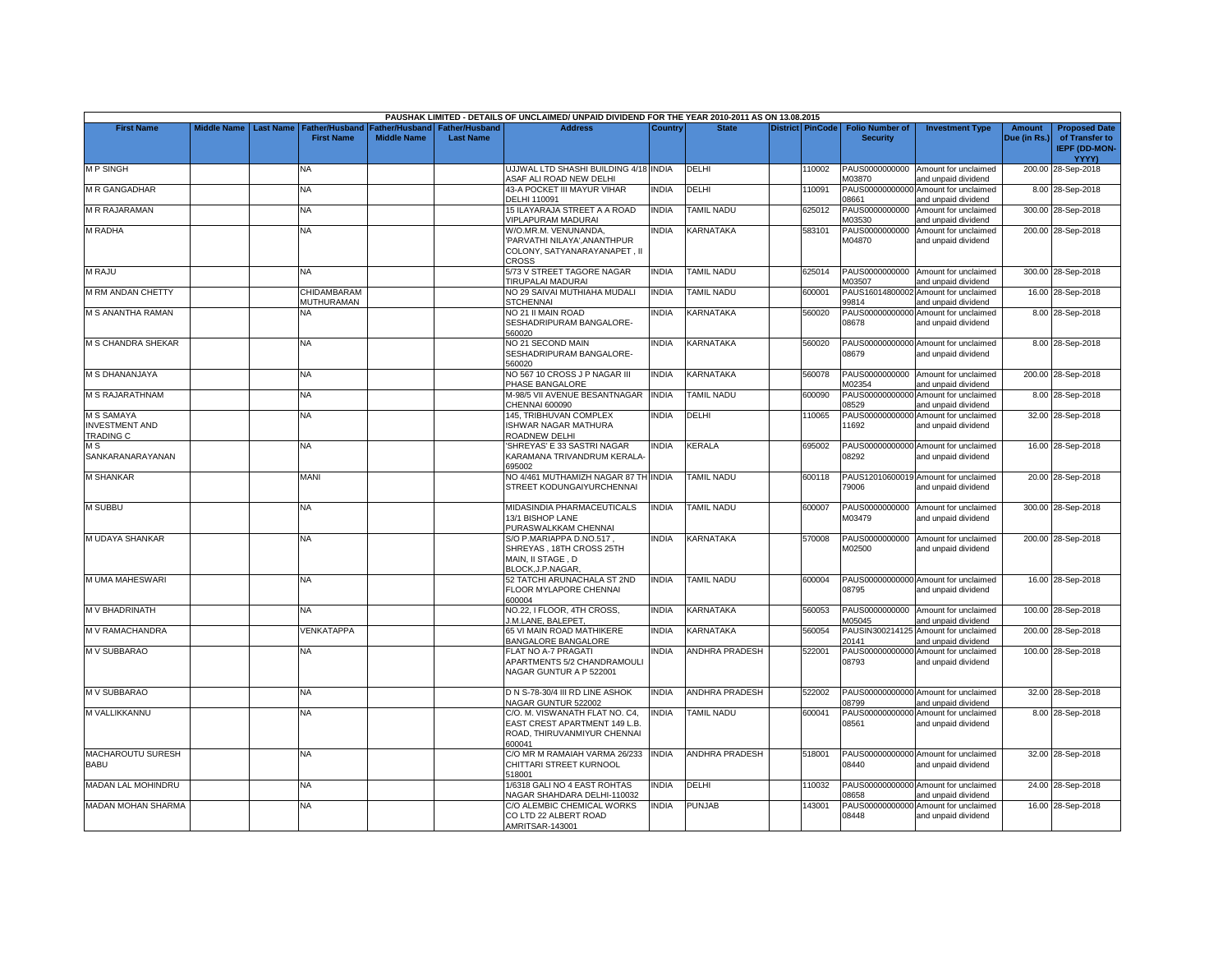|                                             |                         |                                     |                                             |                                           | PAUSHAK LIMITED - DETAILS OF UNCLAIMED/ UNPAID DIVIDEND FOR THE YEAR 2010-2011 AS ON 13.08.2015         |              |                      |                         |                                           |                                                             |                               |                                                                         |
|---------------------------------------------|-------------------------|-------------------------------------|---------------------------------------------|-------------------------------------------|---------------------------------------------------------------------------------------------------------|--------------|----------------------|-------------------------|-------------------------------------------|-------------------------------------------------------------|-------------------------------|-------------------------------------------------------------------------|
| <b>First Name</b>                           | Middle Name   Last Name | Father/Husband<br><b>First Name</b> | <b>Father/Husband</b><br><b>Middle Name</b> | <b>Father/Husband</b><br><b>Last Name</b> | <b>Address</b>                                                                                          | Country      | <b>State</b>         | <b>District PinCode</b> | <b>Folio Number of</b><br><b>Security</b> | <b>Investment Type</b>                                      | <b>Amount</b><br>Due (in Rs.) | <b>Proposed Date</b><br>of Transfer to<br><b>IEPF (DD-MON-</b><br>YYYY) |
| <b>MADAN PAL SHARMA</b>                     |                         | NA                                  |                                             |                                           | C/O HARISH CHANDER MITTAL G-12 INDIA<br>LAXMI NAGAR NR VIJAY CHOWK<br>DELHI 110092                      |              | DELHI                | 110092                  | 08660                                     | PAUS00000000000 Amount for unclaimed<br>and unpaid dividend |                               | 8.00 28-Sep-2018                                                        |
| <b>MADAN T KUNDNANI</b>                     |                         | ΝA                                  |                                             |                                           | 7/A GOKUL NIVAS LT P N KOTNIS<br>PATH MAHIM MUMBAI 400016                                               | <b>NDIA</b>  | <b>MAHARASHTRA</b>   | 400016                  | 08835                                     | PAUS00000000000 Amount for unclaimed<br>and unpaid dividend |                               | 8.00 28-Sep-2018                                                        |
| MADANKANWAR                                 |                         | NA                                  |                                             |                                           | C/O.BHANDARI MEDICALS 117,<br>NYNIAPPA NAICKEN ST., CHENNAI                                             | <b>NDIA</b>  | <b>TAMIL NADU</b>    | 600003                  | PAUS0000000000<br>M00536                  | Amount for unclaimed<br>and unpaid dividend                 |                               | 2000.00 28-Sep-2018                                                     |
| <b>MADANLAL CHIMANLAL</b><br><b>JAISWAL</b> |                         | <b>NA</b>                           |                                             |                                           | M-96/414 SARASWATINAGAR<br>POLYTECHNIC POST OFFICE<br>AHMEDABAD-380015                                  | INDIA        | <b>GUJARAT</b>       | 380015                  | 08293                                     | PAUS00000000000 Amount for unclaimed<br>and unpaid dividend |                               | 6.00 28-Sep-2018                                                        |
| <b>MADANMOHAN N</b><br>TAVARGERI            |                         | <b>NA</b>                           |                                             |                                           | MEDICAL PRACTIONER DHARWAR<br>KARNATAKA                                                                 | <b>INDIA</b> | KARNATAKA            | 581110                  | M00153                                    | PAUS0000000000 Amount for unclaimed<br>and unpaid dividend  |                               | 400.00 28-Sep-2018                                                      |
| MADDI HEMASUNDARI                           |                         | NA.                                 |                                             |                                           | W/O MR.NAGESWARA RAO,<br>20/411. POTTI SRIRAMULU STREET<br>CHILAKALURIPETA, GUNTUR                      | <b>NDIA</b>  | ANDHRA PRADESH       | 522616                  | PAUS0000000000<br>N00855                  | Amount for unclaimed<br>and unpaid dividend                 |                               | 200.00 28-Sep-2018                                                      |
| MADDUR SUBBARAO<br><b>SRINIVAS</b>          |                         | NA                                  |                                             |                                           | APEKSHE" 53/33 30TH CROSS 7TH<br>BLOCK JAYANAGAR BANGALORE                                              | <b>INDIA</b> | KARNATAKA            | 560082                  | M05063                                    | PAUS0000000000 Amount for unclaimed<br>and unpaid dividend  |                               | 100.00 28-Sep-2018                                                      |
| <b>MADHAV SHANKAR</b><br>PAVGI              |                         | <b>NA</b>                           |                                             |                                           | 17 RAM NIWAS BRIJ ENCLAVE<br>SUNDARPUR VARANASI 221005                                                  | <b>NDIA</b>  | <b>UTTAR PRADESH</b> | 221005                  | 08463                                     | PAUS00000000000 Amount for unclaimed<br>and unpaid dividend |                               | 50.00 28-Sep-2018                                                       |
| MADHAV SHANKAR<br>PAVGI                     |                         | NA                                  |                                             |                                           | 17 RAM NIVAS BRIJ ENCLAVE<br>SUNDARPUR VARANASI 221005                                                  | <b>INDIA</b> | UTTAR PRADESH        | 221005                  | PAUS00000000000<br>08244                  | Amount for unclaimed<br>and unpaid dividend                 |                               | 32.00 28-Sep-2018                                                       |
| MADHAVDAS B GULWANI                         |                         | NA.                                 |                                             |                                           | KISHORE TEXTILE SILK MILLS 6 A<br>GULWANI COMPOUND UDHNA-<br>394210                                     | <b>INDIA</b> | <b>GUJARAT</b>       | 394210                  | 08586                                     | PAUS00000000000 Amount for unclaimed<br>and unpaid dividend |                               | 8.00 28-Sep-2018                                                        |
| <b>MADHAVI R PRAKASH</b>                    |                         | <b>NA</b>                           |                                             |                                           | 431/A, 9th Cross Girinager II Phase                                                                     | <b>INDIA</b> | KARNATAKA            | 560085                  | M05433                                    | PAUS0000000000 Amount for unclaimed<br>and unpaid dividend  |                               | 100.00 28-Sep-2018                                                      |
| MADHIRA SAROJANI                            |                         | <b>NA</b>                           |                                             |                                           | 495 I I T KANPUR                                                                                        | <b>INDIA</b> | <b>UTTAR PRADESH</b> | 208016                  | PAUS0000000000<br>M05189                  | Amount for unclaimed<br>and unpaid dividend                 |                               | 1200.00 28-Sep-2018                                                     |
| MADHU A BAJAJ                               |                         | <b>NA</b>                           |                                             |                                           | 35 NUTAN CLOTH MARKET O/S<br>RAIPUR GATE AHMEDABAD 380022                                               | INDIA        | <b>GUJARAT</b>       | 380022                  | PAUS00000000000<br>08787                  | Amount for unclaimed<br>and unpaid dividend                 |                               | 8.00 28-Sep-2018                                                        |
| MADHU BALA KAKAR                            |                         | <b>NA</b>                           |                                             |                                           | 29/99 WEST PATEL NAGAR NEW<br>DELHI-110008                                                              | <b>NDIA</b>  | DELHI                | 110008                  | 08570                                     | PAUS00000000000 Amount for unclaimed<br>and unpaid dividend |                               | 8.00 28-Sep-2018                                                        |
| <b>MADHU BHATNAGAR</b>                      |                         | NA                                  |                                             |                                           | A-6 GREEN PARK EXTENSION NEW<br>DELHI-110016                                                            | <b>INDIA</b> | DELHI                | 110016                  | PAUS00000000000<br>08653                  | Amount for unclaimed<br>and unpaid dividend                 |                               | 8.00 28-Sep-2018                                                        |
| <b>MADHU GUPTA</b>                          |                         | <b>NA</b>                           |                                             |                                           | 5-B, ALOPIBAGH DARAGANJ, P.O<br>ALLAHABAD                                                               | <b>NDIA</b>  | <b>UTTAR PRADESH</b> | 211006                  | PAUS0000000000<br>M01487                  | Amount for unclaimed<br>and unpaid dividend                 |                               | 400.00 28-Sep-2018                                                      |
| <b>MADHU JAIN</b>                           |                         | NΑ                                  |                                             |                                           | K-4 A FATEH TIBA M D ROAD<br>ADARSH NAGARJAIPUR                                                         | <b>INDIA</b> | RAJASTHAN            | 302004                  | PAUS00000000000<br>08527                  | Amount for unclaimed<br>and unpaid dividend                 |                               | 16.00 28-Sep-2018                                                       |
| <b>MADHU KAPOOR</b>                         |                         | <b>NA</b>                           |                                             |                                           | HOUSE NO 24/83-84 WEST PATEL<br>NAGAR NEW DELHI-110008                                                  | INDIA        | DELHI                | 110008                  | PAUS00000000000<br>08568                  | Amount for unclaimed<br>and unpaid dividend                 |                               | 16.00 28-Sep-2018                                                       |
| <b>MADHU KAPOOR</b>                         |                         | <b>NA</b>                           |                                             |                                           | 24/83-84 WEST PATEL NAGAR NEW<br>DELHI-110008                                                           | <b>INDIA</b> | DELHI                | 110008                  | PAUS00000000000<br>08700                  | Amount for unclaimed<br>and unpaid dividend                 |                               | 32.00 28-Sep-2018                                                       |
| <b>MADHU M SHAH</b>                         |                         | NA                                  |                                             |                                           | C/O MOOLCHAND<br>MAHENDRAKUMAR & CO. 189/2<br>JAWAHARNAGAR ROAD NO.13<br>GOREGAON (W)MUMBAI             | <b>NDIA</b>  | <b>MAHARASHTRA</b>   | 400062                  | PAUS00000000000<br>08794                  | Amount for unclaimed<br>and unpaid dividend                 |                               | 40.00 28-Sep-2018                                                       |
| <b>MADHU SYAL</b>                           |                         | <b>NA</b>                           |                                             |                                           | D/21 TEXTILE SOCIETY<br>PRABHADEVI MUMBAI-400025                                                        | <b>NDIA</b>  | <b>MAHARASHTRA</b>   | 400025                  | 08557                                     | PAUS00000000000 Amount for unclaimed<br>and unpaid dividend |                               | 8.00 28-Sep-2018                                                        |
| <b>MADHU VARMA</b>                          |                         | <b>NA</b>                           |                                             |                                           | "KRUSHNA" NEAR LAXMI CINEMA<br>ANAND 388001                                                             | <b>INDIA</b> | <b>GUJARAT</b>       | 388001                  | 08758                                     | PAUS00000000000 Amount for unclaimed<br>and unpaid dividend |                               | 32.00 28-Sep-2018                                                       |
| <b>MADHUBALA NISHIKANT</b><br>WALAWALAKAR   |                         | NA.                                 |                                             |                                           | C/O MR S J WADKAR 301 EFF<br>JUMBADARSHAN - HSG SOC<br>KOLAONGRI ROAD ANDHERI EAST<br>MUM- BAI 400069 - | <b>NDIA</b>  | <b>MAHARASHTRA</b>   | 400069                  | PAUS00000000000<br>08339                  | Amount for unclaimed<br>and unpaid dividend                 |                               | 16.00 28-Sep-2018                                                       |
| MADHUBEN JASHBHAI<br>PATEL                  |                         | NA                                  |                                             |                                           | C/O JYOJASH PRINTING PRESS<br>NAVABAZAR NAKA BARODA-390006                                              | <b>INDIA</b> | <b>GUJARAT</b>       | 390006                  | 08337                                     | PAUS00000000000 Amount for unclaimed<br>and unpaid dividend |                               | 2.00 28-Sep-2018                                                        |
| <b>MADHUBEN VADILAL</b><br><b>PANCHAL</b>   |                         | NA                                  |                                             |                                           | <b>B-10 SIDDHARTHNAGAR SOCIETY</b><br>NEAR KAMLA NEHRU PARK<br>NIZAMPURA BARODA 390002                  | INDIA        | <b>GUJARAT</b>       | 390002                  | 08734                                     | PAUS00000000000 Amount for unclaimed<br>and unpaid dividend |                               | 2.00 28-Sep-2018                                                        |
| MADHUBHAI PREMJIBHAI<br><b>KORAT</b>        |                         | <b>NA</b>                           |                                             |                                           | AT HALRIYA POST HALRIYA VIA<br>CHALALA DIST AMRELI 364630                                               | <b>NDIA</b>  | <b>GUJARAT</b>       | 364630                  | 08340                                     | PAUS00000000000 Amount for unclaimed<br>and unpaid dividend |                               | 16.00 28-Sep-2018                                                       |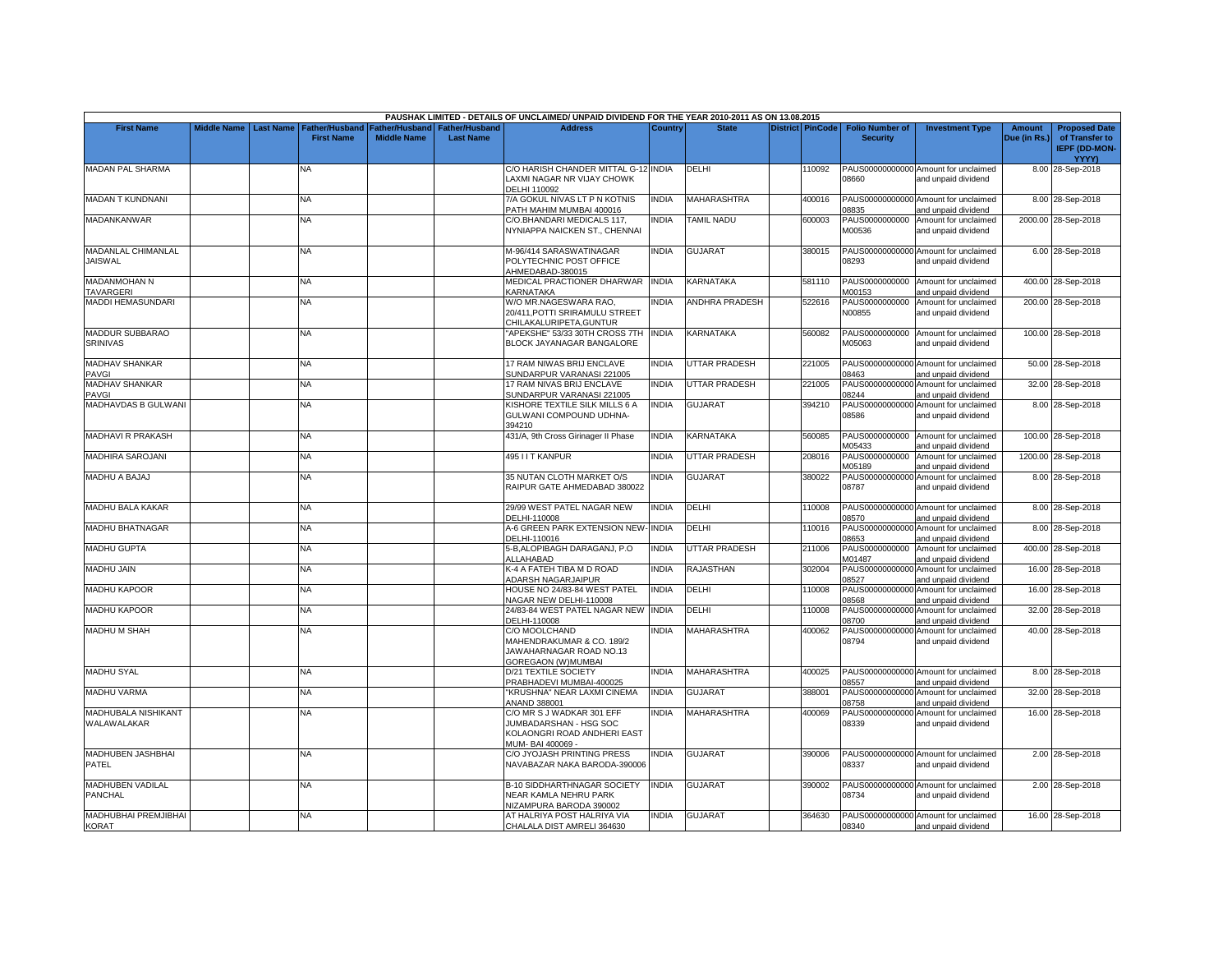|                                  |                         |                       |                    |                                      | PAUSHAK LIMITED - DETAILS OF UNCLAIMED/ UNPAID DIVIDEND FOR THE YEAR 2010-2011 AS ON 13.08.2015 |                |                    |        |                                  |                                                             |              |                      |
|----------------------------------|-------------------------|-----------------------|--------------------|--------------------------------------|-------------------------------------------------------------------------------------------------|----------------|--------------------|--------|----------------------------------|-------------------------------------------------------------|--------------|----------------------|
| <b>First Name</b>                | Middle Name   Last Name | <b>Father/Husband</b> |                    | <b>Father/Husband Father/Husband</b> | <b>Address</b>                                                                                  | <b>Country</b> | <b>State</b>       |        | District PinCode Folio Number of | <b>Investment Type</b>                                      | Amount       | <b>Proposed Date</b> |
|                                  |                         | <b>First Name</b>     | <b>Middle Name</b> | <b>Last Name</b>                     |                                                                                                 |                |                    |        | <b>Security</b>                  |                                                             | Due (in Rs.) | of Transfer to       |
|                                  |                         |                       |                    |                                      |                                                                                                 |                |                    |        |                                  |                                                             |              | IEPF (DD-MON-        |
|                                  |                         |                       |                    |                                      |                                                                                                 |                |                    |        |                                  |                                                             |              | YYYY)                |
| MADHUBHAI PUNJABHAI              |                         | NA                    |                    |                                      | MAHIJ PARISHRAM SOCIETY                                                                         | INDIA          | <b>GUJARAT</b>     | 390007 |                                  | PAUS00000000000 Amount for unclaimed                        |              | 6.00 28-Sep-2018     |
| PATEL                            |                         |                       |                    |                                      | SUBHANPURA BARODA 390007                                                                        |                |                    |        | 08261                            | and unpaid dividend                                         |              |                      |
| MADHUBHAI PUNJABHAI              |                         | <b>NA</b>             |                    |                                      | MAHIJ 7 PARISHRAM SOC                                                                           | <b>INDIA</b>   | <b>GUJARAT</b>     | 390007 |                                  | PAUS00000000000 Amount for unclaimed                        |              | 100.00 28-Sep-2018   |
| PATEL                            |                         |                       |                    |                                      | SUBHANPURA BARODA 390007                                                                        |                |                    |        | 08730                            | and unpaid dividend                                         |              |                      |
| MADHUBHAI PUNJABHAI              |                         | NΑ                    |                    |                                      | 7 PARISHRAM SOCIETY                                                                             | <b>INDIA</b>   | <b>GUJARAT</b>     | 390007 |                                  | PAUS00000000000 Amount for unclaimed                        |              | 100.00 28-Sep-2018   |
| PATEL                            |                         |                       |                    |                                      | SUBHANPURA BARODA 390007                                                                        |                |                    |        | 08728                            | and unpaid dividend                                         |              |                      |
| <b>MADHUKANTA</b>                |                         | <b>NA</b>             |                    |                                      | 58 MADHAV BAUG SOCIETY                                                                          | INDIA          | <b>GUJARAT</b>     | 390009 | PAUS0000000000                   | Amount for unclaimed                                        |              | 200.00 28-Sep-2018   |
| <b>GOVINDBHAI MISTRY</b>         |                         |                       |                    |                                      | MAKARPURA ROAD VADODARA                                                                         |                |                    |        | M04621                           | and unpaid dividend                                         |              |                      |
| MADHUKANTA                       |                         | ΝA                    |                    |                                      | B/1/3 NEW ALKNANDA NEAR AZAD                                                                    | <b>NDIA</b>    | <b>GUJARAT</b>     | 380015 |                                  | PAUS00000000000 Amount for unclaimed                        |              | 2.00 28-Sep-2018     |
| RAMANLAL SARAIYA                 |                         |                       |                    |                                      | SOCIETY AMBAWADI AHMEDABAD                                                                      |                |                    |        | 08239                            | and unpaid dividend                                         |              |                      |
| MADHUKAR GAJANAN                 |                         | <b>NA</b>             |                    |                                      | 380015                                                                                          | <b>INDIA</b>   | MAHARASHTRA        | 400031 |                                  | PAUS00000000000 Amount for unclaimed                        |              |                      |
|                                  |                         |                       |                    |                                      | 9/257 CHAMPA NIWAS 19 VADALA                                                                    |                |                    |        |                                  |                                                             |              | 22.00 28-Sep-2018    |
| <b>JOSHI</b><br>MADHUKAR GAJANAN |                         | <b>NA</b>             |                    |                                      | MUMBAI-400031<br>BLOCK NO 9 CHAMPA NIWAS 19                                                     | <b>INDIA</b>   | <b>MAHARASHTRA</b> | 400031 | 08301                            | and unpaid dividend<br>PAUS00000000000 Amount for unclaimed |              |                      |
| <b>JOSHI</b>                     |                         |                       |                    |                                      | WADALA RD PLOT NO 257 MUMBAI                                                                    |                |                    |        | 08302                            |                                                             |              | 22.00 28-Sep-2018    |
|                                  |                         |                       |                    |                                      | 400031                                                                                          |                |                    |        |                                  | and unpaid dividend                                         |              |                      |
| MADHUKAR GANPAT                  |                         | NA                    |                    |                                      | KHALAPUR POLICE STATION                                                                         | <b>INDIA</b>   | <b>MAHARASHTRA</b> | 410202 |                                  | PAUS00000000000 Amount for unclaimed                        |              | 6.00 28-Sep-2018     |
| CHAUVAN                          |                         |                       |                    |                                      | KHALAPUR DIST KOLABA 410202                                                                     |                |                    |        | 08462                            | and unpaid dividend                                         |              |                      |
| MADHUKAR HASTEKAR                |                         | NΑ                    |                    |                                      | RAJ GRAHA OLD MUMBAI RD                                                                         | <b>INDIA</b>   | <b>MAHARASHTRA</b> | 400602 | PAUS00000000000                  | Amount for unclaimed                                        |              | 16.00 28-Sep-2018    |
|                                  |                         |                       |                    |                                      | <b>THANE 400602</b>                                                                             |                |                    |        | 08805                            | and unpaid dividend                                         |              |                      |
| <b>MADHUKAR</b>                  |                         | NA                    |                    |                                      | 98 ANAND PARK AUNDH PUNE                                                                        | INDIA          | MAHARASHTRA        | 411007 |                                  | PAUS00000000000 Amount for unclaimed                        |              | 166.00 28-Sep-2018   |
| RAMCHANDRA                       |                         |                       |                    |                                      | 411007                                                                                          |                |                    |        | 08303                            | and unpaid dividend                                         |              |                      |
| RANADIVE                         |                         |                       |                    |                                      |                                                                                                 |                |                    |        |                                  |                                                             |              |                      |
| MADHULIKA CHOUDHRY               |                         | NA                    |                    |                                      | C/O LT RAJIV CHOUDHRY 3C                                                                        | INDIA          | <b>MAHARASHTRA</b> | 400005 |                                  | PAUS00000000000 Amount for unclaimed                        |              | 32.00 28-Sep-2018    |
|                                  |                         |                       |                    |                                      | ANURADHA NOFRA NAVY NAGAR                                                                       |                |                    |        | 08873                            | and unpaid dividend                                         |              |                      |
|                                  |                         |                       |                    |                                      | COLABA MUMBAI 400005                                                                            |                |                    |        |                                  |                                                             |              |                      |
| <b>MADHUMALATI</b>               |                         | <b>NA</b>             |                    |                                      | C/O H T GANGAL GANGAL NURSING INDIA                                                             |                | KARNATAKA          | 580021 |                                  | PAUS00000000000 Amount for unclaimed                        |              | 40.00 28-Sep-2018    |
| HANAMARADDI GANGAL               |                         |                       |                    |                                      | HOME HOUSE HUBLI KARNATAK                                                                       |                |                    |        | 08438                            | and unpaid dividend                                         |              |                      |
|                                  |                         |                       |                    |                                      | PIN-580021                                                                                      |                |                    |        |                                  |                                                             |              |                      |
| <b>MADHURI BISWAS</b>            |                         | NΑ                    |                    |                                      | <b>A E 756 SECTOR-I SALTLAKE CITY</b>                                                           | <b>INDIA</b>   | <b>WEST BENGAL</b> | 700064 |                                  | PAUS00000000000 Amount for unclaimed                        |              | 16.00 28-Sep-2018    |
|                                  |                         |                       |                    |                                      | CALCUTTA-700064                                                                                 |                |                    |        | 08681                            | and unpaid dividend                                         |              |                      |
| <b>MADHUSINH MOTISINH</b>        |                         | <b>NA</b>             |                    |                                      | MUDIA (NANAMUDIA) POST                                                                          | <b>INDIA</b>   | <b>GUJARAT</b>     | 383340 |                                  | PAUS00000000000 Amount for unclaimed                        |              | 2.00 28-Sep-2018     |
| <b>SOLANKI</b>                   |                         |                       |                    |                                      | SATHAMBA TAL BAYAD DIST                                                                         |                |                    |        | 08342                            | and unpaid dividend                                         |              |                      |
|                                  |                         |                       |                    |                                      | SABARKANTHA 383340                                                                              |                |                    |        |                                  |                                                             |              |                      |
| <b>MADHUSUDAN</b>                |                         | NA                    |                    |                                      | MEHTA POLE DANI'S KHANCHA                                                                       | INDIA          | <b>GUJARAT</b>     | 390006 |                                  | PAUS00000000000 Amount for unclaimed                        |              | 6.00 28-Sep-2018     |
| KANAIYALAL SHAH                  |                         |                       |                    |                                      | BARODA-390006                                                                                   |                |                    |        | 08343                            | and unpaid dividend                                         |              |                      |
| MADHUSUDAN MALI                  |                         | NA                    |                    |                                      | PUSHPA BHUVAN" MADANZAMPA                                                                       | <b>INDIA</b>   | <b>GUJARAT</b>     | 390001 |                                  | PAUS00000000000 Amount for unclaimed                        |              | 300.00 28-Sep-2018   |
|                                  |                         |                       |                    |                                      | ROAD VADODARA                                                                                   |                |                    |        | 12486                            | and unpaid dividend                                         |              |                      |
| MADHUSUDAN MALI                  |                         | <b>NA</b>             |                    |                                      | 'PUSHPA BHAVAN" MADANZAMPA                                                                      | <b>INDIA</b>   | <b>GUJARAT</b>     | 390001 | PAUS0000000000                   | Amount for unclaimed                                        |              | 200.00 28-Sep-2018   |
|                                  |                         |                       |                    |                                      | ROAD VADODARA                                                                                   |                |                    |        | M04667                           | and unpaid dividend                                         |              |                      |
| MADHUSUDAN                       |                         | PRABHAKAR             |                    |                                      | FLAT NO-03 3RD FLOOR TULIP,                                                                     | INDIA          | MAHARASHTRA        | 400057 | PAUS00000000000                  | 0 Amount for unclaimed                                      |              | 66.00 28-Sep-2018    |
| PRABHAKAR PHATAK                 |                         | PHATAK                |                    |                                      | FINAL PLOT NO-83 RAM MANDIR                                                                     |                |                    |        | 13078                            | and unpaid dividend                                         |              |                      |
|                                  |                         |                       |                    |                                      | ROAD VILE-PARLE (E)                                                                             |                |                    |        |                                  |                                                             |              |                      |
| <b>MADHUSUDAN</b>                |                         | NA                    |                    |                                      | 323/9 JAMNADAS BLDG DANDIA                                                                      | <b>INDIA</b>   | <b>GUJARAT</b>     | 390001 |                                  | PAUS00000000000 Amount for unclaimed                        |              | 2.00 28-Sep-2018     |
| SHIVSHANKER PANDYA               |                         |                       |                    |                                      | BAZAR BARODA-390001                                                                             |                |                    |        | 08263                            | and unpaid dividend                                         |              |                      |
| <b>MAFATLAL KANTILAL</b>         |                         | NA                    |                    |                                      | PAINTERNI KHADKI SONIWAD                                                                        | INDIA          | <b>GUJARAT</b>     | 389001 |                                  | PAUS00000000000 Amount for unclaimed                        |              | 2.00 28-Sep-2018     |
| SONI                             |                         |                       |                    |                                      | GODHRA PANCHMAHALS 389001                                                                       |                |                    |        | 08712                            | and unpaid dividend                                         |              |                      |
| <b>MAGAN BAI JAIN</b>            |                         | NA                    |                    |                                      | 1261 VEDWARA MALIWARA                                                                           | <b>INDIA</b>   | DELHI              | 110006 |                                  | PAUS00000000000 Amount for unclaimed                        |              | 32.00 28-Sep-2018    |
|                                  |                         |                       |                    |                                      | CHANDNI CHOWK DELHI 110006                                                                      |                |                    |        | 08777                            | and unpaid dividend                                         |              |                      |
| MAGANBHAI JETHABHAI              |                         | <b>NA</b>             |                    |                                      | AT RAMSIKAMPA POST ODHA TAL                                                                     | <b>INDIA</b>   | <b>GUJARAT</b>     | 383325 |                                  | PAUS00000000000 Amount for unclaimed                        |              | 2.00 28-Sep-2018     |
| PATEL                            |                         |                       |                    |                                      | BAYAD DIST SABARKANTHA 383325                                                                   |                |                    |        | 08345                            | and unpaid dividend                                         |              |                      |
|                                  |                         |                       |                    |                                      |                                                                                                 |                |                    |        |                                  |                                                             |              |                      |
| MAGANBHAI KALIDAS                |                         | <b>NA</b>             |                    |                                      | C/O FRIENDS ELECTRIC STORES                                                                     | <b>NDIA</b>    | <b>GUJARAT</b>     | 390001 |                                  | PAUS00000000000 Amount for unclaimed                        |              | 6.00 28-Sep-2018     |
| PATEL                            |                         |                       |                    |                                      | BHAN BLDG M G ROAD BARODA-                                                                      |                |                    |        | 08347                            | and unpaid dividend                                         |              |                      |
| MAGANLAL AMBELAL                 |                         |                       |                    |                                      | 390001<br>BUNDER ROAD OPP PETIT LIBRARY INDIA                                                   |                | <b>GUJARAT</b>     | 396321 |                                  |                                                             |              |                      |
|                                  |                         | ΝA                    |                    |                                      |                                                                                                 |                |                    |        |                                  | PAUS00000000000 Amount for unclaimed                        |              | 10.00 28-Sep-2018    |
| GANDHI<br>MAGANLAL HARMANDAS     |                         | <b>NA</b>             |                    |                                      | BILIMORA PIN-396321<br>BLOCK 25 ROOM 345 GUJARAT                                                | <b>INDIA</b>   | <b>GUJARAT</b>     | 390005 | 08348                            | and unpaid dividend<br>PAUS00000000000 Amount for unclaimed |              | 8.00 28-Sep-2018     |
| VALAND                           |                         |                       |                    |                                      | HOUSING BOARD AKOTA ROAD                                                                        |                |                    |        | 08275                            | and unpaid dividend                                         |              |                      |
|                                  |                         |                       |                    |                                      | <b>BARODA 390005</b>                                                                            |                |                    |        |                                  |                                                             |              |                      |
| MAGANLAL JIVANBHAI               |                         | NA                    |                    |                                      | LALPUR DIST JAMNAGAR PIN-                                                                       | INDIA          | <b>GUJARAT</b>     | 361170 |                                  | PAUS00000000000 Amount for unclaimed                        |              | 16.00 28-Sep-2018    |
| <b>BHANVADIA</b>                 |                         |                       |                    |                                      | 361170                                                                                          |                |                    |        | 08349                            | and unpaid dividend                                         |              |                      |
|                                  |                         |                       |                    |                                      |                                                                                                 |                |                    |        |                                  |                                                             |              |                      |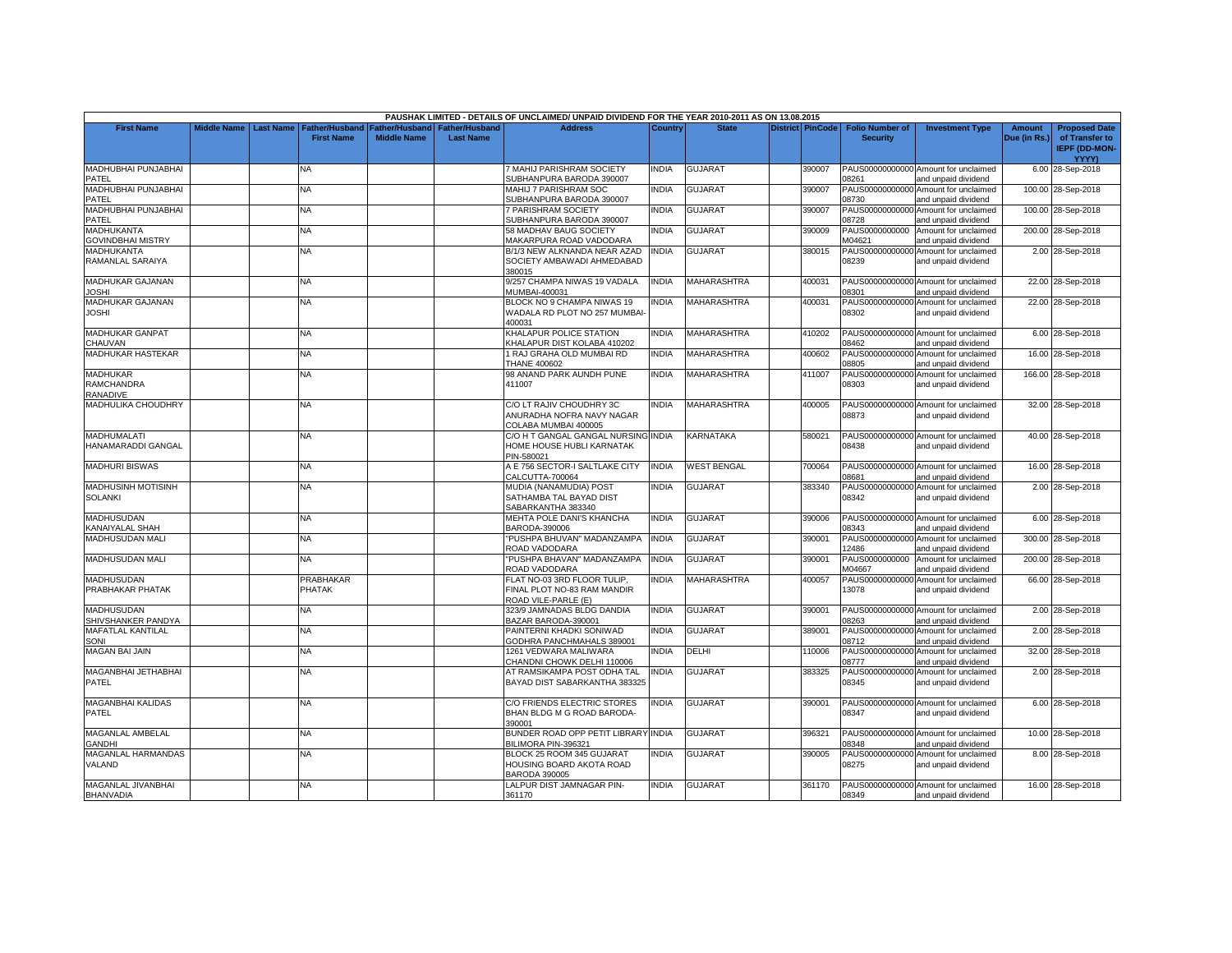|                                                         |                    |                  |                                            |                                             |                                           | PAUSHAK LIMITED - DETAILS OF UNCLAIMED/ UNPAID DIVIDEND FOR THE YEAR 2010-2011 AS ON 13.08.2015      |              |                    |                         |                                           |                                                             |                               |                                                                         |
|---------------------------------------------------------|--------------------|------------------|--------------------------------------------|---------------------------------------------|-------------------------------------------|------------------------------------------------------------------------------------------------------|--------------|--------------------|-------------------------|-------------------------------------------|-------------------------------------------------------------|-------------------------------|-------------------------------------------------------------------------|
| <b>First Name</b>                                       | <b>Middle Name</b> | <b>Last Name</b> | <b>Father/Husband</b><br><b>First Name</b> | <b>Father/Husband</b><br><b>Middle Name</b> | <b>Father/Husband</b><br><b>Last Name</b> | <b>Address</b>                                                                                       | Country      | <b>State</b>       | <b>District PinCode</b> | <b>Folio Number of</b><br><b>Security</b> | <b>Investment Type</b>                                      | <b>Amount</b><br>Due (in Rs.) | <b>Proposed Date</b><br>of Transfer to<br><b>IEPF (DD-MON-</b><br>YYYY) |
| <b>MAGANLAL</b><br>KARSHANBHAI PADALIA                  |                    |                  | N٨                                         |                                             |                                           | C/O KRUSHI VIKAS KENDRA NEAR<br>CENTRAL BANK OF INDIA JAM<br>JODHPUR DIST JAMNAGAR PIN-<br>360530    | <b>INDIA</b> | <b>GUJARAT</b>     | 360530                  | 08350                                     | PAUS00000000000 Amount for unclaimed<br>and unpaid dividend |                               | 32.00 28-Sep-2018                                                       |
| <b>MAHABALESWAR</b><br>KANOBA KELUSKAR                  |                    |                  | <b>NA</b>                                  |                                             |                                           | 1286, BASWANGALLI SHAHAPUR<br><b>BELGAUM</b>                                                         | <b>INDIA</b> | KARNATAKA          | 590001                  | M01093                                    | PAUS0000000000 Amount for unclaimed<br>and unpaid dividend  |                               | 200.00 28-Sep-2018                                                      |
| <b>MAHADEVAN PILLAY V</b>                               |                    |                  | NA                                         |                                             |                                           | MAHALAKSHMI NURSING HOME<br>RAMAVARAMPURAM NAGARCOIL<br><b>TAMILNADU)</b>                            | <b>INDIA</b> | <b>TAMIL NADU</b>  | 629001                  | PAUS0000000000<br>V00914                  | Amount for unclaimed<br>and unpaid dividend                 |                               | 400.00 28-Sep-2018                                                      |
| <b>MAHALINGAM SV</b>                                    |                    |                  | NA.                                        |                                             |                                           | C/O.K.SREEMATHY,36/1, RUKMANI<br>STREET, WEST MAMBALAM<br>CHENNAI                                    | <b>INDIA</b> | <b>TAMIL NADU</b>  | 600033                  | PAUS0000000000<br>S00963                  | Amount for unclaimed<br>and unpaid dividend                 |                               | 80.00 28-Sep-2018                                                       |
| <b>MAHAMADBHAI</b><br><b>FATESINH RATHOD</b>            |                    |                  | NA.                                        |                                             |                                           | MASJID FALIA GORWA BARODA<br>390003                                                                  | <b>INDIA</b> | <b>GUJARAT</b>     | 390003                  | 08272                                     | PAUS00000000000 Amount for unclaimed<br>and unpaid dividend |                               | 2.00 28-Sep-2018                                                        |
| <b>MAHARASI</b>                                         |                    |                  | NA                                         |                                             |                                           | 75, OLD.NO.17-A SUBRAMANIA<br>PILLAI STREET S.S.COLONY                                               | <b>INDIA</b> | <b>TAMIL NADU</b>  | 625010                  | PAUS0000000000<br>M05495                  | Amount for unclaimed<br>and unpaid dividend                 |                               | 80.00 28-Sep-2018                                                       |
| MAHAVEERCHAND                                           |                    |                  | <b>NA</b>                                  |                                             |                                           | Mahaveerchand Madanlal & Co. 18,<br>K.S.Market, D.K.Lane Chickpet Cross                              | <b>INDIA</b> | KARNATAKA          | 560053                  | PAUS0000000000<br>M05606                  | Amount for unclaimed<br>and unpaid dividend                 |                               | 480.00 28-Sep-2018                                                      |
| <b>MAHAVIR JAIN</b>                                     |                    |                  | <b>MISHRI MAL</b><br><b>JAIN</b>           |                                             |                                           | 75 JAWAHAR NAGAR GODHARA<br>ROAD HALOL PANCHMAHAL                                                    | <b>INDIA</b> | GUJARAT            | 389350                  | 98447                                     | PAUSIN301645101 Amount for unclaimed<br>and unpaid dividend |                               | 100.00 28-Sep-2018                                                      |
| MAHENDRA ATMARAM<br>GANDHI                              |                    |                  | ATMARAM                                    |                                             |                                           | 2/1719, ZUNDA SHERI<br>SAGRAMPURA SURAT                                                              | <b>INDIA</b> | <b>GUJARAT</b>     | 395002                  | PAUS00000000000<br>12726                  | Amount for unclaimed<br>and unpaid dividend                 |                               | 50.00 28-Sep-2018                                                       |
| MAHENDRA CHANDULAL<br><b>CHOKSI</b>                     |                    |                  | NA                                         |                                             |                                           | TIMBA STREET RAJPIPLA DIST<br>BROACH PIN-393145                                                      | <b>INDIA</b> | GUJARAT            | 393145                  | 08305                                     | PAUS00000000000 Amount for unclaimed<br>and unpaid dividend |                               | 82.00 28-Sep-2018                                                       |
| MAHENDRA KUMAR<br>BHATIA                                |                    |                  | ΝA                                         |                                             |                                           | UJJWAL LTD 397 3RD C ROAD<br>SARDARPURA JODHPUR 342001                                               | INDIA        | RAJASTHAN          | 342001                  | 08451                                     | PAUS00000000000 Amount for unclaimed<br>and unpaid dividend |                               | 16.00 28-Sep-2018                                                       |
| MAHENDRA LAXMIDAS<br>THAKKER                            |                    |                  | NA.                                        |                                             |                                           | KUVERJI DEVSHI CHAWL 2ND FL B<br>S ROAD OPP ZARAPKAR SHOW<br>ROOM DADAR MUMBAI 400028                | <b>INDIA</b> | <b>MAHARASHTRA</b> | 400028                  | 08633                                     | PAUS00000000000 Amount for unclaimed<br>and unpaid dividend |                               | 8.00 28-Sep-2018                                                        |
| <b>MAHENDRA M SHAH</b>                                  |                    |                  | NА                                         |                                             |                                           | C/O MOOLCHAND<br>MAHENDRAKUKAR & CO. 189/2<br>JAWAHARNAGAR ROAD NO.13<br>GOREGAON (W) MUMBAI         | INDIA        | MAHARASHTRA        | 400062                  | 08786                                     | PAUS00000000000 Amount for unclaimed<br>and unpaid dividend |                               | 40.00 28-Sep-2018                                                       |
| MAHENDRA POPATLAL<br>SHAH                               |                    |                  | <b>NA</b>                                  |                                             |                                           | SULTANPURA ADHYARU'S POLE<br>BARODA-390001                                                           | <b>INDIA</b> | <b>GUJARAT</b>     | 390001                  | 08353                                     | PAUS00000000000 Amount for unclaimed<br>and unpaid dividend |                               | 6.00 28-Sep-2018                                                        |
| MAHENDRA PUNJABHAI<br>KHIMASYA                          |                    |                  | NA.                                        |                                             |                                           | 2 SAVMIA FLATS ST ZAVIERS<br>COLLEGE ROAD NAVRANGPURA<br>AHMEDABAD 380009                            | <b>INDIA</b> | GUJARAT            | 380009                  | 08667                                     | PAUS00000000000 Amount for unclaimed<br>and unpaid dividend |                               | 8.00 28-Sep-2018                                                        |
| MAHENDRA R SHAH                                         |                    |                  | NA.                                        |                                             |                                           | C/O RAMANIKLAL & SONS J-20<br>BOMBAY MARKET UMARWADA<br>SURAT 395010                                 | <b>INDIA</b> | <b>GUJARAT</b>     | 395010                  | 08472                                     | PAUS00000000000 Amount for unclaimed<br>and unpaid dividend |                               | 8.00 28-Sep-2018                                                        |
| <b>MAHENDRABHAI</b><br><b>ISHWARBHAI PATEL</b>          |                    |                  | NΑ                                         |                                             |                                           | NAVIPANSARAWAD NAVAPURA<br>PADRA DIST VADODARA PIN-<br>391440                                        | <b>INDIA</b> | GUJARAT            | 391440                  | 08357                                     | PAUS00000000000 Amount for unclaimed<br>and unpaid dividend |                               | 12.00 28-Sep-2018                                                       |
| <b>MAHENDRABHAI</b><br>SHWARBHAI PATEL                  |                    |                  | NA                                         |                                             |                                           | NAVI KANSARWAD PADRA DIST.<br>VADODARA                                                               | <b>INDIA</b> | GUJARAT            | 391440                  | 08719                                     | PAUS00000000000 Amount for unclaimed<br>and unpaid dividend |                               | 12.00 28-Sep-2018                                                       |
| MAHENDRAKUMAR<br><b>HEMJIBHAI PATEL</b>                 |                    |                  | NA                                         |                                             |                                           | 16. AKSHARDHAM TOWNSHIP<br>BUNGLOW NEHRU CHOKDY<br>BEHIND KALPANA NAGAR SOCIETY.<br>AHMEDABAD DEHGAM | <b>INDIA</b> | <b>GUJARAT</b>     | 382305                  | 08358                                     | PAUS00000000000 Amount for unclaimed<br>and unpaid dividend |                               | 16.00 28-Sep-2018                                                       |
| MAHENDRAKUMAR<br>JASHBHAI PATEL                         |                    |                  | NA.                                        |                                             |                                           | C/O JASHBHAI HATHIBHAI PATEL<br>AXAR SADAN NR BUS STAND<br>KARAMSAD 388325                           | <b>INDIA</b> | <b>GUJARAT</b>     | 388325                  | 08310                                     | PAUS00000000000 Amount for unclaimed<br>and unpaid dividend |                               | 16.00 28-Sep-2018                                                       |
| MAHENDRAKUMAR<br>KHODIDAS PATEL                         |                    |                  | NA.                                        |                                             |                                           | 613/B DAVNI SHERI LAKHA PATEL'S INDIA<br>POLE SANKADI SHERI AHMEDABAD<br>380001                      |              | <b>GUJARAT</b>     | 380001                  | 08465                                     | PAUS00000000000 Amount for unclaimed<br>and unpaid dividend |                               | 16.00 28-Sep-2018                                                       |
| MAHENDRAKUMAR<br>NATHALAL PATEL                         |                    |                  | NA                                         |                                             |                                           | DIPARA DARWAJA RANDAL MATA'S INDIA<br>MADH VISNAGAR 384315                                           |              | GUJARAT            | 384315                  | 08803                                     | PAUS00000000000 Amount for unclaimed<br>and unpaid dividend |                               | 6.00 28-Sep-2018                                                        |
| MAHENDRAKUMAR<br>SHIVABHAI PATEL                        |                    |                  | NA                                         |                                             |                                           | BACK GATE 52 VITTHAL NAGAR<br>KARELI BAUGHVADODARA                                                   | <b>INDIA</b> | <b>GUJARAT</b>     | 390018                  | PAUS00000000000<br>08724                  | Amount for unclaimed<br>and unpaid dividend                 |                               | 82.00 28-Sep-2018                                                       |
| MAHENDRAKUMAR<br><b>THAKORLAL</b><br><b>CHHANGAWALA</b> |                    |                  | ΝA                                         |                                             |                                           | 33 MANGAL PARK GAJARAWADI<br>BARODA-390001                                                           | <b>INDIA</b> | GUJARAT            | 390001                  | 08311                                     | PAUS00000000000 Amount for unclaimed<br>and unpaid dividend |                               | 2.00 28-Sep-2018                                                        |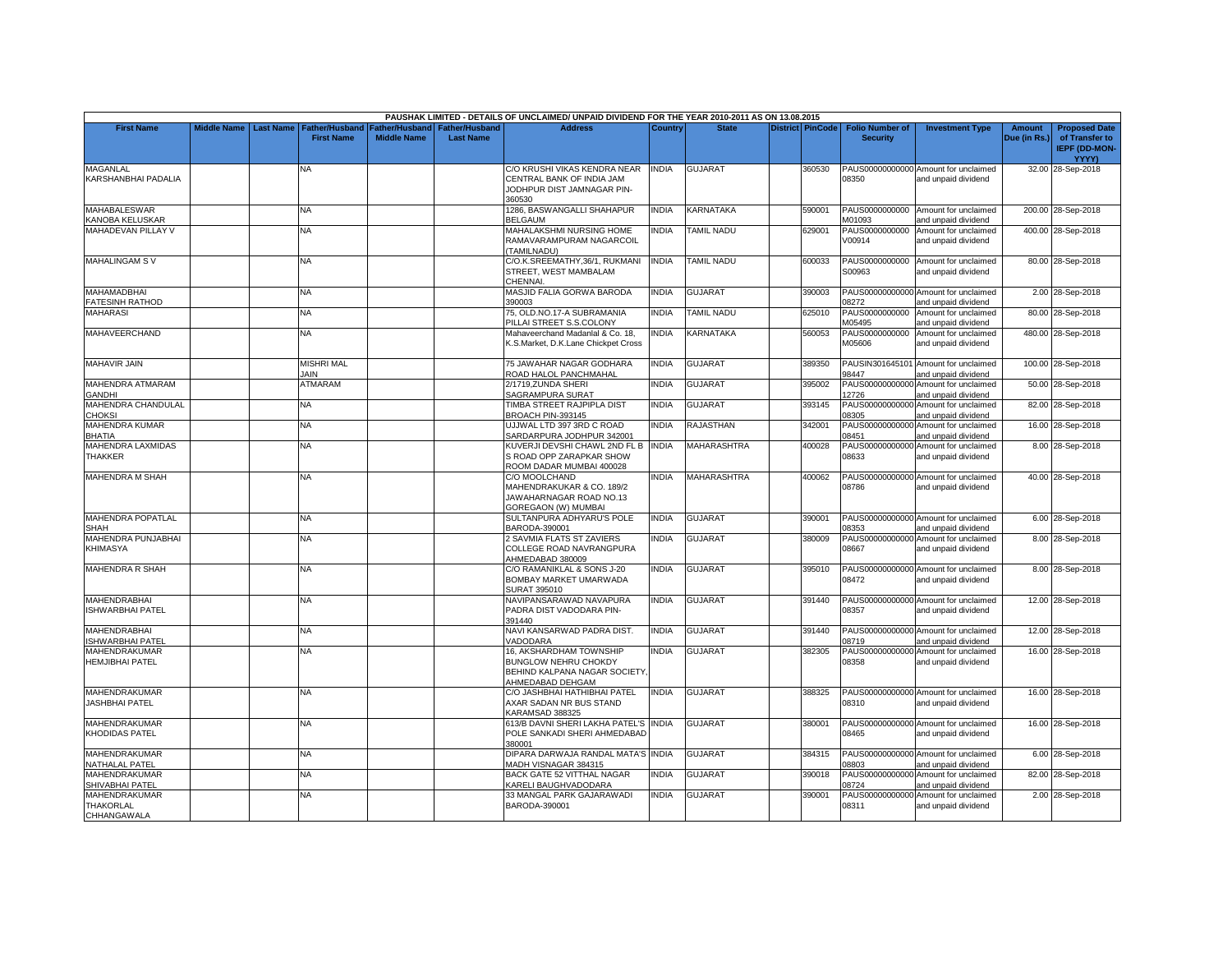|                                                        |                    |                  |                                            |                                                              |                  | PAUSHAK LIMITED - DETAILS OF UNCLAIMED/ UNPAID DIVIDEND FOR THE YEAR 2010-2011 AS ON 13.08.2015                                         |              |                      |                         |                                           |                                                             |                               |                                                                                |
|--------------------------------------------------------|--------------------|------------------|--------------------------------------------|--------------------------------------------------------------|------------------|-----------------------------------------------------------------------------------------------------------------------------------------|--------------|----------------------|-------------------------|-------------------------------------------|-------------------------------------------------------------|-------------------------------|--------------------------------------------------------------------------------|
| <b>First Name</b>                                      | <b>Middle Name</b> | <b>Last Name</b> | <b>Father/Husband</b><br><b>First Name</b> | <b>Father/Husband   Father/Husband</b><br><b>Middle Name</b> | <b>Last Name</b> | <b>Address</b>                                                                                                                          | Country      | <b>State</b>         | <b>District PinCode</b> | <b>Folio Number of</b><br><b>Security</b> | <b>Investment Type</b>                                      | <b>Amount</b><br>Due (in Rs.) | <b>Proposed Date</b><br>of Transfer to<br><b>IEPF (DD-MON-</b><br><b>YYYY)</b> |
| MAHESH CHAND JAIN                                      |                    |                  | NA                                         |                                                              |                  | C/O DR M C JAIN 64 JAIN MANDIR<br>ABUPURA MUZAFFAR NAGAR-<br>251001                                                                     | NDIA         | <b>UTTAR PRADESH</b> | 251001                  | 08651                                     | PAUS00000000000 Amount for unclaimed<br>and unpaid dividend |                               | 16.00 28-Sep-2018                                                              |
| <b>MAHESH CHANDER</b><br>RATRA                         |                    |                  | <b>NA</b>                                  |                                                              |                  | 680, THIRD BLOCK, SIXTH MAIN<br>ROAD, VIDYARANYAPURA(BEL),<br><b>BANGALORE</b>                                                          | <b>INDIA</b> | KARNATAKA            | 560097                  | M01286                                    | PAUS0000000000 Amount for unclaimed<br>and unpaid dividend  |                               | 200.00 28-Sep-2018                                                             |
| <b>MAHESH H MARU</b>                                   |                    |                  | <b>NA</b>                                  |                                                              |                  | FAITH BHOMESHWAR WADI-1<br><b>IAMNAGAR ROAD RAJKOT 360006</b>                                                                           | <b>NDIA</b>  | <b>GUJARAT</b>       | 360006                  | 08691                                     | PAUS00000000000 Amount for unclaimed<br>and unpaid dividend |                               | 24.00 28-Sep-2018                                                              |
| <b>MAHESH KUMAR MULL</b>                               |                    |                  | <b>NA</b>                                  |                                                              |                  | FLAT NO 301 6, JAN KALYAN NAGAR INDIA<br>SAMRAT - BUILDING MARVE ROAD<br>MALAD WEST MUMBAI 4-00095 -                                    |              | <b>MAHARASHTRA</b>   | 400095                  | 08846                                     | PAUS00000000000 Amount for unclaimed<br>and unpaid dividend |                               | 16.00 28-Sep-2018                                                              |
| <b>MAHESH M PATEL</b>                                  |                    |                  | <b>NA</b>                                  |                                                              |                  | BLOCK NO 109/1 CH-TYPE<br>PETROCHEMICAL TOWNSHIP<br>GANDHINAGAR 382021                                                                  | <b>INDIA</b> | <b>GUJARAT</b>       | 382021                  | 08762                                     | PAUS00000000000 Amount for unclaimed<br>and unpaid dividend |                               | 32.00 28-Sep-2018                                                              |
| <b>MAHESH MANUBHAI</b><br>PATEL                        |                    |                  | NA                                         |                                                              |                  | 9/1/B SHREEJIBAG SOCIETY B/H<br>NAVRANGPUR- A POLICE STATION<br>NAVRANGPURA AHMEDABAD -<br>380009 -                                     | <b>NDIA</b>  | <b>GUJARAT</b>       | 380009                  | 08780                                     | PAUS00000000000 Amount for unclaimed<br>and unpaid dividend |                               | 66.00 28-Sep-2018                                                              |
| <b>MAHESH SITARAM</b><br>AMBEGAONKER                   |                    |                  | NA                                         |                                                              |                  | 6/107 NEO SHASTRI NAGAR<br>SOCIETY MULUND WEST MUMBAI-<br>400082                                                                        | <b>NDIA</b>  | <b>MAHARASHTRA</b>   | 400082                  | 08467                                     | PAUS00000000000 Amount for unclaimed<br>and unpaid dividend |                               | 6.00 28-Sep-2018                                                               |
| MAHESH TRAMBAKLAL<br>PATHAK                            |                    |                  | <b>NA</b>                                  |                                                              |                  | "MANGLAM" 7 GAYATRINAGAR HSG INDIA<br>SOC NEAR JALARAM SOCIETY<br>VALLABH VIDYANAGAR 388120 DIST<br>KAIRA                               |              | <b>GUJARAT</b>       | 388120                  | 08312                                     | PAUS00000000000 Amount for unclaimed<br>and unpaid dividend |                               | 12.00 28-Sep-2018                                                              |
| MAHESHBABU MAHADEO<br><b>GHODKE</b>                    |                    |                  | <b>NA</b>                                  |                                                              |                  | SARASWATI" KALUPURA BRAHMIN INDIA<br>FALIA NAVA BAZAR BARODA-<br>390006                                                                 |              | <b>GUJARAT</b>       | 390006                  | 08359                                     | PAUS00000000000 Amount for unclaimed<br>and unpaid dividend |                               | 2.00 28-Sep-2018                                                               |
| <b>MAHESHBHAI</b><br>MOHANBHAI PATEL                   |                    |                  | <b>NA</b>                                  |                                                              |                  | "DHANLAXMI", BUNGLOW, OPP A P<br>C VIDHYANAGR ROAD, ANAND,<br>GUJARAT.                                                                  | <b>NDIA</b>  | GUJARAT              | 388120                  | 08278                                     | PAUS00000000000 Amount for unclaimed<br>and unpaid dividend |                               | 2.00 28-Sep-2018                                                               |
| <b>MAHESHCHANDRA</b><br><b>OCHHAVLAL VYAS</b>          |                    |                  | <b>NA</b>                                  |                                                              |                  | B-57 ALEMBIC COLONY BARODA<br>390003                                                                                                    | <b>INDIA</b> | <b>GUJARAT</b>       | 390003                  | 08257                                     | PAUS00000000000 Amount for unclaimed<br>and unpaid dividend |                               | 2.00 28-Sep-2018                                                               |
| <b>MAHESHCHANDRA</b><br><b>PRABHASHANKER</b><br>PANDYA |                    |                  | <b>NA</b>                                  |                                                              |                  | 8 SHILPA SOCIETY LALBAUG OPP<br>SWIMMING POOL BARODA-390004                                                                             | <b>NDIA</b>  | GUJARAT              | 390004                  | 08361                                     | PAUS00000000000 Amount for unclaimed<br>and unpaid dividend |                               | 32.00 28-Sep-2018                                                              |
| <b>MAHESHCHANDRA</b><br>PRABHASHANKER<br>PANDYA        |                    |                  | <b>NA</b>                                  |                                                              |                  | 8 SHILPA SOCIETY LALBAUG OPP<br>SWIMMING POOL BARODA-390004                                                                             | <b>INDIA</b> | <b>GUJARAT</b>       | 390004                  | 08360                                     | PAUS00000000000 Amount for unclaimed<br>and unpaid dividend |                               | 32.00 28-Sep-2018                                                              |
| <b>MAHESHCHANDRA</b><br>SANJULAL PANDYA                |                    |                  | NA.                                        |                                                              |                  | SALATWADA GOVT COLONY BLOCK INDIA<br>NO D/31 BARODA-390001                                                                              |              | <b>GUJARAT</b>       | 390001                  | 08362                                     | PAUS00000000000 Amount for unclaimed<br>and unpaid dividend |                               | 6.00 28-Sep-2018                                                               |
| <b>MAHESHWAR TRIMBAK</b><br><b>CHARE</b>               |                    |                  | <b>NA</b>                                  |                                                              |                  | KHARE BUNGLOW VRINDAVAN<br>SOCIETY NAVI PETH PUNE 411030                                                                                | <b>INDIA</b> | MAHARASHTRA          | 411030                  | 08313                                     | PAUS00000000000 Amount for unclaimed<br>and unpaid dividend |                               | 16.00 28-Sep-2018                                                              |
| MAHIJIBHAI JETHABHAI<br>PATEL                          |                    |                  | NA                                         |                                                              |                  | 34/1 SADHANANAGAR KARELIBAG<br><b>BARODA 390001</b>                                                                                     | <b>INDIA</b> | GUJARAT              | 390001                  | 08248                                     | PAUS00000000000 Amount for unclaimed<br>and unpaid dividend |                               | 12.00 28-Sep-2018                                                              |
| MAIMUNA KHATOON                                        |                    |                  | NA                                         |                                                              |                  | 3137 SECTOR P-3 VASANT KUNJ<br><b>NEW DELHI 110030</b>                                                                                  | <b>INDIA</b> | DELHI                | 110030                  | PAUS00000000000<br>08652                  | Amount for unclaimed<br>and unpaid dividend                 |                               | 8.00 28-Sep-2018                                                               |
| <b>MAJOR R D SINGH</b>                                 |                    |                  | <b>NA</b>                                  |                                                              |                  | HEAD QUARTERS CME COLLEGE<br>OF MILITARY ENGINEERING CME P<br>O PUNE 411031                                                             | <b>NDIA</b>  | <b>MAHARASHTRA</b>   | 411031                  | PAUS00000000000<br>08522                  | Amount for unclaimed<br>and unpaid dividend                 |                               | 8.00 28-Sep-2018                                                               |
| <b>MAJOR SATYAPAL</b><br>SAIGAL                        |                    |                  | NA                                         |                                                              |                  | A-46/1 NARAINA VIHAR NEW DELHI<br>110028                                                                                                | <b>INDIA</b> | DELHI                | 110028                  | 08656                                     | PAUS00000000000 Amount for unclaimed<br>and unpaid dividend |                               | 8.00 28-Sep-2018                                                               |
| MALA ARVIND KOTWALA                                    |                    |                  | NA                                         |                                                              |                  | 11/12 DAULAT SOCIETY NR<br>UTKARSH VIDYALA- YA NR<br>UTKARSH VIDYALAYA GADAPURA<br><b>JONS - HALL RD RACE COURSE</b><br>BARODA 390007 - | <b>INDIA</b> | <b>GUJARAT</b>       | 390007                  | PAUS00000000000<br>08363                  | Amount for unclaimed<br>and unpaid dividend                 |                               | 16.00 28-Sep-2018                                                              |
| MALANGBHAI GABUBHAI<br><b>DUDHWALA</b>                 |                    |                  | <b>NA</b>                                  |                                                              |                  | FATEHPURA BARODA-390006                                                                                                                 | <b>NDIA</b>  | <b>GUJARAT</b>       | 390006                  | 08455                                     | PAUS00000000000 Amount for unclaimed<br>and unpaid dividend |                               | 16.00 28-Sep-2018                                                              |
| MALKAJAPPA S SALANKI                                   |                    |                  | NA                                         |                                                              |                  | C/O.S.M.SALANKI CHEMIST &<br>DRUGGIST TALIKOTI (BIJAPUR<br>DIST.)                                                                       | <b>NDIA</b>  | <b>KARNATAKA</b>     | 586214                  | PAUS0000000000<br>M00545                  | Amount for unclaimed<br>and unpaid dividend                 |                               | 200.00 28-Sep-2018                                                             |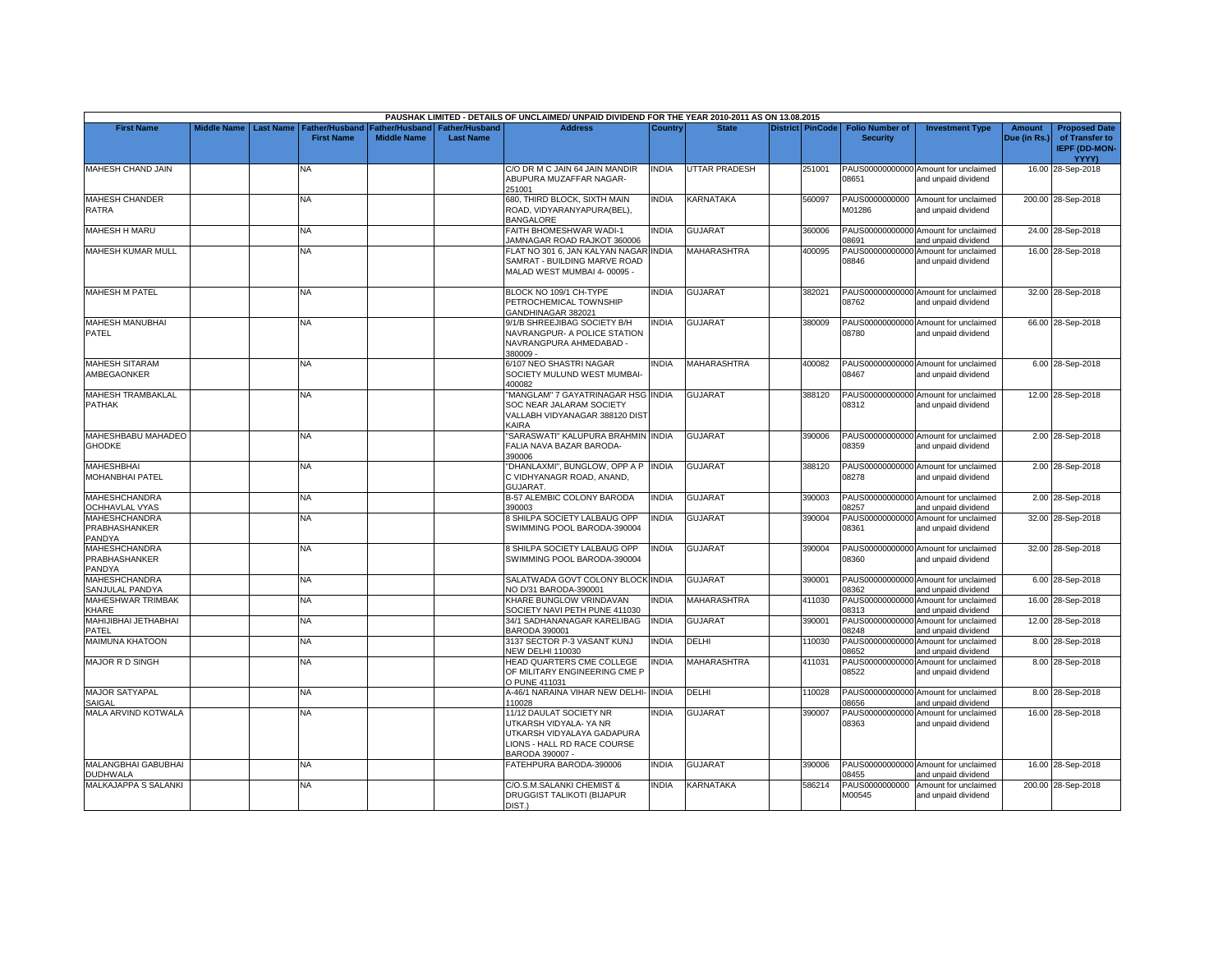|                                             |                    |                  |                                     |                                      |                                           | PAUSHAK LIMITED - DETAILS OF UNCLAIMED/ UNPAID DIVIDEND FOR THE YEAR 2010-2011 AS ON 13.08.2015 |              |                       |                         |                                           |                                                             |                        |                                                                                |
|---------------------------------------------|--------------------|------------------|-------------------------------------|--------------------------------------|-------------------------------------------|-------------------------------------------------------------------------------------------------|--------------|-----------------------|-------------------------|-------------------------------------------|-------------------------------------------------------------|------------------------|--------------------------------------------------------------------------------|
| <b>First Name</b>                           | <b>Middle Name</b> | <b>Last Name</b> | Father/Husband<br><b>First Name</b> | Father/Husband<br><b>Middle Name</b> | <b>Father/Husband</b><br><b>Last Name</b> | <b>Address</b>                                                                                  | Country      | <b>State</b>          | <b>District PinCode</b> | <b>Folio Number of</b><br><b>Security</b> | <b>Investment Type</b>                                      | Amount<br>Due (in Rs.) | <b>Proposed Date</b><br>of Transfer to<br><b>IEPF (DD-MON-</b><br><b>YYYY)</b> |
| <b>MALLAIAH SETTY</b><br>NAGELLA            |                    |                  | NA                                  |                                      |                                           | <b>S/O N SUBBARAYUDU SEETY</b><br>VELUGODU DIST KURNOOL 518533                                  | INDIA        | <b>ANDHRA PRADESH</b> | 518533                  | 08506                                     | PAUS00000000000 Amount for unclaimed<br>and unpaid dividend |                        | 8.00 28-Sep-2018                                                               |
| MALTHI RAMASWAMY                            |                    |                  | <b>NA</b>                           |                                      |                                           | -31 MAKER KUNDAN GARDEN<br>JUHU ROAD SANTACRUZ WEST<br><b>MUMBAI 400049</b>                     | <b>INDIA</b> | MAHARASHTRA           | 400049                  | 08783                                     | PAUS00000000000 Amount for unclaimed<br>and unpaid dividend |                        | 32.00 28-Sep-2018                                                              |
| MALTI ARVIND VAGHELA                        |                    |                  | <b>NA</b>                           |                                      |                                           | "MOHIT" 8, VAISHALI NAGAR<br><b>RAJKOT 360001</b>                                               | <b>INDIA</b> | <b>GUJARAT</b>        | 360001                  | 08791                                     | PAUS00000000000 Amount for unclaimed<br>and unpaid dividend |                        | 8.00 28-Sep-2018                                                               |
| <b>MALTI ASHWIN R PARIKH</b>                |                    |                  | <b>NA</b>                           |                                      |                                           | PARIKH SADAN POOLBARI NAKA<br>SALATWADA VADODARA-390001                                         | <b>INDIA</b> | GUJARAT               | 390001                  | 08314                                     | PAUS00000000000 Amount for unclaimed<br>and unpaid dividend |                        | 6.00 28-Sep-2018                                                               |
| <b>MALTI HARWANI</b>                        |                    |                  | ΝA                                  |                                      |                                           | MALTI HARWANI PLOT NO 3 GURU<br><b>NANAK COLONY AJMER 305001</b>                                | <b>INDIA</b> | RAJASTHAN             | 305001                  | PAUS00000000000<br>08806                  | Amount for unclaimed<br>and unpaid dividend                 |                        | 16.00 28-Sep-2018                                                              |
| <b>MALTI JAIN</b>                           |                    |                  | NA                                  |                                      |                                           | <b>E-38 G T B NAGAR ALLAHABAD</b><br>211016                                                     | <b>INDIA</b> | UTTAR PRADESH         | 211016                  | PAUS00000000000<br>08697                  | Amount for unclaimed<br>and unpaid dividend                 |                        | 32.00 28-Sep-2018                                                              |
| <b>MALTI VAJPEYI</b>                        |                    |                  | NA                                  |                                      |                                           | 10 BAKERY ROAD HASTINGS<br>CALCUTTA 700022                                                      | <b>INDIA</b> | <b>WEST BENGAL</b>    | 700022                  | PAUS00000000000<br>08747                  | Amount for unclaimed<br>and unpaid dividend                 |                        | 16.00 28-Sep-2018                                                              |
| <b>MALTI VAJPEYI</b>                        |                    |                  | NΑ                                  |                                      |                                           | 10 BAKERY ROAD HASTINGS<br>CALCUTTA 700022                                                      | <b>INDIA</b> | <b>WEST BENGAL</b>    | 700022                  | PAUS00000000000<br>08637                  | Amount for unclaimed<br>and unpaid dividend                 |                        | 16.00 28-Sep-2018                                                              |
| <b>MAMATHA RAO</b>                          |                    |                  | NA                                  |                                      |                                           | K-24 12TH CROSS I BLOCK<br>RAJAJINAGAR BANGALORE-560010                                         | <b>INDIA</b> | KARNATAKA             | 560010                  | 08436                                     | PAUS00000000000 Amount for unclaimed<br>and unpaid dividend |                        | 32.00 28-Sep-2018                                                              |
| <b>MAMATHAT</b>                             |                    |                  | <b>NA</b>                           |                                      |                                           | 41, NALA ROAD NEAR ANITHA<br>SOUND SYSTEMS, CONTONMENT<br>BANGALORE                             | <b>INDIA</b> | KARNATAKA             | 560042                  | M05516                                    | PAUS0000000000 Amount for unclaimed<br>and unpaid dividend  |                        | 200.00 28-Sep-2018                                                             |
| MAMTA ANIL WADHWANI                         |                    |                  | ΝA                                  |                                      |                                           | C/O GANESH RADIO STATION<br>ROAD MALKAPUR 443101                                                | INDIA        | MAHARASHTRA           | 443101                  | 08841                                     | PAUS00000000000 Amount for unclaimed<br>and unpaid dividend |                        | 32.00 28-Sep-2018                                                              |
| <b>MAMTA RANI</b>                           |                    |                  | <b>NA</b>                           |                                      |                                           | <b>95 SFS RAJOURI APARTMENTS</b><br>OPP GOVT OF INDIA PRESS NEW<br>DELHI 110064                 | <b>INDIA</b> | DELHI                 | 110064                  | 08689                                     | PAUS00000000000 Amount for unclaimed<br>and unpaid dividend |                        | 8.00 28-Sep-2018                                                               |
| <b>MAN MOHAN OBEROI</b>                     |                    |                  | <b>NA</b>                           |                                      |                                           | <b>3/6 PUNJABI BAGH EAST AVENUE</b><br><b>NEW DELHI-110026</b>                                  | <b>INDIA</b> | <b>DELHI</b>          | 110026                  | 08576                                     | PAUS00000000000 Amount for unclaimed<br>and unpaid dividend |                        | 8.00 28-Sep-2018                                                               |
| <b>MAN MOHAN SURI</b>                       |                    |                  | NA.                                 |                                      |                                           | 14 A/74 W E A KAROLBAGH NEW<br>DELHI-110005                                                     | <b>INDIA</b> | DELHI                 | 110005                  | PAUS00000000000<br>08572                  | Amount for unclaimed<br>and unpaid dividend                 |                        | 16.00 28-Sep-2018                                                              |
| <b>MANAB BHATTACHARYA</b>                   |                    |                  | <b>NA</b>                           |                                      |                                           | 14 ISHAVASHYAM BUNGLOWS OPP INDIA<br>LOVEKUSH SOCIETY 132 FT RING<br>ROAD, SATELLITE AHMEDABAD  |              | <b>GUJARAT</b>        | 380015                  | M04577                                    | PAUS0000000000 Amount for unclaimed<br>and unpaid dividend  |                        | 200.00 28-Sep-2018                                                             |
| MANAHARBHAI A PATEL                         |                    |                  | <b>NA</b>                           |                                      |                                           | AT & PO VANSOLI MANDIR FALIYA<br>TA MAHEMDABAD DIST KHEDA<br><b>GUJARAT</b>                     | <b>INDIA</b> | <b>GUJARAT</b>        | 387411                  | 08860                                     | PAUS00000000000 Amount for unclaimed<br>and unpaid dividend |                        | 32.00 28-Sep-2018                                                              |
| MANAKLAL KHANDELWAL                         |                    |                  | NA                                  |                                      |                                           | 73 WARDEN ROAD MUMBAI 400026 INDIA                                                              |              | MAHARASHTRA           | 400026                  | 08881                                     | PAUS00000000000 Amount for unclaimed<br>and unpaid dividend |                        | 16.00 28-Sep-2018                                                              |
| MANCHELLA VENKATA<br>SUBBARAO               |                    |                  | NA.                                 |                                      |                                           | DOOR NO 26-28-37 JAMMICHETTU<br>STREET A T AGRAHARAM GUNTUR<br>522004                           | <b>INDIA</b> | <b>ANDHRA PRADESH</b> | 522004                  | PAUS00000000000<br>08439                  | Amount for unclaimed<br>and unpaid dividend                 |                        | 32.00 28-Sep-2018                                                              |
| <b>MANDAKINI RASIK</b><br><b>GANDHI</b>     |                    |                  | NA                                  |                                      |                                           | 26 PRAKASH PARK SOCIETY OPP<br>COMMERCE COLLEGE<br>NAVRANGPURA AHMEDABAD-<br>380009             | <b>INDIA</b> | <b>GUJARAT</b>        | 380009                  | 08316                                     | PAUS00000000000 Amount for unclaimed<br>and unpaid dividend |                        | 16.00 28-Sep-2018                                                              |
| MANGALA A MAHAMBARE                         |                    |                  | <b>ANAND</b><br>MAHAMBARE           |                                      |                                           | <b>B-6, SAI MANDIR S.V. ROAD</b><br>DAHISAR EASTMUMBAI                                          | <b>INDIA</b> | MAHARASHTRA           | 400068                  | 13109                                     | PAUS00000000000 Amount for unclaimed<br>and unpaid dividend |                        | 8.00 28-Sep-2018                                                               |
| MANGALA A MAHAMBARE                         |                    |                  | NA                                  |                                      |                                           | <b>B-6 SAI MANDIR S V ROAD</b><br>DAHISAR EAST MUMBAI 400068                                    | <b>INDIA</b> | <b>MAHARASHTRA</b>    | 400068                  | 08833                                     | PAUS00000000000 Amount for unclaimed<br>and unpaid dividend |                        | 8.00 28-Sep-2018                                                               |
| MANGALA AMBALAL<br><b>PUROHIT</b>           |                    |                  | NA                                  |                                      |                                           | 1858 DHANTURA POLE POST<br>OFFICE BLDG DARIAPUR<br>AHMEDABAD-380001                             | <b>INDIA</b> | GUJARAT               | 380001                  | 08238                                     | PAUS00000000000 Amount for unclaimed<br>and unpaid dividend |                        | 2.00 28-Sep-2018                                                               |
| <b>MANGALA B</b><br><b>PANCHABHAI</b>       |                    |                  | NA                                  |                                      |                                           | 2/2 ARCHANANAGAR CO OP H SOC INDIA<br>39-2-2 ERANDWANA PUNE 411038                              |              | <b>MAHARASHTRA</b>    | 411038                  | 08581                                     | PAUS00000000000 Amount for unclaimed<br>and unpaid dividend |                        | 24.00 28-Sep-2018                                                              |
| MANGALBHAI FULABHAI<br>PATEL                |                    |                  | NA.                                 |                                      |                                           | HARIKRIPA NIVAS BARODA PIN-<br>391740                                                           | <b>INDIA</b> | <b>GUJARAT</b>        | 391740                  | 08364                                     | PAUS00000000000 Amount for unclaimed<br>and unpaid dividend |                        | 6.00 28-Sep-2018                                                               |
| <b>MANGALBHAI</b><br><b>NARANBHAI PATEL</b> |                    |                  | NA                                  |                                      |                                           | RADODARA TAL- BAYAD DIST<br>SABARKANTHA PIN 383325                                              | <b>INDIA</b> | GUJARAT               | 383325                  | PAUS00000000000<br>08265                  | Amount for unclaimed<br>and unpaid dividend                 |                        | 16.00 28-Sep-2018                                                              |
| MANGAT KANNAN NAIR                          |                    |                  | <b>NA</b>                           |                                      |                                           | <b>MANGAT HOUSE P.O. CHOKLI</b><br>KERALA                                                       | <b>INDIA</b> | <b>KERALA</b>         | 670672                  | M00981                                    | PAUS0000000000 Amount for unclaimed<br>and unpaid dividend  |                        | 40.00 28-Sep-2018                                                              |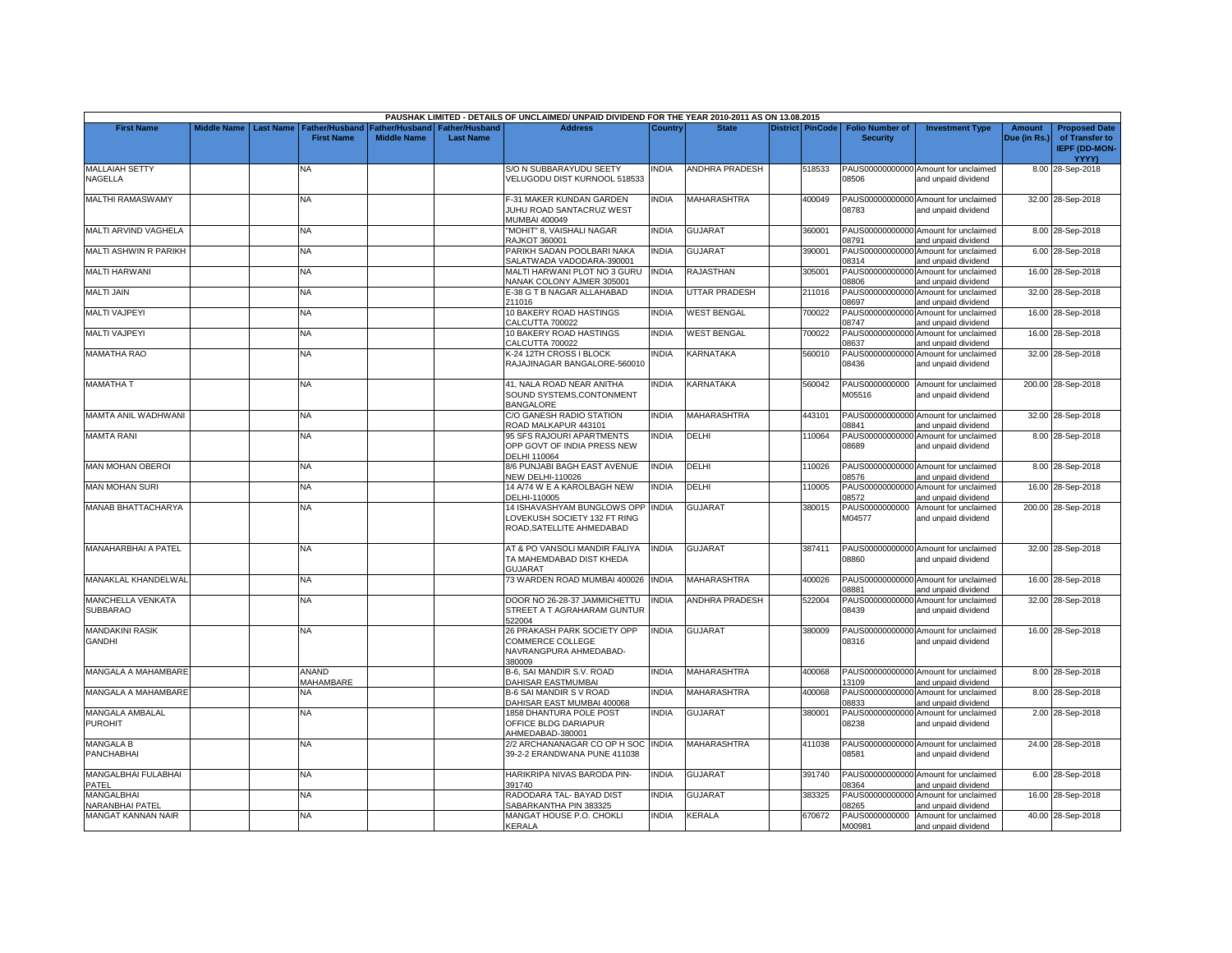|                                              |                    |                  |                                     |                                             |                                           | PAUSHAK LIMITED - DETAILS OF UNCLAIMED/ UNPAID DIVIDEND FOR THE YEAR 2010-2011 AS ON 13.08.2015 |                |                       |                         |                                           |                                                                    |                               |                                                                |
|----------------------------------------------|--------------------|------------------|-------------------------------------|---------------------------------------------|-------------------------------------------|-------------------------------------------------------------------------------------------------|----------------|-----------------------|-------------------------|-------------------------------------------|--------------------------------------------------------------------|-------------------------------|----------------------------------------------------------------|
| <b>First Name</b>                            | <b>Middle Name</b> | <b>Last Name</b> | Father/Husband<br><b>First Name</b> | <b>Father/Husband</b><br><b>Middle Name</b> | <b>Father/Husband</b><br><b>Last Name</b> | <b>Address</b>                                                                                  | <b>Country</b> | <b>State</b>          | <b>District PinCode</b> | <b>Folio Number of</b><br><b>Security</b> | <b>Investment Type</b>                                             | <b>Amount</b><br>Due (in Rs.) | <b>Proposed Date</b><br>of Transfer to<br><b>IEPF (DD-MON-</b> |
|                                              |                    |                  |                                     |                                             |                                           |                                                                                                 |                |                       |                         |                                           |                                                                    |                               | YYYY)                                                          |
| MANGATAYARAMMA<br>ANDEY                      |                    |                  | NA                                  |                                             |                                           | C/O SHRI A BHAKTAVATSALUDU 47- INDIA<br>14-6 DWARAKANAGAR<br>VISAKHAPATNAM-530016               |                | <b>ANDHRA PRADESH</b> | 530016                  | 08446                                     | PAUS00000000000 Amount for unclaimed<br>and unpaid dividend        |                               | 32.00 28-Sep-2018                                              |
| MANGAYYAMMA<br><b>GOLUGURI</b>               |                    |                  | NA.                                 |                                             |                                           | 13-2-15 LATCHI RAJU STREET<br><b>KAKINADA</b>                                                   | <b>INDIA</b>   | ANDHRA PRADESH        | 533001                  | PAUS0000000000<br>M04983                  | Amount for unclaimed<br>and unpaid dividend                        |                               | 1000.00 28-Sep-2018                                            |
| <b>MANGESH NARAYAN</b>                       |                    |                  | <b>MANGESH RAO</b>                  |                                             |                                           | FLAT NO-403 ALBUQUERQUE                                                                         | <b>INDIA</b>   | KARNATAKA             | 575001                  |                                           | PAUSIN300394120 Amount for unclaimed                               |                               | 200.00 28-Sep-2018                                             |
| RAO                                          |                    |                  |                                     |                                             |                                           | APARTMENTS PANDESHWAR<br><b>MANGALORE</b>                                                       |                |                       |                         | 77175                                     | and unpaid dividend                                                |                               |                                                                |
| <b>MANGLABEN KANUBHAI</b>                    |                    |                  | <b>NA</b>                           |                                             |                                           | SHRIJI NIVAS SHANTINIVAS                                                                        | <b>INDIA</b>   | <b>GUJARAT</b>        | 389001                  |                                           | PAUS00000000000 Amount for unclaimed                               |                               | 6.00 28-Sep-2018                                               |
| <b>DALAL</b>                                 |                    |                  |                                     |                                             |                                           | SOCIETY GODHRA DIST PMS PIN-<br>389001                                                          |                |                       |                         | 08317                                     | and unpaid dividend                                                |                               |                                                                |
| MANGUBEN K SHAH                              |                    |                  | <b>NA</b>                           |                                             |                                           | TALATI BLDG RAMNAGAR<br>SABARMATI AHMEDABAD-380005                                              | <b>INDIA</b>   | <b>GUJARAT</b>        | 380005                  | 08716                                     | PAUS00000000000 Amount for unclaimed<br>and unpaid dividend        |                               | 8.00 28-Sep-2018                                               |
| MANHARBHAI BANSIBHAI                         |                    |                  | <b>NA</b>                           |                                             |                                           | SAKAR MANSION SHAHPUR MILL                                                                      | <b>NDIA</b>    | GUJARAT               | 380001                  | PAUS00000000000                           | Amount for unclaimed                                               |                               | 8.00 28-Sep-2018                                               |
| PATEL                                        |                    |                  |                                     |                                             |                                           | COMPOUND AHMEDABAD-380001                                                                       |                |                       |                         | 08471                                     | and unpaid dividend                                                |                               |                                                                |
| MANHARBHAI                                   |                    |                  | ΝĀ                                  |                                             |                                           | AT & PO MANGROL TA NANDOD                                                                       | <b>INDIA</b>   | <b>GUJARAT</b>        | 362225                  | PAUS00000000000                           | Amount for unclaimed                                               |                               | 10.00 28-Sep-2018                                              |
| RANCHHODBHAI PATEL                           |                    |                  |                                     |                                             |                                           | DIST BROACH PIN-362225                                                                          |                |                       |                         | 08365                                     | and unpaid dividend                                                |                               |                                                                |
| <b>MANHARLAL</b><br><b>GIRDHARLAL DOSHIT</b> |                    |                  | NA.                                 |                                             |                                           | C/O M G DOSHIT & CO 35 EMBASSY<br><b>MARKET NAVRANGPURA</b><br>AHMEDABAD-380009                 | <b>INDIA</b>   | <b>GUJARAT</b>        | 380009                  | PAUS00000000000<br>08469                  | Amount for unclaimed<br>and unpaid dividend                        |                               | 16.00 28-Sep-2018                                              |
| MANHARLAL KESHAVLAL<br>SWAMI                 |                    |                  | <b>NA</b>                           |                                             |                                           | SWAMI COMPOUND AT & PO<br>BODELI DIST BARODA PIN-391135                                         | <b>INDIA</b>   | <b>GUJARAT</b>        | 391135                  | 08366                                     | PAUS00000000000 Amount for unclaimed<br>and unpaid dividend        |                               | 50.00 28-Sep-2018                                              |
| MANHARLAL MANILAL                            |                    |                  | NA.                                 |                                             |                                           | C/O MONEY VINIMAY CORP DHOLI                                                                    | <b>INDIA</b>   | <b>GUJARAT</b>        | 388450                  |                                           | PAUS00000000000 Amount for unclaimed                               |                               | 4.00 28-Sep-2018                                               |
|                                              |                    |                  |                                     |                                             |                                           | KUI PETLAD VIA ANAND DIST KAIRA<br>PIN-388450                                                   |                |                       |                         | 08319                                     | and unpaid dividend                                                |                               |                                                                |
| <b>MANHARLAL MOHANLAL</b><br><b>GANDHI</b>   |                    |                  | NA                                  |                                             |                                           | 3/A SONAWALA BUILDING NO 8 N<br>BHARUCHA MARG TARDEO<br>MUMBAI-400007                           | <b>INDIA</b>   | <b>MAHARASHTRA</b>    | 400007                  | 08631                                     | PAUS00000000000 Amount for unclaimed<br>and unpaid dividend        |                               | 16.00 28-Sep-2018                                              |
| <b>MANI BHARUCHA</b>                         |                    |                  | NA.                                 |                                             |                                           | BHARUCHA BLDG SALAPOSE ROAD INDIA<br>AHMEDABAD-380001                                           |                | <b>GUJARAT</b>        | 380001                  | 08704                                     | PAUS00000000000 Amount for unclaimed<br>and unpaid dividend        |                               | 8.00 28-Sep-2018                                               |
| <b>MANI RAMAKRISHNAN</b>                     |                    |                  | NA                                  |                                             |                                           | A/8 NALANDA ANUSHAKTI NAGAR PINDIA<br>O MUMBAI 400094                                           |                | MAHARASHTRA           | 400094                  | 08496                                     | PAUS00000000000 Amount for unclaimed<br>and unpaid dividend        |                               | 8.00 28-Sep-2018                                               |
| <b>MANIBEN CHHAGANBHAI</b><br>PATEL          |                    |                  | NA.                                 |                                             |                                           | C/O M C PATEL & CO STATION<br>ROAD BAJWA DIST BARODA PIN<br>391310                              | <b>INDIA</b>   | <b>GUJARAT</b>        | 391310                  | PAUS00000000000<br>08237                  | Amount for unclaimed<br>and unpaid dividend                        |                               | 20.00 28-Sep-2018                                              |
| <b>MANIBEN CHIMANLAL</b><br><b>SHAH</b>      |                    |                  | ΝA                                  |                                             |                                           | 13 KOTIYARK SOCIETY OPP NEW<br>DAIRY KANKARIA AHMEDABAD-<br>380022                              | <b>INDIA</b>   | GUJARAT               | 380022                  | 08320                                     | PAUS00000000000 Amount for unclaimed<br>and unpaid dividend        |                               | 16.00 28-Sep-2018                                              |
| <b>MANIK MADHAVE</b><br>SHEVADE              |                    |                  | <b>NA</b>                           |                                             |                                           | HOUSE NO 54 SIDDHESHWAR<br>GANDHIGRAM KANPUR 208007                                             | <b>INDIA</b>   | UTTAR PRADESH         | 208007                  | 08251                                     | PAUS00000000000 Amount for unclaimed<br>and unpaid dividend        |                               | 10.00 28-Sep-2018                                              |
| <b>MANILAL GOKALDAS</b><br><b>PATEL</b>      |                    |                  | NA.                                 |                                             |                                           | AT & POST ANTISAR TAL<br>KAPADVANJ KAPADWANJ DIST<br>KHEDA                                      | <b>INDIA</b>   | <b>GUJARAT</b>        | 387620                  | 08369                                     | PAUS00000000000 Amount for unclaimed<br>and unpaid dividend        |                               | 2.00 28-Sep-2018                                               |
| <b>MANILAL GOPALDAS</b><br>PARMAR            |                    |                  | NΑ                                  |                                             |                                           | NIRMALA COLONY NAVAYARD OPP INDIA<br>D CABIN BARODA-390002                                      |                | <b>GUJARAT</b>        | 390002                  | 08370                                     | PAUS00000000000 Amount for unclaimed<br>and unpaid dividend        |                               | 16.00 28-Sep-2018                                              |
| <b>MANILAL GOPALDAS</b><br>PARMAR            |                    |                  | <b>NA</b>                           |                                             |                                           | NIRMALA COLONY NAVAYARD OPP INDIA<br>D CABIN BARODA-390002                                      |                | <b>GUJARAT</b>        | 390002                  | 08371                                     | PAUS00000000000 Amount for unclaimed<br>and unpaid dividend        |                               | 16.00 28-Sep-2018                                              |
| MANILAL HARGOVANDAS<br>PATEL                 |                    |                  | ΝA                                  |                                             |                                           | <b>GUNDIKHAD MANARO VISNAGAR-</b><br>384315                                                     | <b>INDIA</b>   | GUJARAT               | 384315                  | PAUS00000000000<br>08372                  | Amount for unclaimed<br>and unpaid dividend                        |                               | 16.00 28-Sep-2018                                              |
| MANILAL LAXMANBHAI<br>RATHOD                 |                    |                  | NA                                  |                                             |                                           | 25 MULJINAGAR COLONY<br>NIZAMPURA BARODA-390002                                                 | INDIA          | GUJARAT               | 390002                  | PAUS00000000000<br>08714                  | Amount for unclaimed<br>and unpaid dividend                        |                               | 16.00 28-Sep-2018                                              |
| MANILAL MOHANBHAI<br>PATEL                   |                    |                  | <b>NA</b>                           |                                             |                                           | 79-A KUNJ SOCIETY BEHIND<br>ALKAPURI VADODARA 390005                                            | <b>INDIA</b>   | GUJARAT               | 390005                  | PAUS00000000000<br>08242                  | Amount for unclaimed<br>and unpaid dividend                        |                               | 16.00 28-Sep-2018                                              |
| <b>MANILAL NATHALAL</b><br>CHAUDHARY         |                    |                  | NA                                  |                                             |                                           | AT BAKARPUR P O KUVASANA TA<br>VISNAGAR DIST MEHSANA PIN-<br>384315                             | <b>INDIA</b>   | GUJARAT               | 384315                  | PAUS00000000000<br>08373                  | Amount for unclaimed<br>and unpaid dividend                        |                               | 2.00 28-Sep-2018                                               |
| <b>MANISH AGRAWAL</b>                        |                    |                  | <b>NA</b>                           |                                             |                                           | AC-12 2ND FLOOR 2ND AVENUE<br>ANNA NAGAR CHENNAI                                                | <b>INDIA</b>   | <b>TAMIL NADU</b>     | 600040                  | PAUS0000000000<br>M03474                  | Amount for unclaimed<br>and unpaid dividend                        |                               | 200.00 28-Sep-2018                                             |
| <b>MANISH GAN</b>                            |                    |                  | <b>VASANTRAO</b>                    |                                             |                                           | DHARASKAR ROAD ITWARI                                                                           | <b>INDIA</b>   | <b>MAHARASHTRA</b>    | 440002                  | PAUSIN300214114                           | Amount for unclaimed                                               |                               | 100.00 28-Sep-2018                                             |
| <b>MANISH H THAKKER</b>                      |                    |                  | GAN<br><b>NA</b>                    |                                             |                                           | NAGPUR MAHARASHTRA<br>1/3227 KRISHNA KUNJ NR SMITA<br>APT KAJI MAIDAN GOPIPURA                  | <b>INDIA</b>   | GUJARAT               | 395001                  | 06325<br>PAUS0000000000<br>M04190         | and unpaid dividend<br>Amount for unclaimed<br>and unpaid dividend |                               | 200.00 28-Sep-2018                                             |
|                                              |                    |                  |                                     |                                             |                                           | <b>SURAT</b>                                                                                    |                |                       |                         |                                           |                                                                    |                               |                                                                |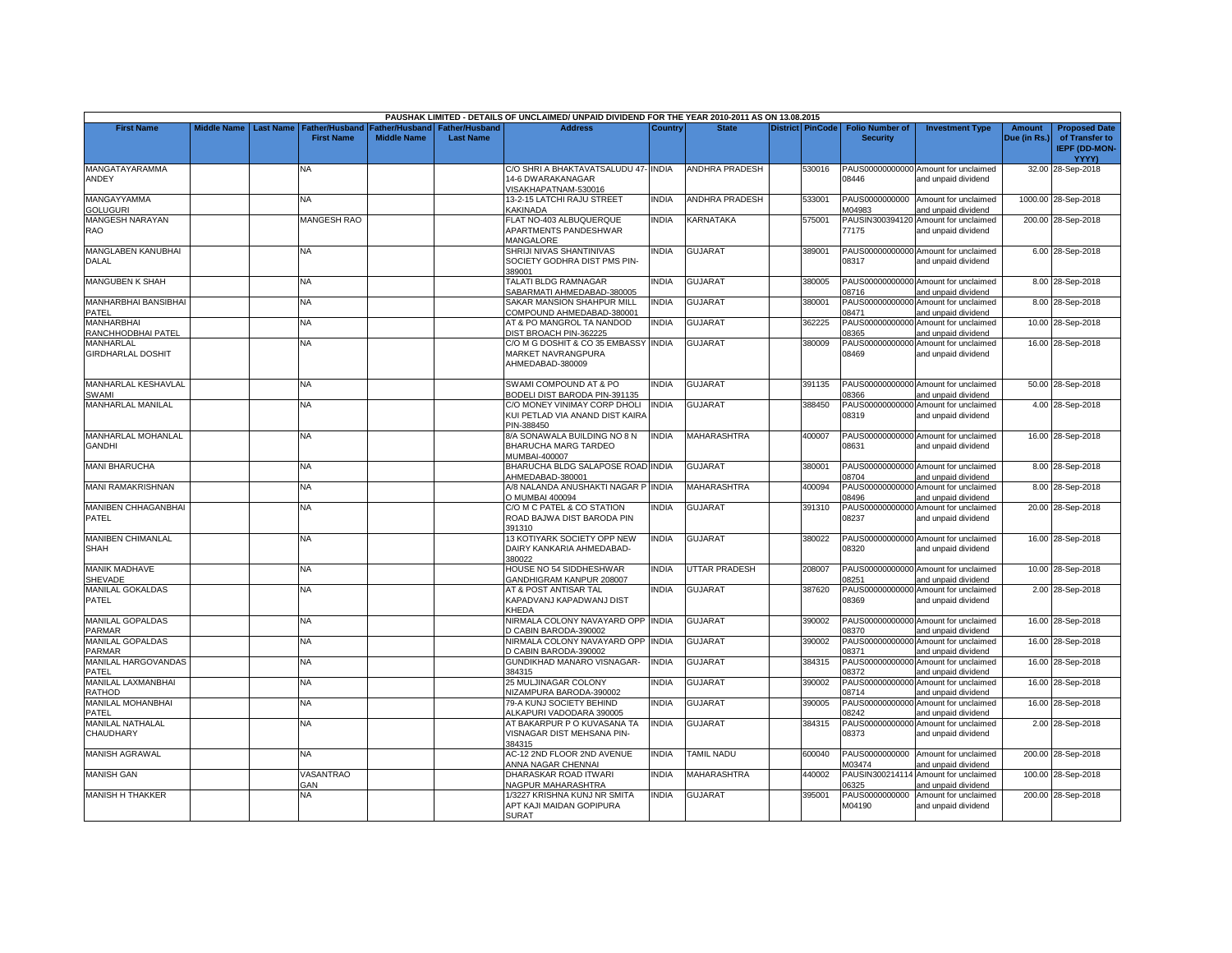|                                    |                    |           |                                            |                                      |                                           | PAUSHAK LIMITED - DETAILS OF UNCLAIMED/ UNPAID DIVIDEND FOR THE YEAR 2010-2011 AS ON 13.08.2015 |              |                    |                         |                                           |                                                             |                               |                                                                |
|------------------------------------|--------------------|-----------|--------------------------------------------|--------------------------------------|-------------------------------------------|-------------------------------------------------------------------------------------------------|--------------|--------------------|-------------------------|-------------------------------------------|-------------------------------------------------------------|-------------------------------|----------------------------------------------------------------|
| <b>First Name</b>                  | <b>Middle Name</b> | Last Name | <b>Father/Husband</b><br><b>First Name</b> | Father/Husband<br><b>Middle Name</b> | <b>Father/Husband</b><br><b>Last Name</b> | <b>Address</b>                                                                                  | Country      | <b>State</b>       | <b>District PinCode</b> | <b>Folio Number of</b><br><b>Security</b> | <b>Investment Type</b>                                      | <b>Amount</b><br>Due (in Rs.) | <b>Proposed Date</b><br>of Transfer to<br><b>IEPF (DD-MON-</b> |
|                                    |                    |           |                                            |                                      |                                           |                                                                                                 |              |                    |                         |                                           |                                                             |                               | YYYY)                                                          |
| MANISH JAYANTILAL<br>KATIRA        |                    |           | NA.                                        |                                      |                                           | MANAS MANDIR P.O B/H ARVI NAKA INDIA<br>WARDHA 442005                                           |              | <b>MAHARASHTRA</b> | 442005                  | 08809                                     | PAUS00000000000 Amount for unclaimed<br>and unpaid dividend |                               | 32.00 28-Sep-2018                                              |
| MANISHA OCHCHHAV<br>DESAI          |                    |           | <b>NA</b>                                  |                                      |                                           | TAMBOLIWADO SHRI GOPAL<br>KRUPA PO KADI DIST MEHSANA                                            | <b>NDIA</b>  | <b>GUJARAT</b>     | 382715                  | 08769                                     | PAUS00000000000 Amount for unclaimed<br>and unpaid dividend |                               | 24.00 28-Sep-2018                                              |
| MANJEET KAUR TEHALIA               |                    |           | NA                                         |                                      |                                           | 382715<br>C/O.DR. HARIPRAKASH SINGH<br>TEHALIA P.O.INDI BIJAPUR DIST.                           | INDIA        | KARNATAKA          | 586209                  | M00857                                    | PAUS0000000000 Amount for unclaimed<br>and unpaid dividend  |                               | 200.00 28-Sep-2018                                             |
| MANJERI SUNDARAM<br>NARAYANASAMY   |                    |           | <b>NA</b>                                  |                                      |                                           | FLAT D-6 ASHOKNAGAR 56TH<br>STREET CHENNAI-600083                                               | <b>INDIA</b> | <b>TAMIL NADU</b>  | 600083                  | 08645                                     | PAUS00000000000 Amount for unclaimed<br>and unpaid dividend |                               | 8.00 28-Sep-2018                                               |
| <b>MANJIT KAUR</b>                 |                    |           | <b>NA</b>                                  |                                      |                                           | 53/78 RAMJAS ROAD KAROL BAGH<br>N DELHI-110005                                                  | <b>INDIA</b> | DELHI              | 110005                  | PAUS00000000000<br>08551                  | Amount for unclaimed<br>and unpaid dividend                 |                               | 8.00 28-Sep-2018                                               |
| MANJU ASHOK RAMNANI                |                    |           | <b>NA</b>                                  |                                      |                                           | BK NO 980 ROOM NO 9 STATION<br>ROAD ULHASNAGAR DIST THANE<br>PIN-421003                         | <b>INDIA</b> | <b>MAHARASHTRA</b> | 421003                  | 08629                                     | PAUS00000000000 Amount for unclaimed<br>and unpaid dividend |                               | 8.00 28-Sep-2018                                               |
| <b>MANJU BALA</b>                  |                    |           | <b>NA</b>                                  |                                      |                                           | 4872 BHOGAL ROAD JANGPURA<br>DELHI-110014                                                       | <b>INDIA</b> | DELHI              | 110014                  | 08571                                     | PAUS00000000000 Amount for unclaimed<br>and unpaid dividend |                               | 12.00 28-Sep-2018                                              |
| MANJU DEVI AGRAWAL                 |                    |           | <b>NA</b>                                  |                                      |                                           | F/84 MAJOR SHAITAN SINGH<br>COLONY SHASTRI NAGAR JAIPUR                                         | INDIA        | RAJASTHAN          | 302016                  | PAUS00000000000<br>08688                  | Amount for unclaimed<br>and unpaid dividend                 |                               | 8.00 28-Sep-2018                                               |
| MANJU DEVI AGRAWAL                 |                    |           | <b>NA</b>                                  |                                      |                                           | F/84 MAJOR SHAITAN SINGH<br>COLONY SHASTRI NAGAR JAIPUR                                         | <b>NDIA</b>  | RAJASTHAN          | 302016                  | PAUS00000000000<br>08824                  | Amount for unclaimed<br>and unpaid dividend                 |                               | 8.00 28-Sep-2018                                               |
| <b>MANJU GUPTA</b>                 |                    |           | NA                                         |                                      |                                           | F - 3/13 SECTOR - 16 ROHINI DELHI                                                               | <b>INDIA</b> | DELHI              | 110085                  | 82526                                     | PAUSIN300206108 Amount for unclaimed<br>and unpaid dividend |                               | 200.00 28-Sep-2018                                             |
| <b>MANJU GUPTA</b>                 |                    |           | <b>NA</b>                                  |                                      |                                           | 20 MAHARSHI DEBENDRA ROAD III<br>FLOOR ROOM NO 61 CALCUTTA-<br>700007                           | <b>INDIA</b> | <b>WEST BENGAL</b> | 700007                  | PAUS00000000000<br>08510                  | Amount for unclaimed<br>and unpaid dividend                 |                               | 24.00 28-Sep-2018                                              |
| <b>MANJU MOHTA</b>                 |                    |           | NA                                         |                                      |                                           | KARUNAMOYEE HOUSING ESTATE<br>PHASE II FLAT NO E-22/8 SALT LAKE<br>CALCUTTA 700091              | <b>INDIA</b> | <b>WEST BENGAL</b> | 700091                  | 08604                                     | PAUS00000000000 Amount for unclaimed<br>and unpaid dividend |                               | 40.00 28-Sep-2018                                              |
| <b>MANJU RANJAN</b>                |                    |           | NA                                         |                                      |                                           | 8/31 TILAK NAGAR NEW DELHI-<br>110018                                                           | <b>INDIA</b> | DELHI              | 110018                  | 08647                                     | PAUS00000000000 Amount for unclaimed<br>and unpaid dividend |                               | 8.00 28-Sep-2018                                               |
| <b>MANJU RASTOGI</b>               |                    |           | <b>FAQIR CHAND</b><br><b>RUSTOGI</b>       |                                      |                                           | 51-JEEVAN BIMA APTS 2-CBD EAST<br>ARJUN NAGAR SHAHDARA DELHI                                    | <b>INDIA</b> | DELHI              | 110032                  | 36119                                     | PAUSIN300394152 Amount for unclaimed<br>and unpaid dividend |                               | 10.00 28-Sep-2018                                              |
| <b>MANJU SHARMA</b>                |                    |           | <b>NA</b>                                  |                                      |                                           | 1402 GALI MUSBBIRON CHANKYA<br>MARG SUBHASH CHOWK JAIPUR<br>302002                              | <b>INDIA</b> | RAJASTHAN          | 302002                  | 08821                                     | PAUS00000000000 Amount for unclaimed<br>and unpaid dividend |                               | 16.00 28-Sep-2018                                              |
| <b>MANJU SHREE</b><br>BHATTACHARYA |                    |           | NA                                         |                                      |                                           | 14 ISHAVASHYAM BUNGLOWS OPP INDIA<br>LOVEKUSH SOCIETY 132 FT RING<br>ROAD, SATELLITE AHMEDABAD  |              | <b>GUJARAT</b>     | 380015                  | M04564                                    | PAUS0000000000 Amount for unclaimed<br>and unpaid dividend  |                               | 200.00 28-Sep-2018                                             |
| <b>MANJU SIDANA</b>                |                    |           | NA                                         |                                      |                                           | 0593, JALVAYU TOWERS SADANAND INDIA<br>NAGAR BANGALORE 560380                                   |              | KARNATAKA          | 560001                  | 08500                                     | PAUS00000000000 Amount for unclaimed<br>and unpaid dividend |                               | 24.00 28-Sep-2018                                              |
| MANJU ZEEKNA                       |                    |           | NA                                         |                                      |                                           | D/O LATE SH MEGH RAJ LEEKHA<br>PO BHUWA DIST HISSAR 126008<br><b>HARYANA</b>                    | <b>INDIA</b> | <b>HARYANA</b>     | 126008                  | 08685                                     | PAUS00000000000 Amount for unclaimed<br>and unpaid dividend |                               | 32.00 28-Sep-2018                                              |
| MANJUBALA TILAKRAJ<br>MAHAJAN      |                    |           | <b>NA</b>                                  |                                      |                                           | B-215 YOJANA VIHAR DELHI 110092 INDIA                                                           |              | DELHI              | 110092                  | 08659                                     | PAUS00000000000 Amount for unclaimed<br>and unpaid dividend |                               | 8.00 28-Sep-2018                                               |
| MANJUBEN JAYANTILAL<br>SHAH        |                    |           | <b>NA</b>                                  |                                      |                                           | PRABHAKUNJ CO-OP HSG SOCIETY INDIA<br>COLLEGE ROAD NR DERI GODHRA-<br>389001                    |              | <b>GUJARAT</b>     | 389001                  | PAUS00000000000<br>08318                  | Amount for unclaimed<br>and unpaid dividend                 |                               | 2.00 28-Sep-2018                                               |
| MANJUBEN VINOD PATEL               |                    |           | <b>NA</b>                                  |                                      |                                           | 18 NEW SHARAD HOUSING<br>SOCIETY NARANPURA AREA OPP<br>VIJAYNAGAR AHMEDABAD-380013              | <b>NDIA</b>  | <b>GUJARAT</b>     | 380013                  | 08665                                     | PAUS00000000000 Amount for unclaimed<br>and unpaid dividend |                               | 24.00 28-Sep-2018                                              |
| MANJULA CHANDULAL<br>PATEL         |                    |           | NΑ                                         |                                      |                                           | DREAMLAND AGENCY RAJMAHEL<br>ROAD BARODA-390001                                                 | <b>INDIA</b> | <b>GUJARAT</b>     | 390001                  | 08374                                     | PAUS00000000000 Amount for unclaimed<br>and unpaid dividend |                               | 16.00 28-Sep-2018                                              |
| MANJULA<br>NARESHCHANDRA JOSHI     |                    |           | <b>NA</b>                                  |                                      |                                           | 4 HARIOM FLAT CHANDRANAGAR N<br>N ROAD PALDI AHMEDABAD 380007                                   | <b>INDIA</b> | <b>GUJARAT</b>     | 380007                  | 08853                                     | PAUS00000000000 Amount for unclaimed<br>and unpaid dividend |                               | 32.00 28-Sep-2018                                              |
| MANJULA NAVNITLAL<br>SHAH          |                    |           | <b>NA</b>                                  |                                      |                                           | 9 NIYOJAN NAGAR SOCIETY<br>AMBAWADI ELLISBRIDGE<br>AHMEDABAD 380015                             | <b>INDIA</b> | <b>GUJARAT</b>     | 380015                  | 08731                                     | PAUS00000000000 Amount for unclaimed<br>and unpaid dividend |                               | 6.00 28-Sep-2018                                               |
| MANJULA YAVAGAL                    |                    |           | <b>NA</b>                                  |                                      |                                           | BYAHATTI PLOT DESPANDE NAGAR INDIA<br><b>HUBLI</b>                                              |              | <b>KARNATAKA</b>   | 580002                  | M02402                                    | PAUS0000000000 Amount for unclaimed<br>and unpaid dividend  |                               | 200.00 28-Sep-2018                                             |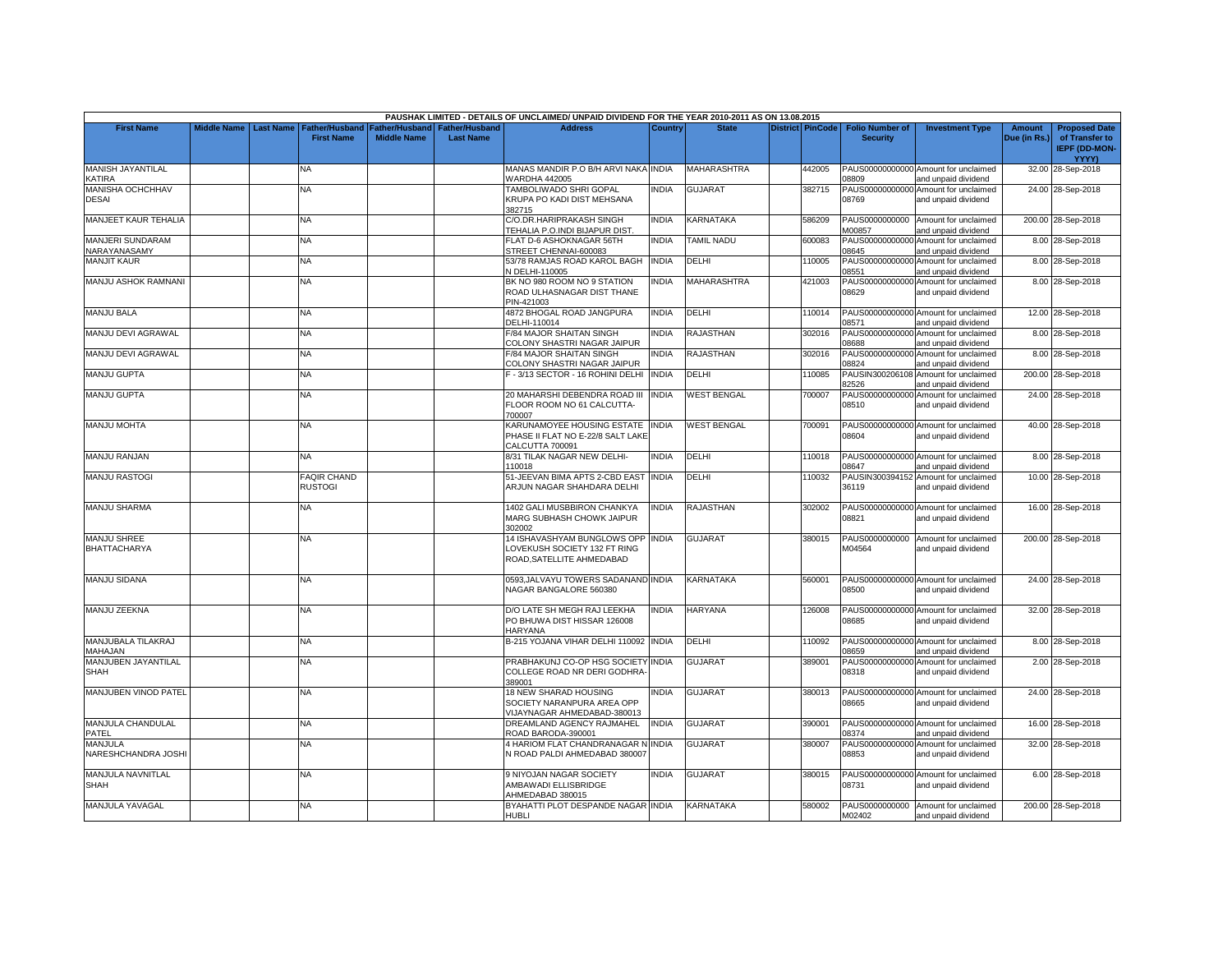|                                                 |                    |                  |                                            |                                      |                                           | PAUSHAK LIMITED - DETAILS OF UNCLAIMED/ UNPAID DIVIDEND FOR THE YEAR 2010-2011 AS ON 13.08.2015                                                    |                |                       |                         |                                           |                                                             |                               |                                                                |
|-------------------------------------------------|--------------------|------------------|--------------------------------------------|--------------------------------------|-------------------------------------------|----------------------------------------------------------------------------------------------------------------------------------------------------|----------------|-----------------------|-------------------------|-------------------------------------------|-------------------------------------------------------------|-------------------------------|----------------------------------------------------------------|
| <b>First Name</b>                               | <b>Middle Name</b> | <b>Last Name</b> | <b>Father/Husband</b><br><b>First Name</b> | Father/Husband<br><b>Middle Name</b> | <b>Father/Husband</b><br><b>Last Name</b> | <b>Address</b>                                                                                                                                     | <b>Country</b> | <b>State</b>          | <b>District PinCode</b> | <b>Folio Number of</b><br><b>Security</b> | <b>Investment Type</b>                                      | <b>Amount</b><br>Due (in Rs.) | <b>Proposed Date</b><br>of Transfer to<br><b>IEPF (DD-MON-</b> |
|                                                 |                    |                  |                                            |                                      |                                           |                                                                                                                                                    |                |                       |                         |                                           |                                                             |                               | <b>YYYY)</b>                                                   |
| MANJULABEN<br><b>GANPATBHAI PATEL</b>           |                    |                  | NA                                         |                                      |                                           | VACHALU FALIA MANJALPUR<br>BARODA-390011                                                                                                           | <b>NDIA</b>    | <b>GUJARAT</b>        | 390011                  | PAUS00000000000<br>08376                  | Amount for unclaimed<br>and unpaid dividend                 |                               | 2.00 28-Sep-2018                                               |
| <b>MANJULABEN</b><br><b>GHANSHYAMBHAI PATEL</b> |                    |                  | <b>NA</b>                                  |                                      |                                           | A-3 ALEMBIC COLONY BARODA-<br>390003                                                                                                               | <b>NDIA</b>    | <b>GUJARAT</b>        | 390003                  | PAUS00000000000<br>08377                  | Amount for unclaimed<br>and unpaid dividend                 |                               | 6.00 28-Sep-2018                                               |
| MANJULABEN<br>GOVINDBHAI GOHIL                  |                    |                  | NA                                         |                                      |                                           | -24, 279, ROOM NO. VIJAY NAGAR<br>HARNIROAD VADODARA                                                                                               | <b>INDIA</b>   | <b>GUJARAT</b>        | 390006                  | 38130                                     | PAUS13016700000 Amount for unclaimed<br>and unpaid dividend |                               | 100.00 28-Sep-2018                                             |
| MANJULABEN<br><b>MAGANBHAI PATEL</b>            |                    |                  | NA.                                        |                                      |                                           | B/31 SEVASHRAM SOCIETY NEAR<br>ATMA JYOTI - ASHRAM RACE<br>COURSE ROAD BARODA 390007 -                                                             | <b>INDIA</b>   | <b>GUJARAT</b>        | 390007                  | 08271                                     | PAUS00000000000 Amount for unclaimed<br>and unpaid dividend |                               | 6.00 28-Sep-2018                                               |
| MANJULABEN<br>VIRENDRAKUMAR<br><b>BHAVSAR</b>   |                    |                  | NA                                         |                                      |                                           | MANUND TALUKA PATAN DIST<br>MEHSANA PIN 384260                                                                                                     | INDIA          | <b>GUJARAT</b>        | 384260                  | 08619                                     | PAUS00000000000 Amount for unclaimed<br>and unpaid dividend |                               | 16.00 28-Sep-2018                                              |
| MANJULATA<br>PRAKASHCHAND<br><b>SURANA</b>      |                    |                  | <b>PRAKASHCHAN</b><br>n                    |                                      |                                           | SURANA NIWAS BODWAD, DIST-<br><b>JALGAON BODWAD</b>                                                                                                | <b>INDIA</b>   | <b>MAHARASHTRA</b>    | 425310                  | 16962                                     | PAUS12010900002 Amount for unclaimed<br>and unpaid dividend |                               | 8.00 28-Sep-2018                                               |
| <b>MANJULATHA K</b>                             |                    |                  | <b>NA</b>                                  |                                      |                                           | 10-1-78 MANILLAGUDEM KHAMMAM                                                                                                                       | <b>INDIA</b>   | <b>ANDHRA PRADESH</b> | 507001                  | PAUS0000000000<br>M04731                  | Amount for unclaimed<br>and unpaid dividend                 |                               | 200.00 28-Sep-2018                                             |
| <b>MANKUWAR SAHU</b>                            |                    |                  | <b>NA</b>                                  |                                      |                                           | 304. LOKSHILP, SECTOR-17 VASHI<br>NEW MUMBAI-400703                                                                                                | <b>INDIA</b>   | <b>MAHARASHTRA</b>    | 400703                  | PAUS00000000000<br>08597                  | Amount for unclaimed<br>and unpaid dividend                 |                               | 16.00 28-Sep-2018                                              |
| <b>MANMOHAN LAL</b><br>AGARWAL                  |                    |                  | <b>NA</b>                                  |                                      |                                           | 42 MADHUVAN COLONY DELHI<br>110092                                                                                                                 | INDIA          | DELHI                 | 110092                  | PAUS00000000000<br>08541                  | Amount for unclaimed<br>and unpaid dividend                 |                               | 8.00 28-Sep-2018                                               |
| <b>MANMOHAN LAL</b><br>AGARWAL                  |                    |                  | NA                                         |                                      |                                           | <b>42 MADHUVAN COLONY DELHI</b><br>110092                                                                                                          | <b>INDIA</b>   | DELHI                 | 110092                  | PAUS00000000000<br>08550                  | Amount for unclaimed<br>and unpaid dividend                 |                               | 8.00 28-Sep-2018                                               |
| <b>MANNALAL RAMGOPAL</b><br>BAJAJ               |                    |                  | <b>NA</b>                                  |                                      |                                           | 30 VAISHALI SOCIETY 1ST FLOOR<br>BEHIND S T BUS DEPOT<br>ANKLESHWAR 393001                                                                         | <b>INDIA</b>   | <b>GUJARAT</b>        | 393001                  | 08627                                     | PAUS00000000000 Amount for unclaimed<br>and unpaid dividend |                               | 16.00 28-Sep-2018                                              |
| MANNE VITTAL RAO                                |                    |                  | NA                                         |                                      |                                           | NEERIZONAL LABRRL CAMPUS INDIA<br>HYDERABAD 500007                                                                                                 |                | <b>ANDHRA PRADESH</b> | 500007                  | 08612                                     | PAUS00000000000 Amount for unclaimed<br>and unpaid dividend |                               | 40.00 28-Sep-2018                                              |
| <b>MANNUR MADHUSUDAN</b><br>REDDY               |                    |                  | <b>NA</b>                                  |                                      |                                           | A-47 HAUZ KHAS NEW DELHI-<br>110016                                                                                                                | <b>NDIA</b>    | DELHI                 | 110016                  | PAUS00000000000<br>08662                  | Amount for unclaimed<br>and unpaid dividend                 |                               | 8.00 28-Sep-2018                                               |
| <b>MANOHAR BABU</b><br><b>KONDAPALLI</b>        |                    |                  | ΝA                                         |                                      |                                           | C/O EXCELL THERAPEUTICS LTD H<br>NO 1-2-59- 7/30/C 1ST FLR SAHITYA<br>APTS LANE B/S IN- DIRA PARK P<br>PUMP INDIRA PARK ROAD HYDER-<br>ABAD 500080 | INDIA          | <b>ANDHRA PRADESH</b> | 500080                  | PAUS00000000000<br>08380                  | Amount for unclaimed<br>and unpaid dividend                 |                               | 32.00 28-Sep-2018                                              |
| MANOHAR RAO V RAIKAR                            |                    |                  | <b>NA</b>                                  |                                      |                                           | HOTEL RAJESWARI GULBARGA<br>KARNATAKA                                                                                                              | <b>NDIA</b>    | <b>KARNATAKA</b>      | 585101                  | V100554                                   | PAUS0000000000 Amount for unclaimed<br>and unpaid dividend  |                               | 800.00 28-Sep-2018                                             |
| <b>MANOHAR SRIRAM</b><br><b>RAJORIA</b>         |                    |                  | NA.                                        |                                      |                                           | C/O UNITED INDIA INSURANCE CO<br>LTD DIVISIONAL OFFICE POST BOX<br>NO 303 NEW OSMANPURA<br>AURANGABAD 431001                                       | <b>INDIA</b>   | <b>MAHARASHTRA</b>    | 431001                  | 08600                                     | PAUS00000000000 Amount for unclaimed<br>and unpaid dividend |                               | 8.00 28-Sep-2018                                               |
| MANOJ BHUPENDRABHAI<br>PATEL                    |                    |                  | <b>NA</b>                                  |                                      |                                           | 9 GEETANJALI SOCIETY JETALPUR INDIA<br>ROAD VADODARA-390005                                                                                        |                | <b>GUJARAT</b>        | 390005                  | 08381                                     | PAUS00000000000 Amount for unclaimed<br>and unpaid dividend |                               | 32.00 28-Sep-2018                                              |
| MANOJ BHUPENDRABHAI<br>PATEL                    |                    |                  | ΝA                                         |                                      |                                           | 9 GEETANJALI SOCIETY JETALPUR<br>ROAD VADODARA-390005                                                                                              | <b>INDIA</b>   | <b>GUJARAT</b>        | 390005                  | 08290                                     | PAUS00000000000 Amount for unclaimed<br>and unpaid dividend |                               | 2.00 28-Sep-2018                                               |
| <b>OOLUM LONAM</b>                              |                    |                  | NA                                         |                                      |                                           | C/O ALEMBIC CHEMICAL WORKS<br>CO LTD 110 JAWAHAR LAL NEHRU<br>MARG AMBALA CANTT                                                                    | <b>NDIA</b>    | <b>HARYANA</b>        | 133001                  | M03412                                    | PAUS0000000000 Amount for unclaimed<br>and unpaid dividend  |                               | 200.00 28-Sep-2018                                             |
| <b>MANOJ PATTANI</b>                            |                    |                  | <b>NA</b>                                  |                                      |                                           | 105 SUNRISE RAHEJA VIHAR B/H<br>SHIPPING CORP OF INDIA POWAI<br>MUMBAI 400072                                                                      | <b>NDIA</b>    | <b>MAHARASHTRA</b>    | 400072                  | 08883                                     | PAUS00000000000 Amount for unclaimed<br>and unpaid dividend |                               | 16.00 28-Sep-2018                                              |
| <b>MANORAMA R RAO</b>                           |                    |                  | <b>NA</b>                                  |                                      |                                           | 16 VAIDYARAMA IYER ST T NAGAR<br>CHENNAI                                                                                                           | <b>INDIA</b>   | <b>TAMIL NADU</b>     | 600017                  | M01641                                    | PAUS0000000000 Amount for unclaimed<br>and unpaid dividend  |                               | 400.00 28-Sep-2018                                             |
| MANORAMA R RAO                                  |                    |                  | <b>NA</b>                                  |                                      |                                           | 16, VAIDYARAMA IYER ST T.NAGAR<br>CHENNAI                                                                                                          | <b>INDIA</b>   | <b>TAMIL NADU</b>     | 600017                  | PAUS0000000000<br>M01294                  | Amount for unclaimed<br>and unpaid dividend                 |                               | 200.00 28-Sep-2018                                             |
| <b>MANORBHAI</b><br><b>GANESHBHAI NAGAR</b>     |                    |                  | <b>NA</b>                                  |                                      |                                           | KANCHANLAL BHATHTHO OPP T B<br>HOSPITAL BARODA-390001                                                                                              | <b>INDIA</b>   | <b>GUJARAT</b>        | 390001                  | PAUS00000000000<br>08279                  | Amount for unclaimed<br>and unpaid dividend                 |                               | 2.00 28-Sep-2018                                               |
| <b>MANPREET MALIK</b>                           |                    |                  | ΝA                                         |                                      |                                           | WZ-3 OLD MAHABIR NAGAR NEW<br>DELHI-110018                                                                                                         | <b>NDIA</b>    | DELHI                 | 110018                  | PAUS00000000000<br>08547                  | Amount for unclaimed<br>and unpaid dividend                 |                               | 8.00 28-Sep-2018                                               |
| <b>MANSINH GHEMARBHAI</b><br>CHAUDHARY          |                    |                  | NA.                                        |                                      |                                           | AT & PO KHANDOSAN TA<br>VISNAGAR VIA VALAM DIST<br>MEHSANA PIN-392310                                                                              | <b>NDIA</b>    | GUJARAT               | 392310                  | PAUS0000000000<br>08384                   | Amount for unclaimed<br>and unpaid dividend                 |                               | 6.00 28-Sep-2018                                               |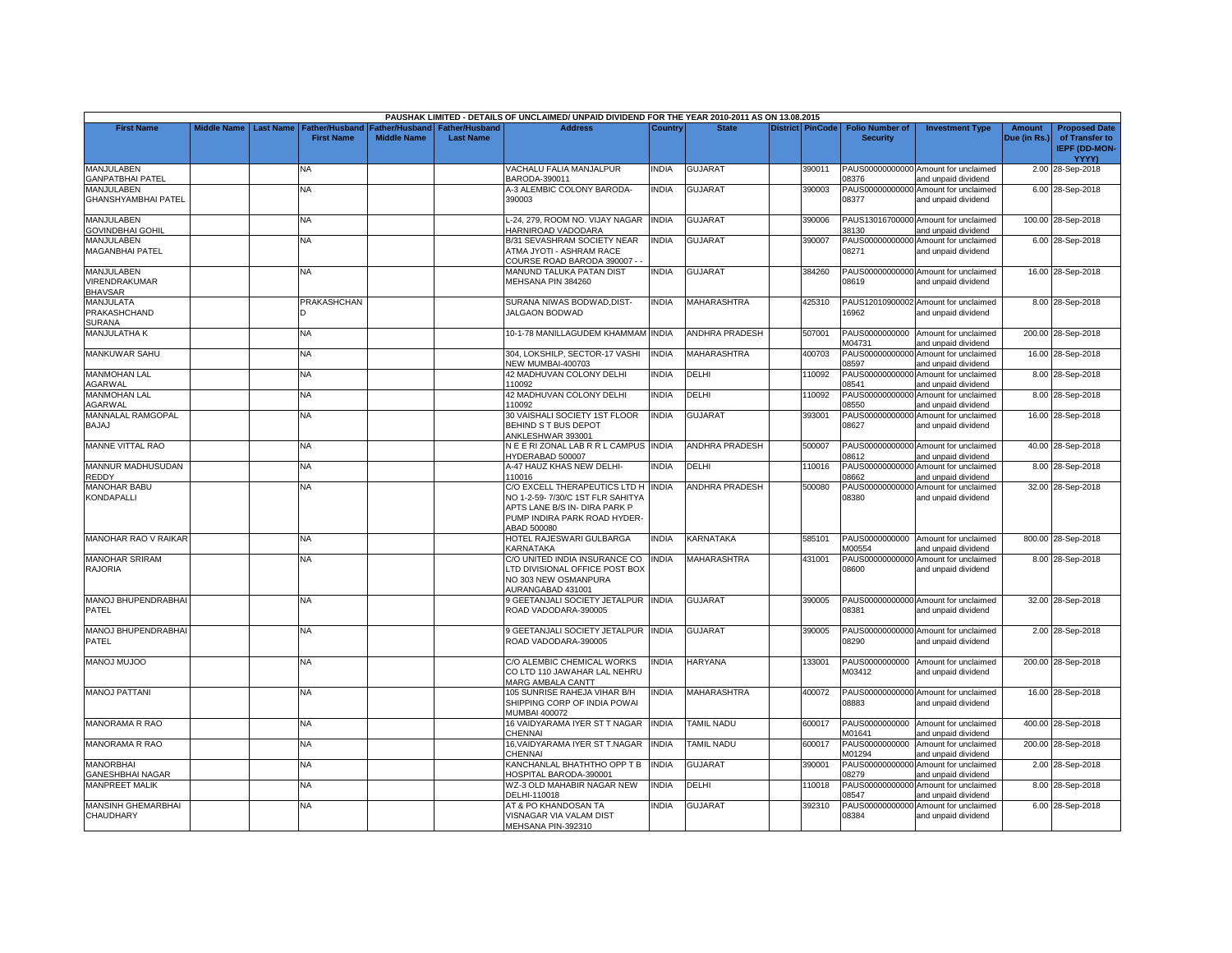|                                                     |                    |           |                                            |                                      |                                           | PAUSHAK LIMITED - DETAILS OF UNCLAIMED/ UNPAID DIVIDEND FOR THE YEAR 2010-2011 AS ON 13.08.2015 |                |                      |                         |                                           |                                                             |                               |                                                                         |
|-----------------------------------------------------|--------------------|-----------|--------------------------------------------|--------------------------------------|-------------------------------------------|-------------------------------------------------------------------------------------------------|----------------|----------------------|-------------------------|-------------------------------------------|-------------------------------------------------------------|-------------------------------|-------------------------------------------------------------------------|
| <b>First Name</b>                                   | <b>Middle Name</b> | Last Name | <b>Father/Husband</b><br><b>First Name</b> | Father/Husband<br><b>Middle Name</b> | <b>Father/Husband</b><br><b>Last Name</b> | <b>Address</b>                                                                                  | <b>Country</b> | <b>State</b>         | <b>District PinCode</b> | <b>Folio Number of</b><br><b>Security</b> | <b>Investment Type</b>                                      | <b>Amount</b><br>Due (in Rs.) | <b>Proposed Date</b><br>of Transfer to<br><b>IEPF (DD-MON-</b><br>YYYY) |
| MANSUKHALAL AMRITLAL<br>PAREKH                      |                    |           | ΝA                                         |                                      |                                           | KUVERJI DEVSHI CHAWL 2ND<br>FLOOR B S ROAD OPP ZARAPKAR<br>SHOW ROOM DADAR MUMBAI<br>400028     | INDIA          | MAHARASHTRA          | 400028                  | 08632                                     | PAUS00000000000 Amount for unclaimed<br>and unpaid dividend |                               | 8.00 28-Sep-2018                                                        |
| MANSUKHLAL POPATLAL<br><b>MISTRY</b>                |                    |           | <b>NA</b>                                  |                                      |                                           | AMAR HARDWARE MART MADAN<br>ZAMPA ROAD BARODA-390001                                            | <b>INDIA</b>   | <b>GUJARAT</b>       | 390001                  | 08386                                     | PAUS00000000000 Amount for unclaimed<br>and unpaid dividend |                               | 16.00 28-Sep-2018                                                       |
| <b>MANSUKHLAL</b><br>TRIBHOVANDAS PATEL             |                    |           | <b>NA</b>                                  |                                      |                                           | 11 HASUBHAI PARK NR JODHPUR<br>GAM SATELITE ROAD AHMEDABAD<br>380015                            | <b>INDIA</b>   | GUJARAT              | 380015                  | 08324                                     | PAUS00000000000 Amount for unclaimed<br>and unpaid dividend |                               | 6.00 28-Sep-2018                                                        |
| MANUBHAI<br>AMULAKHBHAI SHETH                       |                    |           | NA                                         |                                      |                                           | B 903 SPRING VALLEY NR PARIMAL INDIA<br>CROSSING ELLISBRIDGE<br>AHMEDABAD 380006                |                | <b>GUJARAT</b>       | 380006                  | 08387                                     | PAUS00000000000 Amount for unclaimed<br>and unpaid dividend |                               | 2.00 28-Sep-2018                                                        |
| MANUBHAI CHHOTABHAI<br>PATEL                        |                    |           | <b>NA</b>                                  |                                      |                                           | NR POST OFFICE TEKRE AT & PO<br>PALANA 387350 TA NADIAD                                         | <b>INDIA</b>   | GUJARAT              | 387350                  | 08733                                     | PAUS00000000000 Amount for unclaimed<br>and unpaid dividend |                               | 6.00 28-Sep-2018                                                        |
| MANUBHAI G PATEL                                    |                    |           | ΝA                                         |                                      |                                           | 6 KRISHNA KUNJ SOCIETY<br>JETALPUR ROAD BARODA-390005                                           | <b>INDIA</b>   | GUJARAT              | 390005                  | 08389                                     | PAUS00000000000 Amount for unclaimed<br>and unpaid dividend |                               | 16.00 28-Sep-2018                                                       |
| MANUBHAI GOVINDBHAI<br>PATEL                        |                    |           | NA                                         |                                      |                                           | 6 KRISHNA KUNJ SOCIETY<br>JETALPUR RD BARODA-390005                                             | <b>INDIA</b>   | <b>GUJARAT</b>       | 390005                  | 08286                                     | PAUS00000000000 Amount for unclaimed<br>and unpaid dividend |                               | 32.00 28-Sep-2018                                                       |
| MANUBHAI MAHIJIBHAI<br>PATEL                        |                    |           | NA                                         |                                      |                                           | SHREEJI KHADAKI AT & PO KALALI<br>TAL & DIST BARODA PIN-391410                                  | <b>INDIA</b>   | GUJARAT              | 391410                  | 08391                                     | PAUS00000000000 Amount for unclaimed<br>and unpaid dividend |                               | 2.00 28-Sep-2018                                                        |
| <b>MANUBHAI RANGILDAS</b><br>PATHAK                 |                    |           | <b>NA</b>                                  |                                      |                                           | 7 FATEHGANJ CO OP HOUSING<br>SOCIETY BEHIND CHURCH NEAR<br>DHOBIGHAT BARODA 390002              | <b>INDIA</b>   | <b>GUJARAT</b>       | 390002                  | 08454                                     | PAUS00000000000 Amount for unclaimed<br>and unpaid dividend |                               | 16.00 28-Sep-2018                                                       |
| MANUBHAI RAVJIBHAI<br>PATEL                         |                    |           | NA                                         |                                      |                                           | AT PO HODOD TA KARAJAN DIST<br>BARODA PIN 390001                                                | <b>INDIA</b>   | <b>GUJARAT</b>       | 390001                  | 08264                                     | PAUS00000000000 Amount for unclaimed<br>and unpaid dividend |                               | 16.00 28-Sep-2018                                                       |
| MANUBHAI<br>SHANKERBHAI PATEL                       |                    |           | <b>NA</b>                                  |                                      |                                           | "CHANDRAJEET" 4 PARISHRAM<br>SOCIETY FATEGANJ BARODA-<br>390002                                 | <b>INDIA</b>   | <b>GUJARAT</b>       | 390002                  | 08250                                     | PAUS00000000000 Amount for unclaimed<br>and unpaid dividend |                               | 2.00 28-Sep-2018                                                        |
| MANUBHAI<br>SHANKERBHAI PATEL                       |                    |           | ΝA                                         |                                      |                                           | "CHANDRAJEET" 4 PARISHRAM<br>SOCIETY FATEHGANJ BARODA-<br>390002                                | <b>INDIA</b>   | <b>GUJARAT</b>       | 390002                  | 08249                                     | PAUS00000000000 Amount for unclaimed<br>and unpaid dividend |                               | 2.00 28-Sep-2018                                                        |
| <b>MANUBHAI</b><br><b>TRIBHOVANDAS PATEL</b>        |                    |           | <b>NA</b>                                  |                                      |                                           | NAVGHARI NEAR DENA BANK<br>PADRA-391440                                                         | <b>INDIA</b>   | <b>GUJARAT</b>       | 391440                  | 28393                                     | PAUS00000000000 Amount for unclaimed<br>and unpaid dividend |                               | 22.00 28-Sep-2018                                                       |
| MANUMA A RAHAMAN<br>PATHAN                          |                    |           | NA.                                        |                                      |                                           | KALAWAD GATE ROAD KHATRIWAD INDIA<br>JAMNAGAR 361001                                            |                | GUJARAT              | 361001                  | 08876                                     | PAUS00000000000 Amount for unclaimed<br>and unpaid dividend |                               | 32.00 28-Sep-2018                                                       |
| <b>MARIA ARABELLA</b><br><b>GERALDINA FERNANDES</b> |                    |           | <b>NA</b>                                  |                                      |                                           | MAJORDA SALCETE GOA-403713                                                                      | <b>INDIA</b>   | GOA                  | 403713                  | 08326                                     | PAUS00000000000 Amount for unclaimed<br>and unpaid dividend |                               | 6.00 28-Sep-2018                                                        |
| <b>MARIADAS JOSEPH</b><br>NADAR                     |                    |           | NA                                         |                                      |                                           | ARULURA NILAYAM 52-A<br>KOLLUPETTAI STREET<br>THANGAVUR-613001                                  | <b>INDIA</b>   | <b>TAMIL NADU</b>    | 613001                  | 08447                                     | PAUS00000000000 Amount for unclaimed<br>and unpaid dividend |                               | 32.00 28-Sep-2018                                                       |
| <b>MARIAMA KURIAN</b>                               |                    |           | <b>NA</b>                                  |                                      |                                           | C/O OM KURIAN D D GEARS (P) LTD INDIA<br>28, MOTIA KHAN JHUNDELWALA<br>ROAD NEW DELHI 110055    |                | <b>DELHI</b>         | 110055                  | 08563                                     | PAUS00000000000 Amount for unclaimed<br>and unpaid dividend |                               | 8.00 28-Sep-2018                                                        |
| MARIAMBEN UMARBHAI<br>BALIM                         |                    |           | NA                                         |                                      |                                           | AT & PO ANASTU TA KARJAN DIST<br><b>BARODA</b>                                                  | <b>INDIA</b>   | <b>GUJARAT</b>       | 391240                  | 08742                                     | PAUS00000000000 Amount for unclaimed<br>and unpaid dividend |                               | 2.00 28-Sep-2018                                                        |
| <b>MARIAPPAKC</b>                                   |                    |           | <b>NA</b>                                  |                                      |                                           | NO.1, COLES ROAD FRASER TOWN INDIA<br><b>BANGALORE</b>                                          |                | <b>KARNATAKA</b>     | 560005                  | PAUS0000000000<br>K00096                  | Amount for unclaimed<br>and unpaid dividend                 |                               | 400.00 28-Sep-2018                                                      |
| <b>MARY SUGANTHI</b>                                |                    |           | <b>NA</b>                                  |                                      |                                           | 12/4, C.S.NAGAR, II STREET<br>BALDWIN NIVAS' KRISHNAPURAM<br>COLONY MADURAI                     | <b>INDIA</b>   | TAMIL NADU           | 625014                  | PAUS0000000000<br>M00163                  | Amount for unclaimed<br>and unpaid dividend                 |                               | 400.00 28-Sep-2018                                                      |
| MASUKLAL NANALAL<br>VORA                            |                    |           | NA                                         |                                      |                                           | KUVERJI DEVSHI CHAWL 2ND FL B<br>S ROAD OPP ZARAPKAR SHOW<br>ROOM DADAR MUMBAI 400028           | <b>INDIA</b>   | <b>MAHARASHTRA</b>   | 400028                  | 08634                                     | PAUS00000000000 Amount for unclaimed<br>and unpaid dividend |                               | 8.00 28-Sep-2018                                                        |
| MATHEW B KURIAN                                     |                    |           | V M KURIAN                                 |                                      |                                           | VALLAMATTOM I S PRESS ROAD<br>KOCHI                                                             | <b>INDIA</b>   | <b>KERALA</b>        | 682018                  | 16622                                     | PAUS12023900001 Amount for unclaimed<br>and unpaid dividend |                               | 230.00 28-Sep-2018                                                      |
| <b>MAULIK R MEHTA</b>                               |                    |           | <b>NA</b>                                  |                                      |                                           | 33/B ASHOK NAGAR SOC BEHIND<br>RLY STATION NADIAD                                               | <b>INDIA</b>   | GUJARAT              | 387001                  | PAUS0000000000<br>M04436                  | Amount for unclaimed<br>and unpaid dividend                 |                               | 200.00 28-Sep-2018                                                      |
| <b>MAYA GUPTA</b>                                   |                    |           | <b>NA</b>                                  |                                      |                                           | C/O M/S SRI SHAKTI CALENDERS<br>32/14 CHAWAL MARDI CHOWK<br><b>KANPUR 208001</b>                | <b>INDIA</b>   | <b>UTTAR PRADESH</b> | 208001                  | PAUS00000000000<br>08875                  | Amount for unclaimed<br>and unpaid dividend                 |                               | 32.00 28-Sep-2018                                                       |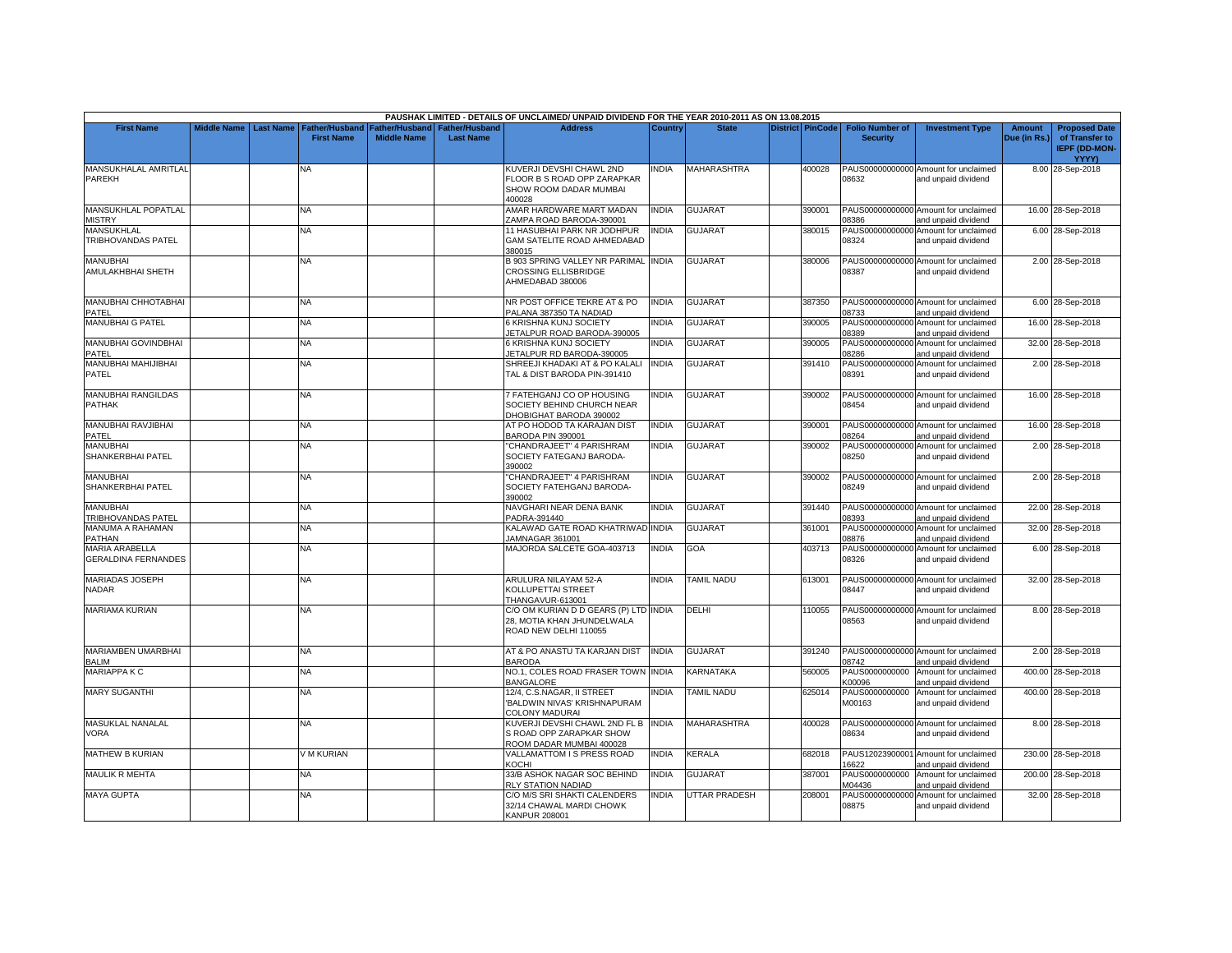|                                         |                    |                  |                                            |                                             |                                           | PAUSHAK LIMITED - DETAILS OF UNCLAIMED/ UNPAID DIVIDEND FOR THE YEAR 2010-2011 AS ON 13.08.2015         |                |                       |                         |                                           |                                                             |                               |                                                                         |
|-----------------------------------------|--------------------|------------------|--------------------------------------------|---------------------------------------------|-------------------------------------------|---------------------------------------------------------------------------------------------------------|----------------|-----------------------|-------------------------|-------------------------------------------|-------------------------------------------------------------|-------------------------------|-------------------------------------------------------------------------|
| <b>First Name</b>                       | <b>Middle Name</b> | <b>Last Name</b> | <b>Father/Husband</b><br><b>First Name</b> | <b>Father/Husband</b><br><b>Middle Name</b> | <b>Father/Husband</b><br><b>Last Name</b> | <b>Address</b>                                                                                          | <b>Country</b> | <b>State</b>          | <b>District PinCode</b> | <b>Folio Number of</b><br><b>Security</b> | <b>Investment Type</b>                                      | <b>Amount</b><br>Due (in Rs.) | <b>Proposed Date</b><br>of Transfer to<br><b>IEPF (DD-MON-</b><br>YYYY) |
| <b>MAYA JAIN</b>                        |                    |                  | NA                                         |                                             |                                           | A-67 ANAND VIHAR DELHI-110092                                                                           | NDIA           | DELHI                 | 110092                  | 08655                                     | PAUS00000000000 Amount for unclaimed<br>and unpaid dividend |                               | 8.00 28-Sep-2018                                                        |
| <b>MAYANK</b>                           |                    |                  | NA                                         |                                             |                                           | 15/2 TAMOLI PARA ALIGARH UTTAR<br><b>PRADESH</b>                                                        | <b>INDIA</b>   | <b>JTTAR PRADESH</b>  | 202001                  | PAUS0000000000<br>M03922                  | Amount for unclaimed<br>and unpaid dividend                 |                               | 600.00 28-Sep-2018                                                      |
| <b>MAYANK JAYANTILAL</b><br><b>SHAH</b> |                    |                  | <b>NA</b>                                  |                                             |                                           | FLAT 52 5TH FLOOR WARDEN<br><b>COURT AUGUST KRANTI MARG</b><br>MUMBAI-400036                            | <b>INDIA</b>   | <b>MAHARASHTRA</b>    | 400036                  | 08628                                     | PAUS00000000000 Amount for unclaimed<br>and unpaid dividend |                               | 8.00 28-Sep-2018                                                        |
| <b>MAYURI N VARSADIA</b>                |                    |                  | <b>NA</b>                                  |                                             |                                           | B-506 MERI GOLD, RAM MANDIR<br>ROAD, EXP. VAZIR NAKA.<br>BORIVALI.(W) MUMBAI-400091                     | <b>INDIA</b>   | <b>MAHARASHTRA</b>    | 400091                  | 08847                                     | PAUS00000000000 Amount for unclaimed<br>and unpaid dividend |                               | 66.00 28-Sep-2018                                                       |
| <b>MEDAM RANGAIAH</b><br><b>GUPTA</b>   |                    |                  | NA                                         |                                             |                                           | RANGANATH MEDICAL STORES<br>RAILWAY STATION ROAD<br>ANANTHAPUR (A.P)                                    | INDIA          | ANDHRA PRADESH        | 515001                  | M00165                                    | PAUS0000000000 Amount for unclaimed<br>and unpaid dividend  |                               | 200.00 28-Sep-2018                                                      |
| MEENA AGGARWAL                          |                    |                  | <b>NA</b>                                  |                                             |                                           | C/O CHANDRA MEDICAL HALL<br>CINEMA ROAD HARDOI                                                          | <b>INDIA</b>   | <b>UTTAR PRADESH</b>  | 241001                  | M03390                                    | PAUS0000000000 Amount for unclaimed<br>and unpaid dividend  |                               | 600.00 28-Sep-2018                                                      |
| <b>MEENA ANAND</b>                      |                    |                  | NA                                         |                                             |                                           | C/O SETHI & SON 1599 MAIN BAZAR INDIA<br>PAHARGANJ NEW DELHI-110055                                     |                | DELHI                 | 110055                  | 08569                                     | PAUS00000000000 Amount for unclaimed<br>and unpaid dividend |                               | 8.00 28-Sep-2018                                                        |
| <b>MEENA BHUSHAN</b>                    |                    |                  | NA                                         |                                             |                                           | FLAT NO 306 NAWALKALA<br><b>ENCLAVE PARK ROAD</b><br>KADAMKHAN PATNA                                    | <b>NDIA</b>    | <b>BIHAR</b>          | 800003                  | PAUS0000000000<br>M04019                  | Amount for unclaimed<br>and unpaid dividend                 |                               | 200.00 28-Sep-2018                                                      |
| <b>MEENA JAIN</b>                       |                    |                  | <b>ANIL KUMAR</b><br><b>JAIN</b>           |                                             |                                           | QTR NO B 2 TYPE V IL TOWNSHIP<br><b>JHALWAR ROAD KOTA</b>                                               | <b>INDIA</b>   | <b>RAJASTHAN</b>      | 324005                  | 36810                                     | PAUSIN301127158 Amount for unclaimed<br>and unpaid dividend |                               | 2.00 28-Sep-2018                                                        |
| MEENA JETHWANI                          |                    |                  | <b>NA</b>                                  |                                             |                                           | D-4 TULSI BHAWAN PLOT NO 1<br>SION WEST MUMBAI                                                          | <b>NDIA</b>    | <b>MAHARASHTRA</b>    | 400022                  | PAUS0000000000<br>M03808                  | Amount for unclaimed<br>and unpaid dividend                 |                               | 300.00 28-Sep-2018                                                      |
| <b>MEENA SHAH</b>                       |                    |                  | NA                                         |                                             |                                           | 379/2 KHETARPAL'S POLE MANEK<br>CHOWK AHMEDABAD 380001                                                  | INDIA          | <b>GUJARAT</b>        | 380001                  | 08745                                     | PAUS00000000000 Amount for unclaimed<br>and unpaid dividend |                               | 2.00 28-Sep-2018                                                        |
| MEENAKSHI AGGARWAL                      |                    |                  | <b>NA</b>                                  |                                             |                                           | A-11/25 VASANT VIHAR NEW ELHI<br>110057                                                                 | <b>INDIA</b>   | DELHI                 | 110057                  | 08687                                     | PAUS00000000000 Amount for unclaimed<br>and unpaid dividend |                               | 8.00 28-Sep-2018                                                        |
| <b>MEER FAYAG HASSAN</b>                |                    |                  | NA                                         |                                             |                                           | AMEER BUILDINGS CHIDAMBAR<br>RAO STREET KURNOOL (A.P)                                                   | <b>INDIA</b>   | <b>ANDHRA PRADESH</b> | 518001                  | PAUS0000000000<br>M00936                  | Amount for unclaimed<br>and unpaid dividend                 |                               | 800.00 28-Sep-2018                                                      |
| <b>MEERA BATRA</b>                      |                    |                  | <b>NA</b>                                  |                                             |                                           | C-19 KIRTI NAGAR NEW DELHI-<br>110015                                                                   | <b>INDIA</b>   | DELHI                 | 110015                  | 08648                                     | PAUS00000000000 Amount for unclaimed<br>and unpaid dividend |                               | 8.00 28-Sep-2018                                                        |
| <b>MEERA GAJANAN</b><br><b>BHAPKAR</b>  |                    |                  | NA                                         |                                             |                                           | NEAR SRP 2ND GR AZAD NAGAR S<br>NO 58 WANWADI POONA 411022                                              | <b>INDIA</b>   | <b>MAHARASHTRA</b>    | 411022                  | 08851                                     | PAUS00000000000 Amount for unclaimed<br>and unpaid dividend |                               | 32.00 28-Sep-2018                                                       |
| MEERA MILIND GADKARI                    |                    |                  | <b>NA</b>                                  |                                             |                                           | 3/11 SAI GAURAV CO OP SOCIETY<br>OPP LUSSI CYCLE MART DR R P<br>ROAD DOMBIVLI EAST DIST THANA<br>421201 | <b>NDIA</b>    | <b>MAHARASHTRA</b>    | 421201                  | 08861                                     | PAUS00000000000 Amount for unclaimed<br>and unpaid dividend |                               | 16.00 28-Sep-2018                                                       |
| <b>MEERA RAO IK</b>                     |                    |                  | NA.                                        |                                             |                                           | 004 VIJAYA TOWERS R P C LAYOUT IINDIA<br><b>VIJAYANAGAR BANGALORE</b>                                   |                | KARNATAKA             | 560040                  | M02619                                    | PAUS0000000000 Amount for unclaimed<br>and unpaid dividend  |                               | 200.00 28-Sep-2018                                                      |
| <b>MEERA RASTOGI</b>                    |                    |                  | <b>NA</b>                                  |                                             |                                           | C/O ADARSH PHARMA 11 BHASIN<br>MARKET AMI NAGAR LUCKNOW                                                 | <b>INDIA</b>   | UTTAR PRADESH         | 226018                  | M03373                                    | PAUS0000000000 Amount for unclaimed<br>and unpaid dividend  |                               | 200.00 28-Sep-2018                                                      |
| <b>MEERA ROY</b><br><b>CHOWDHURY</b>    |                    |                  | NA                                         |                                             |                                           | C/O. GURU DUTT, 51/185, GALI NO.6 INDIA<br>W.E.A. KAROL BAGH NEW DELHI-<br>110005                       |                | DELHI                 | 110005                  | 08888                                     | PAUS00000000000 Amount for unclaimed<br>and unpaid dividend |                               | 24.00 28-Sep-2018                                                       |
| MEETA D SHARMA                          |                    |                  | NA                                         |                                             |                                           | 55 GAYATRI VIHAR RATANADA<br>JODHPUR RAJ 342001                                                         | <b>NDIA</b>    | RAJASTHAN             | 342001                  | 08820                                     | PAUS00000000000 Amount for unclaimed<br>and unpaid dividend |                               | 8.00 28-Sep-2018                                                        |
| MEGHJI NANJI KAMANI                     |                    |                  | NA.                                        |                                             |                                           | AMBAJI KADWA PLOT SHERI NO 6<br>C OPP LADALIBHAI, B/H P D<br>MALAVIYA COLLEGE RAJKOT                    | <b>INDIA</b>   | GUJARAT               | 360001                  | 08427                                     | PAUS00000000000 Amount for unclaimed<br>and unpaid dividend |                               | 2.00 28-Sep-2018                                                        |
| <b>MEGHNA SHINDE</b>                    |                    |                  | NA                                         |                                             |                                           | DIVE PEARL C-101 SECTOR 8 A<br>AIROLI NAVI MUMBAI                                                       | <b>INDIA</b>   | <b>MAHARASHTRA</b>    | 400708                  | 96804                                     | PAUSIN301975100 Amount for unclaimed<br>and unpaid dividend |                               | 8.00 28-Sep-2018                                                        |
| <b>MEHAR CHAND BANSAL</b>               |                    |                  | NA.                                        |                                             |                                           | M/S HARYANA CLOTH HOUSE 869<br>NAI SARAK CHANDNI CHOWK<br>DELHI-110006                                  | INDIA          | DELHI                 | 110006                  | 08553                                     | PAUS00000000000 Amount for unclaimed<br>and unpaid dividend |                               | 8.00 28-Sep-2018                                                        |
| <b>MEHUL BIPIN PATEL</b>                |                    |                  | <b>NA</b>                                  |                                             |                                           | "NIRALI' AKASHGANGA COMPLEX<br>STATE HIGHWAY NO.9,<br>HIMATNAGAR (S.K.)-383001                          | <b>INDIA</b>   | <b>GUJARAT</b>        | 383001                  | 08812                                     | PAUS00000000000 Amount for unclaimed<br>and unpaid dividend |                               | 16.00 28-Sep-2018                                                       |
| <b>MEHUL PANKAJ PATEL</b>               |                    |                  | <b>NA</b>                                  |                                             |                                           | ORTHOPAEDIC HOSPITAL<br>OPP.RAMAKRISHNA ASHRAM<br>DR.YAGNIK RD, RAJKOT                                  | <b>NDIA</b>    | GUJARAT               | 360001                  | PAUS0000000000<br>M05472                  | Amount for unclaimed<br>and unpaid dividend                 |                               | 300.00 28-Sep-2018                                                      |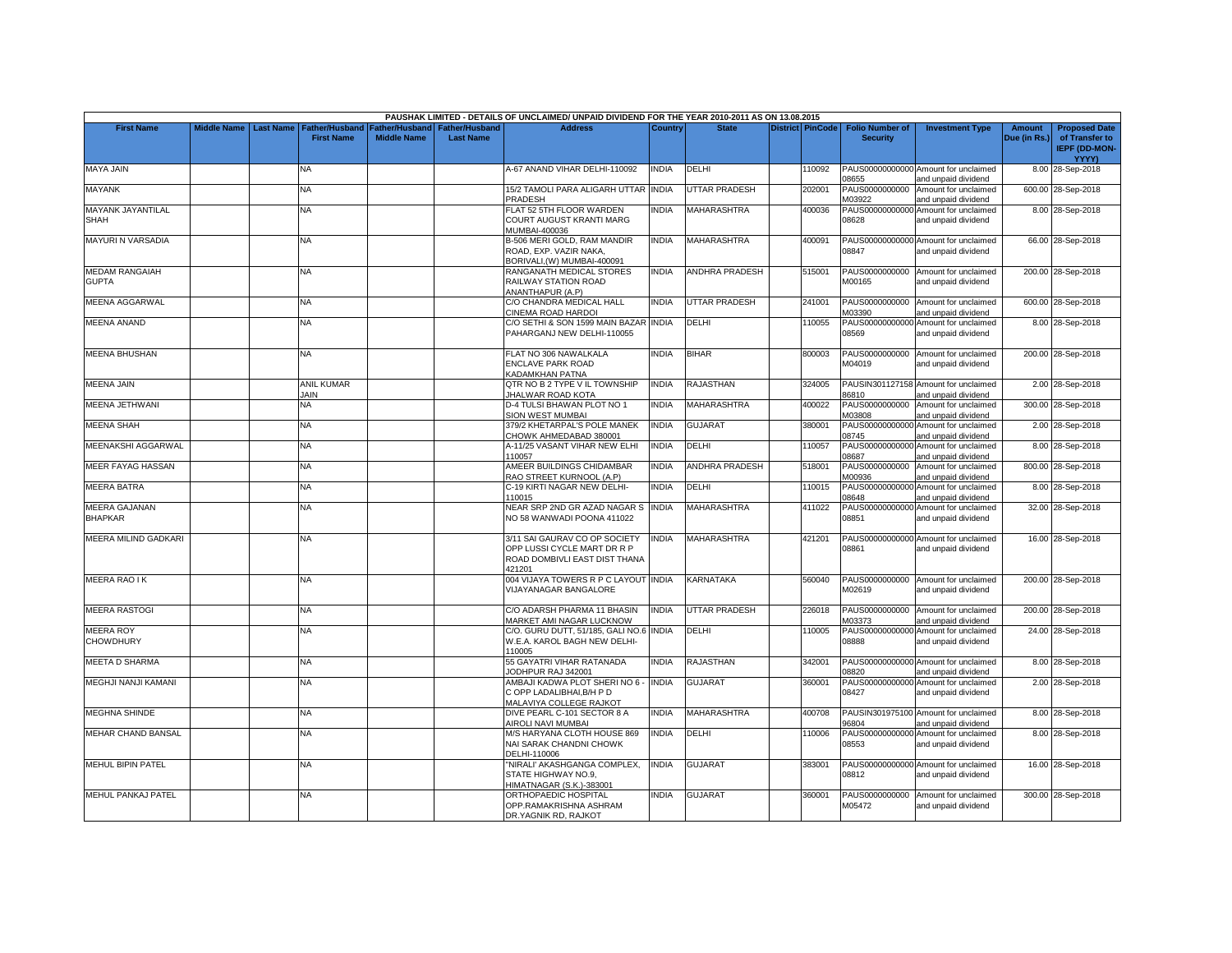|                                              |                    |                  |                                            |                                             |                                           | PAUSHAK LIMITED - DETAILS OF UNCLAIMED/ UNPAID DIVIDEND FOR THE YEAR 2010-2011 AS ON 13.08.2015                     |              |                       |                         |                                           |                                                             |                               |                                                                         |
|----------------------------------------------|--------------------|------------------|--------------------------------------------|---------------------------------------------|-------------------------------------------|---------------------------------------------------------------------------------------------------------------------|--------------|-----------------------|-------------------------|-------------------------------------------|-------------------------------------------------------------|-------------------------------|-------------------------------------------------------------------------|
| <b>First Name</b>                            | <b>Middle Name</b> | <b>Last Name</b> | <b>Father/Husband</b><br><b>First Name</b> | <b>Father/Husband</b><br><b>Middle Name</b> | <b>Father/Husband</b><br><b>Last Name</b> | <b>Address</b>                                                                                                      | Country      | <b>State</b>          | <b>District PinCode</b> | <b>Folio Number of</b><br><b>Security</b> | <b>Investment Type</b>                                      | <b>Amount</b><br>Due (in Rs.) | <b>Proposed Date</b><br>of Transfer to<br><b>IEPF (DD-MON-</b><br>YYYY) |
| <b>MEHUL PATEL</b>                           |                    |                  | NA                                         |                                             |                                           | ORTHOPAEDIC HOSPITAL DR<br>YAGNIK ROAD RAJKOT                                                                       | <b>NDIA</b>  | <b>GUJARAT</b>        | 360001                  | PAUS0000000000<br>M04130                  | Amount for unclaimed<br>and unpaid dividend                 |                               | 300.00 28-Sep-2018                                                      |
| <b>MELA RAM</b>                              |                    |                  | <b>NA</b>                                  |                                             |                                           | FLAT 26 B NEW QUTOB ROAD<br>DELHI-110001                                                                            | <b>NDIA</b>  | DELHI                 | 110001                  | PAUS00000000000<br>08565                  | Amount for unclaimed<br>and unpaid dividend                 |                               | 8.00 28-Sep-2018                                                        |
| MELKOTE RANGACHAR<br><b>SESHADRI IYENGAR</b> |                    |                  | NA                                         |                                             |                                           | 21/4 GROUND FLOOR ASHRAYA<br>APT 1ST MAIN - 'A' ROAD<br>ATHMANANDA COLONY R T NAGAR<br>BA- NGALORE 560032 -         | <b>INDIA</b> | KARNATAKA             | 560032                  | 08280                                     | PAUS00000000000 Amount for unclaimed<br>and unpaid dividend |                               | 166.00 28-Sep-2018                                                      |
| <b>MELWYN D SILVA</b>                        |                    |                  | <b>NA</b>                                  |                                             |                                           | 501/A TIRUPATHI APTS YESHWANT INDIA<br>NAGAR ROA- D VAKOLA<br>SANTACRUZ EAST MUMBAI 400055                          |              | <b>MAHARASHTRA</b>    | 400055                  | 08748                                     | PAUS00000000000 Amount for unclaimed<br>and unpaid dividend |                               | 16.00 28-Sep-2018                                                       |
| <b>MENTA</b><br>SADANANDESWARUDU             |                    |                  | <b>NA</b>                                  |                                             |                                           | 18/477 UPSTAIRS RANGAIAHGARI<br>CHOULTRI STREET PRODDATUR.<br>CUDDAPAH DIST.                                        | <b>NDIA</b>  | <b>ANDHRA PRADESH</b> | 516360                  | PAUS0000000000<br>M00317                  | Amount for unclaimed<br>and unpaid dividend                 |                               | 200.00 28-Sep-2018                                                      |
| MERYL MARY ABRAHAM                           |                    |                  | NA.                                        |                                             |                                           | PUTHUMANA PONKUNNAM PO<br>KOTTAYAM KERALA                                                                           | NDIA         | KERALA                | 686506                  | M03014                                    | PAUS0000000000 Amount for unclaimed<br>and unpaid dividend  |                               | 200.00 28-Sep-2018                                                      |
| <b>MILIND S BAPAT</b>                        |                    |                  | <b>NA</b>                                  |                                             |                                           | 5-5-98 NEW OSMANPURA<br><b>NURANGABAD</b>                                                                           | <b>INDIA</b> | <b>MAHARASHTRA</b>    | 431005                  | M03852                                    | PAUS0000000000 Amount for unclaimed<br>and unpaid dividend  |                               | 400.00 28-Sep-2018                                                      |
| MILIND VASANT GADKARI                        |                    |                  | NA                                         |                                             |                                           | 3/11 SAI GOURAV SOCIETY OPP<br><b>LASSI CYCLE MART RAGHUVIR</b><br>NAGAR DOMBIVLI EAST 421201<br><b>DIST THANE</b>  | <b>NDIA</b>  | <b>MAHARASHTRA</b>    | 421201                  | 08867                                     | PAUS00000000000 Amount for unclaimed<br>and unpaid dividend |                               | 16.00 28-Sep-2018                                                       |
| <b>MINA L PATEL</b>                          |                    |                  | <b>NA</b>                                  |                                             |                                           | 153. KOCHRAB PATEL WAS<br>ELLISBRIDGE AHMEDABAD 380006                                                              | <b>INDIA</b> | <b>GUJARAT</b>        | 380006                  | 08789                                     | PAUS00000000000 Amount for unclaimed<br>and unpaid dividend |                               | 66.00 28-Sep-2018                                                       |
| <b>MINABEN N PATEL</b>                       |                    |                  | <b>NA</b>                                  |                                             |                                           | 5 PRATAPGUNJ VADODARA<br>GUJARAT                                                                                    | <b>INDIA</b> | GUJARAT               | 390002                  | M04378                                    | PAUS0000000000 Amount for unclaimed<br>and unpaid dividend  |                               | 200.00 28-Sep-2018                                                      |
| MINAXI DIPAKKUMAR<br>NANAVATI                |                    |                  | NA                                         |                                             |                                           | 66 MANAV MANDIR SOCIETY<br>DIWALIPURA OLD PADRA ROAD<br><b>BARODA 390015</b>                                        | <b>NDIA</b>  | GUJARAT               | 390015                  | 08837                                     | PAUS00000000000 Amount for unclaimed<br>and unpaid dividend |                               | 32.00 28-Sep-2018                                                       |
| MINAXI SHYAMSUNDAR<br><b>DESAI</b>           |                    |                  | NA                                         |                                             |                                           | 14 KIRTIKUNJ SOCIETY KARELIBAG INDIA<br>BARODA-390001                                                               |              | GUJARAT               | 390001                  | 08289                                     | PAUS00000000000 Amount for unclaimed<br>and unpaid dividend |                               | 2.00 28-Sep-2018                                                        |
| <b>MINESHKUMAR</b><br>CHIMANLAL PATEL        |                    |                  | <b>NA</b>                                  |                                             |                                           | <b>BHAT STREET GANDEVI DIST</b><br><b>NAVSARI GUJARAT</b>                                                           | INDIA        | <b>GUJARAT</b>        | 396360                  | PAUS00000000000<br>08896                  | Amount for unclaimed<br>and unpaid dividend                 |                               | 66.00 28-Sep-2018                                                       |
| <b>MIRA NANDI</b>                            |                    |                  | NA.                                        |                                             |                                           | 82 SIR S N BANERJEE ROAD<br>MATRU VILLA BARRACKPORE 24<br>PARGANAS (N)                                              | <b>NDIA</b>  | <b>WEST BENGAL</b>    | 743262                  | 08255                                     | PAUS00000000000 Amount for unclaimed<br>and unpaid dividend |                               | 6.00 28-Sep-2018                                                        |
| <b>MIRA P SHAH</b>                           |                    |                  | NA                                         |                                             |                                           | "HARI BHUVAN" ZAVER ROAD<br>MULUND (W) MUMBAI-400080                                                                | INDIA        | <b>MAHARASHTRA</b>    | 400080                  | 08598                                     | PAUS00000000000 Amount for unclaimed<br>and unpaid dividend |                               | 16.00 28-Sep-2018                                                       |
| <b>MIRA PURKAYASTHA</b>                      |                    |                  | NA.                                        |                                             |                                           | CARE SRI A K PURKAYASTHA<br>SURVEYOR & ASSESOR M A ROAD<br><b>GUWAHATI</b>                                          | <b>NDIA</b>  | ASSAM                 | 781008                  | PAUS0000000000<br>M03076                  | Amount for unclaimed<br>and unpaid dividend                 |                               | 200.00 28-Sep-2018                                                      |
| MITA JAYANTILAL SHAH                         |                    |                  | <b>NA</b>                                  |                                             |                                           | 17 NAVPAD SOCIETY OPP NEW<br>VIKAS GRUH PALDI AHMEDABAD-<br>380007                                                  | <b>NDIA</b>  | GUJARAT               | 380007                  | 08695                                     | PAUS00000000000 Amount for unclaimed<br>and unpaid dividend |                               | 24.00 28-Sep-2018                                                       |
| MITABEN BIPINCHANDRA<br><b>VYAS</b>          |                    |                  | <b>NA</b>                                  |                                             |                                           | K/12 ALEMBIC COLONY BARODA-<br>390003                                                                               | <b>INDIA</b> | <b>GUJARAT</b>        | 390003                  | 08456                                     | PAUS00000000000 Amount for unclaimed<br>and unpaid dividend |                               | 16.00 28-Sep-2018                                                       |
| <b>MITALI M SHAH</b>                         |                    |                  | NA.                                        |                                             |                                           | B 108 NEW HAMIRMAL APT NEAR<br>PODDAR HIGH SCHOOL SHIVSENA<br><b>GALI BHAYANDER WEST THANE</b>                      | INDIA        | <b>MAHARASHTRA</b>    | 401101                  | 93381                                     | PAUS12024700003 Amount for unclaimed<br>and unpaid dividend |                               | 100.00 28-Sep-2018                                                      |
| MITEN GIRISHBHAI PATEL                       |                    |                  | NA                                         |                                             |                                           | GIRDHAR NIVAS TA ANAND SARSA<br>DIST KAIRA PIN-388365                                                               | <b>INDIA</b> | <b>GUJARAT</b>        | 388365                  | 08430                                     | PAUS00000000000 Amount for unclaimed<br>and unpaid dividend |                               | 2.00 28-Sep-2018                                                        |
| <b>MITESH RATILAL</b><br>THAKKAR             |                    |                  | <b>NA</b>                                  |                                             |                                           | 16 SANMILAN SOCIETY NEAR HIGH INDIA<br>TENSION LINE MAIN ROAD<br>SUBHANPURA VADODARA                                |              | GUJARAT               | 390007                  | M01963                                    | PAUS0000000000 Amount for unclaimed<br>and unpaid dividend  |                               | 200.00 28-Sep-2018                                                      |
| <b>MITSU R SHAH</b>                          |                    |                  | <b>NA</b>                                  |                                             |                                           | ASCOT' FLAT NO. 601, C-27,<br>SHASHTRI NG-R, OFF. FOUR<br>BUNGLOWS, LOKHANDWALA ROAD-<br>ANDHERI(W) BOMBAY-400053 - | <b>INDIA</b> | <b>MAHARASHTRA</b>    | 400053                  | 08782                                     | PAUS00000000000 Amount for unclaimed<br>and unpaid dividend |                               | 16.00 28-Sep-2018                                                       |
| <b>MITU AGRAWAL</b>                          |                    |                  | <b>NA</b>                                  |                                             |                                           | 117/501 PANDU NAGAR KANPUR<br>208005                                                                                | <b>INDIA</b> | <b>UTTAR PRADESH</b>  | 208005                  | 13085                                     | PAUS00000000000 Amount for unclaimed<br>and unpaid dividend |                               | 16.00 28-Sep-2018                                                       |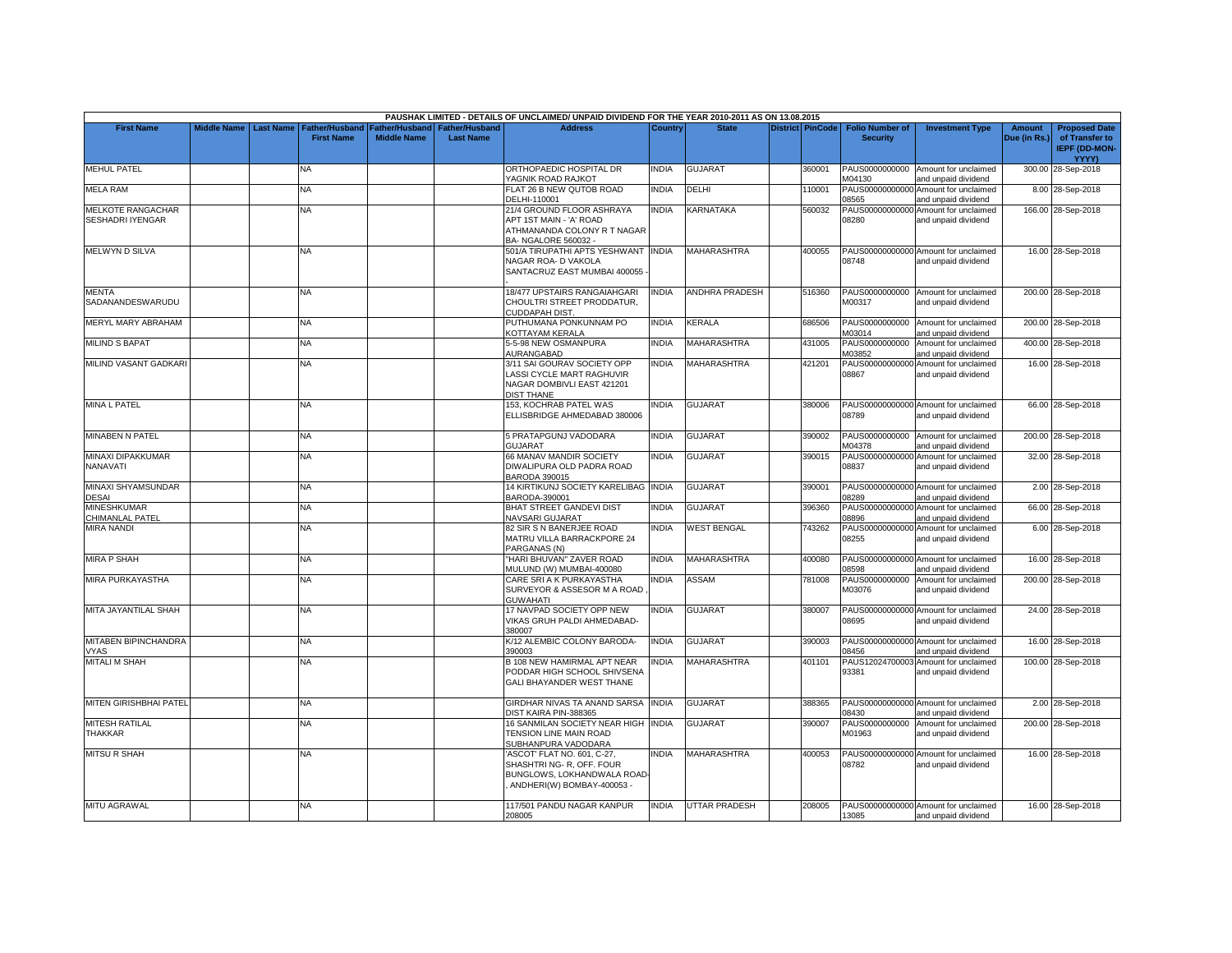|                                                                |                    |                  |                                            |                                             |                                    | PAUSHAK LIMITED - DETAILS OF UNCLAIMED/ UNPAID DIVIDEND FOR THE YEAR 2010-2011 AS ON 13.08.2015   |              |                       |                  |                                           |                                                             |                               |                                                                |
|----------------------------------------------------------------|--------------------|------------------|--------------------------------------------|---------------------------------------------|------------------------------------|---------------------------------------------------------------------------------------------------|--------------|-----------------------|------------------|-------------------------------------------|-------------------------------------------------------------|-------------------------------|----------------------------------------------------------------|
| <b>First Name</b>                                              | <b>Middle Name</b> | <b>Last Name</b> | <b>Father/Husband</b><br><b>First Name</b> | <b>Father/Husband</b><br><b>Middle Name</b> | Father/Husband<br><b>Last Name</b> | <b>Address</b>                                                                                    | Country      | <b>State</b>          | District PinCode | <b>Folio Number of</b><br><b>Security</b> | <b>Investment Type</b>                                      | <b>Amount</b><br>Due (in Rs.) | <b>Proposed Date</b><br>of Transfer to<br><b>IEPF (DD-MON-</b> |
| <b>MODY RATNA</b>                                              |                    |                  | NA                                         |                                             |                                    | 204, Ravidarshan Apartments Near<br>Amidhar Apartments Parle Point, City<br>ighy Area             | <b>NDIA</b>  | <b>GUJARAT</b>        | 395007           | PAUS0000000000<br>M05291                  | Amount for unclaimed<br>and unpaid dividend                 |                               | YYYY)<br>200.00 28-Sep-2018                                    |
| MOHAMADSHAHID<br>MALEK                                         |                    |                  | <b>NA</b>                                  |                                             |                                    | VAVDI STREET NR MASJID ON<br>TEKRI BORSAD DIST KHEDA                                              | <b>INDIA</b> | <b>GUJARAT</b>        | 388540           | PAUS0000000000<br>M04562                  | Amount for unclaimed<br>and unpaid dividend                 |                               | 200.00 28-Sep-2018                                             |
| MOHAMEDALI ESHAQ<br><b>CHHATRIWALLA</b>                        |                    |                  | NA                                         |                                             |                                    | 121 GUINEVERE ROAD MARKHAM<br>ON L3S 4R8 CANADA                                                   | <b>INDIA</b> | MAHARASHTRA           | 999999           | 08489                                     | PAUS00000000000 Amount for unclaimed<br>and unpaid dividend |                               | 8.00 28-Sep-2018                                               |
| <b>MOHAMMED AYUB</b><br>MOHAMMED SIDDIQ<br><b>GARIB</b>        |                    |                  | <b>NA</b>                                  |                                             |                                    | WADI MOTI WORWAD BARODA-<br>390001                                                                | <b>INDIA</b> | <b>GUJARAT</b>        | 390001           | 08431                                     | PAUS00000000000 Amount for unclaimed<br>and unpaid dividend |                               | 16.00 28-Sep-2018                                              |
| MOHAMMED HABIB<br><b>GULAM MOHIYUDDIN MIY</b>                  |                    |                  | NA.                                        |                                             |                                    | WADI MOTI VOHARWADA BARODA- INDIA<br>390001                                                       |              | <b>GUJARAT</b>        | 390001           | 08432                                     | PAUS00000000000 Amount for unclaimed<br>and unpaid dividend |                               | 16.00 28-Sep-2018                                              |
| <b>MOHAMMED YUSUF</b><br>ABUBAKAR SOPARIWALA                   |                    |                  | NA                                         |                                             |                                    | JANGHIRPURA WADI BARODA-<br>390001                                                                | <b>INDIA</b> | <b>GUJARAT</b>        | 390001           | 08398                                     | PAUS00000000000 Amount for unclaimed<br>and unpaid dividend |                               | 6.00 28-Sep-2018                                               |
| MOHAMMEDHABIB<br><b>MOHAMMEDSIDDIQ</b><br><b>GARIBA</b>        |                    |                  | <b>NA</b>                                  |                                             |                                    | WADI MOTI WOHARWAD BARODA-<br>390001                                                              | <b>INDIA</b> | <b>GUJARAT</b>        | 390001           | 08400                                     | PAUS00000000000 Amount for unclaimed<br>and unpaid dividend |                               | 16.00 28-Sep-2018                                              |
| MOHAMMEDKASAM<br><b>MOHAMMEDUSMAN</b><br><b>SOPARIW</b>        |                    |                  | NA                                         |                                             |                                    | JANGHIRPURA WADI BARODA-<br>390001                                                                | <b>INDIA</b> | <b>GUJARAT</b>        | 390001           | 08401                                     | PAUS00000000000 Amount for unclaimed<br>and unpaid dividend |                               | 6.00 28-Sep-2018                                               |
| <b>MOHAMMEDSALIM</b><br><b>GULAMHUSAIN</b><br><b>GARIBAWAL</b> |                    |                  | <b>NA</b>                                  |                                             |                                    | WADI VOHARWAD BARODA-390001 INDIA                                                                 |              | <b>GUJARAT</b>        | 390001           | 08403                                     | PAUS00000000000 Amount for unclaimed<br>and unpaid dividend |                               | 16.00 28-Sep-2018                                              |
| <b>MOHAMMEDSIDDIQ</b><br>CHANDBHAI<br>GARIBAWALA               |                    |                  | NA                                         |                                             |                                    | WADI MOTI WOHARWAD BARODA-<br>390001                                                              | <b>INDIA</b> | <b>GUJARAT</b>        | 390001           | 08404                                     | PAUS00000000000 Amount for unclaimed<br>and unpaid dividend |                               | 16.00 28-Sep-2018                                              |
| MOHAN BALKRISHNA<br>GOSAVI                                     |                    |                  | NA                                         |                                             |                                    | AT KALUNDRE POST PANVEL TAL<br>PANVEL DIST RAIGAD M S                                             | <b>INDIA</b> | <b>CHHATTISGARH</b>   | 496001           | PAUS0000000000<br>M03774                  | Amount for unclaimed<br>and unpaid dividend                 |                               | 200.00 28-Sep-2018                                             |
| <b>MOHAN BORGIKAR</b>                                          |                    |                  | NA                                         |                                             |                                    | AT PO JATH DIST SANGLI JATH<br>MAHARASHTRA                                                        | INDIA        | MAHARASHTRA           | 416404           | PAUS0000000000<br>M04101                  | Amount for unclaimed<br>and unpaid dividend                 |                               | 200.00 28-Sep-2018                                             |
| <b>MOHAN GUPTA</b>                                             |                    |                  | <b>NA</b>                                  |                                             |                                    | 23 NIZAMUDDIN EAST NEW DELHI<br>110013                                                            | <b>INDIA</b> | DELHI                 | 110013           | PAUS00000000000<br>08552                  | Amount for unclaimed<br>and unpaid dividend                 |                               | 16.00 28-Sep-2018                                              |
| MOHAN JURIASINGANI                                             |                    |                  | NA                                         |                                             |                                    | 4-3/204 SAKET COMPLEX POST<br>MAJIWADA THANE WEST 400601                                          | <b>INDIA</b> | <b>MAHARASHTRA</b>    | 400601           | PAUS00000000000<br>08778                  | Amount for unclaimed<br>and unpaid dividend                 |                               | 32.00 28-Sep-2018                                              |
| MOHAN JURIASINGHANI                                            |                    |                  | <b>NA</b>                                  |                                             |                                    | 4-3/204 SAKET COMPLEX POST<br>MAJIWADA THANE WEST 400601                                          | <b>INDIA</b> | <b>MAHARASHTRA</b>    | 400601           | PAUS00000000000<br>08863                  | Amount for unclaimed<br>and unpaid dividend                 |                               | 66.00 28-Sep-2018                                              |
| MOHAN KUMAR H M                                                |                    |                  | NA                                         |                                             |                                    | DEPT OF ENT HEAD & NECK<br>SURGERY 33/4 LAKE SIDE MEDICAL<br>CENTRE BANGALORE                     | <b>INDIA</b> | KARNATAKA             | 560042           | PAUS0000000000<br>M02377                  | Amount for unclaimed<br>and unpaid dividend                 |                               | 200.00 28-Sep-2018                                             |
| MOHAN KUMARI ANAND                                             |                    |                  | <b>NA</b>                                  |                                             |                                    | 34/16 OLD RAJINDER NAGAR NEW<br>DELHI-110060                                                      | <b>INDIA</b> | DELHI                 | 110060           | 08657                                     | PAUS00000000000 Amount for unclaimed<br>and unpaid dividend |                               | 8.00 28-Sep-2018                                               |
| <b>MOHAN LAL AGARWAL</b>                                       |                    |                  | <b>NA</b>                                  |                                             |                                    | FLAT NO G-2 CLUSTER X<br>PURBACHAL HSG EST- ATE SALT<br>LAKE SECTOR III CALCUTTA 70009-           | <b>INDIA</b> | <b>WEST BENGAL</b>    | 700091           | PAUS00000000000<br>08509                  | Amount for unclaimed<br>and unpaid dividend                 |                               | 16.00 28-Sep-2018                                              |
| <b>MOHAN PERSHADILAL</b><br><b>SHARMA</b>                      |                    |                  | NA                                         |                                             |                                    | 218 SARDARNAGAR BARODA-<br>390002                                                                 | <b>INDIA</b> | <b>GUJARAT</b>        | 390002           | 08406                                     | PAUS00000000000 Amount for unclaimed<br>and unpaid dividend |                               | 32.00 28-Sep-2018                                              |
| <b>MOHAN SINGH</b><br><b>ISHWAKARMA</b>                        |                    |                  | NA                                         |                                             |                                    | 330 D Z D-SECTOR PIPLANI BHEL<br><b>BHOPAL 462021</b>                                             | <b>INDIA</b> | <b>MADHYA PRADESH</b> | 462021           | PAUS00000000000<br>08829                  | Amount for unclaimed<br>and unpaid dividend                 |                               | 50.00 28-Sep-2018                                              |
| <b>MOHAN SINGH</b><br><b>ISHWAKARMA</b>                        |                    |                  | NA                                         |                                             |                                    | 330 D Z D-SECTOR PIPLANI BHEL<br><b>BHOPAL 462021</b>                                             | <b>INDIA</b> | MADHYA PRADESH        | 462021           | PAUS00000000000<br>08828                  | Amount for unclaimed<br>and unpaid dividend                 |                               | 50.00 28-Sep-2018                                              |
| MOHANBHAI<br>ISHWARBHAI PATEL                                  |                    |                  | <b>NA</b>                                  |                                             |                                    | C/13 MANGALAM HSG SOC NR GEB INDIA<br>KV STATION BEHIND HARIKRIPA<br>SOC GOTRI ROAD BARODA 390021 |              | <b>GUJARAT</b>        | 390021           | PAUS00000000000<br>08260                  | Amount for unclaimed<br>and unpaid dividend                 |                               | 2.00 28-Sep-2018                                               |
| MOHANI CHATRUBHUJ<br>MATRETA                                   |                    |                  | NA.                                        |                                             |                                    | 2/4-A 4TH FLR CENTRE POINT<br>PANCHVATI AMBAWADI<br>AHMEDABAD 380006                              | <b>INDIA</b> | <b>GUJARAT</b>        | 380006           | 08407                                     | PAUS00000000000 Amount for unclaimed<br>and unpaid dividend |                               | 26.00 28-Sep-2018                                              |
| MOHANI MAHAJAN                                                 |                    |                  | NA                                         |                                             |                                    | 160 ADARASH NAGAR JULUNDUR<br>CITY                                                                | <b>INDIA</b> | <b>PUNJAB</b>         | 144001           | 08717                                     | PAUS00000000000 Amount for unclaimed<br>and unpaid dividend |                               | 24.00 28-Sep-2018                                              |
| <b>MOHANLAL</b>                                                |                    |                  | NA                                         |                                             |                                    | H.NO.5-3-669, THOPKHANA, OPP.<br>OSMANGUNJ HYDERABAD                                              | <b>INDIA</b> | ANDHRA PRADESH        | 500012           | M00557                                    | PAUS0000000000 Amount for unclaimed<br>and unpaid dividend  |                               | 400.00 28-Sep-2018                                             |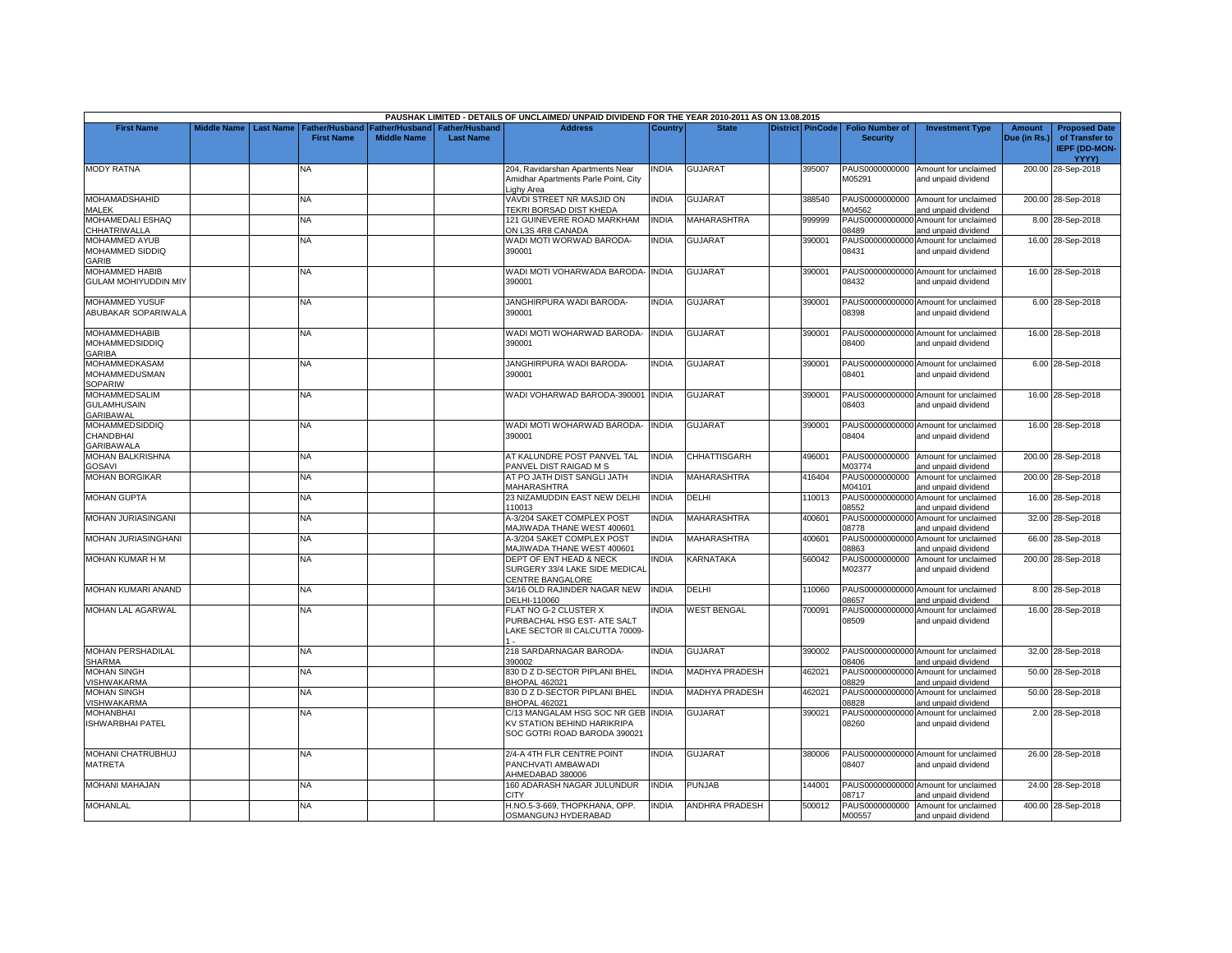|                                            |                       |                                  |                                                                        |                  | PAUSHAK LIMITED - DETAILS OF UNCLAIMED/ UNPAID DIVIDEND FOR THE YEAR 2010-2011 AS ON 13.08.2015 |                |                       |                         |                                           |                                                             |                        |                                                                |
|--------------------------------------------|-----------------------|----------------------------------|------------------------------------------------------------------------|------------------|-------------------------------------------------------------------------------------------------|----------------|-----------------------|-------------------------|-------------------------------------------|-------------------------------------------------------------|------------------------|----------------------------------------------------------------|
| <b>First Name</b>                          | Middle Name Last Name | <b>First Name</b>                | Father/Husband   Father/Husband   Father/Husband<br><b>Middle Name</b> | <b>Last Name</b> | <b>Address</b>                                                                                  | <b>Country</b> | <b>State</b>          | <b>District PinCode</b> | <b>Folio Number of</b><br><b>Security</b> | <b>Investment Type</b>                                      | Amount<br>Due (in Rs.) | <b>Proposed Date</b><br>of Transfer to<br><b>IEPF (DD-MON-</b> |
| MOHANLAL MATHURDAS                         |                       | <b>NA</b>                        |                                                                        |                  | HAVELI STREET GANDEVI DIST                                                                      | <b>INDIA</b>   | <b>GUJARAT</b>        | 396360                  |                                           | PAUS00000000000 Amount for unclaimed                        |                        | YYYY)<br>16.00 28-Sep-2018                                     |
| <b>BHATT</b>                               |                       |                                  |                                                                        |                  | BULSAR PIN-396360                                                                               |                |                       |                         | 08408                                     | and unpaid dividend                                         |                        |                                                                |
| <b>MOHANSINH</b>                           |                       | NA.                              |                                                                        |                  | HOUSE NO 1130 107 H I G GUJ HSG                                                                 | <b>INDIA</b>   | <b>GUJARAT</b>        | 390016                  |                                           | PAUS00000000000 Amount for unclaimed                        |                        | 2.00 28-Sep-2018                                               |
| PRATAPSINH DESAI                           |                       |                                  |                                                                        |                  | BOARD O- PP IT I COLLEGE LAXMI<br>KUNJ LAXMIPURA R- D VADODARA                                  |                |                       |                         | 08276                                     | and unpaid dividend                                         |                        |                                                                |
|                                            |                       |                                  |                                                                        |                  | 390016 -                                                                                        |                |                       |                         |                                           |                                                             |                        |                                                                |
| MOHD FARAN AHMED                           |                       | <b>ABDUL KARIM</b>               |                                                                        |                  | NEAR KABRISTAN JAMA MASJID                                                                      | <b>INDIA</b>   | <b>RAJASTHAN</b>      | 341505                  |                                           | PAUSIN301160302 Amount for unclaimed                        |                        | 150.00 28-Sep-2018                                             |
| MOHD MAHBOOB ALI                           |                       | CHOUDHARY<br><b>NA</b>           |                                                                        |                  | MAKRANA DISTT. NAGAUR (RAJ.)<br>JANATA MEDICAL HALL MAIN ROAD INDIA                             |                | <b>ANDHRA PRADESH</b> | 501141                  | 84429                                     | and unpaid dividend<br>PAUS0000000000 Amount for unclaimed  |                        | 200.00 28-Sep-2018                                             |
| <b>MOHD YUSUF ALI</b>                      |                       | NA                               |                                                                        |                  | <b>TANDUR (HYDERABAD DT.)</b><br>JANATA BAZAAR MAIN ROAD                                        | INDIA          | ANDHRA PRADESH        | 501141                  | M00932<br>PAUS0000000000                  | and unpaid dividend<br>Amount for unclaimed                 |                        | 400.00 28-Sep-2018                                             |
|                                            |                       |                                  |                                                                        |                  | TANDUR (HYDERABAD DT.)                                                                          |                |                       |                         | M00933                                    | and unpaid dividend                                         |                        |                                                                |
| <b>MOHINDAR KAUR</b>                       |                       | NA                               |                                                                        |                  | 150 RAJA GARDENS NEW DELHI-                                                                     | INDIA          | DELHI                 | 110015                  | PAUS00000000000                           | Amount for unclaimed                                        |                        | 16.00 28-Sep-2018                                              |
| <b>KAWATRA</b>                             |                       |                                  |                                                                        |                  | 110015                                                                                          |                | PUNJAB                |                         | 08573                                     | and unpaid dividend                                         |                        |                                                                |
| MOHINDER KUMAR JAIN                        |                       | <b>NA</b>                        |                                                                        |                  | 137/15 AKALSAR ROAD SARDAR<br>NAGAR STREET ELECTRIC OFFICE<br><b>MOGA DIST FARIDKOT</b>         | <b>INDIA</b>   |                       | 142001                  | PAUS0000000000<br>M01305                  | Amount for unclaimed<br>and unpaid dividend                 |                        | 200.00 28-Sep-2018                                             |
| MOHINDER LAL BERRY                         |                       | NA                               |                                                                        |                  | 217 RAJA GARDEN NEW DELHI-                                                                      | INDIA          | DELHI                 | 110015                  |                                           | PAUS00000000000 Amount for unclaimed                        |                        | 8.00 28-Sep-2018                                               |
|                                            |                       |                                  |                                                                        |                  | 110015                                                                                          |                |                       |                         | 08543                                     | and unpaid dividend                                         |                        |                                                                |
| MOHINDER PAL SINGH                         |                       | <b>NA</b>                        |                                                                        |                  | M/S UJJWAL LTD 110 JAWAHARLAI<br>NEHRU MARG AMBALA CANTT<br>133001                              | <b>INDIA</b>   | <b>HARYANA</b>        | 133001                  | PAUS00000000000<br>08450                  | Amount for unclaimed<br>and unpaid dividend                 |                        | 16.00 28-Sep-2018                                              |
| <b>MOHINI DEVI LAKHOTIA</b>                |                       | LATE                             |                                                                        |                  | 24/A, SHAKESPEARE SARANI                                                                        | <b>NDIA</b>    | <b>WEST BENGAL</b>    | 700017                  |                                           | PAUS12026501000 Amount for unclaimed                        |                        | 16.00 28-Sep-2018                                              |
|                                            |                       | <b>SHRIKISHAN</b><br>DAS MUNDHRA |                                                                        |                  | 'PARIJAAT', 9th FLOOR FLAT No-<br>94KOLKATA                                                     |                |                       |                         | 07422                                     | and unpaid dividend                                         |                        |                                                                |
| MOLLAH MASOOD AHSAN<br><b>MOLLAH</b>       |                       | NA                               |                                                                        |                  | C/O DR EMAD ALI MOLLAH AHSAN<br>MOLLAH SUJAN BAGAN P O & DIST                                   | india          | <b>WEST BENGAL</b>    | 712103                  | M02780                                    | PAUS0000000000 Amount for unclaimed<br>and unpaid dividend  |                        | 200.00 28-Sep-2018                                             |
| <b>MONA SIDANA</b>                         |                       | <b>NA</b>                        |                                                                        |                  | HOOGHLY W B<br>0593, JALVAYU TOWERS SADANAND INDIA                                              |                | <b>KARNATAKA</b>      | 560001                  |                                           | PAUS00000000000 Amount for unclaimed                        |                        | 16.00 28-Sep-2018                                              |
|                                            |                       |                                  |                                                                        |                  | NAGAR BANGALORE                                                                                 |                |                       |                         | 08869                                     | and unpaid dividend                                         |                        |                                                                |
| <b>MOOL CHAND BANSAL</b>                   |                       | NA                               |                                                                        |                  | B-709 SAROJINI NAGAR NEW DELHI-<br>110023                                                       | <b>NDIA</b>    | DELHI                 | 110023                  | PAUS00000000000<br>08686                  | Amount for unclaimed<br>and unpaid dividend                 |                        | 8.00 28-Sep-2018                                               |
| <b>MORESHWAR</b><br><b>RAMAKRISHNARAO</b>  |                       | NA                               |                                                                        |                  | S/O RAMKRISHNA # 20550 DIDDI<br>ONI KILLA ROAD OLD HUBLIKILLA                                   | <b>NDIA</b>    | <b>KARNATAKA</b>      | 580024                  | PAUS00000000000<br>08437                  | Amount for unclaimed<br>and unpaid dividend                 |                        | 32.00 28-Sep-2018                                              |
| KULKARNI                                   |                       |                                  |                                                                        |                  | <b>ROAD</b>                                                                                     |                |                       |                         |                                           |                                                             |                        |                                                                |
| MORLIDHAR MAGANLAL<br><b>THAKKAR</b>       |                       | NA                               |                                                                        |                  | 95 SANGAM SOCIETY HARNI ROAD INDIA<br><b>BARODA 390006</b>                                      |                | GUJARAT               | 390006                  | 08409                                     | PAUS00000000000 Amount for unclaimed<br>and unpaid dividend |                        | 32.00 28-Sep-2018                                              |
| <b>MOTIBEN A PATEL</b>                     |                       | NA                               |                                                                        |                  | 9/B HARIKRISHNA SOCIETY                                                                         | <b>NDIA</b>    | GUJARAT               | 380028                  |                                           | PAUS00000000000 Amount for unclaimed                        |                        | 8.00 28-Sep-2018                                               |
|                                            |                       |                                  |                                                                        |                  | BALIAKAKA ROAD AHMEDABAD<br>380028                                                              |                |                       |                         | 08614                                     | and unpaid dividend                                         |                        |                                                                |
| <b>MOTIBHAI</b>                            |                       | NA.                              |                                                                        |                  | MOTA NAGARWADA KAPADWANJ                                                                        | <b>INDIA</b>   | GUJARAT               | 387620                  |                                           | PAUS00000000000 Amount for unclaimed                        |                        | 32.00 28-Sep-2018                                              |
| RANCHHODBHAI DESAI<br>MOTIBHAI SOMABHAI    |                       | <b>NA</b>                        |                                                                        |                  | DIST KHEDA 387620<br>AT & PO SOKHADA BAROTWADA                                                  | <b>INDIA</b>   | <b>GUJARAT</b>        | 391240                  | 08410                                     | and unpaid dividend<br>PAUS00000000000 Amount for unclaimed |                        |                                                                |
| <b>BAROT</b>                               |                       |                                  |                                                                        |                  | DIST BARODA PIN-391240                                                                          |                |                       |                         | 08411                                     | and unpaid dividend                                         |                        | 2.00 28-Sep-2018                                               |
| MOTIRAM VATWANI                            |                       | <b>NA</b>                        |                                                                        |                  | MOTIRAM VATWANI JAIPUR 302004                                                                   | <b>INDIA</b>   | RAJASTHAN             | 302004                  | PAUS00000000000<br>08526                  | Amount for unclaimed<br>and unpaid dividend                 |                        | 8.00 28-Sep-2018                                               |
| <b>MRIDULA G</b>                           |                       | <b>NA</b>                        |                                                                        |                  | NO30.2ND MAIN ROAD.CK                                                                           | <b>INDIA</b>   | KARNATAKA             | 560027                  | PAUS0000000000                            | Amount for unclaimed                                        |                        | 100.00 28-Sep-2018                                             |
|                                            |                       |                                  |                                                                        |                  | CHANNAPPA GARDENS<br>SHANTHINAGAR POST BANGALORE                                                |                |                       |                         | G01901                                    | and unpaid dividend                                         |                        |                                                                |
| MRS INDRA JOHN                             |                       | NA.                              |                                                                        |                  | JOHNS MEDICAL CENTRE<br>KARAIKUDI KARAIKUDI                                                     | INDIA          | <b>TAMIL NADU</b>     | 623002                  | 02102                                     | PAUS00000000001 Amount for unclaimed<br>and unpaid dividend |                        | 200.00 28-Sep-2018                                             |
| MRS MANJULAVANI                            |                       | NA                               |                                                                        |                  | C/O.SRI.K.NAGURAIAH                                                                             | <b>INDIA</b>   | <b>ANDHRA PRADESH</b> | 533445                  | PAUS0000000000                            | Amount for unclaimed                                        |                        | 2000.00 28-Sep-2018                                            |
| <b>KOPPULA</b>                             |                       |                                  |                                                                        |                  | GOLLAPROLU E.G.DT. (A.P)                                                                        |                |                       |                         | M00553                                    | and unpaid dividend                                         |                        |                                                                |
| <b>MRS RANI ALIAS</b><br><b>SIVAKAMT K</b> |                       | <b>NA</b>                        |                                                                        |                  | 4, KANDASWAMY MUDALI STREET<br>RANIPET, (N.A.DIST), TAMILNADU.                                  | <b>INDIA</b>   | TAMIL NADU            | 632401                  | PAUS0000000000<br>K00465                  | Amount for unclaimed<br>and unpaid dividend                 |                        | 400.00 28-Sep-2018                                             |
| <b>MRUDULA G VERMA</b>                     |                       | <b>NA</b>                        |                                                                        |                  | 66 BALWANT NAGAR GANDHI ROAD INDIA<br>GWALIOR (M P) 474002                                      |                | <b>MADHYA PRADESH</b> | 474002                  | 08599                                     | PAUS00000000000 Amount for unclaimed<br>and unpaid dividend |                        | 8.00 28-Sep-2018                                               |
| MRUDULABEN RAOJIBHAI<br>PATEL              |                       | NA                               |                                                                        |                  | 47-A POONAM BUILDING 3RD<br>FLOOR LINKING ROAD                                                  | <b>NDIA</b>    | <b>MAHARASHTRA</b>    | 400052                  | 08413                                     | PAUS00000000000 Amount for unclaimed<br>and unpaid dividend |                        | 16.00 28-Sep-2018                                              |
| MRUDULKUMAR K                              |                       | NA                               |                                                                        |                  | <har(west) mumbai-400052<br="">SECTOR NO 24 BLOCK NO 216</har(west)>                            | <b>NDIA</b>    | GUJARAT               | 382024                  |                                           | PAUS00000000000 Amount for unclaimed                        |                        | 8.00 28-Sep-2018                                               |
| <b>SHUKLA</b>                              |                       |                                  |                                                                        |                  | DOUBLE DECKER LAL-PATO<br>GANDHINAGAR GUJ 382024                                                |                |                       |                         | 08690                                     | and unpaid dividend                                         |                        |                                                                |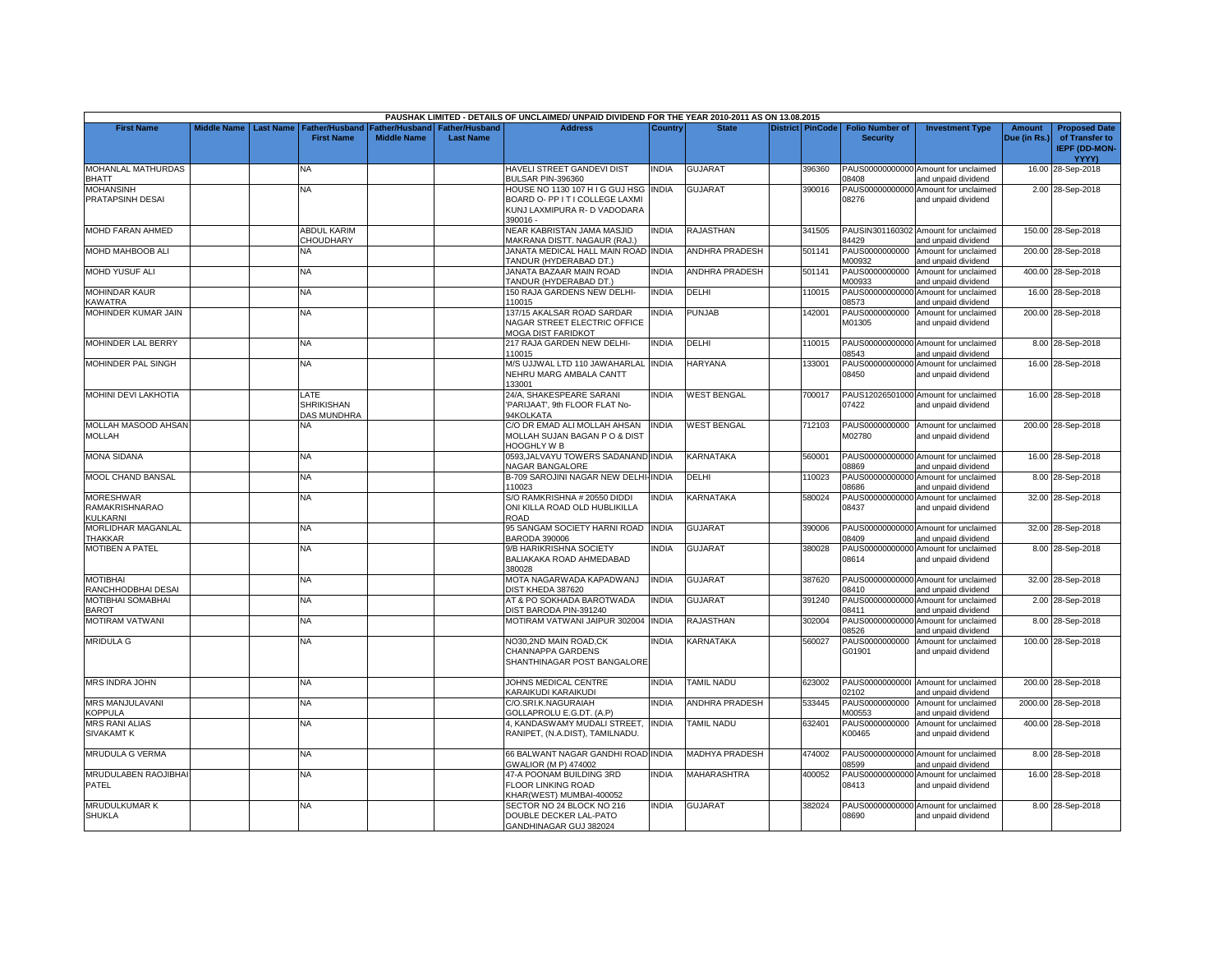|                                        |                    |                  |                                                      |                    |                                                   | PAUSHAK LIMITED - DETAILS OF UNCLAIMED/ UNPAID DIVIDEND FOR THE YEAR 2010-2011 AS ON 13.08.2015       |              |                       |                         |                                           |                                                             |                               |                                                                                |
|----------------------------------------|--------------------|------------------|------------------------------------------------------|--------------------|---------------------------------------------------|-------------------------------------------------------------------------------------------------------|--------------|-----------------------|-------------------------|-------------------------------------------|-------------------------------------------------------------|-------------------------------|--------------------------------------------------------------------------------|
| <b>First Name</b>                      | <b>Middle Name</b> | <b>Last Name</b> | <b>Father/Husband</b><br><b>First Name</b>           | <b>Middle Name</b> | Father/Husband Father/Husband<br><b>Last Name</b> | <b>Address</b>                                                                                        | Country      | <b>State</b>          | <b>District PinCode</b> | <b>Folio Number of</b><br><b>Security</b> | <b>Investment Type</b>                                      | <b>Amount</b><br>Due (in Rs.) | <b>Proposed Date</b><br>of Transfer to<br><b>IEPF (DD-MON-</b><br><b>YYYY)</b> |
| <b>MRUGENDRA</b><br>MUKUNDLAL DAVE     |                    |                  | NA.                                                  |                    |                                                   | C/O SHRI DHANUBHAI G DESAI<br><b>GHADIALI POLE GHANTIADA</b><br>SURESHWAR DESAI LANE BARODA<br>390001 | <b>INDIA</b> | <b>GUJARAT</b>        | 390001                  | 08241                                     | PAUS00000000000 Amount for unclaimed<br>and unpaid dividend |                               | 2.00 28-Sep-2018                                                               |
| <b>MRUNAL PATHAK</b>                   |                    |                  | NA                                                   |                    |                                                   | FLAT NO.404 RESIDENCY-2 NR<br>SHIVANJALI SOCIETY GOTRI ROAD<br>VASANA ROADVADODARA                    | <b>INDIA</b> | <b>GUJARAT</b>        | 390021                  | PAUS0000000000<br>M03717                  | Amount for unclaimed<br>and unpaid dividend                 |                               | 200.00 28-Sep-2018                                                             |
| <b>MRUNALIKA YAGNIK</b>                |                    |                  | <b>NA</b>                                            |                    |                                                   | C/O D M YAGNIK 11-B VISHWJYOT<br>SOC OPP UNI HOSTELS<br>NAVRANGPURA AHMEDABAD<br>380009               | <b>INDIA</b> | <b>GUJARAT</b>        | 380009                  | 08864                                     | PAUS00000000000 Amount for unclaimed<br>and unpaid dividend |                               | 6.00 28-Sep-2018                                                               |
| <b>MRUNALINI G PATEL</b>               |                    |                  | <b>NA</b>                                            |                    |                                                   | 19 KAILASHPARK SOCIETY AKOTA<br>NR WATER TANK VADODARA                                                | <b>INDIA</b> | <b>GUJARAT</b>        | 390020                  | PAUS0000000000<br>M04547                  | Amount for unclaimed<br>and unpaid dividend                 |                               | 200.00 28-Sep-2018                                                             |
| <b>MUDDU B KOTIAN</b>                  |                    |                  | NA                                                   |                    |                                                   | D-5-8 JEEVAN SHANTI S V ROAD<br>SANTACRUZ WEST MUMBAI 400054                                          | <b>INDIA</b> | MAHARASHTRA           | 400054                  | 08625                                     | PAUS00000000000 Amount for unclaimed<br>and unpaid dividend |                               | 8.00 28-Sep-2018                                                               |
| <b>MUKAND SETHI</b>                    |                    |                  | <b>NA</b>                                            |                    |                                                   | WZ-3 OLD MAHABIR NAGAR NEW<br>DELHI-110018                                                            | <b>INDIA</b> | DELHI                 | 110018                  | 08546                                     | PAUS00000000000 Amount for unclaimed<br>and unpaid dividend |                               | 8.00 28-Sep-2018                                                               |
| <b>MUKESH GUPTA</b>                    |                    |                  | NA                                                   |                    |                                                   | H NO 234 GALI NO 4 RAM NAGAR<br>NEAR KRISHAN NAGAR DELHI<br>110051                                    | <b>INDIA</b> | DELHI                 | 110051                  | 08827                                     | PAUS00000000000 Amount for unclaimed<br>and unpaid dividend |                               | 8.00 28-Sep-2018                                                               |
| <b>MUKESH KANSAL</b>                   |                    |                  | NA                                                   |                    |                                                   | "KH-75 NEW KAVI NAGAR"<br>GHAZIABAD 201002                                                            | <b>INDIA</b> | UTTAR PRADESH         | 201002                  | 08539                                     | PAUS00000000000 Amount for unclaimed<br>and unpaid dividend |                               | 20.00 28-Sep-2018                                                              |
| MUKESH MAFATLAL<br><b>SHAH</b>         |                    |                  | <b>NA</b>                                            |                    |                                                   | B-52/832 KRISHNA NAGAR HSG<br>COLONY KRISH- NA NAGAR<br>NARODA ROAD AHMEDABAD<br>$382346 -$           | <b>INDIA</b> | <b>GUJARAT</b>        | 382346                  | PAUS00000000000<br>08760                  | Amount for unclaimed<br>and unpaid dividend                 |                               | 66.00 28-Sep-2018                                                              |
| MUKESH S JHANGIANI                     |                    |                  | <b>NA</b>                                            |                    |                                                   | C/O SEMENTEX SPAN PIPE PVT LTD INDIA<br>PLOT NO 51 53 & G9 (PT) MIRA DIST<br><b>THANA PIN-401104</b>  |              | <b>MAHARASHTRA</b>    | 401104                  | 08485                                     | PAUS00000000000 Amount for unclaimed<br>and unpaid dividend |                               | 24.00 28-Sep-2018                                                              |
| <b>MUKESHKUMAR</b><br>JETHALAL PATEL   |                    |                  | NA                                                   |                    |                                                   | 9 RANJIT SOCIETY RAMBAG<br>MANINAGAR AHMEDABAD-380008                                                 | <b>INDIA</b> | GUJARAT               | 380008                  | 08415                                     | PAUS00000000000 Amount for unclaimed<br>and unpaid dividend |                               | 8.00 28-Sep-2018                                                               |
| <b>MUKESHKUMAR</b><br>NAGINBHAI PATEL  |                    |                  | <b>NA</b>                                            |                    |                                                   | NAVAPURA SUNAV 388470 TA<br>PETLAD DIST KAIRA                                                         | <b>INDIA</b> | GUJARAT               | 388410                  | 08416                                     | PAUS00000000000 Amount for unclaimed<br>and unpaid dividend |                               | 16.00 28-Sep-2018                                                              |
| <b>MUKTA GAUR</b>                      |                    |                  | NA                                                   |                    |                                                   | IV/2934 BHOLANATH NAGAR EXTN<br>SHAHDARA DELHI-110032                                                 | <b>INDIA</b> | DELHI                 | 110032                  | PAUS00000000000<br>08554                  | Amount for unclaimed<br>and unpaid dividend                 |                               | 8.00 28-Sep-2018                                                               |
| <b>MUKTABEN</b><br>MATHURADAS GANATRA  |                    |                  | <b>NA</b>                                            |                    |                                                   | <b>ISTCARPENTER ST RAMESH</b><br>BHUVAN 3RD FLOOR ROOM NO 22<br>MUMBAI-400004                         | <b>INDIA</b> | <b>MAHARASHTRA</b>    | 400004                  | PAUS00000000000<br>08483                  | Amount for unclaimed<br>and unpaid dividend                 |                               | 8.00 28-Sep-2018                                                               |
| MUKTAGAURI JAMNADAS<br>SANGANEE        |                    |                  | NA.                                                  |                    |                                                   | 3B' VASANT VIHAR 3RD FLOOR<br>ANDHERI WEST MUMBAI 400058                                              | INDIA        | MAHARASHTRA           | 400058                  | 08490                                     | PAUS00000000000 Amount for unclaimed<br>and unpaid dividend |                               | 8.00 28-Sep-2018                                                               |
| <b>MUKUL ENDAW</b>                     |                    |                  | <b>NA</b>                                            |                    |                                                   | C/O DEVI ART A K AZAD ROAD<br>REHABARI GUWAHATI                                                       | <b>INDIA</b> | <b>ASSAM</b>          | 781008                  | PAUS0000000000<br>M03097                  | Amount for unclaimed<br>and unpaid dividend                 |                               | 200.00 28-Sep-2018                                                             |
| <b>MUKUL VERMA</b>                     |                    |                  | NA                                                   |                    |                                                   | FLAT NO.209 FERNS NEST HENNUR INDIA<br>MAIN ROAD BANGALORE                                            |              | KARNATAKA             | 560043                  | PAUS00000000000<br>08564                  | Amount for unclaimed<br>and unpaid dividend                 |                               | 24.00 28-Sep-2018                                                              |
| MUKUND MADHVA<br>RAICHUR               |                    |                  | <b>MADHVA</b><br><b>GURACHARYA</b><br><b>RAICHUR</b> |                    |                                                   | A/30, SURAJ SOCIETY HIGH<br>TENSION ROAD VADODARA                                                     | <b>INDIA</b> | <b>GUJARAT</b>        | 390021                  | 12672                                     | PAUS00000000000 Amount for unclaimed<br>and unpaid dividend |                               | 6.00 28-Sep-2018                                                               |
| MUKUND RAMCHANDRA<br><b>BAHULKAR</b>   |                    |                  | NA                                                   |                    |                                                   | DESPANDE WADA RAOPURA<br>KHATRI POLE JUBILEE BAUG<br>BARODA-390001                                    | <b>INDIA</b> | <b>GUJARAT</b>        | 390001                  | 08419                                     | PAUS00000000000 Amount for unclaimed<br>and unpaid dividend |                               | 6.00 28-Sep-2018                                                               |
| <b>MUKUND SHASTRY</b>                  |                    |                  | <b>NA</b>                                            |                    |                                                   | ALEMBIC CHEM WORKS CO LTD<br>MARKETING DEPT ALEMBIC ROAD<br>VADODARA                                  | <b>INDIA</b> | GUJARAT               | 390003                  | PAUS0000000000<br>M04573                  | Amount for unclaimed<br>and unpaid dividend                 |                               | 300.00 28-Sep-2018                                                             |
| MUKUNDARAO KODURU                      |                    |                  | NA                                                   |                    |                                                   | MEDICAL SUPERINTENDENT MAIN<br>HOSPITAL THE S C CO LTD<br>(OTHAGUDEM KHAMMAM (A.P)                    | <b>INDIA</b> | <b>ANDHRA PRADESH</b> | 507101                  | PAUS0000000000<br>M00860                  | Amount for unclaimed<br>and unpaid dividend                 |                               | 200.00 28-Sep-2018                                                             |
| <b>MUKUNDLAL</b><br>PURSHOTTAMDAS SHAH |                    |                  | <b>NA</b>                                            |                    |                                                   | APNA GHAR KHARADIWAD NEAR<br>LEHARIPURA GATE M G ROAD<br>BARODA 390001                                | <b>INDIA</b> | <b>GUJARAT</b>        | 390001                  | 08797                                     | PAUS00000000000 Amount for unclaimed<br>and unpaid dividend |                               | 12.00 28-Sep-2018                                                              |
| MUKUNDRAI P PATHAK                     |                    |                  | <b>NA</b>                                            |                    |                                                   | 164/5/1 LAKE GARDENS CALCUTTA- INDIA<br>700045                                                        |              | <b>WEST BENGAL</b>    | 700045                  | 08703                                     | PAUS00000000000 Amount for unclaimed<br>and unpaid dividend |                               | 8.00 28-Sep-2018                                                               |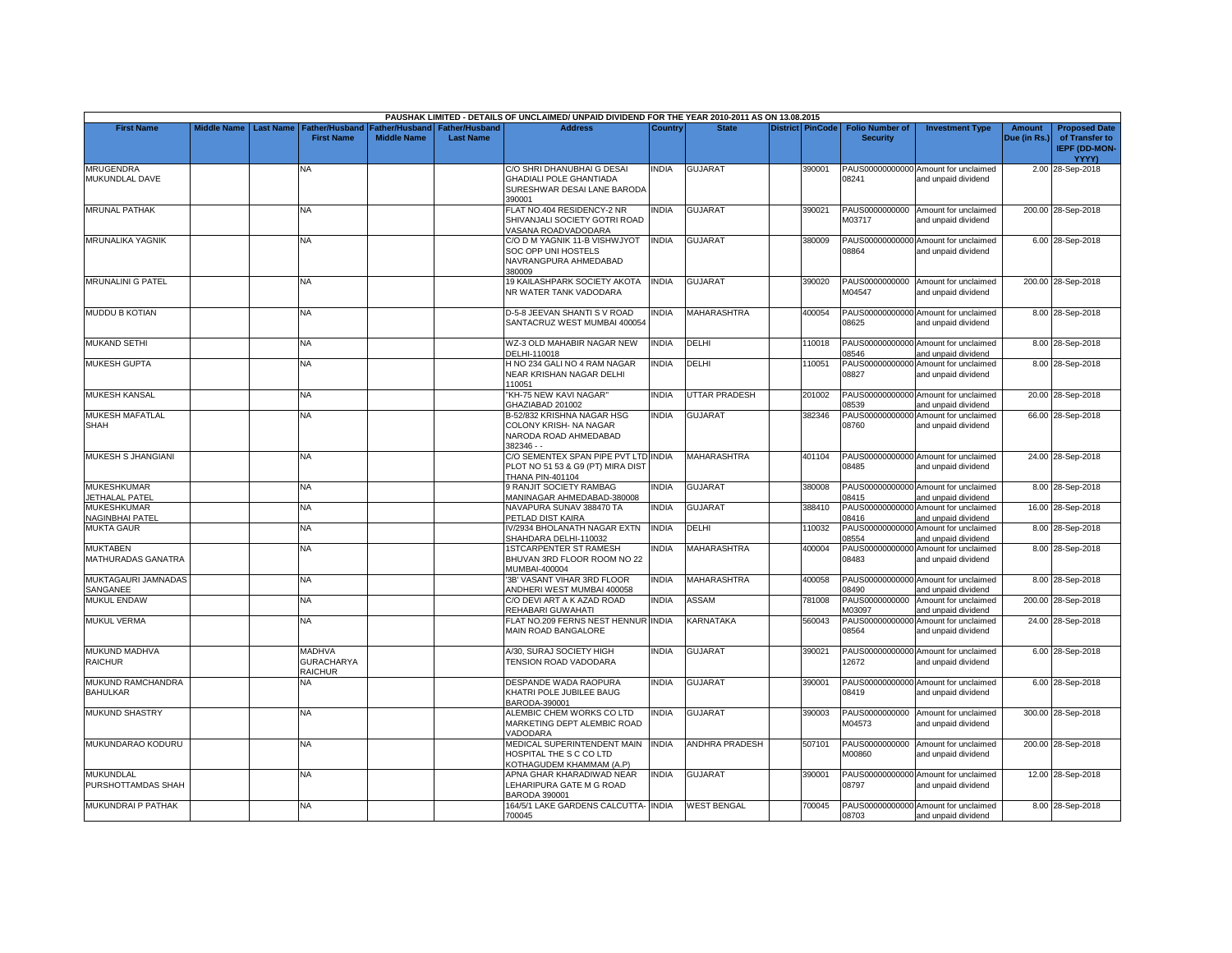|                                                     |                    |                  |                                            |                                      |                                           | PAUSHAK LIMITED - DETAILS OF UNCLAIMED/ UNPAID DIVIDEND FOR THE YEAR 2010-2011 AS ON 13.08.2015           |              |                          |                         |                                           |                                                             |                               |                                                                         |
|-----------------------------------------------------|--------------------|------------------|--------------------------------------------|--------------------------------------|-------------------------------------------|-----------------------------------------------------------------------------------------------------------|--------------|--------------------------|-------------------------|-------------------------------------------|-------------------------------------------------------------|-------------------------------|-------------------------------------------------------------------------|
| <b>First Name</b>                                   | <b>Middle Name</b> | <b>Last Name</b> | <b>Father/Husband</b><br><b>First Name</b> | Father/Husband<br><b>Middle Name</b> | <b>Father/Husband</b><br><b>Last Name</b> | <b>Address</b>                                                                                            | Country      | <b>State</b>             | <b>District PinCode</b> | <b>Folio Number of</b><br><b>Security</b> | <b>Investment Type</b>                                      | <b>Amount</b><br>Due (in Rs.) | <b>Proposed Date</b><br>of Transfer to<br><b>IEPF (DD-MON-</b><br>YYYY) |
| MULACKAL V JOSEPH                                   |                    |                  | N٨                                         |                                      |                                           | <b>MULACKAL HOUSE</b><br>KUMARAMANGALAM PO<br>THODUPUZHA DIST IDUKKI KERALA<br>STATE 685597               | <b>INDIA</b> | <b>KERALA</b>            | 685597                  | 08468                                     | PAUS00000000000 Amount for unclaimed<br>and unpaid dividend |                               | 24.00 28-Sep-2018                                                       |
| <b>MULASINHJI</b><br>RATNASINHJI SOLANKI            |                    |                  | <b>NA</b>                                  |                                      |                                           | AT POST SATHAMBA TAL BAYAD<br>DIST SABARKANTHA 383340                                                     | <b>INDIA</b> | <b>GUJARAT</b>           | 383340                  | 08420                                     | PAUS00000000000 Amount for unclaimed<br>and unpaid dividend |                               | 2.00 28-Sep-2018                                                        |
| MULCHAND BHAICHAND<br><b>PAREKH</b>                 |                    |                  | NA.                                        |                                      |                                           | MAHAK HINA 1 CHETAN SOCIETY<br>OPP ANAND NAGAR PO<br>AHMEDABAD 380007                                     | <b>INDIA</b> | RAJASTHAN                | 302001                  | 08335                                     | PAUS00000000000 Amount for unclaimed<br>and unpaid dividend |                               | 6.00 28-Sep-2018                                                        |
| MULCHAND KORJIMAL<br>MULCHANDANI                    |                    |                  | NA                                         |                                      |                                           | SINDHI COLONY KHERALU DIST<br>MEHSANA PIN-384325                                                          | <b>INDIA</b> | GUJARAT                  | 384325                  | 08421                                     | PAUS00000000000 Amount for unclaimed<br>and unpaid dividend |                               | 16.00 28-Sep-2018                                                       |
| MULJIBHAI ISHVARBHAI<br>RAI                         |                    |                  | NA                                         |                                      |                                           | C/O PRAPTI GARMENT DABHOI<br>NAGAR PALIKA - SHOPPING<br>CENTRE SHOP NO 4 OPP S T<br>DEPOT-DABHOI 391110 - | <b>INDIA</b> | <b>GUJARAT</b>           | 391110                  | 08282                                     | PAUS00000000000 Amount for unclaimed<br>and unpaid dividend |                               | 2.00 28-Sep-2018                                                        |
| MULJIBHAI MANGALDAS<br>SONI                         |                    |                  | NA                                         |                                      |                                           | AT & POST AMALA TA PADRA DIST<br>BARODA PIN-391445                                                        | <b>INDIA</b> | <b>GUJARAT</b>           | 391445                  | 08422                                     | PAUS00000000000 Amount for unclaimed<br>and unpaid dividend |                               | 6.00 28-Sep-2018                                                        |
| MULKI SADANANDA<br><b>BANGERA</b>                   |                    |                  | NA                                         |                                      |                                           | DANDELI NIVAS HOSUR 1ST CROSS INDIA<br>HOSUR, HUBLI                                                       |              | <b>KARNATAKA</b>         | 580021                  | M01108                                    | PAUS0000000000 Amount for unclaimed<br>and unpaid dividend  |                               | 80.00 28-Sep-2018                                                       |
| <b>MULKY INDRA BAI</b>                              |                    |                  | NA                                         |                                      |                                           | 40, ATHIKAMAN BYPASS ROAD<br>DHARMAPURI TAMILNADU                                                         | <b>INDIA</b> | <b><i>FAMIL NADU</i></b> | 636701                  | PAUS0000000000<br>M00561                  | Amount for unclaimed<br>and unpaid dividend                 |                               | 400.00 28-Sep-2018                                                      |
| <b>MUMTAZ MOHAMADALI</b><br><b>KACHWALA</b>         |                    |                  | NA.                                        |                                      |                                           | C/O VIPIN GOVINDLAL SHAH 7<br>BINDESH PARK SOC WAGHODIA<br>ROAD BARODA 390019                             | <b>INDIA</b> | GUJARAT                  | 390019                  | 08425                                     | PAUS00000000000 Amount for unclaimed<br>and unpaid dividend |                               | 16.00 28-Sep-2018                                                       |
| MUNEERA UDAYAN<br>CHINUBHAI                         |                    |                  | NΑ                                         |                                      |                                           | SHANTIKUNJ SHAH BAG<br>AHMEDABAD-380001                                                                   | <b>INDIA</b> | <b>GUJARAT</b>           | 380001                  | 08283                                     | PAUS00000000000 Amount for unclaimed<br>and unpaid dividend |                               | 16.00 28-Sep-2018                                                       |
| <b>MUNGARA SWATANTRA</b><br><b>BHARATHI</b>         |                    |                  | NA                                         |                                      |                                           | C/O.MANDAVA BALAKOTIAH<br>GADAVALLI P.O REPALLI TQ.<br>(GUNTUR DT.)                                       | <b>INDIA</b> | <b>ANDHRA PRADESH</b>    | 522265                  | PAUS0000000000<br>M00562                  | Amount for unclaimed<br>and unpaid dividend                 |                               | 400.00 28-Sep-2018                                                      |
| MUNISH AJMANI                                       |                    |                  | <b>NA</b>                                  |                                      |                                           | MUNISH TELECOM CENTRE 108 G T INDIA<br>ROAD GHAZIABAD                                                     |              | <b>UTTAR PRADESH</b>     | 201001                  | M03902                                    | PAUS0000000000 Amount for unclaimed<br>and unpaid dividend  |                               | 200.00 28-Sep-2018                                                      |
| <b>MUNISWAMY T</b>                                  |                    |                  | NΑ                                         |                                      |                                           | 29, BYRAGI MADAM ST.,<br>SHOLINGUR, N.A.DIST.                                                             | <b>INDIA</b> | <b>TAMIL NADU</b>        | 631102                  | PAUS0000000000<br>T00280                  | Amount for unclaimed<br>and unpaid dividend                 |                               | 400.00 28-Sep-2018                                                      |
| <b>MURAKONDA</b><br>/ENKATARAYUDU                   |                    |                  | NA.                                        |                                      |                                           | RAGHU MEDICALS MAIN ROAD<br>NARASARAOPET, (GUNTUR DT.)                                                    | <b>INDIA</b> | <b>ANDHRA PRADESH</b>    | 522601                  | PAUS0000000000<br>M00563                  | Amount for unclaimed<br>and unpaid dividend                 |                               | 400.00 28-Sep-2018                                                      |
| <b>MURLIDHAR MODI</b>                               |                    |                  | ΝA                                         |                                      |                                           | 138-A KARAYA ROAD CALCUTTA<br>700017                                                                      | <b>INDIA</b> | <b>WEST BENGAL</b>       | 700017                  | PAUS00000000000<br>08507                  | Amount for unclaimed<br>and unpaid dividend                 |                               | 16.00 28-Sep-2018                                                       |
| <b>MURLIDHAR</b><br>PARMANAND<br><b>TEKCHANDANI</b> |                    |                  | NA                                         |                                      |                                           | SHRI RAM NIWAS PALACE ROAD<br>NEAR MARKET POST OFFICE<br>BARODA-390001                                    | <b>INDIA</b> | GUJARAT                  | 390001                  | 08287                                     | PAUS00000000000 Amount for unclaimed<br>and unpaid dividend |                               | 32.00 28-Sep-2018                                                       |
| <b>MURTHY CS</b>                                    |                    |                  | NA                                         |                                      |                                           | 21, EAST LINK ROAD.<br><b>MALLESWARAM, BANGALORE</b>                                                      | <b>INDIA</b> | KARNATAKA                | 560003                  | C01009                                    | PAUS0000000000 Amount for unclaimed<br>and unpaid dividend  |                               | 200.00 28-Sep-2018                                                      |
| <b>MURUKUTLA</b><br>CHALAPATHY RAO                  |                    |                  | NA                                         |                                      |                                           | DIVISION MANAGER C/O DARSHAK INDIA<br>LTD 18/1 ARUNDELPET GUNTUR-<br>522002                               |              | <b>ANDHRA PRADESH</b>    | 522002                  | 08441                                     | PAUS00000000000 Amount for unclaimed<br>and unpaid dividend |                               | 32.00 28-Sep-2018                                                       |
| MURUKUTLA<br>RADHAKRISHNA                           |                    |                  | NA                                         |                                      |                                           | NDOFARM SERVICES 4TH FLOOR<br>BRODIPET GUNTUR-522002                                                      | <b>INDIA</b> | <b>ANDHRA PRADESH</b>    | 522002                  | 08444                                     | PAUS00000000000 Amount for unclaimed<br>and unpaid dividend |                               | 32.00 28-Sep-2018                                                       |
| MURUKUTLA SITA DEVI                                 |                    |                  | <b>NA</b>                                  |                                      |                                           | C/O MR M RADHAKRISHNA<br>INDOFARM SERVICE 4TH LINE<br>BRODIPET GUNTUR-522002                              | <b>INDIA</b> | <b>ANDHRA PRADESH</b>    | 522002                  | 08443                                     | PAUS00000000000 Amount for unclaimed<br>and unpaid dividend |                               | 32.00 28-Sep-2018                                                       |
| MUTHAMMAL ANNI                                      |                    |                  | ΝA                                         |                                      |                                           | 'TAMILAGAM", WEST CAR STREET, INDIA<br>TIRUNELVELI, TAMIL NADU.                                           |              | <b>TAMIL NADU</b>        | 627001                  | D00386                                    | PAUS0000000000 Amount for unclaimed<br>and unpaid dividend  |                               | 400.00 28-Sep-2018                                                      |
| MUTHIYALU<br>NARAYANASWAMY                          |                    |                  | <b>NA</b>                                  |                                      |                                           | PROFESSOR OF MATHEMATICS<br>COLLEGE OF ENGINEERING<br>GUINDY CHENNAI-600025                               | <b>INDIA</b> | <b>TAMIL NADU</b>        | 600025                  | 08611                                     | PAUS00000000000 Amount for unclaimed<br>and unpaid dividend |                               | 8.00 28-Sep-2018                                                        |
| MUTHUKRISHNAN R                                     |                    |                  | <b>NA</b>                                  |                                      |                                           | NO.121, A.NETHAJI ROAD, MADURAI INDIA                                                                     |              | <b>TAMIL NADU</b>        | 625001                  | R00211                                    | PAUS0000000000 Amount for unclaimed<br>and unpaid dividend  |                               | 200.00 28-Sep-2018                                                      |
| MYRTLE FERNANDEZ                                    |                    |                  | NΑ                                         |                                      |                                           | FERN HOUSE MIRZAPUR ROAD<br>AHMEDABAD 380001                                                              | <b>INDIA</b> | <b>GUJARAT</b>           | 380001                  | 08736                                     | PAUS00000000000 Amount for unclaimed<br>and unpaid dividend |                               | 6.00 28-Sep-2018                                                        |
| <b>MYTHILI</b><br>CHANDRASEKHARAN                   |                    |                  | NA                                         |                                      |                                           | 'LALITHAM" 66 NUTHIA MUDALY ST<br>CHENNAI-600086                                                          | <b>INDIA</b> | <b>TAMIL NADU</b>        | 600086                  | PAUS00000000000<br>08532                  | Amount for unclaimed<br>and unpaid dividend                 |                               | 8.00 28-Sep-2018                                                        |
| N ASWARTHA NARAYANA                                 |                    |                  | NA                                         |                                      |                                           | PROP ASWARTHA MEDICALS 11-<br>220 SAI NAGAR ANANTAPUR                                                     | <b>INDIA</b> | <b>ANDHRA PRADESH</b>    | 515002                  | N03118                                    | PAUS0000000000 Amount for unclaimed<br>and unpaid dividend  |                               | 200.00 28-Sep-2018                                                      |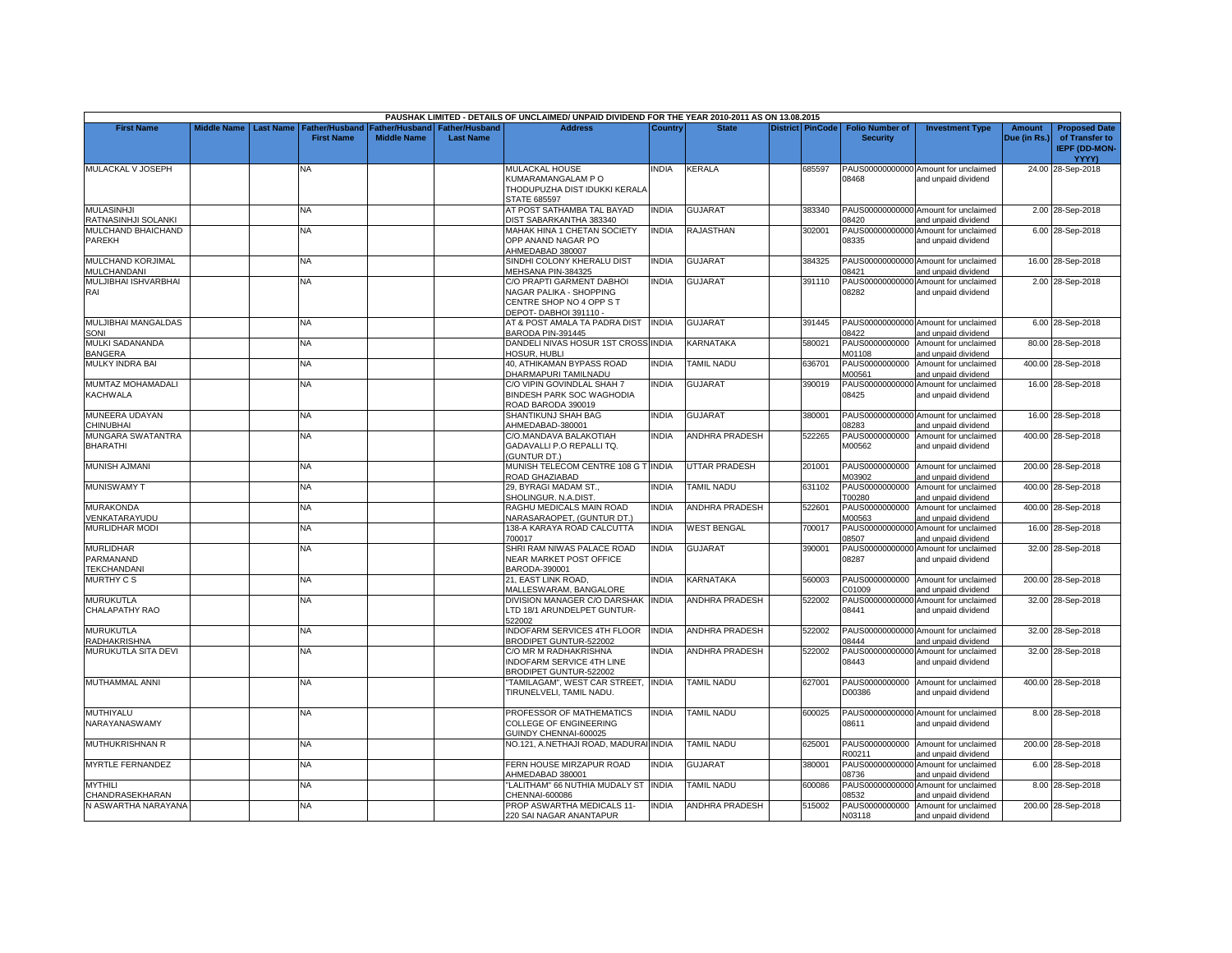|                            |                    |                  |                                            |                                        |                                           | PAUSHAK LIMITED - DETAILS OF UNCLAIMED/ UNPAID DIVIDEND FOR THE YEAR 2010-2011 AS ON 13.08.2015                                        |              |                       |                         |                                           |                                                             |                               |                                                                                |
|----------------------------|--------------------|------------------|--------------------------------------------|----------------------------------------|-------------------------------------------|----------------------------------------------------------------------------------------------------------------------------------------|--------------|-----------------------|-------------------------|-------------------------------------------|-------------------------------------------------------------|-------------------------------|--------------------------------------------------------------------------------|
| <b>First Name</b>          | <b>Middle Name</b> | <b>Last Name</b> | <b>Father/Husband</b><br><b>First Name</b> | Father/Husband I<br><b>Middle Name</b> | <b>Father/Husband</b><br><b>Last Name</b> | <b>Address</b>                                                                                                                         | Country      | <b>State</b>          | <b>District PinCode</b> | <b>Folio Number of</b><br><b>Security</b> | <b>Investment Type</b>                                      | <b>Amount</b><br>Due (in Rs.) | <b>Proposed Date</b><br>of Transfer to<br><b>IEPF (DD-MON-</b><br><b>YYYY)</b> |
| N BHARATHI                 |                    |                  | NA.                                        |                                        |                                           | C/O MR.N.RAJAN, HOD(COMPUTER INDIA<br>SCIENCE) AMBER VALLEY<br>RESIDENTIAL SCHOOL,<br>K.M.ROAD, MUGTHIHALLI, CHIKMAG<br>ALUR KARNATAKA |              | KARNATAKA             | 577101                  | 09279                                     | PAUS00000000000 Amount for unclaimed<br>and unpaid dividend |                               | 8.00 28-Sep-2018                                                               |
| N G NAGARAJU               |                    |                  | NA                                         |                                        |                                           | 1572,39TH F CROSS,18TH MAIN 4TH INDIA<br><b>BLOCK, JAYANAGAR BANGALORE</b>                                                             |              | KARNATAKA             | 560041                  | N02008                                    | PAUS0000000000 Amount for unclaimed<br>and unpaid dividend  |                               | 200.00 28-Sep-2018                                                             |
| N GANESA RAJA              |                    |                  | <b>NA</b>                                  |                                        |                                           | 21 RAJAJI ROAD NUNGAMBAKKAM<br>CHENNAI-600034                                                                                          | <b>INDIA</b> | <b>TAMIL NADU</b>     | 600034                  | 09071                                     | PAUS00000000000 Amount for unclaimed<br>and unpaid dividend |                               | 16.00 28-Sep-2018                                                              |
| N K BALARAM                |                    |                  | <b>NA</b>                                  |                                        |                                           | FLAT NO.9, SUNDARSRI<br>APARTMENTS 367, 100 FEET ROAD,<br>HAL II STAGE INDIRANAGAR                                                     | <b>INDIA</b> | <b>KARNATAKA</b>      | 560008                  | N05279                                    | PAUS0000000000 Amount for unclaimed<br>and unpaid dividend  |                               | 200.00 28-Sep-2018                                                             |
| N K GOYAL                  |                    |                  | NA.                                        |                                        |                                           | D-25 HAKKIKAT RAI ROAD ADARSH INDIA<br>NAGAR DELHI 110033                                                                              |              | DELHI                 | 110033                  | 09182                                     | PAUS00000000000 Amount for unclaimed<br>and unpaid dividend |                               | 16.00 28-Sep-2018                                                              |
| <b>N M VENKATESH</b>       |                    |                  | <b>NA</b>                                  |                                        |                                           | 56 EGMORE HIGH ROAD CHENNAI-<br>600008                                                                                                 | <b>INDIA</b> | <b>TAMIL NADU</b>     | 600008                  | 09178                                     | PAUS00000000000 Amount for unclaimed<br>and unpaid dividend |                               | 8.00 28-Sep-2018                                                               |
| N MANJUNATH                |                    |                  | <b>NA</b>                                  |                                        |                                           | NO.160/26 36TH CROSS<br>JAYANAGAR 5TH BLOCK<br><b>BANGALORE</b>                                                                        | <b>INDIA</b> | <b>KARNATAKA</b>      | 560041                  | PAUS0000000000<br>N02143                  | Amount for unclaimed<br>and unpaid dividend                 |                               | 200.00 28-Sep-2018                                                             |
| N NANDHAKUMAR              |                    |                  | <b>NA</b>                                  |                                        |                                           | 2 FOURTH AVENUE INDIRA NAGAR INDIA<br>CHENNAI 600020                                                                                   |              | <b>TAMIL NADU</b>     | 600020                  | 09114                                     | PAUS00000000000 Amount for unclaimed<br>and unpaid dividend |                               | 16.00 28-Sep-2018                                                              |
| N NARAYANAN                |                    |                  | <b>NA</b>                                  |                                        |                                           | C-1 P E T S BLOCK 14 NEYVELI<br>TOWNSHIP NEYVELI 607803                                                                                | <b>INDIA</b> | <b>TAMIL NADU</b>     | 607803                  | PAUS00000000000<br>09117                  | Amount for unclaimed<br>and unpaid dividend                 |                               | 8.00 28-Sep-2018                                                               |
| N R NARASIMHAN             |                    |                  | <b>NA</b>                                  |                                        |                                           | 32/3 ST JOHN'S ROAD CROSS 2ND<br>FLOOR RUKMINI COLONY<br>BANGALORE 560042                                                              | <b>INDIA</b> | KARNATAKA             | 560042                  | 09095                                     | PAUS00000000000 Amount for unclaimed<br>and unpaid dividend |                               | 20.00 28-Sep-2018                                                              |
| N RAGHAVENDRA RAO          |                    |                  | <b>NA</b>                                  |                                        |                                           | NO 1197 18TH MAIN II PHASE J P<br>NAGAR BANGALORE                                                                                      | <b>INDIA</b> | KARNATAKA             | 560078                  | PAUS0000000000<br><b>V02643</b>           | Amount for unclaimed<br>and unpaid dividend                 |                               | 200.00 28-Sep-2018                                                             |
| N RAJENDRA                 |                    |                  | NA                                         |                                        |                                           | NO.73, SARASWATHINAGAR<br>VIJAYANAGAR BANGALORE                                                                                        | <b>INDIA</b> | <b>KARNATAKA</b>      | 560040                  | PAUS0000000000<br>N02039                  | Amount for unclaimed<br>and unpaid dividend                 |                               | 200.00 28-Sep-2018                                                             |
| N RAJESHWARAN              |                    |                  | <b>NA</b>                                  |                                        |                                           | 16.EAST KONGALAMMAN KOIL ST<br><b>ERODE 638001</b>                                                                                     | <b>INDIA</b> | <b>TAMIL NADU</b>     | 638001                  | PAUS00000000000<br>09257                  | Amount for unclaimed<br>and unpaid dividend                 |                               | 166.00 28-Sep-2018                                                             |
| N S VIJAYA                 |                    |                  | NA                                         |                                        |                                           | 105 GORINAGAR KADAVAMTHANA<br><b>COCHIN</b>                                                                                            | <b>INDIA</b> | KERALA                | 682020                  | PAUS0000000000<br><b>V02999</b>           | Amount for unclaimed<br>and unpaid dividend                 |                               | 200.00 28-Sep-2018                                                             |
| N SAKUNTHALA               |                    |                  | <b>NA</b>                                  |                                        |                                           | 15 WEST ADAYA VALANJAN<br>STREET SRIRANGAM-620006                                                                                      | <b>INDIA</b> | <b>TAMIL NADU</b>     | 620006                  | PAUS00000000000<br>09112                  | Amount for unclaimed<br>and unpaid dividend                 |                               | 8.00 28-Sep-2018                                                               |
| N V K GUPTA                |                    |                  | <b>NA</b>                                  |                                        |                                           | <b>44 NAGAPPA STREET</b><br>SESHADRIPURAM BANGALORE                                                                                    | <b>INDIA</b> | KARNATAKA             | 560020                  | PAUS0000000000<br>N05128                  | Amount for unclaimed<br>and unpaid dividend                 |                               | 200.00 28-Sep-2018                                                             |
| N VALLINAYAKAM             |                    |                  | <b>NA</b>                                  |                                        |                                           | W/O R NAGARAJAN H NO-15 7TH<br><b>CROSS MARUTHINAGAR</b><br><b>MADIWALA</b>                                                            | <b>INDIA</b> | KARNATAKA             | 560068                  | PAUS0000000000<br>N02599                  | Amount for unclaimed<br>and unpaid dividend                 |                               | 200.00 28-Sep-2018                                                             |
| N VENKATARAMAN             |                    |                  | <b>NA</b>                                  |                                        |                                           | 520/549 SEVENTH MAIN ROAD<br>ELEVENTH CROSS GIRINAGAR<br>PHASE II BANGALORE 560085                                                     | <b>INDIA</b> | KARNATAKA             | 560085                  | 09104                                     | PAUS00000000000 Amount for unclaimed<br>and unpaid dividend |                               | 8.00 28-Sep-2018                                                               |
| N VENKATRANAN              |                    |                  | <b>NA</b>                                  |                                        |                                           | 18 INF DIV SIG REGI 56 APO                                                                                                             | <b>INDIA</b> | <b>MAHARASHTRA</b>    | 999999                  | 09194                                     | PAUS00000000000 Amount for unclaimed<br>and unpaid dividend |                               | 8.00 28-Sep-2018                                                               |
| NADELLA BASAVA<br>PURNAIAH |                    |                  | NA                                         |                                        |                                           | <b>VIJAYA MEDICAL</b><br>STORES, PRAKASAM ROAD, SURY<br><b>VIJAYAWADA</b>                                                              | <b>INDIA</b> | <b>ANDHRA PRADESH</b> | 520002                  | PAUS0000000000<br>N00568                  | Amount for unclaimed<br>and unpaid dividend                 |                               | 200.00 28-Sep-2018                                                             |
| <b>NAFISA E RANGWALA</b>   |                    |                  | <b>NA</b>                                  |                                        |                                           | GURU HIMMAT SOCIETY 3RD<br>FLOOR FLAT NO 7 DR<br>MASCANHENCE ROAD MAZGAON<br>400010                                                    | <b>INDIA</b> | <b>MAHARASHTRA</b>    | 400010                  | 08994                                     | PAUS00000000000 Amount for unclaimed<br>and unpaid dividend |                               | 32.00 28-Sep-2018                                                              |
| NAGAKUMAR H P              |                    |                  | NA                                         |                                        |                                           | M/S. MYSORE MEDL.HALL, ASHOKA INDIA<br>ROAD, TUMKUR(KARNATAKA)                                                                         |              | KARNATAKA             | 572101                  | H00074                                    | PAUS0000000000 Amount for unclaimed<br>and unpaid dividend  |                               | 4000.00 28-Sep-2018                                                            |
| <b>NAGALATHA N S</b>       |                    |                  | <b>NA</b>                                  |                                        |                                           | 153/A THIRD BLOCK<br>THYAGARAJANAGAR BANGALORE<br>560028                                                                               | <b>INDIA</b> | <b>KARNATAKA</b>      | 560028                  | 09097                                     | PAUS00000000000 Amount for unclaimed<br>and unpaid dividend |                               | 8.00 28-Sep-2018                                                               |
| NAGAPPA NAIAK M            |                    |                  | <b>NA</b>                                  |                                        |                                           | NEO MEDICAL STORES, HARIHAR<br><b>MYSORE</b>                                                                                           | <b>INDIA</b> | <b>KARNATAKA</b>      | 577601                  | M00526                                    | PAUS0000000000 Amount for unclaimed<br>and unpaid dividend  |                               | 200.00 28-Sep-2018                                                             |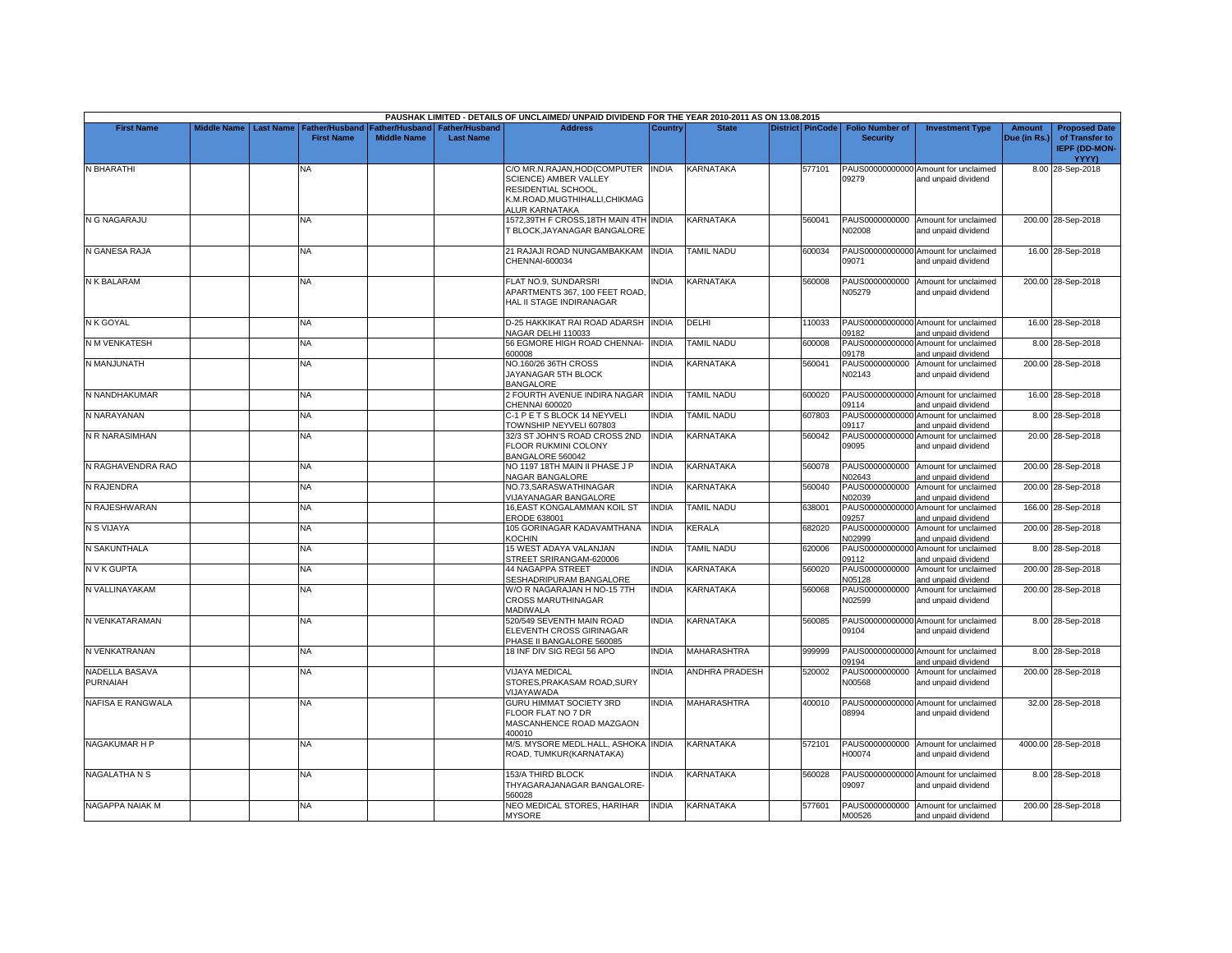|                                                   |                    |                  |                                |                       |                       | PAUSHAK LIMITED - DETAILS OF UNCLAIMED/ UNPAID DIVIDEND FOR THE YEAR 2010-2011 AS ON 13.08.2015                  |              |                       |                         |                          |                                                             |               |                                        |
|---------------------------------------------------|--------------------|------------------|--------------------------------|-----------------------|-----------------------|------------------------------------------------------------------------------------------------------------------|--------------|-----------------------|-------------------------|--------------------------|-------------------------------------------------------------|---------------|----------------------------------------|
| <b>First Name</b>                                 | <b>Middle Name</b> | <b>Last Name</b> | <b>Father/Husband</b>          | <b>Father/Husband</b> | <b>Father/Husband</b> | <b>Address</b>                                                                                                   | Country      | <b>State</b>          | <b>District PinCode</b> | <b>Folio Number of</b>   | <b>Investment Type</b>                                      | <b>Amount</b> | <b>Proposed Date</b>                   |
|                                                   |                    |                  | <b>First Name</b>              | <b>Middle Name</b>    | <b>Last Name</b>      |                                                                                                                  |              |                       |                         | <b>Security</b>          |                                                             | Due (in Rs.)  | of Transfer to<br><b>IEPF (DD-MON-</b> |
|                                                   |                    |                  |                                |                       |                       |                                                                                                                  |              |                       |                         |                          |                                                             |               | YYYY)                                  |
| NAGAPPA PAI                                       |                    |                  | ΝA                             |                       |                       | AT & P.O.HULEKAL SIRSI<br>NORTH.KANARA                                                                           | NDIA         | KARNATAKA             | 581336                  | N00565                   | PAUS0000000000 Amount for unclaimed<br>and unpaid dividend  |               | 200.00 28-Sep-2018                     |
| NAGARAJA HK                                       |                    |                  | <b>NA</b>                      |                       |                       | VINAYAKA STORES NEHRU STREET INDIA<br><b>HASSAN</b>                                                              |              | <b>KARNATAKA</b>      | 573201                  | PAUS0000000000<br>H00419 | Amount for unclaimed<br>and unpaid dividend                 |               | 40.00 28-Sep-2018                      |
| NAGARATHNA                                        |                    |                  | <b>CHANNAPPA</b>               |                       |                       | LAXMI NAGAR, KAKTI,                                                                                              | INDIA        | KARNATAKA             | 591113                  | PAUS12013200015          | Amount for unclaimed                                        |               | 16.00 28-Sep-2018                      |
| CHANNAPPA<br>BHADRASHETTY                         |                    |                  |                                |                       |                       | <b>BELGAUMBELGAUM</b>                                                                                            |              |                       |                         | 36147                    | and unpaid dividend                                         |               |                                        |
| <b>NAGESH KUMAR</b>                               |                    |                  | <b>SATYA</b><br><b>PRAKASH</b> |                       |                       | 6/23 FIRST FLOOR EAST PATEL<br><b>NAGAR NEW DELHI</b>                                                            | <b>NDIA</b>  | DELHI                 | 110008                  | 13052                    | PAUS00000000000 Amount for unclaimed<br>and unpaid dividend |               | 16.00 28-Sep-2018                      |
| NAGESH RAGHUNATH<br>GHUGARDARE                    |                    |                  | <b>NA</b>                      |                       |                       | SUBHADRA NIWAS 2ND FLOOR<br>BLOCK NO 11 P DIN DAYAL CROSS<br>ROAD DOMBIVLI WEST-421202                           | <b>INDIA</b> | MAHARASHTRA           | 421202                  | 09164                    | PAUS00000000000 Amount for unclaimed<br>and unpaid dividend |               | 16.00 28-Sep-2018                      |
| NAGESH VITTHAL RAO<br><b>KHISTY</b>               |                    |                  | NA                             |                       |                       | 8.2.293/82/jlll, Road No.86, Jubilee<br>Hills, Behind Appollo Hospital,                                          | <b>NDIA</b>  | <b>ANDHRA PRADESH</b> | 500004                  | PAUS0000000000<br>N01833 | Amount for unclaimed<br>and unpaid dividend                 |               | 40.00 28-Sep-2018                      |
| NAGESWARA RAO                                     |                    |                  | NA.                            |                       |                       | B-39 S V N COLONY GUNTUR                                                                                         | INDIA        | ANDHRA PRADESH        | 522006                  | PAUS0000000000           | Amount for unclaimed                                        |               | 200.00 28-Sep-2018                     |
| <b>DAMINENI</b>                                   |                    |                  |                                |                       |                       |                                                                                                                  |              |                       |                         | N04732                   | and unpaid dividend                                         |               |                                        |
| NAGESWARA RAO<br><b>GRANDHI</b>                   |                    |                  | <b>NA</b>                      |                       |                       | SARADA MEDL, MAIN ROAD<br>ANAKAPALLE (A.P)                                                                       | <b>INDIA</b> | <b>ANDHRA PRADESH</b> | 531001                  | PAUS0000000000<br>N00573 | Amount for unclaimed<br>and unpaid dividend                 |               | 1600.00 28-Sep-2018                    |
| NAGINBHAI KHODABHAI<br><b>PATEL</b>               |                    |                  | <b>NA</b>                      |                       |                       | A-7, JAY JALARAM NAGAR SOCIETY INDIA<br>BESIDES GHANSHYAM PARK<br><b>GORWA REFINERY ROAD.</b><br>VADODARA 390016 |              | <b>GUJARAT</b>        | 390016                  | 08934                    | PAUS00000000000 Amount for unclaimed<br>and unpaid dividend |               | 2.00 28-Sep-2018                       |
| NAGINBHAI MAKANBHAI<br><b>TANDEL</b>              |                    |                  | <b>NA</b>                      |                       |                       | KHATRI POLE KHATRI BLDG<br>BEHIND JUBILEE GARDEN BARODA<br>390001                                                | <b>INDIA</b> | GUJARAT               | 390001                  | 08935                    | PAUS00000000000 Amount for unclaimed<br>and unpaid dividend |               | 2.00 28-Sep-2018                       |
| NAGINBHAI MOTILAL<br><b>SHAH</b>                  |                    |                  | <b>NA</b>                      |                       |                       | DESAI SHERI BAVA MADHI'S<br>KHANCHA CHANDRAKANT'S DESAI<br>KHADKI GHADIALI POLE BARODA-<br>390001                | <b>INDIA</b> | <b>GUJARAT</b>        | 390001                  | 08997                    | PAUS00000000000 Amount for unclaimed<br>and unpaid dividend |               | 2.00 28-Sep-2018                       |
| <b>NAGINBHAI MOTILAL</b><br><b>SHAH</b>           |                    |                  | NA                             |                       |                       | DESAI SHERI DESAI BLDG GROUND INDIA<br>FLOOR BAWAMADHI'S KHANCHA<br>GHADIALI POLE BARODA-390001                  |              | <b>GUJARAT</b>        | 390001                  | 08996                    | PAUS00000000000 Amount for unclaimed<br>and unpaid dividend |               | 2.00 28-Sep-2018                       |
| NAGINDAS KURAJIBHAI<br><b>PATEL</b>               |                    |                  | <b>NA</b>                      |                       |                       | SHREENATHJI SOCIETY PLOT NO<br>102/6 OPP T B HOSPITAL NEAR<br>GAYATRI SCHOOL JAMNAGAR<br>361008                  | <b>INDIA</b> | <b>GUJARAT</b>        | 361008                  | 08998                    | PAUS00000000000 Amount for unclaimed<br>and unpaid dividend |               | 32.00 28-Sep-2018                      |
| <b>NAGINDAS</b><br><b>PURSHOTTAMDAS</b><br>PARIKH |                    |                  | <b>NA</b>                      |                       |                       | KRISHNA KUNJ BAMROLI ROAD<br>RAYANWAD'S SOCIETY GODHRA-<br>389001                                                | <b>NDIA</b>  | <b>GUJARAT</b>        | 389001                  | 08948                    | PAUS00000000000 Amount for unclaimed<br>and unpaid dividend |               | 2.00 28-Sep-2018                       |
| <b>NAGINPRASAD</b><br>PRABHASHANKER<br>PANDYA     |                    |                  | <b>NA</b>                      |                       |                       | C/O PANDYA BROS & CO<br>LAHERIPURA NEW ROAD BARODA<br>390001                                                     | <b>INDIA</b> | <b>GUJARAT</b>        | 390001                  | 08931                    | PAUS00000000000 Amount for unclaimed<br>and unpaid dividend |               | 16.00 28-Sep-2018                      |
| NAGINPRASAD<br><b>PRABHASHANKER</b><br>PANDYA     |                    |                  | NA                             |                       |                       | 9 SHILPA SOCIETY LALBAUG OPP<br>SWIMMING POOL BARODA-390004                                                      | <b>NDIA</b>  | <b>GUJARAT</b>        | 390004                  | 08999                    | PAUS00000000000 Amount for unclaimed<br>and unpaid dividend |               | 32.00 28-Sep-2018                      |
| <b>NAGINPRASAD</b><br>PRABHASHANKER<br>PANDYA     |                    |                  | <b>NA</b>                      |                       |                       | 9 SHILPA SOCIETY LALBAUG OPP<br>SWIMMING POOL BARODA-390004                                                      | INDIA        | <b>GUJARAT</b>        | 390004                  | 09000                    | PAUS00000000000 Amount for unclaimed<br>and unpaid dividend |               | 32.00 28-Sep-2018                      |
| NAGJIBHAI G ARYA                                  |                    |                  | NA                             |                       |                       | ARYAKUMAR ASHRAM<br>KARELIBAUG BARODA-390001                                                                     | INDIA        | <b>GUJARAT</b>        | 390001                  | 09001                    | PAUS00000000000 Amount for unclaimed<br>and unpaid dividend |               | 6.00 28-Sep-2018                       |
| NAINESH N MEHTA                                   |                    |                  | <b>NA</b>                      |                       |                       | A/3 ATIT APPORTMENTS B/H<br>MANAGEMENT ENCLAVE<br>VASTRAPUR AHMEDABAD                                            | <b>INDIA</b> | <b>GUJARAT</b>        | 380015                  | PAUS0000000000<br>N02332 | Amount for unclaimed<br>and unpaid dividend                 |               | 200.00 28-Sep-2018                     |
| <b>NAINESH S PATEL</b>                            |                    |                  | NA.                            |                       |                       | BESIDE JAIN DERASAR INSIDE<br>RANG MAHAL DARWAJA WADI<br><b>BARODA 390017</b>                                    | <b>NDIA</b>  | <b>GUJARAT</b>        | 390017                  | 09290                    | PAUS00000000000 Amount for unclaimed<br>and unpaid dividend |               | 2.00 28-Sep-2018                       |
| <b>NAINESH SHANTILAL</b><br>PATEL                 |                    |                  | <b>NA</b>                      |                       |                       | NR. JAIN TEMPLE, INSIDE WADI<br>RANGMAHAL WADI, BARODA-<br>390017                                                | <b>NDIA</b>  | GUJARAT               | 390017                  | 09322                    | PAUS00000000000 Amount for unclaimed<br>and unpaid dividend |               | 2.00 28-Sep-2018                       |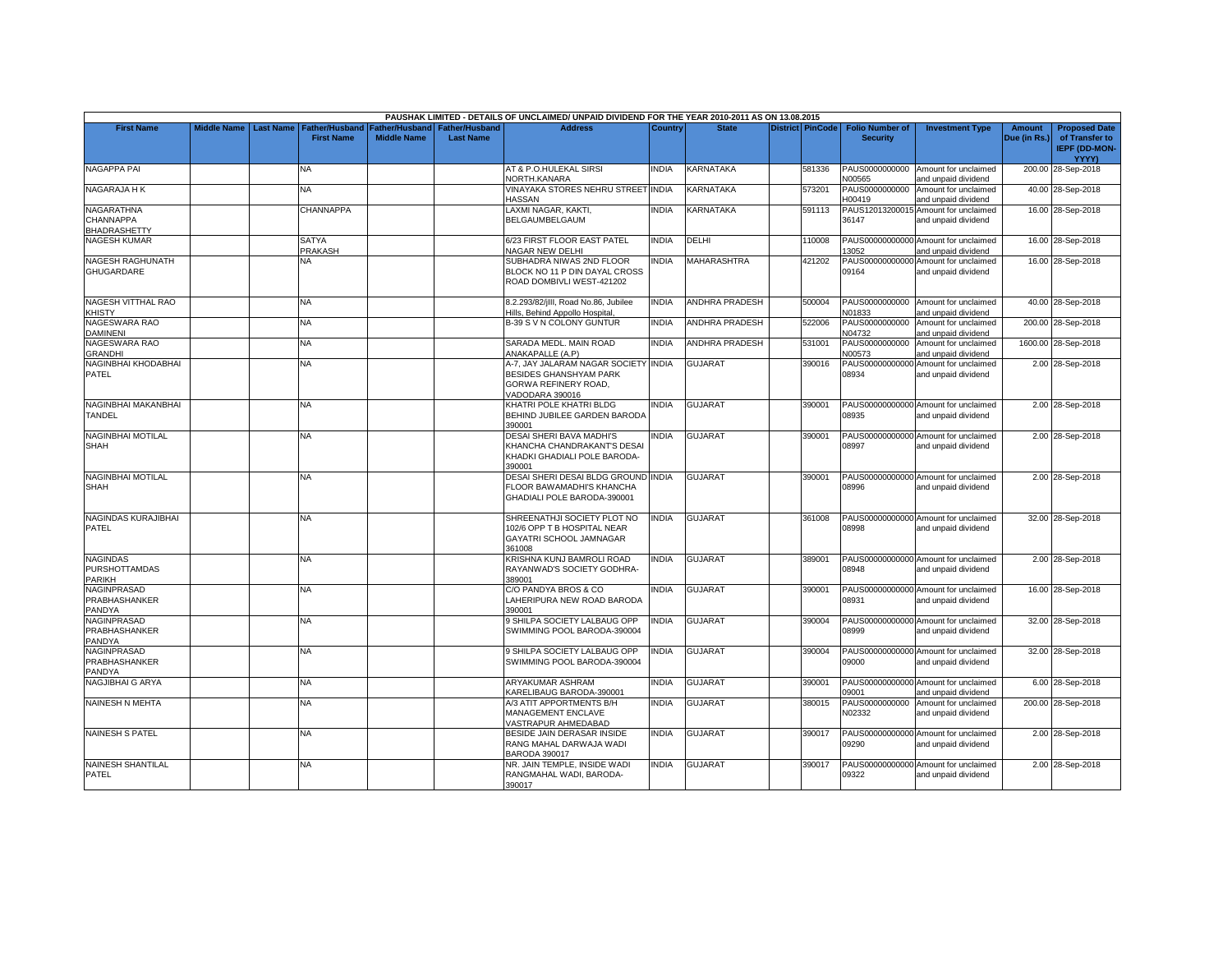|                                                          |                    |                  |                                            |                                             |                                           | PAUSHAK LIMITED - DETAILS OF UNCLAIMED/ UNPAID DIVIDEND FOR THE YEAR 2010-2011 AS ON 13.08.2015          |                |                       |                  |                                           |                                                             |                               |                                                                         |
|----------------------------------------------------------|--------------------|------------------|--------------------------------------------|---------------------------------------------|-------------------------------------------|----------------------------------------------------------------------------------------------------------|----------------|-----------------------|------------------|-------------------------------------------|-------------------------------------------------------------|-------------------------------|-------------------------------------------------------------------------|
| <b>First Name</b>                                        | <b>Middle Name</b> | <b>Last Name</b> | <b>Father/Husband</b><br><b>First Name</b> | <b>Father/Husband</b><br><b>Middle Name</b> | <b>Father/Husband</b><br><b>Last Name</b> | <b>Address</b>                                                                                           | <b>Country</b> | <b>State</b>          | District PinCode | <b>Folio Number of</b><br><b>Security</b> | <b>Investment Type</b>                                      | <b>Amount</b><br>Due (in Rs.) | <b>Proposed Date</b><br>of Transfer to<br><b>IEPF (DD-MON-</b><br>YYYY) |
| <b>NALINI CHAMPAKLAL</b><br><b>MODI</b>                  |                    |                  | ΝA                                         |                                             |                                           | C/O CHAMPAKLAL SANKALCHAND<br>MODI 1148 ZUMPADI NI POLE<br>MANDVI NI POLE MANEKCHOWK<br>AHMEDABAD 380001 | <b>INDIA</b>   | <b>GUJARAT</b>        | 380001           | 09217                                     | PAUS00000000000 Amount for unclaimed<br>and unpaid dividend |                               | 6.00 28-Sep-2018                                                        |
| NALINI CHANDRAKANT<br><b>SHAH</b>                        |                    |                  | <b>NA</b>                                  |                                             |                                           | 401/4 PAGRAV BUILDING NEAR<br>PATKAR COLLEGE GOREGAON<br>WEST MUMBAI                                     | <b>NDIA</b>    | MAHARASHTRA           | 400062           | N03588                                    | PAUS0000000000 Amount for unclaimed<br>and unpaid dividend  |                               | 400.00 28-Sep-2018                                                      |
| <b>NALINI JAGDISH MEHTA</b>                              |                    |                  | <b>NA</b>                                  |                                             |                                           | C/O THE SWASTIK JANATA<br>SAHAKARI BANK LTD 502<br>KALBADEVI ROAD MUMBAI-400002                          | <b>INDIA</b>   | <b>MAHARASHTRA</b>    | 400002           | 09169                                     | PAUS00000000000 Amount for unclaimed<br>and unpaid dividend |                               | 8.00 28-Sep-2018                                                        |
| <b>NALINI RAO M</b>                                      |                    |                  | NA                                         |                                             |                                           | RATANAVILLA MANGALORE SOUTH INDIA<br>KANARA                                                              |                | KARNATAKA             | 575003           | PAUS0000000000<br>M00138                  | Amount for unclaimed<br>and unpaid dividend                 |                               | 200.00 28-Sep-2018                                                      |
| NALINKUMAR A SHAH                                        |                    |                  | NA.                                        |                                             |                                           | 8 RAJGHAT SOCIETY NEAR JAIN<br><b>MERCHANT SO- CIETY</b><br>FATEHNAGAR PALDI AHMEDABAD<br>380007--       | <b>NDIA</b>    | <b>GUJARAT</b>        | 380007           | PAUS00000000000<br>09002                  | Amount for unclaimed<br>and unpaid dividend                 |                               | 32.00 28-Sep-2018                                                       |
| NAMA RAMESH BABU                                         |                    |                  | NΑ                                         |                                             |                                           | C/O.NAMA SUBRAMANYAM,<br>SESHUGARI STREET PRODDATUR<br>(CUDDAPAH DIST.)                                  | <b>INDIA</b>   | <b>ANDHRA PRADESH</b> | 516390           | N00179                                    | PAUS0000000000 Amount for unclaimed<br>and unpaid dividend  |                               | 200.00 28-Sep-2018                                                      |
| <b>NAMESH MOHAN</b><br><b>HAURASIA</b>                   |                    |                  | NA                                         |                                             |                                           | H-136 DDA LIG FLATS ASHOK<br>VIHAR PHASE-I DELHI 110052                                                  | <b>INDIA</b>   | DELHI                 | 110052           | 09185                                     | PAUS00000000000 Amount for unclaimed<br>and unpaid dividend |                               | 8.00 28-Sep-2018                                                        |
| <b>NANAK RAJANI</b>                                      |                    |                  | <b>CHANDI RAM JI</b><br>RAJANI             |                                             |                                           | 10.KATJU COLONY, INDORE                                                                                  | <b>INDIA</b>   | <b>MADHYA PRADESH</b> | 452004           | PAUS13017600005<br>20826                  | Amount for unclaimed<br>and unpaid dividend                 |                               | 16.00 28-Sep-2018                                                       |
| NANAK SINGH MEHTA                                        |                    |                  | NA                                         |                                             |                                           | H NO IX/1585 GALI KRISHNA MKT<br>GANDHI NAGAR DELHI-110031                                               | INDIA          | DELHI                 | 110031           | 09196                                     | PAUS00000000000 Amount for unclaimed<br>and unpaid dividend |                               | 8.00 28-Sep-2018                                                        |
| <b>NANDI DEVI</b>                                        |                    |                  | <b>NA</b>                                  |                                             |                                           | C/O SHIV INDUSTRIES KEDAL GUNJ INDIA<br>ALWAR-301001                                                     |                | <b>RAJASTHAN</b>      | 301001           | 09109                                     | PAUS00000000000 Amount for unclaimed<br>and unpaid dividend |                               | 8.00 28-Sep-2018                                                        |
| <b>NANDINI H PATEL</b>                                   |                    |                  | NA                                         |                                             |                                           | 2 SAGAR FLATS GOKUL PARK<br>NEAR POLY TECHNIC AHMEDABAD-<br>380015                                       | <b>NDIA</b>    | <b>GUJARAT</b>        | 380015           | 09003                                     | PAUS00000000000 Amount for unclaimed<br>and unpaid dividend |                               | 32.00 28-Sep-2018                                                       |
| <b>NANDINI REWARI</b>                                    |                    |                  | <b>NA</b>                                  |                                             |                                           | <b>B-1 HAUZ KHAS ENCLAVE NEW-</b><br>DELHI-110016                                                        | <b>INDIA</b>   | DELHI                 | 110016           | 09132                                     | PAUS00000000000 Amount for unclaimed<br>and unpaid dividend |                               | 8.00 28-Sep-2018                                                        |
| NANDITA NANUBHAI<br>AMIN                                 |                    |                  | <b>NA</b>                                  |                                             |                                           | AMALTAS FARM & NURSERY<br>BHAYLI RAIPURA VILLAGE ROAD<br>BHAYLI DIST BARODA 392410                       | <b>NDIA</b>    | <b>MAHARASHTRA</b>    | 999999           | PAUS00000000000<br>09214                  | Amount for unclaimed<br>and unpaid dividend                 |                               | 2.00 28-Sep-2018                                                        |
| <b>NANDKISHORBHAI</b><br><b>NAGARBHAI PATEL</b>          |                    |                  | <b>NA</b>                                  |                                             |                                           | AT P O SAMA NEAR UNION BANK.<br>SAMA BARODA-391775                                                       | <b>INDIA</b>   | <b>GUJARAT</b>        | 391775           | 09004                                     | PAUS00000000000 Amount for unclaimed<br>and unpaid dividend |                               | 2.00 28-Sep-2018                                                        |
| NANDKUMAR VASAVADA                                       |                    |                  | <b>NA</b>                                  |                                             |                                           | NAV KUSUM NAVA NAGAR VADA<br>ROAD JUNAGADH                                                               | <b>INDIA</b>   | <b>GUJARAT</b>        | 362001           | PAUS0000000000<br>N04160                  | Amount for unclaimed<br>and unpaid dividend                 |                               | 200.00 28-Sep-2018                                                      |
| NANDLAL KHETARPAL                                        |                    |                  | <b>NA</b>                                  |                                             |                                           | III/B-6 LAJPAT NAGAR NEW DELHI-<br>110024                                                                | <b>INDIA</b>   | DELHI                 | 110024           | PAUS00000000000<br>09197                  | Amount for unclaimed<br>and unpaid dividend                 |                               | 16.00 28-Sep-2018                                                       |
| <b>NANDUBHAI KALIDAS</b><br>PATEL                        |                    |                  | <b>NA</b>                                  |                                             |                                           | 4 ADHUNIK SOCIETY CHHANI DIST<br>BARODA PIN-391740                                                       | <b>INDIA</b>   | <b>GUJARAT</b>        | 391740           | 09005                                     | PAUS00000000000 Amount for unclaimed<br>and unpaid dividend |                               | 6.00 28-Sep-2018                                                        |
| <b>NANHI KAUL</b>                                        |                    |                  | <b>NA</b>                                  |                                             |                                           | C/O C KAUL THE NEW INDIA<br>ASSURANCE CO LTD D58/12A-1 S S<br>SIGRA VARANASI                             | INDIA          | <b>UTTAR PRADESH</b>  | 221010           | PAUS0000000000<br>N03403                  | Amount for unclaimed<br>and unpaid dividend                 |                               | 200.00 28-Sep-2018                                                      |
| <b>NANUBEN</b><br><b>FAKIRMAHAMMAD</b><br><b>MANSURI</b> |                    |                  | <b>NA</b>                                  |                                             |                                           | BAZAR AT & PO DHINOJ TA<br>CHANASMA DIST MEHSANA 384225                                                  | <b>NDIA</b>    | <b>GUJARAT</b>        | 384225           | 09218                                     | PAUS00000000000 Amount for unclaimed<br>and unpaid dividend |                               | 24.00 28-Sep-2018                                                       |
| NARAHARI KOTA                                            |                    |                  | <b>NA</b>                                  |                                             |                                           | C/O QUINN INDIA LIMITED 3-6-307/1<br>HYDERGUDA HYDERABAD-500001                                          | <b>INDIA</b>   | <b>ANDHRA PRADESH</b> | 500001           | 09108                                     | PAUS00000000000 Amount for unclaimed<br>and unpaid dividend |                               | 8.00 28-Sep-2018                                                        |
| NARANBHAI JIVABHAI<br>PATEL                              |                    |                  | <b>NA</b>                                  |                                             |                                           | PATEL COMPOUND BODELI DIST<br>BARODA PIN 391135                                                          | <b>INDIA</b>   | GUJARAT               | 391135           | PAUS00000000000<br>08929                  | Amount for unclaimed<br>and unpaid dividend                 |                               | 16.00 28-Sep-2018                                                       |
| NARANBHAI TRIKAMBHAI<br>PATEL                            |                    |                  | NA                                         |                                             |                                           | KANBHA TA BORSAD DIST KHEDA<br>388540                                                                    | <b>INDIA</b>   | <b>GUJARAT</b>        | 388540           | PAUS0000000000<br>09008                   | Amount for unclaimed<br>and unpaid dividend                 |                               | 32.00 28-Sep-2018                                                       |
| NARANDAS VITHALDAS<br>PATEL                              |                    |                  | <b>NA</b>                                  |                                             |                                           | 205 SANTOK CHAMBERS NEAR<br>SARDARNAGAR BUS STAND OLD<br>CHHANI ROAD BARODA-390002                       | <b>NDIA</b>    | <b>GUJARAT</b>        | 390002           | PAUS00000000000<br>08946                  | Amount for unclaimed<br>and unpaid dividend                 |                               | 16.00 28-Sep-2018                                                       |
| NARANLAL HARILAL<br><b>MODI</b>                          |                    |                  | NA                                         |                                             |                                           | V88/7/8-LUHAR WALO KHANCHO.<br>PRANLAL SETH NO DELEHO, OPP<br>GHEEKHATHA POST OFFICE,<br>AHMEDABAD.      | <b>NDIA</b>    | <b>GUJARAT</b>        | 380001           | 09219                                     | PAUS00000000000 Amount for unclaimed<br>and unpaid dividend |                               | 16.00 28-Sep-2018                                                       |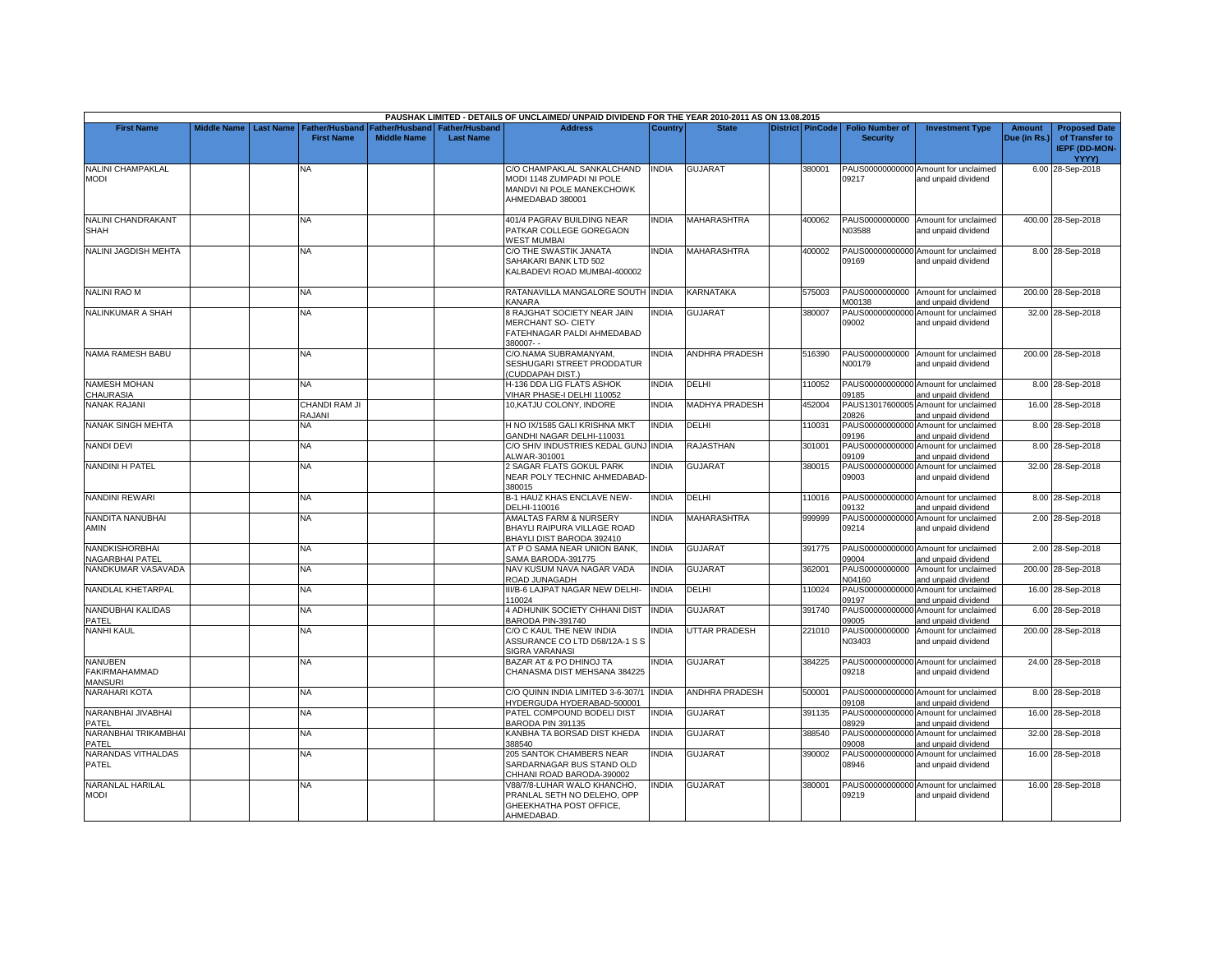|                                              |             |                  |                                            |                    |                                                     | PAUSHAK LIMITED - DETAILS OF UNCLAIMED/ UNPAID DIVIDEND FOR THE YEAR 2010-2011 AS ON 13.08.2015             |                |                       |                         |                                           |                                                             |                               |                                                                         |
|----------------------------------------------|-------------|------------------|--------------------------------------------|--------------------|-----------------------------------------------------|-------------------------------------------------------------------------------------------------------------|----------------|-----------------------|-------------------------|-------------------------------------------|-------------------------------------------------------------|-------------------------------|-------------------------------------------------------------------------|
| <b>First Name</b>                            | Middle Name | <b>Last Name</b> | <b>Father/Husband</b><br><b>First Name</b> | <b>Middle Name</b> | Father/Husband   Father/Husband<br><b>Last Name</b> | <b>Address</b>                                                                                              | <b>Country</b> | <b>State</b>          | <b>District PinCode</b> | <b>Folio Number of</b><br><b>Security</b> | <b>Investment Type</b>                                      | <b>Amount</b><br>Due (in Rs.) | <b>Proposed Date</b><br>of Transfer to<br><b>IEPF (DD-MON-</b><br>YYYY) |
| <b>NARASIMHA</b><br>RAMACHANDRA RAO<br>GOLLA |             |                  | NA.                                        |                    |                                                     | C/O.CITY PHARMA DISTRIBUTORS<br>BHAVANARAYANA STREET<br>VIJAYAWADA (A.P)                                    | <b>INDIA</b>   | <b>ANDHRA PRADESH</b> | 520001                  | N00922                                    | PAUS0000000000 Amount for unclaimed<br>and unpaid dividend  |                               | 200.00 28-Sep-2018                                                      |
| NARAYAN<br>NARMADASHANKER<br>THAKER          |             |                  | <b>NA</b>                                  |                    |                                                     | 47 ARIHANT CO-OP HSG SOCIETY<br>BEHIND RIDHI SIDHI NAGAR AJWA<br>ROAD BARODA 390018                         | <b>NDIA</b>    | <b>GUJARAT</b>        | 390018                  | 08937                                     | PAUS00000000000 Amount for unclaimed<br>and unpaid dividend |                               | 6.00 28-Sep-2018                                                        |
| <b>NARAYAN PRABHU</b>                        |             |                  | <b>NA</b>                                  |                    |                                                     | 88 4TH MAIN MALLESWARAM<br><b>BANGALORE</b>                                                                 | <b>INDIA</b>   | KARNATAKA             | 560003                  | N01655                                    | PAUS0000000000 Amount for unclaimed<br>and unpaid dividend  |                               | 400.00 28-Sep-2018                                                      |
| NARAYANA H K                                 |             |                  | <b>NA</b>                                  |                    |                                                     | POORNIMA MEDICAL STORES.<br><b>HASSAN</b>                                                                   | <b>INDIA</b>   | KARNATAKA             | 573201                  | PAUS0000000000<br>H00920                  | Amount for unclaimed<br>and unpaid dividend                 |                               | 160.00 28-Sep-2018                                                      |
| NARAYANAN A C                                |             |                  | NA.                                        |                    |                                                     | CHULLIPARAMBIL HOUSE.<br>MUTHUVATTOOR, P.O.<br>CHAVAKKAAD, TRICHUR<br>DIST.(KERALA STATE)                   | INDIA          | <b>KERALA</b>         | 680506                  | PAUS0000000000<br>A01038                  | Amount for unclaimed<br>and unpaid dividend                 |                               | 40.00 28-Sep-2018                                                       |
| <b>NARAYANAN S</b>                           |             |                  | <b>NA</b>                                  |                    |                                                     | NO 14 MANINAGARAM MAIN ROAD<br>MANINAGARAM MAIN ROAD<br><b>MADURAI</b>                                      | <b>INDIA</b>   | <b>TAMIL NADU</b>     | 625001                  | 00869                                     | PAUSIN300441100 Amount for unclaimed<br>and unpaid dividend |                               | 16.00 28-Sep-2018                                                       |
| <b>NARAYANAN S G</b>                         |             |                  | NA.                                        |                    |                                                     | Block I, B1 Green Park Apartments<br>No.2, LIC Colony Main Road,<br>Velachery                               | <b>INDIA</b>   | <b>TAMIL NADU</b>     | 600042                  | S00234                                    | PAUS0000000000 Amount for unclaimed<br>and unpaid dividend  |                               | 200.00 28-Sep-2018                                                      |
| NARAYANARAO R KAVI                           |             |                  | NA.                                        |                    |                                                     | C/O.DR.G.R.KAVI 'MATHURU<br>CHHAYA', P.O.INDI, (BIJAPUR DIST.)                                              | INDIA          | KARNATAKA             | 586209                  | N00866                                    | PAUS0000000000 Amount for unclaimed<br>and unpaid dividend  |                               | 400.00 28-Sep-2018                                                      |
| NARAYANARAO TURPATI                          |             |                  | <b>NA</b>                                  |                    |                                                     | DOCTORS ENCLAVE KRISHNA<br>NAGAR VISAKHAPATNAM                                                              | <b>INDIA</b>   | <b>ANDHRA PRADESH</b> | 530002                  | N04809                                    | PAUS0000000000 Amount for unclaimed<br>and unpaid dividend  |                               | 200.00 28-Sep-2018                                                      |
| NARAYANBHAI LALBHAI<br>PARI                  |             |                  | NA                                         |                    |                                                     | 08 SHYAM SHARAN-2 AAHORI CLUB INDIA<br>ROAD BOPAL GHUMA ROAD<br>GHUMA-AHMEDABAD                             |                | <b>GUJARAT</b>        | 380058                  | 08954                                     | PAUS00000000000 Amount for unclaimed<br>and unpaid dividend |                               | 6.00 28-Sep-2018                                                        |
| NARAYANBHAI LALBHAI<br>PARI                  |             |                  | <b>NA</b>                                  |                    |                                                     | 08 SHYAM SHARAN-2 AAHORI CLUB INDIA<br>ROAD BOPAL GHUMA ROAD<br>GHUMA-AHMEDABAD                             |                | <b>GUJARAT</b>        | 380058                  | 08955                                     | PAUS00000000000 Amount for unclaimed<br>and unpaid dividend |                               | 6.00 28-Sep-2018                                                        |
| NARAYANBHAI LALBHAI<br>THAKKAR               |             |                  | NA                                         |                    |                                                     | 08 SHYAM SHARAN-2 AAHORI CLUB INDIA<br>ROAD BOPAL GHUMA ROAD<br>GHUMA-AHMEDABAD                             |                | <b>GUJARAT</b>        | 380058                  | 08956                                     | PAUS00000000000 Amount for unclaimed<br>and unpaid dividend |                               | 6.00 28-Sep-2018                                                        |
| NARAYANBHAI LALBHAI<br>THAKKAR               |             |                  | <b>NA</b>                                  |                    |                                                     | 08 SHYAM SHARAN-2 AAHORI CLUB INDIA<br>ROAD BOPAL GHUMA ROAD<br>GHUMA-AHMEDABAD                             |                | <b>GUJARAT</b>        | 380058                  | 08957                                     | PAUS00000000000 Amount for unclaimed<br>and unpaid dividend |                               | 6.00 28-Sep-2018                                                        |
| <b>NARBADABEN</b><br><b>DAHYABHAI PATEL</b>  |             |                  | <b>NA</b>                                  |                    |                                                     | 11 BHAT APARTMENT CHUNIBHAI<br>COLONY KANKARIA AHMEDABAD-<br>380022                                         | <b>NDIA</b>    | <b>GUJARAT</b>        | 380022                  | 08958                                     | PAUS00000000000 Amount for unclaimed<br>and unpaid dividend |                               | 16.00 28-Sep-2018                                                       |
| <b>NARENDER SINGH</b>                        |             |                  | NA                                         |                    |                                                     | <b>40-D GEWA APARTMENTS VIKAS</b><br>PURI NEW DELHI 110018                                                  | INDIA          | DELHI                 | 110018                  | 09129                                     | PAUS00000000000 Amount for unclaimed<br>and unpaid dividend |                               | 8.00 28-Sep-2018                                                        |
| NARENDRA JETHALAL<br><b>VYAS</b>             |             |                  | <b>NA</b>                                  |                    |                                                     | LIMDI FALIYA AT & PO CHHANI DIST<br>BARODA PIN-391740                                                       | <b>INDIA</b>   | <b>GUJARAT</b>        | 391740                  | 09010                                     | PAUS00000000000 Amount for unclaimed<br>and unpaid dividend |                               | 2.00 28-Sep-2018                                                        |
| NARENDRA KANTILAL<br><b>SHAH</b>             |             |                  | <b>NA</b>                                  |                    |                                                     | C/O M K SHAH HOUSE GIDC<br>COLONY UMBERGAON DIST<br>VALSAD                                                  | <b>NDIA</b>    | <b>GUJARAT</b>        | 388250                  | PAUS00000000000<br>09011                  | Amount for unclaimed<br>and unpaid dividend                 |                               | 2.00 28-Sep-2018                                                        |
| NARENDRA KUMAR<br>CHIMANLAL DESAI            |             |                  | NA                                         |                    |                                                     | B/99, ALEMBIC COLONY VADODARA INDIA<br>VADODARA                                                             |                | GUJARAT               | 390003                  | PAUS0000000000<br>N00181                  | Amount for unclaimed<br>and unpaid dividend                 |                               | 40.00 28-Sep-2018                                                       |
| NARENDRA KUMAR S                             |             |                  | <b>NA</b>                                  |                    |                                                     | NO 2.4TH CROSS.<br><b>/ASANTHANAGAR BANGALORE</b>                                                           | <b>NDIA</b>    | KARNATAKA             | 560052                  | PAUS0000000000<br>S01896                  | Amount for unclaimed<br>and unpaid dividend                 |                               | 200.00 28-Sep-2018                                                      |
| <b>NARENDRA MITTAL</b>                       |             |                  | NA                                         |                    |                                                     | POCKET A-9 D D A FLAT 71-A<br>KALKAJI EXTENSION NEW DELHI<br>10019                                          | NDIA           | DELHI                 | 110019                  | 09081                                     | PAUS00000000000 Amount for unclaimed<br>and unpaid dividend |                               | 32.00 28-Sep-2018                                                       |
| <b>NARENDRA PURANI</b>                       |             |                  | NA.                                        |                    |                                                     | NEAR RANCHHODJI MANDIR<br><b>GODHRA DIST PANCHMAHALS</b><br>389001                                          | <b>INDIA</b>   | GUJARAT               | 389001                  | 09087                                     | PAUS00000000000 Amount for unclaimed<br>and unpaid dividend |                               | 8.00 28-Sep-2018                                                        |
| NARENDRA SHAH                                |             |                  | <b>NA</b>                                  |                    |                                                     | SHARE & STOCK BROKER 201, SHIV INDIA<br>APPARTME- NT SHASTRI POLE<br>KOTHI CHAR-RASTA VADODA- RA<br>390001- |                | <b>GUJARAT</b>        | 390001                  | 09259                                     | PAUS00000000000 Amount for unclaimed<br>and unpaid dividend |                               | 10.00 28-Sep-2018                                                       |
| NARENDRAKUMAR<br><b>AMBALAL PATEL</b>        |             |                  | <b>NA</b>                                  |                    |                                                     | NEAR JAGAJI MANDIR AT & PO<br>SOKHADA DIST BARODA PIN-<br>391240                                            | <b>NDIA</b>    | GUJARAT               | 391240                  | 09013                                     | PAUS00000000000 Amount for unclaimed<br>and unpaid dividend |                               | 6.00 28-Sep-2018                                                        |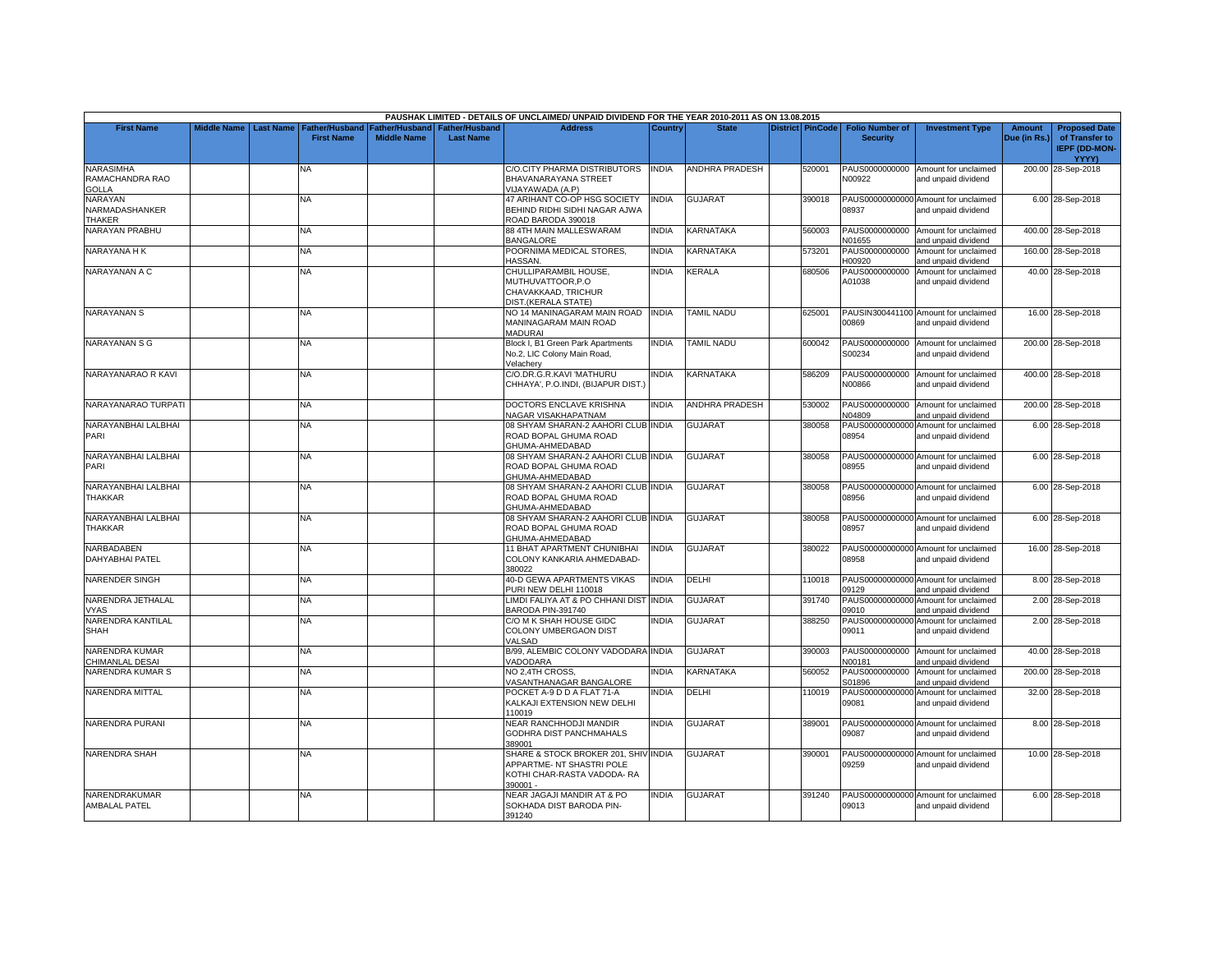|                                                 |                    |                  |                                            |                    |                                                     | PAUSHAK LIMITED - DETAILS OF UNCLAIMED/ UNPAID DIVIDEND FOR THE YEAR 2010-2011 AS ON 13.08.2015          |              |                       |                  |                                           |                                                             |                               |                                                                         |
|-------------------------------------------------|--------------------|------------------|--------------------------------------------|--------------------|-----------------------------------------------------|----------------------------------------------------------------------------------------------------------|--------------|-----------------------|------------------|-------------------------------------------|-------------------------------------------------------------|-------------------------------|-------------------------------------------------------------------------|
| <b>First Name</b>                               | <b>Middle Name</b> | <b>Last Name</b> | <b>Father/Husband</b><br><b>First Name</b> | <b>Middle Name</b> | Father/Husband   Father/Husband<br><b>Last Name</b> | <b>Address</b>                                                                                           | Country      | <b>State</b>          | District PinCode | <b>Folio Number of</b><br><b>Security</b> | <b>Investment Type</b>                                      | <b>Amount</b><br>Due (in Rs.) | <b>Proposed Date</b><br>of Transfer to<br><b>IEPF (DD-MON-</b><br>YYYY) |
| NARENDRAKUMAR<br>CHIMANLAL DESAI                |                    |                  | NA                                         |                    |                                                     | FB/99 ALEMBIC COLONY BARODA-<br>390003                                                                   | <b>INDIA</b> | <b>GUJARAT</b>        | 390003           | 03960                                     | PAUS00000000000 Amount for unclaimed<br>and unpaid dividend |                               | 16.00 28-Sep-2018                                                       |
| NARENDRAKUMAR<br>CHIMANLAL DESAI                |                    |                  | <b>NA</b>                                  |                    |                                                     | FB 99 ALEMBIC COLONY BARODA<br>390003                                                                    | <b>INDIA</b> | <b>GUJARAT</b>        | 390003           | PAUS00000000000<br>08925                  | Amount for unclaimed<br>and unpaid dividend                 |                               | 2.00 28-Sep-2018                                                        |
| NARENDRAKUMAR<br><b>OCHHAVLAL SHAH</b>          |                    |                  | <b>NA</b>                                  |                    |                                                     | VYAS WADA NEAR RADHA<br>KRISHNA TEMPLE PETLAD DIST<br>KAIRA PIN-388450                                   | <b>INDIA</b> | <b>GUJARAT</b>        | 388450           | 09015                                     | PAUS00000000000 Amount for unclaimed<br>and unpaid dividend |                               | 2.00 28-Sep-2018                                                        |
| NARENDRAKUMAR<br><b>PURSHOTTAMDAS</b><br>VAIDYA |                    |                  | NA                                         |                    |                                                     | F-246 ALEMBIC GLASS COLONY<br>ALEMBIC ROAD BARODA 390003                                                 | <b>INDIA</b> | <b>GUJARAT</b>        | 390003           | 08940                                     | PAUS00000000000 Amount for unclaimed<br>and unpaid dividend |                               | 2.00 28-Sep-2018                                                        |
| NARESH CHAND JAIN                               |                    |                  | NA                                         |                    |                                                     | C/O VICKERS SPERRY OF INDIA<br>TD D-104 HIMALAYA HOUSE K G<br>ROAD NEW DELHI-110001                      | <b>INDIA</b> | DELHI                 | 110001           | 09120                                     | PAUS00000000000 Amount for unclaimed<br>and unpaid dividend |                               | 8.00 28-Sep-2018                                                        |
| <b>NARESH DHINGRA</b>                           |                    |                  | <b>NA</b>                                  |                    |                                                     | 9 AJMER ROAD PERTAPPURA<br>AGRA-282001                                                                   | <b>INDIA</b> | <b>UTTAR PRADESH</b>  | 282001           | 09016                                     | PAUS00000000000 Amount for unclaimed<br>and unpaid dividend |                               | 2.00 28-Sep-2018                                                        |
| <b>NARESH KUMAR</b><br>AGARWAL                  |                    |                  | NA.                                        |                    |                                                     | AGRAWALS 18/72 GEETA COLONY<br>DELHI 110031                                                              | <b>INDIA</b> | DELHI                 | 110031           | 09209                                     | PAUS00000000000 Amount for unclaimed<br>and unpaid dividend |                               | 24.00 28-Sep-2018                                                       |
| <b>NARESH KUMAR</b><br>AGARWAL                  |                    |                  | NA                                         |                    |                                                     | AGRAWALS 18/72 GEETA COLONY<br>DELHI 110031                                                              | <b>INDIA</b> | DELHI                 | 110031           | PAUS00000000000<br>09119                  | Amount for unclaimed<br>and unpaid dividend                 |                               | 8.00 28-Sep-2018                                                        |
| <b>NARESH KUMAR P</b>                           |                    |                  | <b>NA</b>                                  |                    |                                                     | NISHARANG EDAKKADA (PO)<br>CALICUT KERALA                                                                | <b>INDIA</b> | <b>KERALA</b>         | 673005           | PAUS0000000000<br>N02948                  | Amount for unclaimed<br>and unpaid dividend                 |                               | 200.00 28-Sep-2018                                                      |
| NARESH SABHARWAL                                |                    |                  | NA                                         |                    |                                                     | D-197 ASHOK VIHAR PHASE-I DELHI<br>10052                                                                 | <b>INDIA</b> | DELHI                 | 110052           | PAUS00000000000<br>09282                  | Amount for unclaimed<br>and unpaid dividend                 |                               | 8.00 28-Sep-2018                                                        |
| <b>NARESH VERMA</b>                             |                    |                  | <b>NA</b>                                  |                    |                                                     | 24/1 SHAKTI NAGAR DELHI-110007                                                                           | <b>INDIA</b> | DELHI                 | 110007           | PAUS00000000000<br>09074                  | Amount for unclaimed<br>and unpaid dividend                 |                               | 32.00 28-Sep-2018                                                       |
| NARESH VITTHAL<br><b>BATAVALE</b>               |                    |                  | NA                                         |                    |                                                     | KUVERJI DEVSHI CHAWL 2ND FL B INDIA<br>S ROAD OPP ZARAPKAR SHOW<br>ROAD DADAR MUMBAI 400028              |              | MAHARASHTRA           | 400028           | PAUS00000000000<br>09172                  | Amount for unclaimed<br>and unpaid dividend                 |                               | 8.00 28-Sep-2018                                                        |
| <b>NARESH VRAJLAL</b><br>VAGHELA                |                    |                  | <b>NA</b>                                  |                    |                                                     | FLAT 42 BLDG 17 11TH FLOOR<br>NAVJIVAN SOCIETY LAMINGTON<br>ROAD MUMBAI-400008                           | <b>INDIA</b> | <b>MAHARASHTRA</b>    | 400008           | 09143                                     | PAUS00000000000 Amount for unclaimed<br>and unpaid dividend |                               | 8.00 28-Sep-2018                                                        |
| NARESHKUMAR SHAH                                |                    |                  | <b>NA</b>                                  |                    |                                                     | NO 2 BANSIDHAR SOCIETY AJWA<br>ROAD OPP VINAY SOCIETY<br>SARDAR ESTATE BARODA 390019                     | <b>INDIA</b> | <b>GUJARAT</b>        | 390019           | 09289                                     | PAUS00000000000 Amount for unclaimed<br>and unpaid dividend |                               | 2.00 28-Sep-2018                                                        |
| <b>NARGIS MASIH</b>                             |                    |                  | <b>NA</b>                                  |                    |                                                     | C/O ST JOHN'S BAPTIST SCHOOL<br>SOHNA ROAD PALWAL DIST<br>FARIDABAD HARYANA 121102                       | <b>INDIA</b> | <b>HARYANA</b>        | 121102           | 09202                                     | PAUS00000000000 Amount for unclaimed<br>and unpaid dividend |                               | 32.00 28-Sep-2018                                                       |
| <b>NARINDER DEV GROVER</b>                      |                    |                  | <b>NA</b>                                  |                    |                                                     | C/O INDIAN PETROCHEMICALS<br>CORP LTD 2ND - FLOOR HIMALAYA<br>HOUSE 23 K G MARG NEW DE- LHI-<br>110001 - | <b>NDIA</b>  | DELHI                 | 110001           | PAUS00000000000<br>09118                  | Amount for unclaimed<br>and unpaid dividend                 |                               | 8.00 28-Sep-2018                                                        |
| <b>NARMADABEN</b><br><b>THAKORLAL PATEL</b>     |                    |                  | <b>NA</b>                                  |                    |                                                     | KADIPORE GANDEVI DIST BULSAR-<br>396360                                                                  | <b>INDIA</b> | <b>GUJARAT</b>        | 396360           | 09017                                     | PAUS00000000000 Amount for unclaimed<br>and unpaid dividend |                               | 16.00 28-Sep-2018                                                       |
| NAROTAMBHAI<br>MATHURBHAI PATEL                 |                    |                  | <b>NA</b>                                  |                    |                                                     | AT BHACHARVADA POST<br>HAZARPURA TAL NADOD DIST<br><b>BROACH DIST BROACH</b>                             | <b>INDIA</b> | <b>GUJARAT</b>        | 392001           | 09232                                     | PAUS00000000000 Amount for unclaimed<br>and unpaid dividend |                               | 2.00 28-Sep-2018                                                        |
| <b>NAROTTAMDAS</b><br>HARAKHCHAND PAREKH        |                    |                  | <b>NA</b>                                  |                    |                                                     | SURKAWALA DR PANDYA S BLDG<br>OPP HOME SCH- OOL WAGHAVADI<br>ROAD BHAVNAGAR 364002 - -                   | <b>INDIA</b> | <b>GUJARAT</b>        | 364002           | 08923                                     | PAUS00000000000 Amount for unclaimed<br>and unpaid dividend |                               | 52.00 28-Sep-2018                                                       |
| NAROTTAMDAS<br>JADAVJEE MITHANI                 |                    |                  | NA                                         |                    |                                                     | ARYAN MAHALI 6TH FLOOR BLOCK INDIA<br>NO 32 C ROAD CHURCHGATE<br>MUMBAI 400020                           |              | MAHARASHTRA           | 400020           | 09306                                     | PAUS00000000000 Amount for unclaimed<br>and unpaid dividend |                               | 32.00 28-Sep-2018                                                       |
| NARPAT SINGH DUGAR                              |                    |                  | <b>NA</b>                                  |                    |                                                     | C/O INDUSTRIAL SALES AGENCY<br>MARSHALL HOUSE 33/1 NETAJI<br>SUBHASH ROAD CALCUTT-700001                 | <b>INDIA</b> | <b>WEST BENGAL</b>    | 700001           | 09150                                     | PAUS00000000000 Amount for unclaimed<br>and unpaid dividend |                               | 8.00 28-Sep-2018                                                        |
| NARSIMHA RAO KASAM                              |                    |                  | NA                                         |                    |                                                     | 8-3-225/59 YADAGIRINAGAR<br>YOUSUFGUDA HYDERABAD                                                         | <b>INDIA</b> | <b>ANDHRA PRADESH</b> | 500045           | PAUS0000000000<br><b>N03177</b>           | Amount for unclaimed<br>and unpaid dividend                 |                               | 200.00 28-Sep-2018                                                      |
| NARSINGH PRASAD<br>KHAITAN                      |                    |                  | <b>NA</b>                                  |                    |                                                     | 6A MADAN MOHAN TALLA STREET<br>CALCUTTA-700005                                                           | <b>INDIA</b> | <b>WEST BENGAL</b>    | 700005           | PAUS00000000000<br>09148                  | Amount for unclaimed<br>and unpaid dividend                 |                               | 8.00 28-Sep-2018                                                        |
| NARSINHBHAI<br>METHABHAI GHUMALIA               |                    |                  | NA                                         |                    |                                                     | C\O MANSUKH K KAMANI SATNAM<br>TRADING CO. A-54, MARKETING<br>YARD RAJKOT                                | <b>INDIA</b> | <b>GUJARAT</b>        | 360003           | PAUS00000000000<br>09021                  | Amount for unclaimed<br>and unpaid dividend                 |                               | 2.00 28-Sep-2018                                                        |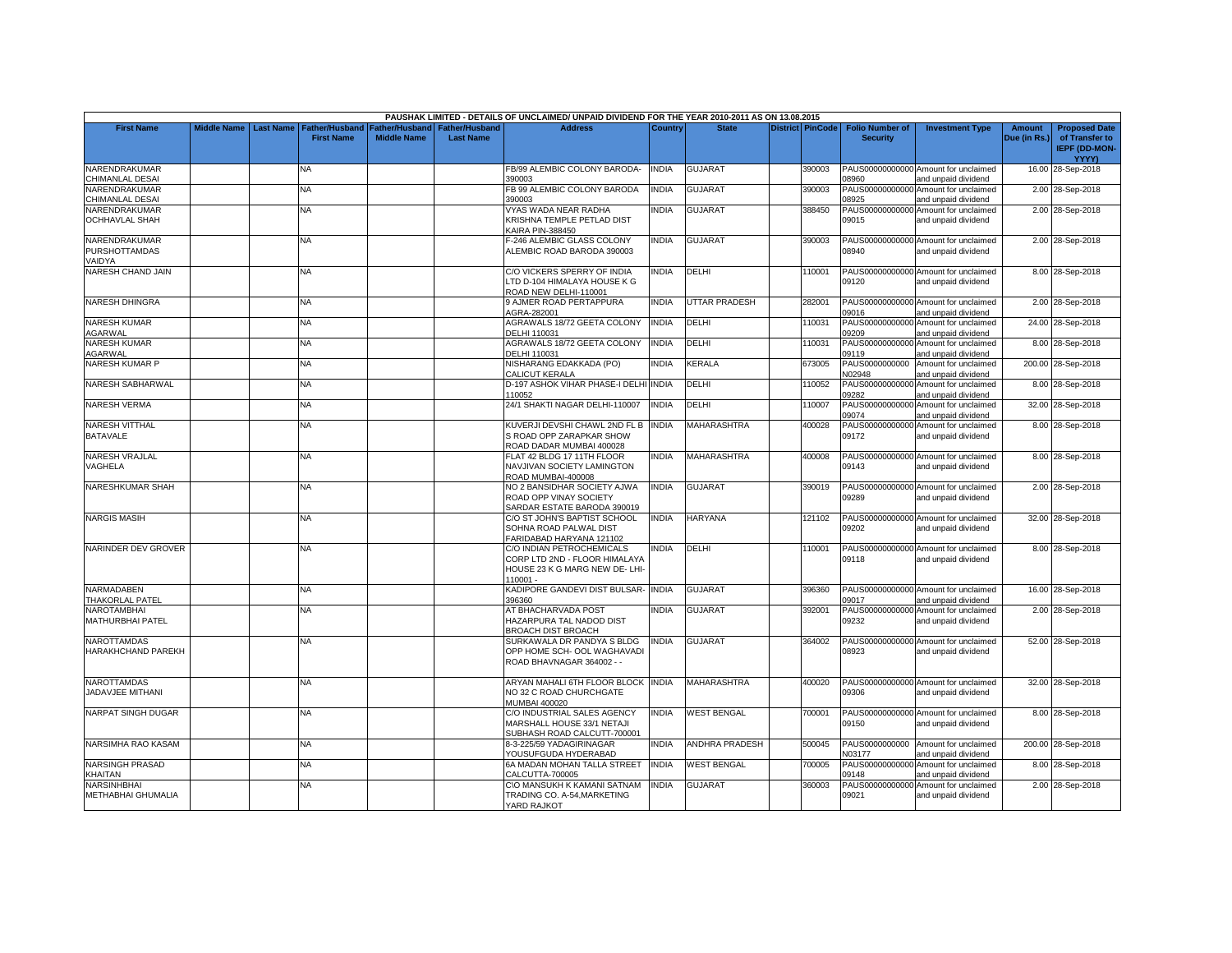|                                               |                    |                  |                                     |                                      |                                           | PAUSHAK LIMITED - DETAILS OF UNCLAIMED/ UNPAID DIVIDEND FOR THE YEAR 2010-2011 AS ON 13.08.2015                           |              |                    |                         |                                           |                                                             |                        |                                                                                |
|-----------------------------------------------|--------------------|------------------|-------------------------------------|--------------------------------------|-------------------------------------------|---------------------------------------------------------------------------------------------------------------------------|--------------|--------------------|-------------------------|-------------------------------------------|-------------------------------------------------------------|------------------------|--------------------------------------------------------------------------------|
| <b>First Name</b>                             | <b>Middle Name</b> | <b>Last Name</b> | Father/Husband<br><b>First Name</b> | Father/Husband<br><b>Middle Name</b> | <b>Father/Husband</b><br><b>Last Name</b> | <b>Address</b>                                                                                                            | Country      | <b>State</b>       | <b>District PinCode</b> | <b>Folio Number of</b><br><b>Security</b> | <b>Investment Type</b>                                      | Amount<br>Due (in Rs.) | <b>Proposed Date</b><br>of Transfer to<br><b>IEPF (DD-MON-</b><br><b>YYYY)</b> |
| <b>NARSINHBHAI</b><br>VALLABHBHAI PASTAGIA    |                    |                  | NA                                  |                                      |                                           | SHAKBHAJI MARKET BAZAR<br>GANDEVI DIST BULSAR PIN-396360                                                                  | INDIA        | <b>GUJARAT</b>     | 396360                  | 09022                                     | PAUS00000000000 Amount for unclaimed<br>and unpaid dividend |                        | 32.00 28-Sep-2018                                                              |
| NARSINHBHAI VIRABHAI<br>CHAUDHARY             |                    |                  | <b>NA</b>                           |                                      |                                           | AT & PO PALDI TA VISNAGAR DIST<br>MEHSANA PIN-384315                                                                      | <b>INDIA</b> | <b>GUJARAT</b>     | 384315                  | 09023                                     | PAUS00000000000 Amount for unclaimed<br>and unpaid dividend |                        | 10.00 28-Sep-2018                                                              |
| <b>NASRIN PEERSAB</b><br><b>HEREKAR</b>       |                    |                  | NA                                  |                                      |                                           | 10 HONDA MANSION 332 SIR J J<br>ROAD NEXT TO SEVA NIKETAN<br>BYCULLA MUMBAI 400008                                        | <b>INDIA</b> | MAHARASHTRA        | 400008                  | 09161                                     | PAUS00000000000 Amount for unclaimed<br>and unpaid dividend |                        | 18.00 28-Sep-2018                                                              |
| NASRINBANU YOUSUF<br>WAGHBAKRIWALA            |                    |                  | <b>NA</b>                           |                                      |                                           | C/O SABNAM 1234 VARIYAVI<br>BHAGAL SURAT-395003                                                                           | <b>INDIA</b> | <b>GUJARAT</b>     | 395003                  | 09154                                     | PAUS00000000000 Amount for unclaimed<br>and unpaid dividend |                        | 24.00 28-Sep-2018                                                              |
| NASSIRUDDIN                                   |                    |                  | ZAHI RUDDIN                         |                                      |                                           | 607 CHHOTI BAZARIA RAILWAY<br>ROAD GHAZIABAD                                                                              | <b>INDIA</b> | UTTAR PRADESH      | 201001                  | 34078                                     | PAUSIN300183119 Amount for unclaimed<br>and unpaid dividend |                        | 32.00 28-Sep-2018                                                              |
| NATARAJ C HIREMATH                            |                    |                  | NΑ                                  |                                      |                                           | 201 1ST A CROSS J P NAGAR<br><b>GOKUL ROAD HUBLI</b>                                                                      | <b>INDIA</b> | KARNATAKA          | 580030                  | PAUS0000000000<br>N02479                  | Amount for unclaimed<br>and unpaid dividend                 |                        | 200.00 28-Sep-2018                                                             |
| NATHABHAI<br><b>NARSINHBHAI PATEL</b>         |                    |                  | <b>NA</b>                           |                                      |                                           | KRUSHNAKRUPA BLDG BHAIJI<br>DAROGAS POLE BEHIND JUBILEE<br>BAG BARODA-390001                                              | <b>INDIA</b> | <b>GUJARAT</b>     | 390001                  | 08966                                     | PAUS00000000000 Amount for unclaimed<br>and unpaid dividend |                        | 6.00 28-Sep-2018                                                               |
| <b>NATHALAL BHANJI</b><br><b>MISTRY</b>       |                    |                  | <b>NA</b>                           |                                      |                                           | <b>BASHIRWAD NEAR SUVARNA</b><br>HOSPITAL KASTUR PARK SHIMPOLI<br>ROAD BORIVALI WEST MUMBAI<br>400092                     | <b>INDIA</b> | <b>MAHARASHTRA</b> | 400092                  | 09299                                     | PAUS00000000000 Amount for unclaimed<br>and unpaid dividend |                        | 32.00 28-Sep-2018                                                              |
| NATHALAL MADHAVLAL<br><b>JANI</b>             |                    |                  | <b>NA</b>                           |                                      |                                           | C/O DR ACHARYA'S DISPENSARY<br>OPP FUVARA NEAR CINEMA<br>/ISNAGAR (N-GUJ) PIN 384315                                      | <b>INDIA</b> | <b>GUJARAT</b>     | 384315                  | 08924                                     | PAUS00000000000 Amount for unclaimed<br>and unpaid dividend |                        | 6.00 28-Sep-2018                                                               |
| NATUBHAI DAHYABHAI<br>PATEL                   |                    |                  | ΝA                                  |                                      |                                           | AT & PO VINA TAL NADIAD DIST<br>KAIRA PIN-387001                                                                          | <b>INDIA</b> | GUJARAT            | 387001                  | 09025                                     | PAUS00000000000 Amount for unclaimed<br>and unpaid dividend |                        | 16.00 28-Sep-2018                                                              |
| NATUBHAI MOTIBHAI<br>PATEL                    |                    |                  | <b>NA</b>                           |                                      |                                           | AT & PO DASRATH DIST BARODA<br>PIN-391740                                                                                 | <b>INDIA</b> | <b>GUJARAT</b>     | 391740                  | 09026                                     | PAUS00000000000 Amount for unclaimed<br>and unpaid dividend |                        | 2.00 28-Sep-2018                                                               |
| <b>NATUBHAI</b><br>PURSOTTAMDAS PATEL         |                    |                  | NΑ                                  |                                      |                                           | 5 BAKUL SOCIETY NO 3 OPP<br>ABHISHEK COLONY RACE COURSE<br>ROAD BARODA 390015                                             | <b>INDIA</b> | <b>GUJARAT</b>     | 390015                  | PAUS00000000000<br>09027                  | Amount for unclaimed<br>and unpaid dividend                 |                        | 82.00 28-Sep-2018                                                              |
| NATUBHAI SHANKERBHAI<br>PATEL                 |                    |                  | NA.                                 |                                      |                                           | SUBHANPURA BARODA-390007                                                                                                  | <b>INDIA</b> | GUJARAT            | 390007                  | 09078                                     | PAUS00000000000 Amount for unclaimed<br>and unpaid dividend |                        | 16.00 28-Sep-2018                                                              |
| NATUBHAI SOMABHAI<br><b>PATEL</b>             |                    |                  | <b>NA</b>                           |                                      |                                           | ASHIRVAD BEHIND BANSHIDAR<br>SOCIETY NEAR VYAYAM MANDIR<br>ANAND-388001                                                   | <b>INDIA</b> | <b>GUJARAT</b>     | 388001                  | 09088                                     | PAUS00000000000 Amount for unclaimed<br>and unpaid dividend |                        | 8.00 28-Sep-2018                                                               |
| NATUBHAI V PATEL                              |                    |                  | <b>NA</b>                           |                                      |                                           | C/O M/S NATUBHAI PATEL BEHARI<br>SHAW LANE PATNA-800004                                                                   | <b>INDIA</b> | <b>BIHAR</b>       | 800004                  | 09069                                     | PAUS00000000000 Amount for unclaimed<br>and unpaid dividend |                        | 82.00 28-Sep-2018                                                              |
| <b>NATVARBHAI</b><br>RAMCHANDBHAI PATEL       |                    |                  | ΝA                                  |                                      |                                           | OUTSIDE FATEH DARWAJA AT PO & INDIA<br>TA VISNAGAR DIST MEHSANA PIN-<br>384315                                            |              | GUJARAT            | 384315                  | 09029                                     | PAUS00000000000 Amount for unclaimed<br>and unpaid dividend |                        | 2.00 28-Sep-2018                                                               |
| NATVARLAL<br>DALSUKHBHAI PARIKH               |                    |                  | NΑ                                  |                                      |                                           | VIJAY NIWAS KALYANRAIJI MANDIR INDIA<br>BARODA-390001                                                                     |              | GUJARAT            | 390001                  | 08912                                     | PAUS00000000000 Amount for unclaimed<br>and unpaid dividend |                        | 8.00 28-Sep-2018                                                               |
| NATVARLAL<br>DALSUKHBHAI PARIKH               |                    |                  | <b>NA</b>                           |                                      |                                           | JAGMAL S POLE VIJAY NIWAS<br>BARODA-390001                                                                                | <b>INDIA</b> | <b>GUJARAT</b>     | 390001                  | PAUS00000000000<br>08913                  | Amount for unclaimed<br>and unpaid dividend                 |                        | 8.00 28-Sep-2018                                                               |
| NATVARLAL HIRALAL<br><b>PARIKH</b>            |                    |                  | ΝA                                  |                                      |                                           | PATODIA POLE BARODA 390001                                                                                                | <b>INDIA</b> | GUJARAT            | 390001                  | PAUS00000000000<br>08920                  | Amount for unclaimed<br>and unpaid dividend                 |                        | 2.00 28-Sep-2018                                                               |
| NATVARLAL MANGALDAS<br><b>SHAH</b>            |                    |                  | <b>NA</b>                           |                                      |                                           | C/O. HARESH N. SHAH A/20.<br>GHANSHYAM PAR-K SCTY.OPP:<br>RAJDHANI SCTY. HARNI- VARAS- IA<br>RING ROAD, VADODARA 390006 - | <b>INDIA</b> | <b>GUJARAT</b>     | 390006                  | 08936                                     | PAUS00000000000 Amount for unclaimed<br>and unpaid dividend |                        | 2.00 28-Sep-2018                                                               |
| <b>NATVARLAL</b><br><b>MANGALSINGH PARMAR</b> |                    |                  | NA.                                 |                                      |                                           | AMPRAPALI SOCIETY 34/3 NR.<br>MANGLESHWAR MAHADEV<br>TEMPLE AT & PO.<br><b>HALOLPANCHMAHAL</b>                            | <b>INDIA</b> | <b>GUJARAT</b>     | 389350                  | 08932                                     | PAUS00000000000 Amount for unclaimed<br>and unpaid dividend |                        | 6.00 28-Sep-2018                                                               |
| NATVERLAL CHUNILAL<br><b>SHAH</b>             |                    |                  | NA                                  |                                      |                                           | <b>GANU BAKRI'S KHANCHA LAKKAD</b><br>PITHA ROAD BARODA-390001                                                            | <b>INDIA</b> | <b>GUJARAT</b>     | 390001                  | 09032                                     | PAUS00000000000 Amount for unclaimed<br>and unpaid dividend |                        | 50.00 28-Sep-2018                                                              |
| <b>NATVERLAL</b><br>GOVARDHANDAS SHAH         |                    |                  | NA.                                 |                                      |                                           | 287 SAMUEL STREET MUMBAI<br>400003                                                                                        | <b>INDIA</b> | <b>MAHARASHTRA</b> | 400003                  | PAUS00000000000<br>08908                  | Amount for unclaimed<br>and unpaid dividend                 |                        | 16.00 28-Sep-2018                                                              |
| NATWARLAL BAPULAL<br>SHAH                     |                    |                  | NA                                  |                                      |                                           | 2 ANURADHA SOCIETY PANIGATE<br>BARODA-390001                                                                              | <b>INDIA</b> | GUJARAT            | 390001                  | PAUS00000000000<br>09033                  | Amount for unclaimed<br>and unpaid dividend                 |                        | 16.00 28-Sep-2018                                                              |
| NATWARLAL SHAH                                |                    |                  | <b>NA</b>                           |                                      |                                           | 'ADITI" 12 KAMLESH PARK SOC<br>COLLEGE ROAD NADIAD-387001                                                                 | <b>INDIA</b> | <b>GUJARAT</b>     | 387001                  | 08910                                     | PAUS00000000000 Amount for unclaimed<br>and unpaid dividend |                        | 2.00 28-Sep-2018                                                               |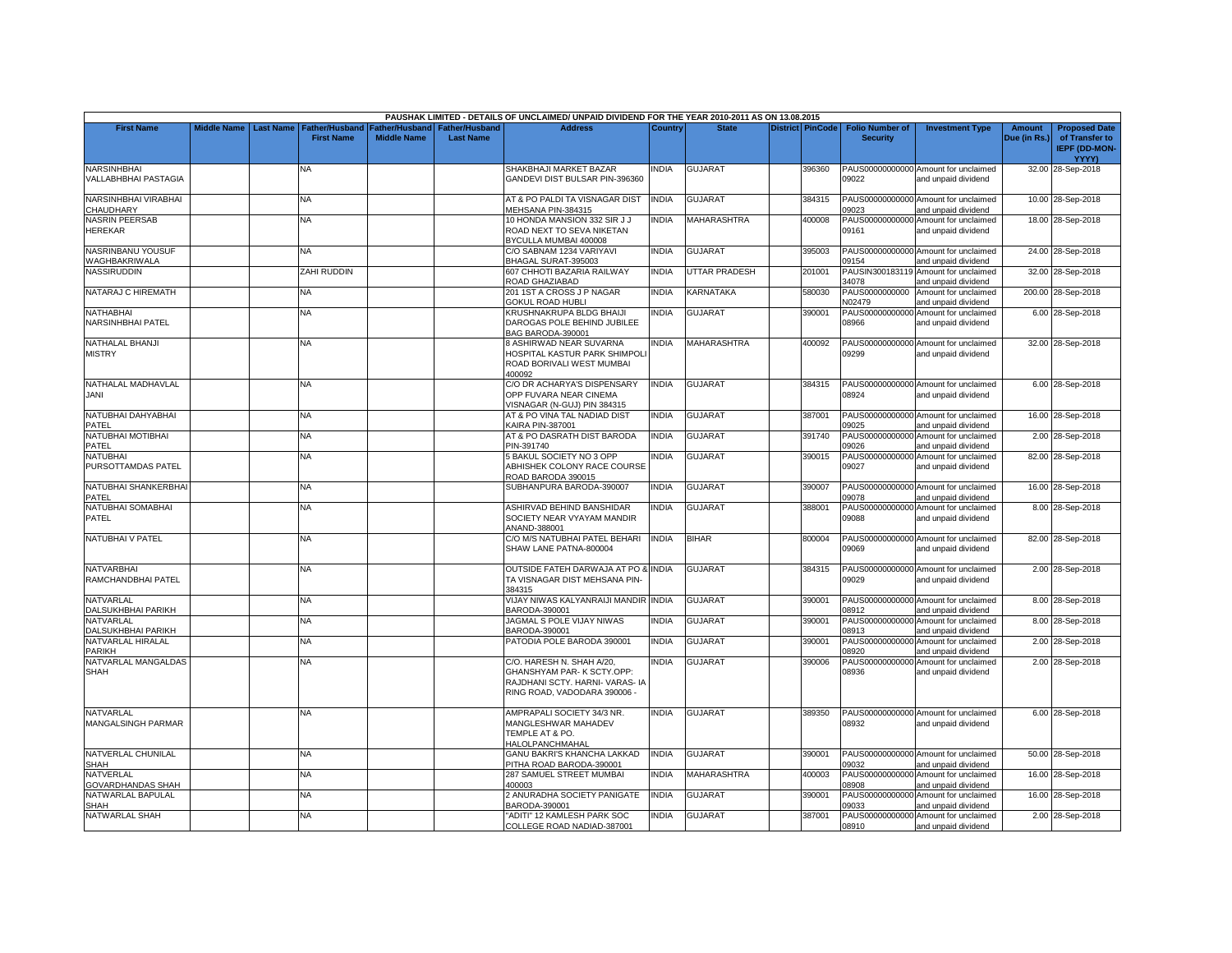|                                                       |                    |                  |                                            |                                      |                                           | PAUSHAK LIMITED - DETAILS OF UNCLAIMED/ UNPAID DIVIDEND FOR THE YEAR 2010-2011 AS ON 13.08.2015            |              |                       |                         |                                           |                                                             |                        |                                                                                |
|-------------------------------------------------------|--------------------|------------------|--------------------------------------------|--------------------------------------|-------------------------------------------|------------------------------------------------------------------------------------------------------------|--------------|-----------------------|-------------------------|-------------------------------------------|-------------------------------------------------------------|------------------------|--------------------------------------------------------------------------------|
| <b>First Name</b>                                     | <b>Middle Name</b> | <b>Last Name</b> | <b>Father/Husband</b><br><b>First Name</b> | Father/Husband<br><b>Middle Name</b> | <b>Father/Husband</b><br><b>Last Name</b> | <b>Address</b>                                                                                             | Country      | <b>State</b>          | <b>District PinCode</b> | <b>Folio Number of</b><br><b>Security</b> | <b>Investment Type</b>                                      | Amount<br>Due (in Rs.) | <b>Proposed Date</b><br>of Transfer to<br><b>IEPF (DD-MON-</b><br><b>YYYY)</b> |
| NAURATAN MAL MEHTA                                    |                    |                  | NATHMAL<br>MHETA                           |                                      |                                           | 92 NEHRU PARK JODHPUR                                                                                      | INDIA        | RAJASTHAN             | 342003                  | 13222                                     | PAUS00000000000 Amount for unclaimed<br>and unpaid dividend |                        | 8.00 28-Sep-2018                                                               |
| NAVAL KHYALIRAM<br><b>GUPTA</b>                       |                    |                  | ΝA                                         |                                      |                                           | 28 ALKAPURI SOCIETY SUMUL<br>DAIRY ROAD SURAT 395003                                                       | <b>INDIA</b> | <b>GUJARAT</b>        | 395003                  | 09258                                     | PAUS00000000000 Amount for unclaimed<br>and unpaid dividend |                        | 32.00 28-Sep-2018                                                              |
| NAVANITBHAI<br><b>NARANBHAI PATEL</b>                 |                    |                  | NA.                                        |                                      |                                           | AT JITODIA TAK ANAND DIST KAIRA INDIA<br>PIN-388001                                                        |              | <b>GUJARAT</b>        | 388001                  | PAUS00000000000<br>09035                  | Amount for unclaimed<br>and unpaid dividend                 |                        | 32.00 28-Sep-2018                                                              |
| NAVEEN KUMAR JAIN                                     |                    |                  | NA                                         |                                      |                                           | C/O UMA BHANDAR 26 J J ROAD<br>UPPER BAZAR RANCHI 834001<br><b>BIHAR</b>                                   | <b>INDIA</b> | <b>JHARKHAND</b>      | 834001                  | 09295                                     | PAUS00000000000 Amount for unclaimed<br>and unpaid dividend |                        | 8.00 28-Sep-2018                                                               |
| NAVIN DHURALAL SHAH                                   |                    |                  | NΑ                                         |                                      |                                           | 12 SHUBHANIDHI FLAT DOLAT<br>KHANA SARANGPUR AHMEDABAD<br>380001                                           | <b>INDIA</b> | GUJARAT               | 380001                  | 09260                                     | PAUS00000000000 Amount for unclaimed<br>and unpaid dividend |                        | 16.00 28-Sep-2018                                                              |
| <b>NAVIN TANDON</b>                                   |                    |                  | NA                                         |                                      |                                           | 69 GODAVARI APARTMENTS<br>ALAKNANDA NEW DELHI 110019                                                       | <b>INDIA</b> | DELHI                 | 110019                  | 09099                                     | PAUS00000000000 Amount for unclaimed<br>and unpaid dividend |                        | 8.00 28-Sep-2018                                                               |
| NAVINCHANDRA<br><b>BABULAL JOSHI</b>                  |                    |                  | <b>NA</b>                                  |                                      |                                           | C/O VISHNU STORE S T ROAD IDAR INDIA<br>DIST SABARKATHA PIN-383430                                         |              | <b>GUJARAT</b>        | 383430                  | 09039                                     | PAUS00000000000 Amount for unclaimed<br>and unpaid dividend |                        | 2.00 28-Sep-2018                                                               |
| NAVINCHANDRA C MODI                                   |                    |                  | NA                                         |                                      |                                           | 701.MATRU ASHISH<br>CO.OP.HSG.SCTY. PLOT 46<br>SECTOR 29, VASHI, NAVI MUMBAI-<br>400705                    | <b>INDIA</b> | MAHARASHTRA           | 400705                  | 09326                                     | PAUS00000000000 Amount for unclaimed<br>and unpaid dividend |                        | 16.00 28-Sep-2018                                                              |
| NAVINCHANDRA HIRALAL<br>PARIKH                        |                    |                  | <b>HIRALAL</b><br>PARIKH                   |                                      |                                           | 19 SHAYAM SUNDER SOCIETY<br>NEAR POST OFFICE HALOL DIST<br>PANCHMAHAL                                      | <b>INDIA</b> | <b>GUJARAT</b>        | 389350                  | 32085                                     | PAUSIN300394134 Amount for unclaimed<br>and unpaid dividend |                        | 8.00 28-Sep-2018                                                               |
| <b>NAVINCHANDRA</b><br><b>ICHCHHASHANKER</b><br>VAYAS |                    |                  | ΝA                                         |                                      |                                           | 13 KARAN PARA NARAYAN NIWAS<br>RAJKOT-360002                                                               | <b>INDIA</b> | GUJARAT               | 360002                  | 09137                                     | PAUS00000000000 Amount for unclaimed<br>and unpaid dividend |                        | 8.00 28-Sep-2018                                                               |
| <b>NAVJEET SINGH</b>                                  |                    |                  | NA.                                        |                                      |                                           | 157 SHARDA NIKETAN DELHI                                                                                   | <b>INDIA</b> | DELHI                 | 110034                  | PAUS0000000000<br>N03965                  | Amount for unclaimed<br>and unpaid dividend                 |                        | 400.00 28-Sep-2018                                                             |
| NAVNITBHAI M PATEL                                    |                    |                  | <b>NA</b>                                  |                                      |                                           | SHETARIA'S STREET AT PADRA<br>391440 DIST BARODA GUJARAT                                                   | <b>INDIA</b> | <b>GUJARAT</b>        | 391440                  | 09244                                     | PAUS00000000000 Amount for unclaimed<br>and unpaid dividend |                        | 6.00 28-Sep-2018                                                               |
| NAVNITLAL FAKIRCHAND<br><b>BHAVSAR</b>                |                    |                  | NA.                                        |                                      |                                           | MOTI CHHIPWAD NEAR PARBADI<br>BARODA-390001                                                                | <b>INDIA</b> | <b>GUJARAT</b>        | 390001                  | PAUS00000000000<br>09044                  | Amount for unclaimed<br>and unpaid dividend                 |                        | 6.00 28-Sep-2018                                                               |
| NAVNITLAL JETHALAL<br><b>SHAH</b>                     |                    |                  | NA                                         |                                      |                                           | 117 SARGAM APARTMENT CO-OP<br>HOUSING SOC - LTD NR SHRIPAD<br>NAGAR SOCIETY KARELIBAUG-<br>BARODA 390018 - | <b>INDIA</b> | <b>GUJARAT</b>        | 390018                  | 08941                                     | PAUS00000000000 Amount for unclaimed<br>and unpaid dividend |                        | 10.00 28-Sep-2018                                                              |
| NAVNITLAL THAKORDAS<br><b>GHARIWALA</b>               |                    |                  | NA                                         |                                      |                                           | D-1 TIRUPATI APARTMENT<br>KADIWALA HIGH SCHOOL<br>COMPOUND SAGRAMPURA RING<br><b>RD SURAT 395002</b>       | <b>INDIA</b> | <b>GUJARAT</b>        | 395002                  | 08977                                     | PAUS00000000000 Amount for unclaimed<br>and unpaid dividend |                        | 6.00 28-Sep-2018                                                               |
| NAVNITRAI AMRUTLAL<br><b>MEHTA</b>                    |                    |                  | NA                                         |                                      |                                           | C/O MONA TRADING CO MAIN<br>BAZAR AT RAJULA DIST AMRELI<br>PIN-364560                                      | <b>INDIA</b> | <b>GUJARAT</b>        | 364560                  | 09045                                     | PAUS00000000000 Amount for unclaimed<br>and unpaid dividend |                        | 16.00 28-Sep-2018                                                              |
| NAYANA SURESH DHRU                                    |                    |                  | NA                                         |                                      |                                           | C/O THE SWASTIK JANATA<br>SAHAKARI BANK LTD 502<br>KALBADEVI ROAD MUMBAI-400002                            | <b>INDIA</b> | <b>MAHARASHTRA</b>    | 400002                  | 09168                                     | PAUS00000000000 Amount for unclaimed<br>and unpaid dividend |                        | 8.00 28-Sep-2018                                                               |
| NAZMUDDIN ABDUL<br>KADER                              |                    |                  | <b>NA</b>                                  |                                      |                                           | KATABJIWALA P 3 CHANDNI<br>CHOWK ST 2ND FLOOR CALCUTTA<br>700013                                           | <b>INDIA</b> | <b>WEST BENGAL</b>    | 700013                  | 09149                                     | PAUS00000000000 Amount for unclaimed<br>and unpaid dividend |                        | 16.00 28-Sep-2018                                                              |
| <b>NEELA</b><br>RAMESHCHANDRA DESAI                   |                    |                  | <b>NA</b>                                  |                                      |                                           | RATNA-DEEP 80 ATMAJYOTI<br>NAGAR OPP ATMAJYOTI ASHRAM<br>RACE COURSE VADODARA-390007                       | <b>INDIA</b> | <b>GUJARAT</b>        | 390007                  | 08980                                     | PAUS00000000000 Amount for unclaimed<br>and unpaid dividend |                        | 2.00 28-Sep-2018                                                               |
| NEELA VIJAYKUMAR ADI                                  |                    |                  | NA                                         |                                      |                                           | SHIYABAUG MAIN ROAD BARODA<br>390001                                                                       | <b>INDIA</b> | GUJARAT               | 390001                  | 09243                                     | PAUS00000000000 Amount for unclaimed<br>and unpaid dividend |                        | 32.00 28-Sep-2018                                                              |
| NEELAKANTH PUNNAPPA<br><b>HALBHAVI</b>                |                    |                  | NA                                         |                                      |                                           | 1819, RASIVADEKAR GALLI CHIKOD                                                                             | <b>INDIA</b> | KARNATAKA             | 591201                  | PAUS0000000000<br>N00575                  | Amount for unclaimed<br>and unpaid dividend                 |                        | 200.00 28-Sep-2018                                                             |
| NEELIMA MADHUKAR<br><b>DESHPANDE</b>                  |                    |                  | NA.                                        |                                      |                                           | 42 SHANWAR PETH PUNE-411030                                                                                | <b>INDIA</b> | <b>MAHARASHTRA</b>    | 411030                  | PAUS00000000000<br>08981                  | Amount for unclaimed<br>and unpaid dividend                 |                        | 6.00 28-Sep-2018                                                               |
| NEELKANTH NARAYAN<br><b>SAPRE</b>                     |                    |                  | NA                                         |                                      |                                           | SHARMA WARD KHURAI M P 262700 INDIA<br>SAGARMADHYA PRADESH                                                 |              | <b>MADHYA PRADESH</b> | 470117                  | 08918                                     | PAUS00000000000 Amount for unclaimed<br>and unpaid dividend |                        | 6.00 28-Sep-2018                                                               |
| <b>NEENA CHANDRU</b><br><b>SHAHANI</b>                |                    |                  | NA                                         |                                      |                                           | MADHUR JYOTI HARE KRISHNA<br>MANDIR ROAD PUNE 411016                                                       | <b>INDIA</b> | <b>MAHARASHTRA</b>    | 411016                  | 09142                                     | PAUS00000000000 Amount for unclaimed<br>and unpaid dividend |                        | 8.00 28-Sep-2018                                                               |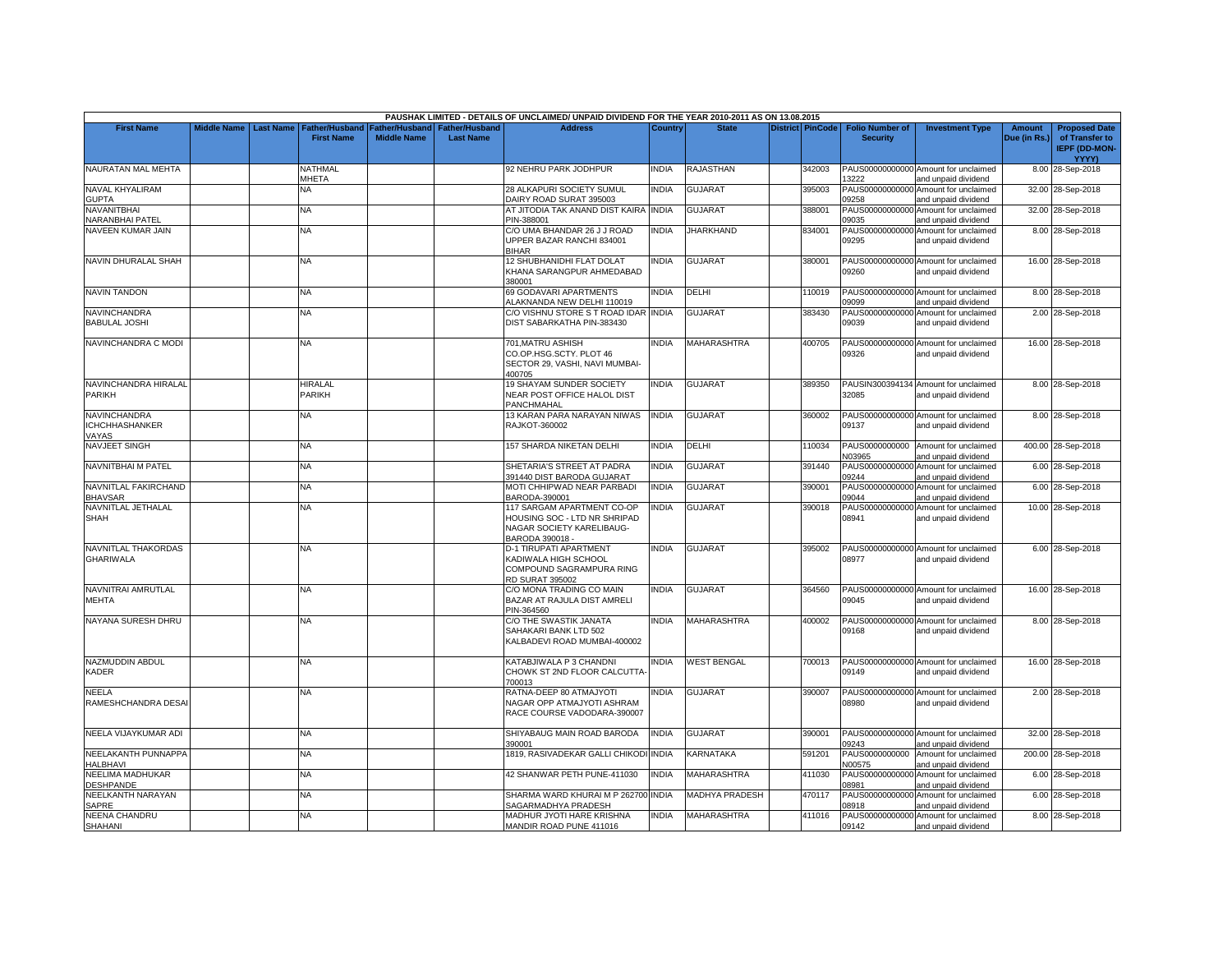|                           |  |                                          |                    |                       | PAUSHAK LIMITED - DETAILS OF UNCLAIMED/ UNPAID DIVIDEND FOR THE YEAR 2010-2011 AS ON 13.08.2015 |                |                       |                  |                        |                                                             |               |                      |
|---------------------------|--|------------------------------------------|--------------------|-----------------------|-------------------------------------------------------------------------------------------------|----------------|-----------------------|------------------|------------------------|-------------------------------------------------------------|---------------|----------------------|
| <b>First Name</b>         |  | Middle Name   Last Name   Father/Husband | Father/Husband     | <b>Father/Husband</b> | <b>Address</b>                                                                                  | <b>Country</b> | <b>State</b>          | District PinCode | <b>Folio Number of</b> | <b>Investment Type</b>                                      | <b>Amount</b> | <b>Proposed Date</b> |
|                           |  | <b>First Name</b>                        | <b>Middle Name</b> | <b>Last Name</b>      |                                                                                                 |                |                       |                  | <b>Security</b>        |                                                             | Due (in Rs.)  | of Transfer to       |
|                           |  |                                          |                    |                       |                                                                                                 |                |                       |                  |                        |                                                             |               | <b>IEPF (DD-MON-</b> |
|                           |  |                                          |                    |                       |                                                                                                 |                |                       |                  |                        |                                                             |               | YYYY)                |
| NEERAJ MEDIRATTA          |  | NA                                       |                    |                       | -132 KIRTI NAGAR NEW DELHI                                                                      | <b>INDIA</b>   | DELHI                 | 110001           |                        | PAUS00000000000 Amount for unclaimed                        |               | 8.00 28-Sep-2018     |
|                           |  |                                          |                    |                       |                                                                                                 |                |                       |                  | 09283                  | and unpaid dividend                                         |               |                      |
| <b>NEERU V KHANNA</b>     |  | NA                                       |                    |                       | 103/B SAMEER NIWAS 21/A J P                                                                     | <b>INDIA</b>   | <b>MAHARASHTRA</b>    | 400061           | PAUS0000000000         | Amount for unclaimed                                        |               | 300.00 28-Sep-2018   |
|                           |  |                                          |                    |                       | ROAD 7 BUNGLOWS VERSOVA                                                                         |                |                       |                  | N04615                 | and unpaid dividend                                         |               |                      |
|                           |  |                                          |                    |                       | MUMBAI                                                                                          |                |                       |                  |                        |                                                             |               |                      |
| <b>NEETA R LALANI</b>     |  | NA                                       |                    |                       | PAREKH FALI AT DHANDHUKA DIST                                                                   | <b>INDIA</b>   | <b>GUJARAT</b>        | 382460           |                        | PAUS00000000000 Amount for unclaimed                        |               | 32.00 28-Sep-2018    |
|                           |  |                                          |                    |                       | AHMEDABAD 382460                                                                                |                |                       |                  | 09274                  | and unpaid dividend                                         |               |                      |
| <b>NEETA R PATEL</b>      |  | NA                                       |                    |                       | <b>SHILL PARK SOCIETY COLLEGE</b>                                                               | <b>INDIA</b>   | <b>GUJARAT</b>        | 387001           | PAUS0000000000         | Amount for unclaimed                                        |               |                      |
|                           |  |                                          |                    |                       | ROAD NADIAD                                                                                     |                |                       |                  | N04700                 | and unpaid dividend                                         |               | 400.00 28-Sep-2018   |
|                           |  |                                          |                    |                       |                                                                                                 |                | MAHARASHTRA           |                  |                        |                                                             |               |                      |
| <b>NEIL J GAJJAR</b>      |  | NA                                       |                    |                       | 35-A AZAD ROAD JUHU TARA H                                                                      | <b>INDIA</b>   |                       | 400049           | 09314                  | PAUS00000000000 Amount for unclaimed                        |               | 6.00 28-Sep-2018     |
|                           |  |                                          |                    |                       | GAWDE MARG MUMBAI 400049                                                                        |                |                       |                  |                        | and unpaid dividend                                         |               |                      |
| <b>NEMAI CHAND SARKAR</b> |  | NA                                       |                    |                       | M G ROAD DHARAMPUR                                                                              | <b>INDIA</b>   | <b>WEST BENGAL</b>    | 712101           | PAUS0000000000         | Amount for unclaimed                                        |               | 200.00 28-Sep-2018   |
|                           |  |                                          |                    |                       | CHINSURAH HOOGALY                                                                               |                |                       |                  | V02923                 | and unpaid dividend                                         |               |                      |
| NEVES AGUSTA D SOUZA      |  | NΑ                                       |                    |                       | UNIVERSAL FILTRATION CO 202                                                                     | <b>INDIA</b>   | <b>MAHARASHTRA</b>    | 400023           |                        | PAUS00000000000 Amount for unclaimed                        |               | 8.00 28-Sep-2018     |
|                           |  |                                          |                    |                       | COMMERCE HO- USE 2ND FLOOR                                                                      |                |                       |                  | 09293                  | and unpaid dividend                                         |               |                      |
|                           |  |                                          |                    |                       | 140 NAGINDAS MASTER ROAD -                                                                      |                |                       |                  |                        |                                                             |               |                      |
|                           |  |                                          |                    |                       | <b>MEDOWS ST MUMBAI 400023 -</b>                                                                |                |                       |                  |                        |                                                             |               |                      |
| <b>NIDHI AGRAWAL</b>      |  | ΝA                                       |                    |                       | BA/48 C ASHOK VIHAR PHASE 1                                                                     | <b>INDIA</b>   | DELHI                 | 110052           |                        | PAUSIN300118100 Amount for unclaimed                        |               | 66.00 28-Sep-2018    |
|                           |  |                                          |                    |                       | DELHI                                                                                           |                |                       |                  | 09825                  | and unpaid dividend                                         |               |                      |
| NIDHI VIPULKUMAR          |  | <b>NA</b>                                |                    |                       | A-203 AADINATH SHALIBHADRA                                                                      | <b>INDIA</b>   | GUJARAT               | 364001           | PAUS12020600005        | Amount for unclaimed                                        |               | 100.00 28-Sep-2018   |
| KHAKHKHAR                 |  |                                          |                    |                       | APPTS KALANALA BHAVNAGAR                                                                        |                |                       |                  | 34601                  | and unpaid dividend                                         |               |                      |
| <b>NIKHIL JAIN</b>        |  | ΝA                                       |                    |                       | 4358 MAIN ROAD PAHARI DHIRAJ                                                                    | <b>INDIA</b>   | DELHI                 | 110006           |                        | PAUS00000000000 Amount for unclaimed                        |               | 32.00 28-Sep-2018    |
|                           |  |                                          |                    |                       | DELHI 110006                                                                                    |                |                       |                  | 09226                  | and unpaid dividend                                         |               |                      |
| NIKHIL R CHAMANKAR        |  | NA                                       |                    |                       | 703, DHEERAJ VIHAR, NATWAR                                                                      | <b>INDIA</b>   | MAHARASHTRA           | 400060           |                        | PAUS00000000000 Amount for unclaimed                        |               | 8.00 28-Sep-2018     |
|                           |  |                                          |                    |                       | NAGAR, ROAD, NO.1 PP DIAS                                                                       |                |                       |                  | 09275                  | and unpaid dividend                                         |               |                      |
|                           |  |                                          |                    |                       | COMPOUND, JOGESHWAR(E)                                                                          |                |                       |                  |                        |                                                             |               |                      |
|                           |  |                                          |                    |                       | MUMBAI-400060                                                                                   |                |                       |                  |                        |                                                             |               |                      |
| <b>NIKUNJ</b>             |  | <b>NA</b>                                |                    |                       | <b>B-103 SHEETAL ARCADE SHEETAL</b>                                                             | <b>INDIA</b>   | <b>MAHARASHTRA</b>    | 401107           |                        | PAUS00000000000 Amount for unclaimed                        |               | 16.00 28-Sep-2018    |
|                           |  |                                          |                    |                       | NAGAR MIRA ROAD EAST DIST                                                                       |                |                       |                  | 09281                  | and unpaid dividend                                         |               |                      |
|                           |  |                                          |                    |                       | <b>THANE 401107</b>                                                                             |                |                       |                  |                        |                                                             |               |                      |
| NILESH BABUBHAI SHAH      |  | NA                                       |                    |                       | 602/D RAJESH NAGAR SAI BABA                                                                     | <b>INDIA</b>   | MAHARASHTRA           | 400092           |                        | PAUS00000000000 Amount for unclaimed                        |               | 66.00 28-Sep-2018    |
|                           |  |                                          |                    |                       | NAGAR BORIVALI WEST MUMBAI                                                                      |                |                       |                  | 09255                  | and unpaid dividend                                         |               |                      |
|                           |  |                                          |                    |                       | 400092                                                                                          |                |                       |                  |                        |                                                             |               |                      |
| <b>NILESHKUMAR</b>        |  | <b>NA</b>                                |                    |                       | RAMJI MANDIR AT & PO SOKHADA                                                                    | <b>INDIA</b>   | <b>GUJARAT</b>        | 391240           |                        | PAUS00000000000 Amount for unclaimed                        |               | 2.00 28-Sep-2018     |
| <b>CHANDULAL PATEL</b>    |  |                                          |                    |                       | DIST BARODA PIN-391240                                                                          |                |                       |                  | 09050                  | and unpaid dividend                                         |               |                      |
|                           |  |                                          |                    |                       |                                                                                                 |                |                       |                  |                        |                                                             |               |                      |
| NILIMA P GUNDAWAR         |  | NA                                       |                    |                       | C/O SHRI P GUNDAWAR                                                                             | <b>INDIA</b>   | <b>MAHARASHTRA</b>    | 440002           |                        | PAUS00000000000 Amount for unclaimed                        |               | 100.00 28-Sep-2018   |
|                           |  |                                          |                    |                       | 9ADVOCATE GANDHIGATE                                                                            |                |                       |                  | 09265                  | and unpaid dividend                                         |               |                      |
|                           |  |                                          |                    |                       | SHUKRAWARI ROAD MAHAL                                                                           |                |                       |                  |                        |                                                             |               |                      |
|                           |  |                                          |                    |                       | <b>NAGPUR 440002</b>                                                                            |                |                       |                  |                        |                                                             |               |                      |
| <b>NILKAMAL</b>           |  | ΝA                                       |                    |                       | NAGARKUVA CHOWK, AT PETLAD                                                                      | <b>INDIA</b>   | <b>GUJARAT</b>        | 388450           |                        | PAUS00000000000 Amount for unclaimed                        |               | 16.00 28-Sep-2018    |
| PRAFULCHANDRA SHAH        |  |                                          |                    |                       | DIST. ANAND(GUJ)-388450                                                                         |                |                       |                  | 09330                  | and unpaid dividend                                         |               |                      |
| NILKANTH NARAYAN          |  | <b>NA</b>                                |                    |                       | 'VASUDEO SMRITTEE" SHUKLA                                                                       | <b>INDIA</b>   | <b>MADHYA PRADESH</b> | 470117           |                        | PAUS00000000000 Amount for unclaimed                        |               | 6.00 28-Sep-2018     |
| SAPRE                     |  |                                          |                    |                       | WARD KHURAI M P 470117                                                                          |                |                       |                  | 08983                  | and unpaid dividend                                         |               |                      |
| NILKANTHKUMAR             |  | NA                                       |                    |                       | CHAVDI BAZAR PETLAD DIST KAIRA INDIA                                                            |                | GUJARAT               | 388450           |                        | PAUS00000000000 Amount for unclaimed                        |               | 2.00 28-Sep-2018     |
| SANTILAL SHAH             |  |                                          |                    |                       | PIN-388450                                                                                      |                |                       |                  | 09051                  | and unpaid dividend                                         |               |                      |
| NIMAT CHANDRA KONAR       |  | <b>NA</b>                                |                    |                       | C/O M/S LIFE GUARD P-48 B CI I                                                                  | <b>INDIA</b>   | <b>WEST BENGAL</b>    | 700014           | PAUS0000000000         | Amount for unclaimed                                        |               | 200.00 28-Sep-2018   |
|                           |  |                                          |                    |                       | ROAD CALCUTTA                                                                                   |                |                       |                  | N02914                 |                                                             |               |                      |
| NIMMAGADDA BABU           |  | NA                                       |                    |                       | 40-3-3 KRISHNA NAGAR LABBI PET                                                                  | <b>INDIA</b>   | <b>ANDHRA PRADESH</b> | 520010           |                        | and unpaid dividend<br>PAUS00000000000 Amount for unclaimed |               |                      |
|                           |  |                                          |                    |                       |                                                                                                 |                |                       |                  |                        |                                                             |               | 32.00 28-Sep-2018    |
| RAJENDRA PRASAD           |  |                                          |                    |                       | VIJAYAWADA-520010                                                                               |                |                       |                  | 09052                  | and unpaid dividend                                         |               |                      |
| NIMMAGADDA DHANA          |  | NA                                       |                    |                       | 40-3-3 KRISHNA NAGAR LABBI PETA                                                                 | <b>INDIA</b>   | <b>ANDHRA PRADESH</b> | 520010           | PAUS00000000000        | Amount for unclaimed                                        |               | 32.00 28-Sep-2018    |
| RATNA PRASAD              |  |                                          |                    |                       | VIJAYAWADA-520010                                                                               |                |                       |                  | 09053                  | and unpaid dividend                                         |               |                      |
| NIMMAGADDA MADHU          |  | <b>SITARAMAIAH</b>                       |                    |                       | NO 40-25-47 1ST FLOOR KESAVA                                                                    | <b>INDIA</b>   | <b>ANDHRA PRADESH</b> | 520010           | PAUSIN301313200        | Amount for unclaimed                                        |               | 16.00 28-Sep-2018    |
| <b>BABU</b>               |  |                                          |                    |                       | TOWERS KONERU                                                                                   |                |                       |                  | 29151                  | and unpaid dividend                                         |               |                      |
|                           |  |                                          |                    |                       | CHENNAKESAVA RAO STREET                                                                         |                |                       |                  |                        |                                                             |               |                      |
|                           |  |                                          |                    |                       | PATAMATALANKA VIJAYAWADA                                                                        |                |                       |                  |                        |                                                             |               |                      |
| NIMMAGADDA VENKATA        |  | NA.                                      |                    |                       | #40-4-10 J V R STREET KRISHNA                                                                   | <b>INDIA</b>   | <b>ANDHRA PRADESH</b> | 520010           |                        | PAUS00000000000 Amount for unclaimed                        |               | 32.00 28-Sep-2018    |
| <b>KRISHNARAO</b>         |  |                                          |                    |                       | NAGAR LABBIPETVIJAYAWADA                                                                        |                |                       |                  | 19055                  | and unpaid dividend                                         |               |                      |
| NIRANJAN KANCHANLAL       |  | NA.                                      |                    |                       | K-5 GHANSHYAM NAGAR NEAR                                                                        | <b>INDIA</b>   | <b>GUJARAT</b>        | 380027           |                        | PAUS00000000000 Amount for unclaimed                        |               | 16.00 28-Sep-2018    |
| <b>SHETH</b>              |  |                                          |                    |                       | SUBHASH BRIDGE AHMEDABAD-                                                                       |                |                       |                  | 09082                  | and unpaid dividend                                         |               |                      |
|                           |  |                                          |                    |                       | 380027                                                                                          |                |                       |                  |                        |                                                             |               |                      |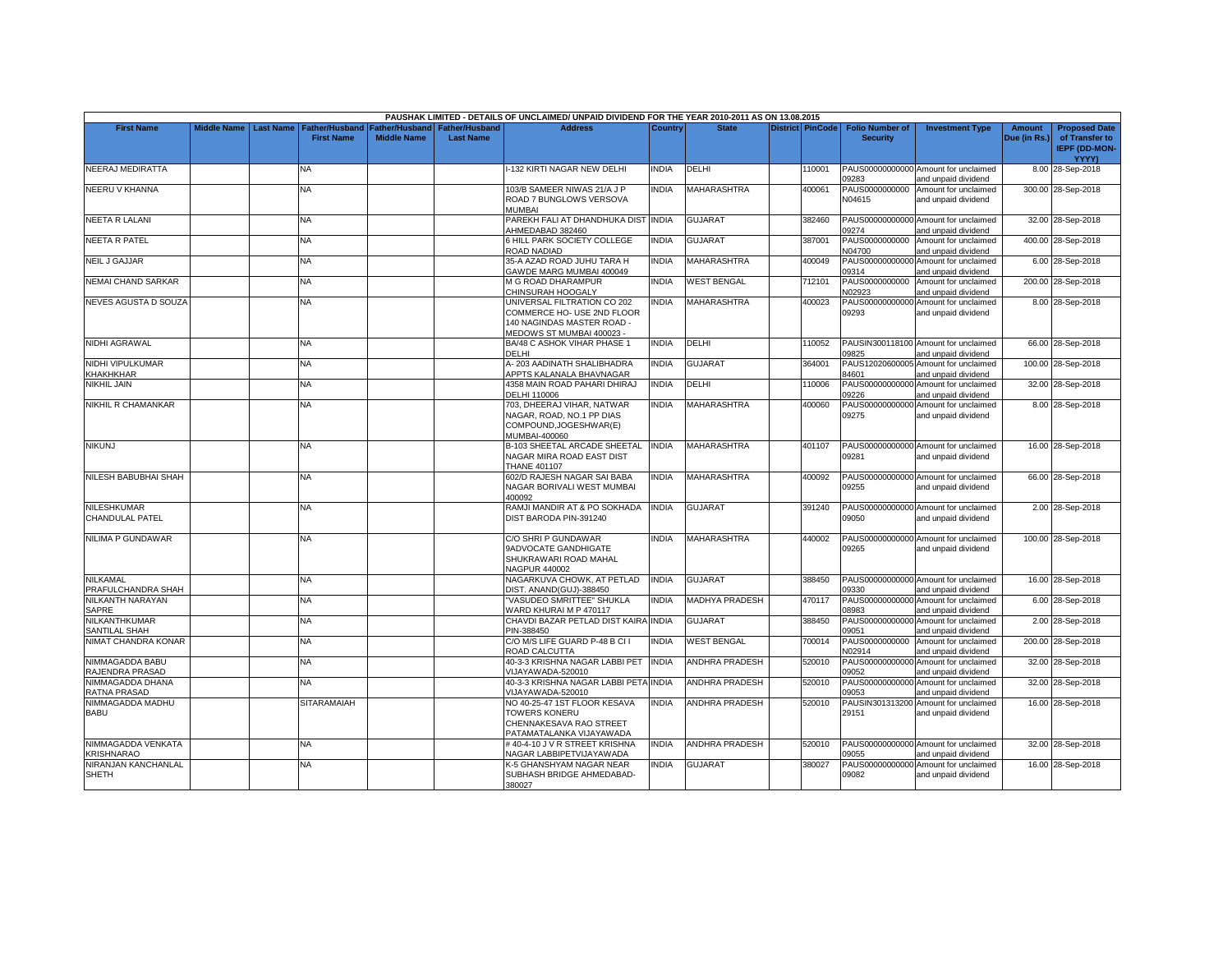|                                              |                    |                  |                                            |                                             |                                           | PAUSHAK LIMITED - DETAILS OF UNCLAIMED/ UNPAID DIVIDEND FOR THE YEAR 2010-2011 AS ON 13.08.2015                              |                |                       |                         |                                           |                                                             |                               |                                                                         |
|----------------------------------------------|--------------------|------------------|--------------------------------------------|---------------------------------------------|-------------------------------------------|------------------------------------------------------------------------------------------------------------------------------|----------------|-----------------------|-------------------------|-------------------------------------------|-------------------------------------------------------------|-------------------------------|-------------------------------------------------------------------------|
| <b>First Name</b>                            | <b>Middle Name</b> | <b>Last Name</b> | <b>Father/Husband</b><br><b>First Name</b> | <b>Father/Husband</b><br><b>Middle Name</b> | <b>Father/Husband</b><br><b>Last Name</b> | <b>Address</b>                                                                                                               | <b>Country</b> | <b>State</b>          | <b>District PinCode</b> | <b>Folio Number of</b><br><b>Security</b> | <b>Investment Type</b>                                      | <b>Amount</b><br>Due (in Rs.) | <b>Proposed Date</b><br>of Transfer to<br><b>IEPF (DD-MON-</b><br>YYYY) |
| NIRANJANA DURLABHJI<br><b>SHAH</b>           |                    |                  | N٨                                         |                                             |                                           | C/O. MR. RAJESH V. MEHTA. D/36,<br>CHANDRA-KIRAN, IIND<br>FLR, OPP:N.L. HIGH SCHOOL, S-.V.<br>ROAD, MALAD(W) MUMBAI-400064 - | <b>INDIA</b>   | MAHARASHTRA           | 400064                  | 09167                                     | PAUS00000000000 Amount for unclaimed<br>and unpaid dividend |                               | 16.00 28-Sep-2018                                                       |
| NIRANJANA SHANKARLAL<br><b>SEVAK</b>         |                    |                  | <b>NA</b>                                  |                                             |                                           | C/O BHARATBHAI BHAILALBHAI<br>JOSHI LAKHA JOSHI'S POLE LAL<br>DARWAJA P O UMRETH DIST<br>KHEDA                               | INDIA          | <b>GUJARAT</b>        | 387411                  | 09301                                     | PAUS00000000000 Amount for unclaimed<br>and unpaid dividend |                               | 16.00 28-Sep-2018                                                       |
| NIRANJANBHAI<br>PARBATBHAI SAVANI            |                    |                  | PARBATBHAI<br><b>BHAGWANBHAI</b><br>SAVANI |                                             |                                           | 1 PARMESHWAR AVENUE GROUND INDIA<br>FLOOR VISHVAKARMA COLONY<br>KANKARIA MANINAGAR<br>AHMEDABAD                              |                | <b>GUJARAT</b>        | 380008                  | 25058                                     | PAUSIN300183129 Amount for unclaimed<br>and unpaid dividend |                               | 66.00 28-Sep-2018                                                       |
| NIRGUNA MANSHANKAR<br><b>JPADHYAY</b>        |                    |                  | <b>NA</b>                                  |                                             |                                           | C/O JANTA MEDICAL STORE<br>KODINAR DIST AMRELI PIN-362720                                                                    | <b>INDIA</b>   | <b>GUJARAT</b>        | 362720                  | 08985                                     | PAUS00000000000 Amount for unclaimed<br>and unpaid dividend |                               | 6.00 28-Sep-2018                                                        |
| NIRMAL AGRAWAL                               |                    |                  | NA                                         |                                             |                                           | FLAT 11/503 SHAHJAHANABAG CO- INDIA<br>OP GROUP HS PLOT NO.1 SECTOR<br>11 DWARKA                                             |                | DELHI                 | 110045                  | PAUS0000000000<br>N03883                  | Amount for unclaimed<br>and unpaid dividend                 |                               | 200.00 28-Sep-2018                                                      |
| <b>NIRMAL KUMAR</b><br>SADHUKHAN             |                    |                  | NA                                         |                                             |                                           | 30 S N BANERJEE ROAD CALCUTTA INDIA                                                                                          |                | <b>WEST BENGAL</b>    | 700013                  | PAUS0000000000<br>N02715                  | Amount for unclaimed<br>and unpaid dividend                 |                               | 200.00 28-Sep-2018                                                      |
| <b>NIRMAL PRASAD</b><br><b>MEKAPATTI</b>     |                    |                  | NA                                         |                                             |                                           | C/O.MR.P.S.H.PRASAD SUNDARAM<br>COLONY, RING ROAD, GUNTUR                                                                    | <b>INDIA</b>   | ANDHRA PRADESH        | 522006                  | PAUS0000000000<br>N00185                  | Amount for unclaimed<br>and unpaid dividend                 |                               | 400.00 28-Sep-2018                                                      |
| NIRMALA BHASKARRAO<br><b>INGLE</b>           |                    |                  | NA.                                        |                                             |                                           | 252 SARAD NAGAR TARSALI CO<br>SOCIETY BARODA-390009                                                                          | <b>INDIA</b>   | <b>GUJARAT</b>        | 390009                  | 08939                                     | PAUS00000000000 Amount for unclaimed<br>and unpaid dividend |                               | 2.00 28-Sep-2018                                                        |
| NIRMALA C KASHIKAR                           |                    |                  | ΝA                                         |                                             |                                           | 11 SAURABH SANT NAMDEV PATH<br>DOMBIVLI 421201 MAHARASHTRA                                                                   | <b>INDIA</b>   | MAHARASHTRA           | 421201                  | 09240                                     | PAUS00000000000 Amount for unclaimed<br>and unpaid dividend |                               | 66.00 28-Sep-2018                                                       |
| NIRMALA DEVI KOTHARI                         |                    |                  | <b>NA</b>                                  |                                             |                                           | C/O MATHURA DAS KOTHARI 6<br>SIKDARPARA II N D LANE<br>CALCUTTA-700070                                                       | <b>INDIA</b>   | <b>WEST BENGAL</b>    | 700070                  | 09145                                     | PAUS00000000000 Amount for unclaimed<br>and unpaid dividend |                               | 24.00 28-Sep-2018                                                       |
| NIRMALA KARKALA                              |                    |                  | <b>NA</b>                                  |                                             |                                           | 7-44 BAPUJI NAGAR NACHARAM R<br>R DIST A P                                                                                   | <b>INDIA</b>   | <b>ANDHRA PRADESH</b> | 500076                  | N03160                                    | PAUS0000000000 Amount for unclaimed<br>and unpaid dividend  |                               | 300.00 28-Sep-2018                                                      |
| NIRMALA R DESHPANDE                          |                    |                  | NA                                         |                                             |                                           | 97 BRAHMIN WADI K A<br>SUBRAMANIAM ROAD MATUNGA<br>MUMBAI-400019                                                             | <b>INDIA</b>   | <b>MAHARASHTRA</b>    | 400019                  | 09191                                     | PAUS00000000000 Amount for unclaimed<br>and unpaid dividend |                               | 16.00 28-Sep-2018                                                       |
| NIRMALA R MALPANI                            |                    |                  | NA                                         |                                             |                                           | V P ROAD VAIJAPUR DIST<br>AURANGABAD 423701                                                                                  | <b>INDIA</b>   | <b>MAHARASHTRA</b>    | 423701                  | 09237                                     | PAUS00000000000 Amount for unclaimed<br>and unpaid dividend |                               | 8.00 28-Sep-2018                                                        |
| NIRMALA R<br>PONNAMBALAM                     |                    |                  | NΑ                                         |                                             |                                           | A-6 HOUSING UNIT S N PALAYAM<br><b>COIMBATORE</b>                                                                            | <b>INDIA</b>   | <b>TAMIL NADU</b>     | 641007                  | PAUS0000000000<br>N03043                  | Amount for unclaimed<br>and unpaid dividend                 |                               | 300.00 28-Sep-2018                                                      |
| <b>NIRMALA S GANDHI</b>                      |                    |                  | NA                                         |                                             |                                           | 19 KALPANA SOCIETY RACE<br>COURCE CIRCLE BARODA-390007                                                                       | INDIA          | <b>GUJARAT</b>        | 390007                  | 09057                                     | PAUS00000000000 Amount for unclaimed<br>and unpaid dividend |                               | 32.00 28-Sep-2018                                                       |
| NIRMALA SURESH AMIN                          |                    |                  | <b>NA</b>                                  |                                             |                                           | 46, HARIBHAKTHI COLONY RACE<br>COURSE ROAD VADODARA                                                                          | <b>INDIA</b>   | <b>GUJARAT</b>        | 390007                  | PAUS0000000000<br>N00592                  | Amount for unclaimed<br>and unpaid dividend                 |                               | 200.00 28-Sep-2018                                                      |
| NIRMALA WAMAN<br><b>MHASKAR</b>              |                    |                  | <b>NA</b>                                  |                                             |                                           | 1098/13 B MODEL COLONY SHIVAJI<br>NAGAR POONA-411016                                                                         | <b>INDIA</b>   | <b>MAHARASHTRA</b>    | 411016                  | 08921                                     | PAUS00000000000 Amount for unclaimed<br>and unpaid dividend |                               | 10.00 28-Sep-2018                                                       |
| <b>NIRMALABEN</b><br>BHANUPRASAD AMIN        |                    |                  | NA                                         |                                             |                                           | 9B HIRABAG SOCIETY BEHIND<br>RAMBAG NEAR VIVEKANAND HIGH<br>SCHOOL MANINAGAR AHMEDABAD-<br>380008                            | <b>INDIA</b>   | <b>GUJARAT</b>        | 380008                  | 09213                                     | PAUS00000000000 Amount for unclaimed<br>and unpaid dividend |                               | 8.00 28-Sep-2018                                                        |
| NIRMALABEN CHIMANLAL<br><b>SHAH</b>          |                    |                  | NA                                         |                                             |                                           | C/O VADILAL C SHAH OPP<br>KAMODIA DISPENSARY MAKEN<br>KUVA GODHRA-389001                                                     | <b>INDIA</b>   | <b>GUJARAT</b>        | 389001                  | 08990                                     | PAUS00000000000 Amount for unclaimed<br>and unpaid dividend |                               | 16.00 28-Sep-2018                                                       |
| NIRMALDAS BHARATHARI<br><b>KORI</b>          |                    |                  | NA                                         |                                             |                                           | KUVERJI DEVSHI CHAWL 2ND FL B INDIA<br>S ROAD OPP ZARAPKAR SHOW<br>ROOM DADAR MUMBAI 400028                                  |                | MAHARASHTRA           | 400028                  | 09171                                     | PAUS00000000000 Amount for unclaimed<br>and unpaid dividend |                               | 8.00 28-Sep-2018                                                        |
| <b>NIRMLA</b>                                |                    |                  | NA                                         |                                             |                                           | TU/25 PITAMPURA DELHI 110034                                                                                                 | <b>INDIA</b>   | DELHI                 | 110034                  | 09135                                     | PAUS00000000000 Amount for unclaimed<br>nd unpaid dividend  |                               | 16.00 28-Sep-2018                                                       |
| <b>NIRUMATI</b><br><b>DASHRATHBHAI DARJI</b> |                    |                  | NA.                                        |                                             |                                           | FA/26 ALEMBIC COLONY ALEMBIC<br>ROAD BARODA 390003                                                                           | <b>INDIA</b>   | <b>GUJARAT</b>        | 390003                  | PAUS00000000000<br>08945                  | Amount for unclaimed<br>and unpaid dividend                 |                               | 2.00 28-Sep-2018                                                        |
| NIRUPABEN KANUBHAI<br><b>PATEL</b>           |                    |                  | ΝA                                         |                                             |                                           | C/O BABUBHAI FULABHAI PATEL<br>B11 RANMUKT- ESHWAR SOCIETY<br>OPP VIHAR CINEMA BARODA--<br>390004 -                          | INDIA          | <b>GUJARAT</b>        | 390004                  | 09067                                     | PAUS00000000000 Amount for unclaimed<br>and unpaid dividend |                               | 2.00 28-Sep-2018                                                        |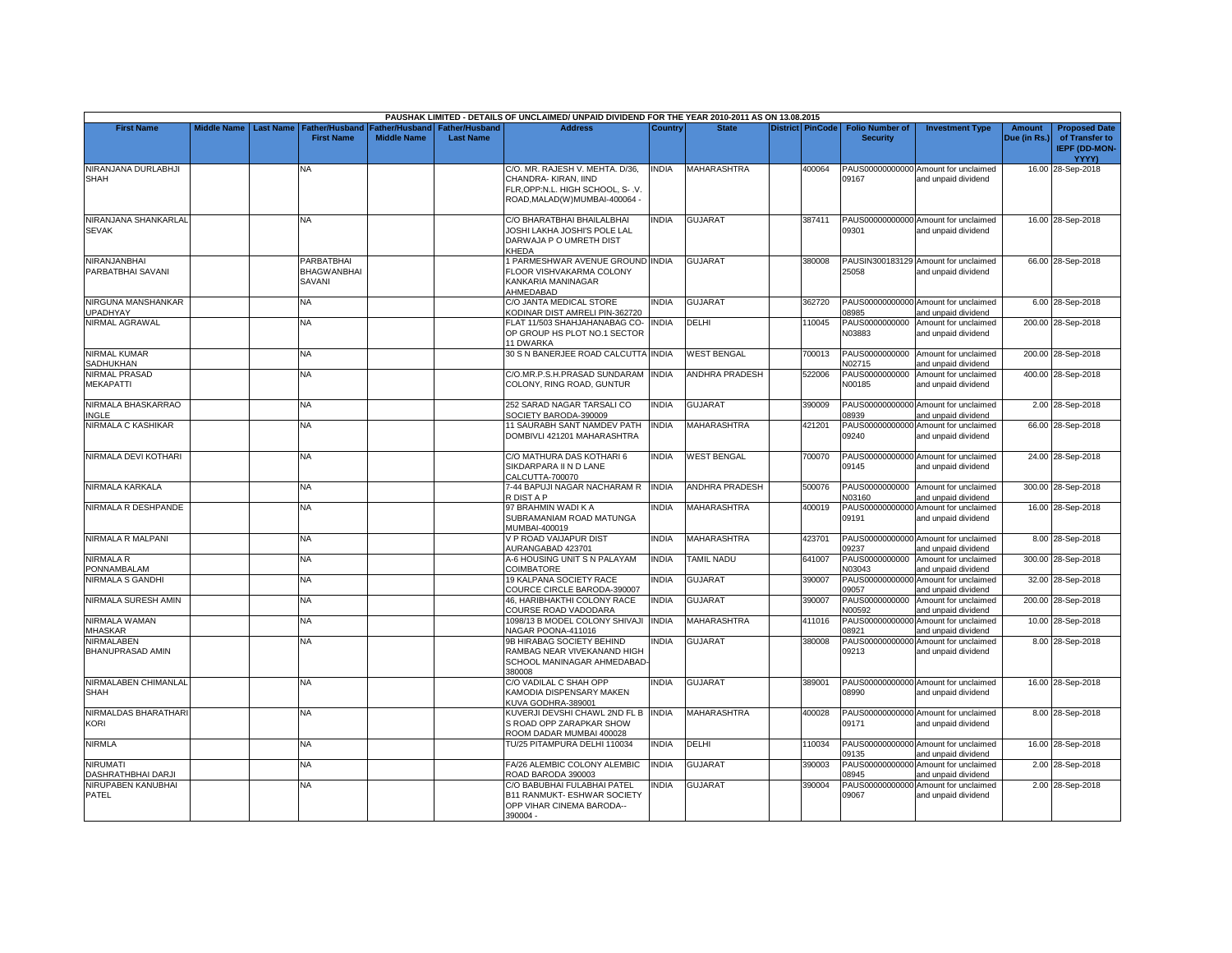|                                              |                    |                  |                                            |                                      |                                           | PAUSHAK LIMITED - DETAILS OF UNCLAIMED/ UNPAID DIVIDEND FOR THE YEAR 2010-2011 AS ON 13.08.2015         |                |                       |                         |                                           |                                                             |                        |                                                                                |
|----------------------------------------------|--------------------|------------------|--------------------------------------------|--------------------------------------|-------------------------------------------|---------------------------------------------------------------------------------------------------------|----------------|-----------------------|-------------------------|-------------------------------------------|-------------------------------------------------------------|------------------------|--------------------------------------------------------------------------------|
| <b>First Name</b>                            | <b>Middle Name</b> | <b>Last Name</b> | <b>Father/Husband</b><br><b>First Name</b> | Father/Husband<br><b>Middle Name</b> | <b>Father/Husband</b><br><b>Last Name</b> | <b>Address</b>                                                                                          | <b>Country</b> | <b>State</b>          | <b>District PinCode</b> | <b>Folio Number of</b><br><b>Security</b> | <b>Investment Type</b>                                      | Amount<br>Due (in Rs.) | <b>Proposed Date</b><br>of Transfer to<br><b>IEPF (DD-MON-</b><br><b>YYYY)</b> |
| NISHABEN ARUNBHAI<br><b>DIGHE</b>            |                    |                  | NA                                         |                                      |                                           | 301, KARAN COMPLEX NR.MAHAVIR INDIA<br>COLONY RAJMAHEL ROAD<br>VADODARA                                 |                | <b>GUJARAT</b>        | 390001                  | 09335                                     | PAUS00000000000 Amount for unclaimed<br>and unpaid dividend |                        | 2.00 28-Sep-2018                                                               |
| <b>NISHANT</b><br>KULSHRESHTHA               |                    |                  | <b>NA</b>                                  |                                      |                                           | C/O M B PHARMA OPP RAILWAY<br>INSTITUTE JODHPUR                                                         | <b>NDIA</b>    | RAJASTHAN             | 342001                  | PAUS0000000000<br><b>N03338</b>           | Amount for unclaimed<br>and unpaid dividend                 |                        | 200.00 28-Sep-2018                                                             |
| NISHAR EHMAD GULAM<br>MOUDIN MIYAWALA        |                    |                  | NA                                         |                                      |                                           | WADI MOTI VORWAWAD BARODA-<br>390001                                                                    | INDIA          | <b>GUJARAT</b>        | 390001                  | PAUS00000000000<br>09061                  | Amount for unclaimed<br>and unpaid dividend                 |                        | 16.00 28-Sep-2018                                                              |
| <b>NISHIT P KOTHARI</b>                      |                    |                  | <b>NA</b>                                  |                                      |                                           | 204-USH-KAL NEW RAMDASPETH<br>NAGPUR-440010                                                             | <b>NDIA</b>    | <b>MAHARASHTRA</b>    | 440010                  | PAUS00000000000<br>09152                  | Amount for unclaimed<br>and unpaid dividend                 |                        | 8.00 28-Sep-2018                                                               |
| <b>NITA GUPTA</b>                            |                    |                  | NΑ                                         |                                      |                                           | 120 CANAL STREET SREE BHUMI<br>CALCUTTA                                                                 | <b>NDIA</b>    | <b>WEST BENGAL</b>    | 700048                  | PAUS0000000000<br>N02702                  | Amount for unclaimed<br>and unpaid dividend                 |                        | 200.00 28-Sep-2018                                                             |
| <b>NITA HARWANI</b>                          |                    |                  | <b>NA</b>                                  |                                      |                                           | PLOT NO 3 GURU NANAK COLONY<br>AJMER 305001                                                             | INDIA          | RAJASTHAN             | 305001                  | 09266                                     | PAUS00000000000 Amount for unclaimed<br>and unpaid dividend |                        | 32.00 28-Sep-2018                                                              |
| NITA WADHERA                                 |                    |                  | <b>NA</b>                                  |                                      |                                           | 2 BAG FARZANA CIVIL LINES AGRA<br>282002                                                                | <b>INDIA</b>   | <b>UTTAR PRADESH</b>  | 282002                  | PAUS00000000000<br>09141                  | Amount for unclaimed<br>and unpaid dividend                 |                        | 8.00 28-Sep-2018                                                               |
| <b>NITAI BANERJEA</b>                        |                    |                  | <b>NA</b>                                  |                                      |                                           | 32/3N GARIAHAT ROAD (SOUTH)<br>CALCUTTA 700031                                                          | INDIA          | <b>WEST BENGAL</b>    | 700031                  | PAUS00000000000<br>09100                  | Amount for unclaimed<br>and unpaid dividend                 |                        | 8.00 28-Sep-2018                                                               |
| NITAI DATTA                                  |                    |                  | <b>NA</b>                                  |                                      |                                           | C/O MR R N MUKHERJI 2 SOUTH<br>PARK HALTU SCHOOL ROAD<br>CALCUTTA                                       | <b>NDIA</b>    | <b>WEST BENGAL</b>    | 700078                  | PAUS0000000000<br>N02709                  | Amount for unclaimed<br>and unpaid dividend                 |                        | 300.00 28-Sep-2018                                                             |
| <b>NITEEN RATANSHI</b><br><b>BHUVA</b>       |                    |                  | NĀ                                         |                                      |                                           | 24-A INDRADEEP CO-OP SOCIETY<br>OPP KASTURBA VIKAS GRUH<br>JAMNAGAR-361001                              | INDIA          | <b>GUJARAT</b>        | 361001                  | 09062                                     | PAUS00000000000 Amount for unclaimed<br>and unpaid dividend |                        | 32.00 28-Sep-2018                                                              |
| NITESH DAHYABHAI<br>CHAVDA                   |                    |                  | NA.                                        |                                      |                                           | E/3/28, VISHRAM PARK, OPP.<br>BHAVSAR HOTEL, NEW WADAJ,<br>AHMEDAABD.                                   | <b>INDIA</b>   | <b>GUJARAT</b>        | 380013                  | 32233                                     | PAUSIN300343105 Amount for unclaimed<br>and unpaid dividend |                        | 10.00 28-Sep-2018                                                              |
| <b>NITIN GANGJI MOTA</b>                     |                    |                  | <b>NA</b>                                  |                                      |                                           | E-16 RH-IV SECTOR 6 VASHI NEW<br>MUMBAI 400703                                                          | INDIA          | <b>MAHARASHTRA</b>    | 400703                  | 09254                                     | PAUS00000000000 Amount for unclaimed<br>and unpaid dividend |                        | 8.00 28-Sep-2018                                                               |
| <b>NITIN K SHAH</b>                          |                    |                  | NA                                         |                                      |                                           | BARODA ORTHOPAEDIC CLINIC<br>KHARIVAR NEAR G.P.O. VADODARA<br>390001                                    | INDIA          | <b>GUJARAT</b>        | 390001                  | PAUS00000000000<br>09323                  | Amount for unclaimed<br>and unpaid dividend                 |                        | 2.00 28-Sep-2018                                                               |
| <b>NITINKUMAR</b><br><b>THAKORBHAI PATEL</b> |                    |                  | NA.                                        |                                      |                                           | C/O. MAHESHBHAI D. DESAI 45/B<br>VRUNDVAN SCTY. B/H.BRIGHT<br>SCHOOL, VIP ROAD, KARELIBAUG,<br>VADODARA | <b>NDIA</b>    | <b>GUJARAT</b>        | 390018                  | 08944                                     | PAUS00000000000 Amount for unclaimed<br>and unpaid dividend |                        | 2.00 28-Sep-2018                                                               |
| NIVAJKHAN<br>ANAVARKHAN PATHAN               |                    |                  | NA                                         |                                      |                                           | NAVAYARD NEAR BUS STAND<br>BARODA-390002                                                                | INDIA          | <b>GUJARAT</b>        | 390002                  | 09064                                     | PAUS00000000000 Amount for unclaimed<br>and unpaid dividend |                        | 2.00 28-Sep-2018                                                               |
| NIVEDITA R DAVE                              |                    |                  | NA.                                        |                                      |                                           | C/O MR UPENDRA VED 408 SHILPA<br>GOLIBAR LANE JAGDUSHANAGAR<br>GHATKOPAR MUMBAI 400077                  | <b>INDIA</b>   | <b>MAHARASHTRA</b>    | 400077                  | 09277                                     | PAUS00000000000 Amount for unclaimed<br>and unpaid dividend |                        | 32.00 28-Sep-2018                                                              |
| <b>NIWAS SARDA</b>                           |                    |                  | <b>NA</b>                                  |                                      |                                           | C/O RAJ KUMAR KABRA O JOGBANI INDIA<br>854328 DIST ARARIA BIHAR                                         |                | <b>BIHAR</b>          | 854328                  | 11484                                     | PAUS00000000000 Amount for unclaimed<br>and unpaid dividend |                        | 1666.00 28-Sep-2018                                                            |
| <b>NOONEY SESHA</b><br><b>SUSEELA</b>        |                    |                  | <b>NA</b>                                  |                                      |                                           | 3RD LINE BRODI PET GUNTUR-<br>522002                                                                    | <b>INDIA</b>   | <b>ANDHRA PRADESH</b> | 522002                  | 9065                                      | PAUS00000000000 Amount for unclaimed<br>and unpaid dividend |                        | 32.00 28-Sep-2018                                                              |
| NOONEY VASANTA                               |                    |                  | NA                                         |                                      |                                           | 3RD LINE BRODI PET GUNTUR-<br>522002                                                                    | <b>NDIA</b>    | <b>ANDHRA PRADESH</b> | 522002                  | PAUS00000000000<br>39066                  | Amount for unclaimed<br>and unpaid dividend                 |                        | 32.00 28-Sep-2018                                                              |
| NOONEY VASANTA                               |                    |                  | <b>NA</b>                                  |                                      |                                           | 3RD LANE BRODIPET GUNTUR                                                                                | <b>NDIA</b>    | <b>ANDHRA PRADESH</b> | 522002                  | PAUS0000000000<br>N05358                  | Amount for unclaimed<br>and unpaid dividend                 |                        | 600.00 28-Sep-2018                                                             |
| NOORUNNISA MOHD<br><b>HUSAIN PARKAR</b>      |                    |                  | <b>NA</b>                                  |                                      |                                           | 4/24 MUNICIPAL BUILDING LJ<br>CROSS ROAD NO 2 MAHIM MUMBAI<br>400016                                    | INDIA          | MAHARASHTRA           | 400016                  | 09269                                     | PAUS00000000000 Amount for unclaimed<br>and unpaid dividend |                        | 66.00 28-Sep-2018                                                              |
| NOROTAMDAS JADAVJEE<br>MITHANI               |                    |                  | NA                                         |                                      |                                           | ARYAN MAHAL 6TH FLOOR BLOCK<br>NO 32 "C" ROAD CHURCHGATE<br>MUMBAI 400020                               | <b>INDIA</b>   | <b>MAHARASHTRA</b>    | 400020                  | 09300                                     | PAUS00000000000 Amount for unclaimed<br>and unpaid dividend |                        | 32.00 28-Sep-2018                                                              |
| NUKARATNAM PALUKURI                          |                    |                  | NA.                                        |                                      |                                           | <b>GENERAL &amp; MEDICAL STORES</b><br>STATION ROAD, ANAKAPALLE<br>VISAKHAPATNAM                        | <b>INDIA</b>   | <b>ANDHRA PRADESH</b> | 531001                  | PAUS0000000000<br>N00593                  | Amount for unclaimed<br>and unpaid dividend                 |                        | 800.00 28-Sep-2018                                                             |
| <b>NUTAN GANGADHAR</b><br><b>CHINEY</b>      |                    |                  | NA.                                        |                                      |                                           | "SNEH SAGAR" APARTMENT<br>TAPDIA NAGAR AKOLA 444005                                                     | <b>NDIA</b>    | <b>MAHARASHTRA</b>    | 444005                  | 09276                                     | PAUS00000000000 Amount for unclaimed<br>and unpaid dividend |                        | 10.00 28-Sep-2018                                                              |
| NUTANBEN PRAFULBHAI<br><b>KAPADIA</b>        |                    |                  | NA                                         |                                      |                                           | G-31 BOMBAY MARKET<br>JMARWADA SURAT 395010                                                             | <b>NDIA</b>    | GUJARAT               | 395010                  | PAUS00000000000<br>09308                  | Amount for unclaimed<br>and unpaid dividend                 |                        | 16.00 28-Sep-2018                                                              |
| O V THOMAS                                   |                    |                  | <b>NA</b>                                  |                                      |                                           | MANAGING PARTNER NEERA<br>AGENCIES ERNAKULAM 682011                                                     | <b>NDIA</b>    | <b>KERALA</b>         | 682011                  | 09337                                     | PAUS00000000000 Amount for unclaimed<br>and unpaid dividend |                        | 50.00 28-Sep-2018                                                              |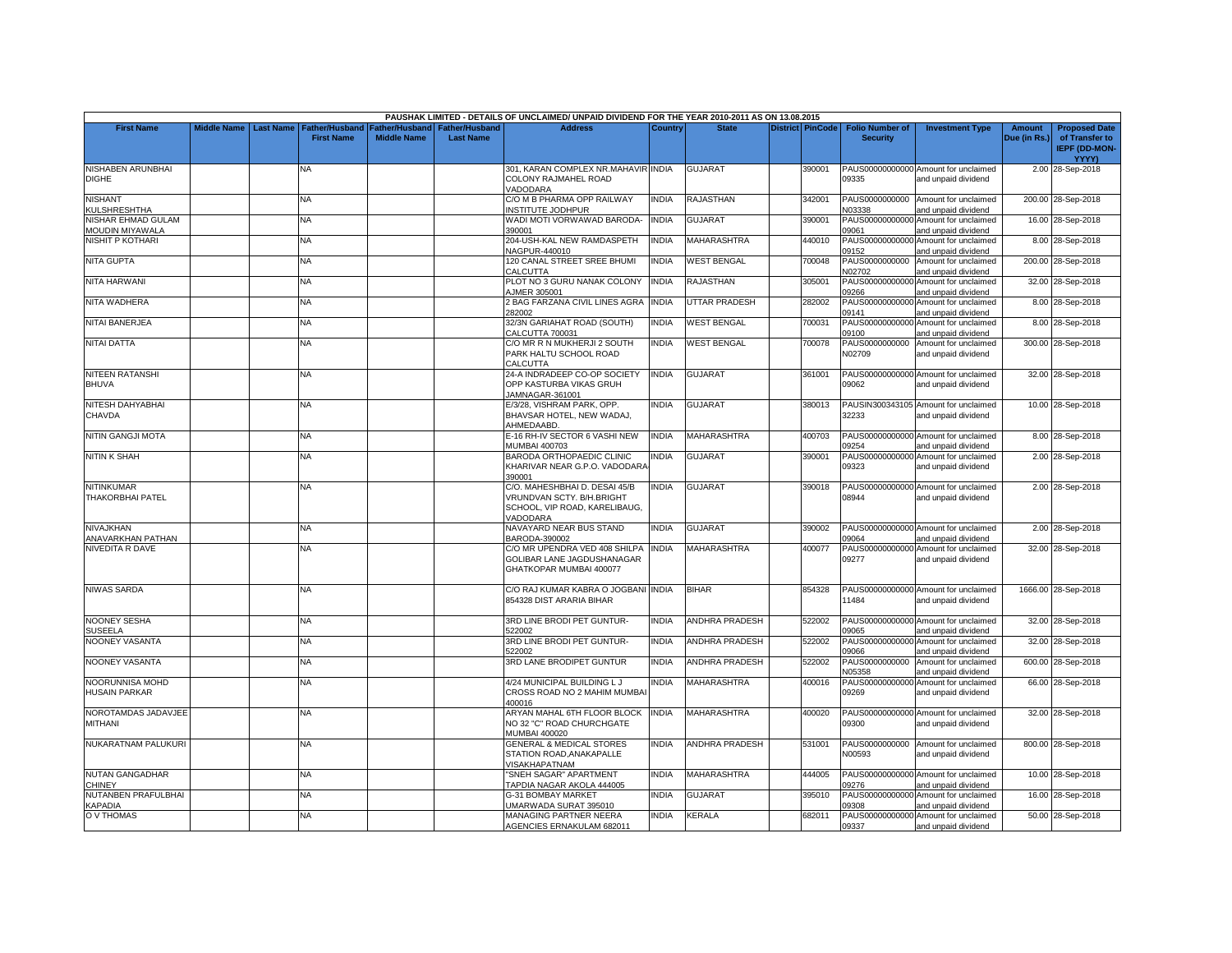|                                                     |                    |                  |                                            |                                             |                                           | PAUSHAK LIMITED - DETAILS OF UNCLAIMED/ UNPAID DIVIDEND FOR THE YEAR 2010-2011 AS ON 13.08.2015 |              |                      |                         |                                           |                                                             |                               |                                                                         |
|-----------------------------------------------------|--------------------|------------------|--------------------------------------------|---------------------------------------------|-------------------------------------------|-------------------------------------------------------------------------------------------------|--------------|----------------------|-------------------------|-------------------------------------------|-------------------------------------------------------------|-------------------------------|-------------------------------------------------------------------------|
| <b>First Name</b>                                   | <b>Middle Name</b> | <b>Last Name</b> | <b>Father/Husband</b><br><b>First Name</b> | <b>Father/Husband</b><br><b>Middle Name</b> | <b>Father/Husband</b><br><b>Last Name</b> | <b>Address</b>                                                                                  | Country      | <b>State</b>         | <b>District PinCode</b> | <b>Folio Number of</b><br><b>Security</b> | <b>Investment Type</b>                                      | <b>Amount</b><br>Due (in Rs.) | <b>Proposed Date</b><br>of Transfer to<br><b>IEPF (DD-MON-</b><br>YYYY) |
| <b>OASIS CINE</b><br>COMMUNICATION<br><b>IMITED</b> |                    |                  | NA                                         |                                             |                                           | 6/2 MOIRA STREET 4TH FLOOR<br>CALCUTTA 700017                                                   | <b>INDIA</b> | <b>WEST BENGAL</b>   | 700017                  | 09362                                     | PAUS00000000000 Amount for unclaimed<br>and unpaid dividend |                               | 332.00 28-Sep-2018                                                      |
| <b>OCHCHHAV</b><br>HASMUKHLAL DESAI                 |                    |                  | NA.                                        |                                             |                                           | <b>TAMBOLIWADO SHRI GOPAL</b><br>KRUPA PO KADI DIST MEHSANA<br>382715                           | <b>INDIA</b> | <b>GUJARAT</b>       | 382715                  | 09361                                     | PAUS00000000000 Amount for unclaimed<br>and unpaid dividend |                               | 24.00 28-Sep-2018                                                       |
| OM NARAIN TIWARI                                    |                    |                  | NA.                                        |                                             |                                           | FRONT SIDE, 1ST FLOOR, 7/107A(1)<br>SWAROOP NAGAR KANPUR                                        | <b>INDIA</b> | UTTAR PRADESH        | 208002                  | O01329                                    | PAUS0000000000 Amount for unclaimed<br>and unpaid dividend  |                               | 200.00 28-Sep-2018                                                      |
| <b>OM PARKASH</b>                                   |                    |                  | NA                                         |                                             |                                           | MIG FLAT NO-153 PKT F25 SECTOR- INDIA<br>3 ROHINI NEW DELHI 110085                              |              | DELHI                | 110085                  | 09344                                     | PAUS00000000000 Amount for unclaimed<br>and unpaid dividend |                               | 16.00 28-Sep-2018                                                       |
| OM PARKASH PANDAY                                   |                    |                  | <b>NA</b>                                  |                                             |                                           | 65C LIG DDA FLATS GULABI BAGH<br>DELHI                                                          | <b>INDIA</b> | <b>DELHI</b>         | 110007                  | 36596                                     | PAUSIN301774167 Amount for unclaimed<br>and unpaid dividend |                               | 16.00 28-Sep-2018                                                       |
| <b>OM PRAKASH</b>                                   |                    |                  | NΑ                                         |                                             |                                           | SHAM MACHINE COMPANY KHAIR<br>NAGAR BAZAR MEERUT CITY                                           | <b>INDIA</b> | <b>JTTAR PRADESH</b> | 250002                  | PAUS0000000000<br>001668                  | Amount for unclaimed<br>and unpaid dividend                 |                               | 800.00 28-Sep-2018                                                      |
| OM PRAKASH GUPTA                                    |                    |                  | NA                                         |                                             |                                           | 3-15 ARMY OFFICERS FLATS NAVY INDIA<br>NAGAR COLABA MUMBAI 400025                               |              | MAHARASHTRA          | 400025                  | PAUS00000000000<br>09359                  | Amount for unclaimed<br>and unpaid dividend                 |                               | 16.00 28-Sep-2018                                                       |
| OM PRAKASH LATA                                     |                    |                  | NA                                         |                                             |                                           | 3. B T ROAD 10/25 BELGHARIA<br>GOVT QTRS CALCUTTA 700056                                        | <b>INDIA</b> | <b>WEST BENGAL</b>   | 700056                  | 09350                                     | PAUS00000000000 Amount for unclaimed<br>and unpaid dividend |                               | 32.00 28-Sep-2018                                                       |
| OM PRAKASH TANDON                                   |                    |                  | ΝA                                         |                                             |                                           | I-G-48 LAJPAT NAGAR II NEW<br>DELHI 110024                                                      | <b>INDIA</b> | DELHI                | 110024                  | 09345                                     | PAUS00000000000 Amount for unclaimed<br>and unpaid dividend |                               | 8.00 28-Sep-2018                                                        |
| OM SHANKER MEHRA                                    |                    |                  | NA                                         |                                             |                                           | SECTOR IV POCKET B/8 FLAT NO<br>101 MIG ROHINI DELHI 110085                                     | <b>INDIA</b> | DELHI                | 110085                  | PAUS00000000000<br>09343                  | Amount for unclaimed<br>and unpaid dividend                 |                               | 32.00 28-Sep-2018                                                       |
| <b>OMPRAKASH</b><br><b>GOBINDRAM MEHRA</b>          |                    |                  | NA.                                        |                                             |                                           | 104 RAJKUTIR PLOT NO 301-302<br>LINKING ROAD KHAR MUMBAI-<br>400052                             | <b>INDIA</b> | <b>MAHARASHTRA</b>   | 400052                  | PAUS00000000000<br>09351                  | Amount for unclaimed<br>and unpaid dividend                 |                               | 8.00 28-Sep-2018                                                        |
| OMPRAKASH JAJU                                      |                    |                  | NA.                                        |                                             |                                           | 327, PUNGALION KI GALI<br>PUNGALPARA JODHPUR                                                    | <b>INDIA</b> | <b>RAJASTHAN</b>     | 342001                  | 92562                                     | PAUSIN301696100 Amount for unclaimed<br>and unpaid dividend |                               | 50.00 28-Sep-2018                                                       |
| <b>OMPRAKASH MALANI</b>                             |                    |                  | <b>NA</b>                                  |                                             |                                           | 56 RISHI ARBIND SARANI B T ROAD INDIA<br>BONHOOGHLY CALCUTTA 700090                             |              | <b>WEST BENGAL</b>   | 700090                  | 09349                                     | PAUS00000000000 Amount for unclaimed<br>and unpaid dividend |                               | 8.00 28-Sep-2018                                                        |
| <b>ONKAR NATH CHAUBEY</b>                           |                    |                  | <b>NA</b>                                  |                                             |                                           | BHITARI LOHTA VARANASI                                                                          | <b>INDIA</b> | <b>UTTAR PRADESH</b> | 221007                  | 45451                                     | PAUS12038400003 Amount for unclaimed<br>and unpaid dividend |                               | 120.00 28-Sep-2018                                                      |
| <b>OSWYN THEODORE</b><br><b>MIRANDA</b>             |                    |                  | NA                                         |                                             |                                           | I COLOMBIA C H S ST DOMINIC<br>ROAD BANDRA WEST MUMBAI                                          | <b>INDIA</b> | <b>MAHARASHTRA</b>   | 400050                  | 01746                                     | PAUSIN301549146 Amount for unclaimed<br>and unpaid dividend |                               | 32.00 28-Sep-2018                                                       |
| P B CHAUDHARY                                       |                    |                  | NA.                                        |                                             |                                           | 35 VANDANA 9TH FLOOR OLD INS<br>TRATA R C CHURCH COLABA<br>MUMBAI                               | <b>INDIA</b> | <b>MAHARASHTRA</b>   | 400005                  | 09838                                     | PAUS00000000000 Amount for unclaimed<br>and unpaid dividend |                               | 66.00 28-Sep-2018                                                       |
| P BALAKRISHNAN                                      |                    |                  | <b>NA</b>                                  |                                             |                                           | 147/1 KARAYA ROAD FLAT 4<br>CALCUTTA 700017                                                     | <b>INDIA</b> | <b>WEST BENGAL</b>   | 700017                  | 09674                                     | PAUS00000000000 Amount for unclaimed<br>and unpaid dividend |                               | 8.00 28-Sep-2018                                                        |
| P GOLDWIN                                           |                    |                  | <b>NA</b>                                  |                                             |                                           | 519, 10TH F MAIN, 6TH BLOCK<br>RAJAJI NAGAR BANGALORE                                           | <b>INDIA</b> | KARNATAKA            | 560010                  | PAUS0000000000<br>P02019                  | Amount for unclaimed<br>and unpaid dividend                 |                               | 200.00 28-Sep-2018                                                      |
| P JOSEPH GERALD                                     |                    |                  | NA                                         |                                             |                                           | PRODUCT MANAGER ALEMBIC<br>CHEMICAL WORKS LTD VADODARA                                          | <b>INDIA</b> | GUJARAT              | 390003                  | PAUS0000000000<br>P04571                  | Amount for unclaimed<br>and unpaid dividend                 |                               | 200.00 28-Sep-2018                                                      |
| P K Bairoliya                                       |                    |                  | K P Bairoliya                              |                                             |                                           | No - 31, Swamy Enclave No - 9, 1st<br>Main, 1st Block Koramangala<br><b>BANGALORE</b>           | <b>INDIA</b> | KARNATAKA            | 560034                  | 55521                                     | PAUSIN300095100 Amount for unclaimed<br>and unpaid dividend |                               | 8.00 28-Sep-2018                                                        |
| P K MARSHAL TITO                                    |                    |                  | NA.                                        |                                             |                                           | 3 4TH STREET EXTENTION<br><b>GANDHIPURAM COIMBATORE</b>                                         | <b>INDIA</b> | <b>TAMIL NADU</b>    | 641012                  | PAUS0000000000<br>P03032                  | Amount for unclaimed<br>and unpaid dividend                 |                               | 200.00 28-Sep-2018                                                      |
| P KASTURI                                           |                    |                  | <b>NA</b>                                  |                                             |                                           | SERNO CONTROLS DIVISION E C I L INDIA<br>1YDERABAD-500762                                       |              | ANDHRA PRADESH       | 500762                  | 09577                                     | PAUS00000000000 Amount for unclaimed<br>and unpaid dividend |                               | 8.00 28-Sep-2018                                                        |
| P KRISHNAMURTHI                                     |                    |                  | NA                                         |                                             |                                           | D-1 E I D PARRY RESIDENTIAL<br>ESTATE E T P S POST OFFICE<br>ENNORE CHENNAI 600057              | <b>INDIA</b> | <b>TAMIL NADU</b>    | 600057                  | PAUS00000000000<br>09588                  | Amount for unclaimed<br>and unpaid dividend                 |                               | 100.00 28-Sep-2018                                                      |
| P LAKSHMI                                           |                    |                  | <b>NA</b>                                  |                                             |                                           | <b>44 VENKATACHALA CHETTY ST</b><br>TRIPLICANE CHENNAI 600005                                   | <b>INDIA</b> | <b>TAMIL NADU</b>    | 600005                  | 09738                                     | PAUS00000000000 Amount for unclaimed<br>and unpaid dividend |                               | 8.00 28-Sep-2018                                                        |
| P M ACHAMMA<br><b>PONNAMMA</b>                      |                    |                  | NA.                                        |                                             |                                           | C/O O M KURIAN D D GEARS (P)<br>TD 28 MOTIA KHAN JHANDEWALA<br>ROAD N DELHI-110055              | <b>INDIA</b> | DELHI                | 110055                  | PAUS00000000000<br>09610                  | Amount for unclaimed<br>and unpaid dividend                 |                               | 8.00 28-Sep-2018                                                        |
| P MAHALAKSHMI                                       |                    |                  | <b>NA</b>                                  |                                             |                                           | 14.III - CROSS NARAYANA NAGAR.<br>SALEM T.N.-636015                                             | <b>INDIA</b> | <b>TAMIL NADU</b>    | 636015                  | 09866                                     | PAUS00000000000 Amount for unclaimed<br>and unpaid dividend |                               | 166.00 28-Sep-2018                                                      |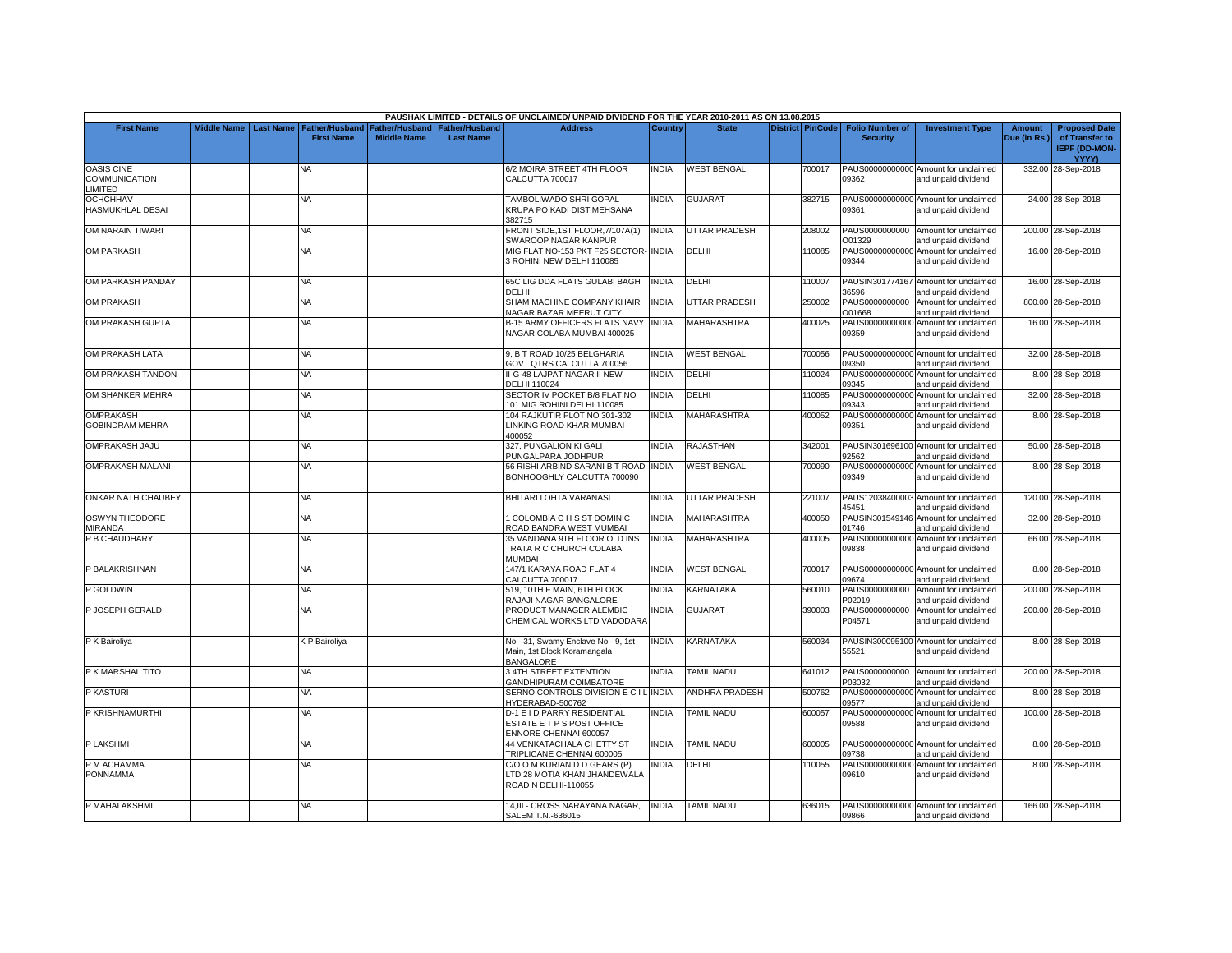|                                  |                    |                  |                                            |                                      |                                           | PAUSHAK LIMITED - DETAILS OF UNCLAIMED/ UNPAID DIVIDEND FOR THE YEAR 2010-2011 AS ON 13.08.2015                    |              |                       |                         |                                           |                                                             |                               |                                                                         |
|----------------------------------|--------------------|------------------|--------------------------------------------|--------------------------------------|-------------------------------------------|--------------------------------------------------------------------------------------------------------------------|--------------|-----------------------|-------------------------|-------------------------------------------|-------------------------------------------------------------|-------------------------------|-------------------------------------------------------------------------|
| <b>First Name</b>                | <b>Middle Name</b> | <b>Last Name</b> | <b>Father/Husband</b><br><b>First Name</b> | Father/Husband<br><b>Middle Name</b> | <b>Father/Husband</b><br><b>Last Name</b> | <b>Address</b>                                                                                                     | Country      | <b>State</b>          | <b>District PinCode</b> | <b>Folio Number of</b><br><b>Security</b> | <b>Investment Type</b>                                      | <b>Amount</b><br>Due (in Rs.) | <b>Proposed Date</b><br>of Transfer to<br><b>IEPF (DD-MON-</b><br>YYYY) |
| P MARUTHAI                       |                    |                  | NA                                         |                                      |                                           | NO 46 SECOND STREET KAMARAJ<br>NAGAR KORATTUR CHENNAI                                                              | <b>INDIA</b> | <b>TAMIL NADU</b>     | 600080                  | PAUS0000000000<br>P03498                  | Amount for unclaimed<br>and unpaid dividend                 |                               | 600.00 28-Sep-2018                                                      |
| P N SATHYAMURTHY                 |                    |                  | NΑ                                         |                                      |                                           | 431/A, 9th Cross, Girinagar II Phase                                                                               | <b>INDIA</b> | KARNATAKA             | 560085                  | PAUS0000000000<br>P05431                  | Amount for unclaimed<br>and unpaid dividend                 |                               | 100.00 28-Sep-2018                                                      |
| P P GUPTA                        |                    |                  | <b>NA</b>                                  |                                      |                                           | <b>S PROFESSOR'S COLONY</b><br>MODINAGAR DT GHAZIABAD PIN-<br>201204                                               | <b>INDIA</b> | UTTAR PRADESH         | 201204                  | 09686                                     | PAUS00000000000 Amount for unclaimed<br>and unpaid dividend |                               | 8.00 28-Sep-2018                                                        |
| P PRAKASHCHAND                   |                    |                  | <b>NA</b>                                  |                                      |                                           | 4 GOWDIA MUTT ROAD 1ST FLOOR INDIA<br>ROYAPETTAH CHENNAI 600014                                                    |              | <b>TAMIL NADU</b>     | 600014                  | 09678                                     | PAUS00000000000 Amount for unclaimed<br>and unpaid dividend |                               | 8.00 28-Sep-2018                                                        |
| P RAMESHCHAND<br><b>BHANDARI</b> |                    |                  | <b>NA</b>                                  |                                      |                                           | H NO 3-4-376/16 BASANT NAGAR<br>COLONY HYDERABAD 500027                                                            | <b>INDIA</b> | <b>ANDHRA PRADESH</b> | 500027                  | 09769                                     | PAUS00000000000 Amount for unclaimed<br>and unpaid dividend |                               | 100.00 28-Sep-2018                                                      |
| P S DAKSHAYANI                   |                    |                  | <b>NA</b>                                  |                                      |                                           | 535, HARBHAVI CIRCLE,<br>CHAMRAJPET                                                                                | <b>INDIA</b> | KARNATAKA             | 577001                  | PAUS0000000000<br>P05570                  | Amount for unclaimed<br>and unpaid dividend                 |                               | 400.00 28-Sep-2018                                                      |
| P S KUPPUSWAMY                   |                    |                  | NA                                         |                                      |                                           | NO 122 9TH MAIN 1ST CROSS<br>VENKATAMMA RAMAIAH COLONY<br><b>MATHIKERE BANGALORE</b>                               | <b>INDIA</b> | KARNATAKA             | 560054                  | 06775                                     | PAUSIN302148107 Amount for unclaimed<br>and unpaid dividend |                               | 16.00 28-Sep-2018                                                       |
| P S SHYAMASUNDAR                 |                    |                  | NA.                                        |                                      |                                           | 1725 SUNANDA EAST END'S MAIN<br>ROAD II BLOCK JAYNAGAR<br>BANGALORE-560011                                         | <b>INDIA</b> | KARNATAKA             | 560011                  | 09518                                     | PAUS00000000000 Amount for unclaimed<br>and unpaid dividend |                               | 16.00 28-Sep-2018                                                       |
| P S SIVASUBRAMANIAM              |                    |                  | P R SHANMUGA<br><b>SUNDARAM</b>            |                                      |                                           | 21/10, NAGARATHINAMMAL<br>COLONY WEST MAMBALAM<br>CHENNAI                                                          | <b>INDIA</b> | <b>MAHARASHTRA</b>    | 999999                  | 36618                                     | PAUS13017400000 Amount for unclaimed<br>and unpaid dividend |                               | 8.00 28-Sep-2018                                                        |
| P S SUBASHINI                    |                    |                  | ΝA                                         |                                      |                                           | C/O K K GOPALAKRISHNAN<br>KOKKUVAYIL HOUSE P O<br>EDAVALANGU DIST TRICHUR<br>680006                                | <b>INDIA</b> | KERALA                | 680006                  | 09521                                     | PAUS00000000000 Amount for unclaimed<br>and unpaid dividend |                               | 32.00 28-Sep-2018                                                       |
| P SANJAY                         |                    |                  | <b>NA</b>                                  |                                      |                                           | NO 32 3RD CROSS AREKEMPANA<br>HALLI WILSON GARDEN<br>BANGALORE 560027                                              | <b>INDIA</b> | <b>KARNATAKA</b>      | 560027                  | 09840                                     | PAUS00000000000 Amount for unclaimed<br>and unpaid dividend |                               | 8.00 28-Sep-2018                                                        |
| P SARVAMANGALAMMA                |                    |                  | LATE T G<br><b>RAJENDRA</b><br>PRASAD      |                                      |                                           | C/O T G JAYAPRAKSH GOSALA<br>NILAYA 2ND MAIN 1ST CROSS<br>JAYANAGAR (WEST)TUMKUR                                   | <b>INDIA</b> | KARNATAKA             | 572102                  | 12788                                     | PAUS00000000000 Amount for unclaimed<br>and unpaid dividend |                               | 16.00 28-Sep-2018                                                       |
| P SITARAM                        |                    |                  | <b>NA</b>                                  |                                      |                                           | 4-4-106 BHAGWANDAS BLDG<br>SULTAN BAZAR HYDERABAD-<br>500001                                                       | <b>INDIA</b> | <b>ANDHRA PRADESH</b> | 500001                  | 09525                                     | PAUS00000000000 Amount for unclaimed<br>and unpaid dividend |                               | 10.00 28-Sep-2018                                                       |
| P SIVASANKARAN                   |                    |                  | <b>NA</b>                                  |                                      |                                           | G/5 MAHALAKSHMI FLATS<br>HARRINGTON ROAD 5TH AVENUE<br>CHETPET CHENNAI 600031                                      | <b>INDIA</b> | <b>TAMIL NADU</b>     | 600031                  | 09587                                     | PAUS00000000000 Amount for unclaimed<br>and unpaid dividend |                               | 8.00 28-Sep-2018                                                        |
| P VIMALA                         |                    |                  | NA                                         |                                      |                                           | PALLATHADKA HOUSE PERUVAI<br>POST ADYANADKA D. K.<br><b>KARNATAKA</b>                                              | INDIA        | KARNATAKA             | 574260                  | 30936                                     | PAUSIN300239125 Amount for unclaimed<br>and unpaid dividend |                               | 80.00 28-Sep-2018                                                       |
| P VIMALCHAND<br><b>BHANDARI</b>  |                    |                  | <b>NA</b>                                  |                                      |                                           | H NO 3-4-376/16 BASANT NAGAR<br>COLONY HYDERABAD 500027                                                            | <b>INDIA</b> | ANDHRA PRADESH        | 500027                  | 09770                                     | PAUS00000000000 Amount for unclaimed<br>and unpaid dividend |                               | 100.00 28-Sep-2018                                                      |
| P VISWANATHAN                    |                    |                  | <b>NA</b>                                  |                                      |                                           | 134/10A, THIRD FLOOR, RAJPARIS<br>BRINDAVA- N APT, ELDAMS ROAD.<br>TEYNAMPET CHENNAI-6-00018 -                     | <b>INDIA</b> | <b>TAMIL NADU</b>     | 600018                  | 09584                                     | PAUS00000000000 Amount for unclaimed<br>and unpaid dividend |                               | 8.00 28-Sep-2018                                                        |
| <b>PADAM DAS</b>                 |                    |                  | <b>NA</b>                                  |                                      |                                           | 18 SAURABH NAGAR OPP JEEWAN<br>JYOTI DAYAL BAGH AGRA                                                               | <b>INDIA</b> | <b>UTTAR PRADESH</b>  | 282005                  | P03999                                    | PAUS0000000000 Amount for unclaimed<br>and unpaid dividend  |                               | 200.00 28-Sep-2018                                                      |
| PADMA NATARAJAN                  |                    |                  | <b>NA</b>                                  |                                      |                                           | C/O K P NATARAJAN ARUNDLE<br>NAGAR PLOT NO- 26 BEACH ROAD<br>KALAKSHETRA COLONY BESAN- T<br>NAGAR CHENNAI-600090 - | <b>NDIA</b>  | <b>TAMIL NADU</b>     | 600090                  | 09585                                     | PAUS00000000000 Amount for unclaimed<br>and unpaid dividend |                               | 8.00 28-Sep-2018                                                        |
| PADMA PARWATRAI<br><b>DESAI</b>  |                    |                  | <b>NA</b>                                  |                                      |                                           | 4 A/6 SONAWALA BLDG III FLOOR<br>TARDEO MUMBAI-400007                                                              | <b>INDIA</b> | <b>MAHARASHTRA</b>    | 400007                  | 09413                                     | PAUS00000000000 Amount for unclaimed<br>and unpaid dividend |                               | 6.00 28-Sep-2018                                                        |
| PADMA RAMAN                      |                    |                  | NA.                                        |                                      |                                           | 286 AVVAI SHANMUGAM ROAD<br>CHENNAI-600014                                                                         | <b>INDIA</b> | <b>TAMIL NADU</b>     | 600014                  | PAUS00000000000<br>09681                  | Amount for unclaimed<br>and unpaid dividend                 |                               | 8.00 28-Sep-2018                                                        |
| PADMA RANI KHETAN                |                    |                  | <b>NA</b>                                  |                                      |                                           | M/S KHETAN & CO KHETAN<br>BHAWAN M I ROAD JAIPUR-302001                                                            | <b>INDIA</b> | RAJASTHAN             | 302001                  | PAUS00000000000<br>09581                  | Amount for unclaimed<br>and unpaid dividend                 |                               | 8.00 28-Sep-2018                                                        |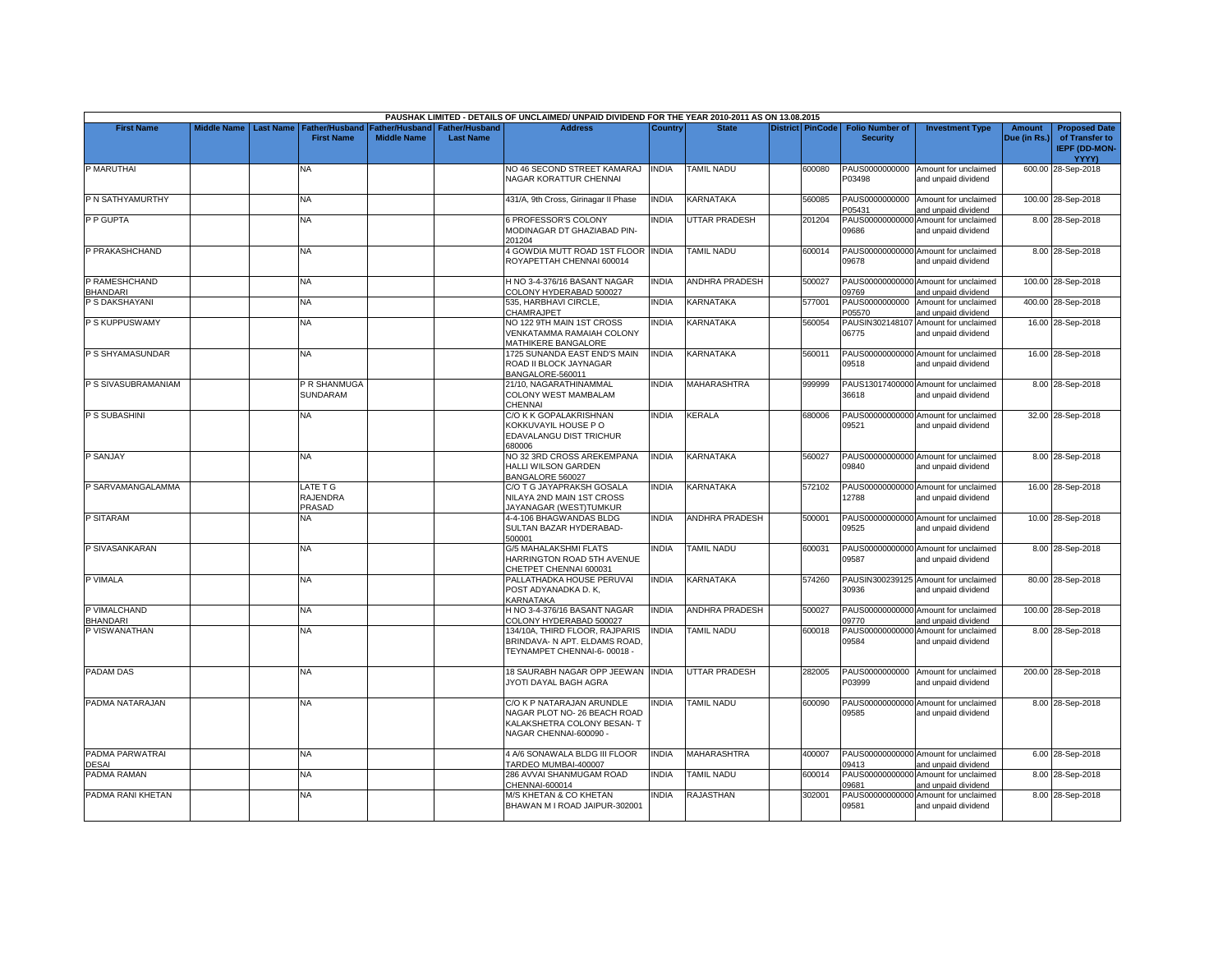|                                          |                    |                  |                                     |                                      |                                           | PAUSHAK LIMITED - DETAILS OF UNCLAIMED/ UNPAID DIVIDEND FOR THE YEAR 2010-2011 AS ON 13.08.2015                                                                                                                                                                                         |              |                       |                         |                                           |                                                             |                               |                                                                                |
|------------------------------------------|--------------------|------------------|-------------------------------------|--------------------------------------|-------------------------------------------|-----------------------------------------------------------------------------------------------------------------------------------------------------------------------------------------------------------------------------------------------------------------------------------------|--------------|-----------------------|-------------------------|-------------------------------------------|-------------------------------------------------------------|-------------------------------|--------------------------------------------------------------------------------|
| <b>First Name</b>                        | <b>Middle Name</b> | <b>Last Name</b> | Father/Husband<br><b>First Name</b> | Father/Husband<br><b>Middle Name</b> | <b>Father/Husband</b><br><b>Last Name</b> | <b>Address</b>                                                                                                                                                                                                                                                                          | Country      | <b>State</b>          | <b>District PinCode</b> | <b>Folio Number of</b><br><b>Security</b> | <b>Investment Type</b>                                      | <b>Amount</b><br>Due (in Rs.) | <b>Proposed Date</b><br>of Transfer to<br><b>IEPF (DD-MON-</b><br><b>YYYY)</b> |
| PADMA VIJAYAN                            |                    |                  | NA                                  |                                      |                                           | FLAT NO 402 RAVI APARTMENTS<br>EDULJI ROAD CHARAI THANE<br>WEST 400601                                                                                                                                                                                                                  | <b>INDIA</b> | <b>MAHARASHTRA</b>    | 400601                  | 09656                                     | PAUS00000000000 Amount for unclaimed<br>and unpaid dividend |                               | 32.00 28-Sep-2018                                                              |
| PADMAVATHY GANESAN                       |                    |                  | NA                                  |                                      |                                           | 4/869 DEEPAM PARVATHY NAGAR<br>KAUDIAR TRIVANDRUM 695003                                                                                                                                                                                                                                | <b>INDIA</b> | <b>KERALA</b>         | 695003                  | 09586                                     | PAUS00000000000 Amount for unclaimed<br>and unpaid dividend |                               | 8.00 28-Sep-2018                                                               |
| PADMINI RAO                              |                    |                  | <b>NA</b>                           |                                      |                                           | 41 V P KOIL STREET HYLAPORE<br>CHENNAI                                                                                                                                                                                                                                                  | <b>INDIA</b> | <b>TAMIL NADU</b>     | 600004                  | P03487                                    | PAUS0000000000 Amount for unclaimed<br>and unpaid dividend  |                               | 200.00 28-Sep-2018                                                             |
| PALLAVI JAYANTBHAI<br><b>DOSHI</b>       |                    |                  | NA                                  |                                      |                                           | 7/11 APOORVA SHREE HIND CO-OP INDIA<br>H SOC DUNCAN CAUSEWAY RD<br>SION CHUNABHATTI MUMBAI-<br>100022                                                                                                                                                                                   |              | <b>MAHARASHTRA</b>    | 400022                  | PAUS00000000000<br>09406                  | Amount for unclaimed<br>and unpaid dividend                 |                               | 32.00 28-Sep-2018                                                              |
| PALLAVI S THAKKAR                        |                    |                  | NA.                                 |                                      |                                           | NATHY SHIVJI BLDG 1ST FLOOR<br>BAZAR PETH JAMBLI NAKA THANA<br><b>WEST 400601</b>                                                                                                                                                                                                       | <b>INDIA</b> | <b>MAHARASHTRA</b>    | 400601                  | 09848                                     | PAUS00000000000 Amount for unclaimed<br>and unpaid dividend |                               | 32.00 28-Sep-2018                                                              |
| PALLAVI SHAH                             |                    |                  | NA                                  |                                      |                                           | 3, SUJATHA SOCIETY GOTRI ROAD, INDIA<br>NEAR HARINAGAR PANCH RASTA                                                                                                                                                                                                                      |              | <b>GUJARAT</b>        | 390021                  | P05585                                    | PAUS0000000000 Amount for unclaimed<br>and unpaid dividend  |                               | 100.00 28-Sep-2018                                                             |
| <b>PANALAL SHAH</b>                      |                    |                  | <b>NA</b>                           |                                      |                                           | 'VRUNDAVAN KUNJ" MAHADEO<br>ROAD VALLABH VIDYANAGAR<br>388120 KHEDA GUJ                                                                                                                                                                                                                 | <b>INDIA</b> | <b>GUJARAT</b>        | 388120                  | 09772                                     | PAUS00000000000 Amount for unclaimed<br>and unpaid dividend |                               | 4.00 28-Sep-2018                                                               |
| <b>PANALAL SHAH</b>                      |                    |                  | <b>NA</b>                           |                                      |                                           | VRUNDAVAN KUNJ MAHANDEO'S<br>ROAD VALLABH VIDYANAGAR DIST<br><heda 388120<="" gujarat="" td=""><td><b>INDIA</b></td><td><b>GUJARAT</b></td><td>388120</td><td>09762</td><td>PAUS00000000000 Amount for unclaimed<br/>and unpaid dividend</td><td></td><td>24.00 28-Sep-2018</td></heda> | <b>INDIA</b> | <b>GUJARAT</b>        | 388120                  | 09762                                     | PAUS00000000000 Amount for unclaimed<br>and unpaid dividend |                               | 24.00 28-Sep-2018                                                              |
| PANDARATHIL<br>BALACHANDRAN              |                    |                  | <b>NA</b>                           |                                      |                                           | GEETHANJALI PATTATHANAM EAST INDIA<br>QUILON 691001 KERALA                                                                                                                                                                                                                              |              | KERALA                | 691001                  | 09527                                     | PAUS00000000000 Amount for unclaimed<br>and unpaid dividend |                               | 32.00 28-Sep-2018                                                              |
| PANDURANGAN S                            |                    |                  | NA.                                 |                                      |                                           | <b>MANI MEDL. STORES 61, BAZAAR</b><br>STREET, VINIYAMBADI (N.A)                                                                                                                                                                                                                        | <b>INDIA</b> | <b>TAMIL NADU</b>     | 635751                  | PAUS0000000000<br>P00193                  | Amount for unclaimed<br>and unpaid dividend                 |                               | 400.00 28-Sep-2018                                                             |
| PANKAJ K DOSHI                           |                    |                  | <b>NA</b>                           |                                      |                                           | C/O POPATLAL K SHAH AT MARCHI INDIA<br>POLE IN RATAN POLE AHMEDABAD-<br>380001                                                                                                                                                                                                          |              | <b>GUJARAT</b>        | 380001                  | PAUS00000000000<br>09643                  | Amount for unclaimed<br>and unpaid dividend                 |                               | 16.00 28-Sep-2018                                                              |
| PANKAJ MANILAL SHAH                      |                    |                  | <b>NA</b>                           |                                      |                                           | 304 PARSWA DARSHAN FLATS<br>TOWER-B SHRENIKPARK CROSS<br>RD PRODUCTIVITY ROAD<br>AKOTAVADODARA                                                                                                                                                                                          | <b>INDIA</b> | GUJARAT               | 390020                  | 09530                                     | PAUS00000000000 Amount for unclaimed<br>and unpaid dividend |                               | 32.00 28-Sep-2018                                                              |
| PANKAJ PATEL                             |                    |                  | <b>NA</b>                           |                                      |                                           | ORTHOPAEDIC HOSPITAL DR<br>YAGNIK ROAD RAJKOT                                                                                                                                                                                                                                           | <b>INDIA</b> | <b>GUJARAT</b>        | 360001                  | P04144                                    | PAUS0000000000 Amount for unclaimed<br>and unpaid dividend  |                               | 300.00 28-Sep-2018                                                             |
| PANKAJKUMAR<br><b>MANEKLAL SHAH</b>      |                    |                  | NA.                                 |                                      |                                           | C-1, ASHIRWAD APARTMENTS, MIR-INDIA<br>AMBICA ROAD, NEAR KALPTARU<br>SCTY, NARANPURA, AHMEDABAD-<br>380013                                                                                                                                                                              |              | GUJARAT               | 380013                  | 09743                                     | PAUS00000000000 Amount for unclaimed<br>and unpaid dividend |                               | 16.00 28-Sep-2018                                                              |
| <b>PANKAJKUMAR</b><br>MANSUKHLAL VADHANI |                    |                  | <b>NA</b>                           |                                      |                                           | C/O VADHANI BROTHERS<br><b>ERTILIZER MERCHANT AT LATHI</b><br>DIST AMRELI PIN-364430                                                                                                                                                                                                    | <b>INDIA</b> | <b>GUJARAT</b>        | 364430                  | 09451                                     | PAUS00000000000 Amount for unclaimed<br>and unpaid dividend |                               | 16.00 28-Sep-2018                                                              |
| PANKIT D SHAH                            |                    |                  | NA.                                 |                                      |                                           | 214-A, KAMAL KUNJ B NO 12 2ND<br>FLR IRLA BRIDGE ANDHERI WEST<br>MUMBAI 400058                                                                                                                                                                                                          | <b>INDIA</b> | <b>MAHARASHTRA</b>    | 400058                  | 09773                                     | PAUS00000000000 Amount for unclaimed<br>and unpaid dividend |                               | 50.00 28-Sep-2018                                                              |
| PANKTI D SHAH                            |                    |                  | NA.                                 |                                      |                                           | 214 (A) 12 2ND FLR VIVEK KAMAL SINDIA<br>/ RD IRLA BRIDGE ANDHERI WEST<br><b>MUMBAI 400058</b>                                                                                                                                                                                          |              | <b>MAHARASHTRA</b>    | 400058                  | 09847                                     | PAUS00000000000 Amount for unclaimed<br>and unpaid dividend |                               | 32.00 28-Sep-2018                                                              |
| PANTHAM RANGA RAO                        |                    |                  | NA                                  |                                      |                                           | <b>/ENKATACHALA CLINIC &amp; NURSING INDIA</b><br>HOME MAIN ROAD PITHAPURAM.<br>G.DIST                                                                                                                                                                                                  |              | <b>ANDHRA PRADESH</b> | 533450                  | P05558                                    | PAUS0000000000 Amount for unclaimed<br>and unpaid dividend  |                               | 400.00 28-Sep-2018                                                             |
| PANUBHAI NANDLAL<br><b>MEHTA</b>         |                    |                  | <b>NA</b>                           |                                      |                                           | 2617 GATRADNI POLE MANDVINI<br>POLE AHMEDABAD 380001                                                                                                                                                                                                                                    | <b>INDIA</b> | GUJARAT               | 380001                  | 09384                                     | PAUS00000000000 Amount for unclaimed<br>and unpaid dividend |                               | 2.00 28-Sep-2018                                                               |
| PAPPU VITHALACHAR                        |                    |                  | NA                                  |                                      |                                           | 413, (A-4), SHARAVATHI BLOCK<br>NATIONAL GAMES HOUSING<br>COMPLEX KORAMANGA<br>BANGAL0RE                                                                                                                                                                                                | <b>INDIA</b> | KARNATAKA             | 560047                  | PAUS0000000000<br>P03150                  | Amount for unclaimed<br>and unpaid dividend                 |                               | 300.00 28-Sep-2018                                                             |
| PARAG HANAMARADDI<br><b>GANGAL</b>       |                    |                  | ΝA                                  |                                      |                                           | C/O DR H T GANGAL GANGAL<br>NURSING HOME HOUSE HUBLI-<br>580021                                                                                                                                                                                                                         | <b>INDIA</b> | KARNATAKA             | 580021                  | 09520                                     | PAUS00000000000 Amount for unclaimed<br>and unpaid dividend |                               | 40.00 28-Sep-2018                                                              |
| PARAMPAVANA MURTHY<br><b>SAJJALA</b>     |                    |                  | NA.                                 |                                      |                                           | GOVARDANAGIRI' OLD NO 12, NEW INDIA<br>NO 33, 3RD MAIN, SANJIVINI<br>NAGAR, MUDALAPALYA                                                                                                                                                                                                 |              | KARNATAKA             | 560072                  | PAUS0000000000<br>P00605                  | Amount for unclaimed<br>and unpaid dividend                 |                               | 200.00 28-Sep-2018                                                             |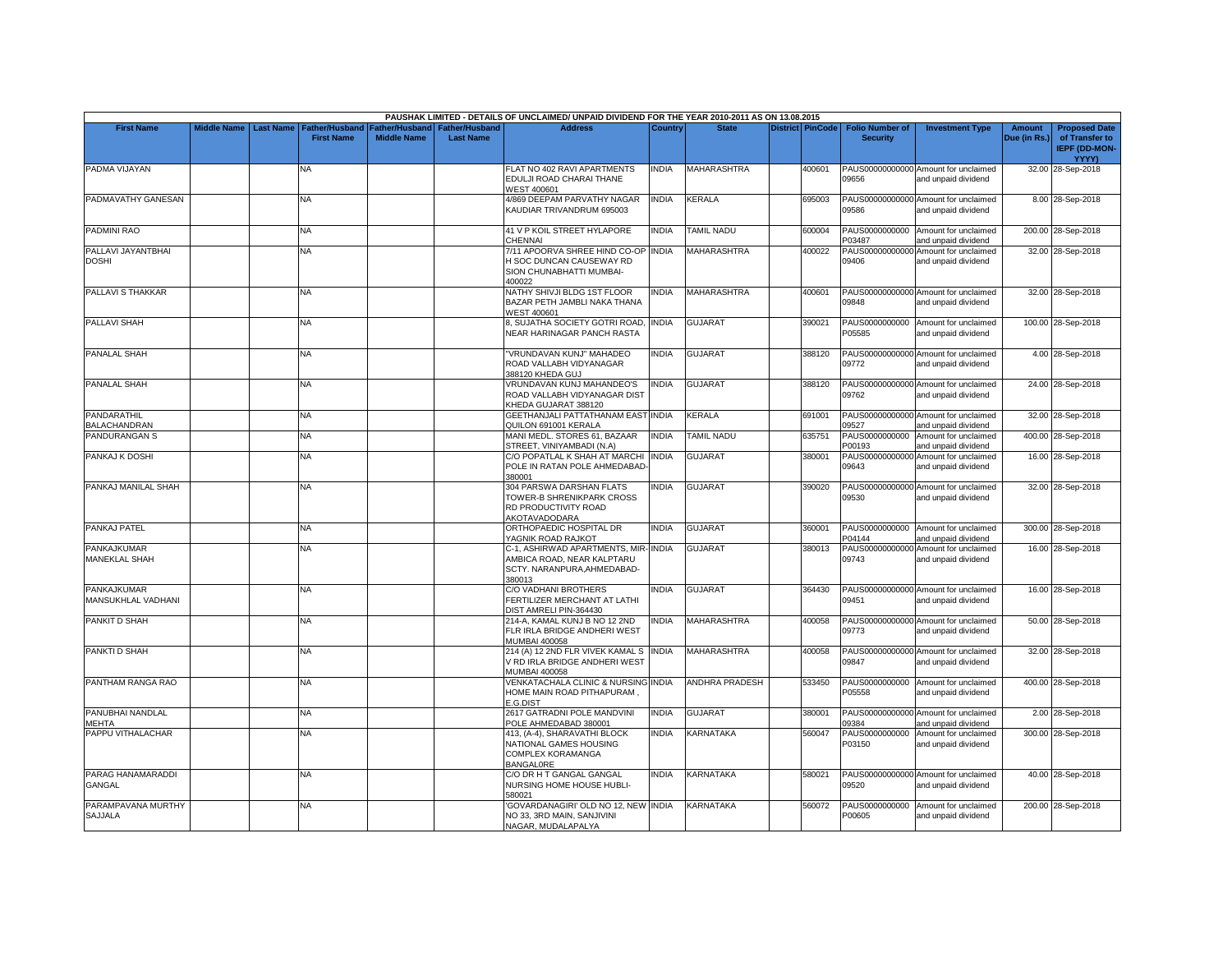|                                               |             |                  |                                            |                    |                                                     | PAUSHAK LIMITED - DETAILS OF UNCLAIMED/ UNPAID DIVIDEND FOR THE YEAR 2010-2011 AS ON 13.08.2015       |              |                       |                         |                                           |                                                             |                               |                                                                |
|-----------------------------------------------|-------------|------------------|--------------------------------------------|--------------------|-----------------------------------------------------|-------------------------------------------------------------------------------------------------------|--------------|-----------------------|-------------------------|-------------------------------------------|-------------------------------------------------------------|-------------------------------|----------------------------------------------------------------|
| <b>First Name</b>                             | Middle Name | <b>Last Name</b> | <b>Father/Husband</b><br><b>First Name</b> | <b>Middle Name</b> | Father/Husband   Father/Husband<br><b>Last Name</b> | <b>Address</b>                                                                                        | Country      | <b>State</b>          | <b>District PinCode</b> | <b>Folio Number of</b><br><b>Security</b> | <b>Investment Type</b>                                      | <b>Amount</b><br>Due (in Rs.) | <b>Proposed Date</b><br>of Transfer to<br><b>IEPF (DD-MON-</b> |
| PARBATI LEEKHA                                |             |                  | NA.                                        |                    |                                                     | D/216 SAKET NEW DELHI 110017                                                                          | <b>INDIA</b> | DELHI                 | 110017                  |                                           | PAUS00000000000 Amount for unclaimed                        |                               | YYYY)<br>8.00 28-Sep-2018                                      |
|                                               |             |                  |                                            |                    |                                                     |                                                                                                       |              |                       |                         | 09694                                     | and unpaid dividend                                         |                               |                                                                |
| PARESH K TAILOR                               |             |                  | <b>NA</b>                                  |                    |                                                     | 'SHIVAM" 4 JAYANTI NAGAR NR T B INDIA<br>HOSPITAL GOTRI RD VADODARA                                   |              | GUJARAT               | 390021                  | PAUS0000000000<br>P04336                  | Amount for unclaimed<br>and unpaid dividend                 |                               | 200.00 28-Sep-2018                                             |
| PARESH R GUPTA                                |             |                  | NA.                                        |                    |                                                     | YESH INVESTMENT VIJAY                                                                                 | INDIA        | <b>GUJARAT</b>        | 382150                  |                                           | PAUS00000000000 Amount for unclaimed                        |                               | 8.00 28-Sep-2018                                               |
|                                               |             |                  |                                            |                    |                                                     | COMMERCIAL MARKET NEAR<br>TOWER VIRAMGAM 382150                                                       |              |                       |                         | 09799                                     | and unpaid dividend                                         |                               |                                                                |
| PARESHNATH DAS                                |             |                  | <b>NA</b>                                  |                    |                                                     | PARESHNATH DAS "THE ARTIST"                                                                           | <b>INDIA</b> | <b>WEST BENGAL</b>    | 712103                  |                                           | PAUS00000000000 Amount for unclaimed                        |                               | 8.00 28-Sep-2018                                               |
|                                               |             |                  |                                            |                    |                                                     | HOOGHLY GHAT B DE RD PO &<br>DIST HOOGHLY W BENGAL-712103                                             |              |                       |                         | 09641                                     | and unpaid dividend                                         |                               |                                                                |
| PARITOSHKUMAR MITRA                           |             |                  | <b>NA</b>                                  |                    |                                                     | 214 MAIN ROAD WEST PO NEW<br>BARRACKPORE DIST 24 PARGANAS                                             | <b>INDIA</b> | <b>WEST BENGAL</b>    | 743276                  | PAUS0000000000<br>P02680                  | Amount for unclaimed<br>and unpaid dividend                 |                               | 200.00 28-Sep-2018                                             |
| PARMAR ANIL B                                 |             |                  | NA.                                        |                    |                                                     | FB-79 ALEMBIC COLONY BARODA<br>390003                                                                 | <b>INDIA</b> | GUJARAT               | 390003                  | 09815                                     | PAUS00000000000 Amount for unclaimed<br>and unpaid dividend |                               | 32.00 28-Sep-2018                                              |
| PARMOD CHANDER<br>SABHARWAL                   |             |                  | <b>NA</b>                                  |                    |                                                     | H NO 79/2A G NO 2 EAST MOTI<br>BAGH SARAI ROHILLA DELHI-<br>110007                                    | <b>INDIA</b> | DELHI                 | 110007                  | PAUS00000000000<br>09599                  | Amount for unclaimed<br>and unpaid dividend                 |                               | 16.00 28-Sep-2018                                              |
| <b>PARSHOTAMBHAI</b><br><b>HIRABHAI PATEL</b> |             |                  | NA.                                        |                    |                                                     | AT POST BOROL TAL BAYAD DIST<br>SABARKANTHA 383325                                                    | <b>INDIA</b> | GUJARAT               | 383325                  | 09455                                     | PAUS00000000000 Amount for unclaimed<br>and unpaid dividend |                               | 2.00 28-Sep-2018                                               |
| <b>PARSHOTAMDAS</b><br>MOTILAL PARIKH         |             |                  | <b>NA</b>                                  |                    |                                                     | RANCHHODJI POLE MEHMEDABAD INDIA<br>DIST KAIRA PIN 387130                                             |              | <b>GUJARAT</b>        | 387130                  | 09382                                     | PAUS00000000000 Amount for unclaimed<br>and unpaid dividend |                               | 6.00 28-Sep-2018                                               |
| PARSHOTTAM DASS<br>RUSTAGI                    |             |                  | NA                                         |                    |                                                     | 4/20, RAQUET COURT ROAD, OPP;<br>DELHI VIDHAN SABHA CIVIL LINES.<br>DELHI-390001                      | <b>INDIA</b> | <b>GUJARAT</b>        | 390001                  | 09685                                     | PAUS00000000000 Amount for unclaimed<br>and unpaid dividend |                               | 8.00 28-Sep-2018                                               |
| <b>PARSHOTTAMBHAI</b><br>NATHUBHAI PATEL      |             |                  | <b>NA</b>                                  |                    |                                                     | AT POST BERNA TAL HIMATNAGAR INDIA<br>383001                                                          |              | GUJARAT               | 383001                  | 09456                                     | PAUS00000000000 Amount for unclaimed<br>and unpaid dividend |                               | 2.00 28-Sep-2018                                               |
| PARSHURAM ANANT<br><b>BHIDE</b>               |             |                  | NA                                         |                    |                                                     | 553 NARAYAN PETH KELKAR ROAD<br>POONA 411030                                                          | <b>INDIA</b> | MAHARASHTRA           | 411030                  | PAUS00000000000<br>09383                  | Amount for unclaimed<br>and unpaid dividend                 |                               | 2.00 28-Sep-2018                                               |
| PARSHURAM ANANT<br><b>BHIDE</b>               |             |                  | <b>NA</b>                                  |                    |                                                     | <b>GRINDWELL NORTON LTD MORA</b><br>NAD KARANJA DIST KULABA PIN-<br>400704                            | <b>INDIA</b> | <b>MAHARASHTRA</b>    | 400704                  | 09412                                     | PAUS00000000000 Amount for unclaimed<br>and unpaid dividend |                               | 6.00 28-Sep-2018                                               |
| PARSOTTAM DEVSHIBHAI<br>PATEL                 |             |                  | NA.                                        |                    |                                                     | AT-KAILASH CAMPA. TA-<br>KAPADWANJ DIST-KHEDA                                                         | <b>INDIA</b> | <b>GUJARAT</b>        | 387620                  | 36113                                     | PAUSIN300982106 Amount for unclaimed<br>and unpaid dividend |                               | 32.00 28-Sep-2018                                              |
| PARSOTTAM HIRABHAI<br>PARMAR                  |             |                  | NA                                         |                    |                                                     | CHHANI ROAD JAKAT NAKA EKTA<br>NAGAR BARODA-390002                                                    | <b>INDIA</b> | GUJARAT               | 390002                  | PAUS00000000000<br>09401                  | Amount for unclaimed<br>and unpaid dividend                 |                               | 2.00 28-Sep-2018                                               |
| PARSOTTAM<br>MATHURBHAI RAVAL                 |             |                  | <b>NA</b>                                  |                    |                                                     | 12/2 SHASTRI PARK BEHIND ARYA<br>KANYA VIDYALAYA KARELIBAG<br><b>BARODA 390018</b>                    | <b>INDIA</b> | GUJARAT               | 390018                  | PAUS00000000000<br>09457                  | Amount for unclaimed<br>and unpaid dividend                 |                               | 2.00 28-Sep-2018                                               |
| PARSOTTAMBHAI<br><b>GANGARAMBHAI PATEL</b>    |             |                  | NA                                         |                    |                                                     | AT VILASPURA KUMPA PO<br>FATEPURA (MOTA) TAL PRANTIJ<br>DIST SABARKANTHA 383210                       | <b>INDIA</b> | GUJARAT               | 383210                  | 09825                                     | PAUS00000000000 Amount for unclaimed<br>and unpaid dividend |                               | 66.00 28-Sep-2018                                              |
| PARVATHAMMA                                   |             |                  | NA                                         |                    |                                                     | 18-1-168, MARKET FEEDER ROAD,<br><b>HINDUPUR</b>                                                      | <b>INDIA</b> | <b>ANDHRA PRADESH</b> | 515201                  | PAUS0000000000<br>P01096                  | Amount for unclaimed<br>and unpaid dividend                 |                               | 400.00 28-Sep-2018                                             |
| <b>PARVATHIBEN</b><br>CHAMPALAL DANDIWALA     |             |                  | <b>NA</b>                                  |                    |                                                     | 22/C MANAV MANDIR SOCIETY.OPP INDIA<br>WATER TANK WAGHODIA ROAD<br>VADODARA                           |              | <b>GUJARAT</b>        | 390019                  | PAUS0000000000<br>P01885                  | Amount for unclaimed<br>and unpaid dividend                 |                               | 160.00 28-Sep-2018                                             |
| PARVEEN KASERA                                |             |                  | NA.                                        |                    |                                                     | C/O M/S RADHA RAMAN TRADING<br>CO. 6081, GALI BATASHAN KHARI<br><b>BAOLI DELHI</b>                    | <b>NDIA</b>  | DELHI                 | 110006                  | 09886                                     | PAUS00000000000 Amount for unclaimed<br>and unpaid dividend |                               | 8.00 28-Sep-2018                                               |
| PARWATI RAHEJA                                |             |                  | <b>NA</b>                                  |                    |                                                     | C-4 B/13/147 JANAKPURI NEW<br>DELHI-110058                                                            | <b>INDIA</b> | <b>DELHI</b>          | 110058                  | 09613                                     | PAUS00000000000 Amount for unclaimed<br>and unpaid dividend |                               | 24.00 28-Sep-2018                                              |
| PASCAL BASIL PINHO                            |             |                  | NA.                                        |                    |                                                     | "ARCABELLE" B/H. ZILLA PARISHAD INDIA<br>OFFICE, DATTA CHOWK, BELAVLI,<br>PO. KULGAON BADLAPUR-421503 |              | MAHARASHTRA           | 421503                  | 09565                                     | PAUS00000000000 Amount for unclaimed<br>and unpaid dividend |                               | 16.00 28-Sep-2018                                              |
| <b>PASUMARTHI</b><br>VARALAKSHMI              |             |                  | <b>GURUNADHA</b><br>RAO <sub>P</sub>       |                    |                                                     | D.NO.16-123 BANDAM STREET<br>PARVATHIPURAM                                                            | <b>INDIA</b> | <b>ANDHRA PRADESH</b> | 535501                  | 18858                                     | PAUSIN301696101 Amount for unclaimed<br>and unpaid dividend |                               | 94.00 28-Sep-2018                                              |
| PATEL HITESHBHAI<br><b>RASHMIKANT</b>         |             |                  | RASHMIKANT<br>PATEL                        |                    |                                                     | D-44 WAGHESHWARI SOCIETY<br>OPP. VRUNDAWAN BUS STOP<br>WAGHODIA ROAD VADODARA.                        | <b>INDIA</b> | <b>GUJARAT</b>        | 390019                  | PAUS00000000000<br>13024                  | Amount for unclaimed<br>and unpaid dividend                 |                               | 2.00 28-Sep-2018                                               |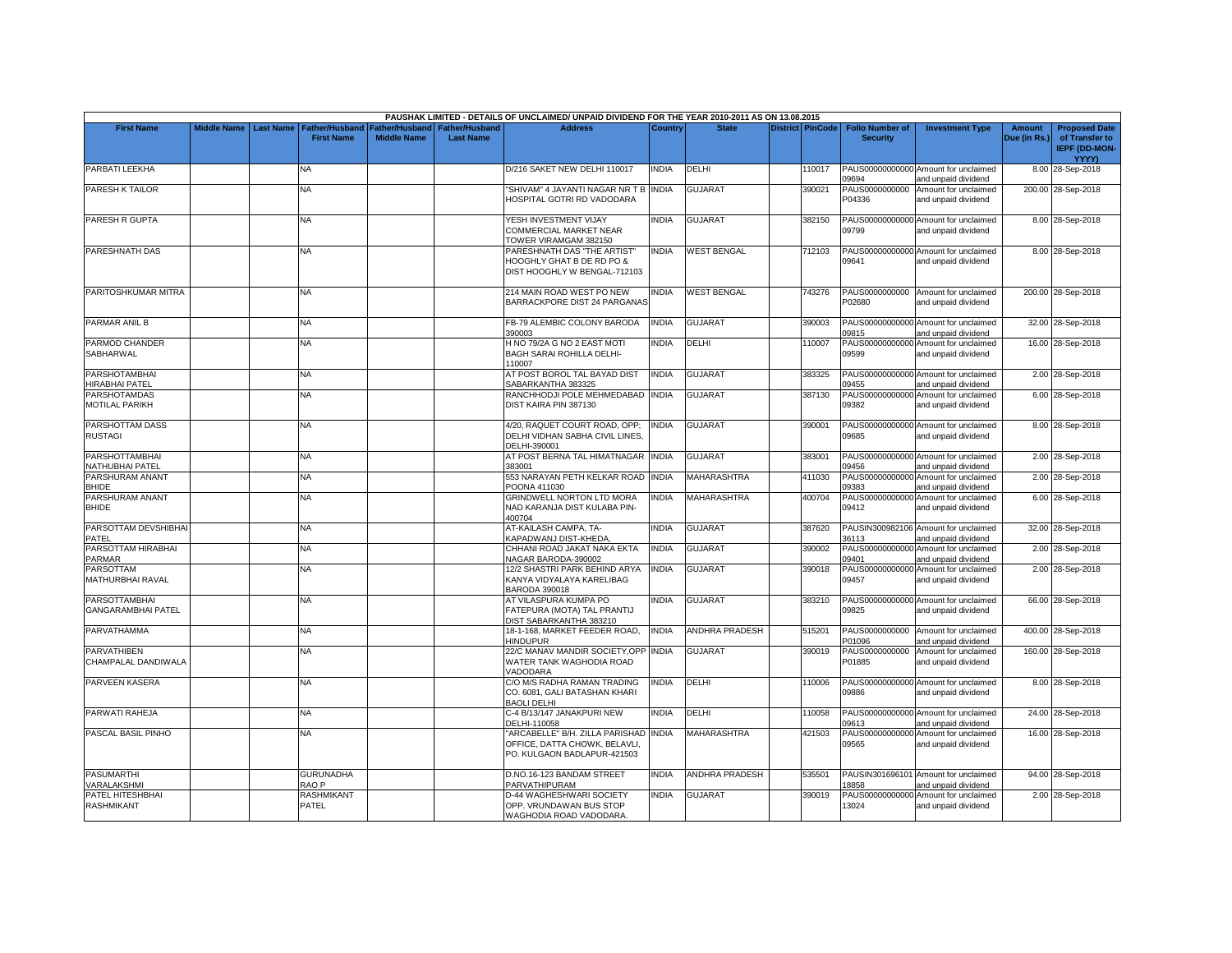|                                       |                         |                                                         |                                             |                                           | PAUSHAK LIMITED - DETAILS OF UNCLAIMED/ UNPAID DIVIDEND FOR THE YEAR 2010-2011 AS ON 13.08.2015                                               |              |                       |                         |                                           |                                                             |                        |                                                                         |
|---------------------------------------|-------------------------|---------------------------------------------------------|---------------------------------------------|-------------------------------------------|-----------------------------------------------------------------------------------------------------------------------------------------------|--------------|-----------------------|-------------------------|-------------------------------------------|-------------------------------------------------------------|------------------------|-------------------------------------------------------------------------|
| <b>First Name</b>                     | Middle Name   Last Name | Father/Husband<br><b>First Name</b>                     | <b>Father/Husband</b><br><b>Middle Name</b> | <b>Father/Husband</b><br><b>Last Name</b> | <b>Address</b>                                                                                                                                | Country      | <b>State</b>          | <b>District PinCode</b> | <b>Folio Number of</b><br><b>Security</b> | <b>Investment Type</b>                                      | Amount<br>Due (in Rs.) | <b>Proposed Date</b><br>of Transfer to<br><b>IEPF (DD-MON-</b><br>YYYY) |
| PATEL JAYESH AMBALAL                  |                         | PATEL AMBALAL<br>MANILAL                                |                                             |                                           | 6, MIRA SOCIETY ANKUR ROAD<br>NARANPURA AHMEDABAD                                                                                             | <b>INDIA</b> | <b>GUJARAT</b>        | 380013                  | 12702                                     | PAUS00000000000 Amount for unclaimed<br>and unpaid dividend |                        | 16.00 28-Sep-2018                                                       |
| PATEL JYOTSANABEN S                   |                         | PATEL<br>SANKALCHAND<br><b>KESHAVLAL</b>                |                                             |                                           | 21, JYOTIKA PARK SOCIETY HIGH<br>WAY ROAD KALOL (N.G.)                                                                                        | <b>NDIA</b>  | <b>GUJARAT</b>        | 382721                  | 76068                                     | PAUSIN301233100 Amount for unclaimed<br>and unpaid dividend |                        | 32.00 28-Sep-2018                                                       |
| PATEL KALAVATIBEN<br>JAYENDRAKUMAR    |                         | PATEL<br><b>JAYENDRAKUM</b><br>AR.<br>PURSHOTTAMD<br>AS |                                             |                                           | 11 - B, MAHESHWAR SOCIETY - 2,<br>MANIPURA ROAD, AT - VIJAPUR,<br>DIST - MEHSANA.                                                             | <b>INDIA</b> | <b>GUJARAT</b>        | 382870                  | 14903                                     | PAUSIN300343111 Amount for unclaimed<br>and unpaid dividend |                        | 32.00 28-Sep-2018                                                       |
| PATEL KAVITABEN<br>KIRANBHAI          |                         | <b>NA</b>                                               |                                             |                                           | OPP MUKHYA KUMAR SHALLA<br>'OMVILLA" ANAND 388001                                                                                             | <b>INDIA</b> | <b>GUJARAT</b>        | 388001                  | 09816                                     | PAUS00000000000 Amount for unclaimed<br>and unpaid dividend |                        | 32.00 28-Sep-2018                                                       |
| <b>PATEL LILABEN</b>                  |                         | <b>BHIKHUBHAI</b>                                       |                                             |                                           | B/2, SABAR FLATS, NARAYAN<br>NAGAR ROAD, PALDI AHMEDABAD                                                                                      | <b>INDIA</b> | GUJARAT               | 380007                  | 49562                                     | PAUSIN301645102 Amount for unclaimed<br>and unpaid dividend |                        | 166.00 28-Sep-2018                                                      |
| PATEL UMESHBHAI<br><b>HASMUKHBHAI</b> |                         | PATEL<br>HASMUKHBHAI                                    |                                             |                                           | "SHREE YOGILAL KRUPA"<br>NILKANTH SOCIETY NURSARY<br>ROAD, DEVSAR BILIMORA                                                                    | <b>INDIA</b> | <b>GUJARAT</b>        | 396380                  | 12519                                     | PAUS00000000000 Amount for unclaimed<br>and unpaid dividend |                        | 16.00 28-Sep-2018                                                       |
| PATEL VALLAVBHAI<br>PUNJABHAI         |                         | NA                                                      |                                             |                                           | AT & P.O.DAVAL WEST PART TQ.<br><b>BORSA &amp; DIST. KAIRA</b>                                                                                | INDIA        | GUJARAT               | 387411                  | P00607                                    | PAUS0000000000 Amount for unclaimed<br>and unpaid dividend  |                        | 80.00 28-Sep-2018                                                       |
| PATTAVARDHAN S<br>SHYLESH             |                         | NA                                                      |                                             |                                           | 431/A, 9th Cross, Girinagar II Phase                                                                                                          | <b>INDIA</b> | <b>KARNATAKA</b>      | 560085                  | PAUS0000000000<br>P05432                  | Amount for unclaimed<br>and unpaid dividend                 |                        | 100.00 28-Sep-2018                                                      |
| <b>PAUL RAPHAEL</b>                   |                         | NA                                                      |                                             |                                           | S/O DR RAPHAEL T P<br>AROGYALAYAM ALWAYE                                                                                                      | <b>INDIA</b> | KERALA                | 683101                  | PAUS0000000000<br>P03018                  | Amount for unclaimed<br>and unpaid dividend                 |                        | 600.00 28-Sep-2018                                                      |
| PAULOMI RAJENDRA<br><b>DESAI</b>      |                         | NA                                                      |                                             |                                           | Yamuna' 12A, Chndralok Society Near INDIA<br>Jain Derasar, Manjalpur                                                                          |              | <b>GUJARAT</b>        | 390011                  | PAUS0000000000<br>P05604                  | Amount for unclaimed<br>and unpaid dividend                 |                        | 100.00 28-Sep-2018                                                      |
| PAWAN KUMAR GOYAL                     |                         | NA.                                                     |                                             |                                           | CLOTH MERCHANT NEAR POST<br>OFFICE P O GANGOH<br>SAHARANPUR 247341                                                                            | <b>INDIA</b> | <b>UTTAR PRADESH</b>  | 247341                  | 09731                                     | PAUS00000000000 Amount for unclaimed<br>and unpaid dividend |                        | 8.00 28-Sep-2018                                                        |
| PAWAN KUMAR RENWA                     |                         | NA                                                      |                                             |                                           | 12B TARAK DUTT ROAD CALCUTTA- INDIA<br>700019                                                                                                 |              | <b>WEST BENGAL</b>    | 700019                  | 09572                                     | PAUS00000000000 Amount for unclaimed<br>and unpaid dividend |                        | 16.00 28-Sep-2018                                                       |
| PAWAN KUMAR SHARMA                    |                         | ΝA                                                      |                                             |                                           | 158/10 BELILIOUS ROAD 1ST FLOOR INDIA<br><b>HOWRAH 711101</b>                                                                                 |              | <b>WEST BENGAL</b>    | 711101                  | 09759                                     | PAUS00000000000 Amount for unclaimed<br>and unpaid dividend |                        | 8.00 28-Sep-2018                                                        |
| PAYANDEH PHEROZE<br>VESSUNA           |                         | NA.                                                     |                                             |                                           | BHAGAT MANOR, 2 ND FLOOR, A<br>BLOCK, 787, JAME JAMSHED<br>ROAD, PARSI COLONY,<br>DADAR(E).MUMBAI                                             | <b>INDIA</b> | MAHARASHTRA           | 400014                  | 09819                                     | PAUS00000000000 Amount for unclaimed<br>and unpaid dividend |                        | 16.00 28-Sep-2018                                                       |
| PAYANDEH PHEROZE<br><b>VESSUNA</b>    |                         | NA.                                                     |                                             |                                           | BHAGAT MANOR, 2 ND FLOOR, A<br>WING, 787, JAME JAMSHED<br>ROAD, PARSI COLONY,<br>DADAR(E), MUMBAI.                                            | <b>INDIA</b> | <b>MAHARASHTRA</b>    | 400014                  | 09820                                     | PAUS00000000000 Amount for unclaimed<br>and unpaid dividend |                        | 6.00 28-Sep-2018                                                        |
| PENDYALA LAKSHMI<br>SOBHADEVI         |                         | NA                                                      |                                             |                                           | C/O P KRISHNA KUMAR DR NO 27-3- INDIA<br>29 UPSTA- IRS CHEJARLE<br>LAKSHMANACHARY 2ND ST BESI-<br>DES SOUTH RD ONGOLE 523001<br>PRAKASHAM DT- |              | <b>ANDHRA PRADESH</b> | 523001                  | 09459                                     | PAUS00000000000 Amount for unclaimed<br>and unpaid dividend |                        | 32.00 28-Sep-2018                                                       |
| PENMETSA SESHU BABU                   |                         | <b>NA</b>                                               |                                             |                                           | 3-2-335/2 ROAD NO 5 BANJARA<br>HILLS HYDERABAD 500034                                                                                         | <b>INDIA</b> | <b>ANDHRA PRADESH</b> | 500034                  | 09795                                     | PAUS00000000000 Amount for unclaimed<br>and unpaid dividend |                        | 16.00 28-Sep-2018                                                       |
| <b>PENUGONDA</b><br>/ENKATESHWARA RAO |                         | NA.                                                     |                                             |                                           | 6-1-208 MAIN ROAD NARASARAO<br>PET-522601                                                                                                     | <b>INDIA</b> | <b>ANDHRA PRADESH</b> | 522601                  | 09460                                     | PAUS00000000000 Amount for unclaimed<br>and unpaid dividend |                        | 166.00 28-Sep-2018                                                      |
| PERVEEN M TAYABALI                    |                         | NA                                                      |                                             |                                           | SANDRINGHAM VILLA 63-K B DESA<br>ROAD MUMBAI 400026                                                                                           | <b>INDIA</b> | <b>MAHARASHTRA</b>    | 400026                  | 09776                                     | PAUS00000000000 Amount for unclaimed<br>and unpaid dividend |                        | 16.00 28-Sep-2018                                                       |
| PETER AMBALAL<br>PARMAR               |                         | NA.                                                     |                                             |                                           | H.NO. F-1214/18, ISHWARKRUPA<br>SOCIETY, AKOTA ROAD,<br>VADODARA-390020                                                                       | <b>INDIA</b> | <b>GUJARAT</b>        | 390020                  | 09395                                     | PAUS00000000000 Amount for unclaimed<br>and unpaid dividend |                        | 2.00 28-Sep-2018                                                        |
| PILLAI P K N                          |                         | KRISHNA PILLAI                                          |                                             |                                           | THURUTHEL HOUSE KUTTUR PO<br><b>TIRUVALLA KERALA</b>                                                                                          | <b>INDIA</b> | KERALA                | 689106                  | 40403                                     | PAUSIN300239104 Amount for unclaimed<br>and unpaid dividend |                        | 8.00 28-Sep-2018                                                        |
| PINAKIN BIHARILAL<br><b>CHOKSHI</b>   |                         | NA                                                      |                                             |                                           | MEHTA POLE HOLICHAKLA<br>BARODA-390006                                                                                                        | <b>INDIA</b> | <b>GUJARAT</b>        | 390006                  | 09461                                     | PAUS00000000000 Amount for unclaimed<br>and unpaid dividend |                        | 2.00 28-Sep-2018                                                        |
| PINDI DASS SAHNI                      |                         | NA                                                      |                                             |                                           | D-5 RAJOURI GARDEN NEW DELHI<br>110027                                                                                                        | <b>INDIA</b> | delhi                 | 110027                  | PAUS00000000000<br>09609                  | Amount for unclaimed<br>and unpaid dividend                 |                        | 8.00 28-Sep-2018                                                        |
| PIUSBHAI JACOBBHAI<br><b>MACWAN</b>   |                         | NA.                                                     |                                             |                                           | C-51 RADHESHYAM SOCIETY NEAR INDIA<br>GOKUL TOWNSHIP B/H G E B<br>GOTRI ROADVADODARA                                                          |              | <b>GUJARAT</b>        | 390021                  | PAUS00000000000<br>09462                  | Amount for unclaimed<br>and unpaid dividend                 |                        | 6.00 28-Sep-2018                                                        |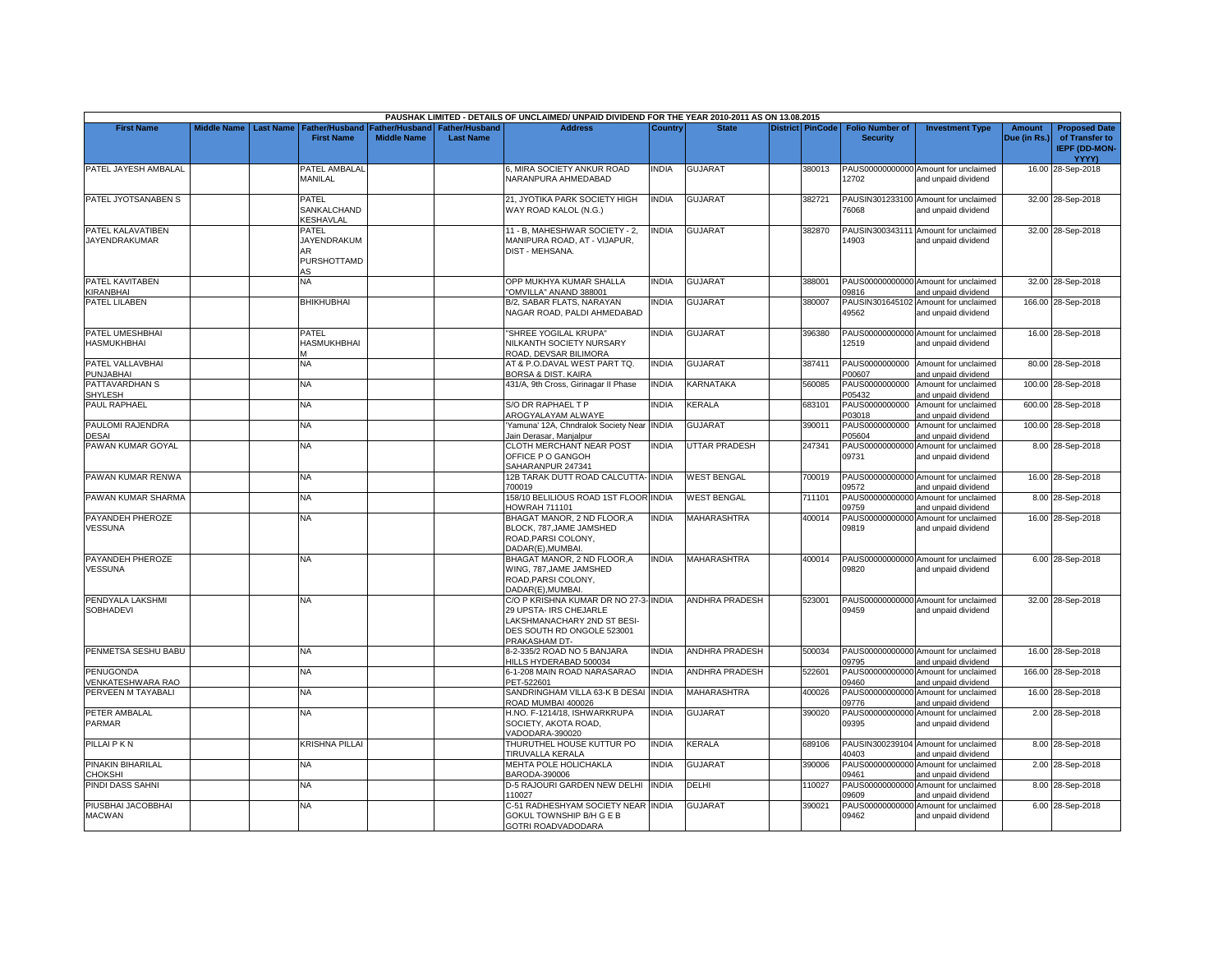|                                                          |                    |                  |                                            |                                      |                                           | PAUSHAK LIMITED - DETAILS OF UNCLAIMED/ UNPAID DIVIDEND FOR THE YEAR 2010-2011 AS ON 13.08.2015 |              |                       |                  |                                           |                                                             |                               |                                                                |
|----------------------------------------------------------|--------------------|------------------|--------------------------------------------|--------------------------------------|-------------------------------------------|-------------------------------------------------------------------------------------------------|--------------|-----------------------|------------------|-------------------------------------------|-------------------------------------------------------------|-------------------------------|----------------------------------------------------------------|
| <b>First Name</b>                                        | <b>Middle Name</b> | <b>Last Name</b> | <b>Father/Husband</b><br><b>First Name</b> | Father/Husband<br><b>Middle Name</b> | <b>Father/Husband</b><br><b>Last Name</b> | <b>Address</b>                                                                                  | Country      | <b>State</b>          | District PinCode | <b>Folio Number of</b><br><b>Security</b> | <b>Investment Type</b>                                      | <b>Amount</b><br>Due (in Rs.) | <b>Proposed Date</b><br>of Transfer to<br><b>IEPF (DD-MON-</b> |
|                                                          |                    |                  |                                            |                                      |                                           |                                                                                                 |              |                       |                  |                                           |                                                             |                               | YYYY)                                                          |
| PIYUSH BHUPENDRA<br>PATEL                                |                    |                  | NA                                         |                                      |                                           | ALKAPURI POST-SOKHDA DIST-<br><b>BARODA</b>                                                     | <b>NDIA</b>  | <b>GUJARAT</b>        | 391745           | 09884                                     | PAUS00000000000 Amount for unclaimed<br>and unpaid dividend |                               | 2.00 28-Sep-2018                                               |
| PIYUSH HARISCHANDRA<br>AMIN                              |                    |                  | <b>NA</b>                                  |                                      |                                           | 23 PARISHRAM SOCIETY<br>VADODARA                                                                | <b>INDIA</b> | <b>GUJARAT</b>        | 390007           | PAUS0000000000<br>P00612                  | Amount for unclaimed<br>and unpaid dividend                 |                               | 80.00 28-Sep-2018                                              |
| PIYUSHKUMAR<br><b>GOVINDLAL TRIVEDI</b>                  |                    |                  | <b>NA</b>                                  |                                      |                                           | FB/54 ALEMBIC COLONY BARODA-<br>390003                                                          | <b>INDIA</b> | <b>GUJARAT</b>        | 390003           | PAUS00000000000<br>09529                  | Amount for unclaimed<br>and unpaid dividend                 |                               | 16.00 28-Sep-2018                                              |
|                                                          |                    |                  |                                            |                                      |                                           |                                                                                                 |              |                       |                  |                                           |                                                             |                               |                                                                |
| PL VISALAKSHI                                            |                    |                  | NA                                         |                                      |                                           | 33 LAJAPATHI ROI ST RAMNAGAR<br>COIMBATORE-641009                                               | <b>NDIA</b>  | <b>TAMIL NADU</b>     | 641009           | PAUS00000000000<br>09576                  | Amount for unclaimed<br>and unpaid dividend                 |                               | 8.00 28-Sep-2018                                               |
| POOJA GORWARA                                            |                    |                  | <b>NA</b>                                  |                                      |                                           | 10 B POCKET A SUKHDEV VIHAR<br>NEW DELHI                                                        | <b>INDIA</b> | DELHI                 | 110025           | 19256                                     | PAUSIN302679324 Amount for unclaimed<br>and unpaid dividend |                               | 8.00 28-Sep-2018                                               |
| POONAM AGARWAL                                           |                    |                  | NA                                         |                                      |                                           | C-3/23 JANAK PURI NEW DELHI-<br>110058                                                          | INDIA        | DELHI                 | 110058           | PAUS00000000000<br>09605                  | Amount for unclaimed<br>and unpaid dividend                 |                               | 8.00 28-Sep-2018                                               |
| POORANI DEVI R M                                         |                    |                  | RANGASAMY<br><b>MANIAN</b>                 |                                      |                                           | NO 45 KANGAYAM ROAD<br>KODUMUDI ERODE, TAMILNADU                                                | <b>NDIA</b>  | <b>TAMIL NADU</b>     | 638151           | PAUSIN301895105<br>85073                  | Amount for unclaimed<br>and unpaid dividend                 |                               | 240.00 28-Sep-2018                                             |
| POPATLAL RAVJI SHAH                                      |                    |                  | NA                                         |                                      |                                           | C/O JAYANT MED STORE SAFRI                                                                      | <b>NDIA</b>  | <b>GUJARAT</b>        | 395001           | PAUS00000000000                           | Amount for unclaimed                                        |                               | 6.00 28-Sep-2018                                               |
| POTINA SURYABAI                                          |                    |                  | <b>NA</b>                                  |                                      |                                           | BAUG SURAT-395001<br>W/O.DR.POTINA VENKATESWARA                                                 | <b>INDIA</b> | <b>ANDHRA PRADESH</b> | 520001           | 09464<br>PAUS0000000000                   | and unpaid dividend<br>Amount for unclaimed                 |                               | 800.00 28-Sep-2018                                             |
|                                                          |                    |                  |                                            |                                      |                                           | RAO MEDICAL PRACTIONER.<br>KOTHAPETA MAIN ROAD,<br>VIJAYAWAD (A.P)                              |              |                       |                  | P00614                                    | and unpaid dividend                                         |                               |                                                                |
| <b>PR NAGAPPAN</b>                                       |                    |                  | <b>NA</b>                                  |                                      |                                           | 27 RAMANATHAN STREET T NAGAR INDIA<br>CHENNAI 600017                                            |              | TAMIL NADU            | 600017           | 09680                                     | PAUS00000000000 Amount for unclaimed<br>and unpaid dividend |                               | 8.00 28-Sep-2018                                               |
| PRABHA KHANDELWAL                                        |                    |                  | <b>NA</b>                                  |                                      |                                           | H/8 HARDING ROAD KANPUR<br><b>KANPUR</b>                                                        | <b>NDIA</b>  | UTTAR PRADESH         | 208001           | 02925                                     | PAUSIN300011106 Amount for unclaimed<br>and unpaid dividend |                               | 8.00 28-Sep-2018                                               |
| PRABHA N SUKHIJA                                         |                    |                  | NA                                         |                                      |                                           | 53 KATJU COLONY INDORE (MP)                                                                     | <b>INDIA</b> | <b>MADHYA PRADESH</b> | 452001           | PAUS00000000000<br>09642                  | Amount for unclaimed<br>and unpaid dividend                 |                               | 8.00 28-Sep-2018                                               |
| PRABHA RANI TATAPUDY                                     |                    |                  | NA                                         |                                      |                                           | C/O MR V V RAMA RAO 48 8 9 2<br>DWARKANAGAR VISAKHAPATNAM<br>530016                             | <b>NDIA</b>  | <b>ANDHRA PRADESH</b> | 530016           | 09725                                     | PAUS00000000000 Amount for unclaimed<br>and unpaid dividend |                               | 8.00 28-Sep-2018                                               |
| <b>PRABHAKAR</b><br><b>BHALCHANDRA</b><br><b>BHAGWAT</b> |                    |                  | NA.                                        |                                      |                                           | PARIKH BUNGLOW, OPP; SLU<br>COLLEGE,<br>ELLISBRIDGE, AHMEDABAD PIN-<br>380006                   | <b>NDIA</b>  | <b>GUJARAT</b>        | 380006           | 09871                                     | PAUS00000000000 Amount for unclaimed<br>and unpaid dividend |                               | 16.00 28-Sep-2018                                              |
| PRABHAKAR DATTARAYA<br><b>HARDIKAR</b>                   |                    |                  | <b>NA</b>                                  |                                      |                                           | PIRAMITAR ROAD DANDIA BAZAR<br>BARODA-390001                                                    | <b>INDIA</b> | <b>GUJARAT</b>        | 390001           | 09390                                     | PAUS00000000000 Amount for unclaimed<br>and unpaid dividend |                               | 36.00 28-Sep-2018                                              |
| PRABHAKAR<br>DATTATRAYA HARDIKAR                         |                    |                  | <b>NA</b>                                  |                                      |                                           | PIRAMITAR ROAD DANDIA BAZAR<br>BARODA-390001                                                    | <b>INDIA</b> | <b>GUJARAT</b>        | 390001           | PAUS00000000000<br>09388                  | Amount for unclaimed<br>and unpaid dividend                 |                               | 2.00 28-Sep-2018                                               |
| PRABHAKAR NAGARDAS                                       |                    |                  | NA                                         |                                      |                                           | 75A HARIYALA PLOT BORDI GATE                                                                    | <b>NDIA</b>  | <b>GUJARAT</b>        | 364001           | PAUS00000000000                           | Amount for unclaimed                                        |                               | 10.00 28-Sep-2018                                              |
| <b>BHATT</b>                                             |                    |                  |                                            |                                      |                                           | NEAR HANUMAN DERI BHAVNAGAR<br>364001                                                           |              |                       |                  | 09420                                     | and unpaid dividend                                         |                               |                                                                |
| PRABHAKAR RAO<br>KULKARNI                                |                    |                  | <b>NA</b>                                  |                                      |                                           | 1-8-525. CHIKKADPALLI,<br>HYDERABAD PIN-500020                                                  | INDIA        | <b>ANDHRA PRADESH</b> | 500020           | 09869                                     | PAUS00000000000 Amount for unclaimed<br>and unpaid dividend |                               | 100.00 28-Sep-2018                                             |
| PRABHAT KUMAR                                            |                    |                  | NA                                         |                                      |                                           | C/O ANANT PHARMA NG/S/44                                                                        | <b>INDIA</b> | RAJASTHAN             | 302006           | PAUS0000000000                            | Amount for unclaimed                                        |                               | 200.00 28-Sep-2018                                             |
| SRIVASTAVA                                               |                    |                  |                                            |                                      |                                           | NEHRU PLACE JAIPUR                                                                              |              |                       |                  | P04678                                    | and unpaid dividend                                         |                               |                                                                |
| PRABHAVATHI TURPATI                                      |                    |                  | NA                                         |                                      |                                           | C/O DR T NARAYANA RAO<br>DOCTORS ENCLAVE<br>VISAKHAPATNAM                                       | <b>INDIA</b> | <b>ANDHRA PRADESH</b> | 530002           | PAUS0000000000<br>P04839                  | Amount for unclaimed<br>and unpaid dividend                 |                               | 300.00 28-Sep-2018                                             |
| PRABHAVATI<br><b>BALKRISHNA KULKARNI</b>                 |                    |                  | NA                                         |                                      |                                           | 2181 SADASHIV PETH NARAYAN<br>SADAN HAVELE BUNGLOW TILAK<br>ROAD POONA 411030                   | <b>NDIA</b>  | <b>MAHARASHTRA</b>    | 411030           | 09739                                     | PAUS00000000000 Amount for unclaimed<br>and unpaid dividend |                               | 8.00 28-Sep-2018                                               |
| PRABHAVATI VINUBHAI<br>SHAH                              |                    |                  | <b>NA</b>                                  |                                      |                                           | C/O UNITED COMMERCIAL BANK M INDIA<br>G ROAD BARODA 390001                                      |              | <b>GUJARAT</b>        | 390001           | 09736                                     | PAUS00000000000 Amount for unclaimed<br>and unpaid dividend |                               | 10.00 28-Sep-2018                                              |
| PRABHAVATI VITHALDAS<br><b>DESAI</b>                     |                    |                  | <b>NA</b>                                  |                                      |                                           | SHREE KUNJ DESAI VAGO NADIAD- INDIA<br>387001                                                   |              | <b>GUJARAT</b>        | 387001           | 09368                                     | PAUS00000000000 Amount for unclaimed<br>and unpaid dividend |                               | 16.00 28-Sep-2018                                              |
| <b>PRABHAVATIBEN</b><br><b>VINUBHAI SHAH</b>             |                    |                  | NA                                         |                                      |                                           | C/O UCO BANK M G ROAD BARODA<br>390001                                                          | <b>INDIA</b> | GUJARAT               | 390001           | 09422                                     | PAUS00000000000 Amount for unclaimed<br>and unpaid dividend |                               | 6.00 28-Sep-2018                                               |
| PRABHUDAS BALUBHAI                                       |                    |                  | <b>NA</b>                                  |                                      |                                           | 46 PARIMAL SOCIETY AHMEDABAD                                                                    | <b>INDIA</b> | <b>GUJARAT</b>        | 380006           | PAUS00000000000                           | Amount for unclaimed                                        |                               | 100.00 28-Sep-2018                                             |
| <b>PATWARI</b><br><b>PRABHUDAS</b>                       |                    |                  | <b>NA</b>                                  |                                      |                                           | 380006<br>"JAGDISH" BEHIND CHURCH                                                               | INDIA        | <b>GUJARAT</b>        | 390002           | 09376<br>PAUS00000000000                  | and unpaid dividend<br>Amount for unclaimed                 |                               | 6.00 28-Sep-2018                                               |
| <b>BHAILALBHAI PATEL</b>                                 |                    |                  |                                            |                                      |                                           | FATEHGUNJ UNIVERSITY ROAD<br>BARODA-390002                                                      |              |                       |                  | 09423                                     | and unpaid dividend                                         |                               |                                                                |
| <b>PRABHUDAS</b><br><b>BHAILALBHAI PATEL</b>             |                    |                  | <b>NA</b>                                  |                                      |                                           | JAGDISH' BEHIND CHURCH<br>FATEHGUNJ UNIVERSITY ROAD<br>BARODA-390002                            | <b>NDIA</b>  | <b>GUJARAT</b>        | 390002           | 09424                                     | PAUS00000000000 Amount for unclaimed<br>and unpaid dividend |                               | 6.00 28-Sep-2018                                               |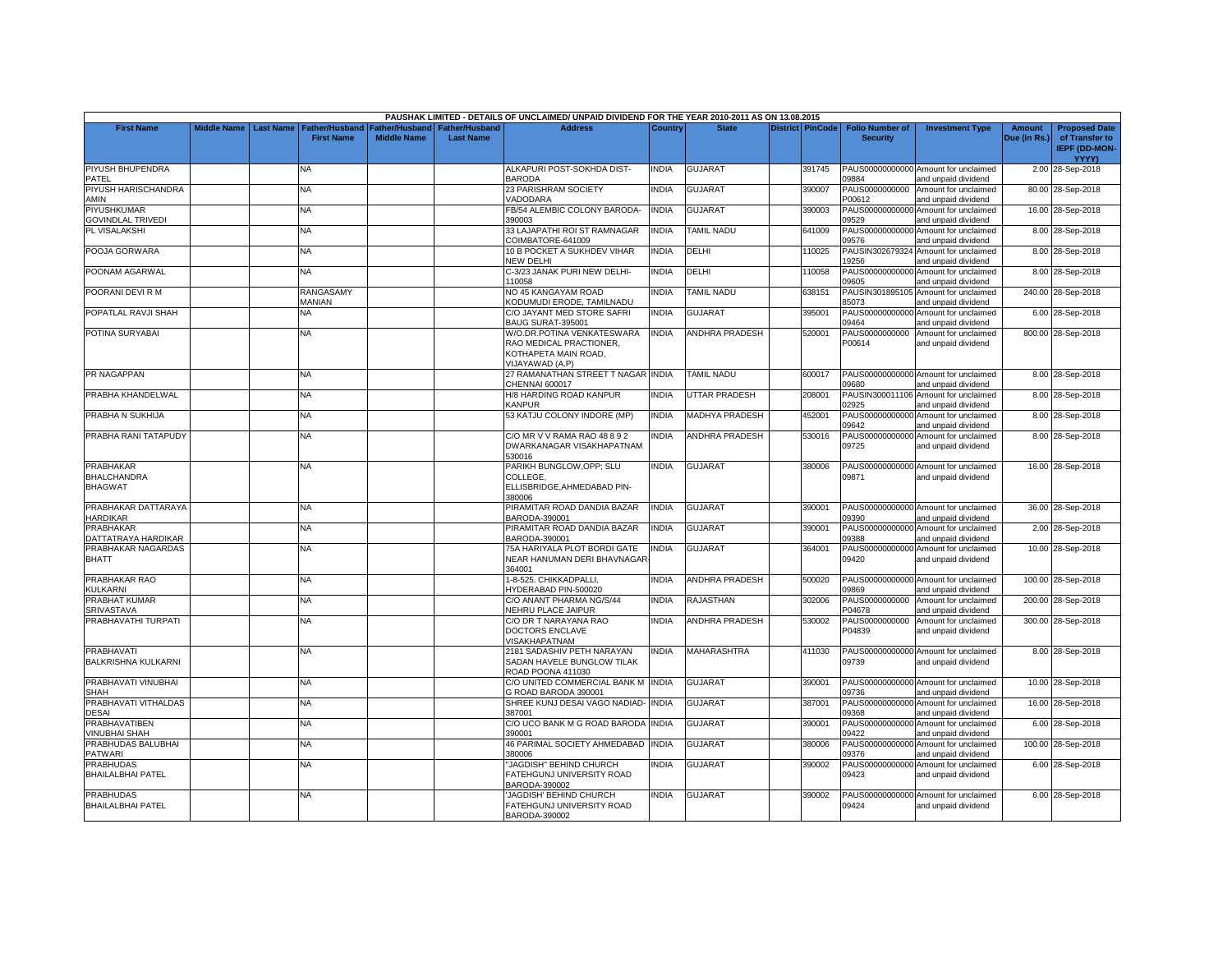|                                               |                    |                  |                                               |                                      |                                           | PAUSHAK LIMITED - DETAILS OF UNCLAIMED/ UNPAID DIVIDEND FOR THE YEAR 2010-2011 AS ON 13.08.2015                                               |              |                       |                         |                                           |                                                                                    |                               |                                                                                |
|-----------------------------------------------|--------------------|------------------|-----------------------------------------------|--------------------------------------|-------------------------------------------|-----------------------------------------------------------------------------------------------------------------------------------------------|--------------|-----------------------|-------------------------|-------------------------------------------|------------------------------------------------------------------------------------|-------------------------------|--------------------------------------------------------------------------------|
| <b>First Name</b>                             | <b>Middle Name</b> | <b>Last Name</b> | <b>Father/Husband</b><br><b>First Name</b>    | Father/Husband<br><b>Middle Name</b> | <b>Father/Husband</b><br><b>Last Name</b> | <b>Address</b>                                                                                                                                | Country      | <b>State</b>          | <b>District PinCode</b> | <b>Folio Number of</b><br><b>Security</b> | <b>Investment Type</b>                                                             | <b>Amount</b><br>Due (in Rs.) | <b>Proposed Date</b><br>of Transfer to<br><b>IEPF (DD-MON-</b><br><b>YYYY)</b> |
| PRABHUDAS DAHYABHAI<br>PATEL                  |                    |                  | <b>DAHYABHAI</b><br><b>MANORBHAI</b><br>PATEL |                                      |                                           | NAGJI DADA NI KHADKI NEAR<br>TALAV ANAND                                                                                                      | INDIA        | <b>GUJARAT</b>        | 388001                  | 50030                                     | PAUSIN300636101 Amount for unclaimed<br>and unpaid dividend                        |                               | 42.00 28-Sep-2018                                                              |
| PRABHUDAYAL GUPTA                             |                    |                  | NA                                            |                                      |                                           | C/O. ISH KRIPA OIL DEPOT.AMBIKA INDIA<br>PARK NO- .2. SHOP NO.5. J.H.<br>PODDAR HIGH SCHOOL - RD,<br>BHAYANDAR(WEST) DIST. THANE-<br>401101 - |              | <b>MAHARASHTRA</b>    | 401101                  | 09868                                     | PAUS00000000000 Amount for unclaimed<br>and unpaid dividend                        |                               | 16.00 28-Sep-2018                                                              |
| PRABHUDEV LAKKUNDI                            |                    |                  | NA                                            |                                      |                                           | C/O DATTA MANDIR ASHOK NAGAR INDIA<br>HUBLI                                                                                                   |              | KARNATAKA             | 580032                  | PAUS0000000000<br>P02472                  | Amount for unclaimed<br>and unpaid dividend                                        |                               | 200.00 28-Sep-2018                                                             |
| PRABHULAL NANALAL<br><b>VORA</b>              |                    |                  | NA.                                           |                                      |                                           | KUVERJI DEVSHI CHAWL 2ND FL B<br>S ROAD OPP ZARAPKAR SHOW<br>ROOM DADAR W RLY MUMBAI<br>400028                                                | <b>INDIA</b> | <b>MAHARASHTRA</b>    | 400028                  | 09665                                     | PAUS00000000000 Amount for unclaimed<br>and unpaid dividend                        |                               | 8.00 28-Sep-2018                                                               |
| PRABHUVABHAI<br><b>ISHWARDAS PATEL</b>        |                    |                  | NA                                            |                                      |                                           | AT & PO DABHI SURAJNAGAR TAL<br>SIDDHPUR DIST MEHSANA 384151                                                                                  | <b>INDIA</b> | <b>GUJARAT</b>        | 384151                  | 09466                                     | PAUS00000000000 Amount for unclaimed                                               |                               | 2.00 28-Sep-2018                                                               |
| PRADEEP BUDHIRAJA                             |                    |                  | NA                                            |                                      |                                           | FLAT NO 123 AMAR JYOTI KUNJ<br>PLOT NO 16 MAYUR VIHAR PHASE<br>DELHI 110092                                                                   | <b>INDIA</b> | DELHI                 | 110092                  | 09728                                     | and unpaid dividend<br>PAUS00000000000 Amount for unclaimed<br>and unpaid dividend |                               | 32.00 28-Sep-2018                                                              |
| PRADEEP KUMAR<br>KHARBANDA                    |                    |                  | ΝA                                            |                                      |                                           | HOUSE NO 593 SECTOR 37<br>FARIDABAD FARIDABAD HARYANA                                                                                         | <b>INDIA</b> | <b>HARYANA</b>        | 121002                  | 09601                                     | PAUS00000000000 Amount for unclaimed<br>and unpaid dividend                        |                               | 16.00 28-Sep-2018                                                              |
| PRADEEP SURANA                                |                    |                  | NA                                            |                                      |                                           | A-21, Sector.2 Reliance Greens, PO<br>Digvijay Gram                                                                                           | <b>INDIA</b> | GUJARAT               | 361140                  | P05296                                    | PAUS0000000000 Amount for unclaimed<br>and unpaid dividend                         |                               | 200.00 28-Sep-2018                                                             |
| PRADIP CHIMANLAL<br>MEHTA                     |                    |                  | NA                                            |                                      |                                           | C/O POPATLAL K SHAH AT MARCHI<br>POLE IN RATAN POLE AHMEDABAD-<br>380001                                                                      | <b>INDIA</b> | <b>GUJARAT</b>        | 380001                  | 09644                                     | PAUS00000000000 Amount for unclaimed<br>and unpaid dividend                        |                               | 16.00 28-Sep-2018                                                              |
| PRADIP PURSHOTTAM<br><b>TAMHANKAR</b>         |                    |                  | <b>NA</b>                                     |                                      |                                           | O-7. ADWAIT APTS. NR.VERR<br>SAVARKAR CHOWK, SAMRAT<br>VAGAR, AURANGABAD-431005                                                               | <b>INDIA</b> | MAHARASHTRA           | 431005                  | 09555                                     | PAUS00000000000 Amount for unclaimed<br>and unpaid dividend                        |                               | 16.00 28-Sep-2018                                                              |
| PRADNYA PRABHAKAR                             |                    |                  | NA                                            |                                      |                                           | BHALERAO TEKARI RAOPURA<br>BARODA-390001                                                                                                      | <b>INDIA</b> | GUJARAT               | 390001                  | 09513                                     | PAUS00000000000 Amount for unclaimed<br>and unpaid dividend                        |                               | 2.00 28-Sep-2018                                                               |
| PRADYUT WAGHRAY                               |                    |                  | NA.                                           |                                      |                                           | 5-9-41 BASHIR BAGH HYDERABAD                                                                                                                  | <b>INDIA</b> | <b>ANDHRA PRADESH</b> | 500029                  | PAUS0000000000<br>P03199                  | Amount for unclaimed<br>and unpaid dividend                                        |                               | 200.00 28-Sep-2018                                                             |
| PRAFUL KESHAVRAO<br><b>DAYAL</b>              |                    |                  | NA                                            |                                      |                                           | "AMIT" B/3 NARAYAN COLONY OPP I INDIA<br>T I NEAR T V CENTRE AMRELI<br>365601                                                                 |              | <b>GUJARAT</b>        | 365601                  | 09708                                     | PAUS00000000000 Amount for unclaimed<br>and unpaid dividend                        |                               | 16.00 28-Sep-2018                                                              |
| PRAFULABEN S SHAH                             |                    |                  | NΑ                                            |                                      |                                           | BLOCK NO 45/3 SECTOR NO 16<br>GANDHINAGAR 382016                                                                                              | <b>INDIA</b> | <b>GUJARAT</b>        | 382016                  | 09427                                     | PAUS00000000000 Amount for unclaimed<br>and unpaid dividend                        |                               | 16.00 28-Sep-2018                                                              |
| <b>PRAFULCHANDRA</b><br>CHINTAMANRAO BAXI     |                    |                  | NA                                            |                                      |                                           | WADI CHHELLI POLE PRAFULL<br>NIWAS 1ST FLOOR BARODA-390001                                                                                    | <b>INDIA</b> | <b>GUJARAT</b>        | 390001                  | 09468                                     | PAUS00000000000 Amount for unclaimed<br>and unpaid dividend                        |                               | 2.00 28-Sep-2018                                                               |
| <b>PRAFULCHANDRA</b><br>MOHANLAL CHOKSHI      |                    |                  | NA                                            |                                      |                                           | C/O M/S MAHESHCHANDRA<br>MOHANLAL & CO NEAR LIMDA<br>MANEKCHOWK AHMEDABAD-<br>380001                                                          | <b>INDIA</b> | <b>GUJARAT</b>        | 380001                  | 09428                                     | PAUS00000000000 Amount for unclaimed<br>and unpaid dividend                        |                               | 2.00 28-Sep-2018                                                               |
| <b>PRAFULCHANDRA</b><br>SHANTILAL PARIKH      |                    |                  | NA.                                           |                                      |                                           | 5/E ADESHWARNAGAR SOCIETY<br>NEAR ZAVERNAGAR WAGHODIA<br>RD AJWA ROADVADODARA                                                                 | <b>INDIA</b> | GUJARAT               | 390019                  | 09399                                     | PAUS00000000000 Amount for unclaimed<br>and unpaid dividend                        |                               | 2.00 28-Sep-2018                                                               |
| PRAFULCHANDRA<br><b>/ITHALDAS SHAH</b>        |                    |                  | NA                                            |                                      |                                           | NAGARKUVA PETLAD-388450                                                                                                                       | INDIA        | <b>GUJARAT</b>        | 388450                  | 09470                                     | PAUS00000000000 Amount for unclaimed<br>and unpaid dividend                        |                               | 16.00 28-Sep-2018                                                              |
| PRAGNYA KETAN PATEL                           |                    |                  | NA                                            |                                      |                                           | NEAR AYYAPPA TEMPLE NEW<br>SAHRA ROAD VADODARA 390008                                                                                         | <b>INDIA</b> | <b>GUJARAT</b>        | 390008                  | 09833                                     | PAUS00000000000 Amount for unclaimed<br>and unpaid dividend                        |                               | 172.00 28-Sep-2018                                                             |
| <b>PRAHALADBHAI</b><br><b>DESAIBHAI PATEL</b> |                    |                  | NA.                                           |                                      |                                           | DHAMANIYA KAMPA POST<br>DHAMANIA TAL BAYAD DIST<br>SABARKANTHA 383325                                                                         | <b>INDIA</b> | GUJARAT               | 383325                  | 09472                                     | PAUS00000000000 Amount for unclaimed<br>and unpaid dividend                        |                               | 2.00 28-Sep-2018                                                               |
| PRAHALADBHAI<br><b>KASHIRAM PATEL</b>         |                    |                  | NA                                            |                                      |                                           | 16. SHARDA SOCIETY S T ROAD<br>MEHSANA                                                                                                        | <b>INDIA</b> | <b>GUJARAT</b>        | 384001                  | 09625                                     | PAUS00000000000 Amount for unclaimed<br>and unpaid dividend                        |                               | 16.00 28-Sep-2018                                                              |
| <b>PRAHLAD SARDA</b>                          |                    |                  | ΝA                                            |                                      |                                           | SRI INVESTMENTS 14-6-68<br>NAGARKHANA BAGUM BAZAR<br>HYDERABAD 500012                                                                         | <b>INDIA</b> | <b>ANDHRA PRADESH</b> | 500012                  | 09784                                     | PAUS00000000000 Amount for unclaimed<br>and unpaid dividend                        |                               | 8.00 28-Sep-2018                                                               |
| PRAHLADBHAI ATMARAM<br>PATEL                  |                    |                  | NA.                                           |                                      |                                           | 9 RANJAN SOCIETY NEAR SARDAR INDIA<br>PATEL COLONY AHMEDABAD-<br>380015                                                                       |              | <b>GUJARAT</b>        | 380015                  | 09430                                     | PAUS00000000000 Amount for unclaimed<br>and unpaid dividend                        |                               | 2.00 28-Sep-2018                                                               |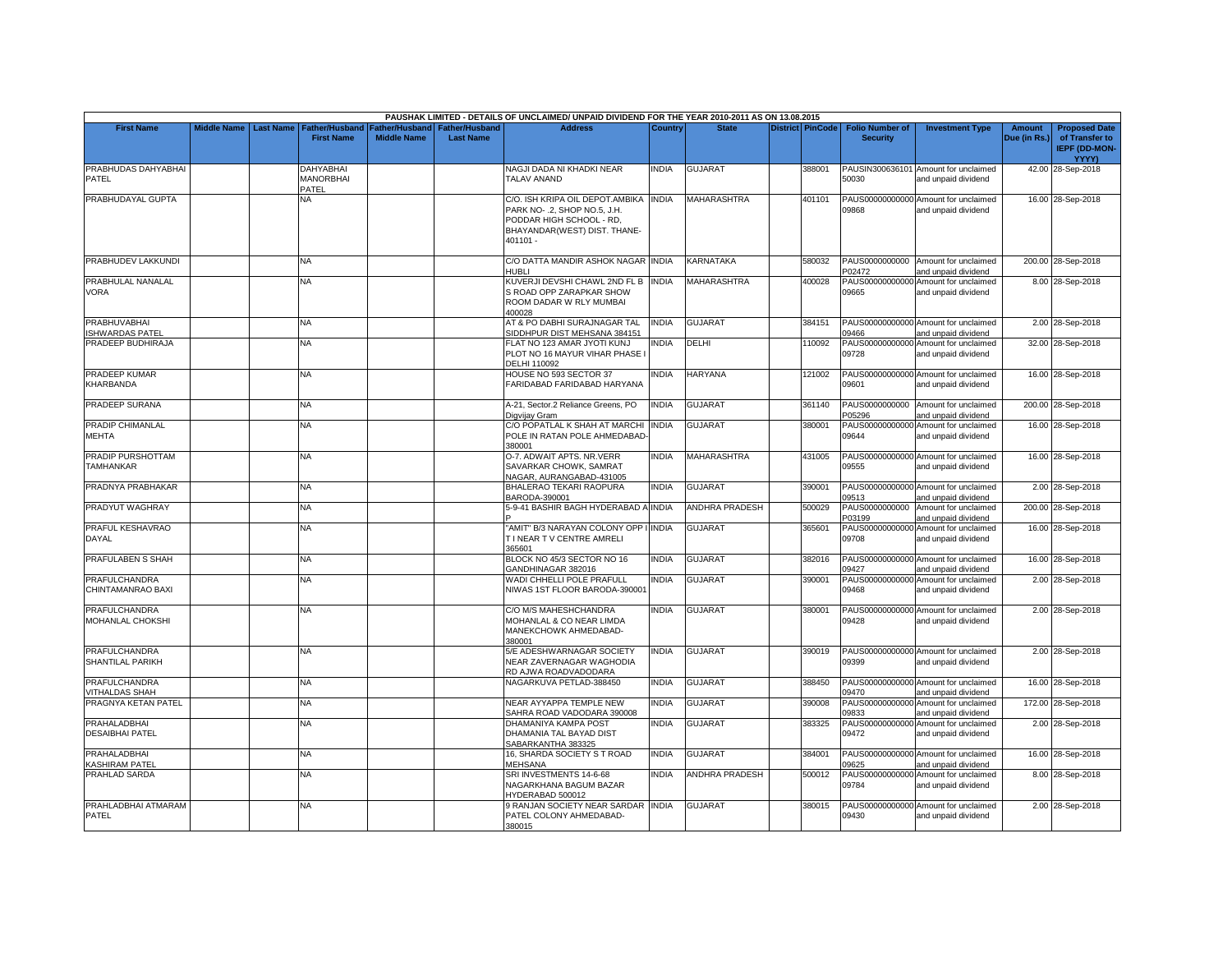|                                  |                    |                  |                                            |                                      |                                           | PAUSHAK LIMITED - DETAILS OF UNCLAIMED/ UNPAID DIVIDEND FOR THE YEAR 2010-2011 AS ON 13.08.2015 |              |                      |                  |                                           |                                                             |                               |                                                                |
|----------------------------------|--------------------|------------------|--------------------------------------------|--------------------------------------|-------------------------------------------|-------------------------------------------------------------------------------------------------|--------------|----------------------|------------------|-------------------------------------------|-------------------------------------------------------------|-------------------------------|----------------------------------------------------------------|
| <b>First Name</b>                | <b>Middle Name</b> | <b>Last Name</b> | <b>Father/Husband</b><br><b>First Name</b> | Father/Husband<br><b>Middle Name</b> | <b>Father/Husband</b><br><b>Last Name</b> | <b>Address</b>                                                                                  | Country      | <b>State</b>         | District PinCode | <b>Folio Number of</b><br><b>Security</b> | <b>Investment Type</b>                                      | <b>Amount</b><br>Due (in Rs.) | <b>Proposed Date</b><br>of Transfer to<br><b>IEPF (DD-MON-</b> |
| PRAKASH B SAWANT                 |                    |                  | NA                                         |                                      |                                           | 41/19 WORLI B D D CHAWL MUMBAI-INDIA                                                            |              | MAHARASHTRA          |                  |                                           | PAUS00000000000 Amount for unclaimed                        |                               | YYYY)                                                          |
|                                  |                    |                  |                                            |                                      |                                           | 400018                                                                                          |              |                      | 400018           | 09670                                     | and unpaid dividend                                         |                               | 8.00 28-Sep-2018                                               |
| PRAKASH BABUBHAI<br>PATEL        |                    |                  | <b>NA</b>                                  |                                      |                                           | 5 PRATAPGUNJ BARODA-390002                                                                      | <b>NDIA</b>  | <b>GUJARAT</b>       | 390002           | PAUS00000000000<br>09473                  | Amount for unclaimed<br>and unpaid dividend                 |                               | 50.00 28-Sep-2018                                              |
| PRAKASH BHAMBHANI                |                    |                  | <b>NA</b>                                  |                                      |                                           | <b>B/304 LOK VIHAR PITAMPURA</b><br>DELHI 110034                                                | <b>INDIA</b> | DELHI                | 110034           | PAUS00000000000<br>09684                  | Amount for unclaimed<br>and unpaid dividend                 |                               | 16.00 28-Sep-2018                                              |
| PRAKASH GURUNATH                 |                    |                  | NA.                                        |                                      |                                           | FLAT 601 UDAY DARSHAN SAYANI                                                                    | <b>INDIA</b> | MAHARASHTRA          | 400025           |                                           | PAUS00000000000 Amount for unclaimed                        |                               | 8.00 28-Sep-2018                                               |
| HEBALKAR                         |                    |                  |                                            |                                      |                                           | ROAD PRABHADEVI MUMBAI<br>400025                                                                |              |                      |                  | 09672                                     | and unpaid dividend                                         |                               |                                                                |
| PRAKASH N SERVAIA                |                    |                  | NA.                                        |                                      |                                           | 38 L G NAGAR NIZAMPURA<br><b>BARODA 390002</b>                                                  | <b>INDIA</b> | <b>GUJARAT</b>       | 390002           | 09474                                     | PAUS00000000000 Amount for unclaimed<br>and unpaid dividend |                               | 2.00 28-Sep-2018                                               |
| PRAKASH PUJARI                   |                    |                  | <b>NA</b>                                  |                                      |                                           | B-1/20 PANKAJ BUILDING NEAR                                                                     | <b>INDIA</b> | <b>MAHARASHTRA</b>   | 421103           | PAUS0000000000                            | Amount for unclaimed                                        |                               | 400.00 28-Sep-2018                                             |
|                                  |                    |                  |                                            |                                      |                                           | SHAHAD RAILWAY STATION<br>SHAHAD WEST, MUMBAI                                                   |              |                      |                  | P03638                                    | and unpaid dividend                                         |                               |                                                                |
| <b>PRAKASH SHAH</b>              |                    |                  | <b>NA</b>                                  |                                      |                                           | A/5 NEW YOGESHWAR SOCIETY                                                                       | <b>NDIA</b>  | <b>GUJARAT</b>       | 382443           |                                           | PAUS00000000000 Amount for unclaimed                        |                               | 24.00 28-Sep-2018                                              |
|                                  |                    |                  |                                            |                                      |                                           | OPP VISHAL NAGAR NR<br>TAPOBHUMI SOCIETY ISANPUR                                                |              |                      |                  | 09549                                     | and unpaid dividend                                         |                               |                                                                |
|                                  |                    |                  |                                            |                                      |                                           | AHMEDABAD 382443                                                                                |              |                      |                  |                                           |                                                             |                               |                                                                |
| PRAKASHCHANDRA M<br><b>DESAI</b> |                    |                  | NA                                         |                                      |                                           | LIVE STOCK RESEARCH STATION<br>GUJARAT AGRICULTURAL UNI                                         | <b>INDIA</b> | <b>GUJARAT</b>       | 396450           | 09552                                     | PAUS00000000000 Amount for unclaimed<br>and unpaid dividend |                               | 16.00 28-Sep-2018                                              |
| <b>PRAKASHKUMAR</b>              |                    |                  | NA.                                        |                                      |                                           | NAVSARI 396450<br>CHOKSHI BAZAR THREE POLE                                                      | <b>INDIA</b> | <b>GUJARAT</b>       | 388220           |                                           | PAUS00000000000 Amount for unclaimed                        |                               | 6.00 28-Sep-2018                                               |
| RAMANLAL CHOKSHI                 |                    |                  |                                            |                                      |                                           | JMRETH DIST KAIRA PIN-388220                                                                    |              |                      |                  | 09476                                     | and unpaid dividend                                         |                               |                                                                |
| PRALHAD SAWALARAM<br>GARGE       |                    |                  | <b>NA</b>                                  |                                      |                                           | C/O S B GARGE WARD NO 20 OLD<br>TOWN BULDANA DIST BULDANA M                                     | <b>INDIA</b> | <b>MAHARASHTRA</b>   | 443001           | PAUS00000000000<br>09365                  | Amount for unclaimed<br>and unpaid dividend                 |                               | 2.00 28-Sep-2018                                               |
|                                  |                    |                  |                                            |                                      |                                           | S PIN 443001                                                                                    |              |                      |                  |                                           |                                                             |                               |                                                                |
| PRAMILABEN                       |                    |                  | <b>NA</b>                                  |                                      |                                           | KHODIAR MATA LANE NAGARWADA INDIA                                                               |              | <b>GUJARAT</b>       | 390001           |                                           | PAUS00000000000 Amount for unclaimed                        |                               | 6.00 28-Sep-2018                                               |
| <b>/ESHWANTRAO JOSHI</b>         |                    |                  |                                            |                                      |                                           | BARODA-390001                                                                                   |              |                      |                  | 09433                                     | and unpaid dividend                                         |                               |                                                                |
| PRAMOD A GAILAD                  |                    |                  | NA.                                        |                                      |                                           | JOSHI HOUSE ROOM NO 9 ABOVE<br>PRAMOD BAKERY TILAK CHOWK                                        | <b>INDIA</b> | <b>MAHARASHTRA</b>   | 421301           | PAUS00000000000<br>09760                  | Amount for unclaimed                                        |                               | 32.00 28-Sep-2018                                              |
|                                  |                    |                  |                                            |                                      |                                           | KALYAN 421301                                                                                   |              |                      |                  |                                           | and unpaid dividend                                         |                               |                                                                |
| PRAMOD B AKOLKAR                 |                    |                  | NΑ                                         |                                      |                                           | 38 GIRIDHARI SADAN D L VAIDYA                                                                   | <b>INDIA</b> | <b>MAHARASHTRA</b>   | 400028           |                                           | PAUS00000000000 Amount for unclaimed                        |                               | 50.00 28-Sep-2018                                              |
|                                  |                    |                  |                                            |                                      |                                           | ROAD DADAR WEST MUMBAI                                                                          |              |                      |                  | 09843                                     | and unpaid dividend                                         |                               |                                                                |
| PRAMOD C J                       |                    |                  | NA.                                        |                                      |                                           | 400028<br>1798/9 NEAR AYURVEDIC COLLEGE INDIA                                                   |              | KARNATAKA            | 577004           | PAUS0000000000                            |                                                             |                               |                                                                |
|                                  |                    |                  |                                            |                                      |                                           | ANJANYA LAYOUT DAVANGERE                                                                        |              |                      |                  | P02593                                    | Amount for unclaimed<br>and unpaid dividend                 |                               | 200.00 28-Sep-2018                                             |
|                                  |                    |                  |                                            |                                      |                                           |                                                                                                 |              |                      |                  |                                           |                                                             |                               |                                                                |
| PRAMOD NARAIN                    |                    |                  | NA                                         |                                      |                                           | 9 ASHOK AVENUE SAPRU MARG                                                                       | <b>NDIA</b>  | UTTAR PRADESH        | 226001           | PAUS0000000000                            | Amount for unclaimed                                        |                               | 400.00 28-Sep-2018                                             |
| MUTTOO<br>PRAMODRAY KESHAVLAL    |                    |                  | NA                                         |                                      |                                           | LUCKNOW<br><b>19 PARAMHANSE SOCIETY</b>                                                         | <b>INDIA</b> | <b>GUJARAT</b>       | 390011           | P03394<br>PAUS00000000000                 | and unpaid dividend<br>Amount for unclaimed                 |                               | 16.00 28-Sep-2018                                              |
| /YAS                             |                    |                  |                                            |                                      |                                           | MANJALPUR BARODA-390011                                                                         |              |                      |                  | 09435                                     | and unpaid dividend                                         |                               |                                                                |
| PRAN NATH MUGRAI                 |                    |                  | <b>NA</b>                                  |                                      |                                           | T/696 GALI NO 4 FAIZ ROAD KAROL INDIA                                                           |              | DELHI                | 110005           | PAUS00000000000                           | Amount for unclaimed                                        |                               | 8.00 28-Sep-2018                                               |
| PRANAB KUMAR DUTTA               |                    |                  | NA                                         |                                      |                                           | BAGH NEW DELHI 110005<br>BIRATI GOVT.HOUSING ESTATE,                                            | <b>NDIA</b>  | <b>WEST BENGAL</b>   | 700049           | 09692<br>PAUS0000000000                   | and unpaid dividend<br>Amount for unclaimed                 |                               | 200.00 28-Sep-2018                                             |
|                                  |                    |                  |                                            |                                      |                                           | FLAT NO.MIG (U)-10/12, TANTKAL                                                                  |              |                      |                  | P02733                                    | and unpaid dividend                                         |                               |                                                                |
|                                  |                    |                  |                                            |                                      |                                           | P.S. NIMTAM.B.ROAD KOLKATA                                                                      |              |                      |                  |                                           |                                                             |                               |                                                                |
| PRANLAL AMRUTLAL                 |                    |                  | NA                                         |                                      |                                           | 19/A PRABHAT COLONY WAGHODIA INDIA                                                              |              | <b>GUJARAT</b>       | 390019           |                                           | PAUS00000000000 Amount for unclaimed                        |                               | 2.00 28-Sep-2018                                               |
| MEHTA                            |                    |                  |                                            |                                      |                                           | ROAD VADODARA-390019                                                                            |              |                      |                  | 09478                                     | and unpaid dividend                                         |                               |                                                                |
| PRANLAL RAMCHANDRA               |                    |                  | <b>NA</b>                                  |                                      |                                           | SHAK MARKET PADRA DIST                                                                          | <b>NDIA</b>  | <b>GUJARAT</b>       | 391440           |                                           | PAUS00000000000 Amount for unclaimed                        |                               | 2.00 28-Sep-2018                                               |
| <b>CHARADI</b>                   |                    |                  |                                            |                                      |                                           | BARODA PIN-391440                                                                               |              |                      |                  | 09479                                     | and unpaid dividend                                         |                               |                                                                |
| PRANLAL VRAJLAL DOSHI            |                    |                  | <b>NA</b>                                  |                                      |                                           | C/O MUKESH P DOSHI "SAMRPAN"<br>R P ROAD RAJKOT-360001                                          | <b>NDIA</b>  | <b>GUJARAT</b>       | 360001           | 09707                                     | PAUS00000000000 Amount for unclaimed<br>and unpaid dividend |                               | 8.00 28-Sep-2018                                               |
|                                  |                    |                  |                                            |                                      |                                           |                                                                                                 |              |                      |                  |                                           |                                                             |                               |                                                                |
| PRASAD K                         |                    |                  | <b>NA</b>                                  |                                      |                                           | PRAKASH PROVISION STORES<br>GANDHINAGAR 3RD CROSS                                               | <b>NDIA</b>  | KARNATAKA            | 583103           | P02482                                    | PAUS0000000000 Amount for unclaimed<br>and unpaid dividend  |                               | 200.00 28-Sep-2018                                             |
|                                  |                    |                  |                                            |                                      |                                           | <b>BELLARY</b>                                                                                  |              |                      |                  |                                           |                                                             |                               |                                                                |
| <b>PRASAD PURKAIT</b>            |                    |                  | NA.                                        |                                      |                                           | C/O MR.RAVINDRA KUMAR                                                                           | <b>INDIA</b> | <b>UTTAR PRADESH</b> | 272001           |                                           | PAUS0000000000 Amount for unclaimed                         |                               | 200.00 28-Sep-2018                                             |
|                                  |                    |                  |                                            |                                      |                                           | SRIVASTAVA HOUSE NO.C/1 38/47                                                                   |              |                      |                  | P03379                                    | and unpaid dividend                                         |                               |                                                                |
| <b>PRASADARAO</b>                |                    |                  | NA                                         |                                      |                                           | ALINAGAR(NORTH)<br>ECIL 570 ANNA SALAI TEY NAMPET                                               | <b>INDIA</b> | <b>TAMIL NADU</b>    | 600018           |                                           | PAUS00000000000 Amount for unclaimed                        |                               | 8.00 28-Sep-2018                                               |
| VULIGVNDAM                       |                    |                  |                                            |                                      |                                           | CHENNAI-600018                                                                                  |              |                      |                  | 09589                                     | and unpaid dividend                                         |                               |                                                                |
| PRASANNA P VAIDYA                |                    |                  | <b>NA</b>                                  |                                      |                                           | BLOCK 10 SHIVNERI 177 SION                                                                      | <b>NDIA</b>  | <b>MAHARASHTRA</b>   | 400022           |                                           | PAUS00000000000 Amount for unclaimed                        |                               | 16.00 28-Sep-2018                                              |
|                                  |                    |                  |                                            |                                      |                                           | WEST-400022                                                                                     |              |                      |                  | 09556                                     | and unpaid dividend                                         |                               |                                                                |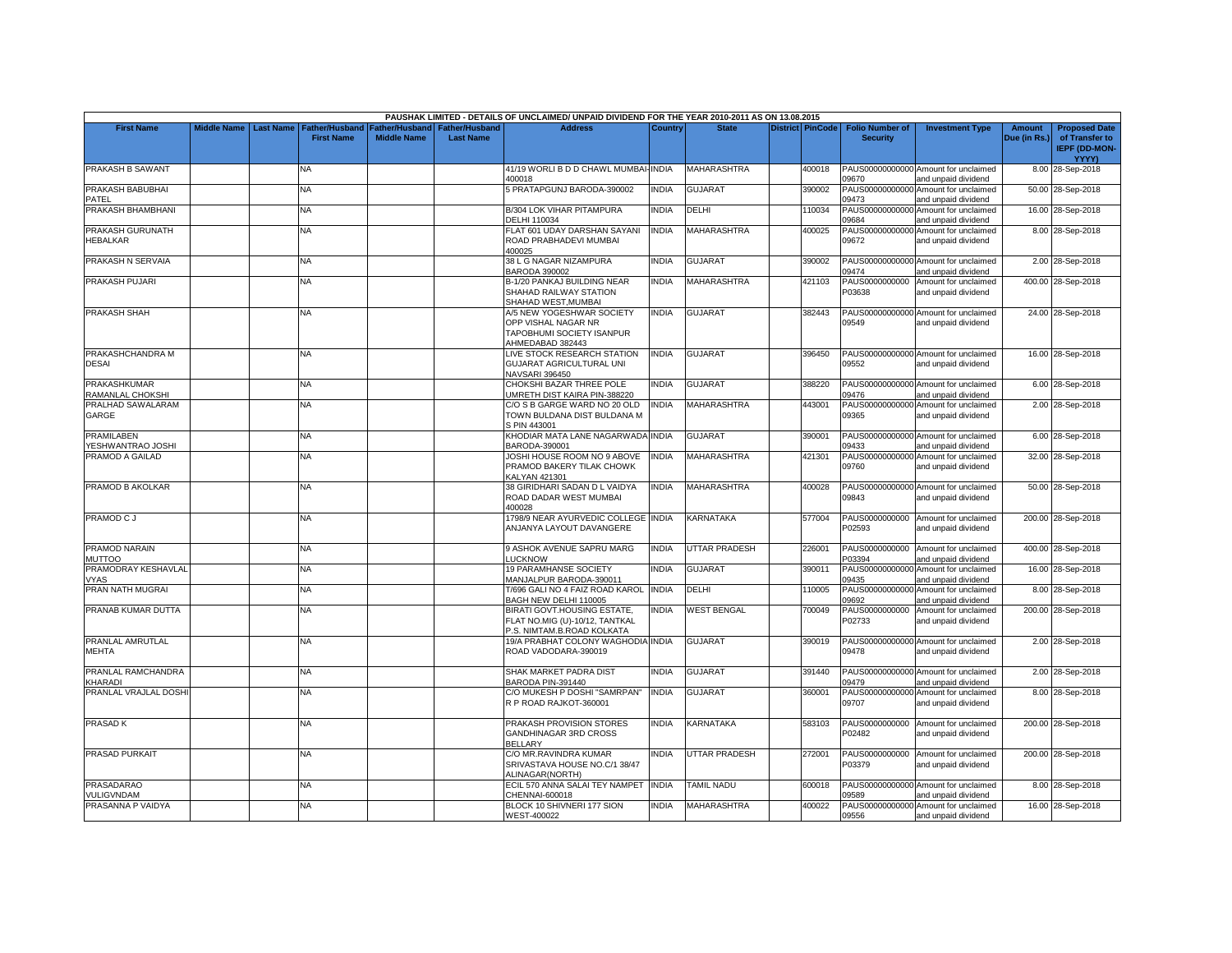|                                               |                    |           |                                            |                                      |                                           | PAUSHAK LIMITED - DETAILS OF UNCLAIMED/ UNPAID DIVIDEND FOR THE YEAR 2010-2011 AS ON 13.08.2015    |              |                       |                         |                                           |                                                             |                               |                                                                         |
|-----------------------------------------------|--------------------|-----------|--------------------------------------------|--------------------------------------|-------------------------------------------|----------------------------------------------------------------------------------------------------|--------------|-----------------------|-------------------------|-------------------------------------------|-------------------------------------------------------------|-------------------------------|-------------------------------------------------------------------------|
| <b>First Name</b>                             | <b>Middle Name</b> | Last Name | <b>Father/Husband</b><br><b>First Name</b> | Father/Husband<br><b>Middle Name</b> | <b>Father/Husband</b><br><b>Last Name</b> | <b>Address</b>                                                                                     | Country      | <b>State</b>          | <b>District PinCode</b> | <b>Folio Number of</b><br><b>Security</b> | <b>Investment Type</b>                                      | <b>Amount</b><br>Due (in Rs.) | <b>Proposed Date</b><br>of Transfer to<br><b>IEPF (DD-MON-</b><br>YYYY) |
| PRASHANT D<br><b>DHOPESHWAR</b>               |                    |           | NA                                         |                                      |                                           | FLAT NO 4 SHIVKRUPA SM 78/PL<br>NO.161 LEFT BHUSARI COLONY<br>PAUD ROAD                            | <b>INDIA</b> | MAHARASHTRA           | 411038                  | PAUS0000000000<br>P04041                  | Amount for unclaimed<br>and unpaid dividend                 |                               | 200.00 28-Sep-2018                                                      |
| PRASHANT DADASAHEB<br>PAWAR                   |                    |           | <b>DADASAHEB</b><br>PAWAR                  |                                      |                                           | C/O SACHIN KIRANA STORES<br>GWAHANE WASTI, ADINATH<br>NAGAR BHOSARIPUNE                            | <b>INDIA</b> | MAHARASHTRA           | 411039                  | 73701                                     | PAUS12013200001 Amount for unclaimed<br>and unpaid dividend |                               | 8.00 28-Sep-2018                                                        |
| PRASHANT JAYANT<br>DOSHI                      |                    |           | <b>JAYANT</b>                              |                                      |                                           | I APOORVA, II VRINDAVAN SOC N S INDIA<br>MANKIKAR MARG, CHUNABHATTI,<br>SION, Mumbai               |              | <b>MAHARASHTRA</b>    | 400022                  | 67936                                     | PAUS13013800000 Amount for unclaimed<br>and unpaid dividend |                               | 32.00 28-Sep-2018                                                       |
| PRASHANT<br>UMASHANKER<br><b>UPADHYAYA</b>    |                    |           | NA                                         |                                      |                                           | A/31 CHANDRICA PARK OPP<br>MANGLESHWAR SOCIETY<br>GODASAR AHMEDABAD 380050                         | <b>INDIA</b> | <b>GUJARAT</b>        | 380050                  | 09713                                     | PAUS00000000000 Amount for unclaimed<br>and unpaid dividend |                               | 16.00 28-Sep-2018                                                       |
| <b>PRATAPRAI</b><br>MANSUKHLAL KAMDAR         |                    |           | NA                                         |                                      |                                           | VILLA KAILASH" FIRST FLOOR<br>KARAN PARA KISHORAINHJI ROAD<br>OPP MADHULI RAJKOT 360001<br>GUJARAT | <b>INDIA</b> | <b>GUJARAT</b>        | 360001                  | 09480                                     | PAUS00000000000 Amount for unclaimed<br>and unpaid dividend |                               | 16.00 28-Sep-2018                                                       |
| <b>PRATAPSINH</b><br><b>MOHANSINH BARIA</b>   |                    |           | <b>NA</b>                                  |                                      |                                           | ALEMBIC COLONY BLOCK NO FB/72 INDIA<br><b>BARODA 390003</b>                                        |              | <b>GUJARAT</b>        | 390003                  | 09398                                     | PAUS00000000000 Amount for unclaimed<br>and unpaid dividend |                               | 2.00 28-Sep-2018                                                        |
| PRATIBHA P PARMAR                             |                    |           | <b>NA</b>                                  |                                      |                                           | "AVNI", 41-B, MAHAVIR SOCIETY<br>NEAR NIRMALA CONVENT<br>SCHOOL, RAJKOT.                           | <b>INDIA</b> | <b>GUJARAT</b>        | 360001                  | 09879                                     | PAUS00000000000 Amount for unclaimed<br>and unpaid dividend |                               | 82.00 28-Sep-2018                                                       |
| PRATIBHA R SONGIRE                            |                    |           | NA                                         |                                      |                                           | C/O DEY'S MEDICAL A B ROAD<br>KAKAD CHAMBER WORLI MUMBAI                                           | <b>INDIA</b> | <b>MAHARASHTRA</b>    | 400018                  | PAUS0000000000<br>P03792                  | Amount for unclaimed<br>and unpaid dividend                 |                               | 200.00 28-Sep-2018                                                      |
| PRATIK VASAVADA                               |                    |           | NA                                         |                                      |                                           | 2 NEW NAGAR ROAD JUNAGADH<br><b>GUJARAT</b>                                                        | <b>INDIA</b> | <b>GUJARAT</b>        | 362001                  | PAUS0000000000<br>P04161                  | Amount for unclaimed<br>and unpaid dividend                 |                               | 400.00 28-Sep-2018                                                      |
| PRATIMA DAS                                   |                    |           | KASHINATH<br>PARUI                         |                                      |                                           | VILL JALAGHATA PO-SINGUR DIST<br>HOOGHLY HOOGHLY                                                   | <b>INDIA</b> | <b>WEST BENGAL</b>    | 712409                  | PAUS13019300021<br>57450                  | Amount for unclaimed<br>and unpaid dividend                 |                               | 100.00 28-Sep-2018                                                      |
| PRATIMA RANI<br>KARMAKAR                      |                    |           | <b>NA</b>                                  |                                      |                                           | 29 GULU OSTAGAR LANE PO<br>BEADON STREET CALCUTTA-<br>700006                                       | <b>INDIA</b> | <b>WEST BENGAL</b>    | 700006                  | 09701                                     | PAUS00000000000 Amount for unclaimed<br>and unpaid dividend |                               | 16.00 28-Sep-2018                                                       |
| <b>PRATIMABEN</b><br>VINODCHANDRA PANDYA      |                    |           | VINODCHANDR<br>A B PANDYA                  |                                      |                                           | ADHYARU'S POLE NEAR<br>VARDHAMAN BANK SULTANPURA<br>VADODARA                                       | <b>INDIA</b> | GUJARAT               | 390001                  | 13009                                     | PAUS00000000000 Amount for unclaimed<br>and unpaid dividend |                               | 16.00 28-Sep-2018                                                       |
| PRATIP CHAUDHURI                              |                    |           | NA                                         |                                      |                                           | H-1591 CHITTARANJAN PARK NEW<br>DELHI-110019                                                       | <b>INDIA</b> | DELHI                 | 110019                  | 09590                                     | PAUS00000000000 Amount for unclaimed<br>and unpaid dividend |                               | 8.00 28-Sep-2018                                                        |
| PRAVATI JANA                                  |                    |           | NA                                         |                                      |                                           | GOLEPUKUR OPP TELEPHONE<br>EXCHANGE P O BARIPUR 24<br>PARGANAS                                     | <b>INDIA</b> | <b>WEST BENGAL</b>    | 743248                  | PAUS0000000000<br>P02929                  | Amount for unclaimed<br>and unpaid dividend                 |                               | 200.00 28-Sep-2018                                                      |
| <b>PRAVEEN BAKSHI</b>                         |                    |           | <b>NA</b>                                  |                                      |                                           | GULDASTA APARTMENT, G-3/455<br>GULMOHAR COLONY,<br>BHARATNAGAR BHOPAL                              | <b>INDIA</b> | <b>MADHYA PRADESH</b> | 462016                  | PAUS0000000000<br>P03280                  | Amount for unclaimed<br>and unpaid dividend                 |                               | 400.00 28-Sep-2018                                                      |
| <b>PRAVEEN KALIA</b>                          |                    |           | NA                                         |                                      |                                           | 8-378 GREATER KAILASH PART II<br>NEW DELHI-110048                                                  | <b>INDIA</b> | <b>DELHI</b>          | 110048                  | 09721                                     | PAUS00000000000 Amount for unclaimed<br>and unpaid dividend |                               | 8.00 28-Sep-2018                                                        |
| PRAVEEN T VASAVA                              |                    |           | NA                                         |                                      |                                           | GAYATRIPURA GOTRI BARODA<br>390021                                                                 | <b>INDIA</b> | GUJARAT               | 390021                  | 09823                                     | PAUS00000000000 Amount for unclaimed<br>and unpaid dividend |                               | 16.00 28-Sep-2018                                                       |
| PRAVIN JETHALAL<br>MEHTA                      |                    |           | <b>NA</b>                                  |                                      |                                           | 31/33 DR DESHMUKH LANE 1ST<br>LOOR V P ROAD MUMBAI-400004                                          | <b>INDIA</b> | MAHARASHTRA           | 400004                  | PAUS00000000000<br>09562                  | Amount for unclaimed<br>and unpaid dividend                 |                               | 8.00 28-Sep-2018                                                        |
| PRAVIN KUMAR TRIPATHI                         |                    |           | <b>NA</b>                                  |                                      |                                           | PRODUCT MANAGER ALEMBIC<br>CHEMICAL WORKS L ALEMBIC<br>ROAD VADODARA                               | <b>INDIA</b> | <b>GUJARAT</b>        | 390003                  | PAUS0000000000<br>P04500                  | Amount for unclaimed<br>and unpaid dividend                 |                               | 200.00 28-Sep-2018                                                      |
| PRAVIN SAMPATRAO<br><b>JAGTAP</b>             |                    |           | <b>NA</b>                                  |                                      |                                           | FLAT NO 404 NAVNATH DARSHAN<br>ROAD NO 22 WAGLEE KISAN<br>NAGAR 3 THANE                            | <b>INDIA</b> | <b>MAHARASHTRA</b>    | 400604                  | 24014                                     | PAUS12033200060 Amount for unclaimed<br>and unpaid dividend |                               | 300.00 28-Sep-2018                                                      |
| PRAVINA PRABHUDAS<br><b>DAXINI</b>            |                    |           | NA                                         |                                      |                                           | C/O D P DAXANI JIVAN JYOT<br>SOCIETY "SACH- IN" BRAHM SAMAJ<br>RAIYA ROAD RAJKOT 36000-5 -         | <b>INDIA</b> | <b>GUJARAT</b>        | 360005                  | 09706                                     | PAUS00000000000 Amount for unclaimed<br>and unpaid dividend |                               | 8.00 28-Sep-2018                                                        |
| PRAVINABEN RAJENDRA<br><b>BHOW</b>            |                    |           | <b>NA</b>                                  |                                      |                                           | <b>B-4 PARUL APARTMENTS B/H</b><br><b>COMMERCE HOSTEL</b><br>NAVRANGPURA AHMEDABAD-<br>380009      | <b>INDIA</b> | <b>GUJARAT</b>        | 380009                  | 09437                                     | PAUS00000000000 Amount for unclaimed<br>and unpaid dividend |                               | 2.00 28-Sep-2018                                                        |
| <b>PRAVINBHAI</b><br><b>BHAILALBHAI PATEL</b> |                    |           | <b>NA</b>                                  |                                      |                                           | AT & POST ADVALA TA AMOD DIST<br>BROACH PIN-392110                                                 | <b>INDIA</b> | <b>GUJARAT</b>        | 392110                  | 09482                                     | PAUS00000000000 Amount for unclaimed<br>and unpaid dividend |                               | 10.00 28-Sep-2018                                                       |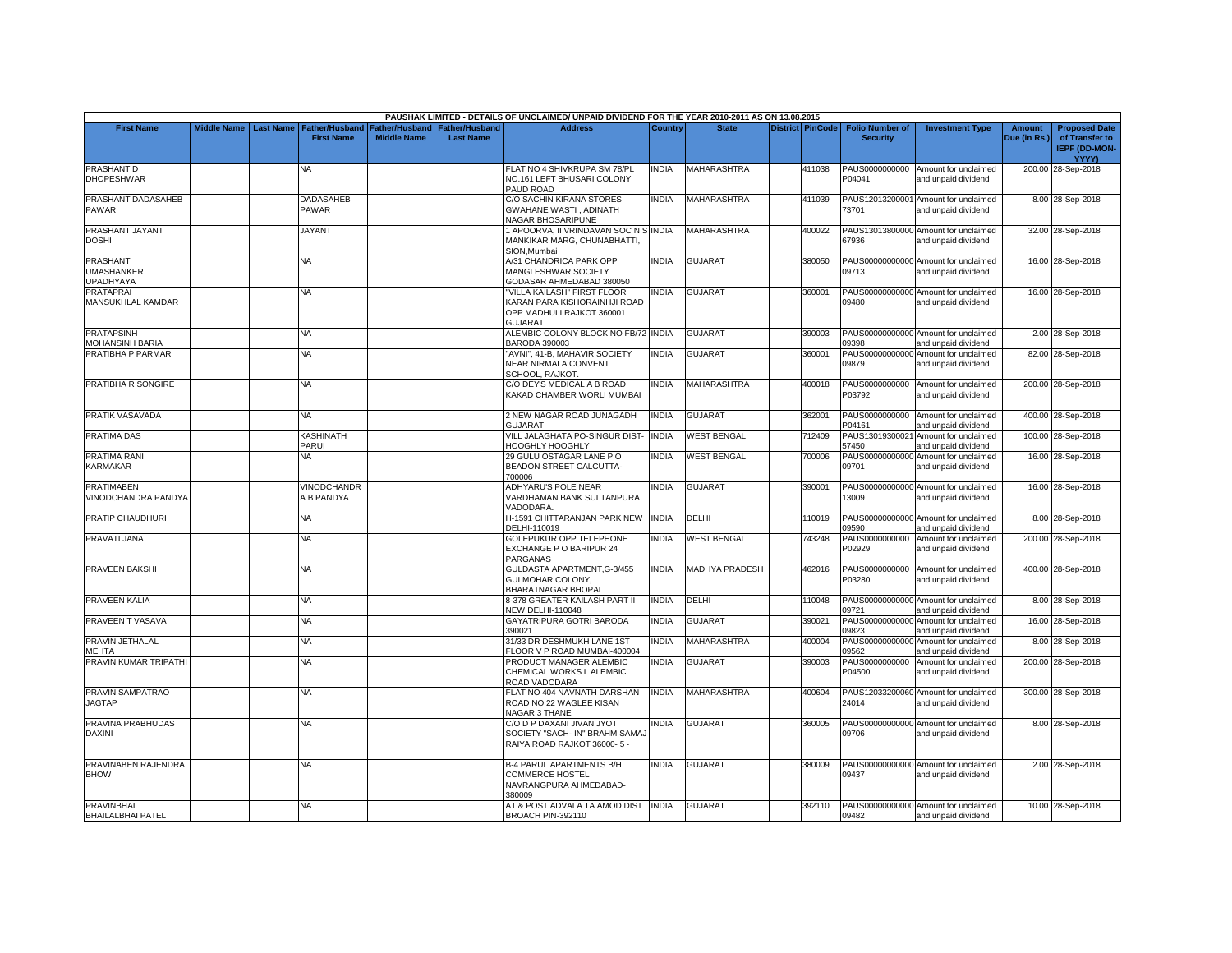|                                                |                    |                  |                                            |                                      |                                           | PAUSHAK LIMITED - DETAILS OF UNCLAIMED/ UNPAID DIVIDEND FOR THE YEAR 2010-2011 AS ON 13.08.2015   |                |                       |                    |                                                     |                                                             |                               |                                                                         |
|------------------------------------------------|--------------------|------------------|--------------------------------------------|--------------------------------------|-------------------------------------------|---------------------------------------------------------------------------------------------------|----------------|-----------------------|--------------------|-----------------------------------------------------|-------------------------------------------------------------|-------------------------------|-------------------------------------------------------------------------|
| <b>First Name</b>                              | <b>Middle Name</b> | <b>Last Name</b> | <b>Father/Husband</b><br><b>First Name</b> | Father/Husband<br><b>Middle Name</b> | <b>Father/Husband</b><br><b>Last Name</b> | <b>Address</b>                                                                                    | <b>Country</b> | <b>State</b>          |                    | District PinCode Folio Number of<br><b>Security</b> | <b>Investment Type</b>                                      | <b>Amount</b><br>Due (in Rs.) | <b>Proposed Date</b><br>of Transfer to<br><b>IEPF (DD-MON-</b><br>YYYY) |
| PRAVINBHAI RAMANLAL<br>PATEL                   |                    |                  | NA                                         |                                      |                                           | FB 106 ALEMBIC COLONY BARODA<br>390003                                                            | <b>INDIA</b>   | <b>GUJARAT</b>        | 390003             | 00490                                               | PAUS00000000000 Amount for unclaimed<br>and unpaid dividend |                               | 6.00 28-Sep-2018                                                        |
| PRAVINBHAI SAKARLAL<br>KAPADIA                 |                    |                  | <b>NA</b>                                  |                                      |                                           | G-31 BOMBAY MARKET<br><b>JMARWADA SURAT 395010</b>                                                | <b>INDIA</b>   | <b>GUJARAT</b>        | 395010             | 09842                                               | PAUS00000000000 Amount for unclaimed<br>and unpaid dividend |                               | 16.00 28-Sep-2018                                                       |
| PRAVINCHANDRA<br><b>BABULAL PARIKH</b>         |                    |                  | <b>NA</b>                                  |                                      |                                           | B-505 PARSHWA PADMAVATI APPT INDIA<br>NR LIC. DR JIVRAJ MEHTA<br><b>ROADVASANA</b>                |                | <b>GUJARAT</b>        | 380007             | 09438                                               | PAUS00000000000 Amount for unclaimed<br>and unpaid dividend |                               | 2.00 28-Sep-2018                                                        |
| PRAVINCHANDRA C<br><b>GANDHI</b>               |                    |                  | <b>NA</b>                                  |                                      |                                           | C/O M M GANDHI DINMANI SADAN<br>RAMRATAN TRIVEDI ROAD<br>MULUND MUMBAI-400088                     | <b>INDIA</b>   | <b>MAHARASHTRA</b>    | 400088             | 09439                                               | PAUS00000000000 Amount for unclaimed<br>and unpaid dividend |                               | 6.00 28-Sep-2018                                                        |
| PRAVINCHANDRA<br>CHHOTABHAI PATEL              |                    |                  | <b>NA</b>                                  |                                      |                                           | GHAYAJ TAL PADRA DIST BARODA<br>PIN-391440                                                        | <b>INDIA</b>   | <b>GUJARAT</b>        | 391440             | 9408                                                | PAUS00000000000 Amount for unclaimed<br>and unpaid dividend |                               | 6.00 28-Sep-2018                                                        |
| <b>PRAVINCHANDRA</b><br><b>JAYANTILAL SHAH</b> |                    |                  | <b>NA</b>                                  |                                      |                                           | 35 BHARAT NAGAR CO-OP SOCIETY INDIA<br>VAGHODIA DIST BARODA PIN-<br>391760                        |                | <b>GUJARAT</b>        | 391760             | 09487                                               | PAUS00000000000 Amount for unclaimed<br>and unpaid dividend |                               | 6.00 28-Sep-2018                                                        |
| <b>PRAVINCHANDRA</b><br><b>VADILAL PATEL</b>   |                    |                  | ΝA                                         |                                      |                                           | 4 RANJAN SOCIETY NO 2 NR S P<br>COLONY AHMEDABAD 380013                                           | INDIA          | <b>GUJARAT</b>        | 380013             | 09836                                               | PAUS00000000000 Amount for unclaimed<br>and unpaid dividend |                               | 6.00 28-Sep-2018                                                        |
| PRAVINCHANDRA<br>VALLABHDAS SOMANI             |                    |                  | NA                                         |                                      |                                           | RAVLIA PLOT STREET NO 2 OPP<br>VIJAY KUNJ NR RLY STATION<br>PORBANDAR 360575                      | <b>INDIA</b>   | <b>GUJARAT</b>        | 360575             | 09664                                               | PAUS00000000000 Amount for unclaimed<br>and unpaid dividend |                               | 8.00 28-Sep-2018                                                        |
| <b>PRAVINKUMAR</b><br>RAMANLAL MEHTA           |                    |                  | NA                                         |                                      |                                           | 16 NAVATH SOC SHRI SHAKTI<br>KRUPA OPP ELECTRIC STATION<br>TARSALI ROAD BARODA 391720<br>VADODARA | INDIA          | <b>GUJARAT</b>        | 390009             | 09488                                               | PAUS00000000000 Amount for unclaimed<br>and unpaid dividend |                               | 2.00 28-Sep-2018                                                        |
| PRAVINSINH FATEHSINH<br>GOHIL                  |                    |                  | <b>NA</b>                                  |                                      |                                           | AT VITHALGAM POST UMARGAM<br>TAL VALIA DIST BROACH PIN-<br>393135                                 | INDIA          | <b>GUJARAT</b>        | 393135             | 09489                                               | PAUS00000000000 Amount for unclaimed<br>and unpaid dividend |                               | 32.00 28-Sep-2018                                                       |
| PRAVINSINH GULABSINH<br><b>PARMAR</b>          |                    |                  | <b>NA</b>                                  |                                      |                                           | 16, SHANTINIKETAN SOCIETY,<br>DHANORI NAKA, GANDEVI                                               | <b>INDIA</b>   | <b>GUJARAT</b>        | 396360             | 33689                                               | PAUS12044000000 Amount for unclaimed<br>and unpaid dividend |                               | 32.00 28-Sep-2018                                                       |
| PRECIOUS SECURITIES P<br><b>TD</b>             |                    |                  | NA                                         |                                      |                                           | 338 1ST FLOOR PRABHAT<br>COMPLEX K G ROAD BANGALORE                                               | <b>INDIA</b>   | KARNATAKA             | 560009             | 16758                                               | PAUSIN302148100 Amount for unclaimed<br>and unpaid dividend |                               | 2.00 28-Sep-2018                                                        |
| PREM DEV DEWAN                                 |                    |                  | <b>NA</b>                                  |                                      |                                           | "SUNDAR SADAN" BAHADURGARH<br>ROHTAK-124507                                                       | <b>INDIA</b>   | <b>HARYANA</b>        | 124507             | AUS00000000000<br>9608                              | Amount for unclaimed<br>and unpaid dividend                 |                               | 32.00 28-Sep-2018                                                       |
| PREM LATA KHEMKA                               |                    |                  | <b>NA</b>                                  |                                      |                                           | C/O BABULAL KHEMKA 35-B<br>DARPNARAYAN TAGORE STREET<br>CALCUTTA 700006                           | <b>INDIA</b>   | <b>WEST BENGAL</b>    | 700006             | PAUS00000000000<br>09796                            | Amount for unclaimed<br>and unpaid dividend                 |                               | 8.00 28-Sep-2018                                                        |
| PREM NATH KAPOOR                               |                    |                  | <b>NA</b>                                  |                                      |                                           | 14/116 B CIVIL LINES KANPUR-<br>208001                                                            | <b>INDIA</b>   | <b>UTTAR PRADESH</b>  | 208001             | 09677                                               | PAUS00000000000 Amount for unclaimed<br>and unpaid dividend |                               | 8.00 28-Sep-2018                                                        |
| <b>PREM PRAKASH</b><br><b>MANGHANI</b>         |                    |                  | <b>NA</b>                                  |                                      |                                           | 10000 GALI NAL WALI NAWAB GANJ INDIA<br>PUL BANGASH DELHI-110006                                  |                | <b>DELHI</b>          | 110006             | 09595                                               | PAUS00000000000 Amount for unclaimed<br>and unpaid dividend |                               | 16.00 28-Sep-2018                                                       |
| PREMANAND JIVALAL<br>CHAUHAN                   |                    |                  | <b>NA</b>                                  |                                      |                                           | 3 MEGHDOOT SOCIETY<br>KARELIBAUG BARODA-390001                                                    | <b>INDIA</b>   | <b>GUJARAT</b>        | 390001             | 09490                                               | PAUS00000000000 Amount for unclaimed<br>and unpaid dividend |                               | 6.00 28-Sep-2018                                                        |
| PREMASAKHI<br>ANANTAPATNAIKUNI                 |                    |                  | <b>NA</b>                                  |                                      |                                           | C/O.DR.A.KRISHNA RAO, DAYAL<br>CLINIC VISAKHAPATNAM                                               | <b>INDIA</b>   | <b>ANDHRA PRADESH</b> | 53000 <sup>-</sup> | PAUS0000000000<br>200622                            | Amount for unclaimed<br>and unpaid dividend                 |                               | 1600.00 28-Sep-2018                                                     |
| PREMILA SUBODHKUMAR<br><b>SAKARIA</b>          |                    |                  | <b>NA</b>                                  |                                      |                                           | A/8 KAILASHPURI CO-OP SOC C B<br>ROAD JUHU LANE ANDHERI WEST<br>MUMBAI-400058                     | <b>INDIA</b>   | <b>MAHARASHTRA</b>    | 400058             | 09491                                               | PAUS00000000000 Amount for unclaimed<br>and unpaid dividend |                               | 6.00 28-Sep-2018                                                        |
| PREMJI DAMJI GAJRA                             |                    |                  | <b>NA</b>                                  |                                      |                                           | 71 ISSAJI STREET MUMBAI-400003                                                                    | <b>INDIA</b>   | <b>MAHARASHTRA</b>    | 400003             | 19492                                               | PAUS00000000000 Amount for unclaimed<br>and unpaid dividend |                               | 82.00 28-Sep-2018                                                       |
| <b>PREMJIBHAI</b><br>CHHAGANBHAI PATEL         |                    |                  | NA                                         |                                      |                                           | AT & PO BAYAD DIST<br>SABARKANTHA PIN 383325                                                      | INDIA          | <b>GUJARAT</b>        | 383325             | 09389                                               | PAUS00000000000 Amount for unclaimed<br>and unpaid dividend |                               | 16.00 28-Sep-2018                                                       |
| <b>PREMSUKHBHAI</b><br>CHHOTABHAI PATEL        |                    |                  | <b>NA</b>                                  |                                      |                                           | AT & PO VINA MOTI KHADKI TAL<br>NADIAD DIST KAIRA 387001                                          | <b>INDIA</b>   | <b>GUJARAT</b>        | 387001             | 09493                                               | PAUS00000000000 Amount for unclaimed<br>and unpaid dividend |                               | 6.00 28-Sep-2018                                                        |
| <b>PRITI JAIN</b>                              |                    |                  | <b>NA</b>                                  |                                      |                                           | 49- PREM PURI MUZAFFARNAGAR<br>251002                                                             | <b>INDIA</b>   | <b>UTTAR PRADESH</b>  | 251002             | PAUS00000000000<br>09615                            | Amount for unclaimed<br>and unpaid dividend                 |                               | 8.00 28-Sep-2018                                                        |
| PRITI RATILAL SHAH                             |                    |                  | <b>NA</b>                                  |                                      |                                           | II-B WEST VIEW 309 S V ROAD<br>SANTACRUZ (W) MUMBAI-400054                                        | <b>INDIA</b>   | <b>MAHARASHTRA</b>    | 400054             | PAUS00000000000<br>8399                             | Amount for unclaimed<br>and unpaid dividend                 |                               | 18.00 28-Sep-2018                                                       |
| PRIYA RANJAN<br><b>CHOWDHURI</b>               |                    |                  | <b>NA</b>                                  |                                      |                                           | BLOCK-17 VIDYASAGAR SARANI<br>CALCUTTA                                                            | INDIA          | <b>WEST BENGAL</b>    | 700063             | PAUS0000000000<br>02928                             | Amount for unclaimed<br>and unpaid dividend                 |                               | 200.00 28-Sep-2018                                                      |
| PRIYAKANT MANILAL<br><b>BHATT</b>              |                    |                  | <b>NA</b>                                  |                                      |                                           | 45 CHANDRALOK SOCIETY CADILA<br>ROAD GHODASAR P O VATVA<br>AHMEDABAD-382440                       | <b>INDIA</b>   | <b>GUJARAT</b>        | 382440             | PAUS00000000000<br>09543                            | Amount for unclaimed<br>and unpaid dividend                 |                               | 8.00 28-Sep-2018                                                        |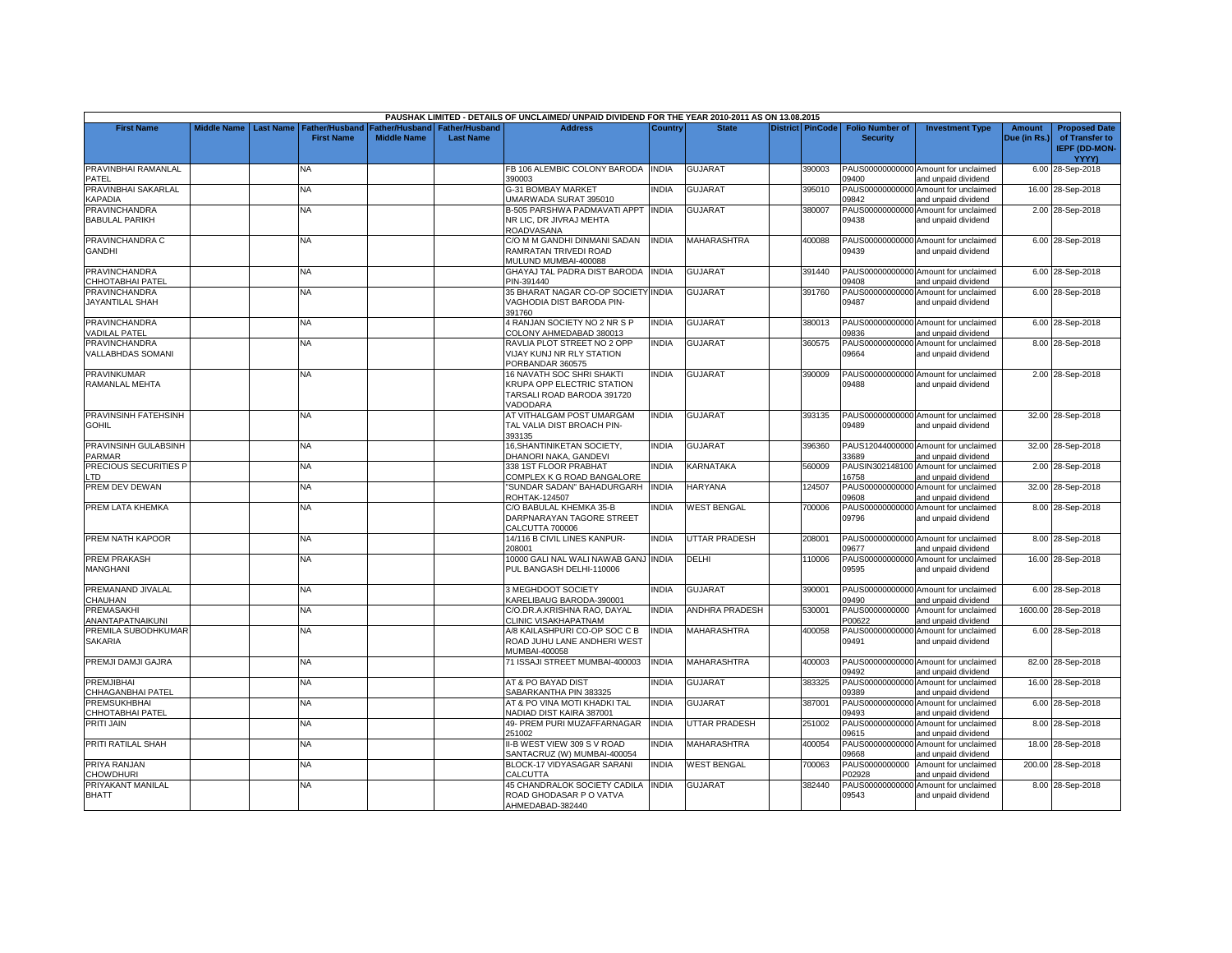|                                  |                         |                       |                       |                       | PAUSHAK LIMITED - DETAILS OF UNCLAIMED/ UNPAID DIVIDEND FOR THE YEAR 2010-2011 AS ON 13.08.2015 |                |                       |                         |                           |                                                             |               |                      |
|----------------------------------|-------------------------|-----------------------|-----------------------|-----------------------|-------------------------------------------------------------------------------------------------|----------------|-----------------------|-------------------------|---------------------------|-------------------------------------------------------------|---------------|----------------------|
| <b>First Name</b>                | Middle Name   Last Name | <b>Father/Husband</b> | <b>Father/Husband</b> | <b>Father/Husband</b> | <b>Address</b>                                                                                  | <b>Country</b> | <b>State</b>          | <b>District PinCode</b> | <b>Folio Number of</b>    | <b>Investment Type</b>                                      | <b>Amount</b> | <b>Proposed Date</b> |
|                                  |                         | <b>First Name</b>     | <b>Middle Name</b>    | <b>Last Name</b>      |                                                                                                 |                |                       |                         | <b>Security</b>           |                                                             | Due (in Rs.)  | of Transfer to       |
|                                  |                         |                       |                       |                       |                                                                                                 |                |                       |                         |                           |                                                             |               | IEPF (DD-MON-        |
|                                  |                         |                       |                       |                       |                                                                                                 |                |                       |                         |                           |                                                             |               | <b>YYYY)</b>         |
| <b>PROMOD RAKSHIT</b>            |                         | NA                    |                       |                       | C/O S ROY UCO BANK                                                                              | <b>NDIA</b>    | <b>ASSAM</b>          | 784506                  |                           | PAUS00000000000 Amount for unclaimed                        |               | 32.00 28-Sep-2018    |
|                                  |                         |                       |                       |                       | GORUBANDHA BRANCH PO                                                                            |                |                       |                         | 09787                     | and unpaid dividend                                         |               |                      |
|                                  |                         |                       |                       |                       | MISSAMAIR 784506                                                                                |                |                       |                         |                           |                                                             |               |                      |
| PRTIBHA PATHAK                   |                         | NA                    |                       |                       | B-2/89 SAFDARJUNG ENCLAVE                                                                       | <b>INDIA</b>   | DELHI                 | 110029                  |                           | PAUS00000000000 Amount for unclaimed                        |               | 16.00 28-Sep-2018    |
|                                  |                         |                       |                       |                       | <b>NEW DELHI-110029</b>                                                                         |                | <b>WEST BENGAL</b>    |                         | 09691                     | and unpaid dividend                                         |               |                      |
| PULAK KUMAR<br><b>BHOWMICK</b>   |                         | NA                    |                       |                       | 95 HARISHABHA ROAD PO<br>NONACHANDANPUKUR                                                       | INDIA          |                       | 700122                  | PAUS0000000000<br>P02793  | Amount for unclaimed<br>and unpaid dividend                 |               | 200.00 28-Sep-2018   |
|                                  |                         |                       |                       |                       | <b>BARRACKPUR</b>                                                                               |                |                       |                         |                           |                                                             |               |                      |
| PULAVARTY VIJAYA                 |                         | <b>NA</b>             |                       |                       | D.N0 25-5-10, VINUKONDAVARI                                                                     | <b>NDIA</b>    | <b>ANDHRA PRADESH</b> | 533001                  |                           | PAUS12034900000 Amount for unclaimed                        |               | 50.00 28-Sep-2018    |
| <b>AKSHMI</b>                    |                         |                       |                       |                       | STREET, KAKINADA                                                                                |                |                       |                         | 45566                     | and unpaid dividend                                         |               |                      |
| PULOK RANJAN                     |                         | <b>NA</b>             |                       |                       | P-45/1 C I T ROAD SCHEME -L II                                                                  | india          | <b>WEST BENGAL</b>    | 700014                  |                           | PAUS0000000000 Amount for unclaimed                         |               | 300.00 28-Sep-2018   |
| PRAMANIK                         |                         |                       |                       |                       | ENTALLY CALCUTTA                                                                                |                |                       |                         | P02922                    | and unpaid dividend                                         |               |                      |
| PUNITA GIRISH SHAH               |                         | <b>NA</b>             |                       |                       | MALVI RANCHODDAS GIRISH N                                                                       | <b>NDIA</b>    | <b>GUJARAT</b>        | 380009                  |                           | PAUS00000000000 Amount for unclaimed                        |               | 82.00 28-Sep-2018    |
|                                  |                         |                       |                       |                       | SHAH & CO B/3 TRUPTI APTS B/H                                                                   |                |                       |                         | 09442                     | and unpaid dividend                                         |               |                      |
|                                  |                         |                       |                       |                       | <b>GUJARAT HIGH COURT</b>                                                                       |                |                       |                         |                           |                                                             |               |                      |
|                                  |                         |                       |                       |                       | NAVRANGPURA AHMEDABAD                                                                           |                |                       |                         |                           |                                                             |               |                      |
|                                  |                         |                       |                       |                       | 380009                                                                                          |                |                       |                         |                           |                                                             |               |                      |
| PUNJABHAI<br>PARASHOTAMDAS PATEL |                         | NA                    |                       |                       | AT POST HATHIPURA VIA<br>SATHAMBA TAL BAYAD DIST                                                | <b>INDIA</b>   | <b>GUJARAT</b>        | 383340                  | 09497                     | PAUS00000000000 Amount for unclaimed<br>and unpaid dividend |               | 2.00 28-Sep-2018     |
|                                  |                         |                       |                       |                       | SABARKANTHA 383340                                                                              |                |                       |                         |                           |                                                             |               |                      |
| PURNANAND GOVINDJI               |                         | NA                    |                       |                       | 47 C P TANK ROAD OLD                                                                            | <b>NDIA</b>    | MAHARASHTRA           | 400004                  |                           | PAUS00000000000 Amount for unclaimed                        |               | 8.00 28-Sep-2018     |
| DAMANIA                          |                         |                       |                       |                       | SONAWALAL BLDG 1ST FLOOR                                                                        |                |                       |                         | 09554                     | and unpaid dividend                                         |               |                      |
|                                  |                         |                       |                       |                       | ROOM NO 17 MUMBAI-400004                                                                        |                |                       |                         |                           |                                                             |               |                      |
| PURNIMA MITTAL                   |                         | <b>NA</b>             |                       |                       | 1719 SECTOR 44-B RBI OFFICER'S                                                                  | <b>INDIA</b>   | CHANDIGARH            | 160047                  |                           | PAUS00000000000 Amount for unclaimed                        |               | 8.00 28-Sep-2018     |
|                                  |                         |                       |                       |                       | FLATS CHANDIGARH 160047                                                                         |                |                       |                         | 09580                     | and unpaid dividend                                         |               |                      |
| PURSHOTTAM DASS                  |                         | NA.                   |                       |                       | 402, TAKSHASHILA APARTMENT                                                                      | <b>NDIA</b>    | GUJARAT               | 395001                  |                           | PAUS00000000000 Amount for unclaimed                        |               | 8.00 28-Sep-2018     |
| CHACHAN                          |                         |                       |                       |                       | BHATAR ROAD, SURAT-395001                                                                       |                |                       |                         | 09639                     | and unpaid dividend                                         |               |                      |
| PURSHOTTAM SOMJIMAL              |                         | NΑ                    |                       |                       | A-1, KAILASH PARK AKSHAR                                                                        | <b>INDIA</b>   | <b>GUJARAT</b>        | 390020                  |                           | PAUS00000000000 Amount for unclaimed                        |               | 8.00 28-Sep-2018     |
| CHHAPRU                          |                         |                       |                       |                       | CHOWK, OLD PADRA ROAD,                                                                          |                |                       |                         | 09698                     | and unpaid dividend                                         |               |                      |
|                                  |                         |                       |                       |                       | VADODARA-390020                                                                                 |                |                       |                         |                           |                                                             |               |                      |
| PURUSHOTHAM V BHIDE              |                         | NA.                   |                       |                       | 25/5 PADMAREKHA SOCIETY                                                                         | INDIA          | MAHARASHTRA           | 411052                  |                           | PAUS0000000000 Amount for unclaimed                         |               | 200.00 28-Sep-2018   |
| PURUSHOTTAM AMBALAL              |                         | <b>NA</b>             |                       |                       | KARVE NAGAR PUNE<br>SARDAR CHOWK SUNAV TAL                                                      | <b>INDIA</b>   | <b>GUJARAT</b>        | 388470                  | P04035<br>PAUS00000000000 | and unpaid dividend<br>Amount for unclaimed                 |               | 16.00 28-Sep-2018    |
| PATEL                            |                         |                       |                       |                       | PETLAD DIST KAIRA 388470                                                                        |                |                       |                         | 09500                     | and unpaid dividend                                         |               |                      |
| PURUSHOTTAM AMBALAL              |                         | <b>NA</b>             |                       |                       | SARDAR CHOWK SUNAV TAL                                                                          | <b>INDIA</b>   | <b>GUJARAT</b>        | 388470                  |                           | PAUS00000000000 Amount for unclaimed                        |               | 16.00 28-Sep-2018    |
| PATEL                            |                         |                       |                       |                       | PETLAD DIST KAIRA 388470                                                                        |                |                       |                         | 09499                     | and unpaid dividend                                         |               |                      |
| <b>PURUSHOTTAM</b>               |                         | <b>NA</b>             |                       |                       | D-57/49 PLOT NO 3 MOLVI BAGH                                                                    | <b>INDIA</b>   | UTTAR PRADESH         | 221010                  |                           | PAUS00000000000 Amount for unclaimed                        |               | 66.00 28-Sep-2018    |
| BAHADUR MATHUR                   |                         |                       |                       |                       | <b>VARANASI 221010</b>                                                                          |                |                       |                         | 09502                     | and unpaid dividend                                         |               |                      |
| PURUSHOTTAM J POLA               |                         | <b>NA</b>             |                       |                       | <b>COMETAL INDUSTRIES 2/23</b>                                                                  | <b>INDIA</b>   | <b>GUJARAT</b>        | 390003                  |                           | PAUS00000000000 Amount for unclaimed                        |               | 2.00 28-Sep-2018     |
|                                  |                         |                       |                       |                       | INDUSTRIAL ESTATE BARODA-                                                                       |                |                       |                         | 09503                     | and unpaid dividend                                         |               |                      |
|                                  |                         |                       |                       |                       | 390003                                                                                          |                |                       |                         |                           |                                                             |               |                      |
| PURUSHOTTAM R                    |                         | <b>NA</b>             |                       |                       | <b>MANGAL DHARA HSG SOC</b>                                                                     | <b>NDIA</b>    | <b>MAHARASHTRA</b>    | 422001                  |                           | PAUS00000000000 Amount for unclaimed                        |               | 2.00 28-Sep-2018     |
| WAIDYA                           |                         |                       |                       |                       | GANGA WADI RAVIWAR PETH<br><b>NASIK 422001</b>                                                  |                |                       |                         | 09381                     | and unpaid dividend                                         |               |                      |
| <b>PURUSHOTTAM</b>               |                         | <b>NA</b>             |                       |                       | JANPAD SOCIETY NR P T COLLEGE INDIA                                                             |                | <b>GUJARAT</b>        | 380007                  |                           | PAUS00000000000 Amount for unclaimed                        |               | 6.00 28-Sep-2018     |
| <b>VALLAVDAS BHAVSAR</b>         |                         |                       |                       |                       | PALDI AHMEDABAD-380007                                                                          |                |                       |                         | 09723                     | and unpaid dividend                                         |               |                      |
|                                  |                         |                       |                       |                       |                                                                                                 |                |                       |                         |                           |                                                             |               |                      |
| <b>PUSHPA</b>                    |                         | <b>NA</b>             |                       |                       | KRISHNA NURSING HOME 4 NORTH INDIA                                                              |                | <b>TAMIL NADU</b>     | 627002                  |                           | PAUS0000000000 Amount for unclaimed                         |               | 600.00 28-Sep-2018   |
|                                  |                         |                       |                       |                       | HIGH GROUND ROAD PALAM                                                                          |                |                       |                         | P02584                    | and unpaid dividend                                         |               |                      |
|                                  |                         |                       |                       |                       |                                                                                                 |                |                       |                         |                           |                                                             |               |                      |
| PUSHPA BHARDWAJ                  |                         | BHARDWAJ B M          |                       |                       | 185 SEC-19 A-BLOCK DWARKA                                                                       | <b>NDIA</b>    | DELHI                 | 110075                  |                           | PAUSIN300441105 Amount for unclaimed                        |               | 16.00 28-Sep-2018    |
|                                  |                         |                       |                       |                       | <b>NEW DELHI</b>                                                                                |                |                       |                         | 52584                     | and unpaid dividend                                         |               |                      |
| PUSHPA CHHABADA                  |                         | NA                    |                       |                       | 23 DROOPAD COLONY                                                                               | <b>INDIA</b>   | <b>MAHARASHTRA</b>    | 416119                  | PAUS0000000000            | Amount for unclaimed                                        |               | 200.00 28-Sep-2018   |
|                                  |                         |                       |                       |                       | GANDHINAGAR KOLHAPUR M S                                                                        |                |                       |                         | P04045                    | and unpaid dividend                                         |               |                      |
| PUSHPA DHIRENDRA                 |                         | <b>NA</b>             |                       |                       | C/O SHRI MUKUNDRAV GHANEKAR INDIA                                                               |                | GUJARAT               | 390001                  | PAUS00000000000<br>09505  | Amount for unclaimed                                        |               | 16.00 28-Sep-2018    |
| PATEL                            |                         |                       |                       |                       | NR KHUSHALC- HAND CHARITY<br>TRUST B/H MAHARANI SCH RAO-                                        |                |                       |                         |                           | and unpaid dividend                                         |               |                      |
|                                  |                         |                       |                       |                       | PURA BARODA 390001 -                                                                            |                |                       |                         |                           |                                                             |               |                      |
| PUSHPA DUTTA                     |                         | NA                    |                       |                       | 38/1/2 RAMTONU BOSE LANE                                                                        | <b>NDIA</b>    | <b>WEST BENGAL</b>    | 700006                  |                           | PAUS00000000000 Amount for unclaimed                        |               | 16.00 28-Sep-2018    |
| <b>CHOWDHURY</b>                 |                         |                       |                       |                       | CALCUTTA-700006                                                                                 |                |                       |                         | 09573                     | and unpaid dividend                                         |               |                      |
| PUSHPA NARAYAN                   |                         | <b>NA</b>             |                       |                       | SHRIRAM BHAVAN PANCH ALI PAR INDIA                                                              |                | MAHARASHTRA           | 421301                  |                           | PAUS00000000000 Amount for unclaimed                        |               | 8.00 28-Sep-2018     |
| SAHASRABUDDHE                    |                         |                       |                       |                       | NAKA KALYAN-421301                                                                              |                |                       |                         | 09667                     | and unpaid dividend                                         |               |                      |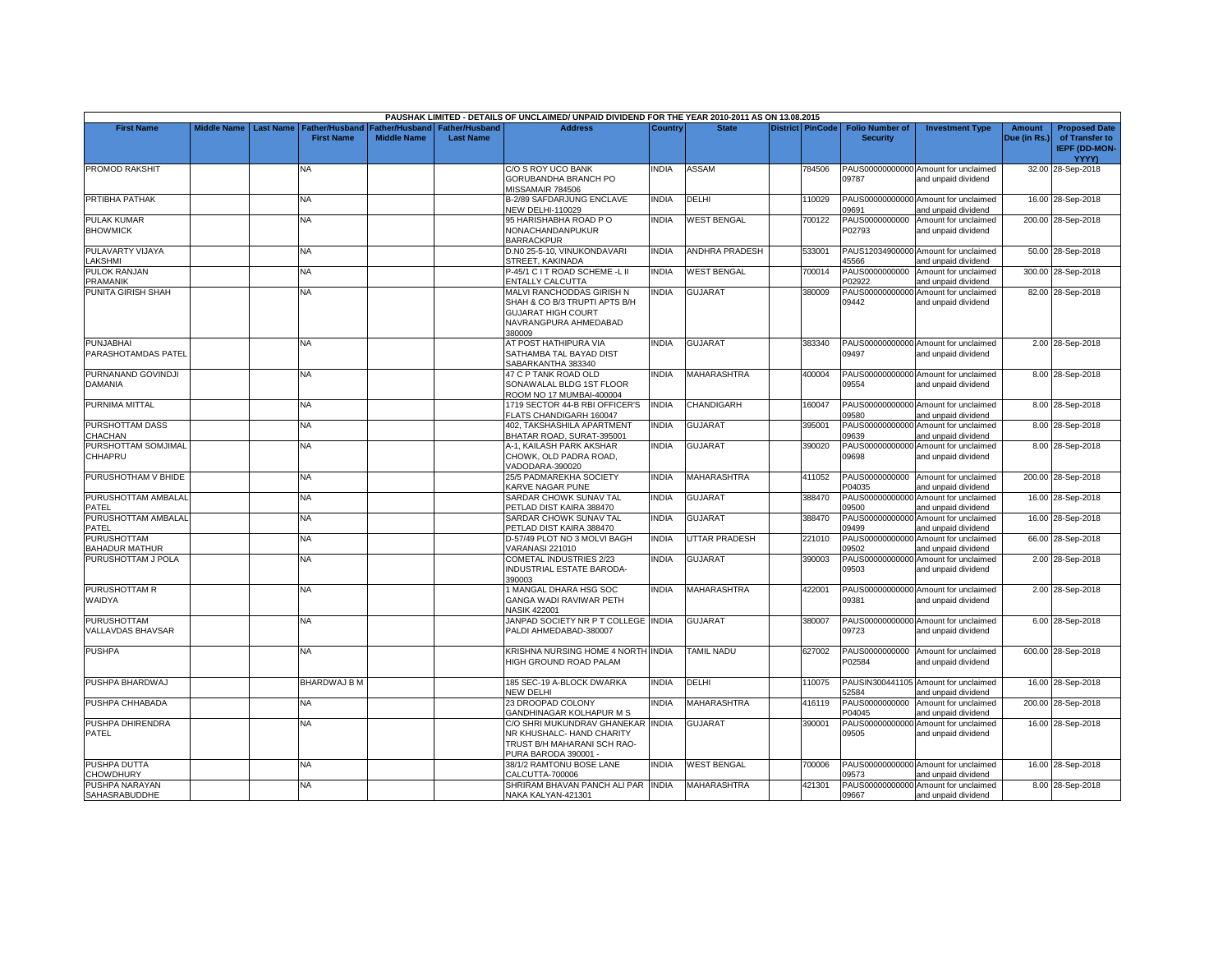|                                              |                         |                       |                    |                               | PAUSHAK LIMITED - DETAILS OF UNCLAIMED/ UNPAID DIVIDEND FOR THE YEAR 2010-2011 AS ON 13.08.2015                              |                |                       |                         |                          |                                                             |              |                                                        |
|----------------------------------------------|-------------------------|-----------------------|--------------------|-------------------------------|------------------------------------------------------------------------------------------------------------------------------|----------------|-----------------------|-------------------------|--------------------------|-------------------------------------------------------------|--------------|--------------------------------------------------------|
| <b>First Name</b>                            | Middle Name   Last Name | <b>Father/Husband</b> |                    | Father/Husband Father/Husband | <b>Address</b>                                                                                                               | <b>Country</b> | <b>State</b>          | <b>District PinCode</b> | <b>Folio Number of</b>   | <b>Investment Type</b>                                      | Amount       | <b>Proposed Date</b>                                   |
|                                              |                         | <b>First Name</b>     | <b>Middle Name</b> | <b>Last Name</b>              |                                                                                                                              |                |                       |                         | <b>Security</b>          |                                                             | Due (in Rs.) | of Transfer to<br><b>IEPF (DD-MON-</b><br><b>YYYY)</b> |
| <b>PUSHPA</b><br>PRAVINCHANDRA MEHTA         |                         | NA                    |                    |                               | C/O THE SWASTIK JANATA<br>SAHAKARI BANK LTD 502<br>KALBADEVI ROAD MUMBAI-400002                                              | INDIA          | MAHARASHTRA           | 400002                  | 09655                    | PAUS00000000000 Amount for unclaimed<br>and unpaid dividend |              | 8.00 28-Sep-2018                                       |
| PUSHPA RAMANLAL<br><b>SWAMINARAYAN</b>       |                         | <b>NA</b>             |                    |                               | <b>KESHAV JIVAN KALAVAD ROAD NR INDIA</b><br>SETUBANDH - SOC BEHIND MAHILA<br>COLLEGE SAHAKAR NAGAR- ST-4<br>RAJKOT-360001 - |                | <b>GUJARAT</b>        | 360001                  | 09727                    | PAUS00000000000 Amount for unclaimed<br>and unpaid dividend |              | 24.00 28-Sep-2018                                      |
| PUSHPABEN ARVINDBHAI<br>RAJYAGURU            |                         | <b>NA</b>             |                    |                               | 6 SAIBABA FLATS NARANPURA<br>CHAR RASTA ANKUR ROAD<br>AHMEDABAD 380013                                                       | <b>NDIA</b>    | <b>GUJARAT</b>        | 380013                  | 09853                    | PAUS00000000000 Amount for unclaimed<br>and unpaid dividend |              | 166.00 28-Sep-2018                                     |
| PUSHPABEN KANUBHAI<br><b>SHAH</b>            |                         | <b>NA</b>             |                    |                               | I. GOVARDHAN APARTMENTS 69.<br><b>SUVARNAPURI</b><br>SOCIETY, CHIKUWADI, JETALPUR<br>ROAD, VADODARA-390005                   | <b>INDIA</b>   | <b>GUJARAT</b>        | 390005                  | 09509                    | PAUS00000000000 Amount for unclaimed<br>and unpaid dividend |              | 66.00 28-Sep-2018                                      |
| PUSHPABEN KANUBHAI<br><b>SHAH</b>            |                         | NA                    |                    |                               | I, GOVARDHAN APTS. 69,<br><b>SUVARNAPURI</b><br>SOCIETY, CHIKUWADI JETALPUR<br>ROAD, VADODARA-390005                         | <b>INDIA</b>   | <b>GUJARAT</b>        | 390005                  | 09510                    | PAUS00000000000 Amount for unclaimed<br>and unpaid dividend |              | 12.00 28-Sep-2018                                      |
| PUSHPABEN RAMBHAI<br><b>KESHWALA</b>         |                         | <b>NA</b>             |                    |                               | 32/377 RAGHUKUL APTS SOLA<br>ROAD NARANPURA AHMEDABAD<br>380013                                                              | <b>NDIA</b>    | <b>GUJARAT</b>        | 380013                  | 09550                    | PAUS00000000000 Amount for unclaimed<br>and unpaid dividend |              | 16.00 28-Sep-2018                                      |
| <b>PUSHPAGAURI</b><br>MAYANKKUMAR PANDYA     |                         | <b>NA</b>             |                    |                               | C/O NATHALAL M PANDYA 16<br><b>GOKALE BAUG NR DINESH MILL</b><br>AKOTA RD BARODA-390005                                      | <b>NDIA</b>    | <b>GUJARAT</b>        | 390005                  | 09534                    | PAUS00000000000 Amount for unclaimed<br>and unpaid dividend |              | 10.00 28-Sep-2018                                      |
| <b>PUSHPALATA</b><br>MADHAVRAO<br>KHANVILKAR |                         | NA                    |                    |                               | C/O RELIABLE CARGO CARRIER<br>OPP PAWAGADH BUSSTAND<br>BARODA-390001                                                         | INDIA          | <b>GUJARAT</b>        | 390001                  | 09511                    | PAUS00000000000 Amount for unclaimed<br>and unpaid dividend |              | 32.00 28-Sep-2018                                      |
| PUSHPALATHA KURAPATI                         |                         | <b>NA</b>             |                    |                               | C/O.DR.K.RAJAHARTNAM SHANTHI<br>NURSING HOME CHILAKALURPET<br>(GUNTUR DT.) (A.P)                                             | <b>INDIA</b>   | <b>ANDHRA PRADESH</b> | 522616                  | PAUS0000000000<br>P00624 | Amount for unclaimed<br>and unpaid dividend                 |              | 1000.00 28-Sep-2018                                    |
| <b>PUSHPAVATI</b><br>BHANUPRASAD DESAI       |                         | NA                    |                    |                               | 24 "SHRADDHA" PANKAJ SOCIETY<br>RACE COURSE CIRCLE BARODA-<br>390007                                                         | NDIA           | <b>GUJARAT</b>        | 390007                  | 09512                    | PAUS00000000000 Amount for unclaimed<br>and unpaid dividend |              | 2.00 28-Sep-2018                                       |
| PUSHPINDER SINGH<br><b>BHARAJ</b>            |                         | NA.                   |                    |                               | 123 RAJA GARDEN NEW DELHI<br>110015                                                                                          | NDIA           | DELHI                 | 110015                  | 09846                    | PAUS00000000000 Amount for unclaimed<br>and unpaid dividend |              | 166.00 28-Sep-2018                                     |
| PYARELAL CHIMANLAL<br>PRAJAPATI              |                         | <b>NA</b>             |                    |                               | KUVERJI DEVSHI CHAWL 2ND FL BINDIA<br>S ROAD OPP ZARAPKAR SHOW<br>ROOM DADAR W RLY MUMBAI<br>400028                          |                | <b>MAHARASHTRA</b>    | 400028                  | 09666                    | PAUS00000000000 Amount for unclaimed<br>and unpaid dividend |              | 8.00 28-Sep-2018                                       |
| <b>QAMAR JAHAN</b><br>CHAUDHRY               |                         | <b>NA</b>             |                    |                               | H NO 4/675 DODHPUR ALIGARH                                                                                                   | <b>INDIA</b>   | UTTAR PRADESH         | 202002                  | Q03910                   | PAUS0000000000 Amount for unclaimed<br>and unpaid dividend  |              | 300.00 28-Sep-2018                                     |
| R A GUPTA                                    |                         | <b>NA</b>             |                    |                               | C/O TAYLOR INST CO (I) LTD 14<br>MATHURA ROAD FARIDABAD                                                                      | <b>INDIA</b>   | <b>HARYANA</b>        | 121001                  | 10436                    | PAUS00000000000 Amount for unclaimed<br>and unpaid dividend |              | 16.00 28-Sep-2018                                      |
| <b>R B LAL</b>                               |                         | NA.                   |                    |                               | C/O UJJWAL LTD 4/18 ASAFALI<br>ROAD NEW DELHI 110001                                                                         | INDIA          | DELHI                 | 110001                  | PAUS00000000000<br>10110 | Amount for unclaimed<br>and unpaid dividend                 |              | 50.00 28-Sep-2018                                      |
| R BALAKRISHNAN                               |                         | NA                    |                    |                               | C 26, 5TH FLOOR EUCRESS<br>BUILDING, WADALA EAST MUMBAI                                                                      | <b>NDIA</b>    | <b>MAHARASHTRA</b>    | 400037                  | PAUS0000000000<br>R05235 | Amount for unclaimed<br>and unpaid dividend                 |              | 200.00 28-Sep-2018                                     |
| R C MADAN                                    |                         | <b>NA</b>             |                    |                               | CP-42. Ist FLOOR MAURYA<br>ENCLAVE, PITAM PURA, DELHI                                                                        | <b>NDIA</b>    | DELHI                 | 110088                  | PAUSIN302365100<br>30428 | Amount for unclaimed<br>and unpaid dividend                 |              | 8.00 28-Sep-2018                                       |
| R CHANDRA SHEKAR                             |                         | NA                    |                    |                               | "AKSHAYA" 12/3 53RD STREET<br><b>ASHOK NAGAR CHENNAI</b>                                                                     | INDIA          | <b>TAMIL NADU</b>     | 600083                  | PAUS0000000000<br>R05209 | Amount for unclaimed<br>and unpaid dividend                 |              | 200.00 28-Sep-2018                                     |
| R CHANDRAMOHAN                               |                         | <b>NA</b>             |                    |                               | PLOT NO. 50, SEETHAPATHY<br>COLONY WEST MARREDPALLY,<br>SECUNDERABAD-500026                                                  | <b>NDIA</b>    | <b>ANDHRA PRADESH</b> | 500026                  | 10180                    | PAUS00000000000 Amount for unclaimed<br>and unpaid dividend |              | 8.00 28-Sep-2018                                       |
| R DEVIKA                                     |                         | <b>NA</b>             |                    |                               | 21 RAJAJI ROAD NUNGAMBAKKAM<br>CHENNAI-600034                                                                                | <b>INDIA</b>   | <b>TAMIL NADU</b>     | 600034                  | 10107                    | PAUS00000000000 Amount for unclaimed<br>and unpaid dividend |              | 16.00 28-Sep-2018                                      |
| <b>R DURGA</b><br>PARAMESWARAN               |                         | NA                    |                    |                               | 127 NEHRU NAGAR TRICHUR<br>680006                                                                                            | INDIA          | KERALA                | 680006                  | 10316                    | PAUS00000000000 Amount for unclaimed<br>and unpaid dividend |              | 8.00 28-Sep-2018                                       |
| R K AGARWAL                                  |                         | NA                    |                    |                               | 235 SECTOR 15A NOIDA 201301                                                                                                  | <b>INDIA</b>   | <b>UTTAR PRADESH</b>  | 201301                  | PAUS00000000000<br>10540 | Amount for unclaimed<br>and unpaid dividend                 |              | 16.00 28-Sep-2018                                      |
| R K AGRAWAL                                  |                         | NA                    |                    |                               | AB-846 SAROJINI NAGAR NEW<br>DELHI-110023                                                                                    | <b>INDIA</b>   | DELHI                 | 110023                  | 10323                    | PAUS00000000000 Amount for unclaimed<br>and unpaid dividend |              | 8.00 28-Sep-2018                                       |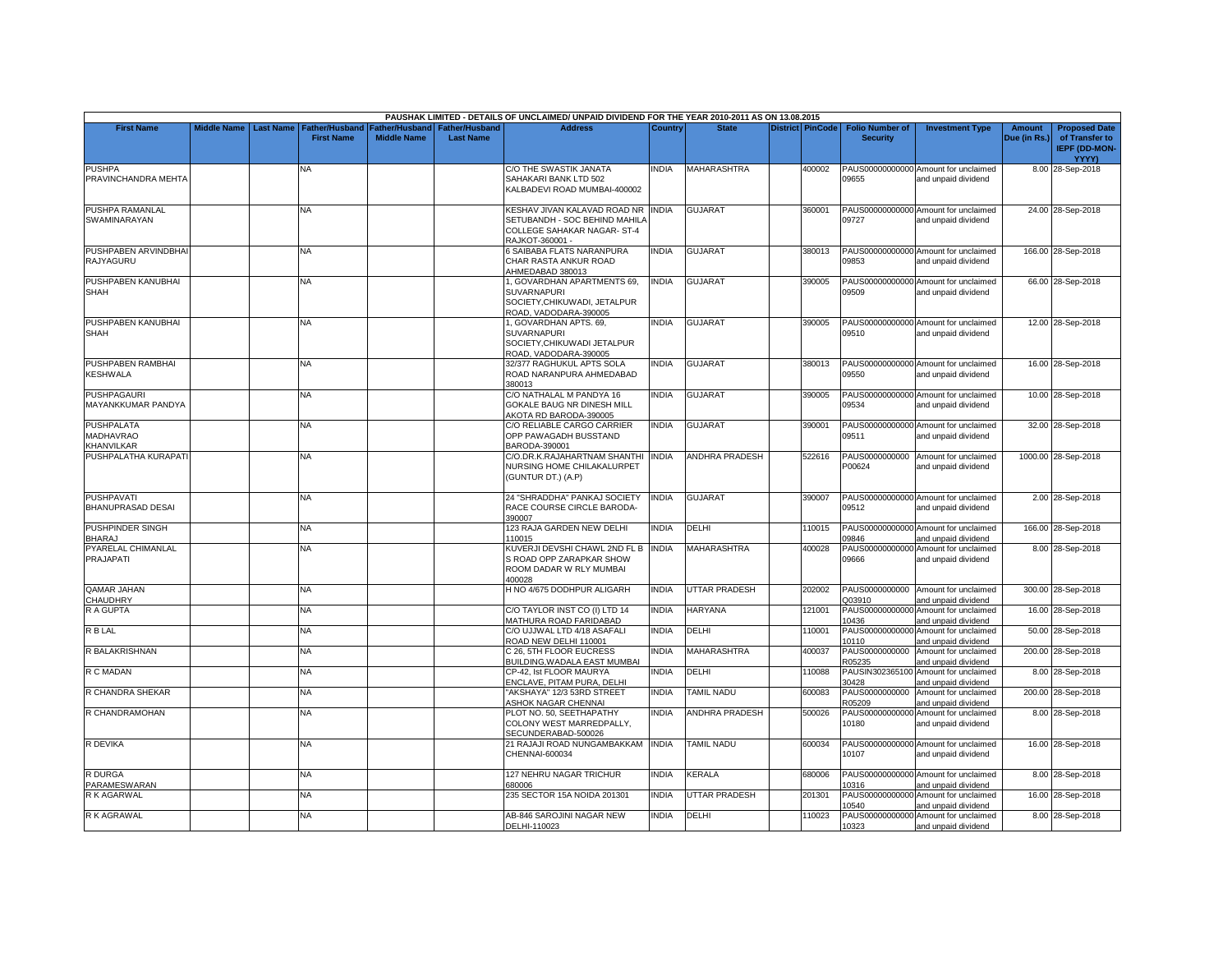|                                  |                       |                   |                                                  |                  | PAUSHAK LIMITED - DETAILS OF UNCLAIMED/ UNPAID DIVIDEND FOR THE YEAR 2010-2011 AS ON 13.08.2015 |                |                       |                         |                          |                                                             |              |                                                 |
|----------------------------------|-----------------------|-------------------|--------------------------------------------------|------------------|-------------------------------------------------------------------------------------------------|----------------|-----------------------|-------------------------|--------------------------|-------------------------------------------------------------|--------------|-------------------------------------------------|
| <b>First Name</b>                | Middle Name Last Name |                   | Father/Husband   Father/Husband   Father/Husband |                  | <b>Address</b>                                                                                  | <b>Country</b> | <b>State</b>          | <b>District PinCode</b> | <b>Folio Number of</b>   | <b>Investment Type</b>                                      | Amount       | <b>Proposed Date</b>                            |
|                                  |                       | <b>First Name</b> | <b>Middle Name</b>                               | <b>Last Name</b> |                                                                                                 |                |                       |                         | <b>Security</b>          |                                                             | Due (in Rs.) | of Transfer to<br>IEPF (DD-MON-<br><b>YYYY)</b> |
| R KALAIGNANAM                    |                       | NA                |                                                  |                  | 1/10 SRI SWATI CO-OP HSG<br>SOCIETY GOVANDI MUMBAI-400088                                       | <b>NDIA</b>    | MAHARASHTRA           | 400088                  | 10138                    | PAUS00000000000 Amount for unclaimed<br>and unpaid dividend |              | 8.00 28-Sep-2018                                |
| <b>R KUMARI</b>                  |                       | <b>NA</b>         |                                                  |                  | 511 A BLOCK RIVER DALE APTS<br>4TH MAIN ROAD EXTN<br>KOTTURPURAM CHENNAI 600085                 | <b>INDIA</b>   | <b>TAMIL NADU</b>     | 600085                  | 10175                    | PAUS00000000000 Amount for unclaimed<br>and unpaid dividend |              | 16.00 28-Sep-2018                               |
| R M DATTA                        |                       | <b>NA</b>         |                                                  |                  | 97 KALIKAPUR ROAD EAST END<br>PARK CALCUTTA                                                     | <b>INDIA</b>   | <b>WEST BENGAL</b>    | 700078                  | PAUS0000000000<br>R02815 | Amount for unclaimed<br>and unpaid dividend                 |              | 300.00 28-Sep-2018                              |
| R MYLVAGANAN                     |                       | NA.               |                                                  |                  | 21 RAJAJI ROAD NUNGAMBAKKAM<br>CHENNAI-600034                                                   | <b>INDIA</b>   | <b>TAMIL NADU</b>     | 600034                  | 10106                    | PAUS00000000000 Amount for unclaimed<br>and unpaid dividend |              | 16.00 28-Sep-2018                               |
| R N RANGACHAR                    |                       | <b>NA</b>         |                                                  |                  | NR 9 TANK ROAD COTTONPET<br>BANGALORE-560053                                                    | <b>NDIA</b>    | KARNATAKA             | 560053                  | 10365                    | PAUS00000000000 Amount for unclaimed<br>and unpaid dividend |              | 8.00 28-Sep-2018                                |
| R N SANKARA<br>NARAYANAN         |                       | <b>NA</b>         |                                                  |                  | C/O MEENAKSHI MEDICAL STORES INDIA<br><b>MARAR ROAD TRICHUR</b>                                 |                | KERALA                | 680001                  | PAUS0000000000<br>R04244 | Amount for unclaimed<br>and unpaid dividend                 |              | 200.00 28-Sep-2018                              |
| R N SUJATHA                      |                       | NA                |                                                  |                  | 44 NAGAPPA STREET<br>SESHADRIPURAM BANGALORE                                                    | <b>NDIA</b>    | KARNATAKA             | 560020                  | PAUS0000000000<br>R05127 | Amount for unclaimed<br>and unpaid dividend                 |              | 200.00 28-Sep-2018                              |
| <b>R NAGARAJAN</b>               |                       | <b>NA</b>         |                                                  |                  | C/O DARSHAK LTD NO 1<br>ARULANANDAM MUDALI STREET<br>SANTHOME CHENNAI 600004                    | <b>NDIA</b>    | <b>TAMIL NADU</b>     | 600004                  | 10109                    | PAUS00000000000 Amount for unclaimed<br>and unpaid dividend |              | 32.00 28-Sep-2018                               |
| R NAGARAJAN                      |                       | NA.               |                                                  |                  | C/O DARSHAK LTD NO 1<br>ARULANANDAM MUDALI STREET<br>SANTHOME CHENNAI 600004                    | INDIA          | <b>TAMIL NADU</b>     | 600004                  | 10121                    | PAUS00000000000 Amount for unclaimed<br>and unpaid dividend |              | 32.00 28-Sep-2018                               |
| R NAGARAJAN                      |                       | NA                |                                                  |                  | C/O DARSHAK LIMITED NO 1<br>ARULANANDAM MUDALI STREET<br>SANTHOME CHENNAI 600004                | <b>NDIA</b>    | <b>TAMIL NADU</b>     | 600004                  | 10120                    | PAUS00000000000 Amount for unclaimed<br>and unpaid dividend |              | 52.00 28-Sep-2018                               |
| R P SUBRAMANI                    |                       | <b>NA</b>         |                                                  |                  | 609/1VEENA SHESANNA ROAD 8TH INDIA<br>CROSS K R MOHALLA MYSORE<br>570001                        |                | KARNATAKA             | 570001                  | 10153                    | PAUS00000000000 Amount for unclaimed<br>and unpaid dividend |              | 24.00 28-Sep-2018                               |
| R PADMAVATHY                     |                       | <b>NA</b>         |                                                  |                  | 16 M M T C COLONY PADMA NIWAS INDIA<br>NANGANALLUR CHENNAI 600061                               |                | <b>TAMIL NADU</b>     | 600061                  | 10438                    | PAUS00000000000 Amount for unclaimed<br>and unpaid dividend |              | 8.00 28-Sep-2018                                |
| R PADMINI                        |                       | <b>NA</b>         |                                                  |                  | 1 ARULAMAMDA MUDALI ST<br>SANTHOME CHENNAI                                                      | <b>INDIA</b>   | <b>TAMIL NADU</b>     | 600004                  | R03454                   | PAUS0000000000 Amount for unclaimed<br>and unpaid dividend  |              | 600.00 28-Sep-2018                              |
| R PALANIAMMAL                    |                       | NA                |                                                  |                  | 28 IVTH STREET<br>VEDATHALANGADU<br>KARUVAMPALAYAM TIRUPUR                                      | <b>NDIA</b>    | <b>TAMIL NADU</b>     | 641604                  | 10170                    | PAUS00000000000 Amount for unclaimed<br>and unpaid dividend |              | 8.00 28-Sep-2018                                |
| <b>R RAMESH</b>                  |                       | <b>NA</b>         |                                                  |                  | E-211, Raheja Residency 3rd Block, 7th INDIA<br>Main Koramangala                                |                | KARNATAKA             | 560034                  | R04198                   | PAUS0000000000 Amount for unclaimed<br>and unpaid dividend  |              | 200.00 28-Sep-2018                              |
| R S KALYANPUR                    |                       | <b>NA</b>         |                                                  |                  | 24B ANANDASHRAM BLDG 13TH<br>CROSS RD X MAIN RD<br>MALLESWARAM BANGALORE-<br>560003             | <b>INDIA</b>   | KARNATAKA             | 560003                  | 10101                    | PAUS00000000000 Amount for unclaimed<br>and unpaid dividend |              | 16.00 28-Sep-2018                               |
| R S MANOHAR                      |                       | NA                |                                                  |                  | NO 9 TANK ROAD COTTONPET<br>BANGALORE-560053                                                    | <b>NDIA</b>    | KARNATAKA             | 560053                  | 10366                    | PAUS00000000000 Amount for unclaimed<br>and unpaid dividend |              | 8.00 28-Sep-2018                                |
| R SARASWATHI                     |                       | NA.               |                                                  |                  | 50/5, SECOND MAIN ROAD<br><b>GANDHINAGAR ADYAR</b>                                              | INDIA          | <b>TAMIL NADU</b>     | 600020                  | PAUS0000000000<br>R03455 | Amount for unclaimed<br>and unpaid dividend                 |              | 400.00 28-Sep-2018                              |
| <b>R SITARAMAN</b>               |                       | NA                |                                                  |                  | 42 NEW STREET KARUR 639001<br>TAMILNADU                                                         | <b>INDIA</b>   | <b>TAMIL NADU</b>     | 639001                  | 10507                    | PAUS00000000000 Amount for unclaimed<br>and unpaid dividend |              | 32.00 28-Sep-2018                               |
| R SUBRAMANYAM                    |                       | <b>NA</b>         |                                                  |                  | 45/26 B-2 ASHOK NAGAR KURNOOL<br>518005                                                         | <b>INDIA</b>   | <b>ANDHRA PRADESH</b> | 518005                  | PAUS00000000000<br>10005 | Amount for unclaimed<br>and unpaid dividend                 |              | 16.00 28-Sep-2018                               |
| R V NAGARKAR                     |                       | NA                |                                                  |                  | SURVEY NO 35, BLDG NO 65/181<br>DUTTAWADI AKURDI PUNE 411035                                    | <b>NDIA</b>    | <b>MAHARASHTRA</b>    | 411035                  | 10462                    | PAUS00000000000 Amount for unclaimed<br>and unpaid dividend |              | 6.00 28-Sep-2018                                |
| R VAIDYANATHAN                   |                       | <b>NA</b>         |                                                  |                  | C/o.S.Ramanam No.5/1229, Bank of<br>Baroda Colony Settnpatti Nagar,<br>Madipakkam               | <b>NDIA</b>    | TAMIL NADU            | 600091                  | PAUS0000000000<br>R05212 | Amount for unclaimed<br>and unpaid dividend                 |              | 200.00 28-Sep-2018                              |
| R VIJAYARANGHAVAN                |                       | ΝA                |                                                  |                  | C/O M/S DARSHAK LTD 62/236<br>CHIDAMBARA RAO ST FORT<br><b>KURNOOL-518001</b>                   | INDIA          | <b>ANDHRA PRADESH</b> | 518001                  | 10006                    | PAUS00000000000 Amount for unclaimed<br>and unpaid dividend |              | 16.00 28-Sep-2018                               |
| RABAB SIRAJUDDIN<br><b>TAPIA</b> |                       | <b>NA</b>         |                                                  |                  | <b>TAPIA HOUSE 2ND FLOOR</b><br>BEGUMPURA HAIDARALI CASAMJI<br>STREET SURAT-395003              | <b>NDIA</b>    | <b>GUJARAT</b>        | 395003                  | 10394                    | PAUS00000000000 Amount for unclaimed<br>and unpaid dividend |              | 16.00 28-Sep-2018                               |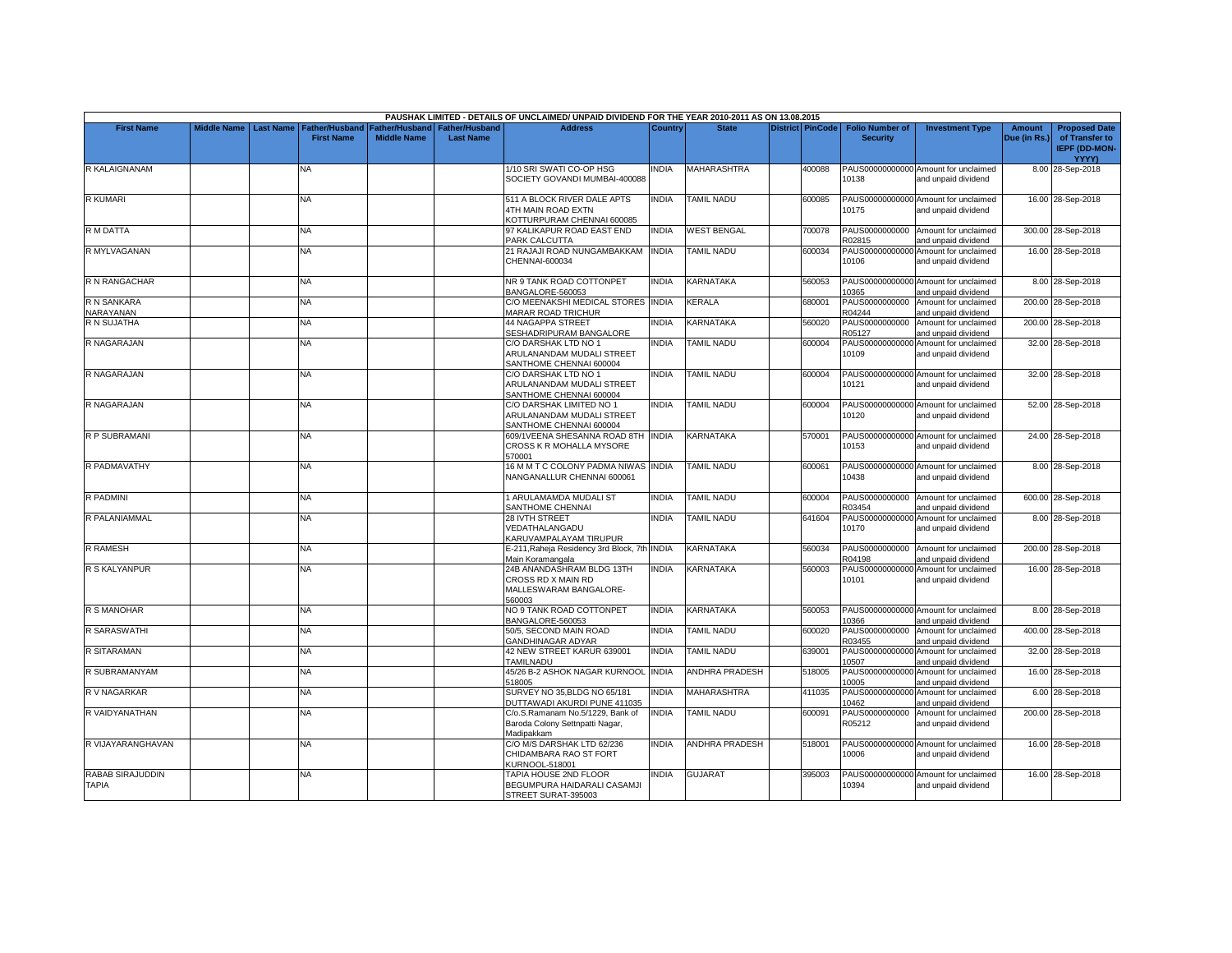|                                                |                    |                  |                                            |                                             |                                           | PAUSHAK LIMITED - DETAILS OF UNCLAIMED/ UNPAID DIVIDEND FOR THE YEAR 2010-2011 AS ON 13.08.2015                                                         |              |                            |                         |                                           |                                                             |                               |                                                                         |
|------------------------------------------------|--------------------|------------------|--------------------------------------------|---------------------------------------------|-------------------------------------------|---------------------------------------------------------------------------------------------------------------------------------------------------------|--------------|----------------------------|-------------------------|-------------------------------------------|-------------------------------------------------------------|-------------------------------|-------------------------------------------------------------------------|
| <b>First Name</b>                              | <b>Middle Name</b> | <b>Last Name</b> | <b>Father/Husband</b><br><b>First Name</b> | <b>Father/Husband</b><br><b>Middle Name</b> | <b>Father/Husband</b><br><b>Last Name</b> | <b>Address</b>                                                                                                                                          | Country      | <b>State</b>               | <b>District PinCode</b> | <b>Folio Number of</b><br><b>Security</b> | <b>Investment Type</b>                                      | <b>Amount</b><br>Due (in Rs.) | <b>Proposed Date</b><br>of Transfer to<br><b>IEPF (DD-MON-</b><br>YYYY) |
| RABINDRANATH SARKAR                            |                    |                  | N٨                                         |                                             |                                           | 184/134 SASTRY STREET<br>TIRUVENGADAPURAM PONNERI<br>NEXT TO SRI KARUMARIAMMAN<br>TEMPLE TIRUVALLUR DIST                                                | INDIA        | <b>TAMIL NADU</b>          | 601204                  | 70489                                     | PAUSIN301080131 Amount for unclaimed<br>and unpaid dividend |                               | 8.00 28-Sep-2018                                                        |
| RACHNA RIKHYE                                  |                    |                  | <b>NA</b>                                  |                                             |                                           | C/O GANDOTRA ANCHAL MUSEUM INDIA<br>HILL ROAD SIMLA 171004                                                                                              |              | <b>HIMACHAL</b><br>PRADESH | 171004                  | 10375                                     | PAUS00000000000 Amount for unclaimed<br>and unpaid dividend |                               | 8.00 28-Sep-2018                                                        |
| RACHNA RIKHYE                                  |                    |                  | ΝA                                         |                                             |                                           | C/O GANDOTRA ANCHAL MUSEUM INDIA<br>HILL ROAD SIMLA 171004                                                                                              |              | <b>HIMACHAL</b><br>PRADESH | 171004                  | 10415                                     | PAUS00000000000 Amount for unclaimed<br>and unpaid dividend |                               | 32.00 28-Sep-2018                                                       |
| RADHA KISHAN KHANNA                            |                    |                  | NA                                         |                                             |                                           | BA 293/1 TAGORE GARDEN NEW<br><b>DELHI 110027</b>                                                                                                       | <b>INDIA</b> | DELHI                      | 110027                  | 10377                                     | PAUS00000000000 Amount for unclaimed<br>and unpaid dividend |                               | 8.00 28-Sep-2018                                                        |
| RADHA KRISHNA<br>PERUMALLA                     |                    |                  | ΝA                                         |                                             |                                           | <b>STENO CONSTRUCTION</b><br>EQUIPMENT ZONE RASHT- RIYA<br>ISPAT NIGAM LTD VISAKHAPATNAM<br>STEE- LPJT BALACHERUVU SITE<br>OFFICE VISAKHAPAT-NAM-530026 | INDIA        | <b>ANDHRA PRADESH</b>      | 530026                  | 10313                                     | PAUS00000000000 Amount for unclaimed<br>and unpaid dividend |                               | 8.00 28-Sep-2018                                                        |
| RADHA MOHAN VERMA                              |                    |                  | <b>NA</b>                                  |                                             |                                           | FLAT NO-23, INDERPRASTA APTT.<br>PATPARGANJ NEW DELHI                                                                                                   | <b>INDIA</b> | DELHI                      | 110092                  | 10225                                     | PAUS00000000000 Amount for unclaimed<br>and unpaid dividend |                               | 24.00 28-Sep-2018                                                       |
| RADHAKRISHNA<br>RAMVALLABH DAGE M B            |                    |                  | NA                                         |                                             |                                           | MARUM OSMANABAD DIST                                                                                                                                    | INDIA        | <b>MAHARASHTRA</b>         | 413501                  | PAUS0000000000<br>R00925                  | Amount for unclaimed<br>and unpaid dividend                 |                               | 200.00 28-Sep-2018                                                      |
| RADHAKRISHNAN M B                              |                    |                  | NA.                                        |                                             |                                           | 38/1485 KRIPA PULLEPPADY<br>COCHIN 682035                                                                                                               | INDIA        | KERALA                     | 682035                  | 10488                                     | PAUS00000000000 Amount for unclaimed<br>and unpaid dividend |                               | 32.00 28-Sep-2018                                                       |
| RADHAKRISHNAN M B                              |                    |                  | NA                                         |                                             |                                           | 38/485, KRIPA' PULLEPPADY<br>COCHIN                                                                                                                     | <b>INDIA</b> | <b>KERALA</b>              | 682035                  | PAUS0000000000<br>R02006                  | Amount for unclaimed<br>and unpaid dividend                 |                               | 200.00 28-Sep-2018                                                      |
| RADHE SHIAM GUPTA                              |                    |                  | <b>NA</b>                                  |                                             |                                           | D-290 PRASHANT VIHAR PO ROHINI INDIA<br>DELHI 110085                                                                                                    |              | DELHI                      | 110085                  | 10222                                     | PAUS00000000000 Amount for unclaimed<br>and unpaid dividend |                               | 8.00 28-Sep-2018                                                        |
| <b>RADHEKRISHNA</b><br><b>JAGANNATH SHARMA</b> |                    |                  | NA.                                        |                                             |                                           | <b>5 KISHORE COLONY</b><br>NARAYANPURA ROAD AHMEDABAD<br>380013                                                                                         | <b>INDIA</b> | <b>GUJARAT</b>             | 380013                  | 09902                                     | PAUS00000000000 Amount for unclaimed<br>and unpaid dividend |                               | 66.00 28-Sep-2018                                                       |
| RADHIKA SESHAN                                 |                    |                  | NA.                                        |                                             |                                           | 3/5 THE SAFIRE 11TH AVENUE<br>ASHOK NAGAR CHENNAI 600083                                                                                                | <b>INDIA</b> | <b>TAMIL NADU</b>          | 600083                  | 10372                                     | PAUS00000000000 Amount for unclaimed<br>and unpaid dividend |                               | 16.00 28-Sep-2018                                                       |
| <b>RAGHABHAI</b><br>LAXMANBHAI SURANI          |                    |                  | <b>NA</b>                                  |                                             |                                           | C/O SURANI BROTHERS VIJAY<br>CHOWK BAGSARA (MEGHANI) DIST<br>AMRELI 365440                                                                              | <b>INDIA</b> | <b>GUJARAT</b>             | 365440                  | 10007                                     | PAUS00000000000 Amount for unclaimed<br>and unpaid dividend |                               | 32.00 28-Sep-2018                                                       |
| RAGHAVENDRA K DESAI                            |                    |                  | <b>NA</b>                                  |                                             |                                           | NO 73 TRIVIKRAM TEMPLE LANE<br>GODBOLE MALA BIJAPUR                                                                                                     | <b>INDIA</b> | KARNATAKA                  | 586101                  | R02492                                    | PAUS0000000000 Amount for unclaimed<br>and unpaid dividend  |                               | 200.00 28-Sep-2018                                                      |
| RAGHAVENDRA<br>KRISHNAMOHAN RAO                |                    |                  | NA                                         |                                             |                                           | C/O THE SWASTIK JANATA<br>SAHAKARI BANK LTD 502<br>KALBADEVI ROAD MUMBAI-400002                                                                         | <b>INDIA</b> | <b>MAHARASHTRA</b>         | 400002                  | 10292                                     | PAUS00000000000 Amount for unclaimed<br>and unpaid dividend |                               | 8.00 28-Sep-2018                                                        |
| RAGHAVENDRA<br>PRASANNA T                      |                    |                  | <b>NA</b>                                  |                                             |                                           | 41 NALA ROAD B/H SHREE TALNES INDIA<br>CANTONMENT BANGALORE                                                                                             |              | KARNATAKA                  | 560042                  | R05060                                    | PAUS0000000000 Amount for unclaimed<br>and unpaid dividend  |                               | 600.00 28-Sep-2018                                                      |
| <b>RAGHAVENDRA</b><br>RANGARAO KULKARNI        |                    |                  | <b>NA</b>                                  |                                             |                                           | FLAT NO.1, BUILDING NO.4A,<br>TAPOVAN CO.OP HOUSING<br>SOCIETY, WARJE, PUNE.                                                                            | <b>INDIA</b> | <b>MAHARASHTRA</b>         | 411029                  | R00631                                    | PAUS0000000000 Amount for unclaimed<br>and unpaid dividend  |                               | 800.00 28-Sep-2018                                                      |
| RAGHAVENDRA RAO C H                            |                    |                  | <b>NA</b>                                  |                                             |                                           | NO.16, VAIDYA RAMA IYER STREET INDIA<br><b>T.NAGAR CHENNAI</b>                                                                                          |              | TAMIL NADU                 | 600017                  | C00364                                    | PAUS0000000000 Amount for unclaimed<br>and unpaid dividend  |                               | 400.00 28-Sep-2018                                                      |
| RAGHAVJI JIVRAJ MEHTA                          |                    |                  | NA                                         |                                             |                                           | KUVERJI DEVSHI CHAWL 2ND FL B INDIA<br>S ROAD OP- P ZARAPKAR SHOW<br>ROOM DADAR W RLY MUMBAI- -<br>400028 -                                             |              | <b>MAHARASHTRA</b>         | 400028                  | 10299                                     | PAUS00000000000 Amount for unclaimed<br>and unpaid dividend |                               | 8.00 28-Sep-2018                                                        |
| RAGHAVJI MOHANBHAI<br>ADROJA                   |                    |                  | NA                                         |                                             |                                           | 'SATYAM" OPP HANUMAN'S<br>TEMPLE JOGASAR ROAD<br>DHRANGADHRA 363310                                                                                     | INDIA        | <b>GUJARAT</b>             | 363310                  | 09942                                     | PAUS00000000000 Amount for unclaimed<br>and unpaid dividend |                               | 2.00 28-Sep-2018                                                        |
| RAGHU NATH PRASAD                              |                    |                  | <b>NA</b>                                  |                                             |                                           | C/O SHAKTI PROVISION STORE I-4/5 INDIA<br>MAIN BAZAR LAXMI NAGAR DELHI-<br>110092                                                                       |              | <b>DELHI</b>               | 110092                  | 10349                                     | PAUS00000000000 Amount for unclaimed<br>and unpaid dividend |                               | 8.00 28-Sep-2018                                                        |
| <b>RAGUNATHARADDI</b><br>HANAMARADDI IRADDI    |                    |                  | NA                                         |                                             |                                           | AT & PO TIRLAPURE TAL<br>NAVALGUNDA DIST DHARWAR<br>KARNATAK 582208                                                                                     | <b>INDIA</b> | KARNATAKA                  | 582208                  | 10103                                     | PAUS00000000000 Amount for unclaimed<br>and unpaid dividend |                               | 16.00 28-Sep-2018                                                       |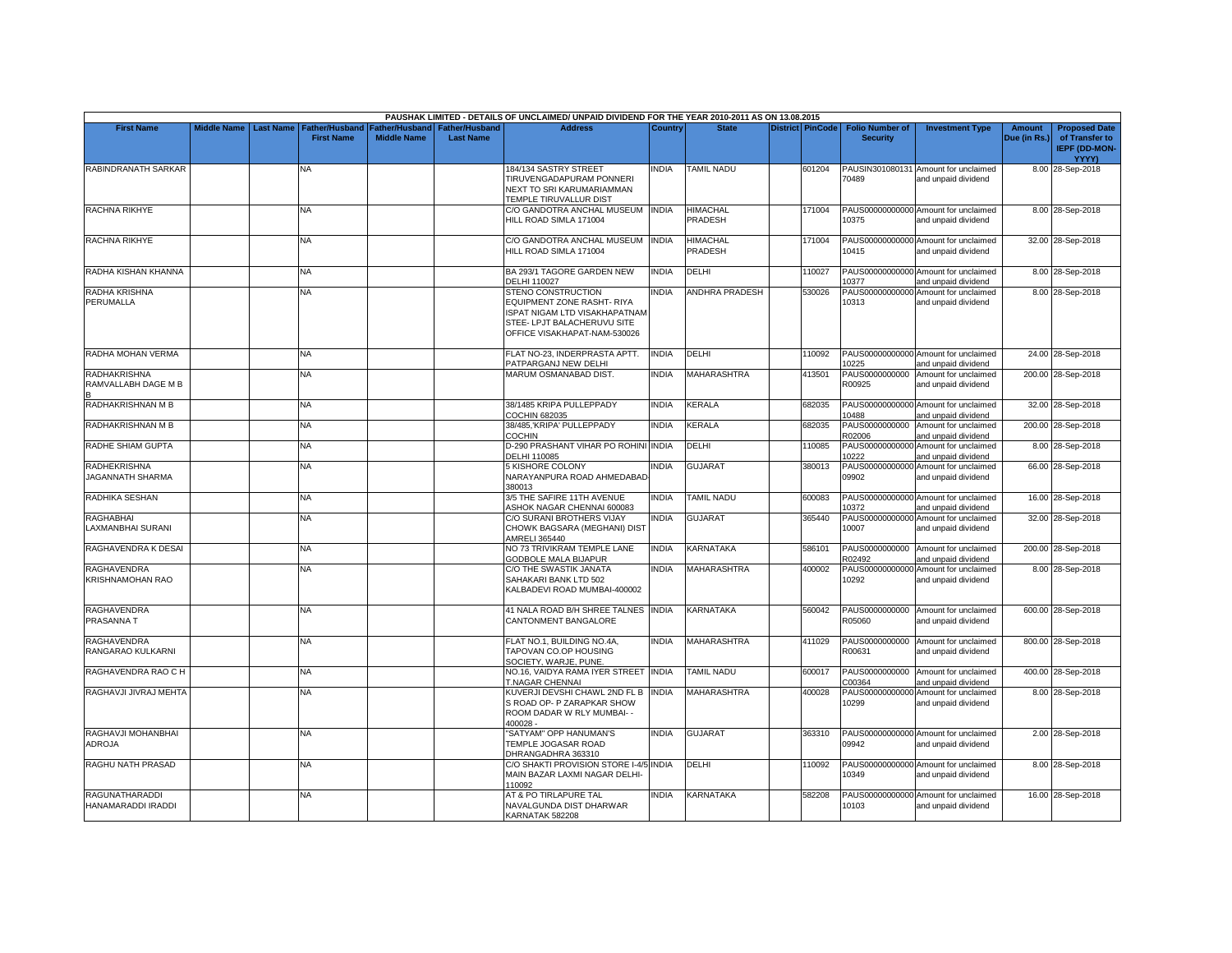|                                               |                    |                  |                                            |                                      |                                           | PAUSHAK LIMITED - DETAILS OF UNCLAIMED/ UNPAID DIVIDEND FOR THE YEAR 2010-2011 AS ON 13.08.2015               |              |                       |                         |                                           |                                                             |                               |                                                                                |
|-----------------------------------------------|--------------------|------------------|--------------------------------------------|--------------------------------------|-------------------------------------------|---------------------------------------------------------------------------------------------------------------|--------------|-----------------------|-------------------------|-------------------------------------------|-------------------------------------------------------------|-------------------------------|--------------------------------------------------------------------------------|
| <b>First Name</b>                             | <b>Middle Name</b> | <b>Last Name</b> | <b>Father/Husband</b><br><b>First Name</b> | Father/Husband<br><b>Middle Name</b> | <b>Father/Husband</b><br><b>Last Name</b> | <b>Address</b>                                                                                                | Country      | <b>State</b>          | <b>District PinCode</b> | <b>Folio Number of</b><br><b>Security</b> | <b>Investment Type</b>                                      | <b>Amount</b><br>Due (in Rs.) | <b>Proposed Date</b><br>of Transfer to<br><b>IEPF (DD-MON-</b><br><b>YYYY)</b> |
| <b>RAHMAN MASTAN</b><br>SHERIFF               |                    |                  | N٨                                         |                                      |                                           | E-18 SECTOR 21 JALVAYU VIHAR<br><b>NOIDA 201301 U P</b>                                                       | <b>INDIA</b> | <b>UTTAR PRADESH</b>  | 201301                  | 10364                                     | PAUS00000000000 Amount for unclaimed<br>and unpaid dividend |                               | 8.00 28-Sep-2018                                                               |
| <b>RAHUL GUPTA</b>                            |                    |                  | <b>S C GUPTA</b>                           |                                      |                                           | -4, ROHIRA APPT. NEAR IDGAH<br>KAMPOO, LASHKARGWALIOR                                                         | <b>INDIA</b> | <b>MADHYA PRADESH</b> | 474001                  | 81542                                     | PAUS12019101001 Amount for unclaimed<br>and unpaid dividend |                               | 140.00 28-Sep-2018                                                             |
| RAHUL NANUBHAI AMIN                           |                    |                  | NA.                                        |                                      |                                           | C/O SHRI N B AMIN AMALTAS FARM INDIA<br>NURSERY- BHAYLI RAIPURA<br>VILLAGE RD BHAYLI 39141-0 DIST<br>BARODA - |              | GUJARAT               | 391410                  | PAUS00000000000<br>10403                  | Amount for unclaimed<br>and unpaid dividend                 |                               | 2.00 28-Sep-2018                                                               |
| RAIBEN K PRAJAPATI                            |                    |                  | NA                                         |                                      |                                           | FB/61, ALEMBIC COLONY, ALEMBIC INDIA<br>ROAD, VADODARA-390003                                                 |              | <b>GUJARAT</b>        | 390003                  | 10577                                     | PAUS00000000000 Amount for unclaimed<br>and unpaid dividend |                               | 16.00 28-Sep-2018                                                              |
| RAICHAND ODHAVJI<br><b>DOSHI</b>              |                    |                  | NA                                         |                                      |                                           | C/O THE SWASTIK JANATA<br>SAHAKARI BANK LTD 502<br>KALBADEVI ROAD MUMBAI-400002                               | <b>INDIA</b> | <b>MAHARASHTRA</b>    | 400002                  | 10291                                     | PAUS00000000000 Amount for unclaimed<br>and unpaid dividend |                               | 8.00 28-Sep-2018                                                               |
| RAIJIBHAI SULTANBHAI<br>ODD                   |                    |                  | NA                                         |                                      |                                           | ODD FALIA NEAR KACHHIA POLE<br>POST CHHANI PIN-391740                                                         | <b>INDIA</b> | <b>GUJARAT</b>        | 391740                  | 10008                                     | PAUS00000000000 Amount for unclaimed<br>and unpaid dividend |                               | 2.00 28-Sep-2018                                                               |
| RAJ KISHORE MEHRA                             |                    |                  | ΝA                                         |                                      |                                           | 24 HARTINGS ROAD ALLAHABAD-<br>211001                                                                         | <b>INDIA</b> | <b>UTTAR PRADESH</b>  | 211001                  | 10009                                     | PAUS00000000000 Amount for unclaimed<br>and unpaid dividend |                               | 16.00 28-Sep-2018                                                              |
| RAJ KUMAR                                     |                    |                  | NA.                                        |                                      |                                           | C/O BHAGWAN DAS GUPTA & CO 4 INDIA<br>DELHI STOCK EXCHANGE BULD<br>ASAF ALI ROAD NEW DELHI-110002             |              | DELHI                 | 110002                  | 10321                                     | PAUS00000000000 Amount for unclaimed<br>and unpaid dividend |                               | 8.00 28-Sep-2018                                                               |
| RAJ KUMAR SADDI                               |                    |                  | NA.                                        |                                      |                                           | C/O ALEMBIC CHEMICALS WORKS<br>CO LTD 110 JAWAHARLAL NEHRU<br>MARG AMBALA CANTT                               | <b>INDIA</b> | <b>HARYANA</b>        | 133001                  | R03414                                    | PAUS0000000000 Amount for unclaimed<br>and unpaid dividend  |                               | 200.00 28-Sep-2018                                                             |
| <b>RAJ KUMARI</b><br>CHATURVEDI               |                    |                  | NA                                         |                                      |                                           | 5/13 ROOP NAGAR DELHI-110007                                                                                  | <b>INDIA</b> | DELHI                 | 110007                  | 10354                                     | PAUS00000000000 Amount for unclaimed<br>and unpaid dividend |                               | 8.00 28-Sep-2018                                                               |
| RAJ MALIK                                     |                    |                  | Sh R L Malik                               |                                      |                                           | B - 1/16 Janak Puri New Delhi                                                                                 | <b>INDIA</b> | DELHI                 | 110058                  | 15397                                     | PAUSIN300861100 Amount for unclaimed<br>and unpaid dividend |                               | 8.00 28-Sep-2018                                                               |
| RAJ RANI                                      |                    |                  | NA                                         |                                      |                                           | XV-8315 GALI NO 4 MULTANI<br>DHANDA PAHAR GANJ NEW DELHI<br>110055                                            | <b>INDIA</b> | DELHI                 | 110055                  | 10348                                     | PAUS00000000000 Amount for unclaimed<br>and unpaid dividend |                               | 8.00 28-Sep-2018                                                               |
| RAJA RAM RASTOGI                              |                    |                  | NA.                                        |                                      |                                           | 35 HAVE LOCK ROAD LUCKNOW                                                                                     | <b>INDIA</b> | <b>JTTAR PRADESH</b>  | 226001                  | PAUS0000000000<br>R03366                  | Amount for unclaimed<br>and unpaid dividend                 |                               | 4000.00 28-Sep-2018                                                            |
| <b>RAJAGOPALAN</b>                            |                    |                  | <b>NA</b>                                  |                                      |                                           | 12/2 12TH AVENUE ASHOK NAGAR<br>CHENNAI 600083                                                                | <b>INDIA</b> | <b>TAMIL NADU</b>     | 600083                  | 10147                                     | PAUS00000000000 Amount for unclaimed<br>and unpaid dividend |                               | 16.00 28-Sep-2018                                                              |
| <b>RAJAGOPALAN</b><br>RAGHAVENDRA<br>SUNDARAM |                    |                  | NA.                                        |                                      |                                           | NO.64, RAJAMANGAL VILLA IST<br>STREET NEW FAIRLANDS SALEM                                                     | <b>INDIA</b> | <b>TAMIL NADU</b>     | 636016                  | PAUS0000000000<br>R00632                  | Amount for unclaimed<br>and unpaid dividend                 |                               | 200.00 28-Sep-2018                                                             |
| <b>RAJAGOPALAN</b><br>VENKATARAMAN            |                    |                  | NA.                                        |                                      |                                           | 65/14 MURALI ANAND FLATS<br>ALAMELU MANGAPURAM<br><b>MYLAPORE</b>                                             | <b>INDIA</b> | <b>TAMIL NADU</b>     | 600004                  | PAUS0000000000<br>R04221                  | Amount for unclaimed<br>and unpaid dividend                 |                               | 200.00 28-Sep-2018                                                             |
| RAJAM VAIDYANATHAN                            |                    |                  | NA                                         |                                      |                                           | FLAT NO 3 SPRING FIELDS 25 FIRST INDIA<br><b>CROSS - STREET KASTURBA</b><br>NAGAR ADAYAR CHENNAI 60-0020      |              | <b>TAMIL NADU</b>     | 600020                  | 10272                                     | PAUS00000000000 Amount for unclaimed<br>and unpaid dividend |                               | 8.00 28-Sep-2018                                                               |
| <b>RAJAN BATRA</b>                            |                    |                  | NA                                         |                                      |                                           | C-19 KIRTI NAGAR NEW DELHI-<br>110015                                                                         | <b>INDIA</b> | DELHI                 | 110015                  | 10391                                     | PAUS00000000000 Amount for unclaimed<br>and unpaid dividend |                               | 8.00 28-Sep-2018                                                               |
| <b>RAJAN GUPTA</b>                            |                    |                  | NA                                         |                                      |                                           | H NO 27 WEST AZAD NAGAR DELHI INDIA<br>110051                                                                 |              | DELHI                 | 110051                  | 10517                                     | PAUS00000000000 Amount for unclaimed<br>and unpaid dividend |                               | 8.00 28-Sep-2018                                                               |
| RAJANI CHAUDHARY                              |                    |                  | <b>SURESH</b>                              |                                      |                                           | PLOT NO 11 EKTA COLONY<br>HIMAYAT BAUG AURANGABAD                                                             | <b>INDIA</b> | MAHARASHTRA           | 431001                  | 88795                                     | PAUSIN300685104 Amount for unclaimed<br>and unpaid dividend |                               | 8.00 28-Sep-2018                                                               |
| RAJANI SHANKARRAO<br><b>JOGLEKAR</b>          |                    |                  | NA                                         |                                      |                                           | 3 URMILA SOC 15TH ROAD NORTH INDIA<br><b>AVENUE SANTACRUZ WEST</b><br>MUMBAI-400051                           |              | <b>MAHARASHTRA</b>    | 400051                  | 10340                                     | PAUS00000000000 Amount for unclaimed<br>and unpaid dividend |                               | 8.00 28-Sep-2018                                                               |
| RAJANIKANT HARILAL<br>JANI                    |                    |                  | <b>NA</b>                                  |                                      |                                           | 14 'SHAKUNTAL PARK' MANJALPUR INDIA<br>NAKA BARODA-390004                                                     |              | <b>GUJARAT</b>        | 390004                  | 10011                                     | PAUS00000000000 Amount for unclaimed<br>and unpaid dividend |                               | 10.00 28-Sep-2018                                                              |
| RAJANIKANT RAMANLAL<br><b>DESAI</b>           |                    |                  | NA                                         |                                      |                                           | 14 GIRIKUNJ RIDDHI SIDDHI NAGAR INDIA<br>AJWA ROAD VADODARA 390019                                            |              | <b>GUJARAT</b>        | 390019                  | 09954                                     | PAUS00000000000 Amount for unclaimed<br>and unpaid dividend |                               | 10.00 28-Sep-2018                                                              |
| RAJEEV GUPTA                                  |                    |                  | NA.                                        |                                      |                                           | SAMAL DAS MARAKET SHEOPUR<br>KALA M.P. PIN-476337                                                             | <b>INDIA</b> | <b>MADHYA PRADESH</b> | 476337                  | 10575                                     | PAUS00000000000 Amount for unclaimed<br>and unpaid dividend |                               | 16.00 28-Sep-2018                                                              |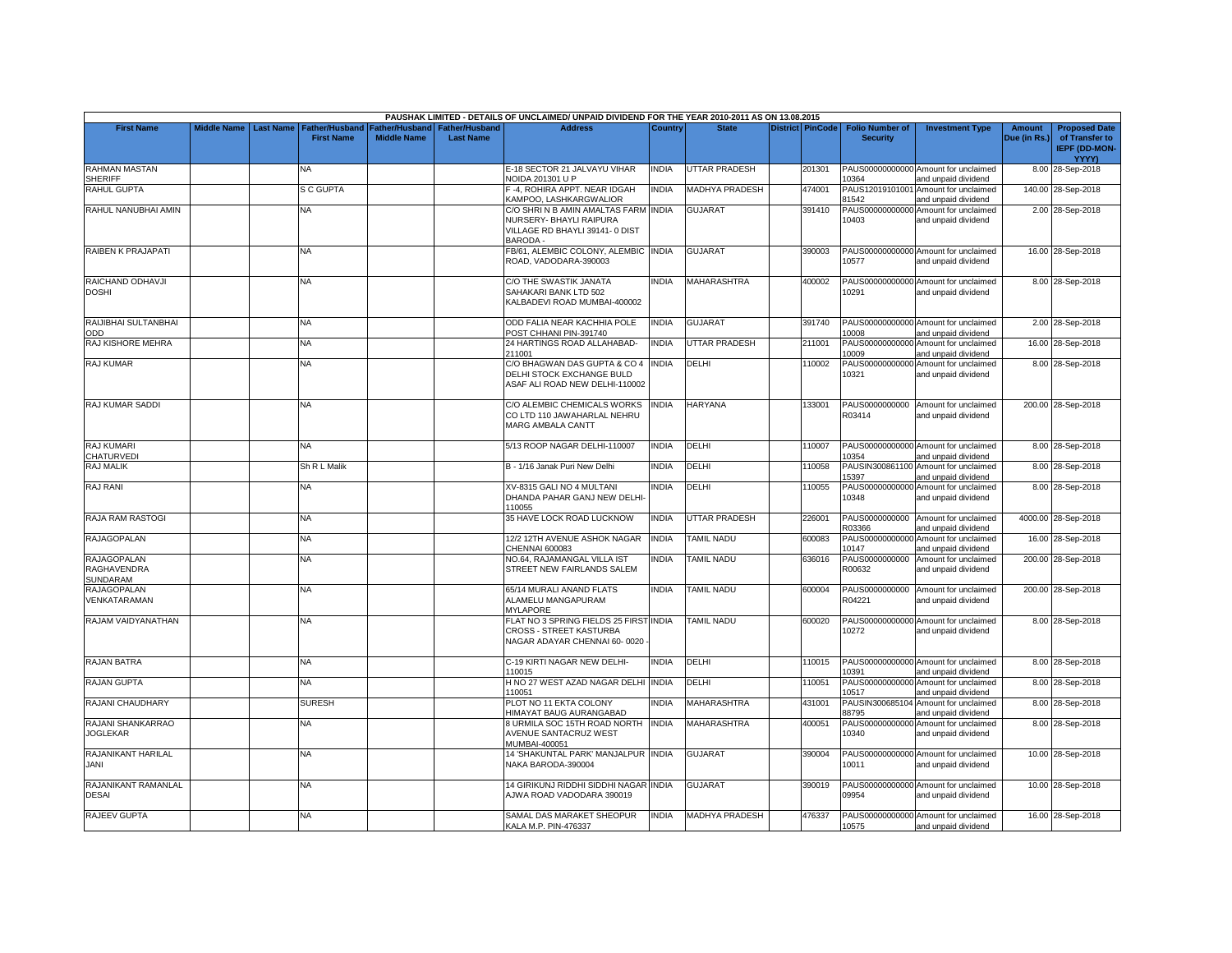|                                           |                    |                  |                                     |                                      |                                    | PAUSHAK LIMITED - DETAILS OF UNCLAIMED/ UNPAID DIVIDEND FOR THE YEAR 2010-2011 AS ON 13.08.2015                                |              |                      |                         |                                           |                                                             |                        |                                                                |
|-------------------------------------------|--------------------|------------------|-------------------------------------|--------------------------------------|------------------------------------|--------------------------------------------------------------------------------------------------------------------------------|--------------|----------------------|-------------------------|-------------------------------------------|-------------------------------------------------------------|------------------------|----------------------------------------------------------------|
| <b>First Name</b>                         | <b>Middle Name</b> | <b>Last Name</b> | Father/Husband<br><b>First Name</b> | Father/Husband<br><b>Middle Name</b> | Father/Husband<br><b>Last Name</b> | <b>Address</b>                                                                                                                 | Country      | <b>State</b>         | <b>District PinCode</b> | <b>Folio Number of</b><br><b>Security</b> | <b>Investment Type</b>                                      | Amount<br>Due (in Rs.) | <b>Proposed Date</b><br>of Transfer to<br><b>IEPF (DD-MON-</b> |
| RAJEEV KUMAR<br>SAWHNEY                   |                    |                  | N٨                                  |                                      |                                    | 14/41 CIVIL LINES LAL IMLI ROAD<br><b>KANPUR-208001</b>                                                                        | <b>INDIA</b> | UTTAR PRADESH        | 208001                  | 10310                                     | PAUS00000000000 Amount for unclaimed<br>and unpaid dividend |                        | <b>YYYY)</b><br>8.00 28-Sep-2018                               |
| RAJEEV KUMAR<br>SAWHNEY                   |                    |                  | ΝA                                  |                                      |                                    | 14/41 CIVIL LINES LAL IMLI ROAD<br>KANPUR 208001                                                                               | INDIA        | <b>JTTAR PRADESH</b> | 208001                  | 10510                                     | PAUS00000000000 Amount for unclaimed<br>and unpaid dividend |                        | 8.00 28-Sep-2018                                               |
| RAJENDAR PARSHAD<br><b>GUPTA</b>          |                    |                  | NA.                                 |                                      |                                    | JAI BALA ESTATE,3437 RAJA PARK<br>MAIN ROAD RANI BAGH SHAKUR<br><b>BASTI DELHI</b>                                             | <b>INDIA</b> | DELHI                | 110034                  | 10204                                     | PAUS00000000000 Amount for unclaimed<br>and unpaid dividend |                        | 8.00 28-Sep-2018                                               |
| RAJENDRA KRISHNA DAS                      |                    |                  | NA                                  |                                      |                                    | 355/16 JOKHAN BAGH JHANSI<br>284001                                                                                            | <b>INDIA</b> | <b>JTTAR PRADESH</b> | 284001                  | 10111                                     | PAUS00000000000 Amount for unclaimed<br>and unpaid dividend |                        | 32.00 28-Sep-2018                                              |
| RAJENDRA KUMAR<br><b>BANSAL</b>           |                    |                  | <b>SHRI NIWAS</b><br><b>BANSAL</b>  |                                      |                                    | 477, GALI BAKHTAWAR, HATHRAS                                                                                                   | <b>INDIA</b> | <b>JTTAR PRADESH</b> | 204101                  | 16105                                     | PAUSIN301006100 Amount for unclaimed<br>and unpaid dividend |                        | 16.00 28-Sep-2018                                              |
| RAJENDRA MADHAV<br><b>BARHATE</b>         |                    |                  | NA                                  |                                      |                                    | N-9 L-172/1 CIDCO SHIVAJI NAGAR<br><b>AURANGABAD (M H)</b>                                                                     | <b>INDIA</b> | <b>MAHARASHTRA</b>   | 431003                  | PAUS0000000000<br>R04923                  | Amount for unclaimed<br>and unpaid dividend                 |                        | 300.00 28-Sep-2018                                             |
| RAJENDRA MAGANLAL<br>KAMDAR               |                    |                  | NA.                                 |                                      |                                    | DHANVANTRI COMPLEX, FIRST<br>FLOOR, BLOCK NO.5, MILL PARA<br>MAIN RD. RAJKOT-360002                                            | <b>INDIA</b> | GUJARAT              | 360002                  | 10012                                     | PAUS00000000000 Amount for unclaimed<br>and unpaid dividend |                        | 16.00 28-Sep-2018                                              |
| RAJENDRA MANOHAR<br>GADGIL                |                    |                  | NA                                  |                                      |                                    | A/4/304, HARIDHAM FLATS<br><b>MANJALPUR AHMEDABAD</b>                                                                          | <b>INDIA</b> | GUJARAT              | 380001                  | 09960                                     | PAUS00000000000 Amount for unclaimed<br>and unpaid dividend |                        | 2.00 28-Sep-2018                                               |
| RAJENDRA P SONGIRE                        |                    |                  | NA                                  |                                      |                                    | C/O DEY'S MEDICAL A B ROAD<br>KAKAD CHAMBER WORLI MUMBAI                                                                       | <b>INDIA</b> | <b>MAHARASHTRA</b>   | 400018                  | PAUS0000000000<br>R03788                  | Amount for unclaimed<br>and unpaid dividend                 |                        | 200.00 28-Sep-2018                                             |
| RAJENDRA R SHAH                           |                    |                  | <b>NA</b>                           |                                      |                                    | C/O RAKESH STORE 978 M G ROAD INDIA<br>BHAVNAGAR-364001                                                                        |              | <b>GUJARAT</b>       | 364001                  | 10123                                     | PAUS00000000000 Amount for unclaimed<br>and unpaid dividend |                        | 8.00 28-Sep-2018                                               |
| RAJENDRA RAMCHAND<br>MIRCHANDANI          |                    |                  | NA.                                 |                                      |                                    | BHANUKUNJ ADANIYA BRIDGE<br>BARODA-390006                                                                                      | <b>INDIA</b> | GUJARAT              | 390006                  | 09969                                     | PAUS00000000000 Amount for unclaimed<br>and unpaid dividend |                        | 2.00 28-Sep-2018                                               |
| <b>RAJENDRA SINGH LODHA</b>               |                    |                  | NA                                  |                                      |                                    | <b>B NATIONAL TOWER 13 LOUDON</b><br>STREET CALCUTTA-700017                                                                    | <b>INDIA</b> | <b>NEST BENGAL</b>   | 700017                  | 09907                                     | PAUS00000000000 Amount for unclaimed<br>and unpaid dividend |                        | 2.00 28-Sep-2018                                               |
| RAJENDRA SREENATH<br>PRASAD               |                    |                  | NA.                                 |                                      |                                    | M/4 79 ONGC FLATS<br>CHITTARANJAN NAGAR VIDYA<br>VIHAR (EAST) MUMBAI-400077                                                    | <b>INDIA</b> | <b>MAHARASHTRA</b>   | 400077                  | 10286                                     | PAUS00000000000 Amount for unclaimed<br>and unpaid dividend |                        | 8.00 28-Sep-2018                                               |
| RAJENDRA VORA                             |                    |                  | NA                                  |                                      |                                    | RAJESH PARK KEDARMAL RD<br><b>MALAD EAST MUMBAI</b>                                                                            | INDIA        | MAHARASHTRA          | 400097                  | R03796                                    | PAUS0000000000 Amount for unclaimed<br>and unpaid dividend  |                        | 200.00 28-Sep-2018                                             |
| RAJENDRABABU<br>PRATAPRAI DESAI           |                    |                  | NA                                  |                                      |                                    | KACHHOLI GANDEVI VIA AMALSAD<br>DIST BULSAR PIN-396360                                                                         | <b>INDIA</b> | <b>GUJARAT</b>       | 396360                  | 10013                                     | PAUS00000000000 Amount for unclaimed<br>and unpaid dividend |                        | 16.00 28-Sep-2018                                              |
| RAJENDRABHAI<br><b>DADUBHAI PATEL</b>     |                    |                  | NA                                  |                                      |                                    | ANNAPURNA SHAREPURA PETLAD- INDIA<br>388450                                                                                    |              | GUJARAT              | 388450                  | 10014                                     | PAUS00000000000 Amount for unclaimed<br>and unpaid dividend |                        | 6.00 28-Sep-2018                                               |
| <b>RAJENDRAKUMAR</b><br>HARMANBHAI PATEL  |                    |                  | NA                                  |                                      |                                    | <b>9A GANDHINAGAR SOCIETY</b><br>MANINAGAR AHMEDABAD-380008                                                                    | <b>INDIA</b> | GUJARAT              | 380008                  | 09970                                     | PAUS00000000000 Amount for unclaimed<br>and unpaid dividend |                        | 6.00 28-Sep-2018                                               |
| RAJENDRAKUMAR<br><b>KANTILAL SONI</b>     |                    |                  | NA                                  |                                      |                                    | PAINTERNI KHADKI SONIWAD<br>GODHRA PANCHAMAHALS 389001                                                                         | <b>INDIA</b> | GUJARAT              | 389001                  | 10416                                     | PAUS00000000000 Amount for unclaimed<br>and unpaid dividend |                        | 2.00 28-Sep-2018                                               |
| RAJENDRAKUMAR<br><b>SATYADEV PATEL</b>    |                    |                  | NA.                                 |                                      |                                    | AMHEDABAD'S KHADKI SAMARKHA<br>DIST KAIRA PIN-388360                                                                           | <b>INDIA</b> | GUJARAT              | 388360                  | 10016                                     | PAUS00000000000 Amount for unclaimed<br>and unpaid dividend |                        | 6.00 28-Sep-2018                                               |
| RAJENDRAKUVARBA<br>AXMANSINHJI SOLANK     |                    |                  | <b>NA</b>                           |                                      |                                    | AT POST SATHAMBA TAL BAYAD<br>DIST SABARKANTHA 383340                                                                          | <b>INDIA</b> | <b>GUJARAT</b>       | 383340                  | 10017                                     | PAUS00000000000 Amount for unclaimed<br>and unpaid dividend |                        | 2.00 28-Sep-2018                                               |
| RAJENDRANATH<br><b>MATHUR</b>             |                    |                  | ΝA                                  |                                      |                                    | PROFESSOR & HEAD INSTITUTE OF INDIA<br>OPHTHALMO- LOGY 2<br>PROFESSOR'S FLATS CIVIL<br>HOSPITAL- ASARWA AHMEDABAD-<br>380016 - |              | GUJARAT              | 380016                  | 10018                                     | PAUS00000000000 Amount for unclaimed<br>and unpaid dividend |                        | 16.00 28-Sep-2018                                              |
| RAJENDRAPRASAD<br><b>AGDISHBHAI PATEL</b> |                    |                  | NA                                  |                                      |                                    | DAJI NIVAS AT & PO SOKHADA DIST INDIA<br><b>BARODA PIN-391240</b>                                                              |              | GUJARAT              | 391240                  | 10019                                     | PAUS00000000000 Amount for unclaimed<br>and unpaid dividend |                        | 2.00 28-Sep-2018                                               |
| RAJESH CHANDER VAID                       |                    |                  | NA                                  |                                      |                                    | 881 HIG-2 HOUSING BOARD<br>COLONY SECTOR-29 FARIDABAD<br>(HARYANA)                                                             | <b>INDIA</b> | DELHI                | 110022                  | 10116                                     | PAUS00000000000 Amount for unclaimed<br>and unpaid dividend |                        | 16.00 28-Sep-2018                                              |
| RAJESH D THAKKAR                          |                    |                  | NA.                                 |                                      |                                    | 4/3/72 GOYAL INTERCITY B/H.<br>DRIVE IN CINEMA OPP: PRAJAPATI<br>HOSTEL, MEMNAGAR, AHMEDABAD<br>380001-380001                  | <b>INDIA</b> | GUJARAT              | 380001                  | 10573                                     | PAUS00000000000 Amount for unclaimed<br>and unpaid dividend |                        | 16.00 28-Sep-2018                                              |
| RAJESH DAYALJIBHAI<br><b>POOJARA</b>      |                    |                  | NΑ                                  |                                      |                                    | SECTOR NO 19 BLOCK NO 276/1<br>GANDHINAGAR-382019                                                                              | <b>INDIA</b> | <b>GUJARAT</b>       | 382019                  | 10358                                     | PAUS00000000000 Amount for unclaimed<br>and unpaid dividend |                        | 8.00 28-Sep-2018                                               |
| RAJESH G KAGALI                           |                    |                  | NA                                  |                                      |                                    | NO.16/21, LALBAGH FORT ROAD<br>BASAVANAGUDI BANGALORE                                                                          | <b>INDIA</b> | KARNATAKA            | 560004                  | R02604                                    | PAUS0000000000 Amount for unclaimed<br>and unpaid dividend  |                        | 200.00 28-Sep-2018                                             |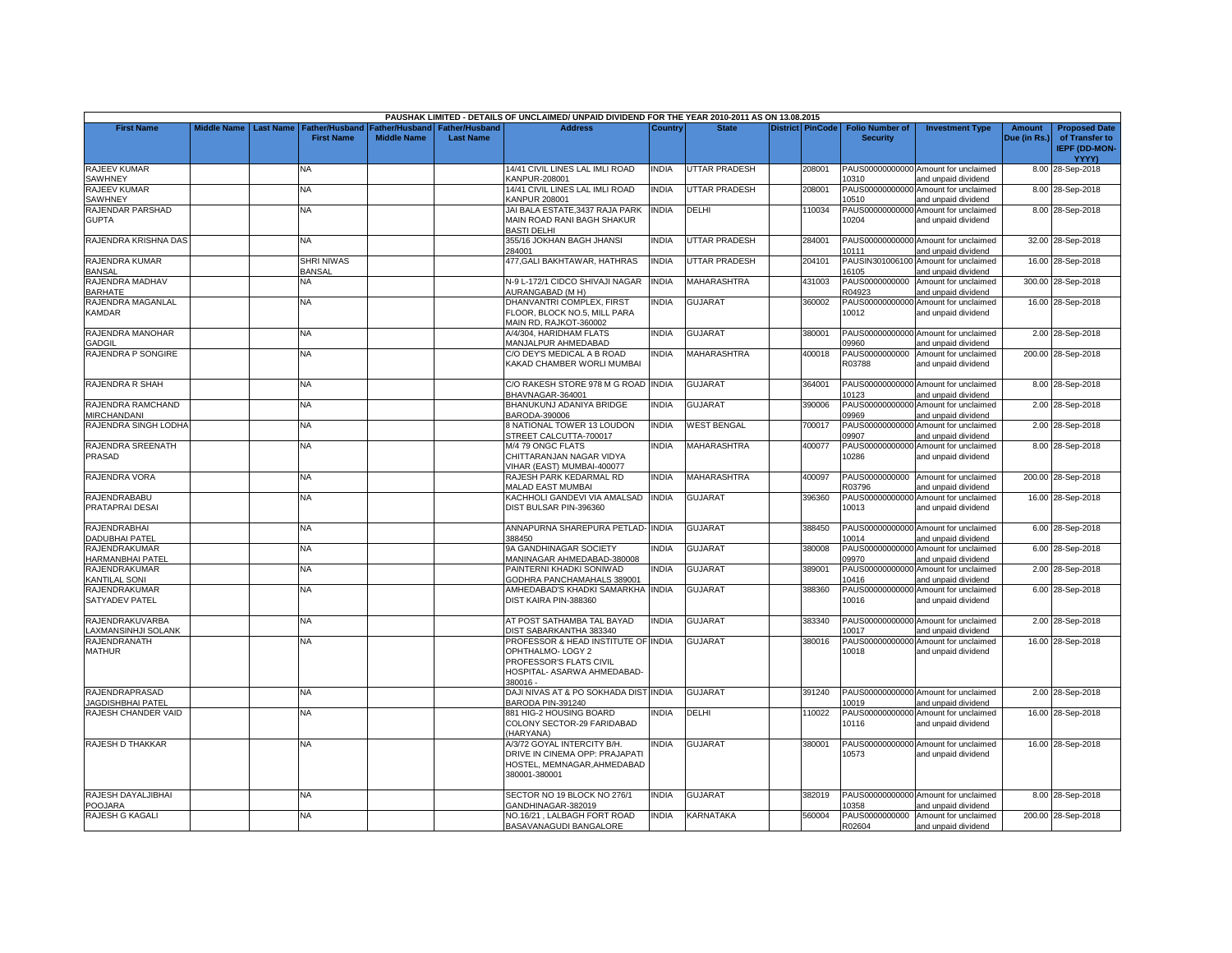|                                               |                         |                                            |                                      |                                           | PAUSHAK LIMITED - DETAILS OF UNCLAIMED/ UNPAID DIVIDEND FOR THE YEAR 2010-2011 AS ON 13.08.2015 |              |                       |                         |                                           |                                                             |                               |                                                                |
|-----------------------------------------------|-------------------------|--------------------------------------------|--------------------------------------|-------------------------------------------|-------------------------------------------------------------------------------------------------|--------------|-----------------------|-------------------------|-------------------------------------------|-------------------------------------------------------------|-------------------------------|----------------------------------------------------------------|
| <b>First Name</b>                             | Middle Name   Last Name | <b>Father/Husband</b><br><b>First Name</b> | Father/Husband<br><b>Middle Name</b> | <b>Father/Husband</b><br><b>Last Name</b> | <b>Address</b>                                                                                  | Country      | <b>State</b>          | <b>District PinCode</b> | <b>Folio Number of</b><br><b>Security</b> | <b>Investment Type</b>                                      | <b>Amount</b><br>Due (in Rs.) | <b>Proposed Date</b><br>of Transfer to<br><b>IEPF (DD-MON-</b> |
| <b>RAJESH KUMAR</b>                           |                         | NA                                         |                                      |                                           | RAMESH NOVELTY STORES 100/3<br><b>MAMULPET BANGALORE</b>                                        | <b>INDIA</b> | KARNATAKA             | 560053                  | PAUS0000000000<br>305153                  | Amount for unclaimed<br>and unpaid dividend                 |                               | YYYY)<br>8.00 28-Sep-2018                                      |
| RAJESH KUMAR MALIK                            |                         | <b>NA</b>                                  |                                      |                                           | 10232 AZAD MARKET LIBRARY<br>ROAD DELHI-110006                                                  | <b>INDIA</b> | DELHI                 | 110006                  | PAUS00000000000<br>10213                  | Amount for unclaimed<br>and unpaid dividend                 |                               | 8.00 28-Sep-2018                                               |
| RAJESH M PRAJAPATI                            |                         | <b>NA</b>                                  |                                      |                                           | 79-6-2 G. H. B. KALAPINAGAR.<br><b>ASARWA AHMEDABAD</b>                                         | <b>INDIA</b> | <b>GUJARAT</b>        | 380001                  | 60755                                     | PAUS12030000004 Amount for unclaimed<br>and unpaid dividend |                               | 400.00 28-Sep-2018                                             |
| RAJESH MANGLA                                 |                         | <b>NA</b>                                  |                                      |                                           | 79 KAPIL VIHAR PITAMPURA NEW<br>DELHI 110034                                                    | <b>INDIA</b> | DELHI                 | 110034                  | PAUS00000000000<br>10199                  | Amount for unclaimed<br>and unpaid dividend                 |                               | 8.00 28-Sep-2018                                               |
| <b>RAJESH PAUL</b>                            |                         | <b>LATE RAM</b><br>CHANDRA PAUL            |                                      |                                           | SOUDUGANJ PO-JIAGANJ DIST-<br>MURSHIDABAD                                                       | <b>INDIA</b> | <b>WEST BENGAL</b>    | 742123                  | 37675                                     | PAUSIN300263100 Amount for unclaimed<br>and unpaid dividend |                               | 200.00 28-Sep-2018                                             |
| RAJESH TOSHINWAL                              |                         | NA                                         |                                      |                                           | C/O GANGA RUBBER IND<br>SARAWALI DAHANU ROAD DIST<br>THANA DAHANU ROAD 401602                   | <b>INDIA</b> | <b>MAHARASHTRA</b>    | 401602                  | 10480                                     | PAUS00000000000 Amount for unclaimed<br>and unpaid dividend |                               | 32.00 28-Sep-2018                                              |
| <b>RAJESH TRIVEDI</b>                         |                         | <b>NA</b>                                  |                                      |                                           | 12 KETTY TERRACE 7 SLEATER<br>ROAD TARDEO MUMBAI                                                | <b>INDIA</b> | <b>MAHARASHTRA</b>    | 400007                  | PAUS0000000000<br>R03660                  | Amount for unclaimed<br>and unpaid dividend                 |                               | 200.00 28-Sep-2018                                             |
| RAJESH UMARSHI PALAN                          |                         | NA                                         |                                      |                                           | C/O THE SWASTIK JANATA<br>SAHAKARI BANK LTD 502<br>KALBADEVI ROAD MUMBAI-400002                 | <b>INDIA</b> | <b>MAHARASHTRA</b>    | 400002                  | PAUS00000000000<br>10290                  | Amount for unclaimed<br>and unpaid dividend                 |                               | 8.00 28-Sep-2018                                               |
| <b>RAJESHKUMAR</b><br><b>MANGALBHAI PATEL</b> |                         | NA.                                        |                                      |                                           | HARIKRIPA NIVAS CHHANI BARODA INDIA<br>PIN-391740                                               |              | <b>GUJARAT</b>        | 391740                  | 10021                                     | PAUS00000000000 Amount for unclaimed<br>and unpaid dividend |                               | 6.00 28-Sep-2018                                               |
| RAJESHWAR NATH<br><b>SHARMA</b>               |                         | <b>NA</b>                                  |                                      |                                           | CHAMBER NO. 65 CIVIL WING TIS<br>HAZARI COURT DELHI                                             | <b>INDIA</b> | DELHI                 | 110054                  | 16412                                     | PAUSIN300118100 Amount for unclaimed<br>and unpaid dividend |                               | 100.00 28-Sep-2018                                             |
| <b>RAJESHWARI</b>                             |                         | <b>NA</b>                                  |                                      |                                           | RU-97 VISHAKHA ENCLAVE MIG<br>FLATS PITAMPURA DELHI 110034                                      | <b>INDIA</b> | DELHI                 | 110034                  | PAUS00000000000<br>10389                  | Amount for unclaimed<br>and unpaid dividend                 |                               | 16.00 28-Sep-2018                                              |
| <b>RAJESHWARI</b>                             |                         | <b>NA</b>                                  |                                      |                                           | RU-97 VISHAKHA ENCLAVE MIG<br>FLATS PITAMPURA DELHI 110034                                      | <b>INDIA</b> | DELHI                 | 110034                  | 10208                                     | PAUS00000000000 Amount for unclaimed<br>and unpaid dividend |                               | 8.00 28-Sep-2018                                               |
| RAJESHWARI DEVI GOEL                          |                         | <b>NA</b>                                  |                                      |                                           | 142 SATHAMANGALAM HOUSING<br>UNIT MADURAI-625020                                                | <b>INDIA</b> | <b>TAMIL NADU</b>     | 625020                  | PAUS00000000000<br>10172                  | Amount for unclaimed<br>and unpaid dividend                 |                               | 16.00 28-Sep-2018                                              |
| RAJESHWARI G<br>ANNIGERI                      |                         | NA.                                        |                                      |                                           | <b>ASST PROF OF ORAL MEDICINE</b><br>AND RADIOLOGY BAPUJI DENTAL<br>COLLEGE DAVANGERE           | <b>INDIA</b> | <b>KARNATAKA</b>      | 577004                  | PAUS0000000000<br>R02589                  | Amount for unclaimed<br>and unpaid dividend                 |                               | 200.00 28-Sep-2018                                             |
| RAJESWARI KUNDU                               |                         | NA                                         |                                      |                                           | 3 9 10/2 SASHI BHUSAN SARKAR<br>ANE SALKIA HOWRAH-711106                                        | <b>INDIA</b> | <b>WEST BENGAL</b>    | 711106                  | 10270                                     | PAUS00000000000 Amount for unclaimed<br>and unpaid dividend |                               | 8.00 28-Sep-2018                                               |
| RAJINDAR KAUR                                 |                         | NA                                         |                                      |                                           | COLLEGE ROAD PO- DIAMOND<br>HARBOUR DIST- SOUTH 24 PGS                                          | <b>INDIA</b> | <b>WEST BENGAL</b>    | 743331                  | PAUSIN300263100<br>17399                  | Amount for unclaimed<br>and unpaid dividend                 |                               | 1000.00 28-Sep-2018                                            |
| RAJINDER KAUR BAGGA                           |                         | <b>NA</b>                                  |                                      |                                           | <b>H355 DDA FLATS NARAINA VIHAR</b><br><b>NEW DELHI</b>                                         | <b>INDIA</b> | DELHI                 | 110028                  | 18436                                     | PAUSIN300118102 Amount for unclaimed<br>and unpaid dividend |                               | 8.00 28-Sep-2018                                               |
| RAJINDER KAUR<br><b>GHATEHORDE</b>            |                         | NA                                         |                                      |                                           | <b>J DIGNITY PLOT 134 NR BON BON</b><br>OFF J P ROAD 4 BUNGLOW<br>ANDHERI WEST MUMBAI 400058    | <b>INDIA</b> | <b>MAHARASHTRA</b>    | 400058                  | PAUS00000000000<br>10134                  | Amount for unclaimed<br>and unpaid dividend                 |                               | 8.00 28-Sep-2018                                               |
| RAJINDER KUMAR<br><b>NISCHAL</b>              |                         | NA.                                        |                                      |                                           | <b>B/5 PRABHAT APPARTMENT PLOT</b><br>NO 162/A DEVLI NEW DELHI 110062                           | <b>INDIA</b> | DELHI                 | 110062                  | PAUS00000000000<br>10400                  | Amount for unclaimed<br>and unpaid dividend                 |                               | 124.00 28-Sep-2018                                             |
| RAJINDER NANDA                                |                         | NA                                         |                                      |                                           | I MIDDLESEX ROAD MHOW 453441<br>(MP)                                                            | <b>INDIA</b> | <b>MADHYA PRADESH</b> | 453441                  | 10427                                     | PAUS00000000000 Amount for unclaimed<br>and unpaid dividend |                               | 32.00 28-Sep-2018                                              |
| RAJINDER PAUL<br><b>SAWHNEY</b>               |                         | NA                                         |                                      |                                           | 803 CHHOTA BAZAR KASHMERE<br>GATE DELHI-110006                                                  | INDIA        | DELHI                 | 110006                  | 10236                                     | PAUS00000000000 Amount for unclaimed<br>and unpaid dividend |                               | 8.00 28-Sep-2018                                               |
| RAJINDER PERSHAD<br><b>GUPTA</b>              |                         | NA.                                        |                                      |                                           | PROP M/S PREM FLOUR MILLS J<br>5/101 F NEHRU MARKET RAJORI<br>GARDEN NEW DELHI-110027           | <b>INDIA</b> | DELHI                 | 110027                  | PAUS00000000000<br>10215                  | Amount for unclaimed<br>and unpaid dividend                 |                               | 8.00 28-Sep-2018                                               |
| RAJIV BHARDWAJ                                |                         | <b>NA</b>                                  |                                      |                                           | 4-9/4 VASANT VIHAR NEW DELHI-<br>110057                                                         | <b>INDIA</b> | DELHI                 | 110057                  | 10326                                     | PAUS00000000000 Amount for unclaimed<br>and unpaid dividend |                               | 24.00 28-Sep-2018                                              |
| <b>RAJIV KUMAR</b>                            |                         | <b>NA</b>                                  |                                      |                                           | E-879 SARASWATI VIHAR DELHI<br>110034                                                           | <b>INDIA</b> | DELHI                 | 110034                  | PAUS00000000000<br>10202                  | Amount for unclaimed<br>and unpaid dividend                 |                               | 8.00 28-Sep-2018                                               |
| RAJIV KUMAR CHHABRA                           |                         | NA.                                        |                                      |                                           | <b>B-99 GREATER KAILASH-I NEW</b><br>DELHI 110048                                               | <b>INDIA</b> | DELHI                 | 110048                  | PAUS0000000000<br>10430                   | Amount for unclaimed<br>and unpaid dividend                 |                               | 20.00 28-Sep-2018                                              |
| RAJIV KUMAR CHHABRA                           |                         | <b>NA</b>                                  |                                      |                                           | <b>B-99 GREATER KAILASH I NEW</b><br>DELHI-110048                                               | <b>INDIA</b> | DELHI                 | 110048                  | PAUS00000000000<br>10237                  | Amount for unclaimed<br>and unpaid dividend                 |                               | 20.00 28-Sep-2018                                              |
| RAJIV KUMAR CHHABRA                           |                         | NA.                                        |                                      |                                           | B-99 GREATER KAILASH-I NEW<br>DELHI 110048                                                      | <b>INDIA</b> | DELHI                 | 110048                  | PAUS00000000000<br>10518                  | Amount for unclaimed<br>and unpaid dividend                 |                               | 8.00 28-Sep-2018                                               |
| RAJIV KUMAR JAIN                              |                         | <b>NA</b>                                  |                                      |                                           | BASERA' NEAR GANDHI NAGAR<br>HEAD POST OFFICE JAIPUR 302015                                     | <b>NDIA</b>  | <b>RAJASTHAN</b>      | 302015                  | PAUS00000000000<br>10164                  | Amount for unclaimed<br>and unpaid dividend                 |                               | 8.00 28-Sep-2018                                               |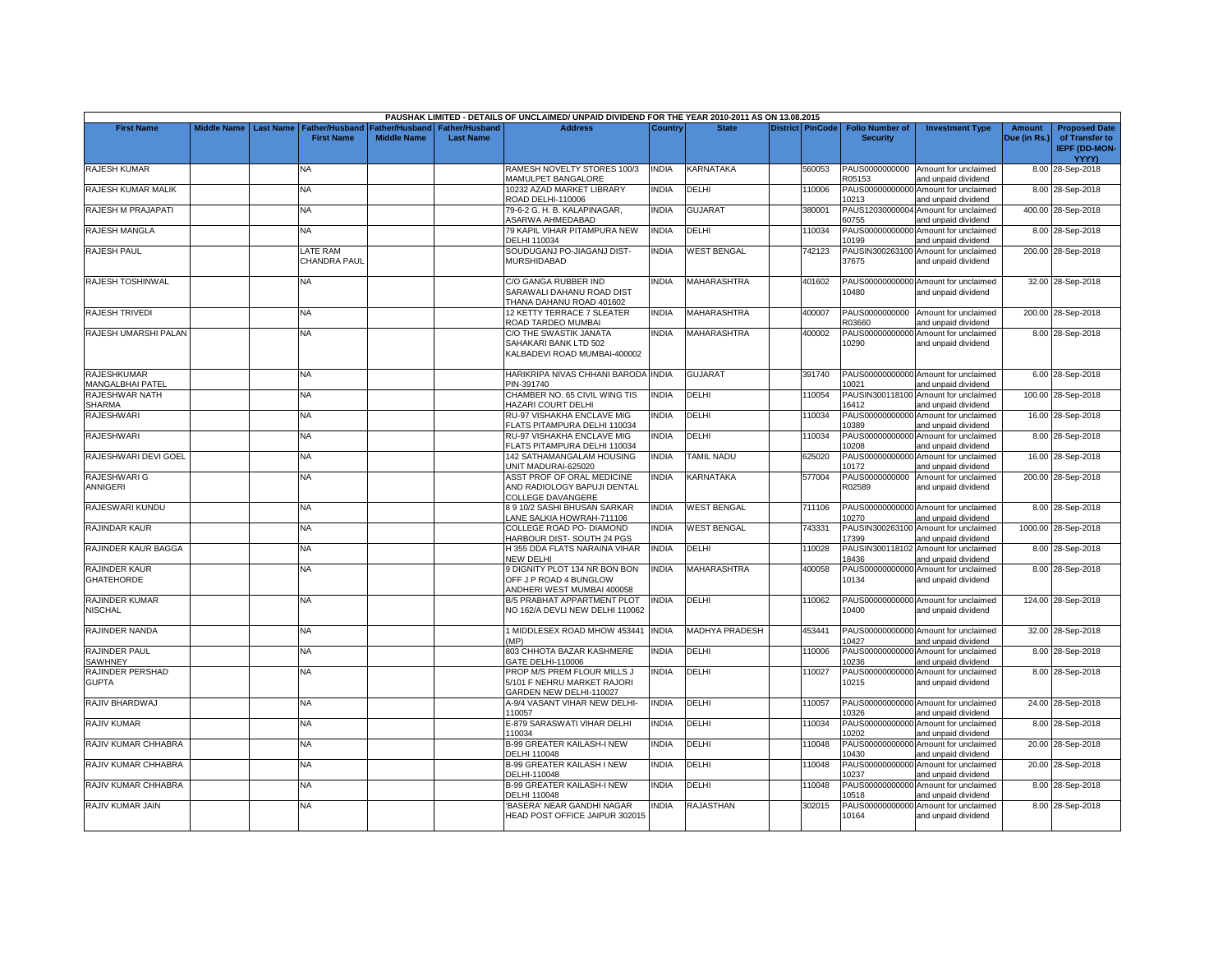|                                            |                    |                  |                                            |                                             |                                           | PAUSHAK LIMITED - DETAILS OF UNCLAIMED/ UNPAID DIVIDEND FOR THE YEAR 2010-2011 AS ON 13.08.2015         |              |                       |                  |                                           |                                                             |                               |                                                                |
|--------------------------------------------|--------------------|------------------|--------------------------------------------|---------------------------------------------|-------------------------------------------|---------------------------------------------------------------------------------------------------------|--------------|-----------------------|------------------|-------------------------------------------|-------------------------------------------------------------|-------------------------------|----------------------------------------------------------------|
| <b>First Name</b>                          | <b>Middle Name</b> | <b>Last Name</b> | <b>Father/Husband</b><br><b>First Name</b> | <b>Father/Husband</b><br><b>Middle Name</b> | <b>Father/Husband</b><br><b>Last Name</b> | <b>Address</b>                                                                                          | Country      | <b>State</b>          | District PinCode | <b>Folio Number of</b><br><b>Security</b> | <b>Investment Type</b>                                      | <b>Amount</b><br>Due (in Rs.) | <b>Proposed Date</b><br>of Transfer to<br><b>IEPF (DD-MON-</b> |
| RAJIV NARENDRABHAI<br><b>JELAR</b>         |                    |                  | VARENDRABHA                                |                                             |                                           | G/304, SILVERS LINE FLATS, B/H LIC, INDIA<br>NR KESARIYAJI NAGAR CHAR<br>RASTA, VASNA, AHMEDABAD.       |              | <b>GUJARAT</b>        | 380007           | 12895                                     | PAUS00000000000 Amount for unclaimed<br>and unpaid dividend |                               | YYYY)<br>16.00 28-Sep-2018                                     |
| RAJIV RAMCHANDRA<br><b>JOSHI</b>           |                    |                  | NA.                                        |                                             |                                           | G/31, ALEMBIC COLONY ALEMBIC<br>ROAD VADODARA                                                           | <b>NDIA</b>  | <b>GUJARAT</b>        | 390003           | PAUS0000000000<br>R03853                  | Amount for unclaimed<br>and unpaid dividend                 |                               | 200.00 28-Sep-2018                                             |
| RAJIV RATTAN NANGPAL                       |                    |                  | NA                                         |                                             |                                           | G-134 PREET VIHAR VIKAS MARG<br><b>DELHI 110092</b>                                                     | INDIA        | DELHI                 | 110092           | 10226                                     | PAUS00000000000 Amount for unclaimed<br>and unpaid dividend |                               | 8.00 28-Sep-2018                                               |
| <b>RAJIV SAWHNEY</b>                       |                    |                  | <b>NA</b>                                  |                                             |                                           | C-62 IST FLOOR SHIVAJI PARK<br>PUNJABI BAGH NEW DELHI 110026                                            | <b>NDIA</b>  | DELHI                 | 110026           | 10197                                     | PAUS00000000000 Amount for unclaimed<br>and unpaid dividend |                               | 8.00 28-Sep-2018                                               |
| <b>RAJIVKUMAR</b><br>NAGESHWAR SHUKLA      |                    |                  | <b>NA</b>                                  |                                             |                                           | MEHTA POLE MUSA POLE BARODA- INDIA<br>390006                                                            |              | <b>GUJARAT</b>        | 390006           | 10022                                     | PAUS00000000000 Amount for unclaimed<br>and unpaid dividend |                               | 6.00 28-Sep-2018                                               |
| <b>RAJNI GIRISH PATEL</b>                  |                    |                  | <b>NA</b>                                  |                                             |                                           | C/O RAMESH M AMIN 1 PIYUSH<br>COURT R C DUTT ROAD OPP<br>HOTEL EXPRESS ALKAPURI<br><b>BARODA 390005</b> | <b>NDIA</b>  | <b>GUJARAT</b>        | 390005           | PAUS00000000000<br>10404                  | Amount for unclaimed<br>and unpaid dividend                 |                               | 2.00 28-Sep-2018                                               |
| RAJNIKANT AMBALAL<br>PATEL                 |                    |                  | <b>NA</b>                                  |                                             |                                           | VADVALU FALIU ODE VIA ANAND<br>388210                                                                   | INDIA        | <b>GUJARAT</b>        | 388210           | 09927                                     | PAUS00000000000 Amount for unclaimed<br>and unpaid dividend |                               | 2.00 28-Sep-2018                                               |
| RAJNIKANT BHIKHABHAI<br>PATEL              |                    |                  | NA.                                        |                                             |                                           | 16, ROKADNATH SOCIETY, LIONS<br>HALL ROAD, , RACE COURSE<br>CIRCLEVADODARA                              | <b>INDIA</b> | <b>GUJARAT</b>        | 390007           | 09972                                     | PAUS00000000000 Amount for unclaimed<br>and unpaid dividend |                               | 2.00 28-Sep-2018                                               |
| RAJNIKANT CHATURBHAI<br><b>PATEL</b>       |                    |                  | NA.                                        |                                             |                                           | C-12 ABHAYNAGAR SOCIETY NEAR<br>GORVA HOUSING BOARD BARODA-<br>390016                                   | <b>INDIA</b> | <b>GUJARAT</b>        | 390016           | 09939                                     | PAUS00000000000 Amount for unclaimed<br>and unpaid dividend |                               | 6.00 28-Sep-2018                                               |
| <b>RAJNIKANT</b><br><b>GULABCHAND SHAH</b> |                    |                  | NA                                         |                                             |                                           | NEAR JAIN TEMPLE POST ODE TAL INDIA<br><b>ANAND PIN-388210</b>                                          |              | <b>GUJARAT</b>        | 388210           | 10023                                     | PAUS00000000000 Amount for unclaimed<br>and unpaid dividend |                               | 16.00 28-Sep-2018                                              |
| <b>RAJNIKANT HARILAL</b><br><b>SHAH</b>    |                    |                  | <b>NA</b>                                  |                                             |                                           | SALUN BAZAR KOVADA POLE<br>NADIAD DIST KAIRA PIN-387001                                                 | <b>NDIA</b>  | <b>GUJARAT</b>        | 387001           | 10024                                     | PAUS00000000000 Amount for unclaimed<br>and unpaid dividend |                               | 6.00 28-Sep-2018                                               |
| RAJNIKANT MANIBHAI<br>PATEL                |                    |                  | NA                                         |                                             |                                           | NAVAPURA SUNAV TAL PETLAD<br>DIST KAIRA 388470                                                          | <b>INDIA</b> | <b>GUJARAT</b>        | 388470           | PAUS00000000000<br>10025                  | Amount for unclaimed<br>and unpaid dividend                 |                               | 16.00 28-Sep-2018                                              |
| <b>RAJNIKANT NANALAL</b><br><b>MEHTA</b>   |                    |                  | NA                                         |                                             |                                           | C/O THE SWASTIK JANATA<br>SAHAKARI BANK LTD 502<br>KALBADEVI ROAD MUMBAI-400002                         | NDIA         | MAHARASHTRA           | 400002           | 10293                                     | PAUS00000000000 Amount for unclaimed<br>and unpaid dividend |                               | 8.00 28-Sep-2018                                               |
| RAJNIKANT RAMBHAI<br>PATEL                 |                    |                  | <b>NA</b>                                  |                                             |                                           | AT PO HANSAPORE TAL NAVSARI<br>DIST VALSAD-396445                                                       | <b>INDIA</b> | <b>GUJARAT</b>        | 396445           | 10250                                     | PAUS00000000000 Amount for unclaimed<br>and unpaid dividend |                               | 8.00 28-Sep-2018                                               |
| RAJNIKANT<br>RAVISHANKER SHUKLA            |                    |                  | <b>NA</b>                                  |                                             |                                           | C/O STATE BANK OF INDIA<br>RATANPOLE PATAN                                                              | <b>NDIA</b>  | <b>GUJARAT</b>        | 384265           | PAUS00000000000<br>10148                  | Amount for unclaimed<br>and unpaid dividend                 |                               | 8.00 28-Sep-2018                                               |
| RAJSHREE ASHOK RATHI                       |                    |                  | <b>NA</b>                                  |                                             |                                           | BUNGLOW NO 5 VYANKATESH<br>REAL ESTT NEW DESHPANDE<br>AYOUT NAGPUR                                      | <b>NDIA</b>  | <b>MAHARASHTRA</b>    | 440008           | 55198                                     | PAUSIN301774168 Amount for unclaimed<br>and unpaid dividend |                               | 50.00 28-Sep-2018                                              |
| RAJU LOHIYA                                |                    |                  | <b>NA</b>                                  |                                             |                                           | 5-C/II MITTAL COURT NARIMAN<br>POINT MUMBAI                                                             | <b>NDIA</b>  | <b>MAHARASHTRA</b>    | 400021           | R05238                                    | PAUS0000000000 Amount for unclaimed<br>and unpaid dividend  |                               | 200.00 28-Sep-2018                                             |
| <b>RAJU P G</b>                            |                    |                  | NA                                         |                                             |                                           | NEW NO.29, VARADARAJAN<br>STREET, VETRINAGAR, CHENNAI                                                   | <b>INDIA</b> | <b>TAMIL NADU</b>     | 600082           | PAUS0000000000<br>P00952                  | Amount for unclaimed<br>and unpaid dividend                 |                               | 40.00 28-Sep-2018                                              |
| RAJU P G                                   |                    |                  | NA                                         |                                             |                                           | NEW NO.29. VARADARAJAN<br>STREET, VETRINAGAR, CHENNAI                                                   | INDIA        | TAMIL NADU            | 600082           | PAUS0000000000<br>P00951                  | Amount for unclaimed<br>and unpaid dividend                 |                               | 40.00 28-Sep-2018                                              |
| RAJU P G                                   |                    |                  | <b>NA</b>                                  |                                             |                                           | NEW NO.29. VARADARAJAN<br>STREET, VETRINAGAR, CHENNAI                                                   | <b>INDIA</b> | <b>TAMIL NADU</b>     | 600082           | PAUS0000000000<br>200965                  | Amount for unclaimed<br>and unpaid dividend                 |                               | 40.00 28-Sep-2018                                              |
| RAJUBHAI BUTANI                            |                    |                  | NA                                         |                                             |                                           | C/O SHREE RAM MEDICAL STORES<br>BHADAR ROAD UPLETA                                                      | <b>INDIA</b> | <b>GUJARAT</b>        | 360490           | PAUS0000000000<br>R04117                  | Amount for unclaimed<br>and unpaid dividend                 |                               | 700.00 28-Sep-2018                                             |
| RAJUL YOGESH PATEL                         |                    |                  | YOGESH A<br>PATEL                          |                                             |                                           | 60 SHREE SOCIETY PRATAPNAGAR INDIA<br>PRATAPNAGAR VADODARA                                              |              | <b>GUJARAT</b>        | 390004           | PAUSIN301330207<br>37317                  | Amount for unclaimed<br>and unpaid dividend                 |                               | 8.00 28-Sep-2018                                               |
| RAJVILAS GUPTA                             |                    |                  | NA.                                        |                                             |                                           | H NO.4-2-66, SULTAN BAZAR<br>HYDERABAD                                                                  | <b>NDIA</b>  | <b>ANDHRA PRADESH</b> | 500001           | PAUS0000000000<br>R00639                  | Amount for unclaimed<br>and unpaid dividend                 |                               | 200.00 28-Sep-2018                                             |
| RAKESH KANT JAIN                           |                    |                  | <b>NA</b>                                  |                                             |                                           | 5 P & T COLONY AGRA CANTT<br><b>AGRA</b>                                                                | <b>INDIA</b> | UTTARAKHAND           | 263001           | 10115                                     | PAUS00000000000 Amount for unclaimed<br>and unpaid dividend |                               | 16.00 28-Sep-2018                                              |
| <b>RAKESH KUMAR</b><br>AGARWAL             |                    |                  | <b>NA</b>                                  |                                             |                                           | PURCHASE DEPTT SYNTHETIES<br>CHEM LTD FATEHGANJ WEST<br><b>BAREILLY</b>                                 | <b>INDIA</b> | <b>UTTAR PRADESH</b>  | 243501           | PAUS0000000000<br>R03914                  | Amount for unclaimed<br>and unpaid dividend                 |                               | 500.00 28-Sep-2018                                             |
| RAKESH KUMAR KUMAR                         |                    |                  | NA                                         |                                             |                                           | W-2 115-A MINAKASHI GARDEN PO INDIA<br>TILAK NAGAR NEW DELHI-110018                                     |              | DELHI                 | 110018           | 10206                                     | PAUS00000000000 Amount for unclaimed<br>and unpaid dividend |                               | 8.00 28-Sep-2018                                               |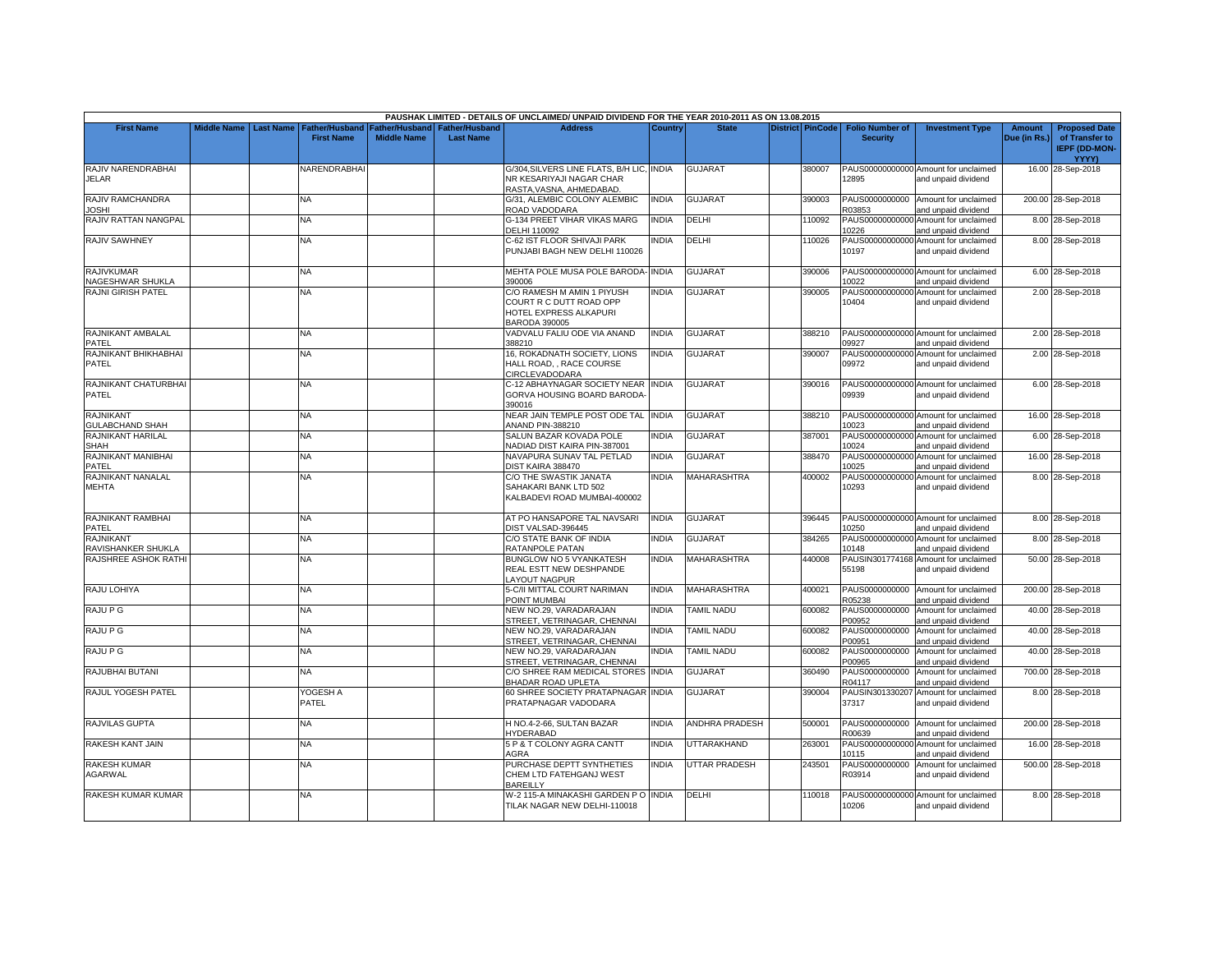|                                           |             |                  |                                            |                                                              |                  | PAUSHAK LIMITED - DETAILS OF UNCLAIMED/ UNPAID DIVIDEND FOR THE YEAR 2010-2011 AS ON 13.08.2015                  |                |                      |                         |                                           |                                                             |                        |                                                                         |
|-------------------------------------------|-------------|------------------|--------------------------------------------|--------------------------------------------------------------|------------------|------------------------------------------------------------------------------------------------------------------|----------------|----------------------|-------------------------|-------------------------------------------|-------------------------------------------------------------|------------------------|-------------------------------------------------------------------------|
| <b>First Name</b>                         | Middle Name | <b>Last Name</b> | <b>Father/Husband</b><br><b>First Name</b> | <b>Father/Husband   Father/Husband</b><br><b>Middle Name</b> | <b>Last Name</b> | <b>Address</b>                                                                                                   | <b>Country</b> | <b>State</b>         | <b>District PinCode</b> | <b>Folio Number of</b><br><b>Security</b> | <b>Investment Type</b>                                      | Amount<br>Due (in Rs.) | <b>Proposed Date</b><br>of Transfer to<br><b>IEPF (DD-MON-</b><br>YYYY) |
| <b>RAKESH SARAF</b>                       |             |                  | NA                                         |                                                              |                  | 20/81 SHAKTI NAGAR DELHI-110007                                                                                  | <b>INDIA</b>   | DELHI                | 110007                  | 10026                                     | PAUS00000000000 Amount for unclaimed<br>and unpaid dividend |                        | 10.00 28-Sep-2018                                                       |
| RAKESH SHAMSHERY                          |             |                  | <b>NA</b>                                  |                                                              |                  | 7-A COURT ROAD DEHRADUN                                                                                          | <b>NDIA</b>    | <b>JTTARAKHAND</b>   | 248001                  | PAUS0000000000<br>R03556                  | Amount for unclaimed<br>and unpaid dividend                 |                        | 200.00 28-Sep-2018                                                      |
| RAKESH VASHISHTA                          |             |                  | <b>NA</b>                                  |                                                              |                  | UJJWAL LTD SHASHI BUILDING<br>ASAF ALI ROAD NEW DELHI                                                            | INDIA          | DELHI                | 110002                  | PAUS0000000000<br>R03873                  | Amount for unclaimed<br>and unpaid dividend                 |                        | 200.00 28-Sep-2018                                                      |
| RAKSHA<br>PRAVINCHANDRA<br><b>TRIVEDI</b> |             |                  | NA                                         |                                                              |                  | 2770/1 JIVANKAMALSHI'S POLE<br>SHAHPUR AHMEDABAD-380001                                                          | INDIA          | GUJARAT              | 380001                  | 10129                                     | PAUS00000000000 Amount for unclaimed<br>and unpaid dividend |                        | 8.00 28-Sep-2018                                                        |
| RAKSHABEN S PAGARIA                       |             |                  | <b>NA</b>                                  |                                                              |                  | A / 302. PARMESHWAR AVENUE<br>VISHWA KARMA COL,<br><b>GORDHANWADI TAKARA</b><br>KANKARIA, MANINAGAR<br>AHMEDABAD | <b>INDIA</b>   | <b>GUJARAT</b>       | 380008                  | 46264                                     | PAUSIN302201103 Amount for unclaimed<br>and unpaid dividend |                        | 2.00 28-Sep-2018                                                        |
| RAM AVATAR GUPTA                          |             |                  | NA                                         |                                                              |                  | C/O TAYLOR INSTRUMENT CO (P)<br>LTD 14-MATHURA ROAD<br>FARIDABAD 121001                                          | <b>INDIA</b>   | <b>HARYANA</b>       | 121001                  | 10329                                     | PAUS00000000000 Amount for unclaimed<br>and unpaid dividend |                        | 16.00 28-Sep-2018                                                       |
| <b>RAM BAHADUR SINHA</b>                  |             |                  | <b>NA</b>                                  |                                                              |                  | LAKE AVENUE KANKE ROAD<br>RANCHI-834008                                                                          | <b>INDIA</b>   | <b>JHARKHAND</b>     | 834008                  | 10027                                     | PAUS00000000000 Amount for unclaimed<br>and unpaid dividend |                        | 16.00 28-Sep-2018                                                       |
| RAM CHAND TAKHTANI                        |             |                  | <b>NA</b>                                  |                                                              |                  | E-349 RAMESH NAGAR NEW DELHI- INDIA<br>110015                                                                    |                | DELHI                | 110015                  | 10336                                     | PAUS00000000000 Amount for unclaimed<br>and unpaid dividend |                        | 8.00 28-Sep-2018                                                        |
| RAM DEV BATRA                             |             |                  | NA                                         |                                                              |                  | 99 NEW GANDHI NAGAR<br>GHAZIABAD 201001                                                                          | INDIA          | UTTAR PRADESH        | 201001                  | PAUS00000000000<br>10189                  | Amount for unclaimed<br>and unpaid dividend                 |                        | 24.00 28-Sep-2018                                                       |
| <b>RAM DHARI GOEL</b>                     |             |                  | <b>NA</b>                                  |                                                              |                  | 77 CHANDU PARK DELHI-110051                                                                                      | <b>NDIA</b>    | DELHI                | 110051                  | 10390                                     | PAUS00000000000 Amount for unclaimed<br>and unpaid dividend |                        | 8.00 28-Sep-2018                                                        |
| RAM KISHAN DALAL                          |             |                  | NA                                         |                                                              |                  | C/O ALEMBIC CHEMICALS WORKS<br>CO LTD AMBALA CANTT                                                               | <b>INDIA</b>   | HARYANA              | 133001                  | PAUS0000000000<br>R03416                  | Amount for unclaimed<br>and unpaid dividend                 |                        | 200.00 28-Sep-2018                                                      |
| RAM KUMAR SINGHAL                         |             |                  | <b>NA</b>                                  |                                                              |                  | DELHI STOCK EXCHANGE BLDG<br>ASAF ALI ROAD NEW DELHI-110002                                                      | <b>INDIA</b>   | DELHI                | 110002                  | 10333                                     | PAUS00000000000 Amount for unclaimed<br>and unpaid dividend |                        | 8.00 28-Sep-2018                                                        |
| <b>RAM LAL</b>                            |             |                  | NA                                         |                                                              |                  | C/O BHAGWAN DAS GUPTA & CO 4 INDIA<br>DELHI STOCK EXCHANGE BULD<br>ASAF ALI ROAD NEW DELHI-110002                |                | DELHI                | 110002                  | 10320                                     | PAUS00000000000 Amount for unclaimed<br>and unpaid dividend |                        | 8.00 28-Sep-2018                                                        |
| <b>RAM MOHAN MENON</b>                    |             |                  | <b>NA</b>                                  |                                                              |                  | 35 J S HALL 'B' ROAD CHURCH<br>GATE MUMBAI-400020                                                                | <b>NDIA</b>    | <b>MAHARASHTRA</b>   | 400020                  | 10143                                     | PAUS00000000000 Amount for unclaimed<br>and unpaid dividend |                        | 8.00 28-Sep-2018                                                        |
| <b>RAM RATTAN PAUL</b>                    |             |                  | <b>NA</b>                                  |                                                              |                  | M/S UJJWAL LIMITED 110 J L N<br>MARG AMBALA CANTT HARYANA                                                        | <b>INDIA</b>   | <b>HARYANA</b>       | 133001                  | PAUS0000000000<br>R03408                  | Amount for unclaimed<br>and unpaid dividend                 |                        | 200.00 28-Sep-2018                                                      |
| RAM SWARUP BATRA                          |             |                  | NA                                         |                                                              |                  | C-9/95 95 VASANT KUNJ NEW DELHI INDIA<br>110070                                                                  |                | DELHI                | 110070                  | 10318                                     | PAUS00000000000 Amount for unclaimed<br>and unpaid dividend |                        | 8.00 28-Sep-2018                                                        |
| RAM SWARUP J SUROTIA                      |             |                  | NA                                         |                                                              |                  | M 5/5/38 SHASTRINAGAR<br>AHMEDABAD 380013                                                                        | INDIA          | <b>GUJARAT</b>       | 380013                  | PAUS00000000000<br>10028                  | Amount for unclaimed<br>and unpaid dividend                 |                        | 66.00 28-Sep-2018                                                       |
| RAMA CHAKRABORTY                          |             |                  | <b>NA</b>                                  |                                                              |                  | C/O MR SWAPAN CHAKRABORTY<br>M/S MODERN WATCH COMPANY<br><b>GUWAHATI</b>                                         | <b>INDIA</b>   | <b>ASSAM</b>         | 781001                  | PAUS0000000000<br>R03099                  | Amount for unclaimed<br>and unpaid dividend                 |                        | 200.00 28-Sep-2018                                                      |
| RAMA DEVI CHOPRA                          |             |                  | NA                                         |                                                              |                  | A G VIDYASAGAR & CO STOCK &<br>SHARE BROCKERS 12-D S E<br>BUILDING ASAF ALI ROAD NEW<br>DELHI-110002             | <b>NDIA</b>    | DELHI                | 110002                  | 10324                                     | PAUS00000000000 Amount for unclaimed<br>and unpaid dividend |                        | 8.00 28-Sep-2018                                                        |
| RAMA KANT PANDEY                          |             |                  | NA                                         |                                                              |                  | UJJWAL LTD AAKRITI TOWER 6TH<br>FLR 19/B VIDHAN SABHA MARG<br>LUCKNOW 226001                                     | <b>INDIA</b>   | <b>UTTAR PRADESH</b> | 226001                  | 10113                                     | PAUS00000000000 Amount for unclaimed<br>and unpaid dividend |                        | 16.00 28-Sep-2018                                                       |
| <b>RAMABEN B PATEL</b>                    |             |                  | <b>NA</b>                                  |                                                              |                  | C/O MBM POP RIVETS &<br>FASTENERS (P) LTD 114 (B)<br>METAGALLI INDUSTRIAL AREA KRS<br>ROAD MYSORE 570016         | <b>INDIA</b>   | <b>KARNATAKA</b>     | 570016                  | 09974                                     | PAUS00000000000 Amount for unclaimed<br>and unpaid dividend |                        | 6.00 28-Sep-2018                                                        |
| RAMABEN GOVINDLAL<br><b>SHAH</b>          |             |                  | <b>NA</b>                                  |                                                              |                  | ASHOK NIVAS LEVA SHERI<br>AHMEDABADI POLE RAOPURA<br>BARODA 390001                                               | <b>NDIA</b>    | <b>GUJARAT</b>       | 390001                  | 09904                                     | PAUS00000000000 Amount for unclaimed<br>and unpaid dividend |                        | 2.00 28-Sep-2018                                                        |
| RAMABEN PRABHULAL<br><b>DAVE</b>          |             |                  | NA                                         |                                                              |                  | BLOCK NO. 380/A/2 SECTOR NO. 8<br><b>GANDHINAGAR</b>                                                             | <b>INDIA</b>   | GUJARAT              | 382008                  | 10280                                     | PAUS00000000000 Amount for unclaimed<br>and unpaid dividend |                        | 16.00 28-Sep-2018                                                       |
| RAMACHANDRA CHETTY<br>T VE                |             |                  | <b>NA</b>                                  |                                                              |                  | 43. NAIKER NEW STREET, MADURAL                                                                                   | <b>INDIA</b>   | <b>TAMIL NADU</b>    | 625001                  | PAUS0000000000<br>T00289                  | Amount for unclaimed<br>and unpaid dividend                 |                        | 200.00 28-Sep-2018                                                      |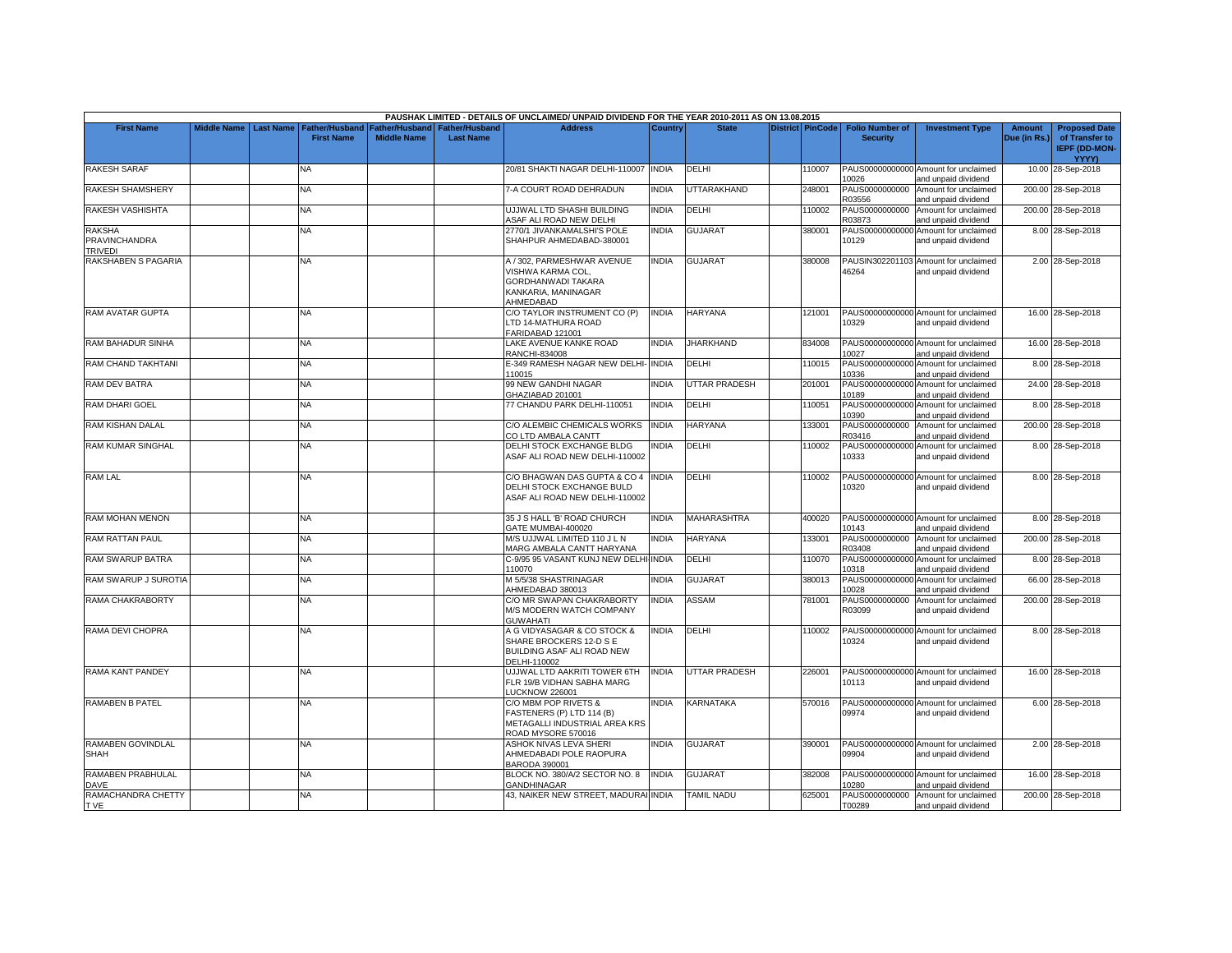|                                                            |                    |                  |                                            |                                      |                                    | PAUSHAK LIMITED - DETAILS OF UNCLAIMED/ UNPAID DIVIDEND FOR THE YEAR 2010-2011 AS ON 13.08.2015 |              |                       |                         |                                           |                                                             |                        |                                                                                |
|------------------------------------------------------------|--------------------|------------------|--------------------------------------------|--------------------------------------|------------------------------------|-------------------------------------------------------------------------------------------------|--------------|-----------------------|-------------------------|-------------------------------------------|-------------------------------------------------------------|------------------------|--------------------------------------------------------------------------------|
| <b>First Name</b>                                          | <b>Middle Name</b> | <b>Last Name</b> | <b>Father/Husband</b><br><b>First Name</b> | Father/Husband<br><b>Middle Name</b> | Father/Husband<br><b>Last Name</b> | <b>Address</b>                                                                                  | Country      | <b>State</b>          | <b>District PinCode</b> | <b>Folio Number of</b><br><b>Security</b> | <b>Investment Type</b>                                      | Amount<br>Due (in Rs.) | <b>Proposed Date</b><br>of Transfer to<br><b>IEPF (DD-MON-</b><br><b>YYYY)</b> |
| RAMACHANDRA RAO<br><b>BOYINA</b>                           |                    |                  | NА                                         |                                      |                                    | S/O ADINARAYANA LATE PLOT NO.<br>2. S B I COLONY. NEAR WATER<br>TANKSRIKAKULAM                  | <b>INDIA</b> | <b>ANDHRA PRADESH</b> | 532001                  | PAUS0000000000<br>R04828                  | Amount for unclaimed<br>and unpaid dividend                 |                        | 200.00 28-Sep-2018                                                             |
| RAMACHANDRA RAO<br><b>GRANDHI</b>                          |                    |                  | NA                                         |                                      |                                    | ADVOCATE NOTARY & ASST GOVT<br>PLEADER CHINNA VADHI<br>/IRIANAGRAM-531201                       | <b>INDIA</b> | ANDHRA PRADESH        | 531201                  | 10163                                     | PAUS00000000000 Amount for unclaimed<br>and unpaid dividend |                        | 8.00 28-Sep-2018                                                               |
| RAMACHANDRA SHENOI                                         |                    |                  | NA                                         |                                      |                                    | HOUSE NO IV/1193 NORTH<br>CHERLAI GOGRI ST COCHIN 682002                                        | <b>INDIA</b> | KERALA                | 682002                  | 10535                                     | PAUS00000000000 Amount for unclaimed<br>and unpaid dividend |                        | 32.00 28-Sep-2018                                                              |
| <b>RAMADHAN</b><br><b>BHAGAVATIPRASAD</b><br><b>SHUKLA</b> |                    |                  | NA                                         |                                      |                                    | 31 SARVODAYA SOCIETY CHHANI<br>ROAD NIZAMPURA BARODA-390002                                     | <b>INDIA</b> | GUJARAT               | 390002                  | 10029                                     | PAUS00000000000 Amount for unclaimed<br>and unpaid dividend |                        | 16.00 28-Sep-2018                                                              |
| <b>RAMADHAR</b><br><b>BHAGVATIPRASAD</b><br><b>SHUKLA</b>  |                    |                  | NA.                                        |                                      |                                    | 31 SARVODAY SOCIETY<br>NIZAMPURA BARODA-390002                                                  | <b>INDIA</b> | <b>GUJARAT</b>        | 390002                  | 10030                                     | PAUS00000000000 Amount for unclaimed<br>and unpaid dividend |                        | 32.00 28-Sep-2018                                                              |
| <b>RAMADHURAIKS</b>                                        |                    |                  | NA                                         |                                      |                                    | ANNAI ARUL NO 9<br>SRINIVASANAGAR NORTH<br>EXTENSION TIRUVANAIKOIL<br>TRICHY 620005             | INDIA        | <b>TAMIL NADU</b>     | 620005                  | 10181                                     | PAUS00000000000 Amount for unclaimed<br>and unpaid dividend |                        | 8.00 28-Sep-2018                                                               |
| RAMALAXMI MANTHA                                           |                    |                  | NA                                         |                                      |                                    | C/O.CPL MANTHA V.R. STATION<br>WORK SHOP, AIR FORCE STATION.<br>BEGUMPET, SECUNDARABAD.         | <b>INDIA</b> | <b>ANDHRA PRADESH</b> | 500011                  | R05470                                    | PAUS0000000000 Amount for unclaimed<br>and unpaid dividend  |                        | 200.00 28-Sep-2018                                                             |
| <b>RAMAMURTHY</b><br>SWAMINATHA                            |                    |                  | <b>NA</b>                                  |                                      |                                    | HIG FLAT NO B 4/9<br>BHARATHIDASAN COLONY TN H B<br>K K NAGAR CHENNAI 600083                    | <b>INDIA</b> | <b>TAMIL NADU</b>     | 600083                  | 10173                                     | PAUS00000000000 Amount for unclaimed<br>and unpaid dividend |                        | 8.00 28-Sep-2018                                                               |
| RAMANAIAH BACHALA                                          |                    |                  | <b>NA</b>                                  |                                      |                                    | C/O.SRINIVASA & CO., HOSPITAL<br>ROAD, ONGOLE (A.P)                                             | <b>INDIA</b> | <b>ANDHRA PRADESH</b> | 523001                  | R00220                                    | PAUS0000000000 Amount for unclaimed<br>and unpaid dividend  |                        | 400.00 28-Sep-2018                                                             |
| RAMANAND<br>ADVAITANAND SHASTRI                            |                    |                  | NA.                                        |                                      |                                    | AMBALAL DUDHWALA'S HOUSE<br>MANGALDAS MOHALLA SIABAG<br>BARODA-390001                           | <b>INDIA</b> | GUJARAT               | 390001                  | 09978                                     | PAUS00000000000 Amount for unclaimed<br>and unpaid dividend |                        | 6.00 28-Sep-2018                                                               |
| <b>RAMANATHAN N</b>                                        |                    |                  | NA                                         |                                      |                                    | 89. NARAYANA PILLAI STREET<br>CANTONMENT BANGALORE                                              | <b>INDIA</b> | KARNATAKA             | 560001                  | N01076                                    | PAUS0000000000 Amount for unclaimed<br>and unpaid dividend  |                        | 200.00 28-Sep-2018                                                             |
| RAMANBHAI A PATEL                                          |                    |                  | ΝA                                         |                                      |                                    | 1110, LAXMIKUNJ, VADODARA                                                                       | <b>INDIA</b> | GUJARAT               | 390001                  | 10578                                     | PAUS00000000000 Amount for unclaimed<br>and unpaid dividend |                        | 16.00 28-Sep-2018                                                              |
| RAMANBHAI ASHABHAI<br><b>DESAI</b>                         |                    |                  | NА                                         |                                      |                                    | 5, CHANDRAMANI PARK OPP<br>JAIBAJRANG SOCIETY I P C L ROAD<br>SUBHANPURA BARODA 390007          | INDIA        | <b>GUJARAT</b>        | 390007                  | 09956                                     | PAUS00000000000 Amount for unclaimed<br>and unpaid dividend |                        | 6.00 28-Sep-2018                                                               |
| RAMANBHAI<br><b>BECHARBHAI PATEL</b>                       |                    |                  | NA                                         |                                      |                                    | 9 PANCHSHEEL SOCIETY NR<br>MAHADEV NAGAR OUTSIDE<br>PANIGATE AJWA ROAD BARODA                   | <b>INDIA</b> | <b>GUJARAT</b>        | 390001                  | 09953                                     | PAUS00000000000 Amount for unclaimed<br>and unpaid dividend |                        | 2.00 28-Sep-2018                                                               |
| RAMANBHAI BHULABHAI<br><b>DESAI</b>                        |                    |                  | NA                                         |                                      |                                    | TRIVENI B BLOCK FLAT NO 4 S V<br>ROAD SANTACRUZ(WEST) MUMBAI<br>400054                          | <b>INDIA</b> | <b>MAHARASHTRA</b>    | 400054                  | 09888                                     | PAUS00000000000 Amount for unclaimed<br>and unpaid dividend |                        | 22.00 28-Sep-2018                                                              |
| <b>RAMANBHAI</b><br>CHATURBHAI PATEL                       |                    |                  | NA                                         |                                      |                                    | AT KHANPUR POST SEWASI DIST<br>BARODA PIN-390007                                                | <b>INDIA</b> | <b>GUJARAT</b>        | 390007                  | 10031                                     | PAUS00000000000 Amount for unclaimed<br>and unpaid dividend |                        | 2.00 28-Sep-2018                                                               |
| RAMANBHAI DARUBHAI<br>PATEL                                |                    |                  | NΑ                                         |                                      |                                    | MAY SHERI POST SARSA TA ANAND INDIA<br>DIST KAIRA PIN-388365                                    |              | <b>GUJARAT</b>        | 388365                  | 10032                                     | PAUS00000000000 Amount for unclaimed<br>and unpaid dividend |                        | 6.00 28-Sep-2018                                                               |
| RAMANBHAI HIRABHAI<br>PATEL                                |                    |                  | NA                                         |                                      |                                    | AT & POST ADVALA TA AMOD DIST<br><b>BROACH PIN-392110</b>                                       | <b>INDIA</b> | <b>GUJARAT</b>        | 392110                  | PAUS00000000000<br>10033                  | Amount for unclaimed<br>and unpaid dividend                 |                        | 16.00 28-Sep-2018                                                              |
| RAMANBHAI LALLUBHAI<br><b>PATEL</b>                        |                    |                  | NA.                                        |                                      |                                    | SUTHARWALA FALIA, AT & PO;<br>RINCHHOL, TA.<br>MAHEMADABAD.DIST:KHERA-<br>387430                | <b>INDIA</b> | GUJARAT               | 387430                  | 10132                                     | PAUS00000000000 Amount for unclaimed<br>and unpaid dividend |                        | 8.00 28-Sep-2018                                                               |
| RAMANBHAI MAGANBHAI<br>PATEL                               |                    |                  | NA                                         |                                      |                                    | AT & PO BAYAD DIST<br>SABARKANTHA PIN 383325                                                    | <b>INDIA</b> | <b>GUJARAT</b>        | 383325                  | 09925                                     | PAUS00000000000 Amount for unclaimed<br>and unpaid dividend |                        | 16.00 28-Sep-2018                                                              |
| RAMANBHAI MAHIJIBHAI<br>PATEL                              |                    |                  | NA.                                        |                                      |                                    | 44 RANJAN SOCIETY NR LIONS<br>HALL RACE COURSE BARODA<br>390015                                 | <b>INDIA</b> | <b>GUJARAT</b>        | 390015                  | 09949                                     | PAUS00000000000 Amount for unclaimed<br>and unpaid dividend |                        | 2.00 28-Sep-2018                                                               |
| RAMANBHAI MOTIBHAI<br>PATEL                                |                    |                  | NA                                         |                                      |                                    | JAGRUTI SOC, G/32/576 "SHREEJI<br><b>KRUPA" GOTRI ROAD BARODA</b><br>390021                     | <b>INDIA</b> | <b>GUJARAT</b>        | 390021                  | 10036                                     | PAUS00000000000 Amount for unclaimed<br>and unpaid dividend |                        | 2.00 28-Sep-2018                                                               |
| RAMANBHAI MOTIBHAI<br>PATEL                                |                    |                  | NA                                         |                                      |                                    | AT & PO DASRATH DIST BARODA<br>PIN-391740                                                       | <b>INDIA</b> | <b>GUJARAT</b>        | 391740                  | 10034                                     | PAUS00000000000 Amount for unclaimed<br>and unpaid dividend |                        | 2.00 28-Sep-2018                                                               |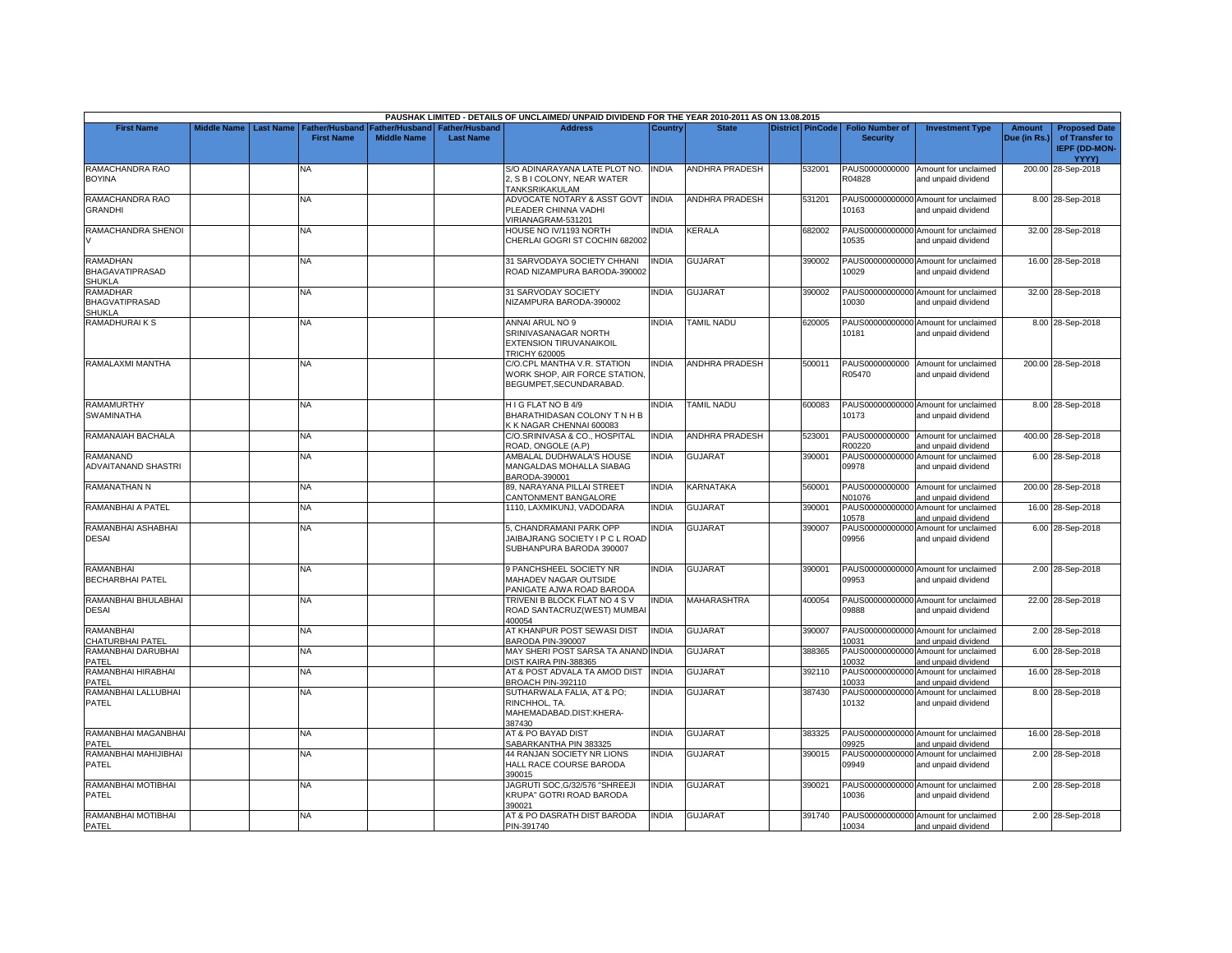|                                                       |                    |                  |                                            |                                             |                                           | PAUSHAK LIMITED - DETAILS OF UNCLAIMED/ UNPAID DIVIDEND FOR THE YEAR 2010-2011 AS ON 13.08.2015                       |              |                       |                         |                                           |                                                             |                               |                                                                         |
|-------------------------------------------------------|--------------------|------------------|--------------------------------------------|---------------------------------------------|-------------------------------------------|-----------------------------------------------------------------------------------------------------------------------|--------------|-----------------------|-------------------------|-------------------------------------------|-------------------------------------------------------------|-------------------------------|-------------------------------------------------------------------------|
| <b>First Name</b>                                     | <b>Middle Name</b> | <b>Last Name</b> | <b>Father/Husband</b><br><b>First Name</b> | <b>Father/Husband</b><br><b>Middle Name</b> | <b>Father/Husband</b><br><b>Last Name</b> | <b>Address</b>                                                                                                        | Country      | <b>State</b>          | <b>District PinCode</b> | <b>Folio Number of</b><br><b>Security</b> | <b>Investment Type</b>                                      | <b>Amount</b><br>Due (in Rs.) | <b>Proposed Date</b><br>of Transfer to<br><b>IEPF (DD-MON-</b><br>YYYY) |
| <b>RAMANBHAI SOMDAS</b><br>PATEL                      |                    |                  | SOMDAS PATEL                               |                                             |                                           | NR. RAMJI MANDIR AT AND PO-<br>AJOL MANSA DIST-GANDHINAGAR                                                            | <b>INDIA</b> | <b>GUJARAT</b>        | 382810                  | 81237                                     | PAUSIN303052101 Amount for unclaimed<br>and unpaid dividend |                               | 16.00 28-Sep-2018                                                       |
| <b>RAMANGOUDA</b><br>NEELKANTHA GOUDA<br><b>PATIL</b> |                    |                  | NA                                         |                                             |                                           | SHREE SHAKTI TRADERS DEALERS INDIA<br>IN SEED PESTISIDE & FERTILIZERS<br>RANEBENNUR DIST DHARWAR                      |              | KARNATAKA             | 581110                  | 10102                                     | PAUS00000000000 Amount for unclaimed<br>and unpaid dividend |                               | 16.00 28-Sep-2018                                                       |
| RAMANIKLAL<br>AMARPRASAD<br>PASSAWALA                 |                    |                  | NA.                                        |                                             |                                           | 1805 DESAI'S POLE KHADIA<br>AHMEDABAD-380001                                                                          | <b>INDIA</b> | <b>GUJARAT</b>        | 380001                  | 10041                                     | PAUS00000000000 Amount for unclaimed<br>and unpaid dividend |                               | 2.00 28-Sep-2018                                                        |
| RAMANLAL AMBALAL<br>PATEL                             |                    |                  | NA.                                        |                                             |                                           | 1110 LAXMIKUNJ SOCIETY 107 HIG<br>GUJARAT - HSG BOARD GORWA<br>LAXMIPURA ROAD VADODARA-<br>390016-                    | <b>INDIA</b> | GUJARAT               | 390016                  | 09944                                     | PAUS00000000000 Amount for unclaimed<br>and unpaid dividend |                               | 6.00 28-Sep-2018                                                        |
| RAMANLAL CHHOTALAL<br>PATEL                           |                    |                  | NA                                         |                                             |                                           | AT & PO BODELI TA SANKHEDA<br>DIST BARODA PIN 391135                                                                  | <b>INDIA</b> | GUJARAT               | 391135                  | 09928                                     | PAUS00000000000 Amount for unclaimed<br>and unpaid dividend |                               | 16.00 28-Sep-2018                                                       |
| RAMANLAL CHHOTALAL<br>PATEL                           |                    |                  | ΝĀ                                         |                                             |                                           | AT PO BODELI TA SANKHEDA DIST<br>BARODA PIN-391135                                                                    | <b>INDIA</b> | GUJARAT               | 391135                  | 10042                                     | PAUS00000000000 Amount for unclaimed<br>and unpaid dividend |                               | 16.00 28-Sep-2018                                                       |
| RAMANLAL DEVJIBHAI<br>PATEL                           |                    |                  | NA.                                        |                                             |                                           | 9, MONALI PARK, NEAR PADMATEX INDIA<br>ENG. VISHWAMITRI ROAD,<br>VADODARA-390011                                      |              | <b>GUJARAT</b>        | 390011                  | 10574                                     | PAUS00000000000 Amount for unclaimed<br>and unpaid dividend |                               | 500.00 28-Sep-2018                                                      |
| RAMANLAL JAMIATRAM<br><b>JOSHI</b>                    |                    |                  | NA                                         |                                             |                                           | KASTURBA CROSS ROAD NO-8<br>BORIVALI (EAST) MUMBAI-400066                                                             | <b>INDIA</b> | MAHARASHTRA           | 400066                  | 10122                                     | PAUS00000000000 Amount for unclaimed<br>and unpaid dividend |                               | 6.00 28-Sep-2018                                                        |
| RAMANLAL JOSHI                                        |                    |                  | <b>NA</b>                                  |                                             |                                           | C/102 SAGUN PLAZA NEAR GOYAL<br>PARK JUDGES COLONY ROAD<br>JODHPUR TEKRA AHMEDABAD<br>380015                          | <b>INDIA</b> | <b>GUJARAT</b>        | 380015                  | 10445                                     | PAUS00000000000 Amount for unclaimed<br>and unpaid dividend |                               | 16.00 28-Sep-2018                                                       |
| RAMANLAL KHEMCHAND<br><b>GANDHI</b>                   |                    |                  | NA                                         |                                             |                                           | SATWAI ROAD NIPANI-BELGAUM<br><b>NIPANI 591237</b>                                                                    | <b>INDIA</b> | <b>KARNATAKA</b>      | 591237                  | 10239                                     | PAUS00000000000 Amount for unclaimed<br>and unpaid dividend |                               | 16.00 28-Sep-2018                                                       |
| RAMANLAL MANILAL<br><b>SHAH</b>                       |                    |                  | <b>NA</b>                                  |                                             |                                           | 36 VAISHALI SOCIETY KARELIBAUG INDIA<br>BARODA-390001                                                                 |              | <b>GUJARAT</b>        | 390001                  | 09915                                     | PAUS00000000000 Amount for unclaimed<br>and unpaid dividend |                               | 2.00 28-Sep-2018                                                        |
| RAMANLAL MOHANLAL<br>PANCHAL                          |                    |                  | NA                                         |                                             |                                           | AMLI FALIA NAGARVADA BARODA-<br>390001                                                                                | <b>INDIA</b> | <b>GUJARAT</b>        | 390001                  | PAUS00000000000<br>09917                  | Amount for unclaimed<br>and unpaid dividend                 |                               | 6.00 28-Sep-2018                                                        |
| RAMANLAL SHANALAL<br><b>SHAH</b>                      |                    |                  | NA.                                        |                                             |                                           | PATOLIA POLE DEHRASAR NI<br>KHADKI BARODA-390001                                                                      | <b>INDIA</b> | GUJARAT               | 390001                  | PAUS00000000000<br>09897                  | Amount for unclaimed<br>and unpaid dividend                 |                               | 2.00 28-Sep-2018                                                        |
| RAMANLAL SOMALAL<br><b>HOKSHI</b>                     |                    |                  | <b>NA</b>                                  |                                             |                                           | CHOKSHI BAZAR THREEPOLE<br><b>JMRETH DIST KAIRA PIN-388220</b>                                                        | <b>INDIA</b> | <b>GUJARAT</b>        | 388220                  | 10043                                     | PAUS00000000000 Amount for unclaimed<br>and unpaid dividend |                               | 6.00 28-Sep-2018                                                        |
| RAMANLAL TRAMBAKLAL<br><b>BHATT</b>                   |                    |                  | ΝA                                         |                                             |                                           | <b>B-5/89 SIDDHARTHNAGAR PEARL</b><br>CO-OP HOU S- OCIETY BEHIND<br>WEIGH BRIDGE GOREGAON (WE-<br>ST) MUMBAI-400062 - | <b>INDIA</b> | <b>MAHARASHTRA</b>    | 400062                  | 10387                                     | PAUS00000000000 Amount for unclaimed<br>and unpaid dividend |                               | 2.00 28-Sep-2018                                                        |
| RAMANLAL VALJIBHAI<br><b>MISTRY</b>                   |                    |                  | ΝA                                         |                                             |                                           | VISHWAKARMA ENG WORKS<br>DEGAUM RAKHIAL TAL DEGAUM<br>DIST AHMEDABAD PIN-382315                                       | INDIA        | <b>GUJARAT</b>        | 382315                  | 10044                                     | PAUS00000000000 Amount for unclaimed<br>and unpaid dividend |                               | 6.00 28-Sep-2018                                                        |
| RAMANUJ MADHUSUDAN<br><b>PATHAK</b>                   |                    |                  | <b>NA</b>                                  |                                             |                                           | 16/2 SADHANA NAGAR<br>KARELIBAUG BARODA 390018                                                                        | <b>INDIA</b> | <b>GUJARAT</b>        | 390018                  | 10548                                     | PAUS00000000000 Amount for unclaimed<br>and unpaid dividend |                               | 66.00 28-Sep-2018                                                       |
| RAMASUBRAMANIAM<br><b>MAHALINGAM</b>                  |                    |                  | <b>NA</b>                                  |                                             |                                           | SENIOR ENGR R & D I BHARAT<br>ELECTRONICS LTD BANGALORE-<br>560013                                                    | <b>INDIA</b> | KARNATAKA             | 560013                  | 10367                                     | PAUS00000000000 Amount for unclaimed<br>and unpaid dividend |                               | 8.00 28-Sep-2018                                                        |
| RAMASUBRAMANYAM G                                     |                    |                  | NΑ                                         |                                             |                                           | NO.7, 'SRUTHI FLATS' 2, MOSQUE<br>STREET, MYLAPORE,                                                                   | <b>INDIA</b> | <b>TAMIL NADU</b>     | 600004                  | PAUS0000000000<br>R00655                  | Amount for unclaimed<br>and unpaid dividend                 |                               | 200.00 28-Sep-2018                                                      |
| <b>RAMASWAMY K P</b>                                  |                    |                  | NА                                         |                                             |                                           | ALEMBIC CHEMICALS WORKS CO<br>LTD, NO 1 ARULANANDA MUDALI<br>ST, SANTHOME, MYLAPORE<br>CHENNAI                        | <b>INDIA</b> | <b>TAMIL NADU</b>     | 600004                  | PAUS0000000000<br>K01142                  | Amount for unclaimed<br>and unpaid dividend                 |                               | 380.00 28-Sep-2018                                                      |
| RAMAVTAR MUNDRA                                       |                    |                  | NA                                         |                                             |                                           | 14-2-519/8 CHANDANWADI<br>GOSHAMAHAL HYDERABAD                                                                        | <b>INDIA</b> | <b>ANDHRA PRADESH</b> | 500012                  | 27165                                     | PAUS12010600005 Amount for unclaimed<br>and unpaid dividend |                               | 82.00 28-Sep-2018                                                       |
| RAMAYE ACHI                                           |                    |                  | NΑ                                         |                                             |                                           | 441, RAJAJI STREET, COIMBATORE. INDIA                                                                                 |              | TAMIL NADU            | 641001                  | PAUS0000000000<br>A01105                  | Amount for unclaimed<br>and unpaid dividend                 |                               | 400.00 28-Sep-2018                                                      |
| <b>RAMAYEE R</b>                                      |                    |                  | <b>NA</b>                                  |                                             |                                           | W/O.A.L.RAMASWAMY NO.9. PATTY INDIA<br>STREET, PENNADAM (S.A.DIST.)<br>TAMIL NADU                                     |              | <b>TAMIL NADU</b>     | 606105                  | PAUS0000000000<br>R00212                  | Amount for unclaimed<br>and unpaid dividend                 |                               | 400.00 28-Sep-2018                                                      |
| RAMBHAI HIRABHAI<br>PATEL                             |                    |                  | NA                                         |                                             |                                           | AT POST AJABPURA VIA ODHA TAL<br>BAYAD DIST SABARKANTHA 383325                                                        | <b>INDIA</b> | <b>GUJARAT</b>        | 383325                  | 10045                                     | PAUS00000000000 Amount for unclaimed<br>and unpaid dividend |                               | 2.00 28-Sep-2018                                                        |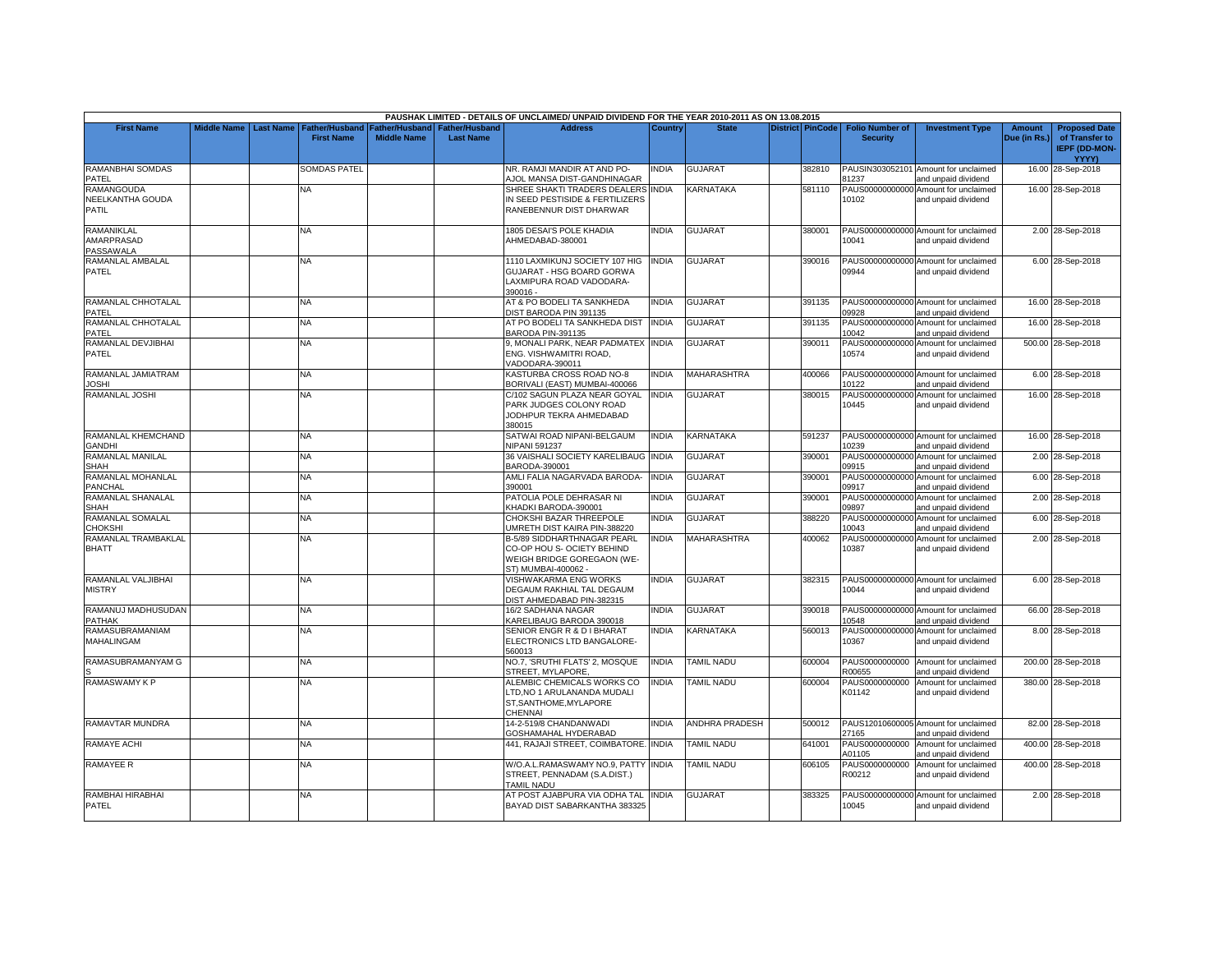|                                                      |                    |                  |                                            |                                             |                                           | PAUSHAK LIMITED - DETAILS OF UNCLAIMED/ UNPAID DIVIDEND FOR THE YEAR 2010-2011 AS ON 13.08.2015         |              |                       |                         |                                           |                                                             |                               |                                                                         |
|------------------------------------------------------|--------------------|------------------|--------------------------------------------|---------------------------------------------|-------------------------------------------|---------------------------------------------------------------------------------------------------------|--------------|-----------------------|-------------------------|-------------------------------------------|-------------------------------------------------------------|-------------------------------|-------------------------------------------------------------------------|
| <b>First Name</b>                                    | <b>Middle Name</b> | <b>Last Name</b> | <b>Father/Husband</b><br><b>First Name</b> | <b>Father/Husband</b><br><b>Middle Name</b> | <b>Father/Husband</b><br><b>Last Name</b> | <b>Address</b>                                                                                          | Country      | <b>State</b>          | <b>District PinCode</b> | <b>Folio Number of</b><br><b>Security</b> | <b>Investment Type</b>                                      | <b>Amount</b><br>Due (in Rs.) | <b>Proposed Date</b><br>of Transfer to<br><b>IEPF (DD-MON-</b><br>YYYY) |
| RAMCHANDRA C<br><b>THENGNE</b>                       |                    |                  | N٨                                         |                                             |                                           | C/O BALAJI MEDICAL STORES<br>VIRANI TALKIES ROAD WANI DIST<br>YAVATMAL MAHARASHTRA 445304               | INDIA        | MAHARASHTRA           | 445304                  | 10159                                     | PAUS00000000000 Amount for unclaimed<br>and unpaid dividend |                               | 16.00 28-Sep-2018                                                       |
| <b>RAMCHANDRA</b><br>DATTATRAYA JOSHI                |                    |                  | <b>NA</b>                                  |                                             |                                           | BLOCK NO.5, RAMKRUPA<br>BLDG.AVADH APT. ELEVENTH(11)<br>LANE, PARAMHANSA NAGAR,<br>KOTHRUD, PUNE-411038 | <b>INDIA</b> | <b>MAHARASHTRA</b>    | 411038                  | 09980                                     | PAUS00000000000 Amount for unclaimed<br>and unpaid dividend |                               | 32.00 28-Sep-2018                                                       |
| <b>RAMCHANDRA</b><br>DHYANDEO TANTAK                 |                    |                  | <b>NA</b>                                  |                                             |                                           | 72 SADASHIV PETH SATARA CITY                                                                            | <b>INDIA</b> | <b>MAHARASHTRA</b>    | 415002                  | R04089                                    | PAUS0000000000 Amount for unclaimed<br>and unpaid dividend  |                               | 200.00 28-Sep-2018                                                      |
| RAMCHANDRA GANESH<br>CHITALE                         |                    |                  | NA                                         |                                             |                                           | 'SHILPA" APARTMENTS FLAT NO 3<br>CTS NO - 66/7-A ERANDAWANA<br>15TH PRABHAT RD LANE - PUNE-<br>411004 - | <b>INDIA</b> | MAHARASHTRA           | 411004                  | 09892                                     | PAUS00000000000 Amount for unclaimed<br>and unpaid dividend |                               | 82.00 28-Sep-2018                                                       |
| RAMCHANDRA GARG                                      |                    |                  | NA                                         |                                             |                                           | RAJASTHAN TRADING AGENCY 104 INDIA<br>SIYAGANG INDORE-452001                                            |              | <b>MADHYA PRADESH</b> | 452001                  | 10371                                     | PAUS00000000000 Amount for unclaimed<br>and unpaid dividend |                               | 8.00 28-Sep-2018                                                        |
| RAMCHANDRA SITARAM<br>MAHAJAN                        |                    |                  | <b>NA</b>                                  |                                             |                                           | AT & PO SHIRALA TAL SHIRALA<br>DIST SANGLI 415408                                                       | <b>INDIA</b> | MAHARASHTRA           | 415408                  | 10439                                     | PAUS00000000000 Amount for unclaimed<br>and unpaid dividend |                               | 20.00 28-Sep-2018                                                       |
| <b>RAMCHANDRA</b><br><b>TRIKAMLAL PANCHAL</b>        |                    |                  | NA.                                        |                                             |                                           | C-76 NUTAN MAHESHWAR<br>SOCIETY SUBHANPURA BARODA-<br>390007                                            | <b>INDIA</b> | <b>GUJARAT</b>        | 390007                  | 09952                                     | PAUS00000000000 Amount for unclaimed<br>and unpaid dividend |                               | 16.00 28-Sep-2018                                                       |
| <b>RAMCHANDRA</b><br><b>VISHWANATH</b><br>PATWARDHAN |                    |                  | NA.                                        |                                             |                                           | 15-A BURROWS LANE MUMBAI<br>400002                                                                      | <b>INDIA</b> | <b>MAHARASHTRA</b>    | 400002                  | 09900                                     | PAUS00000000000 Amount for unclaimed<br>and unpaid dividend |                               | 50.00 28-Sep-2018                                                       |
| RAMDAS KANAIYALAL<br><b>SHARMA</b>                   |                    |                  | NΑ                                         |                                             |                                           | FB/47 ALEMBIC COLONY BARODA-<br>390003                                                                  | <b>INDIA</b> | GUJARAT               | 390003                  | 10119                                     | PAUS00000000000 Amount for unclaimed<br>and unpaid dividend |                               | 16.00 28-Sep-2018                                                       |
| <b>RAMESH BABU E</b>                                 |                    |                  | NA                                         |                                             |                                           | C/O S SHIVRAM REDDY H NO 17-E II INDIA<br><b>GANDHINAGAR IIIRD CROSS</b><br><b>BELLARY</b>              |              | KARNATAKA             | 583103                  | PAUS0000000000<br>R02595                  | Amount for unclaimed<br>and unpaid dividend                 |                               | 200.00 28-Sep-2018                                                      |
| <b>RAMESH C INGLE</b>                                |                    |                  | <b>NA</b>                                  |                                             |                                           | 7/56 KANJUR CO-OP HOU SOCIETY INDIA<br>BHANDUP (EAST) MUMBAI-400078                                     |              | <b>MAHARASHTRA</b>    | 400078                  | 10139                                     | PAUS00000000000 Amount for unclaimed<br>and unpaid dividend |                               | 16.00 28-Sep-2018                                                       |
| <b>RAMESH CHAND</b><br>CHHABRA                       |                    |                  | NA                                         |                                             |                                           | W Z 2080 RANI BAGH DELHI-110034 INDIA                                                                   |              | DELHI                 | 110034                  | 10352                                     | PAUS00000000000 Amount for unclaimed<br>and unpaid dividend |                               | 8.00 28-Sep-2018                                                        |
| RAMESH CHAND JAIN                                    |                    |                  | NA                                         |                                             |                                           | POST PACHEWAR VIA DIGGI DIST<br><b>TONK 304504</b>                                                      | <b>INDIA</b> | RAJASTHAN             | 304504                  | 10339                                     | PAUS00000000000 Amount for unclaimed<br>and unpaid dividend |                               | 16.00 28-Sep-2018                                                       |
| RAMESH CHANDRA<br><b>GHILDYAL</b>                    |                    |                  | NA.                                        |                                             |                                           | 209 COLONEGANJ ALLAHABAD                                                                                | <b>INDIA</b> | <b>JTTAR PRADESH</b>  | 211002                  | 96779                                     | PAUSIN301330196 Amount for unclaimed<br>and unpaid dividend |                               | 1200.00 28-Sep-2018                                                     |
| RAMESH CHANDRAN G                                    |                    |                  | NA                                         |                                             |                                           | 50, SHYAMAL ROW HOUSES 1A<br>SATELLITE ROAD AHMEDABAD                                                   | <b>INDIA</b> | GUJARAT               | 380015                  | PAUS0000000000<br>R04565                  | Amount for unclaimed<br>and unpaid dividend                 |                               | 300.00 28-Sep-2018                                                      |
| <b>RAMESH K BHAT</b>                                 |                    |                  | NA                                         |                                             |                                           | 9/36-A DR NANJAPPA ROAD<br><b>CHENNYS CHAMBERS</b><br>COIMBATORE                                        | INDIA        | <b>TAMIL NADU</b>     | 641018                  | PAUS0000000000<br>R03067                  | Amount for unclaimed<br>and unpaid dividend                 |                               | 200.00 28-Sep-2018                                                      |
| RAMESH KIMATRAM<br><b>GULANI</b>                     |                    |                  | NΑ                                         |                                             |                                           | 9 SAPTA-SINDHU ROAD NO 2<br>CHEMBUR MUMBAI-400071                                                       | <b>INDIA</b> | MAHARASHTRA           | 400071                  | 10252                                     | PAUS00000000000 Amount for unclaimed<br>and unpaid dividend |                               | 16.00 28-Sep-2018                                                       |
| RAMESH KUMAR<br><b>CHANNA</b>                        |                    |                  | NA                                         |                                             |                                           | 2E/3 JHANDEWALAN EXTENSION<br>INK ROAD NEW DELHI-110055                                                 | <b>INDIA</b> | DELHI                 | 110055                  | PAUS00000000000<br>10218                  | Amount for unclaimed<br>and unpaid dividend                 |                               | 8.00 28-Sep-2018                                                        |
| RAMESH KUMAR SINGAL                                  |                    |                  | <b>NA</b>                                  |                                             |                                           | C/O UNITED BANK OF INDIA 32 G T<br>ROAD JULLUNDUR-144001                                                | <b>INDIA</b> | PUNJAB                | 144001                  | 10227                                     | PAUS00000000000 Amount for unclaimed<br>and unpaid dividend |                               | 8.00 28-Sep-2018                                                        |
| RAMESH L VANIGOTTA                                   |                    |                  | ΝA                                         |                                             |                                           | R V INVESTMENT A/17 ADARSH<br>APARTMENT CHAKALA SAHAR<br>ROAD ANDHERI EAST MUMBAI<br>400099             | <b>INDIA</b> | <b>MAHARASHTRA</b>    | 400099                  | 10444                                     | PAUS00000000000 Amount for unclaimed<br>and unpaid dividend |                               | 32.00 28-Sep-2018                                                       |
| RAMESH LAXMANRAJ<br>VANIGOTTA                        |                    |                  | LAXMANRAJ                                  |                                             |                                           | FLAT NO.601, ALKA SOCIETY<br>SHIVAJI COLONY B/H MUMBAI<br>MIRCHI HOTEL, ANDHERI-KURLA<br>RDMUMBAI       | <b>INDIA</b> | <b>MAHARASHTRA</b>    | 400099                  | 28892                                     | PAUS12012100000 Amount for unclaimed<br>and unpaid dividend |                               | 402.00 28-Sep-2018                                                      |
| RAMESH M SALANKI                                     |                    |                  | NA                                         |                                             |                                           | C/O S M SALANKI TALIKOTI<br>KARNATAK                                                                    | <b>INDIA</b> | KARNATAKA             | 586214                  | PAUS0000000000<br>R05101                  | Amount for unclaimed<br>and unpaid dividend                 |                               | 200.00 28-Sep-2018                                                      |
| <b>RAMESH</b><br>PARSHOTAMDAS PATEL                  |                    |                  | NA                                         |                                             |                                           | C/O AURO ELECTRIC CO<br>ANANDPURA NEAR S S G<br>HOSPITAL BARODA-390001                                  | <b>INDIA</b> | <b>GUJARAT</b>        | 390001                  | 10047                                     | PAUS00000000000 Amount for unclaimed<br>and unpaid dividend |                               | 6.00 28-Sep-2018                                                        |
| <b>RAMESH POLASA</b>                                 |                    |                  | <b>NA</b>                                  |                                             |                                           | CIVIL ASST SURGEON GOVT T B<br>HOSPITAL SULTANABAD                                                      | <b>INDIA</b> | <b>ANDHRA PRADESH</b> | 505185                  | R03173                                    | PAUS0000000000 Amount for unclaimed<br>and unpaid dividend  |                               | 800.00 28-Sep-2018                                                      |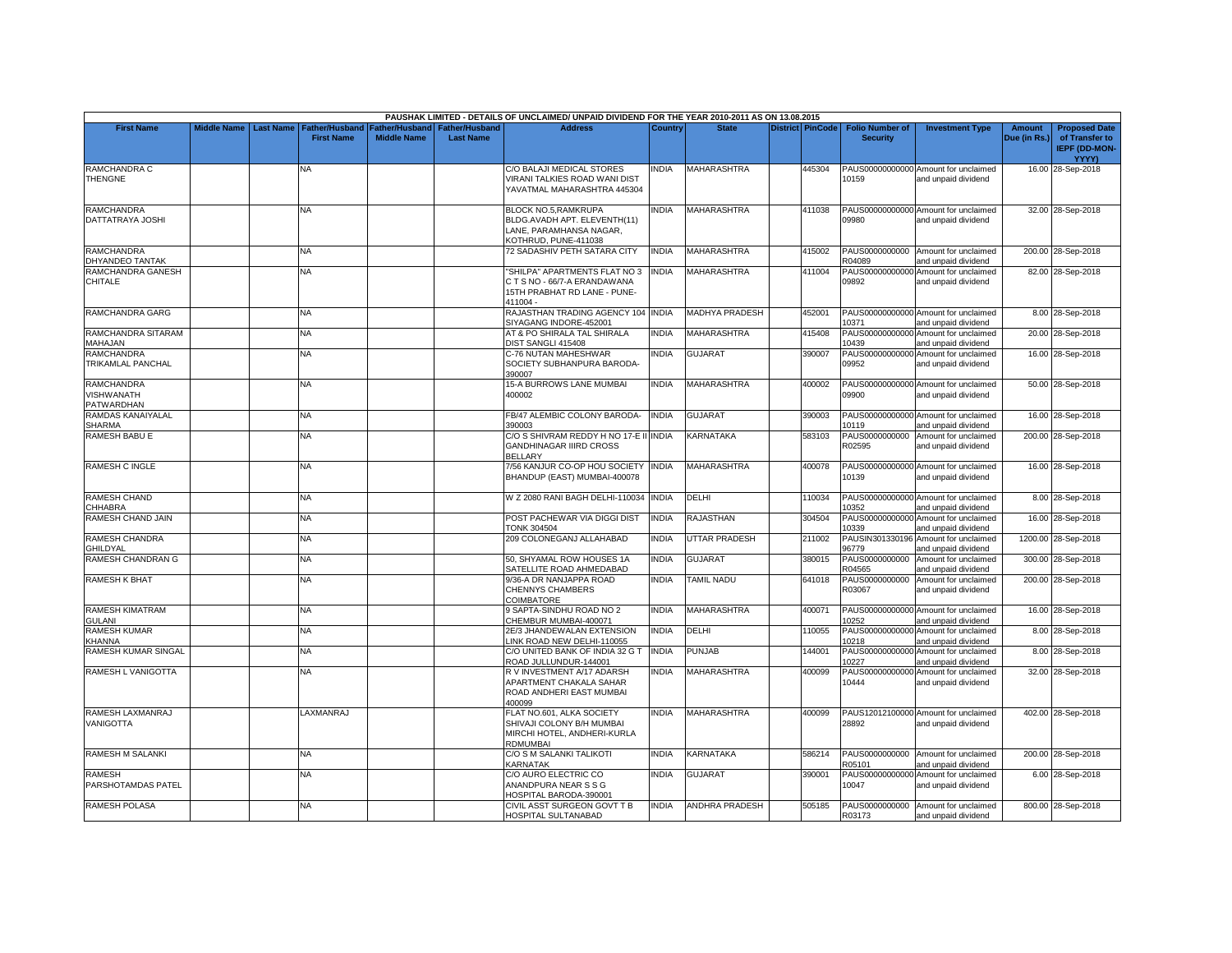|                                                  |                    |                                                 |                                             |                                           | PAUSHAK LIMITED - DETAILS OF UNCLAIMED/ UNPAID DIVIDEND FOR THE YEAR 2010-2011 AS ON 13.08.2015                |                |                |                         |                                           |                                                             |                        |                                                                         |
|--------------------------------------------------|--------------------|-------------------------------------------------|---------------------------------------------|-------------------------------------------|----------------------------------------------------------------------------------------------------------------|----------------|----------------|-------------------------|-------------------------------------------|-------------------------------------------------------------|------------------------|-------------------------------------------------------------------------|
| <b>First Name</b>                                | <b>Middle Name</b> | Last Name   Father/Husband<br><b>First Name</b> | <b>Father/Husband</b><br><b>Middle Name</b> | <b>Father/Husband</b><br><b>Last Name</b> | <b>Address</b>                                                                                                 | <b>Country</b> | <b>State</b>   | <b>District PinCode</b> | <b>Folio Number of</b><br><b>Security</b> | <b>Investment Type</b>                                      | Amount<br>Due (in Rs.) | <b>Proposed Date</b><br>of Transfer to<br><b>IEPF (DD-MON-</b><br>YYYY) |
| RAMESH RUPCHAND<br><b>JAIN</b>                   |                    | NA                                              |                                             |                                           | M/S FUTARMAL MULCHAND & CO<br>220 KIKA ST GULALWADI MUMBAI-<br>400002                                          | NDIA           | MAHARASHTRA    | 400002                  | 10144                                     | PAUS00000000000 Amount for unclaimed<br>and unpaid dividend |                        | 8.00 28-Sep-2018                                                        |
| <b>RAMESH S JAIN</b>                             |                    | <b>NA</b>                                       |                                             |                                           | M/S NEW SANGHI ENTERPRISES 21 INDIA<br>2ND FLOOR KSST COMPLEX 2ND<br>CROSS JOURNALIST COLONY J C<br>ROAD CROSS |                | KARNATAKA      | 560002                  | R01921                                    | PAUS0000000000 Amount for unclaimed<br>and unpaid dividend  |                        | 100.00 28-Sep-2018                                                      |
| <b>RAMESH SACHDEV</b>                            |                    | NA                                              |                                             |                                           | 6B/28 RAMESH NAGAR NEW DELHI- INDIA<br>110015                                                                  |                | DELHI          | 110015                  | 10378                                     | PAUS00000000000 Amount for unclaimed<br>and unpaid dividend |                        | 16.00 28-Sep-2018                                                       |
| RAMESH V BEKNAL                                  |                    | NA.                                             |                                             |                                           | <b>M/S GULBARGA MEDICAL HALL</b><br>OPP GOVT HOSPITAL GULBARGA                                                 | <b>INDIA</b>   | KARNATAKA      | 585102                  | PAUS0000000000<br>R02569                  | Amount for unclaimed<br>and unpaid dividend                 |                        | 300.00 28-Sep-2018                                                      |
| RAMESHBHAI AMBALAL<br><b>SHAH</b>                |                    | <b>AMBALAL SHAH</b>                             |                                             |                                           | 13 RAJGIRI SOC B/H ARYAKANYA<br>VIDHYALAY<br>KARELIBAUGVADODARA                                                | <b>INDIA</b>   | <b>GUJARAT</b> | 390018                  | 13126                                     | PAUS00000000000 Amount for unclaimed<br>and unpaid dividend |                        | 250.00 28-Sep-2018                                                      |
| RAMESHBHAI FULABHAI<br>PATEL                     |                    | <b>NA</b>                                       |                                             |                                           | B/55 ALEMBIC COLONY P O CHEM<br>IND BARODA 390003                                                              | <b>INDIA</b>   | <b>GUJARAT</b> | 390003                  | 09940                                     | PAUS00000000000 Amount for unclaimed<br>and unpaid dividend |                        | 6.00 28-Sep-2018                                                        |
| RAMESHBHAI NARANDAS<br><b>PATEL</b>              |                    | NA                                              |                                             |                                           | 11 GIRIRAJ SOCIETY SHRIJI-KRUPA INDIA<br>BEHIND - GAURAV SOCIETY<br>PANIGATE BARODA-390006 - -                 |                | <b>GUJARAT</b> | 390006                  | 10037                                     | PAUS00000000000 Amount for unclaimed<br>and unpaid dividend |                        | 6.00 28-Sep-2018                                                        |
| RAMESHBHAI RAOJIBHAI<br>PATEL                    |                    | ΝA                                              |                                             |                                           | 12 NANDANVAN SOCIETY<br>GHODDOD ROAD ATHWALINES<br>SURAT 395001                                                | INDIA          | <b>GUJARAT</b> | 395001                  | 10437                                     | PAUS00000000000 Amount for unclaimed<br>and unpaid dividend |                        | 32.00 28-Sep-2018                                                       |
| RAMESHBHAI RATILAL<br>PATEL                      |                    | NA                                              |                                             |                                           | TAYAGRAJ MARG ADANIA POOL<br>FATEHPURA BARODA-390006                                                           | <b>INDIA</b>   | GUJARAT        | 390006                  | 09985                                     | PAUS00000000000 Amount for unclaimed<br>and unpaid dividend |                        | 6.00 28-Sep-2018                                                        |
| RAMESHBHAI UMEDBHAI<br>PATEL                     |                    | NA                                              |                                             |                                           | 19-A-B SHAIMEE SOC NO-2<br>SUBHANPURA BARODA-390007                                                            | <b>INDIA</b>   | GUJARAT        | 390007                  | 09961                                     | PAUS00000000000 Amount for unclaimed<br>and unpaid dividend |                        | 2.00 28-Sep-2018                                                        |
| RAMESHCHANDRA B<br><b>VYAS</b>                   |                    | NA.                                             |                                             |                                           | 3 JAGNATH PLOT "RAMNIKETAN"<br><b>RAJKOT-360001</b>                                                            | <b>INDIA</b>   | GUJARAT        | 360001                  | PAUS00000000000<br>10242                  | Amount for unclaimed<br>and unpaid dividend                 |                        | 8.00 28-Sep-2018                                                        |
| RAMESHCHANDRA D<br>MEHTA                         |                    | <b>NA</b>                                       |                                             |                                           | FB-119 ALEMBIC COLONY<br>VADODARA                                                                              | <b>INDIA</b>   | <b>GUJARAT</b> | 390003                  | PAUS0000000000<br>R04274                  | Amount for unclaimed<br>and unpaid dividend                 |                        | 200.00 28-Sep-2018                                                      |
| RAMESHCHANDRA<br><b>DAHYABHAI CHOKSHI</b>        |                    | NA                                              |                                             |                                           | 10 SHANTINAGAR SOCIETY<br>ASHRAM ROAD WADAJ<br>AHMEDABAD 380013                                                | <b>INDIA</b>   | GUJARAT        | 380013                  | 10453                                     | PAUS00000000000 Amount for unclaimed<br>and unpaid dividend |                        | 32.00 28-Sep-2018                                                       |
| <b>RAMESHCHANDRA</b><br><b>IETHALAL KANSARA</b>  |                    | <b>JETHALAL</b>                                 |                                             |                                           | VIJLI ROAD UPLETA UPLETA                                                                                       | <b>INDIA</b>   | <b>GUJARAT</b> | 360490                  | 06879                                     | PAUS13019900000 Amount for unclaimed<br>and unpaid dividend |                        | 32.00 28-Sep-2018                                                       |
| <b>RAMESHCHANDRA</b><br><b>KANTILAL SHAH</b>     |                    | NA                                              |                                             |                                           | KATHAWADA VILLAGE TA DASKROI<br>DI AHMEDABAD                                                                   | <b>INDIA</b>   | <b>GUJARAT</b> | 380001                  | 10245                                     | PAUS00000000000 Amount for unclaimed<br>and unpaid dividend |                        | 16.00 28-Sep-2018                                                       |
| <b>RAMESHCHANDRA</b><br>KHANDERAO POWAR          |                    | <b>NA</b>                                       |                                             |                                           | OPP MAHARASHTRA BOARDING<br>DANDIA BAZZAR BARODA-390001                                                        | <b>INDIA</b>   | <b>GUJARAT</b> | 390001                  | PAUS00000000000<br>10053                  | Amount for unclaimed<br>and unpaid dividend                 |                        | 2.00 28-Sep-2018                                                        |
| RAMESHCHANDRA<br>AXMANBHAI VAIDYA                |                    | NA                                              |                                             |                                           | MADAN ZAMPA ROAD NEAR AZAD<br>GROUND BARODA-390001                                                             | <b>INDIA</b>   | <b>GUJARAT</b> | 390001                  | 09964                                     | PAUS00000000000 Amount for unclaimed<br>and unpaid dividend |                        | 6.00 28-Sep-2018                                                        |
| <b>RAMESHCHANDRA</b><br><b>LAXMIDAS PATEL</b>    |                    | NA                                              |                                             |                                           | BANK OF BARODA GOWHAR BAUG,<br>COLLEGE ROAD, BILIMORA-396321                                                   | <b>INDIA</b>   | <b>GUJARAT</b> | 396321                  | 09910                                     | PAUS00000000000 Amount for unclaimed<br>and unpaid dividend |                        | 16.00 28-Sep-2018                                                       |
| RAMESHCHANDRA<br>MOHANLAL DAVE                   |                    | NA                                              |                                             |                                           | 416/17 DALIA BLDG ELLISBRIDGE<br>AHMEDABAD-380006                                                              | <b>INDIA</b>   | <b>GUJARAT</b> | 380006                  | 09988                                     | PAUS00000000000 Amount for unclaimed<br>and unpaid dividend |                        | 6.00 28-Sep-2018                                                        |
| <b>RAMESHCHANDRA</b><br>NAVNITLAL DALAL          |                    | NA                                              |                                             |                                           | NAVNITA KRUPA' BAJWADA SHETH INDIA<br>SHERI BARODA-390001                                                      |                | <b>GUJARAT</b> | 390001                  | 09989                                     | PAUS00000000000 Amount for unclaimed<br>and unpaid dividend |                        | 22.00 28-Sep-2018                                                       |
| RAMESHCHANDRA<br>RASIKLAL SHAH                   |                    | NA                                              |                                             |                                           | 58 CHANDRALOK CO-OP HOUSING INDIA<br>SOCIETY CADILA ROAD GHODASAR<br>P O VATWA AHMEDABAD PIN-<br>382440        |                | <b>GUJARAT</b> | 382440                  | 10126                                     | PAUS00000000000 Amount for unclaimed<br>and unpaid dividend |                        | 8.00 28-Sep-2018                                                        |
| <b>RAMESHCHANDRA</b><br><b>TULSIDAS RANA</b>     |                    | NA.                                             |                                             |                                           | C/O R R RANA NEAR WATER<br>STAND POST GOSAI MOHALLA<br>WARASIA BARODA 390006                                   | <b>INDIA</b>   | <b>GUJARAT</b> | 390006                  | 09937                                     | PAUS00000000000 Amount for unclaimed<br>and unpaid dividend |                        | 2.00 28-Sep-2018                                                        |
| RAMESHCHANDRA<br><b>/ADILAL PATEL</b>            |                    | NA                                              |                                             |                                           | 4 RANJAN SOCIETY NO 2 NR S P<br>COLONY AHMEDABAD-380013                                                        | <b>INDIA</b>   | GUJARAT        | 380013                  | 09990                                     | PAUS00000000000 Amount for unclaimed<br>and unpaid dividend |                        | 16.00 28-Sep-2018                                                       |
| <b>RAMESHKUMAR</b><br>JAMNADAS VADHANI           |                    | NA                                              |                                             |                                           | C/O VADHANI BROTHERS<br>FERTILIZER MERCHANT AT LATHI<br>DIST AMRELI PIN-364430                                 | <b>INDIA</b>   | GUJARAT        | 364430                  | 10057                                     | PAUS00000000000 Amount for unclaimed<br>and unpaid dividend |                        | 16.00 28-Sep-2018                                                       |
| <b>RAMESHKUMAR</b><br><b>TRIBHOVANBHAI PATEL</b> |                    | <b>NA</b>                                       |                                             |                                           | HARIKRIPA NIVAS CHHANI BARODA-INDIA<br>391740                                                                  |                | <b>GUJARAT</b> | 391740                  | 10058                                     | PAUS00000000000 Amount for unclaimed<br>and unpaid dividend |                        | 6.00 28-Sep-2018                                                        |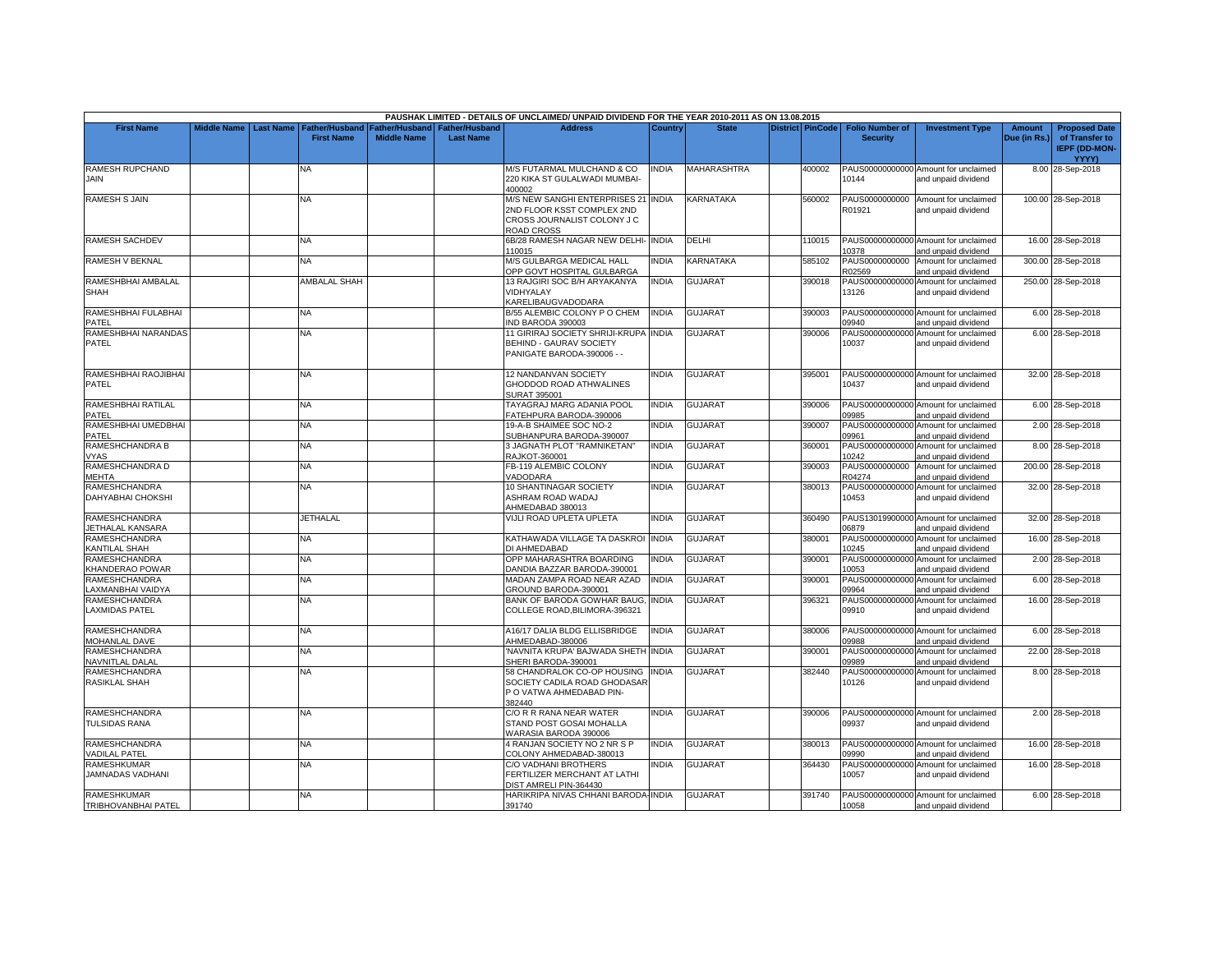|                                              |                    |                  |                                     |                                             |                                           | PAUSHAK LIMITED - DETAILS OF UNCLAIMED/ UNPAID DIVIDEND FOR THE YEAR 2010-2011 AS ON 13.08.2015                 |              |                       |                         |                                           |                                                             |                               |                                                                                |
|----------------------------------------------|--------------------|------------------|-------------------------------------|---------------------------------------------|-------------------------------------------|-----------------------------------------------------------------------------------------------------------------|--------------|-----------------------|-------------------------|-------------------------------------------|-------------------------------------------------------------|-------------------------------|--------------------------------------------------------------------------------|
| <b>First Name</b>                            | <b>Middle Name</b> | <b>Last Name</b> | Father/Husband<br><b>First Name</b> | <b>Father/Husband</b><br><b>Middle Name</b> | <b>Father/Husband</b><br><b>Last Name</b> | <b>Address</b>                                                                                                  | Country      | <b>State</b>          | <b>District PinCode</b> | <b>Folio Number of</b><br><b>Security</b> | <b>Investment Type</b>                                      | <b>Amount</b><br>Due (in Rs.) | <b>Proposed Date</b><br>of Transfer to<br><b>IEPF (DD-MON-</b><br><b>YYYY)</b> |
| <b>RAMGOPAL</b><br><b>JAWAHARLAL SUROTIA</b> |                    |                  | NA                                  |                                             |                                           | C/O P J SOROTIA & CO OPP.<br>CHAKHODIA MAHADEV RAKHIAL<br>AHMEDABAD                                             | INDIA        | <b>GUJARAT</b>        | 380060                  | 10059                                     | PAUS00000000000 Amount for unclaimed<br>and unpaid dividend |                               | 82.00 28-Sep-2018                                                              |
| RAMGOPAL KOTA MBBS                           |                    |                  | <b>NA</b>                           |                                             |                                           | S/O. DR. GUPTA. K.G.K 15TH LANE,<br>ARUNDELPET, GUNTUR                                                          | <b>INDIA</b> | <b>ANDHRA PRADESH</b> | 522002                  | K00464                                    | PAUS0000000000 Amount for unclaimed<br>and unpaid dividend  |                               | 1000.00 28-Sep-2018                                                            |
| RAMILA<br>RAMESHCHANDRA SHAH                 |                    |                  | NA                                  |                                             |                                           | 87 AMIN NAGAR CHHANI DIST<br>BARODA PIN-391740                                                                  | <b>INDIA</b> | GUJARAT               | 391740                  | 09991                                     | PAUS00000000000 Amount for unclaimed<br>and unpaid dividend |                               | 32.00 28-Sep-2018                                                              |
| RAMJI SAMJI GORA                             |                    |                  | <b>NA</b>                           |                                             |                                           | KUVERJI DEVSHI CHAWL 2ND FL B INDIA<br>S ROAD OPP ZARAPKAR SHOW<br>ROOM DADAR W RLY MUMBAI<br>400028            |              | <b>MAHARASHTRA</b>    | 400028                  | 10298                                     | PAUS00000000000 Amount for unclaimed<br>and unpaid dividend |                               | 8.00 28-Sep-2018                                                               |
| RAMJIBHAI CHHOTABHAI<br>PATEL                |                    |                  | <b>NA</b>                           |                                             |                                           | NAVAPUR PUNITCHOK POST<br>PADRA TA PADRA DIST BARODA<br>PIN-391440                                              | <b>INDIA</b> | <b>GUJARAT</b>        | 391440                  | 10061                                     | PAUS00000000000 Amount for unclaimed<br>and unpaid dividend |                               | 6.00 28-Sep-2018                                                               |
| RAMJIBHAI GALABHAI<br>PATEL                  |                    |                  | NA                                  |                                             |                                           | GIN PLOT DHORAJI DIST-RAJKOT<br>PIN 360410                                                                      | <b>INDIA</b> | <b>GUJARAT</b>        | 360410                  | 09934                                     | PAUS00000000000 Amount for unclaimed<br>and unpaid dividend |                               | 32.00 28-Sep-2018                                                              |
| RAMKISHEN AGARWAL                            |                    |                  | NA                                  |                                             |                                           | JANATA MEDICAL HALL ABID ROAD INDIA<br><b>HYDERABAD</b>                                                         |              | <b>ANDHRA PRADESH</b> | 500001                  | PAUS0000000000<br>R00926                  | Amount for unclaimed<br>and unpaid dividend                 |                               | 400.00 28-Sep-2018                                                             |
| RAMNATH GANESH PAI<br><b>BUDBUDE</b>         |                    |                  | NΑ                                  |                                             |                                           | DAMODAR HOUSING SOCIETY<br>AQUEM MARGOA                                                                         | <b>INDIA</b> | <b>GOA</b>            | 403601                  | PAUS0000000000<br>R01084                  | Amount for unclaimed<br>and unpaid dividend                 |                               | 40.00 28-Sep-2018                                                              |
| <b>RAMPRAKASH SINGH</b>                      |                    |                  | NA.                                 |                                             |                                           | PAUSHAK LTD 4TH FLOOR<br>ALEMBIC ROAD BARODA 390003                                                             | <b>INDIA</b> | GUJARAT               | 390003                  | PAUS00000000000<br>10466                  | Amount for unclaimed<br>and unpaid dividend                 |                               | 32.00 28-Sep-2018                                                              |
| RAMSINH JINABHAI<br><b>THAKOR</b>            |                    |                  | <b>NA</b>                           |                                             |                                           | ROHIT' 55 DHANLAKSHMI SOCIETY INDIA<br>NO 2 BEHIND ARYAKANYA<br>VIDYALAYA KARELIBAUG BARODA<br>390001           |              | <b>GUJARAT</b>        | 390001                  | 09926                                     | PAUS00000000000 Amount for unclaimed<br>and unpaid dividend |                               | 2.00 28-Sep-2018                                                               |
| RAMSWAROOP SHARMA                            |                    |                  | <b>NA</b>                           |                                             |                                           | M/S KHETAN & CO KHETAN<br>BHAWAN M I ROAD JAIPUR-302001                                                         | <b>INDIA</b> | <b>RAJASTHAN</b>      | 302001                  | 10165                                     | PAUS00000000000 Amount for unclaimed<br>and unpaid dividend |                               | 8.00 28-Sep-2018                                                               |
| RAMVILAS MODANI                              |                    |                  | NA                                  |                                             |                                           | 3-3-188 CHAPPALBAZAR<br>HYDERABAD-500027                                                                        | <b>INDIA</b> | ANDHRA PRADESH        | 500027                  | 10369                                     | PAUS00000000000 Amount for unclaimed<br>and unpaid dividend |                               | 8.00 28-Sep-2018                                                               |
| <b>RANACHHODBHAI</b><br>AMBALAL BRAHMABHATT  |                    |                  | <b>NA</b>                           |                                             |                                           | SALATWADA TULSIBHAI<br>BAKORBHAI NI CHAL BARODA-<br>390001                                                      | <b>INDIA</b> | <b>GUJARAT</b>        | 390001                  | 10422                                     | PAUS00000000000 Amount for unclaimed<br>and unpaid dividend |                               | 2.00 28-Sep-2018                                                               |
| <b>RANADIP RANJAN</b><br><b>GHOSH ROY</b>    |                    |                  | ΝA                                  |                                             |                                           | FLAT-3 E-14 KARUNAMAYEE<br>ESTATE SALT LAKE CITY CALCUTTA                                                       | <b>INDIA</b> | <b>WEST BENGAL</b>    | 700091                  | R02829                                    | PAUS0000000000 Amount for unclaimed<br>and unpaid dividend  |                               | 200.00 28-Sep-2018                                                             |
| <b>RANCHHODBHAI</b><br>JAGJIVANBHAI PANCHOLI |                    |                  | NA                                  |                                             |                                           | VIVEKANAND CO-HSG SOC A-23<br>AJWA ROAD BARODA-390006                                                           | <b>INDIA</b> | <b>GUJARAT</b>        | 390006                  | 10063                                     | PAUS00000000000 Amount for unclaimed<br>and unpaid dividend |                               | 32.00 28-Sep-2018                                                              |
| RANGA ANNAVAJJALA                            |                    |                  | NA.                                 |                                             |                                           | C/O.MR.RANGANATH SHARMA 6,<br>MINCHIN STREET, KURNOOL (A.P)                                                     | <b>INDIA</b> | <b>ANDHRA PRADESH</b> | 518001                  | PAUS0000000000<br>R00227                  | Amount for unclaimed<br>and unpaid dividend                 |                               | 200.00 28-Sep-2018                                                             |
| RANGARAO PANTAM                              |                    |                  | NA                                  |                                             |                                           | PITHAPURAM EAST GODAVARI<br>DIST. ANDHRA PRADESH                                                                | <b>INDIA</b> | <b>ANDHRA PRADESH</b> | 533450                  | R00658                                    | PAUS0000000000 Amount for unclaimed<br>and unpaid dividend  |                               | 400.00 28-Sep-2018                                                             |
| RANGASWAMY G R                               |                    |                  | NA                                  |                                             |                                           | 25/2 THULASIRAMDAS MUTT ROAD<br>FRAZER TOWN BANGALORE                                                           | <b>INDIA</b> | <b>KARNATAKA</b>      | 560005                  | PAUS0000000000<br>R02529                  | Amount for unclaimed<br>and unpaid dividend                 |                               | 200.00 28-Sep-2018                                                             |
| RANI B NANGRANI                              |                    |                  | NA                                  |                                             |                                           | 802 EMBASSY TOWERS 7<br>BUNGLOWS RD VARSOVA MUMBAI<br>400061                                                    | <b>INDIA</b> | <b>MAHARASHTRA</b>    | 400061                  | 10476                                     | PAUS00000000000 Amount for unclaimed<br>and unpaid dividend |                               | 300.00 28-Sep-2018                                                             |
| RANI CHANDUMAL<br><b>ISRANI</b>              |                    |                  | NA.                                 |                                             |                                           | C/O MRS D K VALLECHA AL-4 BLDG INDIA<br>NO 12 ROOM NO 1 SECTOR NO 5<br>AIROLI CIDCO COLONY NEW<br>MUMBAI 400708 |              | MAHARASHTRA           | 400708                  | 10362                                     | PAUS00000000000 Amount for unclaimed<br>and unpaid dividend |                               | 8.00 28-Sep-2018                                                               |
| RANI K VASWANI                               |                    |                  | ΝA                                  |                                             |                                           | FLAT NO 15 BLOCK 1 PUSHPA<br>VIHAR NEAR COLABA POST OFFICE<br>MUMBAI-400005                                     | <b>INDIA</b> | MAHARASHTRA           | 400005                  | 10141                                     | PAUS00000000000 Amount for unclaimed<br>and unpaid dividend |                               | 8.00 28-Sep-2018                                                               |
| RANJAN JAMES SALIS                           |                    |                  | NA                                  |                                             |                                           | RB-II 7/15 RAILWAY QUARTERS 335 INDIA<br>SIR J J ROAD BYCULLA MUMBAI<br>400008                                  |              | <b>MAHARASHTRA</b>    | 400008                  | 10504                                     | PAUS00000000000 Amount for unclaimed<br>and unpaid dividend |                               | 32.00 28-Sep-2018                                                              |
| <b>RANJAN SAPRA</b>                          |                    |                  | NA.                                 |                                             |                                           | <b>A2/97 RAJOURI GARDEN NEW</b><br>DELHI-110027                                                                 | <b>INDIA</b> | DELHI                 | 110027                  | 10190                                     | PAUS00000000000 Amount for unclaimed<br>and unpaid dividend |                               | 8.00 28-Sep-2018                                                               |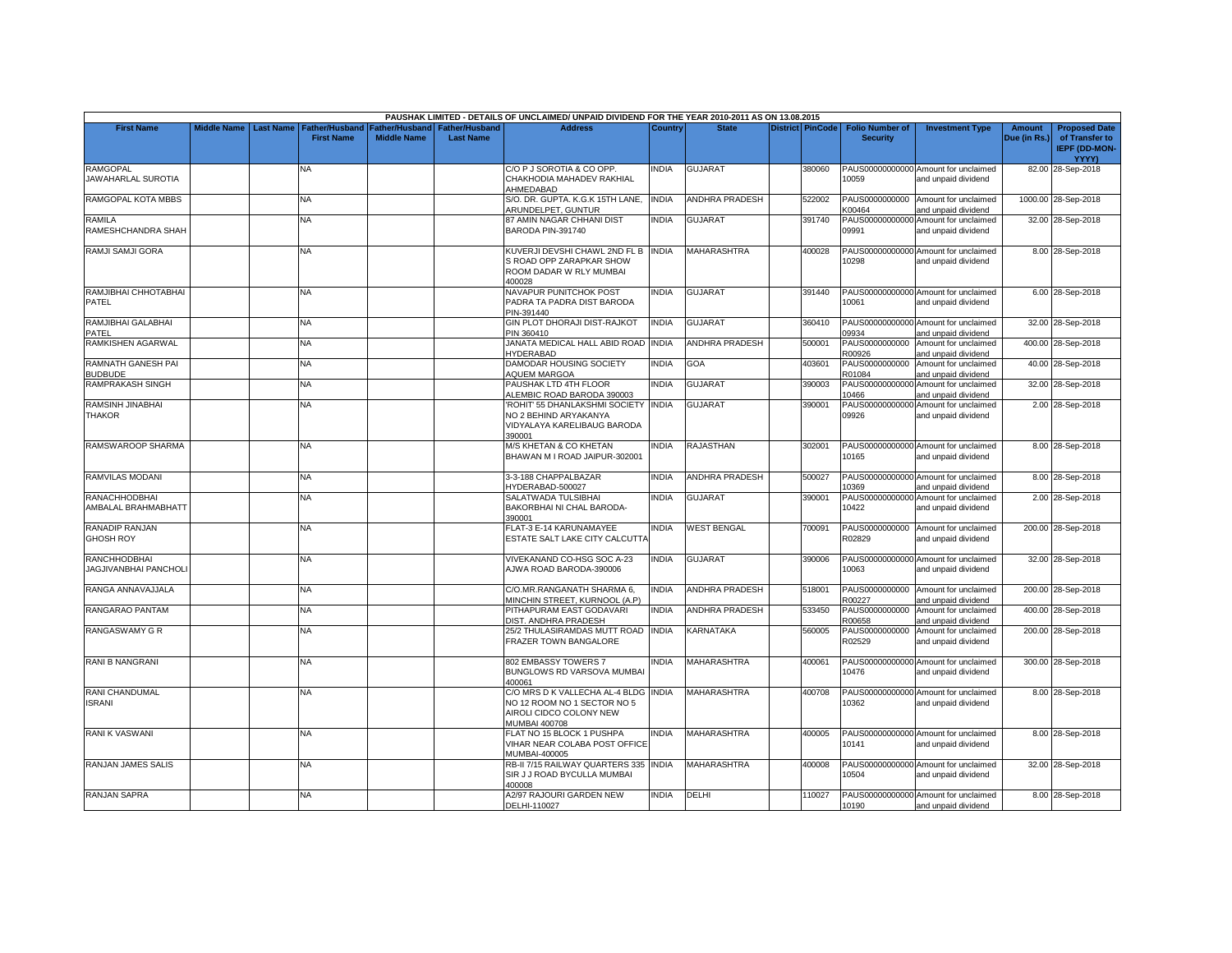|                                            |                    |                  |                                            |                                             |                                           | PAUSHAK LIMITED - DETAILS OF UNCLAIMED/ UNPAID DIVIDEND FOR THE YEAR 2010-2011 AS ON 13.08.2015   |              |                    |                         |                                           |                                                             |                               |                                                                |
|--------------------------------------------|--------------------|------------------|--------------------------------------------|---------------------------------------------|-------------------------------------------|---------------------------------------------------------------------------------------------------|--------------|--------------------|-------------------------|-------------------------------------------|-------------------------------------------------------------|-------------------------------|----------------------------------------------------------------|
| <b>First Name</b>                          | <b>Middle Name</b> | <b>Last Name</b> | <b>Father/Husband</b><br><b>First Name</b> | <b>Father/Husband</b><br><b>Middle Name</b> | <b>Father/Husband</b><br><b>Last Name</b> | <b>Address</b>                                                                                    | Country      | <b>State</b>       | <b>District PinCode</b> | <b>Folio Number of</b><br><b>Security</b> | <b>Investment Type</b>                                      | <b>Amount</b><br>Due (in Rs.) | <b>Proposed Date</b><br>of Transfer to<br><b>IEPF (DD-MON-</b> |
| RANJANA AGGARWAL                           |                    |                  | NA                                         |                                             |                                           | C/O KASHMIRILAL AGGARWAL &                                                                        | INDIA        | <b>PUNJAB</b>      | 43505                   |                                           | PAUS00000000000 Amount for unclaimed                        |                               | YYYY)<br>8.00 28-Sep-2018                                      |
|                                            |                    |                  |                                            |                                             |                                           | BROS ENGINEERS & FOUNDERS<br>AIZPURA ROAD BATALA-143505                                           |              |                    |                         | 10156                                     | and unpaid dividend                                         |                               |                                                                |
| <b>RANJANA G</b>                           |                    |                  | NA.                                        |                                             |                                           | D-II/51 KIDWAI NAGAR WEST NEW                                                                     | <b>INDIA</b> | DELHI              | 110023                  |                                           | PAUSIN300450100 Amount for unclaimed                        |                               | 400.00 28-Sep-2018                                             |
| <b>MAHESHWARI</b>                          |                    |                  |                                            |                                             |                                           | DELHI                                                                                             |              |                    |                         | 67852                                     | and unpaid dividend                                         |                               |                                                                |
| RANJANA JIVARAJ SHAH                       |                    |                  | NA                                         |                                             |                                           | C/O RATANSINH RUNCHORDAS 25<br>SWALLOW LANE CALCUTTA-700001                                       | <b>INDIA</b> | <b>WEST BENGAL</b> | 700001                  | 10265                                     | PAUS00000000000 Amount for unclaimed<br>and unpaid dividend |                               | 8.00 28-Sep-2018                                               |
| RANJANA SHARMA                             |                    |                  | <b>NA</b>                                  |                                             |                                           | A-IV/23 NIRMAL PURI LAJPAT<br>VAGAR NEW DELHI-110024                                              | <b>INDIA</b> | <b>DELHI</b>       | 110024                  | 10207                                     | PAUS00000000000 Amount for unclaimed<br>and unpaid dividend |                               | 8.00 28-Sep-2018                                               |
| RANJANBEN R PATEL                          |                    |                  | <b>NA</b>                                  |                                             |                                           | <b>B-74 ANAND TENAMENT NEAR</b><br>SWAMI SMRUTI MANDIR                                            | <b>INDIA</b> | GUJARAT            | 380050                  | 10502                                     | PAUS00000000000 Amount for unclaimed<br>and unpaid dividend |                               | 6.00 28-Sep-2018                                               |
| <b>RANJANBEN</b>                           |                    |                  | NΑ                                         |                                             |                                           | GHODASAR AHMEDABAD 380050<br>DIVN 7 BLOCK NO 1/B                                                  | <b>INDIA</b> | GUJARAT            | 390002                  |                                           | PAUS00000000000 Amount for unclaimed                        |                               | 22.00 28-Sep-2018                                              |
| RAJENDRAKUMAR PATEI                        |                    |                  |                                            |                                             |                                           | SARDARNAGAR SOCIETY CHHANI<br>ROAD BARODA 390002                                                  |              |                    |                         | 09889                                     | and unpaid dividend                                         |                               |                                                                |
| RANJEET KAUR                               |                    |                  | NΑ                                         |                                             |                                           | C/O A-41/E D D A FLAT MUNIRKA                                                                     | <b>INDIA</b> | DELHI              | 110067                  |                                           | PAUS00000000000 Amount for unclaimed                        |                               | 8.00 28-Sep-2018                                               |
| RANJEETA SARDA                             |                    |                  | NA                                         |                                             |                                           | <b>NEW DELHI-110067</b><br>11 KAKANAGAR MARKET DR ZAKIR INDIA                                     |              | <b>DELHI</b>       | 110003                  | 10331                                     | and unpaid dividend<br>PAUS00000000000 Amount for unclaimed |                               | 32.00 28-Sep-2018                                              |
|                                            |                    |                  |                                            |                                             |                                           | HUSSAIN ROAD NEW DELHI 110003                                                                     |              |                    |                         | 10459                                     | and unpaid dividend                                         |                               |                                                                |
| RANJIT KUMAR DATTA                         |                    |                  | NA.                                        |                                             |                                           | P O CHAKULIA DIST SINGHBHUM<br>BIHAR 832301                                                       | <b>INDIA</b> | <b>JHARKHAND</b>   | 832301                  | 10467                                     | PAUS00000000000 Amount for unclaimed<br>and unpaid dividend |                               | 32.00 28-Sep-2018                                              |
| <b>RANJITKAUR</b><br>RATTANSINGH BUNAIT    |                    |                  | <b>NA</b>                                  |                                             |                                           | <b>J1 SUJATA FLATS CAMP ROAD</b><br>SHAHI BAG OPP SHAHI BAG<br>POLICE CHOWKY AHMEDABAD-<br>380004 | <b>INDIA</b> | <b>GUJARAT</b>     | 380004                  | 10065                                     | PAUS00000000000 Amount for unclaimed<br>and unpaid dividend |                               | 16.00 28-Sep-2018                                              |
| RANJNA SEHGAL                              |                    |                  | NA.                                        |                                             |                                           | C/O MR C V RAMACHANDRAN G C<br>H F LTD 121- 0 NEW DELHI HOUSE<br>27 BARA ROAD NEW DELH- I-110001  | <b>INDIA</b> | DELHI              | 110001                  | 10322                                     | PAUS00000000000 Amount for unclaimed<br>and unpaid dividend |                               | 8.00 28-Sep-2018                                               |
| RAO G PURUSHOTHAMA                         |                    |                  | NΑ                                         |                                             |                                           | 688/1 N S ROAD DEVARAJ<br><b>MOHALLA MYSORE</b>                                                   | <b>INDIA</b> | KARNATAKA          | 570001                  | PAUS0000000000<br>R02631                  | Amount for unclaimed<br>and unpaid dividend                 |                               | 200.00 28-Sep-2018                                             |
| RAOJIBHAI AMBALAL<br>SOLANKI               |                    |                  | <b>NA</b>                                  |                                             |                                           | SOLANKI STREET GORWA BARODA-INDIA<br>390003                                                       |              | <b>GUJARAT</b>     | 390003                  | 09950                                     | PAUS00000000000 Amount for unclaimed<br>and unpaid dividend |                               | 2.00 28-Sep-2018                                               |
| RAOJIBHAI BHAILALBHAI<br>PATEL             |                    |                  | NA                                         |                                             |                                           | ALDAS STREET AT KANTHARIA<br>TAL BORSADN VIA VASADDIST.<br><b>HEDA</b>                            | <b>INDIA</b> | <b>GUJARAT</b>     | 388307                  | 10066                                     | PAUS00000000000 Amount for unclaimed<br>and unpaid dividend |                               | 2.00 28-Sep-2018                                               |
| RAOJIBHAI MATHURBHAI<br>PATEL              |                    |                  | <b>NA</b>                                  |                                             |                                           | I JAYSHREE SOCIETY KARELIBAG<br>BARODA-390001                                                     | <b>INDIA</b> | GUJARAT            | 390001                  | PAUS00000000000<br>09993                  | Amount for unclaimed<br>and unpaid dividend                 |                               | 16.00 28-Sep-2018                                              |
| RAOJIBHAI SOMABHAI<br>PATEL                |                    |                  | NA                                         |                                             |                                           | C/O MR SOMABHAI B PATEL AT<br>POST VEHRA KHADI TAL ANAND<br>DIST KAIRA PIN-388001                 | <b>INDIA</b> | <b>GUJARAT</b>     | 388001                  | 09995                                     | PAUS00000000000 Amount for unclaimed<br>and unpaid dividend |                               | 10.00 28-Sep-2018                                              |
| RASHEEDA KODOPPILLY                        |                    |                  | NA                                         |                                             |                                           | <b>KODOPPILLY HOUSE</b><br>NEDUMBASSERY P O ERNAKULAM<br><b>KERALA</b>                            | <b>INDIA</b> | KERALA             | 683585                  | 32060                                     | PAUSIN300513162 Amount for unclaimed<br>and unpaid dividend |                               | 300.00 28-Sep-2018                                             |
| <b>RASHMI</b>                              |                    |                  | NA                                         |                                             |                                           | 231/C PKT I MAYUR VIHAR PHASE I<br>DELHI 110091                                                   | <b>INDIA</b> | DELHI              | 110091                  | 10210                                     | PAUS00000000000 Amount for unclaimed<br>and unpaid dividend |                               | 8.00 28-Sep-2018                                               |
| <b>RASHMI GERA</b>                         |                    |                  | <b>NA</b>                                  |                                             |                                           | NEW MEDICINE HOME MAIN ROAD, INDIA<br><b>NEAR SUJATHA CINEMA RANCHI</b>                           |              | <b>JHARKHAND</b>   | 834001                  | PAUS0000000000<br>R05551                  | Amount for unclaimed<br>and unpaid dividend                 |                               | 200.00 28-Sep-2018                                             |
| <b>RASHMI NAROTAMDAS</b><br><b>MITHANI</b> |                    |                  | <b>NA</b>                                  |                                             |                                           | ARYAN MAHAL, 6TH FLOOR, BLOCK INDIA<br>NO.32, "C" ROAD, CHURCHGATE,<br>MUMBAI-400020              |              | <b>MAHARASHTRA</b> | 400020                  | 10582                                     | PAUS00000000000 Amount for unclaimed<br>and unpaid dividend |                               | 66.00 28-Sep-2018                                              |
| RASHMI RAMESH<br>SAVTALE                   |                    |                  | <b>NA</b>                                  |                                             |                                           | 304 MIRANDA APTS VEER<br>SAVARKAR ROAD DADAR MUMBAI<br>400028                                     | <b>INDIA</b> | <b>MAHARASHTRA</b> | 400028                  | 10301                                     | PAUS00000000000 Amount for unclaimed<br>and unpaid dividend |                               | 16.00 28-Sep-2018                                              |
| <b>RASHMI VIGHNE</b>                       |                    |                  | <b>NA</b>                                  |                                             |                                           | P NO 30 RADHA KRISHNA<br>SAHANIWAS PRASHANT NAGAR<br><b>NAGPUR</b>                                | <b>INDIA</b> | <b>MAHARASHTRA</b> | 440015                  | R03739                                    | PAUS0000000000 Amount for unclaimed<br>and unpaid dividend  |                               | 200.00 28-Sep-2018                                             |
| <b>RASHMI VINAYAK</b>                      |                    |                  | ΝA                                         |                                             |                                           | /INAYAKASHRAM 759/15 DECCAN                                                                       | <b>INDIA</b> | <b>MAHARASHTRA</b> | 411004                  |                                           | PAUS00000000000 Amount for unclaimed                        |                               | 6.00 28-Sep-2018                                               |
| PATANKAR                                   |                    |                  |                                            |                                             |                                           | GYMKHANA PUNE 411004                                                                              |              |                    |                         | 10431                                     | and unpaid dividend                                         |                               |                                                                |
| RASHMI VINAYAK<br>PATANKAR                 |                    |                  | <b>NA</b>                                  |                                             |                                           | VINAYAKASHRAM 759/15 DECCAN<br>GYMKHANA PUNE 411004                                               | <b>INDIA</b> | <b>MAHARASHTRA</b> | 411004                  | 10420                                     | PAUS00000000000 Amount for unclaimed<br>and unpaid dividend |                               | 6.00 28-Sep-2018                                               |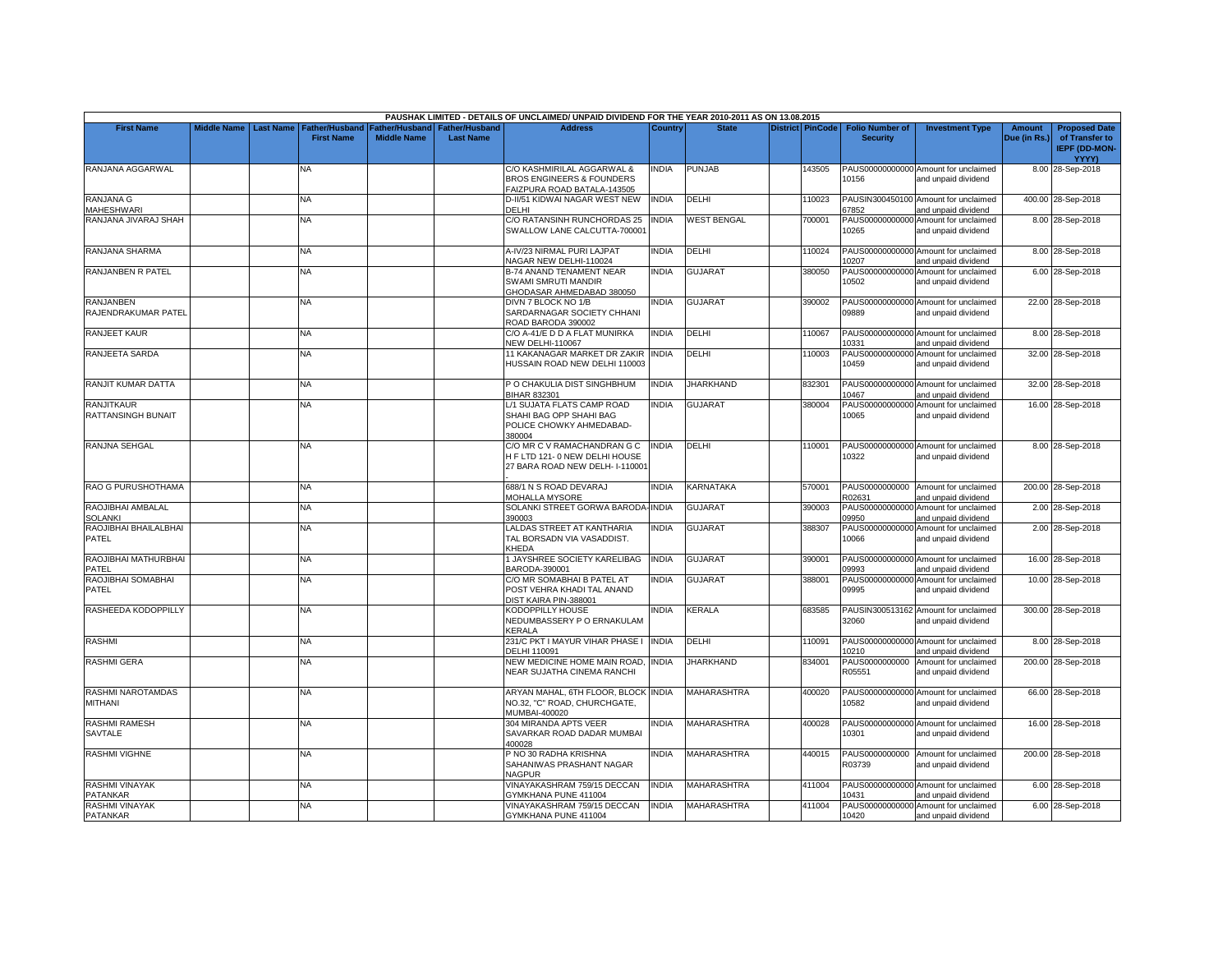|                                       |                    |           |                                            |                                      |                                           | PAUSHAK LIMITED - DETAILS OF UNCLAIMED/ UNPAID DIVIDEND FOR THE YEAR 2010-2011 AS ON 13.08.2015                |              |                    |                  |                                           |                                                             |                               |                                                                |
|---------------------------------------|--------------------|-----------|--------------------------------------------|--------------------------------------|-------------------------------------------|----------------------------------------------------------------------------------------------------------------|--------------|--------------------|------------------|-------------------------------------------|-------------------------------------------------------------|-------------------------------|----------------------------------------------------------------|
| <b>First Name</b>                     | <b>Middle Name</b> | Last Name | <b>Father/Husband</b><br><b>First Name</b> | Father/Husband<br><b>Middle Name</b> | <b>Father/Husband</b><br><b>Last Name</b> | <b>Address</b>                                                                                                 | Country      | <b>State</b>       | District PinCode | <b>Folio Number of</b><br><b>Security</b> | <b>Investment Type</b>                                      | <b>Amount</b><br>Due (in Rs.) | <b>Proposed Date</b><br>of Transfer to<br><b>IEPF (DD-MON-</b> |
| RASHMIBEN RAJNIBHAI                   |                    |           | NA                                         |                                      |                                           | GUNDA FALIA RAJMAHAL ROAD                                                                                      | <b>NDIA</b>  | <b>GUJARAT</b>     | 390001           |                                           | PAUS00000000000 Amount for unclaimed                        |                               | YYYY)<br>6.00 28-Sep-2018                                      |
| PATEL                                 |                    |           |                                            |                                      |                                           | BARODA-390001                                                                                                  |              |                    |                  | 10068                                     | and unpaid dividend                                         |                               |                                                                |
| <b>RASHMIKANT B DAVE</b>              |                    |           | <b>NA</b>                                  |                                      |                                           | C/O DR DAVE B T SHIYAPURA<br>RAOPURA VADODARA                                                                  | <b>INDIA</b> | <b>GUJARAT</b>     | 390003           | PAUS0000000000<br>R05255                  | Amount for unclaimed<br>and unpaid dividend                 |                               | 600.00 28-Sep-2018                                             |
| RASHMIKANT JAYENDRA                   |                    |           | <b>NA</b>                                  |                                      |                                           | 58 VARDHAMAN NAGAR SOC                                                                                         | INDIA        | <b>GUJARAT</b>     | 382721           |                                           | PAUS00000000000 Amount for unclaimed                        |                               | 16.00 28-Sep-2018                                              |
| SHUKLA                                |                    |           |                                            |                                      |                                           | BEHIND SARDAR BAG KALOL PIN-<br>382721                                                                         |              |                    |                  | 10069                                     | and unpaid dividend                                         |                               |                                                                |
| RASHMIKANT RAOJIBHAI<br>PATEL         |                    |           | ΝA                                         |                                      |                                           | F/3 ALEMBIC GLASS COLONY<br>WHITEFIELD BANGALORE-560066                                                        | INDIA        | KARNATAKA          | 560066           | 10118                                     | PAUS00000000000 Amount for unclaimed<br>and unpaid dividend |                               | 32.00 28-Sep-2018                                              |
| RASHMIKANT SHANTILAL<br>PATEL         |                    |           | <b>NA</b>                                  |                                      |                                           | SHARE DEPARTMENT ALEMBIC<br>CHEMICAL WORKS CO LTD<br><b>BARODA 390003</b>                                      | <b>INDIA</b> | <b>GUJARAT</b>     | 390003           | PAUS00000000000<br>09943                  | Amount for unclaimed<br>and unpaid dividend                 |                               | 2.00 28-Sep-2018                                               |
| <b>RASIK CHHOTALAL</b><br>CHAUHAN     |                    |           | NΑ                                         |                                      |                                           | SADAR BAZAR DHOBIMAHOLLA<br>FATEH GUNJ BARODA 390002                                                           | <b>NDIA</b>  | GUJARAT            | 390002           | PAUS00000000000<br>09945                  | Amount for unclaimed<br>and unpaid dividend                 |                               | 6.00 28-Sep-2018                                               |
| RASIKBHAI HARIBHAI<br>SONI            |                    |           | <b>NA</b>                                  |                                      |                                           | B-33 JALABAPA NAGAR SOCIETY<br>BACK OF RANCHHODJI MANDIR NR<br>ANKUR SOC VAGHODIA ROAD<br><b>BARODA 390019</b> | <b>NDIA</b>  | <b>GUJARAT</b>     | 390019           | PAUS00000000000<br>09938                  | Amount for unclaimed<br>and unpaid dividend                 |                               | 2.00 28-Sep-2018                                               |
| RASIKBHAI JASHBHAI<br>PATEL           |                    |           | <b>NA</b>                                  |                                      |                                           | "MAULIK SMRUTI" OPP GOVT<br>HOSPITAL DEVGAD BARIA 389380<br>DIST PANCHMAHAL GUJ                                | <b>INDIA</b> | <b>GUJARAT</b>     | 389380           | 10547                                     | PAUS00000000000 Amount for unclaimed<br>and unpaid dividend |                               | 40.00 28-Sep-2018                                              |
| RASIKLAL LAVCHAND<br>VASA             |                    |           | <b>NA</b>                                  |                                      |                                           | 291/21 D M JAIN BLDG NO 1<br>STATION ROAD MATUNGA MUMBAI-<br>400019                                            | <b>INDIA</b> | <b>MAHARASHTRA</b> | 400019           | 10255                                     | PAUS00000000000 Amount for unclaimed<br>and unpaid dividend |                               | 32.00 28-Sep-2018                                              |
| RASIKLAL MADHAVLAL<br>SHAH            |                    |           | NΑ                                         |                                      |                                           | KAPOOR BUILDING AMBAWADI<br>RAMNAGAR SABARMATI<br>AHMEDABAD 380005                                             | <b>NDIA</b>  | <b>GUJARAT</b>     | 380005           | 10447                                     | PAUS00000000000 Amount for unclaimed<br>and unpaid dividend |                               | 16.00 28-Sep-2018                                              |
| RASIKLAL MAGANLAL<br><b>UPADHYAYA</b> |                    |           | <b>NA</b>                                  |                                      |                                           | PRATHMIK AROGYA AKKAM AT &<br>PO SOKHADA TA SOKHADA-391240                                                     | INDIA        | <b>GUJARAT</b>     | 391240           | 10073                                     | PAUS00000000000 Amount for unclaimed<br>and unpaid dividend |                               | 2.00 28-Sep-2018                                               |
| RASIKLAL NARANDAS<br>PATEL            |                    |           | NA                                         |                                      |                                           | C/O M/S FULCHANDBHAI<br>LALLUBHAI BEHIND KHANDERAO<br>MARKET SULEMAN BLDG BARODA-<br>390001                    | NDIA         | <b>GUJARAT</b>     | 390001           | 10074                                     | PAUS00000000000 Amount for unclaimed<br>and unpaid dividend |                               | 2.00 28-Sep-2018                                               |
| RASIKLAL RAMCHANDRA<br>KHARADI        |                    |           | <b>NA</b>                                  |                                      |                                           | SHAK MARKET PADRA DIST<br>BARODA PIN-391440                                                                    | <b>INDIA</b> | <b>GUJARAT</b>     | 391440           | 10075                                     | PAUS00000000000 Amount for unclaimed<br>and unpaid dividend |                               | 2.00 28-Sep-2018                                               |
| <b>RASIKLAL</b><br>RANCHHODLAL MODI   |                    |           | NΑ                                         |                                      |                                           | RANDHEJA DIST GANDHINAGAR<br>382620                                                                            | <b>NDIA</b>  | GUJARAT            | 382620           | PAUS00000000000<br>09998                  | Amount for unclaimed<br>and unpaid dividend                 |                               | 2.00 28-Sep-2018                                               |
| RASIKLAL TRIKAMLAL                    |                    |           | <b>NA</b>                                  |                                      |                                           | SHARE BROKER 469 SHANTINATH'S INDIA<br>POLE KALUPUR AHMEDABAD-<br>380001                                       |              | <b>GUJARAT</b>     | 380001           | PAUS00000000000<br>10100                  | Amount for unclaimed<br>and unpaid dividend                 |                               | 10.00 28-Sep-2018                                              |
| RASIKLAL VELJI GANDHI                 |                    |           | <b>NA</b>                                  |                                      |                                           | KUVERJI DEVSHI CHAWL 2ND FL B INDIA<br>S ROAD OPP ZARAPKAR SHOW<br>ROOM DADAR W RLY MUMBAI<br>400028           |              | <b>MAHARASHTRA</b> | 400028           | 10300                                     | PAUS00000000000 Amount for unclaimed<br>and unpaid dividend |                               | 8.00 28-Sep-2018                                               |
| RASULBHAI ALIBHAI<br><b>BHARMAL</b>   |                    |           | NA                                         |                                      |                                           | C/O BHARMAL BROTHERS & CO<br>KALSARI ROAD AT VISAVADAR DIST<br>JUNAGADH PIN-362130                             | <b>INDIA</b> | <b>GUJARAT</b>     | 362130           | 10076                                     | PAUS00000000000 Amount for unclaimed<br>and unpaid dividend |                               | 16.00 28-Sep-2018                                              |
| RATANBEN KANTILAL<br><b>FURIA</b>     |                    |           | ΝA                                         |                                      |                                           | C/O R P SHROFF AND SONS 704 A<br>STOCK EXCHANGE PLAZA DALAL<br>STREET FORT MUMBAI-400023                       | <b>NDIA</b>  | MAHARASHTRA        | 400023           | 10296                                     | PAUS00000000000 Amount for unclaimed<br>and unpaid dividend |                               | 24.00 28-Sep-2018                                              |
| RATANSINH MOHANSINH<br>CHAVDA         |                    |           | <b>NA</b>                                  |                                      |                                           | AT & PO UNDEL DARBAR FALIA<br>CAMBAY DIST KAIRA 388640                                                         | <b>NDIA</b>  | <b>GUJARAT</b>     | 388640           | 10490                                     | PAUS00000000000 Amount for unclaimed<br>and unpaid dividend |                               | 32.00 28-Sep-2018                                              |
| <b>RATANSINH</b><br>PARTHAMSINH RAO   |                    |           | <b>NA</b>                                  |                                      |                                           | 94/E RAILWAY COLONY<br>PRATAPNAGAR BARODA-390004                                                               | <b>INDIA</b> | GUJARAT            | 390004           | PAUS00000000000<br>10077                  | Amount for unclaimed<br>and unpaid dividend                 |                               | 2.00 28-Sep-2018                                               |
| RATHNAKALA PAKKALA                    |                    |           | NΑ                                         |                                      |                                           | 37/2 R C F COLONY SECTOR-6<br>VASHI NAVI MUMBAI 400703                                                         | INDIA        | MAHARASHTRA        | 400703           | PAUS00000000000<br>10567                  | Amount for unclaimed<br>and unpaid dividend                 |                               | 8.00 28-Sep-2018                                               |
| RATILAL BAPUBHAI<br>RAVAL             |                    |           | <b>NA</b>                                  |                                      |                                           | VAIRAGI MAHOLLO MADAN ZAMPA<br>RD PATTHER GATE BARODA 390001                                                   | <b>INDIA</b> | <b>GUJARAT</b>     | 390001           | 09951                                     | PAUS00000000000 Amount for unclaimed<br>and unpaid dividend |                               | 2.00 28-Sep-2018                                               |
| RATILAL CHHABILDAS<br><b>KOTADIA</b>  |                    |           | <b>NA</b>                                  |                                      |                                           | <b>8 GANDHINAGAR SOCIETY</b><br>SOCIETYNAGAR HIMATNAGAR-<br>383001                                             | <b>NDIA</b>  | <b>GUJARAT</b>     | 383001           | 10078                                     | PAUS00000000000 Amount for unclaimed<br>and unpaid dividend |                               | 16.00 28-Sep-2018                                              |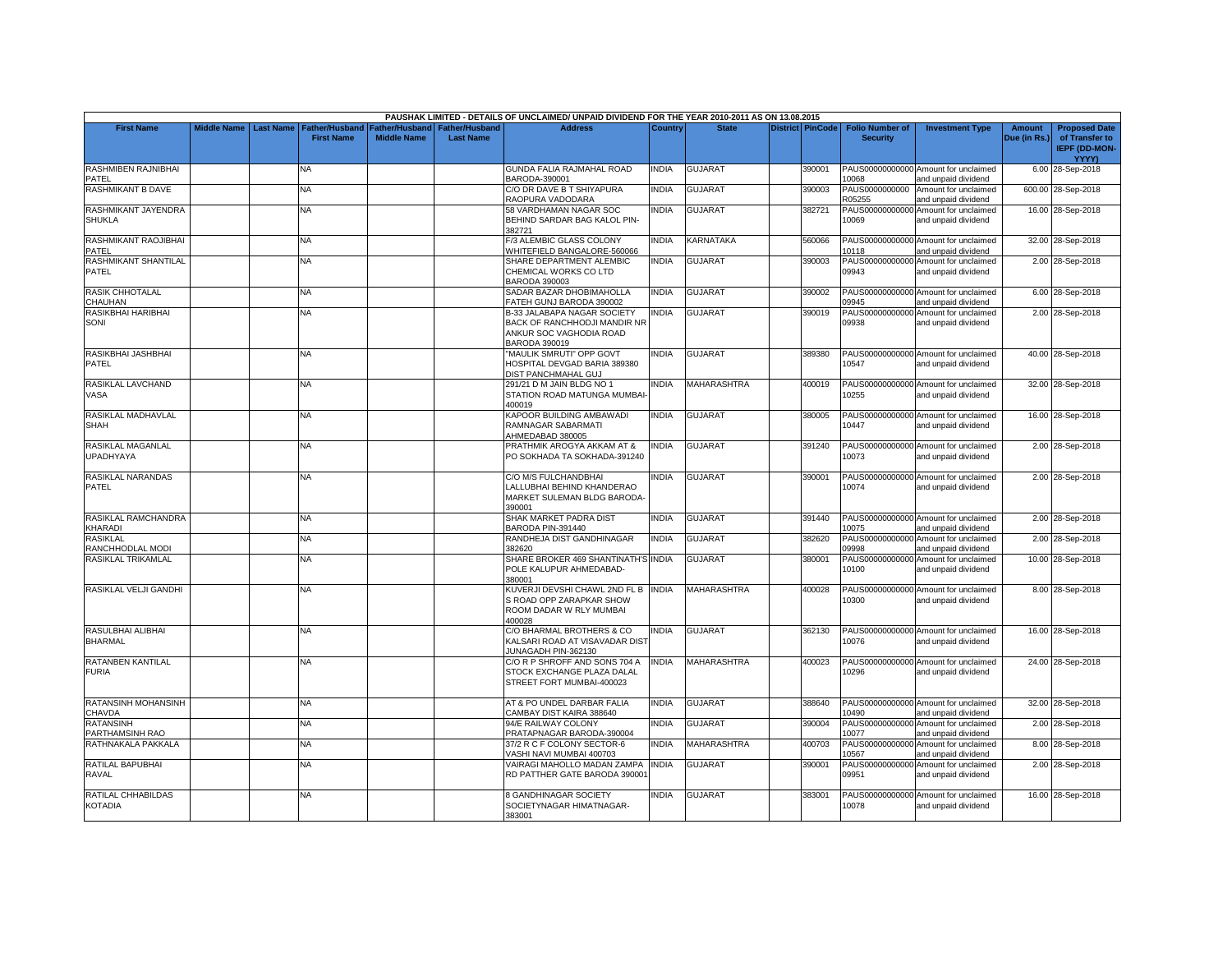|                                         |                    |                  |                                            |                                             |                                           | PAUSHAK LIMITED - DETAILS OF UNCLAIMED/ UNPAID DIVIDEND FOR THE YEAR 2010-2011 AS ON 13.08.2015 |                |                       |                         |                                           |                                                             |                               |                                                                |
|-----------------------------------------|--------------------|------------------|--------------------------------------------|---------------------------------------------|-------------------------------------------|-------------------------------------------------------------------------------------------------|----------------|-----------------------|-------------------------|-------------------------------------------|-------------------------------------------------------------|-------------------------------|----------------------------------------------------------------|
| <b>First Name</b>                       | <b>Middle Name</b> | <b>Last Name</b> | <b>Father/Husband</b><br><b>First Name</b> | <b>Father/Husband</b><br><b>Middle Name</b> | <b>Father/Husband</b><br><b>Last Name</b> | <b>Address</b>                                                                                  | <b>Country</b> | <b>State</b>          | <b>District PinCode</b> | <b>Folio Number of</b><br><b>Security</b> | <b>Investment Type</b>                                      | <b>Amount</b><br>Due (in Rs.) | <b>Proposed Date</b><br>of Transfer to<br><b>IEPF (DD-MON-</b> |
| RATILAL CHHABILDAS<br><b>KOTADIA</b>    |                    |                  | NA                                         |                                             |                                           | <b>8 GANDHINAGAR SOCIETY</b><br>SOCIETYNAGAR HIMATNAGAR-<br>383001                              | <b>NDIA</b>    | <b>GUJARAT</b>        | 383001                  | 09930                                     | PAUS00000000000 Amount for unclaimed<br>and unpaid dividend |                               | YYYY)<br>16.00 28-Sep-2018                                     |
| RATILAL CHUNILAL SHAH                   |                    |                  | NA.                                        |                                             |                                           | II-B WEST VIEW 309 S V ROAD<br>SANTACRUZ (W) MUMBAI-400054                                      | <b>NDIA</b>    | <b>MAHARASHTRA</b>    | 400054                  | 10306                                     | PAUS00000000000 Amount for unclaimed<br>and unpaid dividend |                               | 18.00 28-Sep-2018                                              |
| RATILAL DEVJI FADADU                    |                    |                  | NA                                         |                                             |                                           | 26 ASIYAD NAGAR KANJARI ROAD<br>HALOL 348350 PMS                                                | <b>INDIA</b>   | <b>GUJARAT</b>        | 384350                  | 09933                                     | PAUS00000000000 Amount for unclaimed<br>and unpaid dividend |                               | 16.00 28-Sep-2018                                              |
| RATILAL HARIBHAI<br><b>SAVALIA</b>      |                    |                  | NA                                         |                                             |                                           | M/S NANJIBHAI HARIBHAI & CO<br>POST OFFICE ROAD VISAVADAR<br>DIST JUNAGADH 362130               | <b>NDIA</b>    | <b>GUJARAT</b>        | 362130                  | 09963                                     | PAUS00000000000 Amount for unclaimed<br>and unpaid dividend |                               | 16.00 28-Sep-2018                                              |
| RATILAL HIRALAL PATEL                   |                    |                  | NA                                         |                                             |                                           | 4, UTKARSH SOCIETY NANA<br>KUMBHNATH ROAD NADIAD-387001                                         | INDIA          | <b>GUJARAT</b>        | 387001                  | 09901                                     | PAUS00000000000 Amount for unclaimed<br>and unpaid dividend |                               | 2.00 28-Sep-2018                                               |
| RATILAL M SHAH                          |                    |                  | NA                                         |                                             |                                           | 13 SWETAMBERNAGAR CO-HSG<br>SOC LTD NARANPURA VISTAR<br>AHMEDABAD-380013                        | <b>NDIA</b>    | <b>GUJARAT</b>        | 380013                  | 10124                                     | PAUS00000000000 Amount for unclaimed<br>and unpaid dividend |                               | 24.00 28-Sep-2018                                              |
| RATNA TELIKAPALLI                       |                    |                  | NΑ                                         |                                             |                                           | D-1, PRESIDENT BANZARA ROAD<br>NO.2 BANZARA HILLS,<br>SECUNDERABAD                              | INDIA          | <b>ANDHRA PRADESH</b> | 500038                  | R00659                                    | PAUS0000000000 Amount for unclaimed<br>and unpaid dividend  |                               | 800.00 28-Sep-2018                                             |
| RAVAJIBHAI KUBERBHAI<br>PATEL           |                    |                  | <b>NA</b>                                  |                                             |                                           | SINHUJ MOTI KHADKI TA<br>MEHMADABAD DIST KAIRA PIN-<br>387130                                   | <b>NDIA</b>    | <b>GUJARAT</b>        | 387130                  | 10080                                     | PAUS00000000000 Amount for unclaimed<br>and unpaid dividend |                               | 2.00 28-Sep-2018                                               |
| <b>RAVEENDRAN</b><br>RAMAKRISHNA PILLAI |                    |                  | <b>NA</b>                                  |                                             |                                           | KRISHNA VILAS PEREKKAT LANE<br><b>ALWAYE</b>                                                    | <b>INDIA</b>   | KERALA                | 683101                  | R02978                                    | PAUS0000000000 Amount for unclaimed<br>and unpaid dividend  |                               | 200.00 28-Sep-2018                                             |
| RAVI B WALIA                            |                    |                  | NA                                         |                                             |                                           | 279 RESHIM BAUG NAGPUR-440009                                                                   | <b>INDIA</b>   | <b>MAHARASHTRA</b>    | 440009                  | PAUS00000000000<br>10081                  | Amount for unclaimed<br>and unpaid dividend                 |                               | 6.00 28-Sep-2018                                               |
| <b>RAVI KUMAR PODURI</b>                |                    |                  | <b>NA</b>                                  |                                             |                                           | 69-3A-1 SRI SURYA TEJA ANDHRA<br>BANK COLONY KAKINADA                                           | <b>INDIA</b>   | <b>ANDHRA PRADESH</b> | 533003                  | PAUS0000000000<br>R04710                  | Amount for unclaimed<br>and unpaid dividend                 |                               | 400.00 28-Sep-2018                                             |
| RAVI PRAKASH SETH                       |                    |                  | NA                                         |                                             |                                           | 3346 PYARE LAL ROAD KAROL<br>BAGH NEW DELHI-110005                                              | <b>INDIA</b>   | DELHI                 | 110005                  | PAUS00000000000<br>10184                  | Amount for unclaimed<br>and unpaid dividend                 |                               | 8.00 28-Sep-2018                                               |
| <b>RAVIKUMAR VERMA</b>                  |                    |                  | NA                                         |                                             |                                           | HOUSE NO 262 SECTOR 37A<br>CHANDIGARH                                                           | NDIA           | CHANDIGARH            | 160009                  | PAUS00000000000<br>10485                  | Amount for unclaimed<br>and unpaid dividend                 |                               | 32.00 28-Sep-2018                                              |
| RAVILAL LAXMIDAS<br><b>THAKKER</b>      |                    |                  | <b>NA</b>                                  |                                             |                                           | KUVERJI DEVSHI CHAWL 2ND FL B INDIA<br>S ROAD OPP ZARAPKAR SHOW<br>ROOM DADAR MUMBAI-400028     |                | <b>MAHARASHTRA</b>    | 400028                  | 10297                                     | PAUS00000000000 Amount for unclaimed<br>and unpaid dividend |                               | 8.00 28-Sep-2018                                               |
| RAVINABEN MAGANBHAI<br><b>MACWAN</b>    |                    |                  | NA                                         |                                             |                                           | C/O M H MACWAN ASHOK<br>COMPOUND PENSIONPURA<br>BARODA-390002                                   | INDIA          | <b>GUJARAT</b>        | 390002                  | 10083                                     | PAUS00000000000 Amount for unclaimed<br>and unpaid dividend |                               | 2.00 28-Sep-2018                                               |
| RAVINDER JANGAM                         |                    |                  | <b>NA</b>                                  |                                             |                                           | BHARGAVI MEDICAL AGENCIES<br>MAIN ROAD METPALLY                                                 | <b>INDIA</b>   | <b>ANDHRA PRADESH</b> | 505325                  | R03137                                    | PAUS0000000000 Amount for unclaimed<br>and unpaid dividend  |                               | 200.00 28-Sep-2018                                             |
| RAVINDER KUMAR JAIN                     |                    |                  | NA                                         |                                             |                                           | 196 PREM GALI KASHMERE GATE<br>DELHI-110006                                                     | <b>INDIA</b>   | DELHI                 | 110006                  | 10211                                     | PAUS00000000000 Amount for unclaimed<br>and unpaid dividend |                               | 8.00 28-Sep-2018                                               |
| RAVINDER KUMAR JAIN                     |                    |                  | NA                                         |                                             |                                           | 132 VEER NAGAR DELHI-110007                                                                     | <b>NDIA</b>    | DELHI                 | 110007                  | PAUS00000000000<br>10353                  | Amount for unclaimed<br>and unpaid dividend                 |                               | 16.00 28-Sep-2018                                              |
| <b>RAVINDER SINGH</b>                   |                    |                  | <b>NA</b>                                  |                                             |                                           | M B 76 NEAR P O DELHI-110092                                                                    | <b>INDIA</b>   | DELHI                 | 110092                  | 10343                                     | PAUS00000000000 Amount for unclaimed<br>and unpaid dividend |                               | 8.00 28-Sep-2018                                               |
| <b>RAVINDER SINGH</b><br><b>CHURANA</b> |                    |                  | NA                                         |                                             |                                           | 2429-TILAK STREET CHUNA MAND<br>PAHAR GANJ NEW DELHI-110055                                     | <b>INDIA</b>   | DELHI                 | 110055                  | PAUS00000000000<br>10212                  | Amount for unclaimed<br>and unpaid dividend                 |                               | 8.00 28-Sep-2018                                               |
| RAVINDRA BABUBHAI<br><b>AMIN</b>        |                    |                  | NA.                                        |                                             |                                           | 28 HARIBHAKTI EXTENSION OLD<br>PADRA ROAD BARODA-390005                                         | <b>NDIA</b>    | <b>GUJARAT</b>        | 390005                  | PAUS0000000000<br>10084                   | Amount for unclaimed<br>and unpaid dividend                 |                               | 16.00 28-Sep-2018                                              |
| RAVINDRA G PENDKAR                      |                    |                  | NA                                         |                                             |                                           | DR PENDKAR HOSPITAL JUBLI<br>PARK AURANGABAD                                                    | <b>NDIA</b>    | MAHARASHTRA           | 431001                  | PAUS0000000000<br>R03844                  | Amount for unclaimed<br>and unpaid dividend                 |                               | 600.00 28-Sep-2018                                             |
| RAVINDRA GAJANAN<br><b>PHANSE</b>       |                    |                  | <b>NA</b>                                  |                                             |                                           | PHANSE'S WADA NEAR DR DIGHE<br>LABORATORY DANDIA BAZAR<br>BARODA-390001                         | <b>INDIA</b>   | <b>GUJARAT</b>        | 390001                  | PAUS00000000000<br>09959                  | Amount for unclaimed<br>and unpaid dividend                 |                               | 2.00 28-Sep-2018                                               |
| RAVINDRA J PANDYA                       |                    |                  | NA                                         |                                             |                                           | S-19 MAHAVEER MARG C SCHEME INDIA<br>JAIPUR 302001                                              |                | RAJASTHAN             | 302001                  | 10112                                     | PAUS00000000000 Amount for unclaimed<br>and unpaid dividend |                               | 32.00 28-Sep-2018                                              |
| RAVINDRA JAYANTILAL<br>JANI             |                    |                  | NA.                                        |                                             |                                           | 9 RANGVIHAR SOCIETY OPP<br>SHANKER ASHRAM PALDI<br>AHMEDABAD 380007                             | INDIA          | <b>GUJARAT</b>        | 380007                  | PAUS00000000000<br>09999                  | Amount for unclaimed<br>and unpaid dividend                 |                               | 2.00 28-Sep-2018                                               |
| RAVINDRA NARAYAN<br><b>SILAKARI</b>     |                    |                  | NA                                         |                                             |                                           | NEAR CITY KOTWALI, SAGAR (M.P.) INDIA                                                           |                | <b>MADHYA PRADESH</b> | 470002                  | 30699                                     | PAUSIN301983101 Amount for unclaimed<br>and unpaid dividend |                               | 200.00 28-Sep-2018                                             |
| RAVINDRA NATH A                         |                    |                  | <b>NA</b>                                  |                                             |                                           | 63 VARADHA MUTHIAPPAN STREET INDIA<br>CHENNAI-600001                                            |                | <b>TAMIL NADU</b>     | 600001                  | 10374                                     | PAUS00000000000 Amount for unclaimed<br>and unpaid dividend |                               | 8.00 28-Sep-2018                                               |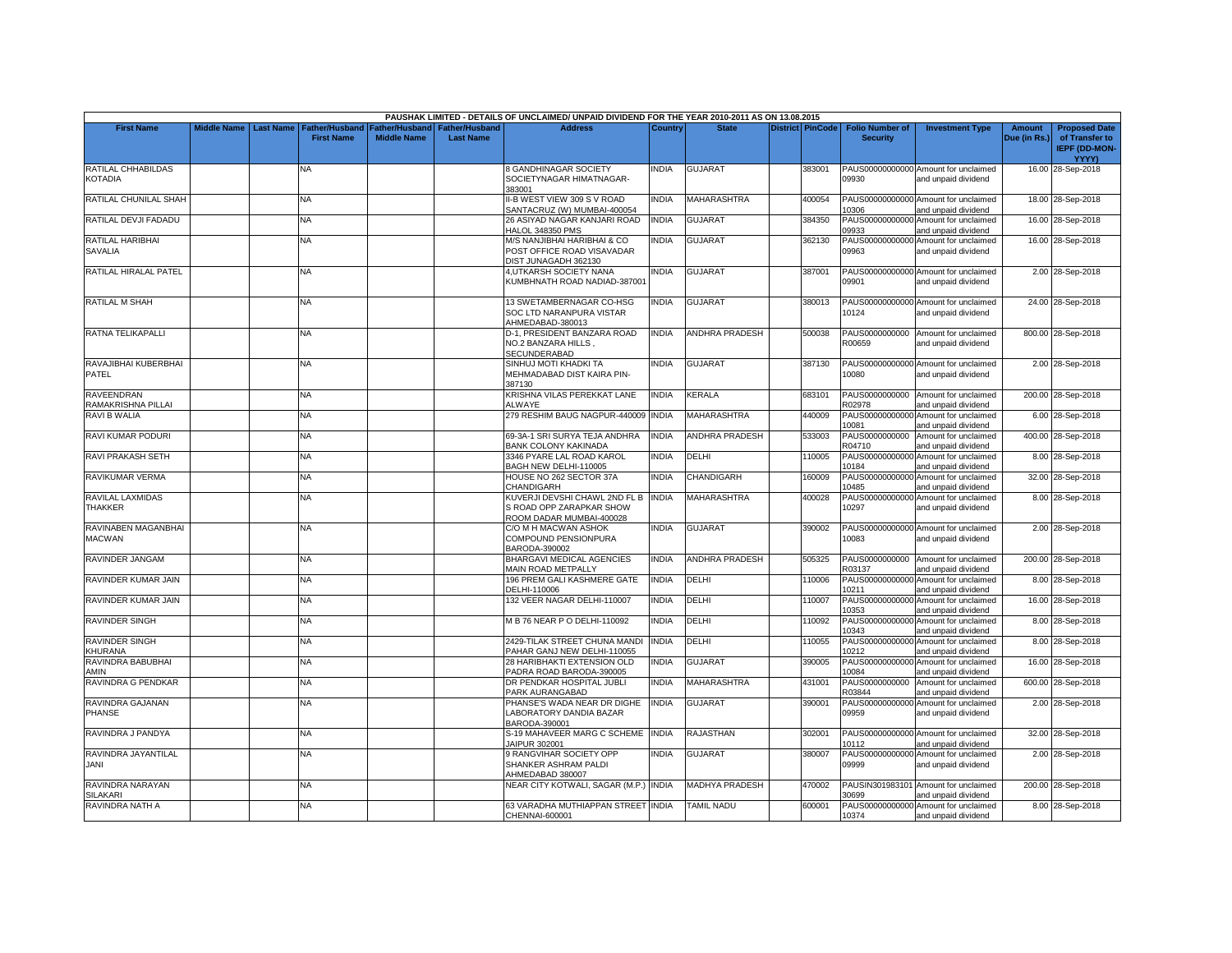|                                            |                    |                  |                                            |                                             |                                           | PAUSHAK LIMITED - DETAILS OF UNCLAIMED/ UNPAID DIVIDEND FOR THE YEAR 2010-2011 AS ON 13.08.2015                |                |                       |                  |                                           |                                                             |                               |                                                                |
|--------------------------------------------|--------------------|------------------|--------------------------------------------|---------------------------------------------|-------------------------------------------|----------------------------------------------------------------------------------------------------------------|----------------|-----------------------|------------------|-------------------------------------------|-------------------------------------------------------------|-------------------------------|----------------------------------------------------------------|
| <b>First Name</b>                          | <b>Middle Name</b> | <b>Last Name</b> | <b>Father/Husband</b><br><b>First Name</b> | <b>Father/Husband</b><br><b>Middle Name</b> | <b>Father/Husband</b><br><b>Last Name</b> | <b>Address</b>                                                                                                 | <b>Country</b> | <b>State</b>          | District PinCode | <b>Folio Number of</b><br><b>Security</b> | <b>Investment Type</b>                                      | <b>Amount</b><br>Due (in Rs.) | <b>Proposed Date</b><br>of Transfer to<br><b>IEPF (DD-MON-</b> |
| <b>RAVINDRABHAI</b><br>RAMANBHAI PATEL     |                    |                  | NA                                         |                                             |                                           | C/O ORIENTAL PROSPECTING CO<br>AT KOT KARK- HANA P O KOT TAL<br><b>VIJAPUR DIST MEHSANA P- IN-</b><br>382870 - | <b>INDIA</b>   | <b>GUJARAT</b>        | 382870           | 10085                                     | PAUS00000000000 Amount for unclaimed<br>and unpaid dividend |                               | YYYY)<br>2.00 28-Sep-2018                                      |
| RAVINDRANATH<br><b>BATTEPATI</b>           |                    |                  | <b>NA</b>                                  |                                             |                                           | 1-7-69/5 S D ROAD<br>SECUNDERABAD                                                                              | <b>INDIA</b>   | ANDHRA PRADESH        | 500003           | R03133                                    | PAUS0000000000 Amount for unclaimed<br>and unpaid dividend  |                               | 300.00 28-Sep-2018                                             |
| <b>RAVISHANKAR</b><br>NATHURAM THAKAR      |                    |                  | NA.                                        |                                             |                                           | 35/2 SADHNANAGAR SOCIETY<br>KARELIBAUG BARODA 390018                                                           | <b>INDIA</b>   | GUJARAT               | 390018           | 10426                                     | PAUS00000000000 Amount for unclaimed<br>and unpaid dividend |                               | 2.00 28-Sep-2018                                               |
| RAVJI PUNABHAI PATEL                       |                    |                  | <b>NA</b>                                  |                                             |                                           | C/O SUMANRAI HARIBHAI & CO<br>KALSARI ROAD VISAVADAR DIST<br>JUNAGADH PIN-362130                               | <b>INDIA</b>   | <b>GUJARAT</b>        | 362130           | 09962                                     | PAUS00000000000 Amount for unclaimed<br>and unpaid dividend |                               | 16.00 28-Sep-2018                                              |
| RAVJIBHAI BECHARBHAI<br>PATEL              |                    |                  | NA                                         |                                             |                                           | <b>B/50 GIDC COLONY TAL KALOL</b><br>389330 DIST PANCHMAHAL                                                    | <b>INDIA</b>   | <b>GUJARAT</b>        | 389330           | 09935                                     | PAUS00000000000 Amount for unclaimed<br>and unpaid dividend |                               | 2.00 28-Sep-2018                                               |
| RAVJIBHAI JETHABHAI<br><b>PATEL</b>        |                    |                  | <b>NA</b>                                  |                                             |                                           | AT & PO DUDHATHALLA POST<br>DUDHATAL TAL KAPADVANJ DIST<br><b>KAIRA</b>                                        | <b>INDIA</b>   | GUJARAT               | 387620           | 10087                                     | PAUS00000000000 Amount for unclaimed<br>and unpaid dividend |                               | 2.00 28-Sep-2018                                               |
| RAVJIBHAI PUNABHAI<br>PATEL                |                    |                  | <b>NA</b>                                  |                                             |                                           | C/O SUMANRAI HARIBHAI & CO<br>KALSARI ROAD AT VISAVADAR DIST<br>JUNAGADH PIN-362130                            | <b>INDIA</b>   | <b>GUJARAT</b>        | 362130           | 10088                                     | PAUS00000000000 Amount for unclaimed<br>and unpaid dividend |                               | 16.00 28-Sep-2018                                              |
| <b>RAY MUKESHKUMAR</b><br><b>SHANTILAL</b> |                    |                  | <b>NA</b>                                  |                                             |                                           | <b>B-23 VRAJDHAM SOCIETY</b><br>ARUNACHAL TO SAMTA ROAD<br>SUBHANPURA BARODA 390007                            | <b>INDIA</b>   | <b>GUJARAT</b>        | 390007           | 10523                                     | PAUS00000000000 Amount for unclaimed<br>and unpaid dividend |                               | 32.00 28-Sep-2018                                              |
| RAYEN F J                                  |                    |                  | <b>NA</b>                                  |                                             |                                           | 10, V.E.ROAD, TUTICORIN,                                                                                       | <b>INDIA</b>   | <b>TAMIL NADU</b>     | 628001           | F00058                                    | PAUS0000000000 Amount for unclaimed<br>and unpaid dividend  |                               | 400.00 28-Sep-2018                                             |
| RAYMOND JEROME<br><b>GONSALVES</b>         |                    |                  | <b>NA</b>                                  |                                             |                                           | FLAT NO 501, A-WING, 5TH FLOOR,<br>KALINGA BLDG, L.B.S ROAD<br>NIRMAL NAGAR,LINK RD,MULUND<br>W MUMBAI         | <b>INDIA</b>   | <b>MAHARASHTRA</b>    | 400080           | PAUS12010900003<br>60825                  | Amount for unclaimed<br>and unpaid dividend                 |                               | 32.00 28-Sep-2018                                              |
| <b>REENA RASTOGI</b>                       |                    |                  | <b>FAQIR CHAND</b><br>RASTOGI              |                                             |                                           | 51-JEEVAN BIMA APTS 2-C B D<br>EAST ARJUN NAGAR DELHI                                                          | <b>INDIA</b>   | <b>DELHI</b>          | 110032           | 12860                                     | PAUSIN300394165 Amount for unclaimed<br>and unpaid dividend |                               | 2.00 28-Sep-2018                                               |
| <b>REKHA KALPESH</b><br><b>KADAKIYA</b>    |                    |                  | NA                                         |                                             |                                           | HOLI CHAKLA NEAR CHAMPA WADI INDIA<br>P O DEVGADH BARIA DIST<br>PANCHMAHAL PIN-389380                          |                | <b>GUJARAT</b>        | 389380           | 10089                                     | PAUS00000000000 Amount for unclaimed<br>and unpaid dividend |                               | 16.00 28-Sep-2018                                              |
| REKHA M MEHTA                              |                    |                  | <b>NA</b>                                  |                                             |                                           | 33/B ASHOK NAGAR SOC BEHIND<br>RLY STATION NADIAD                                                              | <b>INDIA</b>   | <b>GUJARAT</b>        | 387001           | PAUS0000000000<br>R04437                  | Amount for unclaimed<br>and unpaid dividend                 |                               | 200.00 28-Sep-2018                                             |
| REKHA P GAJARE                             |                    |                  | NA                                         |                                             |                                           | <b>ELAT NO 166/1 POCKET D-12</b><br>SECTOR NO 7 ROHINI DELHI 110034                                            | <b>INDIA</b>   | DELHI                 | 10034            | PAUS00000000000<br>10201                  | Amount for unclaimed<br>and unpaid dividend                 |                               | 8.00 28-Sep-2018                                               |
| <b>RENU KHANNA</b>                         |                    |                  | NA.                                        |                                             |                                           | B-64 MOTI NAGAR NEW DELHI-<br>110015                                                                           | <b>INDIA</b>   | DELHI                 | 110015           | 10335                                     | PAUS00000000000 Amount for unclaimed<br>and unpaid dividend |                               | 16.00 28-Sep-2018                                              |
| <b>RENU RANI</b>                           |                    |                  | NA                                         |                                             |                                           | W/O SRI RANJAN KUMAR SHIV LOK INDIA<br>BEHIND TRIHUT ACADEMY<br>SCHOOL, KASHIPUR SAMASTIPUR                    |                | <b>BIHAR</b>          | 848101           | 30218                                     | PAUS12019101005 Amount for unclaimed<br>and unpaid dividend |                               | 200.00 28-Sep-2018                                             |
| <b>RENU SETHI</b>                          |                    |                  | <b>NA</b>                                  |                                             |                                           | 95 DEFENCE ENCLAVE VIKASH<br><b>MARG DELHI-110092</b>                                                          | <b>INDIA</b>   | DELHI                 | 110092           | 10345                                     | PAUS00000000000 Amount for unclaimed<br>and unpaid dividend |                               | 8.00 28-Sep-2018                                               |
| <b>RENUKANATH B S</b>                      |                    |                  | <b>NA</b>                                  |                                             |                                           | C/O. RENUKA MEDICAL HALL,<br>ARSIKERE, HASSAN DIST.                                                            | <b>INDIA</b>   | <b>KARNATAKA</b>      | 583125           | PAUS0000000000<br>B00947                  | Amount for unclaimed<br>and unpaid dividend                 |                               | 200.00 28-Sep-2018                                             |
| REVATHI BHARATAN                           |                    |                  | NA                                         |                                             |                                           | H NO 9 HYDER BASTHY<br>SECUNDERABAD-500003                                                                     | <b>INDIA</b>   | <b>ANDHRA PRADESH</b> | 500003           | PAUS00000000000<br>10370                  | Amount for unclaimed<br>and unpaid dividend                 |                               | 24.00 28-Sep-2018                                              |
| <b>RIPU DAMAN</b><br><b>BHARADWAJ</b>      |                    |                  | NA                                         |                                             |                                           | HIG-21/G-3, TNHB FLATS SEA<br>BREEZE APTS, THIRUVALLUVAR<br>NAGAR THIRUVANMIYUR, CHENNAI                       | <b>INDIA</b>   | TAMIL NADU            | 600041           | PAUS0000000000<br>R02182                  | Amount for unclaimed<br>and unpaid dividend                 |                               | 100.00 28-Sep-2018                                             |
| RISHABH KHANNA                             |                    |                  | <b>NA</b>                                  |                                             |                                           | 769 3RD KHAR MUMBAI 400052                                                                                     | <b>INDIA</b>   | <b>MAHARASHTRA</b>    | 400052           | 10553                                     | PAUS00000000000 Amount for unclaimed<br>and unpaid dividend |                               | 66.00 28-Sep-2018                                              |
| <b>RISHMAKUMARI</b><br>KISHORBHAI PATEL    |                    |                  | NA                                         |                                             |                                           | WADI CHHELLI POLE BARODA-<br>390001                                                                            | <b>INDIA</b>   | <b>GUJARAT</b>        | 390001           | PAUS00000000000<br>10092                  | Amount for unclaimed<br>and unpaid dividend                 |                               | 2.00 28-Sep-2018                                               |
| <b>RITA</b>                                |                    |                  | NA                                         |                                             |                                           | <b>B-49 MOTI NAGAR NEWDELHI-</b><br>110015                                                                     | <b>INDIA</b>   | <b>DELHI</b>          | 110015           | PAUS00000000000<br>10214                  | Amount for unclaimed<br>and unpaid dividend                 |                               | 20.00 28-Sep-2018                                              |
| <b>RITA KUMARI</b>                         |                    |                  | NA                                         |                                             |                                           | SARVODAY INVESTMENT SHANTI<br>NIKETAN, BEHIND TIMES OF INDIA<br>FRASER ROAD, PATNA PATNA                       | INDIA          | <b>BIHAR</b>          | 800001           | PAUS12010924001<br>08462                  | Amount for unclaimed<br>and unpaid dividend                 |                               | 680.00 28-Sep-2018                                             |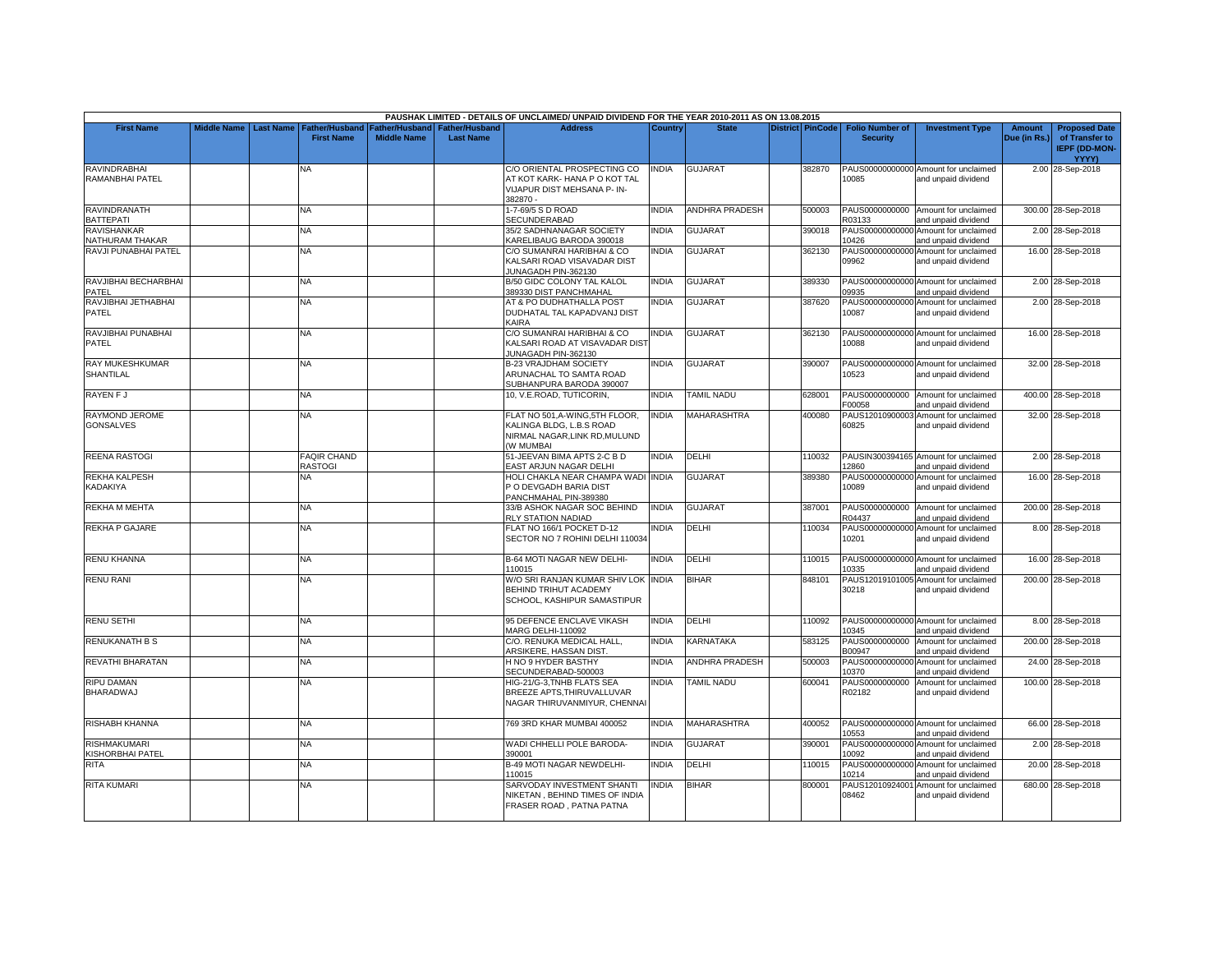|                                                   |                    |                  |                                     |                                      |                                           | PAUSHAK LIMITED - DETAILS OF UNCLAIMED/ UNPAID DIVIDEND FOR THE YEAR 2010-2011 AS ON 13.08.2015    |                |                    |        |                                                     |                                                             |                               |                                                                                |
|---------------------------------------------------|--------------------|------------------|-------------------------------------|--------------------------------------|-------------------------------------------|----------------------------------------------------------------------------------------------------|----------------|--------------------|--------|-----------------------------------------------------|-------------------------------------------------------------|-------------------------------|--------------------------------------------------------------------------------|
| <b>First Name</b>                                 | <b>Middle Name</b> | <b>Last Name</b> | Father/Husband<br><b>First Name</b> | Father/Husband<br><b>Middle Name</b> | <b>Father/Husband</b><br><b>Last Name</b> | <b>Address</b>                                                                                     | <b>Country</b> | <b>State</b>       |        | District PinCode Folio Number of<br><b>Security</b> | <b>Investment Type</b>                                      | <b>Amount</b><br>Due (in Rs.) | <b>Proposed Date</b><br>of Transfer to<br><b>IEPF (DD-MON-</b><br><b>YYYY)</b> |
| <b>RITA NATH</b>                                  |                    |                  | NA                                  |                                      |                                           | 4/9 NEWRAIPUR ROAD "RUPAYAN" INDIA<br>WEST BENGAL PO GARIA                                         |                | <b>WEST BENGAL</b> | 700084 | R02868                                              | PAUS0000000000 Amount for unclaimed<br>and unpaid dividend  |                               | 200.00 28-Sep-2018                                                             |
| <b>RITA ROSE KURIAN</b>                           |                    |                  | <b>NA</b>                           |                                      |                                           | VACHAPARAMBIL<br>KOTTAMPARAMBA B O CALICUT                                                         | <b>INDIA</b>   | <b>KERALA</b>      | 673008 | R02960                                              | PAUS0000000000 Amount for unclaimed<br>and unpaid dividend  |                               | 200.00 28-Sep-2018                                                             |
| RITABEN PRAVINBHAI<br><b><i><u>APADIA</u></i></b> |                    |                  | NA                                  |                                      |                                           | <b>G-31 BOMBAY MARKET</b><br>JMARWADA SURAT 395010                                                 | <b>INDIA</b>   | <b>GUJARAT</b>     | 395010 | 10552                                               | PAUS00000000000 Amount for unclaimed<br>and unpaid dividend |                               | 32.00 28-Sep-2018                                                              |
| <b>RITEN M ANTANI</b>                             |                    |                  | <b>NA</b>                           |                                      |                                           | 'SAMANVAY" OPP TRIKAMRAY<br>TEMPLE DR MEHTA MARG NAGAR<br>CHAKALO BHUJ KUTCH                       | <b>INDIA</b>   | <b>GUJARAT</b>     | 370001 | PAUS0000000000<br>R04699                            | Amount for unclaimed<br>and unpaid dividend                 |                               | 400.00 28-Sep-2018                                                             |
| <b>RITESH SETH</b>                                |                    |                  | NA                                  |                                      |                                           | <b>4 CAPPER ROAD LALBAGH</b><br><b>LUCKNOW</b>                                                     | <b>INDIA</b>   | UTTAR PRADESH      | 226001 | R03383                                              | PAUS0000000000 Amount for unclaimed<br>and unpaid dividend  |                               | 200.00 28-Sep-2018                                                             |
| RIXONA JOSEPHBHAI<br><b>CHRISTI</b>               |                    |                  | NA                                  |                                      |                                           | <b>3 SION PARK SOCIETY BAHERAM</b><br>PURA AHMEDABAD-380022                                        | <b>INDIA</b>   | <b>GUJARAT</b>     | 380022 | PAUS00000000000<br>10002                            | Amount for unclaimed<br>and unpaid dividend                 |                               | 6.00 28-Sep-2018                                                               |
| ROHINI POPATLAL<br>PARIKH                         |                    |                  | NA                                  |                                      |                                           | 136 SAMRAT ASHOK SOCIETY 4TH<br>FLOOR RATILAL R THAKKAR MARG<br>MALBAR HILL MUMBAI-400006          | <b>INDIA</b>   | <b>MAHARASHTRA</b> | 400006 | PAUS00000000000<br>10003                            | Amount for unclaimed<br>and unpaid dividend                 |                               | 32.00 28-Sep-2018                                                              |
| ROHINI VIRENDRA<br>PARIKH                         |                    |                  | <b>NA</b>                           |                                      |                                           | BAJWADA SHETH SERI BARODA<br>390001                                                                | <b>INDIA</b>   | <b>GUJARAT</b>     | 390001 | 09903                                               | PAUS00000000000 Amount for unclaimed<br>and unpaid dividend |                               | 6.00 28-Sep-2018                                                               |
| <b>ROHIT ANAND</b>                                |                    |                  | NA.                                 |                                      |                                           | 21/36 OLD RAJINDAR NAGAR NEW<br>DELHI 110060                                                       | <b>INDIA</b>   | DELHI              | 110060 | 10486                                               | PAUS00000000000 Amount for unclaimed<br>and unpaid dividend |                               | 16.00 28-Sep-2018                                                              |
| ROHIT HARISHCHANDRA<br>CHANDAN                    |                    |                  | <b>NA</b>                           |                                      |                                           | <b>4/9 NARENDRA SOCIETY BUILDING INDIA</b><br>S V ROAD JOGESHWARI MUMBAI-<br>400060                |                | <b>MAHARASHTRA</b> | 400060 | 10142                                               | PAUS00000000000 Amount for unclaimed<br>and unpaid dividend |                               | 8.00 28-Sep-2018                                                               |
| <b>ROHIT MODI</b>                                 |                    |                  | NA.                                 |                                      |                                           | SHANKER BHUVAN OPP RLY CLUB INDIA<br><b>MANINAGAR AHMEDABAD</b>                                    |                | <b>GUJARAT</b>     | 380008 | R02292                                              | PAUS0000000000 Amount for unclaimed<br>and unpaid dividend  |                               | 700.00 28-Sep-2018                                                             |
| <b>ROHIT PATEL</b>                                |                    |                  | <b>NA</b>                           |                                      |                                           | <b>38 KALAKUNJ SOC DIVISION 3 OPP</b><br>RUSHIMANDAP KARELIBAUG<br>VADODARA                        | <b>INDIA</b>   | <b>GUJARAT</b>     | 390018 | PAUS0000000000<br>R04383                            | Amount for unclaimed<br>and unpaid dividend                 |                               | 200.00 28-Sep-2018                                                             |
| ROHITBHAI A SHAH                                  |                    |                  | NA.                                 |                                      |                                           | <b>41 EESHITA APARTMENTS NEAR</b><br>ISHWAR BHUVAN NAVRANGPURA<br>AHMEDABAD-380009                 | <b>INDIA</b>   | <b>GUJARAT</b>     | 380009 | 10093                                               | PAUS00000000000 Amount for unclaimed<br>and unpaid dividend |                               | 32.00 28-Sep-2018                                                              |
| ROHITBHAI MAGANLAL<br>KAMDAR                      |                    |                  | NA                                  |                                      |                                           | KAMDAR STREET CORNER OF<br>JJJADPA JETPUR-360370                                                   | <b>INDIA</b>   | <b>GUJARAT</b>     | 360370 | 10094                                               | PAUS00000000000 Amount for unclaimed<br>and unpaid dividend |                               | 16.00 28-Sep-2018                                                              |
| <b>ROHITKUMAR</b><br><b>ISHVARBHAI PATEL</b>      |                    |                  | NA.                                 |                                      |                                           | AT & PO JITODIA TAK ANAND DIST<br><b>KAIRA PIN-388001</b>                                          | <b>INDIA</b>   | <b>GUJARAT</b>     | 388001 | PAUS00000000000<br>10095                            | Amount for unclaimed<br>and unpaid dividend                 |                               | 10.00 28-Sep-2018                                                              |
| RONNIE VARIAWA                                    |                    |                  | <b>NA</b>                           |                                      |                                           | 12 SAVA SADI SADAN BHAVNAGARI INDIA<br>ST VANKI BORDI SURAT                                        |                | <b>GUJARAT</b>     | 395003 | PAUS0000000000<br>R04665                            | Amount for unclaimed<br>and unpaid dividend                 |                               | 200.00 28-Sep-2018                                                             |
| <b>ROSA STANLEY</b><br><b>MENACHERY</b>           |                    |                  | NA                                  |                                      |                                           | 5/5 ARTISTES VILLAGE SECTOR 8 C INDIA<br>B D BELAPUR NEW MUMBAI 400614                             |                | MAHARASHTRA        | 400614 | 10498                                               | PAUS00000000000 Amount for unclaimed<br>and unpaid dividend |                               | 16.00 28-Sep-2018                                                              |
| <b>ROSILY PAUL</b>                                |                    |                  | NA                                  |                                      |                                           | A-208 SAURABH PARK B/H SAMTA<br><b>FLATS VADODARA</b>                                              | <b>INDIA</b>   | <b>GUJARAT</b>     | 390021 | 10541                                               | PAUS00000000000 Amount for unclaimed<br>and unpaid dividend |                               | 50.00 28-Sep-2018                                                              |
| <b>RUBY DOSS</b>                                  |                    |                  | NA                                  |                                      |                                           | NO 9 MUTHIAL NAICK STREET<br>PURASA WALKAM CHENNAI-600007                                          | INDIA          | TAMIL NADU         | 600007 | PAUS00000000000<br>10171                            | Amount for unclaimed<br>and unpaid dividend                 |                               | 8.00 28-Sep-2018                                                               |
| RUCHIRA SUDHAN<br><b>RAJPUT</b>                   |                    |                  | NA                                  |                                      |                                           | C 12/5 RCF TOWNSHIP KURUKL<br>ALIBAG MAHARASHTRA 402209                                            | <b>INDIA</b>   | <b>MAHARASHTRA</b> | 402209 | 10448                                               | PAUS00000000000 Amount for unclaimed<br>and unpaid dividend |                               | 32.00 28-Sep-2018                                                              |
| <b>RUDOEF OLIVERA</b>                             |                    |                  | NA.                                 |                                      |                                           | <b>9 AMIN NAGAR CHHANI BARODA-</b><br>391740                                                       | INDIA          | <b>GUJARAT</b>     | 391740 | PAUS00000000000<br>10096                            | Amount for unclaimed<br>and unpaid dividend                 |                               | 6.00 28-Sep-2018                                                               |
| RUDRAIYA D M                                      |                    |                  | NA                                  |                                      |                                           | CITY X-RAY CLINIC, K.R.MARKET<br>FRONTAGE, BANGALORE                                               | <b>INDIA</b>   | <b>KARNATAKA</b>   | 560002 | PAUS0000000000<br>D00385                            | Amount for unclaimed<br>and unpaid dividend                 |                               | 200.00 28-Sep-2018                                                             |
| <b>RUDRASISH ROY</b>                              |                    |                  | <b>NA</b>                           |                                      |                                           | THE NEW INDIA ASSURANCE CO<br>LTD JEEVANSEVA 2ND FLOOR SV<br>ROAD SANTACRUZ WEAST<br><b>MUMBAI</b> | <b>INDIA</b>   | <b>MAHARASHTRA</b> | 400054 | PAUSIN300513137<br>15455                            | Amount for unclaimed<br>and unpaid dividend                 |                               | 200.00 28-Sep-2018                                                             |
| RUDRESH VORA                                      |                    |                  | NA                                  |                                      |                                           | BHAKHRIVITA BONGAIGAON RMS<br>OFFICE BLDG BONGAIGAON                                               | <b>INDIA</b>   | ASSAM              | 783380 | 31888                                               | PAUS12010900000 Amount for unclaimed<br>and unpaid dividend |                               | 52.00 28-Sep-2018                                                              |
| RUKMADEVI MAHESWARI                               |                    |                  | NA                                  |                                      |                                           | C/O M/S BRITEX INDIA INDUSTRIES INDIA<br>43/44 COTTON STREET CALCUTTA-<br>700007                   |                | <b>WEST BENGAL</b> | 700007 | PAUS00000000000<br>10262                            | Amount for unclaimed<br>and unpaid dividend                 |                               | 32.00 28-Sep-2018                                                              |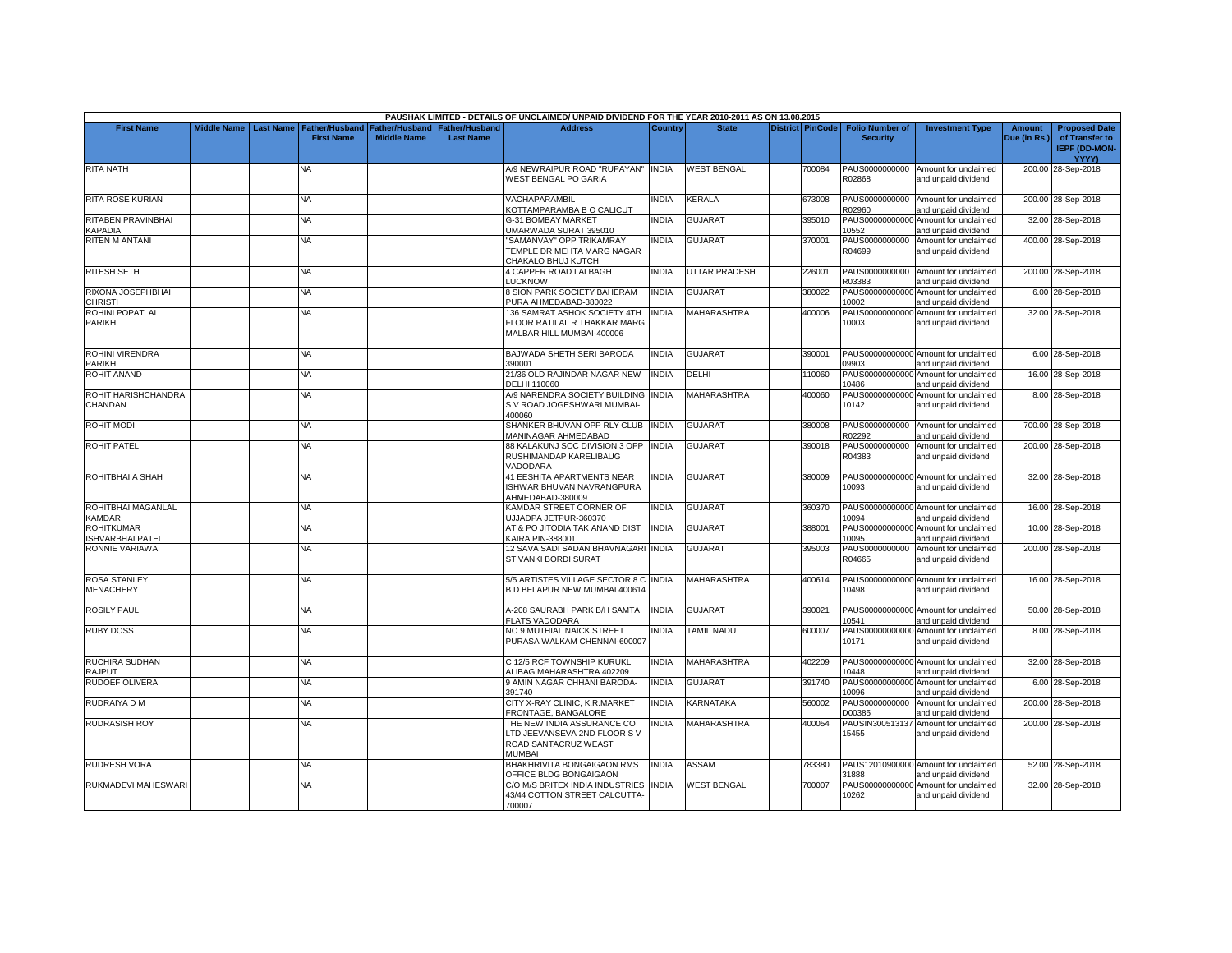|                                        |                    |                  |                                            |                                      |                                           | PAUSHAK LIMITED - DETAILS OF UNCLAIMED/ UNPAID DIVIDEND FOR THE YEAR 2010-2011 AS ON 13.08.2015                   |              |                       |                         |                                           |                                                             |                               |                                                                |
|----------------------------------------|--------------------|------------------|--------------------------------------------|--------------------------------------|-------------------------------------------|-------------------------------------------------------------------------------------------------------------------|--------------|-----------------------|-------------------------|-------------------------------------------|-------------------------------------------------------------|-------------------------------|----------------------------------------------------------------|
| <b>First Name</b>                      | <b>Middle Name</b> | <b>Last Name</b> | <b>Father/Husband</b><br><b>First Name</b> | Father/Husband<br><b>Middle Name</b> | <b>Father/Husband</b><br><b>Last Name</b> | <b>Address</b>                                                                                                    | Country      | <b>State</b>          | <b>District PinCode</b> | <b>Folio Number of</b><br><b>Security</b> | <b>Investment Type</b>                                      | <b>Amount</b><br>Due (in Rs.) | <b>Proposed Date</b><br>of Transfer to<br><b>IEPF (DD-MON-</b> |
| <b>RUKMANITR</b>                       |                    |                  | NA.                                        |                                      |                                           | NO 6,TIMVALLUVAR STREET<br>ANBANLAGAM NAGAR PERAMBUR<br>CHENNAI                                                   | INDIA        | <b>TAMIL NADU</b>     | 600011                  | PAUS0000000000<br>T00757                  | Amount for unclaimed<br>and unpaid dividend                 |                               | YYYY)<br>400.00 28-Sep-2018                                    |
| <b>RUKMINI DEVI</b>                    |                    |                  | NA.                                        |                                      |                                           | 5-B BASANT VIHAR 17/5 BLOCK "A'<br>NEW ALIPORE CALCUTTA 700053                                                    | <b>INDIA</b> | <b>WEST BENGAL</b>    | 700053                  | 10481                                     | PAUS00000000000 Amount for unclaimed<br>and unpaid dividend |                               | 8.00 28-Sep-2018                                               |
| <b>RUMA ACHARYA</b>                    |                    |                  | NA                                         |                                      |                                           | 43 SWADHIN YALLY P O SINTHI<br>CALCUTTA                                                                           | <b>INDIA</b> | <b>WEST BENGAL</b>    | 700050                  | R02767                                    | PAUS0000000000 Amount for unclaimed<br>and unpaid dividend  |                               | 200.00 28-Sep-2018                                             |
| <b>RUPA BANSIRAO</b><br><b>THAKORE</b> |                    |                  | <b>NA</b>                                  |                                      |                                           | CHANDRI VILLA 2ND FLOOR<br>TEJPAL ROAD GAMDEVI MUMBAI<br>400007                                                   | <b>INDIA</b> | <b>MAHARASHTRA</b>    | 400007                  | 09890                                     | PAUS00000000000 Amount for unclaimed<br>and unpaid dividend |                               | 22.00 28-Sep-2018                                              |
| <b>RUPCHAND SHAH</b>                   |                    |                  | <b>NA</b>                                  |                                      |                                           | C/O. PRAKASH & CO. 763 GANPATI<br><b>PETH SANGLI</b>                                                              | <b>INDIA</b> | <b>GUJARAT</b>        | 380006                  | 09870                                     | PAUS00000000000 Amount for unclaimed<br>and unpaid dividend |                               | 8.00 28-Sep-2018                                               |
| <b>RUSHIKANT P MEHTA</b>               |                    |                  | NA                                         |                                      |                                           | BUNGALOW NO2 PUSHPKUNJ<br>SOCIETY KANKARIA ROAD<br>AHMEDABAD-380028                                               | <b>INDIA</b> | <b>GUJARAT</b>        | 380028                  | 10276                                     | PAUS00000000000 Amount for unclaimed<br>and unpaid dividend |                               | 16.00 28-Sep-2018                                              |
| RUSTOM JAMSHEDJEE<br>TUREL             |                    |                  | NA                                         |                                      |                                           | 11/B5 2ND FLOOR GOVT. QUATERS INDIA<br>HAJI ALI MUMBAI                                                            |              | <b>MAHARASHTRA</b>    | 400034                  | PAUS0000000000<br>R03572                  | Amount for unclaimed<br>and unpaid dividend                 |                               | 200.00 28-Sep-2018                                             |
| <b>RUSTOMJI ARDESHIR</b><br>NARAILVALA |                    |                  | NA                                         |                                      |                                           | ALI MANZIL 2ND FLOOR N PATIT ST<br>GRANT ROAD MUMBAI-400007                                                       | <b>INDIA</b> | <b>MAHARASHTRA</b>    | 400007                  | PAUS00000000000<br>10004                  | Amount for unclaimed<br>and unpaid dividend                 |                               | 6.00 28-Sep-2018                                               |
| RUXMANIBEN KANTILAL<br>PATEL           |                    |                  | NA                                         |                                      |                                           | 6/B BARODA PEOPLES CO-OP<br>SOCIETY ALKAPURI BARODA-<br>390005                                                    | INDIA        | <b>GUJARAT</b>        | 390005                  | 09923                                     | PAUS00000000000 Amount for unclaimed<br>and unpaid dividend |                               | 6.00 28-Sep-2018                                               |
| <b>S ARUNA</b>                         |                    |                  | <b>NA</b>                                  |                                      |                                           | NO 27/2 C P W D COLONY K K<br>NAGAR CHENNAI-600078                                                                | <b>INDIA</b> | <b>TAMIL NADU</b>     | 600078                  | 10840                                     | PAUS00000000000 Amount for unclaimed<br>and unpaid dividend |                               | 2.00 28-Sep-2018                                               |
| <b>S BALAJI</b>                        |                    |                  | NA                                         |                                      |                                           | FLAT D ABINAYA-1 II MAIN ROAD T<br><b>G NAGAR CHENNAI</b>                                                         | INDIA        | TAMIL NADU            | 600061                  | PAUS0000000000<br>S03509                  | Amount for unclaimed<br>and unpaid dividend                 |                               | 400.00 28-Sep-2018                                             |
| S BENUGOPAL PATRA                      |                    |                  | NA                                         |                                      |                                           | PLOT NO J-10 B J B NAGAR<br><b>BHUBANESWAR</b>                                                                    | <b>INDIA</b> | <b>ORISSA</b>         | 751014                  | PAUS0000000000<br>S02647                  | Amount for unclaimed<br>and unpaid dividend                 |                               | 200.00 28-Sep-2018                                             |
| S C MONGA                              |                    |                  | <b>NA</b>                                  |                                      |                                           | 3/13 KALKAJI EXTENSION NEW<br>DELHI-110019                                                                        | <b>INDIA</b> | DELHI                 | 110019                  | PAUS00000000000<br>11223                  | Amount for unclaimed<br>and unpaid dividend                 |                               | 8.00 28-Sep-2018                                               |
| S CHANDRASHEKAR                        |                    |                  | NA                                         |                                      |                                           | 4597 4TH CROSS ST MARYS ROAD<br>N R MOHALLA MYSORE 570007                                                         | <b>INDIA</b> | KARNATAKA             | 570002                  | PAUS00000000000<br>11532                  | Amount for unclaimed<br>and unpaid dividend                 |                               | 16.00 28-Sep-2018                                              |
| S G NARAYANAN                          |                    |                  | <b>NA</b>                                  |                                      |                                           | FLAT NO 17 METRO FLATS<br>VELACHERI ROAD SEMBAKKAM<br>SELAIYUR POST CHENNAI 600073                                | <b>INDIA</b> | <b>TAMIL NADU</b>     | 600073                  | 10842                                     | PAUS00000000000 Amount for unclaimed<br>and unpaid dividend |                               | 16.00 28-Sep-2018                                              |
| S GOPALAKRISHNAN                       |                    |                  | <b>NA</b>                                  |                                      |                                           | 6/12 HUZUR ROAD COIMBATORE<br>641018                                                                              | <b>NDIA</b>  | <b>TAMIL NADU</b>     | 641018                  | 11551                                     | PAUS00000000000 Amount for unclaimed<br>and unpaid dividend |                               | 16.00 28-Sep-2018                                              |
| <b>S HARISH</b>                        |                    |                  | NA                                         |                                      |                                           | 228 I FLOOR 9TH CROSS "M" BLOCK INDIA<br>I STAGE KUVEMPUNAGAR<br><b>MYSORE</b>                                    |              | KARNATAKA             | 570023                  | PAUS0000000000<br>S02443                  | Amount for unclaimed<br>and unpaid dividend                 |                               | 200.00 28-Sep-2018                                             |
| S INDRANI NAGENDRA                     |                    |                  | NA                                         |                                      |                                           | COMPCO LTD. NO.125/A<br>BLOCK, BALAJI COMPLEX,<br>SULTANPET.BANGALORE-560053                                      | <b>INDIA</b> | KARNATAKA             | 560053                  | 11424                                     | PAUS00000000000 Amount for unclaimed<br>and unpaid dividend |                               | 8.00 28-Sep-2018                                               |
| <b>SKB PATNAIK</b>                     |                    |                  | NA                                         |                                      |                                           | H NO-2-2-647/99 CENTRAL EXCIDE<br>COLONY HYDERABAD-500013                                                         | <b>INDIA</b> | <b>ANDHRA PRADESH</b> | 500013                  | 10954                                     | PAUS00000000000 Amount for unclaimed<br>and unpaid dividend |                               | 8.00 28-Sep-2018                                               |
| <b>S K MOHANA</b>                      |                    |                  | <b>NA</b>                                  |                                      |                                           | FLAT NO 11 DHRUVA APARTMENTS INDIA<br>BHARANI CO- LONY DEFENCE<br>COLONY SAINIKPURI PO SECUN-<br>DERABAD 500594 - |              | <b>ANDHRA PRADESH</b> | 500594                  | PAUS00000000000<br>10962                  | Amount for unclaimed<br>and unpaid dividend                 |                               | 16.00 28-Sep-2018                                              |
| <b>S K SALHOTRA</b>                    |                    |                  | <b>NA</b>                                  |                                      |                                           | 174 SAHYOG APARTMENTS MAYUR INDIA<br>VIHAR I DELHI 110091                                                         |              | DELHI                 | 110091                  | 11246                                     | PAUS00000000000 Amount for unclaimed<br>and unpaid dividend |                               | 8.00 28-Sep-2018                                               |
| <b>S K TIKU</b>                        |                    |                  | NA                                         |                                      |                                           | DARSHAK LIMITED BANK OF INDIA<br>BLDG NO.11 K G ROAD                                                              | <b>INDIA</b> | <b>KARNATAKA</b>      | 560009                  | S03882                                    | PAUS0000000000 Amount for unclaimed<br>and unpaid dividend  |                               | 200.00 28-Sep-2018                                             |
| <b>S KAMALA</b>                        |                    |                  | NA                                         |                                      |                                           | New No.52, Apparseamy Koil Strret<br>Old No. 102/2, Mylapore                                                      | INDIA        | <b>TAMIL NADU</b>     | 600004                  | PAUS0000000000<br>S05608                  | Amount for unclaimed<br>and unpaid dividend                 |                               | 160.00 28-Sep-2018                                             |
| S Krishna                              |                    |                  | <b>NA</b>                                  |                                      |                                           | Old No 5 - 211- B 2 New No 4/99, Sri<br>Sakthi Nivas Winding Driver<br>Chinnasamy Street Dharmapuri               | <b>INDIA</b> | TAMIL NADU            | 636701                  | PAUSIN300095112<br>40900                  | Amount for unclaimed<br>and unpaid dividend                 |                               | 2.00 28-Sep-2018                                               |
| S KRISHNA LATA                         |                    |                  | NA                                         |                                      |                                           | -10-27/1 ASHOK NAGAR<br>HYDERABAD 500020                                                                          | INDIA        | <b>ANDHRA PRADESH</b> | 500020                  | 10902                                     | PAUS00000000000 Amount for unclaimed<br>and unpaid dividend |                               | 8.00 28-Sep-2018                                               |
| <b>S LALITHA</b>                       |                    |                  | <b>NA</b>                                  |                                      |                                           | NO 6 JHANKAR SOCIETY JIVRAJ P<br>O AHMEDABAD-380051                                                               | <b>INDIA</b> | <b>GUJARAT</b>        | 380051                  | 10881                                     | PAUS00000000000 Amount for unclaimed<br>and unpaid dividend |                               | 16.00 28-Sep-2018                                              |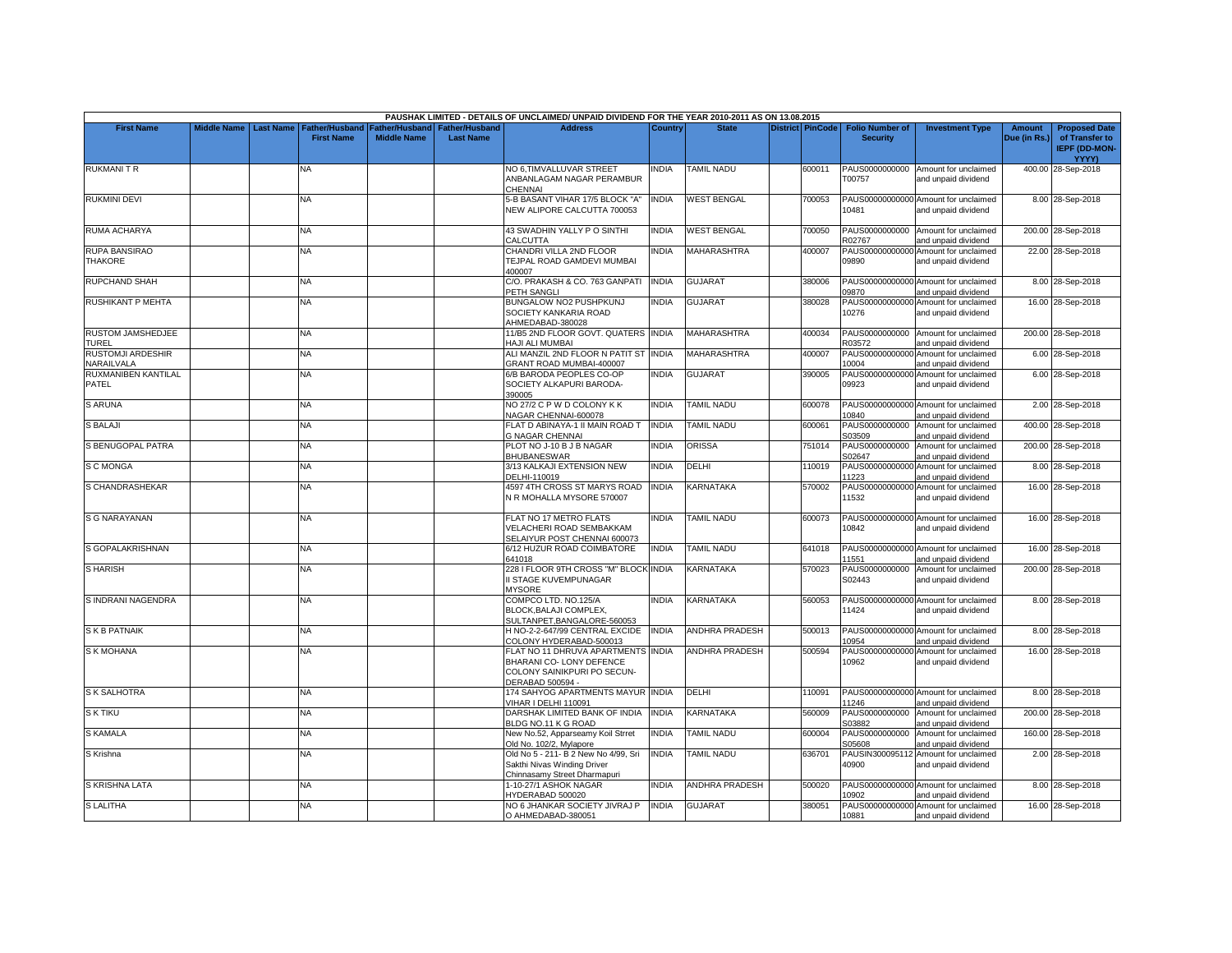|                                 |                         |                       |                    |                                 | PAUSHAK LIMITED - DETAILS OF UNCLAIMED/ UNPAID DIVIDEND FOR THE YEAR 2010-2011 AS ON 13.08.2015           |                |                       |                         |                          |                                                             |               |                                                        |
|---------------------------------|-------------------------|-----------------------|--------------------|---------------------------------|-----------------------------------------------------------------------------------------------------------|----------------|-----------------------|-------------------------|--------------------------|-------------------------------------------------------------|---------------|--------------------------------------------------------|
| <b>First Name</b>               | Middle Name   Last Name | <b>Father/Husband</b> |                    | Father/Husband I Father/Husband | <b>Address</b>                                                                                            | <b>Country</b> | <b>State</b>          | <b>District PinCode</b> | <b>Folio Number of</b>   | <b>Investment Type</b>                                      | <b>Amount</b> | <b>Proposed Date</b>                                   |
|                                 |                         | <b>First Name</b>     | <b>Middle Name</b> | <b>Last Name</b>                |                                                                                                           |                |                       |                         | <b>Security</b>          |                                                             | Due (in Rs.)  | of Transfer to<br><b>IEPF (DD-MON-</b><br><b>YYYY)</b> |
| <b>SLALITHA</b>                 |                         | NA                    |                    |                                 | C/O.M/S RENUKA MEDICAL HALL<br>ARASIKERE HASSAN DIST                                                      | <b>INDIA</b>   | <b>KARNATAKA</b>      | 583125                  | PAUS0000000000<br>S01834 | Amount for unclaimed<br>and unpaid dividend                 |               | 200.00 28-Sep-2018                                     |
| S M ADEEBA KHANAM               |                         | NA.                   |                    |                                 | NO 7 SIXTH STREET<br>TIRUMURTINAGAR CHENNAI-<br>600034                                                    | <b>NDIA</b>    | <b>TAMIL NADU</b>     | 600034                  | 10974                    | PAUS00000000000 Amount for unclaimed<br>and unpaid dividend |               | 16.00 28-Sep-2018                                      |
| S MUTHUKUMARA PILLAI            |                         | NA.                   |                    |                                 | <b>40 LALKHAN STREET</b><br>CHIDAMBARAM-608001                                                            | <b>NDIA</b>    | <b>TAMIL NADU</b>     | 608001                  | 10662                    | PAUS00000000000 Amount for unclaimed<br>and unpaid dividend |               | 20.00 28-Sep-2018                                      |
| <b>S N JAYARAMAN</b>            |                         | <b>NA</b>             |                    |                                 | 3A SELUKKA SUBBIER LANE EAST<br>VELI ST MADURAI 625001                                                    | <b>INDIA</b>   | <b>TAMIL NADU</b>     | 625001                  | 1206                     | PAUS00000000000 Amount for unclaimed<br>and unpaid dividend |               | 8.00 28-Sep-2018                                       |
| <b>S N MOORTHY GUNTURI</b>      |                         | NA                    |                    |                                 | Darshak Ltd. 26-5-12, G.S.Raje Street<br>Near Gyamkhana Club, Gandhinagar                                 | <b>INDIA</b>   | ANDHRA PRADESH        | 520003                  | PAUS0000000000<br>S04715 | Amount for unclaimed<br>and unpaid dividend                 |               | 400.00 28-Sep-2018                                     |
| <b>S NEENA</b>                  |                         | <b>NA</b>             |                    |                                 | C/O S SANTOSH KUMAR 4304<br><b>MEENAXI APPARTMENTS</b><br><b>GOKULDHAM GOREGAON EAST</b><br>MUMBAI 400063 | <b>NDIA</b>    | <b>MAHARASHTRA</b>    | 400063                  | 11544                    | PAUS00000000000 Amount for unclaimed<br>and unpaid dividend |               | 32.00 28-Sep-2018                                      |
| S PADMAVATHY                    |                         | <b>NA</b>             |                    |                                 | 2688 18TH MAIN 4TH CROSS HAL II<br>STAGE BANGALORE 560008                                                 | <b>INDIA</b>   | KARNATAKA             | 560008                  | 11281                    | PAUS00000000000 Amount for unclaimed<br>and unpaid dividend |               | 8.00 28-Sep-2018                                       |
| S PARAMASIVAN                   |                         | <b>NA</b>             |                    |                                 | PLOT NO 2 SASTHA NAGAR II<br>MUDAKKATHAN MADURAI                                                          | <b>NDIA</b>    | <b>TAMIL NADU</b>     | 625014                  | PAUS0000000000<br>S03512 | Amount for unclaimed<br>and unpaid dividend                 |               | 200.00 28-Sep-2018                                     |
| S PRABHAKER RAO                 |                         | NA                    |                    |                                 | 16/482 KURLA EAST NEHRUNAGAR INDIA<br>MUMBAI-400024                                                       |                | MAHARASHTRA           | 400024                  | 10901                    | PAUS00000000000 Amount for unclaimed<br>and unpaid dividend |               | 8.00 28-Sep-2018                                       |
| S R INDIRA BAI                  |                         | <b>NA</b>             |                    |                                 | B/94 LAXMI NILAYA JNANA MARG<br>SIDDHARTHA NAGAR MYSORE                                                   | <b>INDIA</b>   | KARNATAKA             | 570011                  | S02615                   | PAUS0000000000 Amount for unclaimed<br>and unpaid dividend  |               | 200.00 28-Sep-2018                                     |
| <b>S R PRABHAKAR</b>            |                         | <b>NA</b>             |                    |                                 | NO-9 TANK ROAD COTTON PET<br>BANGALORE-560053                                                             | <b>INDIA</b>   | KARNATAKA             | 560053                  | 11283                    | PAUS00000000000 Amount for unclaimed<br>and unpaid dividend |               | 8.00 28-Sep-2018                                       |
| <b>S RAJALAKSHMI</b>            |                         | <b>NA</b>             |                    |                                 | MADHUKUNJ CO-OP HSG SOC<br>FLAT 2 BLDG-2 IST FLOOR 249<br>NAGALA PARK E WARD KOLHAPUR<br>416003           | <b>NDIA</b>    | <b>MAHARASHTRA</b>    | 416003                  | PAUS0000000000<br>11309  | Amount for unclaimed<br>and unpaid dividend                 |               | 16.00 28-Sep-2018                                      |
| S RAJAMANI                      |                         | NA.                   |                    |                                 | <b>12 THIAGA BRAMMAM STREET</b><br>SUBRAMANIA NAGAR SALEM<br>636005                                       | INDIA          | <b>TAMIL NADU</b>     | 636005                  | 11150                    | PAUS00000000000 Amount for unclaimed<br>and unpaid dividend |               | 8.00 28-Sep-2018                                       |
| S RAJU                          |                         | <b>NA</b>             |                    |                                 | KRISHNA NURSING HOME 4 NORTH IINDIA<br>HIGH GROUND ROAD PALAM                                             |                | TAMIL NADU            | 627002                  | S02583                   | PAUS0000000000 Amount for unclaimed<br>and unpaid dividend  |               | 600.00 28-Sep-2018                                     |
| S RAMACHANDRAN                  |                         | <b>NA</b>             |                    |                                 | 21 RAJAJI ROAD NUNGAMBAKKAM INDIA<br>CHENNAI-600034                                                       |                | <b>TAMIL NADU</b>     | 600034                  | 10843                    | PAUS00000000000 Amount for unclaimed<br>and unpaid dividend |               | 16.00 28-Sep-2018                                      |
| S RAMASWAMY                     |                         | NA                    |                    |                                 | NO 15 JYOTHI RAMALINGASWAMY<br>STREET WEST MAMBALAM<br>CHENNAI-600033                                     | <b>INDIA</b>   | <b>TAMIL NADU</b>     | 600033                  | 10839                    | PAUS00000000000 Amount for unclaimed<br>and unpaid dividend |               | 2.00 28-Sep-2018                                       |
| S RAMU                          |                         | <b>NA</b>             |                    |                                 | 50/5, SECOND MAIN ROAD<br>GANDHINAGAR ADYAR.CHENNAI                                                       | <b>INDIA</b>   | TAMIL NADU            | 600020                  | S03456                   | PAUS0000000000 Amount for unclaimed<br>and unpaid dividend  |               | 400.00 28-Sep-2018                                     |
| S RANGANAYAKAMMA                |                         | NA.                   |                    |                                 | W/O MR S V S BHASKAR RAO D M<br>M/S DARSHAK LTD MALLADIVARI<br>STREET RAILPET GUNTUR 522001               | NDIA           | ANDHRA PRADESH        | 522001                  | 10735                    | PAUS00000000000 Amount for unclaimed<br>and unpaid dividend |               | 32.00 28-Sep-2018                                      |
| <b>S RATHINAM</b><br>VENKATESAN |                         | NA                    |                    |                                 | C/O GRACE AGRO SERVICE 1 EAST<br>MAIN STREET TANJORE                                                      | <b>INDIA</b>   | <b>TAMIL NADU</b>     | 612001                  | 10834                    | PAUS00000000000 Amount for unclaimed<br>and unpaid dividend |               | 10.00 28-Sep-2018                                      |
| S S GEORGE RAO                  |                         | <b>NA</b>             |                    |                                 | DENTAL SURGEON H NO 10-247 A<br>GULZARPET ANANTAPUR                                                       | <b>INDIA</b>   | <b>ANDHRA PRADESH</b> | 515001                  | PAUS0000000000<br>S03144 | Amount for unclaimed<br>and unpaid dividend                 |               | 200.00 28-Sep-2018                                     |
| S S VANCHINATHAN                |                         | NA                    |                    |                                 | JAYANTH ASSOCIATES 85 SASTRI<br>RD RAM NAGAR COIMBATORE                                                   | <b>INDIA</b>   | <b>TAMIL NADU</b>     | 641009                  | PAUS0000000000<br>S03050 | Amount for unclaimed<br>and unpaid dividend                 |               | 200.00 28-Sep-2018                                     |
| S SATYA BAMA                    |                         | NA.                   |                    |                                 | NO.3, SUNDARAM LANE,<br>PURASAWAIKAM, CHENNAI-600007                                                      | INDIA          | <b>TAMIL NADU</b>     | 600007                  | 10838                    | PAUS00000000000 Amount for unclaimed<br>and unpaid dividend |               | 2.00 28-Sep-2018                                       |
| <b>S SEKAR</b>                  |                         | <b>NA</b>             |                    |                                 | 1 ARULAMAMDA MUDALI ST<br>SANTHOME CHENNAI                                                                | <b>INDIA</b>   | <b>TAMIL NADU</b>     | 600004                  | S03453                   | PAUS0000000000 Amount for unclaimed<br>and unpaid dividend  |               | 600.00 28-Sep-2018                                     |
| <b>S SEKAR</b>                  |                         | NA.                   |                    |                                 | NO.1 ARULANANDA STREET<br>SANTHOME, CHENNAI                                                               | <b>NDIA</b>    | <b>TAMIL NADU</b>     | 600004                  | PAUS0000000000<br>S02168 | Amount for unclaimed<br>and unpaid dividend                 |               | 320.00 28-Sep-2018                                     |
| <b>S SEKAR</b>                  |                         | NA.                   |                    |                                 | NO 1 ARULANANDA MUDALI<br>STREET SANT HOME MAILAPUR<br>CHENNAI 600004                                     | <b>NDIA</b>    | <b>TAMIL NADU</b>     | 600004                  | PAUS00000000000<br>11590 | Amount for unclaimed<br>and unpaid dividend                 |               | 66.00 28-Sep-2018                                      |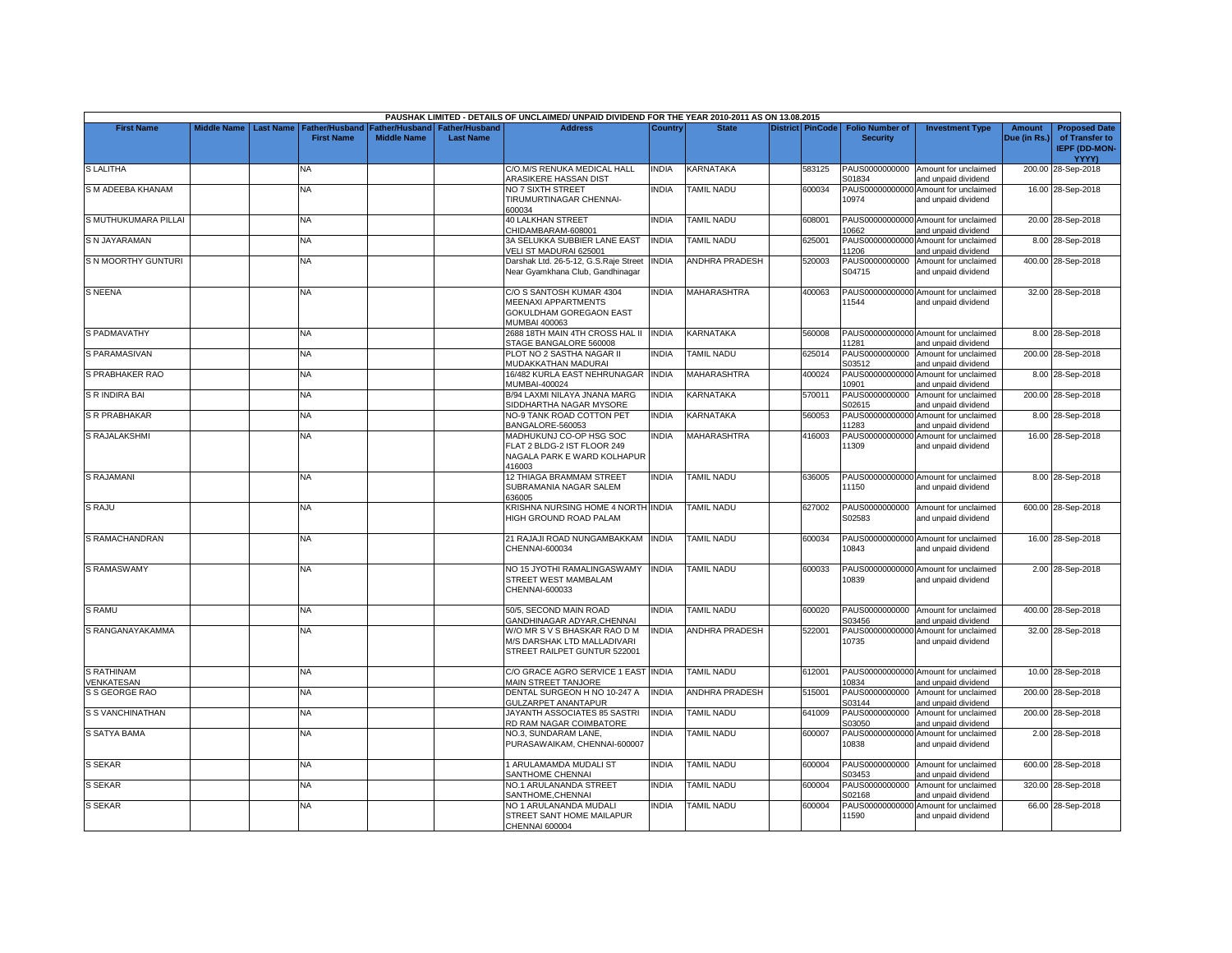|                                              |                    |                  |                                            |                    |                                                   | PAUSHAK LIMITED - DETAILS OF UNCLAIMED/ UNPAID DIVIDEND FOR THE YEAR 2010-2011 AS ON 13.08.2015                                             |                |                           |                  |                                           |                                                             |                               |                                                                         |
|----------------------------------------------|--------------------|------------------|--------------------------------------------|--------------------|---------------------------------------------------|---------------------------------------------------------------------------------------------------------------------------------------------|----------------|---------------------------|------------------|-------------------------------------------|-------------------------------------------------------------|-------------------------------|-------------------------------------------------------------------------|
| <b>First Name</b>                            | <b>Middle Name</b> | <b>Last Name</b> | <b>Father/Husband</b><br><b>First Name</b> | <b>Middle Name</b> | Father/Husband Father/Husband<br><b>Last Name</b> | <b>Address</b>                                                                                                                              | <b>Country</b> | <b>State</b>              | District PinCode | <b>Folio Number of</b><br><b>Security</b> | <b>Investment Type</b>                                      | <b>Amount</b><br>Due (in Rs.) | <b>Proposed Date</b><br>of Transfer to<br><b>IEPF (DD-MON-</b><br>YYYY) |
| S SIVASADAVANAN                              |                    |                  | NA                                         |                    |                                                   | SUJATHA MEDICALS 353,<br>VALAYAKARA STREET, ERODE.                                                                                          | <b>INDIA</b>   | <b>TAMIL NADU</b>         | 638001           | PAUS0000000000<br>S04169                  | Amount for unclaimed<br>and unpaid dividend                 |                               | 200.00 28-Sep-2018                                                      |
| <b>S SRIVATSA</b>                            |                    |                  | <b>NA</b>                                  |                    |                                                   | NO 10 4TH CROSS ROAD<br>MALLESWARAM BANGALORE                                                                                               | <b>INDIA</b>   | KARNATAKA                 | 560003           | PAUS0000000000<br>S02543                  | Amount for unclaimed<br>and unpaid dividend                 |                               | 300.00 28-Sep-2018                                                      |
| S SUNDARAM                                   |                    |                  | <b>NA</b>                                  |                    |                                                   | 26/1 VISWANATHAPURAM, II<br>STREET, KODAMBAKKAM, CHENNA<br>600024                                                                           | <b>INDIA</b>   | <b>TAMIL NADU</b>         | 600024           | 10981                                     | PAUS00000000000 Amount for unclaimed<br>and unpaid dividend |                               | 8.00 28-Sep-2018                                                        |
| <b>S SUNDARAM</b>                            |                    |                  | <b>NA</b>                                  |                    |                                                   | 504 "NUGEET" 5TH FLOOR NEW<br>PRABHADEVI R- OAD OPP "SAMNA"<br>PRESS WORLI MUMBAI 4000-25 -                                                 | <b>INDIA</b>   | <b>MAHARASHTRA</b>        | 400025           | 11620                                     | PAUS00000000000 Amount for unclaimed<br>and unpaid dividend |                               | 32.00 28-Sep-2018                                                       |
| S SWAMINATHAN                                |                    |                  | NA                                         |                    |                                                   | L 1/C EX MILITARY LAND ASHOK<br>NAGAR CHENNAI-600083                                                                                        | <b>INDIA</b>   | <b>TAMIL NADU</b>         | 600083           | 10841                                     | PAUS00000000000 Amount for unclaimed<br>and unpaid dividend |                               | 2.00 28-Sep-2018                                                        |
| S SWAMINATHAN                                |                    |                  | <b>NA</b>                                  |                    |                                                   | C/65 7TH CROSS THILLAINAGAR<br><b>TRICHY</b>                                                                                                | <b>INDIA</b>   | <b>TAMIL NADU</b>         | 620018           | S04226                                    | PAUS0000000000 Amount for unclaimed<br>and unpaid dividend  |                               | 400.00 28-Sep-2018                                                      |
| <b>ST SHAH</b>                               |                    |                  | NA                                         |                    |                                                   | 63 NAMARTA TENAMENT VATVA<br>ROAD ISANPUR AHMEDABAD<br>382443                                                                               | INDIA          | <b>GUJARAT</b>            | 382443           | 10873                                     | PAUS00000000000 Amount for unclaimed<br>and unpaid dividend |                               | 16.00 28-Sep-2018                                                       |
| S THANGADURAI                                |                    |                  | <b>NA</b>                                  |                    |                                                   | 47 NATCHIYAR PALAYAM<br>WORAIYUR TRICHY TAMIL NADU                                                                                          | <b>INDIA</b>   | <b>TAMIL NADU</b>         | 620003           | PAUS0000000000<br>S04212                  | Amount for unclaimed<br>and unpaid dividend                 |                               | 200.00 28-Sep-2018                                                      |
| S UMANATH NAYAK                              |                    |                  | NA.                                        |                    |                                                   | <b>CORPORATION BANK REGIONAL</b><br>OFFICE DALAMA- L TOWERS 409-<br>412 4TH FLOOR BACKBAY RECL-<br>AMATION NARIMAN POINT MUMBAI<br>400021 - | INDIA          | MAHARASHTRA               | 400021           | PAUS00000000000<br>10870                  | Amount for unclaimed<br>and unpaid dividend                 |                               | 2.00 28-Sep-2018                                                        |
| <b>SV RAVI</b>                               |                    |                  | <b>NA</b>                                  |                    |                                                   | 27 D, Vinayaka Apartments<br>Dr.Ambedkar Road Venkatapuram,<br>Velandipalayam                                                               | <b>INDIA</b>   | <b>TAMIL NADU</b>         | 641025           | S03511                                    | PAUS0000000000 Amount for unclaimed<br>and unpaid dividend  |                               | 200.00 28-Sep-2018                                                      |
| S VASANTHALAKSHMI                            |                    |                  | <b>NA</b>                                  |                    |                                                   | 431/A, 9th Cross Girinagar II Phase                                                                                                         | <b>INDIA</b>   | KARNATAKA                 | 560085           | S05434                                    | PAUS0000000000 Amount for unclaimed<br>and unpaid dividend  |                               | 100.00 28-Sep-2018                                                      |
| S VEERARAGHAVAN                              |                    |                  | NA.                                        |                    |                                                   | C/O ENNORE FOUNDRIES LTD<br>ENNORE CHENNAI-600057                                                                                           | <b>INDIA</b>   | TAMIL NADU                | 600057           | PAUS00000000000<br>11337                  | Amount for unclaimed<br>and unpaid dividend                 |                               | 8.00 28-Sep-2018                                                        |
| SADANANDA ADAK                               |                    |                  | <b>NA</b>                                  |                    |                                                   | 53 A, Motilal Nehru Road Calcutta                                                                                                           | <b>INDIA</b>   | <b>WEST BENGAL</b>        | 700029           | PAUS0000000000<br>S02857                  | Amount for unclaimed<br>and unpaid dividend                 |                               | 300.00 28-Sep-2018                                                      |
| <b>SADANANDA</b><br>MAHARUDRA<br>CHANDRAKUDE |                    |                  | <b>NA</b>                                  |                    |                                                   | MAHADEO GALLI 860, MAHADE<br>GALLI NIPANI (BELGAUM DT.)                                                                                     | <b>INDIA</b>   | <b>KARNATAKA</b>          | 591237           | PAUS0000000000<br>S00679                  | Amount for unclaimed<br>and unpaid dividend                 |                               | 800.00 28-Sep-2018                                                      |
| SADANANDA S PUTHRAN                          |                    |                  | <b>NA</b>                                  |                    |                                                   | D-5-8 JEEVAN SHANTI S V ROAD<br>SANTACRUZ WEST MUMBAI 400054                                                                                | <b>NDIA</b>    | <b>MAHARASHTRA</b>        | 400054           | PAUS00000000000<br>11155                  | Amount for unclaimed<br>and unpaid dividend                 |                               | 8.00 28-Sep-2018                                                        |
| SADASHIV SRINIVAS<br>KAMATH                  |                    |                  | <b>NA</b>                                  |                    |                                                   | FLAT NO 210 GANESH APTS 3 6 440 INDIA<br>HARDIKAR BAGH ROAD NO 5<br>HIMAYATNAGAR HYDERABAD<br>500029                                        |                | <b>ANDHRA PRADESH</b>     | 500029           | 10979                                     | PAUS00000000000 Amount for unclaimed<br>and unpaid dividend |                               | 8.00 28-Sep-2018                                                        |
| SADASIVA RAO GUJJU                           |                    |                  | <b>VENKATA RAJU</b><br>GUJJU               |                    |                                                   | HOUSE No.9-14-11, CHANDA<br>SATRAM STREET, RAJAHMUNDRY                                                                                      | <b>INDIA</b>   | <b>ANDHRA PRADESH</b>     | 533103           | PAUS12039000000<br>69109                  | Amount for unclaimed<br>and unpaid dividend                 |                               | 800.00 28-Sep-2018                                                      |
| <b>SADAYA PILLAI</b>                         |                    |                  | <b>NA</b>                                  |                    |                                                   | KOLATHU THERU.<br>SUNNAMBUMEDU VILLAGE,<br>KILKOVLVED P.O., VANDAVASI TQ.                                                                   | <b>INDIA</b>   | <b>TAMIL NADU</b>         | 604408           | PAUS0000000000<br>S01148                  | Amount for unclaimed<br>and unpaid dividend                 |                               | 40.00 28-Sep-2018                                                       |
| SADGUNA RAMNIKLAL<br><b>DESAI</b>            |                    |                  | NA.                                        |                    |                                                   | 4 GULMOHAR PARK NR AKOTA<br>GARDEN AKOTA BARODA 390020                                                                                      | INDIA          | <b>GUJARAT</b>            | 390020           | 10617                                     | PAUS00000000000 Amount for unclaimed<br>and unpaid dividend |                               | 16.00 28-Sep-2018                                                       |
| SAFAIYABU ALIHUSEIN<br><b>TINWALA</b>        |                    |                  | NA                                         |                    |                                                   | WADI BADRI MOHALLA BARODA-<br>390001                                                                                                        | <b>INDIA</b>   | <b>GUJARAT</b>            | 390001           | 10737                                     | PAUS00000000000 Amount for unclaimed<br>and unpaid dividend |                               | 10.00 28-Sep-2018                                                       |
| <b>SAHIL KUMARI</b>                          |                    |                  | <b>NA</b>                                  |                    |                                                   | 190 DAYANAND VIHAR VIKAS<br>NAGAR DELHI 110002                                                                                              | <b>INDIA</b>   | DELHI                     | 110002           | 11397                                     | PAUS00000000000 Amount for unclaimed<br>and unpaid dividend |                               | 8.00 28-Sep-2018                                                        |
| SAI TRIMURTULU KASINA                        |                    |                  | <b>NA</b>                                  |                    |                                                   | S S L D MEDICALS 17-9-14<br>A.P.P.MILLS ROAD SEETAAMPETA<br>RAJAHMUNDRY                                                                     | <b>INDIA</b>   | ANDHRA PRADESH            | 533104           | PAUS0000000000<br>S04763                  | Amount for unclaimed<br>and unpaid dividend                 |                               | 300.00 28-Sep-2018                                                      |
| <b>SAINSON INVESTMENTS</b><br>PVT LTD        |                    |                  | <b>NA</b>                                  |                    |                                                   | 273/45 A CHANDIGARH 160047                                                                                                                  | <b>INDIA</b>   | CHANDIGARH                | 160047           | PAUS00000000000<br>1623                   | Amount for unclaimed<br>and unpaid dividend                 |                               | 16.00 28-Sep-2018                                                       |
| SAJAL KUMAR GHOSH                            |                    |                  | <b>NA</b>                                  |                    |                                                   | 338 DUM DUM PARK CALCUTTA                                                                                                                   | <b>INDIA</b>   | <b><i>NEST BENGAL</i></b> | 700055           | PAUS0000000000<br>S02707                  | Amount for unclaimed<br>and unpaid dividend                 |                               | 200.00 28-Sep-2018                                                      |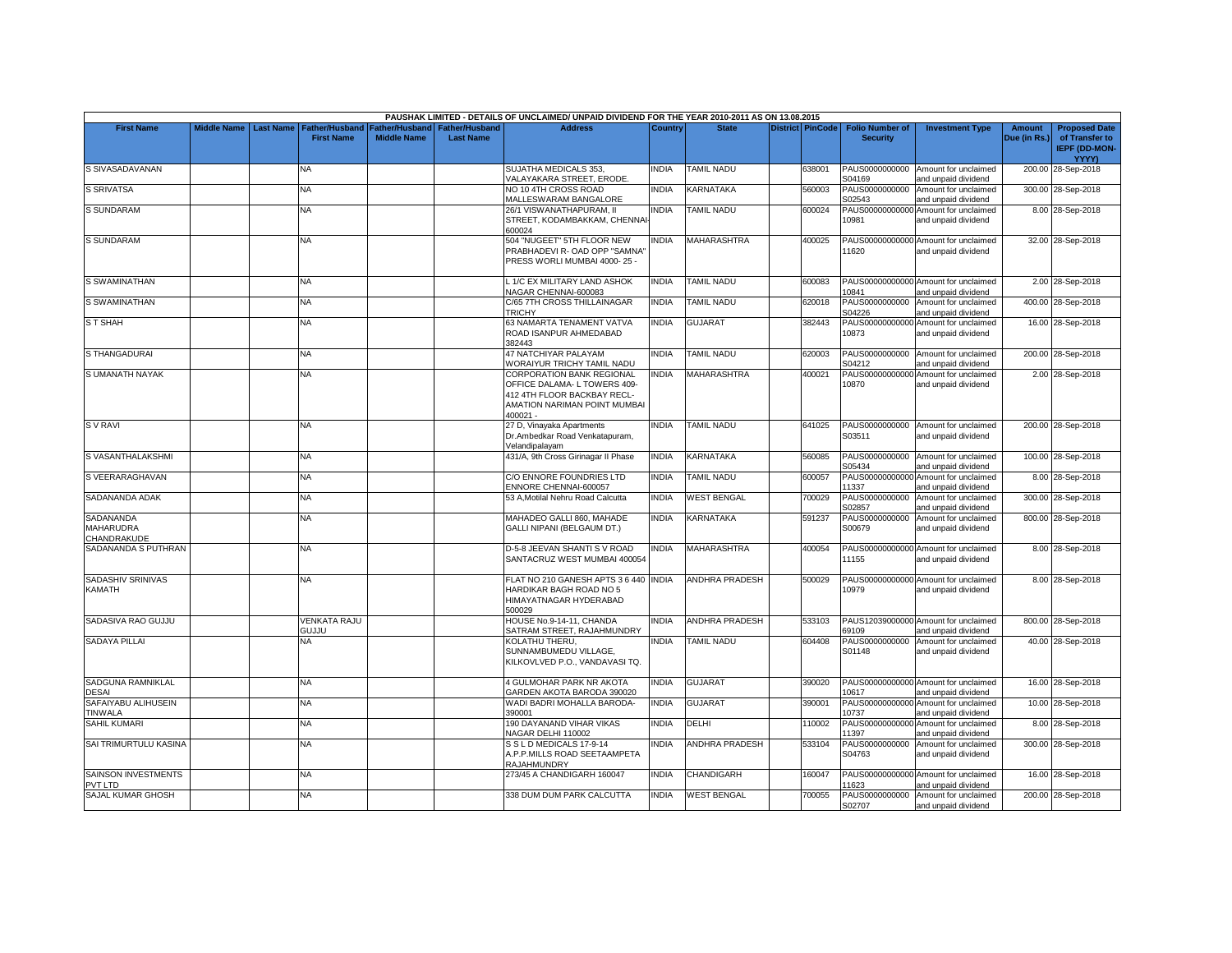|                                         |  |                                                               |                                      |                                           | PAUSHAK LIMITED - DETAILS OF UNCLAIMED/ UNPAID DIVIDEND FOR THE YEAR 2010-2011 AS ON 13.08.2015 |              |                       |                         |                                           |                                                                                    |                        |                                                                         |
|-----------------------------------------|--|---------------------------------------------------------------|--------------------------------------|-------------------------------------------|-------------------------------------------------------------------------------------------------|--------------|-----------------------|-------------------------|-------------------------------------------|------------------------------------------------------------------------------------|------------------------|-------------------------------------------------------------------------|
| <b>First Name</b>                       |  | Middle Name   Last Name   Father/Husband<br><b>First Name</b> | Father/Husband<br><b>Middle Name</b> | <b>Father/Husband</b><br><b>Last Name</b> | <b>Address</b>                                                                                  | Country      | <b>State</b>          | <b>District PinCode</b> | <b>Folio Number of</b><br><b>Security</b> | <b>Investment Type</b>                                                             | Amount<br>Due (in Rs.) | <b>Proposed Date</b><br>of Transfer to<br><b>IEPF (DD-MON-</b><br>YYYY) |
| SAKHEDKAR LAXMAN<br>GANESH              |  | NA                                                            |                                      |                                           | <b>GANESH DEEP' SWANAND</b><br><b>HSG.SCTY NO.1 PLOT NO.4.</b><br>SAHAKAR NGR.2, PUNE-411009    | <b>INDIA</b> | MAHARASHTRA           | 411009                  | 11676                                     | PAUS00000000000 Amount for unclaimed<br>and unpaid dividend                        |                        | 8.00 28-Sep-2018                                                        |
| SAKINA SULEMAN                          |  | ΝA                                                            |                                      |                                           | WARDHA PLYWOOD DEPOT OPP<br>KHOJA JAMATKHANA WARDHA-<br>442001                                  | <b>INDIA</b> | <b>MAHARASHTRA</b>    | 442001                  | 11149                                     | PAUS00000000000 Amount for unclaimed<br>and unpaid dividend                        |                        | 8.00 28-Sep-2018                                                        |
| <b>SAKUNTALA DEBI</b><br>MAHESHWARI     |  | NA.                                                           |                                      |                                           | 101/B BELGACHIA ROAD CALCUTTA-INDIA<br>700004                                                   |              | <b>WEST BENGAL</b>    | 700004                  | 11286                                     | PAUS00000000000 Amount for unclaimed<br>and unpaid dividend                        |                        | 16.00 28-Sep-2018                                                       |
| <b>SAKUNTALABEN</b><br>RAVIKANT SHETH   |  | <b>NA</b>                                                     |                                      |                                           | <b>VINAY BHUVAN STATION ROAD</b><br>IDAR DIST SABARKATHA PIN-<br>383430                         | <b>INDIA</b> | <b>GUJARAT</b>        | 383430                  | 10738                                     | PAUS00000000000 Amount for unclaimed<br>and unpaid dividend                        |                        | 2.00 28-Sep-2018                                                        |
| <b>SALEEM CHAUDHRY</b>                  |  | NA                                                            |                                      |                                           | H NO 4/675 DODHPUR ALIGARH                                                                      | <b>INDIA</b> | UTTAR PRADESH         | 202002                  | S03909                                    | PAUS0000000000 Amount for unclaimed<br>and unpaid dividend                         |                        | 300.00 28-Sep-2018                                                      |
| SAMEER HANAMARADDI<br>GANGAL            |  | NA.                                                           |                                      |                                           | C/O DR H T GANGAL GANGAL<br>NURSING HOME HOUSE HUBLI-<br>580021                                 | <b>INDIA</b> | KARNATAKA             | 580021                  | PAUS00000000000<br>10835                  | Amount for unclaimed<br>and unpaid dividend                                        |                        | 40.00 28-Sep-2018                                                       |
| <b>SAMEER N SHAH</b>                    |  | NA                                                            |                                      |                                           | 25/C SONORIKA APPARTMENT 1ST<br>FLOOR CHANDAWADI OPP<br>MADHAO BAUG C P TANK MUMBAI<br>400004   | <b>INDIA</b> | <b>MAHARASHTRA</b>    | 400004                  | 11482                                     | PAUS00000000000 Amount for unclaimed<br>and unpaid dividend                        |                        | 16.00 28-Sep-2018                                                       |
| <b>SAMERCHAND</b>                       |  | NA                                                            |                                      |                                           | P.B.1831. NO.3 II MAIN<br>ROAD, CHAMRAJPET BANGALORE                                            | INDIA        | KARNATAKA             | 560018                  | S05421                                    | PAUS0000000000 Amount for unclaimed<br>and unpaid dividend                         |                        | 100.00 28-Sep-2018                                                      |
| <b>SAMIR PARIKH</b>                     |  | <b>NA</b>                                                     |                                      |                                           | C/O DR PARIKH H M 29 SEJAL<br>SOCIETY POSTOFFICE ROAD<br>FATEHGANJ, VADODARA                    | <b>INDIA</b> | <b>GUJARAT</b>        | 390002                  | S01740                                    | PAUS0000000000 Amount for unclaimed<br>and unpaid dividend                         |                        | 800.00 28-Sep-2018                                                      |
| SAMIRENDRA SAHA                         |  | NA                                                            |                                      |                                           | 14 G SWINHOE STREET CALCUTTA INDIA                                                              |              | <b>WEST BENGAL</b>    | 700019                  | S02892                                    | PAUS0000000000 Amount for unclaimed<br>and unpaid dividend                         |                        | 200.00 28-Sep-2018                                                      |
| SAMJUBHAI VALABHAI<br>SANGANI           |  | NA.                                                           |                                      |                                           | NR KANYA SHALA SHREE RAM<br><b>KRUPA MENDARDA</b>                                               | <b>INDIA</b> | <b>GUJARAT</b>        | 362220                  | PAUS1201980000<br>19341                   | Amount for unclaimed<br>and unpaid dividend                                        |                        | 32.00 28-Sep-2018                                                       |
| SAMPATH KUMAR K J                       |  | <b>NA</b>                                                     |                                      |                                           | 2668, 17th D Cross Banashankari II<br>Stage                                                     | <b>INDIA</b> | <b>KARNATAKA</b>      | 560070                  | PAUS0000000000<br>S04719                  | Amount for unclaimed<br>and unpaid dividend                                        |                        | 600.00 28-Sep-2018                                                      |
| SAMRUDDHI SHAILESH<br><b>GANDHI</b>     |  | NA.                                                           |                                      |                                           | I-B WEST VIEW 309 S V ROAD<br>SANTACRUZ (WEST) MUMBAI-<br>100054                                | <b>INDIA</b> | <b>MAHARASHTRA</b>    | 400054                  | PAUS00000000000<br>11176                  | Amount for unclaimed<br>and unpaid dividend                                        |                        | 18.00 28-Sep-2018                                                       |
| SAMTA DEVI RANKA                        |  | <b>GANPATLAL</b><br>RANKA                                     |                                      |                                           | HIRNO KA MOHALLA GYANJIKA<br>CHOWK GANGAPUR (BHILWARA)                                          | <b>INDIA</b> | <b>RAJASTHAN</b>      | 311801                  | 12985                                     | PAUS00000000000 Amount for unclaimed<br>and unpaid dividend                        |                        | 16.00 28-Sep-2018                                                       |
| SAMUEL H LAWRENCE                       |  | <b>NA</b>                                                     |                                      |                                           | <b>MISSION TRAINING COMPOUND</b><br>FATEHGUNJ BARODA-390002                                     | <b>INDIA</b> | GUJARAT               | 390002                  | PAUS00000000000<br>11086                  | Amount for unclaimed<br>and unpaid dividend                                        |                        | 16.00 28-Sep-2018                                                       |
| <b>SAMYUKTA</b><br>VADLAMANNATI         |  | NA.                                                           |                                      |                                           | C/O.DAMODARA RAO V.L.V.H<br>AKKENAPRAGADAWARI STREET,<br>OLD GUNTUR GUNTUR (A.P)                | <b>INDIA</b> | ANDHRA PRADESH        | 522001                  | PAUS0000000000<br>S00682                  | Amount for unclaimed<br>and unpaid dividend                                        |                        | 400.00 28-Sep-2018                                                      |
| SANDEEP                                 |  | <b>NA</b>                                                     |                                      |                                           | EF-620 SAROJINI NAGAR NEW<br>DELHI-110023                                                       | <b>INDIA</b> | DELHI                 | 110023                  | 10740                                     | PAUS00000000000 Amount for unclaimed<br>and unpaid dividend                        |                        | 6.00 28-Sep-2018                                                        |
| SANDEEP BHATIA                          |  | <b>VIJENDRA PAL</b><br>SINGH BHATIA                           |                                      |                                           | C/O V P S BHATIA 5/423 NEW<br><b>HYDERABAD LUCKNOW</b>                                          | <b>INDIA</b> | <b>UTTAR PRADESH</b>  | 226007                  | PAUSIN301557101<br>37316                  | Amount for unclaimed<br>and unpaid dividend                                        |                        | 290.00 28-Sep-2018                                                      |
| <b>SANDEEP PUROHIT</b>                  |  | NA                                                            |                                      |                                           | 21 SANKAR TENAMENTS RACE<br>COURSE BARODA 390021                                                | <b>INDIA</b> | <b>GUJARAT</b>        | 390021                  | PAUS00000000000<br>11584                  | Amount for unclaimed<br>and unpaid dividend                                        |                        | 66.00 28-Sep-2018                                                       |
| SANDHYA DAMODARAN<br><b>NAMBIAR</b>     |  | NA                                                            |                                      |                                           | KOCHUMADHOM ELAMAKKARA<br>COCHIN                                                                | INDIA        | KERALA                | 682026                  | PAUS0000000000<br>S02969                  | Amount for unclaimed<br>and unpaid dividend                                        |                        | 200.00 28-Sep-2018                                                      |
| SANDHYA JAIN                            |  | NA.                                                           |                                      |                                           | C-19 PANCHSHEEL ENCLAVE NEW<br>DELHI 110017                                                     | <b>INDIA</b> | DELHI                 | 110017                  | PAUS00000000000<br>11376                  | Amount for unclaimed<br>and unpaid dividend                                        |                        | 16.00 28-Sep-2018                                                       |
| <b>SANGAM K R</b>                       |  | NA                                                            |                                      |                                           | 678, NEW TIPPASANDRA HAL IIIRD<br><b>STAGE BANGALORE</b>                                        | <b>INDIA</b> | KARNATAKA             | 560075                  | PAUS0000000000<br>S01387                  | Amount for unclaimed<br>and unpaid dividend                                        |                        | 200.00 28-Sep-2018                                                      |
| <b>SANJAY ARORA</b>                     |  | NA.                                                           |                                      |                                           | 4-124 GUJRANWALA TOWN PART-<br>DELHI                                                            | <b>INDIA</b> | <b>DELHI</b>          | 110009                  | PAUS12020600000<br>09712                  | Amount for unclaimed<br>and unpaid dividend                                        |                        | 8.00 28-Sep-2018                                                        |
| <b>SANJAY BHAT</b>                      |  | NA                                                            |                                      |                                           | KASHNA-E-NARJIS CIVIL LINE-2<br><b>BIJNOR</b>                                                   | <b>INDIA</b> | UTTAR PRADESH         | 246701                  | PAUS0000000000<br>S03931                  | Amount for unclaimed<br>and unpaid dividend                                        |                        | 200.00 28-Sep-2018                                                      |
| <b>SANJAY CHAMPAKLAL</b><br><b>SHAH</b> |  | NA.                                                           |                                      |                                           | C/O THE SWASTIK JANATA<br>SAHAKARI BANK LTD 502<br>KALBADEVI ROAD MUMBAI-400002                 | <b>INDIA</b> | MAHARASHTRA           | 400002                  | PAUS00000000000<br>11161                  | Amount for unclaimed<br>and unpaid dividend                                        |                        | 8.00 28-Sep-2018                                                        |
| <b>SANJAY DUBEY</b>                     |  | ΝA                                                            |                                      |                                           | 73 ASHOKA SOCIETY E7 ARERA                                                                      | <b>INDIA</b> | MADHYA PRADESH        | 462016                  |                                           | PAUS00000000000 Amount for unclaimed                                               |                        | 8.00 28-Sep-2018                                                        |
| <b>SANJAY DUBEY</b>                     |  | <b>NA</b>                                                     |                                      |                                           | COLONY BHOPAL M P 462016<br>73 ASHOKA SOCIETY E7 ARERA<br>COLONY BHOPAL M P 462016              | <b>INDIA</b> | <b>MADHYA PRADESH</b> | 462016                  | 11586<br>11587                            | and unpaid dividend<br>PAUS00000000000 Amount for unclaimed<br>and unpaid dividend |                        | 8.00 28-Sep-2018                                                        |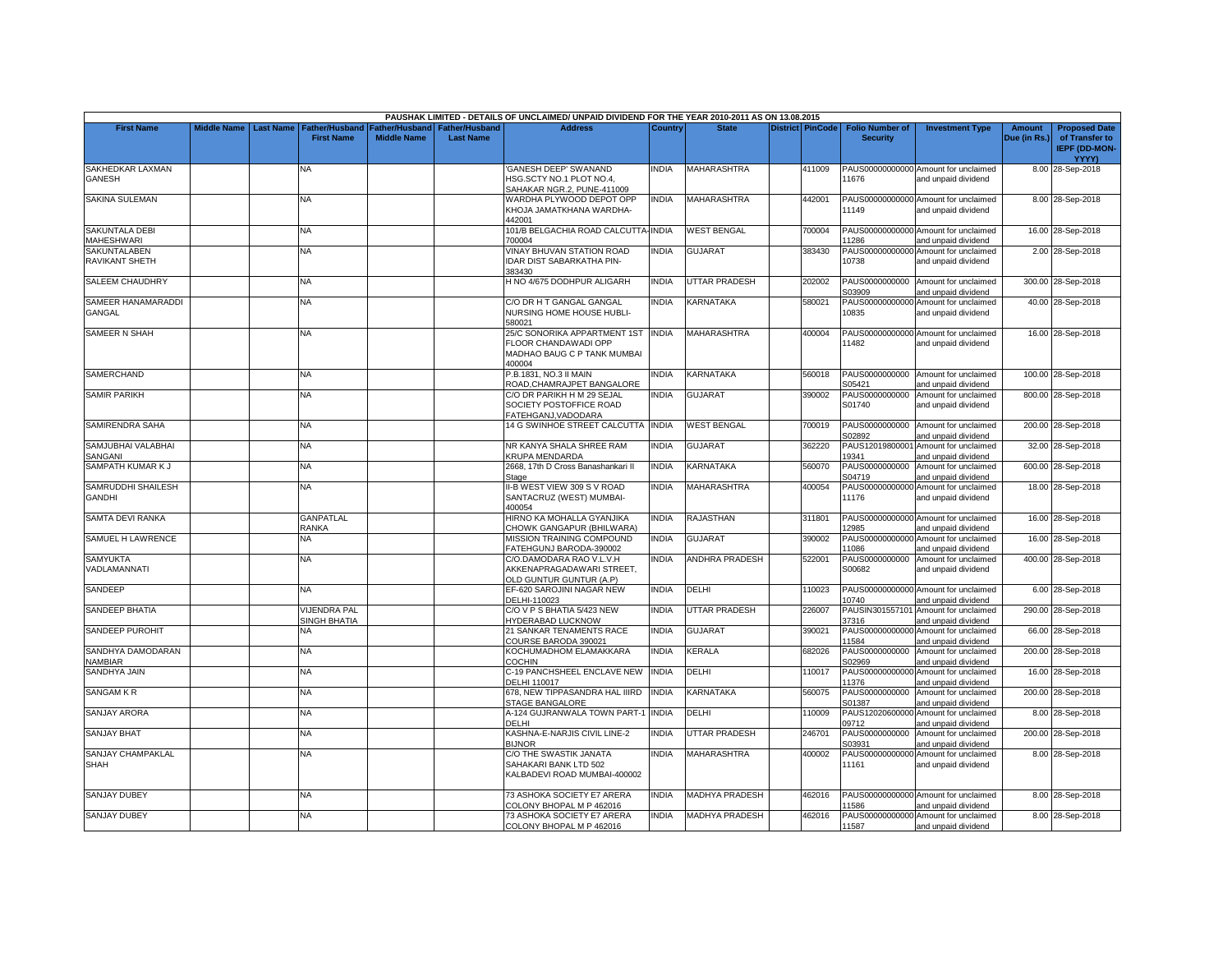|                                          |             |                  |                            |                                                                        |                  | PAUSHAK LIMITED - DETAILS OF UNCLAIMED/ UNPAID DIVIDEND FOR THE YEAR 2010-2011 AS ON 13.08.2015                             |                |                       |                         |                                           |                                                             |                               |                                                                         |
|------------------------------------------|-------------|------------------|----------------------------|------------------------------------------------------------------------|------------------|-----------------------------------------------------------------------------------------------------------------------------|----------------|-----------------------|-------------------------|-------------------------------------------|-------------------------------------------------------------|-------------------------------|-------------------------------------------------------------------------|
| <b>First Name</b>                        | Middle Name | <b>Last Name</b> | <b>First Name</b>          | Father/Husband   Father/Husband   Father/Husband<br><b>Middle Name</b> | <b>Last Name</b> | <b>Address</b>                                                                                                              | <b>Country</b> | <b>State</b>          | <b>District PinCode</b> | <b>Folio Number of</b><br><b>Security</b> | <b>Investment Type</b>                                      | <b>Amount</b><br>Due (in Rs.) | <b>Proposed Date</b><br>of Transfer to<br><b>IEPF (DD-MON-</b><br>YYYY) |
| SANJAY G KHANDELWAL                      |             |                  | GIRJASHANKAR<br>KHANDELWAL |                                                                        |                  | PLAT NO.405 S/4 SUNDER WAN<br>SUNDER NAGAR MALAD<br>(W)MUMBAI                                                               | NDIA           | MAHARASHTRA           | 400064                  | 87196                                     | PAUS12010600016 Amount for unclaimed<br>and unpaid dividend |                               | 32.00 28-Sep-2018                                                       |
| <b>SANJAY HASTIMAL</b><br><b>SAKARIA</b> |             |                  | <b>NA</b>                  |                                                                        |                  | B/12 KINNDU APARTMENT 3RD FLR INDIA<br>OPP MUNICIPAL MARKET MILLAN<br>PARK SOC NAVRANGPURA<br>AHMEDABAD 380009              |                | <b>GUJARAT</b>        | 380009                  | 11395                                     | PAUS00000000000 Amount for unclaimed<br>and unpaid dividend |                               | 32.00 28-Sep-2018                                                       |
| SANJAY HINGORANI                         |             |                  | <b>NA</b>                  |                                                                        |                  | 81-82 KHANDARY COLONY AGRA                                                                                                  | <b>INDIA</b>   | UTTAR PRADESH         | 282002                  | S03954                                    | PAUS0000000000 Amount for unclaimed<br>and unpaid dividend  |                               | 200.00 28-Sep-2018                                                      |
| SANJAY INDUBHAI AMIN                     |             |                  | NA                         |                                                                        |                  | RACE COURSE CIRCLE BARODA<br>390005                                                                                         | <b>NDIA</b>    | GUJARAT               | 390005                  | 11334                                     | PAUS00000000000 Amount for unclaimed<br>and unpaid dividend |                               | 2.00 28-Sep-2018                                                        |
| SANJAY KAWATHEKAR                        |             |                  | NA                         |                                                                        |                  | C/O A D GAWAI PLOT NO 49<br>VAIBHAV NAGAR NEAR<br>RADHAKRISHNA NGR NEAR<br>WAGHAPUR TEKADI LOHARA ROAD<br>WAGHAPUR YAVATMAL | <b>NDIA</b>    | <b>MAHARASHTRA</b>    | 445001                  | 07422                                     | PAUSIN300513130 Amount for unclaimed<br>and unpaid dividend |                               | 10.00 28-Sep-2018                                                       |
| <b>SANJAY PATIL</b>                      |             |                  | <b>NA</b>                  |                                                                        |                  | ASHIRWAD 4739/8-9 KARAD ROAD<br>PANDHARPUR                                                                                  | <b>INDIA</b>   | <b>MAHARASHTRA</b>    | 413304                  | PAUS0000000000<br>S04947                  | Amount for unclaimed<br>and unpaid dividend                 |                               | 500.00 28-Sep-2018                                                      |
| <b>SANJAY PRAKASH</b><br>MEHTA           |             |                  | <b>NA</b>                  |                                                                        |                  | C/O SKG EQUIPMENTS PVT LTD<br>59, GAUTAM COMPLEX SEC-11, CBD<br>BELAPURNAVI MUMBAI                                          | <b>NDIA</b>    | <b>MAHARASHTRA</b>    | 400614                  | 11287                                     | PAUS00000000000 Amount for unclaimed<br>and unpaid dividend |                               | 16.00 28-Sep-2018                                                       |
| <b>SANJAY PRASAD</b>                     |             |                  | NA                         |                                                                        |                  | B-2/84 ASHOK VIHAR II DELHI-<br>110052                                                                                      | <b>NDIA</b>    | DELHI                 | 110052                  | 10865                                     | PAUS00000000000 Amount for unclaimed<br>and unpaid dividend |                               | 32.00 28-Sep-2018                                                       |
| <b>SANJAY PRASAD</b>                     |             |                  | <b>NA</b>                  |                                                                        |                  | B-2/84 ASHOK VIHAR PHASE II<br>DELHI-110052                                                                                 | INDIA          | DELHI                 | 110052                  | 10867                                     | PAUS00000000000 Amount for unclaimed<br>and unpaid dividend |                               | 32.00 28-Sep-2018                                                       |
| <b>SANJAY R GOYANI</b>                   |             |                  | <b>NA</b>                  |                                                                        |                  | 701/1 GULSHAN VILLA CO-OP HSG<br>SOC JUHU LANE ANDHERI WEST<br><b>MUMBAI 400058</b>                                         | <b>INDIA</b>   | <b>MAHARASHTRA</b>    | 400058                  | 11594                                     | PAUS00000000000 Amount for unclaimed<br>and unpaid dividend |                               | 100.00 28-Sep-2018                                                      |
| <b>SANJAY SAHAI</b>                      |             |                  | <b>NA</b>                  |                                                                        |                  | <b>MARKETING DIV ALEMBIC</b><br>CHEMICALS VADODARA                                                                          | <b>INDIA</b>   | <b>GUJARAT</b>        | 390003                  | S04566                                    | PAUS0000000000 Amount for unclaimed<br>and unpaid dividend  |                               | 300.00 28-Sep-2018                                                      |
| <b>SANJAY SOMALAL</b><br>PARIKH          |             |                  | <b>NA</b>                  |                                                                        |                  | A 66 ADHAR SOCIETY WAGHODIA<br>ROAD BARODA                                                                                  | INDIA          | GUJARAT               | 390019                  | 11583                                     | PAUS00000000000 Amount for unclaimed<br>and unpaid dividend |                               | 8.00 28-Sep-2018                                                        |
| <b>SANJAY SOMALAL</b><br>PARIKH          |             |                  | NA                         |                                                                        |                  | A-66 ADHAR SOCIETY WAGHODIA<br>ROAD BARODA 390019                                                                           | <b>INDIA</b>   | GUJARAT               | 390019                  | 11271                                     | PAUS00000000000 Amount for unclaimed<br>and unpaid dividend |                               | 8.00 28-Sep-2018                                                        |
| <b>SANJAY VERGHESE</b>                   |             |                  | NA                         |                                                                        |                  | 6-V-5 BASANT VIHAR DADABARI<br>KOTA.                                                                                        | NDIA           | RAJASTHAN             | 324009                  | PAUS0000000000<br>S03328                  | Amount for unclaimed<br>and unpaid dividend                 |                               | 200.00 28-Sep-2018                                                      |
| <b>SANJIB NAYAK</b>                      |             |                  | NA                         |                                                                        |                  | 12/12 SATCHASIPARA ROAD PO<br>COSSIPORE CALCUTTA                                                                            | INDIA          | <b>WEST BENGAL</b>    | 700002                  | PAUS0000000000<br>S02860                  | Amount for unclaimed<br>and unpaid dividend                 |                               | 300.00 28-Sep-2018                                                      |
| <b>SANJIV KUMAR</b><br><b>JPADHYAY</b>   |             |                  | <b>BLUPADHYAY</b>          |                                                                        |                  | D-86. VIVEK VIHAR DELHI                                                                                                     | <b>NDIA</b>    | DELHI                 | 110095                  | PAUSIN300724100<br>19929                  | Amount for unclaimed<br>and unpaid dividend                 |                               | 16.00 28-Sep-2018                                                       |
| SANJUKTA PATTANAYAK                      |             |                  | <b>NA</b>                  |                                                                        |                  | C/O LATE AMULYA KUMAR<br>PATTANAYAK MADHUSUDAN<br>NAGAR TULSIPURCUTTACK                                                     | <b>INDIA</b>   | ORISSA                | 753008                  | 11533                                     | PAUS00000000000 Amount for unclaimed<br>and unpaid dividend |                               | 8.00 28-Sep-2018                                                        |
| <b>SANKARLAL R PATEL</b>                 |             |                  | <b>NA</b>                  |                                                                        |                  | AT-KANSA TA-VISNAGAR DIST-<br>MEHSANA VISNAGAR                                                                              | <b>NDIA</b>    | GUJARAT               | 384315                  | 14571                                     | PAUS12034100001 Amount for unclaimed<br>and unpaid dividend |                               | 2.00 28-Sep-2018                                                        |
| <b>SANKATHA SINGH</b>                    |             |                  | <b>NA</b>                  |                                                                        |                  | D-38 HAUZ KHAS FLAT NO 21<br>FLOOR NEW DELHI 110016                                                                         | <b>INDIA</b>   | DELHI                 | 110016                  | 11306                                     | PAUS00000000000 Amount for unclaimed<br>and unpaid dividend |                               | 8.00 28-Sep-2018                                                        |
| SANTOSH AGARWAL                          |             |                  | <b>NA</b>                  |                                                                        |                  | TRISALA PEO FANCY BAZAR<br><b>GUWAHATI</b>                                                                                  | <b>INDIA</b>   | ASSAM                 | 781001                  | PAUS0000000000<br>S03068                  | Amount for unclaimed<br>and unpaid dividend                 |                               | 200.00 28-Sep-2018                                                      |
| <b>SANTOSH DEVI</b>                      |             |                  | NA.                        |                                                                        |                  | 2641 MAIN BAZAR SHADIPUR PO<br>PATEL NAGAR NEW DELHI-110008                                                                 | <b>NDIA</b>    | DELHI                 | 110008                  | PAUS00000000000<br>10987                  | Amount for unclaimed<br>and unpaid dividend                 |                               | 8.00 28-Sep-2018                                                        |
| <b>SANTOSH GUPTA</b>                     |             |                  | <b>NA</b>                  |                                                                        |                  | H NO-234 RAM NAGAR NEAR<br>KRISHNA NAGAR DELHI-110051                                                                       | <b>NDIA</b>    | DELHI                 | 110051                  | 10991                                     | PAUS00000000000 Amount for unclaimed<br>and unpaid dividend |                               | 8.00 28-Sep-2018                                                        |
| <b>SANTOSH GUPTA</b>                     |             |                  | <b>NA</b>                  |                                                                        |                  | H.NO.- 19 KHAJOORI WAZIRABAD<br>ROAD DELHI                                                                                  | <b>INDIA</b>   | DELHI                 | 110094                  | 88669                                     | PAUSIN302365106 Amount for unclaimed<br>and unpaid dividend |                               | 16.00 28-Sep-2018                                                       |
| <b>SANTOSH JAIN</b>                      |             |                  | <b>NA</b>                  |                                                                        |                  | C/O G C JAIN ALLAHABAD BANK<br>SCINDIA HOUSE NEW DELHI-110001                                                               | <b>INDIA</b>   | DELHI                 | 110001                  | 11299                                     | PAUS00000000000 Amount for unclaimed<br>and unpaid dividend |                               | 8.00 28-Sep-2018                                                        |
| <b>SANTOSH KUMAR</b><br><b>CHAUDHARY</b> |             |                  | <b>NA</b>                  |                                                                        |                  | N 2-18 SUNDER NAGAR S V ROAD<br>MALAD (WEST) MUMBAI-400064                                                                  | <b>INDIA</b>   | <b>MAHARASHTRA</b>    | 400064                  | 10916                                     | PAUS00000000000 Amount for unclaimed<br>and unpaid dividend |                               | 8.00 28-Sep-2018                                                        |
| SANTOSH KUMAR JAIN                       |             |                  | <b>GULAB CHAND</b><br>JAIN |                                                                        |                  | S S 670/13 MALA KUNTA<br><b>HYDERABAD</b>                                                                                   | <b>INDIA</b>   | <b>ANDHRA PRADESH</b> | 500012                  | 85390                                     | PAUSIN300394109 Amount for unclaimed<br>and unpaid dividend |                               | 82.00 28-Sep-2018                                                       |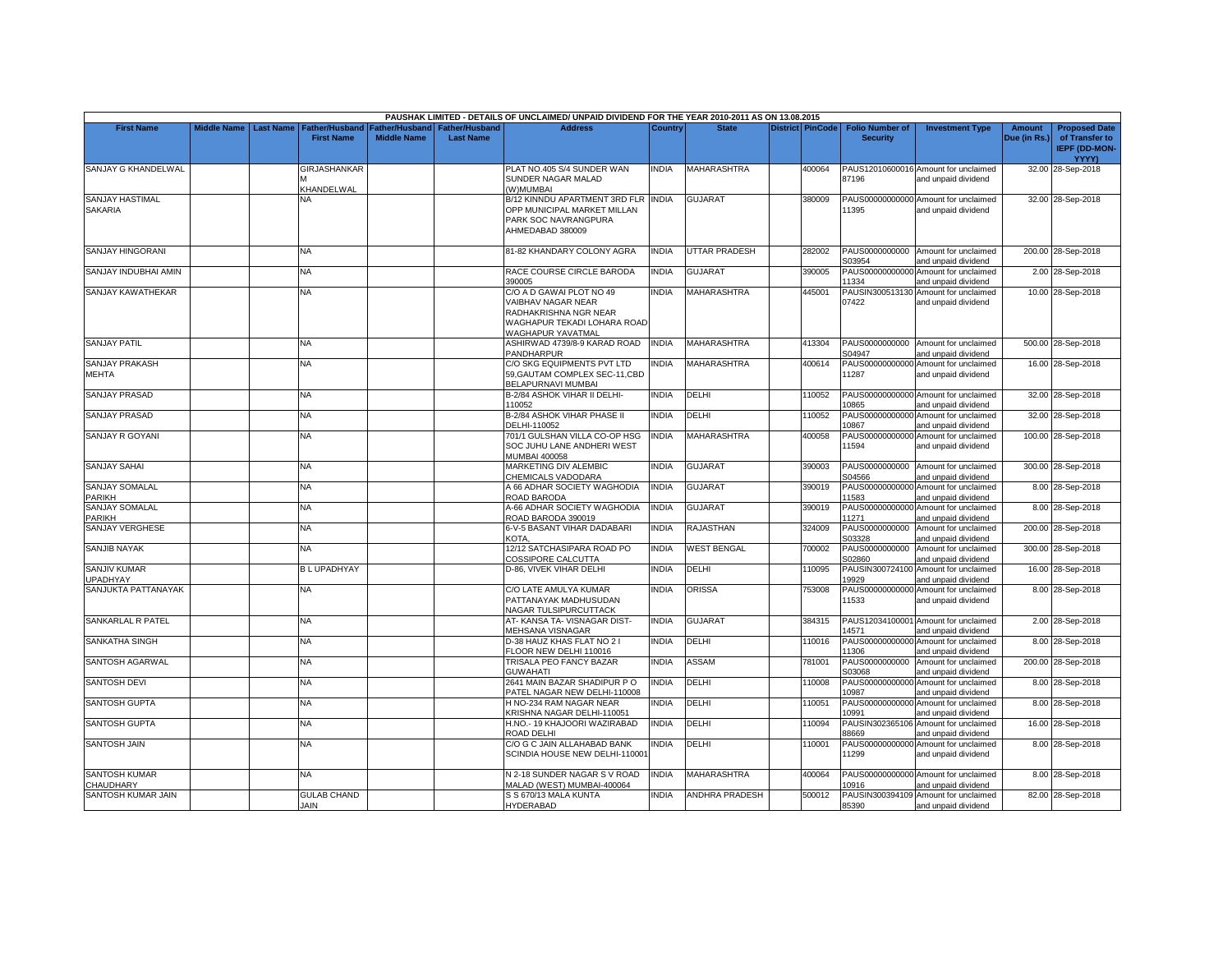|                                                                     |                    |                  |                                     |                                             |                                           | PAUSHAK LIMITED - DETAILS OF UNCLAIMED/ UNPAID DIVIDEND FOR THE YEAR 2010-2011 AS ON 13.08.2015                    |                |                    |                         |                                           |                                                             |                               |                                                                         |
|---------------------------------------------------------------------|--------------------|------------------|-------------------------------------|---------------------------------------------|-------------------------------------------|--------------------------------------------------------------------------------------------------------------------|----------------|--------------------|-------------------------|-------------------------------------------|-------------------------------------------------------------|-------------------------------|-------------------------------------------------------------------------|
| <b>First Name</b>                                                   | <b>Middle Name</b> | <b>Last Name</b> | Father/Husband<br><b>First Name</b> | <b>Father/Husband</b><br><b>Middle Name</b> | <b>Father/Husband</b><br><b>Last Name</b> | <b>Address</b>                                                                                                     | <b>Country</b> | <b>State</b>       | <b>District PinCode</b> | <b>Folio Number of</b><br><b>Security</b> | <b>Investment Type</b>                                      | <b>Amount</b><br>Due (in Rs.) | <b>Proposed Date</b><br>of Transfer to<br><b>IEPF (DD-MON-</b><br>YYYY) |
| <b>SANTOSH MI</b>                                                   |                    |                  | NA                                  |                                             |                                           | FLAT NO B.35 BLOCK-1 3RD FLOOR INDIA<br>BUILDERS APPT (NEXT TO AEG<br><b>NGEF) AIRPORT BANGALORE</b>               |                | <b>KARNATAKA</b>   | 560017                  | PAUS0000000000<br>S01074                  | Amount for unclaimed<br>and unpaid dividend                 |                               | 40.00 28-Sep-2018                                                       |
| <b>SANTOSH RANI</b>                                                 |                    |                  | <b>NA</b>                           |                                             |                                           | T/696 GALI NO 4 FAIZ ROAD KAROL INDIA<br>BAGH NEW DELHI 110005                                                     |                | DELHI              | 110005                  | 11251                                     | PAUS00000000000 Amount for unclaimed<br>and unpaid dividend |                               | 8.00 28-Sep-2018                                                        |
| <b>SANTOSH SIDHU</b>                                                |                    |                  | NA.                                 |                                             |                                           | 24 SRAVANA NOFRA NAVY NAGAR<br>COLABA MUMBAI 400005                                                                | <b>INDIA</b>   | MAHARASHTRA        | 400005                  | 11088                                     | PAUS00000000000 Amount for unclaimed<br>and unpaid dividend |                               | 8.00 28-Sep-2018                                                        |
| <b>SANWARMAL SIHAG</b>                                              |                    |                  | <b>NA</b>                           |                                             |                                           | C/O SHRIRAJ BEARING CO OPP<br>ORK HOTEL M I ROAD JAIPUR                                                            | <b>INDIA</b>   | <b>RAJASTHAN</b>   | 302003                  | S03321                                    | PAUS0000000000 Amount for unclaimed<br>and unpaid dividend  |                               | 200.00 28-Sep-2018                                                      |
| SARABHAI CHIMANLAL                                                  |                    |                  | <b>NA</b>                           |                                             |                                           | 'MANGALAM" 9 JAGABHAI PARK<br>KANKARIA AHMEDABAD-380022                                                            | <b>INDIA</b>   | <b>GUJARAT</b>     | 380022                  | PAUS00000000000<br>10665                  | Amount for unclaimed<br>and unpaid dividend                 |                               | 32.00 28-Sep-2018                                                       |
| <b>SARADA G NAIR</b>                                                |                    |                  | NΑ                                  |                                             |                                           | SARADA VIHAR NARTHENR GATE<br>AMBALAPUIAH                                                                          | <b>INDIA</b>   | <b>HARYANA</b>     | 133001                  | PAUS00000000000<br>11380                  | Amount for unclaimed<br>and unpaid dividend                 |                               | 6.00 28-Sep-2018                                                        |
| <b>SARASVATIBEN</b><br><b>BALVANTRAI</b><br><b><i>KABRAWALA</i></b> |                    |                  | NA.                                 |                                             |                                           | LIMDA CHOWK SURAT-395001                                                                                           | <b>INDIA</b>   | <b>GUJARAT</b>     | 395001                  | 10743                                     | PAUS00000000000 Amount for unclaimed<br>and unpaid dividend |                               | 6.00 28-Sep-2018                                                        |
| SARASWATHI D                                                        |                    |                  | NA.                                 |                                             |                                           | NO 5 SRIDEVI COLONY ASHOK<br>NAGAR CHENNAI 600083                                                                  | <b>INDIA</b>   | <b>TAMIL NADU</b>  | 600083                  | 10982                                     | PAUS00000000000 Amount for unclaimed<br>and unpaid dividend |                               | 20.00 28-Sep-2018                                                       |
| SARASWATI A CHANDIRA                                                |                    |                  | NA                                  |                                             |                                           | C/O DR A R CHANDIRA RMO<br>MUNICIPLE HOSPITAL SIDHPUR-<br>384151                                                   | <b>INDIA</b>   | GUJARAT            | 384151                  | 10925                                     | PAUS00000000000 Amount for unclaimed<br>and unpaid dividend |                               | 8.00 28-Sep-2018                                                        |
| <b>SARASWATI DEBI</b>                                               |                    |                  | <b>NA</b>                           |                                             |                                           | C-169 D D A FLATS SAKET NEW<br>DELHI-110017                                                                        | <b>INDIA</b>   | <b>DELHI</b>       | 110017                  | 11228                                     | PAUS00000000000 Amount for unclaimed<br>and unpaid dividend |                               | 16.00 28-Sep-2018                                                       |
| SARAT KUMAR SAHOO                                                   |                    |                  | ΝA                                  |                                             |                                           | PHYSICIAN ,DY. CHIEF MEDICAL<br>OFFICER GAS AUTHORITY OF INDIA<br>TD. 16. BHIKAIJI PALACE.<br>R.K.PURAM, NEW DELHI | <b>INDIA</b>   | DELHI              | 110066                  | PAUS0000000000<br>S04451                  | Amount for unclaimed<br>and unpaid dividend                 |                               | 200.00 28-Sep-2018                                                      |
| SARJUBEN C SHAH                                                     |                    |                  | <b>NA</b>                           |                                             |                                           | 5-A,NARAYAN NAGAR-2, B/H<br>RANCHHODJI TEMPLE, WAGHODIA<br>ROAD.VADODARA                                           | <b>INDIA</b>   | <b>GUJARAT</b>     | 390019                  | 11443                                     | PAUS00000000000 Amount for unclaimed<br>and unpaid dividend |                               | 10.00 28-Sep-2018                                                       |
| <b>SARLA DHAWAN</b>                                                 |                    |                  | NA                                  |                                             |                                           | 25 MALCHA MARG CHANAKYAPURI INDIA<br><b>NEW DELHI-110021</b>                                                       |                | <b>DELHI</b>       | 110021                  | 11050                                     | PAUS00000000000 Amount for unclaimed<br>and unpaid dividend |                               | 8.00 28-Sep-2018                                                        |
| SARLA HIRALAL CHHAYA                                                |                    |                  | <b>NA</b>                           |                                             |                                           | BLOCK NO 2 RAMNIVAS HANUMAN<br>ROAD VILEPARLE (EAST) MUMBAI-<br>400057                                             | <b>INDIA</b>   | <b>MAHARASHTRA</b> | 400057                  | 10887                                     | PAUS00000000000 Amount for unclaimed<br>and unpaid dividend |                               | 16.00 28-Sep-2018                                                       |
| SARLA KIRITBHAI SHAH                                                |                    |                  | <b>NA</b>                           |                                             |                                           | SHIVE KRUPA 3RD FL FLAT NO 9<br>KARANI LANE GHATKOPAR MUMBA<br>400086                                              | <b>INDIA</b>   | <b>MAHARASHTRA</b> | 400086                  | 11163                                     | PAUS00000000000 Amount for unclaimed<br>and unpaid dividend |                               | 8.00 28-Sep-2018                                                        |
| SAROJ BALA JAIN                                                     |                    |                  | NA                                  |                                             |                                           | 64 APUPURA JAIN MANDIR<br><b>MUZAFFARNAGAR</b>                                                                     | <b>INDIA</b>   | UTTAR PRADESH      | 251001                  | 11384                                     | PAUS00000000000 Amount for unclaimed<br>and unpaid dividend |                               | 16.00 28-Sep-2018                                                       |
| <b>SAROJ KEJRIWAL</b>                                               |                    |                  | NA                                  |                                             |                                           | AMPOULES & VIALS MFG CO (B)<br>TD 139-A MAROL MAROSHI ROAD<br>MUMBAI-400059                                        | <b>INDIA</b>   | MAHARASHTRA        | 400059                  | 10912                                     | PAUS00000000000 Amount for unclaimed<br>and unpaid dividend |                               | 32.00 28-Sep-2018                                                       |
| <b>SAROJ KUMARI</b>                                                 |                    |                  | NA                                  |                                             |                                           | G-134 PREET VIHAR VIKAS MARG<br>DELHI 110092                                                                       | <b>INDIA</b>   | DELHI              | 110092                  | 11222                                     | PAUS00000000000 Amount for unclaimed<br>and unpaid dividend |                               | 8.00 28-Sep-2018                                                        |
| <b>SAROJ KUMARI</b>                                                 |                    |                  | NΑ                                  |                                             |                                           | C/O PAWAN CREDIT<br>CORPORATION 30/31 KALA-KAR<br>STREET 4TH FLOOR ROOM NO 27<br>CALCUTT- A-700007 -               | <b>INDIA</b>   | <b>WEST BENGAL</b> | 700007                  | 11285                                     | PAUS00000000000 Amount for unclaimed<br>and unpaid dividend |                               | 8.00 28-Sep-2018                                                        |
| SAROJ MAHESHWARI                                                    |                    |                  | B G<br>MAHESHWARI                   |                                             |                                           | 4-99 PANDAV NAGAR PATPAR<br><b>GANJ ROAD DELHI</b>                                                                 | <b>INDIA</b>   | DELHI              | 110092                  | 21047                                     | PAUSIN302822100 Amount for unclaimed<br>and unpaid dividend |                               | 200.00 28-Sep-2018                                                      |
| SAROJ VINOD PAREKH                                                  |                    |                  | NА                                  |                                             |                                           | 39 SARASWATI BHUWAN<br>WALKESHWAR BANGANGA CROSS<br>ANE MUMBAI -400006                                             | <b>INDIA</b>   | <b>MAHARASHTRA</b> | 400006                  | 11273                                     | PAUS00000000000 Amount for unclaimed<br>and unpaid dividend |                               | 16.00 28-Sep-2018                                                       |
| SAROJ VISHNOI                                                       |                    |                  | NΑ                                  |                                             |                                           | 73 TAGORE PARK MODEL TOWN<br>DELHI-110009                                                                          | <b>INDIA</b>   | DELHI              | 110009                  | 10994                                     | PAUS00000000000 Amount for unclaimed<br>and unpaid dividend |                               | 16.00 28-Sep-2018                                                       |
| SAROJBEN BHANUBHAI<br><b>PATEL</b>                                  |                    |                  | <b>NA</b>                           |                                             |                                           | TUSHAR' BEHIND UCO BANK NEAR INDIA<br>SARDAR STATUE V VIDYANAGAR<br>DIST KAIRA 388120                              |                | <b>GUJARAT</b>     | 388120                  | 10744                                     | PAUS00000000000 Amount for unclaimed<br>and unpaid dividend |                               | 16.00 28-Sep-2018                                                       |
| <b>SAROJBEN</b><br>MANEKCHAND SHAH                                  |                    |                  | <b>NA</b>                           |                                             |                                           | 592/64 PARADISE APARTMENT<br>LAXMINAGAR GUJ HSG BOARD<br>BARODA 390021                                             | <b>INDIA</b>   | <b>GUJARAT</b>     | 390021                  | 10667                                     | PAUS00000000000 Amount for unclaimed<br>and unpaid dividend |                               | 2.00 28-Sep-2018                                                        |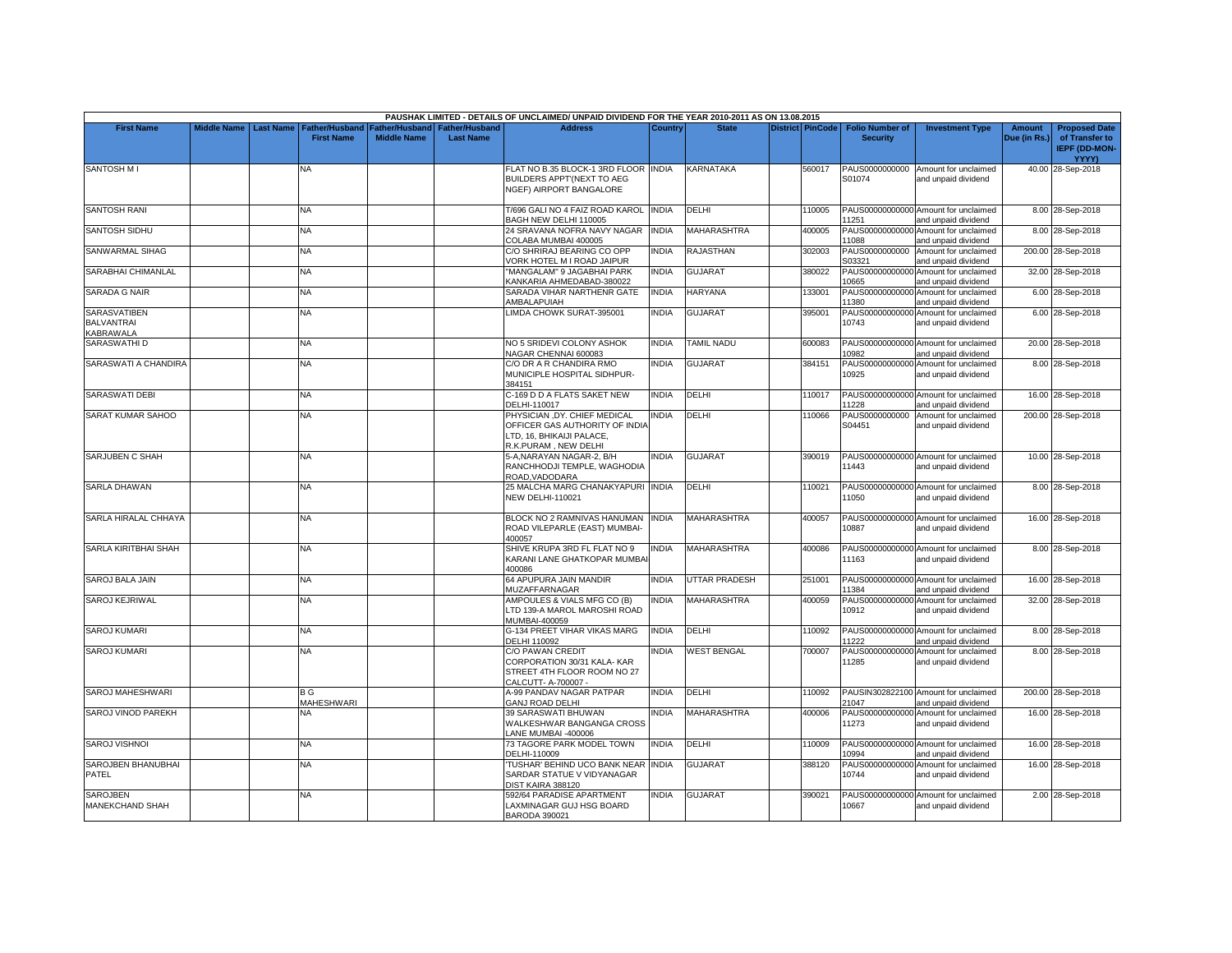|                                          |                    |                  |                                            |                                      |                                           | PAUSHAK LIMITED - DETAILS OF UNCLAIMED/ UNPAID DIVIDEND FOR THE YEAR 2010-2011 AS ON 13.08.2015         |              |                       |                         |                                           |                                                             |                               |                                                                         |
|------------------------------------------|--------------------|------------------|--------------------------------------------|--------------------------------------|-------------------------------------------|---------------------------------------------------------------------------------------------------------|--------------|-----------------------|-------------------------|-------------------------------------------|-------------------------------------------------------------|-------------------------------|-------------------------------------------------------------------------|
| <b>First Name</b>                        | <b>Middle Name</b> | <b>Last Name</b> | <b>Father/Husband</b><br><b>First Name</b> | Father/Husband<br><b>Middle Name</b> | <b>Father/Husband</b><br><b>Last Name</b> | <b>Address</b>                                                                                          | Country      | <b>State</b>          | <b>District PinCode</b> | <b>Folio Number of</b><br><b>Security</b> | <b>Investment Type</b>                                      | <b>Amount</b><br>Due (in Rs.) | <b>Proposed Date</b><br>of Transfer to<br><b>IEPF (DD-MON-</b><br>YYYY) |
| <b>SAROJINI DEVI</b>                     |                    |                  | NA                                         |                                      |                                           | C/O B K CHAODHARY ALEMBIC<br>CHEMICAL WORKS CO LTD PATNA                                                | INDIA        | <b>BIHAR</b>          | 800001                  | S04017                                    | PAUS0000000000 Amount for unclaimed<br>and unpaid dividend  |                               | 200.00 28-Sep-2018                                                      |
| SAROJINI M                               |                    |                  | NA.                                        |                                      |                                           | C/O PRAJA VYDYA SALA OPP<br>HOTEL SUDHA GAJUWALA<br>VISAKHAPATNAM                                       | <b>INDIA</b> | <b>ANDHRA PRADESH</b> | 530026                  | PAUS0000000000<br>S04833                  | Amount for unclaimed<br>and unpaid dividend                 |                               | 200.00 28-Sep-2018                                                      |
| <b>SAROJINI S SANKA</b>                  |                    |                  | NA.                                        |                                      |                                           | N C-12 POWER HOUSE COLONY<br>GODAVARI KHANI KARIM NAGAR<br>505209 A P                                   | <b>INDIA</b> | <b>ANDHRA PRADESH</b> | 505209                  | 10961                                     | PAUS00000000000 Amount for unclaimed<br>and unpaid dividend |                               | 8.00 28-Sep-2018                                                        |
| SARSWTIBEN GULABRAI<br>SONI              |                    |                  | NA.                                        |                                      |                                           | C/24, GANDHINAGAR, RLY. STATION INDIA<br>ROAD, JAMNAGAR PIN-361002                                      |              | <b>GUJARAT</b>        | 361002                  | 11075                                     | PAUS00000000000 Amount for unclaimed<br>and unpaid dividend |                               | 8.00 28-Sep-2018                                                        |
| SARVESH CHANDEV<br><b>NAGAR</b>          |                    |                  | ΝA                                         |                                      |                                           | C/O SHRI VINOD KUMAR STATE<br>BANK OF INDIA ASAF ALI ROAD<br><b>NEW DELHI 110001</b>                    | <b>INDIA</b> | DELHI                 | 110001                  | 10990                                     | PAUS00000000000 Amount for unclaimed<br>and unpaid dividend |                               | 8.00 28-Sep-2018                                                        |
| SARVESHWAR KUMAR<br>VIJAYVARGIY          |                    |                  | NA                                         |                                      |                                           | 36, DASHERA MAIDAN MOTILAL<br>NEHRU NAGAR MAMTA-BHAWAN.<br>JJJAIN, MP                                   | INDIA        | MADHYA PRADESH        | 456010                  | 61693                                     | PAUSIN301330173 Amount for unclaimed<br>and unpaid dividend |                               | 16.00 28-Sep-2018                                                       |
| SARVOTAM VENKATESH<br>BHAT               |                    |                  | NA                                         |                                      |                                           | <b>GHARKUL GOPAL NAGAR</b><br>DOMBIVLI EAST 421201                                                      | <b>INDIA</b> | <b>MAHARASHTRA</b>    | 421201                  | 11168                                     | PAUS00000000000 Amount for unclaimed<br>and unpaid dividend |                               | 8.00 28-Sep-2018                                                        |
| SASIDHAR KOMAKULA                        |                    |                  | ΝA                                         |                                      |                                           | C/O DR K V G K TILAK 3/2 PRINCE<br>APARTMENTS VISAKHAPATNAM                                             | <b>INDIA</b> | ANDHRA PRADESH        | 530002                  | S05339                                    | PAUS0000000000 Amount for unclaimed<br>and unpaid dividend  |                               | 1500.00 28-Sep-2018                                                     |
| SASIKALA POLA                            |                    |                  | <b>NA</b>                                  |                                      |                                           | W/O RAMA MOHAN 52/180 A (5)<br>PEDDA MARKET ROADKURNOOL                                                 | <b>INDIA</b> | <b>ANDHRA PRADESH</b> | 518001                  | PAUS0000000000<br>S00249                  | Amount for unclaimed<br>and unpaid dividend                 |                               | 200.00 28-Sep-2018                                                      |
| <b>SASINDRANATH N</b>                    |                    |                  | NA.                                        |                                      |                                           | <b>310.3RD CROSS, HENNUR</b><br>BANASWADI LAYOUT,1ST BLOCK<br><b>BANGALORE</b>                          | <b>INDIA</b> | <b>KARNATAKA</b>      | 560043                  | PAUS0000000000<br>N00178                  | Amount for unclaimed<br>and unpaid dividend                 |                               | 200.00 28-Sep-2018                                                      |
| SASTRY D G P                             |                    |                  | NA.                                        |                                      |                                           | 6-3-668/10/45 DURGA NAGAR<br>COLONY PANJABUTIA.HYDERABAD                                                | <b>INDIA</b> | <b>ANDHRA PRADESH</b> | 500482                  | S03196                                    | PAUS0000000000 Amount for unclaimed<br>and unpaid dividend  |                               | 200.00 28-Sep-2018                                                      |
| <b>SAT PAL</b>                           |                    |                  | <b>NA</b>                                  |                                      |                                           | C/O BHAGWAN DAS GUPTA & CO 4 INDIA<br>DELHI STOCK EXCHANGE BULD<br>ASAF ALI ROAD NEW DELHI-110002       |              | DELHI                 | 110002                  | 11217                                     | PAUS00000000000 Amount for unclaimed<br>and unpaid dividend |                               | 8.00 28-Sep-2018                                                        |
| <b>SAT PAL</b>                           |                    |                  | <b>NA</b>                                  |                                      |                                           | 602 NIRMAL TOWER BARAKHAMBA<br>ROAD NEW DELHI 110001                                                    | <b>INDIA</b> | DELHI                 | 110001                  | 11351                                     | PAUS00000000000 Amount for unclaimed<br>and unpaid dividend |                               | 8.00 28-Sep-2018                                                        |
| <b>SAT PAL DHAWAN</b>                    |                    |                  | NΑ                                         |                                      |                                           | 15 BAG FARZANA CIVIL LINES<br>AGRA 282002                                                               | <b>INDIA</b> | <b>JTTAR PRADESH</b>  | 282002                  | 11085                                     | PAUS00000000000 Amount for unclaimed<br>and unpaid dividend |                               | 8.00 28-Sep-2018                                                        |
| <b>SATEESH MAHALE</b>                    |                    |                  | NA                                         |                                      |                                           | LESKIMO'S ENCLAVE, NEAR<br>HAVELI BUNGALO BEHIND<br>T.V.TOWER OFF DIRVE-IN<br>ROAD.AHMEDABAD            | <b>INDIA</b> | <b>GUJARAT</b>        | 380054                  | PAUS0000000000<br>S05278                  | Amount for unclaimed<br>and unpaid dividend                 |                               | 200.00 28-Sep-2018                                                      |
| SATEESH MAHALE                           |                    |                  | NA                                         |                                      |                                           | <b>B, ESKIMO'S ENCLAVE NEAR</b><br>HAVELI BUNGALOW BEHIND<br>T.V.TOWER, OFF DRIVE-IN<br>ROAD, AHMEDABAD | <b>INDIA</b> | <b>GUJARAT</b>        | 380054                  | S04618                                    | PAUS0000000000 Amount for unclaimed<br>and unpaid dividend  |                               | 200.00 28-Sep-2018                                                      |
| SATHEESH MIRIYALA                        |                    |                  | <b>NA</b>                                  |                                      |                                           | H NO 11-62 BUDDEKAL STREET<br><b>ADONI</b>                                                              | <b>INDIA</b> | ANDHRA PRADESH        | 518301                  | PAUS0000000000<br>S03168                  | Amount for unclaimed<br>and unpaid dividend                 |                               | 300.00 28-Sep-2018                                                      |
| <b>SATHYAVATHI</b>                       |                    |                  | R JAGANNATH                                |                                      |                                           | NO 1 1ST FLOOR 10TH CROSS OPP<br>SHRAVANTHI CRYSTAL<br>APPARTMENTS J P NAGAR 1ST<br>PHASE BANGALORE     | <b>INDIA</b> | KARNATAKA             | 560078                  | 62104                                     | PAUSIN302148101 Amount for unclaimed<br>and unpaid dividend |                               | 100.00 28-Sep-2018                                                      |
| <b>SATISH CHANDAR</b><br><b>MONGA</b>    |                    |                  | A N MONGA                                  |                                      |                                           | 3/13 KALKAJI EXTN NEW DELHI                                                                             | <b>INDIA</b> | DELHI                 | 110019                  | 69094                                     | PAUSIN300360203 Amount for unclaimed<br>and unpaid dividend |                               | 8.00 28-Sep-2018                                                        |
| <b>SATISH CHANDRA</b>                    |                    |                  | NA                                         |                                      |                                           | C-6/13 RANA PRATAP BAGH DELHI-<br>110007                                                                | <b>INDIA</b> | DELHI                 | 110007                  | 11001                                     | PAUS00000000000 Amount for unclaimed<br>and unpaid dividend |                               | 8.00 28-Sep-2018                                                        |
| <b>SATISH CHANDRA</b><br><b>BHARGAVA</b> |                    |                  | <b>NA</b>                                  |                                      |                                           | 4/62 JAWAHAR NAGAR, JAIPUR.<br><b>JAIPUR.</b>                                                           | <b>INDIA</b> | RAJASTHAN             | 302004                  | PAUS00000000000<br>10746                  | Amount for unclaimed<br>and unpaid dividend                 |                               | 32.00 28-Sep-2018                                                       |
| SATISH CHANDRA<br><b>RASTOGI</b>         |                    |                  | <b>NA</b>                                  |                                      |                                           | 31/109C GALI NO-5 BHIKAM SINGH<br>COLONY VISHWAS NAGAR<br>SHAHDRA DELHI 110032                          | <b>INDIA</b> | DELHI                 | 110032                  | PAUS00000000000<br>10999                  | Amount for unclaimed<br>and unpaid dividend                 |                               | 8.00 28-Sep-2018                                                        |
| SATISH KUMAR CHOPRA                      |                    |                  | KUNWAR BHAN<br><b>CHOPRA</b>               |                                      |                                           | 3 E DEEPA APARTMENTS 10<br>PATPARGANJ DELHI                                                             | <b>INDIA</b> | <b>DELHI</b>          | 110092                  | 82239                                     | PAUSIN300888143 Amount for unclaimed<br>and unpaid dividend |                               | 8.00 28-Sep-2018                                                        |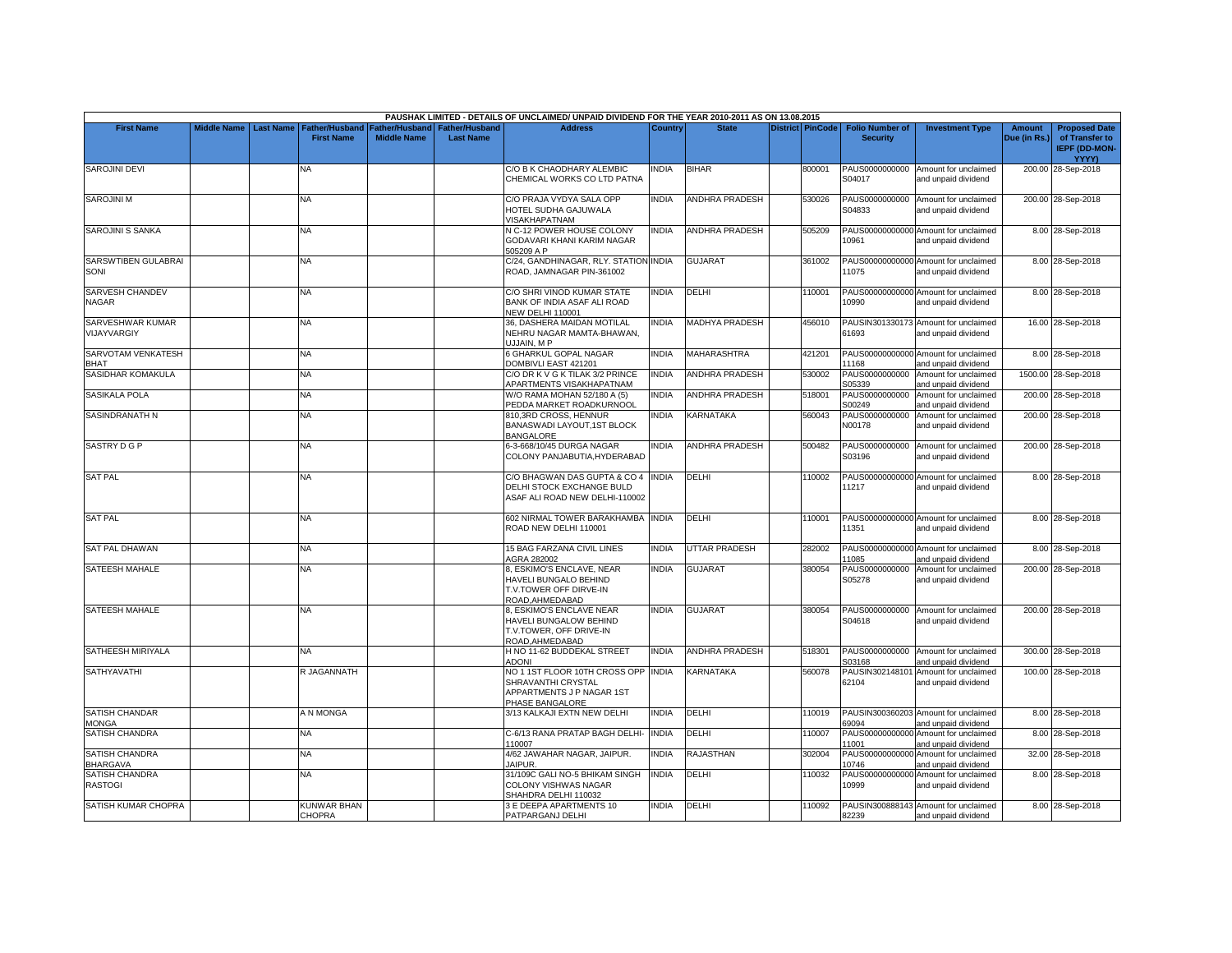|                                                   |                    |                  |                                            |                                             |                                           | PAUSHAK LIMITED - DETAILS OF UNCLAIMED/ UNPAID DIVIDEND FOR THE YEAR 2010-2011 AS ON 13.08.2015 |              |                       |                  |                                           |                                                             |                               |                                                                |
|---------------------------------------------------|--------------------|------------------|--------------------------------------------|---------------------------------------------|-------------------------------------------|-------------------------------------------------------------------------------------------------|--------------|-----------------------|------------------|-------------------------------------------|-------------------------------------------------------------|-------------------------------|----------------------------------------------------------------|
| <b>First Name</b>                                 | <b>Middle Name</b> | <b>Last Name</b> | <b>Father/Husband</b><br><b>First Name</b> | <b>Father/Husband</b><br><b>Middle Name</b> | <b>Father/Husband</b><br><b>Last Name</b> | <b>Address</b>                                                                                  | Country      | <b>State</b>          | District PinCode | <b>Folio Number of</b><br><b>Security</b> | <b>Investment Type</b>                                      | <b>Amount</b><br>Due (in Rs.) | <b>Proposed Date</b><br>of Transfer to<br><b>IEPF (DD-MON-</b> |
|                                                   |                    |                  |                                            |                                             |                                           |                                                                                                 |              |                       |                  |                                           |                                                             |                               | YYYY)                                                          |
| SATISH KUMAR KAPOOR                               |                    |                  | NA                                         |                                             |                                           | 140 VINOBA PURI LAJPAT NAGAR<br>NEW DELHI-110024                                                | <b>INDIA</b> | DELHI                 | 110024           | 10965                                     | PAUS00000000000 Amount for unclaimed<br>and unpaid dividend |                               | 32.00 28-Sep-2018                                              |
| <b>SATISH KUMAR</b><br>RATHORE                    |                    |                  | <b>NA</b>                                  |                                             |                                           | C-233 SOUTH MOTI BAGH NEW<br>DELHI-110021                                                       | <b>NDIA</b>  | DELHI                 | 110021           | PAUS00000000000<br>10989                  | Amount for unclaimed<br>and unpaid dividend                 |                               | 8.00 28-Sep-2018                                               |
| <b>SATISH SHARMA</b>                              |                    |                  | <b>NA</b>                                  |                                             |                                           | SECTOR-9, PLOT NO.-97,<br>VIDHYADHAR NAGAR, JAIPUR                                              | <b>INDIA</b> | <b>RAJASTHAN</b>      | 302023           | PAUSIN302105101<br>12584                  | Amount for unclaimed<br>and unpaid dividend                 |                               | 200.00 28-Sep-2018                                             |
| SATISHBABU TALEGAON                               |                    |                  | <b>AXMAN</b>                               |                                             |                                           | F/2 PL NO 7 NEAR SBI TRIMURTHY                                                                  | <b>INDIA</b> | KARNATAKA             | 590006           | PAUS12029900003                           | Amount for unclaimed                                        |                               | 200.00 28-Sep-2018                                             |
|                                                   |                    |                  | <b>TALEGAON</b>                            |                                             |                                           | APTS RANI CHANNAMMA<br>NAGARBELGAUM                                                             |              |                       |                  | 06328                                     | and unpaid dividend                                         |                               |                                                                |
| <b>SATISHCHANDRA</b><br>CHADHA                    |                    |                  | <b>NA</b>                                  |                                             |                                           | CHADHA BHAWAN 48,NARBADA<br>ROAD JABALPUR                                                       | <b>INDIA</b> | MADHYA PRADESH        | 482001           | PAUS0000000000<br>S01849                  | Amount for unclaimed<br>and unpaid dividend                 |                               | 400.00 28-Sep-2018                                             |
| SATPAL SINGH BEDI                                 |                    |                  | <b>NA</b>                                  |                                             |                                           | B-234 ASHOK VIHAR DELHI-110052                                                                  | <b>INDIA</b> | DELHI                 | 110052           | PAUS00000000000<br>11214                  | Amount for unclaimed<br>and unpaid dividend                 |                               | 8.00 28-Sep-2018                                               |
| SATYA BRATA DUTTA                                 |                    |                  | NΑ                                         |                                             |                                           | BAGH KUTIR BARA BAZAR PO<br>CHANDAN NAGAR DIST HOOGHLY<br>WEST BENGAL-712136                    | <b>NDIA</b>  | <b>WEST BENGAL</b>    | 712136           | 11115                                     | PAUS00000000000 Amount for unclaimed<br>and unpaid dividend |                               | 16.00 28-Sep-2018                                              |
| <b>SATYA DEVI</b>                                 |                    |                  | NA                                         |                                             |                                           | C/O MALHOTRA EYE CLINIC, RORI<br><b>BAZAR SIRSA SIRSA</b>                                       | <b>INDIA</b> | <b>HARYANA</b>        | 125055           | 13541                                     | PAUS12019115000 Amount for unclaimed<br>and unpaid dividend |                               | 112.00 28-Sep-2018                                             |
| SATYA PRASAD GHOSAL                               |                    |                  | NA.                                        |                                             |                                           | 62 SURJYA SEN STREET CALCUTTA-INDIA<br>700009                                                   |              | <b>WEST BENGAL</b>    | 700009           | PAUS00000000000<br>11125                  | Amount for unclaimed<br>and unpaid dividend                 |                               | 8.00 28-Sep-2018                                               |
| SATYANARAYANA SINHA<br>NALLANTHIGHAL              |                    |                  | NA                                         |                                             |                                           | 209/2 MVP COLONY<br>VISAKHAPATNAM                                                               | INDIA        | ANDHRA PRADESH        | 530017           | PAUS0000000000<br>S04814                  | Amount for unclaimed<br>and unpaid dividend                 |                               | 500.00 28-Sep-2018                                             |
| SATYASURYANARAYANA<br>YANAMANDRA                  |                    |                  | <b>NA</b>                                  |                                             |                                           | 37/A, BANSILALPET<br>SECUNDERABAD                                                               | <b>INDIA</b> | <b>ANDHRA PRADESH</b> | 500003           | PAUS0000000000<br>S00695                  | Amount for unclaimed<br>and unpaid dividend                 |                               | 200.00 28-Sep-2018                                             |
| SATYENDRA KUMAR<br><b>SINHA</b>                   |                    |                  | NA.                                        |                                             |                                           | D/95 P C COLONY KANKAR BAGH<br>PATNA 800020                                                     | <b>INDIA</b> | <b>BIHAR</b>          | 800020           | PAUS0000000000<br>11468                   | Amount for unclaimed<br>and unpaid dividend                 |                               | 50.00 28-Sep-2018                                              |
| SATYENDRAKUMAR<br><b>GOVINDBHAI PATEL</b>         |                    |                  | <b>NA</b>                                  |                                             |                                           | HARIKRIPA NIVAS CHHANI BARODA-INDIA<br>391740                                                   |              | <b>GUJARAT</b>        | 391740           | PAUS00000000000                           | Amount for unclaimed                                        |                               | 6.00 28-Sep-2018                                               |
| SAURABH ARVINDKUMAR                               |                    |                  | NA.                                        |                                             |                                           | C/O. ARVINDKUMAR R. SHAH K-                                                                     | <b>NDIA</b>  | <b>GUJARAT</b>        | 382340           | 10748<br>PAUS00000000000                  | and unpaid dividend<br>Amount for unclaimed                 |                               | 16.00 28-Sep-2018                                              |
| <b>SHAH</b>                                       |                    |                  |                                            |                                             |                                           | 2/454, NOBLE-NAGAR, OPP:<br>NARODA RLY STN. PO:KUBERNAG-<br>AR, AHMEADABAD-382340 -             |              |                       |                  | 10877                                     | and unpaid dividend                                         |                               |                                                                |
| <b>SAURABH GARG</b>                               |                    |                  | <b>NA</b>                                  |                                             |                                           | 2/1 STATION RAOD BIJNOR UTTAR<br>PRADESH                                                        | <b>INDIA</b> | <b>UTTAR PRADESH</b>  | 246701           | S03950                                    | PAUS0000000000 Amount for unclaimed<br>and unpaid dividend  |                               | 200.00 28-Sep-2018                                             |
| <b>SAURABH KAPOOR</b>                             |                    |                  | <b>IKKAPUR</b>                             |                                             |                                           | X 1510 STREET NO 8 RAJGARH<br>COLONY NERA JHEEL KHURANJA<br>DELHI                               | INDIA        | DELHI                 | 110031           | 62964                                     | PAUSIN300118109 Amount for unclaimed<br>and unpaid dividend |                               | 16.00 28-Sep-2018                                              |
| SAURENDRA NATH<br><b>MUKHERJEE</b>                |                    |                  | <b>NA</b>                                  |                                             |                                           | 67 R B GHOSE ROAD KHOSHBAGAN INDIA<br>P O DIST BURDWAN                                          |              | <b>WEST BENGAL</b>    | 713101           | S02903                                    | PAUS0000000000 Amount for unclaimed<br>and unpaid dividend  |                               | 200.00 28-Sep-2018                                             |
| <b>SAVITA DHINGRA</b>                             |                    |                  | <b>NA</b>                                  |                                             |                                           | 1/9059 WEST ROHTAS NAGAR<br>SHADARA DELHI-110032                                                | <b>INDIA</b> | DELHI                 | 110032           | 11003                                     | PAUS00000000000 Amount for unclaimed<br>and unpaid dividend |                               | 8.00 28-Sep-2018                                               |
| <b>SAVITA NATHANI</b>                             |                    |                  | NA                                         |                                             |                                           | C/O ASHIRWAD TRANSPORT<br>CARRIER 6 VIWHAL CORP BLDG<br>NAROL CHAR RASTA NAROL                  | NDIA         | GUJARAT               | 382405           | PAUS0000000000<br>S02327                  | Amount for unclaimed<br>and unpaid dividend                 |                               | 300.00 28-Sep-2018                                             |
| SAVITABEN BHOGILAL<br>PATEL                       |                    |                  | <b>NA</b>                                  |                                             |                                           | -255 ALEMBIC COLONY BARODA<br>390003                                                            | <b>INDIA</b> | <b>GUJARAT</b>        | 390003           | 10859                                     | PAUS00000000000 Amount for unclaimed<br>and unpaid dividend |                               | 32.00 28-Sep-2018                                              |
| SAVITABEN VITHALBHAI<br>PATEL                     |                    |                  | <b>NA</b>                                  |                                             |                                           | <b>7 SARDARNAGAR SOCIETY</b><br><b>BARODA 390002</b>                                            | <b>NDIA</b>  | <b>GUJARAT</b>        | 390002           | PAUS00000000000<br>10618                  | Amount for unclaimed<br>and unpaid dividend                 |                               | 40.00 28-Sep-2018                                              |
| <b>SAVITHA</b>                                    |                    |                  | ΝA                                         |                                             |                                           | 308, KEMPS AVENUE PAI LAYOUT<br>VIDYANAGAR, BENNIGANAHALLI<br>OFF OLD MADRAS<br>ROAD, BANGALORE | <b>NDIA</b>  | KARNATAKA             | 560016           | PAUS0000000000<br>S00251                  | Amount for unclaimed<br>and unpaid dividend                 |                               | 1000.00 28-Sep-2018                                            |
| SAVITHRI BOLLINI                                  |                    |                  | <b>NA</b>                                  |                                             |                                           | 20 THOMAS ROAD TANAGAR<br>CHENNAI-600017                                                        | <b>NDIA</b>  | <b>TAMIL NADU</b>     | 600017           | 11132                                     | PAUS00000000000 Amount for unclaimed<br>and unpaid dividend |                               | 8.00 28-Sep-2018                                               |
| SAVITRI ADDAGADA                                  |                    |                  | <b>NA</b>                                  |                                             |                                           | 2-2-1075/12/C BAGHAMBER PET<br>HYDERABAD-500013                                                 | <b>INDIA</b> | <b>ANDHRA PRADESH</b> | 500013           | PAUS00000000000<br>10960                  | Amount for unclaimed<br>and unpaid dividend                 |                               | 8.00 28-Sep-2018                                               |
| SAVITRI BAI NARAYAN                               |                    |                  | NA.                                        |                                             |                                           | SREENIVAS BLDG. VIVEKANANDA                                                                     | <b>INDIA</b> | KARNATAKA             | 582101           | PAUS0000000000<br>S00697                  | Amount for unclaimed                                        |                               | 1600.00 28-Sep-2018                                            |
| <b>BHAT SHIVAPURA</b><br><b>SAVITRI DEVI SURI</b> |                    |                  | NA                                         |                                             |                                           | ROAD GADAG (KARNATAKA)<br>WZ-114 MAHABIR NAGAR NEW                                              | <b>NDIA</b>  | DELHI                 | 110018           | PAUS00000000000                           | and unpaid dividend<br>Amount for unclaimed                 |                               | 8.00 28-Sep-2018                                               |
| <b>SAVITRI KUMAR</b>                              |                    |                  | <b>NA</b>                                  |                                             |                                           | DELHI-110018<br>C-2/3B LAWRENCE RD DELHI                                                        | <b>NDIA</b>  | DELHI                 | 110035           | 11023                                     | and unpaid dividend<br>PAUS00000000000 Amount for unclaimed |                               | 8.00 28-Sep-2018                                               |
|                                                   |                    |                  |                                            |                                             |                                           | 110035                                                                                          |              |                       |                  | 11413                                     | and unpaid dividend                                         |                               |                                                                |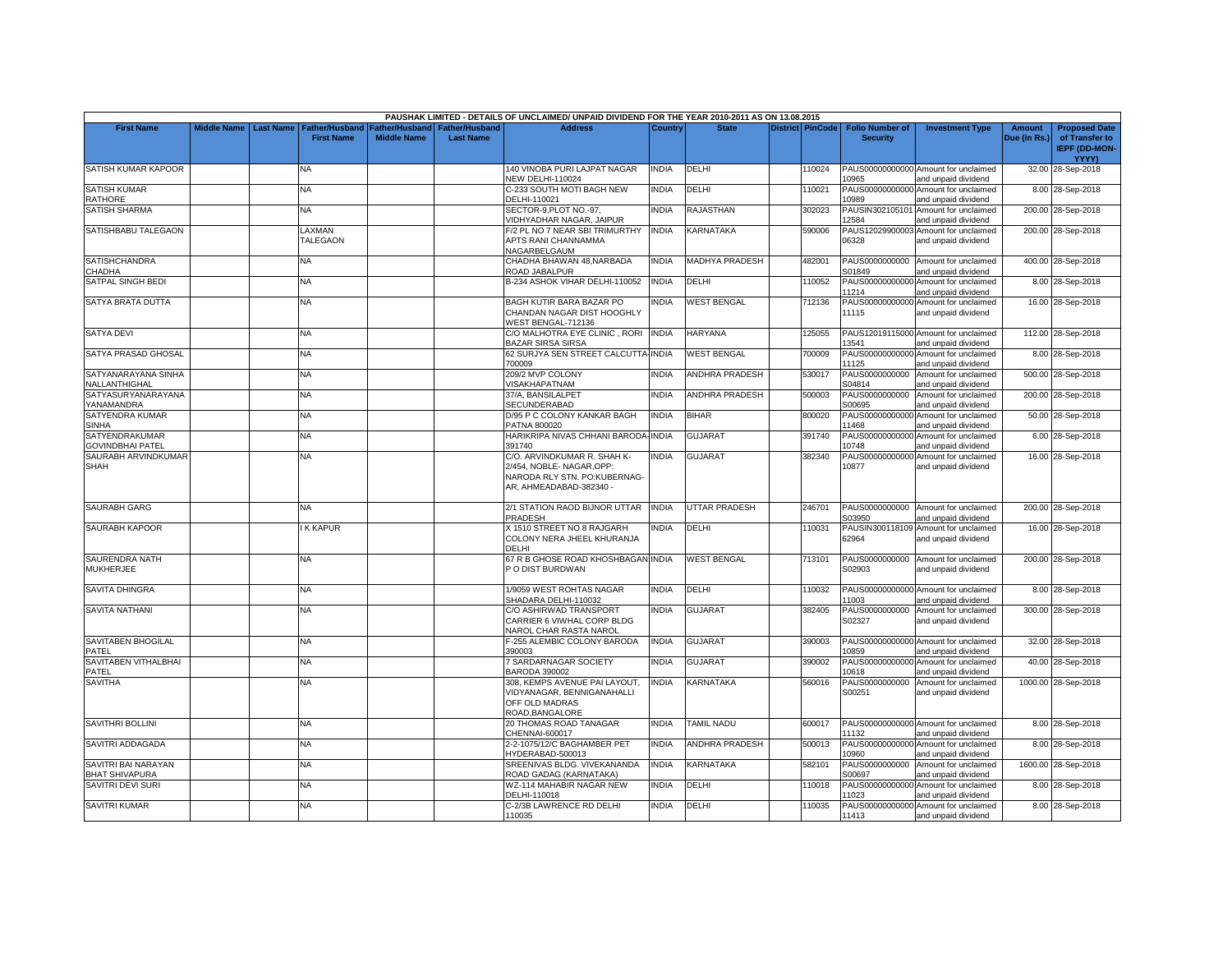|                                    |                    |                  |                                                  |                                      |                                           | PAUSHAK LIMITED - DETAILS OF UNCLAIMED/ UNPAID DIVIDEND FOR THE YEAR 2010-2011 AS ON 13.08.2015         |                |                       |                         |                                           |                                                             |                               |                                                                |
|------------------------------------|--------------------|------------------|--------------------------------------------------|--------------------------------------|-------------------------------------------|---------------------------------------------------------------------------------------------------------|----------------|-----------------------|-------------------------|-------------------------------------------|-------------------------------------------------------------|-------------------------------|----------------------------------------------------------------|
| <b>First Name</b>                  | <b>Middle Name</b> | <b>Last Name</b> | <b>Father/Husband</b><br><b>First Name</b>       | Father/Husband<br><b>Middle Name</b> | <b>Father/Husband</b><br><b>Last Name</b> | <b>Address</b>                                                                                          | <b>Country</b> | <b>State</b>          | <b>District PinCode</b> | <b>Folio Number of</b><br><b>Security</b> | <b>Investment Type</b>                                      | <b>Amount</b><br>Due (in Rs.) | <b>Proposed Date</b><br>of Transfer to<br><b>IEPF (DD-MON-</b> |
| SAVITRIBEN KESHAVLAL               |                    |                  | NA                                               |                                      |                                           | SAVITRI 26 ARUNODAYA SOCIETY                                                                            | <b>INDIA</b>   | <b>GUJARAT</b>        | 390005                  |                                           | PAUS00000000000 Amount for unclaimed                        |                               | YYYY)<br>82.00 28-Sep-2018                                     |
| <b>BHATT</b>                       |                    |                  |                                                  |                                      |                                           | ALKAPURI BARODA-390005                                                                                  |                |                       |                         | 10751                                     | and unpaid dividend                                         |                               |                                                                |
| <b>SAWATRI DEBI</b><br>DHANDHANIA  |                    |                  | NA                                               |                                      |                                           | C/O INTEX ENTERPRISES P-25<br>PRINCEP STREET CALCUTTA<br>700072                                         | <b>INDIA</b>   | <b>WEST BENGAL</b>    | 700072                  | 11288                                     | PAUS00000000000 Amount for unclaimed<br>and unpaid dividend |                               | 8.00 28-Sep-2018                                               |
| <b>SEEMA AGRAWAL</b>               |                    |                  | <b>SHRI SUBODH</b><br>AGRAWAL                    |                                      |                                           | S - 01/219 CHIRANJEEV VIHAR<br><b>GHAZIABAD</b>                                                         | <b>INDIA</b>   | UTTAR PRADESH         | 201002                  | 22134                                     | PAUSIN300781100 Amount for unclaimed<br>and unpaid dividend |                               | 8.00 28-Sep-2018                                               |
| SEEMA JEEVAN JIRGE                 |                    |                  | <b>NA</b>                                        |                                      |                                           | 'SANGAM' ANGOL 'C' EXTENSION<br><b>TILAKWADI</b>                                                        | <b>INDIA</b>   | KARNATAKA             | 590006                  | S05499                                    | PAUS0000000000 Amount for unclaimed<br>and unpaid dividend  |                               | 800.00 28-Sep-2018                                             |
| <b>SEEMA RUSTOGI</b>               |                    |                  | <b>SANJEEV</b><br><b>KUMAR</b><br><b>RASTOGI</b> |                                      |                                           | 51 JEEVAN BIMA APARTMENTS 2-<br>CBD EAST ARJUN NAGAR<br>SHAHDARA DELHI                                  | <b>INDIA</b>   | <b>DELHI</b>          | 110032                  | PAUSIN300394131<br>14563                  | Amount for unclaimed<br>and unpaid dividend                 |                               | 2.00 28-Sep-2018                                               |
| SEETHA H RAO                       |                    |                  | NA                                               |                                      |                                           | Flat No.301, Sovereign Palace 17/28,<br>R.V.Layout Kumarapark West                                      | <b>INDIA</b>   | KARNATAKA             | 560020                  | PAUS0000000000<br>S05647                  | Amount for unclaimed<br>and unpaid dividend                 |                               | 800.00 28-Sep-2018                                             |
| SEETHA KAILASAM                    |                    |                  | NA                                               |                                      |                                           | C/O SRI R K CHANDRASHEKARAN<br>PROFESSOR OF CHEMISTRY, MIG<br>FLAT NO 12 RAJARAM<br><b>NAGAR, SALEM</b> | <b>INDIA</b>   | <b>TAMIL NADU</b>     | 636007                  | PAUS0000000000<br>S01029                  | Amount for unclaimed<br>and unpaid dividend                 |                               | 40.00 28-Sep-2018                                              |
| <b>SEJAL KARTIKBHAI</b><br>KAMARIA |                    |                  | NA.                                              |                                      |                                           | 163/164 AZAD SOCIETY AMBAWADI<br>AHMEDABAD                                                              | <b>INDIA</b>   | <b>GUJARAT</b>        | 380015                  | S02336                                    | PAUS0000000000 Amount for unclaimed<br>and unpaid dividend  |                               | 400.00 28-Sep-2018                                             |
| <b>SELVARAJAN M</b>                |                    |                  | NA                                               |                                      |                                           | 240/A, 11TH CROSS SASTRINAGAR<br>BANGALORE                                                              | <b>INDIA</b>   | KARNATAKA             | 560028                  | PAUS0000000000<br>M01008                  | Amount for unclaimed<br>and unpaid dividend                 |                               | 80.00 28-Sep-2018                                              |
| <b>SESHAN SRINIVASAN</b>           |                    |                  | <b>NA</b>                                        |                                      |                                           | 3/5 THE SAFIRE 11TH AVENUE<br>ASHOK NAGAR CHENNAI 600083                                                | <b>INDIA</b>   | <b>TAMIL NADU</b>     | 600083                  | PAUS00000000000<br>10976                  | Amount for unclaimed<br>and unpaid dividend                 |                               | 16.00 28-Sep-2018                                              |
| <b>SETUL M PATEL</b>               |                    |                  | ΝA                                               |                                      |                                           | SETUL OPP PETROL PUMP HAKIM<br>STREET NAGARWADA BARODA<br>390001 GUJARAT                                | <b>INDIA</b>   | GUJARAT               | 390001                  | PAUS00000000000<br>11641                  | Amount for unclaimed<br>and unpaid dividend                 |                               | 16.00 28-Sep-2018                                              |
| SEVANTILAL CHIMANLAL<br>MODI       |                    |                  | <b>NA</b>                                        |                                      |                                           | SHERTHA TG&DI GANDHINAGAR<br>VIA-KASTURINAGAR-382423                                                    | <b>INDIA</b>   | <b>GUJARAT</b>        | 382423                  | 11266                                     | PAUS00000000000 Amount for unclaimed<br>and unpaid dividend |                               | 8.00 28-Sep-2018                                               |
| <b>SEWA RAM BATRA</b>              |                    |                  | NA.                                              |                                      |                                           | 17A/29 W E AREA KAROL BAGH<br><b>NEW DELHI-110005</b>                                                   | <b>INDIA</b>   | DELHI                 | 110005                  | 11029                                     | PAUS00000000000 Amount for unclaimed<br>and unpaid dividend |                               | 8.00 28-Sep-2018                                               |
| SHABBIR SHAMSHERALI<br>PATANGWALA  |                    |                  | NA                                               |                                      |                                           | <b>MOGALWADA SURTI'S CORNER</b><br>3ARODA-390001                                                        | <b>INDIA</b>   | GUJARAT               | 390001                  | 10753                                     | PAUS00000000000 Amount for unclaimed<br>and unpaid dividend |                               | 16.00 28-Sep-2018                                              |
| SHABIRHUSAIN BOHARI                |                    |                  | NA.                                              |                                      |                                           | 393 MAIN ROAD PANDHARPUR                                                                                | <b>INDIA</b>   | <b>MAHARASHTRA</b>    | 413304                  | PAUS0000000000<br>S04062                  | Amount for unclaimed<br>and unpaid dividend                 |                               | 200.00 28-Sep-2018                                             |
| SHAFINAZ BEGUM                     |                    |                  | NA                                               |                                      |                                           | G/10 ALEMBIC GLASS COLONY<br>WHITEFIELD BANGALORE-560066                                                | INDIA          | KARNATAKA             | 560066                  | PAUS00000000000<br>10855                  | Amount for unclaimed<br>and unpaid dividend                 |                               | 16.00 28-Sep-2018                                              |
| SHAFIQ GULAMALI<br><b>SHAIKH</b>   |                    |                  | <b>NA</b>                                        |                                      |                                           | B-150, SAURABH PARK, B/H.<br>SAMATA FLATS, P.O. T.B.<br>HOSPITAL, VADODARA-390021                       | <b>INDIA</b>   | <b>GUJARAT</b>        | 390021                  | 10638                                     | PAUS00000000000 Amount for unclaimed<br>and unpaid dividend |                               | 2.00 28-Sep-2018                                               |
| SHAHEEN TAJ                        |                    |                  | NA                                               |                                      |                                           | 332 HANUMANTHANAGAR N B<br><b>EXTENSION MYSORE 570015</b>                                               | INDIA          | KARNATAKA             | 570015                  | 10853                                     | PAUS00000000000 Amount for unclaimed<br>and unpaid dividend |                               | 16.00 28-Sep-2018                                              |
| SHAILAJA PRAKASH<br>HEBALKAR       |                    |                  | NA                                               |                                      |                                           | FLAT 601 UDAY DARSHAN SAYANI<br>ROAD PRABHADEVI MUMBAI<br>400025                                        | <b>INDIA</b>   | <b>MAHARASHTRA</b>    | 400025                  | 11182                                     | PAUS00000000000 Amount for unclaimed<br>and unpaid dividend |                               | 8.00 28-Sep-2018                                               |
| SHAILESH BHUPENDRA<br>PATEL        |                    |                  | <b>NA</b>                                        |                                      |                                           | ALKAPURI POST-SOKHDA DIST-<br><b>BARODA</b>                                                             | <b>INDIA</b>   | <b>GUJARAT</b>        | 391745                  | 11706                                     | PAUS00000000000 Amount for unclaimed<br>and unpaid dividend |                               | 2.00 28-Sep-2018                                               |
| SHAILESH J THAKKAR                 |                    |                  | NA                                               |                                      |                                           | NATHY SHIVJI BLDG 1ST FLOOR<br>BAZAR PETH JAMBLI NAKA THANA<br>WEST 400607                              | <b>INDIA</b>   | <b>MAHARASHTRA</b>    | 400607                  | 11625                                     | PAUS00000000000 Amount for unclaimed<br>and unpaid dividend |                               | 32.00 28-Sep-2018                                              |
| <b>SHAILESH KUMAR</b>              |                    |                  | BANGALI SINGH                                    |                                      |                                           | 5TH FLOOR SUMITRA SADAN WEST INDIA<br>BORING CANAL ROAD PATNA<br><b>BIHAR</b>                           |                | <b>BIHAR</b>          | 300001                  | 12227                                     | PAUSIN300999100 Amount for unclaimed<br>and unpaid dividend |                               | 32.00 28-Sep-2018                                              |
| SHAILESH M PATEL                   |                    |                  | NA.                                              |                                      |                                           | <b>AT &amp; PO KANIYOL TAL</b><br>HIMATNAGAR 383010 DIST<br>SABARKANTHA GUJ                             | <b>INDIA</b>   | <b>GUJARAT</b>        | 383010                  | 11599                                     | PAUS00000000000 Amount for unclaimed<br>and unpaid dividend |                               | 6.00 28-Sep-2018                                               |
| SHAILESH MODY                      |                    |                  | NΑ                                               |                                      |                                           | 23, BHAKTINAGAR SOCIETY RAMIP<br>AMDAVAD                                                                | <b>INDIA</b>   | <b>GUJARAT</b>        | 382480                  | S05540                                    | PAUS0000000000 Amount for unclaimed<br>and unpaid dividend  |                               | 200.00 28-Sep-2018                                             |
| SHAILESH PAVECHA                   |                    |                  | <b>NA</b>                                        |                                      |                                           | M/S MALWA FERTILISERS NAI<br>ABADI GADI ADDHA MANDASAUR<br>M P                                          | <b>INDIA</b>   | <b>MADHYA PRADESH</b> | 458001                  | 11616                                     | PAUS00000000000 Amount for unclaimed<br>and unpaid dividend |                               | 200.00 28-Sep-2018                                             |
| SHAILESH PAVECHA                   |                    |                  | <b>NA</b>                                        |                                      |                                           | <b>M/S MALWA FERTILISERS NAI</b><br>ABADI GADI ADDHA MANDSAUR<br>(M.P)                                  | <b>INDIA</b>   | MADHYA PRADESH        | 458001                  | 11701                                     | PAUS00000000000 Amount for unclaimed<br>and unpaid dividend |                               | 16.00 28-Sep-2018                                              |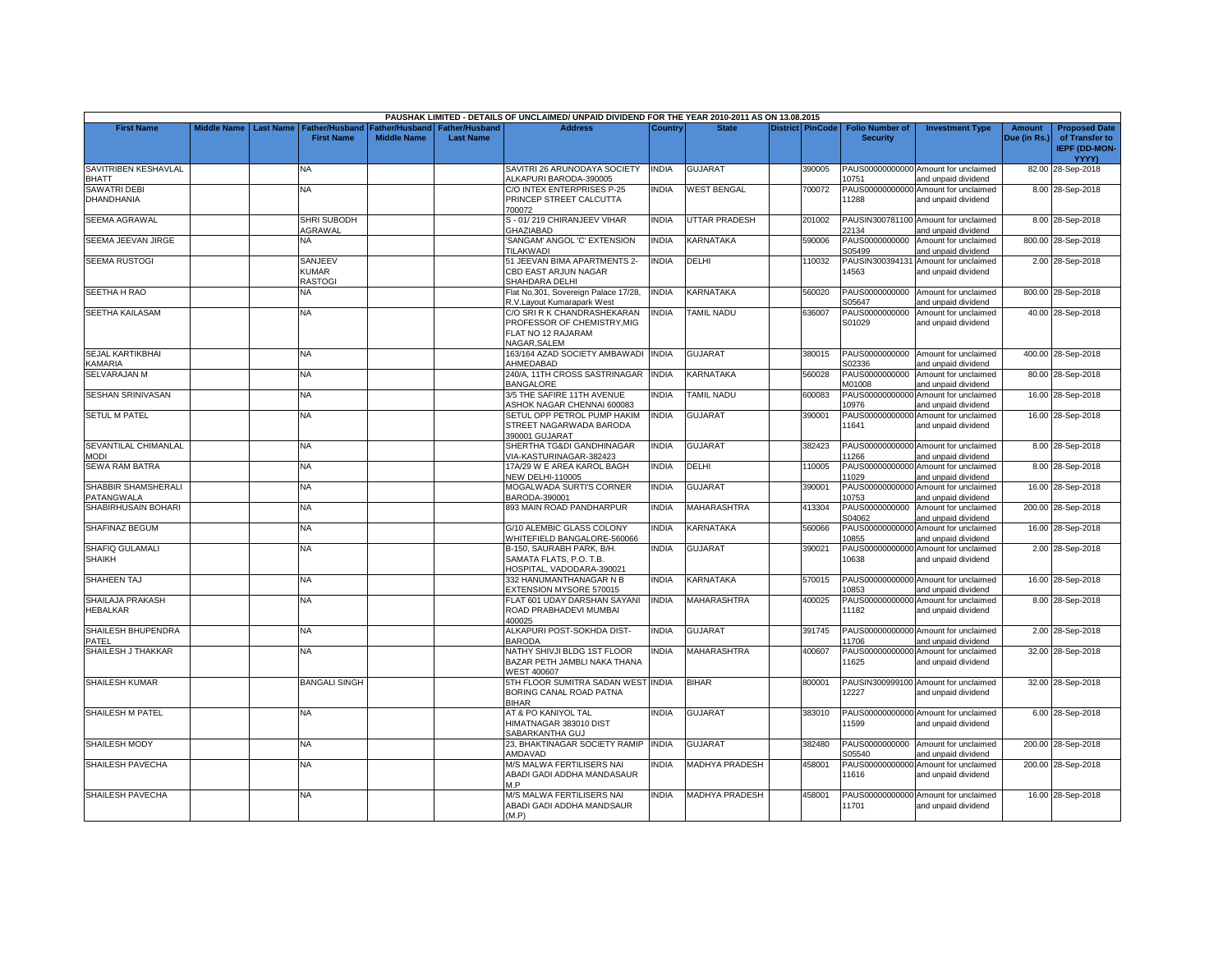|                                                      |             |                  |                                     |                                             |                                           | PAUSHAK LIMITED - DETAILS OF UNCLAIMED/ UNPAID DIVIDEND FOR THE YEAR 2010-2011 AS ON 13.08.2015 |              |                    |                         |                                           |                                                             |                               |                                                                |
|------------------------------------------------------|-------------|------------------|-------------------------------------|---------------------------------------------|-------------------------------------------|-------------------------------------------------------------------------------------------------|--------------|--------------------|-------------------------|-------------------------------------------|-------------------------------------------------------------|-------------------------------|----------------------------------------------------------------|
| <b>First Name</b>                                    | Middle Name | <b>Last Name</b> | Father/Husband<br><b>First Name</b> | <b>Father/Husband</b><br><b>Middle Name</b> | <b>Father/Husband</b><br><b>Last Name</b> | <b>Address</b>                                                                                  | Country      | <b>State</b>       | <b>District PinCode</b> | <b>Folio Number of</b><br><b>Security</b> | <b>Investment Type</b>                                      | <b>Amount</b><br>Due (in Rs.) | <b>Proposed Date</b><br>of Transfer to<br><b>IEPF (DD-MON-</b> |
|                                                      |             |                  |                                     |                                             |                                           |                                                                                                 |              |                    |                         |                                           |                                                             |                               | YYYY)                                                          |
| <b>SHAILESH</b><br>RAMESHCHANDRA<br>PATEL            |             |                  | NA.                                 |                                             |                                           | C/O R N PATEL SHRIJI KRUPA 11<br>GIRIRAJ S- OC BEHIND GAURAV<br>SOC PANIGATE BARODA-39-0006     | INDIA        | <b>GUJARAT</b>     | 390006                  | 10754                                     | PAUS00000000000 Amount for unclaimed<br>and unpaid dividend |                               | 2.00 28-Sep-2018                                               |
| SHAILESH RASIKLAL<br><b>GANDHI</b>                   |             |                  | <b>NA</b>                           |                                             |                                           | II-B WEST VIEW 309 S V ROAD<br>SANTACRUZ (W) MUMBAI-400054                                      | <b>INDIA</b> | MAHARASHTRA        | 400054                  | 11179                                     | PAUS00000000000 Amount for unclaimed<br>and unpaid dividend |                               | 18.00 28-Sep-2018                                              |
| <b>SHAILESHKUMAR</b>                                 |             |                  | NA.                                 |                                             |                                           | 22, AKASHGANGA BUNGLOWS, B/H INDIA                                                              |              | <b>GUJARAT</b>     | 382330                  |                                           | PAUS12035400000 Amount for unclaimed                        |                               | 930.00 28-Sep-2018                                             |
| RAMESHCHANDRA<br><b>SHUKLA</b>                       |             |                  |                                     |                                             |                                           | SENT MERRY SCHOOL, OPP<br>RADHIKA PARK, NARODA<br>AHMEDABAD                                     |              |                    |                         | 33849                                     | and unpaid dividend                                         |                               |                                                                |
| SHAKUNTALA DEVI<br>AGRAWAL                           |             |                  | <b>NA</b>                           |                                             |                                           | UMB SALES & SERVICES 24 R N<br>MUKHERJEE ROAD CALCUTTA-<br>700001                               | <b>INDIA</b> | <b>WEST BENGAL</b> | 700001                  | 11326                                     | PAUS00000000000 Amount for unclaimed<br>and unpaid dividend |                               | 8.00 28-Sep-2018                                               |
| SHAKUNTALA M ASOPA                                   |             |                  | <b>NA</b>                           |                                             |                                           | C/O PRAKASH CHANDRA ASOPA<br><b>BAGDI MOHALLA GOGA GATE</b><br>BIKANERRAJASTHAN                 | <b>INDIA</b> | RAJASTHAN          | 334001                  | 10903                                     | PAUS00000000000 Amount for unclaimed<br>and unpaid dividend |                               | 8.00 28-Sep-2018                                               |
| <b>SHAKUNTALA PAREEK</b>                             |             |                  | NA.                                 |                                             |                                           | 105,SHIV NAGAR SECOND,KEWAL<br>MARG, NEAR NARMADA<br>HOSPITAL.MURLIPURA SCHEME.                 | <b>INDIA</b> | RAJASTHAN          | 302013                  | 11193                                     | PAUS00000000000 Amount for unclaimed<br>and unpaid dividend |                               | 8.00 28-Sep-2018                                               |
| SHAKUNTLA JAIN                                       |             |                  | NA                                  |                                             |                                           | JAIPUR-302013<br>D-10 VIVEK VIHAR DELHI-110032                                                  | <b>INDIA</b> | DELHI              | 110032                  | 11243                                     | PAUS00000000000 Amount for unclaimed<br>and unpaid dividend |                               | 16.00 28-Sep-2018                                              |
| SHAKUNTLA NANDA                                      |             |                  | <b>RAJ KUMAR</b><br><b>NANDA</b>    |                                             |                                           | ED - 138/2 TAGORE GARDEN NEW<br>DELHI                                                           | <b>INDIA</b> | DELHI              | 110027                  | PAUSIN300118107<br>62843                  | Amount for unclaimed<br>and unpaid dividend                 |                               | 32.00 28-Sep-2018                                              |
| SHAKUNTLA SALHOTRA                                   |             |                  | <b>NA</b>                           |                                             |                                           | 174 SAHYOG APARTMENTS MAYUR INDIA<br>VIHAR-I DELHI 110091                                       |              | <b>DELHI</b>       | 110091                  | PAUS00000000000<br>11247                  | Amount for unclaimed<br>and unpaid dividend                 |                               | 8.00 28-Sep-2018                                               |
| SHAKUNTLA VERMA                                      |             |                  | NA                                  |                                             |                                           | C/O SRI YASH PAL SINGH VERMA<br>81 LADDHA WALA MUZAFFAR<br>NAGAR-251002                         | <b>INDIA</b> | UTTAR PRADESH      | 251002                  | PAUS00000000000<br>11219                  | Amount for unclaimed<br>and unpaid dividend                 |                               | 8.00 28-Sep-2018                                               |
| <b>SHAKUNTLABEN</b><br><b>BALMUKUND TRIVEDI</b>      |             |                  | <b>NA</b>                           |                                             |                                           | BANSIDHAR BUNGLOW NO 5 B/H<br>VINAY SOC AJWA ROAD BARODA                                        | <b>INDIA</b> | <b>GUJARAT</b>     | 390019                  | 11379                                     | PAUS00000000000 Amount for unclaimed<br>and unpaid dividend |                               | 2.00 28-Sep-2018                                               |
| <b>SHAKUNTLABEN</b><br>RAJARAM TIMPLEY               |             |                  | NA                                  |                                             |                                           | CHHIPWAD DAMODARDAS'S<br>CHAWL BARODA-390006                                                    | <b>INDIA</b> | GUJARAT            | 390006                  | PAUS00000000000<br>10757                  | Amount for unclaimed<br>and unpaid dividend                 |                               | 2.00 28-Sep-2018                                               |
| <b>SHALINI</b><br>SHARATCHANDRA<br>DHAVLE            |             |                  | <b>NA</b>                           |                                             |                                           | JANAKI TAMBE CONVALESCENT<br>HOME TALEGAON GEN HOSP<br>TALEGAON 410508                          | <b>INDIA</b> | <b>MAHARASHTRA</b> | 410508                  | 10607                                     | PAUS00000000000 Amount for unclaimed<br>and unpaid dividend |                               | 16.00 28-Sep-2018                                              |
| <b>SHAM SUNDER CHAWLA</b>                            |             |                  | NA.                                 |                                             |                                           | G 126 PREET VIHAR DELHI                                                                         | INDIA        | DELHI              | 110092                  | 11047                                     | PAUS00000000000 Amount for unclaimed<br>and unpaid dividend |                               | 8.00 28-Sep-2018                                               |
| SHAMA PRAKASH K                                      |             |                  | NA                                  |                                             |                                           | VASANTH LODGE 5/308 BESANT<br>ANE MANGALORE                                                     | <b>INDIA</b> | KARNATAKA          | 575003                  | PAUS0000000000<br>S02596                  | Amount for unclaimed<br>and unpaid dividend                 |                               | 300.00 28-Sep-2018                                             |
| <b>SHAMBHUBHAI</b><br><b>GIRDHARDAS PATEL</b>        |             |                  | <b>NA</b>                           |                                             |                                           | 733 MOTISALE PURI DARIAPUR<br>AHMEDABAD-380001                                                  | <b>INDIA</b> | GUJARAT            | 380001                  | PAUS00000000000<br>10875                  | Amount for unclaimed<br>and unpaid dividend                 |                               | 8.00 28-Sep-2018                                               |
| <b>SHAMBHUBHAI</b><br>ZAVERBHAI PATEL                |             |                  | <b>NA</b>                           |                                             |                                           | AT & PO CHAKLAD TA AMOD DIST<br>BROACH PIN-392110                                               | <b>INDIA</b> | GUJARAT            | 392110                  | PAUS00000000000<br>10758                  | Amount for unclaimed<br>and unpaid dividend                 |                               | 10.00 28-Sep-2018                                              |
| SHAMITA CHAKRABORTY                                  |             |                  | <b>NA</b>                           |                                             |                                           | C/O SRI SOUMITRA CHAKRABORTY<br>20/A NATIONAL PLACE BUXARAH<br><b>HOWRAH 711306 W B</b>         | <b>INDIA</b> | <b>WEST BENGAL</b> | 711306                  | PAUS00000000000<br>11633                  | Amount for unclaimed<br>and unpaid dividend                 |                               | 8.00 28-Sep-2018                                               |
| SHAMJI KANJI PUNJANI                                 |             |                  | <b>NA</b>                           |                                             |                                           | 106 NARAYANRAO KOLI MARG<br>MASKAI BUILDING 2ND FLOOR<br>ROOM NO 26 MUMBAI-400003               | <b>INDIA</b> | <b>MAHARASHTRA</b> | 400003                  | 10894                                     | PAUS00000000000 Amount for unclaimed<br>and unpaid dividend |                               | 24.00 28-Sep-2018                                              |
| SHAMJIBHAI NARANBHAI<br>PATEL                        |             |                  | NA.                                 |                                             |                                           | D/30 LAXMI KRUPA BUILDING<br>SUBHASH ROAD DOMBIVALI WEST<br>DIST THANE                          | <b>INDIA</b> | <b>GUJARAT</b>     | 370001                  | 10759                                     | PAUS00000000000 Amount for unclaimed<br>and unpaid dividend |                               | 6.00 28-Sep-2018                                               |
| <b>SHAMSUDDIN</b><br>ABDULKADIRSAHEB<br><b>KADRI</b> |             |                  | <b>NA</b>                           |                                             |                                           | 1962 KADRI ROAD RAIKHAD<br>AHMEDABAD-380001                                                     | <b>INDIA</b> | <b>GUJARAT</b>     | 380001                  | 10606                                     | PAUS00000000000 Amount for unclaimed<br>and unpaid dividend |                               | 2.00 28-Sep-2018                                               |
| <b>SHANABHAI</b><br>RANCHHODBHAI<br>PARMAR           |             |                  | <b>NA</b>                           |                                             |                                           | BRAMANWADA AT & PO SOKHADA<br>DIST BARODA PIN-391240                                            | <b>INDIA</b> | GUJARAT            | 391240                  | 10760                                     | PAUS00000000000 Amount for unclaimed<br>and unpaid dividend |                               | 2.00 28-Sep-2018                                               |
| SHANKAR KRISHNA<br>HUKERIKAR                         |             |                  | <b>NA</b>                           |                                             |                                           | 125 BABULA TANK ROAD MUMBAI-<br>400009                                                          | <b>INDIA</b> | <b>MAHARASHTRA</b> | 400009                  | 10674                                     | PAUS00000000000 Amount for unclaimed<br>and unpaid dividend |                               | 6.00 28-Sep-2018                                               |
| SHANKAR LAL TAINWALA                                 |             |                  | ΝA                                  |                                             |                                           | RADHA COURT 266, S.K.DEB ROAD, INDIA<br>4TH FLOOR NEAR LAKE TOWN<br>MANSA MANDIR KOLKATA        |              | <b>WEST BENGAL</b> | 700048                  | PAUSIN300327103<br>10687                  | Amount for unclaimed<br>and unpaid dividend                 |                               | 8.00 28-Sep-2018                                               |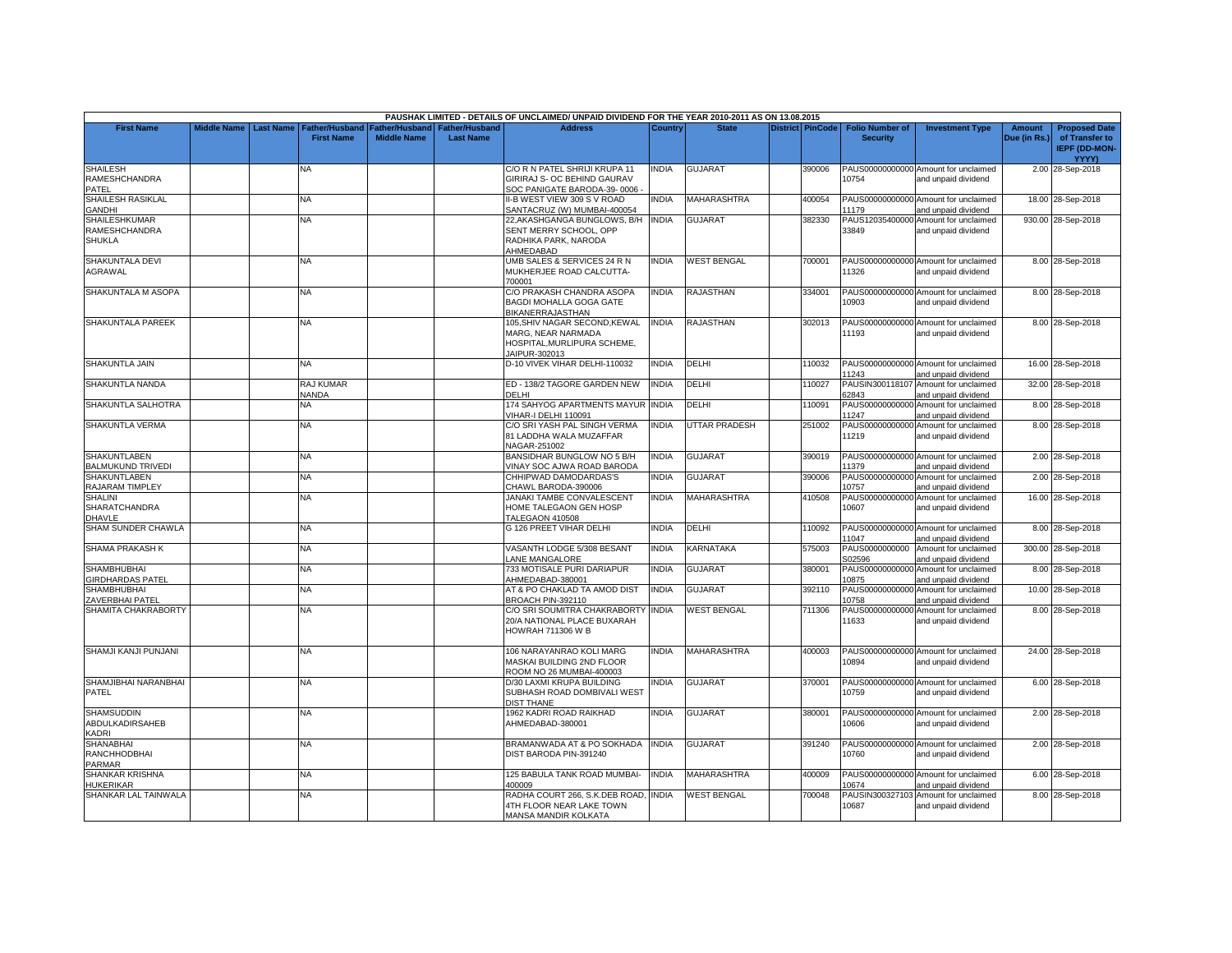|                                                  |                    |                  |                                            |                                             |                                           | PAUSHAK LIMITED - DETAILS OF UNCLAIMED/ UNPAID DIVIDEND FOR THE YEAR 2010-2011 AS ON 13.08.2015                                               |              |                       |                         |                                           |                                                             |                        |                                                                |
|--------------------------------------------------|--------------------|------------------|--------------------------------------------|---------------------------------------------|-------------------------------------------|-----------------------------------------------------------------------------------------------------------------------------------------------|--------------|-----------------------|-------------------------|-------------------------------------------|-------------------------------------------------------------|------------------------|----------------------------------------------------------------|
| <b>First Name</b>                                | <b>Middle Name</b> | <b>Last Name</b> | <b>Father/Husband</b><br><b>First Name</b> | <b>Father/Husband</b><br><b>Middle Name</b> | <b>Father/Husband</b><br><b>Last Name</b> | <b>Address</b>                                                                                                                                | Country      | <b>State</b>          | <b>District PinCode</b> | <b>Folio Number of</b><br><b>Security</b> | <b>Investment Type</b>                                      | Amount<br>Due (in Rs.) | <b>Proposed Date</b><br>of Transfer to<br><b>IEPF (DD-MON-</b> |
|                                                  |                    |                  |                                            |                                             |                                           |                                                                                                                                               |              |                       |                         |                                           |                                                             |                        | <b>YYYY)</b>                                                   |
| <b>SHANKAR M P B</b>                             |                    |                  | NA                                         |                                             |                                           | 505, PALLAVI VIHAR APARTMENT<br>AMEERPET HYDERABAD                                                                                            | <b>INDIA</b> | <b>ANDHRA PRADESH</b> | 500016                  | PAUS0000000000<br>M01165                  | Amount for unclaimed<br>and unpaid dividend                 |                        | 200.00 28-Sep-2018                                             |
| <b>SHANKAR TRIMBAK</b><br><b>GHAISAS</b>         |                    |                  | <b>NA</b>                                  |                                             |                                           | 1127 SHUKARWAR PETH<br>KUSUMSHREE PUNE-411001                                                                                                 | <b>NDIA</b>  | <b>MAHARASHTRA</b>    | 411001                  | PAUS00000000000<br>10676                  | Amount for unclaimed<br>and unpaid dividend                 |                        | 6.00 28-Sep-2018                                               |
| SHANKAR TRIMBAK<br><b>GHAISAS</b>                |                    |                  | NA                                         |                                             |                                           | 1127 SHUKARWAR PETH<br>KUSUMSHREE PUNE-411001                                                                                                 | <b>INDIA</b> | <b>MAHARASHTRA</b>    | 411001                  | PAUS00000000000<br>10678                  | Amount for unclaimed<br>and unpaid dividend                 |                        | 6.00 28-Sep-2018                                               |
| SHANKAR TRIMBAK                                  |                    |                  | <b>NA</b>                                  |                                             |                                           | 1127 SHUKARWAR PETH                                                                                                                           | INDIA        | <b>MAHARASHTRA</b>    | 411001                  | PAUS00000000000                           | Amount for unclaimed                                        |                        | 6.00 28-Sep-2018                                               |
| <b>GHAISAS</b><br><b>SHANKARBHAI</b>             |                    |                  | NA                                         |                                             |                                           | KUSUMSHREE PUNE-411001<br>LAXMI RESTAURANT ASHRAM                                                                                             | INDIA        | <b>GUJARAT</b>        | 388001                  | 10677<br>PAUS00000000000                  | and unpaid dividend<br>Amount for unclaimed                 |                        | 32.00 28-Sep-2018                                              |
| <b>HARMANBHAI PATEL</b>                          |                    |                  |                                            |                                             |                                           | ROAD NADIAD-388001                                                                                                                            |              |                       |                         | 10761                                     | and unpaid dividend                                         |                        |                                                                |
| SHANKARLAL AGARWALA                              |                    |                  | NA                                         |                                             |                                           | C/O RAMJEEWAN MANDHA 1 ISHAN<br>BOSE LANE SIBPUR HOWRAH<br>(SOUTH)-711102                                                                     | <b>INDIA</b> | <b>WEST BENGAL</b>    | 711102                  | 11121                                     | PAUS00000000000 Amount for unclaimed<br>and unpaid dividend |                        | 16.00 28-Sep-2018                                              |
| SHANKER CHAMPAKLAL<br><b>MODI</b>                |                    |                  | <b>NA</b>                                  |                                             |                                           | PRIYA DARSHINI APARTMENTS<br>FLAT NO 3 SECOND FLOOR<br>SOCIETY AREA BHARUCH 392002                                                            | <b>INDIA</b> | <b>GUJARAT</b>        | 392002                  | 10856                                     | PAUS00000000000 Amount for unclaimed<br>and unpaid dividend |                        | 2.00 28-Sep-2018                                               |
| <b>SHANKER LAL</b><br>SINGHANIA                  |                    |                  | ΝA                                         |                                             |                                           | 233/34 CHANDNI CHOWK<br>FATEHPURI DELHI 110006                                                                                                | <b>NDIA</b>  | DELHI                 | 110006                  | 11483                                     | PAUS00000000000 Amount for unclaimed<br>and unpaid dividend |                        | 32.00 28-Sep-2018                                              |
| SHANKERBHAI<br><b>BHAILALBHAI PATEL</b>          |                    |                  | <b>NA</b>                                  |                                             |                                           | C/O DR S S PATEL C-627 LALBHAINI INDIA<br>PAT LALLUBHAI CHAKLA BROACH<br>392001                                                               |              | <b>GUJARAT</b>        | 392001                  | 10679                                     | PAUS00000000000 Amount for unclaimed<br>and unpaid dividend |                        | 16.00 28-Sep-2018                                              |
| <b>SHANKERBHAI</b><br>RAMDASBHAI PATEL           |                    |                  | <b>NA</b>                                  |                                             |                                           | AT PO RAJBODELI TA PAVI-JETPUR INDIA<br>DIST BARODA PIN 391160                                                                                |              | <b>GUJARAT</b>        | 391160                  | 10632                                     | PAUS00000000000 Amount for unclaimed<br>and unpaid dividend |                        | 2.00 28-Sep-2018                                               |
| SHANKERLAL KALURAM                               |                    |                  | NA                                         |                                             |                                           | C/O ANIL R PARIKH FINANCE                                                                                                                     | <b>NDIA</b>  | GUJARAT               | 390003                  |                                           | PAUS00000000000 Amount for unclaimed                        |                        | 6.00 28-Sep-2018                                               |
| <b>DAVE</b>                                      |                    |                  |                                            |                                             |                                           | DIVISION A G I LTD BARODA-390003                                                                                                              |              |                       |                         | 10762                                     | and unpaid dividend                                         |                        |                                                                |
| <b>SHANKERRAO</b><br>POSHAYYA SHAPHAKAR          |                    |                  | NA                                         |                                             |                                           | 24/771 GEETANAGAR NEAR INDIRA<br>NAGAR AMRAIWADI AHMEDABAD-<br>380008                                                                         | <b>INDIA</b> | <b>GUJARAT</b>        | 380008                  | 10763                                     | PAUS00000000000 Amount for unclaimed<br>and unpaid dividend |                        | 2.00 28-Sep-2018                                               |
| <b>SHANKUNTALABEN</b><br><b>BUDDISAGAR PATEL</b> |                    |                  | <b>NA</b>                                  |                                             |                                           | BHATWADA AT & PO SOKHDA<br>391740 TA BARODA                                                                                                   | <b>INDIA</b> | <b>GUJARAT</b>        | 391740                  | 11377                                     | PAUS00000000000 Amount for unclaimed<br>and unpaid dividend |                        | 10.00 28-Sep-2018                                              |
| SHANMUGA SUNDARAM                                |                    |                  | NA                                         |                                             |                                           | 107, WEST CAR STREET,<br>TIRUCHENDUR TAMIL NADU                                                                                               | <b>NDIA</b>  | <b>TAMIL NADU</b>     | 628215                  | PAUS0000000000<br>M00533                  | Amount for unclaimed<br>and unpaid dividend                 |                        | 400.00 28-Sep-2018                                             |
| SHANTA AGARWAL                                   |                    |                  | <b>NA</b>                                  |                                             |                                           | C/O SHIV INDUSTRIES KEDAL GUNJ<br>ALWAR-301001                                                                                                | <b>INDIA</b> | RAJASTHAN             | 301001                  | PAUS00000000000<br>10967                  | Amount for unclaimed<br>and unpaid dividend                 |                        | 8.00 28-Sep-2018                                               |
| SHANTA JAYARAMAN                                 |                    |                  | NA                                         |                                             |                                           | C-205 PARADISE APARTMENTS 40<br><b>INDRAPRASTA EXTENSION</b>                                                                                  | <b>INDIA</b> | DELHI                 | 110092                  | 11028                                     | PAUS00000000000 Amount for unclaimed<br>and unpaid dividend |                        | 16.00 28-Sep-2018                                              |
| <b>SHANTABAI</b>                                 |                    |                  | NA                                         |                                             |                                           | PATPARGANJ DELHI 110092<br>9 ASHOK COLONY KHASGI BAZAR                                                                                        | <b>INDIA</b> | <b>MADHYA PRADESH</b> | 474001                  |                                           | PAUS00000000000 Amount for unclaimed                        |                        | 16.00 28-Sep-2018                                              |
| RAMCHANDRA PATHAK<br>SHANTABEN B PANCHOLI        |                    |                  | NA                                         |                                             |                                           | <b>GWALIOR 474001</b><br>"MATRU CHHAYA" DANDIA BAZAR                                                                                          | INDIA        | <b>GUJARAT</b>        | 390001                  | 11065                                     | and unpaid dividend<br>PAUS00000000000 Amount for unclaimed |                        | 6.00 28-Sep-2018                                               |
| SHANTABEN C PATEL                                |                    |                  | <b>NA</b>                                  |                                             |                                           | SHIVAJI ROAD BARODA 390001<br>BAJRANG FALIA P O CHHANI DIST                                                                                   | <b>INDIA</b> | <b>GUJARAT</b>        | 391740                  | 11481<br>PAUS0000000000                   | and unpaid dividend<br>Amount for unclaimed                 |                        | 200.00 28-Sep-2018                                             |
|                                                  |                    |                  |                                            |                                             |                                           | <b>BARODA</b>                                                                                                                                 |              |                       |                         | S04424                                    | and unpaid dividend                                         |                        |                                                                |
| SHANTABEN CHUNILAL<br><b>DESAI</b>               |                    |                  | NA.                                        |                                             |                                           | BAJWADA HANUMAN POLE OPP<br>KRISHNA BHAVAN BARODA-390001                                                                                      | <b>NDIA</b>  | <b>GUJARAT</b>        | 390001                  | PAUS00000000000<br>10764                  | Amount for unclaimed<br>and unpaid dividend                 |                        | 2.00 28-Sep-2018                                               |
| SHANTABEN HIRALAL<br>JOSHI                       |                    |                  | <b>NA</b>                                  |                                             |                                           | NEAR CHAMPANER GATE<br>CHHIPWAD RD BARODA-390006                                                                                              | <b>NDIA</b>  | <b>GUJARAT</b>        | 390006                  | 10650                                     | PAUS00000000000 Amount for unclaimed<br>and unpaid dividend |                        | 2.00 28-Sep-2018                                               |
| SHANTABEN JAIN                                   |                    |                  | NA.                                        |                                             |                                           | 16 GANGA VIHAR ROKADIA LANE<br>BORIVALI (WEST) MUMBAI                                                                                         | <b>INDIA</b> | <b>MAHARASHTRA</b>    | 400092                  | PAUS00000000000<br>11696                  | Amount for unclaimed<br>and unpaid dividend                 |                        | 32.00 28-Sep-2018                                              |
| SHANTABEN JETHABHAI<br><b>BRAHMBHATT</b>         |                    |                  | NA                                         |                                             |                                           | F-221 ALEMBIC GLASS COLONY<br>BARODA-390003                                                                                                   | <b>INDIA</b> | <b>GUJARAT</b>        | 390003                  | 11353                                     | PAUS00000000000 Amount for unclaimed<br>and unpaid dividend |                        | 10.00 28-Sep-2018                                              |
| SHANTABEN KANTIBHAI<br>PATEL                     |                    |                  | NA                                         |                                             |                                           | 102 NIRANJAN PARK OPP DARPAN<br>CINEMA L H ROAD SURAT 395006                                                                                  | <b>INDIA</b> | GUJARAT               | 395006                  | PAUS00000000000<br>11265                  | Amount for unclaimed<br>and unpaid dividend                 |                        | 50.00 28-Sep-2018                                              |
| <b>SHANTABEN</b><br>MAHENDRABHAI PATEL           |                    |                  | NA.                                        |                                             |                                           | B NO 12 HARIHARANAND CO-OP<br>HSG SOCY NR - SUN FLOWER<br>SCHOOL OPP VRUSHABH KAP SOCI<br>ETY NR MALAV TALAV JIVRAJ PARK<br>AHMEDABA-D 380051 | <b>INDIA</b> | <b>GUJARAT</b>        | 380051                  | PAUS00000000000<br>10862                  | Amount for unclaimed<br>and unpaid dividend                 |                        | 6.00 28-Sep-2018                                               |
| <b>SHANTABEN S THAKKAR</b>                       |                    |                  | <b>NA</b>                                  |                                             |                                           | FILKA BLDG FLAT NO 5 3RD FL<br>PLOT NO 2-B DAFTARY ROAD<br>MALAD EAST MUMBAI-400064                                                           | <b>NDIA</b>  | <b>MAHARASHTRA</b>    | 400064                  | 11339                                     | PAUS00000000000 Amount for unclaimed<br>and unpaid dividend |                        | 8.00 28-Sep-2018                                               |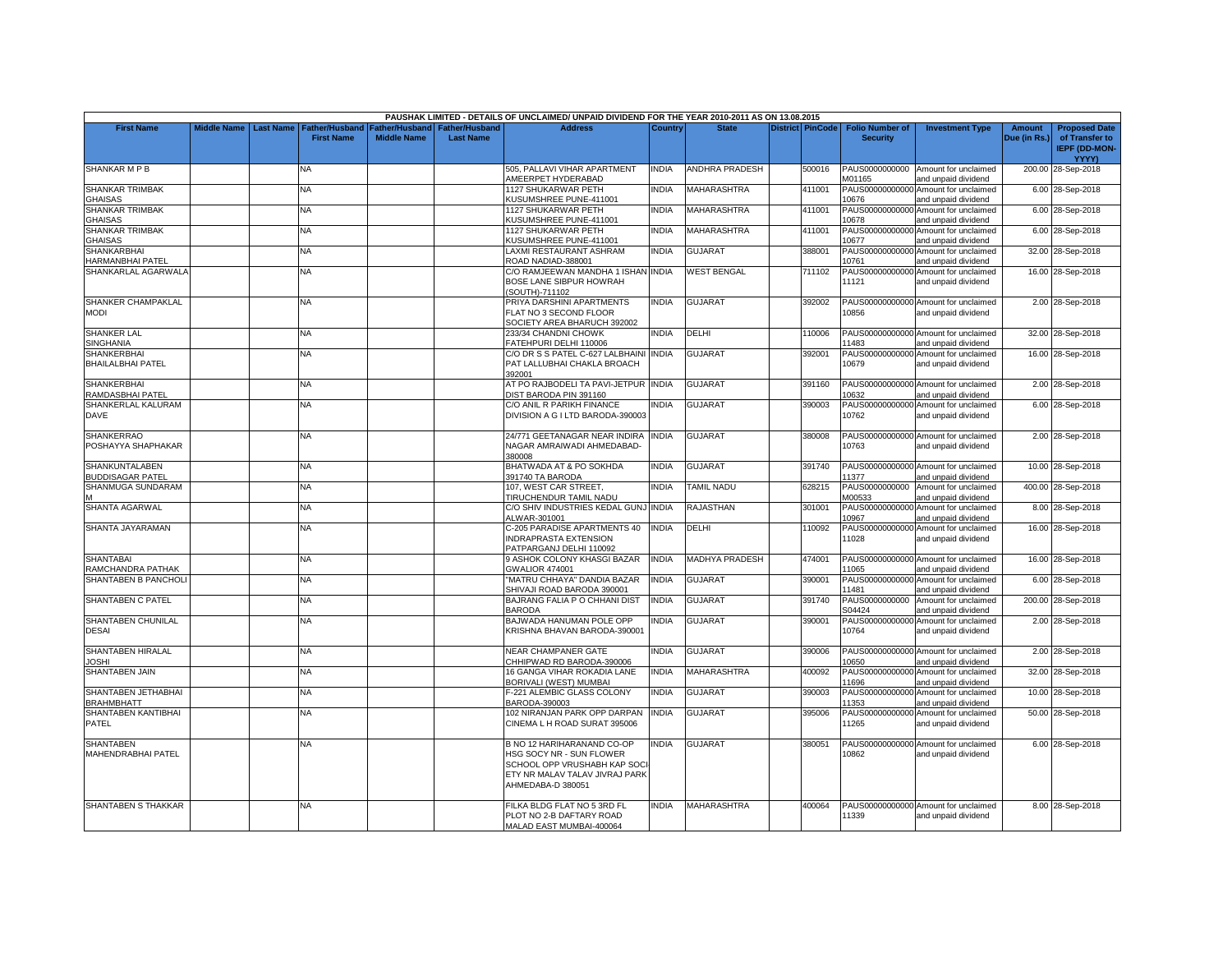|                                        |                    |                  |                                            |                                      |                                           | PAUSHAK LIMITED - DETAILS OF UNCLAIMED/ UNPAID DIVIDEND FOR THE YEAR 2010-2011 AS ON 13.08.2015                            |              |                       |                         |                                           |                                                             |                               |                                                                |
|----------------------------------------|--------------------|------------------|--------------------------------------------|--------------------------------------|-------------------------------------------|----------------------------------------------------------------------------------------------------------------------------|--------------|-----------------------|-------------------------|-------------------------------------------|-------------------------------------------------------------|-------------------------------|----------------------------------------------------------------|
| <b>First Name</b>                      | <b>Middle Name</b> | <b>Last Name</b> | <b>Father/Husband</b><br><b>First Name</b> | Father/Husband<br><b>Middle Name</b> | <b>Father/Husband</b><br><b>Last Name</b> | <b>Address</b>                                                                                                             | Country      | <b>State</b>          | <b>District PinCode</b> | <b>Folio Number of</b><br><b>Security</b> | <b>Investment Type</b>                                      | <b>Amount</b><br>Due (in Rs.) | <b>Proposed Date</b><br>of Transfer to<br><b>IEPF (DD-MON-</b> |
| SHANTABEN SANTUBHAI<br>PATEL           |                    |                  | N٨                                         |                                      |                                           | <b>GAIKWAD COMPOUND NEAR</b><br>GARNALA OPP NAVNITPARK AJWA<br>ROAD BARODA-390006                                          | INDIA        | <b>GUJARAT</b>        | 390006                  | 10768                                     | PAUS00000000000 Amount for unclaimed<br>and unpaid dividend |                               | <b>YYYY)</b><br>40.00 28-Sep-2018                              |
| <b>SHANTABEN</b><br>SHAMBHUBHAI PATEL  |                    |                  | ΝA                                         |                                      |                                           | GAYAKWAD COMPOUND NAVNIT<br>PARK AJWA ROAD NEAR WATER<br>TANK BARODA-390006                                                | <b>INDIA</b> | GUJARAT               | 390006                  | 10767                                     | PAUS00000000000 Amount for unclaimed<br>and unpaid dividend |                               | 16.00 28-Sep-2018                                              |
| <b>SHANTHA</b>                         |                    |                  | NA                                         |                                      |                                           | NO.20, IST MAIN ROAD,<br>GANDHINAGAR, TUMKUR<br>(KARNATAKA)                                                                | <b>INDIA</b> | KARNATAKA             | 572101                  | S00254                                    | PAUS0000000000 Amount for unclaimed<br>and unpaid dividend  |                               | 1000.00 28-Sep-2018                                            |
| SHANTHA L NAIDU                        |                    |                  | NΑ                                         |                                      |                                           | NO.862, 22ND MAIN 37TH CROSS<br>4TH 'T' BLOCK, JAYANAGAR<br><b>BANGALORE</b>                                               | <b>INDIA</b> | KARNATAKA             | 560011                  | PAUS0000000000<br>S00255                  | Amount for unclaimed<br>and unpaid dividend                 |                               | 400.00 28-Sep-2018                                             |
| <b>SHANTHA M</b>                       |                    |                  | NA.                                        |                                      |                                           | 505. PALLAVI VIHAR APARTMENT<br>AMEERPET HYDERABAD                                                                         | <b>INDIA</b> | <b>ANDHRA PRADESH</b> | 500016                  | PAUS0000000000<br>M01164                  | Amount for unclaimed<br>and unpaid dividend                 |                               | 1280.00 28-Sep-2018                                            |
| <b>SHANTI CHOPRA</b>                   |                    |                  | <b>NA</b>                                  |                                      |                                           | C/O SETHI & SON 1599 MAIN BAZAR INDIA<br>PAHAR GANJ NEW DELHI-110055                                                       |              | <b>DELHI</b>          | 110055                  | 11045                                     | PAUS00000000000 Amount for unclaimed<br>and unpaid dividend |                               | 8.00 28-Sep-2018                                               |
| <b>SHANTI DEVI</b>                     |                    |                  | <b>NA</b>                                  |                                      |                                           | C-169 D D A FLATS SAKET NEW<br>DELHI-110017                                                                                | <b>INDIA</b> | DELHI                 | 110017                  | 11227                                     | PAUS00000000000 Amount for unclaimed<br>and unpaid dividend |                               | 16.00 28-Sep-2018                                              |
| <b>SHANTI DEVI</b>                     |                    |                  | NA                                         |                                      |                                           | <b>B-99 GREATER KAILASH I NEW</b><br>DELHI-110048                                                                          | <b>INDIA</b> | DELHI                 | 110048                  | 11063                                     | PAUS00000000000 Amount for unclaimed<br>and unpaid dividend |                               | 8.00 28-Sep-2018                                               |
| SHANTI DEVI ASHANT                     |                    |                  | <b>NA</b>                                  |                                      |                                           | DWARKA 293 6TH D MAIN WEST OF INDIA<br>CHARD ROA- D IIND STAGE IIND<br>PHASE MAHALAXMIPURAM -<br>LAYOUT BANGALORE-560086 - |              | KARNATAKA             | 560086                  | 10966                                     | PAUS00000000000 Amount for unclaimed<br>and unpaid dividend |                               | 8.00 28-Sep-2018                                               |
| SHANTI DEVI BANSAL                     |                    |                  | NA                                         |                                      |                                           | C/O SHRI SHRINIWAS BANSAL 477<br>GAH BAKHTABAR HATHRAS-204101                                                              | <b>INDIA</b> | <b>JTTAR PRADESH</b>  | 204101                  | 11041                                     | PAUS00000000000 Amount for unclaimed<br>and unpaid dividend |                               | 8.00 28-Sep-2018                                               |
| SHANTI DEVI GANDHI                     |                    |                  | <b>NA</b>                                  |                                      |                                           | M-34 KIRTI NAGAR NEW DELHI-<br>110015                                                                                      | <b>INDIA</b> | DELHI                 | 110015                  | 11024                                     | PAUS00000000000 Amount for unclaimed<br>and unpaid dividend |                               | 8.00 28-Sep-2018                                               |
| SHANTI DEVI RUNTHALA                   |                    |                  | <b>MADAN LALL</b><br>RUNTHALA              |                                      |                                           | C/O M/S AKSHAY UDYOG NO 27-32-<br>56 75 FEET ROAD RAMAKRISHNA<br><b>JUNCTION VISAKHAPATNAM</b>                             | INDIA        | <b>ANDHRA PRADESH</b> | 530001                  | 74089                                     | PAUSIN300394113 Amount for unclaimed<br>and unpaid dividend |                               | 40.00 28-Sep-2018                                              |
| <b>SHANTI LAL BAID</b>                 |                    |                  | NA                                         |                                      |                                           | P-30/B C I T ROAD 3RD FLOOR<br>CALCUTTA 700014                                                                             | INDIA        | <b>WEST BENGAL</b>    | 700014                  | 11647                                     | PAUS00000000000 Amount for unclaimed<br>and unpaid dividend |                               | 16.00 28-Sep-2018                                              |
| <b>SHANTIBEN</b><br>CHANDRAKANT PARIKH |                    |                  | NA                                         |                                      |                                           | SHAHPORE SURAT-395001                                                                                                      | INDIA        | GUJARAT               | 395001                  | 10660                                     | PAUS00000000000 Amount for unclaimed<br>and unpaid dividend |                               | 16.00 28-Sep-2018                                              |
| SHANTILAL AMBALAL<br>PATEL             |                    |                  | NA                                         |                                      |                                           | 19 BHAWANI PURA SOCIETY<br>NIZAMPURA BARODA-390002                                                                         | <b>INDIA</b> | <b>GUJARAT</b>        | 390002                  | 10769                                     | PAUS00000000000 Amount for unclaimed<br>and unpaid dividend |                               | 16.00 28-Sep-2018                                              |
| SHANTILAL CHHOTALAL<br><b>SHAH</b>     |                    |                  | NA                                         |                                      |                                           | <b>5 JAY NATIONAL SOCIETY</b><br>NARANPURA CHAR RASTA<br>AHMEDABAD-380013                                                  | <b>INDIA</b> | <b>GUJARAT</b>        | 380013                  | 11139                                     | PAUS00000000000 Amount for unclaimed<br>and unpaid dividend |                               | 18.00 28-Sep-2018                                              |
| SHANTILAL HANSRAJ<br>GOAR              |                    |                  | NA                                         |                                      |                                           | SIDDHIVINAYAK BUILDING<br>GROUND FLOOR NEAR DENA BANK<br>MANOHAR ROAD PALGHAR WEST<br>DIST THANE 401404                    | <b>INDIA</b> | <b>MAHARASHTRA</b>    | 401404                  | 11189                                     | PAUS00000000000 Amount for unclaimed<br>and unpaid dividend |                               | 8.00 28-Sep-2018                                               |
| SHANTILAL MANILAL<br>SHAH              |                    |                  | NA                                         |                                      |                                           | 20-KADAM BUILDING SAYAJIGANJ<br>BARODA-390005                                                                              | <b>INDIA</b> | GUJARAT               | 390005                  | 10630                                     | PAUS00000000000 Amount for unclaimed<br>and unpaid dividend |                               | 2.00 28-Sep-2018                                               |
| SHARAD DATTATRAY<br><b>BHAGWAT</b>     |                    |                  | NA                                         |                                      |                                           | BHAGYASHREE 8 GAYATRI KRUPA<br>SOC B/H KABIR MANDIR<br>MANJALPUR VADODARA 390011                                           | <b>INDIA</b> | GUJARAT               | 390011                  | 10752                                     | PAUS00000000000 Amount for unclaimed<br>and unpaid dividend |                               | 2.00 28-Sep-2018                                               |
| SHARAD DIWAKAR<br>SHARANGPANI          |                    |                  | NA                                         |                                      |                                           | 344 KRISHNA COTTAGE 6TH ROAD<br>KHAR MUMBAI-400052                                                                         | <b>INDIA</b> | MAHARASHTRA           | 400052                  | 10685                                     | PAUS00000000000 Amount for unclaimed<br>and unpaid dividend |                               | 6.00 28-Sep-2018                                               |
| SHARAD HIRACHAND<br><b>MEHTA</b>       |                    |                  | <b>ATE BABULAL</b><br><b>G MEHTA</b>       |                                      |                                           | 762. GURUWAR PETH P.B.37 DIST<br><b>BELGAUM NIPANI</b>                                                                     | <b>INDIA</b> | <b>KARNATAKA</b>      | 591237                  | 12510                                     | PAUS00000000000 Amount for unclaimed<br>and unpaid dividend |                               | 16.00 28-Sep-2018                                              |
| SHARAD MULJIBHAI<br><b>KAKKAD</b>      |                    |                  | ΝA                                         |                                      |                                           | 16, ANKUR APTS JETALPUR ROAD<br>VISHWAS COLONY ALKAPURI<br>BARODA 390005                                                   | <b>INDIA</b> | GUJARAT               | 390005                  | 10772                                     | PAUS00000000000 Amount for unclaimed<br>and unpaid dividend |                               | 6.00 28-Sep-2018                                               |
| SHARAD SOBHACHAND<br>KATARIA           |                    |                  | ΝA                                         |                                      |                                           | 14 ABHILASH PARK DATTA MANDIR INDIA<br>ROAD NR DHONGADE MALA<br>NASHIK ROADNASIK                                           |              | <b>MAHARASHTRA</b>    | 422101                  | 81085                                     | PAUS12033200002 Amount for unclaimed<br>and unpaid dividend |                               | 100.00 28-Sep-2018                                             |
| SHARADA SHANKAR<br><b>PATIL</b>        |                    |                  | NA.                                        |                                      |                                           | 1/B 106 PIRAMAL NAGAR S V ROAD INDIA<br>GOREGAON (WEST) MUMBAI-<br>400062                                                  |              | <b>MAHARASHTRA</b>    | 400062                  | 10911                                     | PAUS00000000000 Amount for unclaimed<br>and unpaid dividend |                               | 16.00 28-Sep-2018                                              |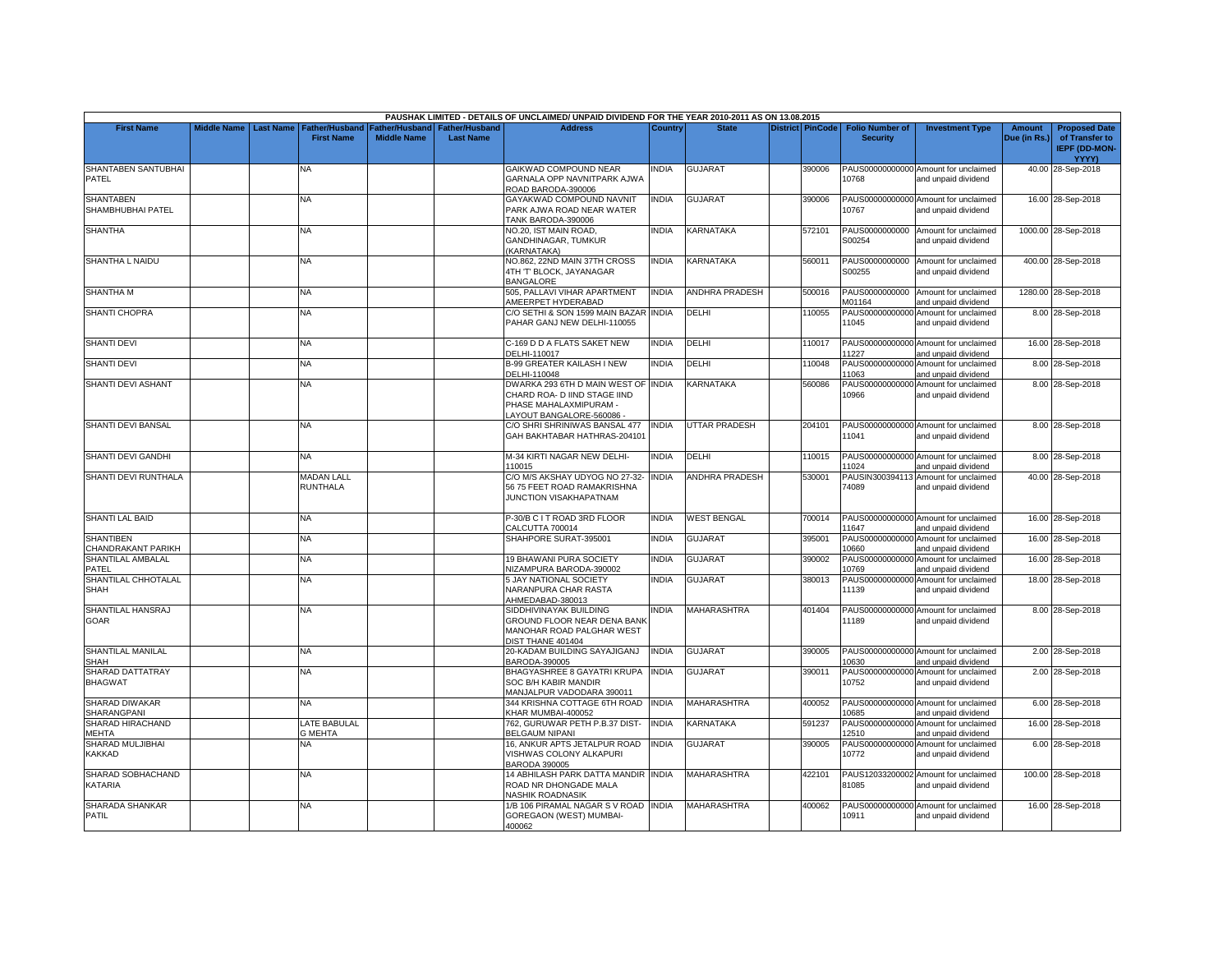|                                                  |                    |                  |                                          |                    |                       | PAUSHAK LIMITED - DETAILS OF UNCLAIMED/ UNPAID DIVIDEND FOR THE YEAR 2010-2011 AS ON 13.08.2015                                                 |                |                    |                         |                           |                                                             |               |                                        |
|--------------------------------------------------|--------------------|------------------|------------------------------------------|--------------------|-----------------------|-------------------------------------------------------------------------------------------------------------------------------------------------|----------------|--------------------|-------------------------|---------------------------|-------------------------------------------------------------|---------------|----------------------------------------|
| <b>First Name</b>                                | <b>Middle Name</b> | <b>Last Name</b> | <b>Father/Husband</b>                    | Father/Husband     | <b>Father/Husband</b> | <b>Address</b>                                                                                                                                  | <b>Country</b> | <b>State</b>       | <b>District PinCode</b> | <b>Folio Number of</b>    | <b>Investment Type</b>                                      | <b>Amount</b> | <b>Proposed Date</b>                   |
|                                                  |                    |                  | <b>First Name</b>                        | <b>Middle Name</b> | <b>Last Name</b>      |                                                                                                                                                 |                |                    |                         | <b>Security</b>           |                                                             | Due (in Rs.)  | of Transfer to<br><b>IEPF (DD-MON-</b> |
|                                                  |                    |                  |                                          |                    |                       |                                                                                                                                                 |                |                    |                         |                           |                                                             |               | <b>YYYY)</b>                           |
| <b>SHARADBHAI</b><br>TRIBHOVANDAS GANDHI         |                    |                  | NA                                       |                    |                       | SANTOSPURI POLE PADRA DIST<br>BARODA PIN-391440                                                                                                 | INDIA          | <b>GUJARAT</b>     | 391440                  | PAUS00000000000<br>10773  | Amount for unclaimed<br>and unpaid dividend                 |               | 12.00 28-Sep-2018                      |
| <b>SHARADCHANDRA</b><br><b>GORDHANBHAI PATEL</b> |                    |                  | <b>NA</b>                                |                    |                       | 43 SHREYNAGAR SOCIETY<br>SUBHANPURA BARODA 390007                                                                                               | <b>NDIA</b>    | <b>GUJARAT</b>     | 390007                  | PAUS00000000000<br>10608  | Amount for unclaimed<br>and unpaid dividend                 |               | 16.00 28-Sep-2018                      |
| <b>SHARADCHANDRA</b>                             |                    |                  | NA                                       |                    |                       | NAVI MANGROL POST SITPUR TAL                                                                                                                    | <b>INDIA</b>   | <b>GUJARAT</b>     | 391110                  | PAUS0000000000<br>10774   | Amount for unclaimed                                        |               | 32.00 28-Sep-2018                      |
| NARANBHAI PATEL<br>SHARADKANTA BANSILAL          |                    |                  | <b>NA</b>                                |                    |                       | DABHOI DIST BARODA PIN-391110<br>22 NAVYUG SOCIETY S M ROAD                                                                                     | <b>INDIA</b>   | <b>GUJARAT</b>     | 380015                  | PAUS00000000000           | and unpaid dividend<br>Amount for unclaimed                 |               | 16.00 28-Sep-2018                      |
| DHRUV<br>SHARAT CHANDRA                          |                    |                  | NA                                       |                    |                       | AMBAWADI AHMEDABAD-380015<br>G-30 ALEMBIC COLONY ALEMBIC                                                                                        | <b>NDIA</b>    | <b>GUJARAT</b>     | 390003                  | 10775<br>PAUS0000000000   | and unpaid dividend<br>Amount for unclaimed                 |               | 200.00 28-Sep-2018                     |
| SATPATHY<br><b>SHARDA KHERA</b>                  |                    |                  | <b>NA</b>                                |                    |                       | ROAD VADODARA<br>C/O M/S BHARTI KATRAS ROAD PO                                                                                                  | <b>INDIA</b>   | JHARKHAND          | 826001                  | S04568<br>PAUS00000000000 | and unpaid dividend<br>Amount for unclaimed                 |               | 50.00 28-Sep-2018                      |
|                                                  |                    |                  |                                          |                    |                       | DHANBAD 826001                                                                                                                                  |                |                    |                         | 11631                     | and unpaid dividend                                         |               |                                        |
| SHARDA MANI MISRA                                |                    |                  | NA.                                      |                    |                       | "SURUCHI" 5/5 SARVA PRIYA VIHAR INDIA<br><b>NEW DELHI-110016</b>                                                                                |                | DELHI              | 110016                  | PAUS00000000000<br>11031  | Amount for unclaimed<br>and unpaid dividend                 |               | 8.00 28-Sep-2018                       |
| SHARDA NAND JHA                                  |                    |                  | <b>NA</b>                                |                    |                       | C/O BHARAT GENERAL & TEX INDS INDIA<br>TD 9/1 R N MUKHERJEE ROAD<br>CALCUTTA-700001                                                             |                | <b>WEST BENGAL</b> | 700001                  | PAUS00000000000<br>11289  | Amount for unclaimed<br>and unpaid dividend                 |               | 8.00 28-Sep-2018                       |
| SHARDA NARESH<br><b>DALWADI</b>                  |                    |                  | <b>NA</b>                                |                    |                       | B/1 RACHNA APTS ELLISBRIDGE NR INDIA<br>NAVRANGPURA TELE EXCHANGE<br>AHMEDABAD-380006                                                           |                | <b>GUJARAT</b>     | 380006                  | 10882                     | PAUS00000000000 Amount for unclaimed<br>and unpaid dividend |               | 16.00 28-Sep-2018                      |
| <b>SHARDABEN</b><br><b>DINKERBHAI DALAL</b>      |                    |                  | NA                                       |                    |                       | C/O BHARAT L PARIKH BUNGLOW<br>NO 7 AAROHI- BUNGLOWS NEAR<br>ASHWAMEGH 1 B/H P & T CO-<br>MPLEX 132 RING RD SATELLITE<br>ROAD AHMEDA-BAD 380015 | INDIA          | <b>GUJARAT</b>     | 380015                  | 11345                     | PAUS00000000000 Amount for unclaimed<br>and unpaid dividend |               | 16.00 28-Sep-2018                      |
| <b>SHARDABEN</b><br><b>HASMUKHLAL GANDHI</b>     |                    |                  | <b>NA</b>                                |                    |                       | 10/B PUSHAPKUNJ SOCIETY<br>BEHIND S B I HARNI ROAD BRANCH<br>HARNI ROAD KARELI BAUG<br><b>BARODA</b>                                            | <b>NDIA</b>    | <b>GUJARAT</b>     | 380018                  | 10604                     | PAUS00000000000 Amount for unclaimed<br>and unpaid dividend |               | 2.00 28-Sep-2018                       |
| SHARDABEN ISHVERBHAI<br>PATEL                    |                    |                  | <b>NA</b>                                |                    |                       | 301.SUBH COMPLEX SAI CHOKDI<br>AMBER SCHOOL ROADMANJALPUR                                                                                       | <b>NDIA</b>    | <b>GUJARAT</b>     | 390011                  | 11087                     | PAUS00000000000 Amount for unclaimed<br>and unpaid dividend |               | 8.00 28-Sep-2018                       |
| <b>SHARDABEN</b><br><b>ISHWARBHAI PATEL</b>      |                    |                  | <b>NA</b>                                |                    |                       | A-46 ALEMBIC COLONY BARODA<br>390003                                                                                                            | <b>NDIA</b>    | <b>GUJARAT</b>     | 390003                  | 10624                     | PAUS00000000000 Amount for unclaimed<br>and unpaid dividend |               | 2.00 28-Sep-2018                       |
| <b>SHARDABEN</b><br><b>KESHAVBHAI PATEL</b>      |                    |                  | NA.                                      |                    |                       | 34, LAXMINARAYAN NAGAR OPP.<br>LAXMINARAYAN MANDIR<br>MANJALPUR VADODARA                                                                        | <b>INDIA</b>   | <b>GUJARAT</b>     | 390011                  | PAUS00000000000<br>10776  | Amount for unclaimed<br>and unpaid dividend                 |               | 2.00 28-Sep-2018                       |
| SHARDABEN MANUBHAI<br>RANA                       |                    |                  | NA.                                      |                    |                       | C/O PATEL RAMANBHAI<br>RANCHHODDAS "NILKAN- TH" 2A<br>SANTOSH SOCIETY NR P&D BLDG<br>OPP - SAMI SOC BARODA                                      | <b>NDIA</b>    | <b>GUJARAT</b>     | 390001                  | 11331                     | PAUS00000000000 Amount for unclaimed<br>and unpaid dividend |               | 6.00 28-Sep-2018                       |
| <b>SHARDABEN</b><br>NARSHIBHAI AMIN              |                    |                  | NA.                                      |                    |                       | C/O JAGDISHBHAI NATHABHAI<br>PATEL MANOR TEKRA PO VASAD<br>TAL ANAND DIST KHEDA                                                                 | INDIA          | <b>GUJARAT</b>     | 390001                  | 10777                     | PAUS00000000000 Amount for unclaimed<br>and unpaid dividend |               | 16.00 28-Sep-2018                      |
| SHARDABEN NATHABHAI<br><b>BARIA</b>              |                    |                  | NA                                       |                    |                       | BLOCK NO. 87. PARAS SOCIETY.<br>NR. R.T.O. OFFICE VADODARA-<br>390006                                                                           | <b>NDIA</b>    | <b>GUJARAT</b>     | 390006                  | 11386                     | PAUS00000000000 Amount for unclaimed<br>and unpaid dividend |               | 2.00 28-Sep-2018                       |
| SHARDABEN U SOLANKI                              |                    |                  | <b>NA</b>                                |                    |                       | RAMDEV FALIA, NAVAYARD<br>VADODARA-390002                                                                                                       | <b>NDIA</b>    | <b>GUJARAT</b>     | 390002                  | 11668                     | PAUS00000000000 Amount for unclaimed<br>and unpaid dividend |               | 16.00 28-Sep-2018                      |
| SHARDABEN V SHAH                                 |                    |                  | NA                                       |                    |                       | RADIOWALA'S HOUSE SHATRI NO<br>KHANCHO DHANA SUTHAR'S POLE<br>KALUPUR AHMEDABAD-380001                                                          | <b>INDIA</b>   | <b>GUJARAT</b>     | 380001                  | PAUS00000000000<br>11141  | Amount for unclaimed<br>and unpaid dividend                 |               | 8.00 28-Sep-2018                       |
| SHARMISTHA HIMATLAL<br>KOTHARI                   |                    |                  | NA.                                      |                    |                       | 101 VAISHALI APT YASHTEEN CHS 3 INDIA<br><b>T 51 ST RDBORIVALI WEST</b>                                                                         |                | <b>MAHARASHTRA</b> | 400092                  | 11093                     | PAUS00000000000 Amount for unclaimed<br>and unpaid dividend |               | 8.00 28-Sep-2018                       |
| SHARMISTHA UPENDRA<br><b>PATEL</b>               |                    |                  | CHHAGANBHAI<br><b>SHANABHAI</b><br>PATEL |                    |                       | 431, CHAFA BLDG, B WING, 1ST<br>FLOOR, AJAY NAGAR.BHIWANDI                                                                                      | INDIA          | MAHARASHTRA        | 421302                  | PAUS12041200000<br>41181  | Amount for unclaimed<br>and unpaid dividend                 |               | 200.00 28-Sep-2018                     |
| <b>SHASHI BALA</b>                               |                    |                  | <b>NA</b>                                |                    |                       | <b>B-49 MOTI NAGAR NEW DELHI-</b><br>110015                                                                                                     | <b>INDIA</b>   | DELHI              | 110015                  | 11238                     | PAUS00000000000 Amount for unclaimed<br>and unpaid dividend |               | 20.00 28-Sep-2018                      |
| <b>SHASHI BHUSHAN</b><br>AWASTHI                 |                    |                  | NΑ                                       |                    |                       | B1/703, MONTVERT FINESSE<br>S.NO.134/3,BANER PASHAN LINK<br>ROAD PASHANPUNE                                                                     | <b>NDIA</b>    | MAHARASHTRA        | 411002                  | PAUS0000000000<br>S03286  | Amount for unclaimed<br>and unpaid dividend                 |               | 300.00 28-Sep-2018                     |
| SHASHI GUPTA                                     |                    |                  | NA.                                      |                    |                       | 4/6 ROOP NAGAR DELHI-110006                                                                                                                     | <b>NDIA</b>    | <b>DELHI</b>       | 110006                  | 11346                     | PAUS00000000000 Amount for unclaimed<br>and unpaid dividend |               | 8.00 28-Sep-2018                       |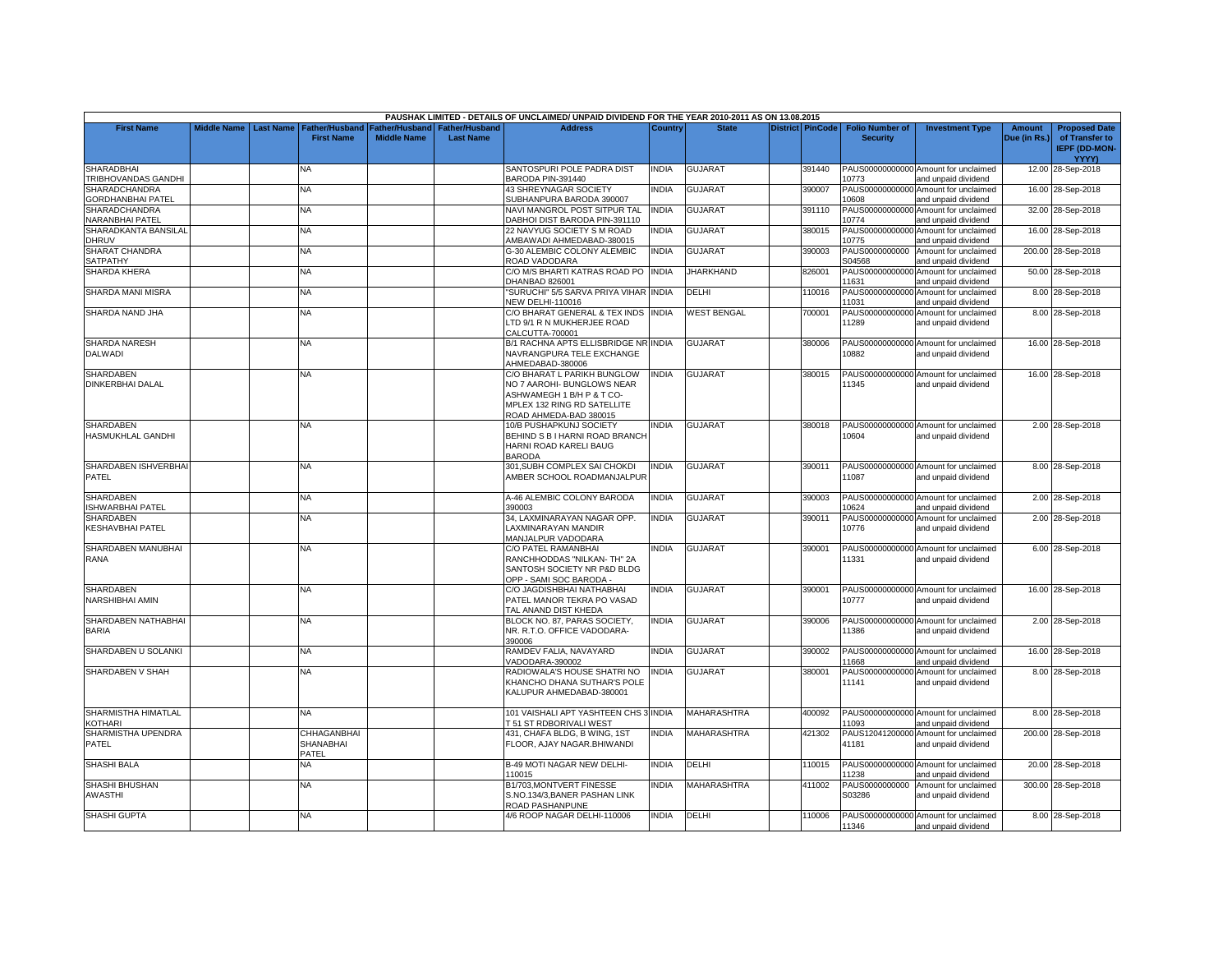|                                         |                    |                  |                                            |                                        |                                           | PAUSHAK LIMITED - DETAILS OF UNCLAIMED/ UNPAID DIVIDEND FOR THE YEAR 2010-2011 AS ON 13.08.2015         |              |                      |                         |                                           |                                                             |                               |                                                                                |
|-----------------------------------------|--------------------|------------------|--------------------------------------------|----------------------------------------|-------------------------------------------|---------------------------------------------------------------------------------------------------------|--------------|----------------------|-------------------------|-------------------------------------------|-------------------------------------------------------------|-------------------------------|--------------------------------------------------------------------------------|
| <b>First Name</b>                       | <b>Middle Name</b> | <b>Last Name</b> | <b>Father/Husband</b><br><b>First Name</b> | Father/Husband I<br><b>Middle Name</b> | <b>Father/Husband</b><br><b>Last Name</b> | <b>Address</b>                                                                                          | Country      | <b>State</b>         | <b>District PinCode</b> | <b>Folio Number of</b><br><b>Security</b> | <b>Investment Type</b>                                      | <b>Amount</b><br>Due (in Rs.) | <b>Proposed Date</b><br>of Transfer to<br><b>IEPF (DD-MON-</b><br><b>YYYY)</b> |
| SHASHI KHANNA                           |                    |                  | NA                                         |                                        |                                           | D-38 VIJAY NAGAR DELHI-110009                                                                           | <b>INDIA</b> | DELHI                | 110009                  | 11039                                     | PAUS00000000000 Amount for unclaimed<br>and unpaid dividend |                               | 8.00 28-Sep-2018                                                               |
| SHASHI KIRAN THAKUR                     |                    |                  | NA                                         |                                        |                                           | SQN LDR KEVAL SINGH 57 B ROCK<br>VIEW AIR FORCE STATION PALAM<br><b>NEW DELHI 110010</b>                | <b>INDIA</b> | DELHI                | 110010                  | 11487                                     | PAUS00000000000 Amount for unclaimed<br>and unpaid dividend |                               | 32.00 28-Sep-2018                                                              |
| SHASHI MAHAJAN                          |                    |                  | NĀ                                         |                                        |                                           | W-13 GREEN PARK NEW DELHI<br>110016                                                                     | <b>INDIA</b> | DELHI                | 110016                  | 11011                                     | PAUS00000000000 Amount for unclaimed<br>and unpaid dividend |                               | 8.00 28-Sep-2018                                                               |
| SHASHI PRABHA PANDEY                    |                    |                  | <b>NA</b>                                  |                                        |                                           | 112/277 A SWARUP NAGAR<br><b>KANPUR 208002</b>                                                          | INDIA        | UTTAR PRADESH        | 208002                  | 11634                                     | PAUS00000000000 Amount for unclaimed<br>and unpaid dividend |                               | 8.00 28-Sep-2018                                                               |
| SHASHI SACHDEVA                         |                    |                  | NA                                         |                                        |                                           | "AASHIRWAD", E/28/A, DILSHAD<br>GARDEN, DELHI                                                           | <b>INDIA</b> | DELHI                | 110095                  | 11262                                     | PAUS00000000000 Amount for unclaimed<br>and unpaid dividend |                               | 8.00 28-Sep-2018                                                               |
| <b>SHASHI SHARMA</b>                    |                    |                  | <b>NA</b>                                  |                                        |                                           | C/O UJJWAL LTD SHANKAR<br>BHAWAN S M S HIGHWAY JAIPUR-<br>302003                                        | <b>INDIA</b> | RAJASTHAN            | 302003                  | 10847                                     | PAUS00000000000 Amount for unclaimed<br>and unpaid dividend |                               | 16.00 28-Sep-2018                                                              |
| SHASHIKALA R SHETTY                     |                    |                  | <b>NA</b>                                  |                                        |                                           | VIJAYA BANK C M S BRANCH K G<br>ROAD BANGALORE                                                          | <b>INDIA</b> | KARNATAKA            | 560009                  | S02572                                    | PAUS0000000000 Amount for unclaimed<br>and unpaid dividend  |                               | 600.00 28-Sep-2018                                                             |
| <b>SHASHIKANT</b><br>CHANDULAL MEHTA    |                    |                  | NA.                                        |                                        |                                           | 10 STATE BANK SOCIETY B/H<br>ROHINI SOC NR- GANDHI PARK<br>COLLEGE ROAD NADIAD 387001-                  | <b>INDIA</b> | GUJARAT              | 387001                  | 10691                                     | PAUS00000000000 Amount for unclaimed<br>and unpaid dividend |                               | 6.00 28-Sep-2018                                                               |
| SHASHIKANT GOKALDAS<br>THAKKAR          |                    |                  | NA                                         |                                        |                                           | GOKUL NIVAS GHADIALI POLE<br>KOLAKHADI BARODA-390001                                                    | <b>INDIA</b> | <b>GUJARAT</b>       | 390001                  | 10603                                     | PAUS00000000000 Amount for unclaimed<br>and unpaid dividend |                               | 6.00 28-Sep-2018                                                               |
| SHASHIKANT SOLOMAN<br>CHRISTIAN         |                    |                  | <b>NA</b>                                  |                                        |                                           | 107 SHAKTI NAGAR SOC NR BY<br>HARINAGAR PANI NI TANKI NR<br>MOTHER SCHOOL GOTRI ROAD<br>VADODARA 390021 | <b>INDIA</b> | <b>GUJARAT</b>       | 390021                  | 10641                                     | PAUS00000000000 Amount for unclaimed<br>and unpaid dividend |                               | 2.00 28-Sep-2018                                                               |
| SHASHIKANT T SHAH                       |                    |                  | NA                                         |                                        |                                           | B/5 VIMLA FLAT FATEHPURA NEAR<br>THAKOR PARK PALDI AHMEDABAD                                            | <b>INDIA</b> | <b>GUJARAT</b>       | 380007                  | S02250                                    | PAUS0000000000 Amount for unclaimed<br>and unpaid dividend  |                               | 200.00 28-Sep-2018                                                             |
| SHASHIKANT VITHALDAS<br>SHAH            |                    |                  | <b>NA</b>                                  |                                        |                                           | STATION ROAD GODHRA-389001                                                                              | <b>INDIA</b> | <b>GUJARAT</b>       | 389001                  | 10823                                     | PAUS00000000000 Amount for unclaimed<br>and unpaid dividend |                               | 8.00 28-Sep-2018                                                               |
| <b>SHEELA</b>                           |                    |                  | N٨                                         |                                        |                                           | E/414 GOVT QUARTERS DEV<br>NAGAR KAROL BAGH NEW DELHI<br>110005                                         | INDIA        | DELHI                | 110005                  | 11252                                     | PAUS00000000000 Amount for unclaimed<br>and unpaid dividend |                               | 8.00 28-Sep-2018                                                               |
| SHEELA AGGARWAL                         |                    |                  | NA.                                        |                                        |                                           | -14/7 MODEL TOWN DELHI-110009                                                                           | <b>INDIA</b> | DELHI                | 110009                  | 11009                                     | PAUS00000000000 Amount for unclaimed<br>and unpaid dividend |                               | 8.00 28-Sep-2018                                                               |
| SHEELA VATI GANDOTRA                    |                    |                  | NA                                         |                                        |                                           | C/O KAMAL TRADER"S 198 GHEE<br>MANDI PAHAR GUNJ NEW DELHI<br>110055                                     | INDIA        | DELHI                | 110055                  | 11241                                     | PAUS00000000000 Amount for unclaimed<br>and unpaid dividend |                               | 8.00 28-Sep-2018                                                               |
| SHEETAL PANDE                           |                    |                  | NA                                         |                                        |                                           | 10 RAMKRISHNA NAGAR NEAR<br>TELECOM HALL NAGPUR                                                         | <b>INDIA</b> | MAHARASHTRA          | 440025                  | PAUS0000000000<br>S04344                  | Amount for unclaimed<br>and unpaid dividend                 |                               | 200.00 28-Sep-2018                                                             |
| SHEILA G PATEL                          |                    |                  | NA                                         |                                        |                                           | NEAR KOTY'S STUDIO PALACE<br>ROAD BARODA-390001                                                         | <b>INDIA</b> | GUJARAT              | 390001                  | PAUS000000000<br>10780                    | Amount for unclaimed<br>and unpaid dividend                 |                               | 32.00 28-Sep-2018                                                              |
| SHEILA KAPOOR                           |                    |                  | <b>NA</b>                                  |                                        |                                           | FLAT NO 216 "D" WING BLDG NO 42 INDIA<br>MANISH - NAGAR J P ROAD<br>ANDHERI WEST MUMBAI-4000-58         |              | <b>MAHARASHTRA</b>   | 400058                  | 10923                                     | PAUS00000000000 Amount for unclaimed<br>and unpaid dividend |                               | 8.00 28-Sep-2018                                                               |
| SHELAT BHAVANABEN<br><b>JAYESHKUMAR</b> |                    |                  | NA                                         |                                        |                                           | 5/A GAYATRI KRUPA SOCIETY NEW INDIA<br>VIP ROAD BEHIND AIRPORT NEAR<br>KALPANANAKAR SOC VADODARA        |              | <b>GUJARAT</b>       | 390022                  | 80927                                     | PAUSIN300394106 Amount for unclaimed<br>and unpaid dividend |                               | 2.00 28-Sep-2018                                                               |
| <b>SHESHARADDI</b><br>VENARADDI GANGAL  |                    |                  | <b>NA</b>                                  |                                        |                                           | HANCHINAL SAUNDATTI DIST<br>BELGAUM KARNATAKA STATE<br>590001                                           | <b>INDIA</b> | KARNATAKA            | 590001                  | 10832                                     | PAUS00000000000 Amount for unclaimed<br>and unpaid dividend |                               | 32.00 28-Sep-2018                                                              |
| SHIKHA GUPTA                            |                    |                  | NA                                         |                                        |                                           | C/O GOVT- POLOTECHNIC<br>COLLEGE JHANSI.                                                                | <b>INDIA</b> | <b>JTTAR PRADESH</b> | 284003                  | 00274                                     | PAUSIN301006101 Amount for unclaimed<br>and unpaid dividend |                               | 32.00 28-Sep-2018                                                              |
| SHILPA SESHADRI                         |                    |                  | NA.                                        |                                        |                                           | 24 PREM MILAN CO-OP 87-B<br>NAPEAN SEA ROAD MUMBAI                                                      | <b>INDIA</b> | <b>MAHARASHTRA</b>   | 400006                  | PAUS0000000000<br>S05097                  | Amount for unclaimed<br>and unpaid dividend                 |                               | 1200.00 28-Sep-2018                                                            |
| SHIRIN LALIPURWALA                      |                    |                  | NA                                         |                                        |                                           | 493/94 D'MONTE STREET<br>MOTIWALA BLDG BANDRA MUMBAI<br>100050                                          | <b>INDIA</b> | <b>MAHARASHTRA</b>   | 400050                  | 11574                                     | PAUS00000000000 Amount for unclaimed<br>and unpaid dividend |                               | 32.00 28-Sep-2018                                                              |
| SHIRIN N BHALWANI                       |                    |                  | ΝA                                         |                                        |                                           | 2ND FLOOR MAHOMED MANZIL<br>NAWROJI HILL ROAD NO 1 MUMBAI-<br>400009                                    | <b>INDIA</b> | <b>MAHARASHTRA</b>   | 400009                  | 11169                                     | PAUS00000000000 Amount for unclaimed<br>and unpaid dividend |                               | 16.00 28-Sep-2018                                                              |
| SHIRISH YESHWANT<br><b>JOSHI</b>        |                    |                  | NA.                                        |                                        |                                           | 14/1 MUKUND IRON STAFF CO OP<br>HSG SOC GAYANPADA MULUND E<br><b>MUMBAI 400081</b>                      | <b>INDIA</b> | <b>MAHARASHTRA</b>   | 400081                  | 10891                                     | PAUS00000000000 Amount for unclaimed<br>and unpaid dividend |                               | 8.00 28-Sep-2018                                                               |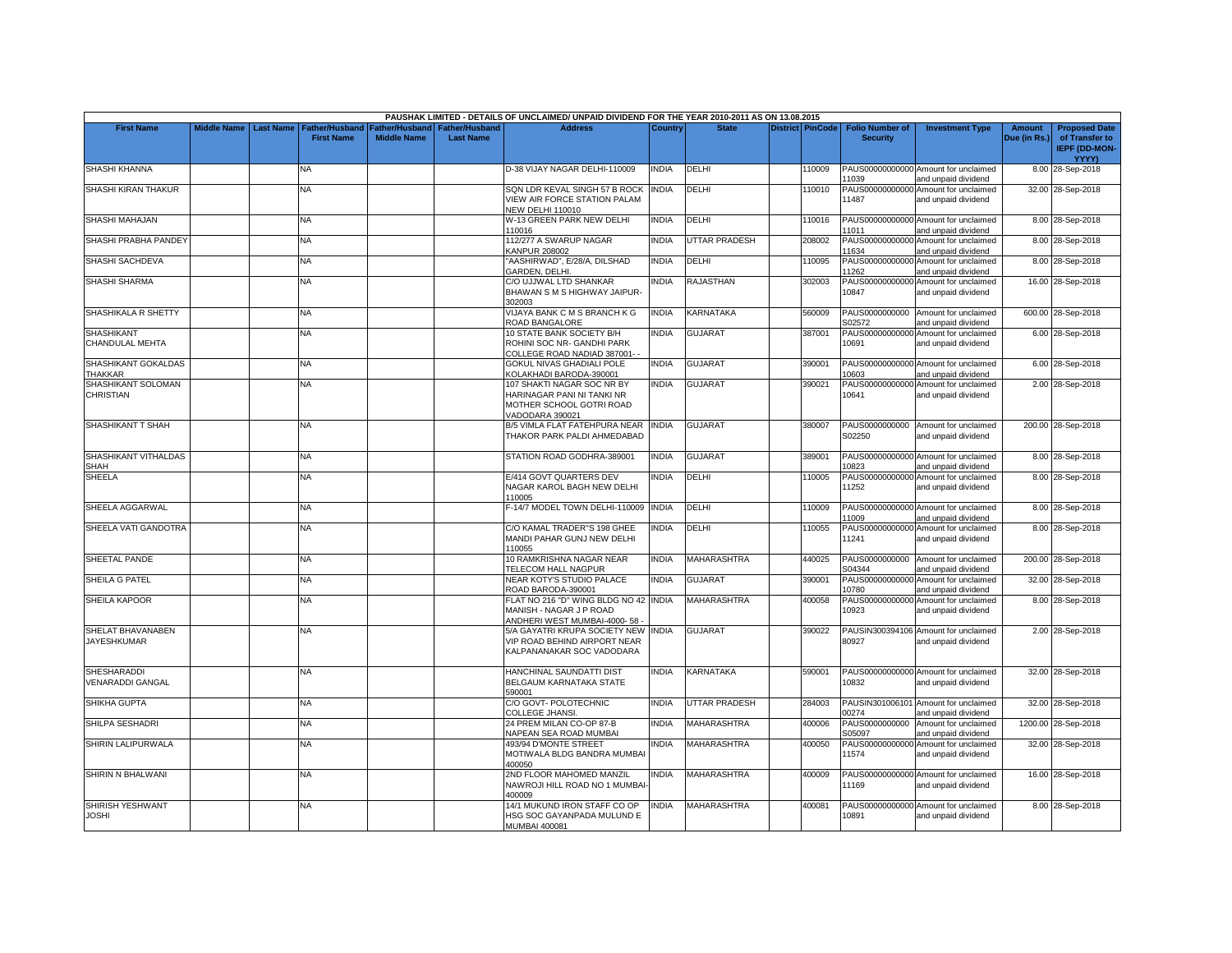|                                           |                    |                  |                                            |                                      |                                           | PAUSHAK LIMITED - DETAILS OF UNCLAIMED/ UNPAID DIVIDEND FOR THE YEAR 2010-2011 AS ON 13.08.2015                          |              |                       |                  |                                           |                                                             |                               |                                                                |
|-------------------------------------------|--------------------|------------------|--------------------------------------------|--------------------------------------|-------------------------------------------|--------------------------------------------------------------------------------------------------------------------------|--------------|-----------------------|------------------|-------------------------------------------|-------------------------------------------------------------|-------------------------------|----------------------------------------------------------------|
| <b>First Name</b>                         | <b>Middle Name</b> | <b>Last Name</b> | <b>Father/Husband</b><br><b>First Name</b> | Father/Husband<br><b>Middle Name</b> | <b>Father/Husband</b><br><b>Last Name</b> | <b>Address</b>                                                                                                           | Country      | <b>State</b>          | District PinCode | <b>Folio Number of</b><br><b>Security</b> | <b>Investment Type</b>                                      | <b>Amount</b><br>Due (in Rs.) | <b>Proposed Date</b><br>of Transfer to<br><b>IEPF (DD-MON-</b> |
| SHITAL KUMAR SIPANI                       |                    |                  | NA                                         |                                      |                                           | 87 MAHARANA PRATAP NAGAR<br>USHA COLONY JHANSI ROAD<br><b>GWALIOR 474009</b>                                             | <b>NDIA</b>  | <b>MADHYA PRADESH</b> | 474009           | 11066                                     | PAUS00000000000 Amount for unclaimed<br>and unpaid dividend |                               | YYYY)<br>16.00 28-Sep-2018                                     |
| SHIV BHAJAN MISRA                         |                    |                  | NA.                                        |                                      |                                           | 83/194 PARAMPURWA KANPUR<br>208014                                                                                       | <b>INDIA</b> | UTTAR PRADESH         | 208014           | 11200                                     | PAUS00000000000 Amount for unclaimed<br>and unpaid dividend |                               | 8.00 28-Sep-2018                                               |
| SHIVA PHANIRAJ<br>NANDURINS RAJ           |                    |                  | <b>NA</b>                                  |                                      |                                           | 6-4-101, NAGULA STREET,<br>HANUMAKONDA, WARANGAL                                                                         | INDIA        | <b>ANDHRA PRADESH</b> | 505001           | S00714                                    | PAUS0000000000 Amount for unclaimed<br>and unpaid dividend  |                               | 400.00 28-Sep-2018                                             |
| <b>SHIVABHAIMOTIBHAI</b><br>PATEL         |                    |                  | NA                                         |                                      |                                           | 50 SONALIKA SOCIETY KARELI<br>BAUG BARODA-390018                                                                         | INDIA        | <b>GUJARAT</b>        | 390018           | 10643                                     | PAUS00000000000 Amount for unclaimed<br>and unpaid dividend |                               | 2.00 28-Sep-2018                                               |
| SHIVAJI UMAJI DHOKANE                     |                    |                  | <b>NA</b>                                  |                                      |                                           | "VARSHA" 493A NEAR RANGTA<br>HIGH SCHOOL NASIK-422001                                                                    | <b>INDIA</b> | <b>MAHARASHTRA</b>    | 422001           | PAUS00000000000<br>11269                  | Amount for unclaimed<br>and unpaid dividend                 |                               | 16.00 28-Sep-2018                                              |
| <b>SHIVALINGAPPA</b><br>TUBACHI           |                    |                  | <b>NA</b>                                  |                                      |                                           | 1ST MAIN IIND B CROSS SADASHIV INDIA<br><b>NAGAR BELGAUM</b>                                                             |              | KARNATAKA             | 590002           | PAUS0000000000<br>S02386                  | Amount for unclaimed<br>and unpaid dividend                 |                               | 200.00 28-Sep-2018                                             |
| SHIVGANESH MAURYA                         |                    |                  | <b>NA</b>                                  |                                      |                                           | ROOM NO 23 BHOLA BHAI KICHAWL INDIA<br>AGRA ROAD THANE 400601                                                            |              | <b>MAHARASHTRA</b>    | 400601           | PAUS00000000000<br>10899                  | Amount for unclaimed<br>and unpaid dividend                 |                               | 16.00 28-Sep-2018                                              |
| SHIVKUMAR CHATRUMAL<br><b>ACHHARYA</b>    |                    |                  | CHATRUMAL<br><b>ACHHARYA</b>               |                                      |                                           | 302 KUNAL APARTMENTS 3RD<br>FLOOR OPP MADHU PARK CORNER<br>OF 1ST & 10TH ROAD KHAR WEST<br><b>MUMBAI</b>                 | <b>INDIA</b> | <b>MAHARASHTRA</b>    | 400052           | 13170                                     | PAUSIN301151126 Amount for unclaimed<br>and unpaid dividend |                               | 24.00 28-Sep-2018                                              |
| SHOBHA BHAMBHANI                          |                    |                  | NA                                         |                                      |                                           | C/O S K GIANCHANDANI SR E E<br>(E&M) NCL SINGRAULI SIDHI 486889                                                          | INDIA        | <b>MADHYA PRADESH</b> | 486889           | 11212                                     | PAUS00000000000 Amount for unclaimed<br>and unpaid dividend |                               | 8.00 28-Sep-2018                                               |
| SHOBHAGYCHAND VELJI<br><b>GANDHI</b>      |                    |                  | NA.                                        |                                      |                                           | C/O SHANTILAL M RATHOD<br>SIDDHIVINAYAK BL- DG GR FLOOR<br>NEAR DENA BANK MANOR ROAD P-<br>ALGHAR WEST DIST THANE 401404 | <b>NDIA</b>  | <b>MAHARASHTRA</b>    | 401404           | 11190                                     | PAUS00000000000 Amount for unclaimed<br>and unpaid dividend |                               | 8.00 28-Sep-2018                                               |
| SHOBHANA K KAPADIA                        |                    |                  | <b>NA</b>                                  |                                      |                                           | C/O. LA MODE 88/1,<br>SNEHLATAGANJ, INDORE(MP)-<br>452003                                                                | <b>INDIA</b> | <b>MADHYA PRADESH</b> | 452003           | 11338                                     | PAUS00000000000 Amount for unclaimed<br>and unpaid dividend |                               | 90.00 28-Sep-2018                                              |
| SHOBHANA MORE                             |                    |                  | NA                                         |                                      |                                           | DIGVIJAY MILLS CHAWL 157/28<br>DATTARAM LAD MARG<br>KALACHOWKI MUMBAI 400033                                             | <b>INDIA</b> | <b>MAHARASHTRA</b>    | 400033           | 11453                                     | PAUS00000000000 Amount for unclaimed<br>and unpaid dividend |                               | 32.00 28-Sep-2018                                              |
| <b>SHOBHIT MANGLIK</b>                    |                    |                  | <b>NA</b>                                  |                                      |                                           | 7 JHANDA BAZAR DEHRADUN                                                                                                  | <b>INDIA</b> | UTTARAKHAND           | 248001           | 303557                                    | PAUS0000000000 Amount for unclaimed<br>and unpaid dividend  |                               | 300.00 28-Sep-2018                                             |
| SHRADHA SUDHIR<br><b>DHONE</b>            |                    |                  | <b>VINAYAKRAO</b><br><b>KOKATE</b>         |                                      |                                           | A 17 PATRAKAR COLONY BEHIND<br>NEW BUS STAND AKOLA.<br>MAHARASHTRA                                                       | <b>NDIA</b>  | <b>MAHARASHTRA</b>    | 444001           | 83439                                     | PAUSIN301895107 Amount for unclaimed<br>and unpaid dividend |                               | 16.00 28-Sep-2018                                              |
| SHREE KRISHNA LATH                        |                    |                  | <b>NA</b>                                  |                                      |                                           | 22/13 MANOHAR PUKUR ROAD<br>CALCUTTA-700029                                                                              | INDIA        | <b>WEST BENGAL</b>    | 700029           | PAUS00000000000<br>11109                  | Amount for unclaimed<br>and unpaid dividend                 |                               | 8.00 28-Sep-2018                                               |
| SHREEDAR<br>YAMANAPPASHETTY<br>MANGANAHAL |                    |                  | NA.                                        |                                      |                                           | BANK ROAD NAVALAGUND DIST<br>DHARWAR 576224                                                                              | <b>NDIA</b>  | <b>KARNATAKA</b>      | 576224           | 10830                                     | PAUS00000000000 Amount for unclaimed<br>and unpaid dividend |                               | 16.00 28-Sep-2018                                              |
| SHREEKANT<br>RAMCHANDRA PENDSE            |                    |                  | NA.                                        |                                      |                                           | 1182 BUDHWAR PETH POONA-<br>411002                                                                                       | INDIA        | <b>MAHARASHTRA</b>    | 411002           | 10661                                     | PAUS00000000000 Amount for unclaimed<br>and unpaid dividend |                               | 2.00 28-Sep-2018                                               |
| SHRENIK RATILAL SHAH                      |                    |                  | <b>NA</b>                                  |                                      |                                           | 12-B WEST VIEW 309 S V ROAD<br>SANTACRUZ (W) MUMBAI-400054                                                               | <b>INDIA</b> | <b>MAHARASHTRA</b>    | 400054           | PAUS00000000000<br>11178                  | Amount for unclaimed<br>and unpaid dividend                 |                               | 18.00 28-Sep-2018                                              |
| <b>SHRI PRAKASH</b><br>AGARWAL            |                    |                  | NA                                         |                                      |                                           | S D 360 SHASTRINAGAR<br>GHAZIABAD U P 201001                                                                             | <b>NDIA</b>  | UTTAR PRADESH         | 201001           | PAUS00000000000<br>11059                  | Amount for unclaimed<br>and unpaid dividend                 |                               | 8.00 28-Sep-2018                                               |
| SHRIDHAR DATTATRAYA<br>AGASHE             |                    |                  | NA                                         |                                      |                                           | 3112 TILAK LANE RATNAGIRI-415612 INDIA                                                                                   |              | MAHARASHTRA           | 415612           | PAUS00000000000<br>10695                  | Amount for unclaimed<br>and unpaid dividend                 |                               | 6.00 28-Sep-2018                                               |
| SHRIDHAR K POOJARY                        |                    |                  | NA.                                        |                                      |                                           | D-5-8 JEEVAN SHANTI S V ROAD<br>SANTACRUZ WEST MUMBAI 400054                                                             | <b>NDIA</b>  | <b>MAHARASHTRA</b>    | 400054           | 11156                                     | PAUS00000000000 Amount for unclaimed<br>and unpaid dividend |                               | 8.00 28-Sep-2018                                               |
| SHRIKANT BHARGAV<br>GORE                  |                    |                  | <b>NA</b>                                  |                                      |                                           | SAPHALYA SHRI SOCIETY SHASTRI INDIA<br>NAGAR DOMBIVALI WEST 421202                                                       |              | MAHARASHTRA           | 421202           | 11478                                     | PAUS00000000000 Amount for unclaimed<br>and unpaid dividend |                               | 16.00 28-Sep-2018                                              |
| SHRIKAR MANGESH<br><b>CENKARE</b>         |                    |                  | <b>NA</b>                                  |                                      |                                           | ICL. 163. ASHRAM ROAD.<br>OPP.A.I.R., AHMEDABAD                                                                          | <b>INDIA</b> | <b>GUJARAT</b>        | 380014           | S00711                                    | PAUS0000000000 Amount for unclaimed<br>and unpaid dividend  |                               | 200.00 28-Sep-2018                                             |
| SHRIKRISHNA M FIRKE                       |                    |                  | NA                                         |                                      |                                           | C/O SUREKHA NARKHEDE<br>MOHANANAND NAGAR MUNJARLI P<br>O KULGAON DIST THANE M S<br>421503                                | NDIA         | <b>MAHARASHTRA</b>    | 421503           | PAUS00000000000<br>11095                  | Amount for unclaimed<br>and unpaid dividend                 |                               | 8.00 28-Sep-2018                                               |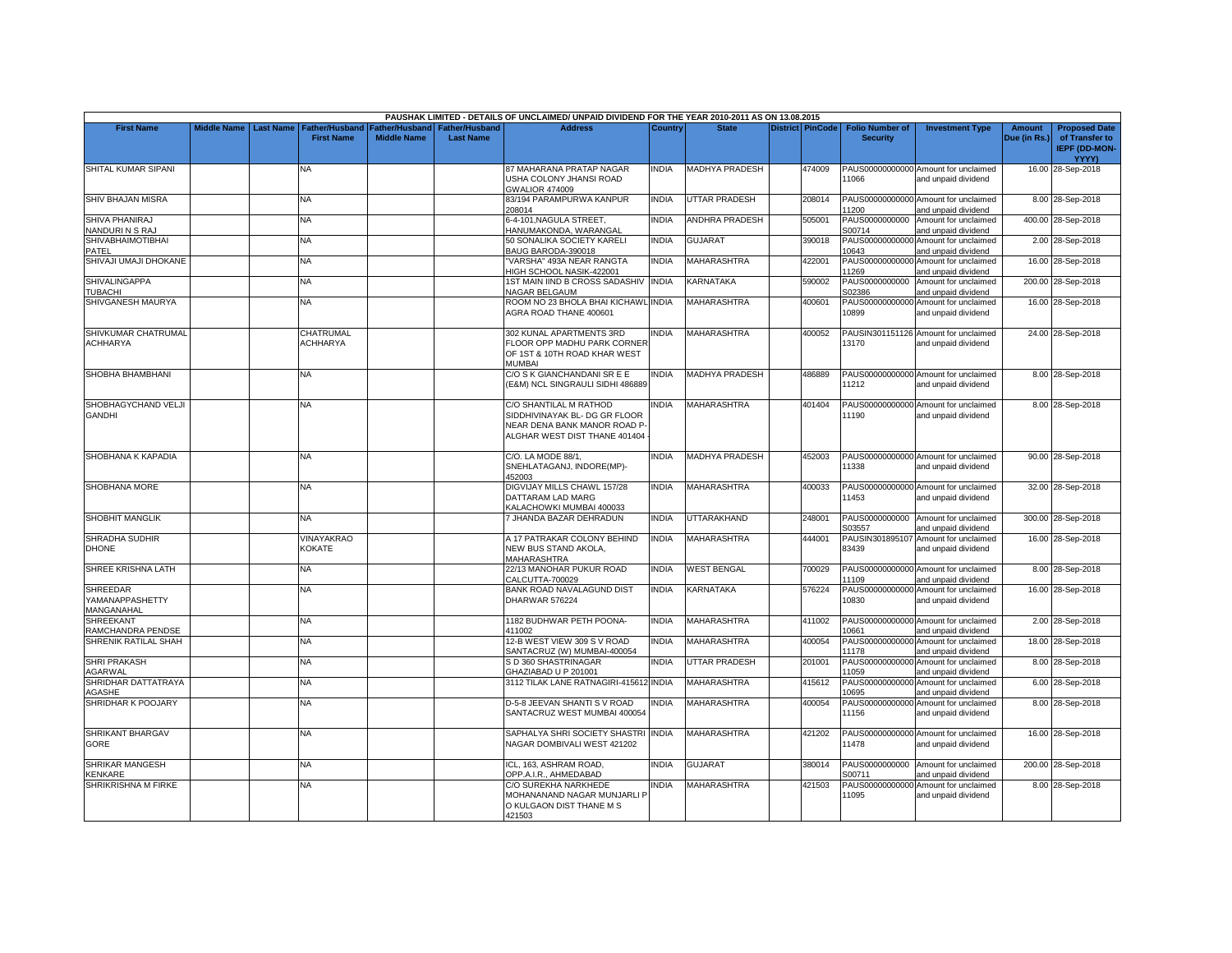|                                                      |                    |                  |                                     |                                      |                                           | PAUSHAK LIMITED - DETAILS OF UNCLAIMED/ UNPAID DIVIDEND FOR THE YEAR 2010-2011 AS ON 13.08.2015   |              |                    |                         |                                           |                                                             |                               |                                                                                |
|------------------------------------------------------|--------------------|------------------|-------------------------------------|--------------------------------------|-------------------------------------------|---------------------------------------------------------------------------------------------------|--------------|--------------------|-------------------------|-------------------------------------------|-------------------------------------------------------------|-------------------------------|--------------------------------------------------------------------------------|
| <b>First Name</b>                                    | <b>Middle Name</b> | <b>Last Name</b> | Father/Husband<br><b>First Name</b> | Father/Husband<br><b>Middle Name</b> | <b>Father/Husband</b><br><b>Last Name</b> | <b>Address</b>                                                                                    | Country      | <b>State</b>       | <b>District PinCode</b> | <b>Folio Number of</b><br><b>Security</b> | <b>Investment Type</b>                                      | <b>Amount</b><br>Due (in Rs.) | <b>Proposed Date</b><br>of Transfer to<br><b>IEPF (DD-MON-</b><br><b>YYYY)</b> |
| <b>SHRIKRISHNA</b><br>PURUSHOTTAM<br><b>KULKARNI</b> |                    |                  | NA                                  |                                      |                                           | GANESHKRIPA" MATKAR COLONY INDIA<br><b>GENDAMAL SATARA</b>                                        |              | <b>MAHARASHTRA</b> | 415002                  | PAUS0000000000<br>S04100                  | Amount for unclaimed<br>and unpaid dividend                 |                               | 200.00 28-Sep-2018                                                             |
| SHRIMATI JAYKAR<br>ALMAULA                           |                    |                  | NA                                  |                                      |                                           | 6A PRITAMNAGAR ELLISBRIDGE<br>AHMEDABAD 380006                                                    | <b>INDIA</b> | <b>GUJARAT</b>     | 380006                  | 11370                                     | PAUS00000000000 Amount for unclaimed<br>and unpaid dividend |                               | 8.00 28-Sep-2018                                                               |
| SHRINIVAS MARTANAND<br><b>IOSHI</b>                  |                    |                  | NA                                  |                                      |                                           | 15 BELLARY GALLI HUBLI-580020                                                                     | <b>INDIA</b> | KARNATAKA          | 580020                  | PAUS00000000000<br>10831                  | Amount for unclaimed<br>and unpaid dividend                 |                               | 32.00 28-Sep-2018                                                              |
| SHRINIVAS R BELLUBBI                                 |                    |                  | NA.                                 |                                      |                                           | PLOT NO.43, SHRI RAGHAVENDRA<br>RADHAKRISHNAN NAGAR<br>BAGEWADI ROADIBRAHIMPOR,<br><b>BIJAPUR</b> | <b>INDIA</b> | <b>KARNATAKA</b>   | 586101                  | PAUS0000000000<br>S02493                  | Amount for unclaimed<br>and unpaid dividend                 |                               | 200.00 28-Sep-2018                                                             |
| SHRIPAD SHANKAR<br><b>GUNJIKAR</b>                   |                    |                  | <b>NA</b>                           |                                      |                                           | VITHOBA GALLI, POST &<br>AT.KHANAPUR, BELGAUM DIST.                                               | <b>INDIA</b> | KARNATAKA          | 591302                  | PAUS0000000000<br>S00886                  | Amount for unclaimed<br>and unpaid dividend                 |                               | 200.00 28-Sep-2018                                                             |
| SHRIPAD SHANKARRAO<br><b>THAKUR</b>                  |                    |                  | <b>NA</b>                           |                                      |                                           | 340-G. AD-SECTOR. SCHEME NO.<br>74C. INDORE-452010                                                | <b>INDIA</b> | MADHYA PRADESH     | 452010                  | PAUS00000000000<br>11067                  | Amount for unclaimed<br>and unpaid dividend                 |                               | 8.00 28-Sep-2018                                                               |
| SHUBHA PRAMOD NAIK                                   |                    |                  | ΝA                                  |                                      |                                           | TYPE III/C 4-TATA COLONY MAHUL<br>ROAD CHEMBUR MUMBAI 400074                                      | <b>INDIA</b> | MAHARASHTRA        | 400074                  | PAUS00000000000<br>11277                  | Amount for unclaimed<br>and unpaid dividend                 |                               | 40.00 28-Sep-2018                                                              |
| <b>SHUBHRA</b><br>CHAKRAVARTY                        |                    |                  | <b>NA</b>                           |                                      |                                           | C/O REDIFFUSION ADVERTISING<br>(P) LTD POONAM BLDG 5/2 RUSSEL<br>STREET CALCUTTA-700071           | <b>INDIA</b> | <b>WEST BENGAL</b> | 700071                  | 10942                                     | PAUS00000000000 Amount for unclaimed<br>and unpaid dividend |                               | 8.00 28-Sep-2018                                                               |
| SHUSILABEN RAMANLAL<br>CHOKSHI                       |                    |                  | NA.                                 |                                      |                                           | CHOKSHI BAZAR UMRETH DIST<br>KAIRA PIN-388220                                                     | <b>INDIA</b> | <b>GUJARAT</b>     | 388220                  | 10784                                     | PAUS00000000000 Amount for unclaimed<br>and unpaid dividend |                               | 6.00 28-Sep-2018                                                               |
| SHYAM BIHARI TIWARI                                  |                    |                  | <b>GAYA PRASAD</b><br><b>TIWARI</b> |                                      |                                           | VILL - DARAMDASPUR POST-<br>OHARAMAU SULTANPUR                                                    | <b>INDIA</b> | UTTAR PRADESH      | 228001                  | 62081                                     | PAUS12013200003 Amount for unclaimed<br>and unpaid dividend |                               | 100.00 28-Sep-2018                                                             |
| SHYAM KISHORI DEVI                                   |                    |                  | NA.                                 |                                      |                                           | C/O. SHRI R.M. VERMA FLAT NO. E-<br>23, IP EXTN. PATPARGANJ NEW<br>DELHI-110092                   | <b>INDIA</b> | DELHI              | 110092                  | PAUS00000000000<br>11048                  | Amount for unclaimed<br>and unpaid dividend                 |                               | 24.00 28-Sep-2018                                                              |
| SHYAM KUMAR PAREEK                                   |                    |                  | NA.                                 |                                      |                                           | <b>M/S UJJWAL LTD SHANKAR</b><br>BHAWAN S M S HIGHWAY JAIPUR-<br>302003                           | <b>INDIA</b> | RAJASTHAN          | 302003                  | 10849                                     | PAUS00000000000 Amount for unclaimed<br>and unpaid dividend |                               | 16.00 28-Sep-2018                                                              |
| <b>SHYAMAL DATTA</b>                                 |                    |                  | NA                                  |                                      |                                           | JEEVAN-DEEP" 120 RAJA S C<br><b>MULLICK ROAD CALCUTTA</b>                                         | <b>INDIA</b> | <b>WEST BENGAL</b> | 700047                  | PAUS0000000000<br>S02803                  | Amount for unclaimed<br>and unpaid dividend                 |                               | 300.00 28-Sep-2018                                                             |
| SHYAMAL GHOSH                                        |                    |                  | NA                                  |                                      |                                           | <b>MARKETING DIVISION ALEMBIC</b><br>CHEMICAL WORK ALEMBIC ROAD<br><b>/ADODARA</b>                | <b>INDIA</b> | GUJARAT            | 390003                  | PAUS0000000000<br>S04578                  | Amount for unclaimed<br>and unpaid dividend                 |                               | 200.00 28-Sep-2018                                                             |
| <b>SHYMAL KUMAR</b><br><b>TALUKDAR</b>               |                    |                  | NΑ                                  |                                      |                                           | TALUKDAR CHAWL MALPA DONGRI INDIA<br>NO-3 ANDHERI EAST MUMBAI<br>400093                           |              | MAHARASHTRA        | 400093                  | 11614                                     | PAUS00000000000 Amount for unclaimed<br>and unpaid dividend |                               | 32.00 28-Sep-2018                                                              |
| <b>SHYMALA V</b>                                     |                    |                  | NA                                  |                                      |                                           | 23/38, SUNDARACHALA ST.,<br>PRODDATUR CUDDAPAH DT.                                                | <b>INDIA</b> | ANDHRA PRADESH     | 516360                  | V00300                                    | PAUS0000000000 Amount for unclaimed<br>and unpaid dividend  |                               | 200.00 28-Sep-2018                                                             |
| SIBA PRASADA MISHRA                                  |                    |                  | <b>NA</b>                           |                                      |                                           | SUNDAR DRUG HOUSE CHANDINI<br>CHOWK CUTTACK                                                       | <b>INDIA</b> | <b>ORISSA</b>      | 753002                  | PAUS0000000000<br>S02661                  | Amount for unclaimed<br>and unpaid dividend                 |                               | 200.00 28-Sep-2018                                                             |
| SICILY JOSEPH<br>THADICARAN                          |                    |                  | ΝA                                  |                                      |                                           | THADICARAN'S HOUSE PO<br>PUTHENVELIKARA DT ERNAKULAM<br>682011                                    | <b>INDIA</b> | KERALA             | 682011                  | 11197                                     | PAUS00000000000 Amount for unclaimed<br>and unpaid dividend |                               | 16.00 28-Sep-2018                                                              |
| SIGFRED D SILVA                                      |                    |                  | NA.                                 |                                      |                                           | <b>JAMIN NAGAR CHHANI DIST</b><br>BARODA PIN-391740                                               | <b>INDIA</b> | GUJARAT            | 391740                  | 10785                                     | PAUS00000000000 Amount for unclaimed<br>and unpaid dividend |                               | 2.00 28-Sep-2018                                                               |
| <b>SIGFRED OLIVERA</b>                               |                    |                  | <b>NA</b>                           |                                      |                                           | <b>3 AMIN NAGAR CHHANI BARODA</b><br>PIN-391740                                                   | <b>INDIA</b> | <b>GUJARAT</b>     | 391740                  | 10786                                     | PAUS00000000000 Amount for unclaimed<br>and unpaid dividend |                               | 6.00 28-Sep-2018                                                               |
| <b>SIMA LAKHOTIA</b>                                 |                    |                  | NA.                                 |                                      |                                           | 24-A SHAKESPEARE SARANI 9TH<br>FLOOR FLAT NO 94D CALCUTTA<br>700017                               | <b>INDIA</b> | <b>WEST BENGAL</b> | 700017                  | 10941                                     | PAUS00000000000 Amount for unclaimed<br>and unpaid dividend |                               | 16.00 28-Sep-2018                                                              |
| SIMONE MANEKJEE<br><b>REGISTRAR</b>                  |                    |                  | NA.                                 |                                      |                                           | BUNGALOW AE-1 THE INDIAN<br>STEEL & WIRE PRODS LTD PO<br>INDRANAGAR JAMSHEDPUR<br>31008           | <b>INDIA</b> | <b>JHARKHAND</b>   | 831008                  | 11665                                     | PAUS00000000000 Amount for unclaimed<br>and unpaid dividend |                               | 8.00 28-Sep-2018                                                               |
| <b>SIMRAN KINDRA</b>                                 |                    |                  | <b>JUGESH KUMAR</b><br>KINDRA       |                                      |                                           | 401, B, M.P.REGENCY OPP.<br>BHATTACHARAYA ROAD PATNA                                              | <b>INDIA</b> | <b>BIHAR</b>       | 800001                  | 08381                                     | PAUS13023400001 Amount for unclaimed<br>and unpaid dividend |                               | 690.00 28-Sep-2018                                                             |
| SINGDHA KUMAR<br><b>GANGULY</b>                      |                    |                  | NA                                  |                                      |                                           | B/1/32 SHEESHMAHAL COLONY<br><b>KAMACHHA VARANASI 221010</b>                                      | INDIA        | UTTAR PRADESH      | 221010                  | 10846                                     | PAUS00000000000 Amount for unclaimed<br>and unpaid dividend |                               | 16.00 28-Sep-2018                                                              |
| SIRAJ AIYUBBHAI<br>KHEDAWALA                         |                    |                  | NA                                  |                                      |                                           | 28/2, SIDE & SERVICE, OPP. GANJ<br>SHAHID DARGAH DANILIMDA<br>AHMEDABAD                           | <b>INDIA</b> | <b>GUJARAT</b>     | 380028                  | 97312                                     | PAUSIN300982100 Amount for unclaimed<br>and unpaid dividend |                               | 10.00 28-Sep-2018                                                              |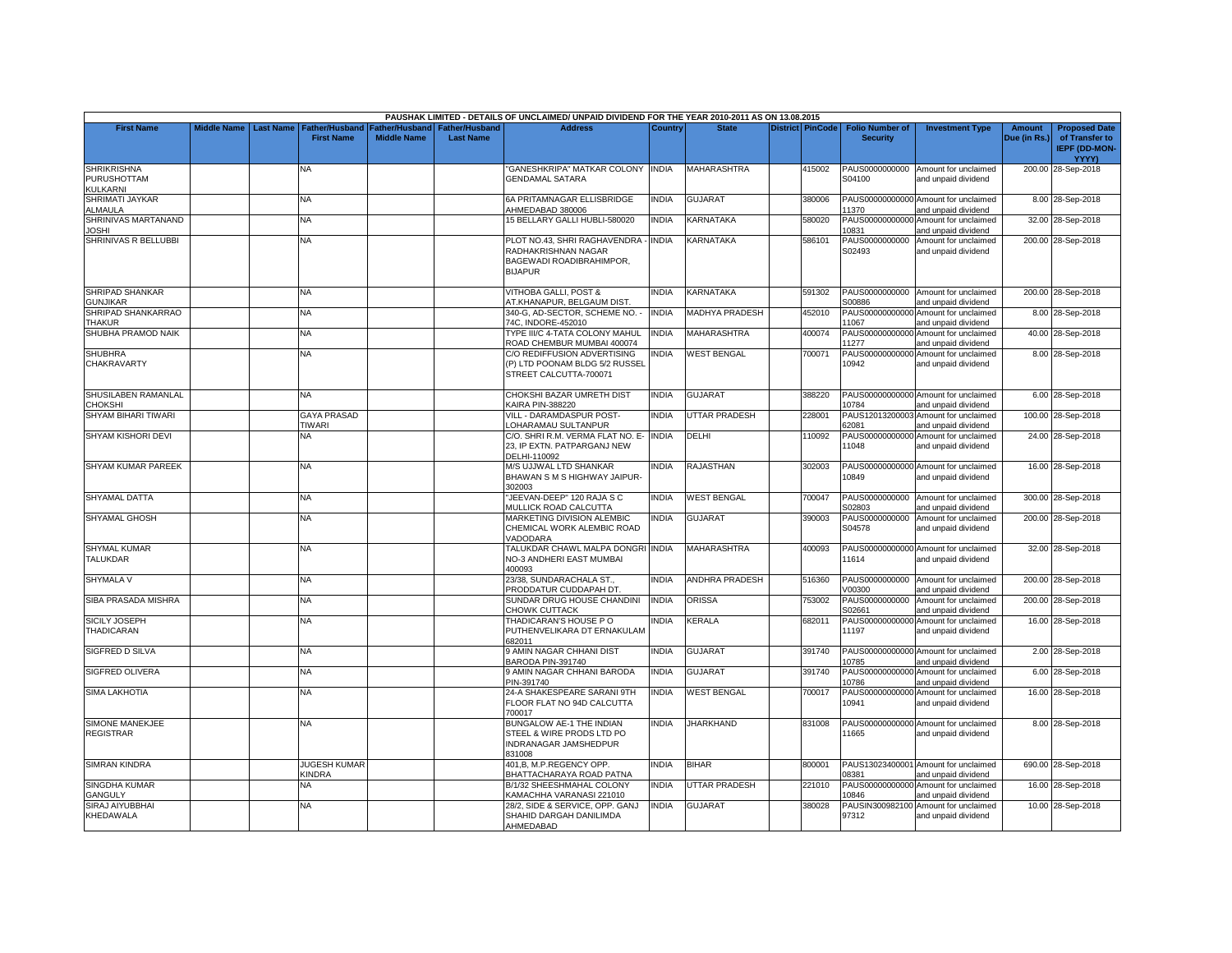|                                              |                    |                  |                                            |                                      |                                           | PAUSHAK LIMITED - DETAILS OF UNCLAIMED/ UNPAID DIVIDEND FOR THE YEAR 2010-2011 AS ON 13.08.2015                        |              |                           |                         |                                           |                                                             |                               |                                                                |
|----------------------------------------------|--------------------|------------------|--------------------------------------------|--------------------------------------|-------------------------------------------|------------------------------------------------------------------------------------------------------------------------|--------------|---------------------------|-------------------------|-------------------------------------------|-------------------------------------------------------------|-------------------------------|----------------------------------------------------------------|
| <b>First Name</b>                            | <b>Middle Name</b> | <b>Last Name</b> | <b>Father/Husband</b><br><b>First Name</b> | Father/Husband<br><b>Middle Name</b> | <b>Father/Husband</b><br><b>Last Name</b> | <b>Address</b>                                                                                                         | Country      | <b>State</b>              | <b>District PinCode</b> | <b>Folio Number of</b><br><b>Security</b> | <b>Investment Type</b>                                      | <b>Amount</b><br>Due (in Rs.) | <b>Proposed Date</b><br>of Transfer to<br><b>IEPF (DD-MON-</b> |
| <b>SIRAJ JIVABHAI</b>                        |                    |                  | NA                                         |                                      |                                           | <b>M G ROAD BARODA-390001</b>                                                                                          | <b>INDIA</b> | <b>GUJARAT</b>            | 390001                  |                                           | PAUS00000000000 Amount for unclaimed                        |                               | <b>YYYY)</b><br>6.00 28-Sep-2018                               |
| <b>OKHANDWALA</b>                            |                    |                  |                                            |                                      |                                           |                                                                                                                        |              |                           |                         | 10787                                     | and unpaid dividend                                         |                               |                                                                |
| <b>SITA RAM BAHETI</b>                       |                    |                  | NA                                         |                                      |                                           | 48 HEM CHANDRA NASKAR ROAD<br><b>BELLA GHATA CALCUTTA</b>                                                              | <b>INDIA</b> | <b>WEST BENGAL</b>        | 700010                  | PAUS0000000000<br>S02814                  | Amount for unclaimed<br>and unpaid dividend                 |                               | 300.00 28-Sep-2018                                             |
| <b>SITA RAM FALOR</b>                        |                    |                  | NA.                                        |                                      |                                           | C/O M/S SHREE LAXMI BASTRA<br>BHANDAR P O TAMLUK DIST<br>MIDNAPORE-721636                                              | <b>INDIA</b> | <b><i>NEST BENGAL</i></b> | 721636                  | PAUS00000000000<br>11107                  | Amount for unclaimed<br>and unpaid dividend                 |                               | 16.00 28-Sep-2018                                              |
| SITA RAM LOHIYA                              |                    |                  | NA                                         |                                      |                                           | M/S POHOP SINGH KISHAN SAHAI<br>RAM-GANJ ALWAR 301001                                                                  | <b>INDIA</b> | RAJASTHAN                 | 301001                  | 11264                                     | PAUS00000000000 Amount for unclaimed<br>and unpaid dividend |                               | 16.00 28-Sep-2018                                              |
| SITANGSHU JANA                               |                    |                  | NΑ                                         |                                      |                                           | GOLEPUKUR OPP TELEPHONE<br>EXCHANGE P O BARIPUR 24<br>PARGANAS                                                         | <b>INDIA</b> | <b>WEST BENGAL</b>        | 743248                  | PAUS0000000000<br>S02930                  | Amount for unclaimed<br>and unpaid dividend                 |                               | 200.00 28-Sep-2018                                             |
| <b>SITARAMAIYER</b><br>VENUGOPALAN           |                    |                  | NA                                         |                                      |                                           | 15 DOUBLE STREET AGRAHARAM<br>SINGANALLUR COIMBATORE<br>641005                                                         | <b>INDIA</b> | <b>TAMIL NADU</b>         | 641005                  | 10950                                     | PAUS00000000000 Amount for unclaimed<br>and unpaid dividend |                               | 8.00 28-Sep-2018                                               |
| SIVAGAMI KANNAN                              |                    |                  | NA                                         |                                      |                                           | <b>B JAYAMMAL STREET AYYAVOO</b><br>NAIDU COLONY CHENNAI-600029                                                        | INDIA        | TAMIL NADU                | 600029                  | 10978                                     | PAUS00000000000 Amount for unclaimed<br>and unpaid dividend |                               | 8.00 28-Sep-2018                                               |
| <b>SIVANANDA RAY</b>                         |                    |                  | NA                                         |                                      |                                           | <b>HB-201 SALT LAKE CALCUTTA</b>                                                                                       | <b>INDIA</b> | <b>WEST BENGAL</b>        | 700091                  | PAUS0000000000<br>S02836                  | Amount for unclaimed<br>and unpaid dividend                 |                               | 400.00 28-Sep-2018                                             |
| <b>SIVARAMAN S</b>                           |                    |                  | <b>SUBRAMANIAM</b><br>CHETTIAR S           |                                      |                                           | VASAVI MUDIYOR ILLAM 20<br>SIRUVANI NAGAR KOVAIPUDUR<br><b>COIMBATORE</b>                                              | <b>INDIA</b> | <b>TAMIL NADU</b>         | 641001                  | PAUSIN301313201<br>15379                  | Amount for unclaimed<br>and unpaid dividend                 |                               | 16.00 28-Sep-2018                                              |
| <b>SIVASANKARI</b><br><b>SATHIAMOORTHY</b>   |                    |                  | <b>SUNDARAM</b><br>RAKKIYAPPAN             |                                      |                                           | 28 ANNAIINDRA NAGAR IRUGAR<br>ROAD ONDIPUDUR COIMBATORE                                                                | <b>INDIA</b> | <b>TAMIL NADU</b>         | 641016                  | 48734                                     | PAUS13041400007 Amount for unclaimed<br>and unpaid dividend |                               | 2.00 28-Sep-2018                                               |
| SMITA DEEPAK DESAI                           |                    |                  | NA                                         |                                      |                                           | B-1/6 REF KURUL COLONY ALIBAG<br>DIST RAIGAD 402208 M S                                                                | <b>INDIA</b> | MAHARASHTRA               | 402208                  | 11431                                     | PAUS00000000000 Amount for unclaimed<br>and unpaid dividend |                               | 32.00 28-Sep-2018                                              |
| <b>SMITA SHANKERLAL</b><br>TANNA             |                    |                  | NA.                                        |                                      |                                           | C/O SHANKERLAL R TANNA 28/43<br>PRAHLAD PLOT "SHIVAM" RAJKOT-<br>360001                                                | <b>INDIA</b> | GUJARAT                   | 360001                  | 11076                                     | PAUS00000000000 Amount for unclaimed<br>and unpaid dividend |                               | 8.00 28-Sep-2018                                               |
| <b>SMRITI KUNDU</b>                          |                    |                  | NA.                                        |                                      |                                           | 8 9 10/2 SASHI BHUSAN SARKAR<br>ANE SALKIA HOWRAH-711106                                                               | <b>INDIA</b> | <b>WEST BENGAL</b>        | 711106                  | 11127                                     | PAUS00000000000 Amount for unclaimed<br>and unpaid dividend |                               | 8.00 28-Sep-2018                                               |
| SNEHLATA JANARDAN<br><b>MEHTA</b>            |                    |                  | NA                                         |                                      |                                           | C/O MR GIRISH MEHTA BANK OF<br>BARODA P B NO-131 MARUTI GALLI<br><b>BELGAUM 590002</b>                                 | <b>INDIA</b> | KARNATAKA                 | 590002                  | 10597                                     | PAUS00000000000 Amount for unclaimed<br>and unpaid dividend |                               | 2.00 28-Sep-2018                                               |
| <b>SNEHLATA</b><br><b>VIPINCHANDRA PATEL</b> |                    |                  | <b>NA</b>                                  |                                      |                                           | SAYAJI IRON & ENGG CO LTD<br>CHHANI ROAD BARODA 390002                                                                 | <b>INDIA</b> | <b>GUJARAT</b>            | 390002                  | 10659                                     | PAUS00000000000 Amount for unclaimed<br>and unpaid dividend |                               | 2.00 28-Sep-2018                                               |
| SNEHLATABEN VINUBHAI<br><b>PATEL</b>         |                    |                  | NA.                                        |                                      |                                           | C/O ORIENTAL CERAMIC WORKS<br>AT, PO & TAL VIJAPUR DIST<br>MEHSANA PIN-382870                                          | <b>INDIA</b> | GUJARAT                   | 382870                  | 10789                                     | PAUS00000000000 Amount for unclaimed<br>and unpaid dividend |                               | 6.00 28-Sep-2018                                               |
| SNIGDHA BOSE                                 |                    |                  | NA                                         |                                      |                                           | C/O UJJWAL LIMITED 2ND FLOOR<br>4/18 ASAF ALI ROAD NEW DELHI                                                           | <b>INDIA</b> | DELHI                     | 110002                  | S03872                                    | PAUS0000000000 Amount for unclaimed<br>and unpaid dividend  |                               | 200.00 28-Sep-2018                                             |
| <b>SOBHA</b><br>RAJENDRAKUMAR                |                    |                  | NA                                         |                                      |                                           | ERICKATTU BALAKRISHNA MENON<br>ROAD EDAPALLY P O COCHIN                                                                | <b>INDIA</b> | KERALA                    | 682024                  | PAUS0000000000<br>S02973                  | Amount for unclaimed<br>and unpaid dividend                 |                               | 200.00 28-Sep-2018                                             |
| <b>SOBHINI DHARMA</b><br>RATNAM              |                    |                  | NΑ                                         |                                      |                                           | CHAKKAMADATHIL HOUSE,<br>NATTIKA POST, THRISSUR DIST.<br><b>KERALA-680566</b>                                          | <b>INDIA</b> | <b>KERALA</b>             | 680566                  | 10984                                     | PAUS00000000000 Amount for unclaimed<br>and unpaid dividend |                               | 8.00 28-Sep-2018                                               |
| <b>SOHAN SINGH</b>                           |                    |                  | NA.                                        |                                      |                                           | 6/81 W E A KAROLBAGH N DELHI-<br>110005                                                                                | <b>INDIA</b> | DELHI                     | 110005                  | 10850                                     | PAUS00000000000 Amount for unclaimed<br>and unpaid dividend |                               | 66.00 28-Sep-2018                                              |
| <b>SOHAN SINGH</b>                           |                    |                  | <b>NA</b>                                  |                                      |                                           | 6/81 W E A KAROL BAGH NEW<br>DELHI-110005                                                                              | <b>INDIA</b> | DELHI                     | 110005                  | 10700                                     | PAUS00000000000 Amount for unclaimed<br>and unpaid dividend |                               | 32.00 28-Sep-2018                                              |
| <b>SOHAN SINGH</b>                           |                    |                  | NA.                                        |                                      |                                           | 6/81, WEA, KAROLBAGH NEW DELHI                                                                                         | <b>INDIA</b> | DELHI                     | 110005                  | PAUS0000000000<br>S01410                  | Amount for unclaimed<br>and unpaid dividend                 |                               | 400.00 28-Sep-2018                                             |
| SOHANBAI JODHRAJJI<br>JAIN                   |                    |                  | NA                                         |                                      |                                           | 9 KALYAN KUTIR L B SHASHTRI<br>MARG KURLA (WEST) MUMBAI -<br>400070                                                    | <b>INDIA</b> | <b>MAHARASHTRA</b>        | 400070                  | 11272                                     | PAUS00000000000 Amount for unclaimed<br>and unpaid dividend |                               | 16.00 28-Sep-2018                                              |
| <b>SOJAN FRANCIS</b>                         |                    |                  | <b>NA</b>                                  |                                      |                                           | KONIKKARA HOUSE<br>CHELAKKOTTOKARA TRICHUR                                                                             | <b>INDIA</b> | <b>KERALA</b>             | 680005                  | PAUS0000000000<br>302986                  | Amount for unclaimed<br>and unpaid dividend                 |                               | 300.00 28-Sep-2018                                             |
| SOMABHAI PRABHUDAS<br>PATEL                  |                    |                  | NΑ                                         |                                      |                                           | KAMANIYA PARA NEAR TANK DIST.<br>MEHSANA AT. POST. UNAVA                                                               | <b>INDIA</b> | <b>GUJARAT</b>            | 384160                  | 11722                                     | PAUS00000000000 Amount for unclaimed<br>and unpaid dividend |                               | 2.00 28-Sep-2018                                               |
| <b>SONA SURESH HINDUJA</b>                   |                    |                  | NA.                                        |                                      |                                           | SAI DARSHAN CO-OP HSG SOCIETY INDIA<br>FLAT NO 7 1ST FLOOR R K T<br>COLLEGE RD ULHASNAGAR 421003<br><b>MAHARASHTRA</b> |              | MAHARASHTRA               | 421003                  | 10897                                     | PAUS00000000000 Amount for unclaimed<br>and unpaid dividend |                               | 8.00 28-Sep-2018                                               |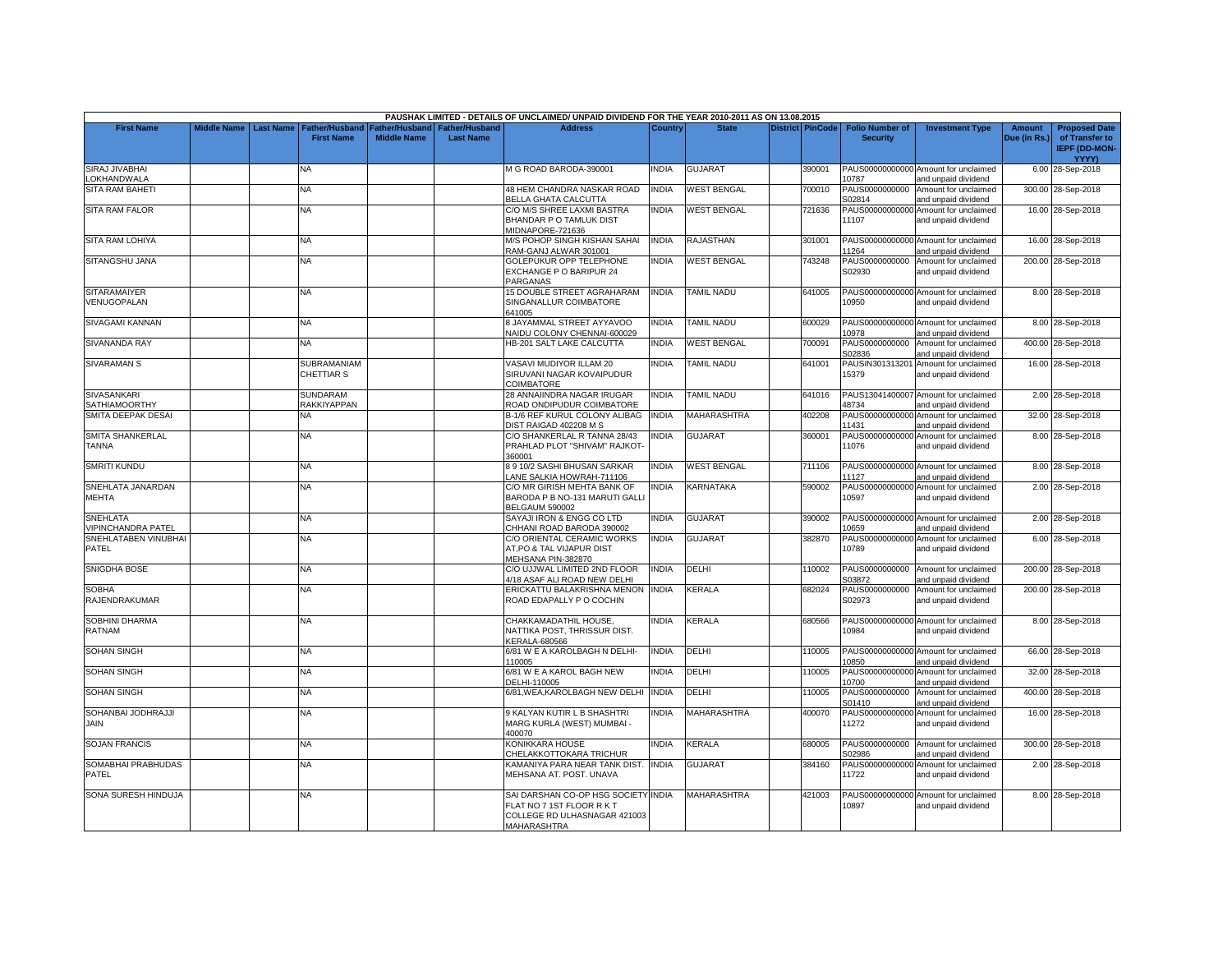|                                           |                    |                  |                             |                    |                  | PAUSHAK LIMITED - DETAILS OF UNCLAIMED/ UNPAID DIVIDEND FOR THE YEAR 2010-2011 AS ON 13.08.2015       |              |                       |                         |                          |                                                             |              |                                                        |
|-------------------------------------------|--------------------|------------------|-----------------------------|--------------------|------------------|-------------------------------------------------------------------------------------------------------|--------------|-----------------------|-------------------------|--------------------------|-------------------------------------------------------------|--------------|--------------------------------------------------------|
| <b>First Name</b>                         | <b>Middle Name</b> | <b>Last Name</b> | <b>Father/Husband</b>       | Father/Husband     | Father/Husband   | <b>Address</b>                                                                                        | Country      | <b>State</b>          | <b>District PinCode</b> | <b>Folio Number of</b>   | <b>Investment Type</b>                                      | Amount       | <b>Proposed Date</b>                                   |
|                                           |                    |                  | <b>First Name</b>           | <b>Middle Name</b> | <b>Last Name</b> |                                                                                                       |              |                       |                         | <b>Security</b>          |                                                             | Due (in Rs.) | of Transfer to<br><b>IEPF (DD-MON-</b><br><b>YYYY)</b> |
| SONAL MUKUNDRAI<br><b>JAKWANA</b>         |                    |                  | N٨                          |                    |                  | 3 TIRTH NAGAR PART 2 GURUKUL<br>ROAD AHMEDABAD 380052                                                 | <b>INDIA</b> | <b>GUJARAT</b>        | 380052                  | 11429                    | PAUS00000000000 Amount for unclaimed<br>and unpaid dividend |              | 66.00 28-Sep-2018                                      |
| <b>SONALI DOSHI</b>                       |                    |                  | ΝA                          |                    |                  | A/21 VALLABHNAGAR SOCIETY<br>KARELIBAUG VADODARA                                                      | <b>INDIA</b> | <b>GUJARAT</b>        | 390018                  | PAUS0000000000<br>S04559 | Amount for unclaimed<br>and unpaid dividend                 |              | 300.00 28-Sep-2018                                     |
| SONALI UDESH KAPOOR                       |                    |                  | NA.                         |                    |                  | H/6, Nav Prabhat Chs Ltd. Sant<br>Janabai Marg Vile Parle(E)                                          | <b>INDIA</b> | <b>MAHARASHTRA</b>    | 400057                  | PAUS0000000000<br>S03755 | Amount for unclaimed<br>and unpaid dividend                 |              | 200.00 28-Sep-2018                                     |
| SOPAN BAJIRAO<br>LOKHANDE                 |                    |                  | NA                          |                    |                  | FLAT NO 2-3 C-6 TYPE BLDG NO 14 INDIA<br>SECTOR 6 C B D NEW MUMBAI<br>400615                          |              | MAHARASHTRA           | 400615                  | 10885                    | PAUS00000000000 Amount for unclaimed<br>and unpaid dividend |              | 8.00 28-Sep-2018                                       |
| SOUMENDRA KUMAR<br><b>BOTHRA</b>          |                    |                  | NΑ                          |                    |                  | C/O LOTTERY-HOUSE 143-D<br>SARPAT BOSE ROAD CALCUTTA-<br>700026                                       | <b>INDIA</b> | <b>WEST BENGAL</b>    | 700026                  | 11113                    | PAUS00000000000 Amount for unclaimed<br>and unpaid dividend |              | 8.00 28-Sep-2018                                       |
| SOUMENDRA ROY                             |                    |                  | NA                          |                    |                  | 14/1 ANANTADEV MUKHERJEE<br>LANE HOWRAH                                                               | <b>INDIA</b> | <b>WEST BENGAL</b>    | 711102                  | PAUS0000000000<br>S02883 | Amount for unclaimed<br>and unpaid dividend                 |              | 200.00 28-Sep-2018                                     |
| <b>SP SATHAPPAN</b>                       |                    |                  | <b>NA</b>                   |                    |                  | 26 GANAPATHY LAYOUT K K<br><b>PUDUR SAIBABA</b><br>COLONYCOIMBATORE                                   | <b>INDIA</b> | <b>TAMIL NADU</b>     | 641038                  | PAUS0000000000<br>S03038 | Amount for unclaimed<br>and unpaid dividend                 |              | 200.00 28-Sep-2018                                     |
| <b>SQN LDR S</b><br>VENKATACHARY          |                    |                  | NA                          |                    |                  | C-ACCTS I HQ TRAINING COMMAND INDIA<br>A F HEBBAL BANGALORE-560006                                    |              | <b>KARNATAKA</b>      | 560006                  | 11282                    | PAUS00000000000 Amount for unclaimed<br>and unpaid dividend |              | 8.00 28-Sep-2018                                       |
| <b>SREE LAKSHMI</b><br>PENUGONDA          |                    |                  | NA                          |                    |                  | PARAMATMA KRUPA 75 FEET ROAD INDIA<br>D NO 27-32-54 VISAKHAPATNAM                                     |              | ANDHRA PRADESH        | 530001                  | S04853                   | PAUS0000000000 Amount for unclaimed<br>and unpaid dividend  |              | 300.00 28-Sep-2018                                     |
| SREENIVASARAO G                           |                    |                  | NA.                         |                    |                  | 16/1095 K V AGRAHARAN TRUNK<br>ROAD NELLORE                                                           | <b>INDIA</b> | <b>ANDHRA PRADESH</b> | 524001                  | S04978                   | PAUS0000000000 Amount for unclaimed<br>and unpaid dividend  |              | 400.00 28-Sep-2018                                     |
| <b>SREESAI SATYA</b><br>PRAKASH BENDAPUDI |                    |                  | NA                          |                    |                  | 18-1-30 APARTMENT NO-2 O P<br>MEDICALS ADITYA MEDICAL<br>COMPLEX VISAKHAPATNAM                        | <b>INDIA</b> | <b>ANDHRA PRADESH</b> | 530002                  | S04829                   | PAUS0000000000 Amount for unclaimed<br>and unpaid dividend  |              | 300.00 28-Sep-2018                                     |
| <b>SRIDEVI</b>                            |                    |                  | LT PRAMOD<br><b>ALNDKAR</b> |                    |                  | C/O R.D. ALANDKAR PLOT N0.130<br>H.NO.1495/3 LAXMI NIVAS OPP.<br>KOTHARI BHAVAN.SBH<br>COLONYGULBARGA | <b>INDIA</b> | <b>KARNATAKA</b>      | 585101                  | 12986                    | PAUS00000000000 Amount for unclaimed<br>and unpaid dividend |              | 200.00 28-Sep-2018                                     |
| SRIDHAR DAVULURU                          |                    |                  | <b>NA</b>                   |                    |                  | DG-844 SAROJINI NAGAR NEW<br>DELHI                                                                    | <b>INDIA</b> | DELHI                 | 110023                  | S03878                   | PAUS0000000000 Amount for unclaimed<br>and unpaid dividend  |              | 200.00 28-Sep-2018                                     |
| <b>SRIKANT TUKARAM</b><br>VERNEKAR        |                    |                  | <b>NV</b>                   |                    |                  | -3,LECTURERS QUARTERS<br>VIKRAM BAUG, PRATAP GUNG<br>VADODARA                                         | <b>INDIA</b> | <b>GUJARAT</b>        | 390002                  | PAUS0000000000<br>S00264 | Amount for unclaimed<br>and unpaid dividend                 |              | 200.00 28-Sep-2018                                     |
| SRIKRISHNA MURTHY<br>BADIDA               |                    |                  | NA                          |                    |                  | AZAD STREET, NO. 7/183,<br>ROBERTSONPET MACHILIPATNAM                                                 | <b>INDIA</b> | <b>ANDHRA PRADESH</b> | 521001                  | S00719                   | PAUS0000000000 Amount for unclaimed<br>and unpaid dividend  |              | 400.00 28-Sep-2018                                     |
| SRIKRISHNA RAO B N                        |                    |                  | NΑ                          |                    |                  | M/S SRI NIMISHAMBA MEDICALS<br>PARIMALA COMPLEX'100 FI ROAD<br><b>MYSORE</b>                          | <b>INDIA</b> | <b>KARNATAKA</b>      | 570024                  | PAUS0000000000<br>S02634 | Amount for unclaimed<br>and unpaid dividend                 |              | 400.00 28-Sep-2018                                     |
| <b>SRINATH CV</b>                         |                    |                  | NA                          |                    |                  | NO.B3/129<br>GHATAPRABHA, NATIONAL GAMES<br>VILLAGE, KORAMANGALA<br>BANGALORE 560034 KARNATAKA        | <b>INDIA</b> | KARNATAKA             | 560034                  | 10791                    | PAUS00000000000 Amount for unclaimed<br>and unpaid dividend |              | 6.00 28-Sep-2018                                       |
| SRINIVAS ENJAMOORI                        |                    |                  | NΑ                          |                    |                  | PLOT 20 VETERINARY COLONY<br>SHAIKPET, FILM NAGAR BESIDE<br><b>ADITYA HILL TOP</b><br>APPTSHYDERABAD  | <b>INDIA</b> | <b>ANDHRA PRADESH</b> | 500008                  | PAUS0000000000<br>S03125 | Amount for unclaimed<br>and unpaid dividend                 |              | 200.00 28-Sep-2018                                     |
| SRINIVASA RAMANUJAM<br>PARVASTU           |                    |                  | NA                          |                    |                  | C/O MR.P.V.G. RAJAN, 14-37-24,<br>GOKHULE R MUPPIDI COLONY,<br>MAHARANIPETA VISHAKAPATNAM             | <b>INDIA</b> | <b>ANDHRA PRADESH</b> | 530002                  | S00722                   | PAUS0000000000 Amount for unclaimed<br>and unpaid dividend  |              | 800.00 28-Sep-2018                                     |
| SRINIVASA RAO M                           |                    |                  | NA                          |                    |                  | C/O M LOKESH NEW COLONY<br>PATHAPATNAM SRIKAKULUM PO                                                  | <b>INDIA</b> | <b>ANDHRA PRADESH</b> | 532213                  | PAUS0000000000<br>S04712 | Amount for unclaimed<br>and unpaid dividend                 |              | 400.00 28-Sep-2018                                     |
| SRINIVASA SAI KOTI                        |                    |                  | NA.                         |                    |                  | C/O K S SAI HOUSE NO LIG 822<br>BHARATHI N- AGAR BHEL R C<br>PURAM HYDERABAD 500032 - -               | <b>INDIA</b> | ANDHRA PRADESH        | 500032                  | 10956                    | PAUS00000000000 Amount for unclaimed<br>and unpaid dividend |              | 8.00 28-Sep-2018                                       |
| <b>SRINIVASANTS</b>                       |                    |                  | NA                          |                    |                  | 28/1 5TH MAIN ROAD<br><b>MALLESWARAM BANGALORE</b>                                                    | <b>INDIA</b> | KARNATAKA             | 560010                  | T00962                   | PAUS0000000000 Amount for unclaimed<br>and unpaid dividend  |              | 80.00 28-Sep-2018                                      |
| SRINIVASULU KASAM                         |                    |                  | NΑ                          |                    |                  | 3-3-225/59 YADAGIRINAGAR<br>YOUSUFGUDA HYDERABAD                                                      | <b>INDIA</b> | <b>ANDHRA PRADESH</b> | 500045                  | PAUS0000000000<br>S03128 | Amount for unclaimed<br>and unpaid dividend                 |              | 200.00 28-Sep-2018                                     |
| <b>SRIRAMA MURTHY</b><br>VISHNUVAJHALA    |                    |                  | NA                          |                    |                  | 6-11-45 PRAKASAM ROAD<br>NARSAPUR 534275 W.G.DT 534275                                                | <b>INDIA</b> | <b>ANDHRA PRADESH</b> | 534275                  | 11311                    | PAUS00000000000 Amount for unclaimed<br>and unpaid dividend |              | 8.00 28-Sep-2018                                       |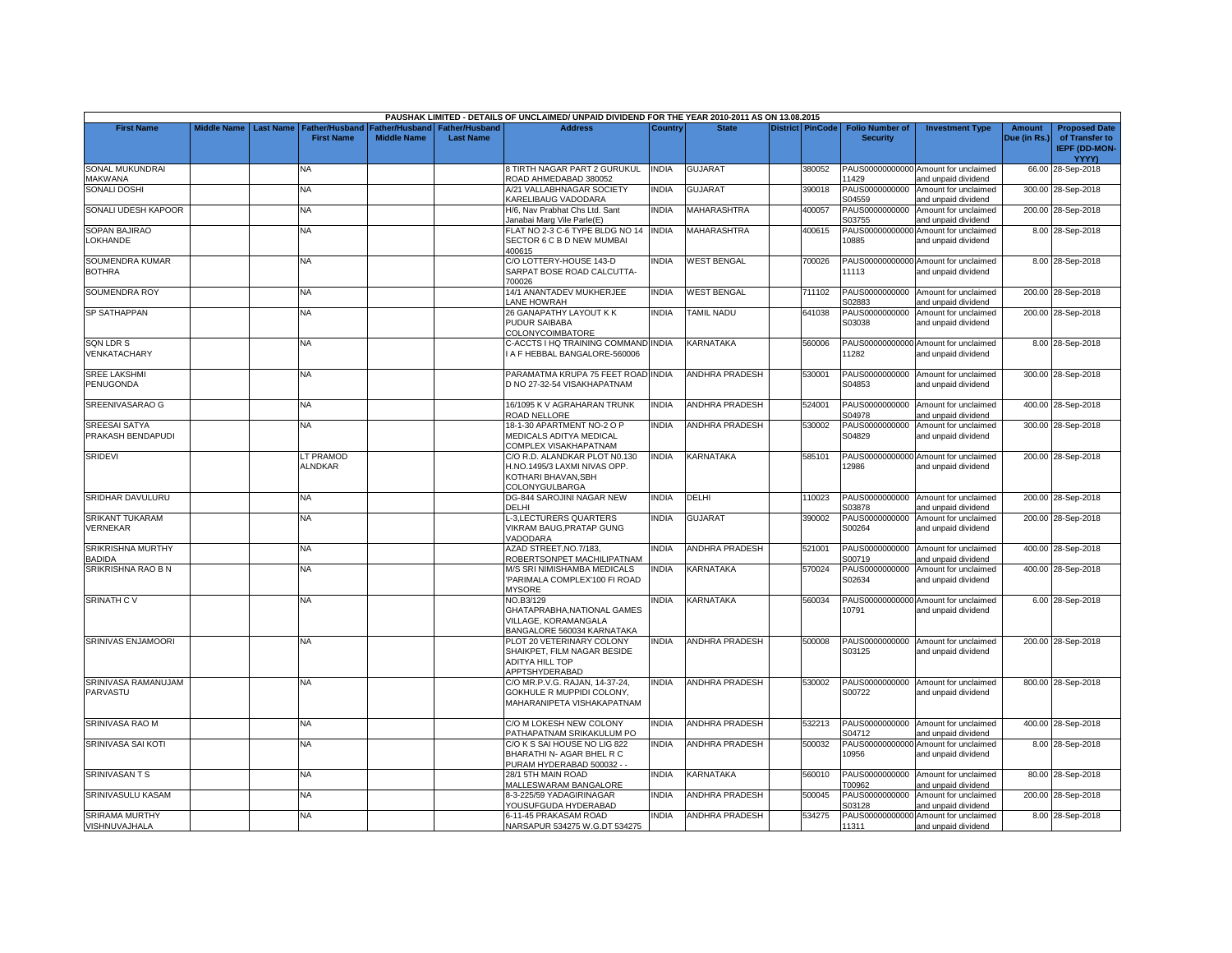|                                              |                         |                             |                    |                                 | PAUSHAK LIMITED - DETAILS OF UNCLAIMED/ UNPAID DIVIDEND FOR THE YEAR 2010-2011 AS ON 13.08.2015                           |                |                       |                         |                          |                                                             |               |                                                        |
|----------------------------------------------|-------------------------|-----------------------------|--------------------|---------------------------------|---------------------------------------------------------------------------------------------------------------------------|----------------|-----------------------|-------------------------|--------------------------|-------------------------------------------------------------|---------------|--------------------------------------------------------|
| <b>First Name</b>                            | Middle Name   Last Name | <b>Father/Husband</b>       |                    | Father/Husband I Father/Husband | <b>Address</b>                                                                                                            | <b>Country</b> | <b>State</b>          | <b>District PinCode</b> | <b>Folio Number of</b>   | <b>Investment Type</b>                                      | <b>Amount</b> | <b>Proposed Date</b>                                   |
|                                              |                         | <b>First Name</b>           | <b>Middle Name</b> | <b>Last Name</b>                |                                                                                                                           |                |                       |                         | <b>Security</b>          |                                                             | Due (in Rs.)  | of Transfer to<br><b>IEPF (DD-MON-</b><br><b>YYYY)</b> |
| <b>SUBASH CHHABRA</b>                        |                         | <b>MADAN LAL</b><br>CHHABRA |                    |                                 | HOUSE NO.6B/28 RAMESH NAGAR<br>NEW DELHI                                                                                  | <b>INDIA</b>   | DELHI                 | 110015                  | 95399                    | PAUSIN300940100 Amount for unclaimed<br>and unpaid dividend |               | 16.00 28-Sep-2018                                      |
| <b>SUBASH KAUL</b>                           |                         | NA                          |                    |                                 | KAUL SONS CHEMISTS BANIHAL<br>VIA JAMMU (TAWI) BANIHAL-182146                                                             | <b>NDIA</b>    | JAMMU AND<br>KASHMIR  | 182146                  | 10792                    | PAUS00000000000 Amount for unclaimed<br>and unpaid dividend |               | 2.00 28-Sep-2018                                       |
| <b>SUBBA REDDY</b><br>VASEPALLI              |                         | NA.                         |                    |                                 | C/O.PEOPLES MEDICAL AGENCY<br>PHARMACEUTICAL DISTRIBUTORS<br><b>DOOR NO.17-1</b><br>AMALANADHUNIVANI STREET<br>ONGOLE     | <b>NDIA</b>    | ANDHRA PRADESH        | 523001                  | S00728                   | PAUS0000000000 Amount for unclaimed<br>and unpaid dividend  |               | 400.00 28-Sep-2018                                     |
| SUBBAIAH SETTY M R                           |                         | NA                          |                    |                                 | SRI SAIBABA MEDICAL STORES<br>SANTHEPET CHITRADURGA<br>(KARNATAKA)                                                        | INDIA          | KARNATAKA             | 577501                  | M00149                   | PAUS0000000000 Amount for unclaimed<br>and unpaid dividend  |               | 400.00 28-Sep-2018                                     |
| SUBBARAO M V                                 |                         | <b>NA</b>                   |                    |                                 | C/O M V SUBBA RAO ASHOK<br>NAGAR 5-7-30/4 GUNTUR                                                                          | <b>INDIA</b>   | <b>ANDHRA PRADESH</b> | 522007                  | 11486                    | PAUS00000000000 Amount for unclaimed<br>and unpaid dividend |               | 32.00 28-Sep-2018                                      |
| <b>SUBBAREDDY</b><br>RAMASAMY                |                         | NA.                         |                    |                                 | C/O.R.SUBBA REDDY B.A.<br>POOCHMPATTY, KACHAIKATTY P.O.<br>(VIA) VADPATTY, MADURAI DIST.                                  | <b>NDIA</b>    | <b>TAMIL NADU</b>     | 625001                  | PAUS0000000000<br>S01413 | Amount for unclaimed<br>and unpaid dividend                 |               | 200.00 28-Sep-2018                                     |
| SUBBULAKSHMI C                               |                         | <b>NA</b>                   |                    |                                 | W/O. CHOKKALINGAM. G, 175,<br>Cauvery Road Udayanagar                                                                     | <b>NDIA</b>    | KARNATAKA             | 560016                  | PAUS0000000000<br>C01062 | Amount for unclaimed<br>and unpaid dividend                 |               | 40.00 28-Sep-2018                                      |
| SUBHA NARNARAIN<br><b>CHOUDHARY</b>          |                         | <b>NA</b>                   |                    |                                 | D II/6 SUBHRAMANIAM BHARATI<br>MARG NEW DELHI 110003                                                                      | <b>INDIA</b>   | DELHI                 | 110003                  | 10702                    | PAUS00000000000 Amount for unclaimed<br>and unpaid dividend |               | 10.00 28-Sep-2018                                      |
| SUBHADRA BHOGILAL<br><b>SHAH</b>             |                         | <b>NA</b>                   |                    |                                 | C-1 GROUND FLR AMI VARSHA OPP INDIA<br>SYNDICATE- BANK NR RAM GALLI<br>OFF S V ROAD KANDIVL- I WEST<br>MUMBAI-400067 -    |                | <b>MAHARASHTRA</b>    | 400067                  | 10888                    | PAUS00000000000 Amount for unclaimed<br>and unpaid dividend |               | 8.00 28-Sep-2018                                       |
| SUBHAGI VINODKUMAR<br>VAIDYA                 |                         | <b>NA</b>                   |                    |                                 | 1, MADHUVAN SOCIETY OPP. S T<br>BUS STAND, BAVLA DIST-<br><b>AHMEDABAD GUJARAT</b>                                        | <b>INDIA</b>   | <b>GUJARAT</b>        | 382220                  | 12547                    | PAUS00000000000 Amount for unclaimed<br>and unpaid dividend |               | 8.00 28-Sep-2018                                       |
| <b>SUBHASCHANDRA</b><br>RAOJIBHAI AMIN       |                         | NA.                         |                    |                                 | 2 SHARAD PURNIMA SOCIETY OPP<br>MUNICIPAL MARKET<br>NAVRANGPURA AHMEDABAD-<br>380009                                      | <b>NDIA</b>    | <b>GUJARAT</b>        | 380009                  | 10703                    | PAUS00000000000 Amount for unclaimed<br>and unpaid dividend |               | 6.00 28-Sep-2018                                       |
| <b>SUBHASH CHANDER</b><br>DHAMIJA            |                         | <b>NA</b>                   |                    |                                 | F-30 PRASHANT VIHAR ROHINI<br>SECTOR XIV DELHI                                                                            | <b>INDIA</b>   | DELHI                 | 110085                  | 11220                    | PAUS00000000000 Amount for unclaimed<br>and unpaid dividend |               | 8.00 28-Sep-2018                                       |
| <b>SUBHASH CHANDRA</b><br>KOTHARI            |                         | NA.                         |                    |                                 | DH 129.MIG FLATS<br>PALLARPURAM, MODIPURAM<br>MEERUT CITY (U.P)                                                           | <b>INDIA</b>   | <b>JTTAR PRADESH</b>  | 250110                  | S01776                   | PAUS0000000000 Amount for unclaimed<br>and unpaid dividend  |               | 200.00 28-Sep-2018                                     |
| SUBHASH CHOPRA                               |                         | <b>NA</b>                   |                    |                                 | C-190 MAHANAGAR LUCKNOW-<br>226006                                                                                        | <b>INDIA</b>   | <b>UTTAR PRADESH</b>  | 226006                  | 10793                    | PAUS00000000000 Amount for unclaimed<br>and unpaid dividend |               | 16.00 28-Sep-2018                                      |
| <b>SUBHASH DATAR</b>                         |                         | NA                          |                    |                                 | 38/2, MADHUBAN A SOCIETY<br>SAMARTH PATH KARVE NAGAR (<br><b>GANSSH NAGAR )PUNE</b>                                       | <b>INDIA</b>   | <b>MAHARASHTRA</b>    | 411052                  | PAUS0000000000<br>S04944 | Amount for unclaimed<br>and unpaid dividend                 |               | 300.00 28-Sep-2018                                     |
| SUBHASH GOVINDRAO<br>MARATHE                 |                         | NA                          |                    |                                 | "KH-75 NEW KAVI NAGAR"<br>GHAZIABAD 201002                                                                                | <b>NDIA</b>    | <b>UTTAR PRADESH</b>  | 201002                  | 10795                    | PAUS00000000000 Amount for unclaimed<br>and unpaid dividend |               | 2.00 28-Sep-2018                                       |
| <b>SUBHASH JITENDRA</b><br><b>DALAL</b>      |                         | <b>NA</b>                   |                    |                                 | SWATI A202 C D BARFIWALA MARG<br>ANDHERI WEST MUMBAI-400058                                                               | <b>INDIA</b>   | <b>MAHARASHTRA</b>    | 400058                  | 10704                    | PAUS00000000000 Amount for unclaimed<br>and unpaid dividend |               | 2.00 28-Sep-2018                                       |
| SUBHASH NAROTAMDAS<br><b>SHAH</b>            |                         | <b>NA</b>                   |                    |                                 | C/O BHARATKUMAR<br>MAHESHCHANDRA 295 NEW<br>CLOTH MARKET AHMEDABAD-<br>380002                                             | <b>INDIA</b>   | <b>GUJARAT</b>        | 380002                  | 11268                    | PAUS00000000000 Amount for unclaimed<br>and unpaid dividend |               | 8.00 28-Sep-2018                                       |
| SUBHASH PASAWALA                             |                         | <b>NA</b>                   |                    |                                 | <b>B/H SARKARI VASAHAT PARTH</b><br>INDRAPRASTH T- OWER'S NEAR<br>GURUKUL DRIVE IN ROAD VASTR-<br>APUR AHMEDABAD 380052 - | <b>INDIA</b>   | <b>GUJARAT</b>        | 380052                  | 11525                    | PAUS00000000000 Amount for unclaimed<br>and unpaid dividend |               | 2.00 28-Sep-2018                                       |
| <b>SUBHASHBHAI</b><br>RAOJIBHAI AMIN         |                         | <b>NA</b>                   |                    |                                 | SHARAD PURNIMA SOCIETY OPP INDIA<br>MUNICIPAL MARKET<br>NAVRANGPURA AHMEDABAD-<br>380009                                  |                | <b>GUJARAT</b>        | 380009                  | 10705                    | PAUS00000000000 Amount for unclaimed<br>and unpaid dividend |               | 6.00 28-Sep-2018                                       |
| <b>SUBHASHCHANDRA</b><br>RANCHHODBHAI PANDYA |                         | <b>NA</b>                   |                    |                                 | 'NIRU KUNJ" OPP TELEPHONE<br>EXCHANGE VALL- ABHA<br>VIDYANAGAR DIST KAIRA PIN-<br>$388120 - -$                            | <b>NDIA</b>    | <b>GUJARAT</b>        | 388120                  | 10796                    | PAUS00000000000 Amount for unclaimed<br>and unpaid dividend |               | 16.00 28-Sep-2018                                      |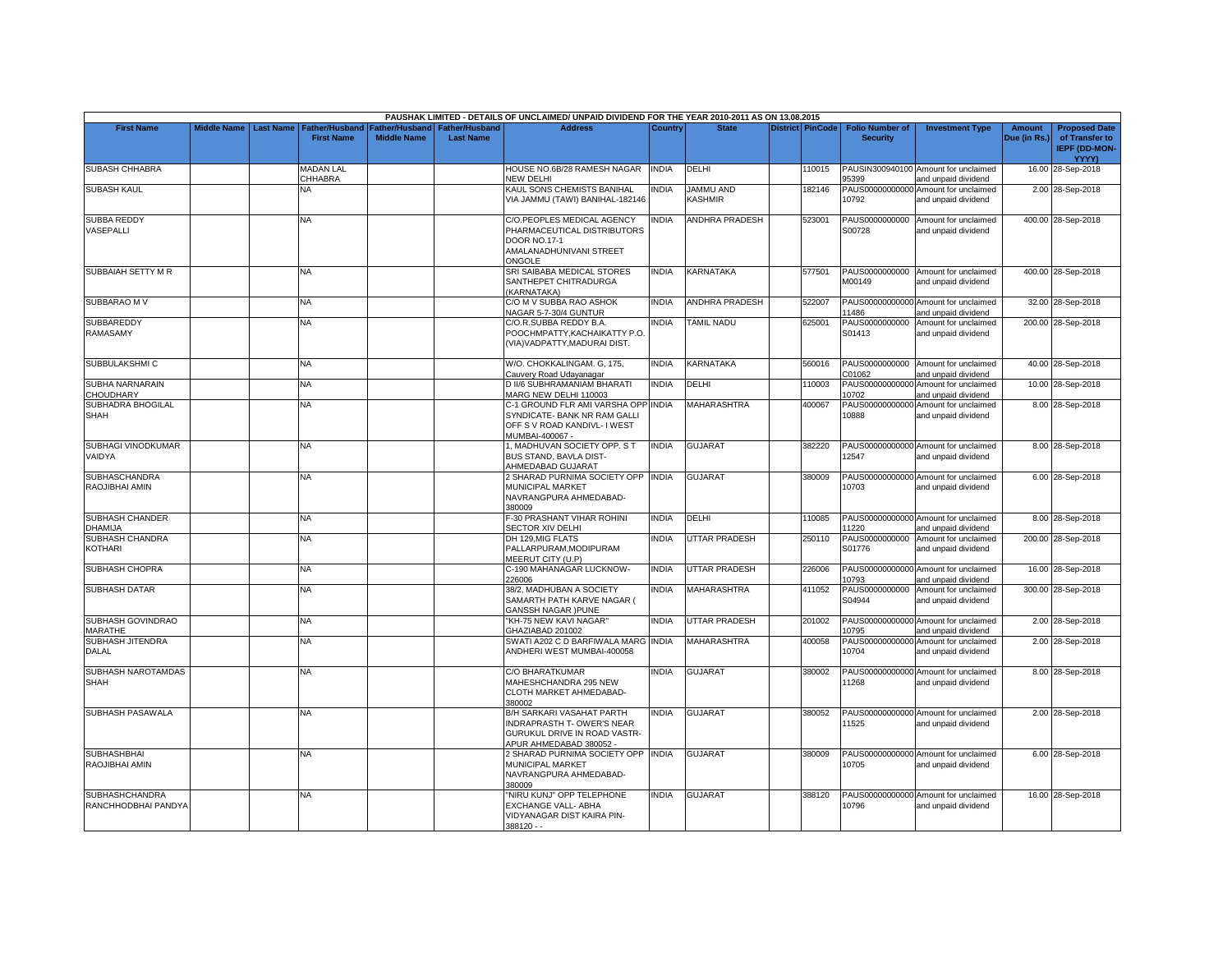|                                           |                    |                  |                                     |                                      |                                    | PAUSHAK LIMITED - DETAILS OF UNCLAIMED/ UNPAID DIVIDEND FOR THE YEAR 2010-2011 AS ON 13.08.2015 |              |                       |                         |                                           |                                                             |                        |                                                                |
|-------------------------------------------|--------------------|------------------|-------------------------------------|--------------------------------------|------------------------------------|-------------------------------------------------------------------------------------------------|--------------|-----------------------|-------------------------|-------------------------------------------|-------------------------------------------------------------|------------------------|----------------------------------------------------------------|
| <b>First Name</b>                         | <b>Middle Name</b> | <b>Last Name</b> | Father/Husband<br><b>First Name</b> | Father/Husband<br><b>Middle Name</b> | Father/Husband<br><b>Last Name</b> | <b>Address</b>                                                                                  | Country      | <b>State</b>          | <b>District PinCode</b> | <b>Folio Number of</b><br><b>Security</b> | <b>Investment Type</b>                                      | Amount<br>Due (in Rs.) | <b>Proposed Date</b><br>of Transfer to<br><b>IEPF (DD-MON-</b> |
|                                           |                    |                  |                                     |                                      |                                    |                                                                                                 |              |                       |                         |                                           |                                                             |                        | <b>YYYY)</b>                                                   |
| SUBHASHIS BISWAS                          |                    |                  | NA                                  |                                      |                                    | WEST JAGADANANDAPUR PO<br>BETHUADAHARI DISTNADIA<br><b>BETHUADAHARI</b>                         | INDIA        | <b>WEST BENGAL</b>    | 741126                  | 58471                                     | PAUS12010600019 Amount for unclaimed<br>and unpaid dividend |                        | 1200.00 28-Sep-2018                                            |
| SUBHOJIT MUKHERJEE                        |                    |                  | <b>NA</b>                           |                                      |                                    | B-139/1 R D S O MANAK NAGAR<br><b>LUCKNOW</b>                                                   | <b>INDIA</b> | UTTAR PRADESH         | 226011                  | PAUS0000000000<br>S03395                  | Amount for unclaimed<br>and unpaid dividend                 |                        | 200.00 28-Sep-2018                                             |
| SUBODH KUMAR KUNDU                        |                    |                  | NA                                  |                                      |                                    | 3 9 10/2 SASHI BHUSAN SARKAR<br>ANE SALKIA HOWRAH-711106                                        | INDIA        | <b>WEST BENGAL</b>    | 711106                  | PAUS00000000000<br>11124                  | Amount for unclaimed<br>and unpaid dividend                 |                        | 8.00 28-Sep-2018                                               |
| SUBODHCHANDRA C<br>/AIDYA                 |                    |                  | <b>NA</b>                           |                                      |                                    | AT & POST KELISANA TA VIJAPUR<br>DIST MEHSANA 382830 (N G)                                      | <b>INDIA</b> | <b>GUJARAT</b>        | 382830                  | 10797                                     | PAUS00000000000 Amount for unclaimed<br>and unpaid dividend |                        | 2.00 28-Sep-2018                                               |
| SUBRAHMANYA K BHAT                        |                    |                  | SUBRAYA BHAT                        |                                      |                                    | NO 43 9TH A MAIN PIPELINE ROAD<br>SRINAGAR BANGALORE                                            | <b>INDIA</b> | KARNATAKA             | 560050                  | 77692                                     | PAUSIN301356200 Amount for unclaimed<br>and unpaid dividend |                        | 16.00 28-Sep-2018                                              |
| SUBRAHMANYA SASTRY<br><b>TEJOMURTHULA</b> |                    |                  | <b>NA</b>                           |                                      |                                    | C/O CIRCARS LAKSHIMI MILL<br>STORES CONVENT STREET<br>/IJAYAWADA 520001                         | <b>INDIA</b> | <b>ANDHRA PRADESH</b> | 520001                  | 11084                                     | PAUS00000000000 Amount for unclaimed<br>and unpaid dividend |                        | 16.00 28-Sep-2018                                              |
| SUBRAHMANYAM KOLLI                        |                    |                  | <b>NA</b>                           |                                      |                                    | 47-9-24B 3RD LANE<br>DWARAKANAGAR VISAKHAPATNAM<br>530016                                       | <b>INDIA</b> | ANDHRA PRADESH        | 530016                  | 10798                                     | PAUS00000000000 Amount for unclaimed<br>and unpaid dividend |                        | 32.00 28-Sep-2018                                              |
| <b>SUBRAMANIAM</b>                        |                    |                  | <b>NA</b>                           |                                      |                                    | ALIN GAMA DHOM                                                                                  | <b>INDIA</b> | KERALA                | 678004                  | PAUS0000000000                            | Amount for unclaimed                                        |                        | 400.00 28-Sep-2018                                             |
| MAHADEVAN IYER                            |                    |                  |                                     |                                      |                                    | PHARMACEUTICAL/LABORATORY<br>17/113, NOORANI, PALGHAT<br><b>KERALA)</b>                         |              |                       |                         | S00731                                    | and unpaid dividend                                         |                        |                                                                |
| SUBRAMANIAM<br>SHANMUGAM                  |                    |                  | SUBRAMANIAM<br><b>MUDALIAR</b>      |                                      |                                    | 14 VASUGI STREET 6 ERODE<br>ERODE                                                               | <b>INDIA</b> | <b>TAMIL NADU</b>     | 638001                  | 49045                                     | PAUSIN301080222 Amount for unclaimed<br>and unpaid dividend |                        | 8.00 28-Sep-2018                                               |
| <b>SUBRAMANIAN R</b>                      |                    |                  | NA                                  |                                      |                                    | 298, MAIN ROAD SHEVAPET SALAM INDIA                                                             |              | TAMIL NADU            | 636002                  | PAUS0000000000<br>R00628                  | Amount for unclaimed<br>and unpaid dividend                 |                        | 200.00 28-Sep-2018                                             |
| SUBRAMANIAN S                             |                    |                  | <b>NA</b>                           |                                      |                                    | 23, TEPPAKULAM ST., TUTICORIN<br>TAMIL NADU                                                     | <b>INDIA</b> | TAMIL NADU            | 628002                  | PAUS0000000000<br>S00242                  | Amount for unclaimed<br>and unpaid dividend                 |                        | 200.00 28-Sep-2018                                             |
| SUBRAMANYAM KOLLI                         |                    |                  | NΑ                                  |                                      |                                    | M/S.WALTER BASHNELL LTD, 7TH<br>PLOT 9TH MAIN ROAD<br>DANDEESWARAM VELACHERY<br><b>MADRAS</b>   | <b>INDIA</b> | <b>TAMIL NADU</b>     | 600042                  | PAUS0000000000<br>S00730                  | Amount for unclaimed<br>and unpaid dividend                 |                        | 1600.00 28-Sep-2018                                            |
| <b>SUBRATA MOITRA</b>                     |                    |                  | <b>NA</b>                           |                                      |                                    | PURBA CHAL PO DATTA PUKUR 24<br>PRGS N                                                          | <b>INDIA</b> | <b>WEST BENGAL</b>    | 743248                  | S02926                                    | PAUS0000000000 Amount for unclaimed<br>and unpaid dividend  |                        | 200.00 28-Sep-2018                                             |
| SUBRAY M HEGDE                            |                    |                  | NA.                                 |                                      |                                    | VO.82 III MAIN, III STAGE, VINAYAKA INDIA<br>AYOUT VIJAYANAGARBANGALORE                         |              | KARNATAKA             | 560040                  | 11105                                     | PAUS00000000000 Amount for unclaimed<br>and unpaid dividend |                        | 16.00 28-Sep-2018                                              |
| SUCHI SHANDILYA                           |                    |                  | <b>NA</b>                           |                                      |                                    | CARE OF SMT SHARDA MANI<br>MISRA 5/5 SARVA PRIYA VIHAR<br>NEW DELHI-110016                      | <b>INDIA</b> | DELHI                 | 110016                  | 11030                                     | PAUS00000000000 Amount for unclaimed<br>and unpaid dividend |                        | 8.00 28-Sep-2018                                               |
| SUDARSHAN KUMAR<br><b>SHARMA</b>          |                    |                  | NA                                  |                                      |                                    | C/O UJJWAL LTD BROWN ROAD<br><b>LUDHIANA</b>                                                    | <b>INDIA</b> | <b>PUNJAB</b>         | 141008                  | S03442                                    | PAUS0000000000 Amount for unclaimed<br>and unpaid dividend  |                        | 200.00 28-Sep-2018                                             |
| SUDESH KUMAR KAPUR                        |                    |                  | NA.                                 |                                      |                                    | -202 SOM VIHAR APTS R K PURAM INDIA<br>NEW DELHI                                                |              | CHANDIGARH            | 160018                  | PAUS00000000000<br>10998                  | Amount for unclaimed<br>and unpaid dividend                 |                        | 8.00 28-Sep-2018                                               |
| <b>SUDESH PANDHI</b>                      |                    |                  | H S PANDHI                          |                                      |                                    | <b>B 168 ASHOK VIHAR PHASE I NEW</b><br>DELHI                                                   | <b>INDIA</b> | DELHI                 | 110052                  | PAUSIN302236100<br>29496                  | Amount for unclaimed<br>and unpaid dividend                 |                        | 8.00 28-Sep-2018                                               |
| SUDGOONA DINKAR<br><b>INAMDAR</b>         |                    |                  | ΝA                                  |                                      |                                    | B-4 JAY MAHAL FLATS MITHAKHALI<br>ELLISBRIDGE AHMEDABAD-380006                                  | <b>INDIA</b> | GUJARAT               | 380006                  | PAUS00000000000<br>10614                  | Amount for unclaimed<br>and unpaid dividend                 |                        | 10.00 28-Sep-2018                                              |
| SUDHA AVINASH<br>AROSKAR                  |                    |                  | NA.                                 |                                      |                                    | 403 SADACHAR RAIYANIGRAM<br>SHIMPOLI ROAD BORIVALI (W)<br>MUMBAI-400092                         | <b>INDIA</b> | MAHARASHTRA           | 400092                  | 11151                                     | PAUS00000000000 Amount for unclaimed<br>and unpaid dividend |                        | 16.00 28-Sep-2018                                              |
| SUDHA SURESH PATEL                        |                    |                  | NA.                                 |                                      |                                    | C/O DR S S PATEL C-627 LALBHAINI INDIA<br>PAT LALLUBHAI CHAKLA BROACH<br>392001                 |              | <b>GUJARAT</b>        | 392001                  | 10706                                     | PAUS00000000000 Amount for unclaimed<br>and unpaid dividend |                        | 16.00 28-Sep-2018                                              |
| <b>SUDHABEN SATYENDRA</b><br><b>BHATT</b> |                    |                  | NA                                  |                                      |                                    | PITRUDAYA SOORYODAY SOCIETY INDIA<br>ATEH GANJ BARODA 390002                                    |              | GUJARAT               | 390002                  | 10637                                     | PAUS00000000000 Amount for unclaimed<br>and unpaid dividend |                        | 2.00 28-Sep-2018                                               |
| SUDHIR DOGRA                              |                    |                  | <b>NA</b>                           |                                      |                                    | FLAT NO 603,UDYAN-3, B<br>WING.MILITARY ROAD.<br><b>MAROL, ANDHERI WEST, MUMBAL</b>             | <b>INDIA</b> | MAHARASHTRA           | 400072                  | 11637                                     | PAUS00000000000 Amount for unclaimed<br>and unpaid dividend |                        | 32.00 28-Sep-2018                                              |
| SUDHIR JAYANTILAL<br><b>JAISWAL</b>       |                    |                  | NA                                  |                                      |                                    | HUZARAT PAGA SHUSHILA<br>COTTAGE BARODA-390006                                                  | <b>INDIA</b> | GUJARAT               | 390006                  | 10799                                     | PAUS00000000000 Amount for unclaimed<br>and unpaid dividend |                        | 16.00 28-Sep-2018                                              |
| SUDHIR KUMAR DHAMIJA                      |                    |                  | <b>DINA NATH</b><br><b>DHAMIJA</b>  |                                      |                                    | H-5/43 GROUND FLOOR SECTOR 11 INDIA<br>ROHINI NEW DELHI                                         |              | <b>DELHI</b>          | 110085                  | 13111                                     | PAUS00000000000 Amount for unclaimed<br>and unpaid dividend |                        | 8.00 28-Sep-2018                                               |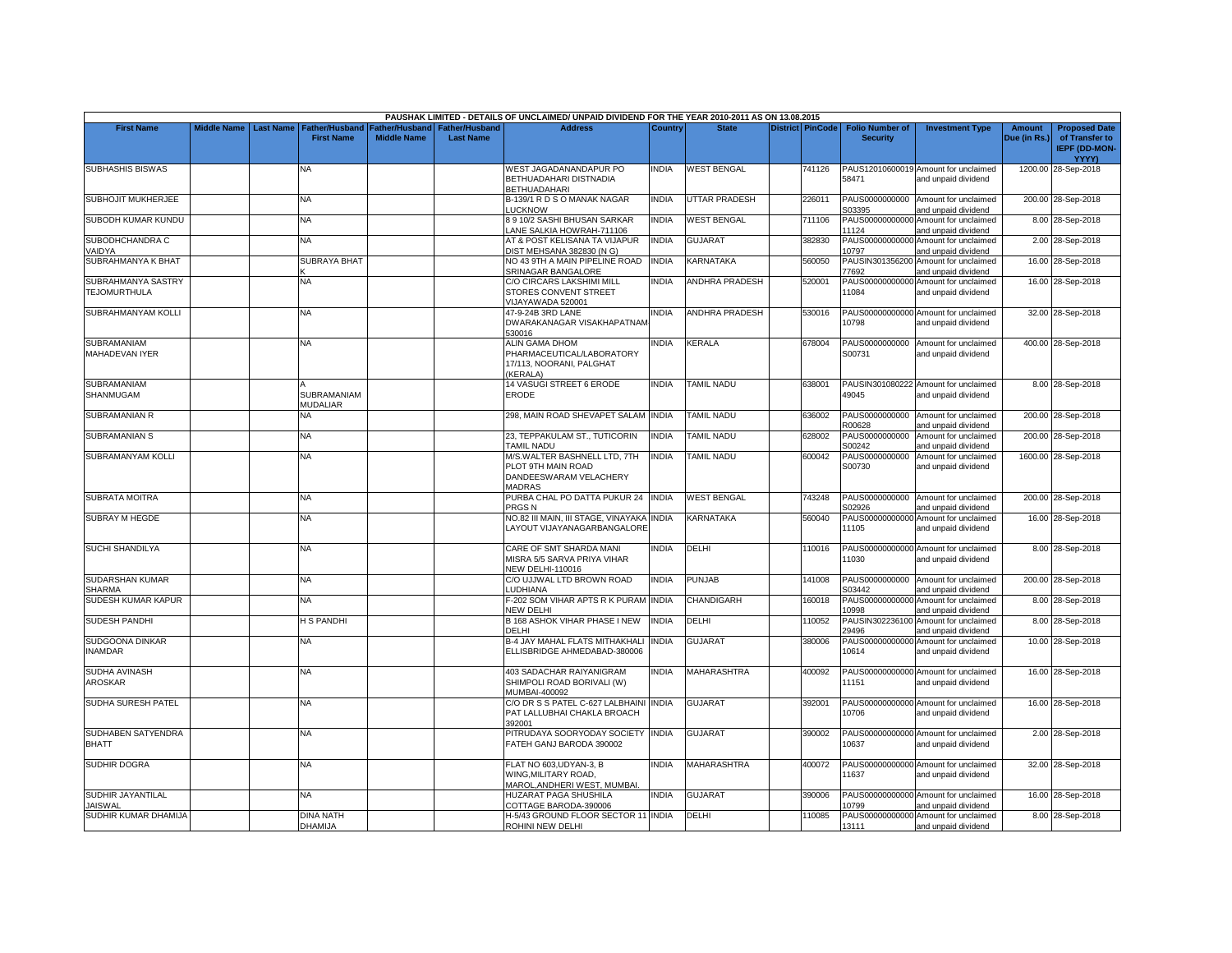|                                            |                    |                  |                                            |                                             |                                           | PAUSHAK LIMITED - DETAILS OF UNCLAIMED/ UNPAID DIVIDEND FOR THE YEAR 2010-2011 AS ON 13.08.2015                     |                |                       |                         |                                           |                                                             |                               |                                                                                |
|--------------------------------------------|--------------------|------------------|--------------------------------------------|---------------------------------------------|-------------------------------------------|---------------------------------------------------------------------------------------------------------------------|----------------|-----------------------|-------------------------|-------------------------------------------|-------------------------------------------------------------|-------------------------------|--------------------------------------------------------------------------------|
| <b>First Name</b>                          | <b>Middle Name</b> | <b>Last Name</b> | <b>Father/Husband</b><br><b>First Name</b> | <b>Father/Husband</b><br><b>Middle Name</b> | <b>Father/Husband</b><br><b>Last Name</b> | <b>Address</b>                                                                                                      | <b>Country</b> | <b>State</b>          | <b>District PinCode</b> | <b>Folio Number of</b><br><b>Security</b> | <b>Investment Type</b>                                      | <b>Amount</b><br>Due (in Rs.) | <b>Proposed Date</b><br>of Transfer to<br><b>IEPF (DD-MON-</b><br><b>YYYY)</b> |
| SUDHIR KUMAR GARG                          |                    |                  | NA.                                        |                                             |                                           | C/O GARG MACHINERY STORES<br>RAILWAY ROAD KASGANJ-207123                                                            | INDIA          | <b>UTTAR PRADESH</b>  | 207123                  | 11016                                     | PAUS00000000000 Amount for unclaimed<br>and unpaid dividend |                               | 16.00 28-Sep-2018                                                              |
| SUDHIR KUMAR GARG                          |                    |                  | NA                                         |                                             |                                           | <b>GARG MACHINERY STORES</b><br>RAILWAY ROAD KASGANJ UP                                                             | <b>NDIA</b>    | <b>UTTAR PRADESH</b>  | 207123                  | 11421                                     | PAUS00000000000 Amount for unclaimed<br>and unpaid dividend |                               | 66.00 28-Sep-2018                                                              |
| SUDHIR KUMAR GHOSH                         |                    |                  | NA                                         |                                             |                                           | 43/A, NIMTOLE GHAT STREET<br>CALCUTTA                                                                               | <b>NDIA</b>    | <b>WEST BENGAL</b>    | 700006                  | PAUS0000000000<br>S02669                  | Amount for unclaimed<br>and unpaid dividend                 |                               | 200.00 28-Sep-2018                                                             |
| SUDHIR KUMAR RAHA                          |                    |                  | NA                                         |                                             |                                           | 65A SURJA SEN STREET CALCUTTA-INDIA<br>700009                                                                       |                | <b>WEST BENGAL</b>    | 700009                  | 10940                                     | PAUS00000000000 Amount for unclaimed<br>and unpaid dividend |                               | 8.00 28-Sep-2018                                                               |
| SUDHIR MUGATLAL<br><b>JATHAL</b>           |                    |                  | NA                                         |                                             |                                           | FLAT NO.6 SHIV APARTMENT OPP<br>DA-MART, NEAR SARDAR PATEL<br>STATUE MOTA BAZAR, VALLABH<br>/IDYANAGAR 388120(GUJ)  | <b>NDIA</b>    | GUJARAT               | 388120                  | 10648                                     | PAUS00000000000 Amount for unclaimed<br>and unpaid dividend |                               | 32.00 28-Sep-2018                                                              |
| <b>SUDHIR RAJNIKANT</b><br><b>UPADHYAY</b> |                    |                  | <b>NA</b>                                  |                                             |                                           | E-101, GALAXY TOWERS, NEAR<br>HOTEL GRAND BHAGWATI,<br>SARKHEJ GANDHINAGAR<br>HIGHWAY BODAKDEV,<br>AHMEDABAD 380054 | <b>INDIA</b>   | <b>GUJARAT</b>        | 380054                  | 11524                                     | PAUS00000000000 Amount for unclaimed<br>and unpaid dividend |                               | 12.00 28-Sep-2018                                                              |
| <b>SUDHIRCHANDRA</b><br>SHRIPAD SAMARTH    |                    |                  | NA                                         |                                             |                                           | 2/9 SAURABH PARK GUJARAT<br>HOUSING BOARD - FLATS NR<br>CHHANI JAKAT NAKA BARODA-<br>39000-2-                       | <b>NDIA</b>    | <b>GUJARAT</b>        | 390002                  | 10708                                     | PAUS00000000000 Amount for unclaimed<br>and unpaid dividend |                               | 32.00 28-Sep-2018                                                              |
| <b>SUDHIRKUMAR</b><br>SHIVNATH MISRA       |                    |                  | NA                                         |                                             |                                           | 123 AJAY SOCIETY FATEHGANJ<br><b>BARODA 390002</b>                                                                  | <b>INDIA</b>   | <b>GUJARAT</b>        | 390002                  | 10801                                     | PAUS00000000000 Amount for unclaimed<br>and unpaid dividend |                               | 2.00 28-Sep-2018                                                               |
| SUGANDHALAL<br>VASUDEVAN                   |                    |                  | NA                                         |                                             |                                           | PALLITHRI KOYIL MADHOM<br>PONNURUNNI VYTILA P O COCHIN                                                              | <b>NDIA</b>    | KERALA                | 682019                  | PAUS0000000000<br>S02964                  | Amount for unclaimed<br>and unpaid dividend                 |                               | 1100.00 28-Sep-2018                                                            |
| <b>SUHASINI VITHAL</b><br>CHAVAN           |                    |                  | NA                                         |                                             |                                           | C-10 SHANTI CAMPUS SOCIETY<br>NAHUR ROAD MULUND WEST<br>MUMBAI 400080                                               | INDIA          | MAHARASHTRA           | 400080                  | 11455                                     | PAUS00000000000 Amount for unclaimed<br>and unpaid dividend |                               | 4.00 28-Sep-2018                                                               |
| <b>SUJAL PATEL</b>                         |                    |                  | <b>NA</b>                                  |                                             |                                           | NIRALI "AKASH GANGA" TRADE<br>CENTRE HIMATNAGAR 383001                                                              | <b>INDIA</b>   | <b>GUJARAT</b>        | 383001                  | 11628                                     | PAUS00000000000 Amount for unclaimed<br>and unpaid dividend |                               | 16.00 28-Sep-2018                                                              |
| <b>SUJATA JOSHI</b>                        |                    |                  | RAMESH<br><b>KUMAR JOSHI</b>               |                                             |                                           | E 4/136 SECTOR 7 ROHINI DELHI                                                                                       | INDIA          | DELHI                 | 110085                  | PAUSIN300118100<br>93146                  | Amount for unclaimed<br>and unpaid dividend                 |                               | 16.00 28-Sep-2018                                                              |
| SUJATA VIPUL VORA                          |                    |                  | NA                                         |                                             |                                           | D-801, DHANANJAY TOWERS<br>SHYAMAL KARNAVATI ROAD<br>SATELLITEAHMEDABAD                                             | <b>NDIA</b>    | <b>GUJARAT</b>        | 380015                  | 11427                                     | PAUS00000000000 Amount for unclaimed<br>and unpaid dividend |                               | 32.00 28-Sep-2018                                                              |
| <b>SUJATHA BHASKAR</b>                     |                    |                  | NA                                         |                                             |                                           | C/O.DR.BHASKAR VIKRAM CLINIC,<br>YADAVAGIRI MYSORE                                                                  | <b>INDIA</b>   | KARNATAKA             | 570002                  | S00269                                    | PAUS0000000000 Amount for unclaimed<br>and unpaid dividend  |                               | 1600.00 28-Sep-2018                                                            |
| SUJAYA BASAVANNA                           |                    |                  | <b>NA</b>                                  |                                             |                                           | 751 10TH MAIN III BLOCK III STAGE<br><b>BASAVESHWARANAGAR</b><br>BANGALORE-560079                                   | <b>INDIA</b>   | KARNATAKA             | 560079                  | 11280                                     | PAUS00000000000 Amount for unclaimed<br>and unpaid dividend |                               | 8.00 28-Sep-2018                                                               |
| <b>SUJITH M</b>                            |                    |                  | CHERIAN                                    |                                             |                                           | 333/339 VALLELIL PANAMTHOTTIL 2 INDIA<br>VALAN JAVATTOM KADAPRA<br>THIRUVALLA                                       |                | KERALA                | 689107                  | 76622                                     | PAUSIN300513109 Amount for unclaimed<br>and unpaid dividend |                               | 66.00 28-Sep-2018                                                              |
| SUKANYABEN HIRALAL<br><b>SHAH</b>          |                    |                  | <b>NA</b>                                  |                                             |                                           | C/O SHRIKRISHNA DURLABHDAS<br>SHAH DESAIPURA NANDARBAR<br>DIST DHULIA PIN-425412                                    | <b>INDIA</b>   | <b>MAHARASHTRA</b>    | 425412                  | 10655                                     | PAUS00000000000 Amount for unclaimed<br>and unpaid dividend |                               | 10.00 28-Sep-2018                                                              |
| <b>SUKHBIR SINGH</b>                       |                    |                  | NA                                         |                                             |                                           | FLAT NO 89 NEHRU APPARTMENTS<br>OUTER RING ROAD KALKAJI NEW<br>DELHI 110019                                         | INDIA          | DELHI                 | 110019                  | 11058                                     | PAUS00000000000 Amount for unclaimed<br>and unpaid dividend |                               | 50.00 28-Sep-2018                                                              |
| SUKHI DEVI BHUTORIA                        |                    |                  | <b>NA</b>                                  |                                             |                                           | C/O DAULATRAM BIJAI SINGH<br>BHUTORIA PATTY NO 7TH PO<br><b>ADNUN 341306</b>                                        | <b>NDIA</b>    | RAJASTHAN             | 341306                  | 11303                                     | PAUS00000000000 Amount for unclaimed<br>and unpaid dividend |                               | 24.00 28-Sep-2018                                                              |
| <b>SUKHJIT SINGH SIDHU</b>                 |                    |                  | <b>NA</b>                                  |                                             |                                           | C/O LT COL LAKHA SINGH VSM<br>ARMY HQ PROVOST UNIT RED<br>FORT DELHI-110006                                         | <b>INDIA</b>   | DELHI                 | 110006                  | 11006                                     | PAUS00000000000 Amount for unclaimed<br>and unpaid dividend |                               | 8.00 28-Sep-2018                                                               |
| SUKHLAL MAGANLAL<br><b>SETHE</b>           |                    |                  | NA                                         |                                             |                                           | KUVERJI DEVSHI CHAWL 2ND FL B INDIA<br>S ROAD OPP ZARAPKAR SHOW<br>ROOM DADAR W RLY MUMBAI<br>400028                |                | MAHARASHTRA           | 400028                  | 11174                                     | PAUS00000000000 Amount for unclaimed<br>and unpaid dividend |                               | 8.00 28-Sep-2018                                                               |
| SUKHRAJ CHHOGALAL<br>ZINANI                |                    |                  | <b>NA</b>                                  |                                             |                                           | BAGRECHA BUILDING JUNGOKIBAS INDIA<br>SIWANA DT BARMER RAJ PIN-<br>343044                                           |                | <b>RAJASTHAN</b>      | 343044                  | 10710                                     | PAUS00000000000 Amount for unclaimed<br>and unpaid dividend |                               | 16.00 28-Sep-2018                                                              |
| <b>SUKUMAR ROY S</b>                       |                    |                  | <b>NA</b>                                  |                                             |                                           | C/O MRS PRITI ROY CHOWDHARY<br>1156 NAPIER TOWN, RAJUL STATE,<br>BLOCK NO1 JABALPUR                                 | <b>NDIA</b>    | <b>MADHYA PRADESH</b> | 482002                  | PAUS0000000000<br>S00736                  | Amount for unclaimed<br>and unpaid dividend                 |                               | 200.00 28-Sep-2018                                                             |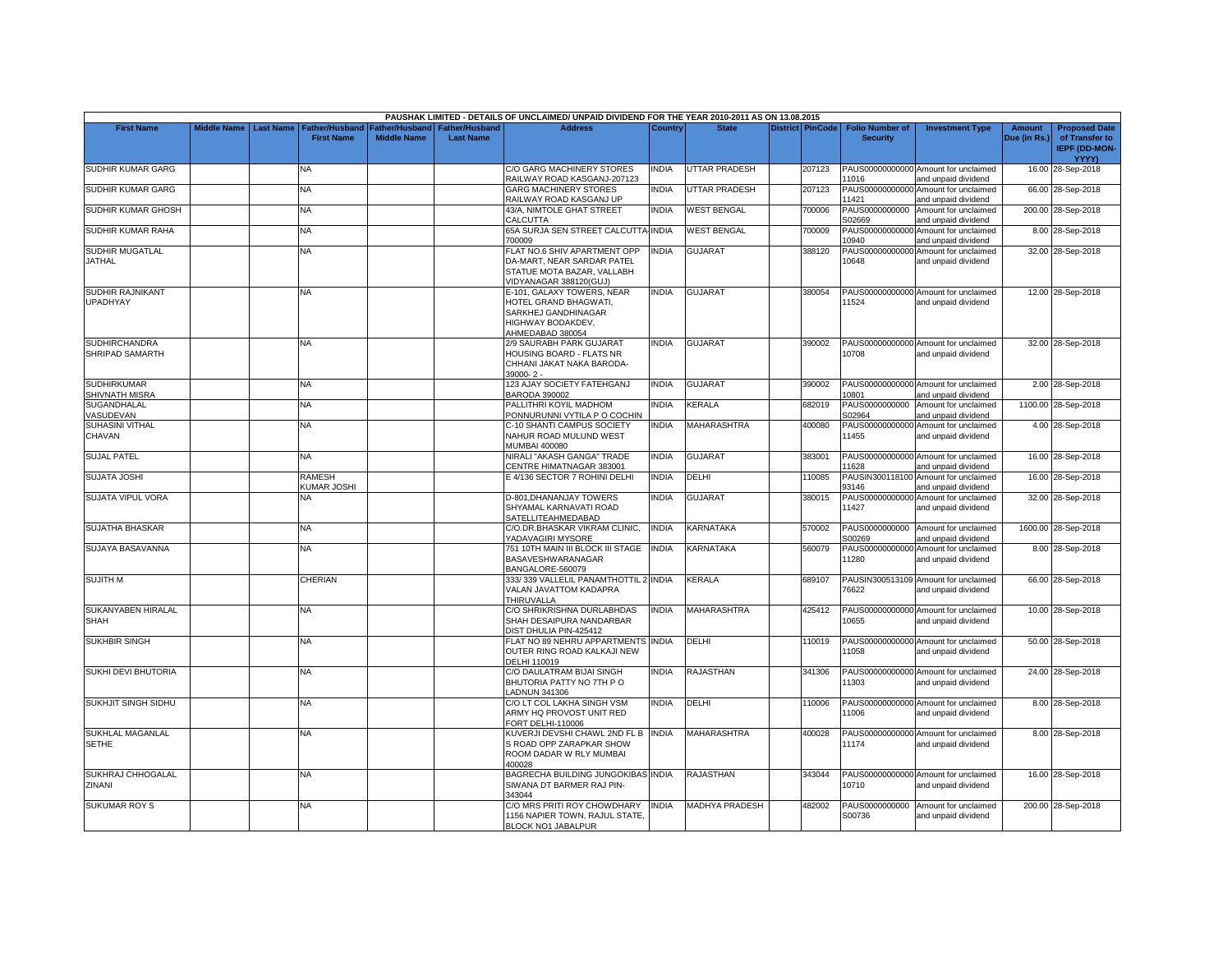|                                             |                    |                  |                                            |                                      |                                           | PAUSHAK LIMITED - DETAILS OF UNCLAIMED/ UNPAID DIVIDEND FOR THE YEAR 2010-2011 AS ON 13.08.2015               |              |                       |                         |                                           |                                                             |                               |                                                                                |
|---------------------------------------------|--------------------|------------------|--------------------------------------------|--------------------------------------|-------------------------------------------|---------------------------------------------------------------------------------------------------------------|--------------|-----------------------|-------------------------|-------------------------------------------|-------------------------------------------------------------|-------------------------------|--------------------------------------------------------------------------------|
| <b>First Name</b>                           | <b>Middle Name</b> | <b>Last Name</b> | <b>Father/Husband</b><br><b>First Name</b> | Father/Husband<br><b>Middle Name</b> | <b>Father/Husband</b><br><b>Last Name</b> | <b>Address</b>                                                                                                | Country      | <b>State</b>          | <b>District PinCode</b> | <b>Folio Number of</b><br><b>Security</b> | <b>Investment Type</b>                                      | <b>Amount</b><br>Due (in Rs.) | <b>Proposed Date</b><br>of Transfer to<br><b>IEPF (DD-MON-</b><br><b>YYYY)</b> |
| SULAXANA PRATAPRAI                          |                    |                  | NА                                         |                                      |                                           | FLAT NO 204 CHANDRALOK 'A' 97                                                                                 | <b>INDIA</b> | MAHARASHTRA           | 400006                  |                                           | PAUS00000000000 Amount for unclaimed                        |                               | 32.00 28-Sep-2018                                                              |
| <b>VYAS</b><br>SULJAN MAHMOOD KHAN          |                    |                  | NA                                         |                                      |                                           | NEPEAN SEA RD MUMBAI-400006<br>53/A 34TH CROSS 9TH MAIN ROAD                                                  | <b>INDIA</b> | KARNATAKA             | 560070                  | 10711                                     | and unpaid dividend<br>PAUS00000000000 Amount for unclaimed |                               | 16.00 28-Sep-2018                                                              |
| <b>SURI</b>                                 |                    |                  |                                            |                                      |                                           | <b>BANA SHANKARI IIND STAGE</b><br>BANGALORE KARNATAKA 560070                                                 |              |                       |                         | 10854                                     | and unpaid dividend                                         |                               |                                                                                |
| <b>SULOCHANA</b>                            |                    |                  | NA                                         |                                      |                                           | W/O SHRI.A V VEERARAJE URS                                                                                    | <b>INDIA</b> | KARNATAKA             | 570014                  |                                           | PAUS0000000000 Amount for unclaimed                         |                               | 400.00 28-Sep-2018                                                             |
|                                             |                    |                  |                                            |                                      |                                           | DNO 876/5,1ST<br>CROSS.LAXMIPURAM MYSORE                                                                      |              |                       |                         | S01912                                    | and unpaid dividend                                         |                               |                                                                                |
| <b>SULOCHANA</b>                            |                    |                  | NA                                         |                                      |                                           | PARDESHI FALIA MADAN ZAMPA                                                                                    | <b>INDIA</b> | GUJARAT               | 390001                  |                                           | PAUS00000000000 Amount for unclaimed                        |                               | 16.00 28-Sep-2018                                                              |
| CHANDRAKANT VYAS<br><b>SULOCHANA</b>        |                    |                  | NA                                         |                                      |                                           | ROAD VADODARA<br>C/O D R PARIKH 'SHUBHAM'                                                                     | INDIA        | <b>GUJARAT</b>        | 390004                  | 11603                                     | and unpaid dividend<br>PAUS00000000000 Amount for unclaimed |                               | 16.00 28-Sep-2018                                                              |
| <b>DINESHCHANDRA</b><br>PARIKH              |                    |                  |                                            |                                      |                                           | BUILDING NO 3 - MAHALAXMI PARK<br>4 SHREE GOYAGATE CO OP H- SG<br>SOCI VADODARA 390004 -                      |              |                       |                         | 10712                                     | and unpaid dividend                                         |                               |                                                                                |
| SULTANALI NOORALI<br><b>ADAK</b>            |                    |                  | NA                                         |                                      |                                           | 504 DARIYA DARSHAN J P ROAD<br>ANDHERI WEST MUMBAI 400061                                                     | INDIA        | MAHARASHTRA           | 400061                  | 10917                                     | PAUS00000000000 Amount for unclaimed<br>and unpaid dividend |                               | 8.00 28-Sep-2018                                                               |
| <b>SUMALA BHADURI</b>                       |                    |                  | NA                                         |                                      |                                           | 36-A DR SUDHIR BOSE ROAD 4TH                                                                                  | <b>INDIA</b> | <b>WEST BENGAL</b>    | 700023                  | PAUS0000000000                            | Amount for unclaimed                                        |                               | 300.00 28-Sep-2018                                                             |
| <b>SUMAN LAL THAKUR</b>                     |                    |                  | NA                                         |                                      |                                           | <b>FLOOR CALCUTTA</b><br>A-7 PHARE I NARAINA IND AREA                                                         | <b>INDIA</b> | DELHI                 | 110028                  | S02801<br>PAUS00000000000                 | and unpaid dividend<br>Amount for unclaimed                 |                               | 8.00 28-Sep-2018                                                               |
| <b>SUMANBEN RASIKLAL</b>                    |                    |                  | NA                                         |                                      |                                           | <b>NEW DELHI-110028</b><br><b>48 SHYAMAL ROW HOUSES-II</b>                                                    | <b>INDIA</b> | GUJARAT               | 380015                  | 11051                                     | and unpaid dividend<br>PAUS00000000000 Amount for unclaimed |                               | 16.00 28-Sep-2018                                                              |
| <b>THAKER</b>                               |                    |                  |                                            |                                      |                                           | SATELLITE ROAD AHMEDABAD<br>380015                                                                            |              |                       |                         | 10715                                     | and unpaid dividend                                         |                               |                                                                                |
| <b>SUMANDEVI</b><br><b>ITENDRALAL DESAI</b> |                    |                  | NA                                         |                                      |                                           | 134 MANEKBAG SOCIETY<br>AMBAVADI AHMEDABAD-380015                                                             | <b>INDIA</b> | GUJARAT               | 380015                  | 10716                                     | PAUS00000000000 Amount for unclaimed<br>and unpaid dividend |                               | 2.00 28-Sep-2018                                                               |
| <b>SUMANLAL CHIMANLAL</b>                   |                    |                  | NA                                         |                                      |                                           | BHAGYA NAGAR SOCIETY H NO 2<br>RAMBAG MANINAGAR AHMEDABAD<br>380008                                           | <b>INDIA</b> | <b>GUJARAT</b>        | 380008                  | PAUS00000000000<br>10719                  | Amount for unclaimed<br>and unpaid dividend                 |                               | 6.00 28-Sep-2018                                                               |
| SUMANRAI HARIBHAI<br>PATEL                  |                    |                  | NA                                         |                                      |                                           | C/O M/S SUMANRAI HARIBHAI & CO INDIA<br>KALSARI ROAD AT VISAVADAR DIST<br>JUNAGADH PIN-362130                 |              | <b>GUJARAT</b>        | 362130                  | 10802                                     | PAUS00000000000 Amount for unclaimed<br>and unpaid dividend |                               | 16.00 28-Sep-2018                                                              |
| SUMANTLAL CHUNILAL<br><b>SHAH</b>           |                    |                  | NA                                         |                                      |                                           | SHUBH SHANTI COMPLEX FLAT NO IINDIA<br>A 104 1ST - FLOOR DHANUKAR<br>WADI KANDIVALI WEST MUMB- AI<br>400067 - |              | <b>MAHARASHTRA</b>    | 400067                  | 10889                                     | PAUS00000000000 Amount for unclaimed<br>and unpaid dividend |                               | 24.00 28-Sep-2018                                                              |
| SUMANTRAY HIMATLAL<br><b>SHUKLA</b>         |                    |                  | NA                                         |                                      |                                           | C K 1B CYNAMID COLONY ATUL-<br>396020                                                                         | <b>INDIA</b> | <b>GUJARAT</b>        | 396020                  | 10720                                     | PAUS00000000000 Amount for unclaimed<br>and unpaid dividend |                               | 20.00 28-Sep-2018                                                              |
| <b>SUMATI RAMCHANDRA</b><br>CHITALE         |                    |                  | NA                                         |                                      |                                           | SHILPA 66/7-A ERANDAWANA 15 TH INDIA<br>PRABHAT - ROAD CROSS LANE<br>DABHADEPATH PUNE 411004- -               |              | <b>MAHARASHTRA</b>    | 411004                  | 11589                                     | PAUS00000000000 Amount for unclaimed<br>and unpaid dividend |                               | 82.00 28-Sep-2018                                                              |
| <b>SUMATIBEN</b><br>RANCHHODBHAI PATEL      |                    |                  | <b>NA</b>                                  |                                      |                                           | 9 MAHARANI ROAD SIYAGANJ<br>NDORE-452001                                                                      | <b>INDIA</b> | <b>MADHYA PRADESH</b> | 452001                  | 10868                                     | PAUS00000000000 Amount for unclaimed<br>and unpaid dividend |                               | 16.00 28-Sep-2018                                                              |
| <b>SUMI MAHESHWARI</b>                      |                    |                  | NA                                         |                                      |                                           | TAPARIA AGENCY CHAH KAMAL P<br>O HAPUR 245101                                                                 | <b>INDIA</b> | UTTAR PRADESH         | 245101                  | PAUS00000000000<br>11060                  | Amount for unclaimed<br>and unpaid dividend                 |                               | 24.00 28-Sep-2018                                                              |
| <b>SUMITRA DAS</b>                          |                    |                  | NA                                         |                                      |                                           | 7/2C NORTHERN AVENUE<br>CALCUTTA                                                                              | <b>INDIA</b> | <b>WEST BENGAL</b>    | 700037                  | PAUS0000000000<br>S02694                  | Amount for unclaimed<br>and unpaid dividend                 |                               | 200.00 28-Sep-2018                                                             |
| <b>SUMITTRA DEVI</b>                        |                    |                  | NA.                                        |                                      |                                           | B-29 C C COLONY OPP RANA                                                                                      | <b>INDIA</b> | DELHI                 | 110007                  | PAUS00000000000                           | Amount for unclaimed                                        |                               | 16.00 28-Sep-2018                                                              |
| SUNANDA SANJEEV                             |                    |                  | <b>NA</b>                                  |                                      |                                           | PRATAP BAGH DELHI-110007<br>C/O THE SWASTIK JANATA                                                            | <b>INDIA</b> | <b>MAHARASHTRA</b>    | 400002                  | 11332                                     | and unpaid dividend<br>PAUS00000000000 Amount for unclaimed |                               | 8.00 28-Sep-2018                                                               |
| <b>SHET</b>                                 |                    |                  |                                            |                                      |                                           | SAHAKARI BANK LTD 502<br>KALBADEVI ROAD MUMBAI-400002                                                         |              |                       |                         | 11162                                     | and unpaid dividend                                         |                               |                                                                                |
| SUNDAR RAJK J                               |                    |                  | NA                                         |                                      |                                           | J.S.PHARMACY, BANK ROAD,<br><b>MYSORE.</b>                                                                    | <b>INDIA</b> | <b>KARNATAKA</b>      | 570001                  | 00084                                     | PAUS0000000000J Amount for unclaimed<br>and unpaid dividend |                               | 200.00 28-Sep-2018                                                             |
| <b>SUNDARAM PL</b>                          |                    |                  | PALANIAPPA<br>CHETTIAR                     |                                      |                                           | NO.1/151-N, KRISHNAMMAL NAGAR, INDIA<br>OPP. TO SARADA COLLEGE, SALEM                                         |              | <b>TAMIL NADU</b>     | 636016                  | 19929                                     | PAUS12010900006 Amount for unclaimed<br>and unpaid dividend |                               | 600.00 28-Sep-2018                                                             |
| <b>SUNDARAM S R</b>                         |                    |                  | NA                                         |                                      |                                           | 22 UMAPATHY STREET WEST<br><b>MAMBALAM CHENNAI</b>                                                            | INDIA        | <b>TAMIL NADU</b>     | 600033                  | PAUS0000000000<br>S01892                  | Amount for unclaimed<br>and unpaid dividend                 |                               | 200.00 28-Sep-2018                                                             |
| SUNDARARAJA RAO T S                         |                    |                  | NA                                         |                                      |                                           | MARUTHI', 14, SIXTH MAIN ROAD.<br>RAJAH ANNAMALAI PURAM,<br>CHENNAI                                           | <b>INDIA</b> | <b>TAMIL NADU</b>     | 600028                  | PAUS0000000000<br>T00754                  | Amount for unclaimed<br>and unpaid dividend                 |                               | 400.00 28-Sep-2018                                                             |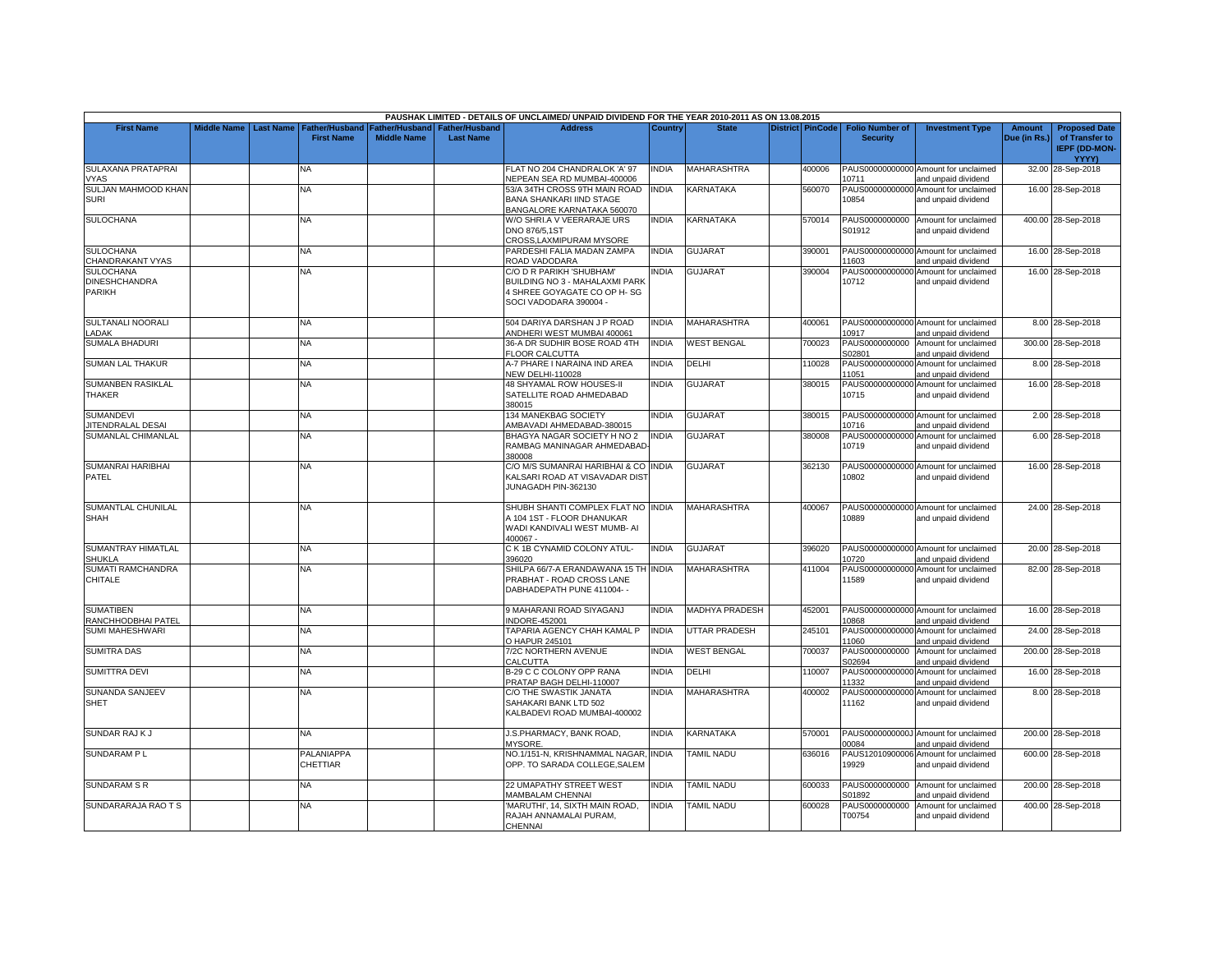|                                                 |                    |                  |                                            |                                      |                                           | PAUSHAK LIMITED - DETAILS OF UNCLAIMED/ UNPAID DIVIDEND FOR THE YEAR 2010-2011 AS ON 13.08.2015      |              |                       |                         |                                           |                                                             |                        |                                                                                |
|-------------------------------------------------|--------------------|------------------|--------------------------------------------|--------------------------------------|-------------------------------------------|------------------------------------------------------------------------------------------------------|--------------|-----------------------|-------------------------|-------------------------------------------|-------------------------------------------------------------|------------------------|--------------------------------------------------------------------------------|
| <b>First Name</b>                               | <b>Middle Name</b> | <b>Last Name</b> | <b>Father/Husband</b><br><b>First Name</b> | Father/Husband<br><b>Middle Name</b> | <b>Father/Husband</b><br><b>Last Name</b> | <b>Address</b>                                                                                       | Country      | <b>State</b>          | <b>District PinCode</b> | <b>Folio Number of</b><br><b>Security</b> | <b>Investment Type</b>                                      | Amount<br>Due (in Rs.) | <b>Proposed Date</b><br>of Transfer to<br><b>IEPF (DD-MON-</b><br><b>YYYY)</b> |
| <b>SUNDARDAS</b><br><b>GHANSHAMDAS NAGDEV</b>   |                    |                  | ΝA                                         |                                      |                                           | NOVELTY CLOTH STORES OUT<br>SIDE PREM DARVAJA AHMEDABAD-<br>380002                                   | india        | <b>GUJARAT</b>        | 380002                  | 10805                                     | PAUS00000000000 Amount for unclaimed<br>and unpaid dividend |                        | 16.00 28-Sep-2018                                                              |
| SUNDARI RAJAGOPAL                               |                    |                  | NA                                         |                                      |                                           | SAMPATH ARCADE' 45-58-7/5, FLAT INDIA<br>NO.201, 'SANTHOSH'<br>NARASIMHANAGAR<br>VISAKHAPATNAM       |              | ANDHRA PRADESH        | 530024                  | PAUS0000000000<br>S00738                  | Amount for unclaimed<br>and unpaid dividend                 |                        | 200.00 28-Sep-2018                                                             |
| SUNDER B SAMDANI                                |                    |                  | <b>NA</b>                                  |                                      |                                           | C/O JAGDISH R BALDI 6 OSWAL<br>COLONY JAMNAGAR                                                       | <b>INDIA</b> | <b>GUJARAT</b>        | 361005                  | S04913                                    | PAUS0000000000 Amount for unclaimed<br>and unpaid dividend  |                        | 200.00 28-Sep-2018                                                             |
| SUNDER P JHANGIANI                              |                    |                  | NA                                         |                                      |                                           | C/O SEMENTEX SPUN PIPE (P) LTD<br>MIRA DIST THANA PIN-401104                                         | <b>INDIA</b> | MAHARASHTRA           | 401104                  | 10895                                     | PAUS00000000000 Amount for unclaimed<br>and unpaid dividend |                        | 24.00 28-Sep-2018                                                              |
| SUNDERLAL VADILAL<br><b>SHAH</b>                |                    |                  | NA                                         |                                      |                                           | 13 CHANDRANAGAR SOCIETY<br>BEHIND NAJAR BAG BARODA<br>390001                                         | <b>INDIA</b> | <b>GUJARAT</b>        | 390001                  | 10628                                     | PAUS00000000000 Amount for unclaimed<br>and unpaid dividend |                        | 2.00 28-Sep-2018                                                               |
| <b>SUNIL J HINDOCHA</b>                         |                    |                  | <b>NA</b>                                  |                                      |                                           | B-21 DHANLAXMI SOCIETY ARYA<br>KANYA ROAD KARELI BAUG<br>VADODARA 390018                             | <b>INDIA</b> | <b>GUJARAT</b>        | 390018                  | 11462                                     | PAUS00000000000 Amount for unclaimed<br>and unpaid dividend |                        | 16.00 28-Sep-2018                                                              |
| <b>SUNIL KUMAR</b>                              |                    |                  | NA                                         |                                      |                                           | C/O ALEMBIC CHEMICALS WORKS<br>CO LTD 110 JAWAHAR LAL NEHRU<br><b>MARG AMBALA CANTT</b>              | <b>INDIA</b> | <b>HARYANA</b>        | 133001                  | S03417                                    | PAUS0000000000 Amount for unclaimed<br>and unpaid dividend  |                        | 200.00 28-Sep-2018                                                             |
| <b>SUNIL KUMAR DUTTA</b>                        |                    |                  | <b>NA</b>                                  |                                      |                                           | 47 JATINDRA MOHAN AVENUE<br>CALCUTTA                                                                 | <b>INDIA</b> | <b>WEST BENGAL</b>    | 700005                  | S02864                                    | PAUS0000000000 Amount for unclaimed<br>and unpaid dividend  |                        | 200.00 28-Sep-2018                                                             |
| SUNIL KUMAR LAKHOTIA                            |                    |                  | <b>T GANESH DAS</b><br><b>AKHOTIA</b>      |                                      |                                           | 24/A SHAKESPEARE SARANI<br>PARIJAAT 9TH FLOOR FLAT NO 94<br>CALCUTTA                                 | <b>INDIA</b> | <b>WEST BENGAL</b>    | 700017                  | 47861                                     | PAUSIN301250280 Amount for unclaimed<br>and unpaid dividend |                        | 16.00 28-Sep-2018                                                              |
| <b>SUNIL KUMAR PUROHIT</b>                      |                    |                  | NA                                         |                                      |                                           | 107 LAKSHMI APARTMENTS<br>NALGONDA 'X' ROAD'S MALAKPET<br>HYDERABAD                                  | <b>INDIA</b> | ANDHRA PRADESH        | 500036                  | S03157                                    | PAUS0000000000 Amount for unclaimed<br>and unpaid dividend  |                        | 600.00 28-Sep-2018                                                             |
| <b>SUNIL M</b>                                  |                    |                  | <b>NA</b>                                  |                                      |                                           | 165 SHANTI NIKETAN MAHENDRA<br>HILLS EASTMAREDPALLY<br>SECUNDRABAD 500026                            | <b>INDIA</b> | <b>ANDHRA PRADESH</b> | 500026                  | 11545                                     | PAUS00000000000 Amount for unclaimed<br>and unpaid dividend |                        | 32.00 28-Sep-2018                                                              |
| SUNIL N SHRIPURKAR                              |                    |                  | <b>NA</b>                                  |                                      |                                           | 217 SHANKAR NAGAR NAGPUR<br>440010                                                                   | <b>INDIA</b> | <b>MAHARASHTRA</b>    | 440010                  | 10807                                     | PAUS00000000000 Amount for unclaimed<br>and unpaid dividend |                        | 2.00 28-Sep-2018                                                               |
| SUNIL RAMESHCHANDRA<br><b>SHAH</b>              |                    |                  | NA.                                        |                                      |                                           | GOPAL BHUVAN 2ND FLOOR B B<br>S MARG GHATKOPAR (WEST)<br>MUMBAI-400086                               | <b>INDIA</b> | <b>MAHARASHTRA</b>    | 400086                  | 11146                                     | PAUS00000000000 Amount for unclaimed<br>and unpaid dividend |                        | 16.00 28-Sep-2018                                                              |
| <b>SUNIL SITARAM WAGH</b>                       |                    |                  | NA.                                        |                                      |                                           | KUVERJI DEVSHI CHAWL 2ND FL B INDIA<br>S ROAD OPP ZARAPKAR SHOW<br>ROOM DADAR W RLY MUMBAI<br>400028 |              | <b>MAHARASHTRA</b>    | 400028                  | 11173                                     | PAUS00000000000 Amount for unclaimed<br>and unpaid dividend |                        | 8.00 28-Sep-2018                                                               |
| <b>SUNITA</b>                                   |                    |                  | NA                                         |                                      |                                           | 1-1-274 CHIKADPALLY HYDERABAD INDIA                                                                  |              | <b>ANDHRA PRADESH</b> | 500020                  | S03175                                    | PAUS0000000000 Amount for unclaimed<br>and unpaid dividend  |                        | 200.00 28-Sep-2018                                                             |
| SUNITA AJIT GHOLKAR                             |                    |                  | <b>NA</b>                                  |                                      |                                           | A/5 SHILPA SANE GURUJI NAGAR<br>MULUND EAST MUMBAI                                                   | <b>INDIA</b> | <b>MAHARASHTRA</b>    | 400081                  | PAUS0000000000<br>S03785                  | Amount for unclaimed<br>and unpaid dividend                 |                        | 200.00 28-Sep-2018                                                             |
| <b>SUNITA GOSWAMI</b>                           |                    |                  | NA                                         |                                      |                                           | 2E/3 JHANDEWALAN EXTENSION<br>LINK ROAD NEW DELHI-110055                                             | <b>INDIA</b> | DELHI                 | 110055                  | PAUS00000000000<br>11032                  | Amount for unclaimed<br>and unpaid dividend                 |                        | 8.00 28-Sep-2018                                                               |
| <b>SUNITA JAIN</b>                              |                    |                  | <b>NA</b>                                  |                                      |                                           | C-Y/100 S D A HAUZ KHAS NEW<br>DLEHI 110016                                                          | <b>INDIA</b> | DELHI                 | 110016                  | 11244                                     | PAUS00000000000 Amount for unclaimed<br>and unpaid dividend |                        | 8.00 28-Sep-2018                                                               |
| SUNITA MAHENDRA<br>KHIMASIA                     |                    |                  | NA                                         |                                      |                                           | 2 SAUMYA FLATS ST XAVIERS<br>COLLEGE ROAD NAVRANGPURA<br>AHMEDABAD 380009                            | INDIA        | <b>GUJARAT</b>        | 380009                  | 11519                                     | PAUS00000000000 Amount for unclaimed<br>and unpaid dividend |                        | 8.00 28-Sep-2018                                                               |
| <b>SUNITA MUKESH</b><br>SHIVDASANI              |                    |                  | NA                                         |                                      |                                           | 8A/94 W E A KAROL BAGH NEW<br>DELHI-110005                                                           | <b>INDIA</b> | DELHI                 | 110005                  | 11054                                     | PAUS00000000000 Amount for unclaimed<br>and unpaid dividend |                        | 8.00 28-Sep-2018                                                               |
| <b>SUNITA PATHAK</b>                            |                    |                  | NA                                         |                                      |                                           | B-2/89 SAFDARJUNG ENCLAVE<br><b>NEW DELHI-110029</b>                                                 | <b>INDIA</b> | DELHI                 | 110029                  | 11250                                     | PAUS00000000000 Amount for unclaimed<br>and unpaid dividend |                        | 16.00 28-Sep-2018                                                              |
| <b>SUNITA PESWANI</b>                           |                    |                  | NA.                                        |                                      |                                           | 11 AMBAJI VIHAR (W) PLOT 48B<br>PESTOM SAGAR ROAD - 2 TILAK<br><b>NAGAR MUMBAI</b>                   | <b>INDIA</b> | <b>MAHARASHTRA</b>    | 400089                  | 41190                                     | PAUSIN301127154 Amount for unclaimed<br>and unpaid dividend |                        | 16.00 28-Sep-2018                                                              |
| <b>SUNITA</b><br><b>SHARADCHANDRA</b><br>WADKAR |                    |                  | NA                                         |                                      |                                           | F2-301 E F F JUMBODARSHAN HSG<br>SOCIETY KULDONGRI RD-2<br>ANDHERI EAST MUMBAI-400069                | <b>INDIA</b> | <b>MAHARASHTRA</b>    | 400069                  | 10809                                     | PAUS00000000000 Amount for unclaimed<br>and unpaid dividend |                        | 16.00 28-Sep-2018                                                              |
| SUNITA SHRIDHAR DATE                            |                    |                  | <b>NA</b>                                  |                                      |                                           | 4-1203. SAINATH HEIGHT CHS NR.<br>JAIN TEMPLE NEELAM NGR RD PH-<br>2 MULUND EASTMUMBAI               | <b>INDIA</b> | <b>MAHARASHTRA</b>    | 400081                  | 10723                                     | PAUS00000000000 Amount for unclaimed<br>and unpaid dividend |                        | 6.00 28-Sep-2018                                                               |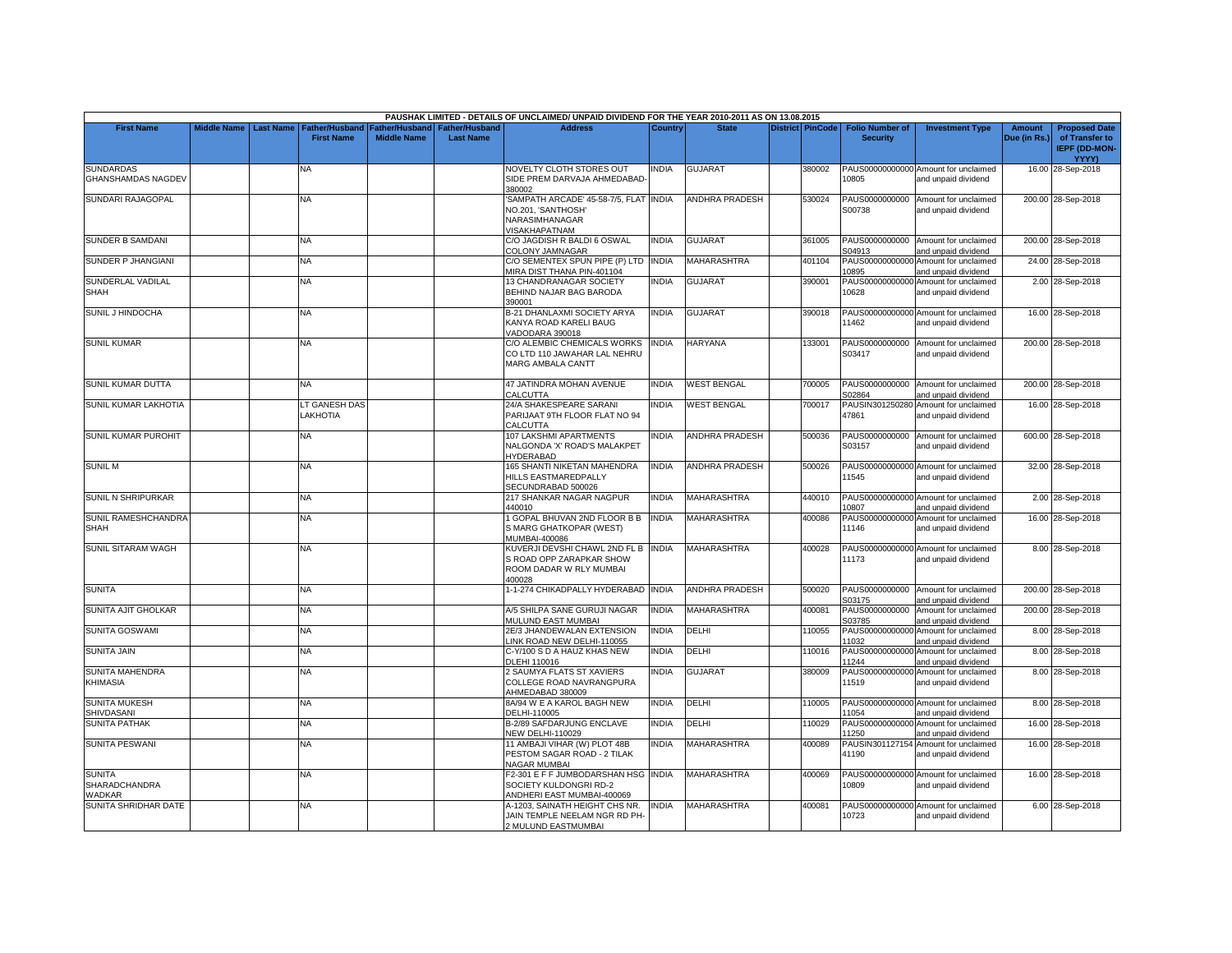|                                                 |                    |                  |                                            |                                      |                                           | PAUSHAK LIMITED - DETAILS OF UNCLAIMED/ UNPAID DIVIDEND FOR THE YEAR 2010-2011 AS ON 13.08.2015             |              |                       |                         |                                           |                                                             |                        |                                                                                |
|-------------------------------------------------|--------------------|------------------|--------------------------------------------|--------------------------------------|-------------------------------------------|-------------------------------------------------------------------------------------------------------------|--------------|-----------------------|-------------------------|-------------------------------------------|-------------------------------------------------------------|------------------------|--------------------------------------------------------------------------------|
| <b>First Name</b>                               | <b>Middle Name</b> | <b>Last Name</b> | <b>Father/Husband</b><br><b>First Name</b> | Father/Husband<br><b>Middle Name</b> | <b>Father/Husband</b><br><b>Last Name</b> | <b>Address</b>                                                                                              | Country      | <b>State</b>          | <b>District PinCode</b> | <b>Folio Number of</b><br><b>Security</b> | <b>Investment Type</b>                                      | Amount<br>Due (in Rs.) | <b>Proposed Date</b><br>of Transfer to<br><b>IEPF (DD-MON-</b><br><b>YYYY)</b> |
| <b>SUNITA SHRIKANT BHIDE</b>                    |                    |                  | N٨                                         |                                      |                                           | DATT KUTIR MUKADAM'S HOUSE<br>BEHIND G P O RAOPURA BARODA-<br>390001                                        | <b>INDIA</b> | <b>GUJARAT</b>        | 390001                  | 10810                                     | PAUS00000000000 Amount for unclaimed<br>and unpaid dividend |                        | 2.00 28-Sep-2018                                                               |
| <b>SUNKU</b><br>VENKATASUBBARAO<br><b>GUPTA</b> |                    |                  | NA                                         |                                      |                                           | 18/140 SESHUGARI STREET<br>PRODDATUR                                                                        | <b>INDIA</b> | <b>ANDHRA PRADESH</b> | 516360                  | PAUS0000000000<br>S01031                  | Amount for unclaimed<br>and unpaid dividend                 |                        | 200.00 28-Sep-2018                                                             |
| SURA REDDY KOVVURI                              |                    |                  | NA                                         |                                      |                                           | SRI SATYA MEDICAL & ELECTRICAL INDIA<br>STORES, RAYAVARAM VIA,<br>ANAPARTHI, (E.G.DT.)                      |              | <b>ANDHRA PRADESH</b> | 516129                  | S00892                                    | PAUS0000000000 Amount for unclaimed<br>and unpaid dividend  |                        | 200.00 28-Sep-2018                                                             |
| <b>SURABHI VARMA</b>                            |                    |                  | NA                                         |                                      |                                           | 47 NEW IDGAH COLONY AGRA                                                                                    | <b>INDIA</b> | UTTAR PRADESH         | 282001                  | 89923                                     | PAUS12010900027 Amount for unclaimed<br>and unpaid dividend |                        | 60.00 28-Sep-2018                                                              |
| SURAJI BAI AGRAWAL                              |                    |                  | NA.                                        |                                      |                                           | C/O MR C L AGRAWAL AGRAWAL<br>TALKIES P O ARANG DIST RAIPUR<br>493441                                       | <b>INDIA</b> | CHHATTISGARH          | 493441                  | 11106                                     | PAUS00000000000 Amount for unclaimed<br>and unpaid dividend |                        | 16.00 28-Sep-2018                                                              |
| <b>SUREKHA KOLE</b>                             |                    |                  | NA                                         |                                      |                                           | C/0 SANJAY V KOLE VISHVA<br>PRABHA PLOT NO.6 & 20 SAMATA<br><b>NAGAR LINK ROAD</b><br>PANDHARPURPANDHARPUR  | INDIA        | MAHARASHTRA           | 413304                  | S04057                                    | PAUS0000000000 Amount for unclaimed<br>and unpaid dividend  |                        | 200.00 28-Sep-2018                                                             |
| <b>SUREKHABEN</b><br>GOVINDBHAI PATEL           |                    |                  | NA                                         |                                      |                                           | HARIKRIPA NIVAS CHHANI BARODA INDIA<br>PIN-391740                                                           |              | GUJARAT               | 391740                  | 10811                                     | PAUS00000000000 Amount for unclaimed<br>and unpaid dividend |                        | 6.00 28-Sep-2018                                                               |
| SURENDER JIT SINGH                              |                    |                  | <b>NA</b>                                  |                                      |                                           | 29 P P N MARKET KANPUR-208001                                                                               | <b>INDIA</b> | <b>UTTAR PRADESH</b>  | 208001                  | 11203                                     | PAUS00000000000 Amount for unclaimed<br>and unpaid dividend |                        | 8.00 28-Sep-2018                                                               |
| SURENDRA CHIMANBHAI<br>AMIN                     |                    |                  | NA                                         |                                      |                                           | 131 MAHAJAN CO-OP HOUSING<br>SOCIETY FATEHGUNJ BARODA-<br>390002                                            | <b>INDIA</b> | <b>GUJARAT</b>        | 390002                  | 10852                                     | PAUS00000000000 Amount for unclaimed<br>and unpaid dividend |                        | 16.00 28-Sep-2018                                                              |
| SURENDRA CHIMANLAL<br>PARIKH                    |                    |                  | NA                                         |                                      |                                           | <b>GHANTIADA GHADIALI POLE</b><br>BARODA-390001                                                             | <b>INDIA</b> | GUJARAT               | 390001                  | 11347                                     | PAUS00000000000 Amount for unclaimed<br>and unpaid dividend |                        | 2.00 28-Sep-2018                                                               |
| SURENDRA CHOHAN                                 |                    |                  | NΑ                                         |                                      |                                           | 504 MURLIDHAR APARTMENT NR<br>NEHRUNAGAR AMBAWADI<br>AHMEDABAD                                              | <b>INDIA</b> | GUJARAT               | 380015                  | PAUS0000000000<br>S02259                  | Amount for unclaimed<br>and unpaid dividend                 |                        | 300.00 28-Sep-2018                                                             |
| SURENDRA KUMAR                                  |                    |                  | NA.                                        |                                      |                                           | C/O SUNIL KHANDELWAL 526<br>KUCHA PATI RAM DELHI 110006                                                     | <b>INDIA</b> | DELHI                 | 110006                  | 11399                                     | PAUS00000000000 Amount for unclaimed<br>and unpaid dividend |                        | 8.00 28-Sep-2018                                                               |
| <b>SURENDRA TAPSE</b>                           |                    |                  | NA                                         |                                      |                                           | AMAR CHHAYA G-5 GADITAL<br>HADAPSAR PUNE                                                                    | <b>INDIA</b> | <b>MAHARASHTRA</b>    | 411028                  | PAUS0000000000<br>S04068                  | Amount for unclaimed<br>and unpaid dividend                 |                        | 600.00 28-Sep-2018                                                             |
| SURENDRAKUMAR<br>KAGOLANU VENKATA               |                    |                  | NA                                         |                                      |                                           | 9-1-11/13 MARUTHI NAGAR,<br>BHIMAVARAM 534203, W G<br>DISTRICT, ANDHRA PRADESH                              | <b>INDIA</b> | ANDHRA PRADESH        | 534203                  | PAUS0000000000<br>S04746                  | Amount for unclaimed<br>and unpaid dividend                 |                        | 400.00 28-Sep-2018                                                             |
| <b>SURESH BABU V</b>                            |                    |                  | NA.                                        |                                      |                                           | 56 V TH B CROSS TRIVENI ROAD<br>YESWANTHPUR BANGALORE                                                       | <b>INDIA</b> | KARNATAKA             | 560022                  | S02360                                    | PAUS0000000000 Amount for unclaimed<br>and unpaid dividend  |                        | 200.00 28-Sep-2018                                                             |
| <b>SURESH BIJJARGI</b>                          |                    |                  | NA                                         |                                      |                                           | MANGALWAR PETH POST TALUKA<br>JAT DIST SANGLI                                                               | <b>INDIA</b> | MAHARASHTRA           | 416404                  | PAUS0000000000<br>S04067                  | Amount for unclaimed<br>and unpaid dividend                 |                        | 200.00 28-Sep-2018                                                             |
| SURESH CHANDRA<br>TANDON                        |                    |                  | <b>BHAKTA</b><br>CAHNDRA<br><b>TANDON</b>  |                                      |                                           | 111/311 HARSH NAGAR KANPUR                                                                                  | <b>INDIA</b> | <b>UTTAR PRADESH</b>  | 208012                  | 18775                                     | PAUSIN301557105 Amount for unclaimed<br>and unpaid dividend |                        | 8.00 28-Sep-2018                                                               |
| SURESH DULLABHRAM<br><b>/AKHARIA</b>            |                    |                  | NА                                         |                                      |                                           | C/O B G VAKHARIA & CO 155<br>NAGDEVI STREET MUMBAI 400003                                                   | INDIA        | MAHARASHTRA           | 400003                  | 10619                                     | PAUS00000000000 Amount for unclaimed<br>and unpaid dividend |                        | 16.00 28-Sep-2018                                                              |
| SURESH GOVINDLAL<br>SHAH                        |                    |                  | NΑ                                         |                                      |                                           | MAMA'S POLE RAOPURA BARODA<br>390001                                                                        | <b>INDIA</b> | GUJARAT               | 390001                  | 10642                                     | PAUS00000000000 Amount for unclaimed<br>and unpaid dividend |                        | 2.00 28-Sep-2018                                                               |
| <b>SURESH JAIN</b>                              |                    |                  | NA.                                        |                                      |                                           | C 2 ROOM NO 32 4TH FLR MANIYAR<br>BLDG TARDEO RD MUMBAI 400034                                              | <b>INDIA</b> | <b>MAHARASHTRA</b>    | 400034                  | 11581                                     | PAUS00000000000 Amount for unclaimed<br>and unpaid dividend |                        | 8.00 28-Sep-2018                                                               |
| <b>SURESH KAKKAR</b>                            |                    |                  | NA.                                        |                                      |                                           | E-20 G K ENCLAVE II NEW DELHI-<br>10046                                                                     | <b>INDIA</b> | DELHI                 | 110046                  | 10986                                     | PAUS00000000000 Amount for unclaimed<br>and unpaid dividend |                        | 8.00 28-Sep-2018                                                               |
| SURESH KANCHANLAL<br><b>IODI</b>                |                    |                  | NA                                         |                                      |                                           | DESAI SHERI BAVA MADHI'S LANE<br>BARODA-390001                                                              | <b>INDIA</b> | <b>GUJARAT</b>        | 390001                  | 10812                                     | PAUS00000000000 Amount for unclaimed<br>and unpaid dividend |                        | 2.00 28-Sep-2018                                                               |
| <b>SURESH KUMAR GUPTA</b>                       |                    |                  | NA                                         |                                      |                                           | C/O UMRAO PRASAD GUPTA & CO<br>SHARE BROKER STOCK<br>EXCHANGE BLDG ASAF ALI ROAD<br><b>NEW DELHI-110002</b> | <b>INDIA</b> | DELHI                 | 110002                  | PAUS00000000000<br>11360                  | Amount for unclaimed<br>and unpaid dividend                 |                        | 8.00 28-Sep-2018                                                               |
| <b>SURESH KUMAR GUPTA</b>                       |                    |                  | NA                                         |                                      |                                           | HOUSE NO-700, BABA KHARAM<br>SINGH MARG NEAR NEW DELHI<br>G.P.O., NEW DELHI                                 | INDIA        | DELHI                 | 110001                  | S01428                                    | PAUS0000000000 Amount for unclaimed<br>and unpaid dividend  |                        | 200.00 28-Sep-2018                                                             |
| SURESH KUMAR P                                  |                    |                  | NA                                         |                                      |                                           | M/S. PUSHAK METALS D-3/1, PVR<br>ROAD BANGALORE                                                             | <b>INDIA</b> | KARNATAKA             | 560010                  | S02075                                    | PAUS0000000000 Amount for unclaimed<br>and unpaid dividend  |                        | 100.00 28-Sep-2018                                                             |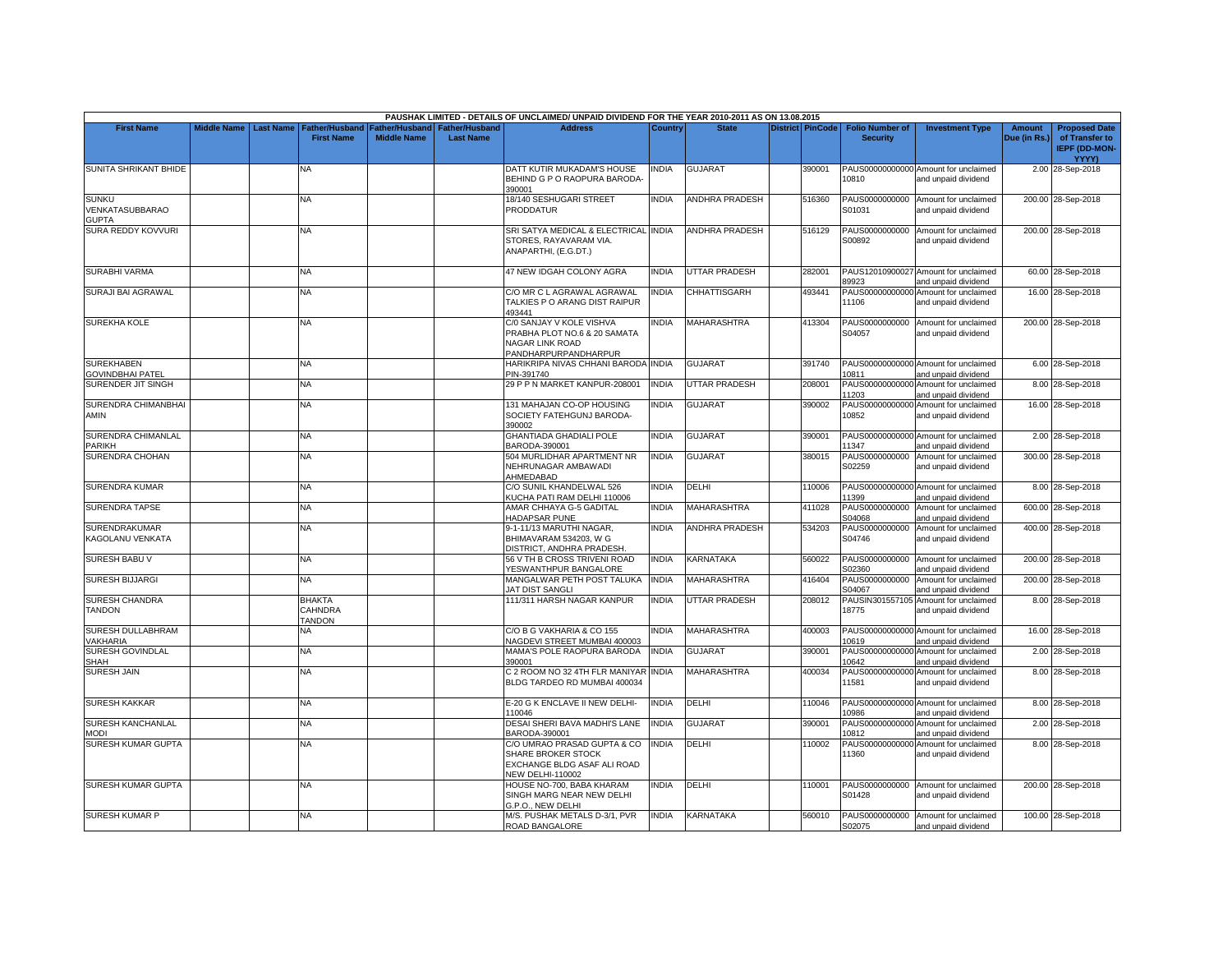|                                                   |                         |                                            |                    |                                                     | PAUSHAK LIMITED - DETAILS OF UNCLAIMED/ UNPAID DIVIDEND FOR THE YEAR 2010-2011 AS ON 13.08.2015   |                |                       |                         |                                           |                                                             |                               |                                                                                |
|---------------------------------------------------|-------------------------|--------------------------------------------|--------------------|-----------------------------------------------------|---------------------------------------------------------------------------------------------------|----------------|-----------------------|-------------------------|-------------------------------------------|-------------------------------------------------------------|-------------------------------|--------------------------------------------------------------------------------|
| <b>First Name</b>                                 | Middle Name   Last Name | <b>Father/Husband</b><br><b>First Name</b> | <b>Middle Name</b> | Father/Husband I Father/Husband<br><b>Last Name</b> | <b>Address</b>                                                                                    | <b>Country</b> | <b>State</b>          | <b>District PinCode</b> | <b>Folio Number of</b><br><b>Security</b> | <b>Investment Type</b>                                      | <b>Amount</b><br>Due (in Rs.) | <b>Proposed Date</b><br>of Transfer to<br><b>IEPF (DD-MON-</b><br><b>YYYY)</b> |
| <b>SURESH KUMBAR</b>                              |                         | NA                                         |                    |                                                     | <b>ADARSH PATHOLOGY</b><br>LABORATORY RAMDRUG DIST<br><b>BELGAUM</b>                              | INDIA          | KARNATAKA             | 591123                  | S02481                                    | PAUS0000000000 Amount for unclaimed<br>and unpaid dividend  |                               | 200.00 28-Sep-2018                                                             |
| <b>SURESH M P</b>                                 |                         | <b>NA</b>                                  |                    |                                                     | D NO 1 8TH MAIN S J H ROAD<br>/IDYARANYAPURAM MYSORE                                              | <b>INDIA</b>   | KARNATAKA             | 570008                  | S02497                                    | PAUS0000000000 Amount for unclaimed<br>and unpaid dividend  |                               | 300.00 28-Sep-2018                                                             |
| <b>SURESH MAHADEV</b><br><b>BATAVALE</b>          |                         | NA.                                        |                    |                                                     | KUVERJI DEVSHI CHAWL 2ND<br>FLOOR B S ROAD OPP ZARAPKAR<br>SHOW ROOM DADAR W RLY<br>MUMBAI 400028 | INDIA          | MAHARASHTRA           | 400028                  | 11171                                     | PAUS00000000000 Amount for unclaimed<br>and unpaid dividend |                               | 8.00 28-Sep-2018                                                               |
| <b>SURESH SHAH</b>                                |                         | NA                                         |                    |                                                     | 4-A MANGALDEEP HOUSING INSIDE INDIA<br>TAGOR NAGA OLD PADRA ROAD<br><b>/ADODARA</b>               |                | <b>GUJARAT</b>        | 390015                  | PAUS0000000000<br>S04315                  | Amount for unclaimed<br>and unpaid dividend                 |                               | 200.00 28-Sep-2018                                                             |
| SURESH SINGRU                                     |                         | <b>NA</b>                                  |                    |                                                     | SRIRAM 138 SURENDRANAGAR<br><b>NAGPUR</b>                                                         | <b>INDIA</b>   | <b>MAHARASHTRA</b>    | 440015                  | S03721                                    | PAUS0000000000 Amount for unclaimed<br>and unpaid dividend  |                               | 200.00 28-Sep-2018                                                             |
| <b>SURESH SITARAMJI</b><br><b>GADODIA</b>         |                         | <b>NA</b>                                  |                    |                                                     | C/O 2ND FLOOR SHIVNERI BLDG<br>SHIVAJINAGAR AT & PO PARBHANI<br>M <sub>S</sub>                    | <b>NDIA</b>    | <b>MAHARASHTRA</b>    | 421103                  | 10913                                     | PAUS00000000000 Amount for unclaimed<br>and unpaid dividend |                               | 8.00 28-Sep-2018                                                               |
| <b>SURESHBHAI</b><br>CHANDULAL KAPADIA            |                         | <b>NA</b>                                  |                    |                                                     | 601 BULBUL TARANG 414-A 14TH<br>ROAD KHAR WESTMUMBAI                                              | <b>NDIA</b>    | <b>MAHARASHTRA</b>    | 400053                  | 10813                                     | PAUS00000000000 Amount for unclaimed<br>and unpaid dividend |                               | 32.00 28-Sep-2018                                                              |
| SURESHBHAI D PATEL                                |                         | <b>NA</b>                                  |                    |                                                     | AT & PO KARENA TAL AMOD DIST<br><b>BHARUCH</b>                                                    | <b>INDIA</b>   | <b>GUJARAT</b>        | 392001                  | 11568                                     | PAUS00000000000 Amount for unclaimed<br>and unpaid dividend |                               | 32.00 28-Sep-2018                                                              |
| <b>SURESHCHANDRA</b><br><b>JAYANTILAL DOSHI</b>   |                         | <b>NA</b>                                  |                    |                                                     | C/O AMBICA FERTILISER S T ROAD INDIA<br>IDAR DIST SABARKANTHA PIN-<br>383430                      |                | <b>GUJARAT</b>        | 383430                  | 10814                                     | PAUS00000000000 Amount for unclaimed<br>and unpaid dividend |                               | 2.00 28-Sep-2018                                                               |
| <b>SURESHCHANDRA</b><br><b>NARAYANPRASAD RANA</b> |                         | <b>NA</b>                                  |                    |                                                     | DESAIWADA CHHELA FALIA DAHOD INDIA<br>DIST PANCHMAHALS 389151                                     |                | <b>GUJARAT</b>        | 389151                  | 10866                                     | PAUS00000000000 Amount for unclaimed<br>and unpaid dividend |                               | 10.00 28-Sep-2018                                                              |
| <b>SURESHCHANDRA</b><br>RAOJIBHAI PATEL           |                         | <b>NA</b>                                  |                    |                                                     | 15 NUTAN SOCIETY BHAIKAKA<br>ROAD VALLABH VIDYANAGAR-<br>388120                                   | <b>NDIA</b>    | <b>GUJARAT</b>        | 388120                  | 10636                                     | PAUS00000000000 Amount for unclaimed<br>and unpaid dividend |                               | 2.00 28-Sep-2018                                                               |
| <b>SURINDER KAUR</b>                              |                         | NA                                         |                    |                                                     | <b>BUDH SINGH KARTAR SINGH 2406</b><br>HARDHIAN SINGH ROAD KAROL<br>BHAGH NEW DELHI-110005        | NDIA           | DELHI                 | 110005                  | 11233                                     | PAUS00000000000 Amount for unclaimed<br>and unpaid dividend |                               | 8.00 28-Sep-2018                                                               |
| <b>SURINDER KAUR</b>                              |                         | <b>NA</b>                                  |                    |                                                     | 40-D GEWA APARTMENTS VIKA<br>PURI NEW DELHI 110018                                                | <b>INDIA</b>   | DELHI                 | 110018                  | 11025                                     | PAUS00000000000 Amount for unclaimed<br>and unpaid dividend |                               | 8.00 28-Sep-2018                                                               |
| <b>SURINDER KUMAR</b><br>CHOPRA                   |                         | NA.                                        |                    |                                                     | B-14 MOTI NAGAR NEW DELHI-<br>110015                                                              | NDIA           | delhi                 | 110015                  | 11017                                     | PAUS00000000000 Amount for unclaimed<br>and unpaid dividend |                               | 8.00 28-Sep-2018                                                               |
| <b>SURINDER KUMAR</b><br><b>DHUPER</b>            |                         | <b>NA</b>                                  |                    |                                                     | C-1796. SHUSHANT LOK PHASE-1.<br>GURGAON HARYANA-122001                                           | <b>INDIA</b>   | <b>HARYANA</b>        | 122001                  | 11363                                     | PAUS00000000000 Amount for unclaimed<br>and unpaid dividend |                               | 8.00 28-Sep-2018                                                               |
| SURINDER LAL<br><b>KHAZANCHI</b>                  |                         | NA                                         |                    |                                                     | H NO 3514 LALMAN STREET DARYA<br>GUNJ NEW DELHI-110002                                            | <b>INDIA</b>   | DELHI                 | 110002                  | PAUS00000000000<br>11008                  | Amount for unclaimed<br>and unpaid dividend                 |                               | 8.00 28-Sep-2018                                                               |
| <b>SURINDER MOHAN</b><br><b>BUDHRAJA</b>          |                         | <b>KESAR DAS</b><br><b>BUDHRAJA</b>        |                    |                                                     | 108-B. GH-10 SUNDER<br>APARTMENTS PASCHIM VIHAR<br>NEW DELHI                                      | <b>NDIA</b>    | DELHI                 | 110087                  | 23197                                     | PAUSIN302620100 Amount for unclaimed<br>and unpaid dividend |                               | 8.00 28-Sep-2018                                                               |
| <b>SURINDER SINGH</b>                             |                         | <b>NA</b>                                  |                    |                                                     | C-1/343 YAMUNA VIHAR DELHI<br>10053                                                               | <b>NDIA</b>    | DELHI                 | 110053                  | 11327                                     | PAUS00000000000 Amount for unclaimed<br>and unpaid dividend |                               | 16.00 28-Sep-2018                                                              |
| SURINDER SINGH G<br><b>BHATIA</b>                 |                         | NA                                         |                    |                                                     | C/O JANTA ROAD LINES<br>26.AHMEDABAD WARE - HOUSING<br>NAROL CHAR RASTA AHMEDABAD<br>3824-05-     | INDIA          | <b>GUJARAT</b>        | 382405                  | 11494                                     | PAUS00000000000 Amount for unclaimed<br>and unpaid dividend |                               | 32.00 28-Sep-2018                                                              |
| <b>SURJEET KAUR</b>                               |                         | NA                                         |                    |                                                     | C/O LT COL LAKHA SINGH VSM<br>ARMY HQ PROVOST UNIT RED<br><b>FORT DELHI-110006</b>                | india          | DELHI                 | 110006                  | 11007                                     | PAUS00000000000 Amount for unclaimed<br>and unpaid dividend |                               | 8.00 28-Sep-2018                                                               |
| <b>SURKSHA RANI</b>                               |                         | NA                                         |                    |                                                     | 2/5 PANT NAGAR JANGPURA NEW<br><b>DELHI 110014</b>                                                | INDIA          | DELHI                 | 110014                  | 11423                                     | PAUS00000000000 Amount for unclaimed<br>nd unpaid dividend  |                               | 8.00 28-Sep-2018                                                               |
| <b>SURYA BAI</b>                                  |                         | NA                                         |                    |                                                     | C/O.JEEVAN MEDL. HALL GAJWEL<br>DIST.MEDAK (A.P)                                                  | <b>INDIA</b>   | <b>ANDHRA PRADESH</b> | 502110                  | PAUS0000000000<br>S00275                  | Amount for unclaimed<br>and unpaid dividend                 |                               | 200.00 28-Sep-2018                                                             |
| <b>SURYA H PATEL</b>                              |                         | NA                                         |                    |                                                     | G/120 ALEMBIC GLASS COLONY<br><b>BARODA 390003</b>                                                | <b>INDIA</b>   | <b>GUJARAT</b>        | 390003                  | 11585                                     | PAUS00000000000 Amount for unclaimed<br>and unpaid dividend |                               | 16.00 28-Sep-2018                                                              |
| <b>SURYA H PATEL</b>                              |                         | <b>NA</b>                                  |                    |                                                     | G/120 ALEMBIC GLASS COLONY<br>ALEMBIC ROAD VADODARA                                               | <b>NDIA</b>    | <b>GUJARAT</b>        | 390003                  | PAUS0000000000<br>S04584                  | Amount for unclaimed<br>and unpaid dividend                 |                               | 200.00 28-Sep-2018                                                             |
| SURYAKANT CHANDULAL<br><b>DESAI</b>               |                         | <b>NA</b>                                  |                    |                                                     | "GOVIND KUNJ" FLAT NO 203/204<br>2ND FLOOR LAJPATRAI ROAD VILE<br>PARLE WEST MUMBAI 400056        | <b>INDIA</b>   | <b>MAHARASHTRA</b>    | 400056                  | 10729                                     | PAUS00000000000 Amount for unclaimed<br>and unpaid dividend |                               | 6.00 28-Sep-2018                                                               |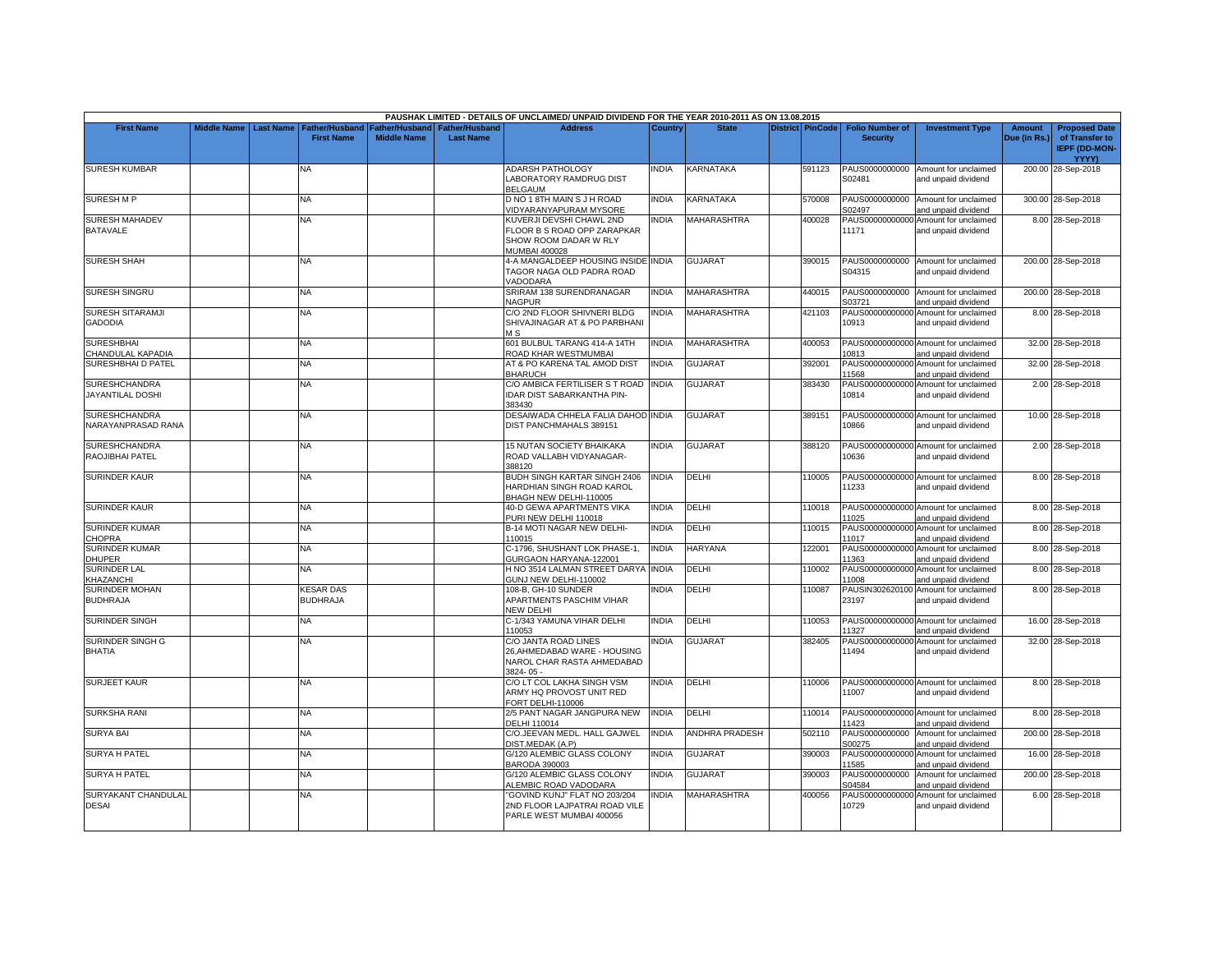|                                                         |  |                                                               |                                      |                                           | PAUSHAK LIMITED - DETAILS OF UNCLAIMED/ UNPAID DIVIDEND FOR THE YEAR 2010-2011 AS ON 13.08.2015   |              |                       |                         |                                           |                                                                                    |                        |                                                                         |
|---------------------------------------------------------|--|---------------------------------------------------------------|--------------------------------------|-------------------------------------------|---------------------------------------------------------------------------------------------------|--------------|-----------------------|-------------------------|-------------------------------------------|------------------------------------------------------------------------------------|------------------------|-------------------------------------------------------------------------|
| <b>First Name</b>                                       |  | Middle Name   Last Name   Father/Husband<br><b>First Name</b> | Father/Husband<br><b>Middle Name</b> | <b>Father/Husband</b><br><b>Last Name</b> | <b>Address</b>                                                                                    | Country      | <b>State</b>          | <b>District PinCode</b> | <b>Folio Number of</b><br><b>Security</b> | <b>Investment Type</b>                                                             | Amount<br>Due (in Rs.) | <b>Proposed Date</b><br>of Transfer to<br><b>IEPF (DD-MON-</b><br>YYYY) |
| <b>SURYAKANT</b>                                        |  | ΝA                                                            |                                      |                                           | 20 GAYATRI NAGAR NEAR ABHAI                                                                       | <b>INDIA</b> | <b>GUJARAT</b>        | 390004                  |                                           | PAUS00000000000 Amount for unclaimed                                               |                        | 2.00 28-Sep-2018                                                        |
| CHIMANBHAI PATEL<br><b>SURYAKANT</b><br>DATTATRAYA GORE |  | NA                                                            |                                      |                                           | NAGAR GORWA BARODA 390004<br>RUKHMINI BHUVAN 3RD FLOOR<br>KHADILKAR ROAD GIRGAUM<br>MUMBAI-400004 | <b>INDIA</b> | <b>MAHARASHTRA</b>    | 400004                  | 10640<br>10731                            | and unpaid dividend<br>PAUS00000000000 Amount for unclaimed<br>and unpaid dividend |                        | 16.00 28-Sep-2018                                                       |
| <b>SURYAKANT</b><br><b>HARGOVINDDAS PATEL</b>           |  | <b>NA</b>                                                     |                                      |                                           | AT KOTVALIYAPURA P O & TA<br>CHANASMA DIST MEHSANA PIN-<br>384220                                 | <b>INDIA</b> | <b>GUJARAT</b>        | 384220                  | 10816                                     | PAUS00000000000 Amount for unclaimed<br>and unpaid dividend                        |                        | 6.00 28-Sep-2018                                                        |
| SURYANARAYANA<br><b>KARMACHETTY</b>                     |  | <b>NA</b>                                                     |                                      |                                           | 'RATNA" 46, SREENAGAR COLONY, INDIA<br><b>HYDERABAD</b>                                           |              | <b>ANDHRA PRADESH</b> | 500873                  | S00740                                    | PAUS0000000000 Amount for unclaimed<br>and unpaid dividend                         |                        | 400.00 28-Sep-2018                                                      |
| <b>SUSEELA UDATHA</b>                                   |  | NA                                                            |                                      |                                           | W/O U.RAMATULASAIAH C/O MADD<br>SAMBASIVA RAO H.NO.5-37-<br>74.4/9.BRODIPET                       | <b>INDIA</b> | <b>NDHRA PRADESH</b>  | 522002                  | PAUS0000000000<br>S04729                  | Amount for unclaimed<br>and unpaid dividend                                        |                        | 200.00 28-Sep-2018                                                      |
| <b>SUSHIL KUMAR</b>                                     |  | <b>NA</b>                                                     |                                      |                                           | FLAT NO 10-A SUPRIYA<br><b>APARTMENTS POCKET A-4</b><br>PASCHIM VIHAR NEW DELHI 110063            | <b>INDIA</b> | DELHI                 | 110063                  | 11242                                     | PAUS00000000000 Amount for unclaimed<br>and unpaid dividend                        |                        | 8.00 28-Sep-2018                                                        |
| SUSHILA BHANUBHAI<br>MEHTA                              |  | NA.                                                           |                                      |                                           | QRT NO 164/9 SECTOR NO 17<br>GANDHINAGAR-382017                                                   | <b>INDIA</b> | <b>GUJARAT</b>        | 382017                  | 10860                                     | PAUS00000000000 Amount for unclaimed<br>and unpaid dividend                        |                        | 6.00 28-Sep-2018                                                        |
| SUSHILA DEVI                                            |  | NA                                                            |                                      |                                           | C/O SRI PRADEEP POTDAR 57<br>NEHRU NAGAR AGRA                                                     | INDIA        | UTTAR PRADESH         | 282002                  | PAUS00000000000<br>11316                  | Amount for unclaimed<br>and unpaid dividend                                        |                        | 18.00 28-Sep-2018                                                       |
| SUSHILA DHINGRA                                         |  | NA.                                                           |                                      |                                           | 6082 SADAR BAZAR BARI MARKET<br>DELHI-110006                                                      | <b>INDIA</b> | DELHI                 | 110006                  | 11000                                     | PAUS00000000000 Amount for unclaimed<br>and unpaid dividend                        |                        | 24.00 28-Sep-2018                                                       |
| SUSHILA GULEECHA                                        |  | <b>NA</b>                                                     |                                      |                                           | P.B.1831, NO.3, II MAIN ROAD<br>CHAMRAJPET BANGALORE                                              | <b>INDIA</b> | <b>KARNATAKA</b>      | 560018                  | PAUS0000000000<br>S05451                  | Amount for unclaimed<br>and unpaid dividend                                        |                        | 100.00 28-Sep-2018                                                      |
| SUSHILA KAPURCHAND<br>PARMAR                            |  | NA                                                            |                                      |                                           | 2-D/24 TAXIMEN SOCIETY L B S<br>MARG KURLA MUMBAI 400070                                          | INDIA        | MAHARASHTRA           | 400070                  | PAUS00000000000<br>11543                  | Amount for unclaimed<br>and unpaid dividend                                        |                        | 8.00 28-Sep-2018                                                        |
| <b>SUSHILA RANJAN</b>                                   |  | <b>NA</b>                                                     |                                      |                                           | 3/31 TILAK NAGAR NEW DELHI-<br>110018                                                             | <b>INDIA</b> | DELHI                 | 110018                  | 11213                                     | PAUS00000000000 Amount for unclaimed<br>and unpaid dividend                        |                        | 8.00 28-Sep-2018                                                        |
| <b>SUSHILA SHARMA</b>                                   |  | NA.                                                           |                                      |                                           | HOUSE NO 1402 GALI MUSBBIRON<br>CHANKYA MA- RG SUBASH CHOWK<br>JAIPUR 302002 - -                  | <b>INDIA</b> | RAJASTHAN             | 302002                  | PAUS00000000000<br>11365                  | Amount for unclaimed<br>and unpaid dividend                                        |                        | 16.00 28-Sep-2018                                                       |
| <b>SUSHILA TAYAL</b>                                    |  | NA.                                                           |                                      |                                           | S R INVESTMENT 88 HANUMAN<br>ANE SITABURDI NAGPUR 440012                                          | <b>INDIA</b> | <b>MAHARASHTRA</b>    | 440012                  | 11621                                     | PAUS00000000000 Amount for unclaimed<br>and unpaid dividend                        |                        | 16.00 28-Sep-2018                                                       |
| SUSHILA YOGESHBHAI<br><b>ANDYA</b>                      |  | NA                                                            |                                      |                                           | B NO 70/E/1087 SAHIJPUR BOGA<br>KRISHNANAGAR AHMEDABAD                                            | INDIA        | <b>GUJARAT</b>        | 382345                  | 11412                                     | PAUS00000000000 Amount for unclaimed<br>and unpaid dividend                        |                        | 10.00 28-Sep-2018                                                       |
| SUSHILKUMAR KOTHARI                                     |  | NA.                                                           |                                      |                                           | ASSOCIATED BEARING CORPN 16/A INDIA<br>3RD FLR LOHANA BLDG RAOPURA<br>BARODA 390001               |              | <b>GUJARAT</b>        | 390001                  | 11518                                     | PAUS00000000000 Amount for unclaimed<br>and unpaid dividend                        |                        | 2.00 28-Sep-2018                                                        |
| <b>SUSHMA GUPTA</b>                                     |  | <b>NA</b>                                                     |                                      |                                           | C/O UPENDRA GUPTA H NO 170<br>GALI BARDOOB WALI AJMERI GATE<br>DELHI-110006                       | <b>INDIA</b> | <b>DELHI</b>          | 110006                  | 11002                                     | PAUS00000000000 Amount for unclaimed<br>and unpaid dividend                        |                        | 8.00 28-Sep-2018                                                        |
| <b>SUSHMA MOHTA</b>                                     |  | <b>NA</b>                                                     |                                      |                                           | C/O MR RAVI DUJARI 303."ANAND-<br>JYOTI" 41, NETAJI SUBHASH ROAD<br><b>KOLKATA</b>                | <b>INDIA</b> | <b>WEST BENGAL</b>    | 700001                  | 11117                                     | PAUS00000000000 Amount for unclaimed<br>and unpaid dividend                        |                        | 16.00 28-Sep-2018                                                       |
| SUSHMA YESHWANT<br>CHITALE                              |  | LATE DR<br>YESHWANT S<br>CHITALE                              |                                      |                                           | B 111 NEETI BAGH ANDREWS GUNJ INDIA<br>GULMOHAR PARK NEW DELHI                                    |              | DELHI                 | 110049                  | 90856                                     | PAUSIN300360222 Amount for unclaimed<br>and unpaid dividend                        |                        | 6.00 28-Sep-2018                                                        |
| SUSHMITHA R SAKALA                                      |  | NA                                                            |                                      |                                           | RAVI CLINIC 372 50 FEET ROAD<br>HANUMANTHA NAGAR BANGALORE                                        | <b>INDIA</b> | KARNATAKA             | 560019                  | S02542                                    | PAUS0000000000 Amount for unclaimed<br>and unpaid dividend                         |                        | 200.00 28-Sep-2018                                                      |
| SUSILAN V                                               |  | NA.                                                           |                                      |                                           | <b>73.SUBBAIAH MUDALIAR STREET</b><br>COIMBATORE TAMILNADU                                        | <b>INDIA</b> | <b>TAMIL NADU</b>     | 641001                  | PAUS0000000000<br>S01433                  | Amount for unclaimed<br>and unpaid dividend                                        |                        | 200.00 28-Sep-2018                                                      |
| <b>SUVARNA R</b>                                        |  | <b>NA</b>                                                     |                                      |                                           | 511/A, VEENE SESHANNA ROAD, IV INDIA<br>CROSS, K.R.MOHALLA, MYSORE                                |              | KARNATAKA             | 570001                  | PAUS0000000000<br>R00213                  | Amount for unclaimed<br>and unpaid dividend                                        |                        | 200.00 28-Sep-2018                                                      |
| SUVARNA RAJPAL BAGI                                     |  | NΑ                                                            |                                      |                                           | 25/666 2ND FLOOR RAJAT CHS LTD INDIA<br>NEHRU NAGAR KURLA EAST<br>MUMBAI                          |              | <b>MAHARASHTRA</b>    | 400024                  | 90255                                     | PAUSIN300757105 Amount for unclaimed<br>and unpaid dividend                        |                        | 24.00 28-Sep-2018                                                       |
| <b>SUVARNABEN</b><br>PRIYAKANT PARIKH                   |  | NΑ                                                            |                                      |                                           | PATOLIA POLE GHADIALI POLE<br>MANDVI BARODA 390001                                                | <b>INDIA</b> | <b>GUJARAT</b>        | 390001                  | 11437                                     | PAUS00000000000 Amount for unclaimed<br>and unpaid dividend                        |                        | 6.00 28-Sep-2018                                                        |
| <b>SUVARNAKUMARI</b><br>/ICTOR                          |  | NA                                                            |                                      |                                           | 12, THIRUCHENDUR ROAD,<br>PALAYAMKOTTAI, TAMIL NADU                                               | <b>INDIA</b> | <b>TAMIL NADU</b>     | 627002                  | PAUS0000000000<br>300747                  | Amount for unclaimed<br>and unpaid dividend                                        |                        | 4000.00 28-Sep-2018                                                     |
| SWAMI ALIAS BABURAO<br><b>G NEGINHAL</b>                |  | NA.                                                           |                                      |                                           | 93 MEHABOOBNAGAR HUBLI-<br>580020                                                                 | <b>INDIA</b> | <b>KARNATAKA</b>      | 580020                  | 10822                                     | PAUS00000000000 Amount for unclaimed<br>and unpaid dividend                        |                        | 66.00 28-Sep-2018                                                       |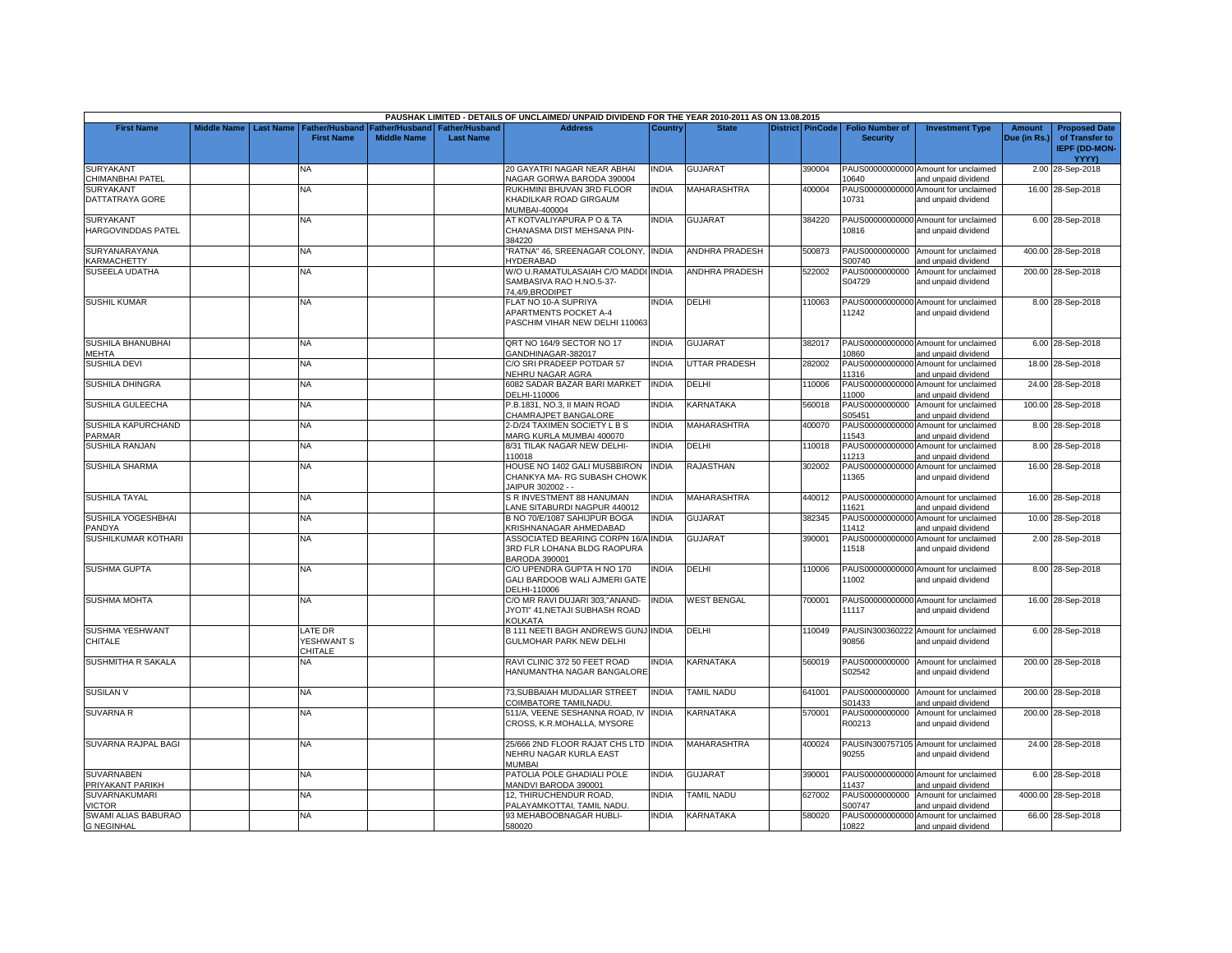|                                         |                         |                                            |                    |                                                   | PAUSHAK LIMITED - DETAILS OF UNCLAIMED/ UNPAID DIVIDEND FOR THE YEAR 2010-2011 AS ON 13.08.2015 |                |                       |                         |                                           |                                                             |                        |                                                                |
|-----------------------------------------|-------------------------|--------------------------------------------|--------------------|---------------------------------------------------|-------------------------------------------------------------------------------------------------|----------------|-----------------------|-------------------------|-------------------------------------------|-------------------------------------------------------------|------------------------|----------------------------------------------------------------|
| <b>First Name</b>                       | Middle Name   Last Name | <b>Father/Husband</b><br><b>First Name</b> | <b>Middle Name</b> | Father/Husband Father/Husband<br><b>Last Name</b> | <b>Address</b>                                                                                  | <b>Country</b> | <b>State</b>          | <b>District PinCode</b> | <b>Folio Number of</b><br><b>Security</b> | <b>Investment Type</b>                                      | Amount<br>Due (in Rs.) | <b>Proposed Date</b><br>of Transfer to<br><b>IEPF (DD-MON-</b> |
| <b>SWAPNA SAHA</b>                      |                         | NA                                         |                    |                                                   | C/O SWAPNA MEDICAL STORES 37 INDIA<br>JESSORE ROAD NAGER BAZAR P S<br><b>DUMDUM</b>             |                | <b>WEST BENGAL</b>    | 700028                  | PAUS0000000000<br>S02778                  | Amount for unclaimed<br>and unpaid dividend                 |                        | <b>YYYY)</b><br>200.00 28-Sep-2018                             |
| <b>SWARN KANTA</b>                      |                         | NA                                         |                    |                                                   | <b>-4 PARSAD NAGAR NEW DELHI</b>                                                                | <b>INDIA</b>   | DELHI                 | 110005                  | PAUS0000000000<br>S03918                  | Amount for unclaimed<br>and unpaid dividend                 |                        | 500.00 28-Sep-2018                                             |
| SWARNA CHALASANI                        |                         | NA.                                        |                    |                                                   | 222 VENKATESWARA NAGAR<br>MEERPET MOULA ALI<br>SECUNDERABAD 500040 A P                          | <b>NDIA</b>    | ANDHRA PRADESH        | 500040                  | 11388                                     | PAUS00000000000 Amount for unclaimed<br>and unpaid dividend |                        | 8.00 28-Sep-2018                                               |
| <b>SWARNA KAMAL</b><br><b>MUKHERJEE</b> |                         | <b>NA</b>                                  |                    |                                                   | 73 DURGACHANRAN DOCTOR<br>ROAD CALCUTTA                                                         | <b>INDIA</b>   | <b>WEST BENGAL</b>    | 700014                  | S02909                                    | PAUS0000000000 Amount for unclaimed<br>and unpaid dividend  |                        | 200.00 28-Sep-2018                                             |
| <b>SWARUP KUMAR SINHA</b><br><b>ROY</b> |                         | NA                                         |                    |                                                   | 3/2B SREEMOHAN LANE CALCUTTA INDIA                                                              |                | <b>WEST BENGAL</b>    | 700026                  | PAUS0000000000<br>S02670                  | Amount for unclaimed<br>and unpaid dividend                 |                        | 300.00 28-Sep-2018                                             |
| <b>B AMEER AHAMED</b>                   |                         | NA                                         |                    |                                                   | S/O TH BASHA SAHEB<br>AGRICULTURIST PO<br>HARIHARAPURA KOPPATALUK<br>577120                     | <b>NDIA</b>    | KARNATAKA             | 577120                  | PAUS00000000000<br>11786                  | Amount for unclaimed<br>and unpaid dividend                 |                        | 8.00 28-Sep-2018                                               |
| <b>T BHAIRAV</b>                        |                         | NA                                         |                    |                                                   | THIRCHIGANJ ROAD KAMAREDDY<br>POST DIST.NIZAMABAD                                               | <b>INDIA</b>   | <b>ANDHRA PRADESH</b> | 503111                  | PAUS0000000000<br>T03211                  | Amount for unclaimed<br>and unpaid dividend                 |                        | 200.00 28-Sep-2018                                             |
| <b>G CHANDRAMOHAN</b>                   |                         | NA                                         |                    |                                                   | K-11 ALEMBIC COLONY VADODARA INDIA<br><b>/ADODARA</b>                                           |                | <b>GUJARAT</b>        | 390003                  | PAUS0000000000<br>T04307                  | Amount for unclaimed<br>and unpaid dividend                 |                        | 200.00 28-Sep-2018                                             |
| <b>T G LAKSHMANAN</b>                   |                         | NA.                                        |                    |                                                   | 20/1540 G II FLOOR GANGA<br>APARTMENTS MANARI ROAD<br>KALLAI P O CALICUT                        | NDIA           | KERALA                | 673003                  | PAUS0000000000<br>T02949                  | Amount for unclaimed<br>and unpaid dividend                 |                        | 200.00 28-Sep-2018                                             |
| T G NAGARAJAN                           |                         | <b>NA</b>                                  |                    |                                                   | 3 K 1ST STREET NARAYAN PILLAI<br>ST CROSS BANGALORE 560001                                      | <b>INDIA</b>   | <b>KARNATAKA</b>      | 560001                  | 11765                                     | PAUS00000000000 Amount for unclaimed<br>and unpaid dividend |                        | 8.00 28-Sep-2018                                               |
| <b>GOMATHI AMMAL</b>                    |                         | NA.                                        |                    |                                                   | 59.OFFICERS COLONY PUTHUR<br><b>TIRUCHI</b>                                                     | <b>INDIA</b>   | <b>TAMIL NADU</b>     | 620017                  | PAUS0000000000<br>T01913                  | Amount for unclaimed<br>and unpaid dividend                 |                        | 400.00 28-Sep-2018                                             |
| <b>GOPALAKRISHNA</b><br><b>MURTHY</b>   |                         | <b>NA</b>                                  |                    |                                                   | 49-26-16 2ND 'D' SRINIVAS<br>MADHURA NAGAR<br><b>VISAKHAPATNAM</b>                              | <b>INDIA</b>   | <b>ANDHRA PRADESH</b> | 530016                  | PAUS0000000000<br>T04727                  | Amount for unclaimed<br>and unpaid dividend                 |                        | 300.00 28-Sep-2018                                             |
| <b>TK LAKSHMI PATHI</b>                 |                         | NA.                                        |                    |                                                   | # 26-3-383/A DANDU<br>ROAD, MELAPURAM ANANTAPUR<br>DIST HINDUPUR                                | INDIA          | <b>ANDHRA PRADESH</b> | 515201                  | 27230                                     | PAUS12030700003 Amount for unclaimed<br>and unpaid dividend |                        | 200.00 28-Sep-2018                                             |
| <b>T K NATARAJAN</b>                    |                         | <b>NA</b>                                  |                    |                                                   | C/O DUNLOP INDIA LIMITED 1ST<br>FLOOR MOHAN TOWERS 50<br>RESIDENCY ROAD BANGALORE<br>560025     | <b>NDIA</b>    | <b>KARNATAKA</b>      | 560025                  | 11797                                     | PAUS00000000000 Amount for unclaimed<br>and unpaid dividend |                        | 16.00 28-Sep-2018                                              |
| T K PADMAVATHI                          |                         | <b>NA</b>                                  |                    |                                                   | II A KANCHANA NEW NO 78 OLD NO INDIA<br>196 ST MARYS ROAD<br>ABHIRAMAPURAM CHENNAI              |                | <b>TAMIL NADU</b>     | 600018                  | 73050                                     | PAUSIN301080224 Amount for unclaimed<br>and unpaid dividend |                        | 106.00 28-Sep-2018                                             |
| T K PRASANNA KUMAR                      |                         | NA                                         |                    |                                                   | 255 HILLSIDE LAYOUT WHITE FIELD INDIA<br><b>BANGALORE</b>                                       |                | KARNATAKA             | 560066                  | T02375                                    | PAUS0000000000 Amount for unclaimed<br>and unpaid dividend  |                        | 200.00 28-Sep-2018                                             |
| T K VENKITESWARAN                       |                         | <b>NA</b>                                  |                    |                                                   | 1X/628 PANDIKUDI ROAD COCHIN-<br>682002                                                         | <b>INDIA</b>   | KERALA                | 682002                  | PAUS00000000000<br>11781                  | Amount for unclaimed<br>and unpaid dividend                 |                        | 16.00 28-Sep-2018                                              |
| T MALLIKARJUNA RAO                      |                         | S O T SIVAIAH<br><b>CHETTY</b>             |                    |                                                   | D.NO13-<br>38, NEW RAJAMEDICALSTORE,<br>VEDURLA BAZAAR<br>PRODDATURKADAPA [DIST]                | <b>INDIA</b>   | <b>ANDHRA PRADESH</b> | 516360                  | 63265                                     | PAUS12013700002 Amount for unclaimed<br>and unpaid dividend |                        | 32.00 28-Sep-2018                                              |
| T N VITTAL                              |                         | <b>NA</b>                                  |                    |                                                   | <b>3 LAKSHMIPURAM 1ST STREET</b><br>ROYAPETTAH CHENNAI-600014                                   | <b>NDIA</b>    | TAMIL NADU            | 600014                  | 11756                                     | PAUS00000000000 Amount for unclaimed<br>and unpaid dividend |                        | 6.00 28-Sep-2018                                               |
| <b>T NARENDRAN</b>                      |                         | NA                                         |                    |                                                   | B 21 IST MAIN ROAD TV NAGAR<br>AMBATTUR CHENNAI                                                 | INDIA          | <b>TAMIL NADU</b>     | 600053                  | PAUS0000000000<br>T03497                  | Amount for unclaimed<br>and unpaid dividend                 |                        | 300.00 28-Sep-2018                                             |
| T P RAMESH                              |                         | <b>NA</b>                                  |                    |                                                   | 24/371 AUDITHYA PURAM VILLAGE<br>PALGAHAT                                                       | <b>INDIA</b>   | KERALA                | 678008                  | 11741                                     | PAUS00000000000 Amount for unclaimed<br>and unpaid dividend |                        | 2.00 28-Sep-2018                                               |
| R RAMADAS                               |                         | <b>NA</b>                                  |                    |                                                   | F/33 RBI STAFF QRS KAKOOR<br>ERNAKULAM KOCHI                                                    | INDIA          | KERALA                | 682017                  | PAUS0000000000<br>T03017                  | Amount for unclaimed<br>and unpaid dividend                 |                        | 200.00 28-Sep-2018                                             |
| R RUKMANI                               |                         | <b>NA</b>                                  |                    |                                                   | No.6, Thiruvalluvar Street, Anbalagam<br>Nagar Perambur                                         | <b>INDIA</b>   | <b>TAMIL NADU</b>     | 600011                  | PAUS0000000000<br>T05188                  | Amount for unclaimed<br>and unpaid dividend                 |                        | 400.00 28-Sep-2018                                             |
| T RAMASWAMI IYENGAR                     |                         | <b>NA</b>                                  |                    |                                                   | A/75 31'A' CROSS 7TH BLOCK<br>JAYANAGAR BANGALORE                                               | INDIA          | KARNATAKA             | 560082                  | PAUS0000000000<br>T05352                  | Amount for unclaimed<br>and unpaid dividend                 |                        | 100.00 28-Sep-2018                                             |
| <b>T S BALAKRISHNAN</b>                 |                         | NA.                                        |                    |                                                   | 18 INF DIV SIG REGI 56 APO                                                                      | <b>NDIA</b>    | MAHARASHTRA           | 999999                  | PAUS00000000000<br>11787                  | Amount for unclaimed<br>and unpaid dividend                 |                        | 8.00 28-Sep-2018                                               |
| T S KALYANAKRISHNAN                     |                         | <b>NA</b>                                  |                    |                                                   | <b>MANOBEENA C D BARFIWALA</b><br>MARG ANDHERI (WEST) MUMBAI-<br>400058                         | <b>NDIA</b>    | <b>MAHARASHTRA</b>    | 400058                  | 11763                                     | PAUS00000000000 Amount for unclaimed<br>and unpaid dividend |                        | 16.00 28-Sep-2018                                              |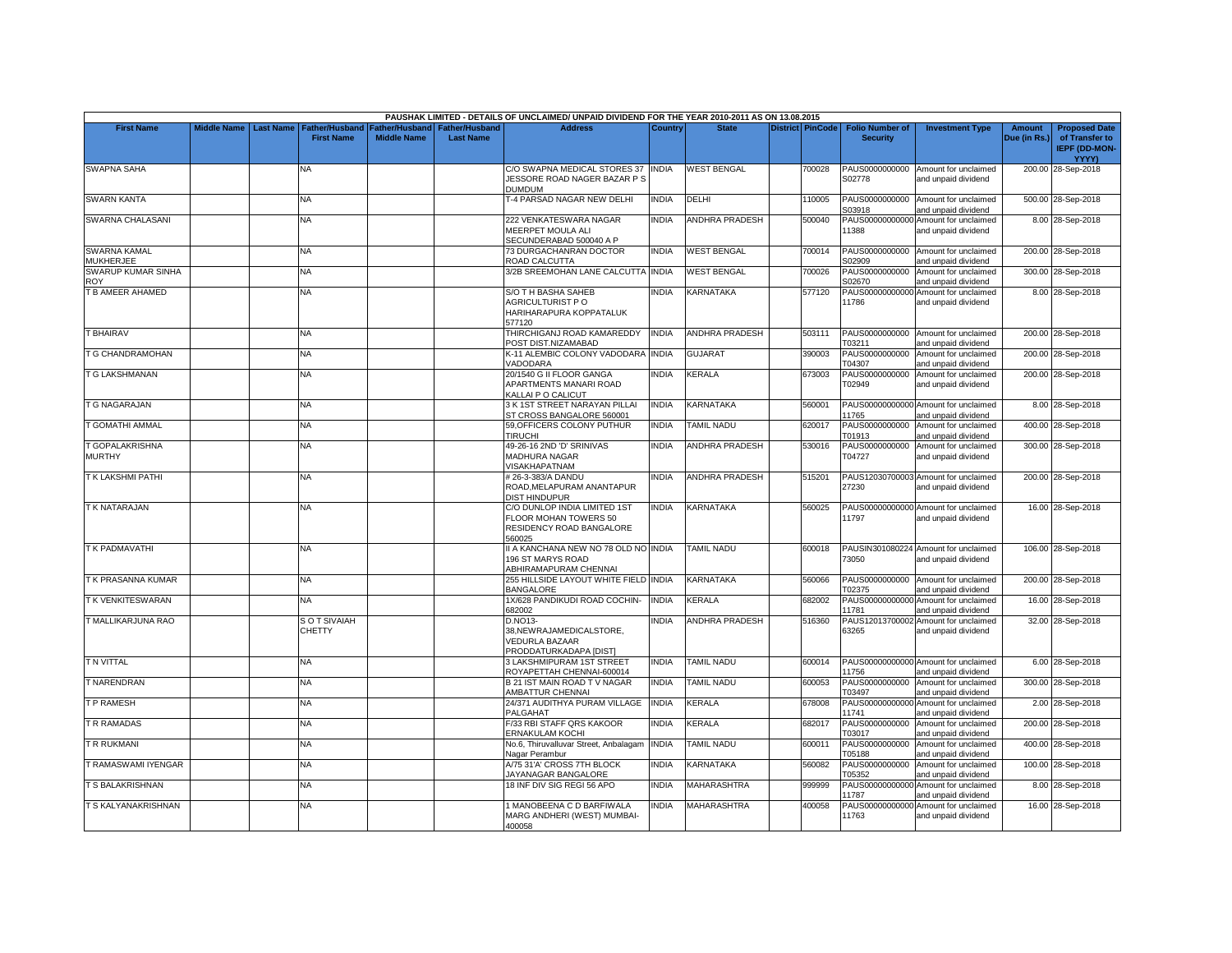|                                               |                         |                           |                    |                                 | PAUSHAK LIMITED - DETAILS OF UNCLAIMED/ UNPAID DIVIDEND FOR THE YEAR 2010-2011 AS ON 13.08.2015                |                |                       |                         |                          |                                                             |               |                                                        |
|-----------------------------------------------|-------------------------|---------------------------|--------------------|---------------------------------|----------------------------------------------------------------------------------------------------------------|----------------|-----------------------|-------------------------|--------------------------|-------------------------------------------------------------|---------------|--------------------------------------------------------|
| <b>First Name</b>                             | Middle Name   Last Name | <b>Father/Husband</b>     |                    | Father/Husband I Father/Husband | <b>Address</b>                                                                                                 | <b>Country</b> | <b>State</b>          | <b>District PinCode</b> | <b>Folio Number of</b>   | <b>Investment Type</b>                                      | <b>Amount</b> | <b>Proposed Date</b>                                   |
|                                               |                         | <b>First Name</b>         | <b>Middle Name</b> | <b>Last Name</b>                |                                                                                                                |                |                       |                         | <b>Security</b>          |                                                             | Due (in Rs.)  | of Transfer to<br><b>IEPF (DD-MON-</b><br><b>YYYY)</b> |
| T SAMBASIVA RAO                               |                         | NA                        |                    |                                 | D-152 FATEH NAGAR NEW DELHI<br>10018                                                                           | <b>INDIA</b>   | DELHI                 | 110018                  | 11789                    | PAUS00000000000 Amount for unclaimed<br>and unpaid dividend |               | 16.00 28-Sep-2018                                      |
| <b>TVSMANI</b>                                |                         | NA                        |                    |                                 | "ASHOK" 16 SECOND CROSS<br>STREET WEST C IT NAGAR<br>CHENNAI-600035                                            | <b>NDIA</b>    | <b>TAMIL NADU</b>     | 600035                  | 11768                    | PAUS00000000000 Amount for unclaimed<br>and unpaid dividend |               | 8.00 28-Sep-2018                                       |
| <b>TV SUBBAIAH</b>                            |                         | NA.                       |                    |                                 | D-1, PRESIDENT BANZARA ROAD<br>NO. 2 BANZARA HILLS, HYDERABAD                                                  | <b>NDIA</b>    | ANDHRA PRADESH        | 500034                  | T04625                   | PAUS0000000000 Amount for unclaimed<br>and unpaid dividend  |               | 200.00 28-Sep-2018                                     |
| TV SUBRAMANYAM                                |                         | VENUGOPALAN               |                    |                                 | NO 96 S RAMARAO LAYOUT BSK<br>3RD STAGE KATTRIGUPPA<br><b>BANGALORE</b>                                        | <b>INDIA</b>   | KARNATAKA             | 560085                  | 63827                    | PAUSIN301926300 Amount for unclaimed<br>and unpaid dividend |               | 200.00 28-Sep-2018                                     |
| T VIJAYAKUMAR                                 |                         | <b>NA</b>                 |                    |                                 | 91 SARAVANA PERUMAL STREET<br><b>PURSWALLKAM</b>                                                               | <b>INDIA</b>   | <b>TAMIL NADU</b>     | 600084                  | T05207                   | PAUS0000000000 Amount for unclaimed<br>and unpaid dividend  |               | 200.00 28-Sep-2018                                     |
| <b>TADIKONDA</b><br><b>ANARDHANA RAO</b>      |                         | NA                        |                    |                                 | KONDAPALLI, KRISHNA DIST.,<br>ANDHRA PRADESH                                                                   | <b>NDIA</b>    | <b>ANDHRA PRADESH</b> | 521228                  | PAUS0000000000<br>T00290 | Amount for unclaimed<br>and unpaid dividend                 |               | 200.00 28-Sep-2018                                     |
| TAHIR A NUMBERDAR                             |                         | NA                        |                    |                                 | GHOGARI MANSION B NO 9 GRD<br>FLR 2ND HASNABAD LANE SANTA<br>CRUZ(W) MUMBAI-400054                             | INDIA          | <b>MAHARASHTRA</b>    | 400054                  | 11779                    | PAUS00000000000 Amount for unclaimed<br>and unpaid dividend |               | 16.00 28-Sep-2018                                      |
| TAIYABALI NANABHAI<br>SORANGWALA              |                         | <b>NA</b>                 |                    |                                 | WADI BADRI MOHOLLA BARODA-<br>390001                                                                           | <b>INDIA</b>   | <b>GUJARAT</b>        | 390001                  | 11743                    | PAUS00000000000 Amount for unclaimed<br>and unpaid dividend |               | 32.00 28-Sep-2018                                      |
| <b>TANESH DESAI</b>                           |                         | PARMANAND<br><b>DESAI</b> |                    |                                 | 88 TARANG HILL SOCIETY NR<br>ARJUN ASHRAM CHANDLODIA<br>SOLA CIVIL AHMEDABAD                                   | INDIA          | <b>GUJARAT</b>        | 380014                  | 73210                    | PAUSIN301276301 Amount for unclaimed<br>and unpaid dividend |               | 6.00 28-Sep-2018                                       |
| <b>TANVIR NATHANI</b>                         |                         | NA                        |                    |                                 | 4 FATIMA VILLA 1ST FLOOR 29TH<br>ROAD BANDRA MUMBAI                                                            | <b>INDIA</b>   | <b>MAHARASHTRA</b>    | 400050                  | PAUS0000000000<br>T03628 | Amount for unclaimed<br>and unpaid dividend                 |               | 200.00 28-Sep-2018                                     |
| <b>TAPAN M PANDYA</b>                         |                         | NA                        |                    |                                 | 8 SHILPA SOCIETY OPP<br>ATITHIGRUH LALBAUG VADODARA<br>390004                                                  | INDIA          | GUJARAT               | 390004                  | 11808                    | PAUS00000000000 Amount for unclaimed<br>and unpaid dividend |               | 32.00 28-Sep-2018                                      |
| <b>TAPAN M PANDYA</b>                         |                         | <b>NA</b>                 |                    |                                 | 8 SHILPA SOCIETY OPP<br>ATITHIGRUH LALBAUG VADODARA<br>390004                                                  | <b>INDIA</b>   | <b>GUJARAT</b>        | 390004                  | 11807                    | PAUS00000000000 Amount for unclaimed<br>and unpaid dividend |               | 16.00 28-Sep-2018                                      |
| <b>TAPAN SAHA</b>                             |                         | NA                        |                    |                                 | C/O SWAPNA MEDICAL STORES 37<br>JESSORE ROAD NAGE BAZAR P S<br>DUMDUM                                          | INDIA          | <b>WEST BENGAL</b>    | 700028                  | PAUS0000000000<br>T02773 | Amount for unclaimed<br>and unpaid dividend                 |               | 200.00 28-Sep-2018                                     |
| <b>TAPOBRATA</b><br>CHOWDHURY                 |                         | <b>NA</b>                 |                    |                                 | MADHYA BALURIA NABAPALLY<br><b>BARASAT 24 PARGS N</b>                                                          | <b>NDIA</b>    | <b>WEST BENGAL</b>    | 700126                  | PAUS0000000000<br>T02931 | Amount for unclaimed<br>and unpaid dividend                 |               | 200.00 28-Sep-2018                                     |
| <b>TARABAI</b><br>BHAVANISHANKAR<br>RAIKAR    |                         | <b>NA</b>                 |                    |                                 | C/O THE SWASTIK JANATA<br>SAHAKARI BANK LTD 502<br>KALBADEVI ROAD MUMBAI-400002                                | <b>INDIA</b>   | <b>MAHARASHTRA</b>    | 400002                  | 11780                    | PAUS00000000000 Amount for unclaimed<br>and unpaid dividend |               | 8.00 28-Sep-2018                                       |
| <b>TARABEN</b><br>NAVINCHANDRA PATEL          |                         | NA.                       |                    |                                 | 3-HARSIDDHKRUPA SOCIETY NEAR INDIA<br>NARANPURA CHAR RASTA<br>AHMEDABAD-380013                                 |                | <b>GUJARAT</b>        | 380013                  | 11761                    | PAUS00000000000 Amount for unclaimed<br>and unpaid dividend |               | 16.00 28-Sep-2018                                      |
| <b>TARACHAND</b><br><b>DEVCHANDDAS CHOKSH</b> |                         | <b>NA</b>                 |                    |                                 | C/O. MAHENDRABHAI B. GOSER<br>FLAT NO. 949. II FLR. BLOCK NO.<br>M.20 VIJAYNAGAR, HARNI ROAD,<br>BARODA-390006 | <b>INDIA</b>   | <b>GUJARAT</b>        | 390006                  | 11733                    | PAUS00000000000 Amount for unclaimed<br>and unpaid dividend |               | 6.00 28-Sep-2018                                       |
| TARALAXMI NAVNITRAI<br><b>MEHTA</b>           |                         | <b>NA</b>                 |                    |                                 | C/O MONA TRADING CO MAIN<br>BAZAR AT RAJULA DIST AMRELI<br>PIN-364560                                          | <b>NDIA</b>    | <b>GUJARAT</b>        | 364560                  | 11745                    | PAUS00000000000 Amount for unclaimed<br>and unpaid dividend |               | 16.00 28-Sep-2018                                      |
| <b>TARUN GOOPTU</b>                           |                         | NA.                       |                    |                                 | 48V B T ROAD CALCUTTA                                                                                          | INDIA          | <b>WEST BENGAL</b>    | 700050                  | T02861                   | PAUS0000000000 Amount for unclaimed<br>and unpaid dividend  |               | 200.00 28-Sep-2018                                     |
| <b>TEJ RANBIR SINGH</b><br><b>AURORA</b>      |                         | <b>NA</b>                 |                    |                                 | UJJWAL LTD S M S HIGH WAY<br>JAIPUR-302003                                                                     | <b>INDIA</b>   | RAJASTHAN             | 302003                  | 11757                    | PAUS00000000000 Amount for unclaimed<br>and unpaid dividend |               | 16.00 28-Sep-2018                                      |
| <b>THAKORBHAI</b><br>RAMANBHAI PATEL          |                         | <b>NA</b>                 |                    |                                 | PATIDAR BHAVAN DAVAKHANA<br>UPAR GORVA BARODA-390003                                                           | <b>INDIA</b>   | <b>GUJARAT</b>        | 390003                  | 11748                    | PAUS00000000000 Amount for unclaimed<br>and unpaid dividend |               | 2.00 28-Sep-2018                                       |
| THANKAMMA P K                                 |                         | <b>NA</b>                 |                    |                                 | KRISHNA VILAS PEREKKAT LANE<br><b>ALWAYE</b>                                                                   | <b>INDIA</b>   | KERALA                | 683101                  | PAUS0000000000<br>T02977 | Amount for unclaimed<br>and unpaid dividend                 |               | 200.00 28-Sep-2018                                     |
| <b>THOMAS ABRAHAM</b>                         |                         | <b>NA</b>                 |                    |                                 | M/S. THOMAS ABRAHAM & SON<br>CHEMISTS & DRUGGISTS, MEDICAL<br>COLLEGE P. TRIVANDRUM                            | <b>NDIA</b>    | KERALA                | 695011                  | PAUS0000000000<br>T00758 | Amount for unclaimed<br>and unpaid dividend                 |               | 400.00 28-Sep-2018                                     |
| <b>THOMAS DEVASSY</b><br><b>THARAKAN</b>      |                         | <b>NA</b>                 |                    |                                 | A 39/302 VAISHALI NAGAR S V<br>ROAD JOGESHWARI WEST<br><b>MUMBAI</b>                                           | <b>NDIA</b>    | <b>MAHARASHTRA</b>    | 400102                  | PAUS0000000000<br>T01793 | Amount for unclaimed<br>and unpaid dividend                 |               | 400.00 28-Sep-2018                                     |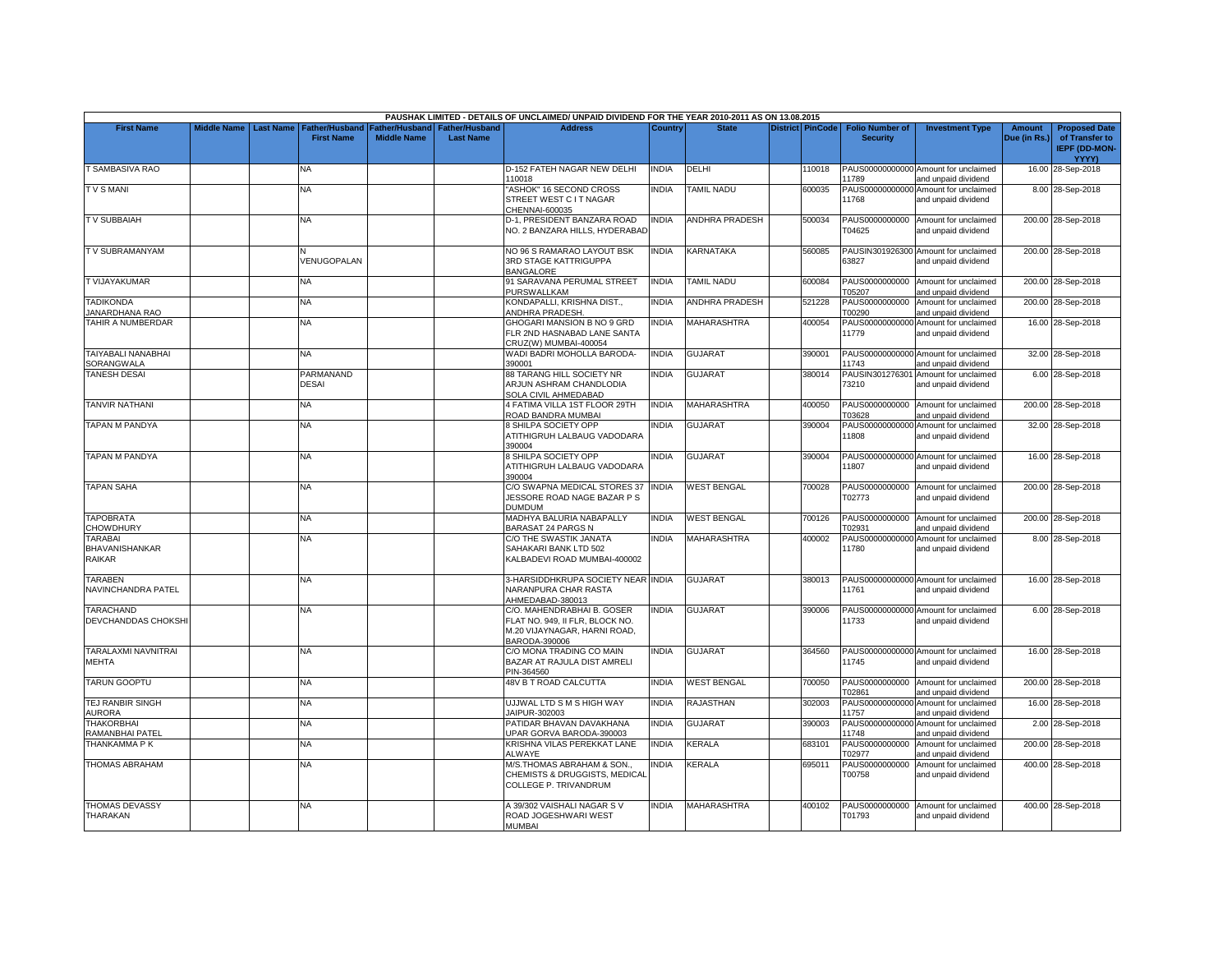|                                                 |                    |                  |                                     |                                      |                                           | PAUSHAK LIMITED - DETAILS OF UNCLAIMED/ UNPAID DIVIDEND FOR THE YEAR 2010-2011 AS ON 13.08.2015     |              |                       |                         |                                           |                                                             |                               |                                                                         |
|-------------------------------------------------|--------------------|------------------|-------------------------------------|--------------------------------------|-------------------------------------------|-----------------------------------------------------------------------------------------------------|--------------|-----------------------|-------------------------|-------------------------------------------|-------------------------------------------------------------|-------------------------------|-------------------------------------------------------------------------|
| <b>First Name</b>                               | <b>Middle Name</b> | <b>Last Name</b> | Father/Husband<br><b>First Name</b> | Father/Husband<br><b>Middle Name</b> | <b>Father/Husband</b><br><b>Last Name</b> | <b>Address</b>                                                                                      | Country      | <b>State</b>          | <b>District PinCode</b> | <b>Folio Number of</b><br><b>Security</b> | <b>Investment Type</b>                                      | <b>Amount</b><br>Due (in Rs.) | <b>Proposed Date</b><br>of Transfer to<br><b>IEPF (DD-MON-</b><br>YYYY) |
| THOMAS JOSEPH<br><b>ANTHONY SALES</b><br>PONTES |                    |                  | N٨                                  |                                      |                                           | FLAT 2 PLOT 1 OLD GOLF LINKS<br>KHAR MUMBAI-400052                                                  | <b>INDIA</b> | MAHARASHTRA           | 400052                  | 11764                                     | PAUS00000000000 Amount for unclaimed<br>and unpaid dividend |                               | 8.00 28-Sep-2018                                                        |
| THOMSON ANDREWS                                 |                    |                  | NΑ                                  |                                      |                                           | NO.1, 63RD STREET, ASHOK<br>NAGAR, CHENNAI                                                          | <b>INDIA</b> | <b>TAMIL NADU</b>     | 600083                  | PAUS0000000000<br>T01088                  | Amount for unclaimed<br>and unpaid dividend                 |                               | 40.00 28-Sep-2018                                                       |
| <b>THULASI AMMAL T</b>                          |                    |                  | <b>NA</b>                           |                                      |                                           | THULASI AMMAL 'PRASANTH' T C<br>4/99 INFANT JESUS SCHOOL LANE<br>KAWDIAR P O TRIVANDRUM-695003      | <b>INDIA</b> | KERALA                | 695003                  | 11782                                     | PAUS00000000000 Amount for unclaimed<br>and unpaid dividend |                               | 8.00 28-Sep-2018                                                        |
| TIKAM CHAND JAIN                                |                    |                  | NA.                                 |                                      |                                           | 60-A NALINI SETH ROAD GROUND<br>FLOOR CALCUTTA 700007                                               | <b>INDIA</b> | <b>WEST BENGAL</b>    | 700007                  | 11809                                     | PAUS00000000000 Amount for unclaimed<br>and unpaid dividend |                               | 16.00 28-Sep-2018                                                       |
| <b>TILAK RAJ SONI</b>                           |                    |                  | <b>NA</b>                           |                                      |                                           | <b>B-106 CHINAR RETREAT OPP</b><br>MAIDA MILL BHOPAL 462011                                         | <b>INDIA</b> | <b>MADHYA PRADESH</b> | 462011                  | 11777                                     | PAUS00000000000 Amount for unclaimed<br>and unpaid dividend |                               | 16.00 28-Sep-2018                                                       |
| TIRATH THANWARDAS<br><b>KEWALRAMANI</b>         |                    |                  | NA                                  |                                      |                                           | B-102 DEVINARAYAN TOWER B/H<br>SHIV VATIKA NR INDRA LOK<br>TOWNSHIP WARASHIA VADODARA               | <b>INDIA</b> | <b>GUJARAT</b>        | 390006                  | 11727                                     | PAUS00000000000 Amount for unclaimed<br>and unpaid dividend |                               | 2.00 28-Sep-2018                                                        |
| TO BE PUNCHED FROM<br><b>FORM</b>               |                    |                  | NA                                  |                                      |                                           | NA                                                                                                  | <b>INDIA</b> | <b>MAHARASHTRA</b>    | 999999                  | 11690                                     | PAUS00000000000 Amount for unclaimed<br>and unpaid dividend |                               | 32.00 28-Sep-2018                                                       |
| <b>TRIBHOVANDAS</b><br>KHODIDAS SOLANKI         |                    |                  | NA                                  |                                      |                                           | SOLANKI NIVAS LAKKAD PITHA<br>FAIYAZKHAN ROAD BARODA-<br>390001                                     | <b>INDIA</b> | GUJARAT               | 390001                  | 11751                                     | PAUS00000000000 Amount for unclaimed<br>and unpaid dividend |                               | 6.00 28-Sep-2018                                                        |
| <b>TRIMBAK RAO G</b>                            |                    |                  | <b>NA</b>                           |                                      |                                           | ADARSH MEDICAL STORES NEW<br>BUS STAND, NIRMAL ADILABAD<br>DIST (A.P)                               | <b>INDIA</b> | <b>ANDHRA PRADESH</b> | 504106                  | G00400                                    | PAUS0000000000 Amount for unclaimed<br>and unpaid dividend  |                               | 200.00 28-Sep-2018                                                      |
| <b>TRISHLA DEVI JAIN</b>                        |                    |                  | NA                                  |                                      |                                           | 3/69 ROOP NAGAR DELHI-110007                                                                        | <b>INDIA</b> | DELHI                 | 110007                  | 11769                                     | PAUS00000000000 Amount for unclaimed<br>and unpaid dividend |                               | 8.00 28-Sep-2018                                                        |
| <b>TULASIBHAI JETHABHAI</b><br>PATEL            |                    |                  | NA                                  |                                      |                                           | AT RAMSIKAMPA POST ODHA TAL<br>BAYAD DIST SABARKANTHA 383325                                        | <b>INDIA</b> | GUJARAT               | 383325                  | 11752                                     | PAUS00000000000 Amount for unclaimed<br>and unpaid dividend |                               | 2.00 28-Sep-2018                                                        |
| <b>TULSIBHAI JIVABHAI</b><br>PATEL              |                    |                  | NA                                  |                                      |                                           | 1 JYOTI PARK SOCIETY<br>KARELIBAUG BARODA-390001                                                    | <b>INDIA</b> | <b>GUJARAT</b>        | 390001                  | 11754                                     | PAUS00000000000 Amount for unclaimed<br>and unpaid dividend |                               | 12.00 28-Sep-2018                                                       |
| TUSHAR A MEHTA                                  |                    |                  | NA.                                 |                                      |                                           | VRAJ APTS 2ND FLOOR OPP<br>SAMARTHESHWAR MAHADEV<br>ELLISBRIDGE AHMEDABAD 380006                    | <b>INDIA</b> | <b>GUJARAT</b>        | 380006                  | 11795                                     | PAUS00000000000 Amount for unclaimed<br>and unpaid dividend |                               | 2.00 28-Sep-2018                                                        |
| <b>TUSHAR BABULAL</b><br><b>PARIKH</b>          |                    |                  | NΑ                                  |                                      |                                           | MANI BHUVAN DALAL COLONY OPP INDIA<br>HARIHAR SOCIETY MANINAGER<br>AHMEDABAD 380008                 |              | <b>GUJARAT</b>        | 380008                  | 11728                                     | PAUS00000000000 Amount for unclaimed<br>and unpaid dividend |                               | 2.00 28-Sep-2018                                                        |
| <b>TUSHAR SETH</b>                              |                    |                  | <b>NA</b>                           |                                      |                                           | 4 CAPPER ROAD LALBAGH<br>LUCKNOW                                                                    | <b>INDIA</b> | UTTAR PRADESH         | 226001                  | T03385                                    | PAUS0000000000 Amount for unclaimed<br>and unpaid dividend  |                               | 200.00 28-Sep-2018                                                      |
| <b>TYEB MOHAMEDALY</b><br><b>MOGUL</b>          |                    |                  | NA.                                 |                                      |                                           | RETREAT BELLASIS ROAD MUMBAI- INDIA<br>400008                                                       |              | <b>MAHARASHTRA</b>    | 400008                  | 11739                                     | PAUS00000000000 Amount for unclaimed<br>and unpaid dividend |                               | 16.00 28-Sep-2018                                                       |
| U V KRISHNA RAO                                 |                    |                  | NA                                  |                                      |                                           | C/O DR NAGRAJ K RAO 628, 8TH 'B' INDIA<br>MAIN 3RD BLOCK 3RD STAGE<br>BASAVESWARA NAGAR             |              | KARNATAKA             | 560078                  | PAUS0000000000<br>U02534                  | Amount for unclaimed<br>and unpaid dividend                 |                               | 200.00 28-Sep-2018                                                      |
| <b>UDAI SHRIDHAR NAIK</b>                       |                    |                  | <b>NA</b>                           |                                      |                                           | <b>HOUSE NO 11/A KEVNEM</b><br>CARANZALEM ILHAS GOA                                                 | <b>INDIA</b> | GOA                   | 403002                  | 32394                                     | PAUSIN300513104 Amount for unclaimed<br>and unpaid dividend |                               | 200.00 28-Sep-2018                                                      |
| <b>UDAY ANANT PUNKAR</b>                        |                    |                  | ΝA                                  |                                      |                                           | GANGADHAR NIWAS KUMEDAN<br>FALIA RAJMAHAL ROAD BARODA<br>390001                                     | <b>NDIA</b>  | <b>GUJARAT</b>        | 390001                  | 11907                                     | PAUS00000000000 Amount for unclaimed<br>and unpaid dividend |                               | 2.00 28-Sep-2018                                                        |
| <b>UDAY KUMAR RAHALKAR</b>                      |                    |                  | <b>NA</b>                           |                                      |                                           | 310-BLOCK -C SAGARE<br>APARTMENTS 17/1, OLD PALASIA                                                 | <b>INDIA</b> | <b>MADHYA PRADESH</b> | 452003                  | J03248                                    | PAUS0000000000 Amount for unclaimed<br>and unpaid dividend  |                               | 400.00 28-Sep-2018                                                      |
| <b>UDAY PANDURANG</b><br>YARANALKAR             |                    |                  | NA.                                 |                                      |                                           | 3049, DATTA LANE(GALLI), A/T,<br>NIPANI, TAL-CHIKODI, DIST-<br><b>BELGAUM BELGAUM</b>               | <b>INDIA</b> | KARNATAKA             | 591237                  | 51920                                     | PAUS12010900014 Amount for unclaimed<br>and unpaid dividend |                               | 54.00 28-Sep-2018                                                       |
| <b>UDAYKUMAR</b><br><b>ISHWARBHAI DESAI</b>     |                    |                  | NΑ                                  |                                      |                                           | <b>MAHESHWAR NAGAR</b><br>SUBHANPURA BARODA 390003                                                  | <b>INDIA</b> | <b>GUJARAT</b>        | 390003                  | 11829                                     | PAUS00000000000 Amount for unclaimed<br>and unpaid dividend |                               | 2.00 28-Sep-2018                                                        |
| <b>UDHO RAM CHAWALIA</b>                        |                    |                  | <b>NA</b>                           |                                      |                                           | 11/92 WEST AZAD NAGAR PO<br>KRISHAN NAGAR DELHI-110051                                              | <b>INDIA</b> | <b>DELHI</b>          | 110051                  | 11887                                     | PAUS00000000000 Amount for unclaimed<br>and unpaid dividend |                               | 8.00 28-Sep-2018                                                        |
| UJWALA KRISHNA PATIL                            |                    |                  | NA                                  |                                      |                                           | 4-1 WILD FLOWER HALL JAI<br>BHAWANIMATA MARG OFFCEASOR<br>ROAD AMBOLI ANDHERI WEST<br>MUMBAI 400058 | INDIA        | MAHARASHTRA           | 400058                  | 11877                                     | PAUS00000000000 Amount for unclaimed<br>and unpaid dividend |                               | 8.00 28-Sep-2018                                                        |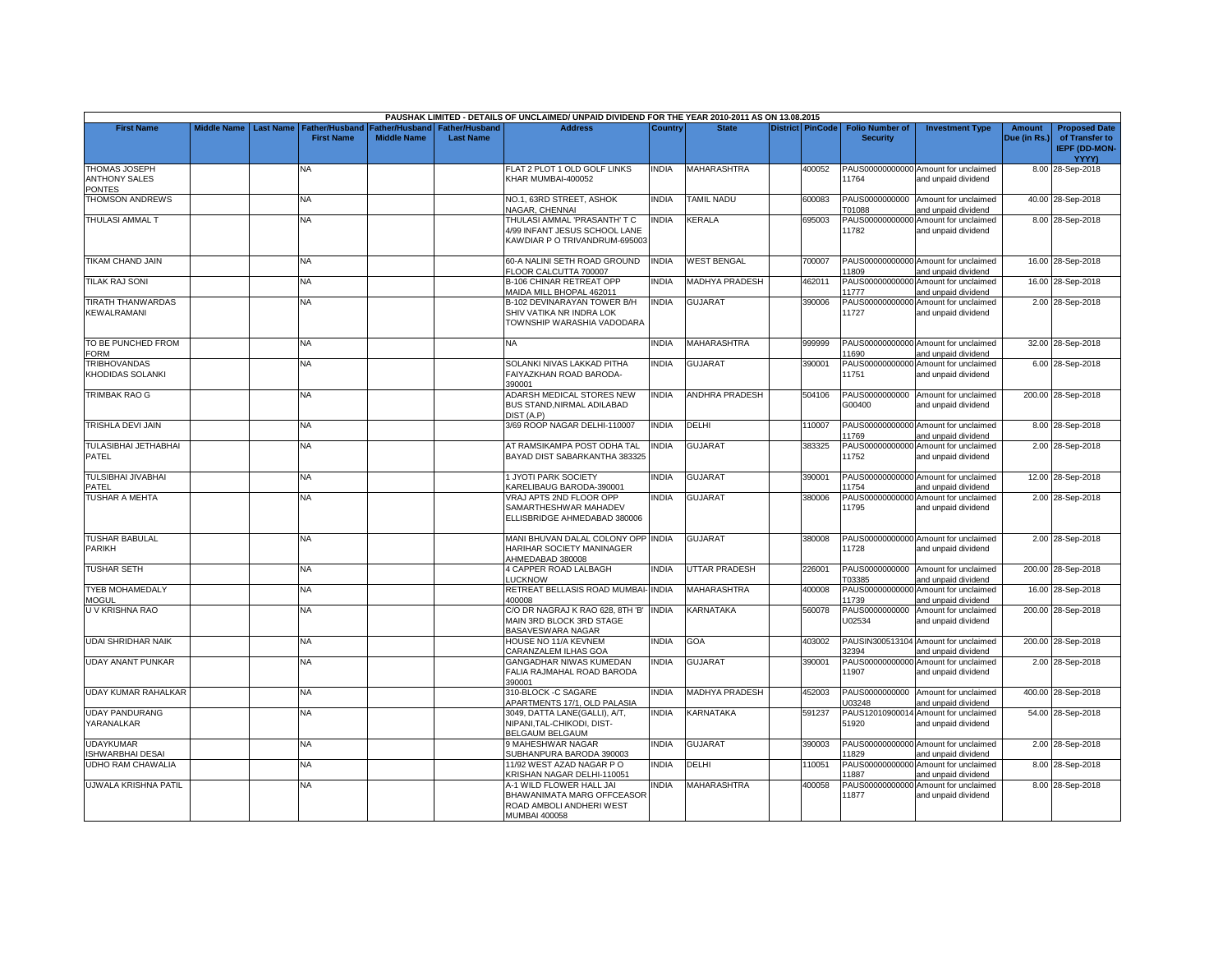|                                               |                    |                  |                                            |                                        |                                           | PAUSHAK LIMITED - DETAILS OF UNCLAIMED/ UNPAID DIVIDEND FOR THE YEAR 2010-2011 AS ON 13.08.2015                                                 |              |                       |                         |                                           |                                                             |                               |                                                                |
|-----------------------------------------------|--------------------|------------------|--------------------------------------------|----------------------------------------|-------------------------------------------|-------------------------------------------------------------------------------------------------------------------------------------------------|--------------|-----------------------|-------------------------|-------------------------------------------|-------------------------------------------------------------|-------------------------------|----------------------------------------------------------------|
| <b>First Name</b>                             | <b>Middle Name</b> | <b>Last Name</b> | <b>Father/Husband</b><br><b>First Name</b> | Father/Husband I<br><b>Middle Name</b> | <b>Father/Husband</b><br><b>Last Name</b> | <b>Address</b>                                                                                                                                  | Country      | <b>State</b>          | <b>District PinCode</b> | <b>Folio Number of</b><br><b>Security</b> | <b>Investment Type</b>                                      | <b>Amount</b><br>Due (in Rs.) | <b>Proposed Date</b><br>of Transfer to<br><b>IEPF (DD-MON-</b> |
| <b>ULHAS SHANKARRAO</b>                       |                    |                  | NA                                         |                                        |                                           | PRATAP ROAD RAOPURA BARODA- INDIA                                                                                                               |              | <b>GUJARAT</b>        | 390001                  |                                           | PAUS00000000000 Amount for unclaimed                        |                               | YYYY)<br>2.00 28-Sep-2018                                      |
| <b>VIDVANS</b>                                |                    |                  |                                            |                                        |                                           | 390001                                                                                                                                          |              |                       |                         | 11822                                     | and unpaid dividend                                         |                               |                                                                |
| <b>ULHAS SUBHEDEV</b><br>SURYAWANSHI          |                    |                  | <b>NA</b>                                  |                                        |                                           | 10 'SUNDARAM' MAHAVIR NAGAR<br>CHINCHPADA PEN DIST RAIGAD                                                                                       | <b>INDIA</b> | <b>MAHARASHTRA</b>    | 402106                  | PAUS0000000000<br>U03828                  | Amount for unclaimed<br>and unpaid dividend                 |                               | 200.00 28-Sep-2018                                             |
| <b>UMA DEVI SHARMA</b>                        |                    |                  | NA                                         |                                        |                                           | HOUSE NO-14 MAN VIHAR AWHO<br>COLONY SHAMSABAD ROAD AGRA<br>282001                                                                              | <b>INDIA</b> | UTTAR PRADESH         | 282001                  | PAUS00000000000<br>11872                  | Amount for unclaimed<br>and unpaid dividend                 |                               | 16.00 28-Sep-2018                                              |
| <b>UMA M BAPAT</b>                            |                    |                  | NA                                         |                                        |                                           | S-5-98 NEW OSMANPURA<br><b>IURANGABAD</b>                                                                                                       | <b>INDIA</b> | MAHARASHTRA           | 431005                  | U03851                                    | PAUS0000000000 Amount for unclaimed<br>and unpaid dividend  |                               | 400.00 28-Sep-2018                                             |
| UMA MANOHAR KODNAN                            |                    |                  | <b>NA</b>                                  |                                        |                                           | D-11 AARAM CO-OP HSG SOCIETY<br>VAKOLA SANTACRUZ EAST<br><b>MUMBAI 400055</b>                                                                   | <b>INDIA</b> | MAHARASHTRA           | 400055                  | PAUS00000000000<br>11869                  | Amount for unclaimed<br>and unpaid dividend                 |                               | 40.00 28-Sep-2018                                              |
| <b>UMA PANDYA</b>                             |                    |                  | NA                                         |                                        |                                           | 21 "SHYAM-KRIPA" DEVIDAYAL<br>ROAD MULUND WEST MUMBAI<br>400080                                                                                 | <b>INDIA</b> | MAHARASHTRA           | 400080                  | 11914                                     | PAUS00000000000 Amount for unclaimed<br>and unpaid dividend |                               | 8.00 28-Sep-2018                                               |
| <b>UMA PRASAD JALLURI</b>                     |                    |                  | NA.                                        |                                        |                                           | C/O SRI NILAYAM ,BLOCK -II H NO.1- INDIA<br>88/13/1/402 FLAT NO.402 ROAD NO.3<br>MALLIKARJUNA NAGAR,<br>BODUPPAL, RANGA REDDY DIST              |              | <b>ANDHRA PRADESH</b> | 500092                  | PAUS0000000000<br>U00767                  | Amount for unclaimed<br>and unpaid dividend                 |                               | 200.00 28-Sep-2018                                             |
| <b>UMA RAMARATHANAM</b>                       |                    |                  | NA.                                        |                                        |                                           | BLOCK 24 B B C HOMES 18 SOUTH<br>BOAG ROAD T NAGAR CHENNAI<br>600017                                                                            | <b>INDIA</b> | TAMIL NADU            | 600017                  | 11910                                     | PAUS00000000000 Amount for unclaimed<br>and unpaid dividend |                               | 8.00 28-Sep-2018                                               |
| <b>UMA RASHMIKANT PATEL</b>                   |                    |                  | <b>NA</b>                                  |                                        |                                           | D1 SHIRALI SOCIETY FATEHGUNJ<br>NEAR SADAR BAZAR VADODARA<br>390003                                                                             | <b>INDIA</b> | <b>GUJARAT</b>        | 390003                  | 11921                                     | PAUS00000000000 Amount for unclaimed<br>and unpaid dividend |                               | 16.00 28-Sep-2018                                              |
| <b>UMA TAMBE</b>                              |                    |                  | <b>NA</b>                                  |                                        |                                           | GANGAWAS APTS S NO 36/3/3<br><b>ERANDAWANE PUNE</b>                                                                                             | <b>INDIA</b> | <b>MAHARASHTRA</b>    | 411058                  | PAUS0000000000<br>U04073                  | Amount for unclaimed<br>and unpaid dividend                 |                               | 200.00 28-Sep-2018                                             |
| <b>UMADEVI</b>                                |                    |                  | <b>NA</b>                                  |                                        |                                           | H NO 107 HYDERBASTHI<br>KINGSWAY SECUNDERABAD<br>500003                                                                                         | <b>INDIA</b> | <b>ANDHRA PRADESH</b> | 500003                  | 11904                                     | PAUS00000000000 Amount for unclaimed<br>and unpaid dividend |                               | 16.00 28-Sep-2018                                              |
| <b>UMEDABHAI</b><br><b>TRIBHOVENDAS PATEL</b> |                    |                  | <b>NA</b>                                  |                                        |                                           | DHARMRAJ NAGAR CO-OP HSG<br>SOC VIBHAG-2 NR CHANKYAPURI<br>GHATLODIYA AHMEDABAD                                                                 | <b>INDIA</b> | <b>GUJARAT</b>        | 380001                  | 11893                                     | PAUS00000000000 Amount for unclaimed<br>and unpaid dividend |                               | 8.00 28-Sep-2018                                               |
| <b>UMESH ATCHUT</b><br>SARDESSAI              |                    |                  | <b>NA</b>                                  |                                        |                                           | <b>ANTIL-PETH BICHOLIM GOA PIN-</b><br>403504                                                                                                   | <b>INDIA</b> | GOA                   | 403504                  | 11843                                     | PAUS00000000000 Amount for unclaimed<br>and unpaid dividend |                               | 6.00 28-Sep-2018                                               |
| <b>UMESH FOGLA</b>                            |                    |                  | <b>NA</b>                                  |                                        |                                           | FOGLA TRADING COM. MAL<br>GODOWN ROAD WARD NO13<br>KHAGARIA                                                                                     | <b>INDIA</b> | <b>BIHAR</b>          | 851204                  | 11194                                     | PAUS12019101002 Amount for unclaimed<br>and unpaid dividend |                               | 200.00 28-Sep-2018                                             |
| <b>UMESH NATH</b><br><b>MAHESHWARI</b>        |                    |                  | <b>NA</b>                                  |                                        |                                           | C-25 INDUSTRIAL ESTATE ALIGARH INDIA<br>202001                                                                                                  |              | <b>UTTAR PRADESH</b>  | 202001                  | 11870                                     | PAUS00000000000 Amount for unclaimed<br>and unpaid dividend |                               | 8.00 28-Sep-2018                                               |
| <b>UMESH RAIZADA</b>                          |                    |                  | <b>NA</b>                                  |                                        |                                           | BHARATI NAGAR MANIS ROAD<br>ALIGARH-202001                                                                                                      | <b>INDIA</b> | UTTAR PRADESH         | 202001                  | 11853                                     | PAUS00000000000 Amount for unclaimed<br>and unpaid dividend |                               | 32.00 28-Sep-2018                                              |
| <b>UNNITA DINKARBHAI</b><br><b>DALAL</b>      |                    |                  | <b>NA</b>                                  |                                        |                                           | C/O BHARAT L PARIKH BUNG NO 7<br>AAROHI BU- NGLOWS NEAR<br>ASHWAMEGH 1 B/H P & T COMPL-<br>EX 132 RING ROAD SATELLITE<br>ROAD AHMEDAB-AD 380015 | <b>INDIA</b> | GUJARAT               | 380015                  | 11912                                     | PAUS00000000000 Amount for unclaimed<br>and unpaid dividend |                               | 16.00 28-Sep-2018                                              |
| <b>UPENDRA HARIPRASAD</b><br><b>BHATT</b>     |                    |                  | <b>NA</b>                                  |                                        |                                           | TANNA BUILDING STATION RD<br>AMRELI 364601                                                                                                      | <b>INDIA</b> | GUJARAT               | 364601                  | 11845                                     | PAUS00000000000 Amount for unclaimed<br>and unpaid dividend |                               | 6.00 28-Sep-2018                                               |
| <b>URAMBATH KRISHNAN</b><br>NAIR              |                    |                  | NA.                                        |                                        |                                           | ROOM NO 5 MOHAN VILLA J P<br>NAGAR GOREGAON (EAST)<br>MUMBAI-400063                                                                             | <b>INDIA</b> | MAHARASHTRA           | 400063                  | 11832                                     | PAUS00000000000 Amount for unclaimed<br>and unpaid dividend |                               | 6.00 28-Sep-2018                                               |
| <b>URMIL CHATRATH</b>                         |                    |                  | CHANDRA<br><b>KUMAR</b><br>CHATRATH        |                                        |                                           | 130 DASHERA MAIDAN UJJAIN MP                                                                                                                    | <b>INDIA</b> | <b>MADHYA PRADESH</b> | 456010                  | 82466                                     | PAUSIN301127153 Amount for unclaimed<br>and unpaid dividend |                               | 82.00 28-Sep-2018                                              |
| URMILA BALMUKUND<br><b>SHAH</b>               |                    |                  | NA                                         |                                        |                                           | SULTANPURA ADHYARU'S POLE<br>BARODA-390001                                                                                                      | <b>INDIA</b> | GUJARAT               | 390001                  | 11828                                     | PAUS00000000000 Amount for unclaimed<br>and unpaid dividend |                               | 2.00 28-Sep-2018                                               |
| <b>URMILA DEVI</b>                            |                    |                  | <b>NA</b>                                  |                                        |                                           | C/O SMT PREM KAPOOR AHUJA<br>RADIOS 215 OKHLA INDUSTRIAL<br><b>ESTATE NEW DELHI-110020</b>                                                      | <b>INDIA</b> | <b>DELHI</b>          | 110020                  | PAUS00000000000<br>11886                  | Amount for unclaimed<br>and unpaid dividend                 |                               | 8.00 28-Sep-2018                                               |
| URMILA KANAIYALAL<br>SHAH                     |                    |                  | <b>NA</b>                                  |                                        |                                           | 4/16 PROFESSOR BLOCK SIX<br>BUNGALOWS NR ST BUS STAND<br>VALLABH VIDYANAGAR 388120                                                              | <b>INDIA</b> | GUJARAT               | 388120                  | 11834                                     | PAUS00000000000 Amount for unclaimed<br>and unpaid dividend |                               | 32.00 28-Sep-2018                                              |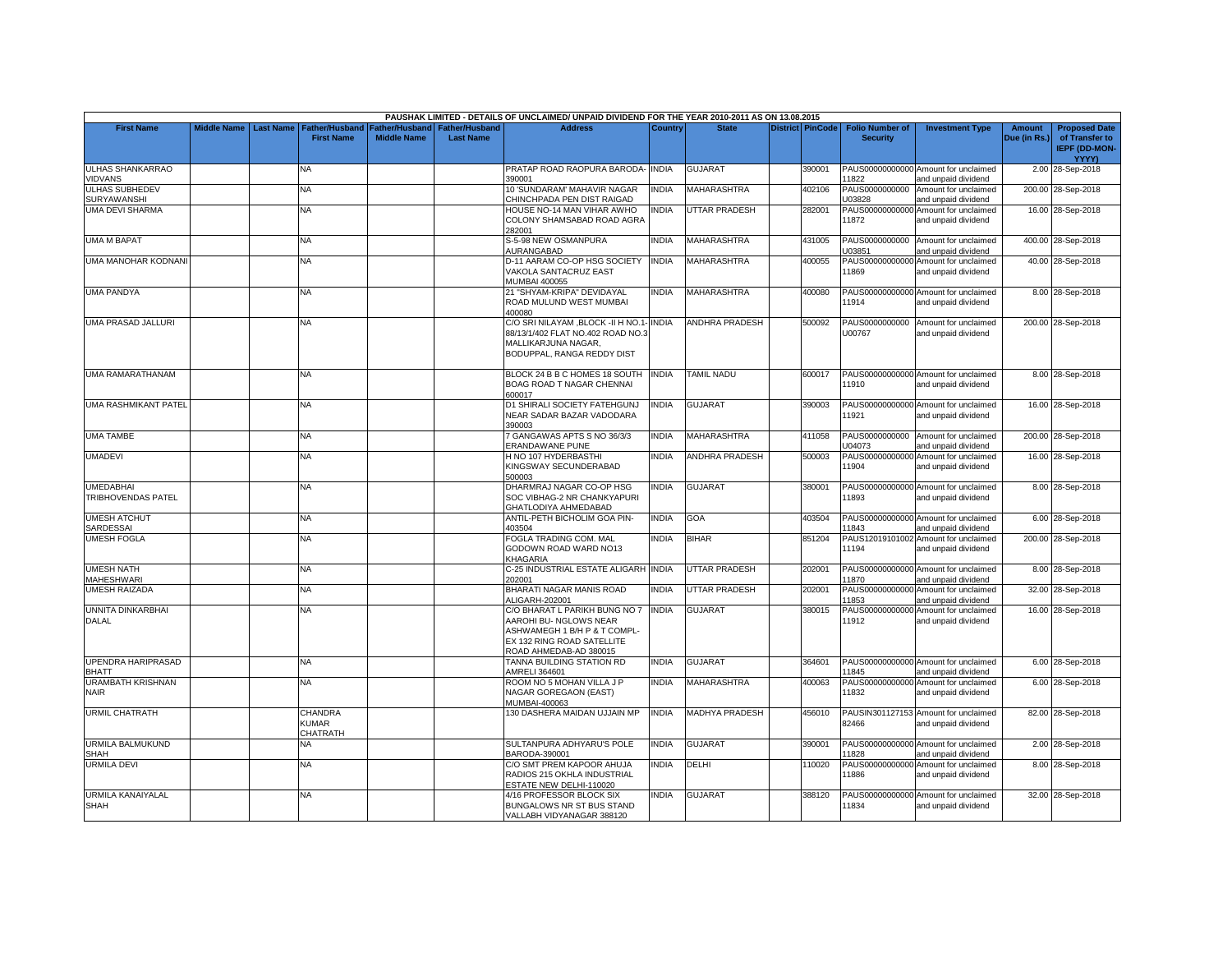|                                         |                    |                  |                                            |                    |                                                   | PAUSHAK LIMITED - DETAILS OF UNCLAIMED/ UNPAID DIVIDEND FOR THE YEAR 2010-2011 AS ON 13.08.2015 |              |                      |                  |                                           |                                                             |                               |                                                                         |
|-----------------------------------------|--------------------|------------------|--------------------------------------------|--------------------|---------------------------------------------------|-------------------------------------------------------------------------------------------------|--------------|----------------------|------------------|-------------------------------------------|-------------------------------------------------------------|-------------------------------|-------------------------------------------------------------------------|
| <b>First Name</b>                       | <b>Middle Name</b> | <b>Last Name</b> | <b>Father/Husband</b><br><b>First Name</b> | <b>Middle Name</b> | Father/Husband Father/Husband<br><b>Last Name</b> | <b>Address</b>                                                                                  | Country      | <b>State</b>         | District PinCode | <b>Folio Number of</b><br><b>Security</b> | <b>Investment Type</b>                                      | <b>Amount</b><br>Due (in Rs.) | <b>Proposed Date</b><br>of Transfer to<br><b>IEPF (DD-MON-</b><br>YYYY) |
| URMILA KANTILAL<br>LODAYA               |                    |                  | NA                                         |                    |                                                   | C/O THE SWASTIK JANATA<br>SAHAKARI BANK LTD 502<br>KALBADEVI ROAD MUMBAI-400002                 | INDIA        | MAHARASHTRA          | 400002           | 11879                                     | PAUS00000000000 Amount for unclaimed<br>and unpaid dividend |                               | 8.00 28-Sep-2018                                                        |
| <b>URMILA RATILAL SHAH</b>              |                    |                  | <b>NA</b>                                  |                    |                                                   | II-B WEST VIEW 309 S V ROAD<br>SANTACRUZ (W) MUMBAI-400054                                      | <b>INDIA</b> | <b>MAHARASHTRA</b>   | 400054           | 11881                                     | PAUS00000000000 Amount for unclaimed<br>and unpaid dividend |                               | 18.00 28-Sep-2018                                                       |
| <b>URMILABEN RAOJIBHAI</b><br>PATEL     |                    |                  | <b>NA</b>                                  |                    |                                                   | C/O KASHIBHAI RAOJIBHAI PATEL<br>CHOKSHI BAZAR BEHIND POST<br>OFFICE POST PADRA-391440          | <b>INDIA</b> | <b>GUJARAT</b>       | 391440           | PAUS00000000000<br>11827                  | Amount for unclaimed<br>and unpaid dividend                 |                               | 2.00 28-Sep-2018                                                        |
| <b>URMILABEN</b><br>SANMUKHBHAI SONI    |                    |                  | <b>NA</b>                                  |                    |                                                   | FB/122 ALEMBIC COLONY B/H<br>BHAILAL AMIN HOSPITAL BARODA<br>390003                             | <b>INDIA</b> | <b>GUJARAT</b>       | 390003           | PAUS00000000000<br>11823                  | Amount for unclaimed<br>and unpaid dividend                 |                               | 2.00 28-Sep-2018                                                        |
| URMILABEN VINOOBHAI<br>PATEL            |                    |                  | NA                                         |                    |                                                   | GUNDA FALIA RAJMAHAL ROAD<br>BARODA-390001                                                      | <b>INDIA</b> | <b>GUJARAT</b>       | 390001           | PAUS00000000000<br>11847                  | Amount for unclaimed<br>and unpaid dividend                 |                               | 6.00 28-Sep-2018                                                        |
| URMILADEVI<br>KRISHNAGOPAL MISHRA       |                    |                  | <b>NA</b>                                  |                    |                                                   | BEHIND T R PATEL VIDHAYALAYA<br>SARDARNAGAR BARODA 390002                                       | <b>INDIA</b> | GUJARAT              | 390002           | PAUS00000000000<br>11905                  | Amount for unclaimed<br>and unpaid dividend                 |                               | 2.00 28-Sep-2018                                                        |
| <b>URVASHIBEN</b><br>PRAVINKUMAR MEHTA  |                    |                  | NA                                         |                    |                                                   | 16 NAVNATH SOCIETY 'SHRI<br>SHAKTI KRUPA' OPP ELECTRIC<br>STATION TARSALI ROAD BARODA<br>390001 | <b>INDIA</b> | <b>GUJARAT</b>       | 390001           | PAUS00000000000<br>11848                  | Amount for unclaimed<br>and unpaid dividend                 |                               | 2.00 28-Sep-2018                                                        |
| <b>JSHA AGARWAL</b>                     |                    |                  | NA                                         |                    |                                                   | FD-54 HAL FLATS OLD CHENNAI<br>ROAD BANGALORE 560093                                            | <b>INDIA</b> | KARNATAKA            | 560093           | PAUS00000000000<br>11863                  | Amount for unclaimed<br>and unpaid dividend                 |                               | 16.00 28-Sep-2018                                                       |
| <b>USHA ANAND</b>                       |                    |                  | <b>NA</b>                                  |                    |                                                   | J-33 PASCHIM VIHAR NEW DELHI-<br>110063                                                         | <b>INDIA</b> | DELHI                | 110063           | PAUS00000000000<br>11896                  | Amount for unclaimed<br>and unpaid dividend                 |                               | 24.00 28-Sep-2018                                                       |
| <b>JSHA BALKRISHNA</b><br>GOSAVI        |                    |                  | <b>NA</b>                                  |                    |                                                   | 107 BHAGYODAYA TOWER-1<br>PASHABHAI PARK RACE COURSE<br>VADODARA                                | INDIA        | <b>GUJARAT</b>       | 390007           | 40570                                     | PAUS13016700000 Amount for unclaimed<br>and unpaid dividend |                               | 12.00 28-Sep-2018                                                       |
| <b>JSHA BANSAL</b>                      |                    |                  | R P BANSAL                                 |                    |                                                   | J 74 SECTOR 25 JALVAYU VIHAR<br><b>NOIDA</b>                                                    | <b>INDIA</b> | <b>UTTAR PRADESH</b> | 201301           | 50851                                     | PAUSIN301549156 Amount for unclaimed<br>and unpaid dividend |                               | 32.00 28-Sep-2018                                                       |
| USHA CHADHA                             |                    |                  | NA                                         |                    |                                                   | 13/28 WEST PATEL NAGAR NEW<br>DELHI-110008                                                      | <b>INDIA</b> | DELHI                | 110008           | PAUS00000000000<br>11888                  | Amount for unclaimed<br>and unpaid dividend                 |                               | 8.00 28-Sep-2018                                                        |
| <b>USHA GOYAL</b>                       |                    |                  | <b>NA</b>                                  |                    |                                                   | C/O M/S MOOLCHAND & SONS 131<br>COTTON STREET 2ND FLR ROOM<br>NO 6 CALCUTTA 700007              | <b>INDIA</b> | <b>WEST BENGAL</b>   | 700007           | PAUS00000000000<br>11876                  | Amount for unclaimed<br>and unpaid dividend                 |                               | 24.00 28-Sep-2018                                                       |
| USHA IYER                               |                    |                  | NA.                                        |                    |                                                   | NO 48 JYOTI KALASH SOCIETY<br>SATTELITE NAGAR AHMEDABAD-<br>380015                              | <b>NDIA</b>  | <b>GUJARAT</b>       | 380015           | 11857                                     | PAUS00000000000 Amount for unclaimed<br>and unpaid dividend |                               | 8.00 28-Sep-2018                                                        |
| <b>JSHA J SACHDE</b>                    |                    |                  | <b>NA</b>                                  |                    |                                                   | 20/B CHANDANMAHAL 3RD FLOOR<br>VALJI LADHA ROAD MULUND WEST<br><b>MUMBAI 400080</b>             | <b>INDIA</b> | <b>MAHARASHTRA</b>   | 400080           | 11931                                     | PAUS00000000000 Amount for unclaimed<br>and unpaid dividend |                               | 32.00 28-Sep-2018                                                       |
| USHA JAGAJIVAN<br>RUPAREL               |                    |                  | <b>NA</b>                                  |                    |                                                   | C/O J R RUPAREL G E B COLONY<br>QUATER NO C-2 PORBANDAR-<br>360575                              | <b>INDIA</b> | <b>GUJARAT</b>       | 360575           | 11858                                     | PAUS00000000000 Amount for unclaimed<br>and unpaid dividend |                               | 8.00 28-Sep-2018                                                        |
| <b>JSHA KAPOOR</b>                      |                    |                  | <b>NA</b>                                  |                    |                                                   | E-19 SECTOR-9 NEW VIJAY NAGAR<br>GHAZIABAD U P 201009                                           | <b>INDIA</b> | <b>UTTAR PRADESH</b> | 201009           | PAUS00000000000<br>11883                  | Amount for unclaimed<br>and unpaid dividend                 |                               | 16.00 28-Sep-2018                                                       |
| <b>USHA KAPOOR</b>                      |                    |                  | <b>NA</b>                                  |                    |                                                   | BLOCK DA FLAT NO 11-B HARI<br>NAGAR NR CLOCK TOWER NEW<br>DELHI 110064                          | <b>INDIA</b> | DELHI                | 110064           | PAUS00000000000<br>11906                  | Amount for unclaimed<br>and unpaid dividend                 |                               | 8.00 28-Sep-2018                                                        |
| <b>JSHA KAPOOR</b>                      |                    |                  | <b>NA</b>                                  |                    |                                                   | BLOCK DA FLAT NO 11-B HARI<br>NAGAR (NEAR CLOCK TOWER)<br>NEW DELHI-110064                      | <b>INDIA</b> | <b>DELHI</b>         | 110064           | PAUS00000000000<br>11885                  | Amount for unclaimed<br>and unpaid dividend                 |                               | 8.00 28-Sep-2018                                                        |
| <b>USHA KATHURIA</b>                    |                    |                  | <b>NA</b>                                  |                    |                                                   | 7814 RAM GALI R A ROAD 7814-RAM INDIA<br>GALI R A ROAD DELHI-110007                             |              | <b>DELHI</b>         | 10007            | 11891                                     | PAUS00000000000 Amount for unclaimed<br>and unpaid dividend |                               | 8.00 28-Sep-2018                                                        |
| <b>JSHA KIRTIKUMAR</b><br><b>SHROFF</b> |                    |                  | NA.                                        |                    |                                                   | 85 WALKESHWAR ROAD SMRUTI<br>BLDG NEAR WHITE HOUSE<br>MUMBAI-400006                             | <b>INDIA</b> | MAHARASHTRA          | 400006           | 11819                                     | PAUS00000000000 Amount for unclaimed<br>and unpaid dividend |                               | 6.00 28-Sep-2018                                                        |
| <b>USHA LAL</b>                         |                    |                  | <b>HAR KRISHAN</b><br>LAL                  |                    |                                                   | 3/8. SARVARRIYA VIHAR NEW DELHI INDIA                                                           |              | <b>DELHI</b>         | 110016           | 12540                                     | PAUS00000000000 Amount for unclaimed<br>and unpaid dividend |                               | 16.00 28-Sep-2018                                                       |
| <b>JSHA NARANG</b>                      |                    |                  | NA                                         |                    |                                                   | S N S PLAZA 1ST FLOOR NO 41<br>KUMARAKRUPA- RD SHIVANANDA<br>CIRCLE BANGALORE 560001 - -        | <b>INDIA</b> | KARNATAKA            | 560001           | PAUS00000000000<br>11895                  | Amount for unclaimed<br>and unpaid dividend                 |                               | 8.00 28-Sep-2018                                                        |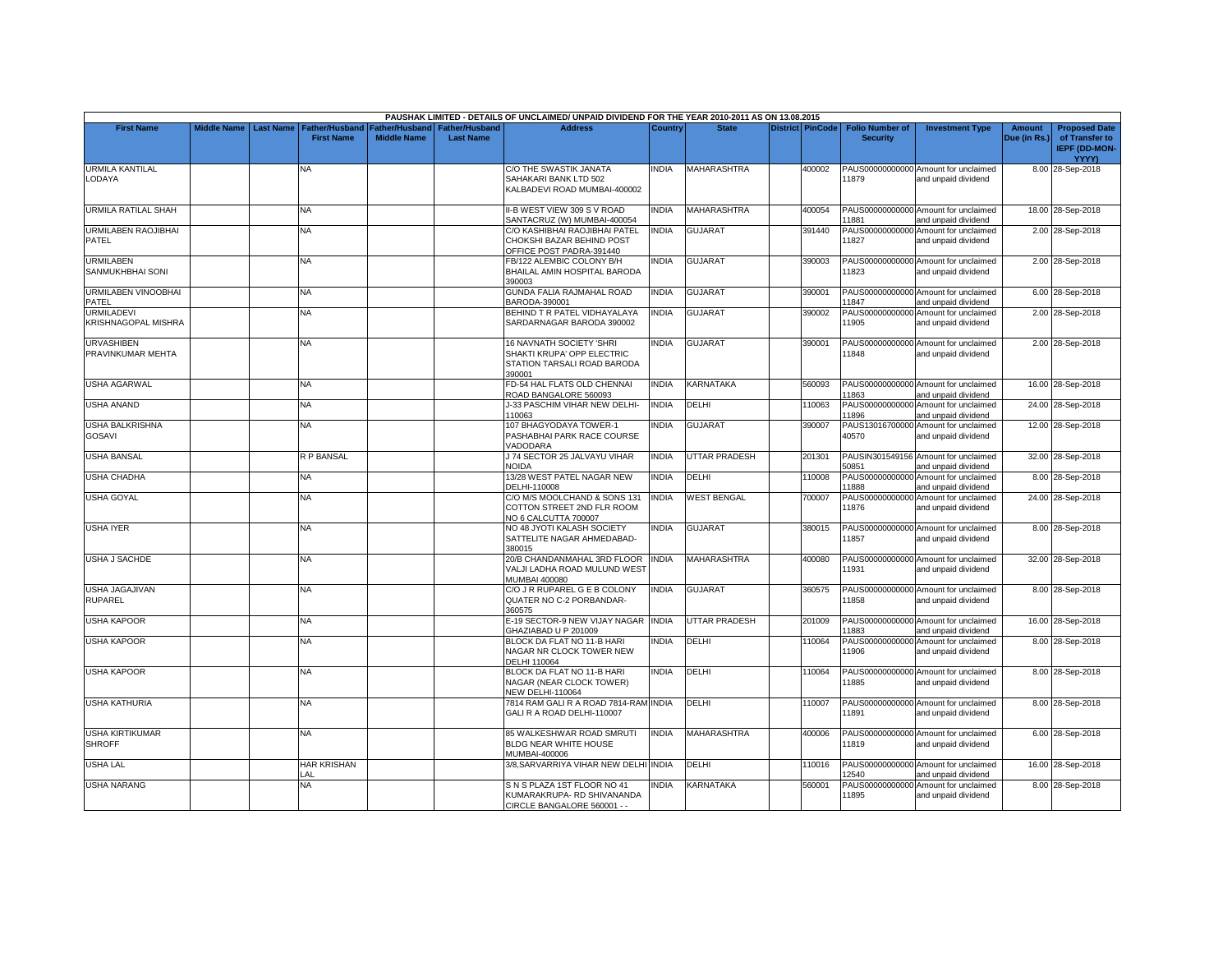|                                             |                    |                  |                                            |                                      |                                           | PAUSHAK LIMITED - DETAILS OF UNCLAIMED/ UNPAID DIVIDEND FOR THE YEAR 2010-2011 AS ON 13.08.2015                                |                |                       |                         |                                           |                                                             |                               |                                                                |
|---------------------------------------------|--------------------|------------------|--------------------------------------------|--------------------------------------|-------------------------------------------|--------------------------------------------------------------------------------------------------------------------------------|----------------|-----------------------|-------------------------|-------------------------------------------|-------------------------------------------------------------|-------------------------------|----------------------------------------------------------------|
| <b>First Name</b>                           | <b>Middle Name</b> | <b>Last Name</b> | <b>Father/Husband</b><br><b>First Name</b> | Father/Husband<br><b>Middle Name</b> | <b>Father/Husband</b><br><b>Last Name</b> | <b>Address</b>                                                                                                                 | <b>Country</b> | <b>State</b>          | <b>District PinCode</b> | <b>Folio Number of</b><br><b>Security</b> | <b>Investment Type</b>                                      | <b>Amount</b><br>Due (in Rs.) | <b>Proposed Date</b><br>of Transfer to<br><b>IEPF (DD-MON-</b> |
|                                             |                    |                  | NA                                         |                                      |                                           | E/414 GOVT QUARTERS DEV                                                                                                        | <b>NDIA</b>    | DELHI                 | 110005                  |                                           | PAUS00000000000 Amount for unclaimed                        |                               | <b>YYYY)</b><br>8.00 28-Sep-2018                               |
| <b>USHA RANI</b>                            |                    |                  |                                            |                                      |                                           | NAGAR KAROL BAGH NEW DELHI<br>110005                                                                                           |                |                       |                         | 11890                                     | and unpaid dividend                                         |                               |                                                                |
| <b>USHA RANI NANDA</b>                      |                    |                  | <b>NA</b>                                  |                                      |                                           | C/O J.D.MODI, H-17/139, SECTOR 7,<br>ROHINI DELHI-110085                                                                       | <b>INDIA</b>   | DELHI                 | 110085                  | 11868                                     | PAUS00000000000 Amount for unclaimed<br>and unpaid dividend |                               | 8.00 28-Sep-2018                                               |
| <b>USHA SHARMA</b>                          |                    |                  | NĀ                                         |                                      |                                           | -208 PANDAV NAGAR SAMASPUR<br>ROAD PATPARGANJ DELHI-110092                                                                     | INDIA          | DELHI                 | 110092                  | PAUS00000000000<br>11902                  | Amount for unclaimed<br>and unpaid dividend                 |                               | 8.00 28-Sep-2018                                               |
| <b>USHA SHASTRI</b><br><b>DUGGIRALA</b>     |                    |                  | NA.                                        |                                      |                                           | C/O D S SASTRI SR S O (P & R)<br>DEPT S C CO LTD KOTHAGUDEM<br>507101                                                          | <b>NDIA</b>    | <b>ANDHRA PRADESH</b> | 507101                  | 11897                                     | PAUS00000000000 Amount for unclaimed<br>and unpaid dividend |                               | 16.00 28-Sep-2018                                              |
| <b>USHABEN RAMANBHAI</b><br>PATEL           |                    |                  | <b>NA</b>                                  |                                      |                                           | C/O RAMANBHAI S PATEL SHIYA<br>PURA RAOPURA BARODA-390001                                                                      | <b>INDIA</b>   | <b>GUJARAT</b>        | 390001                  | 11900                                     | PAUS00000000000 Amount for unclaimed<br>and unpaid dividend |                               | 2.00 28-Sep-2018                                               |
| <b>USHABEN RATILAL</b><br>PARMAR            |                    |                  | <b>NA</b>                                  |                                      |                                           | NIRMALA COLONY NEW YARD D'<br>CABIN BARODA-390002                                                                              | INDIA          | <b>GUJARAT</b>        | 390002                  | PAUS00000000000<br>11851                  | Amount for unclaimed<br>and unpaid dividend                 |                               | 32.00 28-Sep-2018                                              |
| <b>USHANATH K</b>                           |                    |                  | NA                                         |                                      |                                           | 6/1 5TH CROSS - DINNUR<br>RABINDRANATH TAGORE NAGAR<br><b>BANGALORE</b>                                                        | NDIA           | KARNATAKA             | 560032                  | PAUS0000000000<br>U00296                  | Amount for unclaimed<br>and unpaid dividend                 |                               | 80.00 28-Sep-2018                                              |
| <b>USMANBHAI GABUBHAI</b><br><b>MANSURI</b> |                    |                  | <b>NA</b>                                  |                                      |                                           | RAJMAHAL ROAD, KHANDERAO<br>MARKET KHADIA POLE NO.1<br>VADODARA-390001                                                         | <b>NDIA</b>    | <b>GUJARAT</b>        | 390001                  | 11824                                     | PAUS00000000000 Amount for unclaimed<br>and unpaid dividend |                               | 2.00 28-Sep-2018                                               |
| UTTAM NAMAJI BHOSALE                        |                    |                  | NA                                         |                                      |                                           | SPECIAL ENGG PVT LTD JETEX<br>COMPOUND PRATAPPURA HALOL<br><b>DIST PANCHMAHAL</b>                                              | NDIA           | <b>GUJARAT</b>        | 390003                  | 11852                                     | PAUS00000000000 Amount for unclaimed<br>and unpaid dividend |                               | 2.00 28-Sep-2018                                               |
| <b>UTTAMCHAND</b><br>DEVCHAND SANKHESRA     |                    |                  | <b>NA</b>                                  |                                      |                                           | C/O AMAR FERTILISER OPP<br>TALUKA K V SANGH IDAR DIST<br>SABARKATHA PIN-383430                                                 | <b>INDIA</b>   | <b>GUJARAT</b>        | 383430                  | 11850                                     | PAUS00000000000 Amount for unclaimed<br>and unpaid dividend |                               | 16.00 28-Sep-2018                                              |
| V ANNAPURNA                                 |                    |                  | <b>NA</b>                                  |                                      |                                           | 1882 C MAIN ROAD JAYANAGAR IX<br>BLOCK BANGALORE-560069                                                                        | <b>INDIA</b>   | KARNATAKA             | 560069                  | 12089                                     | PAUS00000000000 Amount for unclaimed<br>and unpaid dividend |                               | 8.00 28-Sep-2018                                               |
| V BALAKRISHNAN NAIR                         |                    |                  | <b>NA</b>                                  |                                      |                                           | MUTHIRAPARAMBIL HOUSE<br>THAMMANAM P O KOCHI KOCHI                                                                             | <b>NDIA</b>    | KERALA                | 682032                  | PAUSIN301330187<br>59751                  | Amount for unclaimed<br>and unpaid dividend                 |                               | 16.00 28-Sep-2018                                              |
| V DHARMARAJ                                 |                    |                  | <b>NA</b>                                  |                                      |                                           | S/O M VEERA SAMY PLOT NO 18<br>DOOR NO 517 VEERA ILLAM<br>CHIDAM BARAM NAGAR<br>MATHUR, PUDUKKOTTAI DIST.,<br><b>TAMILNADU</b> | <b>NDIA</b>    | UTTAR PRADESH         | 281001                  | PAUS0000000000<br>V04197                  | Amount for unclaimed<br>and unpaid dividend                 |                               | 200.00 28-Sep-2018                                             |
| V EBENEZER PAUL                             |                    |                  | <b>NA</b>                                  |                                      |                                           | INCOME TAX INSPECTOR TAX<br>RECOVERY OFFICE BANK OF<br>BARODA BUILDINGS COIMBATORE-<br>641018                                  | <b>NDIA</b>    | <b>TAMIL NADU</b>     | 641018                  | 12094                                     | PAUS00000000000 Amount for unclaimed<br>and unpaid dividend |                               | 8.00 28-Sep-2018                                               |
| V JAYARAMAN                                 |                    |                  | <b>NA</b>                                  |                                      |                                           | IRS PROJECT MANAGEMENT<br>OFFICE 4TH FLOOR ISRO<br>SATELLITE CENTRE AIRPORT<br>ROAD VIMANPURA P O<br>BANGALORE-560017          | INDIA          | KARNATAKA             | 560017                  | 12090                                     | PAUS00000000000 Amount for unclaimed<br>and unpaid dividend |                               | 8.00 28-Sep-2018                                               |
| V K PRABHU                                  |                    |                  | <b>NA</b>                                  |                                      |                                           | NO 1 (133/1) 5TH CROSS, 3RD O<br>ROAD PAPATH LAYOUT, KASTURI<br>NAGAR BANGALORE                                                | <b>NDIA</b>    | KARNATAKA             | 560016                  | V03505                                    | PAUS0000000000 Amount for unclaimed<br>and unpaid dividend  |                               | 200.00 28-Sep-2018                                             |
| V K PRABHU                                  |                    |                  | NA                                         |                                      |                                           | 14/17C DUKKARA OFFICE ROAD<br>TATABAD COIMBATORE-641012                                                                        | <b>NDIA</b>    | <b>TAMIL NADU</b>     | 641012                  | 12057                                     | PAUS00000000000 Amount for unclaimed<br>and unpaid dividend |                               | 6.00 28-Sep-2018                                               |
| V LAKSHMANAN                                |                    |                  | NA                                         |                                      |                                           | C/O INDOFAB D-31,32 DEVELOPED<br>PLOT ESTATE THUVAKUDI TRICHY                                                                  | <b>INDIA</b>   | <b>TAMIL NADU</b>     | 620015                  | V04211                                    | PAUS0000000000 Amount for unclaimed<br>and unpaid dividend  |                               | 200.00 28-Sep-2018                                             |
| V N RAMASWAMY                               |                    |                  | <b>NA</b>                                  |                                      |                                           | 3-6-294/A/10 HYDERGUDA<br>HYDERABAD 500029                                                                                     | <b>NDIA</b>    | <b>ANDHRA PRADESH</b> | 500029                  | 12210                                     | PAUS00000000000 Amount for unclaimed<br>and unpaid dividend |                               | 16.00 28-Sep-2018                                              |
| V NARAYANAN                                 |                    |                  | NA                                         |                                      |                                           | 19/20 KADAI VEEDHI KADAMBAR<br>KOIL KULITHALAI PIN-639104                                                                      | INDIA          | <b>TAMIL NADU</b>     | 639104                  | PAUS00000000000<br>12050                  | Amount for unclaimed<br>and unpaid dividend                 |                               | 10.00 28-Sep-2018                                              |
| V P SETHUMADHAVAN                           |                    |                  | <b>NA</b>                                  |                                      |                                           | C/O DARSHAK LTD 32/77<br>CANNONSHED ROAD ERNAKULAM<br>COCHIN-682011                                                            | <b>NDIA</b>    | <b>KERALA</b>         | 682011                  | PAUS00000000000<br>12059                  | Amount for unclaimed<br>and unpaid dividend                 |                               | 2.00 28-Sep-2018                                               |
| <b>V P SHAH</b>                             |                    |                  | <b>NA</b>                                  |                                      |                                           | 506 GOLDEN APARTMENT 4TH<br>FLOOR SUBHANPURA RACE<br>COURSE ROAD BARODA 390007                                                 | NDIA           | <b>GUJARAT</b>        | 390007                  | 12061                                     | PAUS00000000000 Amount for unclaimed<br>and unpaid dividend |                               | 116.00 28-Sep-2018                                             |
| <b>V P VASWANI</b>                          |                    |                  | <b>NA</b>                                  |                                      |                                           | II-O-42 LAJPAT NAGAR NEW DELHI<br>110024                                                                                       | <b>INDIA</b>   | DELHI                 | 110024                  | 12299                                     | PAUS00000000000 Amount for unclaimed<br>and unpaid dividend |                               | 8.00 28-Sep-2018                                               |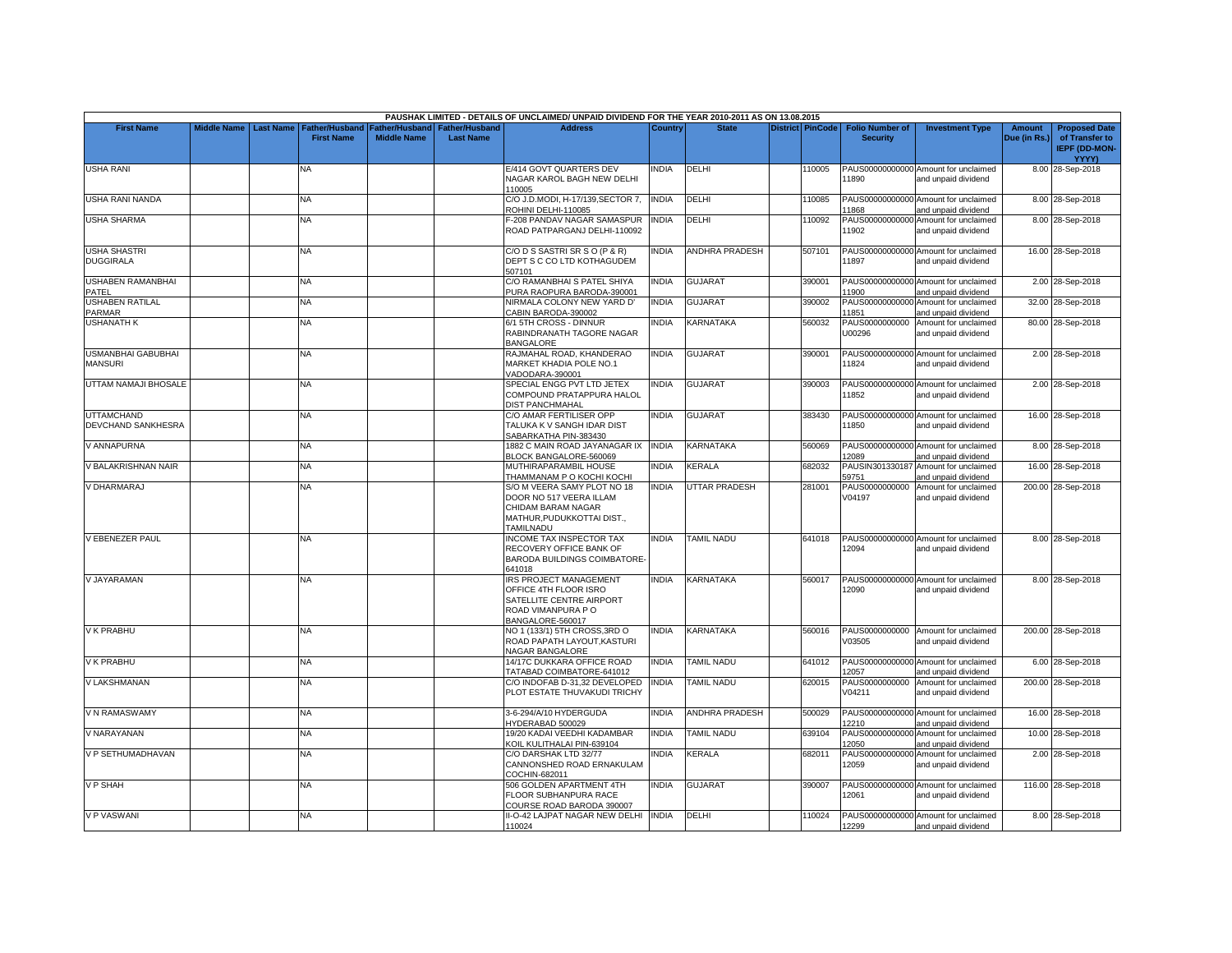|                                        |                    |                  |                                            |                                        |                                           | PAUSHAK LIMITED - DETAILS OF UNCLAIMED/ UNPAID DIVIDEND FOR THE YEAR 2010-2011 AS ON 13.08.2015                                      |              |                       |                         |                                           |                                                             |                               |                                                                |
|----------------------------------------|--------------------|------------------|--------------------------------------------|----------------------------------------|-------------------------------------------|--------------------------------------------------------------------------------------------------------------------------------------|--------------|-----------------------|-------------------------|-------------------------------------------|-------------------------------------------------------------|-------------------------------|----------------------------------------------------------------|
| <b>First Name</b>                      | <b>Middle Name</b> | <b>Last Name</b> | <b>Father/Husband</b><br><b>First Name</b> | Father/Husband I<br><b>Middle Name</b> | <b>Father/Husband</b><br><b>Last Name</b> | <b>Address</b>                                                                                                                       | Country      | <b>State</b>          | <b>District PinCode</b> | <b>Folio Number of</b><br><b>Security</b> | <b>Investment Type</b>                                      | <b>Amount</b><br>Due (in Rs.) | <b>Proposed Date</b><br>of Transfer to<br><b>IEPF (DD-MON-</b> |
|                                        |                    |                  |                                            |                                        |                                           |                                                                                                                                      |              |                       |                         |                                           |                                                             |                               | <b>YYYY)</b>                                                   |
| <b>V P VASWANI</b>                     |                    |                  | NA.                                        |                                        |                                           | I-O-42 LAJPAT NAGAR NEW DELHI<br>110024                                                                                              | <b>INDIA</b> | DELHI                 | 110024                  | 12289                                     | PAUS00000000000 Amount for unclaimed<br>and unpaid dividend |                               | 8.00 28-Sep-2018                                               |
| V S CH MANIKYARAO<br>PELLURI           |                    |                  | <b>NA</b>                                  |                                        |                                           | 1-2-32 SITHARAMPURAM ONGOLE                                                                                                          | <b>INDIA</b> | <b>ANDHRA PRADESH</b> | 523002                  | PAUS0000000000<br>V04745                  | Amount for unclaimed<br>and unpaid dividend                 |                               | 400.00 28-Sep-2018                                             |
| V S KARKHANIS                          |                    |                  | NA                                         |                                        |                                           | GOKHALENAGAR RANANTHAPA<br>HYDERABAD-500013                                                                                          | <b>INDIA</b> | ANDHRA PRADESH        | 500013                  | PAUS00000000000<br>12058                  | Amount for unclaimed<br>and unpaid dividend                 |                               | 6.00 28-Sep-2018                                               |
| V S PADMAVATHY                         |                    |                  | <b>NA</b>                                  |                                        |                                           | PADMAVATHY SUPER SPECIALITY                                                                                                          | <b>INDIA</b> | <b>ANDHRA PRADESH</b> | 522001                  | PAUSIN300394100<br>06669                  | Amount for unclaimed                                        |                               | 600.00 28-Sep-2018                                             |
| V SADAYAPILLAI                         |                    |                  | NA                                         |                                        |                                           | HOSPITAL GUNTUR<br>SUNNAMBUMEDU VILLAGE                                                                                              | <b>INDIA</b> | TAMIL NADU            | 632503                  | PAUS00000000000                           | and unpaid dividend<br>Amount for unclaimed                 |                               | 6.00 28-Sep-2018                                               |
|                                        |                    |                  |                                            |                                        |                                           | KEELGOLAVEEDU POST<br>VANDAVASI TALUK NORTH ARCOT<br><b>DIST</b>                                                                     |              |                       |                         | 12060                                     | and unpaid dividend                                         |                               |                                                                |
| V SAMYUKTA                             |                    |                  | <b>NA</b>                                  |                                        |                                           | SARADA PRASANT' 16-24-17<br>AKKENA PRAGAD- AVAIN ST OLD<br><b>GUNTUR GUNTUR-522001 - -</b>                                           | <b>INDIA</b> | <b>ANDHRA PRADESH</b> | 522001                  | 12053                                     | PAUS00000000000 Amount for unclaimed<br>and unpaid dividend |                               | 82.00 28-Sep-2018                                              |
| V SEETHARAMAN                          |                    |                  | NA                                         |                                        |                                           | NO 11 RESERVE CHSL "PARAG"<br>CHANDAVARKAR ROAD BORIVILI<br>WEST MUMBAI 400092                                                       | INDIA        | MAHARASHTRA           | 400092                  | 12109                                     | PAUS00000000000 Amount for unclaimed<br>and unpaid dividend |                               | 32.00 28-Sep-2018                                              |
| V SIVARAMAKRISHNAN                     |                    |                  | <b>NA</b>                                  |                                        |                                           | C/O M/S DARSHAK LIMITED NO 1<br>ARULANANDA MUDALI STREET<br>SANTHOME CHENNAI 60000                                                   | <b>INDIA</b> | TAMIL NADU            | 600004                  | 12055                                     | PAUS00000000000 Amount for unclaimed<br>and unpaid dividend |                               | 2.00 28-Sep-2018                                               |
| V VIJAYAKUMAR                          |                    |                  | <b>NA</b>                                  |                                        |                                           | 11 E-2 " SAIKRIPA" CANERY NAGAR INDIA<br><b>K K PUDUR COIMBATORE</b>                                                                 |              | <b>TAMIL NADU</b>     | 641038                  | V03039                                    | PAUS0000000000 Amount for unclaimed<br>and unpaid dividend  |                               | 200.00 28-Sep-2018                                             |
| V VIJAYALAKSHMI                        |                    |                  | <b>NA</b>                                  |                                        |                                           | 134 PALANI ROAD VENKATESA<br>MILLS POST UDAMALPET-642128                                                                             | <b>INDIA</b> | <b>TAMIL NADU</b>     | 642128                  | PAUS00000000000<br>12095                  | Amount for unclaimed<br>and unpaid dividend                 |                               | 8.00 28-Sep-2018                                               |
| VADIBHAI VALLABHDAS<br>PATEL           |                    |                  | NA                                         |                                        |                                           | <b>56 PRABHAKUNJ SOCIETY GODHRAINDIA</b><br>389001                                                                                   |              | <b>GUJARAT</b>        | 389001                  | PAUS00000000000<br>12047                  | Amount for unclaimed<br>and unpaid dividend                 |                               | 166.00 28-Sep-2018                                             |
| <b>VADILAL DAHYALAL</b><br><b>SHAH</b> |                    |                  | <b>NA</b>                                  |                                        |                                           | 10/1 GIRIRAJ SOCIETY AGGAD<br>PANIGATE BARODA 390006                                                                                 | <b>INDIA</b> | GUJARAT               | 390006                  | PAUS00000000000<br>11994                  | Amount for unclaimed<br>and unpaid dividend                 |                               | 2.00 28-Sep-2018                                               |
| <b>VADILAL MANILAL</b><br>PAREKH       |                    |                  | <b>NA</b>                                  |                                        |                                           | KUVERJI DEVSHI CHAWL 2ND FL B INDIA<br>S ROAD OPP ZARAPKAR SHOW<br>ROOM DADAR W RLY MUMBAI<br>400028                                 |              | <b>MAHARASHTRA</b>    | 400028                  | PAUS00000000000<br>12176                  | Amount for unclaimed<br>and unpaid dividend                 |                               | 8.00 28-Sep-2018                                               |
| VAIDYANATHAN<br>NARAYANAN              |                    |                  | <b>NA</b>                                  |                                        |                                           | FLAT NO 3 SPRING FIELDS 25 FIRST INDIA<br>CROSS - STREET KASTURBA<br>NAGAR ADAYAR CHENNAI 60-0020                                    |              | <b>TAMIL NADU</b>     | 600020                  | 12162                                     | PAUS00000000000 Amount for unclaimed<br>and unpaid dividend |                               | 8.00 28-Sep-2018                                               |
| <b>VAIDYANATHAN S</b>                  |                    |                  | NA                                         |                                        |                                           | ROOM NO. 214, POST BOX NO. 47<br><b>XLERI POST JAMSHEDPUR</b>                                                                        | <b>INDIA</b> | <b>JHARKHAND</b>      | 831001                  | PAUS0000000000<br>S00244                  | Amount for unclaimed<br>and unpaid dividend                 |                               | 200.00 28-Sep-2018                                             |
| VAIDYANATHAN<br><b>SEETHARAMAN</b>     |                    |                  | <b>NA</b>                                  |                                        |                                           | TC NO 41/548 MALAMEL LANE III<br>PUTHEN STREET TRIVANDRUM<br>695009                                                                  | <b>INDIA</b> | KERALA                | 695009                  | 12093                                     | PAUS00000000000 Amount for unclaimed<br>and unpaid dividend |                               | 8.00 28-Sep-2018                                               |
| <b>VAISHAL BRAHMBHATT</b>              |                    |                  | <b>NA</b>                                  |                                        |                                           | 12 KASHIVISHVANATH SOC NR S R INDIA<br>P GR NO 1 BARODA                                                                              |              | GUJARAT               | 390004                  | 12312                                     | PAUS00000000000 Amount for unclaimed<br>and unpaid dividend |                               | 2.00 28-Sep-2018                                               |
| VAJINDER KUMAR GUPTA                   |                    |                  | NA                                         |                                        |                                           | 26/22 VISHWAS NAGAR GALI NO 12 INDIA<br>SHAHDARA DELHI-110032                                                                        |              | DELHI                 | 110032                  | PAUS00000000000<br>12116                  | Amount for unclaimed<br>and unpaid dividend                 |                               | 8.00 28-Sep-2018                                               |
| VALABOJU                               |                    |                  | <b>NA</b>                                  |                                        |                                           | H NO 1-8-183/1 CHIKKADPALLY<br><b>HYDERABAD</b>                                                                                      | <b>INDIA</b> | ANDHRA PRADESH        | 500020                  | PAUS0000000000<br>V03216                  | Amount for unclaimed<br>and unpaid dividend                 |                               | 300.00 28-Sep-2018                                             |
| VALENTINE JOSEPH<br><b>ALVES</b>       |                    |                  | <b>NA</b>                                  |                                        |                                           | C-37 NIRMALA NIVAS AIMAI<br>MERVANJI ST PAREL MUMBAI-<br>400012                                                                      | <b>INDIA</b> | MAHARASHTRA           | 400012                  | PAUS00000000000<br>12085                  | Amount for unclaimed<br>and unpaid dividend                 |                               | 8.00 28-Sep-2018                                               |
| VALJI NANAJI GANGAR                    |                    |                  | NA                                         |                                        |                                           | KUVERJI DEVSHI CHAWL 2ND FL B<br>S ROAD OPP ZARAPKAR SHOW<br>ROOM DADAR W RLY MUMBAI<br>400028                                       | <b>INDIA</b> | MAHARASHTRA           | 400028                  | 12175                                     | PAUS00000000000 Amount for unclaimed<br>and unpaid dividend |                               | 8.00 28-Sep-2018                                               |
| <b>VALLABHDAS GALABHAI</b><br>PATEL    |                    |                  | NA.                                        |                                        |                                           | GIN PLOT DHORAJI DIST-RAJKOT<br>PIN 360410                                                                                           | <b>INDIA</b> | <b>GUJARAT</b>        | 360410                  | 11945                                     | PAUS00000000000 Amount for unclaimed<br>and unpaid dividend |                               | 16.00 28-Sep-2018                                              |
| VALLABHDAS NARSIDAS<br><b>GHIYA</b>    |                    |                  | NA                                         |                                        |                                           | A 306 RIDHHI SIDHHI APT 3RD FLR<br>RAJENDR- A COMPLEX OPP<br>CORPORATION BANK ANAND NA-<br><b>GAR DAHISAR EAST MUMBAI</b><br>400068- | <b>INDIA</b> | MAHARASHTRA           | 400068                  | 12285                                     | PAUS00000000000 Amount for unclaimed<br>and unpaid dividend |                               | 32.00 28-Sep-2018                                              |
| <b>VAMAN VENKATRAO</b>                 |                    |                  | <b>NA</b>                                  |                                        |                                           | "MADHAV" ADARSH NAGAR<br><b>HINDWADI BELGAUM</b>                                                                                     | <b>INDIA</b> | <b>KARNATAKA</b>      | 590001                  | PAUS0000000000<br>V00780                  | Amount for unclaimed                                        |                               | 800.00 28-Sep-2018                                             |
| <b>POTDAR</b>                          |                    |                  |                                            |                                        |                                           |                                                                                                                                      |              |                       |                         |                                           | and unpaid dividend                                         |                               |                                                                |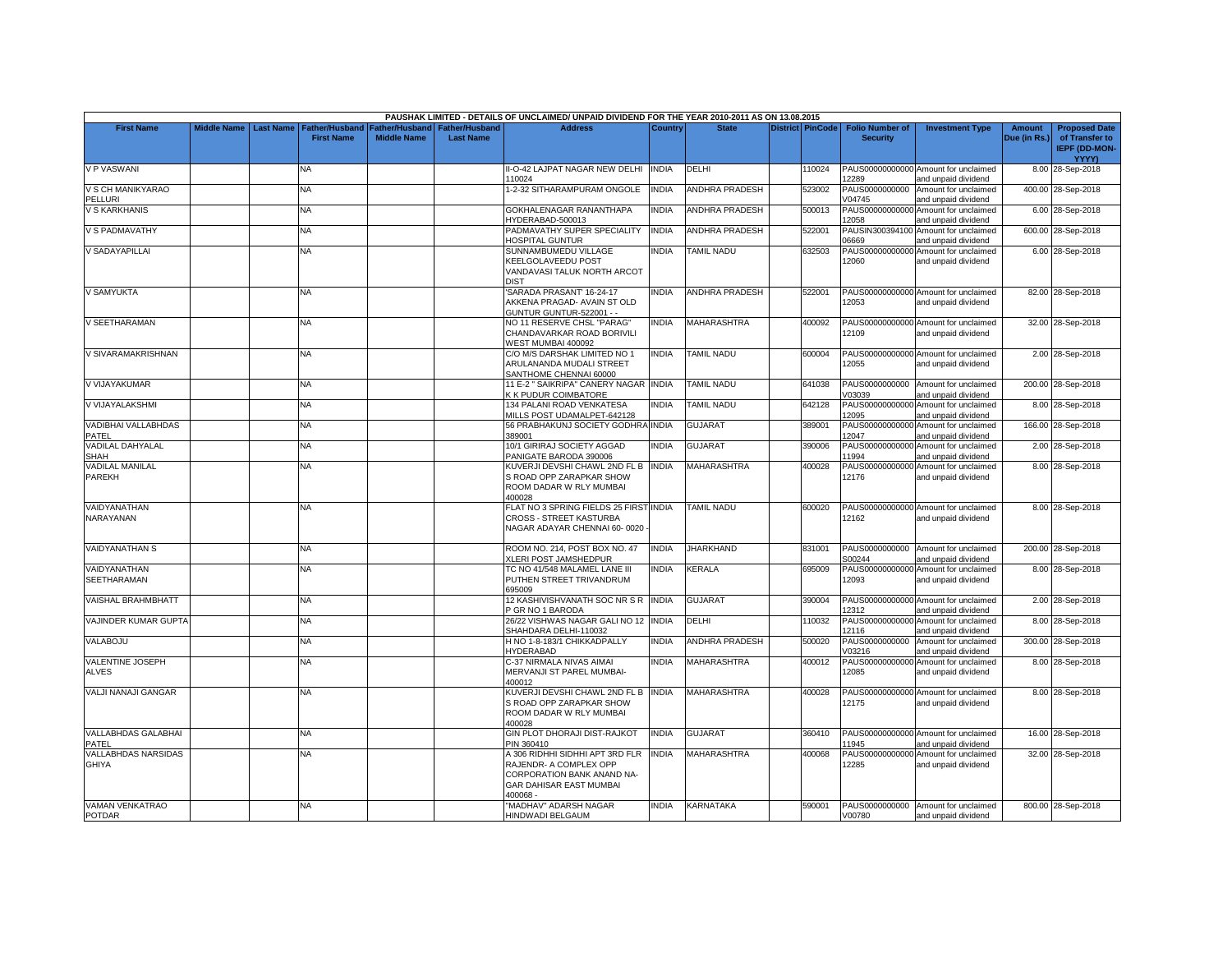|                                                     |                    |                  |                                            |                                      |                                           | PAUSHAK LIMITED - DETAILS OF UNCLAIMED/ UNPAID DIVIDEND FOR THE YEAR 2010-2011 AS ON 13.08.2015                                    |              |                       |                         |                                           |                                                             |                               |                                                                                |
|-----------------------------------------------------|--------------------|------------------|--------------------------------------------|--------------------------------------|-------------------------------------------|------------------------------------------------------------------------------------------------------------------------------------|--------------|-----------------------|-------------------------|-------------------------------------------|-------------------------------------------------------------|-------------------------------|--------------------------------------------------------------------------------|
| <b>First Name</b>                                   | <b>Middle Name</b> | <b>Last Name</b> | <b>Father/Husband</b><br><b>First Name</b> | Father/Husband<br><b>Middle Name</b> | <b>Father/Husband</b><br><b>Last Name</b> | <b>Address</b>                                                                                                                     | Country      | <b>State</b>          | <b>District PinCode</b> | <b>Folio Number of</b><br><b>Security</b> | <b>Investment Type</b>                                      | <b>Amount</b><br>Due (in Rs.) | <b>Proposed Date</b><br>of Transfer to<br><b>IEPF (DD-MON-</b><br><b>YYYY)</b> |
| VANAJAKSHI                                          |                    |                  | NA                                         |                                      |                                           | VENKATESHA ENTERPRISES 4TH<br>MAIN P J EXTENSION DAVANGERE                                                                         | <b>INDIA</b> | KARNATAKA             | 577002                  | PAUS0000000000<br>V02573                  | Amount for unclaimed<br>and unpaid dividend                 |                               | 200.00 28-Sep-2018                                                             |
| VANDANABEN<br><b>SHAILESHKUMAR</b><br><b>SHUKLA</b> |                    |                  | NA                                         |                                      |                                           | 22 AKASHGANGA BUNGLOWS B/H<br>ADISHVARNAGAR.NIKOL ROAD<br>B/H,ST.MARRY SCHOOL NARODA<br>AHMEDABAD                                  | <b>INDIA</b> | <b>GUJARAT</b>        | 382325                  | 65666                                     | PAUS12035400000 Amount for unclaimed<br>and unpaid dividend |                               | 550.00 28-Sep-2018                                                             |
| VANIKUMARI YERUBANDI                                |                    |                  | NA                                         |                                      |                                           | DWARKA LODGE MAIN ROAD<br>DWARAKANAGAR VISAKHAPATNAM                                                                               | <b>INDIA</b> | <b>ANDHRA PRADESH</b> | 530016                  | V04816                                    | PAUS0000000000 Amount for unclaimed<br>and unpaid dividend  |                               | 300.00 28-Sep-2018                                                             |
| <b>VANLATA ASHWIN PATEL</b>                         |                    |                  | NA                                         |                                      |                                           | C/O M/S G T BROTHERS<br>KHUSHBOO CORNER 56 VISHWAS<br>COLONY ALKAPURI BARODA<br>390005                                             | INDIA        | <b>GUJARAT</b>        | 390005                  | 11996                                     | PAUS00000000000 Amount for unclaimed<br>and unpaid dividend |                               | 50.00 28-Sep-2018                                                              |
| <b>VANLILA R PATEL</b>                              |                    |                  | <b>NA</b>                                  |                                      |                                           | B/29 ALEMBIC COLONY BARODA<br>390003                                                                                               | <b>INDIA</b> | <b>GUJARAT</b>        | 390003                  | 12306                                     | PAUS00000000000 Amount for unclaimed<br>and unpaid dividend |                               | 16.00 28-Sep-2018                                                              |
| VARADRAJ AGARKHED                                   |                    |                  | NA.                                        |                                      |                                           | DR V H AGARKHED H NO 1136<br>TILAK ROAD GODBOLE MALA<br><b>BIJAPUR</b>                                                             | <b>INDIA</b> | KARNATAKA             | 586101                  | PAUS0000000000<br>V02490                  | Amount for unclaimed<br>and unpaid dividend                 |                               | 300.00 28-Sep-2018                                                             |
| VARKADI VASUDEVA RAO                                |                    |                  | NA.                                        |                                      |                                           | NO-1 GOPAL KRISHNA STREET T<br>NAGAR CHENNAI 600017                                                                                | <b>INDIA</b> | <b>TAMIL NADU</b>     | 600017                  | 12118                                     | PAUS00000000000 Amount for unclaimed<br>and unpaid dividend |                               | 8.00 28-Sep-2018                                                               |
| <b>VARSHA S MUNDLE</b>                              |                    |                  | <b>NA</b>                                  |                                      |                                           | C/O. MR. SHIVAJI S. SAWANT L/101<br>GOKUL - HEAVEN.THAKUR<br>COMPLEX, WESTERN EXPRESS H-<br>IGHWAY, KANDIVLI(E)MUMBAI-<br>400101 - | <b>INDIA</b> | <b>MAHARASHTRA</b>    | 400101                  | 12279                                     | PAUS00000000000 Amount for unclaimed<br>and unpaid dividend |                               | 16.00 28-Sep-2018                                                              |
| <b>VARSHABEN</b><br>MUKESHBHAI PANCHAL              |                    |                  | <b>NA</b>                                  |                                      |                                           | 402-403 SHASHWAT, OPP:<br>GUJARAT COLLEGE ELLISBRIDGE,<br>AHMEDABAD-380006                                                         | <b>INDIA</b> | <b>GUJARAT</b>        | 380006                  | 12069                                     | PAUS00000000000 Amount for unclaimed<br>and unpaid dividend |                               | 32.00 28-Sep-2018                                                              |
| <b>VARSHABEN RAJNIKANT</b><br><b>ALANI</b>          |                    |                  | NA                                         |                                      |                                           | PARIKH FALI DHANDHUKA DIST<br>AHMEDABAD                                                                                            | <b>INDIA</b> | <b>GUJARAT</b>        | 382460                  | 12264                                     | PAUS00000000000 Amount for unclaimed<br>and unpaid dividend |                               | 32.00 28-Sep-2018                                                              |
| Vasamreddy Sreedhar<br>Reddy                        |                    |                  | / Dasaratha<br>Rami Reddy                  |                                      |                                           | 11/84. Potti Sreeramulu Street<br><b>Sullurpet Dist Nellore</b>                                                                    | <b>INDIA</b> | <b>ANDHRA PRADESH</b> | 524121                  | 77866                                     | PAUSIN300095107 Amount for unclaimed<br>and unpaid dividend |                               | 400.00 28-Sep-2018                                                             |
| VASANT DINKAR RAO<br>AHIRRAO                        |                    |                  | NA.                                        |                                      |                                           | A/2 PRABHAKAR COLONY<br>VAGHODIA ROAD BARODA 390019                                                                                | <b>INDIA</b> | <b>GUJARAT</b>        | 390019                  | 12333                                     | PAUS00000000000 Amount for unclaimed<br>and unpaid dividend |                               | 2.00 28-Sep-2018                                                               |
| <b>VASANT GURURAO</b><br>PUJAR                      |                    |                  | <b>NA</b>                                  |                                      |                                           | 236 SHRI CHIDAMBAR NAGAR<br><b>TILAKWADI BELGAUM 590006</b>                                                                        | <b>INDIA</b> | KARNATAKA             | 590006                  | 12048                                     | PAUS00000000000 Amount for unclaimed<br>and unpaid dividend |                               | 16.00 28-Sep-2018                                                              |
| <b>VASANT KISAN</b><br>CHOUDHARI                    |                    |                  | NA.                                        |                                      |                                           | 'SURANA NIWAS" AT BODWAD DIST INDIA<br>JALGAON MAHARASHTRA 425310                                                                  |              | MAHARASHTRA           | 425310                  | 12178                                     | PAUS00000000000 Amount for unclaimed<br>and unpaid dividend |                               | 8.00 28-Sep-2018                                                               |
| VASANT L SHAH                                       |                    |                  | NA.                                        |                                      |                                           | KUMARPAL TRADING CO BHID<br>BAZAR BHUJ-KUTCH 370001                                                                                | <b>INDIA</b> | GUJARAT               | 370001                  | 12326                                     | PAUS00000000000 Amount for unclaimed<br>and unpaid dividend |                               | 32.00 28-Sep-2018                                                              |
| VASANT TRIKAMLAL<br>PARIKH                          |                    |                  | TRIKAMLAL                                  |                                      |                                           | 52A/195 AMAR WADI 3RD FLOOR<br>KHATTAR GALI C P TANK MUMBAI                                                                        | <b>INDIA</b> | MAHARASHTRA           | 400004                  | 13231                                     | PAUS00000000000 Amount for unclaimed<br>and unpaid dividend |                               | 200.00 28-Sep-2018                                                             |
| VASANTBEN J THAKKAR                                 |                    |                  | ΝA                                         |                                      |                                           | SHRI GANESH NIVAS 1ST FLOOR N<br>S BOSE ROAD MUMBAI-400080                                                                         | <b>INDIA</b> | MAHARASHTRA           | 400080                  | PAUS00000000000<br>12082                  | Amount for unclaimed<br>and unpaid dividend                 |                               | 32.00 28-Sep-2018                                                              |
| VASANTBHAI<br>BHIKHABHAI RANA                       |                    |                  | NA                                         |                                      |                                           | <b>AT &amp; PO SOKHADA SUNDER</b><br>BAZAAR DIST BARODA PIN-391240                                                                 | <b>INDIA</b> | <b>GUJARAT</b>        | 391240                  | PAUS00000000000<br>11998                  | Amount for unclaimed<br>and unpaid dividend                 |                               | 2.00 28-Sep-2018                                                               |
| <b>VASANTBHAI</b><br>SHAMBHUBHAI PATEL              |                    |                  | NΑ                                         |                                      |                                           | AT & PO CHAKLAD TA AMOD DIST<br>BROACH-392110                                                                                      | <b>INDIA</b> | <b>GUJARAT</b>        | 392110                  | 11999                                     | PAUS00000000000 Amount for unclaimed<br>and unpaid dividend |                               | 2.00 28-Sep-2018                                                               |
| VASANTHA DEVI                                       |                    |                  | NA                                         |                                      |                                           | NO.13, NEW THANDAVARAYA<br><b>GRAMANI STREET, CHENNAI</b>                                                                          | <b>INDIA</b> | <b>TAMIL NADU</b>     | 600021                  | PAUS0000000000<br>S01091                  | Amount for unclaimed<br>and unpaid dividend                 |                               | 200.00 28-Sep-2018                                                             |
| VASANTHA NAGARAJAN                                  |                    |                  | ATE T S<br>NAGARAJA<br><b>YENGAR</b>       |                                      |                                           | NO A/75 1ST FLOOR 31ST A CROSS INDIA<br>7TH BLOCK JAYANAGAR<br><b>BANGALORE</b>                                                    |              | <b>KARNATAKA</b>      | 560082                  | 02278                                     | PAUSIN301926302 Amount for unclaimed<br>and unpaid dividend |                               | 200.00 28-Sep-2018                                                             |
| <b>VASANTHI N KUMAR</b>                             |                    |                  | <b>NV</b>                                  |                                      |                                           | M/S.MYSORE MEDL. HALL, ASHOKA INDIA<br>ROAD TUMKUR (KARNATAKA)                                                                     |              | KARNATAKA             | 572101                  | PAUS0000000000<br>V00306                  | Amount for unclaimed<br>and unpaid dividend                 |                               | 1000.00 28-Sep-2018                                                            |
| VASANTI BRIJLAL MODI                                |                    |                  | NA.                                        |                                      |                                           | 303 MODI NIVAS SWAMI<br>VIVEKANAND ROAD SANTACRUZ<br>(W) MUMBAI-400054                                                             | <b>INDIA</b> | <b>MAHARASHTRA</b>    | 400054                  | 12067                                     | PAUS00000000000 Amount for unclaimed<br>and unpaid dividend |                               | 32.00 28-Sep-2018                                                              |
| VASANTIBEN GULABDAS<br><b>SNATIKA</b>               |                    |                  | NA.                                        |                                      |                                           | C/O ANIL G PATEL HOUSE NO-2161<br>B KALAKRUTI ROAD YEOLA DIST<br>NASIK VIA MANMAD                                                  | <b>INDIA</b> | <b>GUJARAT</b>        | 390001                  | 11971                                     | PAUS00000000000 Amount for unclaimed<br>and unpaid dividend |                               | 16.00 28-Sep-2018                                                              |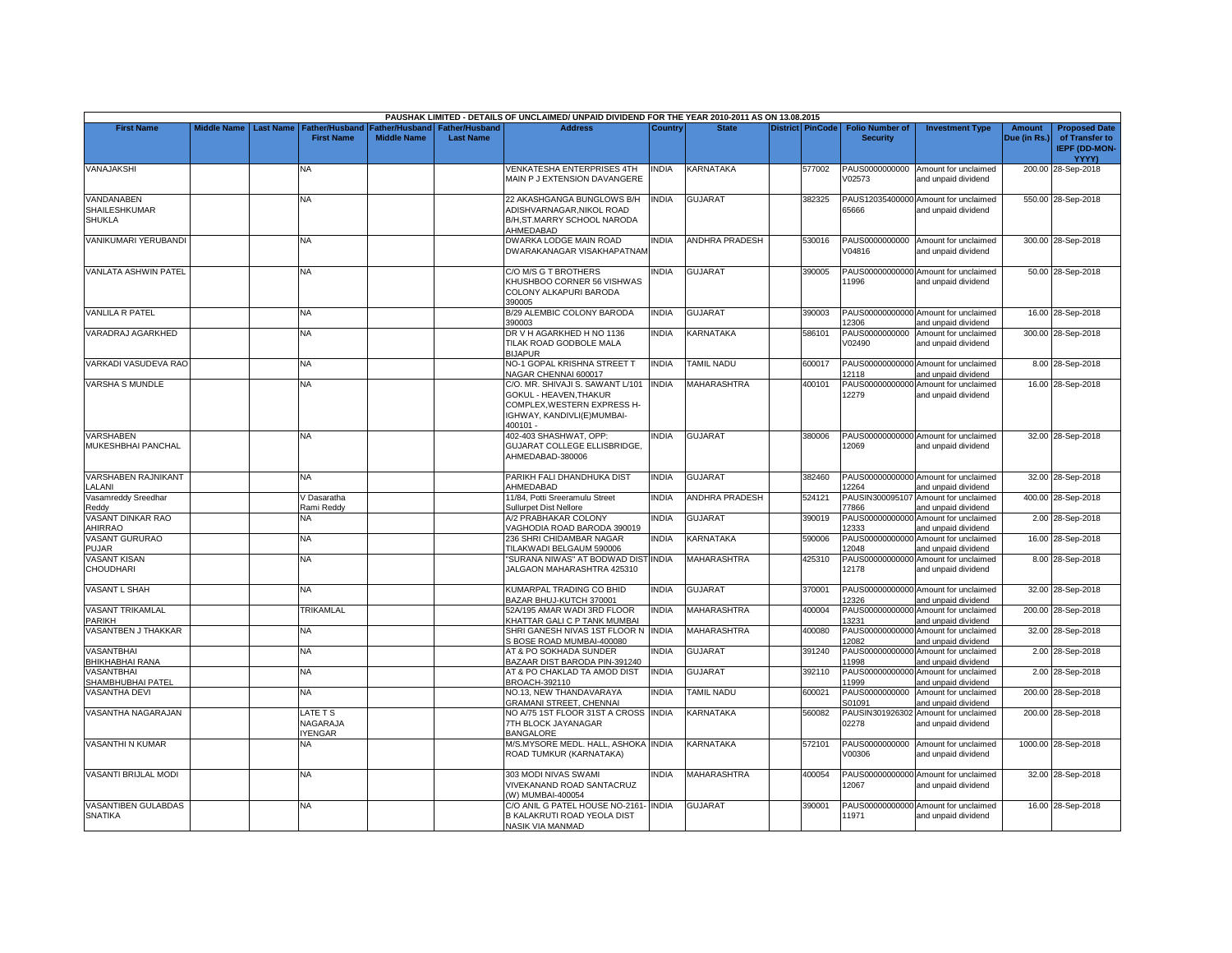|                                          |                    |                  |                                            |                                             |                                           | PAUSHAK LIMITED - DETAILS OF UNCLAIMED/ UNPAID DIVIDEND FOR THE YEAR 2010-2011 AS ON 13.08.2015                    |              |                       |                         |                                           |                                                             |                               |                                                                |
|------------------------------------------|--------------------|------------------|--------------------------------------------|---------------------------------------------|-------------------------------------------|--------------------------------------------------------------------------------------------------------------------|--------------|-----------------------|-------------------------|-------------------------------------------|-------------------------------------------------------------|-------------------------------|----------------------------------------------------------------|
| <b>First Name</b>                        | <b>Middle Name</b> | <b>Last Name</b> | <b>Father/Husband</b><br><b>First Name</b> | <b>Father/Husband</b><br><b>Middle Name</b> | <b>Father/Husband</b><br><b>Last Name</b> | <b>Address</b>                                                                                                     | Country      | <b>State</b>          | <b>District PinCode</b> | <b>Folio Number of</b><br><b>Security</b> | <b>Investment Type</b>                                      | <b>Amount</b><br>Due (in Rs.) | <b>Proposed Date</b><br>of Transfer to<br><b>IEPF (DD-MON-</b> |
| <b>VASANTKUMAR</b>                       |                    |                  | N٨                                         |                                             |                                           | FA/9 ALEMBIC COLONY ALEMBIC                                                                                        | <b>INDIA</b> | <b>GUJARAT</b>        | 390003                  |                                           | PAUS00000000000 Amount for unclaimed                        |                               | YYYY)<br>6.00 28-Sep-2018                                      |
| SHANKERLAL MEHTA                         |                    |                  |                                            |                                             |                                           | ROAD BARODA 390003                                                                                                 |              |                       |                         | 11958                                     | and unpaid dividend                                         |                               |                                                                |
| <b>VASANTLAL HIMATLAL</b><br><b>SHAH</b> |                    |                  | <b>NA</b>                                  |                                             |                                           | AT & PO SOKHADA DIST BARODA<br>PIN-391240                                                                          | <b>INDIA</b> | <b>GUJARAT</b>        | 391240                  | 12000                                     | PAUS00000000000 Amount for unclaimed<br>and unpaid dividend |                               | 10.00 28-Sep-2018                                              |
| VASANTRAO GOVINDRAO<br>MANE              |                    |                  | <b>NA</b>                                  |                                             |                                           | 'SHILPA" SOCIETY BLOCK NO 1<br>OPP LALBAUG SWIMING POOL<br>PRATAPNAGAR BARODA-390004                               | <b>INDIA</b> | <b>GUJARAT</b>        | 390004                  | 12001                                     | PAUS00000000000 Amount for unclaimed<br>and unpaid dividend |                               | 32.00 28-Sep-2018                                              |
| VASANTRAO SHASTRY                        |                    |                  | <b>NA</b>                                  |                                             |                                           | FORT RANEBENNUR                                                                                                    | <b>INDIA</b> | KARNATAKA             | 581115                  | V02349                                    | PAUS0000000000 Amount for unclaimed<br>and unpaid dividend  |                               | 200.00 28-Sep-2018                                             |
| <b>VASARAMBHAI</b><br>JETHABHAI PATEL    |                    |                  | NA.                                        |                                             |                                           | AT RAMSIKAMPA TAL BAYAD POST<br>ODHA DIST SABARKANTHA 383325                                                       | <b>INDIA</b> | <b>GUJARAT</b>        | 383325                  | 12002                                     | PAUS00000000000 Amount for unclaimed<br>and unpaid dividend |                               | 2.00 28-Sep-2018                                               |
| <b>VASAVIBS</b>                          |                    |                  | NΑ                                         |                                             |                                           | C/O SRI VENKATESH MEDICAL<br>STORES C G HOSPITAL ROAD<br>DAVANGERE                                                 | <b>INDIA</b> | KARNATAKA             | 577002                  | PAUS0000000000<br>V02374                  | Amount for unclaimed<br>and unpaid dividend                 |                               | 200.00 28-Sep-2018                                             |
| <b>VASUDEO PATEL</b>                     |                    |                  | ΝĀ                                         |                                             |                                           | C/O VIPIN PARIKH 16-A ASTAPAD<br>SOCIETY KARELIBAUG BARODA<br>390018                                               | <b>INDIA</b> | <b>GUJARAT</b>        | 390018                  | 12336                                     | PAUS00000000000 Amount for unclaimed<br>and unpaid dividend |                               | 32.00 28-Sep-2018                                              |
| <b>VASUMATI</b><br>CHANDRAKANT AMIN      |                    |                  | NA.                                        |                                             |                                           | VASUNDHARA PRAKASHAN 533<br>ELLORA COMMERCIAL CENTRE<br>BEHIND RELIEF CINEMA<br>AHMEDABAD-380001                   | <b>INDIA</b> | <b>GUJARAT</b>        | 380001                  | 12239                                     | PAUS00000000000 Amount for unclaimed<br>and unpaid dividend |                               | 6.00 28-Sep-2018                                               |
| <b>VASUNDHARA BHUPEN</b><br><b>BUCH</b>  |                    |                  | <b>NA</b>                                  |                                             |                                           | <b>74 ALEMBIC NAGAR SOCIETY</b><br>REFINERY ROAD BARODA-390016                                                     | <b>INDIA</b> | <b>GUJARAT</b>        | 390016                  | 11956                                     | PAUS00000000000 Amount for unclaimed<br>and unpaid dividend |                               | 2.00 28-Sep-2018                                               |
| VASUNDHARA V PATIL                       |                    |                  | <b>VASANTRAO</b><br>PATIL                  |                                             |                                           | 1ST FLOOR, SAI SAOLI (RATAN<br>VIHAR) KELUSKAR ROAD NORTH<br>PLOT NO.11 SHIVAJI PARK DADAR<br>W), MUMBAI           | <b>INDIA</b> | <b>MAHARASHTRA</b>    | 400028                  | 12509                                     | PAUS00000000000 Amount for unclaimed<br>and unpaid dividend |                               | 400.00 28-Sep-2018                                             |
| <b>VATHSALA PANT</b>                     |                    |                  | <b>NA</b>                                  |                                             |                                           | 2972,4TH CROSS,13TH MAIN H A L II INDIA<br>ND STAGE BANGALORE                                                      |              | KARNATAKA             | 560038                  | V01803                                    | PAUS0000000000 Amount for unclaimed<br>and unpaid dividend  |                               | 1200.00 28-Sep-2018                                            |
| VAZEERUNNISA BEGUM                       |                    |                  | NA                                         |                                             |                                           | AMEER BUILDINGS CHIDAMBAR<br>RAO STREET KURNOOL (A.P)                                                              | <b>INDIA</b> | <b>ANDHRA PRADESH</b> | 518001                  | PAUS0000000000<br>V00937                  | Amount for unclaimed<br>and unpaid dividend                 |                               | 400.00 28-Sep-2018                                             |
| VAZIR CHAND SHARMA                       |                    |                  | ANI RAM<br><b>SHARMA</b>                   |                                             |                                           | 14/2, BALBIR ROAD DEHRADUN                                                                                         | <b>INDIA</b> | UTTARAKHAND           | 248001                  | PAUS12010604000<br>66628                  | Amount for unclaimed<br>and unpaid dividend                 |                               | 4.00 28-Sep-2018                                               |
| <b>VED BHUSHAN SHARMA</b>                |                    |                  | NA                                         |                                             |                                           | QTR NO A-5(T) PIPPRI PO TURRA<br>DIST SONBHADRA (UP) 231221                                                        | <b>INDIA</b> | <b>UTTAR PRADESH</b>  | 231221                  | 12219                                     | PAUS00000000000 Amount for unclaimed<br>and unpaid dividend |                               | 8.00 28-Sep-2018                                               |
| <b>VED PARKASH GOGIA</b>                 |                    |                  | ΝA                                         |                                             |                                           | 12 NETAJI NAGAR MKT NEW DELHI-<br>110023                                                                           | <b>INDIA</b> | DELHI                 | 110023                  | 12192                                     | PAUS00000000000 Amount for unclaimed<br>and unpaid dividend |                               | 8.00 28-Sep-2018                                               |
| VED PARKASH KATHURIA                     |                    |                  | NA                                         |                                             |                                           | V P KATHURIA 7814-RAM GALI R A<br>ROAD DELHI-110007                                                                | <b>INDIA</b> | DELHI                 | 110007                  | 12199                                     | PAUS00000000000 Amount for unclaimed<br>and unpaid dividend |                               | 8.00 28-Sep-2018                                               |
| <b>VED PRAKASH</b>                       |                    |                  | ΝA                                         |                                             |                                           | C/O VINOD KUMAR GARG 186/1-<br>ARYA PURI LANE II<br>MUZAFFARNAGAR U P 251001                                       | INDIA        | <b>JTTAR PRADESH</b>  | 251001                  | 12190                                     | PAUS00000000000 Amount for unclaimed<br>and unpaid dividend |                               | 16.00 28-Sep-2018                                              |
| <b>VED PRAKASH KAPUR</b>                 |                    |                  | <b>NA</b>                                  |                                             |                                           | A/3 RASHMI NAGAR DAYAL BAGH<br><b>AGRA WEST 282005</b>                                                             | <b>INDIA</b> | <b>JTTAR PRADESH</b>  | 282005                  | 12225                                     | PAUS00000000000 Amount for unclaimed<br>and unpaid dividend |                               | 16.00 28-Sep-2018                                              |
| <b>VED PRAKASH PANDEY</b>                |                    |                  | <b>NA</b>                                  |                                             |                                           | 230 ZAKATI STREET BAREILLY<br>243001                                                                               | <b>INDIA</b> | <b>UTTAR PRADESH</b>  | 243001                  | 12196                                     | PAUS00000000000 Amount for unclaimed<br>and unpaid dividend |                               | 8.00 28-Sep-2018                                               |
| VEDAMATHA VUSIRIKALA                     |                    |                  | NA                                         |                                             |                                           | PARAMATMA KRUPA 75 FEET ROAD INDIA<br>D NO 27-32-54 VISAKHAPATNAM                                                  |              | <b>ANDHRA PRADESH</b> | 530001                  | PAUS0000000000<br>V04993                  | Amount for unclaimed<br>and unpaid dividend                 |                               | 300.00 28-Sep-2018                                             |
| <b>VEENA ARYA</b>                        |                    |                  | NA                                         |                                             |                                           | STREET NO 5 H NO 245 THAPAR<br>NAGAR MEERUT 250001                                                                 | INDIA        | <b>JTTAR PRADESH</b>  | 250001                  | 12133                                     | PAUS00000000000 Amount for unclaimed<br>and unpaid dividend |                               | 8.00 28-Sep-2018                                               |
| <b>VEENA BAKSHI</b>                      |                    |                  | NA                                         |                                             |                                           | C/O M K BAXI 2-JA-6 JAWAHAR<br>NAGAR JAIPUR 302004                                                                 | INDIA        | RAJASTHAN             | 302004                  | 12102                                     | PAUS00000000000 Amount for unclaimed<br>and unpaid dividend |                               | 8.00 28-Sep-2018                                               |
| <b>VEENA CHATURVEDI</b>                  |                    |                  | NA                                         |                                             |                                           | S-561 GREATER KAILASH II NEW<br><b>DELHI 110048</b>                                                                | <b>INDIA</b> | DELHI                 | 110048                  | 12343                                     | PAUS00000000000 Amount for unclaimed<br>and unpaid dividend |                               | 8.00 28-Sep-2018                                               |
| <b>VEENA GUPTA</b>                       |                    |                  | NΑ                                         |                                             |                                           | H NO 666 W NO 5 MEHRAULI NEW<br>DELHI-110030                                                                       | <b>INDIA</b> | DELHI                 | 110030                  | PAUS00000000000<br>12189                  | Amount for unclaimed<br>and unpaid dividend                 |                               | 8.00 28-Sep-2018                                               |
| <b>VEENA JAYENDRA SHAH</b>               |                    |                  | <b>NA</b>                                  |                                             |                                           | C/O D B DESAI 16-CHARANKRUPA<br>SOC VIBHAG- - 2 NR JAI SAFALI<br>ROW HOUSES SETTELITE R- OAD<br>AHMEDABAD 380015 - | <b>INDIA</b> | <b>GUJARAT</b>        | 380015                  | 11936                                     | PAUS00000000000 Amount for unclaimed<br>and unpaid dividend |                               | 2.00 28-Sep-2018                                               |
| <b>VEENA SHARMA</b>                      |                    |                  | <b>NA</b>                                  |                                             |                                           | A-211 HARI NAGAR CLOCK TOWER INDIA<br>NEW DELHI 110064                                                             |              | DELHI                 | 110064                  | 12138                                     | PAUS00000000000 Amount for unclaimed<br>and unpaid dividend |                               | 8.00 28-Sep-2018                                               |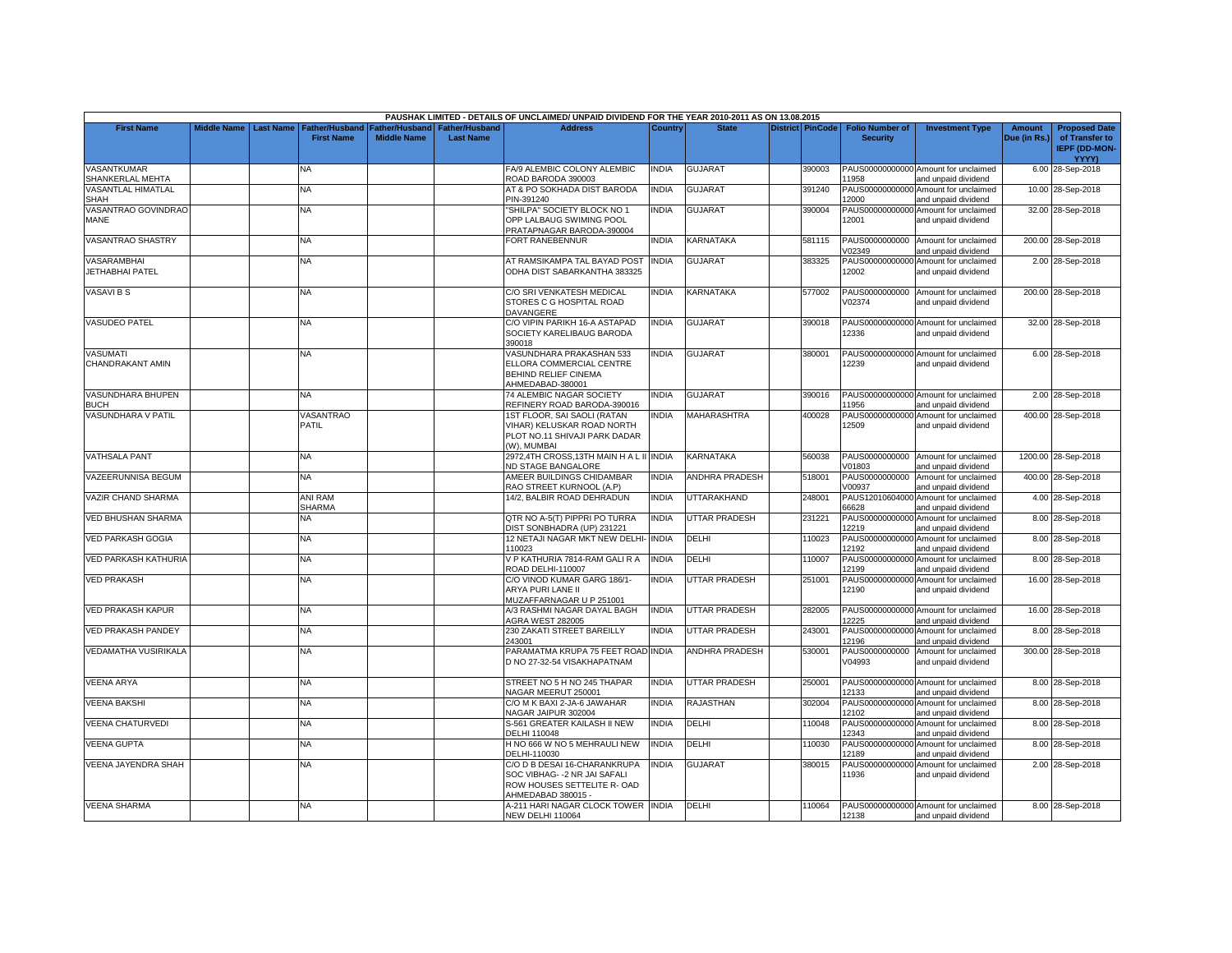|                                              |                    |                  |                       |                    |                       | PAUSHAK LIMITED - DETAILS OF UNCLAIMED/ UNPAID DIVIDEND FOR THE YEAR 2010-2011 AS ON 13.08.2015 |              |                       |                         |                          |                                                             |               |                                        |
|----------------------------------------------|--------------------|------------------|-----------------------|--------------------|-----------------------|-------------------------------------------------------------------------------------------------|--------------|-----------------------|-------------------------|--------------------------|-------------------------------------------------------------|---------------|----------------------------------------|
| <b>First Name</b>                            | <b>Middle Name</b> | <b>Last Name</b> | <b>Father/Husband</b> | Father/Husband     | <b>Father/Husband</b> | <b>Address</b>                                                                                  | Country      | <b>State</b>          | <b>District PinCode</b> | <b>Folio Number of</b>   | <b>Investment Type</b>                                      | <b>Amount</b> | <b>Proposed Date</b>                   |
|                                              |                    |                  | <b>First Name</b>     | <b>Middle Name</b> | <b>Last Name</b>      |                                                                                                 |              |                       |                         | <b>Security</b>          |                                                             | Due (in Rs.)  | of Transfer to<br><b>IEPF (DD-MON-</b> |
|                                              |                    |                  |                       |                    |                       |                                                                                                 |              |                       |                         |                          |                                                             |               | <b>YYYY)</b>                           |
| <b>VEENA UPPAL</b>                           |                    |                  | NA                    |                    |                       | 4-11 SECTOR 16 ROURKELA-769003 INDIA                                                            |              | <b>ORISSA</b>         | 769003                  | 12159                    | PAUS00000000000 Amount for unclaimed<br>and unpaid dividend |               | 8.00 28-Sep-2018                       |
| <b>VEENABEN</b>                              |                    |                  | NA                    |                    |                       | 18-B BRAHMAKSHATRIYANAGAR                                                                       | <b>INDIA</b> | <b>GUJARAT</b>        | 380007                  |                          | PAUS00000000000 Amount for unclaimed                        |               | 16.00 28-Sep-2018                      |
| MAHESHKUMAR<br>THAKKAR                       |                    |                  |                       |                    |                       | SOC NO-2 NR PRABHUDAS<br>THAKKAR COLLEGE BUS STAND                                              |              |                       |                         | 12068                    | and unpaid dividend                                         |               |                                        |
|                                              |                    |                  |                       |                    |                       | PALDI AHMEDABAD-380007                                                                          |              |                       |                         |                          |                                                             |               |                                        |
| <b>VEERA VENKATA JANKI</b>                   |                    |                  | NA                    |                    |                       | 39-12-11 MURALI NAGAR                                                                           | <b>INDIA</b> | <b>ANDHRA PRADESH</b> | 530007                  |                          | PAUS0000000000 Amount for unclaimed                         |               | 300.00 28-Sep-2018                     |
| <b>DEVI KODALI</b><br><b>VEERANDRA KUMAR</b> |                    |                  | RAM ANUJ              |                    |                       | <b>VISAKHAPATNAM</b><br>BY PASS USRO KHOJAN PUR                                                 | <b>INDIA</b> | <b>JTTAR PRADESH</b>  | 224001                  | V04819                   | and unpaid dividend<br>PAUS12010606000 Amount for unclaimed |               | 50.00 28-Sep-2018                      |
| <b>DUBEY</b>                                 |                    |                  | <b>DUBEY</b>          |                    |                       | FAIZABAD                                                                                        |              |                       |                         | 22745                    | and unpaid dividend                                         |               |                                        |
| VEERARAGHAVA                                 |                    |                  | NA                    |                    |                       | C/O SHRIMATI R N RANJAN B/6                                                                     | <b>INDIA</b> | MAHARASHTRA           | 440010                  |                          | PAUS00000000000 Amount for unclaimed                        |               | 8.00 28-Sep-2018                       |
| <b>SRINIVASAN</b>                            |                    |                  |                       |                    |                       | SMURTI FLATS 59 SIVAJI NAGAR<br>NAGPUR 440010 MAHARASHTRA                                       |              |                       |                         | 12161                    | and unpaid dividend                                         |               |                                        |
| <b>VEERSHETTY BEKNAL</b>                     |                    |                  | NA                    |                    |                       | GULBARGA MEDICAL HALL OPP<br><b>GOVT HOSPITAL GULBARGA</b>                                      | <b>INDIA</b> | KARNATAKA             | 585102                  | PAUS0000000000<br>V02563 | Amount for unclaimed<br>nd unpaid dividend                  |               | 200.00 28-Sep-2018                     |
| <b>VEERSWAMY BOLLA</b>                       |                    |                  | NA                    |                    |                       | S/O NARASIMHA MURTY M G ROAD INDIA<br><b>PALAKOL 534260</b>                                     |              | <b>ANDHRA PRADESH</b> | 534260                  | PAUS00000000000<br>12096 | Amount for unclaimed<br>and unpaid dividend                 |               | 8.00 28-Sep-2018                       |
| <b>VELCHAND C SHAH</b>                       |                    |                  | NA                    |                    |                       | B.203, Sanskar Dham Opp. Sharada<br>Mandir Lal Chowki DABHOI                                    | <b>INDIA</b> | <b>GUJARAT</b>        | 391110                  | PAUS0000000000<br>V03813 | Amount for unclaimed<br>and unpaid dividend                 |               | 200.00 28-Sep-2018                     |
| <b>VELJI BECHAR SHAH</b>                     |                    |                  | NA.                   |                    |                       | KUVERJI DEVSHI CHAWL 2ND FL B                                                                   | <b>INDIA</b> | MAHARASHTRA           | 400028                  |                          | PAUS00000000000 Amount for unclaimed                        |               | 8.00 28-Sep-2018                       |
|                                              |                    |                  |                       |                    |                       | S ROAD OPP ZARAPKAR SHOW<br>ROOM DADAR W RLY MUMBAI<br>100028                                   |              |                       |                         | 12177                    | and unpaid dividend                                         |               |                                        |
| <b>VENEY OLIVERA</b>                         |                    |                  | NA.                   |                    |                       | <b>J AMIN NAGAR CHHANI BARODA-</b><br>391740                                                    | <b>INDIA</b> | GUJARAT               | 391740                  | 12007                    | PAUS00000000000 Amount for unclaimed<br>and unpaid dividend |               | 6.00 28-Sep-2018                       |
| <b>VENKARADDI</b>                            |                    |                  | NA                    |                    |                       | HANCHINAL TAL SAUNDATTI DIST                                                                    | <b>INDIA</b> | <b>KARNATAKA</b>      | 591126                  |                          | PAUS00000000000 Amount for unclaimed                        |               | 32.00 28-Sep-2018                      |
| <b>GOVINDRADDI GANGAL</b>                    |                    |                  |                       |                    |                       | BELGAUM KARNATAKA STATE<br>591126                                                               |              |                       |                         | 12049                    | and unpaid dividend                                         |               |                                        |
| <b>VENKAT REDDY G</b>                        |                    |                  | <b>NA</b>             |                    |                       | C/O. M/S. JEEVAN MEDAL HALL,<br><b>GAJWEL, MEDAK DIST</b>                                       | <b>INDIA</b> | <b>ANDHRA PRADESH</b> | 502110                  | PAUS0000000000<br>G00063 | Amount for unclaimed<br>and unpaid dividend                 |               | 200.00 28-Sep-2018                     |
| <b>VENKATA APPALA</b>                        |                    |                  | NA                    |                    |                       | C/O.RAJA MEDICAL STORES,                                                                        | INDIA        | <b>ANDHRA PRADESH</b> | 531201                  | PAUS0000000000           | Amount for unclaimed                                        |               | 200.00 28-Sep-2018                     |
| SANYASAYYA VAJRAPU                           |                    |                  |                       |                    |                       | MAHATMA GANDHI ROAD,<br>VIJAYANAGARAM (A.P)                                                     |              |                       |                         | V00789                   | and unpaid dividend                                         |               |                                        |
| <b>VENKATA HARI PRASAD</b>                   |                    |                  | NA                    |                    |                       | C/O LEELA MEDICALS OPP<br>COLLOCTRATE VIZAG                                                     | <b>INDIA</b> | ANDHRA PRADESH        | 530002                  | V04848                   | PAUS0000000000 Amount for unclaimed<br>and unpaid dividend  |               | 200.00 28-Sep-2018                     |
| <b>VENKATA PADMA</b>                         |                    |                  | ΝA                    |                    |                       | N.V.PADMA SESHASAYI                                                                             | <b>INDIA</b> | ANDHRA PRADESH        | 534201                  | PAUS0000000000           | Amount for unclaimed                                        |               | 200.00 28-Sep-2018                     |
| SESHASAYI NANDURI<br>VENKATA RAMAYYA M       |                    |                  | NA.                   |                    |                       | BHIMAVARAM (W.G.DT.) (A.P)<br>C/O PRAJA VYDYA SALA OPP                                          | <b>INDIA</b> | ANDHRA PRADESH        | 530026                  | V00798<br>PAUS0000000000 | and unpaid dividend<br>Amount for unclaimed                 |               | 200.00 28-Sep-2018                     |
|                                              |                    |                  |                       |                    |                       | HOTEL SUDHA GAJUWALA<br>VISAKHAPATNAM                                                           |              |                       |                         | V04832                   | and unpaid dividend                                         |               |                                        |
| <b>VENKATA RANGAIAH H K</b>                  |                    |                  | NA                    |                    |                       | KRISHNA MEDL, HALL, HASSAN,                                                                     | <b>INDIA</b> | <b>KARNATAKA</b>      | 573201                  | H00420                   | PAUS0000000000 Amount for unclaimed<br>and unpaid dividend  |               | 40.00 28-Sep-2018                      |
| <b>VENKATA RATNA VARA</b>                    |                    |                  | NA                    |                    |                       | JAMPANI PO VEMURU MANDAL                                                                        | <b>INDIA</b> | <b>ANDHRA PRADESH</b> | 522261                  |                          | PAUSIN300394114 Amount for unclaimed                        |               | 8.00 28-Sep-2018                       |
| PRASAD GAVINI                                |                    |                  |                       |                    |                       | GUNTUR DISTRICT ANDHRA<br>PRADESH                                                               |              |                       |                         | 24355                    | and unpaid dividend                                         |               |                                        |
| <b>VENKATA REDDY SATHI</b>                   |                    |                  | NA                    |                    |                       | 21-1-29 SHRAVANI HOSPITAL<br>JAWAHAR STREET KAKINADA                                            | INDIA        | ANDHRA PRADESH        | 533001                  | PAUS0000000000<br>V04986 | Amount for unclaimed<br>and unpaid dividend                 |               | 1000.00 28-Sep-2018                    |
| <b>VENKATAKRISHNA RAO</b><br>NIMMAGADDA      |                    |                  | NA                    |                    |                       | LABBIPET. VIJAYAWADA                                                                            | <b>INDIA</b> | ANDHRA PRADESH        | 520010                  | PAUS0000000000<br>V00795 | Amount for unclaimed<br>and unpaid dividend                 |               | 400.00 28-Sep-2018                     |
| VENKATARAMANA<br><b>CANDALA</b>              |                    |                  | NΑ                    |                    |                       | ADVOCATE FORT KURNOOL                                                                           | INDIA        | ANDHRA PRADESH        | 518001                  | PAUS0000000000<br>V00315 | Amount for unclaimed<br>and unpaid dividend                 |               | 200.00 28-Sep-2018                     |
| VENKATARAMANARAO                             |                    |                  | NA                    |                    |                       | 8-12-25 ANANTAPALLI VARI STREET INDIA                                                           |              | <b>ANDHRA PRADESH</b> | 532001                  | PAUS0000000000           | Amount for unclaimed                                        |               | 600.00 28-Sep-2018                     |
| TANDRA                                       |                    |                  |                       |                    |                       | CHINNA BAZAR SRIKAKULUM                                                                         |              |                       |                         | V04796                   | and unpaid dividend                                         |               |                                        |
| VENKATARAMANUJAM<br><b>GRANDHI</b>           |                    |                  | <b>NA</b>             |                    |                       | 1ST FLOOR.40 SALAI STREET<br>MYLAPORE, CHENNAI                                                  | <b>INDIA</b> | <b>TAMIL NADU</b>     | 600004                  | V00799                   | PAUS0000000000 Amount for unclaimed<br>and unpaid dividend  |               | 1400.00 28-Sep-2018                    |
| VENKATARAO KOMPELLA                          |                    |                  | NA.                   |                    |                       | Area Manager Darshak Ltd.<br>Dr.G.S.Raju Street Near Gyamkhana<br>Club, Gandhinagar             | <b>INDIA</b> | <b>ANDHRA PRADESH</b> | 520003                  | PAUS0000000000<br>V04714 | Amount for unclaimed<br>and unpaid dividend                 |               | 400.00 28-Sep-2018                     |
| VENKATARAVIKUMAR<br><b>TANDRA</b>            |                    |                  | NA.                   |                    |                       | C/O T V RAMANA RAO MD DD 8-12-<br>95 ANANTAPALLI VARI STREET<br>CHINNA BAZAR SRIKAKULAM         | <b>INDIA</b> | ANDHRA PRADESH        | 532001                  | V04797                   | PAUS0000000000 Amount for unclaimed<br>and unpaid dividend  |               | 500.00 28-Sep-2018                     |
| <b>VENKATAREDDI</b><br><b>JANUPALA</b>       |                    |                  | NA                    |                    |                       | H NO 28/831-B J V R NAGAR<br>NOONEPALLI PO NANDYAL 518503                                       | <b>INDIA</b> | <b>ANDHRA PRADESH</b> | 518503                  | 12100                    | PAUS00000000000 Amount for unclaimed<br>and unpaid dividend |               | 16.00 28-Sep-2018                      |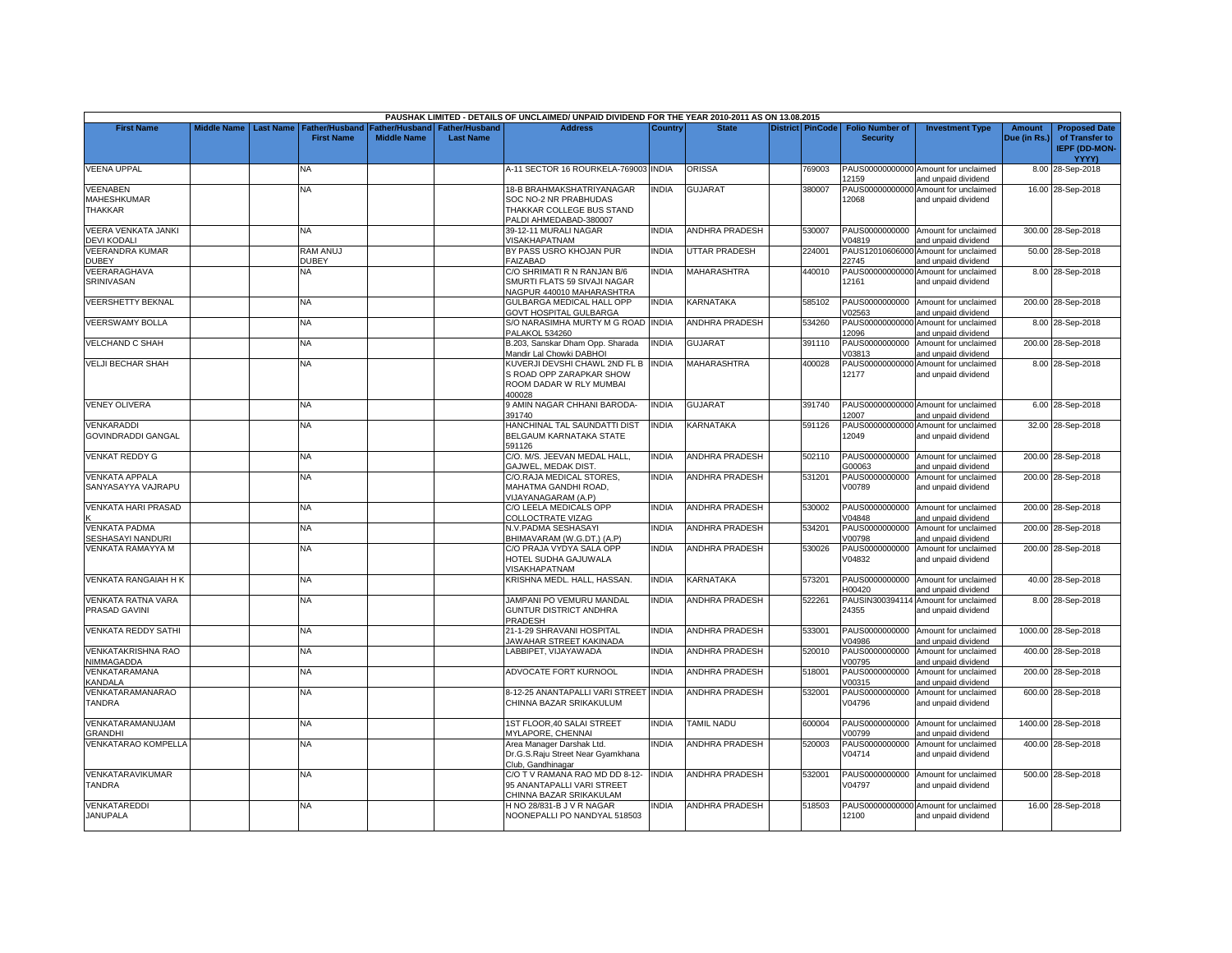|                                                     |                    |                  |                                            |                                      |                                    | PAUSHAK LIMITED - DETAILS OF UNCLAIMED/ UNPAID DIVIDEND FOR THE YEAR 2010-2011 AS ON 13.08.2015             |              |                       |                         |                                           |                                                             |                        |                                                                                |
|-----------------------------------------------------|--------------------|------------------|--------------------------------------------|--------------------------------------|------------------------------------|-------------------------------------------------------------------------------------------------------------|--------------|-----------------------|-------------------------|-------------------------------------------|-------------------------------------------------------------|------------------------|--------------------------------------------------------------------------------|
| <b>First Name</b>                                   | <b>Middle Name</b> | <b>Last Name</b> | <b>Father/Husband</b><br><b>First Name</b> | Father/Husband<br><b>Middle Name</b> | Father/Husband<br><b>Last Name</b> | <b>Address</b>                                                                                              | Country      | <b>State</b>          | <b>District PinCode</b> | <b>Folio Number of</b><br><b>Security</b> | <b>Investment Type</b>                                      | Amount<br>Due (in Rs.) | <b>Proposed Date</b><br>of Transfer to<br><b>IEPF (DD-MON-</b><br><b>YYYY)</b> |
| VENKATAREDDI<br>PENUGONDA                           |                    |                  | N٨                                         |                                      |                                    | PARAMATMA KRUPA 75 FEET ROAD INDIA<br>D NO 27-32-54 VISAKHAPATNAM                                           |              | <b>ANDHRA PRADESH</b> | 530001                  | PAUS0000000000<br>V04852                  | Amount for unclaimed<br>and unpaid dividend                 |                        | 300.00 28-Sep-2018                                                             |
| VENKATASUBBALAKSHMI<br>MANGIPUDY                    |                    |                  | NA                                         |                                      |                                    | C/O.M.RAMAMURTHY, 11,<br>MADHUVAN ENCLAVE.<br>DAYALBAGH, AGRA.                                              | <b>INDIA</b> | <b>UTTAR PRADESH</b>  | 282005                  | PAUS0000000000<br>V00806                  | Amount for unclaimed<br>and unpaid dividend                 |                        | 400.00 28-Sep-2018                                                             |
| <b>VENKATESH</b><br><b>HANAMANTRAO</b><br>DESHPANDE |                    |                  | NA                                         |                                      |                                    | 78 SOMAWARPETH TILAKWADI<br><b>BELGAUM-590006</b>                                                           | <b>INDIA</b> | KARNATAKA             | 590006                  | 12008                                     | PAUS00000000000 Amount for unclaimed<br>and unpaid dividend |                        | 6.00 28-Sep-2018                                                               |
| <b>VENKATESH K DESAI</b>                            |                    |                  | NA                                         |                                      |                                    | NO 73 TRIVIKRAM TEMPLE LANE<br>GODBOLE MALA BIJAPUR                                                         | <b>INDIA</b> | KARNATAKA             | 586101                  | PAUS0000000000<br>V02491                  | Amount for unclaimed<br>and unpaid dividend                 |                        | 200.00 28-Sep-2018                                                             |
| <b>VENKATESH NARAYAN</b><br><b>BELLARY</b>          |                    |                  | NA                                         |                                      |                                    | ASST. MANAGER SERVICE BAJAJ<br>TEMPO COLONY, HOUSE NO S7<br>AKRUDI, PUNE                                    | <b>INDIA</b> | <b>MAHARASHTRA</b>    | 411035                  | PAUS0000000000<br>V04024                  | Amount for unclaimed<br>and unpaid dividend                 |                        | 200.00 28-Sep-2018                                                             |
| VENKATESWARA RAO A                                  |                    |                  | <b>NA</b>                                  |                                      |                                    | 1610 Cheney Drive Vidalia GA 30474                                                                          | <b>INDIA</b> | <b>MAHARASHTRA</b>    | 999999                  | PAUS0000000000<br>V00790                  | Amount for unclaimed<br>nd unpaid dividend                  |                        | 400.00 28-Sep-2018                                                             |
| VENKATESWARA RAO<br>KODALI                          |                    |                  | NA                                         |                                      |                                    | 39-12-11 MURALI NAGAR<br>VISAKHAPATNAM                                                                      | <b>INDIA</b> | <b>ANDHRA PRADESH</b> | 530007                  | PAUS0000000000<br>V04818                  | Amount for unclaimed<br>and unpaid dividend                 |                        | 300.00 28-Sep-2018                                                             |
| VENKATESWARA RAO<br><b>MAREMALLA</b>                |                    |                  | NΑ                                         |                                      |                                    | C/O.VENKATESHWARA MEDICAL &<br><b>FANCY STORES KONDAPALLI</b><br><b>KRISHNA DT.</b>                         | <b>INDIA</b> | <b>ANDHRA PRADESH</b> | 521228                  | PAUS0000000000<br>V00309                  | Amount for unclaimed<br>and unpaid dividend                 |                        | 200.00 28-Sep-2018                                                             |
| <b>VENKATESWARANTS</b>                              |                    |                  | <b>NA</b>                                  |                                      |                                    | SANTHAPETA KAMASASTRY<br><b>STREET ONGOLE</b>                                                               | <b>INDIA</b> | <b>ANDHRA PRADESH</b> | 523001                  | PAUS0000000000<br>V04749                  | Amount for unclaimed<br>and unpaid dividend                 |                        | 200.00 28-Sep-2018                                                             |
| VENKATESWARLU<br>/EMURU                             |                    |                  | NA                                         |                                      |                                    | PLOT NO 19 N G G O'S COLONY<br>VENUGOPALANAGAR GUNTUR                                                       | <b>INDIA</b> | <b>ANDHRA PRADESH</b> | 522006                  | PAUS0000000000<br>V04752                  | Amount for unclaimed<br>and unpaid dividend                 |                        | 200.00 28-Sep-2018                                                             |
| <b>VENU UPADHYAY</b>                                |                    |                  | NA                                         |                                      |                                    | FD-24, HAL SENIOR OFFICERS<br>ENCLAVE OLD MADRAS ROAD C V<br>RAMANNAGAR P.O BANGALORE                       | <b>INDIA</b> | KARNATAKA             | 560093                  | 12113                                     | PAUS00000000000 Amount for unclaimed<br>and unpaid dividend |                        | 8.00 28-Sep-2018                                                               |
| <b>VENUGOPALA GUPTA P N</b>                         |                    |                  | <b>NA</b>                                  |                                      |                                    | PARTNER, GOPAL MEDICAL<br>STORES, SAYAJI RAO ROAD,<br><b>MYSORE</b>                                         | <b>INDIA</b> | <b>KARNATAKA</b>      | 570001                  | P00958                                    | PAUS0000000000 Amount for unclaimed<br>and unpaid dividend  |                        | 280.00 28-Sep-2018                                                             |
| VENUGOPALAN<br><b>GUNAVATHI</b>                     |                    |                  | <b>NA</b>                                  |                                      |                                    | 20 NATANAGOPALAR ST<br><b>KUMBAKONAM (T.N)</b>                                                              | <b>INDIA</b> | TAMIL NADU            | 612001                  | 12051                                     | PAUS00000000000 Amount for unclaimed<br>and unpaid dividend |                        | 10.00 28-Sep-2018                                                              |
| <b>VERINER MEHTA</b>                                |                    |                  | NA.                                        |                                      |                                    | 205/94 MEGHDOOT BLDG NEHRU<br>PLACE NEW DELHI 110019                                                        | <b>INDIA</b> | DELHI                 | 110019                  | PAUS00000000000<br>12345                  | Amount for unclaimed<br>and unpaid dividend                 |                        | 8.00 28-Sep-2018                                                               |
| <b>VERMIT KAUR A BHATIA</b>                         |                    |                  | NA                                         |                                      |                                    | C/O JANTA ROAD LINES<br>26, AHMEDABAD WARE - HOUSING<br>NAROL CHAR RASTA AHMEDABAD<br>3824-05-              | <b>INDIA</b> | GUJARAT               | 382405                  | 12284                                     | PAUS00000000000 Amount for unclaimed<br>and unpaid dividend |                        | 32.00 28-Sep-2018                                                              |
| <b>VIDYA GANESH BHOKARI</b>                         |                    |                  | NA                                         |                                      |                                    | 'ASHIRWAD" SHIYAPURA<br>RAOPURA ROAD BARODA 390001                                                          | <b>INDIA</b> | GUJARAT               | 390001                  | 12282                                     | PAUS00000000000 Amount for unclaimed<br>and unpaid dividend |                        | 2.00 28-Sep-2018                                                               |
| VIDYA SAGAR APPALA                                  |                    |                  | NΑ                                         |                                      |                                    | 3-2-378/9 CHAPPAL BAZAR<br>KACHEGUDA HYDERABAD-500027                                                       | <b>INDIA</b> | <b>ANDHRA PRADESH</b> | 500027                  | 12098                                     | PAUS00000000000 Amount for unclaimed<br>and unpaid dividend |                        | 8.00 28-Sep-2018                                                               |
| <b>VIDYABEN C PATEL</b>                             |                    |                  | NA                                         |                                      |                                    | SANKDI SHERI, JYOTI CHOWGAN<br>3ARODA-390002                                                                | <b>INDIA</b> | <b>GUJARAT</b>        | 390002                  | 12346                                     | PAUS00000000000 Amount for unclaimed<br>and unpaid dividend |                        | 16.00 28-Sep-2018                                                              |
| <b>VIDYABEN RAMESH</b><br>PATEL                     |                    |                  | NΑ                                         |                                      |                                    | SNEHAL JUNAGADH(GUJARAT)-<br>362001                                                                         | <b>INDIA</b> | <b>GUJARAT</b>        | 362001                  | 12101                                     | PAUS00000000000 Amount for unclaimed<br>and unpaid dividend |                        | 8.00 28-Sep-2018                                                               |
| <b>VIDYASAGAR K SHARMA</b>                          |                    |                  | NA                                         |                                      |                                    | 4202 59-60 SHRI PRASTHA HSG<br>COMPLEX NALLASOPARA WEST<br><b>DIST THANE</b>                                | <b>INDIA</b> | <b>MAHARASHTRA</b>    | 401203                  | PAUS0000000000<br>V03858                  | Amount for unclaimed<br>and unpaid dividend                 |                        | 200.00 28-Sep-2018                                                             |
| VIDYAVATI CHADHA                                    |                    |                  | <b>NA</b>                                  |                                      |                                    | C/O MR V K CHADHA 57-C<br>MODIFIED SECTOR III BHEL<br>RANIPUR HARDWAR-249403                                | <b>INDIA</b> | UTTARAKHAND           | 249403                  | 12123                                     | PAUS00000000000 Amount for unclaimed<br>and unpaid dividend |                        | 8.00 28-Sep-2018                                                               |
| <b>VIJAINDER KUMAR</b><br><b>GUPTA</b>              |                    |                  | NA                                         |                                      |                                    | B-9/102 AIR-INDIA COLONY VASANT-INDIA<br>VIHAR NEW DELHI-110057                                             |              | DELHI                 | 110057                  | 12217                                     | PAUS00000000000 Amount for unclaimed<br>and unpaid dividend |                        | 8.00 28-Sep-2018                                                               |
| <b>VIJAY AGARWAL</b>                                |                    |                  | NA                                         |                                      |                                    | M/S ALWAR BRICKS INDUSTRIES<br>OPP U I T R- OAD NO 2 NR BHAGAT<br>SINGH CIRCLE ALWAR 3-01001<br>RAJASTHAN - | <b>INDIA</b> | RAJASTHAN             | 301001                  | 12104                                     | PAUS00000000000 Amount for unclaimed<br>and unpaid dividend |                        | 8.00 28-Sep-2018                                                               |
| <b>VIJAY AHUJA</b>                                  |                    |                  | NΑ                                         |                                      |                                    | VOLTAS LIMITED 7/1 ASAF ALI<br>ROAD NEW DELHI 110002                                                        | <b>INDIA</b> | DELHI                 | 110002                  | 12249                                     | PAUS00000000000 Amount for unclaimed<br>and unpaid dividend |                        | 24.00 28-Sep-2018                                                              |
| <b>VIJAY DHANJIBHAI SHAH</b>                        |                    |                  | NA                                         |                                      |                                    | 707 ARPAN APARTMENT KADAR<br>SHA NI NAAL NANPURA SURAT                                                      | <b>INDIA</b> | <b>GUJARAT</b>        | 395003                  | 12304                                     | PAUS00000000000 Amount for unclaimed<br>and unpaid dividend |                        | 6.00 28-Sep-2018                                                               |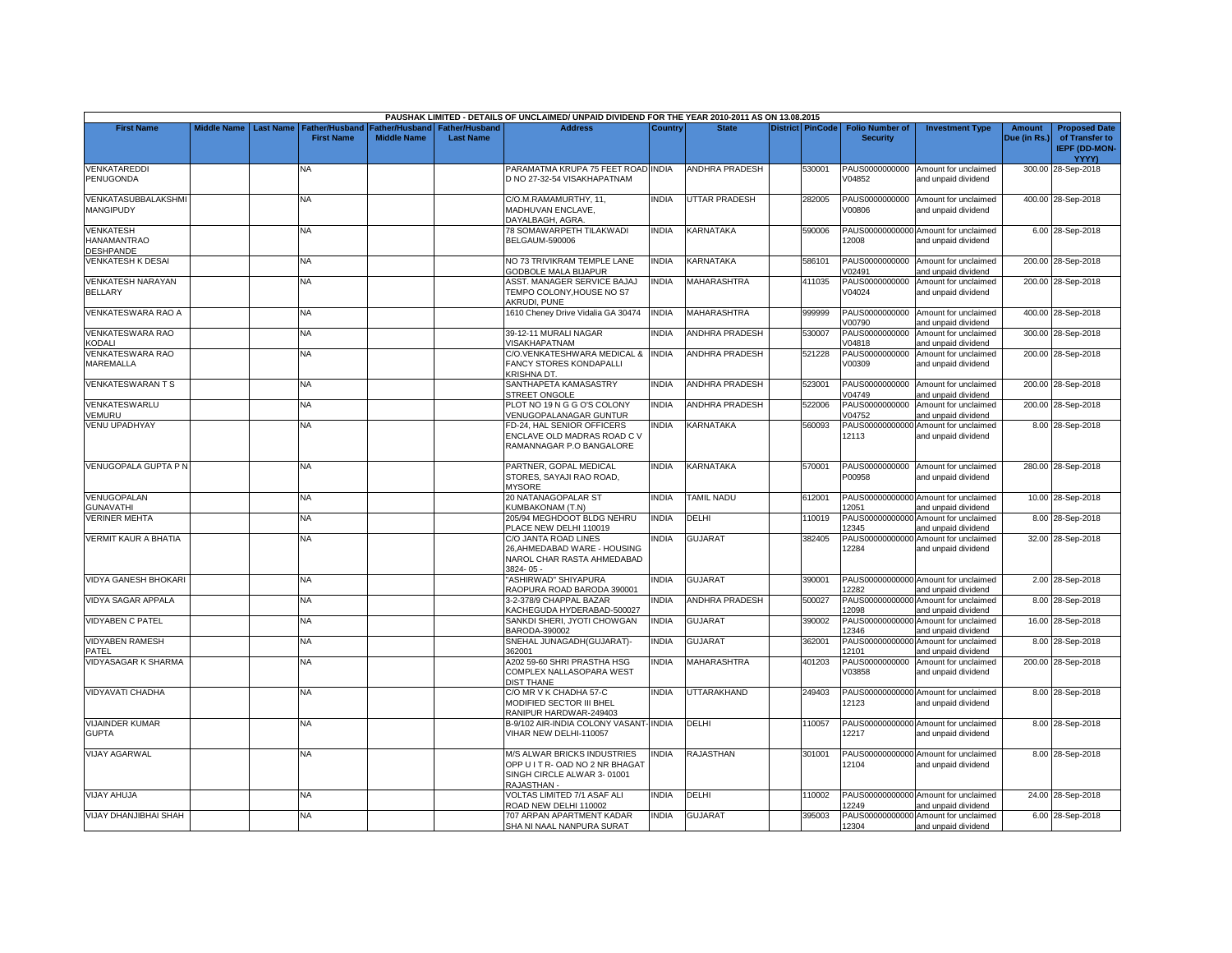|                                            |                    |                  |                                            |                                      |                                           | PAUSHAK LIMITED - DETAILS OF UNCLAIMED/ UNPAID DIVIDEND FOR THE YEAR 2010-2011 AS ON 13.08.2015                                     |                |                       |                         |                                           |                                                             |                               |                                                                                |
|--------------------------------------------|--------------------|------------------|--------------------------------------------|--------------------------------------|-------------------------------------------|-------------------------------------------------------------------------------------------------------------------------------------|----------------|-----------------------|-------------------------|-------------------------------------------|-------------------------------------------------------------|-------------------------------|--------------------------------------------------------------------------------|
| <b>First Name</b>                          | <b>Middle Name</b> | <b>Last Name</b> | <b>Father/Husband</b><br><b>First Name</b> | Father/Husband<br><b>Middle Name</b> | <b>Father/Husband</b><br><b>Last Name</b> | <b>Address</b>                                                                                                                      | <b>Country</b> | <b>State</b>          | <b>District PinCode</b> | <b>Folio Number of</b><br><b>Security</b> | <b>Investment Type</b>                                      | <b>Amount</b><br>Due (in Rs.) | <b>Proposed Date</b><br>of Transfer to<br><b>IEPF (DD-MON-</b><br><b>YYYY)</b> |
| <b>VIJAY DWIVEDI</b>                       |                    |                  | NA                                         |                                      |                                           | 66/7F/5 CHAK DAUD NAGAR NAINI<br>ALLAHABAD UP                                                                                       | <b>INDIA</b>   | <b>UTTAR PRADESH</b>  | 211008                  | PAUS0000000000<br>/04690                  | Amount for unclaimed<br>and unpaid dividend                 |                               | 200.00 28-Sep-2018                                                             |
| <b>VIJAY K GARDE</b>                       |                    |                  | <b>NA</b>                                  |                                      |                                           | C/O. G.C. KIBE 38/39, PATRAKAR<br>COLONY, RANITAL CHOWK,<br>JABALPUR-482002                                                         | <b>NDIA</b>    | MADHYA PRADESH        | 482002                  | PAUS00000000000<br>12179                  | Amount for unclaimed<br>and unpaid dividend                 |                               | 24.00 28-Sep-2018                                                              |
| <b>VIJAY KISHAN HARSHA</b>                 |                    |                  | NA                                         |                                      |                                           | CHETANIYON KI GALI NEAR<br>GANCHHA BAZAR JODHPUR-342001                                                                             | INDIA          | RAJASTHAN             | 342001                  | 12103                                     | PAUS00000000000 Amount for unclaimed<br>and unpaid dividend |                               | 16.00 28-Sep-2018                                                              |
| <b>VIJAY KUMAR</b>                         |                    |                  | NA.                                        |                                      |                                           | 57 DWARKA PURI MUZAFFAR<br>NAGAR (UP)-251001                                                                                        | <b>NDIA</b>    | <b>UTTAR PRADESH</b>  | 251001                  | 12132                                     | PAUS00000000000 Amount for unclaimed<br>and unpaid dividend |                               | 16.00 28-Sep-2018                                                              |
| <b>VIJAY KUMAR</b><br>AGGARWAL             |                    |                  | NA                                         |                                      |                                           | A-1-6 ISTRAC/ISRO PEENYA IND<br>ESTATE BANGALORE 560058                                                                             | INDIA          | KARNATAKA             | 560058                  | 12088                                     | PAUS00000000000 Amount for unclaimed<br>and unpaid dividend |                               | 16.00 28-Sep-2018                                                              |
| VIJAY KUMAR DOSAYA                         |                    |                  | <b>MANGILAL</b><br><b>DOSAYA</b>           |                                      |                                           | 108, PINK HOUSE M.P.E.B. ROAD<br>MEHATWAS NAGDA M.P.                                                                                | <b>INDIA</b>   | <b>MADHYA PRADESH</b> | 456331                  | PAUSIN300765100<br>86586                  | Amount for unclaimed<br>and unpaid dividend                 |                               | 16.00 28-Sep-2018                                                              |
| <b>VIJAY KUMAR GOEL</b>                    |                    |                  | NA.                                        |                                      |                                           | 25 C/P PITAM PURA DELHI-110034                                                                                                      | <b>INDIA</b>   | DELHI                 | 110034                  | PAUS00000000000<br>12218                  | Amount for unclaimed<br>and unpaid dividend                 |                               | 8.00 28-Sep-2018                                                               |
| <b>VIJAY KUMAR GUPTA</b>                   |                    |                  | NA                                         |                                      |                                           | H NO 13 KEWAL PARK AZAD PUR<br>DELHI-110033                                                                                         | <b>NDIA</b>    | DELHI                 | 110033                  | PAUS00000000000<br>12130                  | Amount for unclaimed<br>and unpaid dividend                 |                               | 8.00 28-Sep-2018                                                               |
| <b>VIJAY KUMAR MAHAJAN</b>                 |                    |                  | NA.                                        |                                      |                                           | QR NO 1100 SECTOR 8 (VIII) R K<br>PURAM NEW DELHI-110022                                                                            | <b>NDIA</b>    | DELHI                 | 110022                  | PAUS00000000000<br>12193                  | Amount for unclaimed<br>and unpaid dividend                 |                               | 8.00 28-Sep-2018                                                               |
| VIJAY KUMAR MALAIYA                        |                    |                  | <b>NA</b>                                  |                                      |                                           | VIJAY OIL MILL PARISAR DAMOH                                                                                                        | INDIA          | <b>MADHYA PRADESH</b> | 470661                  | 53332                                     | PAUS12031600001 Amount for unclaimed<br>and unpaid dividend |                               | 8.00 28-Sep-2018                                                               |
| <b>VIJAY KUMAR</b><br>MANSABDAR            |                    |                  | NA.                                        |                                      |                                           | 1-1-274 CHIKADPALLY HYDERABAD                                                                                                       | <b>INDIA</b>   | <b>ANDHRA PRADESH</b> | 500020                  | PAUS0000000000<br>V03176                  | Amount for unclaimed<br>and unpaid dividend                 |                               | 300.00 28-Sep-2018                                                             |
| <b>VIJAY KUMAR MATTA</b>                   |                    |                  | <b>NA</b>                                  |                                      |                                           | Q-35 RAJOURI GARDEN NEW DELHI-<br>110027                                                                                            | <b>INDIA</b>   | DELHI                 | 110027                  | 12062                                     | PAUS00000000000 Amount for unclaimed<br>and unpaid dividend |                               | 32.00 28-Sep-2018                                                              |
| <b>VIJAY R PATEL</b>                       |                    |                  | NA                                         |                                      |                                           | 20 NANDANVAN SOC ALKAPURI<br><b>BARODA 390005</b>                                                                                   | <b>INDIA</b>   | <b>GUJARAT</b>        | 390005                  | PAUS00000000000<br>12307                  | Amount for unclaimed<br>and unpaid dividend                 |                               | 6.00 28-Sep-2018                                                               |
| <b>VIJAY SARIN</b>                         |                    |                  | <b>NA</b>                                  |                                      |                                           | B-3/397 PASCHIM VIHAR NEW<br>DELHI-110063                                                                                           | <b>NDIA</b>    | DELHI                 | 110063                  | PAUS00000000000<br>12122                  | Amount for unclaimed<br>and unpaid dividend                 |                               | 8.00 28-Sep-2018                                                               |
| <b>VIJAY TENG</b>                          |                    |                  | NA                                         |                                      |                                           | Sr GENERAL MANAGER<br>(MARKETING) NEOVET DIVISION.<br>INTAS PHARMACEUTICALS L 5th<br>FLR, CHIMBHAI CENT, OFF NEHRU<br><b>BRIDGE</b> | NDIA           | <b>GUJARAT</b>        | 380009                  | PAUS0000000000<br>V02179                  | Amount for unclaimed<br>and unpaid dividend                 |                               | 400.00 28-Sep-2018                                                             |
| <b>VIJAY TUKARAM VEER</b>                  |                    |                  | <b>NA</b>                                  |                                      |                                           | 163/4679, PANT NAGAR<br>GHATKOPAR MUMBAI 400075                                                                                     | <b>INDIA</b>   | MAHARASHTRA           | 400075                  | 12169                                     | PAUS00000000000 Amount for unclaimed<br>and unpaid dividend |                               | 8.00 28-Sep-2018                                                               |
| <b>VIJAY VASUDEV</b>                       |                    |                  | <b>NA</b>                                  |                                      |                                           | 626 SECTOR 14 FARIDABAD 121007                                                                                                      | <b>INDIA</b>   | <b>HARYANA</b>        | 121007                  | 12342                                     | PAUS00000000000 Amount for unclaimed<br>and unpaid dividend |                               | 8.00 28-Sep-2018                                                               |
| <b>VIJAYA ANIL DONGARE</b>                 |                    |                  | NA.                                        |                                      |                                           | FLAT NO.5, DEODOOT HSG.SCTY<br>DAHANUKAR COLONY-A,<br>KOTHRUD, PUNE-411029                                                          | <b>INDIA</b>   | <b>MAHARASHTRA</b>    | 411029                  | PAUS0000000000<br>12351                   | Amount for unclaimed<br>and unpaid dividend                 |                               | 16.00 28-Sep-2018                                                              |
| VIJAYA NALLANTHIGHAL                       |                    |                  | <b>NA</b>                                  |                                      |                                           | 209/2 MVP COLONY<br>VISAKHAPATNAM                                                                                                   | <b>INDIA</b>   | <b>ANDHRA PRADESH</b> | 530017                  | PAUS0000000000<br>/04815                  | Amount for unclaimed<br>and unpaid dividend                 |                               | 200.00 28-Sep-2018                                                             |
| <b>VIJAYA PARSHURAM</b><br><b>BHATKAR</b>  |                    |                  | <b>NA</b>                                  |                                      |                                           | A-107 SUNDARVAN HSG COMPLEX<br>NR NANDANVA- N SOCIETY B/H<br>BHAGWATNAGAR ABHILASH CHA-<br>R RASTA NEW SAMA ROAD<br>BARODA 390008 - | <b>NDIA</b>    | <b>GUJARAT</b>        | 390008                  | PAUS00000000000<br>12010                  | Amount for unclaimed<br>and unpaid dividend                 |                               | 16.00 28-Sep-2018                                                              |
| <b>VIJAYA RATNAKAR</b><br><b>PHATAK</b>    |                    |                  | <b>NA</b>                                  |                                      |                                           | 304 SUPREME TOWER SURENDRA<br>MANGALDAS RO- AD NEAR EXCISE<br>CHOWKI AMBAWADI AHMEDABA- D<br>380015 -                               | <b>INDIA</b>   | <b>GUJARAT</b>        | 380015                  | 11980                                     | PAUS00000000000 Amount for unclaimed<br>and unpaid dividend |                               | 16.00 28-Sep-2018                                                              |
| VIJAYA YASHWANT<br><b>KUBAL</b>            |                    |                  | NA                                         |                                      |                                           | GANGA NIKETAN 15 FRIENDS<br>COLONY BHANDUP VILLAGE<br><b>EASTMUMBAI</b>                                                             | INDIA          | <b>MAHARASHTRA</b>    | 400042                  | 12325                                     | PAUS00000000000 Amount for unclaimed<br>and unpaid dividend |                               | 32.00 28-Sep-2018                                                              |
| VIJAYABAI BALKRISHNA<br><b>GANAPULE</b>    |                    |                  | NA.                                        |                                      |                                           | C/O DR B S GANAPULE<br>"YASHASHREE" RANADE COLONY<br>HINDWADI BELGAUM-590011                                                        | <b>NDIA</b>    | <b>KARNATAKA</b>      | 590011                  | 12242                                     | PAUS00000000000 Amount for unclaimed<br>and unpaid dividend |                               | 12.00 28-Sep-2018                                                              |
| <b>VIJAYABEN RAMANLAL</b><br><b>MISTRY</b> |                    |                  | <b>NA</b>                                  |                                      |                                           | 201 PRABHAT APARTMENT AARYA<br>CHANAKYA NAGAR AKURLI ROAD<br>KANDIVALI EAST MUMBAI 400101                                           | <b>INDIA</b>   | <b>MAHARASHTRA</b>    | 400101                  | 12274                                     | PAUS00000000000 Amount for unclaimed<br>and unpaid dividend |                               | 32.00 28-Sep-2018                                                              |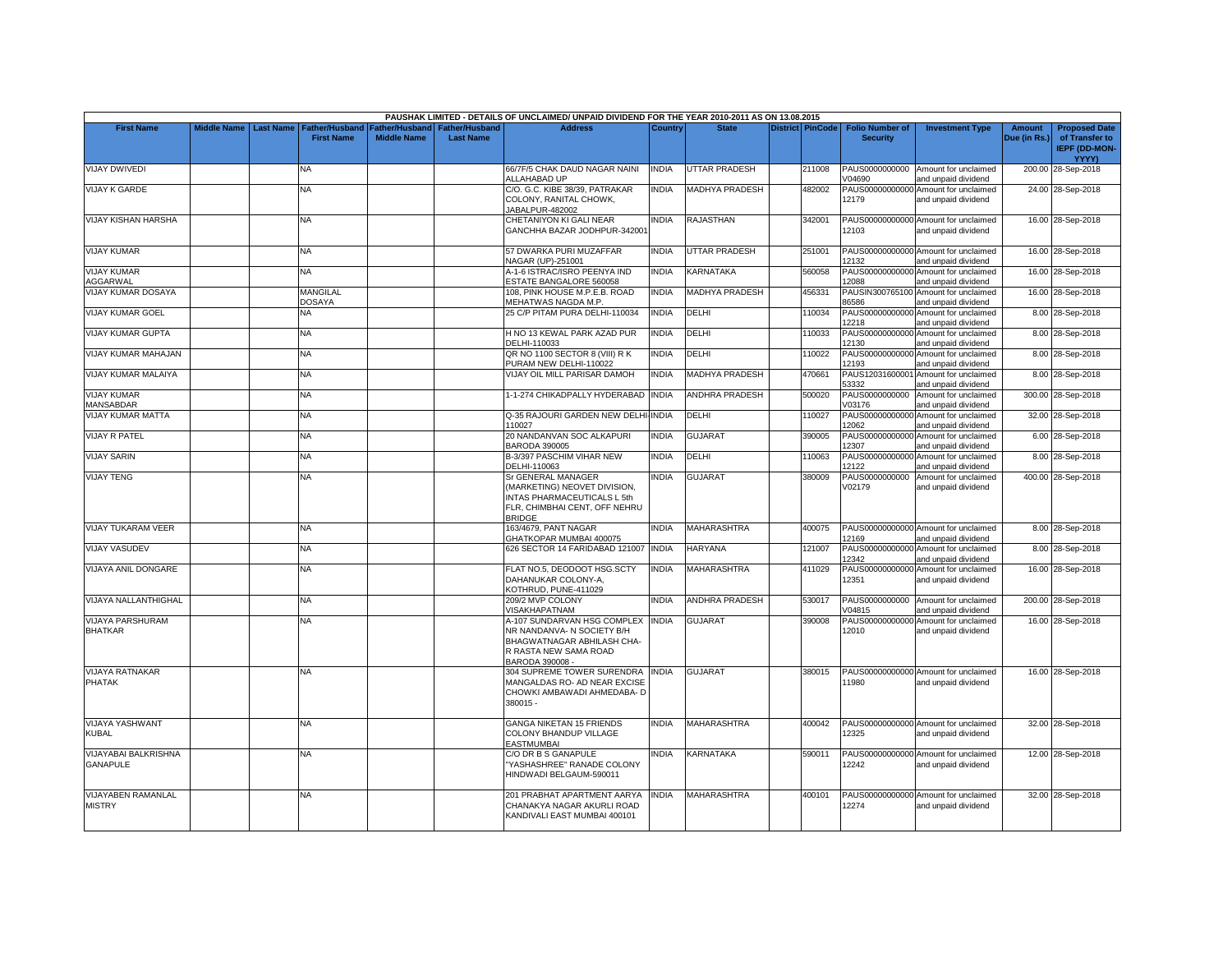|                                               |                    |                  |                                            |                                      |                                    | PAUSHAK LIMITED - DETAILS OF UNCLAIMED/ UNPAID DIVIDEND FOR THE YEAR 2010-2011 AS ON 13.08.2015                    |                |                       |                         |                                           |                                                             |                        |                                                                  |
|-----------------------------------------------|--------------------|------------------|--------------------------------------------|--------------------------------------|------------------------------------|--------------------------------------------------------------------------------------------------------------------|----------------|-----------------------|-------------------------|-------------------------------------------|-------------------------------------------------------------|------------------------|------------------------------------------------------------------|
| <b>First Name</b>                             | <b>Middle Name</b> | <b>Last Name</b> | <b>Father/Husband</b><br><b>First Name</b> | Father/Husband<br><b>Middle Name</b> | Father/Husband<br><b>Last Name</b> | <b>Address</b>                                                                                                     | <b>Country</b> | <b>State</b>          | <b>District PinCode</b> | <b>Folio Number of</b><br><b>Security</b> | <b>Investment Type</b>                                      | Amount<br>Due (in Rs.) | <b>Proposed Date</b><br>of Transfer to<br>IEPF (DD-MON-<br>YYYY) |
| VIJAYALAKSHMI IYENGAR<br>G V MBBS MD          |                    |                  | NA                                         |                                      |                                    | C/O MR.G.V.KRISHNA PRASAD<br>TATA SILK FARM, 9.III MAIN.<br>BASAVANAGUDI BANGALORE                                 | INDIA          | KARNATAKA             | 560004                  | G00919                                    | PAUS0000000000 Amount for unclaimed<br>and unpaid dividend  |                        | 200.00 28-Sep-2018                                               |
| VIJAYASARADHI<br>CHITYALA                     |                    |                  | <b>NA</b>                                  |                                      |                                    | 6-1-716 KHAIRATABAD HYDERABAD-INDIA<br>500004                                                                      |                | <b>ANDHRA PRADESH</b> | 500004                  | 12212                                     | PAUS00000000000 Amount for unclaimed<br>and unpaid dividend |                        | 8.00 28-Sep-2018                                                 |
| VIJAYKUMAR<br><b>GORDHANBHAI PATEL</b>        |                    |                  | ΝA                                         |                                      |                                    | C/O BHANUBHAI MANIBHAI BIN<br>DHULABHAI PA- TEL NARANDEV<br>MAHADEV KARAMSAD VIA ANAND-<br>388325 -                | <b>INDIA</b>   | <b>GUJARAT</b>        | 388325                  | 11964                                     | PAUS00000000000 Amount for unclaimed<br>and unpaid dividend |                        | 2.00 28-Sep-2018                                                 |
| <b>VIJAYKUMAR MADANLAL</b><br>SONI            |                    |                  | NA                                         |                                      |                                    | 2278 ADATE BAZAR 'RAJENDRA<br>SADAN' AHMEDNAGAR-414001                                                             | <b>INDIA</b>   | <b>MAHARASHTRA</b>    | 414001                  | 12157                                     | PAUS00000000000 Amount for unclaimed<br>and unpaid dividend |                        | 8.00 28-Sep-2018                                                 |
| VIJAYKUMAR VASUDEV<br><b>DAVE</b>             |                    |                  | ΝA                                         |                                      |                                    | 4 TRIBHOVAN PARK JAWAHAR<br>CHOWK SABARMATI AHMEDABAD-<br>380005                                                   | <b>INDIA</b>   | <b>GUJARAT</b>        | 380005                  | 12073                                     | PAUS00000000000 Amount for unclaimed<br>and unpaid dividend |                        | 16.00 28-Sep-2018                                                |
| <b>VIJAYKUMAR VITHAL</b><br>PATEL MF G V K PA |                    |                  | <b>NA</b>                                  |                                      |                                    | GUNDI FALIA PADRA DIST BARODA<br>PIN-391440                                                                        | <b>INDIA</b>   | <b>GUJARAT</b>        | 391440                  | 12012                                     | PAUS00000000000 Amount for unclaimed<br>and unpaid dividend |                        | 6.00 28-Sep-2018                                                 |
| <b>VIJIA KUMAR JAIN</b>                       |                    |                  | NA.                                        |                                      |                                    | C/O R B GANPAT PRASHAD<br>XIV/4351 PAHARI DHIRAJ DELHI-<br>110006                                                  | <b>INDIA</b>   | DELHI                 | 110006                  | 12231                                     | PAUS00000000000 Amount for unclaimed<br>and unpaid dividend |                        | 8.00 28-Sep-2018                                                 |
| <b>VIKAS GARG</b>                             |                    |                  | <b>NA</b>                                  |                                      |                                    | 2/1 STATION RAOD BIJNOR UTTAR<br>PRADESH                                                                           | <b>INDIA</b>   | UTTAR PRADESH         | 246701                  | PAUS0000000000<br>V03951                  | Amount for unclaimed<br>and unpaid dividend                 |                        | 200.00 28-Sep-2018                                               |
| <b>VIKAS SOMKANT KARNIK</b>                   |                    |                  | NΑ                                         |                                      |                                    | 3A/101 SWAGAT SOCIETY<br>DAMODAR PARK L B S MARG<br>GHATKOPAR MUMBAI 400086                                        | <b>INDIA</b>   | <b>MAHARASHTRA</b>    | 400086                  | 11981                                     | PAUS00000000000 Amount for unclaimed<br>and unpaid dividend |                        | 40.00 28-Sep-2018                                                |
| <b>VILAS BHOLE</b>                            |                    |                  | <b>NA</b>                                  |                                      |                                    | BLOCK NO 12 PLOT NO 75/76<br>MURLIDHAR APRT SURANA NAGAR<br>JAINA RD AURANGABAD                                    | <b>INDIA</b>   | <b>MAHARASHTRA</b>    | 431001                  | V03849                                    | PAUS0000000000 Amount for unclaimed<br>and unpaid dividend  |                        | 400.00 28-Sep-2018                                               |
| <b>VILASBEN KANTILAL</b><br>PATEL             |                    |                  | ΝA                                         |                                      |                                    | NEAR PARABADI PO MOGRI TAL<br>ANAND DIST KAIRA PIN-388345                                                          | <b>INDIA</b>   | <b>GUJARAT</b>        | 388345                  | 12013                                     | PAUS00000000000 Amount for unclaimed<br>and unpaid dividend |                        | 2.00 28-Sep-2018                                                 |
| <b>VIMAL KAPUR</b>                            |                    |                  | NΑ                                         |                                      |                                    | C-6, DEFENCE COLONY NEW DELH<br>PIN-110024                                                                         | <b>INDIA</b>   | DELHI                 | 110024                  | 11982                                     | PAUS00000000000 Amount for unclaimed<br>and unpaid dividend |                        | 82.00 28-Sep-2018                                                |
| VIMAL MAHENDRABHAI<br>MEHTA                   |                    |                  | NA                                         |                                      |                                    | KRISHNA BUILDING HANUMAN<br>POLE BAJWADA BARODA-390001                                                             | <b>INDIA</b>   | <b>GUJARAT</b>        | 390001                  | 12014                                     | PAUS00000000000 Amount for unclaimed<br>and unpaid dividend |                        | 10.00 28-Sep-2018                                                |
| VIMAL TRIMBAK LANDGE                          |                    |                  | ΝA                                         |                                      |                                    | MAHADEV NIVAS MAJMUDAR'S<br>WADA PRATAP ROAD RAOPURA<br><b>BARODA 390001</b>                                       | <b>INDIA</b>   | GUJARAT               | 390001                  | 12335                                     | PAUS00000000000 Amount for unclaimed<br>and unpaid dividend |                        | 16.00 28-Sep-2018                                                |
| <b>VIMALA BAI</b>                             |                    |                  | <b>NA</b>                                  |                                      |                                    | HOUSE NO. 4-5, 18TH. CROSS,<br>R.T.STREET BANGALORE                                                                | <b>INDIA</b>   | KARNATAKA             | 560053                  | 64013                                     | PAUS12018600000 Amount for unclaimed<br>and unpaid dividend |                        | 200.00 28-Sep-2018                                               |
| <b>VIMALABEN</b><br>ARVINDKUMAR PATEL         |                    |                  | ΝA                                         |                                      |                                    | <b>880 FIRST VAS NARANPURA</b><br>VILLAGE AHMEDABAD-380013                                                         | <b>INDIA</b>   | GUJARAT               | 380013                  | 12165                                     | PAUS00000000000 Amount for unclaimed<br>and unpaid dividend |                        | 8.00 28-Sep-2018                                                 |
| <b>VIMALABEN DHIRUBHAI</b><br>PATEL           |                    |                  | NA                                         |                                      |                                    | C/O DHIRUBHAI PARSHOTAMDAS<br>PATEL AT AJA- BPURA P O ODHA<br>VIA SATHAMBA TA BAYAD DI- ST<br>SABARKANTHA 383340 - | <b>INDIA</b>   | <b>GUJARAT</b>        | 383340                  | 12015                                     | PAUS00000000000 Amount for unclaimed<br>and unpaid dividend |                        | 16.00 28-Sep-2018                                                |
| <b>VIMLA KAPUR</b>                            |                    |                  | <b>NA</b>                                  |                                      |                                    | A/3 RASHMI NAGAR DAYAL BAGH<br>AGRA WEST 282005                                                                    | <b>INDIA</b>   | <b>UTTAR PRADESH</b>  | 282005                  | 12226                                     | PAUS00000000000 Amount for unclaimed<br>and unpaid dividend |                        | 8.00 28-Sep-2018                                                 |
| VIMLABEN CHANDUBHAI<br>AMIN                   |                    |                  | NA                                         |                                      |                                    | B/18 RACE COURSE PARK NEAR<br>NATUBHAI CENTRE GOTRI ROAD<br><b>BARODA 390007</b>                                   | <b>INDIA</b>   | <b>GUJARAT</b>        | 390007                  | 12246                                     | PAUS00000000000 Amount for unclaimed<br>and unpaid dividend |                        | 6.00 28-Sep-2018                                                 |
| VIMLABEN LALLUBHAI<br><b>GANDHI</b>           |                    |                  | ΝA                                         |                                      |                                    | C/O NAVBHARAT AGENCIES RIDDHI INDIA<br>SIDDHI MARKET AT SAVARKUNDLA<br>DIST BHAVNAGAR-364515                       |                | <b>GUJARAT</b>        | 364515                  | 12016                                     | PAUS00000000000 Amount for unclaimed<br>and unpaid dividend |                        | 16.00 28-Sep-2018                                                |
| <b>VIMLABEN RAMANLAL</b><br><b>SHAH</b>       |                    |                  | NA                                         |                                      |                                    | 113. "SHILP" C.G. ROAD.<br>NAVRANGPURA, AHMEDABAD-<br>380009                                                       | <b>INDIA</b>   | <b>GUJARAT</b>        | 380009                  | 12353                                     | PAUS00000000000 Amount for unclaimed<br>and unpaid dividend |                        | 16.00 28-Sep-2018                                                |
| VINAYAK KRISHNARAO<br><b>DHAKAPPA</b>         |                    |                  | NΑ                                         |                                      |                                    | VEERABHADRA GALLI NORTH<br>CANARA SIRSI                                                                            | <b>INDIA</b>   | KARNATAKA             | 581401                  | V05494                                    | PAUS0000000000 Amount for unclaimed<br>and unpaid dividend  |                        | 4800.00 28-Sep-2018                                              |
| VINAYAK NARAYAN OKA                           |                    |                  | NA                                         |                                      |                                    | R III 7/6 SACHIN HOU SOCIETY<br>MITHANAGAR ROAD MULUND EAST<br>MUMBAI-400081                                       | <b>INDIA</b>   | MAHARASHTRA           | 400081                  | 11940                                     | PAUS00000000000 Amount for unclaimed<br>and unpaid dividend |                        | 6.00 28-Sep-2018                                                 |
| <b>VINAYAKA KRISHNARAO</b><br><b>DHANAPPA</b> |                    |                  | NA.                                        |                                      |                                    | VEERABHADRAGALLI SIRSI (N.K)<br><b>NORTH KENARA</b>                                                                | <b>INDIA</b>   | KARNATAKA             | 581401                  | V05465                                    | PAUS0000000000 Amount for unclaimed<br>and unpaid dividend  |                        | 2000.00 28-Sep-2018                                              |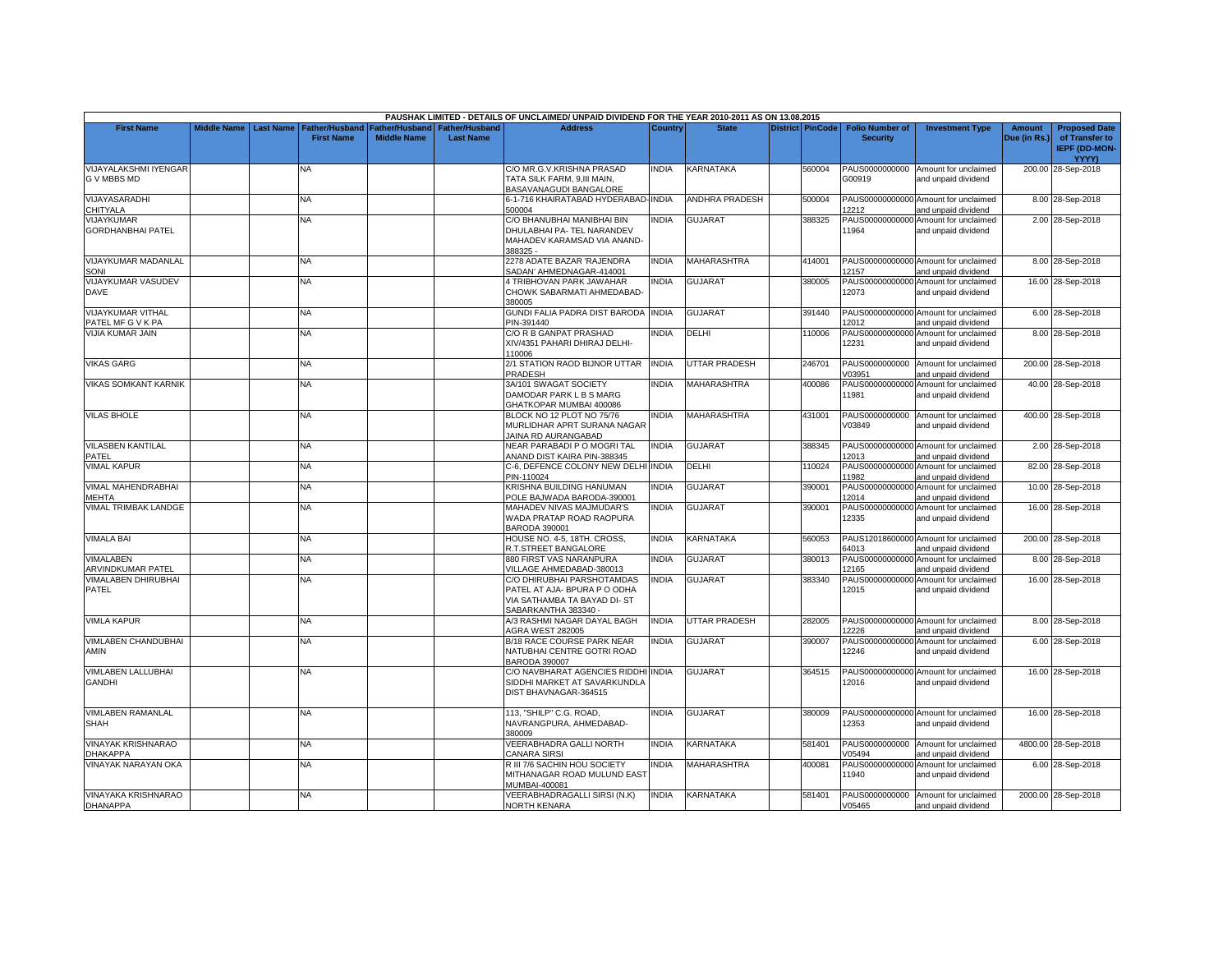| PAUSHAK LIMITED - DETAILS OF UNCLAIMED/ UNPAID DIVIDEND FOR THE YEAR 2010-2011 AS ON 13.08.2015 |                    |                  |                                            |                    |                                                     |                                                                                                             |                |                       |  |                         |                                           |                                                             |                               |                                                                         |
|-------------------------------------------------------------------------------------------------|--------------------|------------------|--------------------------------------------|--------------------|-----------------------------------------------------|-------------------------------------------------------------------------------------------------------------|----------------|-----------------------|--|-------------------------|-------------------------------------------|-------------------------------------------------------------|-------------------------------|-------------------------------------------------------------------------|
| <b>First Name</b>                                                                               | <b>Middle Name</b> | <b>Last Name</b> | <b>Father/Husband</b><br><b>First Name</b> | <b>Middle Name</b> | Father/Husband   Father/Husband<br><b>Last Name</b> | <b>Address</b>                                                                                              | <b>Country</b> | <b>State</b>          |  | <b>District PinCode</b> | <b>Folio Number of</b><br><b>Security</b> | <b>Investment Type</b>                                      | <b>Amount</b><br>Due (in Rs.) | <b>Proposed Date</b><br>of Transfer to<br><b>IEPF (DD-MON-</b><br>YYYY) |
| VINAYAKUMAR DAYABHAI<br>PATEL                                                                   |                    |                  | NA.                                        |                    |                                                     | C/O. KAMLESH A PATEL F/2,<br>PREMJYOT TOWERS, OPP A.ONE<br>SCHOOL SUBHASH CHIWA,<br>GURUKUL ROAD, AHMEDABAD | <b>NDIA</b>    | <b>GUJARAT</b>        |  | 380052                  | V00813                                    | PAUS0000000000 Amount for unclaimed<br>and unpaid dividend  |                               | 200.00 28-Sep-2018                                                      |
| VINEET KUMAR TIWARI                                                                             |                    |                  | <b>NA</b>                                  |                    |                                                     | D-63/31-A8 PANCHSHEEL COLONY<br>MONDWDIH VARANASI                                                           | <b>INDIA</b>   | <b>UTTAR PRADESH</b>  |  | 221001                  | V03399                                    | PAUS0000000000 Amount for unclaimed<br>and unpaid dividend  |                               | 200.00 28-Sep-2018                                                      |
| <b>VINITKUMAR PARIKH</b>                                                                        |                    |                  | <b>NA</b>                                  |                    |                                                     | 136 SAMRAT ASHOK SOCIETY 4TH<br>FLOOR RATILAL R THAKKER MARG<br>MALBAR HILL MUMBAI 400006                   | <b>INDIA</b>   | <b>MAHARASHTRA</b>    |  | 400006                  | 12317                                     | PAUS00000000000 Amount for unclaimed<br>and unpaid dividend |                               | 8.00 28-Sep-2018                                                        |
| <b>VINOD ARORA</b>                                                                              |                    |                  | NA                                         |                    |                                                     | A 28/2 DDA FLATS SFS TYPE SAKET INDIA<br>NEW DELHI 110017                                                   |                | DELHI                 |  | 110017                  | 12117                                     | PAUS00000000000 Amount for unclaimed<br>and unpaid dividend |                               | 8.00 28-Sep-2018                                                        |
| VINOD CHIMANLAL SHAH                                                                            |                    |                  | <b>NA</b>                                  |                    |                                                     | 208 MAHABALIPURAM OLD PADRA<br>(TANDALJA) ROAD NR BASIL<br>SCHOOL BARODA                                    | <b>NDIA</b>    | <b>GUJARAT</b>        |  | 380001                  | 12020                                     | PAUS00000000000 Amount for unclaimed<br>and unpaid dividend |                               | 16.00 28-Sep-2018                                                       |
| <b>VINOD G NEMAN</b>                                                                            |                    |                  | NA.                                        |                    |                                                     | LAXMI DISTRIBUTOR 234 GR<br>FLOOR MUMBAI PUNE RD<br>BHINGARI PANVEL DIST RAIGAD                             | <b>NDIA</b>    | MAHARASHTRA           |  | 410206                  | V03790                                    | PAUS0000000000 Amount for unclaimed<br>and unpaid dividend  |                               | 200.00 28-Sep-2018                                                      |
| <b>VINOD KUMAR</b>                                                                              |                    |                  | <b>NA</b>                                  |                    |                                                     | B-58 GUJRAWAL TOWN PART I<br>STADIUM ROAD DELHI 110009                                                      | <b>INDIA</b>   | DELHI                 |  | 110009                  | 12197                                     | PAUS00000000000 Amount for unclaimed<br>and unpaid dividend |                               | 8.00 28-Sep-2018                                                        |
| <b>VINOD KUMAR</b>                                                                              |                    |                  | NA                                         |                    |                                                     | C/O CHANDIGARH STATIONERS<br>SHOP NO 47 SECTOR 16 D<br>CHANDIGARH 160016                                    | INDIA          | CHANDIGARH            |  | 160016                  | 12232                                     | PAUS00000000000 Amount for unclaimed<br>and unpaid dividend |                               | 16.00 28-Sep-2018                                                       |
| <b>VINOD KUMAR ARORA</b>                                                                        |                    |                  | <b>NA</b>                                  |                    |                                                     | 7/206 GEETA COLONY GANDHI<br>NAGAR DELHI-110031                                                             | <b>INDIA</b>   | <b>DELHI</b>          |  | 110031                  | 12135                                     | PAUS00000000000 Amount for unclaimed<br>and unpaid dividend |                               | 8.00 28-Sep-2018                                                        |
| <b>VINOD KUMAR BEDI</b>                                                                         |                    |                  | NA                                         |                    |                                                     | A-80 82 WEST PATEL NAGAR NEW<br>DELHI                                                                       | <b>NDIA</b>    | DELHI                 |  | 110008                  | 90681                                     | PAUSIN300118101 Amount for unclaimed<br>and unpaid dividend |                               | 48.00 28-Sep-2018                                                       |
| <b>VINOD KUMAR</b><br><b>BHARDWAJ</b>                                                           |                    |                  | NA                                         |                    |                                                     | C/O UJJWAL LTD 26/79 KARACHI<br>KHANA KANPUR                                                                | <b>NDIA</b>    | <b>JTTARAKHAND</b>    |  | 248001                  | PAUS0000000000<br>V03353                  | Amount for unclaimed<br>and unpaid dividend                 |                               | 200.00 28-Sep-2018                                                      |
| <b>VINOD KUMAR JAIN</b>                                                                         |                    |                  | <b>NA</b>                                  |                    |                                                     | UNITED SECURITIES GEETA<br>MANSION H B ROAD MACHKHOWA<br><b>GUWAHATI ASSAM</b>                              | <b>INDIA</b>   | <b>ASSAM</b>          |  | 781009                  | 95803                                     | PAUSIN300394101 Amount for unclaimed<br>and unpaid dividend |                               | 2000.00 28-Sep-2018                                                     |
| VINOD KUMAR KHANNA                                                                              |                    |                  | <b>NA</b>                                  |                    |                                                     | 104/B SAMEER NIWAS 21/A J P<br>ROAD 7 BUNGLOWS VERSOVA<br><b>MUMBAI</b>                                     | <b>INDIA</b>   | <b>MAHARASHTRA</b>    |  | 400061                  | V04616                                    | PAUS0000000000 Amount for unclaimed<br>and unpaid dividend  |                               | 400.00 28-Sep-2018                                                      |
| <b>VINOD KUMAR</b><br><b>MEHROTRA</b>                                                           |                    |                  | NA                                         |                    |                                                     | 132 JAMUNA PRASAD MARG<br>BAREILLY                                                                          | INDIA          | UTTAR PRADESH         |  | 243003                  | V03936                                    | PAUS0000000000 Amount for unclaimed<br>and unpaid dividend  |                               | 200.00 28-Sep-2018                                                      |
| <b>VINOD KUMAR VIJAN</b>                                                                        |                    |                  | NA                                         |                    |                                                     | C/305 MINTO ROAD COMPLEX NEW INDIA<br>DELHI 110002                                                          |                | DELHI                 |  | 110002                  | 12248                                     | PAUS00000000000 Amount for unclaimed<br>and unpaid dividend |                               | 32.00 28-Sep-2018                                                       |
| VINOD KUMAR VOHRA                                                                               |                    |                  | <b>NA</b>                                  |                    |                                                     | 7A/2196 HOUSING BOARD COLONY<br>FARIDABAD                                                                   | <b>INDIA</b>   | <b>HARYANA</b>        |  | 121006                  | PAUSIN301330181<br>15086                  | Amount for unclaimed<br>and unpaid dividend                 |                               | 24.00 28-Sep-2018                                                       |
| <b>VINOD ONKAR JOSHI</b>                                                                        |                    |                  | <b>NA</b>                                  |                    |                                                     | QTR NO D/90/I C T P S COLONY<br>URJANAGAR CHANDRAPUR P 442-<br>404 M S                                      | <b>INDIA</b>   | <b>MADHYA PRADESH</b> |  | 442404                  | 12337                                     | PAUS00000000000 Amount for unclaimed<br>and unpaid dividend |                               | 32.00 28-Sep-2018                                                       |
| <b>VINODCHANDRA</b><br>CHHAGANLAL GANDHI                                                        |                    |                  | <b>NA</b>                                  |                    |                                                     | GOLWAD GANDEVI DIST BULSAR<br>PIN-396360                                                                    | <b>INDIA</b>   | <b>GUJARAT</b>        |  | 396360                  | 12023                                     | PAUS00000000000 Amount for unclaimed<br>and unpaid dividend |                               | 16.00 28-Sep-2018                                                       |
| VINODCHANDRA<br><b>SHWARLAL BHAVSAR</b>                                                         |                    |                  | NA                                         |                    |                                                     | BHAVSARWAD KATHLAL DIST<br>KAIRA PIN-387630                                                                 | INDIA          | <b>GUJARAT</b>        |  | 387630                  | PAUS00000000000<br>12024                  | Amount for unclaimed<br>and unpaid dividend                 |                               | 16.00 28-Sep-2018                                                       |
| VINODCHANDRA<br>POPATLAL MISTRY                                                                 |                    |                  | <b>NA</b>                                  |                    |                                                     | B/41, YOGESHWAR KRUPA SOCIETY<br>NR. H.P. PETROL PUMP, VASNA<br>ROAD, VADODARA 390015                       | <b>INDIA</b>   | <b>GUJARAT</b>        |  | 390015                  | 11951                                     | PAUS00000000000 Amount for unclaimed<br>and unpaid dividend |                               | 2.00 28-Sep-2018                                                        |
| <b>VINODCHANDRA</b><br>RAMANLAL PARIKH                                                          |                    |                  | <b>NA</b>                                  |                    |                                                     | <b>13 LOVEKUSH SOCIETY</b><br>NAVAVADAJ AHMEDABAD-380013                                                    | <b>NDIA</b>    | <b>GUJARAT</b>        |  | 380013                  | 12025                                     | PAUS00000000000 Amount for unclaimed<br>and unpaid dividend |                               | 32.00 28-Sep-2018                                                       |
| <b>VINODKUMAR</b><br><b>JAGJIVANDAS SONI</b>                                                    |                    |                  | NA                                         |                    |                                                     | CHHIPAWAD ODAWADA MEHSANA- INDIA<br>384001                                                                  |                | GUJARAT               |  | 384001                  | 12146                                     | PAUS00000000000 Amount for unclaimed<br>and unpaid dividend |                               | 8.00 28-Sep-2018                                                        |
| <b>VINODKUMAR NAVNITLAL</b><br>SHAH                                                             |                    |                  | NA.                                        |                    |                                                     | SATAK POLE "PANCHSEEL"<br>UMRETH 388220                                                                     | INDIA          | GUJARAT               |  | 388220                  | PAUS00000000000<br>11946                  | Amount for unclaimed<br>and unpaid dividend                 |                               | 8.00 28-Sep-2018                                                        |
| VINODRAI BHOGILAL<br><b>SHAH</b>                                                                |                    |                  | <b>NA</b>                                  |                    |                                                     | C/O SHAH MEDICAL STORES OPP<br>ANUPAM CINEMA JAMNAGAR<br>361001                                             | <b>INDIA</b>   | GUJARAT               |  | 361001                  | PAUS00000000000<br>12026                  | Amount for unclaimed<br>and unpaid dividend                 |                               | 32.00 28-Sep-2018                                                       |
| <b>VINUBHAI AMBALAL</b><br>PATEL                                                                |                    |                  | NA.                                        |                    |                                                     | 9 MAIKRUPA SOCIETY KARELI<br>BAUG BARODA-390001                                                             | INDIA          | <b>GUJARAT</b>        |  | 390001                  | 12028                                     | PAUS00000000000 Amount for unclaimed<br>and unpaid dividend |                               | 6.00 28-Sep-2018                                                        |
| <b>VINUBHAI BABABHAI</b>                                                                        |                    |                  | <b>NA</b>                                  |                    |                                                     | 52-53 JANTA NAGAR RAMOL<br>AHMEDABAD 382449                                                                 | <b>INDIA</b>   | <b>GUJARAT</b>        |  | 382449                  | 11988                                     | PAUS00000000000 Amount for unclaimed<br>and unpaid dividend |                               | 2.00 28-Sep-2018                                                        |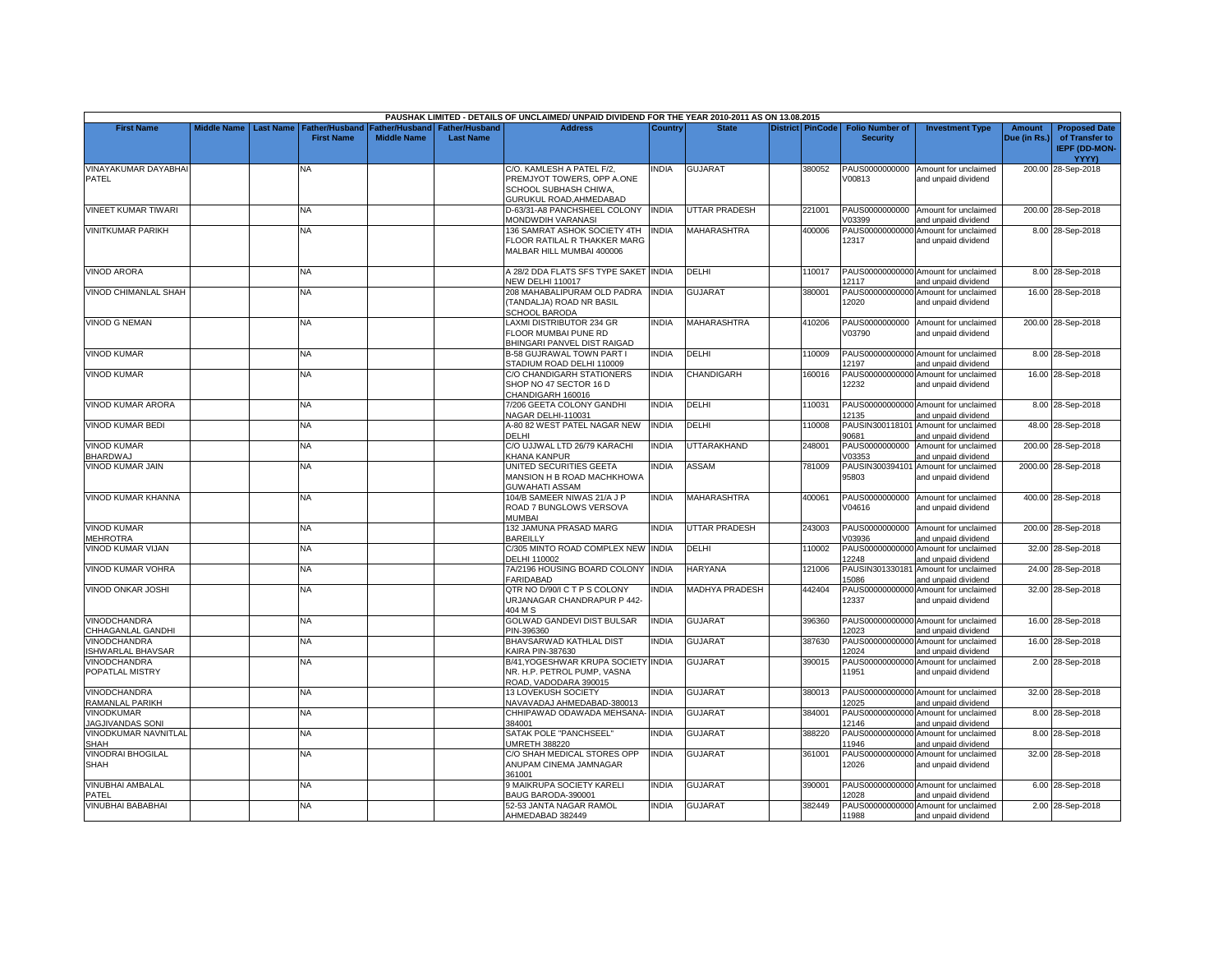| PAUSHAK LIMITED - DETAILS OF UNCLAIMED/ UNPAID DIVIDEND FOR THE YEAR 2010-2011 AS ON 13.08.2015 |                    |           |                                            |                                      |                                           |                                                            |              |                      |  |                         |                                           |                                                             |                               |                                                                |
|-------------------------------------------------------------------------------------------------|--------------------|-----------|--------------------------------------------|--------------------------------------|-------------------------------------------|------------------------------------------------------------|--------------|----------------------|--|-------------------------|-------------------------------------------|-------------------------------------------------------------|-------------------------------|----------------------------------------------------------------|
| <b>First Name</b>                                                                               | <b>Middle Name</b> | Last Name | <b>Father/Husband</b><br><b>First Name</b> | Father/Husband<br><b>Middle Name</b> | <b>Father/Husband</b><br><b>Last Name</b> | <b>Address</b>                                             | Country      | <b>State</b>         |  | <b>District PinCode</b> | <b>Folio Number of</b><br><b>Security</b> | <b>Investment Type</b>                                      | <b>Amount</b><br>Due (in Rs.) | <b>Proposed Date</b><br>of Transfer to<br><b>IEPF (DD-MON-</b> |
|                                                                                                 |                    |           |                                            |                                      |                                           |                                                            |              |                      |  |                         |                                           |                                                             |                               | YYYY)                                                          |
| VINUBHAI FULABHAI                                                                               |                    |           | NA                                         |                                      |                                           | AT & POST UNDERA DIST BARODA INDIA                         |              | <b>GUJARAT</b>       |  | 390001                  |                                           | PAUS00000000000 Amount for unclaimed                        |                               | 20.00 28-Sep-2018                                              |
| PATEL<br>VINUBHAI ISHWARBHAI                                                                    |                    |           | <b>NA</b>                                  |                                      |                                           | PIN 390001<br>C/O ORIENTAL CERAMIC WORKS                   | <b>INDIA</b> | GUJARAT              |  | 382870                  | 11957                                     | and unpaid dividend<br>PAUS00000000000 Amount for unclaimed |                               | 6.00 28-Sep-2018                                               |
| PATEL                                                                                           |                    |           |                                            |                                      |                                           | AT PO & TAL VIJAPUR DIST                                   |              |                      |  |                         | 12029                                     | and unpaid dividend                                         |                               |                                                                |
|                                                                                                 |                    |           |                                            |                                      |                                           | MEHSANA PIN-382870                                         |              |                      |  |                         |                                           |                                                             |                               |                                                                |
| VINUBHAI MULJIBHAI                                                                              |                    |           | NA                                         |                                      |                                           | MAHADEV FALIA AT & PO SOKHADA INDIA                        |              | <b>GUJARAT</b>       |  | 391240                  |                                           | PAUS00000000000 Amount for unclaimed                        |                               | 2.00 28-Sep-2018                                               |
| PATEL                                                                                           |                    |           |                                            |                                      |                                           | DIST BARODA PIN-391240                                     |              |                      |  |                         | 12030                                     | and unpaid dividend                                         |                               |                                                                |
|                                                                                                 |                    |           |                                            |                                      |                                           |                                                            |              |                      |  |                         |                                           |                                                             |                               |                                                                |
| <b>VINUBHAI</b><br>TRIBHOVANDAS PATEL                                                           |                    |           | <b>NA</b>                                  |                                      |                                           | B/46 VALLABHNAGAR KARELIBAUG INDIA<br>BARODA-390001        |              | GUJARAT              |  | 390001                  | 12031                                     | PAUS00000000000 Amount for unclaimed<br>and unpaid dividend |                               | 2.00 28-Sep-2018                                               |
| <b>VINUSINH DILIPSINH</b>                                                                       |                    |           | NA                                         |                                      |                                           | 2 BHAGAVATI SOCIETY MAHIYAL                                | <b>INDIA</b> | <b>GUJARAT</b>       |  | 383215                  |                                           | PAUS00000000000 Amount for unclaimed                        |                               | 8.00 28-Sep-2018                                               |
| ZALA                                                                                            |                    |           |                                            |                                      |                                           | TALOD 383215                                               |              |                      |  |                         | 12147                                     | and unpaid dividend                                         |                               |                                                                |
| <b>VIPIN K GARG</b>                                                                             |                    |           | NA                                         |                                      |                                           | 19/6, SITE NO. 2 KIDWAI NAGAR                              | <b>INDIA</b> | <b>UTTAR PRADESH</b> |  | 208011                  | PAUS0000000000                            | Amount for unclaimed                                        |                               | 200.00 28-Sep-2018                                             |
|                                                                                                 |                    |           |                                            |                                      |                                           | KANPUR                                                     |              |                      |  |                         | V04000                                    | and unpaid dividend                                         |                               |                                                                |
| VIPINCHANDRA                                                                                    |                    |           | <b>NA</b>                                  |                                      |                                           | 16 ASTAPAD SOCIETY NEAR                                    | <b>INDIA</b> | <b>GUJARAT</b>       |  | 390018                  | PAUS0000000000                            | Amount for unclaimed                                        |                               | 200.00 28-Sep-2018                                             |
| RAMANLAL PARIKH                                                                                 |                    |           |                                            |                                      |                                           | WATER TANK KARELIBAUG<br>VADODARA                          |              |                      |  |                         | V04473                                    | and unpaid dividend                                         |                               |                                                                |
| <b>VIPINCHANDRA</b>                                                                             |                    |           | <b>NA</b>                                  |                                      |                                           | PO SUNDRNA TA PETLAD DIST                                  | <b>INDIA</b> | <b>GUJARAT</b>       |  | 388480                  |                                           | PAUS00000000000 Amount for unclaimed                        |                               | 8.00 28-Sep-2018                                               |
| SHIVABHAI PATEL                                                                                 |                    |           |                                            |                                      |                                           | <b>CHEDA 388480</b>                                        |              |                      |  |                         | 12149                                     | and unpaid dividend                                         |                               |                                                                |
| VIPINKUMAR CHANDULAL                                                                            |                    |           | NA                                         |                                      |                                           | C/O MILAN TRADERS S T ROAD                                 | <b>INDIA</b> | GUJARAT              |  | 383430                  |                                           | PAUS00000000000 Amount for unclaimed                        |                               | 2.00 28-Sep-2018                                               |
| DOSHI                                                                                           |                    |           |                                            |                                      |                                           | DIST SABARKATHA PIN-383430                                 |              |                      |  |                         | 12032                                     | and unpaid dividend                                         |                               |                                                                |
| <b>VIPUL DWARKADAS</b>                                                                          |                    |           | NA                                         |                                      |                                           | KRISHNA KUNJ 3RD FLOOR 4 DADI                              | <b>INDIA</b> | MAHARASHTRA          |  | 400007                  |                                           | PAUS00000000000 Amount for unclaimed                        |                               | 150.00 28-Sep-2018                                             |
| KAPADIA                                                                                         |                    |           |                                            |                                      |                                           | SETH ROAD BABULNATH MUMBAI                                 |              |                      |  |                         | 12265                                     | and unpaid dividend                                         |                               |                                                                |
| <b>VIPUL NAVRANGLAL</b>                                                                         |                    |           | <b>NA</b>                                  |                                      |                                           | 400007<br>LINA' OPP PUNJAB NATIONAL BANK INDIA             |              | <b>GUJARAT</b>       |  | 390002                  |                                           | PAUS00000000000 Amount for unclaimed                        |                               | 66.00 28-Sep-2018                                              |
| <b>DHOLAKIA</b>                                                                                 |                    |           |                                            |                                      |                                           | FATEHGANJ BARODA-390002                                    |              |                      |  |                         | 12063                                     | and unpaid dividend                                         |                               |                                                                |
|                                                                                                 |                    |           |                                            |                                      |                                           |                                                            |              |                      |  |                         |                                           |                                                             |                               |                                                                |
| <b>VIPUL VARMA</b>                                                                              |                    |           | <b>NA</b>                                  |                                      |                                           | 212 ROCKET REGIMENT C/O 56 APO INDIA                       |              | <b>UTTARAKHAND</b>   |  | 248001                  |                                           | PAUS00000000000 Amount for unclaimed                        |                               | 8.00 28-Sep-2018                                               |
|                                                                                                 |                    |           |                                            |                                      |                                           | DEHRADUN                                                   |              |                      |  |                         | 12112                                     | and unpaid dividend                                         |                               |                                                                |
| <b>VIPUL VARMA</b>                                                                              |                    |           | <b>NA</b>                                  |                                      |                                           | 212, ROCKET REGIMENT C/O.56                                | <b>INDIA</b> | MAHARASHTRA          |  | 999999                  |                                           | PAUS00000000000 Amount for unclaimed                        |                               | 8.00 28-Sep-2018                                               |
|                                                                                                 |                    |           |                                            |                                      |                                           | <b>APO TAMILNADU</b>                                       |              |                      |  |                         | 12258                                     | and unpaid dividend                                         |                               |                                                                |
| <b>VIPUL VINDORAY</b><br>VANKANI                                                                |                    |           | <b>NA</b>                                  |                                      |                                           | C/O MR P T LIMAYE 7 VRAJWAS<br>SOCIETY COLLEGE ROAD NADIAD | <b>INDIA</b> | GUJARAT              |  | 387001                  | 12298                                     | PAUS00000000000 Amount for unclaimed<br>and unpaid dividend |                               | 16.00 28-Sep-2018                                              |
|                                                                                                 |                    |           |                                            |                                      |                                           | 387001                                                     |              |                      |  |                         |                                           |                                                             |                               |                                                                |
| VIPULKUMAR KANUBHAI                                                                             |                    |           | <b>NA</b>                                  |                                      |                                           | 13, ANAND SAGAR APARTMENTS,                                | <b>INDIA</b> | <b>GUJARAT</b>       |  | 390005                  |                                           | PAUS00000000000 Amount for unclaimed                        |                               | 32.00 28-Sep-2018                                              |
| SHAH                                                                                            |                    |           |                                            |                                      |                                           | NR. NEW INDIA MILLS, JETALPUR                              |              |                      |  |                         | 12034                                     | and unpaid dividend                                         |                               |                                                                |
|                                                                                                 |                    |           |                                            |                                      |                                           | ROAD, VADODARA-390005                                      |              |                      |  |                         |                                           |                                                             |                               |                                                                |
| VIRBALA KAMALKANT                                                                               |                    |           | NA                                         |                                      |                                           | 21 PUNIT NAGAR OLD PADRA ROAD INDIA                        |              | <b>GUJARAT</b>       |  | 390015                  |                                           | PAUS00000000000 Amount for unclaimed                        |                               | 106.00 28-Sep-2018                                             |
| DALAL                                                                                           |                    |           |                                            |                                      |                                           | OPP VACCINE INSTITUTE BARODA<br>390015                     |              |                      |  |                         | 11990                                     | and unpaid dividend                                         |                               |                                                                |
| <b>VIRENDAR PAL SINGH</b>                                                                       |                    |           | <b>NA</b>                                  |                                      |                                           | 240 JAGRITI ENCLAVE VIKAS MARG INDIA                       |              | DELHI                |  | 110092                  |                                           | PAUS00000000000 Amount for unclaimed                        |                               | 16.00 28-Sep-2018                                              |
| MAINEE                                                                                          |                    |           |                                            |                                      |                                           | EXTENSION DELHI 110092                                     |              |                      |  |                         | 12126                                     | and unpaid dividend                                         |                               |                                                                |
| <b>VIRENDER KR</b>                                                                              |                    |           | NA                                         |                                      |                                           | -4 PARSAD NAGAR NEW DELHI                                  | <b>INDIA</b> | DELHI                |  | 110005                  | PAUS0000000000                            | Amount for unclaimed                                        |                               | 500.00 28-Sep-2018                                             |
|                                                                                                 |                    |           |                                            |                                      |                                           |                                                            |              |                      |  |                         | V03919                                    | and unpaid dividend                                         |                               |                                                                |
| VIRENDRA CHAWLA                                                                                 |                    |           | <b>NA</b>                                  |                                      |                                           | A-H/29 SHALIMAR BAGH DELHI<br>110052                       | <b>INDIA</b> | DELHI                |  | 110052                  | PAUS00000000000<br>12269                  | Amount for unclaimed<br>and unpaid dividend                 |                               | 32.00 28-Sep-2018                                              |
| VIRENDRA J GANDHI                                                                               |                    |           | <b>NA</b>                                  |                                      |                                           | C/O POPATLAL K SHAH AT MARCHI INDIA                        |              | <b>GUJARAT</b>       |  | 380001                  |                                           | PAUS00000000000 Amount for unclaimed                        |                               | 16.00 28-Sep-2018                                              |
|                                                                                                 |                    |           |                                            |                                      |                                           | POLE IN RATAN POLE AHMEDABAD-                              |              |                      |  |                         | 12202                                     | and unpaid dividend                                         |                               |                                                                |
|                                                                                                 |                    |           |                                            |                                      |                                           | 380001                                                     |              |                      |  |                         |                                           |                                                             |                               |                                                                |
| VIRENDRA KUMAR                                                                                  |                    |           | NA                                         |                                      |                                           | AC-IV 65-D MIG FLATS                                       | <b>INDIA</b> | DELHI                |  | 110052                  |                                           | PAUS00000000000 Amount for unclaimed                        |                               | 8.00 28-Sep-2018                                               |
| <b>BHASIN</b>                                                                                   |                    |           |                                            |                                      |                                           | SHALIMARBAGH DELHI 110052                                  |              |                      |  |                         | 12200                                     | and unpaid dividend                                         |                               |                                                                |
| VIRENDRA KUMAR SINGH                                                                            |                    |           | <b>NA</b>                                  |                                      |                                           | <b>EDERAL BANK LTD MEHTA POLE</b>                          | <b>INDIA</b> | GUJARAT              |  | 390006                  | PAUS0000000000                            | Amount for unclaimed                                        |                               | 300.00 28-Sep-2018                                             |
| VIRENDRA P MANKAD                                                                               |                    |           | NA                                         |                                      |                                           | MANDVI VADODARA<br>2/H 74 307 HUDCO ANAND NAGAR            | <b>INDIA</b> | GUJARAT              |  | 360002                  | V04331<br>PAUS0000000000                  | and unpaid dividend<br>Amount for unclaimed                 |                               | 300.00 28-Sep-2018                                             |
|                                                                                                 |                    |           |                                            |                                      |                                           | OPP GAYATRI TEMPLE RAJKOT                                  |              |                      |  |                         | V04123                                    | and unpaid dividend                                         |                               |                                                                |
| VIRENDRA SHANTILAL                                                                              |                    |           | NA.                                        |                                      |                                           | 8-A VIVEKANAND PARK AJWA                                   | <b>INDIA</b> | GUJARAT              |  | 390006                  |                                           | PAUS00000000000 Amount for unclaimed                        |                               | 16.00 28-Sep-2018                                              |
| TRIVEDI                                                                                         |                    |           |                                            |                                      |                                           | ROAD BARODA-390006                                         |              |                      |  |                         | 12035                                     | and unpaid dividend                                         |                               |                                                                |
| VIRU NARENDRA DESAI                                                                             |                    |           | NA                                         |                                      |                                           | 9 SHANTINATH APT 2ND FLOOR                                 | <b>INDIA</b> | <b>GUJARAT</b>       |  | 380006                  |                                           | PAUS00000000000 Amount for unclaimed                        |                               | 16.00 28-Sep-2018                                              |
|                                                                                                 |                    |           |                                            |                                      |                                           | BEHIND DOCTO- R'S HOUSE NEAR                               |              |                      |  |                         | 12036                                     | and unpaid dividend                                         |                               |                                                                |
|                                                                                                 |                    |           |                                            |                                      |                                           | PARIMAL GARDEN AMBAWADI -<br>AHMEDABAD 380006              |              |                      |  |                         |                                           |                                                             |                               |                                                                |
| VIRUPAXAPPA                                                                                     |                    |           | NA                                         |                                      |                                           | AT & POST TIRLAPURE TAL                                    | <b>INDIA</b> | KARNATAKA            |  | 576224                  |                                           | PAUS00000000000 Amount for unclaimed                        |                               | 16.00 28-Sep-2018                                              |
| SANNACHANABASAPPA                                                                               |                    |           |                                            |                                      |                                           | NAVALGUND DIST DHARWAR                                     |              |                      |  |                         | 12052                                     | and unpaid dividend                                         |                               |                                                                |
| ANNIG                                                                                           |                    |           |                                            |                                      |                                           | KARNATAK 576224                                            |              |                      |  |                         |                                           |                                                             |                               |                                                                |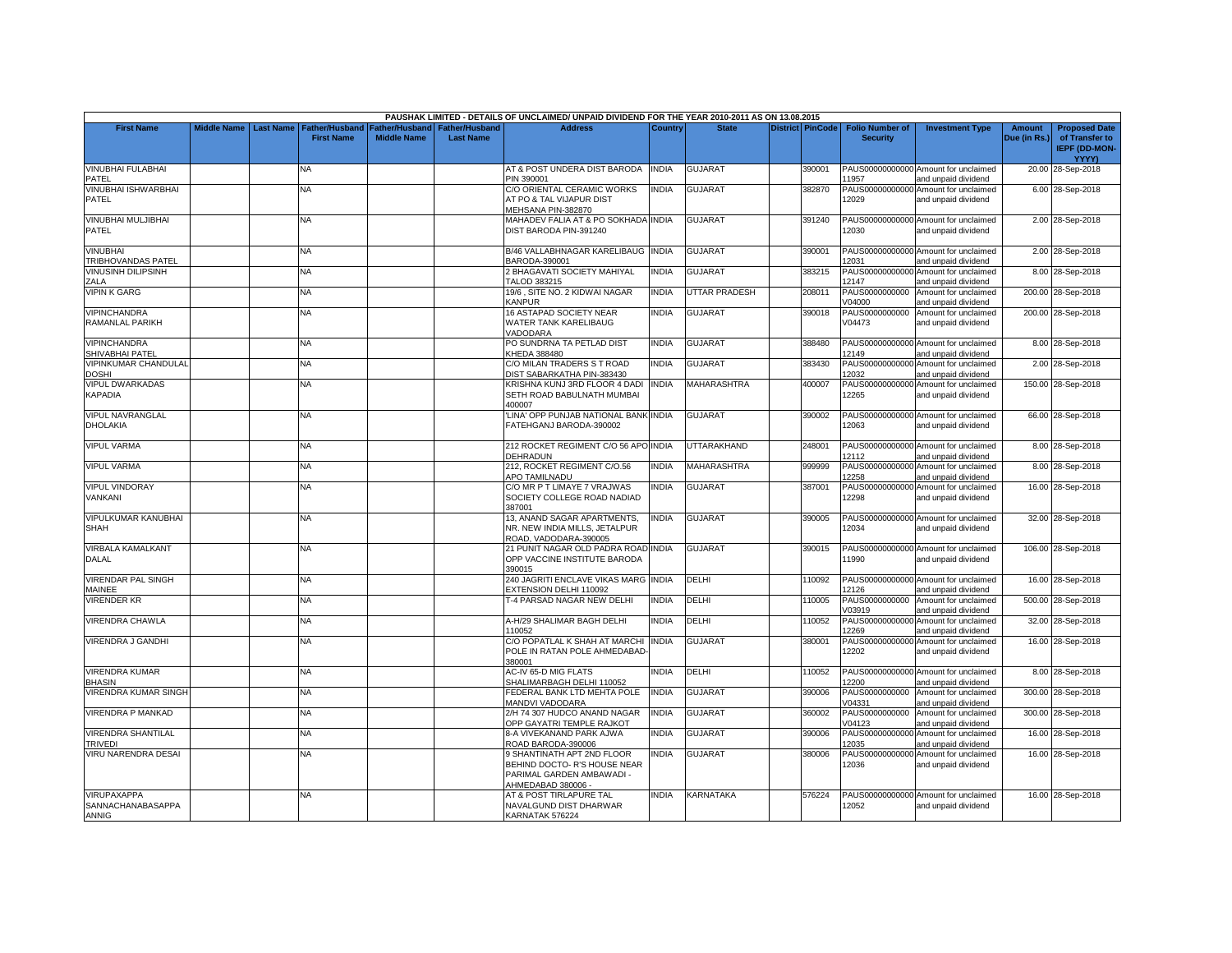| PAUSHAK LIMITED - DETAILS OF UNCLAIMED/ UNPAID DIVIDEND FOR THE YEAR 2010-2011 AS ON 13.08.2015 |                         |  |                   |                                        |                  |                                       |              |                       |  |                         |                        |                                      |               |                      |
|-------------------------------------------------------------------------------------------------|-------------------------|--|-------------------|----------------------------------------|------------------|---------------------------------------|--------------|-----------------------|--|-------------------------|------------------------|--------------------------------------|---------------|----------------------|
| <b>First Name</b>                                                                               | Middle Name   Last Name |  | Father/Husband    | <b>Father/Husband   Father/Husband</b> |                  | <b>Address</b>                        | Country      | <b>State</b>          |  | <b>District PinCode</b> | <b>Folio Number of</b> | <b>Investment Type</b>               | <b>Amount</b> | <b>Proposed Date</b> |
|                                                                                                 |                         |  | <b>First Name</b> | <b>Middle Name</b>                     | <b>Last Name</b> |                                       |              |                       |  |                         | <b>Security</b>        |                                      | Due (in Rs.)  | of Transfer to       |
|                                                                                                 |                         |  |                   |                                        |                  |                                       |              |                       |  |                         |                        |                                      |               | <b>IEPF (DD-MON-</b> |
|                                                                                                 |                         |  |                   |                                        |                  |                                       |              |                       |  |                         |                        |                                      |               | <b>YYYY)</b>         |
| <b>VISALAKSHI G</b>                                                                             |                         |  | <b>NA</b>         |                                        |                  | W/O. DR. GOVINDARAJAN, O.K 13.        | <b>INDIA</b> | <b>TAMIL NADU</b>     |  | 636006                  |                        | PAUS0000000000 Amount for unclaimed  |               | 1600.00 28-Sep-2018  |
|                                                                                                 |                         |  |                   |                                        |                  | SITHAN STREET GUGAI, SALEM            |              |                       |  |                         | G00401                 | and unpaid dividend                  |               |                      |
| VISHAL M KUNDNANI                                                                               |                         |  | NA.               |                                        |                  | 7/A GOKUL NIVAS LT P N KOTNIS         | <b>INDIA</b> | <b>MAHARASHTRA</b>    |  | 400016                  | PAUS00000000000        | Amount for unclaimed                 |               | 8.00 28-Sep-2018     |
|                                                                                                 |                         |  |                   |                                        |                  | PATH MAHIM MUMBAI 400016              |              |                       |  |                         | 12322                  | and unpaid dividend                  |               |                      |
| <b>VISHNU DAS</b>                                                                               |                         |  | SATYANARAYAN      |                                        |                  | H.NO. 14-4-239/4, 1ST FLOOR           | <b>INDIA</b> | ANDHRA PRADESH        |  | 500012                  |                        | PAUSIN300020105 Amount for unclaimed |               | 8.00 28-Sep-2018     |
|                                                                                                 |                         |  |                   |                                        |                  | SHAHINAYAT GUNJ HYDERABAD             |              |                       |  |                         | 94300                  | and unpaid dividend                  |               |                      |
| VISHNU DINKAR JOSHI                                                                             |                         |  | <b>NA</b>         |                                        |                  | G-89 LOKMANYA NAGAR T H               | <b>INDIA</b> | <b>MAHARASHTRA</b>    |  | 400016                  | PAUS00000000000        | Amount for unclaimed                 |               | 6.00 28-Sep-2018     |
|                                                                                                 |                         |  |                   |                                        |                  | KATARIYA MARG MUMBAI-400016           |              |                       |  |                         | 11938                  | and unpaid dividend                  |               |                      |
| <b>VISHNU DINKAR JOSHI</b>                                                                      |                         |  | <b>NA</b>         |                                        |                  | G-89 LOKMANYA NAGAR T H               | <b>INDIA</b> | <b>MAHARASHTRA</b>    |  | 400016                  | PAUS00000000000        | Amount for unclaimed                 |               | 2.00 28-Sep-2018     |
|                                                                                                 |                         |  |                   |                                        |                  | KATARIYA MARG MUMBAI-400016           |              |                       |  |                         | 11939                  | and unpaid dividend                  |               |                      |
| VISHNU PRASAD SANGHI                                                                            |                         |  | NA                |                                        |                  | DEPUITY COMM OF INCOME TAX            | INDIA        | MAHARASHTRA           |  | 440001                  | PAUS00000000000        | Amount for unclaimed                 |               | 8.00 28-Sep-2018     |
|                                                                                                 |                         |  |                   |                                        |                  | 4TH FLOOR SARAF CHAMBERS              |              |                       |  |                         | 12163                  | and unpaid dividend                  |               |                      |
|                                                                                                 |                         |  |                   |                                        |                  | SADAR NAGPUR 440001                   |              |                       |  |                         |                        |                                      |               |                      |
| <b>VISHNU YADAO</b>                                                                             |                         |  | <b>NA</b>         |                                        |                  | BHARTI PURA KARANJA (LAD) DIST INDIA  |              | <b>MAHARASHTRA</b>    |  | 444105                  |                        | PAUS00000000000 Amount for unclaimed |               | 6.00 28-Sep-2018     |
| KHEDKAR                                                                                         |                         |  |                   |                                        |                  | AKOLA M S PIN-444105                  |              |                       |  |                         | 11992                  | and unpaid dividend                  |               |                      |
| VISHNUPARSAD J                                                                                  |                         |  | NA                |                                        |                  | 301 AMAR VILLA SECTOR K7/C            | INDIA        | MAHARASHTRA           |  | 401101                  |                        | PAUS00000000000 Amount for unclaimed |               | 16.00 28-Sep-2018    |
| <b>BHARGAVA</b>                                                                                 |                         |  |                   |                                        |                  | JESAL PARK BHYANDER EAST DIST         |              |                       |  |                         | 12181                  | and unpaid dividend                  |               |                      |
|                                                                                                 |                         |  |                   |                                        |                  | THANA MUMBAI                          |              |                       |  |                         |                        |                                      |               |                      |
| VISHNUPRASAD HIRALAL                                                                            |                         |  | <b>NA</b>         |                                        |                  | WADI CHHELLIPOLE BARODA               | <b>INDIA</b> | <b>GUJARAT</b>        |  | 390001                  |                        | PAUS00000000000 Amount for unclaimed |               | 10.00 28-Sep-2018    |
| PATEL                                                                                           |                         |  |                   |                                        |                  | 390001                                |              |                       |  |                         | 11948                  | and unpaid dividend                  |               |                      |
| <b>VISHWANATH AIYER</b>                                                                         |                         |  | NA.               |                                        |                  | 24/4 SHIVAJI-NAGAR POONA-411005 INDIA |              | MAHARASHTRA           |  | 411005                  |                        | PAUS00000000000 Amount for unclaimed |               | 16.00 28-Sep-2018    |
|                                                                                                 |                         |  |                   |                                        |                  |                                       |              |                       |  |                         | 12141                  | and unpaid dividend                  |               |                      |
| <b>VISHWANATH M</b>                                                                             |                         |  | <b>NA</b>         |                                        |                  | C/O M/S SWADESHI MEDICAL              | <b>INDIA</b> | <b>KARNATAKA</b>      |  | 591304                  | PAUS0000000000         | Amount for unclaimed                 |               | 200.00 28-Sep-2018   |
| <b>TELSANG</b>                                                                                  |                         |  |                   |                                        |                  | STORES MAIN ROAD ATHANI               |              |                       |  |                         | V02400                 | and unpaid dividend                  |               |                      |
| <b>VISWANATHAN S G</b>                                                                          |                         |  | NA.               |                                        |                  | C/O. MR.BHIMA RAO NO 99,4TH           | <b>INDIA</b> | <b>KARNATAKA</b>      |  | 560003                  | PAUS0000000000         | Amount for unclaimed                 |               | 80.00 28-Sep-2018    |
|                                                                                                 |                         |  |                   |                                        |                  | MAIN ROAD.MALLESWARAM                 |              |                       |  |                         | V01145                 | and unpaid dividend                  |               |                      |
|                                                                                                 |                         |  |                   |                                        |                  | <b>BANGALORE</b>                      |              |                       |  |                         |                        |                                      |               |                      |
| VITHALBHAI DEVAJIBHAI                                                                           |                         |  | <b>NA</b>         |                                        |                  | AT NAVA MUVADA POST SORNA             | <b>INDIA</b> | <b>GUJARAT</b>        |  | 387411                  |                        | PAUS00000000000 Amount for unclaimed |               | 16.00 28-Sep-2018    |
| PATEL                                                                                           |                         |  |                   |                                        |                  | TAL KAPADVANJ DIST KAIRA              |              |                       |  |                         | 12038                  | and unpaid dividend                  |               |                      |
| <b>VITHALBHAI K PATEL</b>                                                                       |                         |  | NA                |                                        |                  | GUNDI FALIA PADRA DIST BARODA INDIA   |              | GUJARAT               |  | 391440                  |                        | PAUS00000000000 Amount for unclaimed |               | 6.00 28-Sep-2018     |
|                                                                                                 |                         |  |                   |                                        |                  | PIN-391440                            |              |                       |  |                         | 12039                  | and unpaid dividend                  |               |                      |
| VITHALBHAI NATHABHAI                                                                            |                         |  | NA                |                                        |                  | GARASIA WADO GORWA BARODA             | <b>INDIA</b> | GUJARAT               |  | 390003                  | PAUS00000000000        | Amount for unclaimed                 |               | 2.00 28-Sep-2018     |
| <b>SOLANKI</b>                                                                                  |                         |  |                   |                                        |                  | 390003                                |              |                       |  |                         | 11949                  | and unpaid dividend                  |               |                      |
| <b>VITHALBHAI</b>                                                                               |                         |  | <b>NA</b>         |                                        |                  | AT & POST ADVALA TA AMOD DIST         | <b>INDIA</b> | GUJARAT               |  | 392110                  | PAUS00000000000        | Amount for unclaimed                 |               | 6.00 28-Sep-2018     |
| RANCHHODBHAI PATEL                                                                              |                         |  |                   |                                        |                  | BROACH PIN-392110                     |              |                       |  |                         | 12041                  | and unpaid dividend                  |               |                      |
| <b>VITHALDAS DAYALAL</b>                                                                        |                         |  | NA.               |                                        |                  | DAYALAL DEVRAJBHAI & CO BAZAR INDIA   |              | <b>GUJARAT</b>        |  | 360410                  | PAUS00000000000        | Amount for unclaimed                 |               | 32.00 28-Sep-2018    |
| AMIPARA                                                                                         |                         |  |                   |                                        |                  | ROAD DHORAJI 360410                   |              |                       |  |                         | 12308                  | and unpaid dividend                  |               |                      |
| <b>VITHALDAS HARILAL</b>                                                                        |                         |  | <b>NA</b>         |                                        |                  | VITHAL KRUPA MUSA POLE MEHTA INDIA    |              | <b>GUJARAT</b>        |  | 390006                  | PAUS00000000000        | Amount for unclaimed                 |               | 2.00 28-Sep-2018     |
| SHAH                                                                                            |                         |  |                   |                                        |                  | POLE BARODA-390006                    |              |                       |  |                         | 12042                  | and unpaid dividend                  |               |                      |
| VITTHALBHAI                                                                                     |                         |  | NA                |                                        |                  | POST KUNJRAV TAL ANAND DIST           | <b>INDIA</b> | <b>GUJARAT</b>        |  | 388335                  | PAUS00000000000        | Amount for unclaimed                 |               | 8.00 28-Sep-2018     |
| PARSHOTTAM PATEL                                                                                |                         |  |                   |                                        |                  | KHEDA 388335                          |              |                       |  |                         | 11934                  | and unpaid dividend                  |               |                      |
| VITTHALBHAI SHIVRAM                                                                             |                         |  | NA.               |                                        |                  | 19/204 GUJARAT HOUSING BOARD          | <b>INDIA</b> | GUJARAT               |  | 390005                  | PAUS00000000000        | Amount for unclaimed                 |               | 2.00 28-Sep-2018     |
| <b>JADHAV</b>                                                                                   |                         |  |                   |                                        |                  | AKOTA ROAD BARODA 390005              |              |                       |  |                         | 11960                  | and unpaid dividend                  |               |                      |
| VITTHALDAS TRIKAMDAS                                                                            |                         |  | <b>TRIKAMDAS</b>  |                                        |                  | 1/16/65 RUGNATHDASNI SHERI            | <b>INDIA</b> | <b>GUJARAT</b>        |  | 382150                  |                        | PAUSIN301774134 Amount for unclaimed |               | 8.00 28-Sep-2018     |
| PATADIYA                                                                                        |                         |  | PARABHUDAS        |                                        |                  | <b>VIRAMGAM AHMEDABAD</b>             |              |                       |  |                         | 18255                  | and unpaid dividend                  |               |                      |
|                                                                                                 |                         |  | PATADIYA          |                                        |                  |                                       |              |                       |  |                         |                        |                                      |               |                      |
| <b>VIVEK KESHAVRAO</b>                                                                          |                         |  | NA.               |                                        |                  | 606 KAILASH THE HILL SIDE N D A       | <b>INDIA</b> | <b>MAHARASHTRA</b>    |  | 411021                  | PAUS00000000000        | Amount for unclaimed                 |               | 2.00 28-Sep-2018     |
| MARKANDEYA                                                                                      |                         |  |                   |                                        |                  | PASHAN ROADPAVDHAN (K)                |              |                       |  |                         | 12044                  | and unpaid dividend                  |               |                      |
| <b>VIVEK V DABKE</b>                                                                            |                         |  | NA.               |                                        |                  | NO 83/A CIL COLONY 2ND MAIN           | <b>INDIA</b> | KARNATAKA             |  | 560094                  | PAUS00000000000        | Amount for unclaimed                 |               | 6.00 28-Sep-2018     |
|                                                                                                 |                         |  |                   |                                        |                  | ROAD SANJAYNAGAR BANGALORE            |              |                       |  |                         | 12260                  | and unpaid dividend                  |               |                      |
|                                                                                                 |                         |  |                   |                                        |                  | 560094                                |              |                       |  |                         |                        |                                      |               |                      |
| VRAJBHUSHANLAL                                                                                  |                         |  | <b>NA</b>         |                                        |                  | 2174/RADHAVALLABH'S TEMPLE            | <b>INDIA</b> | <b>GUJARAT</b>        |  | 380001                  |                        | PAUS00000000000 Amount for unclaimed |               | 6.00 28-Sep-2018     |
| <b>BALKRISHNALALJI GOSW</b>                                                                     |                         |  |                   |                                        |                  | PANDITJI'S POLE SARANGPUR             |              |                       |  |                         | 11993                  | and unpaid dividend                  |               |                      |
|                                                                                                 |                         |  |                   |                                        |                  | AHMEDABAD-380001                      |              |                       |  |                         |                        |                                      |               |                      |
| <b>VRAJESHKUMAR</b>                                                                             |                         |  | <b>NA</b>         |                                        |                  | 5-1-720 BANK STREET HYDERABAD INDIA   |              | <b>ANDHRA PRADESH</b> |  | 500002                  |                        | PAUS0000000000 Amount for unclaimed  |               | 200.00 28-Sep-2018   |
| <b>VITHALDAS SHAH</b>                                                                           |                         |  |                   |                                        |                  |                                       |              |                       |  |                         | V02719                 | and unpaid dividend                  |               |                      |
| VRAJLAL DURLABHJIBHAI                                                                           |                         |  | <b>NA</b>         |                                        |                  | FLAT 42 11TH FLOOR BLDG 17            | <b>INDIA</b> | MAHARASHTRA           |  | 400008                  | PAUS00000000000        | Amount for unclaimed                 |               | 8.00 28-Sep-2018     |
| VAGHELA                                                                                         |                         |  |                   |                                        |                  | NAVJIVAN SOCIETY LAMINGTON            |              |                       |  |                         | 12152                  | and unpaid dividend                  |               |                      |
|                                                                                                 |                         |  |                   |                                        |                  | ROAD MUMBAI-400008                    |              |                       |  |                         |                        |                                      |               |                      |
| <b>VRAJLAL MEGHJI</b>                                                                           |                         |  | <b>NA</b>         |                                        |                  | KESHAV JIVAN B/H MAHILA               | <b>INDIA</b> | <b>GUJARAT</b>        |  | 360001                  |                        | PAUS00000000000 Amount for unclaimed |               | 24.00 28-Sep-2018    |
| CHAVDA                                                                                          |                         |  |                   |                                        |                  | COLLEGE NR SETUBANDH SOC              |              |                       |  |                         | 12222                  | and unpaid dividend                  |               |                      |
|                                                                                                 |                         |  |                   |                                        |                  | SAHAKAR NAGAR MARG RAJKOT             |              |                       |  |                         |                        |                                      |               |                      |
|                                                                                                 |                         |  |                   |                                        |                  | 360001                                |              |                       |  |                         |                        |                                      |               |                      |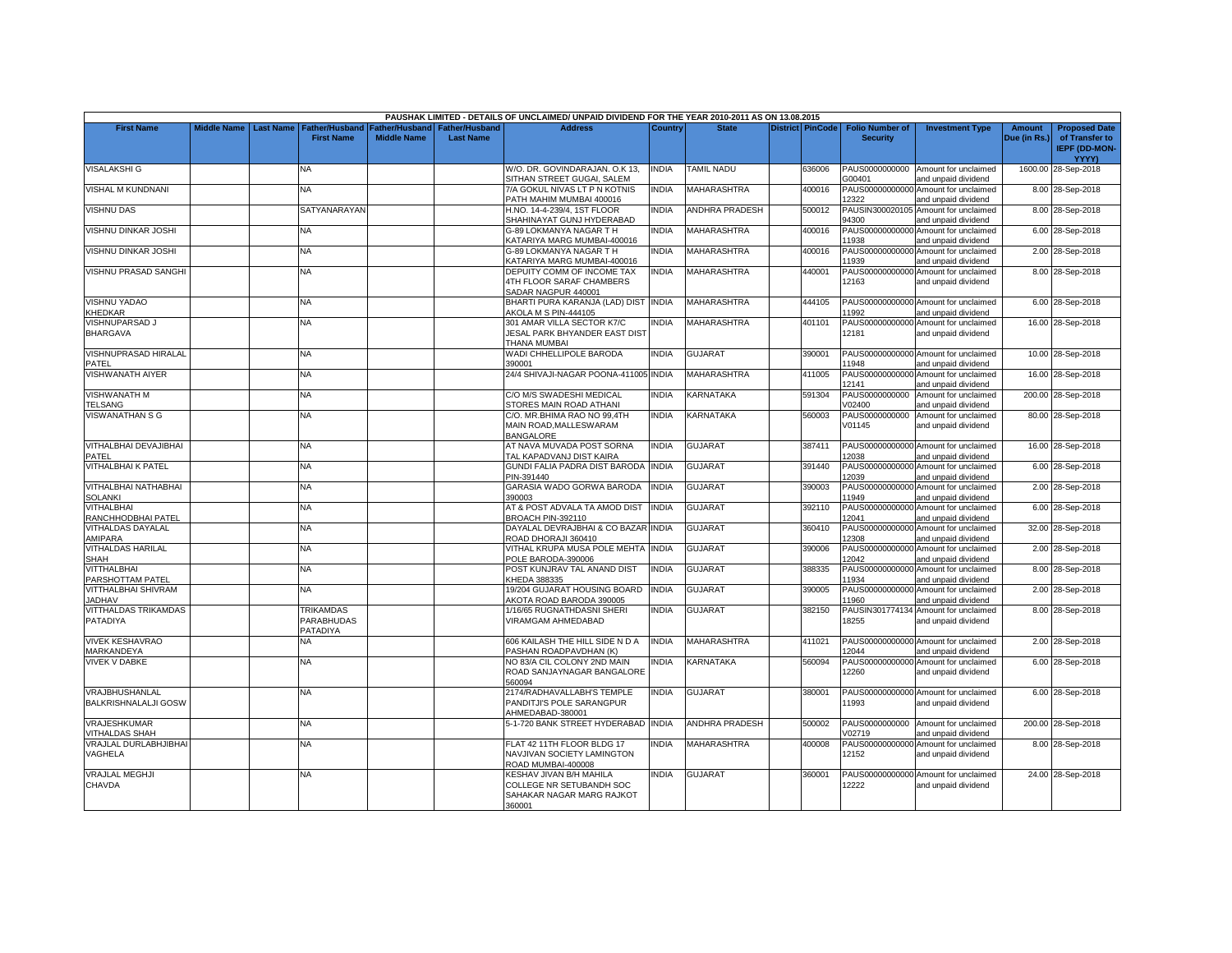|                                        |                    |                  |                                            |                                      |                                           | PAUSHAK LIMITED - DETAILS OF UNCLAIMED/ UNPAID DIVIDEND FOR THE YEAR 2010-2011 AS ON 13.08.2015           |              |                       |                         |                                           |                                                             |                               |                                                                                |
|----------------------------------------|--------------------|------------------|--------------------------------------------|--------------------------------------|-------------------------------------------|-----------------------------------------------------------------------------------------------------------|--------------|-----------------------|-------------------------|-------------------------------------------|-------------------------------------------------------------|-------------------------------|--------------------------------------------------------------------------------|
| <b>First Name</b>                      | <b>Middle Name</b> | <b>Last Name</b> | <b>Father/Husband</b><br><b>First Name</b> | Father/Husband<br><b>Middle Name</b> | <b>Father/Husband</b><br><b>Last Name</b> | <b>Address</b>                                                                                            | Country      | <b>State</b>          | <b>District PinCode</b> | <b>Folio Number of</b><br><b>Security</b> | <b>Investment Type</b>                                      | <b>Amount</b><br>Due (in Rs.) | <b>Proposed Date</b><br>of Transfer to<br><b>IEPF (DD-MON-</b><br><b>YYYY)</b> |
| <b>VRAJLAL PREMJIBHAI</b><br>PARMAR    |                    |                  | NA                                         |                                      |                                           | S GITABHARTI CO HO SO SHREEJI<br>NIVAS DANILIMDA AHMEDABAD-<br>380022                                     | <b>INDIA</b> | <b>GUJARAT</b>        | 380022                  | 12201                                     | PAUS00000000000 Amount for unclaimed<br>and unpaid dividend |                               | 8.00 28-Sep-2018                                                               |
| <b>VRJLAL S KANERIA</b>                |                    |                  | NA                                         |                                      |                                           | C/O S B S DIST JUNAGADH AT<br><b>KESHOD 362220</b>                                                        | <b>INDIA</b> | <b>GUJARAT</b>        | 362220                  | 12316                                     | PAUS00000000000 Amount for unclaimed<br>and unpaid dividend |                               | 16.00 28-Sep-2018                                                              |
| VRUNDA JAYANTBHAI<br>MEHTA             |                    |                  | NA                                         |                                      |                                           | 3A AMULAKH SOCIETY, RANIP,<br>AHMEDABAD PIN-382480                                                        | INDIA        | <b>GUJARAT</b>        | 382480                  | PAUS00000000000<br>12295                  | Amount for unclaimed<br>and unpaid dividend                 |                               | 16.00 28-Sep-2018                                                              |
| <b>VUPPALA</b><br>KRISHNAMURTHY        |                    |                  | <b>NA</b>                                  |                                      |                                           | PLOT NO.235 PRAGATHINAGAR<br>OPP.JNTU HYDERABAD                                                           | <b>INDIA</b> | <b>ANDHRA PRADESH</b> | 500072                  | PAUS0000000000<br>/02197                  | Amount for unclaimed<br>and unpaid dividend                 |                               | 200.00 28-Sep-2018                                                             |
| <b>VYSYA RAO TN</b>                    |                    |                  | NA                                         |                                      |                                           | 'KADAMBARI", 278, 7TH CROSS<br>.BLOCK, JAYANAGAR BANGALORE                                                | <b>INDIA</b> | KARNATAKA             | 560011                  | PAUS0000000000<br>T00959                  | Amount for unclaimed<br>and unpaid dividend                 |                               | 200.00 28-Sep-2018                                                             |
| WASEEM JAMADAR                         |                    |                  | <b>NA</b>                                  |                                      |                                           | I CITADELLE OPP MUKUND LTD L B INDIA<br>S MARG KURLA MUMBAI                                               |              | <b>MAHARASHTRA</b>    | 400070                  | PAUS0000000000<br>W03860                  | Amount for unclaimed<br>and unpaid dividend                 |                               | 400.00 28-Sep-2018                                                             |
| <b>WILSON TD</b>                       |                    |                  | <b>TM DEVASSY</b>                          |                                      |                                           | THARAYIL HOUSE POLICE STATION INDIA<br>ROAD PO OLLUR, TRICHUR<br><b>DISTRICT KERALA</b>                   |              | <b>KERALA</b>         | 680306                  | 78658                                     | PAUSIN301637100 Amount for unclaimed<br>and unpaid dividend |                               | 300.00 28-Sep-2018                                                             |
| WIQUAR AHMAD                           |                    |                  | NA                                         |                                      |                                           | 7574 QURESH NAGAR SADAR<br>BAZAR DELHI-110006                                                             | <b>INDIA</b> | DELHI                 | 110006                  | 12363                                     | PAUS00000000000 Amount for unclaimed<br>and unpaid dividend |                               | 24.00 28-Sep-2018                                                              |
| WIRAN WALI ANAND                       |                    |                  | <b>NA</b>                                  |                                      |                                           | 76 GOKHALE MARKET DELHI-<br>110054                                                                        | <b>INDIA</b> | DELHI                 | 110054                  | PAUS00000000000<br>12362                  | Amount for unclaimed<br>and unpaid dividend                 |                               | 8.00 28-Sep-2018                                                               |
| Y NIJALINGPPA                          |                    |                  | NA                                         |                                      |                                           | C/O TUNGABHADRA FARM<br>SUPPLIES KALAMMA STREET<br>BELLARY KARNATAKA                                      | <b>INDIA</b> | KARNATAKA             | 583101                  | 12380                                     | PAUS00000000000 Amount for unclaimed<br>and unpaid dividend |                               | 50.00 28-Sep-2018                                                              |
| <b>Y S SUNIL</b>                       |                    |                  | <b>NA</b>                                  |                                      |                                           | 284.XVII CROSS SADASHIVA<br>NAGAR BANGALORE                                                               | <b>INDIA</b> | KARNATAKA             | 560080                  | PAUS0000000000<br>Y01828                  | Amount for unclaimed<br>and unpaid dividend                 |                               | 40.00 28-Sep-2018                                                              |
| YAJAMAN NANJUNDAPPA                    |                    |                  | NA.                                        |                                      |                                           | 284.7TH MAIN ROAD UPPER<br>PALACE ORCHARDS BANGALORE                                                      | <b>INDIA</b> | KARNATAKA             | 560080                  | PAUS0000000000<br>Y02047                  | Amount for unclaimed<br>and unpaid dividend                 |                               | 300.00 28-Sep-2018                                                             |
| YANAMANDRA<br>RAMCHANDRA RAO           |                    |                  | <b>NA</b>                                  |                                      |                                           | H NO 9-21-3 C B M COMPOUND<br>VISAKHAPATNAM 530003                                                        | <b>INDIA</b> | <b>ANDHRA PRADESH</b> | 530003                  | PAUS00000000000<br>12377                  | Amount for unclaimed<br>and unpaid dividend                 |                               | 16.00 28-Sep-2018                                                              |
| YASH ARORA                             |                    |                  | MR BRIJ LAL<br>ARORA                       |                                      |                                           | 304 RAVI VEENA AAKRATI<br>COMPLEX AZAAD NAGAR MAAL<br>ROAD, MORAR GWALIOR MP                              | <b>INDIA</b> | <b>MADHYA PRADESH</b> | 474006                  | PAUSIN301330177<br>82979                  | Amount for unclaimed<br>and unpaid dividend                 |                               | 16.00 28-Sep-2018                                                              |
| YASH BAHRI                             |                    |                  | NA                                         |                                      |                                           | BA/55-C D D A FLATS ASHOK VIHAR-INDIA<br>DELHI-110052                                                     |              | DELHI                 | 110052                  | 12393                                     | PAUS00000000000 Amount for unclaimed<br>and unpaid dividend |                               | 16.00 28-Sep-2018                                                              |
| YASH PAL KALRA                         |                    |                  | NA                                         |                                      |                                           | 996/7 MEHRAULI NEW DELHI-<br>110030                                                                       | <b>INDIA</b> | DELHI                 | 110030                  | 12385                                     | PAUS00000000000 Amount for unclaimed<br>and unpaid dividend |                               | 8.00 28-Sep-2018                                                               |
| YASHODA DEVI PURI                      |                    |                  | NA                                         |                                      |                                           | <b>NO4 BAG FARZANA CIVIL LINES</b><br>AGRA 282002                                                         | <b>INDIA</b> | <b>JTTAR PRADESH</b>  | 282002                  | PAUS00000000000<br>12387                  | Amount for unclaimed<br>and unpaid dividend                 |                               | 8.00 28-Sep-2018                                                               |
| YASHPAL SINGH                          |                    |                  | NA                                         |                                      |                                           | H NO 29 NANGLOI DELHI-110041                                                                              | <b>INDIA</b> | DELHI                 | 110041                  | 12395                                     | PAUS00000000000 Amount for unclaimed<br>and unpaid dividend |                               | 16.00 28-Sep-2018                                                              |
| YASHVANT<br>VASUDEORAO MARATHE         |                    |                  | NA.                                        |                                      |                                           | SANTOSH' KASAR FALIA OPP GOVT INDIA<br>PRESS BARODA-390001                                                |              | <b>GUJARAT</b>        | 390001                  | PAUS00000000000<br>12372                  | Amount for unclaimed<br>and unpaid dividend                 |                               | 2.00 28-Sep-2018                                                               |
| YASHVANTI C SHAH                       |                    |                  | <b>NA</b>                                  |                                      |                                           | 2/4456 SHIVDAS ZAVERINI STREET<br>SAGRAMPURA SURAT 395002                                                 | <b>INDIA</b> | <b>GUJARAT</b>        | 395002                  | 12413                                     | PAUS00000000000 Amount for unclaimed<br>and unpaid dividend |                               | 8.00 28-Sep-2018                                                               |
| YASHVANTI<br><b>CHAMPAKLAL SHAH</b>    |                    |                  | NA.                                        |                                      |                                           | 2/4456 SHIVDAS ZAVERI'S SERI<br>SAGRAMPARA SURAT SURAT-<br>395002                                         | <b>INDIA</b> | <b>GUJARAT</b>        | 395002                  | 12399                                     | PAUS00000000000 Amount for unclaimed<br>and unpaid dividend |                               | 16.00 28-Sep-2018                                                              |
| YASHVANTI<br><b>CHAMPAKLAL SHAH</b>    |                    |                  | NA.                                        |                                      |                                           | 2/4456 SHIVDAS ZAVERI NI SHERI<br>SAGRAMPURA SURAT 395002                                                 | <b>INDIA</b> | <b>GUJARAT</b>        | 395002                  | 12417                                     | PAUS00000000000 Amount for unclaimed<br>and unpaid dividend |                               | 8.00 28-Sep-2018                                                               |
| YASHWANT GOPAL<br>DAMLE                |                    |                  | <b>NA</b>                                  |                                      |                                           | C/O. R.B.PRABHUDESAI.B-405<br>CHANDIWALA COMPLEX<br>C.H.S.CHANDANWADI, PANCH<br>PAKHEDI THANE(WEST)400601 | <b>INDIA</b> | <b>MAHARASHTRA</b>    | 400601                  | 12422                                     | PAUS00000000000 Amount for unclaimed<br>and unpaid dividend |                               | 58.00 28-Sep-2018                                                              |
| YATIN H PAREKH                         |                    |                  | <b>HIRALAL</b><br>PAREKH                   |                                      |                                           | C/o KAMDARS OPTICIANS, No. 140,<br>NELSON MANICKAM ROAD,<br>AMINJIKARAI.CHENNAI                           | <b>INDIA</b> | <b>TAMIL NADU</b>     | 600029                  | 02326                                     | PAUS12039000000 Amount for unclaimed<br>and unpaid dividend |                               | 24.00 28-Sep-2018                                                              |
| YATIN P PATEL                          |                    |                  | NA.                                        |                                      |                                           | 34, MADHUVAN TOWER MADALPUR INDIA<br>UNDER BRIDGE ELLISBRIDGE<br>AHMEDABAD 380006                         |              | <b>GUJARAT</b>        | 380006                  | 12404                                     | PAUS00000000000 Amount for unclaimed<br>and unpaid dividend |                               | 6.00 28-Sep-2018                                                               |
| <b>YEDUGANI</b><br><b>VISHWANATHAN</b> |                    |                  | <b>NA</b>                                  |                                      |                                           | HOUSE NO 2-1-31 NALLAKUNTA<br>HYDERABAD-500044                                                            | <b>INDIA</b> | ANDHRA PRADESH        | 500044                  | 12401                                     | PAUS00000000000 Amount for unclaimed<br>and unpaid dividend |                               | 24.00 28-Sep-2018                                                              |